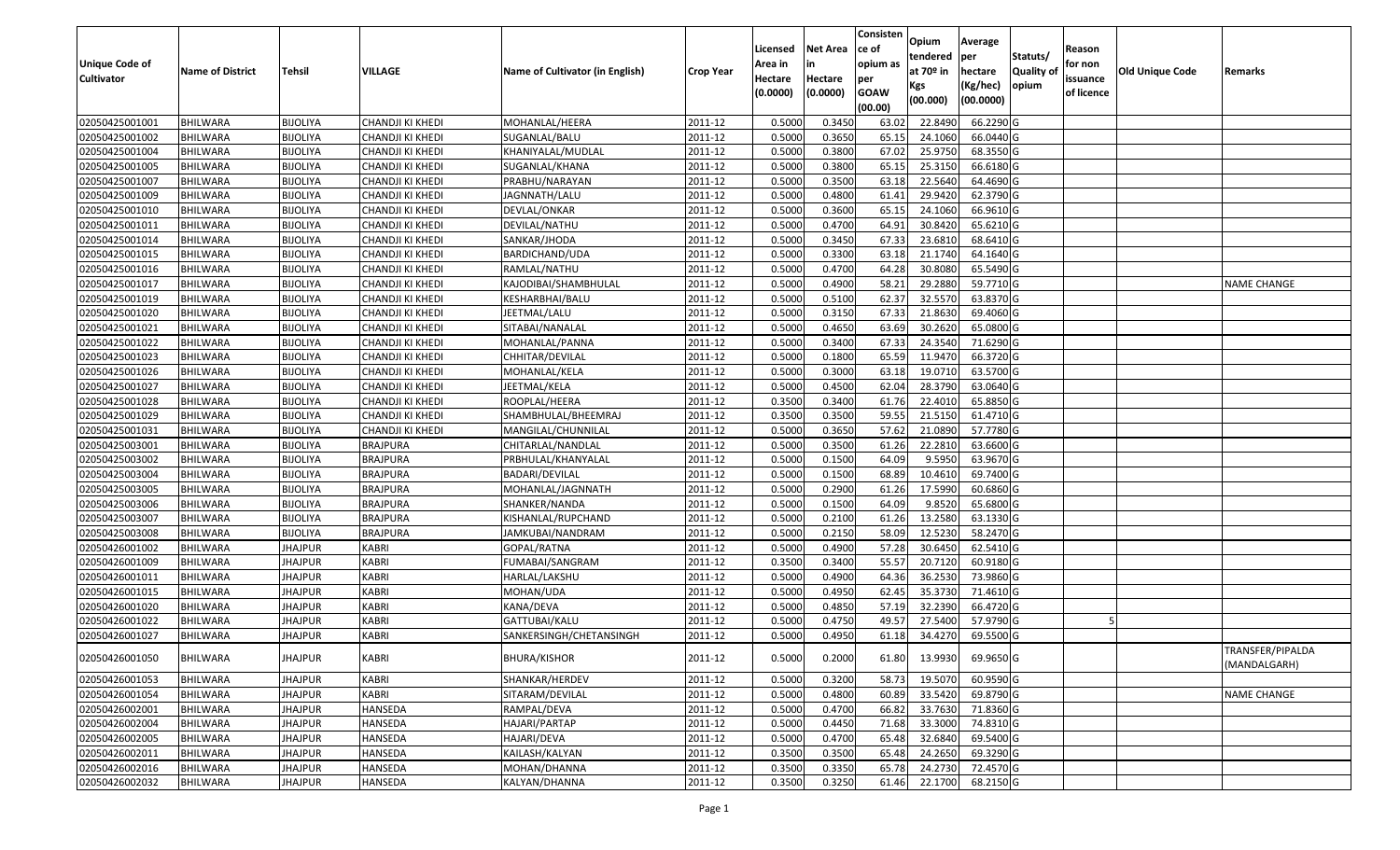| <b>Unique Code of</b><br><b>Cultivator</b> | <b>Name of District</b> | Tehsil         | VILLAGE                | Name of Cultivator (in English) | <b>Crop Year</b> | Licensed<br>Area in<br>Hectare | Net Area<br>in<br>Hectare | Consisten<br>ce of<br>opium as<br>per | Opium<br>tendered<br>at 70º in<br>Kgs | Average<br>per<br>hectare<br>(Kg/hec) | Statuts/<br><b>Quality of</b><br>opium | Reason<br>for non<br>issuance | <b>Old Unique Code</b> | Remarks            |
|--------------------------------------------|-------------------------|----------------|------------------------|---------------------------------|------------------|--------------------------------|---------------------------|---------------------------------------|---------------------------------------|---------------------------------------|----------------------------------------|-------------------------------|------------------------|--------------------|
|                                            |                         |                |                        |                                 |                  | (0.0000)                       | (0.0000)                  | <b>GOAW</b><br>(00.00)                | (00.000)                              | (00.0000)                             |                                        | of licence                    |                        |                    |
| 02050426002034                             | <b>BHILWARA</b>         | <b>JHAJPUR</b> | HANSEDA                | KANA/DEVA                       | 2011-12          | 0.5000                         | 0.4700                    | 65.78                                 | 32.8340                               | 69.8600 G                             |                                        |                               |                        |                    |
| 02050426002040                             | <b>BHILWARA</b>         | <b>JHAJPUR</b> | HANSEDA                | <b>BHOLU/KHANA</b>              | 2011-12          | 0.5000                         | 0.4700                    | 60.02                                 | 30.3440                               | 64.5620 G                             |                                        |                               |                        |                    |
| 02050426003003                             | BHILWARA                | JHAJPUR        | BHAGGUNAGAR            | DEVILAL/GHORDHAN                | 2011-12          | 0.3500                         | 0.1450                    | 64.49                                 | 10.807                                | 74.5310 G                             |                                        |                               |                        |                    |
| 02050426003012                             | <b>BHILWARA</b>         | <b>JHAJPUR</b> | BHAGGUNAGAR            | BHOPAL/GANGARAM                 | 2011-12          | 0.5000                         | 0.4650                    | 64.49                                 | 32.9360                               | 70.8300 G                             |                                        |                               |                        |                    |
| 02050426003023                             | BHILWARA                | <b>JHAJPUR</b> | BHAGGUNAGAR            | HEERA/BHIMA                     | 2011-12          | 0.5000                         | 0.4650                    | 61.89                                 | 31.2810                               | 67.2710 G                             |                                        |                               |                        |                    |
| 02050426003031                             | <b>BHILWARA</b>         | <b>JHAJPUR</b> | BHAGGUNAGAR            | NADA/RAMA                       | 2011-12          | 0.5000                         | 0.4550                    | 61.89                                 | 31.4490                               | 69.1190 G                             |                                        |                               |                        |                    |
| 02050426003052                             | <b>BHILWARA</b>         | <b>JHAJPUR</b> | BHAGGUNAGAR            | BHURIBAI/HEERA                  | 2011-12          | 0.3500                         | 0.3450                    | 57.1                                  | 8.5150                                | 24.6810 G                             |                                        |                               |                        |                    |
| 02050426003060                             | <b>BHILWARA</b>         | <b>JHAJPUR</b> | BHAGGUNAGAR            | RAMPAL/KANHAIYALAL              | 2011-12          | 0.5000                         | 0.4350                    | 63.27                                 | 30.2340                               | 69.5030 G                             |                                        |                               |                        |                    |
| 02050426003062                             | BHILWARA                | <b>JHAJPUR</b> | BHAGGUNAGAR            | JEETU/KAJOD                     | 2011-12          | 0.3500                         | 0.2950                    | 61.89                                 | 19.7160                               | 66.8340 G                             |                                        |                               |                        |                    |
| 02050426003064                             | <b>BHILWARA</b>         | <b>JHAJPUR</b> | BHAGGUNAGAR            | BHERULAL/RUPA                   | 2011-12          | 0.5000                         | 0.2150                    | 64.49                                 | 16.0580                               | 74.6880 G                             |                                        |                               |                        |                    |
| 02050426003070                             | <b>BHILWARA</b>         | <b>JHAJPUR</b> | BHAGGUNAGAR            | MATHURA/HJARI                   | 2011-12          | 0.5000                         | 0.4650                    | 61.46                                 | 31.1870                               | 67.0690 G                             |                                        |                               |                        |                    |
| 02050426004003                             | <b>BHILWARA</b>         | <b>JHAJPUR</b> | JAWANPURA              | GANDHIBAI/SITARAM               | 2011-12          | 0.3500                         | 0.3400                    | 63.4                                  | 25.4030                               | 74.7150 G                             |                                        |                               |                        |                    |
| 02050426004008                             | <b>BHILWARA</b>         | <b>JHAJPUR</b> | <b>JAWANPURA</b>       | CHHAUBAI/JAGNNATH               | 2011-12          | 0.3500                         | 0.3350                    | 63.44                                 | 24.6510                               | 73.5850 G                             |                                        |                               |                        |                    |
| 02050426004028                             | <b>BHILWARA</b>         | JHAJPUR        | <b>JAWANPURA</b>       | CHOTIBAI/BALU                   | 2011-12          | 0.3500                         | 0.3350                    | 63.27                                 | 25.5610                               | 76.3010 G                             |                                        |                               |                        |                    |
| 02050426004033                             | <b>BHILWARA</b>         | JHAJPUR        | JAWANPURA              | PANIBAI/MATI                    | 2011-12          | 0.3500                         | 0.3400                    | 57.01                                 | 21.1430                               | 62.1850 G                             |                                        |                               |                        |                    |
| 02050426004035                             | <b>BHILWARA</b>         | <b>JHAJPUR</b> | JAWANPURA              | MANKAVEAR/NARAYANSINGH          | 2011-12          | 0.5000                         | 0.4900                    | 59.66                                 | 32.0370                               | 65.3820 G                             |                                        |                               |                        |                    |
| 02050426004036                             | <b>BHILWARA</b>         | JHAJPUR        | JAWANPURA              | KESHARSINGH/JAVANSINGH          | 2011-12          | 0.5000                         | 0.0000                    | 0.00                                  | 0.0000                                | $0.0000$ F                            |                                        |                               |                        | <b>NAME CHANGE</b> |
| 02050427001001                             | <b>BHILWARA</b>         | MANDALGARH     | <b>VITTHALPURA</b>     | KALYAN/BHURA                    | 2011-12          | 0.5000                         | 0.4950                    | 61.68                                 | 32.2590                               | 65.1700 G                             |                                        |                               |                        |                    |
| 02050427001007                             | <b>BHILWARA</b>         | MANDALGARH     | VITTHALPURA            | BHURA/MATHURA                   | 2011-12          | 0.5000                         | 0.5050                    | 62.96                                 | 33.7020                               | 66.7370 G                             |                                        |                               |                        |                    |
| 02050427001012                             | BHILWARA                | MANDALGARH     | VITTHALPURA            | HANGAMIBAI/HAJARI               | 2011-12          | 0.5000                         | 0.2000                    | 61.36                                 | 12.7890                               | 63.9450 G                             |                                        |                               |                        |                    |
| 02050427001014                             | <b>BHILWARA</b>         | MANDALGARH     | VITTHALPURA            | DHAPUBAI/BAKTAVER               | 2011-12          | 0.5000                         | 0.4000                    | 61.36                                 | 26.5430                               | 66.3580 G                             |                                        |                               |                        |                    |
| 02050427001016                             | <b>BHILWARA</b>         | MANDALGARH     | VITTHALPURA            | GORIBAI/MANGILAL                | 2011-12          | 0.5000                         | 0.4500                    | 61.68                                 | 29.4390                               | 65.4200 G                             |                                        |                               |                        |                    |
| 02050427001017                             | BHILWARA                | MANDALGARH     | VITTHALPURA            | KANA/HAJARI                     | 2011-12          | 0.5000                         | 0.0000                    | 0.00                                  | 0.0000                                | $0.0000$ F                            |                                        |                               |                        |                    |
| 02050427001024                             | BHILWARA                | MANDALGARH     | VITTHALPURA            | RUPA/DHANNA                     | 2011-12          | 0.5000                         | 0.4900                    | 61.36                                 | 31.4160                               | 64.1140 G                             |                                        |                               |                        |                    |
| 02050427001027                             | <b>BHILWARA</b>         | MANDALGARH     | VITTHALPURA            | RAMESHVER/NANDA                 | 2011-12          | 0.5000                         | 0.4950                    | 63.58                                 | 32.7070                               | 66.0750 G                             |                                        |                               |                        |                    |
| 02050427001028                             | <b>BHILWARA</b>         | MANDALGARH     | VITTHALPURA            | SARJUBAI/BALU                   | 2011-12          | 0.5000                         | 0.5000                    | 63.92                                 | 34.0970                               | 68.1940 G                             |                                        |                               |                        |                    |
| 02050427001033                             | <b>BHILWARA</b>         | MANDALGARH     | VITTHALPURA            | KOYALBAI/DHANNA                 | 2011-12          | 0.5000                         | 0.3250                    | 61.68                                 | 20.9450                               | 64.4460 G                             |                                        |                               |                        |                    |
| 02050427001036                             | BHILWARA                | MANDALGARH     | VITTHALPURA            | RAMCHANDRA/JALAM                | 2011-12          | 0.5000                         | 0.0000                    | 0.00                                  | 0.0000                                | $0.0000$ F                            |                                        |                               |                        |                    |
| 02050427001038                             | <b>BHILWARA</b>         | MANDALGARH     | VITTHALPURA            | RAMKUNWAR/BALU                  | 2011-12          | 0.5000                         | 0.4350                    | 62.33                                 | 28.1820                               | 64.7860 G                             |                                        |                               |                        | <b>NAME CHANGE</b> |
| 02050427001041                             | BHILWARA                | MANDALGARH     | VITTHALPURA            | KHEMA/CHOGA                     | 2011-12          | 0.3500                         | 0.0000                    | 0.00                                  | 0.0000                                | $0.0000$ F                            |                                        |                               |                        |                    |
| 02050427001042                             | <b>BHILWARA</b>         | MANDALGARH     | VITTHALPURA            | HOKMA/SOBAKSH                   | 2011-12          | 0.5000                         | 0.4750                    | 65.71                                 | 32.6390                               | 68.7140 G                             |                                        |                               |                        |                    |
| 02050427001043                             | <b>BHILWARA</b>         | MANDALGARH     | VITTHALPURA            | RAMPAL/CHAGNA                   | 2011-12          | 0.5000                         | 0.0000                    | 0.00                                  | 0.0000                                | 0.0000N                               |                                        |                               |                        |                    |
| 02050427001045                             | <b>BHILWARA</b>         | MANDALGARH     | <b>VITTHALPURA</b>     | BANSHILAL/GHEESALAL             | 2011-12          | 0.3500                         | 0.3450                    | 62.33                                 | 21.9940                               | 63.7510 G                             |                                        |                               | 02050523066027         | <b>TRANSFER</b>    |
| 02050427002004                             | BHILWARA                | MANDALGARH     | BHAWANIPURA            | NAVLA/DEVA                      | 2011-12          | 0.5000                         | 0.4250                    | 61.25                                 | 27.5630                               | 64.8540 G                             |                                        |                               |                        |                    |
| 02050427002006                             | <b>BHILWARA</b>         | MANDALGARH     | BHAWANIPURA            | KAJAD/MOHAN                     | 2011-12          | 0.5000                         | 0.4800                    | 64.76                                 | 32.9630                               | 68.6730 G                             |                                        |                               |                        |                    |
| 02050427002009                             | <b>BHILWARA</b>         | MANDALGARH     | <b>BHAWANIPURA</b>     | RAMESHCHANDRA/NANDA             | 2011-12          | 0.5000                         | 0.3750                    | 64.76                                 | 25.3400                               | 67.5730 G                             |                                        |                               |                        |                    |
| 02050427002012                             | <b>BHILWARA</b>         |                | MANDALGARH BHAWANIPURA | CHATURBHUJ/NAVLA                | 2011-12          | 0.5000                         | 0.4650                    | 61.25                                 |                                       | 30.5730 65.7480 G                     |                                        |                               |                        |                    |
| 02050427002013                             | <b>BHILWARA</b>         | MANDALGARH     | BHAWANIPURA            | BHANWAR/BARDA                   | 2011-12          | 0.3500                         | 0.2000                    | 62.15                                 | 13.3620                               | 66.8100 G                             |                                        |                               |                        |                    |
| 02050427002014                             | <b>BHILWARA</b>         | MANDALGARH     | BHAWANIPURA            | CHOGA/NANDA                     | 2011-12          | 0.3500                         | 0.2350                    | 66.66                                 | 16.3030                               | 69.3740 G                             |                                        |                               |                        |                    |
| 02050427002015                             | <b>BHILWARA</b>         | MANDALGARH     | BHAWANIPURA            | GHIRDHARI/DEVA                  | 2011-12          | 0.5000                         | 0.4350                    | 60.46                                 | 28.3210                               | 65.1060 G                             |                                        |                               |                        |                    |
| 02050427002016                             | <b>BHILWARA</b>         | MANDALGARH     | <b>BHAWANIPURA</b>     | KALU/NARAYAN                    | 2011-12          | 0.5000                         | 0.4500                    | 60.46                                 | 29.0810                               | 64.6240 G                             |                                        |                               |                        |                    |
| 02050427002017                             | <b>BHILWARA</b>         | MANDALGARH     | BHAWANIPURA            | NARAYAN/HEERA URF HEMA          | 2011-12          | 0.5000                         | 0.4750                    | 64.76                                 | 33.2770                               | 70.0570 G                             |                                        |                               |                        |                    |
| 02050427002019                             | <b>BHILWARA</b>         | MANDALGARH     | <b>BHAWANIPURA</b>     | HAJARI/LAXSHAMAN                | 2011-12          | 0.5000                         | 0.4500                    | 60.46                                 | 29.2540                               | 65.0090 G                             |                                        |                               |                        |                    |
| 02050427002026                             | <b>BHILWARA</b>         | MANDALGARH     | <b>BHAWANIPURA</b>     | SOHAN/VENA                      | 2011-12          | 0.3500                         | 0.3500                    | 64.33                                 | 23.7380                               | 67.8230 G                             |                                        |                               |                        |                    |
| 02050427003008                             | <b>BHILWARA</b>         | MANDALGARH     | PIPALDA                | KALLIBAI/LALU                   | 2011-12          | 0.5000                         | 0.2050                    | 57.26                                 | 13.3660                               | 65.2000 G                             |                                        |                               |                        |                    |
| 02050427003010                             | <b>BHILWARA</b>         | MANDALGARH     | PIPALDA                | <b>TULSI/KISOR</b>              | 2011-12          | 0.5000                         | 0.0000                    | 0.00                                  | 0.0000                                | $0.0000$ F                            |                                        |                               |                        |                    |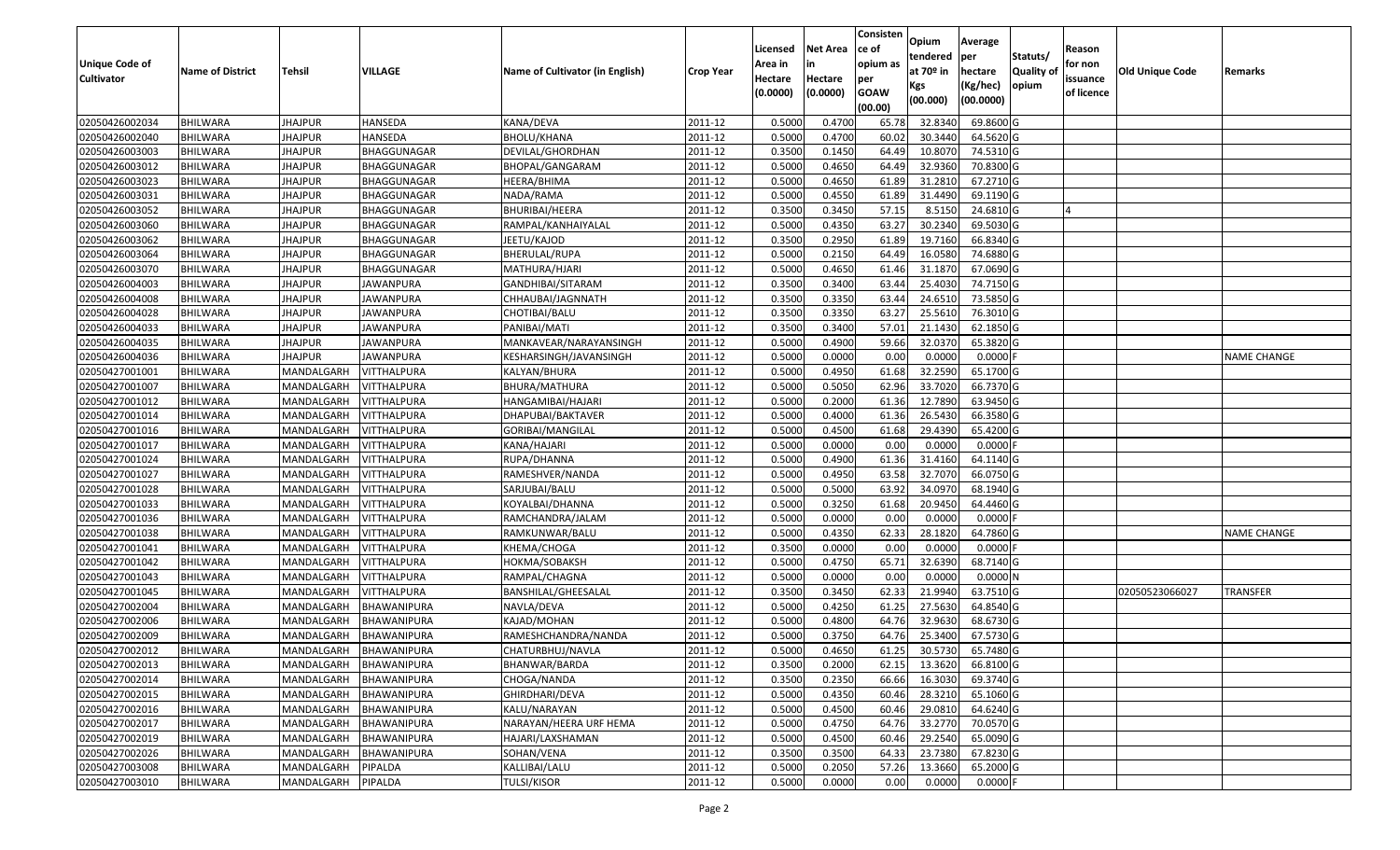| Unique Code of<br>Cultivator | <b>Name of District</b> | Tehsil     | <b>VILLAGE</b> | Name of Cultivator (in English) | <b>Crop Year</b> | Licensed<br>Area in<br>Hectare<br>(0.0000) | Net Area<br>Hectare<br>(0.0000) | Consisten<br>ce of<br>opium as<br>per<br><b>GOAW</b><br>(00.00) | Opium<br>tendered<br>at 70º in<br>Kgs<br>(00.000) | Average<br>per<br>hectare<br>(Kg/hec)<br>(00.0000) | Statuts/<br>Quality of<br>opium | Reason<br>for non<br>issuance<br>of licence | Old Unique Code | Remarks |
|------------------------------|-------------------------|------------|----------------|---------------------------------|------------------|--------------------------------------------|---------------------------------|-----------------------------------------------------------------|---------------------------------------------------|----------------------------------------------------|---------------------------------|---------------------------------------------|-----------------|---------|
| 02050427003016               | <b>BHILWARA</b>         | MANDALGARH | PIPALDA        | NANDLAL/LALA                    | 2011-12          | 0.3500                                     | 0.1600                          | 59.57                                                           | 11.0460                                           | 69.0380 G                                          |                                 |                                             |                 |         |
| 02050427003023               | <b>BHILWARA</b>         | MANDALGARH | PIPALDA        | MANGU/NANDA                     | 2011-12          | 0.5000                                     | 0.2950                          | 69.14                                                           | 21.4630                                           | 72.7560 G                                          |                                 |                                             |                 |         |
| 02050427003026               | <b>BHILWARA</b>         | MANDALGARH | PIPALDA        | MANGILAL/LADU                   | 2011-12          | 0.3500                                     | 0.0000                          | 0.00                                                            | 0.0000                                            | 0.0000                                             |                                 |                                             |                 |         |
| 02050427003027               | <b>BHILWARA</b>         | MANDALGARH | PIPALDA        | RAMESWER/NARAYAN                | 2011-12          | 0.5000                                     | 0.3250                          | 59.57                                                           | 21.5810                                           | 66.4030 G                                          |                                 |                                             |                 |         |
| 02050427003030               | <b>BHILWARA</b>         | MANDALGARH | PIPALDA        | RAMKISHAN/BHOLA                 | 2011-12          | 0.5000                                     | 0.4600                          | 63.86                                                           | 32.8150                                           | 71.3370 G                                          |                                 |                                             |                 |         |
| 02050427004001               | <b>BHILWARA</b>         | MANDALGARH | <b>SARANA</b>  | GOPAL/MADHAV                    | 2011-12          | 0.5000                                     | 0.4950                          | 67.42                                                           | 36.9170                                           | 74.5800 G                                          |                                 |                                             |                 |         |
| 02050427004003               | BHILWARA                | MANDALGARH | SARANA         | RAMESVER/KALU                   | 2011-12          | 0.5000                                     | 0.4400                          | 63.16                                                           | 29.9740                                           | 68.1230 G                                          |                                 |                                             |                 |         |
| 02050427004004               | <b>BHILWARA</b>         | MANDALGARH | SARANA         | GULABBAI/KANHAILAL              | 2011-12          | 0.5000                                     | 0.4200                          | 67.31                                                           | 30.5970                                           | 72.8500 G                                          |                                 |                                             |                 |         |
| 02050427004007               | <b>BHILWARA</b>         | MANDALGARH | SARANA         | RAMESVER/AUKOR                  | 2011-12          | 0.5000                                     | 0.1650                          | 70.14                                                           | 12.4950                                           | 75.7270 G                                          |                                 |                                             |                 |         |
| 02050427004008               | <b>BHILWARA</b>         | MANDALGARH | SARANA         | FULLIBAI/RAMKUVAR D/O HEERA     | 2011-12          | 0.5000                                     | 0.3000                          | 70.14                                                           | 22.0940                                           | 73.6470 G                                          |                                 |                                             |                 |         |
| 02050427004010               | <b>BHILWARA</b>         | MANDALGARH | SARANA         | MANGIBAI/GOPI                   | 2011-12          | 0.5000                                     | 0.0000                          | 0.00                                                            | 0.0000                                            | 0.0000                                             |                                 |                                             |                 |         |
| 02050427004011               | <b>BHILWARA</b>         | MANDALGARH | SARANA         | MADHAV/DEVI                     | 2011-12          | 0.5000                                     | 0.0000                          | 0.00                                                            | 0.0000                                            | 0.0000                                             |                                 |                                             |                 |         |
| 02050427004012               | <b>BHILWARA</b>         | MANDALGARH | SARANA         | RAMESVER/GODU                   | 2011-12          | 0.5000                                     | 0.5050                          | 61.63                                                           | 32.3290                                           | 64.0180 G                                          |                                 |                                             |                 |         |
| 02050427004014               | <b>BHILWARA</b>         | MANDALGARH | SARANA         | SANTOKBAI/PYARCHAND             | 2011-12          | 0.5000                                     | 0.4700                          | 64.61                                                           | 32.3140                                           | 68.7530 G                                          |                                 |                                             |                 |         |
| 02050427004016               | <b>BHILWARA</b>         | MANDALGARH | SARANA         | SORTIBAI/DHULA                  | 2011-12          | 0.5000                                     | 0.3800                          | 64.61                                                           | 25.3830                                           | 66.7970 G                                          |                                 |                                             |                 |         |
| 02050427004017               | <b>BHILWARA</b>         | MANDALGARH | SARANA         | LADU/MATHURA                    | 2011-12          | 0.5000                                     | 0.2500                          | 65.24                                                           | 17.0840                                           | 68.3360 G                                          |                                 |                                             |                 |         |
| 02050427004018               | <b>BHILWARA</b>         | MANDALGARH | SARANA         | MOTI/CHHOGA                     | 2011-12          | 0.5000                                     | 0.2200                          | 67.31                                                           | 15.5290                                           | 70.5860 G                                          |                                 |                                             |                 |         |
| 02050427004019               | <b>BHILWARA</b>         | MANDALGARH | SARANA         | GOTU/CHHOGA JAT                 | 2011-12          | 0.5000                                     | 0.1450                          | 65.51                                                           | 9.8080                                            | 67.6410 G                                          |                                 |                                             |                 |         |
| 02050427004021               | <b>BHILWARA</b>         | MANDALGARH | SARANA         | KANHAILAL/MOTILAL               | 2011-12          | 0.3500                                     | 0.0000                          | 0.00                                                            | 0.0000                                            | 0.0000                                             |                                 |                                             |                 |         |
| 02050427004023               | <b>BHILWARA</b>         | MANDALGARH | SARANA         | LADIBAI/MAGNA                   | 2011-12          | 0.5000                                     | 0.3400                          | 67.31                                                           | 24.6740                                           | 72.5710 G                                          |                                 |                                             |                 |         |
| 02050427004025               | <b>BHILWARA</b>         | MANDALGARH | SARANA         | KALU/MUTRA                      | 2011-12          | 0.5000                                     | 0.4100                          | 68.59                                                           | 30.6010                                           | 74.6370 G                                          |                                 |                                             |                 |         |
| 02050427004026               | <b>BHILWARA</b>         | MANDALGARH | SARANA         | MODU/BHJJA                      | 2011-12          | 0.5000                                     | 0.2000                          | 66.18                                                           | 13.6710                                           | 68.3550 G                                          |                                 |                                             |                 |         |
| 02050427004030               | <b>BHILWARA</b>         | MANDALGARH | SARANA         | BHOJA/MATHURA                   | 2011-12          | 0.5000                                     | 0.0000                          | 0.00                                                            | 0.0000                                            | 0.0000                                             |                                 |                                             |                 |         |
| 02050427004031               | <b>BHILWARA</b>         | MANDALGARH | SARANA         | DHANNA/MATHURA                  | 2011-12          | 0.5000                                     | 0.0000                          | 0.00                                                            | 0.0000                                            | 0.0000                                             |                                 |                                             |                 |         |
| 02050427004032               | <b>BHILWARA</b>         | MANDALGARH | <b>SARANA</b>  | MATHURA/DALU                    | 2011-12          | 0.5000                                     | 0.4900                          | 65.51                                                           | 33.1950                                           | 67.7450 G                                          |                                 |                                             |                 |         |
| 02050427004036               | <b>BHILWARA</b>         | MANDALGARH | SARANA         | DHAPUBAI/SANKAR                 | 2011-12          | 0.5000                                     | 0.4800                          | 66.18                                                           | 32.9290                                           | 68.6020 G                                          |                                 |                                             |                 |         |
| 02050427004040               | <b>BHILWARA</b>         | MANDALGARH | SARANA         | RAMCHAND/BALU                   | 2011-12          | 0.3500                                     | 0.2950                          | 52.40                                                           | 16.0950                                           | 54.5590 G                                          |                                 |                                             |                 |         |
| 02050427004045               | <b>BHILWARA</b>         | MANDALGARH | SARANA         | RAMPRASAD/MADHV                 | 2011-12          | 0.5000                                     | 0.0000                          | 0.00                                                            | 0.0000                                            | $0.0000$ F                                         |                                 |                                             |                 |         |
| 02050427004046               | <b>BHILWARA</b>         | MANDALGARH | SARANA         | HEERA/NARAYAN                   | 2011-12          | 0.5000                                     | 0.2050                          | 70.68                                                           | 15.1560                                           | 73.9320 G                                          |                                 |                                             |                 |         |
| 02050427004048               | <b>BHILWARA</b>         | MANDALGARH | SARANA         | KHANHIYALAL/CHHOGA A/S SUKHA    | 2011-12          | 0.5000                                     | 0.3350                          | 68.90                                                           | 24.5280                                           | 73.2180 G                                          |                                 |                                             |                 |         |
| 02050427004049               | <b>BHILWARA</b>         | MANDALGARH | SARANA         | RAMESWER/CHHOGA JAT             | 2011-12          | 0.5000                                     | 0.4900                          | 72.66                                                           | 38.4270                                           | 78.4220 G                                          |                                 |                                             |                 |         |
| 02050427004052               | <b>BHILWARA</b>         | MANDALGARH | <b>SARANA</b>  | MAGANLAL/SUKKHA                 | 2011-12          | 0.5000                                     | 0.1850                          | 62.33                                                           | 12.8220                                           | 69.3080 G                                          |                                 |                                             |                 |         |
| 02050427004053               | <b>BHILWARA</b>         | MANDALGARH | SARANA         | RAYMAL/DEVI                     | 2011-12          | 0.5000                                     | 0.3500                          | 62.30                                                           | 22.4030                                           | 64.0090 G                                          |                                 |                                             |                 |         |
| 02050427004054               | <b>BHILWARA</b>         | MANDALGARH | SARANA         | EKLING/MADHAV                   | 2011-12          | 0.5000                                     | 0.0000                          | 0.00                                                            | 0.0000                                            | 0.0000                                             |                                 |                                             |                 |         |
| 02050427004059               | <b>BHILWARA</b>         | MANDALGARH | SARANA         | BHOLU/RUPA                      | 2011-12          | 0.5000                                     | 0.0000                          | 0.00                                                            | 0.0000                                            | 0.0000                                             |                                 |                                             |                 |         |
| 02050427004062               | <b>BHILWARA</b>         | MANDALGARH | SARANA         | RAMSUKH/MTHURA                  | 2011-12          | 0.5000                                     | 0.0000                          | 0.00                                                            | 0.0000                                            | $0.0000$ F                                         |                                 |                                             |                 |         |
| 02050427004063               | <b>BHILWARA</b>         | MANDALGARH | SARANA         | MOTI/CHATUBHUJ                  | 2011-12          | 0.5000                                     | 0.2950                          | 55.35                                                           | 16.8980                                           | 57.2810 G                                          |                                 |                                             |                 |         |
| 02050427004069               | <b>BHILWARA</b>         | MANDALGARH | SARANA         | SAMBHUSINGH/SHYAMSINGH          | 2011-12          | 0.5000                                     | 0.3000                          | 59.39                                                           | 18.7150                                           | 62.3830 G                                          |                                 |                                             |                 |         |
| 02050427004083               | <b>BHILWARA</b>         | MANDALGARH | SARANA         | RADHESYAM/PYARCHAND             | 2011-12          | 0.5000                                     | 0.5050                          | 61.14                                                           | 32.3260                                           | 64.0120 G                                          |                                 |                                             |                 |         |
| 02050427004085               | <b>BHILWARA</b>         | MANDALGARH | SARANA         | <b>BALIBAI/SUKHLAL</b>          | 2011-12          | 0.5000                                     | 0.2500                          | 62.12                                                           | 15.9470                                           | 63.7880 G                                          |                                 |                                             |                 |         |
| 02050427004095               | <b>BHILWARA</b>         | MANDALGARH | SARANA         | SOHNIBAI/MANGU                  | 2011-12          | 0.5000                                     | 0.2000                          | 57.17                                                           | 11.8830                                           | 59.4150 G                                          |                                 |                                             |                 |         |
| 02050427004099               | <b>BHILWARA</b>         | MANDALGARH | SARANA         | BHURA/JVANA                     | 2011-12          | 0.5000                                     | 0.1000                          | 62.33                                                           | 6.4650                                            | 64.6500 G                                          |                                 |                                             |                 |         |
| 02050427004102               | <b>BHILWARA</b>         | MANDALGARH | SARANA         | RAMCHANDRA/JAGROOP              | 2011-12          | 0.5000                                     | 0.3500                          | 66.18                                                           | 24.4490                                           | 69.8540 G                                          |                                 |                                             |                 |         |
| 02050427004106               | <b>BHILWARA</b>         | MANDALGARH | SARANA         | <b>BALU/NANDA</b>               | 2011-12          | 0.3500                                     | 0.0000                          | 0.00                                                            | 0.0000                                            | $0.0000$ F                                         |                                 |                                             |                 |         |
| 02050427004107               | <b>BHILWARA</b>         | MANDALGARH | SARANA         | DHANNA/DEEPA                    | 2011-12          | 0.5000                                     | 0.4950                          | 60.24                                                           | 32.3320                                           | 65.3170 G                                          |                                 |                                             |                 |         |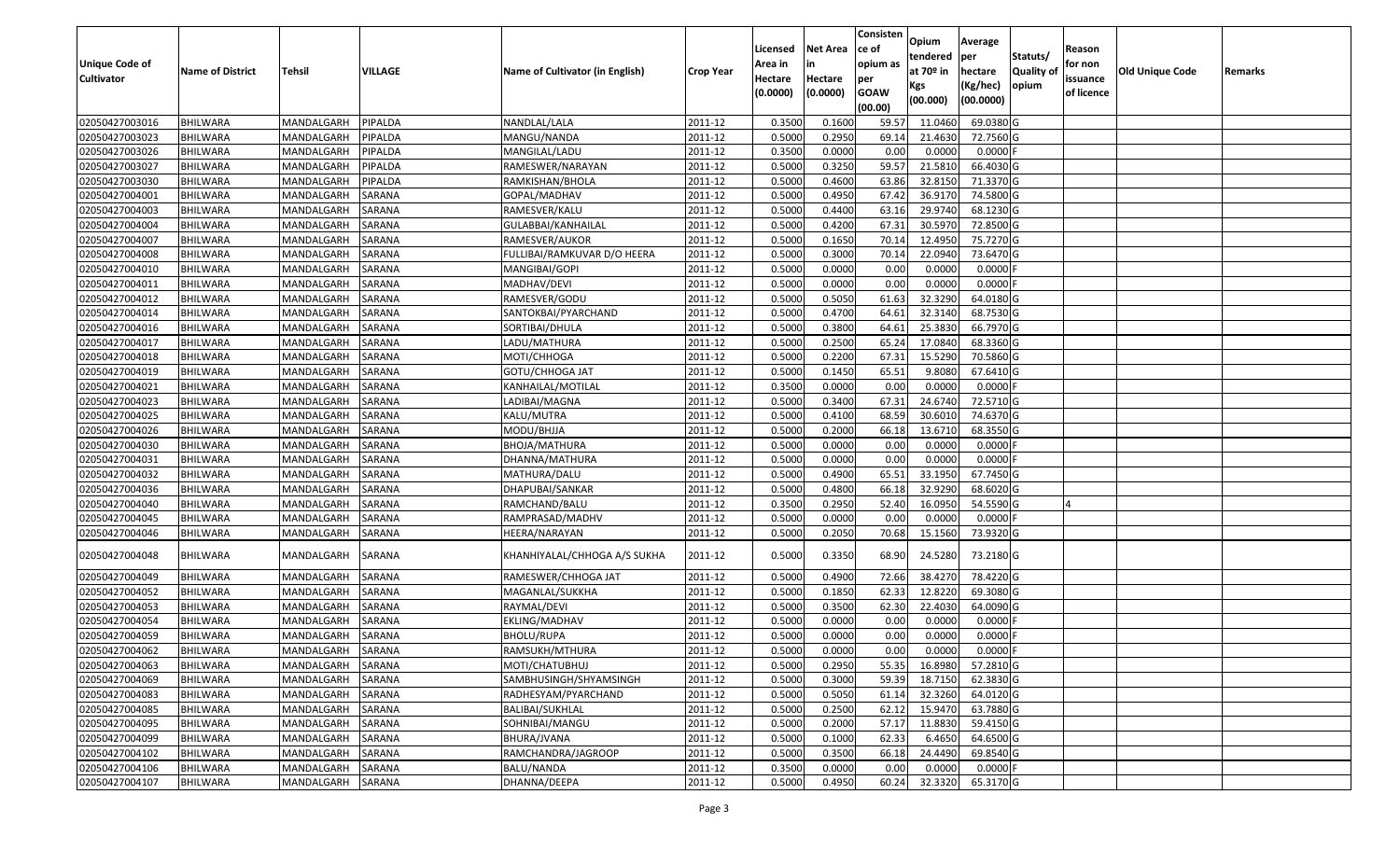|                                  |                             |                          |                              |                                 |                      | Licensed         | <b>Net Area</b>  | Consisten<br>ce of | Opium<br>tendered  | Average<br>per         | Statuts/         | Reason     |                        |                 |
|----------------------------------|-----------------------------|--------------------------|------------------------------|---------------------------------|----------------------|------------------|------------------|--------------------|--------------------|------------------------|------------------|------------|------------------------|-----------------|
| Unique Code of                   | <b>Name of District</b>     | <b>Tehsil</b>            | VILLAGE                      | Name of Cultivator (in English) | <b>Crop Year</b>     | Area in          | in               | opium as           | at $70°$ in        | hectare                | <b>Quality o</b> | for non    | <b>Old Unique Code</b> | Remarks         |
| <b>Cultivator</b>                |                             |                          |                              |                                 |                      | Hectare          | Hectare          | per                | Kgs                | (Kg/hec)               | opium            | issuance   |                        |                 |
|                                  |                             |                          |                              |                                 |                      | (0.0000)         | (0.0000)         | <b>GOAW</b>        | (00.000)           | (00.0000)              |                  | of licence |                        |                 |
|                                  |                             |                          |                              |                                 |                      |                  |                  | (00.00)            |                    |                        |                  |            |                        |                 |
| 02050427004109                   | <b>BHILWARA</b>             | MANDALGARH               | <b>SARANA</b>                | PIYARA/MODA                     | 2011-12              | 0.5000           | 0.0000           | 0.00               | 0.0000             | 0.0000F                |                  |            |                        |                 |
| 02050427004110                   | BHILWARA                    | MANDALGARH               | SARANA                       | KHANA/ROOPA                     | 2011-12              | 0.3500           | 0.3400           | 62.12              | 21.8660            | 64.3120 G              |                  |            |                        |                 |
| 02050427005003                   | BHILWARA                    | MANDALGARH<br>MANDALGARH | <b>SURAS</b>                 | EAJANBAI/HEERA                  | 2011-12              | 0.5000           | 0.2000           | 69.08              | 14.5360            | 72.6800 G              |                  |            |                        |                 |
| 02050427005004                   | <b>BHILWARA</b>             |                          | <b>SURAS</b>                 | GOKAL/NANDA<br>DEVI/RAJYA       | 2011-12<br>2011-12   | 0.5000<br>0.5000 | 0.3250<br>0.1800 | 61.47              | 21.0400<br>11.9160 | 64.7390 G<br>66.2000 G |                  |            |                        |                 |
| 02050427005008<br>02050427005009 | BHILWARA<br><b>BHILWARA</b> | MANDALGARH<br>MANDALGARH | <b>SURAS</b><br><b>SURAS</b> | HARLAL/HIRA                     | 2011-12              | 0.5000           | 0.0000           | 61.47<br>0.00      | 0.0000             | 0.0000F                |                  |            |                        |                 |
| 02050427005011                   | BHILWARA                    | MANDALGARH               | <b>SURAS</b>                 | CHHOGA/MOHAN                    | 2011-12              | 0.5000           | 0.3150           | 67.7               | 23.4480            | 74.4380 G              |                  |            |                        |                 |
| 02050427005017                   | <b>BHILWARA</b>             | MANDALGARH               | <b>SURAS</b>                 | PYARA/UDA                       | 2011-12              | 0.3500           | 0.3350           | 58.65              | 20.2930            | 60.5760 G              |                  |            |                        |                 |
| 02050427005018                   | BHILWARA                    | MANDALGARH               | <b>SURAS</b>                 | KISHNA/BHOLA                    | 2011-12              | 0.5000           | 0.1900           | 69.13              | 14.122             | 74.3260                |                  |            |                        |                 |
| 02050427005022                   | <b>BHILWARA</b>             | MANDALGARH               | <b>SURAS</b>                 | BHERA/DEVA                      | 2011-12              | 0.3500           | 0.2050           | 67.56              | 14.9890            | 73.1170 G              |                  |            |                        |                 |
| 02050427005038                   | BHILWARA                    | MANDALGARH               | <b>SURAS</b>                 | GHISA/MOHAN                     | 2011-12              | 0.5000           | 0.2500           | 68.73              | 16.5640            | 66.2560                |                  |            |                        |                 |
| 02050427005044                   | <b>BHILWARA</b>             | MANDALGARH               | <b>SURAS</b>                 | BALU/BHERU                      | 2011-12              | 0.5000           | 0.1800           | 67.56              | 13.097             | 72.7610 G              |                  |            |                        |                 |
| 02050427005048                   | <b>BHILWARA</b>             | MANDALGARH               | <b>SURAS</b>                 | MOHAN/GHISHA                    | 2011-12              | 0.5000           | 0.1950           | 61.31              | 12.9010            | 66.1590 G              |                  |            |                        |                 |
| 02050427005052                   | <b>BHILWARA</b>             | MANDALGARH               | <b>SURAS</b>                 | DEVA/KANA URF KELAR             | 2011-12              | 0.5000           | 0.3700           | 64.06              | 24.9650            | 67.4730 G              |                  |            |                        |                 |
| 02050427005056                   | BHILWARA                    | MANDALGARH               | <b>SURAS</b>                 | MULCHAND/KASHIRAM               | 2011-12              | 0.5000           | 0.0900           | 64.57              | 6.2540             | 69.4890 G              |                  |            |                        |                 |
| 02050427005069                   | <b>BHILWARA</b>             | MANDALGARH               | <b>SURAS</b>                 | HEERA/SVAIRAM                   | 2011-12              | 0.3500           | 0.3450           | 58.57              | 21.7710            | 63.1040 G              |                  |            |                        |                 |
| 02050427005071                   | BHILWARA                    | MANDALGARH               | <b>SURAS</b>                 | BHANWERLAL/NANDA                | 2011-12              | 0.5000           | 0.3500           | 58.65              | 21.5580            | 61.5940 G              |                  |            |                        |                 |
| 02050427005073                   | BHILWARA                    | MANDALGARH               | <b>SURAS</b>                 | <b>HEERA/KALU</b>               | 2011-12              | 0.5000           | 0.0000           | 0.00               | 0.0000             | 0.0000F                |                  |            |                        |                 |
| 02050427006001                   | BHILWARA                    | MANDALGARH               | LODHIYANA                    | HARLAL/RUPA                     | 2011-12              | 0.5000           | 0.4550           | 61.89              | 29.5750            | 65.0000G               |                  |            |                        |                 |
| 02050427006006                   | <b>BHILWARA</b>             | MANDALGARH               | LODHIYANA                    | KANA/MEGHA                      | 2011-12              | 0.5000           | 0.4800           | 63.02              | 31.231             | 65.0650 G              |                  |            |                        |                 |
| 02050427006007                   | <b>BHILWARA</b>             | MANDALGARH               | LODHIYANA                    | MANGU/GANESH                    | 2011-12              | 0.5000           | 0.3050           | 61.89              | 19.8840            | 65.1930 G              |                  |            |                        |                 |
| 02050427006008                   | BHILWARA                    | MANDALGARH               | LODHIYANA                    | SUDIBAI/RUPA                    | 2011-12              | 0.5000           | 0.2450           | 61.89              | 16.233             | 66.2570 G              |                  |            |                        |                 |
| 02050427006013                   | BHILWARA                    | MANDALGARH               | LODHIYANA                    | RAMCHAND/UDA                    | 2011-12              | 0.5000           | 0.2100           | 63.02              | 13.9000            | 66.1900 G              |                  |            |                        |                 |
| 02050427006017                   | BHILWARA                    | MANDALGARH               | LODHIYANA                    | MAGANLAL/UDA                    | 2011-12              | 0.5000           | 0.4750           | 58.09              | 29.004             | 61.0610G               |                  |            |                        |                 |
| 02050427006020                   | <b>BHILWARA</b>             | MANDALGARH               | LODHIYANA                    | MANGILAL/RUPA                   | 2011-12              | 0.5000           | 0.2950           | 62.33              | 19.5890            | 66.4030 G              |                  |            |                        |                 |
| 02050427006025                   | BHILWARA                    | MANDALGARH               | LODHIYANA                    | UDA/AMBALAL                     | 2011-12              | 0.3500           | 0.3500           | 58.09              | 21.4930            | 61.4090 G              |                  |            | 02050427008021         | <b>TRANSFER</b> |
| 02050427006026                   | <b>BHILWARA</b>             | MANDALGARH               | LODHIYANA                    | JAMNALAL/VAKTABER               | 2011-12              | 0.3500           | 0.3400           | 58.23              | 20.8640            | 61.3650 G              |                  |            | 02050427008022         | <b>TRANSFER</b> |
| 02050427009012                   | BHILWARA                    | MANDALGARH               | JOJVA-A                      | MADHO/CHHOGA                    | 2011-12              | 0.3500           | 0.1900           | 57.15              | 11.0380            | 58.0950 G              |                  |            |                        |                 |
| 02050427009037                   | <b>BHILWARA</b>             | MANDALGARH               | JOJVA- B                     | JAVAHAR/BHURA                   | 2011-12              | 0.5000           | 0.0000           | 0.00               | 0.0000             | $0.0000$ F             |                  |            |                        |                 |
| 02050427009040                   | <b>BHILWARA</b>             | MANDALGARH               | JOJVA-B                      | RUPA/BHAVANA                    | 2011-12              | 0.5000           | 0.5000           | 55.60              | 29.031             | 58.0620 G              |                  |            |                        |                 |
| 02050427009052                   | <b>BHILWARA</b>             | MANDALGARH               | JOJVA- B                     | MANGILAL/EKLING                 | 2011-12              | 0.5000           | 0.5000           | 57.15              | 28.9420            | 57.8840 G              |                  |            |                        |                 |
| 02050427009058                   | BHILWARA                    | MANDALGARH               | JOJVA-B                      | SANKER URF RATANLAL/SHRIRAM     | 2011-12              | 0.5000           | 0.2300           | 67.92              | 16.495             | 71.7170 G              |                  |            |                        |                 |
| 02050427009059                   | <b>BHILWARA</b>             | MANDALGARH               | JOJVA-B                      | RAMLAL/HEERA                    | 2011-12              | 0.5000           | 0.3250           | 63.27              | 20.7980            | 63.9940 G              |                  |            |                        |                 |
| 02050428001001                   | BHILWARA                    | <b>KOTRI</b>             | SAWAIPUR                     | SHYAMLAL/RAMESHVER              | 2011-12              | 0.5000           | 0.4950           | 63.34              | 32.475             | 65.6060 G              |                  |            |                        |                 |
| 02050428001002                   | <b>BHILWARA</b>             | <b>KOTRI</b>             | SAWAIPUR                     | KANA/POKHAR                     | 2011-12              | 0.500            | 0.4900           | 66.1               | 33.3390            | 68.0390 G              |                  |            |                        |                 |
| 02050428001004                   | BHILWARA                    | <b>KOTRI</b>             | SAWAIPUR                     | NANDA/MOHAN MALI                | 2011-12              | 0.5000           | 0.3400           | 61.66              | 21.5720            | 63.4470 G              |                  |            |                        |                 |
| 02050428001008                   | <b>BHILWARA</b>             | <b>KOTRI</b>             | SAWAIPUR                     | KANA/MAGNA MALI                 | $\overline{2011-12}$ | 0.5000           | 0.4950           |                    | 67.92 34.4160      | 69.5270 G              |                  |            |                        |                 |
| 02050428001009                   | <b>BHILWARA</b>             | <b>KOTRI</b>             | SAWAIPUR                     | MOHAN/MAGNA SUTHAR              | 2011-12              | 0.5000           | 0.4950           | 67.49              | 33.6100            | 67.8990 G              |                  |            |                        |                 |
| 02050428001010                   | <b>BHILWARA</b>             | <b>KOTRI</b>             | SAWAIPUR                     | RAMESHWAR/NATHU                 | 2011-12              | 0.5000           | 0.4950           | 64.09              | 33.8210            | 68.3250 G              |                  |            |                        |                 |
| 02050428001012                   | <b>BHILWARA</b>             | <b>KOTRI</b>             | SAWAIPUR                     | BADRILAL/CHOGA                  | 2011-12              | 0.5000           | 0.5000           | 63.52              | 32.9940            | 65.9880 G              |                  |            |                        |                 |
| 02050428001013                   | <b>BHILWARA</b>             | <b>KOTRI</b>             | SAWAIPUR                     | BHERU/HAJARI                    | 2011-12              | 0.5000           | 0.3100           | 64.25              | 20.8260            | 67.1810 G              |                  |            |                        |                 |
| 02050428001016                   | <b>BHILWARA</b>             | <b>KOTRI</b>             | SAWAIPUR                     | BHAGIRATH/SAVAIRAM              | 2011-12              | 0.5000           | 0.4850           | 65.69              | 32.7140            | 67.4520 G              |                  |            |                        |                 |
| 02050428001017                   | <b>BHILWARA</b>             | <b>KOTRI</b>             | SAWAIPUR                     | SHANKARLAL/MOHANLAL             | 2011-12              | 0.5000           | 0.4950           | 67.92              | 33.9990            | 68.6850 G              |                  |            |                        |                 |
| 02050428001018                   | <b>BHILWARA</b>             | <b>KOTRI</b>             | SAWAIPUR                     | GIRDHARI/MOHANDAS               | 2011-12              | 0.5000           | 0.4800           | 64.83              | 32.0540            | 66.7790 G              |                  |            |                        |                 |
| 02050428001022                   | <b>BHILWARA</b>             | <b>KOTRI</b>             | SAWAIPUR                     | DHAPUBAI/HAJARI                 | 2011-12              | 0.5000           | 0.5050           | 64.83              | 33.4340            | 66.2060 G              |                  |            |                        |                 |
| 02050428001031                   | <b>BHILWARA</b>             | <b>KOTRI</b>             | SAWAIPUR                     | DEVKISHAN/RAMCHANDRA SEN        | 2011-12              | 0.5000           | 0.5000           | 63.62              | 34.0280            | 68.0560 G              |                  |            |                        |                 |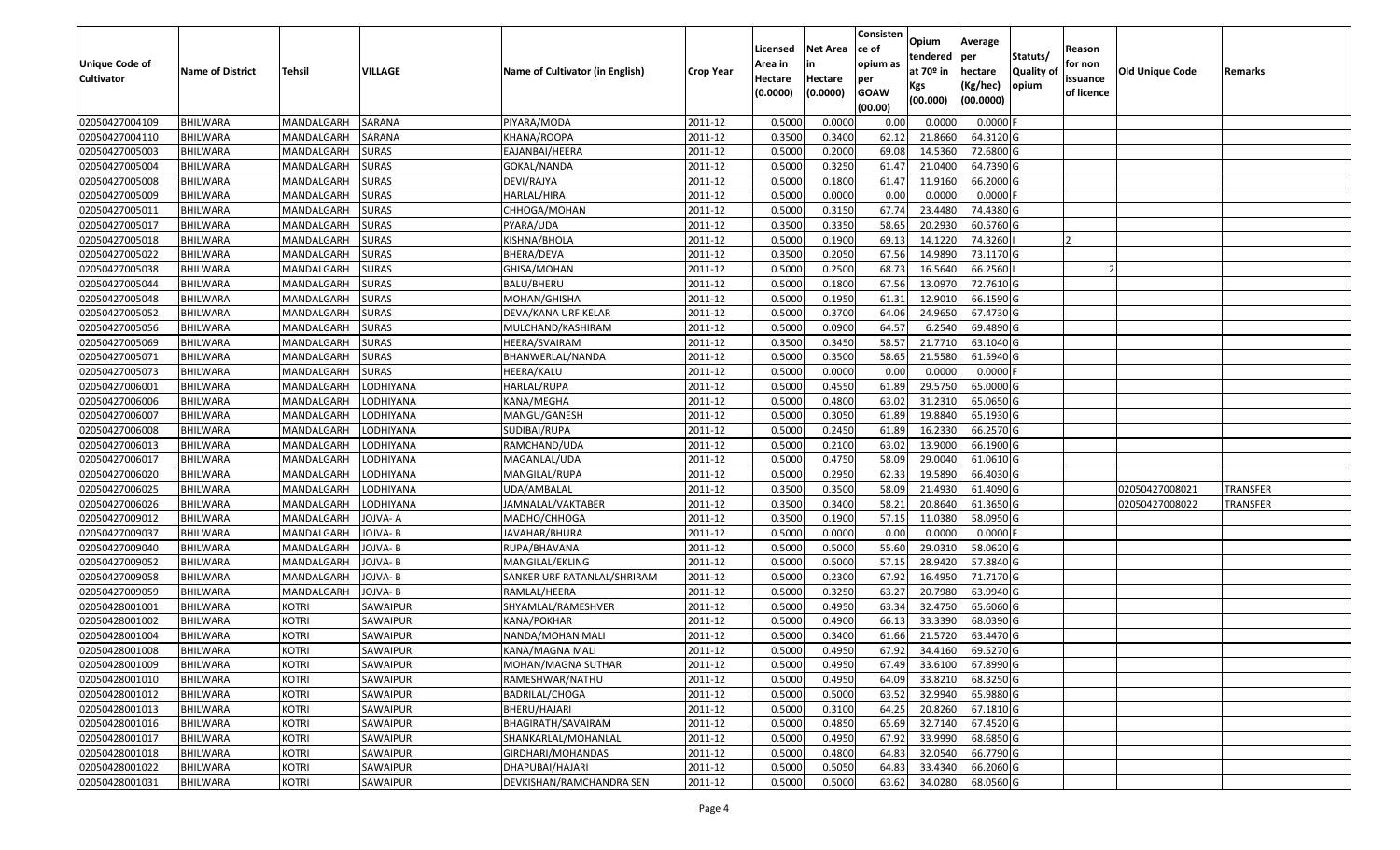|                                     |                         |               |                |                                 |                  |                    |                 | Consisten          | Opium       | Average                 |                  |                   |                        |                    |
|-------------------------------------|-------------------------|---------------|----------------|---------------------------------|------------------|--------------------|-----------------|--------------------|-------------|-------------------------|------------------|-------------------|------------------------|--------------------|
|                                     |                         |               |                |                                 |                  | Licensed           | <b>Net Area</b> | lce of<br>opium as | tendered    | per                     | Statuts/         | Reason<br>for non |                        |                    |
| Unique Code of<br><b>Cultivator</b> | <b>Name of District</b> | <b>Tehsil</b> | <b>VILLAGE</b> | Name of Cultivator (in English) | <b>Crop Year</b> | Area in<br>Hectare | Hectare         |                    | at $70°$ in | hectare                 | <b>Quality o</b> | issuance          | <b>Old Unique Code</b> | Remarks            |
|                                     |                         |               |                |                                 |                  | (0.0000)           | (0.0000)        | per<br><b>GOAW</b> | Kgs         | (Kg/hec)                | opium            | of licence        |                        |                    |
|                                     |                         |               |                |                                 |                  |                    |                 | (00.00)            | (00.000)    | (00.0000)               |                  |                   |                        |                    |
| 02050428001033                      | <b>BHILWARA</b>         | <b>KOTRI</b>  | SAWAIPUR       | NANIBAI/SUDA                    | 2011-12          | 0.5000             | 0.4950          | 61.66              | 31.455      | 63.5450 G               |                  |                   |                        |                    |
| 02050428001034                      | BHILWARA                | <b>KOTRI</b>  | SAWAIPUR       | GANESH/BHAGHIRATH               | 2011-12          | 0.5000             | 0.4600          | 63.34              | 30.2950     | 65.8590 G               |                  |                   |                        | <b>NAME CHANGE</b> |
| 02050428001035                      | BHILWARA                | <b>KOTRI</b>  | SAWAIPUR       | SHUKHDEV/LALU                   | 2011-12          | 0.5000             | 0.4900          | 69.02              | 33.4850     | 68.3370 G               |                  |                   |                        |                    |
| 02050428001036                      | <b>BHILWARA</b>         | <b>KOTRI</b>  | SAWAIPUR       | BADRI/NARAYAN                   | 2011-12          | 0.5000             | 0.5000          | 61.71              | 32.4070     | 64.8140 G               |                  |                   |                        |                    |
| 02050428001037                      | BHILWARA                | <b>KOTRI</b>  | SAWAIPUR       | MANGU/LALUJAT                   | 2011-12          | 0.5000             | 0.5000          | 64.5               | 33.0400     | 66.0800 G               |                  |                   |                        |                    |
| 02050428001039                      | <b>BHILWARA</b>         | <b>KOTRI</b>  | SAWAIPUR       | SAVAIRAM/NARAYAN                | 2011-12          | 0.5000             | 0.4850          | 67.49              | 33.4170     | 68.9010G                |                  |                   |                        |                    |
| 02050428001040                      | BHILWARA                | <b>KOTRI</b>  | SAWAIPUR       | MAGNA/PEMA                      | 2011-12          | 0.5000             | 0.5150          | 72.92              | 36.5540     | 70.9790 G               |                  |                   |                        |                    |
| 02050428001041                      | <b>BHILWARA</b>         | <b>KOTRI</b>  | SAWAIPUR       | SARJUBAI/MULA                   | 2011-12          | 0.5000             | 0.3500          | 65.41              | 23.2670     | 66.4770 G               |                  |                   |                        |                    |
| 02050428001045                      | BHILWARA                | <b>KOTRI</b>  | SAWAIPUR       | GOPAL/BANSHILAL(SHOTRIYA)       | 2011-12          | 0.5000             | 0.5100          | 65.89              | 34.300      | 67.2550 G               |                  |                   |                        |                    |
| 02050428001049                      | BHILWARA                | <b>KOTRI</b>  | SAWAIPUR       | GOPAL/BHAGIRATH JAT             | 2011-12          | 0.5000             | 0.5050          | 60.87              | 32.383      | 64.1250 G               |                  |                   |                        |                    |
| 02050428001050                      | BHILWARA                | <b>KOTRI</b>  | SAWAIPUR       | LAXMAN/LALU JAT                 | 2011-12          | 0.5000             | 0.4000          | 63.23              | 25.7980     | 64.4950 G               |                  |                   |                        |                    |
| 02050428001051                      | <b>BHILWARA</b>         | <b>KOTRI</b>  | SAWAIPUR       | RAMLAL/BKTAVER                  | 2011-12          | 0.5000             | 0.3000          | 64.46              | 20.2590     | 67.5300 G               |                  |                   |                        |                    |
| 02050428001053                      | <b>BHILWARA</b>         | <b>KOTRI</b>  | SAWAIPUR       | GORIBAI/KAJOD                   | 2011-12          | 0.5000             | 0.4450          | 67.92              | 31.4470     | 70.6670 G               |                  |                   |                        | <b>NAME CHANGE</b> |
| 02050428001054                      | <b>BHILWARA</b>         | <b>KOTRI</b>  | SAWAIPUR       | BALU/RUGANATH                   | 2011-12          | 0.5000             | 0.4950          | 69.02              | 35.585      | 71.8890 G               |                  |                   |                        |                    |
| 02050428001055                      | BHILWARA                | <b>KOTRI</b>  | SAWAIPUR       | CHAUBAI/MANGU                   | 2011-12          | 0.5000             | 0.5100          | 65.4               | 34.0040     | 66.6750 G               |                  |                   |                        |                    |
| 02050428001056                      | <b>BHILWARA</b>         | <b>KOTRI</b>  | SAWAIPUR       | MOHANLAL/CHUNA MAALI            | 2011-12          | 0.5000             | 0.4900          | 70.59              | 35.4060     | 72.2570 G               |                  |                   |                        |                    |
| 02050428001059                      | BHILWARA                | <b>KOTRI</b>  | SAWAIPUR       | AMARCHAND/BARDA GADRI           | 2011-12          | 0.5000             | 0.5000          | 67.08              | 34.3450     | 68.6900G                |                  |                   |                        |                    |
| 02050428001060                      | BHILWARA                | <b>KOTRI</b>  | SAWAIPUR       | CHAUBAI/PEMA                    | 2011-12          | 0.5000             | 0.4800          | 67.08              | 33.6840     | 70.1750 G               |                  |                   |                        |                    |
| 02050428001062                      | BHILWARA                | <b>KOTRI</b>  | SAWAIPUR       | RAMSUKH/BHAWANA                 | 2011-12          | 0.5000             | 0.5000          | 61.7               | 33.0060     | 66.0120 G               |                  |                   |                        |                    |
| 02050428001064                      | BHILWARA                | <b>KOTRI</b>  | SAWAIPUR       | BHERU/NARAYAN JAT               | 2011-12          | 0.5000             | 0.4000          | 61.42              | 25.8230     | 64.5580 G               |                  |                   |                        |                    |
| 02050428001066                      | BHILWARA                | <b>KOTRI</b>  | SAWAIPUR       | NANDLAL/LADU                    | 2011-12          | 0.5000             | 0.5000          | 65.4               | 33.2100     | 66.4200 G               |                  |                   |                        | <b>NAME CHANGE</b> |
| 02050428001068                      | <b>BHILWARA</b>         | <b>KOTRI</b>  | SAWAIPUR       | MATHURA/CHOGA                   | 2011-12          | 0.5000             | 0.4950          | 63.23              | 33.223      | 67.1170 G               |                  |                   |                        |                    |
| 02050428001069                      | <b>BHILWARA</b>         | <b>KOTRI</b>  | SAWAIPUR       | BARJIBAI/NATHU                  | 2011-12          | 0.5000             | 0.5000          | 65.81              | 34.0800     | 68.1600 G               |                  |                   |                        |                    |
| 02050428001071                      | <b>BHILWARA</b>         | <b>KOTRI</b>  | SAWAIPUR       | LADU/KAJOD                      | 2011-12          | 0.5000             | 0.5000          | 71.04              | 36.6160     | 73.2320 G               |                  |                   |                        |                    |
| 02050428001077                      | <b>BHILWARA</b>         | <b>KOTRI</b>  | SAWAIPUR       | UGMARAM/KAJOD MAALI             | 2011-12          | 0.5000             | 0.5050          | 67.40              | 35.1730     | 69.6500 G               |                  |                   |                        |                    |
| 02050428001080                      | BHILWARA                | <b>KOTRI</b>  | SAWAIPUR       | BALU/HAJARI                     | 2011-12          | 0.5000             | 0.3500          | 60.82              | 21.9040     | 62.5830 G               |                  |                   |                        |                    |
| 02050428001081                      | <b>BHILWARA</b>         | <b>KOTRI</b>  | SAWAIPUR       | NANDUBAI/HEMA JAT               | 2011-12          | 0.5000             | 0.3550          | 63.76              | 23.5090     | 66.2230 G               |                  |                   |                        |                    |
| 02050428001082                      | BHILWARA                | <b>KOTRI</b>  | SAWAIPUR       | JAMNIBAI/KALYAN                 | 2011-12          | 0.5000             | 0.5000          | 60.7               | 31.9230     | 63.8460 G               |                  |                   |                        |                    |
| 02050428001085                      | <b>BHILWARA</b>         | <b>KOTRI</b>  | SAWAIPUR       | JADAVBAI/BANSHILAL              | 2011-12          | 0.5000             | 0.2900          | 65.75              | 19.875      | 68.5340 G               |                  |                   |                        |                    |
| 02050428001087                      | BHILWARA                | <b>KOTRI</b>  | SAWAIPUR       | GOPAL/GANGARAM TELI             | 2011-12          | 0.5000             | 0.5050          | 66.52              | 35.2080     | 69.7190 G               |                  |                   |                        |                    |
| 02050428001088                      | BHILWARA                | <b>KOTRI</b>  | SAWAIPUR       | NANDUDEVI/BANSHILAL/MAGNA       | 2011-12          | 0.5000             | 0.5050          | 67.0               | 34.818      | 68.9470 G               |                  |                   |                        | <b>NAME CHANGE</b> |
| 02050428001092                      | BHILWARA                | <b>KOTRI</b>  | SAWAIPUR       | DEVI/MAGNAMALI                  | 2011-12          | 0.5000             | 0.5000          | 66.1               | 33.6460     | 67.2920 G               |                  |                   |                        |                    |
| 02050428001094                      | <b>BHILWARA</b>         | <b>KOTRI</b>  | SAWAIPUR       | DHANNA/KAJODMALI                | 2011-12          | 0.5000             | 0.4900          | 67.49              | 34.5260     | 70.4610 G               |                  |                   |                        |                    |
| 02050428001096                      | BHILWARA                | <b>KOTRI</b>  | SAWAIPUR       | BADARI/HAMIRA                   | 2011-12          | 0.5000             | 0.4950          | 61.28              | 31.515      | 63.6670 G               |                  |                   |                        |                    |
| 02050428001098                      | BHILWARA                | <b>KOTRI</b>  | SAWAIPUR       | RAMSHUKH/MHARAM                 | 2011-12          | 0.500              | 0.3000          | 64.46              | 20.4060     | 68.0200 G               |                  |                   |                        |                    |
| 02050428001100                      | <b>BHILWARA</b>         | <b>KOTRI</b>  | SAWAIPUR       | MATHURA/BALU                    | 2011-12          | 0.5000             | 0.5000          | 63.78              | 33.5940     | 67.1880 G               |                  |                   |                        |                    |
| 02050428001101                      | <b>BHILWARA</b>         | <b>KOTRI</b>  | SAWAIPUR       | BHERU/CHHGNA                    | 2011-12          | 0.5000             | 0.5000          |                    |             | 69.02 36.4130 72.8260 G |                  |                   |                        |                    |
| 02050428001102                      | <b>BHILWARA</b>         | <b>KOTRI</b>  | SAWAIPUR       | MANGUGIRI/HEERAGIRI             | 2011-12          | 0.5000             | 0.4750          | 65.75              | 30.6860     | 64.6020 G               |                  |                   |                        |                    |
| 02050428001103                      | <b>BHILWARA</b>         | <b>KOTRI</b>  | SAWAIPUR       | CHUNA/BHONAMALI                 | 2011-12          | 0.5000             | 0.5050          | 59.73              | 31.3070     | 61.9940 G               |                  |                   |                        |                    |
| 02050428001104                      | <b>BHILWARA</b>         | <b>KOTRI</b>  | SAWAIPUR       | NANDA/KHEMA MAALI               | 2011-12          | 0.5000             | 0.4950          | 66.12              | 33.6830     | 68.0460 G               |                  |                   |                        |                    |
| 02050428001107                      | <b>BHILWARA</b>         | <b>KOTRI</b>  | SAWAIPUR       | BHERU/LALU                      | 2011-12          | 0.5000             | 0.3900          | 63.23              | 25.2380     | 64.7130 G               |                  |                   |                        |                    |
| 02050428001109                      | <b>BHILWARA</b>         | <b>KOTRI</b>  | SAWAIPUR       | <b>BALU/BAKTAVER</b>            | 2011-12          | 0.5000             | 0.5000          | 61.63              | 31.2550     | 62.5100 G               |                  |                   |                        |                    |
| 02050428001110                      | <b>BHILWARA</b>         | <b>KOTRI</b>  | SAWAIPUR       | <b>BHOPAL/KESAR SINGH</b>       | 2011-12          | 0.5000             | 0.5000          | 60.00              | 31.2510     | 62.5020 G               |                  |                   |                        |                    |
| 02050428001111                      | <b>BHILWARA</b>         | <b>KOTRI</b>  | SAWAIPUR       | SAVAIRAM/NANDA                  | 2011-12          | 0.5000             | 0.5000          | 59.92              | 30.2340     | 60.4680 G               |                  |                   |                        |                    |
| 02050428001112                      | <b>BHILWARA</b>         | <b>KOTRI</b>  | SAWAIPUR       | RAMSUKH/NAULA                   | 2011-12          | 0.5000             | 0.5000          | 65.23              | 34.1710     | 68.3420 G               |                  |                   |                        |                    |
| 02050428001113                      | <b>BHILWARA</b>         | <b>KOTRI</b>  | SAWAIPUR       | DHANNIBAI/HEMA GADRI            | 2011-12          | 0.5000             | 0.4900          | 71.50              | 34.2080     | 69.8120 G               |                  |                   |                        |                    |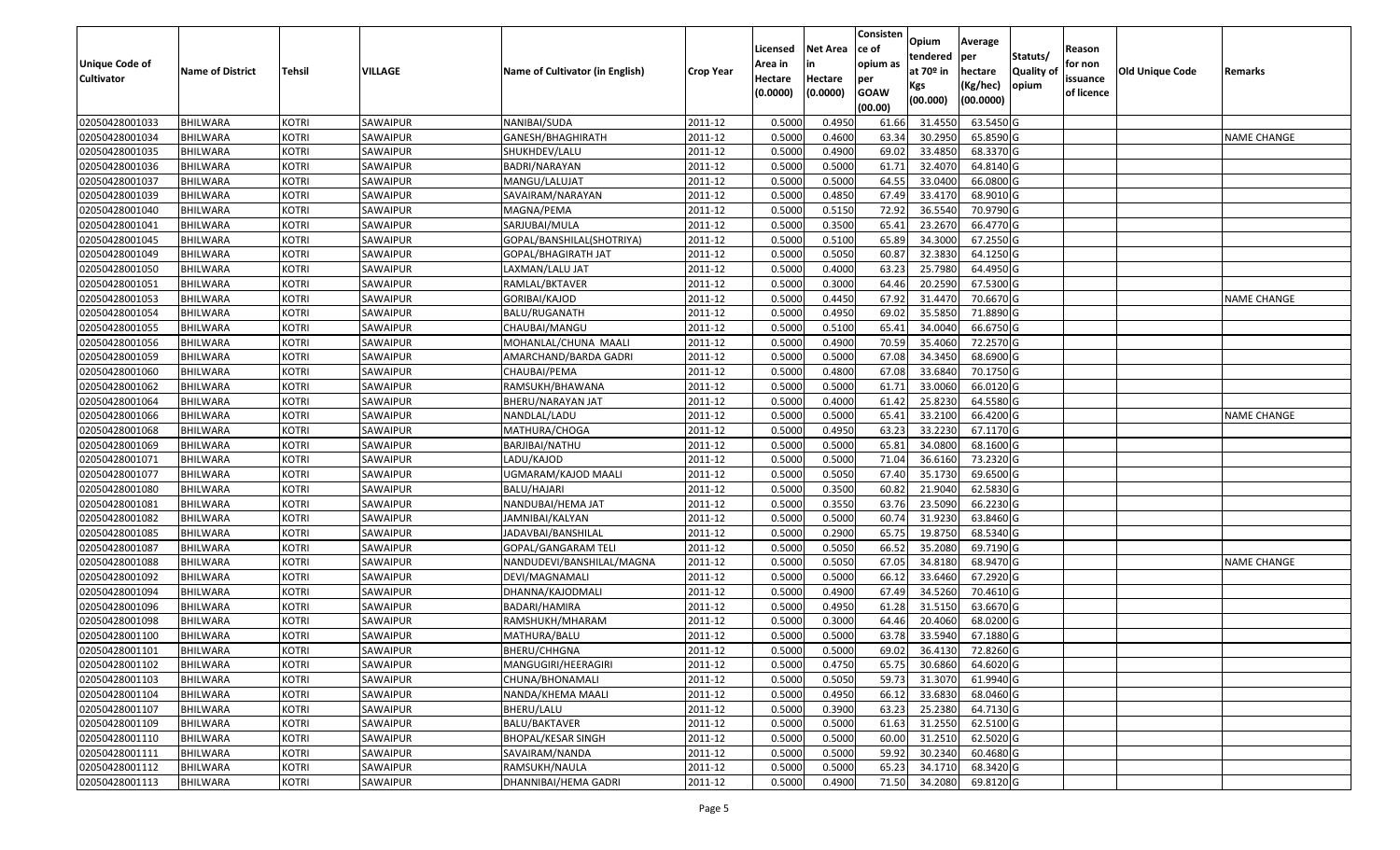|                                  |                             |                              |                          |                                     |                        | Licensed         | <b>Net Area</b>  | Consisten<br>lce of | Opium              | Average                |                  | Reason     |                        |                 |
|----------------------------------|-----------------------------|------------------------------|--------------------------|-------------------------------------|------------------------|------------------|------------------|---------------------|--------------------|------------------------|------------------|------------|------------------------|-----------------|
| Unique Code of                   |                             |                              |                          |                                     |                        | Area in          |                  | opium as            | tendered           | per                    | Statuts/         | for non    |                        |                 |
| <b>Cultivator</b>                | <b>Name of District</b>     | <b>Tehsil</b>                | VILLAGE                  | Name of Cultivator (in English)     | <b>Crop Year</b>       | Hectare          | Hectare          | per                 | at $70°$ in        | hectare                | <b>Quality o</b> | issuance   | <b>Old Unique Code</b> | Remarks         |
|                                  |                             |                              |                          |                                     |                        | (0.0000)         | (0.0000)         | <b>GOAW</b>         | Kgs                | (Kg/hec)               | opium            | of licence |                        |                 |
|                                  |                             |                              |                          |                                     |                        |                  |                  | (00.00)             | (00.000)           | (00.0000)              |                  |            |                        |                 |
| 02050428001114                   | <b>BHILWARA</b>             | <b>KOTRI</b>                 | SAWAIPUR                 | DEVBAKSH/NANDA GADRI                | 2011-12                | 0.5000           | 0.4900           | 66.12               | 33.6080            | 68.5880 G              |                  |            |                        |                 |
| 02050428001116                   | <b>BHILWARA</b>             | <b>KOTRI</b>                 | SAWAIPUR                 | NATHUDAS/MOHANDAS                   | 2011-12                | 0.5000           | 0.4850           | 67.05               | 33.5350            | 69.1440 G              |                  |            |                        |                 |
| 02050428001118                   | BHILWARA                    | <b>KOTRI</b>                 | SAWAIPUR                 | LADU/MODA                           | 2011-12                | 0.5000           | 0.4500           | 67.05               | 31.2450            | 69.4330 G              |                  |            |                        |                 |
| 02050428001120                   | <b>BHILWARA</b>             | <b>KOTRI</b>                 | SAWAIPUR                 | CHANDA/MAGNA A.S.LALU GAYRI         | 2011-12                | 0.5000           | 0.4950           | 66.13               | 32.3470            | 65.3470 G              |                  |            |                        |                 |
| 02050428001125                   | BHILWARA                    | <b>KOTRI</b>                 | SAWAIPUR                 | HARDEV/KUKAJAT                      | 2011-12                | 0.5000           | 0.4900           | 65.69               | 33.3520            | 68.0650 G              |                  |            |                        |                 |
| 02050428001126                   | <b>BHILWARA</b>             | <b>KOTRI</b>                 | SAWAIPUR                 | GOPAL/MADAN KUMHAR                  | 2011-12                | 0.5000           | 0.5000           | 72.33               | 37.0950            | 74.1900 G              |                  |            |                        |                 |
| 02050428001127                   | BHILWARA                    | <b>KOTRI</b>                 | SAWAIPUR                 | IUGRAJ/SHOBALAL                     | 2011-12                | 0.5000           | 0.3450           | 65.75               | 22.975             | 66.5940 G              |                  |            |                        |                 |
| 02050428001128                   | <b>BHILWARA</b>             | <b>KOTRI</b>                 | SAWAIPUR                 | KANA/KAJOD                          | 2011-12                | 0.5000           | 0.4900           | 68.85               | 36.363             | 74.2100 G              |                  |            |                        |                 |
| 02050428001129                   | <b>BHILWARA</b>             | <b>KOTRI</b>                 | SAWAIPUR                 | NANIBAI/KANA                        | 2011-12                | 0.5000           | 0.3250           | 61.42               | 21.3040            | 65.5510G               |                  |            |                        |                 |
| 02050428001132                   | <b>BHILWARA</b>             | <b>KOTRI</b>                 | SAWAIPUR                 | MEGHA/NAVALA                        | 2011-12                | 0.5000           | 0.5000           | 66.97               | 34.9110            | 69.8220 G              |                  |            |                        |                 |
| 02050428001137                   | BHILWARA                    | <b>KOTRI</b>                 | SAWAIPUR                 | RAMLAL/KAJODMALI                    | 2011-12                | 0.5000           | 0.4900           | 65.69               | 33.8400            | 69.0610 G              |                  |            |                        |                 |
| 02050428001138                   | <b>BHILWARA</b>             | <b>KOTRI</b>                 | SAWAIPUR                 | MANGU/HAJARI JAT                    | 2011-12                | 0.5000           | 0.2600           | 65.08               | 17.8510            | 68.6580 G              |                  |            |                        |                 |
| 02050428001140                   | <b>BHILWARA</b>             | <b>KOTRI</b>                 | SAWAIPUR                 | NANALAL/HEERA                       | 2011-12                | 0.5000           | 0.5000           | 64.22               | 33.4590            | 66.9180 G              |                  |            |                        |                 |
| 02050428001141                   | <b>BHILWARA</b>             | <b>KOTRI</b>                 | SAWAIPUR                 | ISHWARSINGH/BHOPAL SINGH            | 2011-12                | 0.5000           | 0.5000           | 59.12               | 31.3250            | 62.6500 G              |                  |            |                        |                 |
| 02050428001143                   | BHILWARA                    | <b>KOTRI</b>                 | SAWAIPUR                 | SOHANLAL/KALYANMAL                  | 2011-12                | 0.5000           | 0.5000           | 66.13               | 34.1420            | 68.2840 G              |                  |            |                        |                 |
| 02050428001144                   | <b>BHILWARA</b>             | <b>KOTRI</b>                 | SAWAIPUR                 | MOHANKANWAR/DAULATSINGH             | 2011-12                | 0.5000           | 0.4900           | 59.18               | 30.1560            | 61.5430 G              |                  |            |                        |                 |
| 02050428001145                   | <b>BHILWARA</b>             | <b>KOTRI</b>                 | SAWAIPUR                 | DHANNA/PRATAP                       | 2011-12                | 0.5000           | 0.3300           | 61.63               | 21.975             | 66.5910G               |                  |            |                        |                 |
| 02050428001146                   | BHILWARA                    | <b>KOTRI</b>                 | SAWAIPUR                 | DEVILAL/GULAB                       | 2011-12                | 0.3500           | 0.3500           | 65.08               | 24.8610            | 71.0310G               |                  |            |                        |                 |
| 02050428001147                   | <b>BHILWARA</b>             | <b>KOTRI</b>                 | SAWAIPUR                 | KALULAL/LADULAL                     | 2011-12                | 0.5000           | 0.4900           | 60.59               | 29.9230            | 61.0670 G              |                  |            |                        |                 |
| 02050428001148                   | BHILWARA                    | <b>KOTRI</b>                 | SAWAIPUR                 | LADULAL/KALYAN                      | 2011-12                | 0.5000           | 0.5000           | 62.58               | 31.7100            | 63.4200 G              |                  |            |                        |                 |
| 02050428001149                   | <b>BHILWARA</b>             | <b>KOTRI</b>                 | SAWAIPUR                 | MANGU/HAJARI                        | 2011-12                | 0.5000           | 0.4850           | 62.23               | 32.1110            | 66.2080 G              |                  |            |                        |                 |
| 02050428001150                   | <b>BHILWARA</b>             | <b>KOTRI</b>                 | SAWAIPUR                 | BADRILAL/UDA                        | 2011-12                | 0.500            | 0.3700           | 59.18               | 23.571             | 63.7050 G              |                  |            |                        |                 |
| 02050428001151                   | <b>BHILWARA</b>             | <b>KOTRI</b>                 | SAWAIPUR                 | LADU/KALU                           | 2011-12                | 0.5000           | 0.3400           | 70.59               | 24.4850            | 72.0150G               |                  |            | 02050427008011         | TRANSFER        |
| 02050428001152                   | <b>BHILWARA</b>             | <b>KOTRI</b>                 | SAWAIPUR                 | MADHO/GOPI                          | 2011-12                | 0.5000           | 0.5000           | 59.5                | 31.8700            | 63.7400 G              |                  |            | 02050427007006         | <b>TRANSFER</b> |
| 02050428001153                   | <b>BHILWARA</b>             | <b>KOTRI</b>                 | SAWAIPUR                 | RAMKUNWER/BADRILAL                  | 2011-12                | 0.3500           | 0.3550           | 61.63               | 22.9790            | 64.7300 G              |                  |            | 02050427008030         | <b>TRANSFER</b> |
| 02050428001154<br>02050428001155 | BHILWARA<br><b>BHILWARA</b> | <b>KOTRI</b><br><b>KOTRI</b> | SAWAIPUR                 | BHERU/SURAJMAL                      | 2011-12                | 0.3500<br>0.5000 | 0.2900<br>0.4850 | 65.08<br>67.08      | 20.0820<br>32.8880 | 69.2480 G<br>67.8100 G |                  |            | 02050427008033         | <b>TRANSFER</b> |
| 02050428002001                   | BHILWARA                    | <b>KOTRI</b>                 | SAWAIPUR<br><b>BADLA</b> | HEMA/LALU KUMHAR                    | 2011-12<br>2011-12     | 0.5000           | 0.2600           | 60.22               | 16.7330            | 64.3580 G              |                  |            |                        |                 |
| 02050428002002                   | <b>BHILWARA</b>             | <b>KOTRI</b>                 | <b>BADLA</b>             | JAGNNATH/MANGU<br>DEVBAKSH/RAMCHAND | 2011-12                | 0.5000           | 0.4250           | 64.41               | 28.8370            | 67.8520 G              |                  |            |                        |                 |
| 02050428002003                   | <b>BHILWARA</b>             | <b>KOTRI</b>                 | <b>BADLA</b>             | SHANKARDAS/GANGARAMDAS              | 2011-12                | 0.5000           | 0.3000           | 67.98               | 21.3260            | 71.0870 G              |                  |            |                        |                 |
| 02050428002004                   | BHILWARA                    | <b>KOTRI</b>                 | <b>BADLA</b>             | RAMESVER/BALUDAS                    | 2011-12                | 0.5000           | 0.4950           | 65.69               | 34.4500            | 69.5960 G              |                  |            |                        |                 |
| 02050428002005                   | BHILWARA                    | <b>KOTRI</b>                 | <b>BADLA</b>             | CHHAUKAVAR/KANSINGH                 | 2011-12                | 0.5000           | 0.4950           | 64.24               | 34.2120            | 69.1150 G              |                  |            |                        |                 |
| 02050428002006                   | <b>BHILWARA</b>             | <b>KOTRI</b>                 | <b>BADLA</b>             | GANESH/CHHGNA                       | 2011-12                | 0.5000           | 0.2700           | 68.62               | 18.8120            | 69.6740 G              |                  |            |                        |                 |
| 02050428002007                   | BHILWARA                    | <b>KOTRI</b>                 | <b>BADLA</b>             | JAGDISH/RAMA                        | 2011-12                | 0.5000           | 0.3900           | 67.98               | 27.7460            | 71.1440 G              |                  |            |                        |                 |
| 02050428002008                   | BHILWARA                    | <b>KOTRI</b>                 | <b>BADLA</b>             | KELIDEVI/BALU                       | 2011-12                | 0.500            | 0.4900           | 67.98               | 34.437             | 70.2800 G              |                  |            |                        |                 |
| 02050428002009                   | <b>BHILWARA</b>             | <b>KOTRI</b>                 | <b>BADLA</b>             | LADU/NANDA                          | 2011-12                | 0.5000           | 0.4500           | 64.50               | 30.1770            | 67.0600G               |                  |            |                        |                 |
| 02050428002010                   | <b>BHILWARA</b>             | <b>KOTRI</b>                 | <b>BADLA</b>             | ONKAR/NAVALA                        | $\overline{2011} - 12$ | 0.5000           | 0.4950           |                     | 68.92 36.2420      | 73.2160 G              |                  |            |                        |                 |
| 02050428002011                   | <b>BHILWARA</b>             | <b>KOTRI</b>                 | <b>BADLA</b>             | KASHIRAM/KAJOD A/S BAKTAVER         | 2011-12                | 0.5000           | 0.3300           | 69.76               | 24.7850            | 75.1060 G              |                  |            |                        |                 |
| 02050428002012                   | <b>BHILWARA</b>             | <b>KOTRI</b>                 | <b>BADLA</b>             | NANDA/NARAYAN                       | 2011-12                | 0.5000           | 0.4400           | 63.05               | 29.2460            | 66.4680 G              |                  |            |                        |                 |
| 02050428002013                   | <b>BHILWARA</b>             | <b>KOTRI</b>                 | <b>BADLA</b>             | SUKKHA/POKHAR                       | 2011-12                | 0.5000           | 0.4550           | 64.50               | 30.8400            | 67.7800 G              |                  |            |                        |                 |
| 02050428002016                   | <b>BHILWARA</b>             | <b>KOTRI</b>                 | <b>BADLA</b>             | DEVBASH/NARU                        | 2011-12                | 0.5000           | 0.2800           | 69.76               | 21.0080            | 75.0290 G              |                  |            |                        |                 |
| 02050428002019                   | <b>BHILWARA</b>             | <b>KOTRI</b>                 | <b>BADLA</b>             | BALIBAI/BHAWANISHANKAR              | 2011-12                | 0.5000           | 0.4550           | 64.50               | 31.5870            | 69.4220 G              |                  |            |                        |                 |
| 02050428002020                   | <b>BHILWARA</b>             | <b>KOTRI</b>                 | <b>BADLA</b>             | KALYANMAL/DHANNA                    | 2011-12                | 0.5000           | 0.4150           | 64.74               | 28.5230            | 68.7300 G              |                  |            |                        |                 |
| 02050428002021                   | <b>BHILWARA</b>             | <b>KOTRI</b>                 | <b>BADLA</b>             | JAMANA/GOKAL                        | 2011-12                | 0.5000           | 0.2500           | 69.76               | 18.5560            | 74.2240 G              |                  |            |                        |                 |
| 02050428002022                   | <b>BHILWARA</b>             | <b>KOTRI</b>                 | <b>BADLA</b>             | GOPALSINGH/BAHADUR SINGH            | 2011-12                | 0.5000           | 0.3550           | 68.09               | 24.5320            | 69.1040 G              |                  |            |                        |                 |
| 02050428002024                   | <b>BHILWARA</b>             | <b>KOTRI</b>                 | <b>BADLA</b>             | SHARAVAN SINGH/RAMSINGH             | 2011-12                | 0.5000           | 0.1000           | 74.46               | 8.5310             | 85.3100G               |                  |            |                        |                 |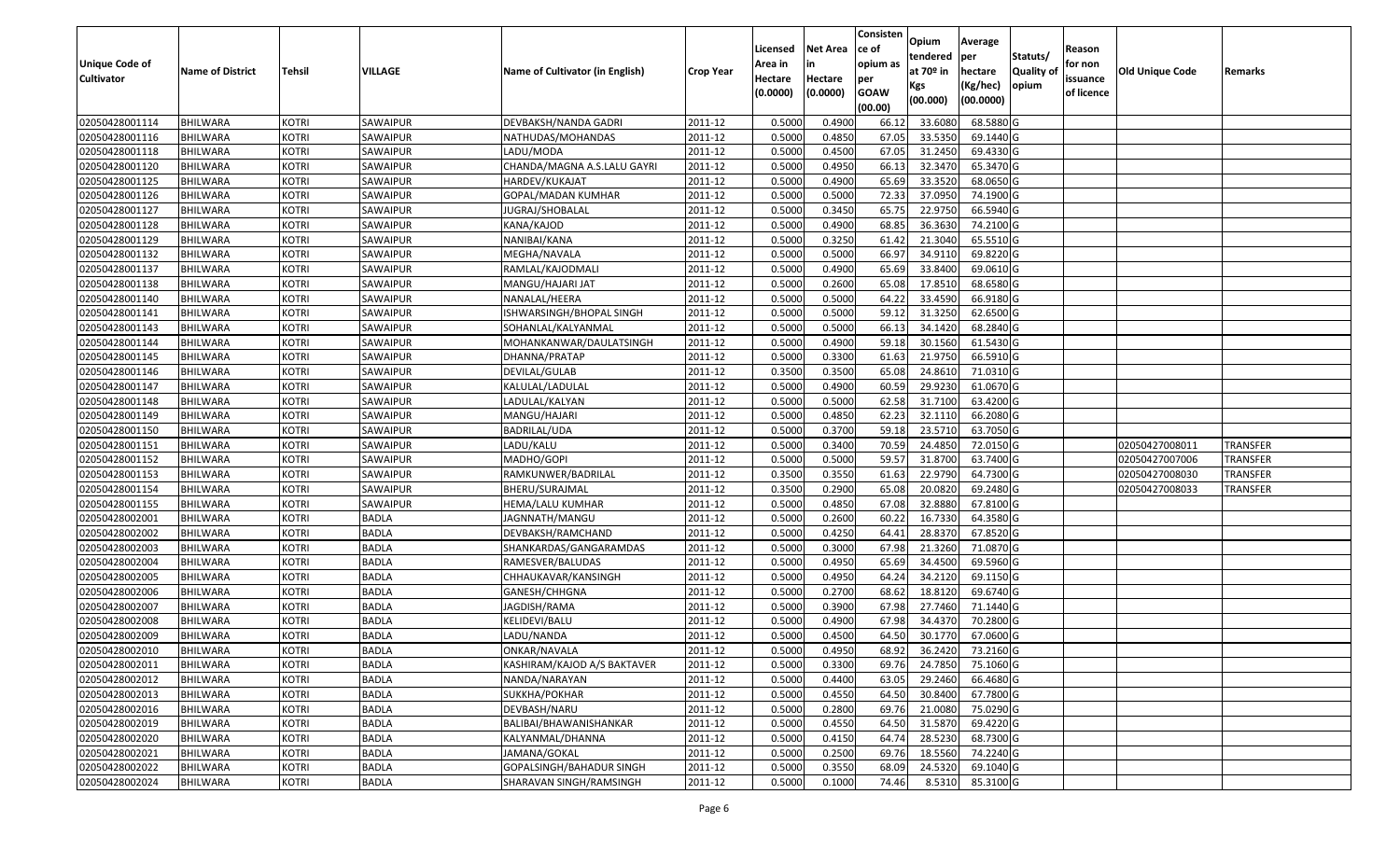|                   |                         |               |                |                                 |                  |          |                 | Consisten   | Opium       | Average    |                  |            |                 |                    |
|-------------------|-------------------------|---------------|----------------|---------------------------------|------------------|----------|-----------------|-------------|-------------|------------|------------------|------------|-----------------|--------------------|
|                   |                         |               |                |                                 |                  | Licensed | <b>Net Area</b> | ce of       | tendered    | per        | Statuts/         | Reason     |                 |                    |
| Unique Code of    | <b>Name of District</b> | <b>Tehsil</b> | <b>VILLAGE</b> | Name of Cultivator (in English) | <b>Crop Year</b> | Area in  |                 | opium as    | at $70°$ in | hectare    | <b>Quality o</b> | for non    | Old Unique Code | Remarks            |
| <b>Cultivator</b> |                         |               |                |                                 |                  | Hectare  | Hectare         | per         | Kgs         | (Kg/hec)   | opium            | issuance   |                 |                    |
|                   |                         |               |                |                                 |                  | (0.0000) | (0.0000)        | <b>GOAW</b> | (00.000)    | (00.0000)  |                  | of licence |                 |                    |
|                   |                         |               |                |                                 |                  |          |                 | (00.00)     |             |            |                  |            |                 |                    |
| 02050428002026    | <b>BHILWARA</b>         | <b>KOTRI</b>  | <b>BADLA</b>   | SAMBHUGRI/HIRAGIRI              | 2011-12          | 0.5000   | 0.3600          | 69.2        | 26.5960     | 73.8780 G  |                  |            |                 |                    |
| 02050428002027    | <b>BHILWARA</b>         | <b>KOTRI</b>  | <b>BADLA</b>   | RAMLAL/MANGU                    | 2011-12          | 0.5000   | 0.3900          | 69.57       | 28.8420     | 73.9540 G  |                  |            |                 |                    |
| 02050428002029    | <b>BHILWARA</b>         | <b>KOTRI</b>  | <b>BADLA</b>   | HEERA/NATHU                     | 2011-12          | 0.5000   | 0.4000          | 62.72       | 26.4990     | 66.2480 G  |                  |            |                 |                    |
| 02050428002032    | <b>BHILWARA</b>         | <b>KOTRI</b>  | <b>BADLA</b>   | KANHAIYALAL/LADU                | 2011-12          | 0.5000   | 0.4450          | 68.98       | 32.3520     | 72.7010 G  |                  |            |                 |                    |
| 02050428002033    | BHILWARA                | <b>KOTRI</b>  | <b>BADLA</b>   | JAMANALAL/LADU                  | 2011-12          | 0.5000   | 0.2950          | 67.7        | 21.1640     | 71.7420 G  |                  |            |                 |                    |
| 02050428002034    | <b>BHILWARA</b>         | <b>KOTRI</b>  | <b>BADLA</b>   | NANDA/MANGU(CHOTA)              | 2011-12          | 0.5000   | 0.1750          | 70.78       | 13.6710     | 78.1200 G  |                  |            |                 |                    |
| 02050428002035    | BHILWARA                | <b>KOTRI</b>  | <b>BADLA</b>   | BALU/JAGNNATH                   | 2011-12          | 0.5000   | 0.2400          | 60.9        | 15.3320     | 63.8830 G  |                  |            |                 |                    |
| 02050428002036    | <b>BHILWARA</b>         | <b>KOTRI</b>  | <b>BADLA</b>   | DEVBASH/RAMAJI                  | 2011-12          | 0.5000   | 0.4500          | 65.14       | 30.8110     | 68.4690 G  |                  |            |                 |                    |
| 02050428002037    | <b>BHILWARA</b>         | <b>KOTRI</b>  | <b>BADLA</b>   | BHANWARLAL/RAMA                 | 2011-12          | 0.5000   | 0.3400          | 70.78       | 25.895      | 76.1620 G  |                  |            |                 |                    |
| 02050428002038    | <b>BHILWARA</b>         | <b>KOTRI</b>  | <b>BADLA</b>   | NARAYAN/GOKUL                   | 2011-12          | 0.5000   | 0.4650          | 67.74       | 33.1150     | 71.2150G   |                  |            |                 |                    |
| 02050428002039    | BHILWARA                | <b>KOTRI</b>  | <b>BADLA</b>   | LAKHMA/KASHI                    | 2011-12          | 0.5000   | 0.0000          | 0.00        | 0.0000      | $0.0000$ F |                  |            |                 |                    |
| 02050428002040    | <b>BHILWARA</b>         | <b>KOTRI</b>  | <b>BADLA</b>   | MODIRAM/RAMLAL                  | 2011-12          | 0.5000   | 0.4550          | 68.12       | 32.6680     | 71.7980 G  |                  |            |                 |                    |
| 02050428002042    | <b>BHILWARA</b>         | <b>KOTRI</b>  | <b>BADLA</b>   | MANGU/DHOKAL JAT                | 2011-12          | 0.5000   | 0.5050          | 65.32       | 34.6200     | 68.5540 G  |                  |            |                 |                    |
| 02050428002044    | BHILWARA                | <b>KOTRI</b>  | <b>BADLA</b>   | DEVI/NANU JAT                   | 2011-12          | 0.5000   | 0.4950          | 62.40       | 32.6170     | 65.8930 G  |                  |            |                 |                    |
| 02050428002045    | BHILWARA                | <b>KOTRI</b>  | <b>BADLA</b>   | KANHAIYALAL/DEVILAL             | 2011-12          | 0.5000   | 0.4900          | 59.54       | 30.5530     | 62.3530 G  |                  |            |                 |                    |
| 02050428002047    | BHILWARA                | <b>KOTRI</b>  | <b>BADLA</b>   | DAVI/HIRA                       | 2011-12          | 0.5000   | 0.2850          | 60.91       | 18.6380     | 65.3960 G  |                  |            |                 |                    |
| 02050428002049    | <b>BHILWARA</b>         | <b>KOTRI</b>  | <b>BADLA</b>   | RAMESHWAR/KANHAIYALAL           | 2011-12          | 0.5000   | 0.4700          | 66.52       | 32.9650     | 70.1380 G  |                  |            |                 |                    |
| 02050428002051    | BHILWARA                | <b>KOTRI</b>  | <b>BADLA</b>   | RAMESHVER/HERDEV                | 2011-12          | 0.5000   | 0.2500          | 64.89       | 16.6120     | 66.4480 G  |                  |            |                 |                    |
| 02050428002052    | <b>BHILWARA</b>         | <b>KOTRI</b>  | <b>BADLA</b>   | BHOLARAM/LALURAM                | 2011-12          | 0.5000   | 0.4750          | 68.32       | 34.131      | 71.8550 G  |                  |            |                 |                    |
| 02050428002053    | BHILWARA                | <b>KOTRI</b>  | <b>BADLA</b>   | CHANDUBAI/BALA                  | 2011-12          | 0.5000   | 0.3500          | 68.1        | 24.9320     | 71.2340 G  |                  |            |                 |                    |
| 02050428002055    | <b>BHILWARA</b>         | <b>KOTRI</b>  | <b>BADLA</b>   | DEVBASH/RAMCHAND LUHAR          | 2011-12          | 0.5000   | 0.4850          | 65.01       | 33.1550     | 68.3610 G  |                  |            |                 |                    |
| 02050428002057    | <b>BHILWARA</b>         | <b>KOTRI</b>  | <b>BADLA</b>   | KALU/NARAYAN JATH               | 2011-12          | 0.5000   | 0.4650          | 65.0        | 31.873      | 68.5440 G  |                  |            |                 |                    |
| 02050428002060    | <b>BHILWARA</b>         | <b>KOTRI</b>  | <b>BADLA</b>   | RAMCHANDRA/BHURA                | 2011-12          | 0.5000   | 0.4800          | 66.52       | 33.5070     | 69.8060 G  |                  |            |                 |                    |
| 02050428002061    | <b>BHILWARA</b>         | <b>KOTRI</b>  | <b>BADLA</b>   | KANA/CHAGNA                     | 2011-12          | 0.5000   | 0.3400          | 69.2        | 25.4590     | 74.8790 G  |                  |            |                 |                    |
| 02050428002062    | <b>BHILWARA</b>         | <b>KOTRI</b>  | <b>BADLA</b>   | BHERU/NARAYAN                   | 2011-12          | 0.5000   | 0.4600          | 66.52       | 32.1200     | 69.8260 G  |                  |            |                 |                    |
| 02050428002063    | BHILWARA                | <b>KOTRI</b>  | <b>BADLA</b>   | GOPAL/MANGU                     | 2011-12          | 0.5000   | 0.3650          | 68.12       | 26.4600     | 72.4930 G  |                  |            |                 |                    |
| 02050428002065    | <b>BHILWARA</b>         | <b>KOTRI</b>  | <b>BADLA</b>   | RAMESHVAR/BHAGIRATH             | 2011-12          | 0.5000   | 0.3050          | 70.36       | 23.0580     | 75.6000G   |                  |            |                 |                    |
| 02050428002066    | BHILWARA                | <b>KOTRI</b>  | <b>BADLA</b>   | RAMLAL/HAJARI GADRI             | 2011-12          | 0.5000   | 0.4450          | 68.32       | 31.4270     | 70.6220 G  |                  |            |                 |                    |
| 02050428002068    | <b>BHILWARA</b>         | <b>KOTRI</b>  | <b>BADLA</b>   | SOHANLAL/HIRANATH               | 2011-12          | 0.5000   | 0.4050          | 65.76       | 27.7130     | 68.4270 G  |                  |            |                 |                    |
| 02050428002069    | <b>BHILWARA</b>         | <b>KOTRI</b>  | <b>BADLA</b>   | LEHRIBAI/LADUNATH               | 2011-12          | 0.5000   | 0.5000          | 70.9        | 37.7140     | 75.4280 G  |                  |            |                 | <b>NAME CHANGE</b> |
| 02050428002070    | BHILWARA                | <b>KOTRI</b>  | <b>BADLA</b>   | DEVI A.S.RUPA/MANGU             | 2011-12          | 0.5000   | 0.4850          | 64.25       | 32.391      | 66.7860 G  |                  |            |                 |                    |
| 02050428002071    | BHILWARA                | <b>KOTRI</b>  | <b>BADLA</b>   | NANDSINGH/FOJSINGH              | 2011-12          | 0.5000   | 0.4900          | 68.1        | 35.4760     | 72.4000G   |                  |            |                 |                    |
| 02050428002073    | <b>BHILWARA</b>         | <b>KOTRI</b>  | <b>BADLA</b>   | BHERU/DEVI SHUTHAR              | 2011-12          | 0.5000   | 0.3400          | 68.32       | 24.4590     | 71.9380 G  |                  |            |                 |                    |
| 02050428002074    | BHILWARA                | <b>KOTRI</b>  | <b>BADLA</b>   | JADAVBAI/PREMA                  | 2011-12          | 0.5000   | 0.5050          | 64.60       | 34.201      | 67.7250 G  |                  |            |                 |                    |
| 02050428002075    | BHILWARA                | <b>KOTRI</b>  | <b>BADLA</b>   | IHAUBHAI/RAMLAL                 | 2011-12          | 0.500    | 0.2950          | 68.0        | 21.1640     | 71.7420 G  |                  |            |                 |                    |
| 02050428002076    | <b>BHILWARA</b>         | <b>KOTRI</b>  | <b>BADLA</b>   | BHERUSINGH/MANOHERSINGH         | 2011-12          | 0.5000   | 0.4250          | 65.01       | 29.4500     | 69.2940 G  |                  |            |                 |                    |
| 02050428002080    | <b>BHILWARA</b>         | <b>KOTRI</b>  | <b>BADLA</b>   | LADUDAVI/JAVANA                 | 2011-12          | 0.5000   | 0.2400          | 72.09       | 18.1980     | 75.8250 G  |                  |            |                 |                    |
| 02050428002081    | <b>BHILWARA</b>         | <b>KOTRI</b>  | <b>BADLA</b>   | HEERA/DALLA DEVA                | 2011-12          | 0.5000   | 0.3550          | 64.25       | 23.6900     | 66.7320 G  |                  |            |                 |                    |
| 02050428002083    | <b>BHILWARA</b>         | <b>KOTRI</b>  | <b>BADLA</b>   | LADIDAVI/MOHAN                  | 2011-12          | 0.5000   | 0.3550          | 63.32       | 23.5280     | 66.2760 G  |                  |            |                 |                    |
| 02050428002084    | <b>BHILWARA</b>         | <b>KOTRI</b>  | <b>BADLA</b>   | UDAILAL/PRATAP                  | 2011-12          | 0.5000   | 0.4750          | 69.27       | 35.3080     | 74.3330 G  |                  |            |                 |                    |
| 02050428002085    | <b>BHILWARA</b>         | <b>KOTRI</b>  | <b>BADLA</b>   | JAGRUP/NANDA                    | 2011-12          | 0.5000   | 0.4850          | 67.74       | 34.9640     | 72.0910 G  |                  |            |                 |                    |
| 02050428002086    | <b>BHILWARA</b>         | <b>KOTRI</b>  | <b>BADLA</b>   | RAMESHVAR/MANGILAL              | 2011-12          | 0.5000   | 0.4800          | 70.73       | 36.9820     | 77.0460 G  |                  |            |                 |                    |
| 02050428002087    | <b>BHILWARA</b>         | <b>KOTRI</b>  | <b>BADLA</b>   | UDA/MAGNA                       | 2011-12          | 0.5000   | 0.4700          | 69.27       | 34.1600     | 72.6810 G  |                  |            |                 |                    |
| 02050428002089    | <b>BHILWARA</b>         | <b>KOTRI</b>  | <b>BADLA</b>   | SAJNADEVI/DEVILAL               | 2011-12          | 0.5000   | 0.4050          | 68.62       | 29.1240     | 71.9110 G  |                  |            |                 |                    |
| 02050428002091    | <b>BHILWARA</b>         | <b>KOTRI</b>  | <b>BADLA</b>   | SHANKER/MAGNA                   | 2011-12          | 0.5000   | 0.4300          | 69.27       | 31.5180     | 73.2980 G  |                  |            |                 |                    |
| 02050428002097    | <b>BHILWARA</b>         | <b>KOTRI</b>  | <b>BADLA</b>   | BHAIRUSINGH/RAMSINGH            | 2011-12          | 0.5000   | 0.4900          | 64.25       | 33.1990     | 67.7530 G  |                  |            |                 |                    |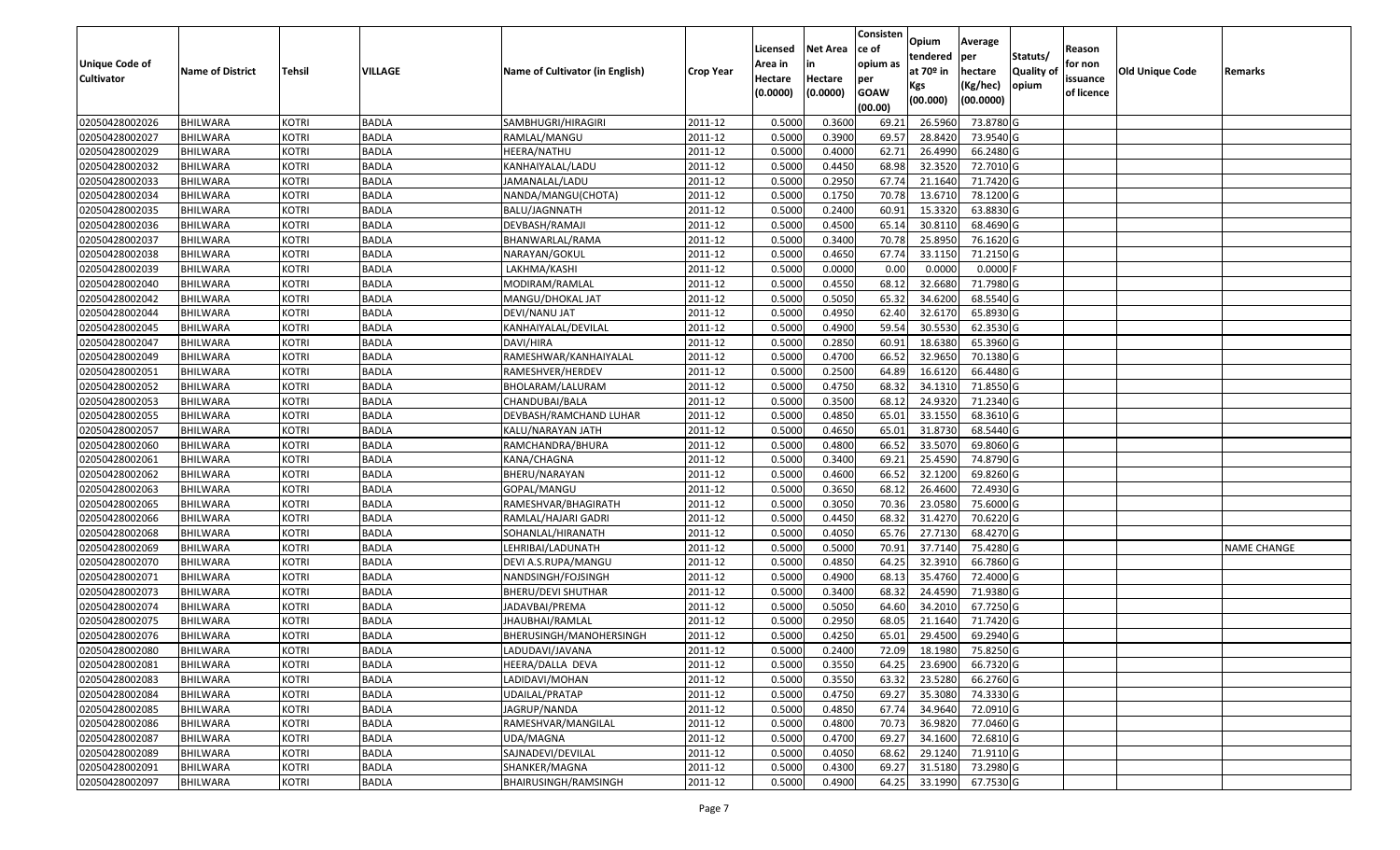| Unique Code of<br><b>Cultivator</b> | <b>Name of District</b> | <b>Tehsil</b> | VILLAGE      | Name of Cultivator (in English) | Crop Year | Licensed<br>Area in<br>Hectare<br>(0.0000) | <b>Net Area</b><br>in<br>Hectare<br>(0.0000) | Consisten<br>ce of<br>opium as<br>per<br><b>GOAW</b><br>(00.00) | Opium<br>tendered<br>at $70°$ in<br>Kgs<br>(00.000) | Average<br>per<br>hectare<br>(Kg/hec)<br>(00.0000) | Statuts/<br>Quality of<br>opium | Reason<br>for non<br>issuance<br>of licence | <b>Old Unique Code</b> | Remarks            |
|-------------------------------------|-------------------------|---------------|--------------|---------------------------------|-----------|--------------------------------------------|----------------------------------------------|-----------------------------------------------------------------|-----------------------------------------------------|----------------------------------------------------|---------------------------------|---------------------------------------------|------------------------|--------------------|
| 02050428002098                      | <b>BHILWARA</b>         | <b>KOTRI</b>  | BADLA        | GOPAL/HAJARI                    | 2011-12   | 0.5000                                     | 0.4950                                       | 64.44                                                           | 33.3890                                             | 67.4530 G                                          |                                 |                                             |                        |                    |
| 02050428002099                      | <b>BHILWARA</b>         | KOTRI         | <b>BADLA</b> | KASHI/GANESH                    | 2011-12   | 0.5000                                     | 0.3450                                       | 68.0                                                            | 24.3040                                             | 70.4460 G                                          |                                 |                                             |                        |                    |
| 02050428002100                      | <b>BHILWARA</b>         | KOTRI         | <b>BADLA</b> | PYARI/LALA                      | 2011-12   | 0.5000                                     | 0.3900                                       | 63.32                                                           | 26.1870                                             | 67.1460 G                                          |                                 |                                             |                        |                    |
| 02050428002101                      | BHILWARA                | <b>KOTRI</b>  | <b>BADLA</b> | HIRA/HAJARI JATH A/S RAMCHAND   | 2011-12   | 0.5000                                     | 0.3450                                       | 65.76                                                           | 23.8610                                             | 69.1620 G                                          |                                 |                                             |                        |                    |
| 02050428002102                      | <b>BHILWARA</b>         | <b>KOTRI</b>  | <b>BADLA</b> | UDAYRAM/RAMCHAND SEN            | 2011-12   | 0.5000                                     | 0.2600                                       | 65.76                                                           | 18.1030                                             | 69.6270 G                                          |                                 |                                             |                        |                    |
| 02050428002103                      | <b>BHILWARA</b>         | KOTRI         | <b>BADLA</b> | DAVI/UDA NAYAK                  | 2011-12   | 0.5000                                     | 0.4950                                       | 63.06                                                           | 32.8720                                             | 66.4080 G                                          |                                 |                                             |                        |                    |
| 02050428002104                      | <b>BHILWARA</b>         | <b>KOTRI</b>  | <b>BADLA</b> | <b>DEVI/KANA GADRI</b>          | 2011-12   | 0.5000                                     | 0.4800                                       | 69.57                                                           | 35.0040                                             | 72.9250 G                                          |                                 |                                             |                        |                    |
| 02050428002106                      | <b>BHILWARA</b>         | <b>KOTRI</b>  | <b>BADLA</b> | MADANLAL/KANA                   | 2011-12   | 0.3500                                     | 0.3450                                       | 67.55                                                           | 24.4820                                             | 70.9620 G                                          |                                 |                                             |                        |                    |
| 02050428002108                      | <b>BHILWARA</b>         | <b>KOTRI</b>  | <b>BADLA</b> | MATHURA/NANDA BALAI             | 2011-12   | 0.5000                                     | 0.4900                                       | 68.05                                                           | 35.6780                                             | 72.8120 G                                          |                                 |                                             |                        |                    |
| 02050428002111                      | <b>BHILWARA</b>         | <b>KOTRI</b>  | <b>BADLA</b> | SOHNIBAI/KISHOR                 | 2011-12   | 0.5000                                     | 0.4750                                       | 64.89                                                           | 32.3800                                             | 68.1680 G                                          |                                 |                                             |                        | <b>NAME CHANGE</b> |
| 02050428002112                      | <b>BHILWARA</b>         | <b>KOTRI</b>  | <b>BADLA</b> | JAMANALAL/RAMSHUKH              | 2011-12   | 0.5000                                     | 0.3000                                       | 64.89                                                           | 20.0140                                             | 66.7130 G                                          |                                 |                                             |                        |                    |
| 02050428002114                      | <b>BHILWARA</b>         | <b>KOTRI</b>  | <b>BADLA</b> | KANHIYALAL/RAMA                 | 2011-12   | 0.5000                                     | 0.4400                                       | 66.1                                                            | 31.0910                                             | 70.6610 G                                          |                                 |                                             |                        |                    |
| 02050428002115                      | <b>BHILWARA</b>         | <b>KOTRI</b>  | <b>BADLA</b> | RAMESHVER/BALU                  | 2011-12   | 0.5000                                     | 0.4900                                       | 63.5                                                            | 32.3990                                             | 66.1200 G                                          |                                 |                                             |                        |                    |
| 02050428002117                      | <b>BHILWARA</b>         | <b>KOTRI</b>  | <b>BADLA</b> | SHANKARLAL/MANGU TELI           | 2011-12   | 0.5000                                     | 0.3900                                       | 65.70                                                           | 26.7020                                             | 68.4670 G                                          |                                 |                                             |                        |                    |
| 02050428002118                      | <b>BHILWARA</b>         | <b>KOTRI</b>  | <b>BADLA</b> | RADHABAI/KANAIYALAL             | 2011-12   | 0.5000                                     | 0.5050                                       | 64.36                                                           | 33.9090                                             | 67.1470 G                                          |                                 |                                             |                        |                    |
| 02050428002119                      | <b>BHILWARA</b>         | <b>KOTRI</b>  | <b>BADLA</b> | KUKA/PARTAP BALAI               | 2011-12   | 0.5000                                     | 0.4850                                       | 64.94                                                           | 32.9710                                             | 67.9810 G                                          |                                 |                                             |                        |                    |
| 02050428002120                      | <b>BHILWARA</b>         | <b>KOTRI</b>  | <b>BADLA</b> | URJAN/HAJARI                    | 2011-12   | 0.5000                                     | 0.3850                                       | 66.1                                                            | 26.7340                                             | 69.4390 G                                          |                                 |                                             |                        |                    |
| 02050428002121                      | <b>BHILWARA</b>         | <b>KOTRI</b>  | <b>BADLA</b> | BHURA/HAJARI                    | 2011-12   | 0.5000                                     | 0.5000                                       | 67.1                                                            | 35.2580                                             | 70.5160 G                                          |                                 |                                             |                        |                    |
| 02050428002122                      | <b>BHILWARA</b>         | <b>KOTRI</b>  | <b>BADLA</b> | HIRA/KAJOR GADRI                | 2011-12   | 0.5000                                     | 0.4850                                       | 68.4                                                            | 36.2200                                             | 74.6800 G                                          |                                 |                                             |                        |                    |
| 02050428002123                      | <b>BHILWARA</b>         | <b>KOTRI</b>  | <b>BADLA</b> | RAMNATH/BHURANNATH              | 2011-12   | 0.5000                                     | 0.4900                                       | 66.1                                                            | 33.8690                                             | 69.1200 G                                          |                                 |                                             |                        |                    |
| 02050428002125                      | <b>BHILWARA</b>         | <b>KOTRI</b>  | <b>BADLA</b> | JETUBAI/BHERULAL                | 2011-12   | 0.5000                                     | 0.4400                                       | 65.66                                                           | 30.1290                                             | 68.4750 G                                          |                                 |                                             |                        | <b>NAME CHANGE</b> |
| 02050428002131                      | <b>BHILWARA</b>         | <b>KOTRI</b>  | <b>BADLA</b> | GISHU/LADU TELI                 | 2011-12   | 0.5000                                     | 0.4900                                       | 67.55                                                           | 35.0970                                             | 71.6270 G                                          |                                 |                                             |                        |                    |
| 02050428002133                      | <b>BHILWARA</b>         | KOTRI         | <b>BADLA</b> | EAJANBAI/DEVILAL                | 2011-12   | 0.3500                                     | 0.3400                                       | 64.94                                                           | 23.1930                                             | 68.2150 G                                          |                                 |                                             |                        |                    |
| 02050428002137                      | <b>BHILWARA</b>         | <b>KOTRI</b>  | <b>BADLA</b> | TULSHIBAI/MOTILAL               | 2011-12   | 0.5000                                     | 0.4900                                       | 64.94                                                           | 33.7130                                             | 68.8020 G                                          |                                 |                                             |                        |                    |
| 02050428002138                      | <b>BHILWARA</b>         | <b>KOTRI</b>  | <b>BADLA</b> | BHERULAL/DEVKARN MHAJAN         | 2011-12   | 0.5000                                     | 0.1750                                       | 66.16                                                           | 12.2020                                             | 69.7260 G                                          |                                 |                                             |                        |                    |
| 02050428002139                      | <b>BHILWARA</b>         | KOTRI         | <b>BADLA</b> | NANDUBAI/CHITAR                 | 2011-12   | 0.5000                                     | 0.4600                                       | 62.49                                                           | 29.5930                                             | 64.3330                                            |                                 |                                             |                        |                    |
| 02050428002141                      | <b>BHILWARA</b>         | <b>KOTRI</b>  | <b>BADLA</b> | KANHIYALAL/RAMLAL               | 2011-12   | 0.5000                                     | 0.2950                                       | 60.91                                                           | 18.8120                                             | 63.7690 G                                          |                                 |                                             |                        | <b>NAME CHANGE</b> |
| 02050428002142                      | <b>BHILWARA</b>         | <b>KOTRI</b>  | <b>BADLA</b> | GAFOOR/RAHIMBAKSH               | 2011-12   | 0.5000                                     | 0.2450                                       | 67.5                                                            | 17.2930                                             | 70.5840 G                                          |                                 |                                             |                        |                    |
| 02050428002143                      | <b>BHILWARA</b>         | <b>KOTRI</b>  | <b>BADLA</b> | KHANA/NARAYAN                   | 2011-12   | 0.5000                                     | 0.3450                                       | 66.16                                                           | 24.0730                                             | 69.7770 G                                          |                                 |                                             |                        |                    |
| 02050428002145                      | <b>BHILWARA</b>         | <b>KOTRI</b>  | <b>BADLA</b> | AZAD/PEERU                      | 2011-12   | 0.3500                                     | 0.3450                                       | 68.09                                                           | 24.0940                                             | 69.8380 G                                          |                                 |                                             |                        | <b>NAME CHANGE</b> |
| 02050428002147                      | <b>BHILWARA</b>         | KOTRI         | <b>BADLA</b> | BALU/URJAN JAT                  | 2011-12   | 0.5000                                     | 0.4950                                       | 64.79                                                           | 33.9310                                             | 68.5470 G                                          |                                 |                                             |                        |                    |
| 02050428002150                      | <b>BHILWARA</b>         | <b>KOTRI</b>  | <b>BADLA</b> | SHIVNATH/HEERANATH              | 2011-12   | 0.3500                                     | 0.3450                                       | 65.66                                                           | 23.7600                                             | 68.8700 G                                          |                                 |                                             |                        |                    |
| 02050428002151                      | <b>BHILWARA</b>         | <b>KOTRI</b>  | <b>BADLA</b> | <b>BALU/RAMA</b>                | 2011-12   | 0.5000                                     | 0.2000                                       | 72.68                                                           | 15.3250                                             | 76.6250 G                                          |                                 |                                             |                        |                    |
| 02050428002152                      | <b>BHILWARA</b>         | KOTRI         | BADLA        | BALU/HAJARI                     | 2011-12   | 0.5000                                     | 0.3900                                       | 68.09                                                           | 27.8200                                             | 71.3330 G                                          |                                 |                                             |                        |                    |
| 02050428002156                      | <b>BHILWARA</b>         | KOTRI         | <b>BADLA</b> | FUMABAI/PYARCHAND               | 2011-12   | 0.5000                                     | 0.2000                                       | 58.59                                                           | 12.2870                                             | 61.4350 G                                          |                                 |                                             |                        |                    |
| 02050428002159                      | <b>BHILWARA</b>         | <b>KOTRI</b>  | <b>BADLA</b> | SHUKHA/DUKAL                    | 2011-12   | 0.3500                                     | 0.3400                                       | 65.66                                                           | 23.6380                                             | 69.5240 G                                          |                                 |                                             |                        |                    |
| 02050428002160                      | <b>BHILWARA</b>         | <b>KOTRI</b>  | <b>BADLA</b> | RAMKUVER/BHAGIRATHDAS           | 2011-12   | 0.5000                                     | 0.4900                                       | 72.04                                                           | 39.4570                                             | 80.5240 G                                          |                                 |                                             |                        |                    |
| 02050428002161                      | <b>BHILWARA</b>         | <b>KOTRI</b>  | <b>BADLA</b> | GAJSINGH/MULSINGH               | 2011-12   | 0.5000                                     | 0.2500                                       | 71.77                                                           | 18.8240                                             | 75.2960 G                                          |                                 |                                             |                        |                    |
| 02050428002162                      | <b>BHILWARA</b>         | <b>KOTRI</b>  | <b>BADLA</b> | MANGO/KHANA NAYAK               | 2011-12   | 0.5000                                     | 0.4800                                       | 65.70                                                           | 32.9060                                             | 68.5540 G                                          |                                 |                                             |                        |                    |
| 02050428002165                      | <b>BHILWARA</b>         | <b>KOTRI</b>  | <b>BADLA</b> | HAJARI/JAGANNATH                | 2011-12   | 0.5000                                     | 0.3500                                       | 69.21                                                           | 24.4510                                             | 69.8600 G                                          |                                 |                                             |                        |                    |
| 02050428002166                      | <b>BHILWARA</b>         | <b>KOTRI</b>  | <b>BADLA</b> | BHERU/KHANADAS                  | 2011-12   | 0.5000                                     | 0.4050                                       | 66.16                                                           | 27.9950                                             | 69.1230 G                                          |                                 |                                             |                        |                    |
| 02050428002167                      | <b>BHILWARA</b>         | <b>KOTRI</b>  | <b>BADLA</b> | MUNNAKAVAR/DURGASINGH           | 2011-12   | 0.5000                                     | 0.4950                                       | 64.44                                                           | 33.0390                                             | 66.7450 G                                          |                                 |                                             |                        |                    |
| 02050428002171                      | <b>BHILWARA</b>         | <b>KOTRI</b>  | <b>BADLA</b> | RUKAMABAI/CHHITARTELI           | 2011-12   | 0.5000                                     | 0.4000                                       | 62.72                                                           | 25.2900                                             | 63.2250 G                                          |                                 |                                             |                        |                    |
| 02050428002172                      | <b>BHILWARA</b>         | <b>KOTRI</b>  | <b>BADLA</b> | AAKALBAI/CHHITAR JAT            | 2011-12   | 0.5000                                     | 0.2950                                       | 64.44                                                           | 21.7070                                             | 73.5830 G                                          |                                 |                                             |                        | NAME CHANGE        |
| 02050428002173                      | <b>BHILWARA</b>         | <b>KOTRI</b>  | <b>BADLA</b> | DHANNA/KHANA NAYAK              | 2011-12   | 0.5000                                     | 0.4950                                       | 65.12                                                           | 33.6110                                             | 67.9010 G                                          |                                 |                                             |                        |                    |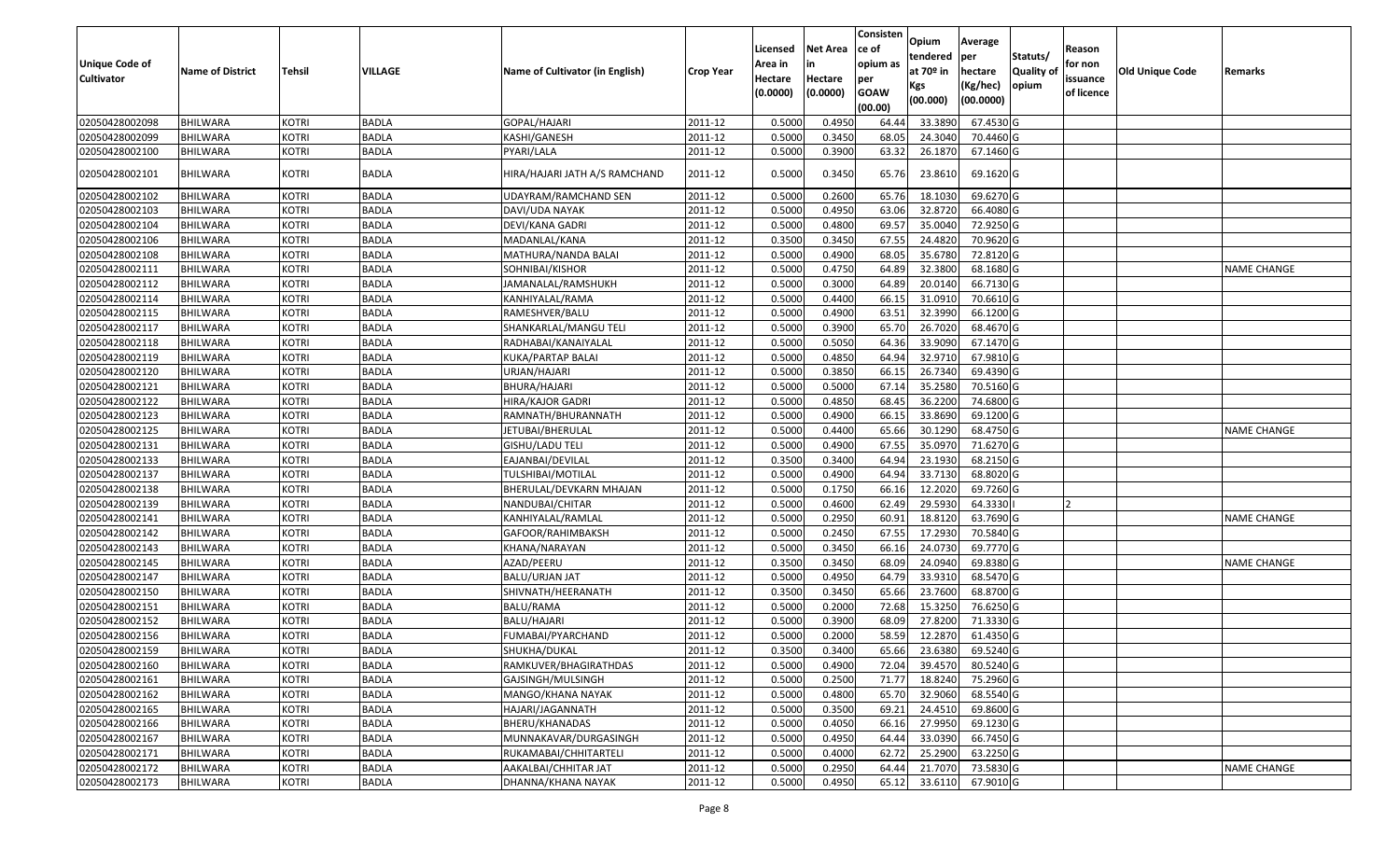|                                     |                                    |                              |                    |                                 |                    |                    |                     | Consisten          | Opium              | Average                |                  |                        |                        |                 |
|-------------------------------------|------------------------------------|------------------------------|--------------------|---------------------------------|--------------------|--------------------|---------------------|--------------------|--------------------|------------------------|------------------|------------------------|------------------------|-----------------|
|                                     |                                    |                              |                    |                                 |                    | Licensed           | <b>Net Area</b>     | ce of              | tendered           | per                    | Statuts/         | Reason                 |                        |                 |
| Unique Code of<br><b>Cultivator</b> | <b>Name of District</b>            | <b>Tehsil</b>                | <b>VILLAGE</b>     | Name of Cultivator (in English) | <b>Crop Year</b>   | Area in<br>Hectare | in                  | opium as           | at $70°$ in        | hectare                | <b>Quality o</b> | for non                | <b>Old Unique Code</b> | Remarks         |
|                                     |                                    |                              |                    |                                 |                    | (0.0000)           | Hectare<br>(0.0000) | per<br><b>GOAW</b> | Kgs                | (Kg/hec)               | opium            | issuance<br>of licence |                        |                 |
|                                     |                                    |                              |                    |                                 |                    |                    |                     | (00.00)            | (00.000)           | (00.0000)              |                  |                        |                        |                 |
| 02050428002174                      | <b>BHILWARA</b>                    | <b>KOTRI</b>                 | <b>BADLA</b>       | RAJUNATH/PRBHUNATH              | 2011-12            | 0.5000             | 0.4450              | 67.74              | 31.7410            | 71.3280 G              |                  |                        |                        |                 |
| 02050428002175                      | <b>BHILWARA</b>                    | <b>KOTRI</b>                 | <b>BADLA</b>       | KALU/KHANA NAYAK                | 2011-12            | 0.5000             | 0.2900              | 67.74              | 21.2120            | 73.1450 G              |                  |                        |                        |                 |
| 02050428002176                      | <b>BHILWARA</b>                    | <b>KOTRI</b>                 | <b>BADLA</b>       | SHANKER/BHERU JAT               | 2011-12            | 0.3500             | 0.0000              | 0.00               | 0.0000             | 0.0000                 |                  |                        |                        |                 |
| 02050428002177                      | <b>BHILWARA</b>                    | <b>KOTRI</b>                 | <b>BADLA</b>       | GANGARAM/POKHAR JAT             | 2011-12            | 0.5000             | 0.3300              | 67.74              | 23.3220            | 70.6730 G              |                  |                        |                        |                 |
| 02050428002178                      | BHILWARA                           | <b>KOTRI</b>                 | <b>BADLA</b>       | MOTI/GANSH TELI                 | 2011-12            | 0.5000             | 0.4850              | 64.44              | 31.7600            | 65.4850 G              |                  |                        |                        |                 |
| 02050428002181                      | <b>BHILWARA</b>                    | <b>KOTRI</b>                 | <b>BADLA</b>       | BHERU/DHOOKAL                   | 2011-12            | 0.5000             | 0.4900              | 64.57              | 32.2480            | 65.8120G               |                  |                        |                        |                 |
| 02050428002182                      | BHILWARA                           | <b>KOTRI</b>                 | <b>BADLA</b>       | SUVAN/RAHIMBAKSH                | 2011-12            | 0.5000             | 0.2350              | 68.88              | 16.4920            | 70.1790 G              |                  |                        |                        |                 |
| 02050428002183                      | <b>BHILWARA</b>                    | <b>KOTRI</b>                 | <b>BADLA</b>       | PYARANATH/HEERANATH             | 2011-12            | 0.3500             | 0.3350              | 65.70              | 22.9290            | 68.4450 G              |                  |                        |                        |                 |
| 02050428002185                      | <b>BHILWARA</b>                    | <b>KOTRI</b>                 | <b>BADLA</b>       | NARAYNIBAI/MULA REJAR           | 2011-12            | 0.3500             | 0.3050              | 58.59              | 18.5560            | 60.8390 G              |                  |                        |                        |                 |
| 02050428002186                      | <b>BHILWARA</b>                    | <b>KOTRI</b>                 | <b>BADLA</b>       | MEGHA/PRATAP BALAI              | 2011-12            | 0.5000             | 0.4400              | 68.88              | 32.8160            | 74.5820 G              |                  |                        |                        |                 |
| 02050428002187                      | <b>BHILWARA</b>                    | <b>KOTRI</b>                 | <b>BADLA</b>       | KHATUN/KASAM                    | 2011-12            | 0.5000             | 0.4350              | 72.95              | 33.4530            | 76.9030 G              |                  |                        |                        |                 |
| 02050428002188                      | <b>BHILWARA</b>                    | <b>KOTRI</b>                 | <b>BADLA</b>       | ATMARAM/KANHAIYA LAL            | 2011-12            | 0.3500             | 0.1500              | 63.88              | 9.8830             | 65.8870 G              |                  |                        |                        |                 |
| 02050428002189                      | <b>BHILWARA</b>                    | <b>KOTRI</b>                 | <b>BADLA</b>       | CHANND KUNWAR/BHAVER SINGH      | 2011-12            | 0.5000             | 0.5000              | 66.49              | 34.5180            | 69.0360 G              |                  |                        |                        |                 |
| 02050428002190                      | <b>BHILWARA</b>                    | <b>KOTRI</b>                 | <b>BADLA</b>       | RAJKUVAR/KANSINGH               | 2011-12            | 0.3500             | 0.1150              | 68.45              | 8.1940             | 71.2520G               |                  |                        |                        |                 |
| 02050428002191                      | BHILWARA                           | <b>KOTRI</b>                 | <b>BADLA</b>       | RUKAMABAI/KANA                  | 2011-12            | 0.5000             | 0.2800              | 69.57              | 20.1360            | 71.9140 G              |                  |                        |                        |                 |
| 02050428002192                      | <b>BHILWARA</b>                    | <b>KOTRI</b>                 | <b>BADLA</b>       | RAMESHVER/MANGU                 | 2011-12            | 0.5000             | 0.4900              | 63.37              | 32.4640            | 66.2530 G              |                  |                        |                        |                 |
| 02050428002193                      | <b>BHILWARA</b>                    | <b>KOTRI</b>                 | <b>BADLA</b>       | JODHA/HIRA JATH                 | 2011-12            | 0.3500             | 0.3450              | 62.12              | 22.4430            | 65.0520G               |                  |                        |                        |                 |
| 02050428002194                      | BHILWARA                           | <b>KOTRI</b>                 | <b>BADLA</b>       | BALU/HARDEV NAI                 | 2011-12            | 0.5000             | 0.4400              | 69.57              | 31.3160            | 71.1730 G              |                  |                        |                        |                 |
| 02050428002198                      | <b>BHILWARA</b>                    | <b>KOTRI</b>                 | <b>BADLA</b>       | NAYARAN/GOKUL BLAI              | 2011-12            | 0.3500             | 0.2900              | 66.68              | 20.5560            | 70.8830 G              |                  |                        |                        |                 |
| 02050428002199                      | BHILWARA                           | <b>KOTRI</b>                 | <b>BADLA</b>       | LAKSHMAN/BHURA JAT              | 2011-12            | 0.5000             | 0.3750              | 62.5               | 24.2590            | 64.6910 G              |                  |                        |                        |                 |
| 02050428002203                      | <b>BHILWARA</b>                    | <b>KOTRI</b>                 | <b>BADLA</b>       | MANGILAL/BALDEV DAROGA          | 2011-12            | 0.3500             | 0.2950              | 64.57              | 20.2290            | 68.5730 G              |                  |                        |                        |                 |
| 02050428002205                      | <b>BHILWARA</b>                    | <b>KOTRI</b>                 | <b>BADLA</b>       | MAHENDRASINGH/BHAIRUSINGH       | 2011-12            | 0.5000             | 0.3900              | 61.25              | 25.1300            | 64.4360 G              |                  |                        |                        |                 |
| 02050428002210                      | <b>BHILWARA</b>                    | <b>KOTRI</b>                 | <b>BADLA</b>       | KAMALABI/NAGINARAM              | 2011-12            | 0.5000             | 0.4100              | 63.32              | 27.7610            | 67.7100 G              |                  |                        |                        |                 |
| 02050428002216                      | BHILWARA                           | <b>KOTRI</b>                 | <b>BADLA</b>       | SHUKHA/NANDA BALAI              | 2011-12            | 0.5000             | 0.3400              | 64.3               | 23.1040            | 67.9530 G              |                  |                        |                        |                 |
| 02050428002221                      | <b>BHILWARA</b>                    | <b>KOTRI</b>                 | <b>BADLA</b>       | NARAYAN/LALU                    | 2011-12            | 0.5000             | 0.3000              | 64.33              | 20.0250            | 66.7500 G              |                  |                        |                        |                 |
| 02050428002222                      | <b>BHILWARA</b>                    | <b>KOTRI</b>                 | <b>BADLA</b>       | BANSHILAL/HAJARI                | 2011-12            | 0.5000             | 0.0000              | 0.00               | 0.0000             | $0.0000$ F             |                  |                        |                        |                 |
| 02050428002225                      | <b>BHILWARA</b>                    | <b>KOTRI</b>                 | <b>BADLA</b>       | BALU/HAJARI KHATIK              | 2011-12            | 0.5000             | 0.4000              | 67.27              | 28.1280            | 70.3200 G              |                  |                        |                        |                 |
| 02050428002227                      | <b>BHILWARA</b>                    | <b>KOTRI</b>                 | <b>BADLA</b>       | SHONATH/LADUNATH                | 2011-12            | 0.3500             | 0.3400              | 69.39              | 24.6240            | 72.4240                |                  |                        | 02050428006038         | <b>TRANSFER</b> |
| 02050428002228                      | <b>BHILWARA</b>                    | <b>KOTRI</b>                 | <b>BADLA</b>       | ONKAR/BHURA                     | 2011-12            | 0.3500             | 0.2000              | 67.23              | 14.1570            | 70.7850 G              |                  |                        | 02050428006012         | <b>TRANSFER</b> |
| 02050428002229                      | BHILWARA                           | <b>KOTRI</b>                 | <b>BADLA</b>       | DEVI/MEGHA MALI                 | 2011-12            | 0.5000             | 0.3600              | 68.45              | 26.3340            | 73.1500 G              |                  |                        | 02050428006011         | <b>TRANSFER</b> |
| 02050428002230                      | <b>BHILWARA</b>                    | <b>KOTRI</b>                 | <b>BADLA</b>       | NARAYAN/DEVA                    | 2011-12            | 0.5000             | 0.2200              | 67.88              | 15.8740            | 72.1550 G              |                  |                        | 02050428006028         | TRANSFER        |
| 02050428002231                      | BHILWARA                           | <b>KOTRI</b>                 | <b>BADLA</b>       | JANKIDAS/LALUDAS                | 2011-12            | 0.5000             | 0.2050              | 67.88              | 14.391             | 70.2000 G              |                  |                        | 02050428006039         | TRANSFER        |
| 02050428003001                      | <b>BHILWARA</b>                    | <b>KOTRI</b>                 | <b>KHAJINA</b>     | SURJMAL/RAMSUKH                 | 2011-12            | 0.5000             | 0.4900              | 63.60              | 31.9820            | 65.2690 G              |                  |                        |                        |                 |
| 02050428003002                      | BHILWARA                           | <b>KOTRI</b>                 | KHAJINA            | PREM/RAMSHUK                    | 2011-12            | 0.5000             | 0.2950              | 64.63              | 20.7190            | 70.2340 G              |                  |                        |                        |                 |
| 02050428003003                      | <b>BHILWARA</b>                    | <b>KOTRI</b>                 | <b>KHAJINA</b>     | MOTI/HARLAL                     | 2011-12            | 0.500              | 0.2600              | 62.05              | 17.4540            | 67.1310 G              |                  |                        |                        |                 |
| 02050428003004                      | <b>BHILWARA</b>                    | <b>KOTRI</b>                 | KHAJINA            | RAMLAL/BALU                     | 2011-12            | 0.5000             | 0.4350              | 65.60              | 30.4290            | 69.9520 G              |                  |                        |                        |                 |
| 02050428003005                      | <b>BHILWARA</b>                    | <b>KOTRI</b>                 | KHAJINA            | BALU/RAMBAKSH                   | 2011-12            | 0.5000             | 0.4850              |                    | 66.64 34.0910      | 70.2910 G              |                  |                        |                        |                 |
| 02050428003006                      | <b>BHILWARA</b>                    | <b>KOTRI</b>                 | KHAJINA            | GOKUL/NARAYAN                   | 2011-12            | 0.5000             | 0.3550              | 63.60              | 24.6680            | 69.4870 G              |                  |                        |                        |                 |
| 02050428003007                      | <b>BHILWARA</b>                    | <b>KOTRI</b>                 | KHAJINA            | BALU/NARAYAN                    | 2011-12            | 0.5000             | 0.4800              | 63.50              | 32.6300            | 67.9790 G              |                  |                        |                        |                 |
| 02050428003008                      | <b>BHILWARA</b>                    | <b>KOTRI</b>                 | KHAJINA            | BALU/UGAMA                      | 2011-12            | 0.5000             | 0.3900              | 64.63              | 26.3510            | 67.5670 G              |                  |                        |                        |                 |
| 02050428003009<br>02050428003010    | <b>BHILWARA</b><br><b>BHILWARA</b> | <b>KOTRI</b><br><b>KOTRI</b> | KHAJINA            | KALYAN/NANDA<br>LADULAL/CHHAGNA | 2011-12<br>2011-12 | 0.5000<br>0.5000   | 0.1850<br>0.4450    | 63.72<br>65.60     | 12.7080<br>30.9350 | 68.6920 G<br>69.5170 G |                  |                        |                        |                 |
| 02050428003011                      |                                    | <b>KOTRI</b>                 | <b>KHAJINA</b>     | GANSH/GULAB                     | 2011-12            | 0.5000             | 0.2500              |                    | 15.7470            | 62.9880 G              |                  |                        |                        |                 |
| 02050428003012                      | <b>BHILWARA</b><br><b>BHILWARA</b> | <b>KOTRI</b>                 | KHAJINA<br>KHAJINA | BHERULAL/MAHADEV                | 2011-12            | 0.5000             | 0.4300              | 60.60<br>63.72     | 29.1110            | 67.7000 G              |                  |                        |                        |                 |
| 02050428003013                      | <b>BHILWARA</b>                    | <b>KOTRI</b>                 | KHAJINA            | SORAJMAL/RAMA                   | 2011-12            | 0.5000             | 0.4350              | 65.60              | 29.6320            | 68.1200 G              |                  |                        |                        |                 |
| 02050428003014                      | <b>BHILWARA</b>                    | <b>KOTRI</b>                 | <b>KHAJINA</b>     | RAMCHANDRA/HARLAL               | 2011-12            | 0.5000             | 0.2550              | 58.95              | 15.3940            | 60.3690 G              |                  |                        |                        |                 |
|                                     |                                    |                              |                    |                                 |                    |                    |                     |                    |                    |                        |                  |                        |                        |                 |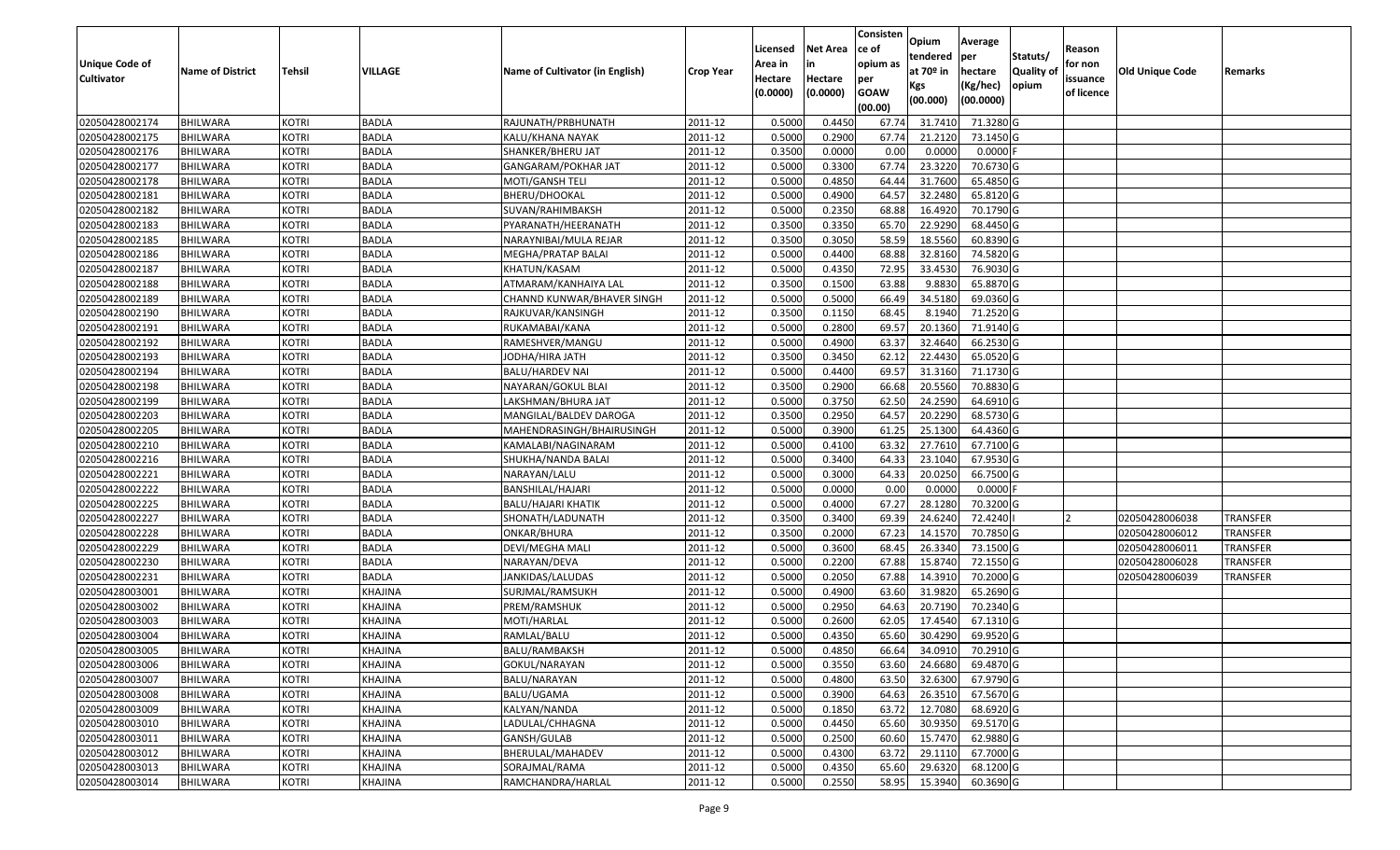|                                  |                                    |                              |                    |                                       |                    | Licensed         | <b>Net Area</b>  | Consisten<br>ce of | Opium             | Average              |                  | Reason     |                        |                    |
|----------------------------------|------------------------------------|------------------------------|--------------------|---------------------------------------|--------------------|------------------|------------------|--------------------|-------------------|----------------------|------------------|------------|------------------------|--------------------|
| Unique Code of                   |                                    |                              |                    |                                       |                    | Area in          | in               | opium as           | tendered          | per                  | Statuts/         | for non    |                        |                    |
| <b>Cultivator</b>                | <b>Name of District</b>            | <b>Tehsil</b>                | VILLAGE            | Name of Cultivator (in English)       | <b>Crop Year</b>   | Hectare          | Hectare          | per                | at $70°$ in       | hectare              | <b>Quality o</b> | issuance   | <b>Old Unique Code</b> | Remarks            |
|                                  |                                    |                              |                    |                                       |                    | (0.0000)         | (0.0000)         | <b>GOAW</b>        | Kgs               | (Kg/hec)             | opium            | of licence |                        |                    |
|                                  |                                    |                              |                    |                                       |                    |                  |                  | (00.00)            | (00.000)          | (00.0000)            |                  |            |                        |                    |
| 02050428003015                   | <b>BHILWARA</b>                    | <b>KOTRI</b>                 | KHAJINA            | VARMA/JAGGA                           | 2011-12            | 0.5000           | 0.4000           | 62.13              | 25.5620           | 63.9050 G            |                  |            |                        |                    |
| 02050428003016                   | <b>BHILWARA</b>                    | <b>KOTRI</b>                 | KHAJINA            | NATHU/BHERU                           | 2011-12            | 0.5000           | 0.0000           | 0.00               | 0.0000            | $0.0000$ F           |                  |            |                        |                    |
| 02050428003019                   | BHILWARA                           | <b>KOTRI</b>                 | KHAJINA            | ONKALAL/KISHNA                        | 2011-12            | 0.5000           | 0.0000           | 0.00               | 0.0000            | 0.0000               |                  |            |                        |                    |
| 02050428003021                   | <b>BHILWARA</b>                    | <b>KOTRI</b>                 | KHAJINA            | <b>BADRILAL/RUPA</b>                  | 2011-12            | 0.5000           | 0.3650           | 69.38              | 27.1870           | 74.4850 G            |                  |            |                        |                    |
| 02050428003022                   | BHILWARA                           | <b>KOTRI</b>                 | KHAJINA            | DEVILAL/LAXMAN                        | 2011-12            | 0.5000           | 0.3450           | 66.92              | 24.6070           | 71.3250 G            |                  |            |                        |                    |
| 02050428003024                   | <b>BHILWARA</b>                    | <b>KOTRI</b>                 | KHAJINA            | KALYAN/PRATAP                         | 2011-12            | 0.5000           | 0.4950           | 62.72              | 32.2600           | 65.1720 G            |                  |            |                        |                    |
| 02050428003025                   | BHILWARA                           | <b>KOTRI</b>                 | KHAJINA            | PEMA/RAMA                             | 2011-12            | 0.5000           | 0.1950           | 69.38              | 14.6390           | 75.0720G             |                  |            |                        |                    |
| 02050428003026                   | <b>BHILWARA</b>                    | <b>KOTRI</b>                 | KHAJINA            | HARKUBHAI/RAMA                        | 2011-12            | 0.5000           | 0.4000           | 62.13              | 25.3580           | 63.3950 G            |                  |            |                        |                    |
| 02050428003027                   | BHILWARA                           | <b>KOTRI</b>                 | KHAJINA            | NANDA/HAJARI                          | 2011-12            | 0.5000           | 0.1950           | 65.40              | 13.2670           | 68.0360 G            |                  |            |                        |                    |
| 02050428003028                   | <b>BHILWARA</b>                    | <b>KOTRI</b>                 | KHAJINA            | HEERA/BALU                            | 2011-12            | 0.5000           | 0.3950           | 64.02              | 26.6690           | 67.5160 G            |                  |            |                        |                    |
| 02050428003029                   | <b>BHILWARA</b>                    | <b>KOTRI</b>                 | KHAJINA            | RAMESHVER/RAMSUKH                     | 2011-12            | 0.5000           | 0.3900           | 62.13              | 25.1980           | 64.6100 G            |                  |            |                        |                    |
| 02050428003030                   | <b>BHILWARA</b>                    | <b>KOTRI</b>                 | KHAJINA            | MAHADEV/GULAB                         | 2011-12            | 0.5000           | 0.3050           | 63.72              | 19.9900           | 65.5410 G            |                  |            |                        |                    |
| 02050428003031                   | <b>BHILWARA</b>                    | <b>KOTRI</b>                 | KHAJINA            | <b>KELASH/PREM</b>                    | 2011-12            | 0.5000           | 0.0000           | 0.00               | 0.0000            | $0.0000$ F           |                  |            |                        |                    |
| 02050428003034                   | <b>BHILWARA</b>                    | <b>KOTRI</b>                 | KHAJINA            | RAMPAL/MAGNA                          | 2011-12            | 0.5000           | 0.3100           | 58.95              | 19.6220           | 63.2970 G            |                  |            |                        |                    |
| 02050428003035                   | BHILWARA                           | <b>KOTRI</b>                 | KHAJINA            | LADULAL/MAGNARAM                      | 2011-12            | 0.5000           | 0.4100           | 63.18              | 27.1940           | 66.3270 G            |                  |            |                        |                    |
| 02050428003036                   | <b>BHILWARA</b>                    | <b>KOTRI</b>                 | KHAJINA            | LAKSHMAN/SHIVRAM JAT                  | 2011-12            | 0.5000           | 0.3050           | 67.40              | 21.3470           | 69.9900 G            |                  |            |                        |                    |
| 02050428003037                   | <b>BHILWARA</b>                    | <b>KOTRI</b>                 | KHAJINA            | NARSINGH/RAMA                         | 2011-12            | 0.5000           | 0.0000           | 0.00               | 0.0000            | $0.0000$ F           |                  |            |                        |                    |
| 02050428003038                   | <b>BHILWARA</b>                    | <b>KOTRI</b>                 | KHAJINA            | GOPILAL/BALU                          | 2011-12            | 0.5000           | 0.4850           | 60.60              | 30.3610           | 62.6000 G            |                  |            |                        |                    |
| 02050428003039                   | <b>BHILWARA</b>                    | <b>KOTRI</b>                 | KHAJINA            | GANSH/RUPA JAT                        | 2011-12            | 0.5000           | 0.3550           | 67.40              | 25.1980           | 70.9800 G            |                  |            |                        |                    |
| 02050428003040                   | BHILWARA                           | <b>KOTRI</b>                 | KHAJINA            | LAXMAN/RUPA                           | 2011-12            | 0.5000           | 0.5000           | 60.54              | 32.4410           | 64.8820 G            |                  |            |                        |                    |
| 02050428003041                   | <b>BHILWARA</b>                    | <b>KOTRI</b>                 | KHAJINA            | KESHARBHAI/LXMAN                      | 2011-12            | 0.5000           | 0.0000           | 0.00               | 0.0000            | 0.0000               |                  |            |                        |                    |
| 02050428003042                   | <b>BHILWARA</b>                    | <b>KOTRI</b>                 | KHAJINA            | NANABAI/BADRILAL                      | 2011-12            | 0.5000           | 0.2950           | 64.08              | 20.3590           | 69.0140 G            |                  |            |                        | <b>NAME CHANGE</b> |
| 02050428003043                   | <b>BHILWARA</b>                    | <b>KOTRI</b>                 | KHAJINA            | KALU/BALU                             | 2011-12            | 0.3500           | 0.3450           | 64.08              | 23.0600           | 66.8410 G            |                  |            |                        |                    |
| 02050428003044                   | <b>BHILWARA</b>                    | <b>KOTRI</b>                 | KHAJINA            | MODA/CHHITAR                          | 2011-12            | 0.5000           | 0.2950           | 67.56              | 20.2000           | 68.4750 G            |                  |            |                        |                    |
| 02050428003046                   | <b>BHILWARA</b>                    | <b>KOTRI</b>                 | KHAJINA            | UDYALAL/RAMSUKH                       | 2011-12            | 0.5000           | 0.3000           | 64.08              | 19.6730           | 65.5770 G            |                  |            |                        |                    |
| 02050428003047<br>02050428003048 | <b>BHILWARA</b><br><b>BHILWARA</b> | <b>KOTRI</b><br><b>KOTRI</b> | KHAJINA<br>KHAJINA | CHAGNA/CHHOGA                         | 2011-12<br>2011-12 | 0.5000<br>0.5000 | 0.0000<br>0.4350 | 0.00<br>63.80      | 0.0000<br>27.7710 | 0.0000F<br>63.8410 G |                  |            |                        |                    |
| 02050428003049                   | <b>BHILWARA</b>                    | <b>KOTRI</b>                 | KHAJINA            | BRHAMA/RAMA JI JAT<br>LADULAL/BALULAL | 2011-12            | 0.5000           | 0.0000           | 0.00               | 0.0000            | 0.0000               |                  |            |                        |                    |
| 02050428003050                   | <b>BHILWARA</b>                    | <b>KOTRI</b>                 | KHAJINA            | PRABHULAL/RAMA                        | 2011-12            | 0.5000           | 0.0000           | 0.00               | 0.0000            | 0.0000F              |                  |            |                        |                    |
| 02050428003051                   | BHILWARA                           | <b>KOTRI</b>                 | KHAJINA            | RAMPAL/UDA                            | 2011-12            | 0.5000           | 0.2900           | 68.13              | 21.5490           | 74.3070 G            |                  |            |                        |                    |
| 02050428003052                   | <b>BHILWARA</b>                    | <b>KOTRI</b>                 | KHAJINA            | RAMKUMAR/UDA JI (JAT)                 | 2011-12            | 0.5000           | 0.2000           | 67.56              | 14.1590           | 70.7950 G            |                  |            |                        |                    |
| 02050428003053                   | BHILWARA                           | <b>KOTRI</b>                 | KHAJINA            | AMBA/NARAYAN JAT                      | 2011-12            | 0.5000           | 0.4950           | 59.48              | 31.2950           | 63.2220 G            |                  |            |                        |                    |
| 02050428003055                   | <b>BHILWARA</b>                    | <b>KOTRI</b>                 | KHAJINA            | IYOTISVRUP/JAGGA                      | 2011-12            | 0.5000           | 0.2050           | 67.56              | 14.6120           | 71.2780 G            |                  |            |                        |                    |
| 02050428003057                   | BHILWARA                           | <b>KOTRI</b>                 | KHAJINA            | UDYALAL/RAMLAL                        | 2011-12            | 0.5000           | 0.1000           | 63.18              | 6.6790            | 66.7900 G            |                  |            |                        |                    |
| 02050428003059                   | <b>BHILWARA</b>                    | <b>KOTRI</b>                 | KHAJINA            | RAYMAL/SRIRAM                         | 2011-12            | 0.350            | 0.3350           | 63.18              | 22.555            | 67.3280 G            |                  |            |                        |                    |
| 02050428003060                   | <b>BHILWARA</b>                    | <b>KOTRI</b>                 | KHAJINA            | BALU/HAJARI                           | 2011-12            | 0.5000           | 0.2950           | 64.63              | 20.3860           | 69.1050 G            |                  |            |                        |                    |
| 02050428003061                   | <b>BHILWARA</b>                    | <b>KOTRI</b>                 | KHAJINA            | HARILAL/UDA                           | 2011-12            | 0.5000           | 0.0000           | 0.00               | 0.0000            | $0.0000$ F           |                  |            |                        |                    |
| 02050428003063                   | <b>BHILWARA</b>                    | <b>KOTRI</b>                 | KHAJINA            | SHANKARLAL/ONKAR                      | 2011-12            | 0.5000           | 0.4950           | 68.10              | 35.3540           | 71.4220 G            |                  |            |                        |                    |
| 02050428003064                   | <b>BHILWARA</b>                    | <b>KOTRI</b>                 | KHAJINA            | UDA/JWARA                             | 2011-12            | 0.5000           | 0.2400           | 56.89              | 14.0840           | 58.6830 G            |                  |            |                        |                    |
| 02050428003065                   | <b>BHILWARA</b>                    | <b>KOTRI</b>                 | KHAJINA            | GHISIBAI/MANGILAL                     | 2011-12            | 0.5000           | 0.4550           | 57.96              | 27.9780           | 61.4900 G            |                  |            |                        |                    |
| 02050428003066                   | <b>BHILWARA</b>                    | <b>KOTRI</b>                 | KHAJINA            | MANGU/NANDA                           | 2011-12            | 0.5000           | 0.4950           | 64.03              | 33.2590           | 67.1900 G            |                  |            |                        |                    |
| 02050428003068                   | <b>BHILWARA</b>                    | <b>KOTRI</b>                 | KHAJINA            | NANDA/BHUVANA                         | 2011-12            | 0.5000           | 0.0000           | 0.00               | 0.0000            | $0.0000$ F           |                  |            |                        |                    |
| 02050428003069                   | <b>BHILWARA</b>                    | <b>KOTRI</b>                 | KHAJINA            | GOPAL/NATHU                           | 2011-12            | 0.5000           | 0.2500           | 63.48              | 16.7770           | 67.1080 G            |                  |            |                        |                    |
| 02050428003070                   | <b>BHILWARA</b>                    | <b>KOTRI</b>                 | KHAJINA            | LAXMAN/RAMSUKH                        | 2011-12            | 0.5000           | 0.3850           | 61.82              | 25.4350           | 66.0650 G            |                  |            |                        |                    |
| 02050428003071                   | <b>BHILWARA</b>                    | <b>KOTRI</b>                 | KHAJINA            | RAMESHWAR/NANDA                       | 2011-12            | 0.5000           | 0.2000           | 67.40              | 14.4040           | 72.0200 G            |                  |            |                        |                    |
| 02050428003072                   | <b>BHILWARA</b>                    | <b>KOTRI</b>                 | <b>KHAJINA</b>     | BHURALAL/BHOLA                        | 2011-12            | 0.5000           | 0.0000           | 0.00               | 0.0000            | $0.0000$ F           |                  |            |                        |                    |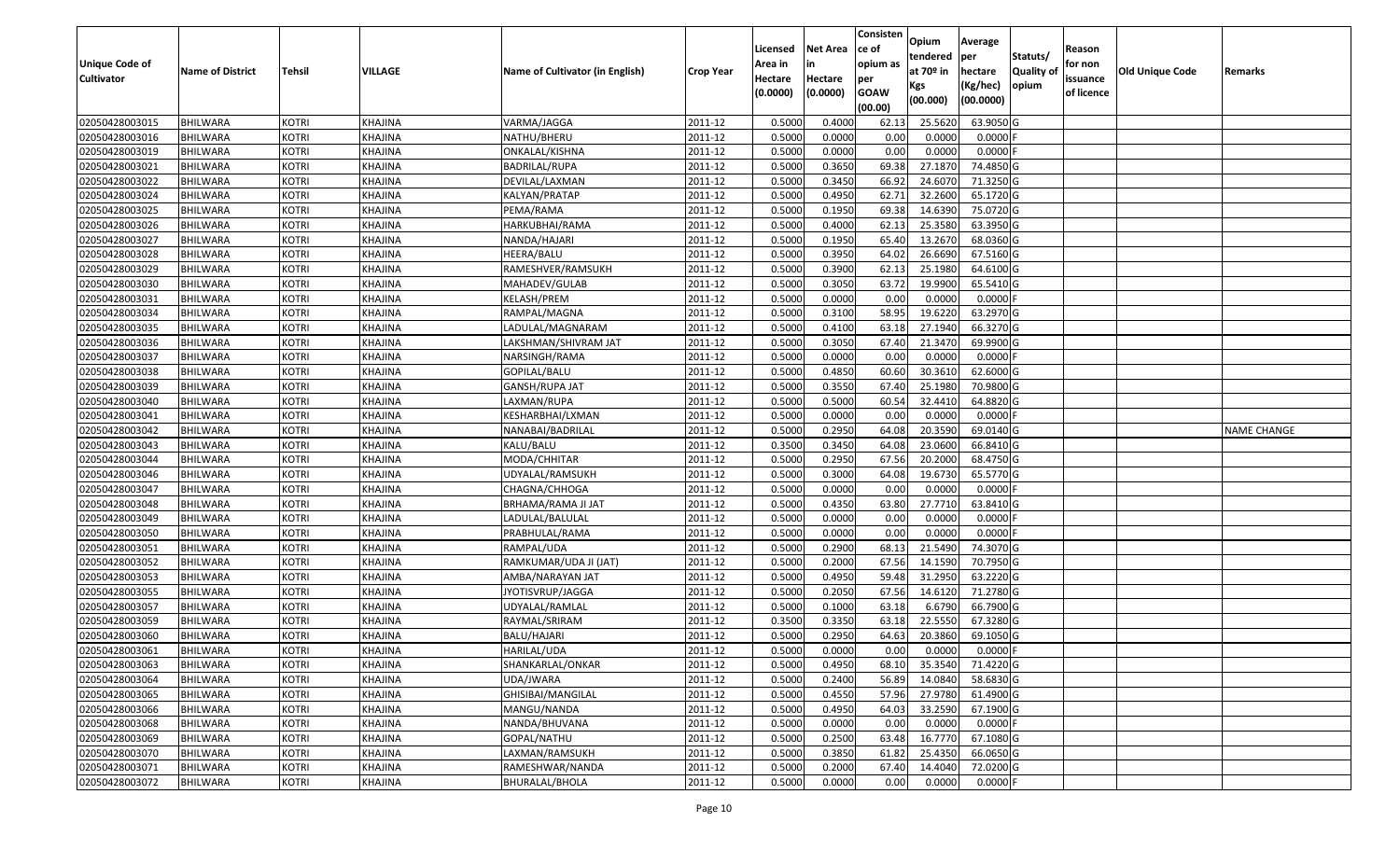|                   |                         |               |                |                                 |                  |          |                 | Consisten   |                         | Average                 |                           |            |                        |                    |
|-------------------|-------------------------|---------------|----------------|---------------------------------|------------------|----------|-----------------|-------------|-------------------------|-------------------------|---------------------------|------------|------------------------|--------------------|
|                   |                         |               |                |                                 |                  | Licensed | <b>Net Area</b> | lce of      | Opium                   |                         |                           | Reason     |                        |                    |
| Unique Code of    |                         |               | <b>VILLAGE</b> |                                 |                  | Area in  | in              | opium as    | tendered<br>at $70°$ in | per                     | Statuts/                  | for non    |                        |                    |
| <b>Cultivator</b> | <b>Name of District</b> | <b>Tehsil</b> |                | Name of Cultivator (in English) | <b>Crop Year</b> | Hectare  | Hectare         | per         |                         | hectare<br>(Kg/hec)     | <b>Quality o</b><br>opium | issuance   | <b>Old Unique Code</b> | Remarks            |
|                   |                         |               |                |                                 |                  | (0.0000) | (0.0000)        | <b>GOAW</b> | Kgs<br>(00.000)         | (00.0000)               |                           | of licence |                        |                    |
|                   |                         |               |                |                                 |                  |          |                 | (00.00)     |                         |                         |                           |            |                        |                    |
| 02050428003075    | <b>BHILWARA</b>         | <b>KOTRI</b>  | KHAJINA        | DEVI/NANDA                      | 2011-12          | 0.5000   | 0.2000          | 61.82       | 13.1500                 | 65.7500G                |                           |            |                        |                    |
| 02050428003076    | <b>BHILWARA</b>         | <b>KOTRI</b>  | <b>KHAJINA</b> | NANDRAM/HARLAL                  | 2011-12          | 0.5000   | 0.5000          | 64.78       | 33.9820                 | 67.9640 G               |                           |            |                        |                    |
| 02050428003077    | BHILWARA                | <b>KOTRI</b>  | KHAJINA        | GANESH/RAMCHANDER               | 2011-12          | 0.5000   | 0.3200          | 67.40       | 22.7520                 | 71.1000 G               |                           |            |                        |                    |
| 02050428003078    | <b>BHILWARA</b>         | <b>KOTRI</b>  | KHAJINA        | SHIVNARAYAN/MANGILAL            | 2011-12          | 0.5000   | 0.4650          | 68.43       | 33.2960                 | 71.6040 G               |                           |            |                        |                    |
| 02050428003081    | BHILWARA                | <b>KOTRI</b>  | KHAJINA        | RAMCHANDER/KAJOD                | 2011-12          | 0.5000   | 0.2200          | 65.29       | 15.595                  | 70.8860 G               |                           |            |                        |                    |
| 02050428003085    | <b>BHILWARA</b>         | <b>KOTRI</b>  | KHAJINA        | PREMBAI/DEVILAL                 | 2011-12          | 0.5000   | 0.4150          | 64.48       | 27.6990                 | 66.7450 G               |                           |            |                        |                    |
| 02050428003086    | BHILWARA                | <b>KOTRI</b>  | KHAJINA        | DEVILAL/RAMSUKH                 | 2011-12          | 0.5000   | 0.4850          | 61.42       | 31.6490                 | 65.2560 G               |                           |            |                        |                    |
| 02050428003087    | <b>BHILWARA</b>         | <b>KOTRI</b>  | KHAJINA        | RAMESHVER/GOPI                  | 2011-12          | 0.5000   | 0.4850          | 61.40       | 30.8490                 | 63.6060 G               |                           |            |                        |                    |
| 02050428003088    | BHILWARA                | <b>KOTRI</b>  | KHAJINA        | BHERU/LAXMAN                    | 2011-12          | 0.5000   | 0.4600          | 65.40       | 32.0460                 | 69.6650 G               |                           |            |                        |                    |
| 02050428003089    | BHILWARA                | <b>KOTRI</b>  | KHAJINA        | DEVILAL/NARAYAN                 | 2011-12          | 0.5000   | 0.1100          | 64.39       | 7.9020                  | 71.8360 G               |                           |            |                        |                    |
| 02050428003090    | BHILWARA                | <b>KOTRI</b>  | KHAJINA        | JETUBAI/KALYAN                  | 2011-12          | 0.5000   | 0.4950          | 57.58       | 30.0730                 | 60.7540 G               |                           |            |                        |                    |
| 02050428003092    | <b>BHILWARA</b>         | <b>KOTRI</b>  | KHAJINA        | KAILASH/MHADEV                  | 2011-12          | 0.5000   | 0.1900          | 64.39       | 13.0250                 | 68.5530 G               |                           |            |                        |                    |
| 02050428003094    | <b>BHILWARA</b>         | <b>KOTRI</b>  | KHAJINA        | NANIBAI/NANALAL                 | 2011-12          | 0.5000   | 0.3450          | 61.91       | 23.5260                 | 68.1910 G               |                           |            |                        | <b>NAME CHANGE</b> |
| 02050428003095    | <b>BHILWARA</b>         | <b>KOTRI</b>  | KHAJINA        | MAHADEV/BALU                    | 2011-12          | 0.5000   | 0.4050          | 57.93       | 25.3730                 | 62.6490 G               |                           |            |                        |                    |
| 02050428003096    | BHILWARA                | <b>KOTRI</b>  | KHAJINA        | MANGILAL/ONKAR JAT              | 2011-12          | 0.5000   | 0.5000          | 62.25       | 32.1570                 | 64.3140 G               |                           |            |                        |                    |
| 02050428003097    | <b>BHILWARA</b>         | <b>KOTRI</b>  | KHAJINA        | PRTAP/KAJOD                     | 2011-12          | 0.5000   | 0.0000          | 0.00        | 0.0000                  | 0.0000F                 |                           |            |                        |                    |
| 02050428003098    | BHILWARA                | <b>KOTRI</b>  | KHAJINA        | GEETADEVI/LADULAL               | 2011-12          | 0.5000   | 0.0000          | 0.00        | 0.0000                  | 0.0000F                 |                           |            |                        |                    |
| 02050428003099    | BHILWARA                | <b>KOTRI</b>  | KHAJINA        | NANIBAI/BHERULAL                | 2011-12          | 0.3500   | 0.2000          | 61.82       | 12.9200                 | 64.6000 G               |                           |            |                        |                    |
| 02050428003100    | BHILWARA                | <b>KOTRI</b>  | KHAJINA        | UDA/SHRIRAM                     | 2011-12          | 0.5000   | 0.3500          | 64.09       | 22.9530                 | 65.5800 G               |                           |            |                        |                    |
| 02050428003103    | BHILWARA                | <b>KOTRI</b>  | KHAJINA        | HAJARI/KLAYAN                   | 2011-12          | 0.5000   | 0.0000          | 0.00        | 0.0000                  | 0.0000                  |                           |            |                        |                    |
| 02050428003104    | BHILWARA                | <b>KOTRI</b>  | KHAJINA        | BHERULAL/BHOLA                  | 2011-12          | 0.5000   | 0.2550          | 62.05       | 16.7710                 | 65.7690 G               |                           |            |                        |                    |
| 02050428003107    | BHILWARA                | <b>KOTRI</b>  | KHAJINA        | NAYARAN/JAGNNATH                | 2011-12          | 0.5000   | 0.4050          | 65.29       | 27.944                  | 68.9980 G               |                           |            |                        |                    |
| 02050428003108    | <b>BHILWARA</b>         | <b>KOTRI</b>  | KHAJINA        | CHHOGA/DHOKAL                   | 2011-12          | 0.5000   | 0.4450          | 61.91       | 28.9650                 | 65.0900G                |                           |            |                        |                    |
| 02050428003109    | BHILWARA                | <b>KOTRI</b>  | KHAJINA        | RAMCHANDAR/PRATAP               | 2011-12          | 0.5000   | 0.3950          | 64.39       | 27.8900                 | 70.6080 G               |                           |            |                        |                    |
| 02050428003110    | <b>BHILWARA</b>         | <b>KOTRI</b>  | KHAJINA        | BHERUJI/MANGNA                  | 2011-12          | 0.5000   | 0.2600          | 62.41       | 17.1270                 | 65.8730 G               |                           |            |                        |                    |
| 02050428003111    | BHILWARA                | <b>KOTRI</b>  | KHAJINA        | MATHURA/RAMA                    | 2011-12          | 0.5000   | 0.3950          | 67.40       | 28.2410                 | 71.4960 G               |                           |            |                        |                    |
| 02050428003112    | <b>BHILWARA</b>         | <b>KOTRI</b>  | KHAJINA        | PREMBAI/NARAYAN                 | 2011-12          | 0.5000   | 0.2900          | 62.41       | 19.2400                 | 66.3450 G               |                           |            |                        |                    |
| 02050428003113    | <b>BHILWARA</b>         | <b>KOTRI</b>  | KHAJINA        | HARKUBAI/KALU                   | 2011-12          | 0.3500   | 0.2100          | 56.89       | 12.3290                 | 58.7100 G               |                           |            |                        |                    |
| 02050428003114    | <b>BHILWARA</b>         | <b>KOTRI</b>  | KHAJINA        | JYANABAI/CHATRA                 | 2011-12          | 0.5000   | 0.0000          | 0.00        | 0.0000                  | $0.0000$ F              |                           |            |                        |                    |
| 02050428003116    | BHILWARA                | <b>KOTRI</b>  | KHAJINA        | CHANDUBAI/HARLAL                | 2011-12          | 0.5000   | 0.2050          | 62.41       | 13.9170                 | $67.8880$ G             |                           |            |                        |                    |
| 02050428003119    | BHILWARA                | <b>KOTRI</b>  | KHAJINA        | GOPAL/BARDHA                    | 2011-12          | 0.5000   | 0.1100          | 61.91       | 7.3050                  | 66.4090 G               |                           |            |                        |                    |
| 02050428003120    | BHILWARA                | <b>KOTRI</b>  | KHAJINA        | PANNA/DHULA                     | 2011-12          | 0.5000   | 0.1900          | 63.48       | 12.9950                 | 68.3950 G               |                           |            |                        |                    |
| 02050428003121    | <b>BHILWARA</b>         | <b>KOTRI</b>  | KHAJINA        | PARASBAI/PRAVIN                 | 2011-12          | 0.5000   | 0.0000          | 0.00        | 0.0000                  | 0.0000F                 |                           |            |                        | <b>NAME CHANGE</b> |
| 02050428003123    | BHILWARA                | <b>KOTRI</b>  | KHAJINA        | LADU/NANDDAS                    | 2011-12          | 0.5000   | 0.1950          | 62.05       | 13.1370                 | 67.3690 G               |                           |            |                        |                    |
| 02050428003124    | BHILWARA                | <b>KOTRI</b>  | <b>KHAJINA</b> | HEERALAL/SHANKARLAL             | 2011-12          | 0.500    | 0.2200          | 60.1        | 14.3120                 | 65.0550 G               |                           |            |                        |                    |
| 02050428003125    | BHILWARA                | <b>KOTRI</b>  | KHAJINA        | UDYLAL/BHERU                    | 2011-12          | 0.5000   | 0.2150          | 64.79       | 15.3000                 | 71.1630 G               |                           |            |                        |                    |
| 02050428003126    | <b>BHILWARA</b>         | <b>KOTRI</b>  | KHAJINA        | HEERA/BHERU                     | 2011-12          | 0.5000   | 0.3050          |             |                         | 67.40 22.3000 73.1150 G |                           |            |                        |                    |
| 02050428003127    | <b>BHILWARA</b>         | <b>KOTRI</b>  | KHAJINA        | BRHAMA/MANGILAL                 | 2011-12          | 0.3500   | 0.3450          | 64.79       | 23.6210                 | 68.4670 G               |                           |            |                        |                    |
| 02050428003130    | <b>BHILWARA</b>         | <b>KOTRI</b>  | KHAJINA        | GOPAL/BHOLA                     | 2011-12          | 0.5000   | 0.2950          | 56.89       | 17.9280                 | 60.7730 G               |                           |            |                        |                    |
| 02050428003132    | <b>BHILWARA</b>         | <b>KOTRI</b>  | KHAJINA        | LAXMAN/HEERA                    | 2011-12          | 0.5000   | 0.4400          | 65.29       | 30.8450                 | 70.1020 G               |                           |            |                        |                    |
| 02050428003133    | <b>BHILWARA</b>         | <b>KOTRI</b>  | KHAJINA        | DHANNA A/S MISHRI/HAJARI        | 2011-12          | 0.5000   | 0.4000          | 64.79       | 27.1100                 | 67.7750 G               |                           |            |                        |                    |
| 02050428003134    | <b>BHILWARA</b>         | <b>KOTRI</b>  | <b>KHAJINA</b> | KANA/MANGNA                     | 2011-12          | 0.5000   | 0.4850          | 63.88       | 32.6060                 | 67.2290 G               |                           |            |                        |                    |
| 02050428003135    | <b>BHILWARA</b>         | <b>KOTRI</b>  | KHAJINA        | MISHRI/BADRI                    | 2011-12          | 0.5000   | 0.3300          | 63.48       | 22.5900                 | 68.4550 G               |                           |            |                        |                    |
| 02050428003137    | <b>BHILWARA</b>         | <b>KOTRI</b>  | KHAJINA        | UDA/RAMA                        | 2011-12          | 0.5000   | 0.4950          | 60.60       | 30.7420                 | 62.1050 G               |                           |            |                        |                    |
| 02050428003140    | <b>BHILWARA</b>         | <b>KOTRI</b>  | KHAJINA        | BHURA/HARLAL                    | 2011-12          | 0.5000   | 0.3800          | 65.40       | 26.4870                 | 69.7030 G               |                           |            |                        |                    |
| 02050428003146    | <b>BHILWARA</b>         | <b>KOTRI</b>  | <b>KHAJINA</b> | NARAYAN/JYVARA                  | 2011-12          | 0.5000   | 0.1050          | 65.40       | 7.5400                  | 71.8100 G               |                           |            |                        |                    |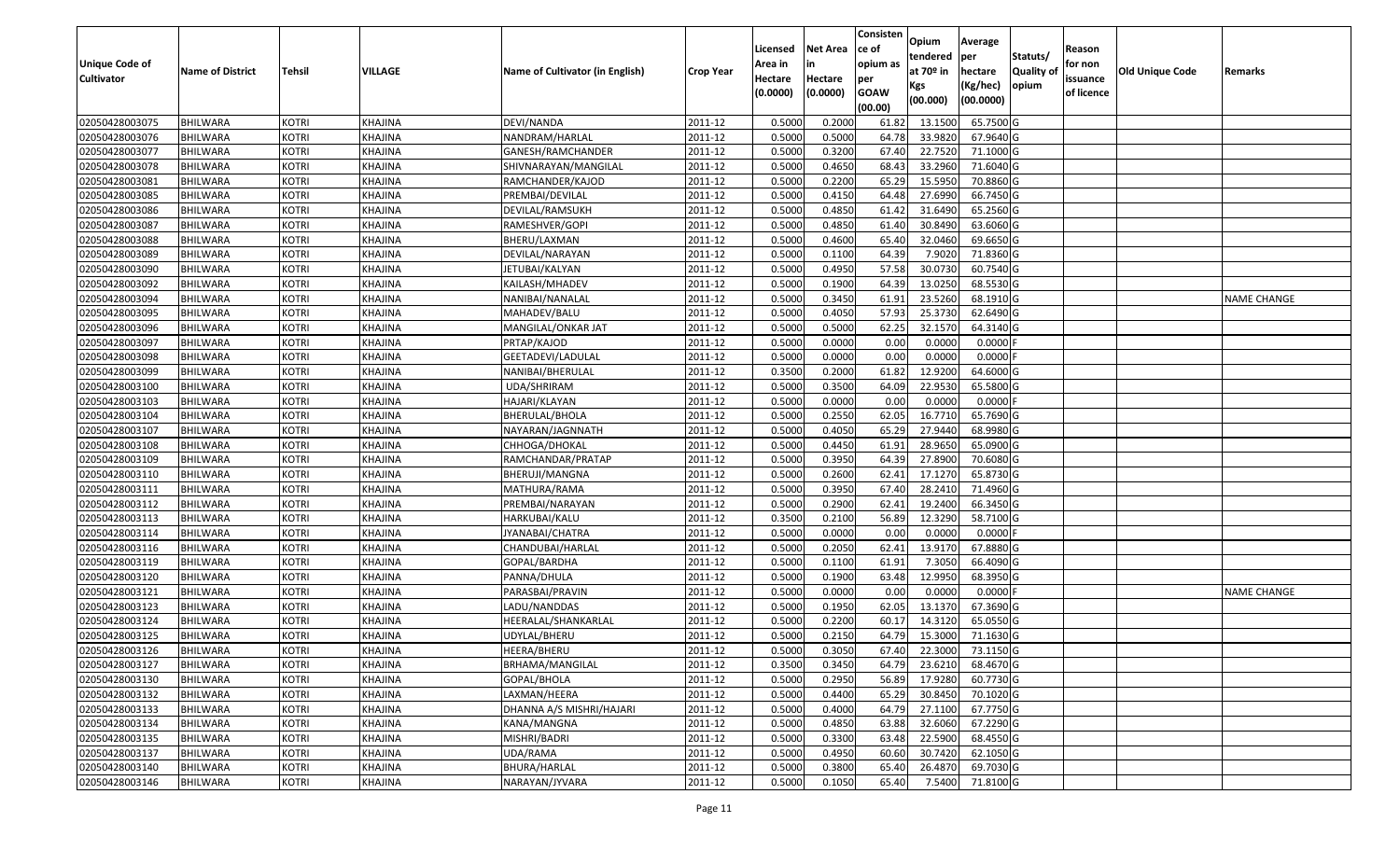| <b>Unique Code of</b> |                         |               |                     |                                 |           | Licensed<br>Area in | <b>Net Area</b><br>in | Consisten<br>ce of<br>opium as | Opium<br>tendered            | Average<br><b>per</b>            | Statuts/                   | Reason<br>for non      |                 |                    |
|-----------------------|-------------------------|---------------|---------------------|---------------------------------|-----------|---------------------|-----------------------|--------------------------------|------------------------------|----------------------------------|----------------------------|------------------------|-----------------|--------------------|
| <b>Cultivator</b>     | <b>Name of District</b> | <b>Tehsil</b> | VILLAGE             | Name of Cultivator (in English) | Crop Year | Hectare<br>(0.0000) | Hectare<br>(0.0000)   | per<br><b>GOAW</b><br>(00.00)  | at 70º in<br>Kgs<br>(00.000) | hectare<br>(Kg/hec)<br>(00.0000) | <b>Quality of</b><br>opium | issuance<br>of licence | Old Unique Code | Remarks            |
| 02050428003147        | <b>BHILWARA</b>         | KOTRI         | KHAJINA             | MADHAU/KAJOD                    | 2011-12   | 0.5000              | 0.0000                | 0.00                           | 0.0000                       | $0.0000$ F                       |                            |                        |                 |                    |
| 02050428003149        | <b>BHILWARA</b>         | KOTRI         | KHAJINA             | JAGDISH/RAMNATH                 | 2011-12   | 0.5000              | 0.4500                | 67.40                          | 31.7260                      | 70.5020 G                        |                            |                        |                 |                    |
| 02050428003150        | <b>BHILWARA</b>         | <b>KOTRI</b>  | KHAJINA             | BHERU/LAXMAN                    | 2011-12   | 0.5000              | 0.0000                | 0.00                           | 0.0000                       | $0.0000$ F                       |                            |                        |                 |                    |
| 02050428003151        | <b>BHILWARA</b>         | KOTRI         | KHAJINA             | <b>BALU/LAXMAN</b>              | 2011-12   | 0.5000              | 0.2000                | 63.60                          | 13.6290                      | 68.1450 G                        |                            |                        |                 |                    |
| 02050428003153        | <b>BHILWARA</b>         | <b>KOTRI</b>  | KHAJINA             | DEVILAL/MANGILAL                | 2011-12   | 0.5000              | 0.4950                | 63.42                          | 34.1920                      | 69.0750 G                        |                            |                        | 02050427007003  | TRANSFER           |
| 02050428003154        | <b>BHILWARA</b>         | KOTRI         | KHAJINA             | BANNA/AMBALAL                   | 2011-12   | 0.3500              | 0.3450                | 60.1                           | 22.7270                      | 65.8750 G                        |                            |                        | 02050427007002  | TRANSFER           |
| 02050428003155        | <b>BHILWARA</b>         | <b>KOTRI</b>  | KHAJINA             | RAMESHWER/DEVI                  | 2011-12   | 0.3500              | 0.3300                | 60.1                           | 21.9360                      | 66.4730 G                        |                            |                        | 02050427007024  | TRANSFER           |
| 02050428004001        | <b>BHILWARA</b>         | KOTRI         | <b>BAN KA KHEDA</b> | UDA/LALU JAT                    | 2011-12   | 0.5000              | 0.3200                | 69.39                          | 22.7000                      | 70.9380 G                        |                            |                        |                 |                    |
| 02050428004002        | <b>BHILWARA</b>         | <b>KOTRI</b>  | BAN KA KHEDA        | NARAYAN/GOKAL                   | 2011-12   | 0.5000              | 0.5050                | 64.82                          | 33.2710                      | 65.8830 G                        |                            |                        |                 |                    |
| 02050428004004        | <b>BHILWARA</b>         | <b>KOTRI</b>  | BAN KA KHEDA        | <b>ONKAR LAL/GHISA</b>          | 2011-12   | 0.5000              | 0.3000                | 67.78                          | 21.4380                      | 71.4600 G                        |                            |                        |                 |                    |
| 02050428004005        | <b>BHILWARA</b>         | <b>KOTRI</b>  | <b>BAN KA KHEDA</b> | BAKSHA/DEVI                     | 2011-12   | 0.5000              | 0.2950                | 64.52                          | 20.1760                      | 68.3930 G                        |                            |                        |                 |                    |
| 02050428004006        | <b>BHILWARA</b>         | <b>KOTRI</b>  | BAN KA KHEDA        | RUPIBAI/RAMCHANDR               | 2011-12   | 0.5000              | 0.4600                | 67.78                          | 32.0890                      | 69.7590 G                        |                            |                        |                 |                    |
| 02050428004007        | <b>BHILWARA</b>         | <b>KOTRI</b>  | <b>BAN KA KHEDA</b> | MOTI/KAJOD                      | 2011-12   | 0.5000              | 0.4950                | 61.58                          | 31.6520                      | 63.9430 G                        |                            |                        |                 |                    |
| 02050428004008        | <b>BHILWARA</b>         | <b>KOTRI</b>  | BAN KA KHEDA        | SANKARLAL/PYARA                 | 2011-12   | 0.5000              | 0.4350                | 63.08                          | 27.8450                      | 64.0110 G                        |                            |                        |                 |                    |
| 02050428004011        | <b>BHILWARA</b>         | <b>KOTRI</b>  | <b>BAN KA KHEDA</b> | GOKUL/DEVI                      | 2011-12   | 0.5000              | 0.4000                | 63.08                          | 26.7190                      | 66.7980 G                        |                            |                        |                 |                    |
| 02050428004013        | <b>BHILWARA</b>         | <b>KOTRI</b>  | BAN KA KHEDA        | RAMESHWARLAL/BHAGIRATH          | 2011-12   | 0.5000              | 0.3000                | 67.78                          | 20.7790                      | 69.2630 G                        |                            |                        |                 |                    |
| 02050428004016        | <b>BHILWARA</b>         | <b>KOTRI</b>  | BAN KA KHEDA        | SOHANIBHAI/BADRI                | 2011-12   | 0.5000              | 0.3000                | 67.54                          | 21.3040                      | 71.0130 G                        |                            |                        |                 |                    |
| 02050428004022        | <b>BHILWARA</b>         | <b>KOTRI</b>  | BAN KA KHEDA        | BHARMAL/GIRDHARI                | 2011-12   | 0.5000              | 0.3350                | 64.52                          | 22.4350                      | 66.9700 G                        |                            |                        |                 |                    |
| 02050428004024        | <b>BHILWARA</b>         | <b>KOTRI</b>  | <b>BAN KA KHEDA</b> | DEVI/HARIKISHAN OF SHRI KISHAN  | 2011-12   | 0.5000              | 0.3450                | 64.52                          | 23.2550                      | 67.4060 G                        |                            |                        |                 |                    |
| 02050428004026        | <b>BHILWARA</b>         | KOTRI         | BAN KA KHEDA        | DEVILAL/RAMA                    | 2011-12   | 0.5000              | 0.2900                | 59.93                          | 18.2620                      | 62.9720 G                        |                            |                        |                 |                    |
| 02050428004029        | <b>BHILWARA</b>         | <b>KOTRI</b>  | <b>BAN KA KHEDA</b> | RAMUBAI/KANHAILAL               | 2011-12   | 0.5000              | 0.4350                | 69.5                           | 32.0440                      | 73.6640 G                        |                            |                        |                 |                    |
| 02050428004032        | BHILWARA                | <b>KOTRI</b>  | BAN KA KHEDA        | GOPILAL/ARJUN (URJAN)           | 2011-12   | 0.3500              | 0.1500                | 67.54                          | 10.1410                      | 67.6070 G                        |                            |                        |                 |                    |
| 02050428004035        | <b>BHILWARA</b>         | KOTRI         | <b>BAN KA KHEDA</b> | DEVBAKSHKAJOD                   | 2011-12   | 0.5000              | 0.4950                | 62.30                          | 31.4440                      | 63.5230 G                        |                            |                        |                 |                    |
| 02050428004036        | <b>BHILWARA</b>         | KOTRI         | BAN KA KHEDA        | DEVILAL/LALU                    | 2011-12   | 0.5000              | 0.0000                | 0.00                           | 0.0000                       | $0.0000$ F                       |                            |                        |                 |                    |
| 02050428004042        | <b>BHILWARA</b>         | KOTRI         | <b>BAN KA KHEDA</b> | BHERULAL/HJARI                  | 2011-12   | 0.5000              | 0.4100                | 63.08                          | 27.2330                      | 66.4220 G                        |                            |                        |                 |                    |
| 02050428004043        | <b>BHILWARA</b>         | KOTRI         | BAN KA KHEDA        | GOPAL/BARDA                     | 2011-12   | 0.5000              | 0.0000                | 0.00                           | 0.0000                       | $0.0000$ F                       |                            |                        |                 |                    |
| 02050428004044        | <b>BHILWARA</b>         | KOTRI         | BAN KA KHEDA        | AMBALAL/BHERU                   | 2011-12   | 0.5000              | 0.0000                | 0.00                           | 0.0000                       | $0.0000$ F                       |                            |                        |                 |                    |
| 02050428004045        | BHILWARA                | KOTRI         | BAN KA KHEDA        | HARDEV/LALU                     | 2011-12   | 0.5000              | 0.0000                | 0.00                           | 0.0000                       | $0.0000$ F                       |                            |                        |                 |                    |
| 02050428004046        | <b>BHILWARA</b>         | <b>KOTRI</b>  | <b>BAN KA KHEDA</b> | UDA/MANGILAL                    | 2011-12   | 0.3500              | 0.3500                | 59.93                          | 21.5230                      | 61.4940 G                        |                            |                        |                 |                    |
| 02050428005001        | <b>BHILWARA</b>         | <b>KOTRI</b>  | AKOLA               | HAJARI/MODA                     | 2011-12   | 0.5000              | 0.4600                | 65.56                          | 30.3820                      | 66.0480 G                        |                            |                        |                 |                    |
| 02050428005002        | <b>BHILWARA</b>         | <b>KOTRI</b>  | AKOLA               | PUKHRAJ/CHHGANLAL               | 2011-12   | 0.5000              | 0.4700                | 57.07                          | 27.9640                      | 59.4980 G                        |                            |                        |                 |                    |
| 02050428005003        | <b>BHILWARA</b>         | KOTRI         | AKOLA               | BALULAL/DEVA                    | 2011-12   | 0.5000              | 0.4400                | 65.56                          | 30.3450                      | 68.9660 G                        |                            |                        |                 |                    |
| 02050428005004        | <b>BHILWARA</b>         | KOTRI         | AKOLA               | KALULAL/HAJARI                  | 2011-12   | 0.5000              | 0.4950                | 65.01                          | 32.4310                      | 65.5170 G                        |                            |                        |                 |                    |
| 02050428005005        | <b>BHILWARA</b>         | <b>KOTRI</b>  | AKOLA               | RATANLAL/HAJARILAL              | 2011-12   | 0.5000              | 0.4450                | 58.26                          | 26.8910                      | 60.4290 G                        |                            |                        |                 | <b>NAME CHANGE</b> |
| 02050428005006        | <b>BHILWARA</b>         | KOTRI         | AKOLA               | SHYAMLAL/KALYANMAL              | 2011-12   | 0.3500              | 0.3000                | 63.34                          | 19.8620                      | 66.2070 G                        |                            |                        |                 | NAME CHANGE        |
| 02050428005008        | <b>BHILWARA</b>         | KOTRI         | AKOLA               | BADRILAL/SURJA                  | 2011-12   | 0.3500              | 0.2900                | 65.56                          | 19.8460                      | 68.4340 G                        |                            |                        |                 |                    |
| 02050428005012        | BHILWARA                | <b>KOTRI</b>  | AKOLA               | PRATAP/GOKAL                    | 2011-12   | 0.5000              | 0.2950                | 59.02                          | 17.9250                      | 60.7630 G                        |                            |                        |                 |                    |
| 02050428005013        | BHILWARA                | <b>KOTRI</b>  | AKOLA               | MANGU/UDA                       | 2011-12   | 0.5000              | 0.4300                | 63.05                          | 28.8770                      | 67.1560 G                        |                            |                        |                 |                    |
| 02050428005015        | <b>BHILWARA</b>         | <b>KOTRI</b>  | AKOLA               | JAGNNATH/NANDA                  | 2011-12   | 0.5000              | 0.3550                | 59.02                          | 21.5840                      | 60.8000 G                        |                            |                        |                 |                    |
| 02050428005016        | <b>BHILWARA</b>         | <b>KOTRI</b>  | AKOLA               | RAHGUINATH/NARAYAN              | 2011-12   | 0.5000              | 0.3100                | 63.05                          | 19.8610                      | 64.0680 G                        |                            |                        |                 |                    |
| 02050428005018        | <b>BHILWARA</b>         | <b>KOTRI</b>  | AKOLA               | AMRA/BKTAVER                    | 2011-12   | 0.5000              | 0.5000                | 60.94                          | 31.2540                      | 62.5080 G                        |                            |                        |                 |                    |
| 02050428005019        | <b>BHILWARA</b>         | <b>KOTRI</b>  | AKOLA               | ANOPBAI/HAJARI                  | 2011-12   | 0.5000              | 0.3300                | 63.34                          | 22.5490                      | 68.3300 G                        |                            |                        |                 |                    |
| 02050428005020        | <b>BHILWARA</b>         | <b>KOTRI</b>  | AKOLA               | LADULAL/MAGNA                   | 2011-12   | 0.5000              | 0.2750                | 63.34                          | 18.9300                      | 68.8360 G                        |                            |                        |                 | <b>NAME CHANGE</b> |
| 02050428005021        | <b>BHILWARA</b>         | <b>KOTRI</b>  | AKOLA               | SANKER/KAJOD                    | 2011-12   | 0.5000              | 0.3000                | 69.16                          | 21.1630                      | 70.5430 G                        |                            |                        |                 |                    |
| 02050428005022        | <b>BHILWARA</b>         | <b>KOTRI</b>  | AKOLA               | RAMCHANDER/JALAM                | 2011-12   | 0.5000              | 0.2950                | 59.99                          | 18.4080                      | 62.4000 G                        |                            |                        |                 |                    |
| 02050428005023        | BHILWARA                | <b>KOTRI</b>  | AKOLA               | SHRAVAN A/S HEMA /JALAM         | 2011-12   | 0.3500              | 0.1500                | 58.45                          | 9.1930                       | 61.2870 G                        |                            |                        |                 |                    |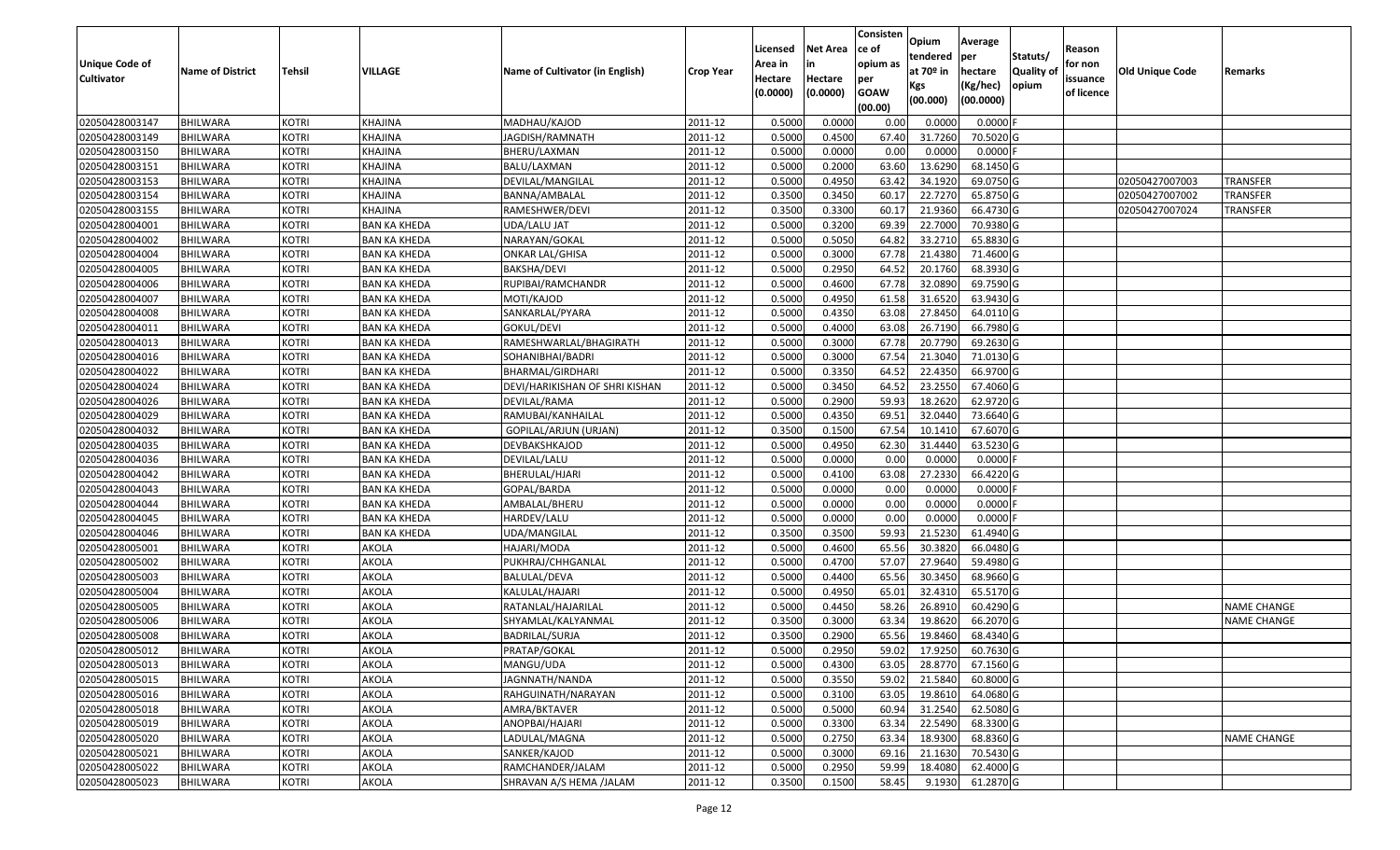|                   |                         |                |                  |                                 |                  | Licensed | <b>Net Area</b> | Consisten<br>ce of     | Opium           | Average               |                  | Reason     |                 |                    |
|-------------------|-------------------------|----------------|------------------|---------------------------------|------------------|----------|-----------------|------------------------|-----------------|-----------------------|------------------|------------|-----------------|--------------------|
| Unique Code of    |                         |                |                  |                                 |                  | Area in  | in              | opium as               | tendered        | per                   | Statuts/         | for non    |                 |                    |
| <b>Cultivator</b> | <b>Name of District</b> | <b>Tehsil</b>  | VILLAGE          | Name of Cultivator (in English) | <b>Crop Year</b> | Hectare  | Hectare         | per                    | at $70°$ in     | hectare               | <b>Quality o</b> | issuance   | Old Unique Code | Remarks            |
|                   |                         |                |                  |                                 |                  | (0.0000) | (0.0000)        | <b>GOAW</b><br>(00.00) | Kgs<br>(00.000) | (Kg/hec)<br>(00.0000) | opium            | of licence |                 |                    |
| 02050428005024    | BHILWARA                | <b>KOTRI</b>   | AKOLA            | NARSINGH/HAJARI                 | 2011-12          | 0.5000   | 0.0000          | 0.00                   | 0.0000          | 0.0000F               |                  |            |                 |                    |
| 02050428005025    | <b>BHILWARA</b>         | <b>KOTRI</b>   | AKOLA            | RAMCHANDER/BALU                 | 2011-12          | 0.5000   | 0.3000          | 63.69                  | 19.7170         | 65.7230 G             |                  |            |                 |                    |
| 02050428005026    | BHILWARA                | <b>KOTRI</b>   | AKOLA            | DEVI/NARU                       | 2011-12          | 0.5000   | 0.2200          | 55.83                  | 13.1600         | 59.8180 G             |                  |            |                 |                    |
| 02050428005027    | <b>BHILWARA</b>         | <b>KOTRI</b>   | AKOLA            | SUDIBAI/MANGILAL                | 2011-12          | 0.5000   | 0.5050          | 54.92                  | 28.2370         | 55.9150 G             |                  |            |                 |                    |
| 02050521001001    | CHITTORGARH             | GANGRAR        | TUMBADIYA        | <b>UDAILAL/GOPI</b>             | 2011-12          | 0.3500   | 0.1200          | 60.75                  | 8.4270          | 70.2250 G             |                  |            |                 |                    |
| 02050521001003    | CHITTORGARH             | <b>GANGRAR</b> | TUMBADIYA        | BHANWARLAL/NATHU                | 2011-12          | 0.5000   | 0.3100          | 62.96                  | 19.5630         | 63.1065 G             |                  |            |                 |                    |
| 02050521001005    | CHITTORGARH             | GANGRAR        | TUMBADIYA        | BHERULAL/MANGILAL               | 2011-12          | 0.5000   | 0.0000          | 0.00                   | 0.0000          | 0.0000                |                  |            |                 |                    |
| 02050521001009    | CHITTORGARH             | <b>GANGRAR</b> | TUMBADIYA        | NANDLAL/KALU                    | 2011-12          | 0.3500   | 0.0000          | 0.00                   | 0.0000          | 0.0000F               |                  |            |                 |                    |
| 02050521001010    | <b>CHITTORGARH</b>      | GANGRAR        | TUMBADIYA        | RAMA/GOKAL                      | 2011-12          | 0.5000   | 0.3200          | 61.61                  | 20.4110         | 63.7844 G             |                  |            |                 |                    |
| 02050521001011    | CHITTORGARH             | <b>GANGRAR</b> | TUMBADIYA        | GULABIBAI/KANA                  | 2011-12          | 0.5000   | 0.4300          | 61.61                  | 27.1700         | 63.1860 G             |                  |            |                 |                    |
| 02050521001015    | CHITTORGARH             | GANGRAR        | TUMBADIYA        | EAJENBAI/BADRILAL               | 2011-12          | 0.5000   | 0.3650          | 61.61                  | 22.7960         | 62.4548 G             |                  |            |                 |                    |
| 02050521001016    | <b>CHITTORGARH</b>      | <b>GANGRAR</b> | TUMBADIYA        | KELURAM/DEVJI                   | 2011-12          | 0.3500   | 0.3350          | 57.59                  | 20.1240         | 60.0716               |                  | 12         |                 |                    |
| 02050521001017    | <b>CHITTORGARH</b>      | <b>GANGRAR</b> | <b>TUMBADIYA</b> | DALU/MOHAN                      | 2011-12          | 0.5000   | 0.3350          | 59.09                  | 20.3520         | 60.7522G              |                  |            |                 |                    |
| 02050521001018    | <b>CHITTORGARH</b>      | GANGRAR        | TUMBADIYA        | RAMCHANDRA/GHEESA               | 2011-12          | 0.5000   | 0.0000          | 0.00                   | 0.0000          | $0.0000$ F            |                  |            |                 |                    |
| 02050521001020    | CHITTORGARH             | <b>GANGRAR</b> | TUMBADIYA        | SOHAN/PARATHA                   | 2011-12          | 0.3500   | 0.0000          | 0.00                   | 0.0000          | 0.0000F               |                  |            |                 |                    |
| 02050521001025    | CHITTORGARH             | <b>GANGRAR</b> | TUMBADIYA        | KAJODIBAI/MOHANLAL              | 2011-12          | 0.5000   | 0.4800          | 57.23                  | 28.2470         | 58.8479               |                  |            |                 |                    |
| 02050521001032    | CHITTORGARH             | <b>GANGRAR</b> | TUMBADIYA        | KISHANLAL/GOPI                  | 2011-12          | 0.5000   | 0.0000          | 0.00                   | 0.0000          | 0.0000F               |                  |            |                 |                    |
| 02050521001035    | CHITTORGARH             | GANGRAR        | TUMBADIYA        | SOHANIBAI/ DEVILAL              | 2011-12          | 0.5000   | 0.0000          | 0.00                   | 0.0000          | $0.0000$ F            |                  |            |                 | <b>NAME CHANGE</b> |
| 02050521002001    | CHITTORGARH             | GANGRAR        | CHOGAWADI        | BADAMIBAI/RATANLAL              | 2011-12          | 0.5000   | 0.4800          | 61.61                  | 32.2130         | 67.1104 G             |                  |            |                 |                    |
| 02050521002002    | CHITTORGARH             | GANGRAR        | CHOGAWADI        | SHYAMLAL/KISHANLAL              | 2011-12          | 0.5000   | 0.2400          | 65.12                  | 18.2520         | 76.0500 G             |                  |            |                 |                    |
| 02050521002003    | CHITTORGARH             | <b>GANGRAR</b> | CHOGAWADI        | NARAYAN/BHERULAL                | 2011-12          | 0.5000   | 0.4850          | 67.13                  | 33.3730         | 68.8103 G             |                  |            |                 |                    |
| 02050521002007    | CHITTORGARH             | GANGRAR        | CHOGAWADI        | NARAYAN/HAZARI                  | 2011-12          | 0.5000   | 0.4750          | 62.43                  | 30.885          | 65.0211G              |                  |            |                 |                    |
| 02050521002009    | CHITTORGARH             | GANGRAR        | CHOGAWADI        | NANDRAM/KHURAJ JAT              | 2011-12          | 0.5000   | 0.4750          | 61.05                  | 31.1880         | 65.6589 G             |                  |            |                 |                    |
| 02050521002010    | CHITTORGARH             | GANGRAR        | CHOGAWADI        | NARAYAN/ BHURA                  | 2011-12          | 0.5000   | 0.4900          | 67.48                  | 34.0970         | 69.5857 G             |                  |            | 02050521006035  | <b>TRANSFER</b>    |
| 02050521002011    | <b>CHITTORGARH</b>      | <b>GANGRAR</b> | CHOGAWADI        | GATTUBAI/MADHO                  | 2011-12          | 0.3500   | 0.3550          | 64.86                  | 24.3130         | 68.4873 G             |                  |            |                 |                    |
| 02050521002012    | CHITTORGARH             | GANGRAR        | CHOGAWADI        | KISHNA/BHERU                    | 2011-12          | 0.5000   | 0.1050          | 65.12                  | 7.2840          | 69.3714 G             |                  |            |                 |                    |
| 02050521002013    | CHITTORGARH             | GANGRAR        | CHOGAWADI        | RAICHAND/POKHAR                 | 2011-12          | 0.3500   | 0.1200          | 68.27                  | 8.1730          | 68.1083 G             |                  |            |                 |                    |
| 02050521002015    | CHITTORGARH             | GANGRAR        | CHOGAWADI        | BHAWANIRAM/EKLING               | 2011-12          | 0.5000   | 0.2500          | 63.94                  | 17.2000         | 68.8000 G             |                  |            |                 |                    |
| 02050521002016    | CHITTORGARH             | <b>GANGRAR</b> | CHOGAWADI        | CHAMPALAL/KHURAJ                | 2011-12          | 0.3500   | 0.0000          | 0.00                   | 0.0000          | $0.0000$ F            |                  |            |                 |                    |
| 02050521002018    | CHITTORGARH             | <b>GANGRAR</b> | CHOGAWADI        | DALU/LALU                       | 2011-12          | 0.5000   | 0.3900          | 61.05                  | 25.7460         | 66.0154 G             |                  |            |                 |                    |
| 02050521002020    | CHITTORGARH             | <b>GANGRAR</b> | CHOGAWADI        | LEHARU/JETA                     | 2011-12          | 0.5000   | 0.2300          | 59.9                   | 15.1570         | 65.9000 G             |                  |            |                 |                    |
| 02050521002022    | CHITTORGARH             | GANGRAR        | CHOGAWADI        | DALU/JAGANNATH                  | 2011-12          | 0.5000   | 0.0000          | 0.00                   | 0.0000          | 0.0000                |                  |            |                 |                    |
| 02050521002023    | CHITTORGARH             | <b>GANGRAR</b> | CHOGAWADI        | RATANLAL/GOPI                   | 2011-12          | 0.5000   | 0.4250          | 62.00                  | 26.465          | 62.2706 G             |                  |            |                 |                    |
| 02050521002024    | CHITTORGARH             | GANGRAR        | CHOGAWADI        | SOSARBAI/PRABHULAL              | 2011-12          | 0.5000   | 0.4800          | 63.94                  | 31.5500         | 65.7292 G             |                  |            |                 |                    |
| 02050521002028    | CHITTORGARH             | <b>GANGRAR</b> | CHOGAWADI        | SHANKER/MANGILAL                | 2011-12          | 0.500    | 0.5150          | 62.7                   | 34.2880         | 66.5786 G             |                  |            |                 |                    |
| 02050521002031    | CHITTORGARH             | GANGRAR        | CHOGAWADI        | KAMLABAI/MOHANLAL               | 2011-12          | 0.5000   | 0.4650          | 63.94                  | 30.4450         | 65.4731 G             |                  |            |                 |                    |
| 02050521002033    | <b>CHITTORGARH</b>      | GANGRAR        | CHOGAWADI        | JAMNABAI/UDAIRAM                | 2011-12          | 0.5000   | 0.0000          | 0.00                   | 0.0000          | $0.0000$ F            |                  |            |                 |                    |
| 02050521002034    | <b>CHITTORGARH</b>      | <b>GANGRAR</b> | CHOGAWADI        | MANGILAL/GODA                   | 2011-12          | 0.5000   | 0.2000          | 56.37                  | 12.2730         | 61.3650 G             |                  |            |                 |                    |
| 02050521002035    | <b>CHITTORGARH</b>      | <b>GANGRAR</b> | CHOGAWADI        | PYARA/SUKHDEV                   | 2011-12          | 0.3500   | 0.2050          | 66.13                  | 14.6150         | 71.2927 G             |                  |            |                 |                    |
| 02050521002036    | <b>CHITTORGARH</b>      | <b>GANGRAR</b> | CHOGAWADI        | CHATERBHUJ/HAZARI               | 2011-12          | 0.5000   | 0.4700          | 61.05                  | 30.3770         | 64.6319 G             |                  |            |                 |                    |
| 02050521002038    | CHITTORGARH             | <b>GANGRAR</b> | CHOGAWADI        | DURGASINGH/ HIMMATSINGH         | 2011-12          | 0.5000   | 0.2100          | 67.90                  | 16.4030         | 78.1095 G             |                  |            |                 |                    |
| 02050521002039    | <b>CHITTORGARH</b>      | <b>GANGRAR</b> | CHOGAWADI        | RAMLAL/HAZARI                   | 2011-12          | 0.5000   | 0.4050          | 67.32                  | 28.9280         | 71.4272 G             |                  |            |                 |                    |
| 02050521002040    | <b>CHITTORGARH</b>      | <b>GANGRAR</b> | CHOGAWADI        | PRABHU/MEGHA                    | 2011-12          | 0.5000   | 0.4800          | 65.40                  | 33.8020         | 70.4208 G             |                  |            |                 |                    |
| 02050521002041    | <b>CHITTORGARH</b>      | <b>GANGRAR</b> | CHOGAWADI        | KALIBAI/KHANA                   | 2011-12          | 0.5000   | 0.0000          | 0.00                   | 0.0000          | $0.0000$ F            |                  |            |                 |                    |
| 02050521002043    | CHITTORGARH             | <b>GANGRAR</b> | CHOGAWADI        | MADHU/MEGHA                     | 2011-12          | 0.5000   | 0.4800          | 64.54                  | 33.5420         | 69.8792 G             |                  |            |                 |                    |
| 02050521002044    | <b>CHITTORGARH</b>      | <b>GANGRAR</b> | CHOGAWADI        | RAMLAL/NARAYAN                  | 2011-12          | 0.5000   | 0.5100          | 62.08                  | 31.3150         | 61.4020 G             |                  |            |                 |                    |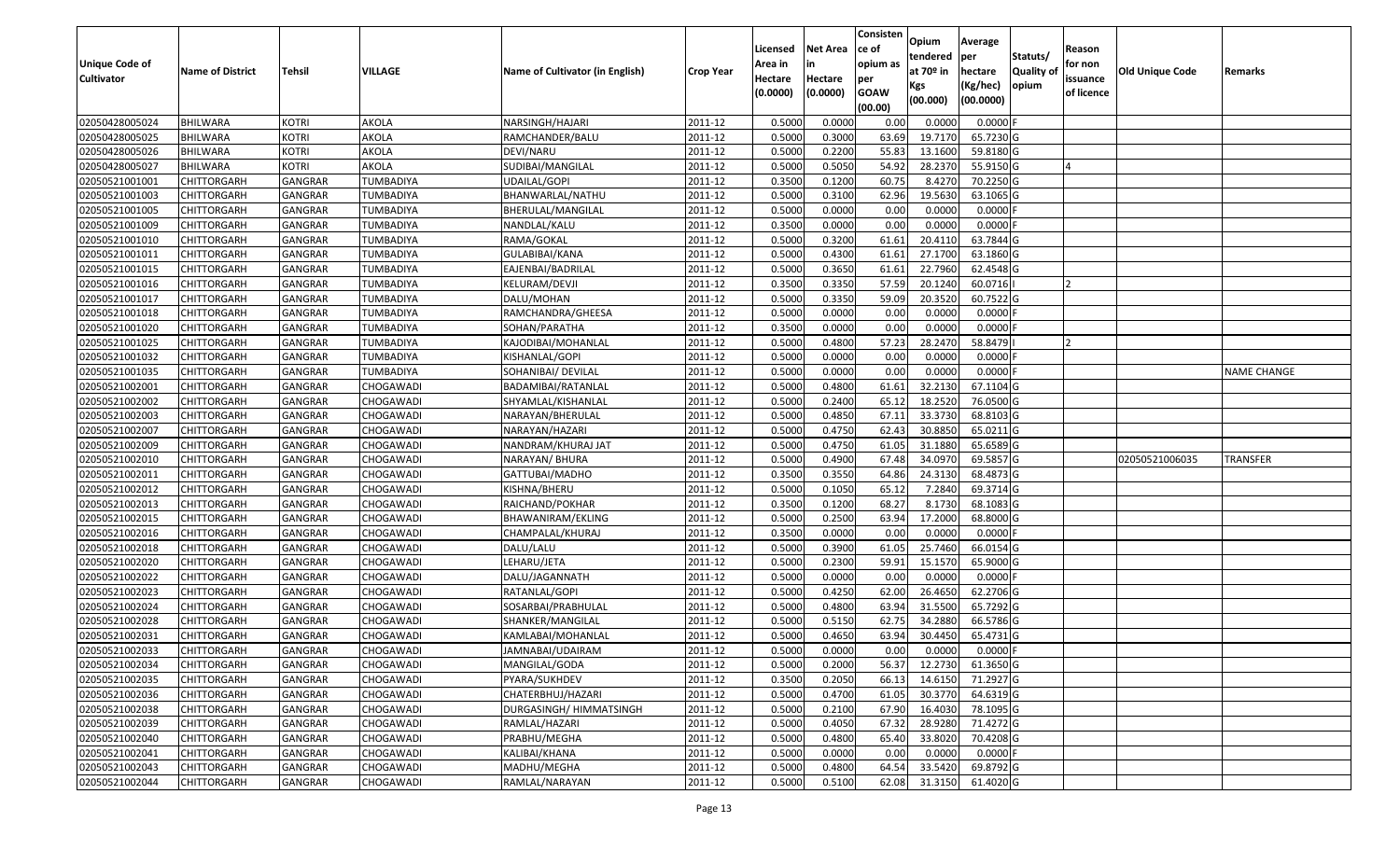|                                            |                         |                |                        |                                 |                  | Licensed           | <b>Net Area</b> | Consisten<br>ce of     | Opium<br>tendered | Average<br>per        | Statuts/   | Reason              |                        |                    |
|--------------------------------------------|-------------------------|----------------|------------------------|---------------------------------|------------------|--------------------|-----------------|------------------------|-------------------|-----------------------|------------|---------------------|------------------------|--------------------|
| <b>Unique Code of</b><br><b>Cultivator</b> | <b>Name of District</b> | <b>Tehsil</b>  | <b>VILLAGE</b>         | Name of Cultivator (in English) | <b>Crop Year</b> | Area in<br>Hectare | Hectare         | opium as<br>per        | at $70°$ in       | hectare               | Quality of | for non<br>issuance | <b>Old Unique Code</b> | Remarks            |
|                                            |                         |                |                        |                                 |                  | (0.0000)           | (0.0000)        | <b>GOAW</b><br>(00.00) | Kgs<br>(00.000)   | (Kg/hec)<br>(00.0000) | opium      | of licence          |                        |                    |
| 02050521002045                             | <b>CHITTORGARH</b>      | GANGRAR        | CHOGAWADI              | DHANNA/HIRA                     | 2011-12          | 0.500              | 0.0000          | 0.00                   | 0.0000            | $0.0000$ F            |            |                     |                        |                    |
| 02050521002046                             | CHITTORGARH             | GANGRAR        | CHOGAWADI              | KOSHLENDRA/BHURALAL             | 2011-12          | 0.5000             | 0.3000          | 62.43                  | 20.8780           | 69.5933 G             |            |                     |                        |                    |
| 02050521002048                             | <b>CHITTORGARH</b>      | GANGRAR        | CHOGAWADI              | DALU/GOPI                       | 2011-12          | 0.5000             | 0.2000          | 62.00                  | 12.7190           | 63.5950 G             |            |                     |                        |                    |
| 02050521002049                             | <b>CHITTORGARH</b>      | <b>GANGRAR</b> | CHOGAWADI              | NANIBAI/MANGILAL                | 2011-12          | 0.5000             | 0.5200          | 59.91                  | 7.5490            | 14.5173 G             |            |                     |                        |                    |
| 02050521002050                             | <b>CHITTORGARH</b>      | GANGRAR        | CHOGAWADI              | SHAMBHU GIR/NARAYAN GIR         | 2011-12          | 0.5000             | 0.0000          | 0.00                   | 0.0000            | $0.0000$ F            |            |                     |                        |                    |
| 02050521002053                             | CHITTORGARH             | <b>GANGRAR</b> | CHOGAWADI              | DURGASHANKER/MOHANLAL           | 2011-12          | 0.5000             | 0.3750          | 65.13                  | 26.1920           | 69.8453 G             |            |                     |                        |                    |
| 02050521002054                             | CHITTORGARH             | GANGRAR        | CHOGAWADI              | VENIRAM/HAZARI                  | 2011-12          | 0.5000             | 0.4100          | 62.4                   | 27.5140           | 67.1073 G             |            |                     |                        |                    |
| 02050521002056                             | <b>CHITTORGARH</b>      | <b>GANGRAR</b> | CHOGAWADI              | MANGILAL/NANDRAM                | 2011-12          | 0.5000             | 0.0000          | 0.00                   | 0.0000            | $0.0000$ F            |            |                     |                        |                    |
| 02050521002057                             | <b>CHITTORGARH</b>      | GANGRAR        | CHOGAWADI              | LEHARU/HARLAL                   | 2011-12          | 0.5000             | 0.4850          | 61.50                  | 32.1800           | 66.3505               |            |                     |                        |                    |
| 02050521002058                             | CHITTORGARH             | <b>GANGRAR</b> | CHOGAWADI              | DALCHAND/HARLAL                 | 2011-12          | 0.3500             | 0.3050          | 62.08                  | 20.1580           | 66.0918 G             |            |                     |                        |                    |
| 02050521002062                             | <b>CHITTORGARH</b>      | GANGRAR        | CHOGAWADI              | BHERU/KALU                      | 2011-12          | 0.5000             | 0.5000          | 62.97                  | 32.4660           | 64.9320 G             |            |                     |                        |                    |
| 02050521002064                             | <b>CHITTORGARH</b>      | <b>GANGRAR</b> | CHOGAWADI              | DEVISINGH/DULLESINGH            | 2011-12          | 0.5000             | 0.2950          | 62.08                  | 20.2290           | 68.5729 G             |            |                     |                        | <b>NAME CHANGE</b> |
| 02050521002067                             | CHITTORGARH             | <b>GANGRAR</b> | CHOGAWADI              | SOHANIBAI/NARAYAN               | 2011-12          | 0.5000             | 0.4900          | 64.91                  | 32.7150           | 66.7653 G             |            |                     |                        | <b>NAME CHANGE</b> |
| 02050521003001                             | <b>CHITTORGARH</b>      | GANGRAR        | <b>BHATAWARA KALAN</b> | LALSINGH/ PAHADSINGH            | 2011-12          | 0.5000             | 0.2900          | 64.00                  | 21.7050           | 74.8448 G             |            |                     |                        |                    |
| 02050521003004                             | <b>CHITTORGARH</b>      | GANGRAR        | BHATAWARA KALAN        | MANGILAL/ HIRALAL               | 2011-12          | 0.5000             | 0.2900          | 64.00                  | 21.7330           | 74.9414 G             |            |                     |                        |                    |
| 02050521003005                             | <b>CHITTORGARH</b>      | GANGRAR        | <b>BHATAWARA KALAN</b> | RAMLAL/ MADHU @ MAHADEV         | 2011-12          | 0.5000             | 0.0000          | 0.00                   | 0.0000            | 0.0000F               |            |                     |                        | NAME CHANGE        |
| 02050521003007                             | <b>CHITTORGARH</b>      | GANGRAR        | <b>BHATAWARA KALAN</b> | SHIVLAL/HARISHANKER             | 2011-12          | 0.5000             | 0.0000          | 0.00                   | 0.0000            | $0.0000$ F            |            |                     |                        |                    |
| 02050521003008                             | <b>CHITTORGARH</b>      | GANGRAR        | <b>BHATAWARA KALAN</b> | GOPAL/ CHAMPADAS                | 2011-12          | 0.5000             | 0.0000          | 0.00                   | 0.0000            | 0.0000F               |            |                     |                        |                    |
| 02050521003012                             | <b>CHITTORGARH</b>      | GANGRAR        | BHATAWARA KALAN        | PARVATIDEVI/ KAILASH CHANDRA    | 2011-12          | 0.5000             | 0.0000          | 0.00                   | 0.0000            | 0.0000F               |            |                     |                        |                    |
| 02050521003016                             | <b>CHITTORGARH</b>      | GANGRAR        | BHATAWARA KALAN        | GHEESIBAI/ MANGIDAS             | 2011-12          | 0.5000             | 0.0000          | 0.00                   | 0.0000            | 0.0000                |            |                     |                        |                    |
| 02050521003024                             | <b>CHITTORGARH</b>      | GANGRAR        | <b>BHATAWARA KALAN</b> | MADHU LAL/ SITA RAM             | 2011-12          | 0.5000             | 0.4150          | 59.88                  | 26.9800           | 65.0120 G             |            |                     |                        | <b>NAME CHANGE</b> |
| 02050521004001                             | CHITTORGARH             | GANGRAR        | <b>BOLO KA SANWATA</b> | DEVJI/MADHO JAT                 | 2011-12          | 0.5000             | 0.5000          | 63.7                   | 32.8770           | 65.7540 G             |            |                     |                        |                    |
| 02050521004004                             | CHITTORGARH             | GANGRAR        | <b>BOLO KA SANWATA</b> | UDAIRAM/ HAZARI                 | 2011-12          | 0.3500             | 0.3300          | 65.00                  | 23.1210           | 70.0636 G             |            |                     |                        |                    |
| 02050521004005                             | <b>CHITTORGARH</b>      | GANGRAR        | <b>BOLO KA SANWATA</b> | KALURAM/ BALDEV                 | 2011-12          | 0.5000             | 0.0000          | 0.00                   | 0.0000            | 0.0000F               |            |                     |                        |                    |
| 02050521004009                             | <b>CHITTORGARH</b>      | <b>GANGRAR</b> | <b>BOLO KA SANWATA</b> | KALURAM/ BALURAM                | 2011-12          | 0.5000             | 0.0000          | 0.00                   | 0.0000            | $0.0000$ F            |            |                     |                        |                    |
| 02050521004011                             | <b>CHITTORGARH</b>      | GANGRAR        | <b>BOLO KA SANWATA</b> | NOZIBAI/PARTHU                  | 2011-12          | 0.5000             | 0.3400          | 58.97                  | 20.7740           | 61.1000               |            |                     |                        |                    |
| 02050521004012                             | <b>CHITTORGARH</b>      | GANGRAR        | <b>BOLO KA SANWATA</b> | CHANDIBAI/MADHU                 | 2011-12          | 0.5000             | 0.4550          | 58.19                  | 30.2500           | 66.4835               |            | 12                  |                        |                    |
| 02050521004013                             | <b>CHITTORGARH</b>      | GANGRAR        | <b>BOLO KA SANWATA</b> | BHERU/ JAGANNATH                | 2011-12          | 0.5000             | 0.4000          | 57.10                  | 24.3000           | 60.7500               |            |                     |                        |                    |
| 02050521004014                             | <b>CHITTORGARH</b>      | <b>GANGRAR</b> | <b>BOLO KA SANWATA</b> | MANGU/ DHOKAL                   | 2011-12          | 0.5000             | 0.0000          | 0.00                   | 0.0000            | $0.0000$ F            |            |                     |                        |                    |
| 02050521004017                             | <b>CHITTORGARH</b>      | <b>GANGRAR</b> | <b>BOLO KA SANWATA</b> | MOHANIBAI/NATU                  | 2011-12          | 0.5000             | 0.4550          | 56.67                  | 28.1810           | 61.9363 G             |            |                     |                        |                    |
| 02050521004019                             | CHITTORGARH             | GANGRAR        | <b>BOLO KA SANWATA</b> | HANSU/NANA JAT                  | 2011-12          | 0.5000             | 0.3850          | 63.69                  | 26.0400           | 67.6364 G             |            |                     |                        |                    |
| 02050521004020                             | CHITTORGARH             | GANGRAR        | <b>BOLO KA SANWATA</b> | RATAN/CHUNA BHIL                | 2011-12          | 0.3500             | 0.3400          | 55.84                  | 21.2510           | 62.5029               |            |                     |                        |                    |
| 02050521004021                             | <b>CHITTORGARH</b>      | <b>GANGRAR</b> | <b>BOLO KA SANWATA</b> | MOHANLAL/JAGANNATH              | 2011-12          | 0.5000             | 0.0000          | 0.00                   | 0.0000            | $0.0000$ F            |            |                     |                        |                    |
| 02050521004022                             | <b>CHITTORGARH</b>      | GANGRAR        | <b>BOLO KA SANWATA</b> | RATANLAL/MADHO JAT              | 2011-12          | 0.5000             | 0.1950          | 65.93                  | 14.0530           | 72.0667 G             |            |                     |                        |                    |
| 02050521004024                             | CHITTORGARH             | GANGRAR        | <b>BOLO KA SANWATA</b> | JAMNIBAI/ SHOBHA                | 2011-12          | 0.3500             | 0.1750          | 59.98                  | 11.1390           | 63.6514               |            | <b>2</b>            |                        |                    |
| 02050521004026                             | <b>CHITTORGARH</b>      | GANGRAR        | <b>BOLO KA SANWATA</b> | UDA/GOPAL GUJAR                 | 2011-12          | 0.5000             | 0.4700          | 59.53                  | 29.8840           | 63.5830 G             |            |                     |                        |                    |
| 02050521004028                             | <b>CHITTORGARH</b>      | GANGRAR        | <b>BOLO KA SANWATA</b> | SARJUBAI/KELA                   | 2011-12          | 0.5000             | 0.3200          | 61.13                  | 21.2730           | 66.4781 G             |            |                     |                        |                    |
| 02050521004029                             | <b>CHITTORGARH</b>      | <b>GANGRAR</b> | <b>BOLO KA SANWATA</b> | SHANKARLAL/GOPILAL              | 2011-12          | 0.5000             | 0.5100          | 59.98                  | 31.7720           | 62.2980               |            | $\overline{2}$      |                        |                    |
| 02050521004030                             | <b>CHITTORGARH</b>      | GANGRAR        | <b>BOLO KA SANWATA</b> | BHAGWANIBAI/ LAXMAN             | 2011-12          | 0.5000             | 0.4750          | 57.80                  | 28.3880           | 59.7642               |            | <b>2</b>            |                        |                    |
| 02050521004032                             | <b>CHITTORGARH</b>      | <b>GANGRAR</b> | <b>BOLO KA SANWATA</b> | DALLA/DHAKAL JAT                | 2011-12          | 0.3500             | 0.0000          | 0.00                   | 0.0000            | $0.0000$ F            |            |                     |                        |                    |
| 02050521004033                             | <b>CHITTORGARH</b>      | <b>GANGRAR</b> | <b>BOLO KA SANWATA</b> | KESHARBAI/ BHURA                | 2011-12          | 0.5000             | 0.5000          | 57.70                  | 30.1850           | 60.3700               |            |                     |                        |                    |
| 02050521004035                             | <b>CHITTORGARH</b>      | <b>GANGRAR</b> | <b>BOLO KA SANWATA</b> | MOHAN/GOPAL                     | 2011-12          | 0.5000             | 0.0000          | 0.00                   | 0.0000            | $0.0000$ F            |            |                     |                        |                    |
| 02050521004038                             | <b>CHITTORGARH</b>      | GANGRAR        | <b>BOLO KA SANWATA</b> | JAGANNATH/KISHNA                | 2011-12          | 0.5000             | 0.0000          | 0.00                   | 0.0000            | 0.0000F               |            |                     |                        |                    |
| 02050521004039                             | <b>CHITTORGARH</b>      | GANGRAR        | <b>BOLO KA SANWATA</b> | CHAMPALAL/ HAZARI               | 2011-12          | 0.5000             | 0.4950          | 59.86                  | 31.2130           | 63.0566               |            | $\overline{2}$      |                        |                    |
| 02050521004041                             | CHITTORGARH             | GANGRAR        | <b>BOLO KA SANWATA</b> | GULABIBAI/ DALCHAND             | 2011-12          | 0.5000             | 0.1950          | 60.10                  | 13.3080           | 68.2462 G             |            |                     |                        |                    |
| 02050521004043                             | <b>CHITTORGARH</b>      | GANGRAR        | <b>BOLO KA SANWATA</b> | GAMER/HANSU                     | 2011-12          | 0.5000             | 0.4700          | 57.96                  | 29.1700           | 62.0638 G             |            |                     |                        |                    |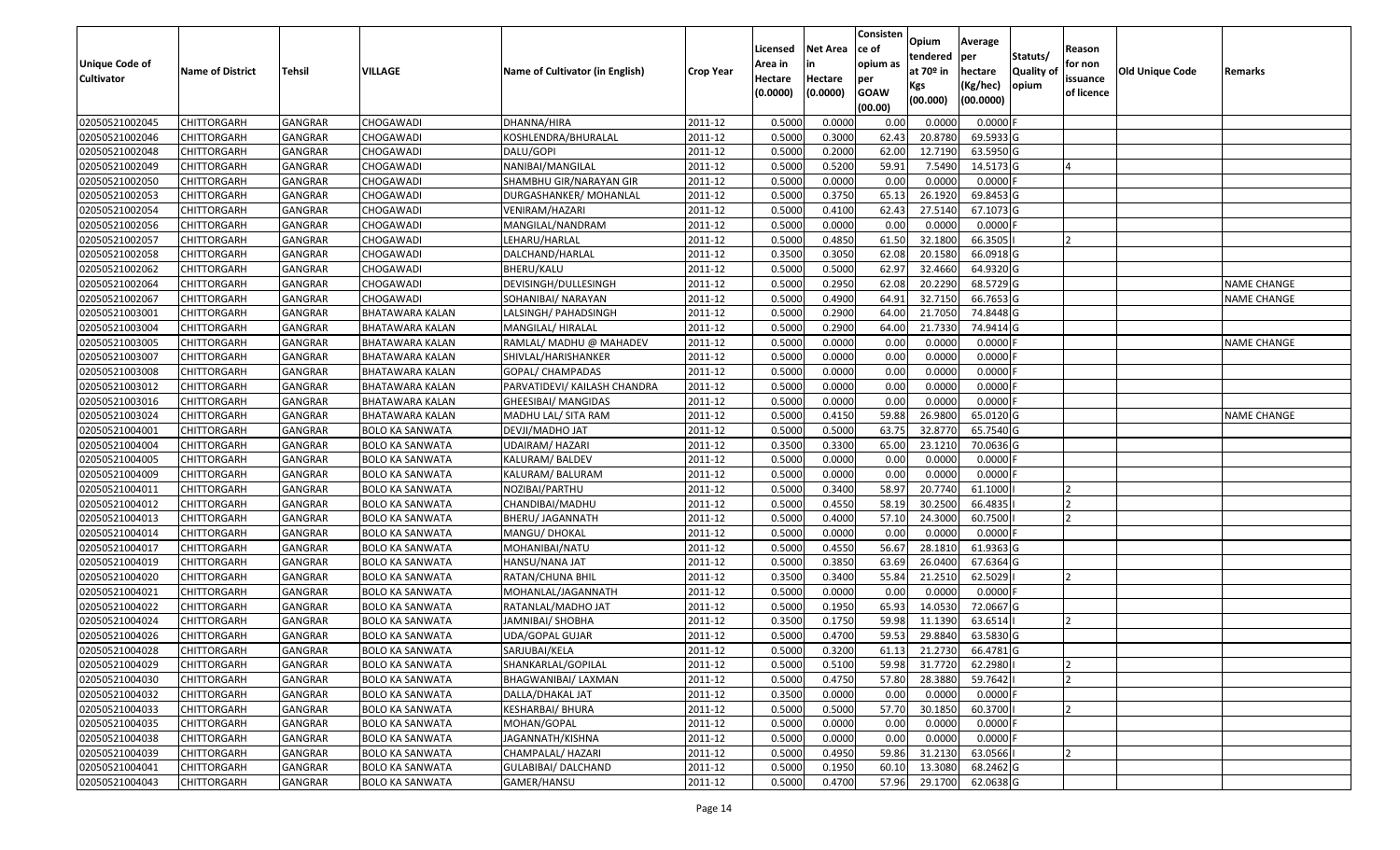|                       |                         |                |                        |                                 |                  |          |                 | Consisten        | Opium         | Average     |                  |            |                        |                    |
|-----------------------|-------------------------|----------------|------------------------|---------------------------------|------------------|----------|-----------------|------------------|---------------|-------------|------------------|------------|------------------------|--------------------|
|                       |                         |                |                        |                                 |                  | Licensed | <b>Net Area</b> | ce of            | tendered      | per         | Statuts/         | Reason     |                        |                    |
| <b>Unique Code of</b> | <b>Name of District</b> | <b>Tehsil</b>  | VILLAGE                | Name of Cultivator (in English) | <b>Crop Year</b> | Area in  |                 | opium as         | at $70°$ in   | hectare     | <b>Quality o</b> | for non    | <b>Old Unique Code</b> | Remarks            |
| <b>Cultivator</b>     |                         |                |                        |                                 |                  | Hectare  | Hectare         | per              | Kgs           | (Kg/hec)    | opium            | issuance   |                        |                    |
|                       |                         |                |                        |                                 |                  | (0.0000) | (0.0000)        | <b>GOAW</b>      | (00.000)      | (00.0000)   |                  | of licence |                        |                    |
| 02050521004044        | CHITTORGARH             | GANGRAR        | <b>BOLO KA SANWATA</b> | AMARCHAND/ GOPAL                | 2011-12          | 0.5000   | 0.4850          | (00.00)<br>62.36 | 32.151        | 66.2907 G   |                  |            |                        |                    |
| 02050521004047        | CHITTORGARH             | GANGRAR        | <b>BOLO KA SANWATA</b> | BHERULAL/ HAZARI                | 2011-12          | 0.3500   | 0.1750          | 65.00            | 12.7960       | 73.1200 G   |                  |            |                        |                    |
| 02050521004049        | CHITTORGARH             | GANGRAR        | <b>BOLO KA SANWATA</b> | RADHABAI/ NARAYAN               | 2011-12          | 0.3500   | 0.3250          | 56.38            | 19.8940       | 61.2123     |                  |            |                        |                    |
| 02050521004050        | <b>CHITTORGARH</b>      | <b>GANGRAR</b> | <b>BOLO KA SANWATA</b> | MANGU/GANESH                    | 2011-12          | 0.5000   | 0.4450          | 60.65            | 28.6010       | 64.2719 G   |                  |            |                        |                    |
| 02050521004051        | CHITTORGARH             | GANGRAR        | <b>BOLO KA SANWATA</b> | MANGILAL/MODA                   | 2011-12          | 0.5000   | 0.4850          | 58.5             | 29.133        | 60.0680     |                  |            |                        |                    |
| 02050521004052        | CHITTORGARH             | GANGRAR        | <b>BOLO KA SANWATA</b> | RADHIBAI/ NATHULAL              | 2011-12          | 0.3500   | 0.3400          | 57.29            | 20.9350       | 61.5735     |                  |            |                        |                    |
| 02050521004057        | CHITTORGARH             | GANGRAR        | BOLO KA SANWATA        | RUPLAL/JETA RAIGOR              | 2011-12          | 0.5000   | 0.4800          | 60.7             | 28.9640       | 60.3417     |                  |            |                        |                    |
| 02050521004062        | CHITTORGARH             | <b>GANGRAR</b> | <b>BOLO KA SANWATA</b> | MANGILAL/ GHEESA                | 2011-12          | 0.5000   | 0.5050          | 62.61            | 32.1010       | 63.5663     |                  |            |                        |                    |
| 02050521004069        | CHITTORGARH             | GANGRAR        | <b>BOLO KA SANWATA</b> | SHANKARIBAI/BANSHILAL           | 2011-12          | 0.5000   | 0.4500          | 65.00            | 30.745        | 68.3222 G   |                  |            |                        | <b>NAME CHANGE</b> |
| 02050521004071        | CHITTORGARH             | <b>GANGRAR</b> | <b>BOLO KA SANWATA</b> | PAPPU @ SUDEER/ SHIVLAL         | 2011-12          | 0.5000   | 0.4400          | 57.55            | 26.7690       | 60.8386     |                  |            |                        |                    |
| 02050521005001        | CHITTORGARH             | GANGRAR        | KACHANARIYA            | MADANLAL/MITTU                  | 2011-12          | 0.5000   | 0.0900          | 64.91            | 7.5670        | 84.0778 G   |                  |            |                        |                    |
| 02050521005004        | CHITTORGARH             | <b>GANGRAR</b> | KACHANARIYA            | DEVJI/MANGILAL                  | 2011-12          | 0.5000   | 0.4850          | 50.87            | 26.8520       | 55.3649     |                  |            |                        |                    |
| 02050521005006        | <b>CHITTORGARH</b>      | <b>GANGRAR</b> | KACHANARIYA            | MANGU/GIRDHARI                  | 2011-12          | 0.5000   | 0.4050          | 64.48            | 28.1590       | 69.5284 G   |                  |            |                        |                    |
| 02050521005007        | CHITTORGARH             | GANGRAR        | KACHANARIYA            | MANGU/NATHU                     | 2011-12          | 0.5000   | 0.4550          | 62.21            | 30.821        | 67.7385 G   |                  |            |                        |                    |
| 02050521005008        | CHITTORGARH             | <b>GANGRAR</b> | KACHANARIYA            | LADULAL A/S NANDAJI/ LEHRU      | 2011-12          | 0.5000   | 0.4600          | 67.46            | 33.2290       | 72.2370 G   |                  |            |                        |                    |
| 02050521005009        | CHITTORGARH             | <b>GANGRAR</b> | KACHANARIYA            | PITHA/HAZARI                    | 2011-12          | 0.5000   | 0.1000          | 61.10            | 6.6340        | 66.3400 G   |                  |            |                        |                    |
| 02050521005013        | CHITTORGARH             | <b>GANGRAR</b> | KACHANARIYA            | NANIBAI/KISHNA                  | 2011-12          | 0.5000   | 0.3600          | 63.47            | 24.5080       | 68.0778 G   |                  |            |                        |                    |
| 02050521005015        | CHITTORGARH             | GANGRAR        | KACHANARIYA            | BHERULAL/AMBALAL                | 2011-12          | 0.5000   | 0.4050          | 57.56            | 24.7100       | $61.0123$ G |                  |            |                        |                    |
| 02050521005016        | CHITTORGARH             | <b>GANGRAR</b> | KACHANARIYA            | RAMA/CHHOGA                     | 2011-12          | 0.5000   | 0.1750          | 64.91            | 12.1100       | 69.2000G    |                  |            |                        |                    |
| 02050521005017        | CHITTORGARH             | GANGRAR        | KACHANARIYA            | GITADEVI/MITTU                  | 2011-12          | 0.5000   | 0.3100          | 62.36            | 20.5250       | 66.2097 G   |                  |            |                        |                    |
| 02050521005018        | CHITTORGARH             | <b>GANGRAR</b> | KACHANARIYA            | BHURIBAI/NANDRAM                | 2011-12          | 0.5000   | 0.1900          | 64.09            | 13.4410       | 70.7421G    |                  |            |                        |                    |
| 02050521005019        | CHITTORGARH             | GANGRAR        | KACHANARIYA            | SHANKAR/MADHU                   | 2011-12          | 0.5000   | 0.0000          | 0.00             | 0.0000        | 0.0000      |                  |            |                        |                    |
| 02050521005021        | CHITTORGARH             | GANGRAR        | KACHANARIYA            | RATANLAL/BHERU                  | 2011-12          | 0.3500   | 0.0000          | 0.00             | 0.0000        | $0.0000$ F  |                  |            |                        |                    |
| 02050521005022        | CHITTORGARH             | <b>GANGRAR</b> | KACHANARIYA            | UDAYRAM/ONKAR                   | 2011-12          | 0.5000   | 0.4800          | 60.05            | 31.2350       | 65.0729 G   |                  |            |                        |                    |
| 02050521005024        | CHITTORGARH             | <b>GANGRAR</b> | KACHANARIYA            | DEUDAI/BHAGWAN                  | 2011-12          | 0.5000   | 0.0000          | 0.00             | 0.0000        | $0.0000$ F  |                  |            |                        |                    |
| 02050521005027        | CHITTORGARH             | GANGRAR        | KACHANARIYA            | CHANDIBAI/BHERU                 | 2011-12          | 0.5000   | 0.4100          | 62.36            | 26.8680       | 65.5317 G   |                  |            |                        |                    |
| 02050521005028        | CHITTORGARH             | GANGRAR        | KACHANARIYA            | RATANLAL/GIRDHARI               | 2011-12          | 0.5000   | 0.1950          | 61.25            | 13.2300       | 67.8462 G   |                  |            |                        |                    |
| 02050521005029        | CHITTORGARH             | GANGRAR        | KACHANARIYA            | BHERULAL/NARAYAN                | 2011-12          | 0.5000   | 0.0000          | 0.00             | 0.0000        | $0.0000$ F  |                  |            |                        |                    |
| 02050521005030        | CHITTORGARH             | <b>GANGRAR</b> | KACHANARIYA            | SHYAMLAL/CHAMPALAL              | 2011-12          | 0.5000   | 0.0000          | 0.00             | 0.0000        | 0.0000F     |                  |            |                        |                    |
| 02050521005031        | CHITTORGARH             | GANGRAR        | KACHANARIYA            | HEERA/BHURA                     | 2011-12          | 0.5000   | 0.0000          | 0.00             | 0.0000        | 0.0000F     |                  |            |                        |                    |
| 02050521005032        | CHITTORGARH             | GANGRAR        | KACHANARIYA            | CHANDIBAI/KALURAM               | 2011-12          | 0.5000   | 0.4750          | 62.52            | 32.7340       | 68.9137 G   |                  |            |                        |                    |
| 02050521005033        | CHITTORGARH             | GANGRAR        | KACHANARIYA            | LAXMAN/DEVAJI                   | 2011-12          | 0.5000   | 0.2550          | 59.67            | 16.5880       | 65.0510 G   |                  |            |                        |                    |
| 02050521005034        | CHITTORGARH             | <b>GANGRAR</b> | KACHANARIYA            | GOGABAI/MITTU                   | 2011-12          | 0.5000   | 0.0000          | 0.00             | 0.0000        | $0.0000$ F  |                  |            |                        |                    |
| 02050521005036        | CHITTORGARH             | GANGRAR        | KACHANARIYA            | BHURIBAI/HAZARI                 | 2011-12          | 0.5000   | 0.3600          | 63.76            | 24.1920       | 67.2000 G   |                  |            |                        |                    |
| 02050521005037        | CHITTORGARH             | GANGRAR        | KACHANARIYA            | MANGILAL/BHERU GUJAR            | 2011-12          | 0.5000   | 0.0000          | 0.00             | 0.000         | $0.0000$ F  |                  |            |                        |                    |
| 02050521005038        | CHITTORGARH             | GANGRAR        | KACHANARIYA            | LAHRIBAI/NANDRAM                | 2011-12          | 0.5000   | 0.4900          | 63.41            | 33.4990       | 68.3653 G   |                  |            |                        |                    |
| 02050521005039        | <b>CHITTORGARH</b>      | GANGRAR        | KACHANARIYA            | BHERULAL/MOHANLAL               | 2011-12          | 0.5000   | 0.2950          |                  | 61.25 19.3200 | 65.4915 G   |                  |            |                        |                    |
| 02050521005040        | <b>CHITTORGARH</b>      | <b>GANGRAR</b> | KACHANARIYA            | GIRADHARI/TULCHA                | 2011-12          | 0.5000   | 0.3650          | 57.56            | 22.7360       | 62.2904 G   |                  |            |                        |                    |
| 02050521005042        | <b>CHITTORGARH</b>      | <b>GANGRAR</b> | KACHANARIYA            | NARU/MONA CHAMAR                | 2011-12          | 0.3500   | 0.1900          | 61.39            | 12.2600       | 64.5263 G   |                  |            |                        |                    |
| 02050521005043        | <b>CHITTORGARH</b>      | <b>GANGRAR</b> | KACHANARIYA            | DEVJI/BHAGWAN JAT               | 2011-12          | 0.5000   | 0.0000          | 0.00             | 0.0000        | $0.0000$ F  |                  |            |                        |                    |
| 02050521005045        | CHITTORGARH             | <b>GANGRAR</b> | KACHANARIYA            | SHANKARLAL/RANGLAL              | 2011-12          | 0.5000   | 0.2000          | 63.47            | 13.6190       | 68.0950 G   |                  |            |                        |                    |
| 02050521005046        | <b>CHITTORGARH</b>      | <b>GANGRAR</b> | KACHANARIYA            | NARAYAN/TEKA                    | 2011-12          | 0.5000   | 0.0000          | 0.00             | 0.0000        | 0.0000      |                  |            |                        |                    |
| 02050521005047        | <b>CHITTORGARH</b>      | <b>GANGRAR</b> | KACHANARIYA            | NARAYANIBAI/BHERU               | 2011-12          | 0.5000   | 0.0000          | 0.00             | 0.0000        | $0.0000$ F  |                  |            |                        |                    |
| 02050521005049        | <b>CHITTORGARH</b>      | <b>GANGRAR</b> | KACHANARIYA            | DALU/MANA                       | 2011-12          | 0.5000   | 0.2000          | 64.48            | 14.0750       | 70.3750 G   |                  |            |                        | <b>NAME CHANGE</b> |
| 02050521005050        | <b>CHITTORGARH</b>      | <b>GANGRAR</b> | KACHANARIYA            | PRABHULAL/UDA                   | 2011-12          | 0.3500   | 0.0000          | 0.00             | 0.0000        | 0.0000F     |                  |            |                        |                    |
| 02050521005052        | <b>CHITTORGARH</b>      | <b>GANGRAR</b> | KACHANARIYA            | GIRADHARI/GOKAL                 | 2011-12          | 0.5000   | 0.0000          | 0.00             | 0.0000        | $0.0000$ F  |                  |            |                        |                    |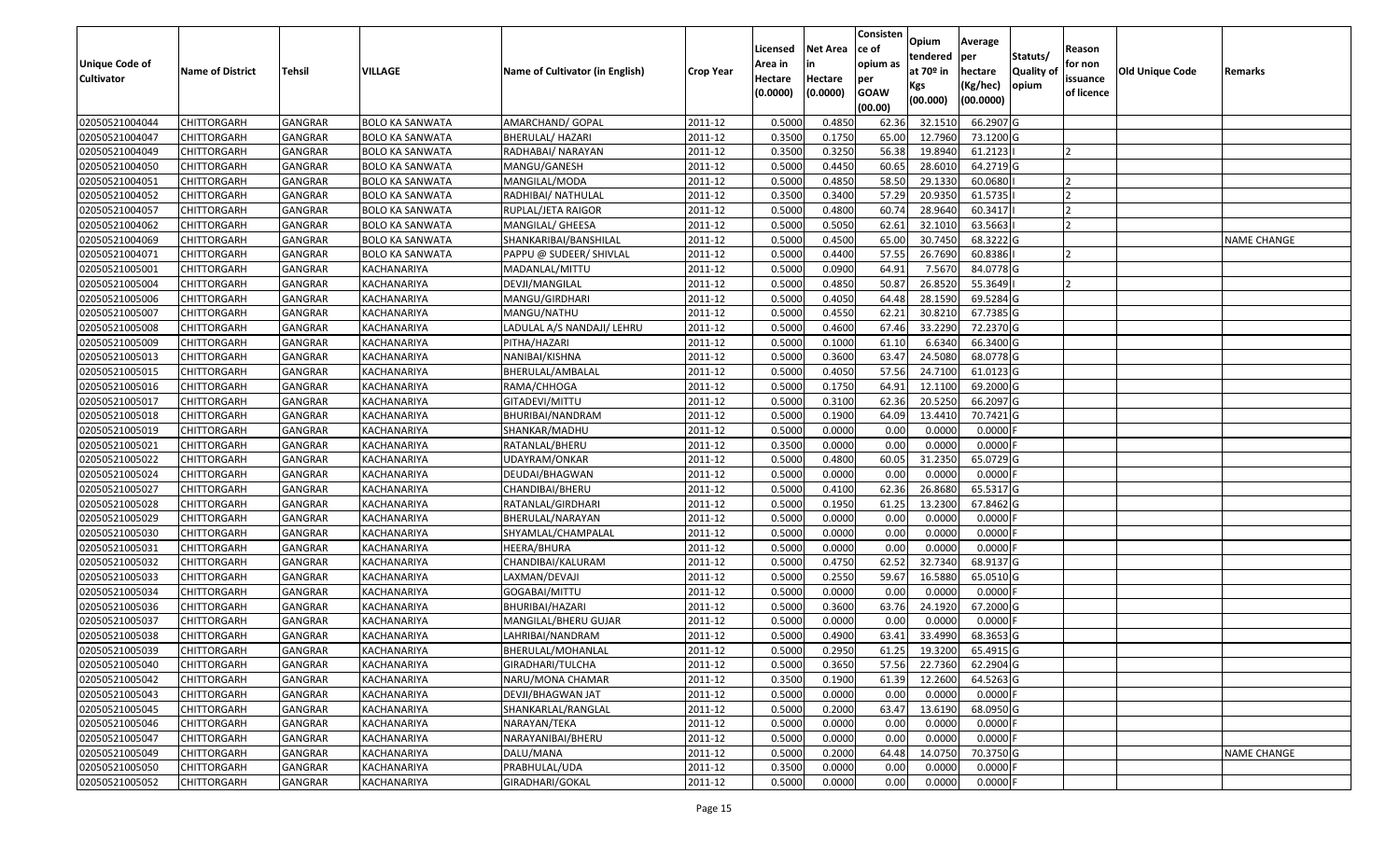| <b>Unique Code of</b><br><b>Cultivator</b> | <b>Name of District</b> | Tehsil         | VILLAGE     | Name of Cultivator (in English) | <b>Crop Year</b>       | Licensed<br>Area in<br>Hectare | <b>Net Area</b><br>in<br>Hectare | Consisten<br>lce of<br>opium as<br>per | Opium<br>tendered<br>at 70º in | Average<br>per<br>hectare | Statuts/<br><b>Quality o</b> | Reason<br>for non<br>issuance | Old Unique Code | Remarks            |
|--------------------------------------------|-------------------------|----------------|-------------|---------------------------------|------------------------|--------------------------------|----------------------------------|----------------------------------------|--------------------------------|---------------------------|------------------------------|-------------------------------|-----------------|--------------------|
|                                            |                         |                |             |                                 |                        | (0.0000)                       | (0.0000)                         | <b>GOAW</b><br>(00.00)                 | Kgs<br>(00.000)                | (Kg/hec)<br>(00.0000)     | opium                        | of licence                    |                 |                    |
| 02050521005053                             | <b>CHITTORGARH</b>      | GANGRAR        | KACHANARIYA | NATHULAL/MANGILAL               | 2011-12                | 0.5000                         | 0.3500                           | 58.94                                  | 22.2290                        | 63.5114                   |                              |                               |                 |                    |
| 02050521005054                             | <b>CHITTORGARH</b>      | GANGRAR        | KACHANARIYA | MATHURADAS/UDAYDAS              | 2011-12                | 0.5000                         | 0.1950                           | 57.56                                  | 12.1780                        | 62.4513 G                 |                              |                               |                 |                    |
| 02050521005055                             | <b>CHITTORGARH</b>      | GANGRAR        | KACHANARIYA | NARAYAN/HEERA                   | 2011-12                | 0.5000                         | 0.0900                           | 64.48                                  | 6.4300                         | 71.4444 G                 |                              |                               |                 |                    |
| 02050521005057                             | <b>CHITTORGARH</b>      | <b>GANGRAR</b> | KACHANARIYA | MADANDAS/BANSHIDAS              | 2011-12                | 0.5000                         | 0.1800                           | 57.35                                  | 11.1470                        | 61.9278 G                 |                              |                               |                 |                    |
| 02050521005060                             | <b>CHITTORGARH</b>      | GANGRAR        | KACHANARIYA | GHISIBAI/CHAMPA                 | 2011-12                | 0.5000                         | 0.1950                           | 59.5                                   | 12.6840                        | 65.0462 G                 |                              |                               |                 |                    |
| 02050521005061                             | <b>CHITTORGARH</b>      | <b>GANGRAR</b> | KACHANARIYA | GORDHAN/NANDRAM                 | 2011-12                | 0.5000                         | 0.0000                           | 0.00                                   | 0.0000                         | 0.0000                    |                              |                               |                 |                    |
| 02050521005062                             | CHITTORGARH             | GANGRAR        | KACHANARIYA | DALU/KISHNA                     | 2011-12                | 0.5000                         | 0.1700                           | 61.39                                  | 10.8220                        | 63.6588 G                 |                              |                               |                 |                    |
| 02050521005066                             | <b>CHITTORGARH</b>      | GANGRAR        | KACHANARIYA | NATHULAL/KALU                   | 2011-12                | 0.5000                         | 0.0000                           | 0.00                                   | 0.0000                         | 0.0000                    |                              |                               |                 |                    |
| 02050521005069                             | <b>CHITTORGARH</b>      | GANGRAR        | KACHANARIYA | CHUNNIBAI/HAZARI                | 2011-12                | 0.5000                         | 0.4900                           | 61.10                                  | 32.3740                        | 66.0694 G                 |                              |                               |                 |                    |
| 02050521005071                             | <b>CHITTORGARH</b>      | <b>GANGRAR</b> | KACHANARIYA | NARAYAN/GOPI                    | 2011-12                | 0.5000                         | 0.0000                           | 0.00                                   | 0.0000                         | 0.0000                    |                              |                               |                 |                    |
| 02050521005073                             | <b>CHITTORGARH</b>      | GANGRAR        | KACHANARIYA | POKHAR/GHISA                    | 2011-12                | 0.5000                         | 0.2400                           | 61.10                                  | 16.7240                        | 69.6833 G                 |                              |                               |                 |                    |
| 02050521005074                             | <b>CHITTORGARH</b>      | GANGRAR        | KACHANARIYA | NANURAM/GHEESA                  | 2011-12                | 0.3500                         | 0.3050                           | 52.58                                  | 0.0000                         | 0.0000                    |                              |                               |                 |                    |
| 02050521005077                             | <b>CHITTORGARH</b>      | GANGRAR        | KACHANARIYA | MADHO/TULSIRAM                  | 2011-12                | 0.5000                         | 0.0000                           | 0.00                                   | 0.0000                         | 0.0000                    |                              |                               |                 |                    |
| 02050521006005                             | <b>CHITTORGARH</b>      | GANGRAR        | SUWANIYA    | MANGIBAI/KALU GADRI             | 2011-12                | 0.5000                         | 0.1800                           | 59.74                                  | 11.5130                        | 63.9611 G                 |                              |                               |                 |                    |
| 02050521006006                             | CHITTORGARH             | GANGRAR        | SUWANIYA    | LADU/BHERU GADRI                | 2011-12                | 0.3500                         | 0.1500                           | 58.74                                  | 9.3230                         | 62.1530 G                 |                              |                               |                 |                    |
| 02050521006009                             | <b>CHITTORGARH</b>      | GANGRAR        | SUWANIYA    | RAMCHANDRA/SUNDERLAL            | 2011-12                | 0.3500                         | 0.0000                           | 0.00                                   | 0.0000                         | 0.0000                    |                              |                               |                 |                    |
| 02050521006011                             | <b>CHITTORGARH</b>      | GANGRAR        | SUWANIYA    | BHERULAL/ONKAR                  | 2011-12                | 0.3500                         | 0.0000                           | 0.00                                   | 0.0000                         | 0.0000                    |                              |                               |                 |                    |
| 02050521006012                             | <b>CHITTORGARH</b>      | GANGRAR        | SUWANIYA    | GHEESIBAI/BHERULAL              | 2011-12                | 0.5000                         | 0.0000                           | 0.00                                   | 0.0000                         | 0.0000                    |                              |                               |                 |                    |
| 02050521006013                             | <b>CHITTORGARH</b>      | GANGRAR        | SUWANIYA    | SONIBAI/MAGNIRAM                | 2011-12                | 0.5000                         | 0.0000                           | 0.00                                   | 0.0000                         | 0.0000                    |                              |                               |                 |                    |
| 02050521006018                             | <b>CHITTORGARH</b>      | <b>GANGRAR</b> | SUWANIYA    | RADHESHYAM/MANGILAL             | 2011-12                | 0.5000                         | 0.0000                           | 0.00                                   | 0.0000                         | 0.0000                    |                              |                               |                 |                    |
| 02050521006022                             | <b>CHITTORGARH</b>      | GANGRAR        | SUWANIYA    | NANDUBAI/NATHU                  | 2011-12                | 0.5000                         | 0.2200                           | 58.74                                  | 14.1650                        | 64.3864 G                 |                              |                               |                 |                    |
| 02050521006029                             | <b>CHITTORGARH</b>      | GANGRAR        | SUWANIYA    | HIRALAL/TEKCHAND                | 2011-12                | 0.3500                         | 0.1700                           | 62.95                                  | 11.1330                        | 65.4882 G                 |                              |                               |                 |                    |
| 02050521006031                             | CHITTORGARH             | GANGRAR        | SUWANIYA    | RADHABAI/SUKHLAL                | 2011-12                | 0.5000                         | 0.0000                           | 0.00                                   | 0.0000                         | 0.0000                    |                              |                               |                 |                    |
| 02050521007001                             | <b>CHITTORGARH</b>      | GANGRAR        | KHARKHANDA  | NATHULAL/LOBHU                  | 2011-12                | 0.5000                         | 0.0000                           | 0.00                                   | 0.0000                         | 0.0000                    |                              |                               |                 |                    |
| 02050521007002                             | <b>CHITTORGARH</b>      | <b>GANGRAR</b> | KHARKHANDA  | BARJIBAI/RAMESHWAR              | 2011-12                | 0.5000                         | 0.3000                           | 60.29                                  | 19.0000                        | 63.3333 G                 |                              |                               |                 |                    |
| 02050521007004                             | <b>CHITTORGARH</b>      | GANGRAR        | KHARKHANDA  | BHERULAL/RAMLAL                 | 2011-12                | 0.3500                         | 0.3000                           | 62.53                                  | 20.7600                        | 69.2000 G                 |                              |                               |                 |                    |
| 02050521007005                             | <b>CHITTORGARH</b>      | GANGRAR        | KHARKHANDA  | RATANLAL/RAMLAL                 | 2011-12                | 0.5000                         | 0.4200                           | 62.53                                  | 28.3260                        | 67.4429 G                 |                              |                               |                 |                    |
| 02050521007007                             | <b>CHITTORGARH</b>      | GANGRAR        | KHARKHANDA  | NANURAM/MAGNA                   | 2011-12                | 0.5000                         | 0.4850                           | 65.96                                  | 34.8360                        | 71.8268 G                 |                              |                               |                 |                    |
| 02050521007009                             | <b>CHITTORGARH</b>      | <b>GANGRAR</b> | KHARKHANDA  | UDAIRAM/SAWAIRAM                | 2011-12                | 0.5000                         | 0.1250                           | 68.54                                  | 9.6940                         | 77.5520 G                 |                              |                               |                 |                    |
| 02050521007010                             | <b>CHITTORGARH</b>      | <b>GANGRAR</b> | KHARKHANDA  | UDA/GOMA                        | 2011-12                | 0.5000                         | 0.0950                           | 61.88                                  | 6.7270                         | 70.8105 G                 |                              |                               |                 |                    |
| 02050521007011                             | <b>CHITTORGARH</b>      | GANGRAR        | KHARKHANDA  | PIRU/BHERU                      | 2011-12                | 0.3500                         | 0.2900                           | 63.06                                  | 20.2060                        | 69.6759 G                 |                              |                               |                 |                    |
| 02050521007012                             | CHITTORGARH             | GANGRAR        | KHARKHANDA  | TULSIBAI/DEVJI                  | 2011-12                | 0.5000                         | 0.2500                           | 59.47                                  | 15.9380                        | 63.7520 G                 |                              |                               |                 |                    |
| 02050521007013                             | <b>CHITTORGARH</b>      | GANGRAR        | KHARKHANDA  | <b>KUSUMI/ONKAR</b>             | 2011-12                | 0.5000                         | 0.2100                           | 63.22                                  | 14.9020                        | 70.9619 G                 |                              |                               |                 |                    |
| 02050521007015                             | <b>CHITTORGARH</b>      | GANGRAR        | KHARKHANDA  | RAJIBAI/NANURAM                 | 2011-12                | 0.5000                         | 0.2750                           | 65.52                                  | 19.3000                        | 70.1818 G                 |                              |                               |                 |                    |
| 02050521007016                             | CHITTORGARH             | GANGRAR        | KHARKHANDA  | LAD KUNWAR/NAHARSINGH           | 2011-12                | 0.5000                         | 0.2050                           | 60.29                                  | 13.3670                        | 65.2049 G                 |                              |                               |                 |                    |
| 02050521007018                             | <b>CHITTORGARH</b>      | GANGRAR        | KHARKHANDA  | MOHAN/MAGNA                     | 2011-12                | 0.5000                         | 0.5250                           | 69.27                                  | 38.0490                        | 72.4743                   |                              |                               |                 |                    |
| 02050521007019                             | <b>CHITTORGARH</b>      | GANGRAR        | KHARKHANDA  | NARU/MAGNA KUMHAR               | $\overline{2011} - 12$ | 0.5000                         | 0.2250                           |                                        | 59.47 14.6130                  | 64.9467 G                 |                              |                               |                 |                    |
| 02050521007020                             | <b>CHITTORGARH</b>      | GANGRAR        | KHARKHANDA  | GOPAL / LADULAL G/S NANURAM     | 2011-12                | 0.5000                         | 0.4950                           | 63.70                                  | 33.6520                        | 67.9838 G                 |                              |                               |                 | <b>NAME CHANGE</b> |
| 02050521007021                             | CHITTORGARH             | GANGRAR        | KHARKHANDA  | NANDA/GANESH SHARMA             | 2011-12                | 0.5000                         | 0.4750                           | 64.64                                  | 33.8250                        | 71.2105 G                 |                              |                               |                 |                    |
| 02050521007022                             | <b>CHITTORGARH</b>      | GANGRAR        | KHARKHANDA  | CHANDIBAI/KHUMA                 | 2011-12                | 0.5000                         | 0.4850                           | 60.52                                  | 31.4880                        | 64.9237 G                 |                              |                               |                 |                    |
| 02050521007024                             | <b>CHITTORGARH</b>      | GANGRAR        | KHARKHANDA  | MATHURA/GOPI                    | 2011-12                | 0.5000                         | 0.2900                           | 65.52                                  | 20.5260                        | 70.7793 G                 |                              |                               |                 |                    |
| 02050521007026                             | <b>CHITTORGARH</b>      | <b>GANGRAR</b> | KHARKHANDA  | KESHURAM/MAGNA                  | 2011-12                | 0.5000                         | 0.2300                           | 59.47                                  | 14.7660                        | 64.2000 G                 |                              |                               |                 |                    |
| 02050521007027                             | <b>CHITTORGARH</b>      | GANGRAR        | KHARKHANDA  | CHHOGA/UDA BALAI                | 2011-12                | 0.5000                         | 0.2950                           | 58.33                                  | 19.7070                        | 66.8034 G                 |                              |                               |                 |                    |
| 02050521007028                             | <b>CHITTORGARH</b>      | GANGRAR        | KHARKHANDA  | HAZARI/KHURAJ                   | 2011-12                | 0.5000                         | 0.4650                           | 58.33                                  | 28.9650                        | 62.2903 G                 |                              |                               |                 |                    |
| 02050521007029                             | <b>CHITTORGARH</b>      | GANGRAR        | KHARKHANDA  | MADHU/BHURA                     | 2011-12                | 0.5000                         | 0.2650                           | 55.40                                  | 15.8210                        | 59.7019 G                 |                              |                               |                 |                    |
| 02050521007033                             | <b>CHITTORGARH</b>      | GANGRAR        | KHARKHANDA  | DEVILAL/MANGILAL NAI            | 2011-12                | 0.5000                         | 0.5050                           | 59.68                                  | 31.6390                        | 62.6515 G                 |                              |                               |                 |                    |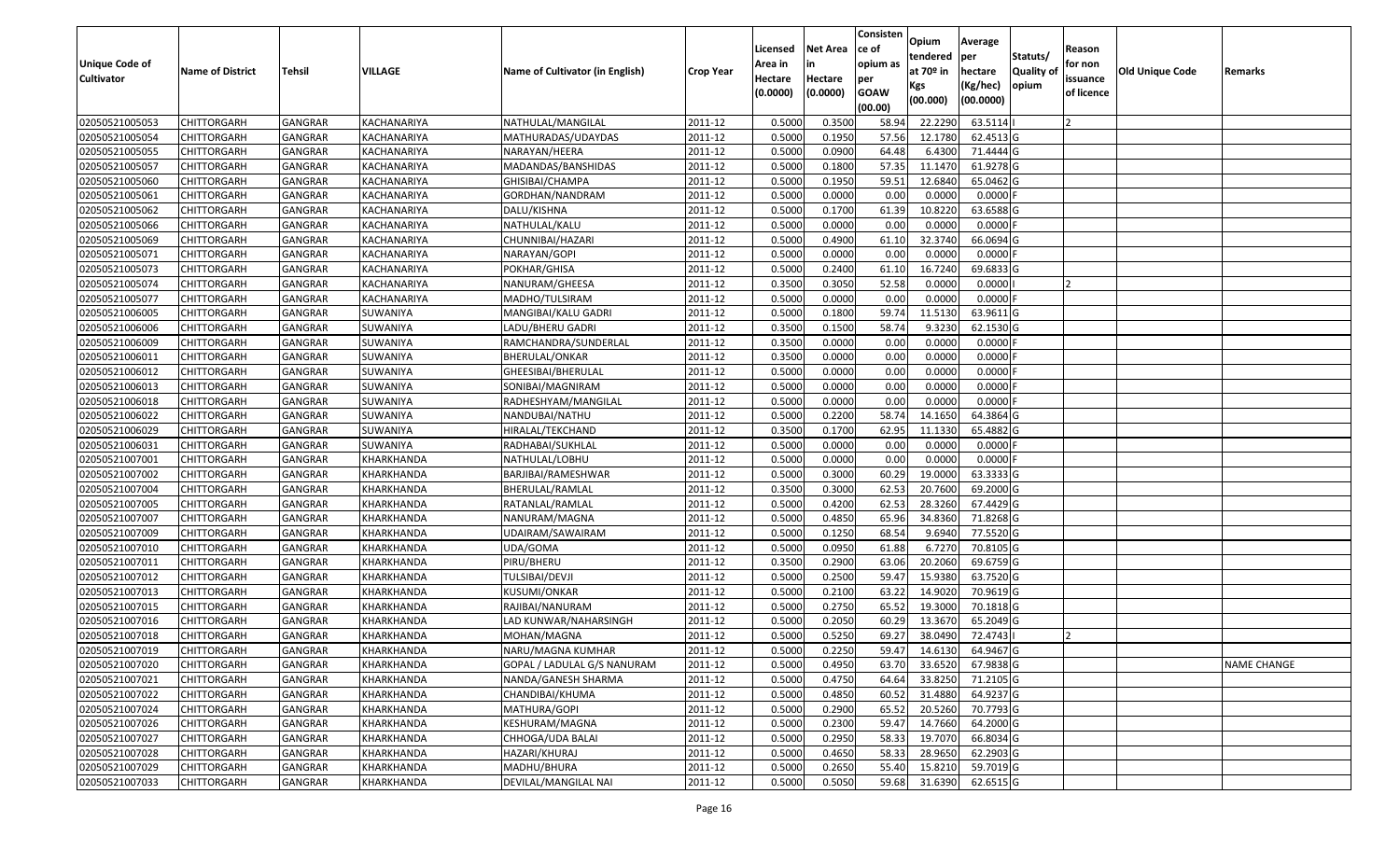| <b>Unique Code of</b> |                         |                |            |                                 |                        | Licensed<br>Area in | <b>Net Area</b><br>in | Consisten<br>lce of<br>opium as | Opium<br>tendered            | Average<br>per                   | Statuts/                  | Reason<br>for non      |                 |                    |
|-----------------------|-------------------------|----------------|------------|---------------------------------|------------------------|---------------------|-----------------------|---------------------------------|------------------------------|----------------------------------|---------------------------|------------------------|-----------------|--------------------|
| <b>Cultivator</b>     | <b>Name of District</b> | Tehsil         | VILLAGE    | Name of Cultivator (in English) | <b>Crop Year</b>       | Hectare<br>(0.0000) | Hectare<br>(0.0000)   | per<br><b>GOAW</b><br>(00.00)   | at 70º in<br>Kgs<br>(00.000) | hectare<br>(Kg/hec)<br>(00.0000) | <b>Quality o</b><br>opium | issuance<br>of licence | Old Unique Code | Remarks            |
| 02050521007034        | <b>CHITTORGARH</b>      | GANGRAR        | KHARKHANDA | MITTHULAL/HIRALAL               | 2011-12                | 0.5000              | 0.2900                | 63.07                           | 20.9210                      | 72.1414 G                        |                           |                        |                 |                    |
| 02050521007035        | <b>CHITTORGARH</b>      | GANGRAR        | KHARKHANDA | NANAURAM/BHERULAL               | 2011-12                | 0.5000              | 0.1900                | 60.11                           | 13.1810                      | 69.3737 G                        |                           |                        |                 |                    |
| 02050521007037        | <b>CHITTORGARH</b>      | GANGRAR        | KHARKHANDA | NANDUBAI/GANESH                 | 2011-12                | 0.5000              | 0.3100                | 62.53                           | 20.7690                      | 66.9968 G                        |                           |                        |                 |                    |
| 02050521007038        | <b>CHITTORGARH</b>      | <b>GANGRAR</b> | KHARKHANDA | BADRILAL/BHAWANIRAM             | 2011-12                | 0.3500              | 0.3500                | 63.07                           | 23.7950                      | 67.9857 G                        |                           |                        |                 |                    |
| 02050521007039        | <b>CHITTORGARH</b>      | GANGRAR        | KHARKHANDA | AMBALAL/KAJOD                   | 2011-12                | 0.3500              | 0.3100                | 63.07                           | 21.2370                      | 68.5065 G                        |                           |                        |                 |                    |
| 02050521007040        | <b>CHITTORGARH</b>      | <b>GANGRAR</b> | KHARKHANDA | MADANLAL/MITTHULAL              | 2011-12                | 0.5000              | 0.3000                | 63.06                           | 20.9450                      | 69.8167 G                        |                           |                        |                 |                    |
| 02050521007041        | CHITTORGARH             | GANGRAR        | KHARKHANDA | GOPAL/NATHU JAT                 | 2011-12                | 0.5000              | 0.4800                | 57.23                           | 29.6860                      | 61.8458 G                        |                           |                        |                 |                    |
| 02050521007042        | <b>CHITTORGARH</b>      | GANGRAR        | KHARKHANDA | BHUWANIRAM/GHASI                | 2011-12                | 0.5000              | 0.0000                | 0.00                            | 0.0000                       | 0.0000                           |                           |                        |                 |                    |
| 02050521007046        | <b>CHITTORGARH</b>      | GANGRAR        | KHARKHANDA | LEHERULAL/DHANRAJ               | 2011-12                | 0.5000              | 0.2200                | 61.37                           | 15.0710                      | 68.5045 G                        |                           |                        |                 |                    |
| 02050521007047        | <b>CHITTORGARH</b>      | GANGRAR        | KHARKHANDA | JITU/HANSRAJ JAT                | 2011-12                | 0.5000              | 0.4900                | 59.68                           | 31.4340                      | 64.1510 G                        |                           |                        |                 |                    |
| 02050521007048        | <b>CHITTORGARH</b>      | GANGRAR        | KHARKHANDA | KESHARBAI/HANSU                 | 2011-12                | 0.3500              | 0.0000                | 0.00                            | 0.0000                       | 0.0000                           |                           |                        |                 |                    |
| 02050521007050        | <b>CHITTORGARH</b>      | GANGRAR        | KHARKHANDA | CHANDIBAI/ LEHARU               | 2011-12                | 0.5000              | 0.4300                | 64.15                           | 30.2700                      | 70.3953 G                        |                           |                        |                 |                    |
| 02050521007051        | <b>CHITTORGARH</b>      | GANGRAR        | KHARKHANDA | RAMIBAI/MAGNA                   | 2011-12                | 0.5000              | 0.0000                | 0.00                            | 0.0000                       | 0.0000                           |                           |                        |                 |                    |
| 02050521007053        | <b>CHITTORGARH</b>      | GANGRAR        | KHARKHANDA | LEHARU/BHUWANA JAT              | 2011-12                | 0.5000              | 0.5000                | 52.48                           | 26.1280                      | 52.2560                          |                           |                        |                 |                    |
| 02050521007054        | CHITTORGARH             | GANGRAR        | KHARKHANDA | GOMA/KAJOD                      | 2011-12                | 0.5000              | 0.0800                | 61.37                           | 5.8390                       | 72.9875 G                        |                           |                        |                 |                    |
| 02050521007057        | <b>CHITTORGARH</b>      | GANGRAR        | KHARKHANDA | NANDUBAI/NATHUPURI              | 2011-12                | 0.5000              | 0.4350                | 60.29                           | 28.8880                      | 66.4092 G                        |                           |                        |                 |                    |
| 02050521007059        | <b>CHITTORGARH</b>      | GANGRAR        | KHARKHANDA | LADULAL/NANURAM                 | 2011-12                | 0.5000              | 0.1500                | 65.98                           | 10.8580                      | 72.3867 G                        |                           |                        |                 |                    |
| 02050521007062        | <b>CHITTORGARH</b>      | GANGRAR        | KHARKHANDA | SHANKERLAL/CHAMNA               | 2011-12                | 0.5000              | 0.0000                | 0.00                            | 0.0000                       | 0.0000                           |                           |                        |                 |                    |
| 02050521007064        | <b>CHITTORGARH</b>      | GANGRAR        | KHARKHANDA | GOVINDRAM/NAGJIRAM              | 2011-12                | 0.5000              | 0.3000                | 65.52                           | 21.2570                      | 70.8567 G                        |                           |                        |                 |                    |
| 02050521007067        | <b>CHITTORGARH</b>      | <b>GANGRAR</b> | KHARKHANDA | BALU/CHHOGA                     | 2011-12                | 0.5000              | 0.0000                | 0.00                            | 0.0000                       | 0.0000                           |                           |                        |                 |                    |
| 02050521007068        | <b>CHITTORGARH</b>      | GANGRAR        | KHARKHANDA | SHOBHA/MADHO JAT                | 2011-12                | 0.5000              | 0.0000                | 0.00                            | 0.0000                       | 0.0000                           |                           |                        |                 |                    |
| 02050521007072        | <b>CHITTORGARH</b>      | GANGRAR        | KHARKHANDA | HEERA/KHEMA                     | 2011-12                | 0.5000              | 0.0000                | 0.00                            | 0.0000                       | 0.0000                           |                           |                        |                 |                    |
| 02050521007074        | <b>CHITTORGARH</b>      | GANGRAR        | KHARKHANDA | NARU/UDA                        | 2011-12                | 0.5000              | 0.1300                | 56.98                           | 8.8240                       | 67.8769 G                        |                           |                        |                 |                    |
| 02050521007076        | <b>CHITTORGARH</b>      | GANGRAR        | KHARKHANDA | MADHO/GANESH                    | 2011-12                | 0.5000              | 0.0000                | 0.00                            | 0.0000                       | 0.0000                           |                           |                        |                 |                    |
| 02050521007077        | <b>CHITTORGARH</b>      | <b>GANGRAR</b> | KHARKHANDA | RAMLAL/GOPI                     | 2011-12                | 0.5000              | 0.2850                | 64.13                           | 21.1350                      | 74.1579 G                        |                           |                        |                 |                    |
| 02050521007078        | <b>CHITTORGARH</b>      | GANGRAR        | KHARKHANDA | BARDA/BHURA                     | 2011-12                | 0.5000              | 0.1550                | 62.89                           | 10.8170                      | 69.7871 G                        |                           |                        |                 |                    |
| 02050521007080        | <b>CHITTORGARH</b>      | <b>GANGRAR</b> | KHARKHANDA | SHOBHALAL/LEHRU                 | 2011-12                | 0.5000              | 0.3400                | 63.10                           | 23.3380                      | 68.6412 G                        |                           |                        |                 |                    |
| 02050521007082        | <b>CHITTORGARH</b>      | GANGRAR        | KHARKHANDA | SURESH/GIRDHARI                 | 2011-12                | 0.5000              | 0.0000                | 0.00                            | 0.0000                       | 0.0000                           |                           |                        |                 |                    |
| 02050521007083        | <b>CHITTORGARH</b>      | <b>GANGRAR</b> | KHARKHANDA | GOPALLAL/BHERULAL               | 2011-12                | 0.3500              | 0.2000                | 62.95                           | 13.9840                      | 69.9200 G                        |                           |                        |                 |                    |
| 02050521007084        | <b>CHITTORGARH</b>      | <b>GANGRAR</b> | KHARKHANDA | MADHU/DEVAJI                    | 2011-12                | 0.5000              | 0.0900                | 56.98                           | 5.9420                       | 66.0222 G                        |                           |                        |                 |                    |
| 02050521007085        | <b>CHITTORGARH</b>      | GANGRAR        | KHARKHANDA | BHERU/MAGNA                     | 2011-12                | 0.5000              | 0.4950                | 61.77                           | 32.3760                      | 65.4061G                         |                           |                        |                 |                    |
| 02050521007086        | CHITTORGARH             | GANGRAR        | KHARKHANDA | BALURAM/BARDA                   | 2011-12                | 0.5000              | 0.0000                | 0.00                            | 0.0000                       | 0.0000                           |                           |                        |                 |                    |
| 02050521007088        | <b>CHITTORGARH</b>      | GANGRAR        | KHARKHANDA | UDAIRAM/TULSIRAM                | 2011-12                | 0.5000              | 0.2050                | 65.66                           | 14.6230                      | 71.3317 G                        |                           |                        |                 |                    |
| 02050521007089        | <b>CHITTORGARH</b>      | GANGRAR        | KHARKHANDA | RATANLAL/NATHULUHAR             | 2011-12                | 0.5000              | 0.2450                | 65.12                           | 17.4520                      | 71.2327 G                        |                           |                        |                 |                    |
| 02050521007090        | CHITTORGARH             | GANGRAR        | KHARKHANDA | HEERALAL/HAJARI                 | 2011-12                | 0.5000              | 0.4550                | 56.98                           | 28.0590                      | 61.6681 G                        |                           |                        |                 |                    |
| 02050521007091        | <b>CHITTORGARH</b>      | GANGRAR        | KHARKHANDA | SHANKARLAL/LEHRU                | 2011-12                | 0.5000              | 0.3950                | 59.46                           | 25.4400                      | 64.4051 G                        |                           |                        |                 |                    |
| 02050521007093        | <b>CHITTORGARH</b>      | GANGRAR        | KHARKHANDA | SHANKERLAL/CHUNA BHIL           | $\overline{2011} - 12$ | 0.5000              | 0.0000                | 0.00                            | 0.0000                       | $0.0000$ F                       |                           |                        |                 |                    |
| 02050521007095        | <b>CHITTORGARH</b>      | <b>GANGRAR</b> | KHARKHANDA | BAKSHU@RAMBAKSH/NANUBALAI       | 2011-12                | 0.5000              | 0.4350                | 59.46                           | 27.5040                      | 63.2276 G                        |                           |                        |                 |                    |
| 02050521007097        | <b>CHITTORGARH</b>      | GANGRAR        | KHARKHANDA | KELIBAI/NANURAM                 | 2011-12                | 0.5000              | 0.1950                | 62.22                           | 13.7770                      | 70.6513 G                        |                           |                        |                 |                    |
| 02050521007099        | <b>CHITTORGARH</b>      | GANGRAR        | KHARKHANDA | DHANNA/LEHRU                    | 2011-12                | 0.5000              | 0.4350                | 65.12                           | 32.9880                      | 75.8345 G                        |                           |                        |                 |                    |
| 02050521007100        | <b>CHITTORGARH</b>      | GANGRAR        | KHARKHANDA | RAMESHWAR/LEHRU                 | 2011-12                | 0.5000              | 0.4900                | 62.98                           | 33.1900                      | 67.7347 G                        |                           |                        |                 |                    |
| 02050521007101        | <b>CHITTORGARH</b>      | <b>GANGRAR</b> | KHARKHANDA | RAMESHWAR/NATHU                 | 2011-12                | 0.5000              | 0.2950                | 62.91                           | 21.7130                      | 73.6034 G                        |                           |                        |                 |                    |
| 02050521007102        | <b>CHITTORGARH</b>      | GANGRAR        | KHARKHANDA | KISHNA/GOPIJAT                  | 2011-12                | 0.5000              | 0.0000                | 0.00                            | 0.0000                       | 0.0000                           |                           |                        |                 |                    |
| 02050521007104        | <b>CHITTORGARH</b>      | GANGRAR        | KHARKHANDA | MOHAN LAL/DALU                  | 2011-12                | 0.5000              | 0.3650                | 59.46                           | 23.9540                      | 65.6274 G                        |                           |                        |                 | <b>NAME CHANGE</b> |
| 02050521007105        | <b>CHITTORGARH</b>      | GANGRAR        | KHARKHANDA | CHOGA/HANSU                     | 2011-12                | 0.5000              | 0.4950                | 60.64                           | 32.0790                      | 64.8061 G                        |                           |                        |                 |                    |
| 02050521007106        | <b>CHITTORGARH</b>      | <b>GANGRAR</b> | KHARKHANDA | HANGAMI BAI/DHANNA              | 2011-12                | 0.5000              | 0.3000                | 60.71                           | 20.3990                      | 67.9967 G                        |                           |                        |                 | <b>NAME CHANGE</b> |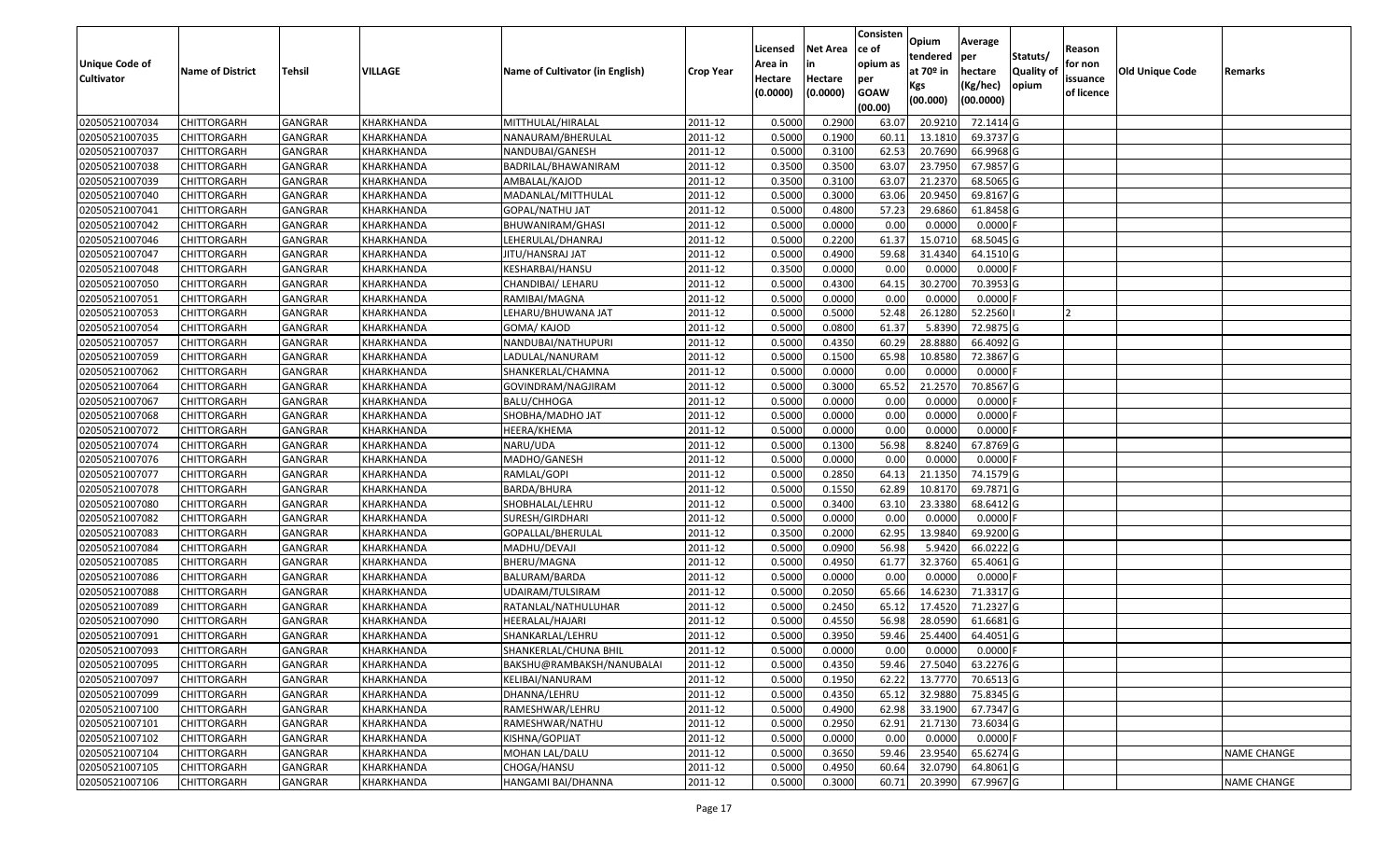| <b>Unique Code of</b> |                         |                |            |                                 |                  | Licensed<br>Area in | <b>Net Area</b><br>in | Consisten<br>lce of<br>opium as | Opium<br>tendered            | Average<br>per                   | Statuts/                  | Reason<br>for non      |                 |                    |
|-----------------------|-------------------------|----------------|------------|---------------------------------|------------------|---------------------|-----------------------|---------------------------------|------------------------------|----------------------------------|---------------------------|------------------------|-----------------|--------------------|
| <b>Cultivator</b>     | <b>Name of District</b> | Tehsil         | VILLAGE    | Name of Cultivator (in English) | <b>Crop Year</b> | Hectare<br>(0.0000) | Hectare<br>(0.0000)   | per<br><b>GOAW</b><br>(00.00)   | at 70º in<br>Kgs<br>(00.000) | hectare<br>(Kg/hec)<br>(00.0000) | <b>Quality o</b><br>opium | issuance<br>of licence | Old Unique Code | Remarks            |
| 02050521007107        | <b>CHITTORGARH</b>      | GANGRAR        | KHARKHANDA | BHERULAL/KISHNA                 | 2011-12          | 0.5000              | 0.3850                | 48.98                           | 0.0000                       | 0.0000                           |                           |                        |                 |                    |
| 02050521007108        | <b>CHITTORGARH</b>      | GANGRAR        | KHARKHANDA | TULSIRAM/JAVAHAR                | 2011-12          | 0.5000              | 0.0000                | 0.00                            | 0.0000                       | 0.0000                           |                           |                        |                 |                    |
| 02050521007109        | <b>CHITTORGARH</b>      | GANGRAR        | KHARKHANDA | SHANKAR/HAJARI                  | 2011-12          | 0.5000              | 0.1500                | 58.16                           | 10.0370                      | 66.9133 G                        |                           |                        |                 |                    |
| 02050521007110        | <b>CHITTORGARH</b>      | <b>GANGRAR</b> | KHARKHANDA | CHANDIBAI/HEEERALAL             | 2011-12          | 0.5000              | 0.4850                | 58.24                           | 29.5940                      | 61.0186 G                        |                           |                        |                 |                    |
| 02050521007111        | <b>CHITTORGARH</b>      | GANGRAR        | KHARKHANDA | NANURAM/MEGHA                   | 2011-12          | 0.5000              | 0.1100                | 58.26                           | 6.9750                       | 63.4091 G                        |                           |                        |                 |                    |
| 02050521007112        | <b>CHITTORGARH</b>      | <b>GANGRAR</b> | KHARKHANDA | BHURA/GIRDHARI                  | 2011-12          | 0.5000              | 0.2100                | 63.73                           | 15.4770                      | 73.7000 G                        |                           |                        |                 |                    |
| 02050521007114        | CHITTORGARH             | GANGRAR        | KHARKHANDA | BHAGWAN/RATANTELI               | 2011-12          | 0.5000              | 0.5150                | 59.31                           | 0.0000                       | 0.0000                           |                           |                        |                 |                    |
| 02050521007115        | <b>CHITTORGARH</b>      | GANGRAR        | KHARKHANDA | NANIBAI/DALU                    | 2011-12          | 0.5000              | 0.0900                | 61.57                           | 6.4470                       | 71.6333 G                        |                           |                        |                 |                    |
| 02050521007116        | <b>CHITTORGARH</b>      | GANGRAR        | KHARKHANDA | SHAMBHULAL/DHANNA               | 2011-12          | 0.5000              | 0.4650                | 65.12                           | 33.3690                      | 71.7613 G                        |                           |                        |                 |                    |
| 02050521007118        | <b>CHITTORGARH</b>      | <b>GANGRAR</b> | KHARKHANDA | RAJIBAI/JEETU                   | 2011-12          | 0.3500              | 0.3300                | 61.57                           | 22.0510                      | 66.8212 G                        |                           |                        |                 |                    |
| 02050521007119        | <b>CHITTORGARH</b>      | GANGRAR        | KHARKHANDA | PRITHVISINGH/KESHARSINGH        | 2011-12          | 0.5000              | 0.1000                | 61.57                           | 6.8080                       | 68.0800 G                        |                           |                        |                 |                    |
| 02050521007120        | <b>CHITTORGARH</b>      | GANGRAR        | KHARKHANDA | RUPA/GOPI                       | 2011-12          | 0.5000              | 0.2100                | 62.91                           | 13.9930                      | 66.6333 G                        |                           |                        |                 |                    |
| 02050521007121        | <b>CHITTORGARH</b>      | GANGRAR        | KHARKHANDA | DEVILAL/KESHURAM                | 2011-12          | 0.5000              | 0.4200                | 58.16                           | 25.9810                      | 61.8595 G                        |                           |                        |                 |                    |
| 02050521007125        | <b>CHITTORGARH</b>      | GANGRAR        | KHARKHANDA | MANOHARSINGH/GOKALSINGH         | 2011-12          | 0.5000              | 0.3050                | 62.91                           | 21.0480                      | 69.0098 G                        |                           |                        |                 |                    |
| 02050521007127        | CHITTORGARH             | GANGRAR        | KHARKHANDA | DEU BAI/ LAXMAN                 | 2011-12          | 0.5000              | 0.0000                | 0.00                            | 0.0000                       | 0.0000F                          |                           |                        |                 | <b>NAME CHANGE</b> |
| 02050521007128        | <b>CHITTORGARH</b>      | GANGRAR        | KHARKHANDA | CHAMPALAL/DALU                  | 2011-12          | 0.5000              | 0.5050                | 73.65                           | 0.0000                       | 0.0000                           |                           |                        |                 |                    |
| 02050521007129        | <b>CHITTORGARH</b>      | GANGRAR        | KHARKHANDA | VINODKUMAR/AMBALAL              | 2011-12          | 0.5000              | 0.4350                | 63.30                           | 29.2450                      | 67.2299 G                        |                           |                        |                 |                    |
| 02050521007133        | <b>CHITTORGARH</b>      | GANGRAR        | KHARKHANDA | GOPAL/JAMNA                     | 2011-12          | 0.5000              | 0.5000                | 56.4                            | 30.4610                      | 60.9220 G                        |                           |                        |                 |                    |
| 02050521007134        | <b>CHITTORGARH</b>      | GANGRAR        | KHARKHANDA | BHERU/DALU                      | 2011-12          | 0.5000              | 0.3450                | 66.24                           | 25.4170                      | 73.6725 G                        |                           |                        |                 |                    |
| 02050521007139        | <b>CHITTORGARH</b>      | <b>GANGRAR</b> | KHARKHANDA | LEHRU/LALU                      | 2011-12          | 0.5000              | 0.2950                | 63.30                           | 20.9250                      | 70.9322 G                        |                           |                        |                 |                    |
| 02050521007141        | <b>CHITTORGARH</b>      | GANGRAR        | KHARKHANDA | SITARAM/NANU                    | 2011-12          | 0.5000              | 0.4800                | 58.22                           | 29.9250                      | 62.3438 G                        |                           |                        |                 |                    |
| 02050521007142        | <b>CHITTORGARH</b>      | GANGRAR        | KHARKHANDA | RARANLAL/DHANNA                 | 2011-12          | 0.5000              | 0.5000                | 61.58                           | 33.0680                      | 66.1360 G                        |                           |                        |                 |                    |
| 02050521007143        | <b>CHITTORGARH</b>      | GANGRAR        | KHARKHANDA | BAKSHU/DHOKAL                   | 2011-12          | 0.5000              | 0.0000                | 0.00                            | 0.0000                       | 0.0000                           |                           |                        |                 |                    |
| 02050521007144        | <b>CHITTORGARH</b>      | GANGRAR        | KHARKHANDA | KAMLI BAIW/OONKAR/              | 2011-12          | 0.5000              | 0.0000                | 0.00                            | 0.0000                       | 0.0000                           |                           |                        |                 | <b>NAME CHANGE</b> |
| 02050521007148        | <b>CHITTORGARH</b>      | GANGRAR        | KHARKHANDA | RATAN/BARDA                     | 2011-12          | 0.5000              | 0.4500                | 59.63                           | 30.0880                      | 66.8622 G                        |                           |                        |                 |                    |
| 02050521007150        | <b>CHITTORGARH</b>      | GANGRAR        | KHARKHANDA | MOHANLAL/LEHRU                  | 2011-12          | 0.5000              | 0.0000                | 0.00                            | 0.0000                       | 0.0000                           |                           |                        |                 |                    |
| 02050521007151        | <b>CHITTORGARH</b>      | GANGRAR        | KHARKHANDA | GOPAL/ MOHAN                    | 2011-12          | 0.5000              | 0.0000                | 0.00                            | 0.0000                       | 0.0000                           |                           |                        |                 |                    |
| 02050521007153        | <b>CHITTORGARH</b>      | GANGRAR        | KHARKHANDA | SATYANARAYAN/GIRDHARI           | 2011-12          | 0.5000              | 0.4800                | 61.88                           | 32.4070                      | 67.5146 G                        |                           |                        |                 |                    |
| 02050521007154        | <b>CHITTORGARH</b>      | <b>GANGRAR</b> | KHARKHANDA | HANSU/MITTHU                    | 2011-12          | 0.5000              | 0.2600                | 62.22                           | 17.7770                      | 68.3731 G                        |                           |                        |                 |                    |
| 02050521007155        | <b>CHITTORGARH</b>      | <b>GANGRAR</b> | KHARKHANDA | RATANLAL/ONKAR                  | 2011-12          | 0.5000              | 0.0000                | 0.00                            | 0.0000                       | 0.0000                           |                           |                        |                 |                    |
| 02050521007156        | <b>CHITTORGARH</b>      | GANGRAR        | KHARKHANDA | RATANLAL/BHUWANIRAM             | 2011-12          | 0.3500              | 0.3600                | 64.15                           | 24.8540                      | 69.0389 G                        |                           |                        |                 |                    |
| 02050521007158        | CHITTORGARH             | GANGRAR        | KHARKHANDA | MOHAN/LAHARU PURBHIYA           | 2011-12          | 0.5000              | 0.2400                | 58.85                           | 15.6540                      | 65.2250 G                        |                           |                        |                 |                    |
| 02050521007161        | <b>CHITTORGARH</b>      | GANGRAR        | KHARKHANDA | LEHARU/JODHA                    | 2011-12          | 0.3500              | 0.1850                | 63.18                           | 12.6450                      | 68.3514 G                        |                           |                        |                 |                    |
| 02050521007164        | <b>CHITTORGARH</b>      | GANGRAR        | KHARKHANDA | HIRA/ DUDHA                     | 2011-12          | 0.5000              | 0.2850                | 52.81                           | 16.5070                      | 57.9193                          |                           |                        |                 |                    |
| 02050521007165        | <b>CHITTORGARH</b>      | GANGRAR        | KHARKHANDA | MANIBAI/LOBHU                   | 2011-12          | 0.5000              | 0.5000                | 55.95                           | 29.4940                      | 58.9880                          |                           |                        |                 |                    |
| 02050521007166        | <b>CHITTORGARH</b>      | GANGRAR        | KHARKHANDA | NARU/ BHURA                     | 2011-12          | 0.5000              | 0.0000                | 0.00                            | 0.0000                       | 0.0000                           |                           |                        |                 |                    |
| 02050521007172        | <b>CHITTORGARH</b>      | GANGRAR        | KHARKHANDA | SHOBHALAL/MADHU                 | 2011-12          | 0.3500              | 0.1900                |                                 | 57.23 12.2800                | 64.6316 G                        |                           |                        |                 |                    |
| 02050521007174        | <b>CHITTORGARH</b>      | <b>GANGRAR</b> | KHARKHANDA | JAMNA/UDAILAL                   | 2011-12          | 0.5000              | 0.4150                | 56.58                           | 25.5500                      | 61.5663 G                        |                           |                        |                 |                    |
| 02050521007175        | <b>CHITTORGARH</b>      | GANGRAR        | KHARKHANDA | BHURA/ KAJOD                    | 2011-12          | 0.5000              | 0.4250                | 61.88                           | 27.1650                      | 63.9176 G                        |                           |                        |                 |                    |
| 02050521007178        | <b>CHITTORGARH</b>      | GANGRAR        | KHARKHANDA | MADHULAL/JATU                   | 2011-12          | 0.5000              | 0.3750                | 63.22                           | 25.4510                      | 67.8693 G                        |                           |                        |                 |                    |
| 02050521007180        | <b>CHITTORGARH</b>      | GANGRAR        | KHARKHANDA | RAMESHWAR/BHERU                 | 2011-12          | 0.5000              | 0.0000                | 0.00                            | 0.0000                       | $0.0000$ F                       |                           |                        |                 |                    |
| 02050521007181        | <b>CHITTORGARH</b>      | <b>GANGRAR</b> | KHARKHANDA | GOPAL/MOHAN(SHARMA)             | 2011-12          | 0.5000              | 0.3400                | 58.59                           | 21.3770                      | 62.8735 G                        |                           |                        |                 |                    |
| 02050521007182        | <b>CHITTORGARH</b>      | GANGRAR        | KHARKHANDA | TULSIBAI/SHANKAR                | 2011-12          | 0.5000              | 0.3900                | 60.66                           | 25.2090                      | 64.6385 G                        |                           |                        |                 |                    |
| 02050521007183        | <b>CHITTORGARH</b>      | GANGRAR        | KHARKHANDA | PRABHU/HARJI                    | 2011-12          | 0.5000              | 0.1450                | 65.07                           | 11.0340                      | 76.0966 G                        |                           |                        |                 |                    |
| 02050521007184        | <b>CHITTORGARH</b>      | GANGRAR        | KHARKHANDA | MADHULAL/MANGU                  | 2011-12          | 0.5000              | 0.2100                | 65.07                           | 14.1950                      | 67.5952 G                        |                           |                        |                 |                    |
| 02050521007186        | <b>CHITTORGARH</b>      | GANGRAR        | KHARKHANDA | ONKAR/JEETU                     | 2011-12          | 0.5000              | 0.3950                | 60.08                           | 25.3190                      | 64.0987 G                        |                           |                        |                 |                    |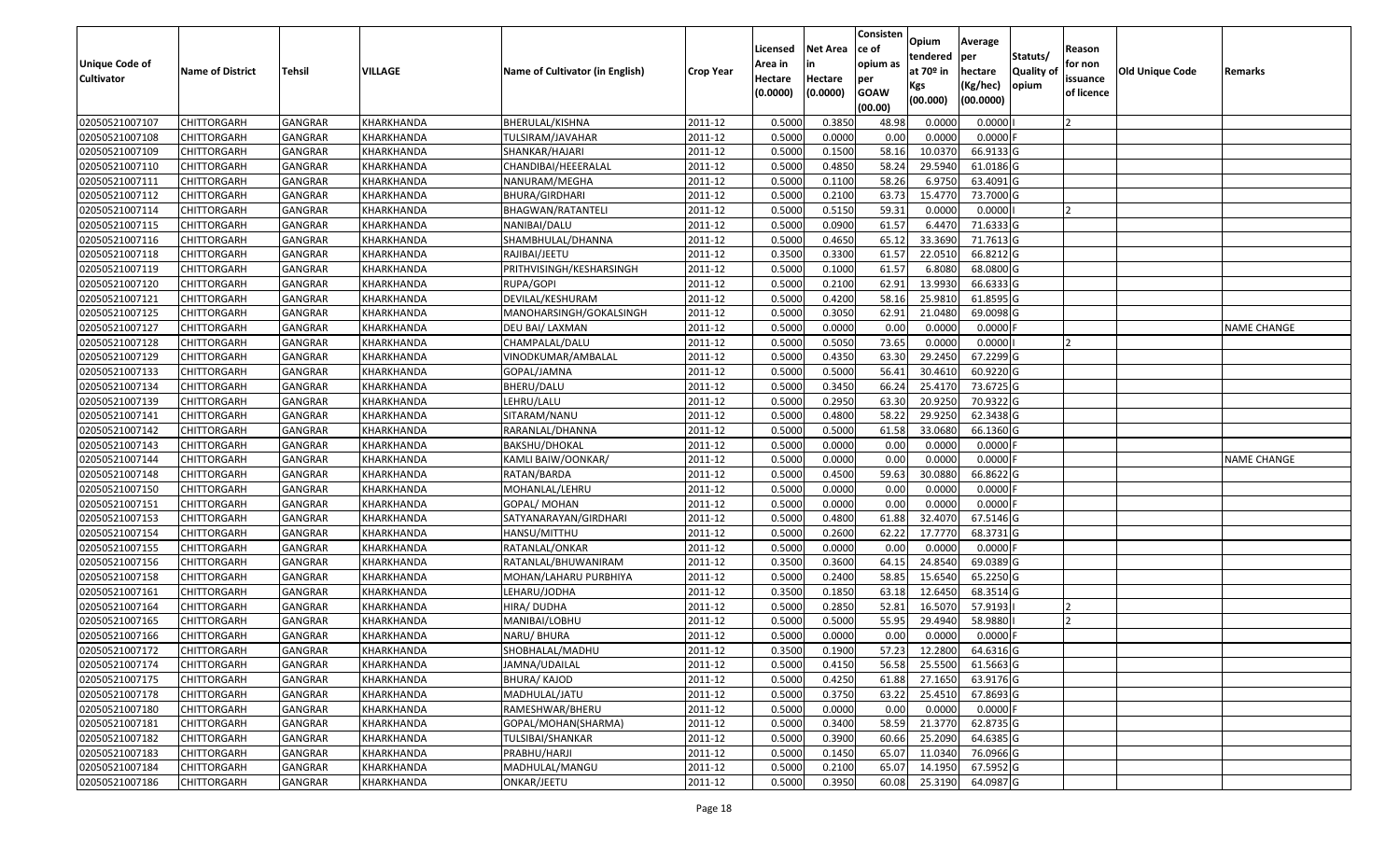| <b>Unique Code of</b> |                         |                |            |                                 |                  | Licensed<br>Area in | <b>Net Area</b><br>in | Consisten<br>ce of<br>opium as | Opium<br>tendered            | Average<br>per                   | Statuts/                  | Reason<br>for non      |                 |         |
|-----------------------|-------------------------|----------------|------------|---------------------------------|------------------|---------------------|-----------------------|--------------------------------|------------------------------|----------------------------------|---------------------------|------------------------|-----------------|---------|
| <b>Cultivator</b>     | <b>Name of District</b> | Tehsil         | VILLAGE    | Name of Cultivator (in English) | <b>Crop Year</b> | Hectare<br>(0.0000) | Hectare<br>(0.0000)   | per<br><b>GOAW</b><br>(00.00)  | at 70º in<br>Kgs<br>(00.000) | hectare<br>(Kg/hec)<br>(00.0000) | <b>Quality o</b><br>opium | issuance<br>of licence | Old Unique Code | Remarks |
| 02050521007187        | <b>CHITTORGARH</b>      | <b>GANGRAR</b> | KHARKHANDA | GIRDHARI/LEHARU                 | 2011-12          | 0.3500              | 0.3350                | 63.18                          | 22.7090                      | 67.7881 G                        |                           |                        |                 |         |
| 02050521007191        | <b>CHITTORGARH</b>      | GANGRAR        | KHARKHANDA | JHAMKUBAI/NARU                  | 2011-12          | 0.3500              | 0.1800                | 58.59                          | 11.5250                      | 64.0278 G                        |                           |                        |                 |         |
| 02050521007192        | <b>CHITTORGARH</b>      | GANGRAR        | KHARKHANDA | RAMCHANDRA/ NATHU               | 2011-12          | 0.5000              | 0.1000                | 66.84                          | 7.6480                       | 76.4800 G                        |                           |                        |                 |         |
| 02050521007193        | <b>CHITTORGARH</b>      | <b>GANGRAR</b> | KHARKHANDA | UDA/NAGJI                       | 2011-12          | 0.5000              | 0.2900                | 56.17                          | 18.0550                      | 62.2586 G                        |                           |                        |                 |         |
| 02050521007195        | <b>CHITTORGARH</b>      | GANGRAR        | KHARKHANDA | MOHAN/MADHO                     | 2011-12          | 0.5000              | 0.0000                | 0.00                           | 0.0000                       | 0.0000                           |                           |                        |                 |         |
| 02050521007196        | <b>CHITTORGARH</b>      | <b>GANGRAR</b> | KHARKHANDA | DALCHAND/HAZARI                 | 2011-12          | 0.5000              | 0.2100                | 63.18                          | 14.4140                      | 68.6381 G                        |                           |                        |                 |         |
| 02050521007199        | CHITTORGARH             | GANGRAR        | KHARKHANDA | BARJIBAI/ BHAGIRATH             | 2011-12          | 0.5000              | 0.0000                | 0.00                           | 0.0000                       | 0.0000                           |                           |                        |                 |         |
| 02050521007201        | <b>CHITTORGARH</b>      | GANGRAR        | KHARKHANDA | <b>VENIRAM/ NAGJIRAM</b>        | 2011-12          | 0.5000              | 0.1200                | 63.22                          | 8.5710                       | 71.4250 G                        |                           |                        |                 |         |
| 02050521007203        | <b>CHITTORGARH</b>      | GANGRAR        | KHARKHANDA | NARU/CHAMPALAL                  | 2011-12          | 0.5000              | 0.0000                | 0.00                           | 0.0000                       | 0.0000                           |                           |                        |                 |         |
| 02050521007204        | <b>CHITTORGARH</b>      | GANGRAR        | KHARKHANDA | GEHARU/BHUWANA                  | 2011-12          | 0.5000              | 0.0000                | 0.00                           | 0.0000                       | 0.0000                           |                           |                        |                 |         |
| 02050521007206        | <b>CHITTORGARH</b>      | GANGRAR        | KHARKHANDA | UDAIRAM/DALU                    | 2011-12          | 0.5000              | 0.3250                | 59.09                          | 20.5720                      | 63.2985 G                        |                           |                        |                 |         |
| 02050521007209        | <b>CHITTORGARH</b>      | GANGRAR        | KHARKHANDA | GIRDHARI/CHHOGA                 | 2011-12          | 0.5000              | 0.5050                | 62.97                          | 34.4720                      | 68.2614 G                        |                           |                        |                 |         |
| 02050521007211        | <b>CHITTORGARH</b>      | GANGRAR        | KHARKHANDA | HARJUBAI/HAZARI                 | 2011-12          | 0.5000              | 0.0000                | 0.00                           | 0.0000                       | 0.0000                           |                           |                        |                 |         |
| 02050521007213        | <b>CHITTORGARH</b>      | GANGRAR        | KHARKHANDA | LEHARU/RAMCHANDRA               | 2011-12          | 0.5000              | 0.1600                | 59.63                          | 10.3420                      | 64.6375 G                        |                           |                        |                 |         |
| 02050521007215        | CHITTORGARH             | GANGRAR        | KHARKHANDA | NARAYAN/KHEMA                   | 2011-12          | 0.3500              | 0.2300                | 61.45                          | 14.9320                      | 64.9217                          |                           |                        |                 |         |
| 02050521007216        | <b>CHITTORGARH</b>      | GANGRAR        | KHARKHANDA | PEERU/CHAMPALAL                 | 2011-12          | 0.3500              | 0.3000                | 60.82                          | 20.8090                      | 69.3633 G                        |                           |                        |                 |         |
| 02050521007217        | <b>CHITTORGARH</b>      | GANGRAR        | KHARKHANDA | RATAN/JODHA                     | 2011-12          | 0.5000              | 0.2900                | 61.37                          | 18.3060                      | 63.1241 G                        |                           |                        |                 |         |
| 02050521007218        | <b>CHITTORGARH</b>      | GANGRAR        | KHARKHANDA | SOHANIBAI/SUKHA                 | 2011-12          | 0.5000              | 0.2500                | 59.63                          | 16.3050                      | 65.2200 G                        |                           |                        |                 |         |
| 02050521007219        | <b>CHITTORGARH</b>      | GANGRAR        | KHARKHANDA | BHERU/HAJARI                    | 2011-12          | 0.5000              | 0.4950                | 61.60                          | 32.2260                      | 65.1030 G                        |                           |                        |                 |         |
| 02050521007223        | <b>CHITTORGARH</b>      | <b>GANGRAR</b> | KHARKHANDA | SHANKERLAL/PYARCHAND            | 2011-12          | 0.5000              | 0.1550                | 64.94                          | 11.2070                      | 72.3032 G                        |                           |                        |                 |         |
| 02050521007224        | <b>CHITTORGARH</b>      | GANGRAR        | KHARKHANDA | TULSIRAM/HARLAL                 | 2011-12          | 0.5000              | 0.1000                | 64.94                          | 7.2640                       | 72.6400 G                        |                           |                        |                 |         |
| 02050521007226        | <b>CHITTORGARH</b>      | GANGRAR        | KHARKHANDA | SHAMBHULAL/GOPI                 | 2011-12          | 0.5000              | 0.0000                | 0.00                           | 0.0000                       | 0.0000                           |                           |                        |                 |         |
| 02050521007229        | <b>CHITTORGARH</b>      | GANGRAR        | KHARKHANDA | HANSU/MEGHA                     | 2011-12          | 0.5000              | 0.1550                | 58.54                          | 9.8260                       | 63.3935 G                        |                           |                        |                 |         |
| 02050521007230        | <b>CHITTORGARH</b>      | GANGRAR        | KHARKHANDA | MADHO/HEERALAL                  | 2011-12          | 0.5000              | 0.0000                | 0.00                           | 0.0000                       | 0.0000                           |                           |                        |                 |         |
| 02050521007231        | <b>CHITTORGARH</b>      | <b>GANGRAR</b> | KHARKHANDA | BHERU/MADHU                     | 2011-12          | 0.3500              | 0.2150                | 64.94                          | 15.2890                      | 71.1116 G                        |                           |                        |                 |         |
| 02050521007232        | <b>CHITTORGARH</b>      | GANGRAR        | KHARKHANDA | KHEMRAJ/DALU                    | 2011-12          | 0.5000              | 0.3700                | 58.85                          | 23.2710                      | 62.8946 G                        |                           |                        |                 |         |
| 02050521007233        | <b>CHITTORGARH</b>      | GANGRAR        | KHARKHANDA | KISHNA/KALU                     | 2011-12          | 0.5000              | 0.3900                | 61.75                          | 25.2470                      | 64.7359 G                        |                           |                        |                 |         |
| 02050521007234        | <b>CHITTORGARH</b>      | GANGRAR        | KHARKHANDA | KANKUBAI/ LEHARU                | 2011-12          | 0.5000              | 0.4700                | 57.43                          | 28.9120                      | 61.5149 G                        |                           |                        |                 |         |
| 02050521007240        | <b>CHITTORGARH</b>      | <b>GANGRAR</b> | KHARKHANDA | NANURAM/BARDA                   | 2011-12          | 0.5000              | 0.0000                | 0.00                           | 0.0000                       | 0.0000                           |                           |                        |                 |         |
| 02050521007241        | <b>CHITTORGARH</b>      | <b>GANGRAR</b> | KHARKHANDA | BHERULAL/BARDA                  | 2011-12          | 0.5000              | 0.0000                | 0.00                           | 0.0000                       | 0.0000                           |                           |                        |                 |         |
| 02050521007244        | <b>CHITTORGARH</b>      | GANGRAR        | KHARKHANDA | SHANKERLAL/CHAMPALAL            | 2011-12          | 0.3500              | 0.2850                | 55.54                          | 17.9390                      | 62.9439 G                        |                           |                        |                 |         |
| 02050521007245        | CHITTORGARH             | GANGRAR        | KHARKHANDA | MADANLAL/MADHOLAL               | 2011-12          | 0.5000              | 0.4200                | 60.53                          | 27.5840                      | 65.6762 G                        |                           |                        |                 |         |
| 02050521007246        | <b>CHITTORGARH</b>      | GANGRAR        | KHARKHANDA | NARAYAN / NANDA                 | 2011-12          | 0.3500              | 0.0950                | 55.83                          | 6.2130                       | 65.4000 G                        |                           |                        |                 |         |
| 02050521007249        | <b>CHITTORGARH</b>      | GANGRAR        | KHARKHANDA | KANKUBAI/MOHAN                  | 2011-12          | 0.5000              | 0.0000                | 0.00                           | 0.0000                       | 0.0000                           |                           |                        |                 |         |
| 02050521007250        | CHITTORGARH             | GANGRAR        | KHARKHANDA | DEVILAL/MADHU                   | 2011-12          | 0.5000              | 0.3600                | 61.75                          | 23.7120                      | 65.8667 G                        |                           |                        |                 |         |
| 02050521007251        | <b>CHITTORGARH</b>      | GANGRAR        | KHARKHANDA | RAMIBAI/GOMA                    | 2011-12          | 0.5000              | 0.3950                | 61.75                          | 25.3180                      | 64.0962 G                        |                           |                        |                 |         |
| 02050521007253        | <b>CHITTORGARH</b>      | GANGRAR        | KHARKHANDA | SHYAMLAL/HAZARI                 | 2011-12          | 0.5000              | 0.0000                | 0.00                           | 0.0000                       | $0.0000$ F                       |                           |                        |                 |         |
| 02050521007255        | <b>CHITTORGARH</b>      | <b>GANGRAR</b> | KHARKHANDA | KALU/KAJOD PURBIA               | 2011-12          | 0.5000              | 0.0000                | 0.00                           | 0.0000                       | $0.0000$ F                       |                           |                        |                 |         |
| 02050521007256        | <b>CHITTORGARH</b>      | GANGRAR        | KHARKHANDA | ANCHIBAI/GOPILAL                | 2011-12          | 0.5000              | 0.2100                | 57.23                          | 13.6290                      | 64.9000 G                        |                           |                        |                 |         |
| 02050521007258        | <b>CHITTORGARH</b>      | GANGRAR        | KHARKHANDA | SOHAN LAL/VENAPURBIA            | 2011-12          | 0.3500              | 0.1300                | 59.47                          | 8.2150                       | 63.1923                          |                           |                        |                 |         |
| 02050521007261        | <b>CHITTORGARH</b>      | GANGRAR        | KHARKHANDA | ONKAR/HAZARI PURBIA             | 2011-12          | 0.5000              | 0.1300                | 61.56                          | 8.9610                       | 68.9308 G                        |                           |                        |                 |         |
| 02050521007264        | <b>CHITTORGARH</b>      | <b>GANGRAR</b> | KHARKHANDA | MANGIBAI/ NATHULAL              | 2011-12          | 0.3500              | 0.1650                | 61.56                          | 11.1420                      | 67.5273 G                        |                           |                        |                 |         |
| 02050521007265        | <b>CHITTORGARH</b>      | GANGRAR        | KHARKHANDA | <b>BHERU/KUKA TELI</b>          | 2011-12          | 0.5000              | 0.4900                | 58.42                          | 31.7220                      | 64.7388                          |                           |                        |                 |         |
| 02050521007266        | <b>CHITTORGARH</b>      | GANGRAR        | KHARKHANDA | MITTHULAL/LALU SHARMA           | 2011-12          | 0.5000              | 0.4450                | 61.56                          | 29.3110                      | 65.8674 G                        |                           |                        |                 |         |
| 02050521007267        | <b>CHITTORGARH</b>      | GANGRAR        | KHARKHANDA | SHANKAR/CHHOGA                  | 2011-12          | 0.5000              | 0.0000                | 0.00                           | 0.0000                       | 0.0000                           |                           |                        |                 |         |
| 02050521007269        | <b>CHITTORGARH</b>      | <b>GANGRAR</b> | KHARKHANDA | UDAIRAM/MADHU                   | 2011-12          | 0.5000              | 0.0000                | 0.00                           | 0.0000                       | $0.0000$ F                       |                           |                        |                 |         |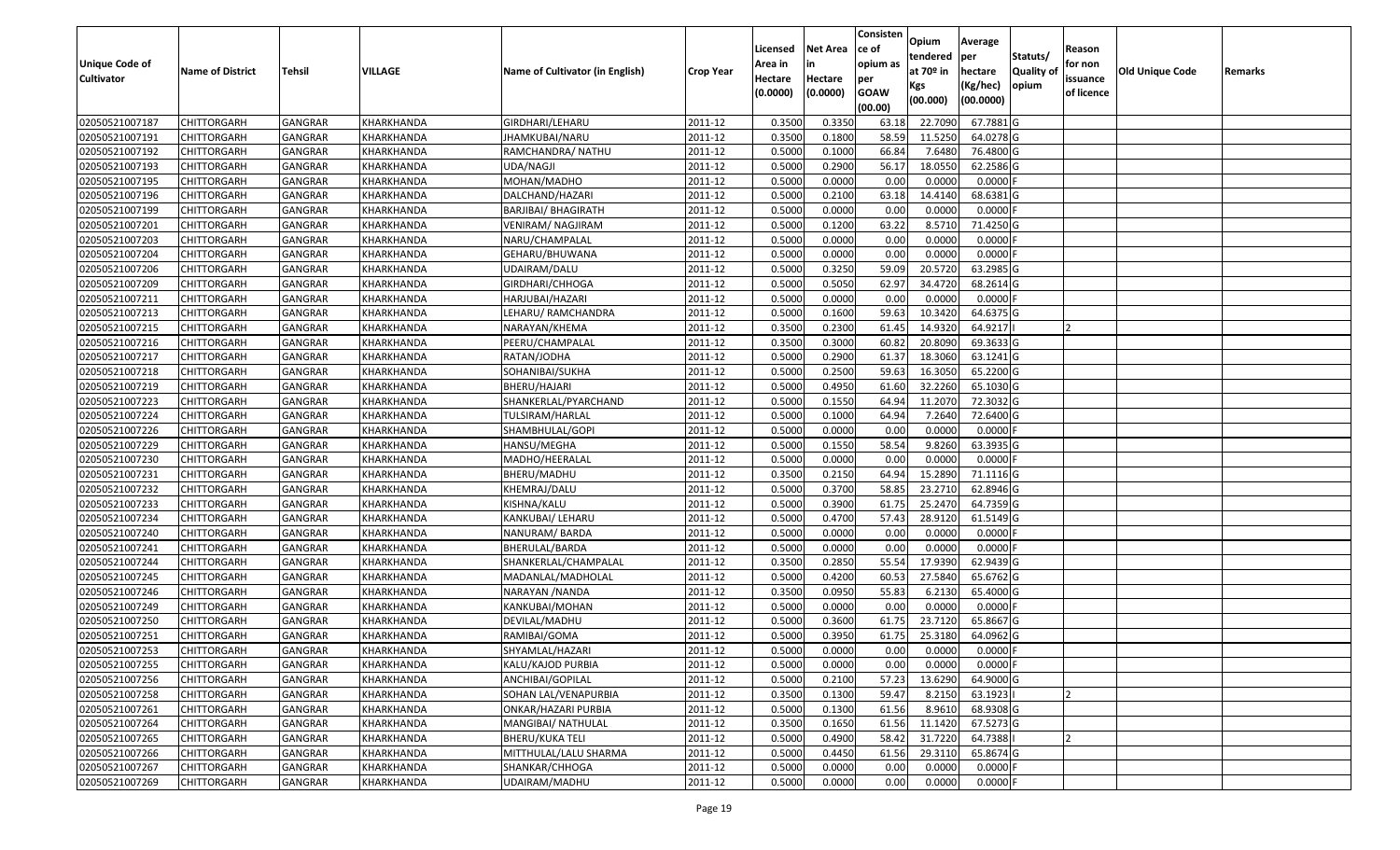| <b>Unique Code of</b> |                         |                |            |                                       |                  | Licensed<br>Area in | <b>Net Area</b><br>in | Consisten<br>ce of<br>opium as | Opium<br>tendered              | Average<br>per                   | Statuts/                  | Reason<br>for non      |                 |         |
|-----------------------|-------------------------|----------------|------------|---------------------------------------|------------------|---------------------|-----------------------|--------------------------------|--------------------------------|----------------------------------|---------------------------|------------------------|-----------------|---------|
| <b>Cultivator</b>     | <b>Name of District</b> | <b>Tehsil</b>  | VILLAGE    | Name of Cultivator (in English)       | <b>Crop Year</b> | Hectare<br>(0.0000) | Hectare<br>(0.0000)   | per<br><b>GOAW</b><br>(00.00)  | at $70°$ in<br>Kgs<br>(00.000) | hectare<br>(Kg/hec)<br>(00.0000) | <b>Quality o</b><br>opium | issuance<br>of licence | Old Unique Code | Remarks |
| 02050521007270        | CHITTORGARH             | GANGRAR        | KHARKHANDA | GOPI/ DHANNA SHARMA                   | 2011-12          | 0.5000              | 0.0000                | 0.00                           | 0.0000                         | 0.0000F                          |                           |                        |                 |         |
| 02050521007273        | CHITTORGARH             | GANGRAR        | KHARKHANDA | NANURAM/JAIRAM                        | 2011-12          | 0.5000              | 0.0000                | 0.00                           | 0.0000                         | $0.0000$ F                       |                           |                        |                 |         |
| 02050521007274        | CHITTORGARH             | GANGRAR        | KHARKHANDA | BHERU/JETABHIL                        | 2011-12          | 0.3500              | 0.2500                | 51.73                          | 13.8780                        | 55.5120                          |                           |                        |                 |         |
| 02050521007276        | <b>CHITTORGARH</b>      | <b>GANGRAR</b> | KHARKHANDA | NARU/HEERALAL                         | 2011-12          | 0.5000              | 0.3100                | 59.09                          | 19.2380                        | 62.0581G                         |                           |                        |                 |         |
| 02050521007277        | CHITTORGARH             | GANGRAR        | KHARKHANDA | MOHAN/NANURAM                         | 2011-12          | 0.5000              | 0.2900                | 61.42                          | 19.3820                        | 66.8345 G                        |                           |                        |                 |         |
| 02050521007281        | CHITTORGARH             | GANGRAR        | KHARKHANDA | KAMLABAI/ONKAR                        | 2011-12          | 0.5000              | 0.2000                | 59.09                          | 13.7260                        | 68.6300 G                        |                           |                        |                 |         |
| 02050521007284        | CHITTORGARH             | GANGRAR        | KHARKHANDA | NANDRAM/CHHOGA                        | 2011-12          | 0.3500              | 0.0000                | 0.00                           | 0.0000                         | 0.0000                           |                           |                        |                 |         |
| 02050521007290        | <b>CHITTORGARH</b>      | <b>GANGRAR</b> | KHARKHANDA | KESHURAM/KALU                         | 2011-12          | 0.5000              | 0.4650                | 58.85                          | 30.1650                        | 64.8710 G                        |                           |                        |                 |         |
| 02050521007292        | CHITTORGARH             | GANGRAR        | KHARKHANDA | SHAILENDRA/BANSHILAL                  | 2011-12          | 0.5000              | 0.2900                | 58.54                          | 17.1020                        | 58.9724 G                        |                           |                        |                 |         |
| 02050521007296        | CHITTORGARH             | GANGRAR        | KHARKHANDA | HEERALAL/DALUJOSHI                    | 2011-12          | 0.5000              | 0.0000                | 0.00                           | 0.0000                         | $0.0000$ F                       |                           |                        |                 |         |
| 02050521007297        | CHITTORGARH             | GANGRAR        | KHARKHANDA | DALU/BARDATELI                        | 2011-12          | 0.5000              | 0.4800                | 62.22                          | 31.8480                        | 66.3500 G                        |                           |                        |                 |         |
| 02050521007299        | <b>CHITTORGARH</b>      | <b>GANGRAR</b> | KHARKHANDA | PARTHU/GANESH                         | 2011-12          | 0.3500              | 0.3200                | 60.66                          | 22.1670                        | 69.2719 G                        |                           |                        |                 |         |
| 02050521007301        | <b>CHITTORGARH</b>      | <b>GANGRAR</b> | KHARKHANDA | DEUBAI/LADUBHIL                       | 2011-12          | 0.3500              | 0.1900                | 61.42                          | 12.2580                        | 64.5158 G                        |                           |                        |                 |         |
| 02050521007303        | <b>CHITTORGARH</b>      | GANGRAR        | KHARKHANDA | RATANLAL/MADHO JAT                    | 2011-12          | 0.5000              | 0.2200                | 57.43                          | 13.9640                        | 63.4727 G                        |                           |                        |                 |         |
| 02050521007304        | <b>CHITTORGARH</b>      | <b>GANGRAR</b> | KHARKHANDA | HAJARI/MODA PURBIA                    | 2011-12          | 0.5000              | 0.4800                | 60.91                          | 31.3950                        | 65.4063 G                        |                           |                        |                 |         |
| 02050521007309        | <b>CHITTORGARH</b>      | <b>GANGRAR</b> | KHARKHANDA | SHANKAR/MADHO                         | 2011-12          | 0.5000              | 0.1900                | 58.54                          | 12.1850                        | 64.1316 G                        |                           |                        |                 |         |
| 02050521007311        | <b>CHITTORGARH</b>      | <b>GANGRAR</b> | KHARKHANDA | TULSIBAI/NARU                         | 2011-12          | 0.5000              | 0.1750                | 58.16                          | 11.1830                        | 63.9029 G                        |                           |                        |                 |         |
| 02050521007314        | CHITTORGARH             | GANGRAR        | KHARKHANDA | HEERALAL/DALU SALVI                   | 2011-12          | 0.3500              | 0.0950                | 62.95                          | 7.0140                         | 73.8316 G                        |                           |                        |                 |         |
| 02050521007315        | CHITTORGARH             | GANGRAR        | KHARKHANDA | PRABHULAL/KALU                        | 2011-12          | 0.5000              | 0.3000                | 62.95                          | 20.5580                        | 68.5267 G                        |                           |                        |                 |         |
| 02050521007316        | CHITTORGARH             | GANGRAR        | KHARKHANDA | PYARIBAI/MANGU                        | 2011-12          | 0.5000              | 0.3200                | 61.42                          | 20.9880                        | 65.5875 G                        |                           |                        |                 |         |
| 02050521007320        | CHITTORGARH             | GANGRAR        | KHARKHANDA | LADUPURIA.S.BHAGWANPURI/NATHUI<br>URI | 2011-12          | 0.5000              | 0.4900                | 51.28                          | 27.6840                        | 56.4980 G                        |                           |                        |                 |         |
| 02050521007321        | CHITTORGARH             | GANGRAR        | KHARKHANDA | RAMIBAI/GAMERA                        | 2011-12          | 0.5000              | 0.3600                | 60.66                          | 23.1030                        | 64.1750 G                        |                           |                        |                 |         |
| 02050521007324        | CHITTORGARH             | GANGRAR        | KHARKHANDA | BHURIBAI/BHERULAL                     | 2011-12          | 0.5000              | 0.3250                | 62.95                          | 23.9120                        | 73.5754 G                        |                           |                        |                 |         |
| 02050521007331        | CHITTORGARH             | <b>GANGRAR</b> | KHARKHANDA | SHAMBHU/GANESH                        | 2011-12          | 0.5000              | 0.1850                | 58.59                          | 11.6850                        | 63.1622 G                        |                           |                        |                 |         |
| 02050522001001        | CHITTORGARH             | RASHMI         | BHEEMGARH  | SHANKARLAL/LALU                       | 2011-12          | 0.5000              | 0.2850                | 66.53                          | 24.0270                        | 84.3053                          |                           |                        |                 |         |
| 02050522001003        | CHITTORGARH             | RASHMI         | BHEEMGARH  | BHERULAL/HEERALAL                     | 2011-12          | 0.5000              | 0.4550                | 59.35                          | 29.3360                        | 64.4747 G                        |                           |                        |                 |         |
| 02050522001004        | CHITTORGARH             | RASHMI         | BHEEMGARH  | MANGILAL/BHARMAL                      | 2011-12          | 0.5000              | 0.4900                | 58.30                          | 30.5490                        | 62.3449 G                        |                           |                        |                 |         |
| 02050522001005        | CHITTORGARH             | RASHMI         | BHEEMGARH  | CHANMAL@BHAVANISHANKAR/CHOG<br>ALAL   | 2011-12          | 0.5000              | 0.3950                | 58.05                          | 24.5720                        | 62.2076 G                        |                           |                        |                 |         |
| 02050522001006        | CHITTORGARH             | RASHMI         | BHEEMGARH  | NANU/BARDICHAND A.S.PEMA              | 2011-12          | 0.5000              | 0.2900                | 69.62                          | 21.8710                        | 75.4172G                         |                           |                        |                 |         |
| 02050522001008        | CHITTORGARH             | RASHMI         | BHEEMGARH  | RAMCHANDRA/UDA                        | 2011-12          | 0.5000              | 0.2100                | 64.04                          | 14.3720                        | 68.4381G                         |                           |                        |                 |         |
| 02050522001009        | CHITTORGARH             | RASHMI         | BHEEMGARH  | SHANKARLAL/DALCHAND                   | 2011-12          | 0.3500              | 0.3500                | 61.45                          | 23.4480                        | 66.9943 G                        |                           |                        |                 |         |
| 02050522001012        | <b>CHITTORGARH</b>      | RASHMI         | BHEEMGARH  | BALU/GOPI                             | 2011-12          | 0.5000              | 0.0950                | 61.43                          | 6.4500                         | 67.8947 G                        |                           |                        |                 |         |
| 02050522001013        | CHITTORGARH             | RASHMI         | BHEEMGARH  | BILASIRAM/UDAIRAM                     | 2011-12          | 0.500               | 0.2600                | 60.56                          | 17.5190                        | 67.3808 G                        |                           |                        |                 |         |
| 02050522001014        | CHITTORGARH             | RASHMI         | BHEEMGARH  | DHANRAJ/SURAJMAL                      | 2011-12          | 0.5000              | 0.4700                | 61.93                          | 32.6190                        | 69.4021G                         |                           |                        |                 |         |
| 02050522001016        | <b>CHITTORGARH</b>      | RASHMI         | BHEEMGARH  | GHEESA/DAULA                          | 2011-12          | 0.3500              | 0.1550                | 64.35                          | 10.9490                        | 70.6387 G                        |                           |                        |                 |         |
| 02050522001017        | <b>CHITTORGARH</b>      | RASHMI         | BHEEMGARH  | SHANKAR/VENIRAM                       | 2011-12          | 0.5000              | 0.2900                | 62.27                          | 19.9710                        | 68.8655 G                        |                           |                        |                 |         |
| 02050522001019        | <b>CHITTORGARH</b>      | RASHMI         | BHEEMGARH  | KALURAM/BHERUJAT                      | 2011-12          | 0.5000              | 0.2950                | 61.93                          | 20.1540                        | 68.3186 G                        |                           |                        |                 |         |
| 02050522001020        | <b>CHITTORGARH</b>      | RASHMI         | BHEEMGARH  | NATHULAL/LALU                         | 2011-12          | 0.5000              | 0.3950                | 62.27                          | 26.2690                        | 66.5038 G                        |                           |                        |                 |         |
| 02050522001021        | <b>CHITTORGARH</b>      | RASHMI         | BHEEMGARH  | PYARA/SURAJMAL                        | 2011-12          | 0.5000              | 0.2200                | 64.09                          | 14.6860                        | 66.7545 G                        |                           |                        |                 |         |
| 02050522001022        | <b>CHITTORGARH</b>      | RASHMI         | BHEEMGARH  | CHOGALAL/KHEMA                        | 2011-12          | 0.5000              | 0.2350                | 60.37                          | 15.1010                        | 64.2596 G                        |                           |                        |                 |         |
| 02050522001023        | <b>CHITTORGARH</b>      | RASHMI         | BHEEMGARH  | SHANTILAL/PHOOLCHAND                  | 2011-12          | 0.5000              | 0.1950                | 64.97                          | 13.7920                        | 70.7282 G                        |                           |                        |                 |         |
| 02050522001024        | <b>CHITTORGARH</b>      | RASHMI         | BHEEMGARH  | UDERAM/HAJARILAL                      | 2011-12          | 0.5000              | 0.3850                | 61.30                          | 24.6780                        | 64.0987 G                        |                           |                        |                 |         |
| 02050522001025        | <b>CHITTORGARH</b>      | RASHMI         | BHEEMGARH  | LAXMAN/KISHNA                         | 2011-12          | 0.5000              | 0.2750                | 65.15                          | 18.6890                        | 67.9600 G                        |                           |                        |                 |         |
| 02050522001026        | <b>CHITTORGARH</b>      | RASHMI         | BHEEMGARH  | MANGILAL/NARU                         | 2011-12          | 0.5000              | 0.4450                | 58.01                          | 27.9610                        | 62.8337 G                        |                           |                        |                 |         |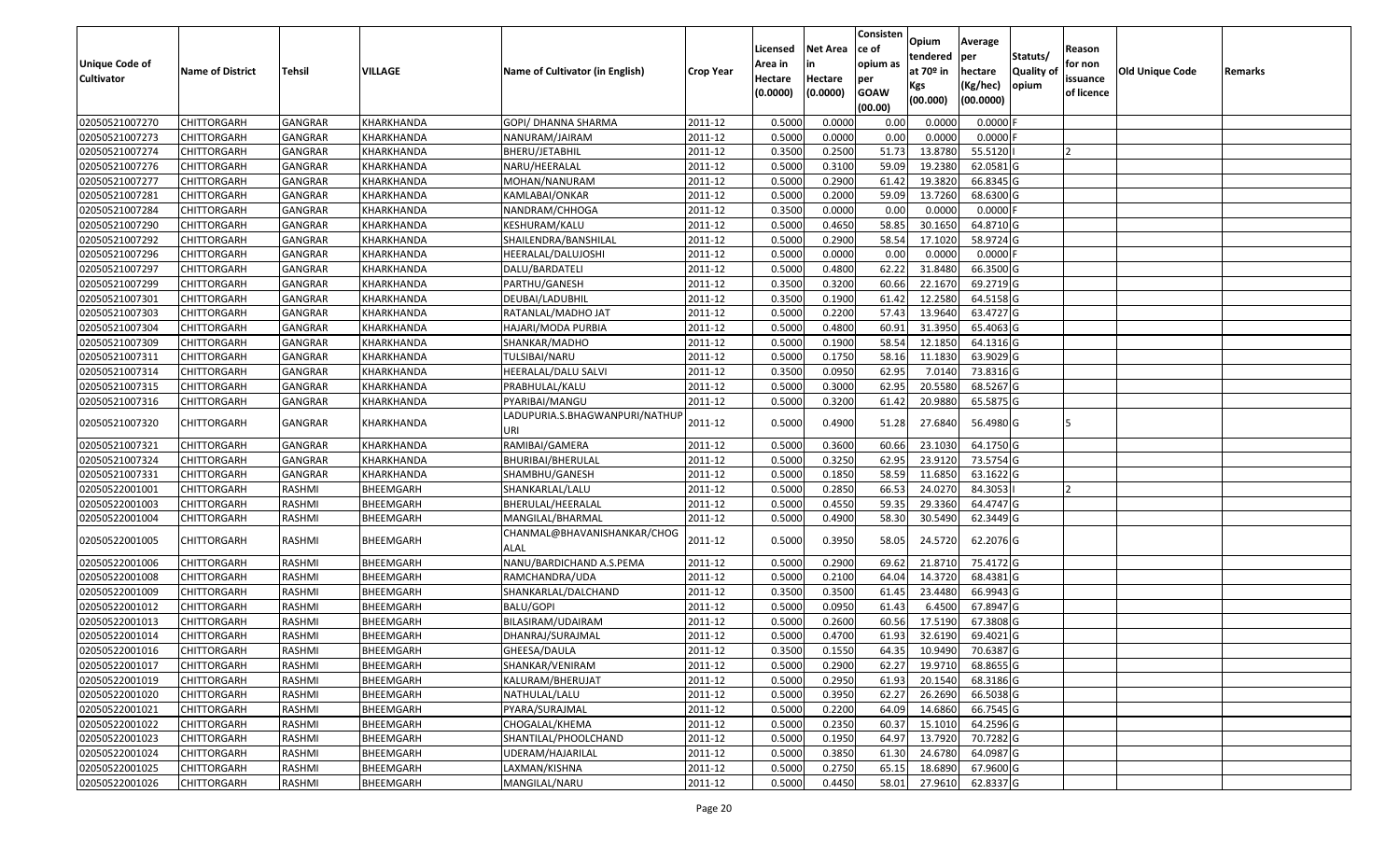| <b>Unique Code of</b><br><b>Cultivator</b> | <b>Name of District</b> | <b>Tehsil</b> | VILLAGE   | Name of Cultivator (in English) | <b>Crop Year</b> | Licensed<br>Area in<br>Hectare<br>(0.0000) | <b>Net Area</b><br>in<br>Hectare<br>(0.0000) | Consisten<br>ce of<br>opium as<br>per<br><b>GOAW</b><br>(00.00) | Opium<br>tendered<br>at $70°$ in<br>Kgs<br>(00.000) | Average<br>per<br>hectare<br>(Kg/hec)<br>(00.0000) | Statuts/<br>Quality of<br>opium | Reason<br>for non<br>issuance<br>of licence | <b>Old Unique Code</b> | Remarks |
|--------------------------------------------|-------------------------|---------------|-----------|---------------------------------|------------------|--------------------------------------------|----------------------------------------------|-----------------------------------------------------------------|-----------------------------------------------------|----------------------------------------------------|---------------------------------|---------------------------------------------|------------------------|---------|
| 02050522001027                             | <b>CHITTORGARH</b>      | RASHMI        | BHEEMGARH | MANGUDAS/BALUDAS                | 2011-12          | 0.5000                                     | 0.1950                                       | 64.35                                                           | 13.9090                                             | 71.3282 G                                          |                                 |                                             |                        |         |
| 02050522001028                             | CHITTORGARH             | RASHMI        | BHEEMGARH | KANHAIYALAL/MODIRAM             | 2011-12          | 0.5000                                     | 0.1000                                       | 69.6                                                            | 7.4480                                              | 74.4800 G                                          |                                 |                                             |                        |         |
| 02050522001029                             | CHITTORGARH             | RASHMI        | BHEEMGARH | DEVILALA.S.DEVJI/SURAJMAL       | 2011-12          | 0.5000                                     | 0.4000                                       | 65.28                                                           | 27.6040                                             | 69.0100G                                           |                                 |                                             |                        |         |
| 02050522001030                             | <b>CHITTORGARH</b>      | RASHMI        | BHEEMGARH | RAMLAL/GOPILAL                  | 2011-12          | 0.3500                                     | 0.3300                                       | 59.50                                                           | 22.7720                                             | 69.0061G                                           |                                 |                                             |                        |         |
| 02050522001032                             | <b>CHITTORGARH</b>      | RASHMI        | BHEEMGARH | BHERULAL/SURAJMAL               | 2011-12          | 0.5000                                     | 0.3750                                       | 62.27                                                           | 25.8420                                             | 68.9120 G                                          |                                 |                                             |                        |         |
| 02050522001033                             | <b>CHITTORGARH</b>      | RASHMI        | BHEEMGARH | HEERA/MOHAN                     | 2011-12          | 0.5000                                     | 0.4450                                       | 64.69                                                           | 30.8760                                             | 69.3843 G                                          |                                 |                                             |                        |         |
| 02050522001034                             | <b>CHITTORGARH</b>      | RASHMI        | BHEEMGARH | KALURAM/BALURAM                 | 2011-12          | 0.5000                                     | 0.1950                                       | 61.18                                                           | 12.5590                                             | 64.4051G                                           |                                 |                                             |                        |         |
| 02050522001035                             | <b>CHITTORGARH</b>      | RASHMI        | BHEEMGARH | BHOLIBAI/BHERU                  | 2011-12          | 0.5000                                     | 0.4150                                       | 63.31                                                           | 27.1060                                             | 65.3157 G                                          |                                 |                                             |                        |         |
| 02050522001036                             | <b>CHITTORGARH</b>      | RASHMI        | BHEEMGARH | <b>BALU/BARDA TELI</b>          | 2011-12          | 0.5000                                     | 0.1000                                       | 59.58                                                           | 8.0320                                              | 80.3200 G                                          |                                 |                                             |                        |         |
| 02050522001038                             | CHITTORGARH             | RASHMI        | BHEEMGARH | LALU/NAVLA                      | 2011-12          | 0.5000                                     | 0.1500                                       | 60.22                                                           | 9.6270                                              | 64.1800 G                                          |                                 |                                             |                        |         |
| 02050522001040                             | <b>CHITTORGARH</b>      | RASHMI        | BHEEMGARH | PRITHVIRAJ/JEETMAL              | 2011-12          | 0.5000                                     | 0.3000                                       | 64.57                                                           | 22.2400                                             | 74.1333 G                                          |                                 |                                             |                        |         |
| 02050522001041                             | CHITTORGARH             | RASHMI        | BHEEMGARH | BALURAM/JAICHAND                | 2011-12          | 0.5000                                     | 0.2000                                       | 63.31                                                           | 13.6210                                             | 68.1050 G                                          |                                 |                                             |                        |         |
| 02050522001042                             | CHITTORGARH             | RASHMI        | BHEEMGARH | HARJUBAI/GANESH                 | 2011-12          | 0.5000                                     | 0.1000                                       | 61.43                                                           | 6.6340                                              | 66.3400 G                                          |                                 |                                             |                        |         |
| 02050522001043                             | CHITTORGARH             | RASHMI        | BHEEMGARH | UDAIRAM/HEERALAL                | 2011-12          | 0.5000                                     | 0.4200                                       | 61.87                                                           | 27.2700                                             | 64.9286 G                                          |                                 |                                             |                        |         |
| 02050522001044                             | CHITTORGARH             | RASHMI        | BHEEMGARH | MANGILAL/BARDA                  | 2011-12          | 0.3500                                     | 0.1150                                       | 62.32                                                           | 7.8350                                              | 68.1304 G                                          |                                 |                                             |                        |         |
| 02050522001045                             | CHITTORGARH             | RASHMI        | BHEEMGARH | KANCHANBAI/BALU                 | 2011-12          | 0.5000                                     | 0.4550                                       | 65.28                                                           | 32.015                                              | 70.3626 G                                          |                                 |                                             |                        |         |
| 02050522001046                             | CHITTORGARH             | RASHMI        | BHEEMGARH | MOHAN/UDASUTHAR                 | 2011-12          | 0.5000                                     | 0.2800                                       | 61.93                                                           | 19.4550                                             | 69.4821G                                           |                                 |                                             |                        |         |
| 02050522001050                             | CHITTORGARH             | RASHMI        | BHEEMGARH | RAMLAL/CHAMAPALAL               | 2011-12          | 0.5000                                     | 0.2000                                       | 62.32                                                           | 13.3360                                             | 66.6800 G                                          |                                 |                                             |                        |         |
| 02050522001051                             | CHITTORGARH             | RASHMI        | BHEEMGARH | GHISIBAI/BALU                   | 2011-12          | 0.5000                                     | 0.2450                                       | 66.98                                                           | 17.5580                                             | 71.6653 G                                          |                                 |                                             |                        |         |
| 02050522001053                             | CHITTORGARH             | RASHMI        | BHEEMGARH | SAMPATLAL/UDAIRAM               | 2011-12          | 0.5000                                     | 0.2000                                       | 62.32                                                           | 13.7820                                             | 68.9100 G                                          |                                 |                                             |                        |         |
| 02050522001054                             | <b>CHITTORGARH</b>      | RASHMI        | BHEEMGARH | LAXMINARAYAN/NAVALRAM           | 2011-12          | 0.5000                                     | 0.1900                                       | 60.22                                                           | 12.6630                                             | 66.6474 G                                          |                                 |                                             |                        |         |
| 02050522001055                             | CHITTORGARH             | RASHMI        | BHEEMGARH | DHANRAJ A/S KHEMRAJ/ VENIRAM    | 2011-12          | 0.5000                                     | 0.4000                                       | 58.02                                                           | 26.3740                                             | 65.9350 G                                          |                                 |                                             |                        |         |
| 02050522001056                             | CHITTORGARH             | RASHMI        | BHEEMGARH | NANIBAI/RAMCHANDRA              | 2011-12          | 0.5000                                     | 0.2050                                       | 63.44                                                           | 13.7300                                             | 66.9756 G                                          |                                 |                                             |                        |         |
| 02050522001057                             | CHITTORGARH             | RASHMI        | BHEEMGARH | PYARIBAI/KALU                   | 2011-12          | 0.5000                                     | 0.3000                                       | 59.73                                                           | 19.6770                                             | 65.5900 G                                          |                                 |                                             |                        |         |
| 02050522001058                             | CHITTORGARH             | RASHMI        | BHEEMGARH | KISHANLAL/UDAILAL               | 2011-12          | 0.3500                                     | 0.2250                                       | 61.88                                                           | 15.382                                              | 68.3644 G                                          |                                 |                                             |                        |         |
| 02050522001059                             | CHITTORGARH             | RASHMI        | BHEEMGARH | NANURAM/GHEESA                  | 2011-12          | 0.5000                                     | 0.3050                                       | 67.29                                                           | 22.4270                                             | 73.5311 G                                          |                                 |                                             |                        |         |
| 02050522001061                             | CHITTORGARH             | RASHMI        | BHEEMGARH | DEVJIRAM/DAULA                  | 2011-12          | 0.5000                                     | 0.4750                                       | 66.92                                                           | 34.5090                                             | 72.6505                                            |                                 |                                             |                        |         |
| 02050522001065                             | CHITTORGARH             | RASHMI        | BHEEMGARH | HANGAMIBAI/ONKAR                | 2011-12          | 0.5000                                     | 0.3400                                       | 65.7                                                            | 23.9950                                             | 70.5735                                            |                                 |                                             |                        |         |
| 02050522001066                             | <b>CHITTORGARH</b>      | RASHMI        | BHEEMGARH | DEVBAI/NANDA                    | 2011-12          | 0.5000                                     | 0.2900                                       | 60.17                                                           | 18.4380                                             | 63.5793 G                                          |                                 |                                             |                        |         |
| 02050522001067                             | <b>CHITTORGARH</b>      | RASHMI        | BHEEMGARH | JOTIBAI/RAMLAL                  | 2011-12          | 0.5000                                     | 0.1950                                       | 56.46                                                           | 11.8240                                             | 60.6359 G                                          |                                 |                                             |                        |         |
| 02050522001068                             | CHITTORGARH             | RASHMI        | BHEEMGARH | BHERULAL/JITMAL                 | 2011-12          | 0.3500                                     | 0.1850                                       | 59.27                                                           | 11.6680                                             | 63.0703 G                                          |                                 |                                             |                        |         |
| 02050522001070                             | <b>CHITTORGARH</b>      | RASHMI        | BHEEMGARH | KISHANGIR/BALUGIR               | 2011-12          | 0.5000                                     | 0.2650                                       | 66.95                                                           | 18.7840                                             | 70.8830 G                                          |                                 |                                             |                        |         |
| 02050522001071                             | <b>CHITTORGARH</b>      | RASHMI        | BHEEMGARH | SOHANLAL/MANGILAL               | 2011-12          | 0.3500                                     | 0.0000                                       | 0.00                                                            | 0.0000                                              | 0.0000F                                            |                                 |                                             |                        |         |
| 02050522001075                             | <b>CHITTORGARH</b>      | RASHMI        | BHEEMGARH | AMIRUDEEN/ALLAHNUR              | 2011-12          | 0.5000                                     | 0.3900                                       | 63.44                                                           | 26.0920                                             | 66.9026 G                                          |                                 |                                             |                        |         |
| 02050522001076                             | CHITTORGARH             | RASHMI        | BHEEMGARH | PARASMAL/HAJARI                 | 2011-12          | 0.500                                      | 0.4900                                       | 59.78                                                           | 31.137                                              | 63.5449 G                                          |                                 |                                             |                        |         |
| 02050522001079                             | CHITTORGARH             | RASHMI        | BHEEMGARH | NANDARAM/MANA                   | 2011-12          | 0.5000                                     | 0.2950                                       | 63.44                                                           | 20.3550                                             | 69.0000 G                                          |                                 |                                             |                        |         |
| 02050522001080                             | <b>CHITTORGARH</b>      | RASHMI        | BHEEMGARH | BALURAM A/S KASTURA/ MEGHA      | 2011-12          | 0.5000                                     | 0.3050                                       | 59.84                                                           | 19.9010                                             | 65.2492 G                                          |                                 |                                             |                        |         |
| 02050522001081                             | <b>CHITTORGARH</b>      | RASHMI        | BHEEMGARH | SHIVLAL/DEVCHAND@DEVKISHAN      | 2011-12          | 0.5000                                     | 0.4000                                       | 60.22                                                           | 25.6110                                             | 64.0275 G                                          |                                 |                                             |                        |         |
| 02050522001082                             | <b>CHITTORGARH</b>      | RASHMI        | BHEEMGARH | GANESHDAS/EKLING                | 2011-12          | 0.5000                                     | 0.3050                                       | 64.35                                                           | 21.5020                                             | 70.4984 G                                          |                                 |                                             |                        |         |
| 02050522001084                             | <b>CHITTORGARH</b>      | RASHMI        | BHEEMGARH | UDAILAL/GIRDHARI                | 2011-12          | 0.5000                                     | 0.4150                                       | 62.80                                                           | 27.2820                                             | 65.7398 G                                          |                                 |                                             |                        |         |
| 02050522001085                             | <b>CHITTORGARH</b>      | RASHMI        | BHEEMGARH | RATANLAL/KANHIYALAL             | 2011-12          | 0.5000                                     | 0.4950                                       | 62.37                                                           | 32.5300                                             | 65.7172 G                                          |                                 |                                             |                        |         |
| 02050522001086                             | <b>CHITTORGARH</b>      | RASHMI        | BHEEMGARH | RAJIBAI/ONKAR                   | 2011-12          | 0.3500                                     | 0.1000                                       | 66.99                                                           | 7.7130                                              | 77.1300                                            |                                 |                                             |                        |         |
| 02050522001088                             | <b>CHITTORGARH</b>      | RASHMI        | BHEEMGARH | DEVILAL/CHHOGA                  | 2011-12          | 0.5000                                     | 0.2600                                       | 62.79                                                           | 17.1690                                             | 66.0346 G                                          |                                 |                                             |                        |         |
| 02050522001089                             | <b>CHITTORGARH</b>      | RASHMI        | BHEEMGARH | NARAYAN/RAMCHANDRA              | 2011-12          | 0.5000                                     | 0.1850                                       | 62.80                                                           | 12.3810                                             | 66.9243 G                                          |                                 |                                             |                        |         |
| 02050522001090                             | <b>CHITTORGARH</b>      | RASHMI        | BHEEMGARH | KAILASHCHANDRA/MANGILAL         | 2011-12          | 0.5000                                     | 0.2900                                       | 58.30                                                           | 18.1150                                             | 62.4655 G                                          |                                 |                                             |                        |         |
| 02050522001091                             | <b>CHITTORGARH</b>      | RASHMI        | BHEEMGARH | PURANMAL/MANGILAL               | 2011-12          | 0.5000                                     | 0.4900                                       | 58.10                                                           | 31.1000                                             | 63.4694 G                                          |                                 |                                             |                        |         |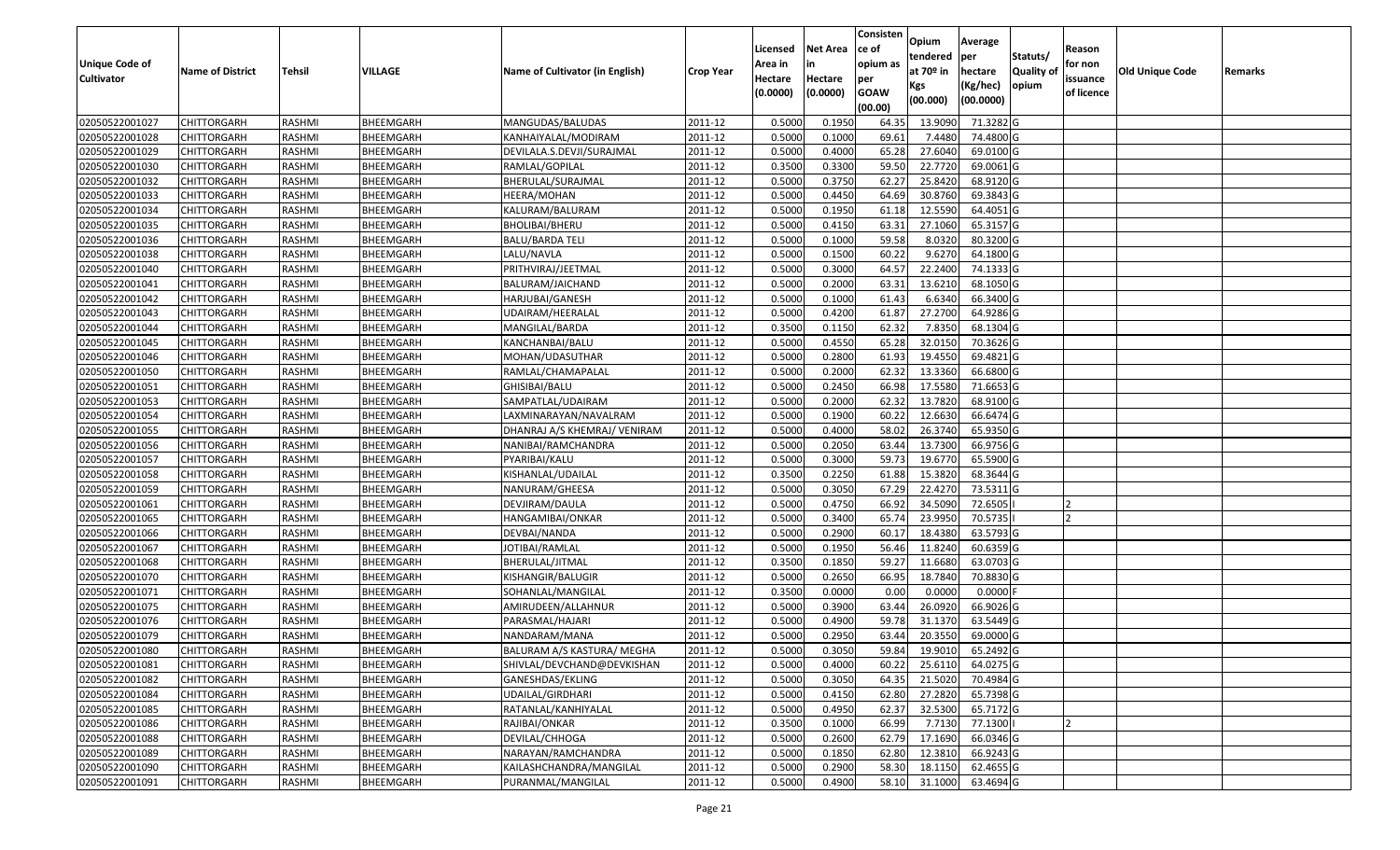| <b>Unique Code of</b><br><b>Cultivator</b> | <b>Name of District</b> | <b>Tehsil</b> | VILLAGE          | Name of Cultivator (in English)        | <b>Crop Year</b> | Licensed<br>Area in<br>Hectare<br>(0.0000) | <b>Net Area</b><br>in<br>Hectare<br>(0.0000) | Consisten<br>ce of<br>opium as<br>per<br><b>GOAW</b><br>(00.00) | Opium<br>tendered<br>at $70°$ in<br>Kgs<br>(00.000) | Average<br>per<br>hectare<br>(Kg/hec)<br>(00.0000) | Statuts/<br>Quality of<br>opium | Reason<br>for non<br>issuance<br>of licence | <b>Old Unique Code</b> | Remarks |
|--------------------------------------------|-------------------------|---------------|------------------|----------------------------------------|------------------|--------------------------------------------|----------------------------------------------|-----------------------------------------------------------------|-----------------------------------------------------|----------------------------------------------------|---------------------------------|---------------------------------------------|------------------------|---------|
| 02050522001092                             | <b>CHITTORGARH</b>      | RASHMI        | BHEEMGARH        | CHAMPALAL/DHOKAL                       | 2011-12          | 0.5000                                     | 0.2000                                       | 69.62                                                           | 14.6400                                             | 73.2000 G                                          |                                 |                                             |                        |         |
| 02050522001093                             | CHITTORGARH             | RASHMI        | BHEEMGARH        | DALURAM/TODURAM                        | 2011-12          | 0.3500                                     | 0.2950                                       | 61.5                                                            | 19.5070                                             | 66.1254 G                                          |                                 |                                             |                        |         |
| 02050522001095                             | CHITTORGARH             | RASHMI        | BHEEMGARH        | KAILASH/JODHRAJ                        | 2011-12          | 0.5000                                     | 0.2950                                       | 62.80                                                           | 20.7690                                             | 70.4030 G                                          |                                 |                                             |                        |         |
| 02050522001096                             | <b>CHITTORGARH</b>      | RASHMI        | BHEEMGARH        | CHANDIBAI/NARAYAN                      | 2011-12          | 0.5000                                     | 0.5000                                       | 61.90                                                           | 32.8250                                             | 65.6500G                                           |                                 |                                             |                        |         |
| 02050522001101                             | <b>CHITTORGARH</b>      | RASHMI        | BHEEMGARH        | KESHARBAI/RAMESHWAR                    | 2011-12          | 0.5000                                     | 0.2000                                       | 58.01                                                           | 12.3640                                             | 61.8200 G                                          |                                 |                                             |                        |         |
| 02050522001103                             | <b>CHITTORGARH</b>      | RASHMI        | BHEEMGARH        | PRAKASH/BHERU                          | 2011-12          | 0.5000                                     | 0.2100                                       | 60.3                                                            | 13.575                                              | 64.6429 G                                          |                                 |                                             |                        |         |
| 02050522001104                             | <b>CHITTORGARH</b>      | RASHMI        | BHEEMGARH        | MOTILAL/NANURAM                        | 2011-12          | 0.5000                                     | 0.3900                                       | 61.43                                                           | 25.9590                                             | 66.5615 G                                          |                                 |                                             |                        |         |
| 02050522001105                             | <b>CHITTORGARH</b>      | RASHMI        | BHEEMGARH        | LEHARU/LOBHCHAND                       | 2011-12          | 0.5000                                     | 0.3050                                       | 64.18                                                           | 21.2800                                             | 69.7705 G                                          |                                 |                                             |                        |         |
| 02050522001108                             | <b>CHITTORGARH</b>      | RASHMI        | BHEEMGARH        | DALCHAND/LOBHCHAND                     | 2011-12          | 0.5000                                     | 0.0950                                       | 65.50                                                           | 7.0370                                              | 74.0737 G                                          |                                 |                                             |                        |         |
| 02050522001109                             | CHITTORGARH             | RASHMI        | BHEEMGARH        | GANESH/MODA                            | 2011-12          | 0.5000                                     | 0.3050                                       | 61.83                                                           | 20.8010                                             | 68.2000 G                                          |                                 |                                             |                        |         |
| 02050522001111                             | <b>CHITTORGARH</b>      | RASHMI        | BHEEMGARH        | NARAYAN/BHURALAL                       | 2011-12          | 0.5000                                     | 0.1800                                       | 61.18                                                           | 11.7550                                             | 65.3056 G                                          |                                 |                                             |                        |         |
| 02050522001113                             | CHITTORGARH             | RASHMI        | BHEEMGARH        | SHYAMLAL/SOHANLAL                      | 2011-12          | 0.5000                                     | 0.2350                                       | 67.80                                                           | 16.5430                                             | 70.3957 G                                          |                                 |                                             |                        |         |
| 02050522001114                             | CHITTORGARH             | RASHMI        | BHEEMGARH        | SHANKARLAL/HIRALAL                     | 2011-12          | 0.5000                                     | 0.1900                                       | 62.77                                                           | 13.1550                                             | 69.2368 G                                          |                                 |                                             |                        |         |
| 02050522001115                             | CHITTORGARH             | RASHMI        | BHEEMGARH        | SHANKARLAL/HIRALAL                     | 2011-12          | 0.5000                                     | 0.1650                                       | 65.98                                                           | 12.0020                                             | 72.7394 G                                          |                                 |                                             |                        |         |
| 02050522001116                             | CHITTORGARH             | RASHMI        | BHEEMGARH        | SHANTILAL/UDAILAL                      | 2011-12          | 0.3500                                     | 0.2600                                       | 61.18                                                           | 16.2390                                             | 62.4577 G                                          |                                 |                                             |                        |         |
| 02050522001117                             | CHITTORGARH             | RASHMI        | BHEEMGARH        | BALIBAI/RUPLAL                         | 2011-12          | 0.5000                                     | 0.0650                                       | 62.79                                                           | 4.4220                                              | 68.0308 G                                          |                                 |                                             |                        |         |
| 02050522001118                             | CHITTORGARH             | RASHMI        | BHEEMGARH        | RATANLAL/KALU                          | 2011-12          | 0.3500                                     | 0.3300                                       | 59.27                                                           | 21.3460                                             | 64.6848 G                                          |                                 |                                             |                        |         |
| 02050522001120                             | <b>CHITTORGARH</b>      | RASHMI        | BHEEMGARH        | NANDUBAI/GOVERDHAN                     | 2011-12          | 0.5000                                     | 0.2950                                       | 61.68                                                           | 19.984                                              | 67.7424 G                                          |                                 |                                             |                        |         |
| 02050522001122                             | CHITTORGARH             | RASHMI        | <b>BHEEMGARH</b> | MANGILAL/UDIARAM                       | 2011-12          | 0.5000                                     | 0.2200                                       | 59.04                                                           | 13.9330                                             | 63.3318 G                                          |                                 |                                             |                        |         |
| 02050522001125                             | CHITTORGARH             | RASHMI        | BHEEMGARH        | BHURALAL/MANGILAL                      | 2011-12          | 0.5000                                     | 0.0000                                       | 0.00                                                            | 0.0000                                              | $0.0000$ F                                         |                                 |                                             |                        |         |
| 02050522001127                             | <b>CHITTORGARH</b>      | RASHMI        | BHEEMGARH        | CHAGANLAL/BHURALAL                     | 2011-12          | 0.3500                                     | 0.0950                                       | 66.57                                                           | 6.9800                                              | 73.4737 G                                          |                                 |                                             |                        |         |
| 02050522001128                             | CHITTORGARH             | RASHMI        | BHEEMGARH        | JAMNIBAI/DALU                          | 2011-12          | 0.5000                                     | 0.1250                                       | 64.18                                                           | 8.4530                                              | 67.6240 G                                          |                                 |                                             |                        |         |
| 02050522001130                             | CHITTORGARH             | RASHMI        | BHEEMGARH        | HIRALAL/RAMLAL                         | 2011-12          | 0.5000                                     | 0.2900                                       | 59.73                                                           | 18.7040                                             | 64.4966 G                                          |                                 |                                             |                        |         |
| 02050522001131                             | CHITTORGARH             | RASHMI        | BHEEMGARH        | KALURAM/DOULA                          | 2011-12          | 0.5000                                     | 0.2550                                       | 62.97                                                           | 17.5870                                             | 68.9686 G                                          |                                 |                                             |                        |         |
| 02050522001132                             | CHITTORGARH             | RASHMI        | BHEEMGARH        | HIRALAL/DOULA                          | 2011-12          | 0.5000                                     | 0.2850                                       | 62.97                                                           | 19.305                                              | 67.7368 G                                          |                                 |                                             |                        |         |
| 02050522001134                             | CHITTORGARH             | RASHMI        | BHEEMGARH        | HANGAMIBAI/NANURAM                     | 2011-12          | 0.5000                                     | 0.1600                                       | 65.29                                                           | 12.0510                                             | 75.3188                                            |                                 |                                             |                        |         |
| 02050522001135                             | CHITTORGARH             | RASHMI        | BHEEMGARH        | MOHAN/GHEESA                           | 2011-12          | 0.5000                                     | 0.1950                                       | 63.69                                                           | 13.5300                                             | 69.3846 G                                          |                                 |                                             |                        |         |
| 02050522001136                             | CHITTORGARH             | RASHMI        | BHEEMGARH        | BALU/GHEESA                            | 2011-12          | 0.5000                                     | 0.2000                                       | 59.53                                                           | 13.4110                                             | 67.0550 G                                          |                                 |                                             |                        |         |
| 02050522001137                             | <b>CHITTORGARH</b>      | RASHMI        | BHEEMGARH        | JITENDRAKUMAR/SHANTILAL                | 2011-12          | 0.5000                                     | 0.4100                                       | 63.31                                                           | 28.5530                                             | 69.6415 G                                          |                                 |                                             |                        |         |
| 02050522001138                             | <b>CHITTORGARH</b>      | RASHMI        | BHEEMGARH        | NARAYAN/DALU                           | 2011-12          | 0.5000                                     | 0.4100                                       | 61.83                                                           | 27.7260                                             | 67.6244 G                                          |                                 |                                             |                        |         |
| 02050522001139                             | <b>CHITTORGARH</b>      | RASHMI        | BHEEMGARH        | SHAMBULAL/HIRALAL                      | 2011-12          | 0.5000                                     | 0.2900                                       | 66.52                                                           | 21.3620                                             | 73.6621 G                                          |                                 |                                             |                        |         |
| 02050522001140                             | CHITTORGARH             | RASHMI        | BHEEMGARH        | DALCHAND A.S.MOHANLAL/SURAJMAL 2011-12 |                  | 0.5000                                     | 0.1900                                       | 65.91                                                           | 13.2950                                             | 69.9737 G                                          |                                 |                                             |                        |         |
| 02050522001141                             | <b>CHITTORGARH</b>      | RASHMI        | BHEEMGARH        | SHANKARLAL/CHAGANLAL                   | 2011-12          | 0.5000                                     | 0.2000                                       | 61.05                                                           | 13.0470                                             | 65.2350 G                                          |                                 |                                             |                        |         |
| 02050522001144                             | CHITTORGARH             | RASHMI        | BHEEMGARH        | KAMLABAI/HAZARILAL                     | 2011-12          | 0.350                                      | 0.1600                                       | 63.23                                                           | 10.9660                                             | 68.5375 G                                          |                                 |                                             |                        |         |
| 02050522001145                             | CHITTORGARH             | RASHMI        | BHEEMGARH        | SONIBAI/JEETMAL                        | 2011-12          | 0.500                                      | 0.1900                                       | 65.91                                                           | 13.7380                                             | 72.3053 G                                          |                                 |                                             |                        |         |
| 02050522001146                             | <b>CHITTORGARH</b>      | RASHMI        | BHEEMGARH        | SHANKARLAL/BHERU                       | 2011-12          | 0.5000                                     | 0.5000                                       | 63.78                                                           | 34.5600                                             | 69.1200 G                                          |                                 |                                             |                        |         |
| 02050522001147                             | <b>CHITTORGARH</b>      | RASHMI        | BHEEMGARH        | BHANWARLAL/MANGILAL                    | 2011-12          | 0.5000                                     | 0.1950                                       | 65.91                                                           | 14.3680                                             | 73.6821 G                                          |                                 |                                             |                        |         |
| 02050522001148                             | <b>CHITTORGARH</b>      | RASHMI        | BHEEMGARH        | CHAGANLAL/MOHANLAL                     | 2011-12          | 0.5000                                     | 0.3400                                       | 62.77                                                           | 23.2970                                             | 68.5210 G                                          |                                 |                                             |                        |         |
| 02050522001149                             | <b>CHITTORGARH</b>      | RASHMI        | BHEEMGARH        | MEHTABBAI/LEHARU                       | 2011-12          | 0.5000                                     | 0.2850                                       | 59.04                                                           | 17.7880                                             | 62.4140 G                                          |                                 |                                             |                        |         |
| 02050522001151                             | <b>CHITTORGARH</b>      | RASHMI        | BHEEMGARH        | PYARA/GHEESA A.S.RATTA                 | 2011-12          | 0.5000                                     | 0.2350                                       | 62.26                                                           | 16.1610                                             | 68.7702 G                                          |                                 |                                             |                        |         |
| 02050522001152                             | <b>CHITTORGARH</b>      | RASHMI        | BHEEMGARH        | PARTUDI/LALURAM                        | 2011-12          | 0.5000                                     | 0.3900                                       | 61.05                                                           | 26.7490                                             | 68.5872 G                                          |                                 |                                             |                        |         |
| 02050522001154                             | <b>CHITTORGARH</b>      | RASHMI        | BHEEMGARH        | MITTHULAL/PYARCHAND                    | 2011-12          | 0.5000                                     | 0.2650                                       | 60.92                                                           | 17.7020                                             | 66.8000 G                                          |                                 |                                             |                        |         |
| 02050522001155                             | <b>CHITTORGARH</b>      | RASHMI        | BHEEMGARH        | DAULA/EKLING                           | 2011-12          | 0.5000                                     | 0.2000                                       | 65.35                                                           | 13.9850                                             | 69.9250 G                                          |                                 |                                             |                        |         |
| 02050522001156                             | CHITTORGARH             | RASHMI        | BHEEMGARH        | KISHANPURI/NARAYANPURI                 | 2011-12          | 0.5000                                     | 0.1950                                       | 65.35                                                           | 13.5460                                             | 69.4667 G                                          |                                 |                                             |                        |         |
| 02050522001157                             | <b>CHITTORGARH</b>      | RASHMI        | BHEEMGARH        | LAXMANPURI/GOPIPURI                    | 2011-12          | 0.5000                                     | 0.2500                                       | 64.70                                                           | 17.1730                                             | 68.6920 G                                          |                                 |                                             |                        |         |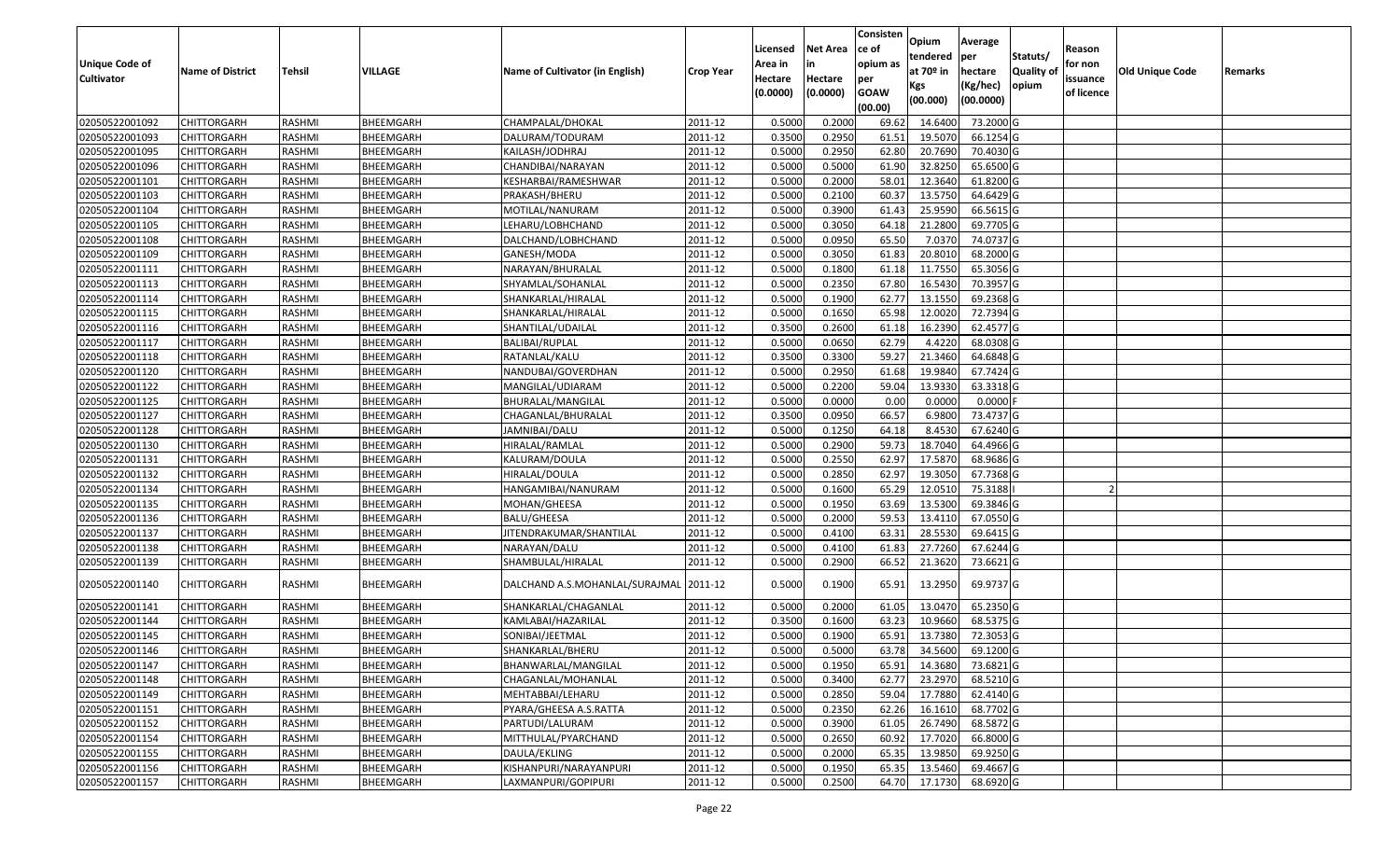|                   |                         |               |           |                                      |                  | Licensed | <b>Net Area</b> | Consisten<br>ce of | Opium           | Average               |                  | Reason         |                 |                    |
|-------------------|-------------------------|---------------|-----------|--------------------------------------|------------------|----------|-----------------|--------------------|-----------------|-----------------------|------------------|----------------|-----------------|--------------------|
| Unique Code of    |                         |               |           |                                      |                  | Area in  |                 | opium as           | tendered        | per                   | Statuts/         | for non        |                 |                    |
| <b>Cultivator</b> | <b>Name of District</b> | <b>Tehsil</b> | VILLAGE   | Name of Cultivator (in English)      | <b>Crop Year</b> | Hectare  | Hectare         | per                | at $70°$ in     | hectare               | <b>Quality o</b> | issuance       | Old Unique Code | Remarks            |
|                   |                         |               |           |                                      |                  | (0.0000) | (0.0000)        | <b>GOAW</b>        | Kgs<br>(00.000) | (Kg/hec)<br>(00.0000) | opium            | of licence     |                 |                    |
|                   |                         |               |           |                                      |                  |          |                 | (00.00)            |                 |                       |                  |                |                 |                    |
| 02050522001159    | CHITTORGARH             | RASHMI        | BHEEMGARH | RATANLAL/KISHNA                      | 2011-12          | 0.5000   | 0.2000          | 63.43              | 13.4510         | 67.2550 G             |                  |                |                 |                    |
| 02050522001163    | CHITTORGARH             | RASHMI        | BHEEMGARH | BHERUPURI/PREMPURI                   | 2011-12          | 0.5000   | 0.4800          | 64.18              | 32.7410         | 68.2104 G             |                  |                |                 |                    |
| 02050522001166    | <b>CHITTORGARH</b>      | RASHMI        | BHEEMGARH | CHUNILAL/TULSA                       | 2011-12          | 0.5000   | 0.1000          | 63.45              | 6.8530          | 68.5300 G             |                  |                |                 |                    |
| 02050522001168    | <b>CHITTORGARH</b>      | RASHMI        | BHEEMGARH | SHYAMLAL/LOBHCHAND                   | 2011-12          | 0.5000   | 0.3000          | 61.05              | 18.6120         | 62.0400 G             |                  |                |                 |                    |
| 02050522001169    | CHITTORGARH             | RASHMI        | BHEEMGARH | BHERULAL/DHANNA                      | 2011-12          | 0.3500   | 0.1900          | 67.80              | 13.8220         | 72.7474 G             |                  |                |                 |                    |
| 02050522001170    | CHITTORGARH             | RASHMI        | BHEEMGARH | SHANTIBAI/SOHANLAL                   | 2011-12          | 0.5000   | 0.1850          | 62.26              | 12.7630         | 68.9892 G             |                  |                |                 |                    |
| 02050522001171    | CHITTORGARH             | RASHMI        | BHEEMGARH | SHANKARLAL/GULAB                     | 2011-12          | 0.5000   | 0.2800          | 65.47              | 19.3320         | 69.0429 G             |                  |                |                 |                    |
| 02050522001172    | <b>CHITTORGARH</b>      | <b>RASHMI</b> | BHEEMGARH | BHURIBAI/CHAMPALAL                   | 2011-12          | 0.5000   | 0.2900          | 61.00              | 18.8930         | 65.1483 G             |                  |                |                 |                    |
| 02050522001174    | CHITTORGARH             | RASHMI        | BHEEMGARH | NANIBAI/NARU                         | 2011-12          | 0.5000   | 0.3050          | 58.30              | 18.9720         | 62.2033 G             |                  |                |                 |                    |
| 02050522001175    | CHITTORGARH             | RASHMI        | BHEEMGARH | HAZARI/KUSHAL                        | 2011-12          | 0.5000   | 0.0000          | 0.00               | 0.0000          | $0.0000$ F            |                  |                |                 |                    |
| 02050522001176    | CHITTORGARH             | RASHMI        | BHEEMGARH | PREMDEVI/BHANWARLAL                  | 2011-12          | 0.5000   | 0.1000          | 62.26              | 6.7420          | 67.4200 G             |                  |                |                 |                    |
| 02050522001178    | <b>CHITTORGARH</b>      | RASHMI        | BHEEMGARH | PYARELAL/BHURANAI                    | 2011-12          | 0.5000   | 0.5050          | 54.43              | 30.4730         | 60.3426               |                  | $\overline{2}$ |                 |                    |
| 02050522001179    | <b>CHITTORGARH</b>      | RASHMI        | BHEEMGARH | CHAGANLAL/GHEESA                     | 2011-12          | 0.5000   | 0.1450          | 59.62              | 10.8910         | 75.1103 G             |                  |                |                 |                    |
| 02050522001181    | <b>CHITTORGARH</b>      | RASHMI        | BHEEMGARH | RUPA/CHUNNILAL                       | 2011-12          | 0.5000   | 0.3200          | 63.23              | 21.4260         | 66.9563 G             |                  |                |                 |                    |
| 02050522001183    | <b>CHITTORGARH</b>      | RASHMI        | BHEEMGARH | DEVILAL/NARAYAN                      | 2011-12          | 0.5000   | 0.4050          | 61.00              | 26.4300         | 65.2593 G             |                  |                |                 |                    |
| 02050522001186    | <b>CHITTORGARH</b>      | RASHMI        | BHEEMGARH | SUSHILADEVI/GOPILAL                  | 2011-12          | 0.3500   | 0.3150          | 54.70              | 18.1290         | 57.5524               |                  |                |                 |                    |
| 02050522001191    | <b>CHITTORGARH</b>      | RASHMI        | BHEEMGARH | SHANKARLAL/KALU                      | 2011-12          | 0.5000   | 0.4050          | 62.62              | 26.8280         | 66.2420 G             |                  |                |                 |                    |
| 02050522001192    | CHITTORGARH             | RASHMI        | BHEEMGARH | GOPI/SURATRAM                        | 2011-12          | 0.5000   | 0.1950          | 65.50              | 14.1950         | 72.7949 G             |                  |                |                 |                    |
| 02050522001196    | CHITTORGARH             | RASHMI        | BHEEMGARH | SHANKARLAL/BHERUGANDHI               | 2011-12          | 0.5000   | 0.4250          | 59.53              | 27.9110         | 65.6729 G             |                  |                |                 |                    |
| 02050522001197    | CHITTORGARH             | RASHMI        | BHEEMGARH | GAMBHIRMAL/KAJOD                     | 2011-12          | 0.5000   | 0.3750          | 60.00              | 24.0260         | 64.0693 G             |                  |                |                 | <b>NAME CHANGE</b> |
| 02050522001198    | CHITTORGARH             | RASHMI        | BHEEMGARH | JHAMKUBAI/ARJUNLAL                   | 2011-12          | 0.5000   | 0.1900          | 61.00              | 12.095          | 63.6579 G             |                  |                |                 |                    |
| 02050522001199    | CHITTORGARH             | RASHMI        | BHEEMGARH | MOHAN/MANA                           | 2011-12          | 0.5000   | 0.3100          | 61.5               | 20.3860         | 65.7613 G             |                  |                |                 |                    |
| 02050522001200    | CHITTORGARH             | RASHMI        | BHEEMGARH | UDIBAI/NANALAL                       | 2011-12          | 0.5000   | 0.2450          | 59.88              | 15.8510         | 64.6980 G             |                  |                |                 |                    |
| 02050522001206    | <b>CHITTORGARH</b>      | RASHMI        | BHEEMGARH | SUVALAL/MODA                         | 2011-12          | 0.5000   | 0.3750          | 63.29              | 26.0480         | 69.4613 G             |                  |                |                 |                    |
| 02050522001207    | CHITTORGARH             | RASHMI        | BHEEMGARH | PYARA/GHASI JAT                      | 2011-12          | 0.5000   | 0.1750          | 65.35              | 11.884          | 67.9086 G             |                  |                |                 |                    |
| 02050522001208    | CHITTORGARH             | RASHMI        | BHEEMGARH | HEERALAL/KALURAM                     | 2011-12          | 0.3500   | 0.3100          | 63.45              | 20.8480         | 67.2516 G             |                  |                |                 |                    |
| 02050522001209    | CHITTORGARH             | RASHMI        | BHEEMGARH | KESHU/DHULA                          | 2011-12          | 0.5000   | 0.4000          | 64.70              | 27.7100         | 69.2750 G             |                  |                |                 |                    |
| 02050522001211    | CHITTORGARH             | RASHMI        | BHEEMGARH | SUKHLAL/CHAMPALAL                    | 2011-12          | 0.3500   | 0.3450          | 59.88              | 22.1130         | 64.0957 G             |                  |                |                 |                    |
| 02050522001215    | CHITTORGARH             | RASHMI        | BHEEMGARH | KISHAN/GANGARAM                      | 2011-12          | 0.5000   | 0.1000          | 65.47              | 6.9680          | 69.6800 G             |                  |                |                 |                    |
| 02050522001217    | CHITTORGARH             | RASHMI        | BHEEMGARH | GORDHAN/KALU                         | 2011-12          | 0.3500   | 0.2400          | 61.51              | 15.7820         | 65.7583 G             |                  |                |                 |                    |
| 02050522001218    | CHITTORGARH             | RASHMI        | BHEEMGARH | BALURAM/BHERULAL                     | 2011-12          | 0.3500   | 0.3500          | 62.62              | 25.057          | 71.5914 G             |                  |                |                 |                    |
| 02050522001219    | CHITTORGARH             | RASHMI        | BHEEMGARH | MANGILAL/LOBHCHAND                   | 2011-12          | 0.5000   | 0.2000          | 66.98              | 14.5730         | 72.8650 G             |                  |                |                 |                    |
| 02050522001220    | CHITTORGARH             | RASHMI        | BHEEMGARH | GAURISHANKAR/CHOTHMAL                | 2011-12          | 0.5000   | 0.1100          | 69.98              | 8.3380          | 75.8000G              |                  |                |                 |                    |
| 02050522001222    | <b>CHITTORGARH</b>      | RASHMI        | BHEEMGARH | KISHANLAL/MITTHULAL                  | 2011-12          | 0.5000   | 0.0950          | 64.62              | 6.637           | 69.8632 G             |                  |                |                 |                    |
| 02050522001223    | CHITTORGARH             | RASHMI        | BHEEMGARH | SATYANARAYAN/BANSHILAL               | 2011-12          | 0.500    | 0.1050          | 65.47              | 7.1360          | 67.9619 G             |                  |                |                 |                    |
| 02050522001231    | CHITTORGARH             | RASHMI        | BHEEMGARH | KISHANLAL/LAXMINARAYAN               | 2011-12          | 0.5000   | 0.3150          | 65.28              | 22.9040         | 72.7111G              |                  |                |                 |                    |
| 02050522001232    | <b>CHITTORGARH</b>      | RASHMI        | BHEEMGARH | NARMDASHANKAR/BHUVANISHANKAR 2011-12 |                  | 0.5000   | 0.4000          | 63.29              | 26.4100         | 66.0250 G             |                  |                |                 |                    |
| 02050522001233    | <b>CHITTORGARH</b>      | RASHMI        | BHEEMGARH | NANDRAM/PRITHVIRAJ                   | 2011-12          | 0.5000   | 0.1950          | 63.09              | 13.4830         | 69.1436 G             |                  |                |                 |                    |
| 02050522001234    | <b>CHITTORGARH</b>      | RASHMI        | BHEEMGARH | LEHRU/PRATHVIRAJ                     | 2011-12          | 0.5000   | 0.1500          | 54.18              | 8.7150          | 58.1000 G             |                  |                |                 |                    |
| 02050522001235    | CHITTORGARH             | RASHMI        | BHEEMGARH | DAULATRAM/JAVAHAR                    | 2011-12          | 0.5000   | 0.1550          | 58.97              | 10.0080         | 64.5677 G             |                  |                |                 |                    |
| 02050522001236    | <b>CHITTORGARH</b>      | RASHMI        | BHEEMGARH | RAMIBAI/NANURAM                      | 2011-12          | 0.5000   | 0.2750          | 59.88              | 17.7840         | 64.6691 G             |                  |                |                 |                    |
| 02050522001237    | <b>CHITTORGARH</b>      | RASHMI        | BHEEMGARH | GOPIDAS/BIHARIDAS                    | 2011-12          | 0.5000   | 0.3050          | 62.49              | 20.2020         | 66.2361 G             |                  |                |                 |                    |
| 02050522001238    | CHITTORGARH             | RASHMI        | BHEEMGARH | GANGARAM/GOPI                        | 2011-12          | 0.5000   | 0.3650          | 62.49              | 24.5850         | 67.3562 G             |                  |                |                 |                    |
| 02050522001239    | <b>CHITTORGARH</b>      | RASHMI        | BHEEMGARH | NATHU/GULAB                          | 2011-12          | 0.5000   | 0.2950          | 65.87              | 20.3630         | 69.0271 G             |                  |                |                 |                    |
| 02050522001240    | <b>CHITTORGARH</b>      | RASHMI        | BHEEMGARH | KASHIRAM/HAZARI                      | 2011-12          | 0.3500   | 0.1800          | 59.84              | 11.6000         | 64.4444 G             |                  |                |                 |                    |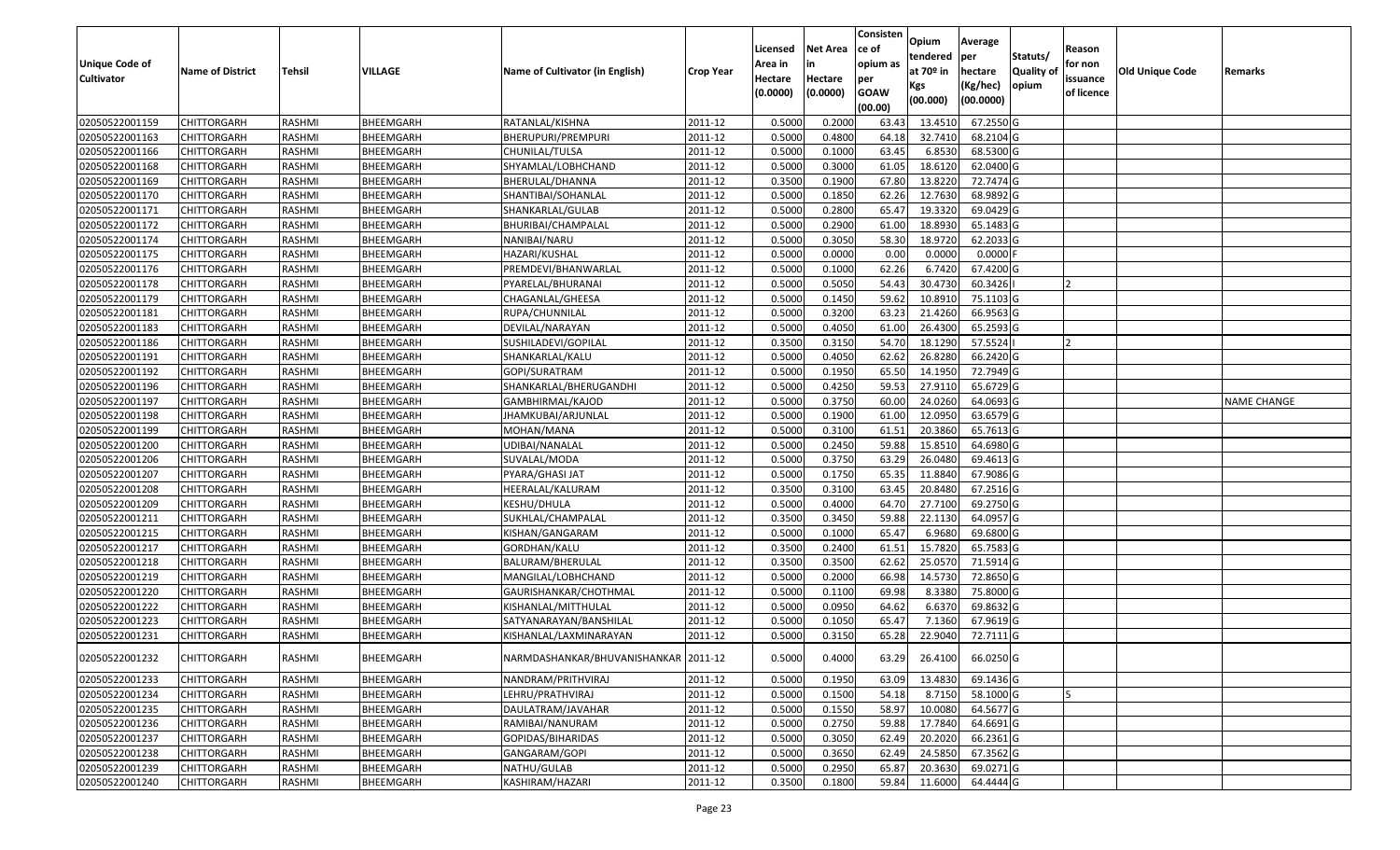|                       |                         |               |           |                                 |                  | Licensed | <b>Net Area</b> | Consisten<br>ce of | Opium           | Average               |                  | Reason     |                        |         |
|-----------------------|-------------------------|---------------|-----------|---------------------------------|------------------|----------|-----------------|--------------------|-----------------|-----------------------|------------------|------------|------------------------|---------|
| <b>Unique Code of</b> |                         |               |           |                                 |                  | Area in  | in              | opium as           | tendered        | per                   | Statuts/         | for non    |                        |         |
| <b>Cultivator</b>     | <b>Name of District</b> | <b>Tehsil</b> | VILLAGE   | Name of Cultivator (in English) | <b>Crop Year</b> | Hectare  | Hectare         | per                | at $70°$ in     | hectare               | <b>Quality o</b> | issuance   | <b>Old Unique Code</b> | Remarks |
|                       |                         |               |           |                                 |                  | (0.0000) | (0.0000)        | <b>GOAW</b>        | Kgs<br>(00.000) | (Kg/hec)<br>(00.0000) | opium            | of licence |                        |         |
|                       |                         |               |           |                                 |                  |          |                 | (00.00)            |                 |                       |                  |            |                        |         |
| 02050522001241        | CHITTORGARH             | RASHMI        | BHEEMGARH | GANESH/BHERULAL                 | 2011-12          | 0.5000   | 0.3100          | 59.73              | 20.9570         | 67.6032 G             |                  |            |                        |         |
| 02050522001242        | CHITTORGARH             | RASHMI        | BHEEMGARH | BHERULAL/GANESHLAL              | 2011-12          | 0.5000   | 0.3000          | 61.83              | 19.6180         | 65.3933 G             |                  |            |                        |         |
| 02050522001243        | CHITTORGARH             | RASHMI        | BHEEMGARH | KISHANLAL/GOKAL                 | 2011-12          | 0.5000   | 0.2950          | 58.77              | 18.6380         | 63.1797 G             |                  |            |                        |         |
| 02050522001244        | <b>CHITTORGARH</b>      | RASHMI        | BHEEMGARH | GOKUL/DHULA                     | 2011-12          | 0.5000   | 0.2000          | 66.34              | 14.0740         | 70.3700 G             |                  |            |                        |         |
| 02050522001246        | CHITTORGARH             | RASHMI        | BHEEMGARH | NATHU/HAJARI                    | 2011-12          | 0.5000   | 0.3100          | 66.98              | 22.7060         | 73.2452 G             |                  |            |                        |         |
| 02050522001247        | CHITTORGARH             | RASHMI        | BHEEMGARH | PYARIBAI/UDAIRAM                | 2011-12          | 0.5000   | 0.1950          | 63.29              | 13.4270         | 68.8564 G             |                  |            |                        |         |
| 02050522001249        | CHITTORGARH             | RASHMI        | BHEEMGARH | HAJARI/DEVA                     | 2011-12          | 0.5000   | 0.2000          | 64.7               | 14.003          | 70.0150 G             |                  |            |                        |         |
| 02050522001250        | <b>CHITTORGARH</b>      | <b>RASHMI</b> | BHEEMGARH | BAKTAVAR/PANNA                  | 2011-12          | 0.5000   | 0.3900          | 62.49              | 27.1470         | 69.6077 G             |                  |            |                        |         |
| 02050522001252        | CHITTORGARH             | RASHMI        | BHEEMGARH | NARAYAN/RAMCHANDRA              | 2011-12          | 0.5000   | 0.2500          | 61.45              | 16.5040         | 66.0160 G             |                  |            |                        |         |
| 02050522001253        | CHITTORGARH             | RASHMI        | BHEEMGARH | KISHAN/RADHESHYAM               | 2011-12          | 0.5000   | 0.1750          | 59.68              | 11.7230         | 66.9886               |                  |            |                        |         |
| 02050522001254        | CHITTORGARH             | RASHMI        | BHEEMGARH | RUPA/NANURAM                    | 2011-12          | 0.5000   | 0.2050          | 61.45              | 13.3170         | 64.9610 G             |                  |            |                        |         |
| 02050522001257        | CHITTORGARH             | RASHMI        | BHEEMGARH | DEUBAI/CHOGA                    | 2011-12          | 0.5000   | 0.2050          | 63.04              | 14.6250         | 71.3415 G             |                  |            |                        |         |
| 02050522001259        | <b>CHITTORGARH</b>      | RASHMI        | BHEEMGARH | NARAYAN/UDAIRAM                 | 2011-12          | 0.5000   | 0.3050          | 62.46              | 20.4870         | 67.1705 G             |                  |            |                        |         |
| 02050522001260        | <b>CHITTORGARH</b>      | RASHMI        | BHEEMGARH | MANGNA/RAMA                     | 2011-12          | 0.5000   | 0.2100          | 60.94              | 13.9380         | 66.3714 G             |                  |            |                        |         |
| 02050522001261        | CHITTORGARH             | RASHMI        | BHEEMGARH | GOVERDHAN/NATHU                 | 2011-12          | 0.5000   | 0.3950          | 59.53              | 24.9770         | 63.2329 G             |                  |            |                        |         |
| 02050522001262        | <b>CHITTORGARH</b>      | RASHMI        | BHEEMGARH | JAMKUBAI/KANIRAM                | 2011-12          | 0.5000   | 0.3950          | 62.37              | 26.3830         | 66.7924 G             |                  |            |                        |         |
| 02050522001263        | CHITTORGARH             | RASHMI        | BHEEMGARH | NARAYAN/UDAIRAM                 | 2011-12          | 0.5000   | 0.4000          | 62.37              | 27.2820         | 68.2050 G             |                  |            |                        |         |
| 02050522001264        | CHITTORGARH             | RASHMI        | BHEEMGARH | BHANWARLAL/NANURAM              | 2011-12          | 0.5000   | 0.5000          | 59.60              | 31.7240         | 63.4480 G             |                  |            |                        |         |
| 02050522001265        | CHITTORGARH             | RASHMI        | BHEEMGARH | HULASIBAI/SHIVLAL               | 2011-12          | 0.5000   | 0.0000          | 0.00               | 0.0000          | $0.0000$ F            |                  |            |                        |         |
| 02050522001266        | CHITTORGARH             | RASHMI        | BHEEMGARH | BHUWANISHANKER/ DURGA SHANKAR   | 2011-12          | 0.5000   | 0.2050          | 62.98              | 14.3500         | 70.0000 G             |                  |            |                        |         |
| 02050522001268        | CHITTORGARH             | RASHMI        | BHEEMGARH | JEETU/HAZARI                    | 2011-12          | 0.5000   | 0.3850          | 61.29              | 24.8400         | 64.5195 G             |                  |            |                        |         |
| 02050522001269        | CHITTORGARH             | RASHMI        | BHEEMGARH | SOSARBAI/SHANKAR                | 2011-12          | 0.5000   | 0.1450          | 70.27              | 12.4880         | 86.1241 G             |                  |            |                        |         |
| 02050522001270        | CHITTORGARH             | RASHMI        | BHEEMGARH | BALU/HEERA                      | 2011-12          | 0.5000   | 0.2050          | 66.52              | 15.3000         | 74.6341 G             |                  |            |                        |         |
| 02050522001271        | CHITTORGARH             | RASHMI        | BHEEMGARH | GOPIBAI/BHERU                   | 2011-12          | 0.5000   | 0.4250          | 62.77              | 29.2600         | 68.8471 G             |                  |            |                        |         |
| 02050522001272        | CHITTORGARH             | RASHMI        | BHEEMGARH | SHANTILAL/SUKHLAL               | 2011-12          | 0.5000   | 0.2950          | 58.01              | 18.2480         | 61.8576 G             |                  |            |                        |         |
| 02050522001274        | CHITTORGARH             | RASHMI        | BHEEMGARH | RAMESHWAR/VENIRAM               | 2011-12          | 0.5000   | 0.4500          | 59.84              | 29.6040         | 65.7867 G             |                  |            |                        |         |
| 02050522001276        | CHITTORGARH             | RASHMI        | BHEEMGARH | BHURA/DEVJI                     | 2011-12          | 0.5000   | 0.2000          | 62.97              | 13.0710         | 65.3550 G             |                  |            |                        |         |
| 02050522001277        | CHITTORGARH             | <b>RASHMI</b> | BHEEMGARH | SOHAN/DALLA                     | 2011-12          | 0.5000   | 0.4600          | 64.23              | 31.4070         | 68.2761 G             |                  |            |                        |         |
| 02050522001278        | CHITTORGARH             | RASHMI        | BHEEMGARH | JODHRAJ/KHEMA                   | 2011-12          | 0.5000   | 0.1900          | 66.52              | 13.8930         | 73.1211G              |                  |            |                        |         |
| 02050522001280        | CHITTORGARH             | RASHMI        | BHEEMGARH | SHANKERLAL/BADRILAL             | 2011-12          | 0.5000   | 0.2000          | 64.04              | 13.997          | 69.9850 G             |                  |            |                        |         |
| 02050522001282        | CHITTORGARH             | RASHMI        | BHEEMGARH | NAGJIRAM/NARAYAN                | 2011-12          | 0.5000   | 0.3550          | 61.30              | 23.1010         | 65.0732 G             |                  |            |                        |         |
| 02050522001283        | CHITTORGARH             | RASHMI        | BHEEMGARH | NARAYAN/BHERU                   | 2011-12          | 0.5000   | 0.3050          | 61.30              | 20.2820         | 66.4984 G             |                  |            |                        |         |
| 02050522001284        | <b>CHITTORGARH</b>      | RASHMI        | BHEEMGARH | NANDA/KHEMA                     | 2011-12          | 0.5000   | 0.2400          | 60.00              | 15.5060         | 64.6083 G             |                  |            |                        |         |
| 02050522001285        | CHITTORGARH             | RASHMI        | BHEEMGARH | NANDRAM/BALU                    | 2011-12          | 0.500    | 0.2050          | 64.84              | 14.1630         | 69.0878 G             |                  |            |                        |         |
| 02050522001286        | CHITTORGARH             | RASHMI        | BHEEMGARH | BADRILAL/NANURAM                | 2011-12          | 0.5000   | 0.3450          | 61.46              | 22.6790         | 65.7362 G             |                  |            |                        |         |
| 02050522001287        | CHITTORGARH             | RASHMI        | BHEEMGARH | PARTHU/NARAYAN                  | 2011-12          | 0.5000   | 0.2150          | 65.50              | 15.4860         | 72.0279 G             |                  |            |                        |         |
| 02050522001289        | <b>CHITTORGARH</b>      | RASHMI        | BHEEMGARH | KISHANLAL@SHRIKISHAN/KHEMRAJ    | 2011-12          | 0.5000   | 0.1850          | 64.82              | 12.8690         | 69.5622 G             |                  |            |                        |         |
| 02050522001290        | <b>CHITTORGARH</b>      | RASHMI        | BHEEMGARH | MAGNIBAI/GOPI                   | 2011-12          | 0.5000   | 0.3050          | 64.62              | 21.0200         | 68.9180 G             |                  |            |                        |         |
| 02050522001291        | <b>CHITTORGARH</b>      | RASHMI        | BHEEMGARH | RAMA/LALU PURBIA                | 2011-12          | 0.5000   | 0.3150          | 61.46              | 20.5720         | 65.3079 G             |                  |            |                        |         |
| 02050522001293        | <b>CHITTORGARH</b>      | RASHMI        | BHEEMGARH | GHEESA/TRILOK                   | 2011-12          | 0.5000   | 0.1500          | 59.27              | 10.4230         | 69.4867 G             |                  |            |                        |         |
| 02050522001294        | <b>CHITTORGARH</b>      | RASHMI        | BHEEMGARH | SANWARMAL/RAMCHANDRA            | 2011-12          | 0.5000   | 0.2950          | 61.76              | 19.5070         | 66.1254 G             |                  |            |                        |         |
| 02050522001295        | <b>CHITTORGARH</b>      | RASHMI        | BHEEMGARH | CHITARMAL/SHIKISHAN             | 2011-12          | 0.5000   | 0.0900          | 69.55              | 7.5510          | 83.9000 G             |                  |            |                        |         |
| 02050522001296        | <b>CHITTORGARH</b>      | RASHMI        | BHEEMGARH | DOLA/DEVJI                      | 2011-12          | 0.5000   | 0.2650          | 62.25              | 17.8120         | 67.2151 G             |                  |            |                        |         |
| 02050522001297        | <b>CHITTORGARH</b>      | RASHMI        | BHEEMGARH | KISHANLAL/UMASHANKAR            | 2011-12          | 0.5000   | 0.2900          | 61.46              | 19.5360         | 67.3655 G             |                  |            |                        |         |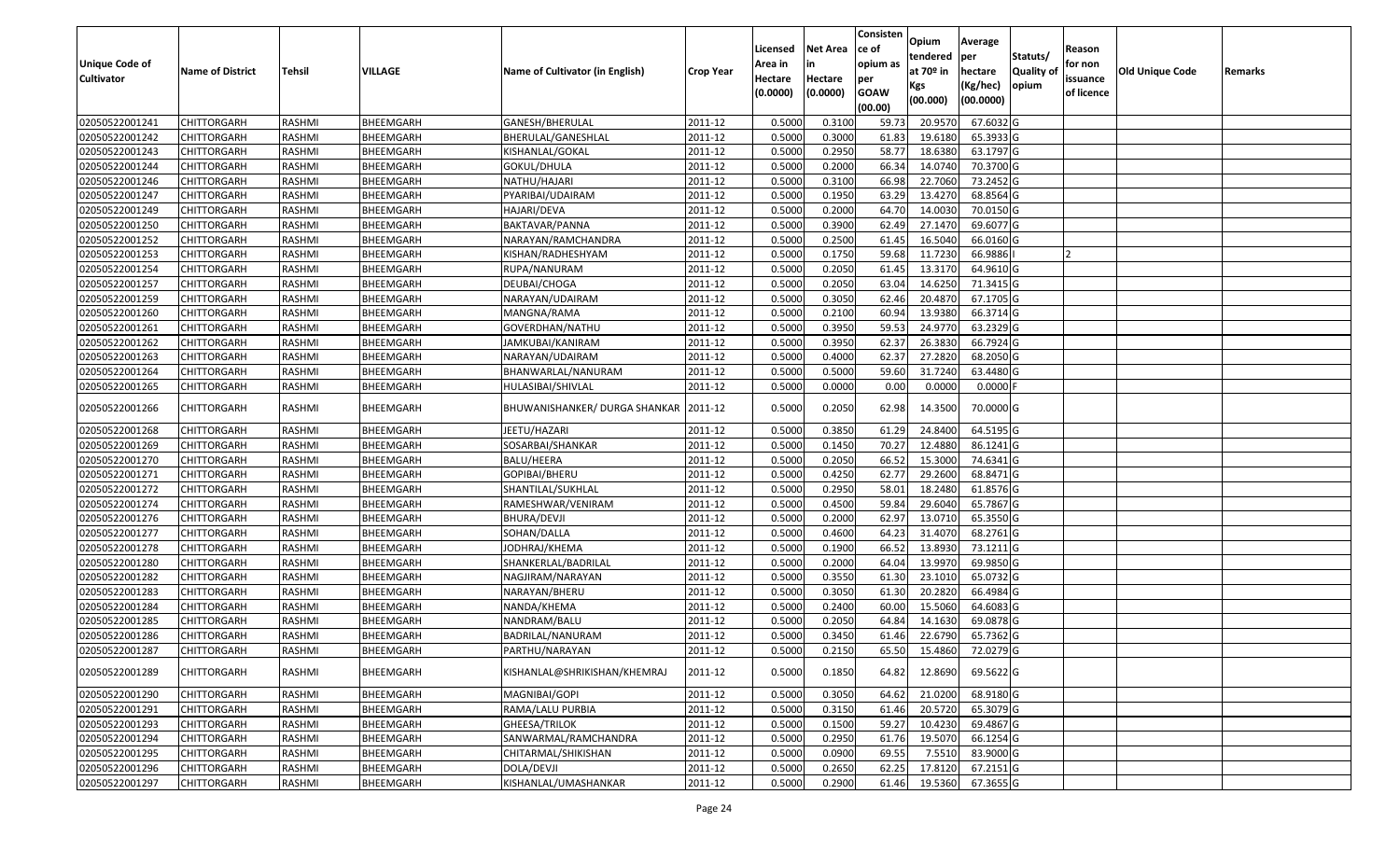|                       |                         |               |                  |                                 |                  |          |                 | Consisten              | Opium       | Average     |                  |            |                 |         |
|-----------------------|-------------------------|---------------|------------------|---------------------------------|------------------|----------|-----------------|------------------------|-------------|-------------|------------------|------------|-----------------|---------|
|                       |                         |               |                  |                                 |                  | Licensed | <b>Net Area</b> | ce of                  | tendered    | per         | Statuts/         | Reason     |                 |         |
| <b>Unique Code of</b> | <b>Name of District</b> | <b>Tehsil</b> | VILLAGE          | Name of Cultivator (in English) | <b>Crop Year</b> | Area in  | in              | opium as               | at $70°$ in | hectare     | <b>Quality o</b> | for non    | Old Unique Code | Remarks |
| <b>Cultivator</b>     |                         |               |                  |                                 |                  | Hectare  | Hectare         | per                    | Kgs         | (Kg/hec)    | opium            | issuance   |                 |         |
|                       |                         |               |                  |                                 |                  | (0.0000) | (0.0000)        | <b>GOAW</b><br>(00.00) | (00.000)    | (00.0000)   |                  | of licence |                 |         |
| 02050522001299        | CHITTORGARH             | RASHMI        | BHEEMGARH        | BHERU/MANGILAL                  | 2011-12          | 0.5000   | 0.2800          | 64.04                  | 19.7330     | 70.4750 G   |                  |            |                 |         |
| 02050522001300        | CHITTORGARH             | RASHMI        | BHEEMGARH        | NARAYAN/CHOGA                   | 2011-12          | 0.5000   | 0.3900          | 61.76                  | 26.5920     | 68.1846 G   |                  |            |                 |         |
| 02050522001301        | CHITTORGARH             | RASHMI        | BHEEMGARH        | ONKAR/BAGA                      | 2011-12          | 0.5000   | 0.3450          | 62.79                  | 23.7530     | 68.8493 G   |                  |            |                 |         |
| 02050522001302        | <b>CHITTORGARH</b>      | RASHMI        | BHEEMGARH        | GANESH/UDAIRAM                  | 2011-12          | 0.5000   | 0.2400          | 64.85                  | 17.0830     | 71.1792 G   |                  |            |                 |         |
| 02050522001303        | CHITTORGARH             | RASHMI        | BHEEMGARH        | LALU/GOPI                       | 2011-12          | 0.5000   | 0.4800          | 62.19                  | 32.0100     | 66.6875 G   |                  |            |                 |         |
| 02050522001304        | CHITTORGARH             | RASHMI        | <b>BHEEMGARH</b> | SURESH A.S.DEVJI                | 2011-12          | 0.5000   | 0.2050          | 61.5                   | 13.9630     | 68.1122 G   |                  |            |                 |         |
| 02050522001305        | CHITTORGARH             | RASHMI        | BHEEMGARH        | ONKAR/LEHRU                     | 2011-12          | 0.5000   | 0.4500          | 58.84                  | 28.8150     | 64.0333 G   |                  |            |                 |         |
| 02050522001306        | CHITTORGARH             | <b>RASHMI</b> | BHEEMGARH        | SHOBHA/SHRI KISHAN              | 2011-12          | 0.5000   | 0.3150          | 62.14                  | 21.3670     | 67.8317 G   |                  |            |                 |         |
| 02050522001307        | CHITTORGARH             | RASHMI        | BHEEMGARH        | MITTHU/RAMCHANDRA               | 2011-12          | 0.3500   | 0.2150          | 64.62                  | 14.8260     | 68.9581 G   |                  |            |                 |         |
| 02050522001308        | CHITTORGARH             | RASHMI        | BHEEMGARH        | SHANKARLAL/SURATRAM             | 2011-12          | 0.5000   | 0.1800          | 61.5                   | 12.0820     | 67.1222 G   |                  |            |                 |         |
| 02050522001309        | CHITTORGARH             | RASHMI        | BHEEMGARH        | HAJARI/UDAIRAM                  | 2011-12          | 0.5000   | 0.2950          | 66.06                  | 20.7520     | 70.3458     |                  | 12         |                 |         |
| 02050522001310        | <b>CHITTORGARH</b>      | RASHMI        | BHEEMGARH        | MOHAN/NANURAM                   | 2011-12          | 0.5000   | 0.4850          | 66.01                  | 34.5040     | 71.1423 G   |                  |            |                 |         |
| 02050522001311        | <b>CHITTORGARH</b>      | RASHMI        | BHEEMGARH        | GOPALLAL/RAMCHANDRA             | 2011-12          | 0.5000   | 0.0000          | 0.00                   | 0.0000      | $0.0000$ F  |                  |            |                 |         |
| 02050522001313        | <b>CHITTORGARH</b>      | RASHMI        | BHEEMGARH        | SHAYRIBAI/JEETU                 | 2011-12          | 0.5000   | 0.0000          | 0.00                   | 0.0000      | $0.0000$ F  |                  |            |                 |         |
| 02050522001314        | <b>CHITTORGARH</b>      | RASHMI        | BHEEMGARH        | SHYAMLAL/NANDRAM                | 2011-12          | 0.3500   | 0.2500          | 59.04                  | 15.7220     | 62.8880 G   |                  |            |                 |         |
| 02050522001316        | CHITTORGARH             | RASHMI        | BHEEMGARH        | SATYANARAYAN/LAXMINARAYAN       | 2011-12          | 0.5000   | 0.2950          | 64.04                  | 20.9780     | 71.1119G    |                  |            |                 |         |
| 02050522001317        | CHITTORGARH             | RASHMI        | BHEEMGARH        | TEKUBAI/BHUWANA                 | 2011-12          | 0.5000   | 0.4950          | 58.44                  | 31.2570     | 63.1455 G   |                  |            |                 |         |
| 02050522001318        | CHITTORGARH             | RASHMI        | BHEEMGARH        | BHERU A.S.TEJA/KISHNA           | 2011-12          | 0.5000   | 0.4500          | 58.84                  | 27.9990     | 62.2200 G   |                  |            |                 |         |
| 02050522001320        | CHITTORGARH             | RASHMI        | BHEEMGARH        | MADHU/GULAB                     | 2011-12          | 0.5000   | 0.1850          | 64.85                  | 13.3870     | 72.3622 G   |                  |            |                 |         |
| 02050522001321        | CHITTORGARH             | RASHMI        | BHEEMGARH        | GOPILAL/RAMA                    | 2011-12          | 0.5000   | 0.3050          | 64.85                  | 21.6780     | 71.0754 G   |                  |            |                 |         |
| 02050522001328        | CHITTORGARH             | RASHMI        | BHEEMGARH        | BHERULAL/BALURAM                | 2011-12          | 0.5000   | 0.4950          | 63.01                  | 34.6370     | 69.9737 G   |                  |            |                 |         |
| 02050522001330        | CHITTORGARH             | RASHMI        | BHEEMGARH        | HEERALAL/GOPILAL                | 2011-12          | 0.5000   | 0.3250          | 61.5                   | 21.318      | 65.5938 G   |                  |            |                 |         |
| 02050522001331        | CHITTORGARH             | RASHMI        | BHEEMGARH        | SHANKERLAL/GOPILAL              | 2011-12          | 0.5000   | 0.2450          | 69.58                  | 18.5980     | 75.9102G    |                  |            |                 |         |
| 02050522001337        | <b>CHITTORGARH</b>      | RASHMI        | BHEEMGARH        | MADHU/CHATARBHUJ                | 2011-12          | 0.5000   | 0.2000          | 64.02                  | 13.7280     | 68.6400 G   |                  |            |                 |         |
| 02050522001342        | CHITTORGARH             | RASHMI        | BHEEMGARH        | PARASMAL/BHANWARLAL             | 2011-12          | 0.5000   | 0.1950          | 60.36                  | 13.0720     | 67.0359 G   |                  |            |                 |         |
| 02050522001343        | CHITTORGARH             | RASHMI        | BHEEMGARH        | MANGILAL/RAMLAL                 | 2011-12          | 0.5000   | 0.1500          | 62.25                  | 9.9510      | 66.3400 G   |                  |            |                 |         |
| 02050522001346        | CHITTORGARH             | RASHMI        | BHEEMGARH        | CHAGANLAL/DEVJI                 | 2011-12          | 0.5000   | 0.3700          | 60.36                  | 23.7470     | 64.1811 G   |                  |            |                 |         |
| 02050522001350        | CHITTORGARH             | RASHMI        | BHEEMGARH        | CHAMPALAL/LOBHCHAND             | 2011-12          | 0.5000   | 0.3150          | 64.04                  | 21.5450     | 68.3968 G   |                  |            |                 |         |
| 02050522001351        | CHITTORGARH             | RASHMI        | BHEEMGARH        | MUBARIK HUSSAIN/TAJ MOHH.       | 2011-12          | 0.5000   | 0.2600          | 64.02                  | 17.8430     | 68.6269 G   |                  |            |                 |         |
| 02050522001352        | CHITTORGARH             | RASHMI        | BHEEMGARH        | KISHANLAL/BHERULAL              | 2011-12          | 0.5000   | 0.2000          | 59.78                  | 12.5710     | $62.8550$ G |                  |            |                 |         |
| 02050522001353        | CHITTORGARH             | RASHMI        | BHEEMGARH        | NANDRAM/BHERULAL                | 2011-12          | 0.5000   | 0.2050          | 62.35                  | 14.1360     | 68.9561 G   |                  |            |                 |         |
| 02050522001355        | CHITTORGARH             | RASHMI        | BHEEMGARH        | SUKHLAL/PARTHULAL/              | 2011-12          | 0.5000   | 0.0000          | 0.00                   | 0.0000      | 0.0000      |                  |            |                 |         |
| 02050522001356        | CHITTORGARH             | <b>RASHMI</b> | BHEEMGARH        | DEVILAL/NARU                    | 2011-12          | 0.5000   | 0.0950          | 67.80                  | 7.7200      | 81.2632 G   |                  |            |                 |         |
| 02050522001360        | <b>CHITTORGARH</b>      | RASHMI        | BHEEMGARH        | SHANKER/SAWAIRAM                | 2011-12          | 0.5000   | 0.4000          | 59.09                  | 27.2240     | 68.0600     |                  |            |                 |         |
| 02050522001361        | CHITTORGARH             | RASHMI        | BHEEMGARH        | UDAIRAM/NAULA                   | 2011-12          | 0.500    | 0.1400          | 62.84                  | 9.8930      | 70.6643 G   |                  |            |                 |         |
| 02050522001362        | CHITTORGARH             | RASHMI        | BHEEMGARH        | TAMMUBAI/HIRA                   | 2011-12          | 0.5000   | 0.1250          | 60.00                  | 8.2370      | 65.8960 G   |                  |            |                 |         |
| 02050522001365        | <b>CHITTORGARH</b>      | RASHMI        | BHEEMGARH        | BADAMIBAI/SOHANLAL              | 2011-12          | 0.5000   | 0.2050          | 59.78                  | 13.5530     | 66.1122 G   |                  |            |                 |         |
| 02050522001366        | <b>CHITTORGARH</b>      | RASHMI        | BHEEMGARH        | GANESH/MOHAN                    | 2011-12          | 0.5000   | 0.1400          | 60.36                  | 9.5200      | 68.0000 G   |                  |            |                 |         |
| 02050522001367        | <b>CHITTORGARH</b>      | RASHMI        | BHEEMGARH        | MULIBAI/BHERULAL                | 2011-12          | 0.5000   | 0.2000          | 62.14                  | 13.2540     | 66.2700 G   |                  |            |                 |         |
| 02050522001368        | <b>CHITTORGARH</b>      | RASHMI        | BHEEMGARH        | MOHANLAL/HEMA                   | 2011-12          | 0.5000   | 0.2000          | 64.02                  | 13.2520     | 66.2600 G   |                  |            |                 |         |
| 02050522001371        | CHITTORGARH             | RASHMI        | BHEEMGARH        | CHAND/MOHMMED                   | 2011-12          | 0.5000   | 0.0000          | 0.00                   | 0.0000      | $0.0000$ F  |                  |            |                 |         |
| 02050522001374        | <b>CHITTORGARH</b>      | RASHMI        | BHEEMGARH        | NAGJIRAM/DAULATRAM              | 2011-12          | 0.3500   | 0.2000          | 61.68                  | 14.0100     | 70.0500G    |                  |            |                 |         |
| 02050522001375        | <b>CHITTORGARH</b>      | RASHMI        | BHEEMGARH        | HANSU/UDAIRAM                   | 2011-12          | 0.5000   | 0.2000          | 61.87                  | 13.2670     | 66.3350 G   |                  |            |                 |         |
| 02050522001377        | <b>CHITTORGARH</b>      | RASHMI        | BHEEMGARH        | BHERULAL/BHURA                  | 2011-12          | 0.5000   | 0.1750          | 62.25                  | 11.4630     | 65.5029 G   |                  |            |                 |         |
| 02050522001378        | <b>CHITTORGARH</b>      | RASHMI        | BHEEMGARH        | KAMRUDEEN/ALLAHNUR              | 2011-12          | 0.5000   | 0.2900          | 62.14                  | 18.6950     | 64.4655 G   |                  |            |                 |         |
| 02050522001380        | <b>CHITTORGARH</b>      | RASHMI        | BHEEMGARH        | MADHOLAL/MANGILAL               | 2011-12          | 0.5000   | 0.2000          | 64.82                  | 14.5940     | 72.9700 G   |                  |            |                 |         |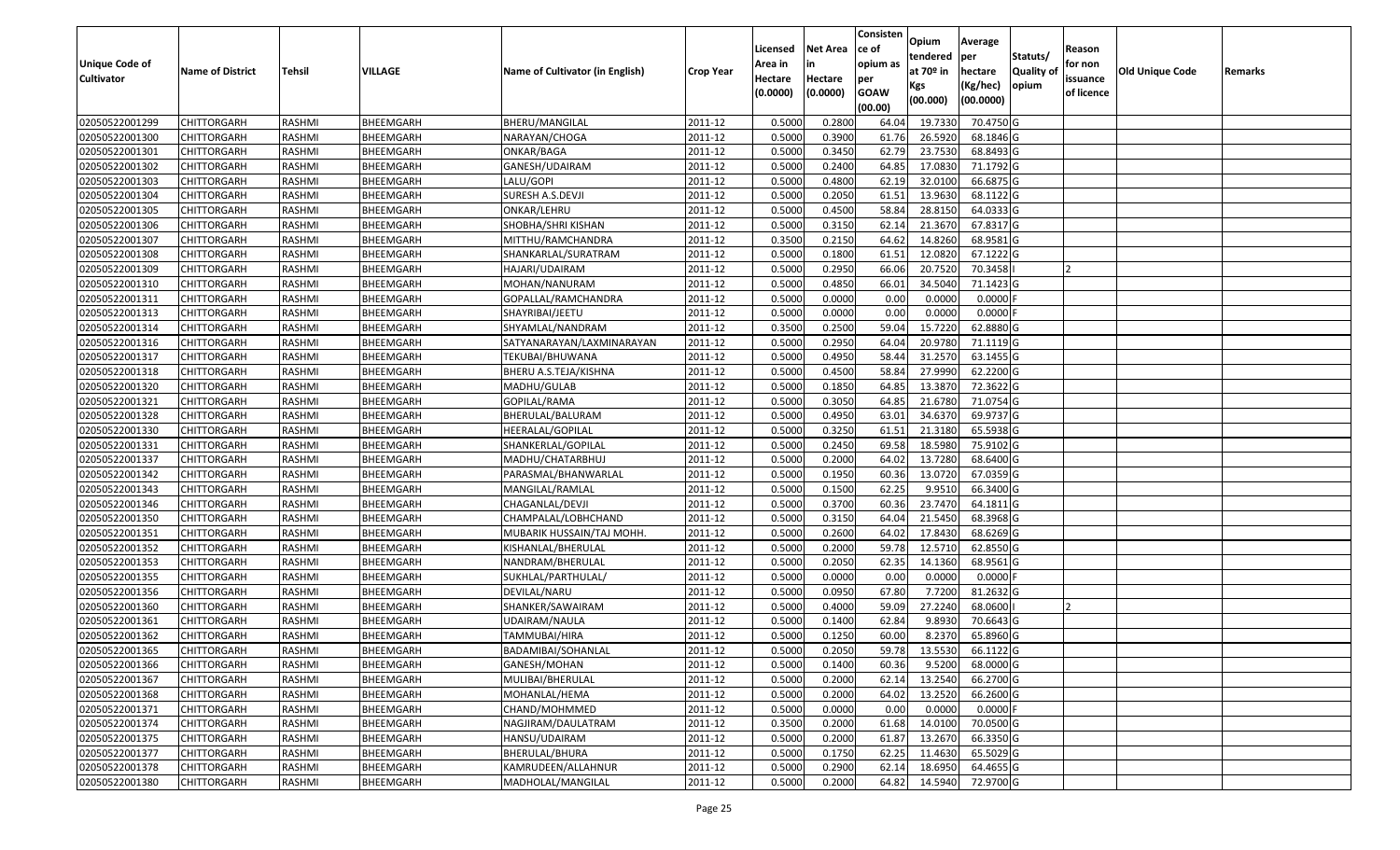| <b>Unique Code of</b><br><b>Cultivator</b> | <b>Name of District</b> | <b>Tehsil</b> | VILLAGE      | Name of Cultivator (in English)   | <b>Crop Year</b> | Licensed<br>Area in<br>Hectare<br>(0.0000) | <b>Net Area</b><br>in<br>Hectare<br>(0.0000) | Consisten<br>ce of<br>opium as<br>per<br><b>GOAW</b><br>(00.00) | Opium<br>tendered<br>at $70°$ in<br>Kgs<br>(00.000) | Average<br>per<br>hectare<br>(Kg/hec)<br>(00.0000) | Statuts/<br>Quality of<br>opium | Reason<br>for non<br>issuance<br>of licence | <b>Old Unique Code</b> | Remarks            |
|--------------------------------------------|-------------------------|---------------|--------------|-----------------------------------|------------------|--------------------------------------------|----------------------------------------------|-----------------------------------------------------------------|-----------------------------------------------------|----------------------------------------------------|---------------------------------|---------------------------------------------|------------------------|--------------------|
| 02050522001385                             | <b>CHITTORGARH</b>      | RASHMI        | BHEEMGARH    | RAMDAS/BIHARDAS                   | 2011-12          | 0.5000                                     | 0.1500                                       | 61.76                                                           | 10.5430                                             | 70.2867 G                                          |                                 |                                             |                        |                    |
| 02050522001386                             | CHITTORGARH             | RASHMI        | BHEEMGARH    | <b>SHOBHA/BHAJJA</b>              | 2011-12          | 0.5000                                     | 0.1950                                       | 58.84                                                           | 12.9110                                             | 66.2103 G                                          |                                 |                                             |                        |                    |
| 02050522001390                             | CHITTORGARH             | RASHMI        | BHEEMGARH    | BHERULAL/MOTILAL                  | 2011-12          | 0.5000                                     | 0.2000                                       | 57.46                                                           | 12.4850                                             | 62.4250 G                                          |                                 |                                             |                        |                    |
| 02050522001391                             | <b>CHITTORGARH</b>      | RASHMI        | BHEEMGARH    | ROSHAN/SUKHLAL                    | 2011-12          | 0.5000                                     | 0.0950                                       | 64.82                                                           | 7.2780                                              | 76.6105G                                           |                                 |                                             |                        |                    |
| 02050522001393                             | <b>CHITTORGARH</b>      | RASHMI        | BHEEMGARH    | KISHANLAL/SUKHA                   | 2011-12          | 0.5000                                     | 0.3450                                       | 62.07                                                           | 23.4360                                             | 67.9304 G                                          |                                 |                                             |                        |                    |
| 02050522001394                             | <b>CHITTORGARH</b>      | RASHMI        | BHEEMGARH    | BHERULAL/HAZARILAL                | 2011-12          | 0.5000                                     | 0.1850                                       | 62.98                                                           | 12.8030                                             | 69.2054 G                                          |                                 |                                             |                        |                    |
| 02050522001400                             | <b>CHITTORGARH</b>      | RASHMI        | BHEEMGARH    | AANWAR/ALLAHNUR                   | 2011-12          | 0.5000                                     | 0.2850                                       | 62.35                                                           | 19.0260                                             | 66.7579 G                                          |                                 |                                             |                        |                    |
| 02050522001401                             | <b>CHITTORGARH</b>      | RASHMI        | BHEEMGARH    | KISHANLAL/MOHANLAL                | 2011-12          | 0.5000                                     | 0.2000                                       | 58.57                                                           | 12.8100                                             | 64.0500G                                           |                                 |                                             |                        |                    |
| 02050522001402                             | <b>CHITTORGARH</b>      | RASHMI        | BHEEMGARH    | HARLAL/ JAWAHAR                   | 2011-12          | 0.5000                                     | 0.4150                                       | 61.68                                                           | 28.2930                                             | 68.1759 G                                          |                                 |                                             |                        | <b>NAME CHANGE</b> |
| 02050522001406                             | CHITTORGARH             | RASHMI        | BHEEMGARH    | BHERULAL/BHAJJA                   | 2011-12          | 0.5000                                     | 0.1900                                       | 61.19                                                           | 13.4090                                             | 70.5737 G                                          |                                 |                                             |                        |                    |
| 02050522001407                             | <b>CHITTORGARH</b>      | RASHMI        | BHEEMGARH    | BHANWARLAL/LALCHAND               | 2011-12          | 0.5000                                     | 0.3200                                       | 58.02                                                           | 18.6240                                             | 58.2000 G                                          |                                 |                                             |                        |                    |
| 02050522001408                             | CHITTORGARH             | RASHMI        | BHEEMGARH    | NARULAL/BHERULAL                  | 2011-12          | 0.3500                                     | 0.1800                                       | 58.02                                                           | 11.4470                                             | 63.5944 G                                          |                                 |                                             |                        |                    |
| 02050522001410                             | CHITTORGARH             | RASHMI        | BHEEMGARH    | NARAYANLAL/PYARA                  | 2011-12          | 0.5000                                     | 0.2600                                       | 61.68                                                           | 17.4640                                             | 67.1692 G                                          |                                 |                                             |                        |                    |
| 02050522001411                             | CHITTORGARH             | RASHMI        | BHEEMGARH    | RATNIBAI/SOHANLAL                 | 2011-12          | 0.3500                                     | 0.2100                                       | 63.32                                                           | 14.1110                                             | 67.1952 G                                          |                                 |                                             |                        |                    |
| 02050522001412                             | CHITTORGARH             | RASHMI        | BHEEMGARH    | SHANKARLAL/MANGILAL               | 2011-12          | 0.5000                                     | 0.4850                                       | 60.73                                                           | 31.8830                                             | 65.7381G                                           |                                 |                                             |                        |                    |
| 02050522001413                             | CHITTORGARH             | RASHMI        | BHEEMGARH    | KALIBAI/CHOTEKHA                  | 2011-12          | 0.5000                                     | 0.5000                                       | 61.10                                                           | 32.6360                                             | 65.2720 G                                          |                                 |                                             |                        |                    |
| 02050522001414                             | CHITTORGARH             | RASHMI        | BHEEMGARH    | GANESHLAL/GANGARAM                | 2011-12          | 0.5000                                     | 0.4650                                       | 61.87                                                           | 29.5830                                             | 63.6194 G                                          |                                 |                                             |                        |                    |
| 02050522001416                             | CHITTORGARH             | RASHMI        | BHEEMGARH    | HEERALAL/BALULAL                  | 2011-12          | 0.5000                                     | 0.2800                                       | 67.29                                                           | 20.3700                                             | 72.7500 G                                          |                                 |                                             |                        |                    |
| 02050522001420                             | <b>CHITTORGARH</b>      | RASHMI        | BHEEMGARH    | DUDHARAM/MANGU                    | 2011-12          | 0.5000                                     | 0.1950                                       | 56.94                                                           | 12.3230                                             | 63.1949 G                                          |                                 |                                             |                        |                    |
| 02050522001422                             | CHITTORGARH             | RASHMI        | BHEEMGARH    | KALURAM/BHERU                     | 2011-12          | 0.5000                                     | 0.2100                                       | 61.68                                                           | 14.0630                                             | 66.9667 G                                          |                                 |                                             |                        |                    |
| 02050522001423                             | <b>CHITTORGARH</b>      | RASHMI        | BHEEMGARH    | MEMABAI/AJIMBAKSH                 | 2011-12          | 0.5000                                     | 0.1900                                       | 61.68                                                           | 12.8290                                             | 67.5211 G                                          |                                 |                                             |                        |                    |
| 02050522001426                             | CHITTORGARH             | RASHMI        | BHEEMGARH--2 | RAMCHANDRA/SURAJMAL               | 2011-12          | 0.5000                                     | 0.4550                                       | 61.07                                                           | 30.1770                                             | 66.3231 G                                          |                                 |                                             |                        |                    |
| 02050522001430                             | CHITTORGARH             | RASHMI        | BHEEMGARH--2 | RATANLAL/CHAMNA                   | 2011-12          | 0.5000                                     | 0.4850                                       | 62.77                                                           | 33.2320                                             | 68.5196 G                                          |                                 |                                             |                        |                    |
| 02050522001432                             | CHITTORGARH             | RASHMI        | BHEEMGARH--2 | SHYAMA/LEHRU                      | 2011-12          | 0.5000                                     | 0.2350                                       | 66.41                                                           | 17.2100                                             | 73.2340 G                                          |                                 |                                             |                        |                    |
| 02050522001433                             | CHITTORGARH             | RASHMI        | BHEEMGARH--2 | CHUNNILAL/PYARCHAND               | 2011-12          | 0.5000                                     | 0.4950                                       | 62.55                                                           | 33.0440                                             | 66.7556 G                                          |                                 |                                             |                        |                    |
| 02050522001434                             | CHITTORGARH             | RASHMI        | BHEEMGARH--2 | RAMIBAI/UDAIRAM                   | 2011-12          | 0.3500                                     | 0.2050                                       | 61.36                                                           | 13.175                                              | 64.2683 G                                          |                                 |                                             |                        |                    |
| 02050522001435                             | CHITTORGARH             | RASHMI        | BHEEMGARH--2 | GANGABAI/RAMLAL                   | 2011-12          | 0.5000                                     | 0.3200                                       | 63.63                                                           | 21.8800                                             | 68.3750                                            |                                 |                                             |                        |                    |
| 02050522001436                             | CHITTORGARH             | RASHMI        | BHEEMGARH--2 | HANSU/HARLAL                      | 2011-12          | 0.5000                                     | 0.2100                                       | 62.36                                                           | 14.0840                                             | 67.0667 G                                          |                                 |                                             |                        |                    |
| 02050522001437                             | CHITTORGARH             | RASHMI        | BHEEMGARH--2 | NARAYAN@NARU<br>A.S.MODA/HEERALAL | 2011-12          | 0.5000                                     | 0.4850                                       | 60.59                                                           | 30.9700                                             | 63.8557 G                                          |                                 |                                             |                        |                    |
| 02050522001438                             | CHITTORGARH             | RASHMI        | BHEEMGARH--2 | UDA/BHUVANA                       | 2011-12          | 0.3500                                     | 0.0000                                       | 0.00                                                            | 0.0000                                              | $0.0000$ F                                         |                                 |                                             |                        |                    |
| 02050522001439                             | CHITTORGARH             | RASHMI        | BHEEMGARH--2 | JODHRAJ/DHOKAL                    | 2011-12          | 0.5000                                     | 0.3050                                       | 63.41                                                           | 20.6900                                             | 67.8361G                                           |                                 |                                             |                        |                    |
| 02050522001440                             | CHITTORGARH             | RASHMI        | BHEEMGARH--2 | SOHANBAI/DALCHAND                 | 2011-12          | 0.5000                                     | 0.2950                                       | 61.59                                                           | 18.6880                                             | 63.3492 G                                          |                                 |                                             |                        |                    |
| 02050522001441                             | <b>CHITTORGARH</b>      | RASHMI        | BHEEMGARH--2 | BAKTAVAR/HEERALAL                 | 2011-12          | 0.5000                                     | 0.2300                                       | 56.94                                                           | 15.4470                                             | 67.1609 G                                          |                                 |                                             |                        |                    |
| 02050522001442                             | CHITTORGARH             | RASHMI        | BHEEMGARH--2 | CHANDIBAI/CHOGA                   | 2011-12          | 0.350                                      | 0.3450                                       | 61.59                                                           | 23.131                                              | 67.0464 G                                          |                                 |                                             |                        |                    |
| 02050522001443                             | CHITTORGARH             | RASHMI        | BHEEMGARH--2 | SHOBHA/CHAMPALAL                  | 2011-12          | 0.500                                      | 0.3100                                       | 58.05                                                           | 19.3970                                             | 62.5710 G                                          |                                 |                                             |                        |                    |
| 02050522001447                             | <b>CHITTORGARH</b>      | RASHMI        | BHEEMGARH--2 | MANGILAL/SHRILAL                  | 2011-12          | 0.5000                                     | 0.2250                                       | 56.53                                                           | 13.7770                                             | 61.2311 G                                          |                                 |                                             |                        |                    |
| 02050522001448                             | <b>CHITTORGARH</b>      | RASHMI        | BHEEMGARH--2 | CHANDMAL/BHERULAL                 | 2011-12          | 0.5000                                     | 0.3200                                       | 55.80                                                           | 18.3580                                             | 57.3688 G                                          |                                 |                                             |                        |                    |
| 02050522001449                             | <b>CHITTORGARH</b>      | RASHMI        | BHEEMGARH--2 | ONKAR/SHOLA                       | 2011-12          | 0.5000                                     | 0.2050                                       | 58.05                                                           | 12.6960                                             | 61.9317 G                                          |                                 |                                             |                        |                    |
| 02050522001450                             | <b>CHITTORGARH</b>      | RASHMI        | BHEEMGARH--2 | NARAYAN/GORIA@ROHARULAL           | 2011-12          | 0.5000                                     | 0.4350                                       | 61.59                                                           | 28.6130                                             | 65.7770 G                                          |                                 |                                             |                        |                    |
| 02050522001451                             | <b>CHITTORGARH</b>      | RASHMI        | BHEEMGARH--2 | KAILASHPURI/NARAYANPURI           | 2011-12          | 0.5000                                     | 0.2500                                       | 66.09                                                           | 19.1380                                             | 76.5520 G                                          |                                 |                                             |                        |                    |
| 02050522001452                             | <b>CHITTORGARH</b>      | RASHMI        | BHEEMGARH--2 | NARAYNIBAI/MOHANPURI              | 2011-12          | 0.5000                                     | 0.2300                                       | 67.29                                                           | 16.9670                                             | 73.7696 G                                          |                                 |                                             |                        |                    |
| 02050522001453                             | <b>CHITTORGARH</b>      | RASHMI        | BHEEMGARH--2 | MANGILAL/NANURAM                  | 2011-12          | 0.5000                                     | 0.2400                                       | 64.84                                                           | 16.9330                                             | 70.5542 G                                          |                                 |                                             |                        |                    |
| 02050522001454                             | CHITTORGARH             | RASHMI        | BHEEMGARH--2 | AMRITLAL/BHERULAL                 | 2011-12          | 0.5000                                     | 0.4250                                       | 60.45                                                           | 27.6860                                             | 65.1435 G                                          |                                 |                                             |                        |                    |
| 02050522001455                             | CHITTORGARH             | RASHMI        | BHEEMGARH--2 | CHANDIBAI/PANNA                   | 2011-12          | 0.5000                                     | 0.1800                                       | 60.45                                                           | 12.2800                                             | 68.2222 G                                          |                                 |                                             |                        |                    |
| 02050522001456                             | <b>CHITTORGARH</b>      | RASHMI        | BHEEMGARH--2 | SHANKARLAL/BHURALAL               | 2011-12          | 0.5000                                     | 0.1250                                       | 61.36                                                           | 8.7040                                              | 69.6320 G                                          |                                 |                                             |                        |                    |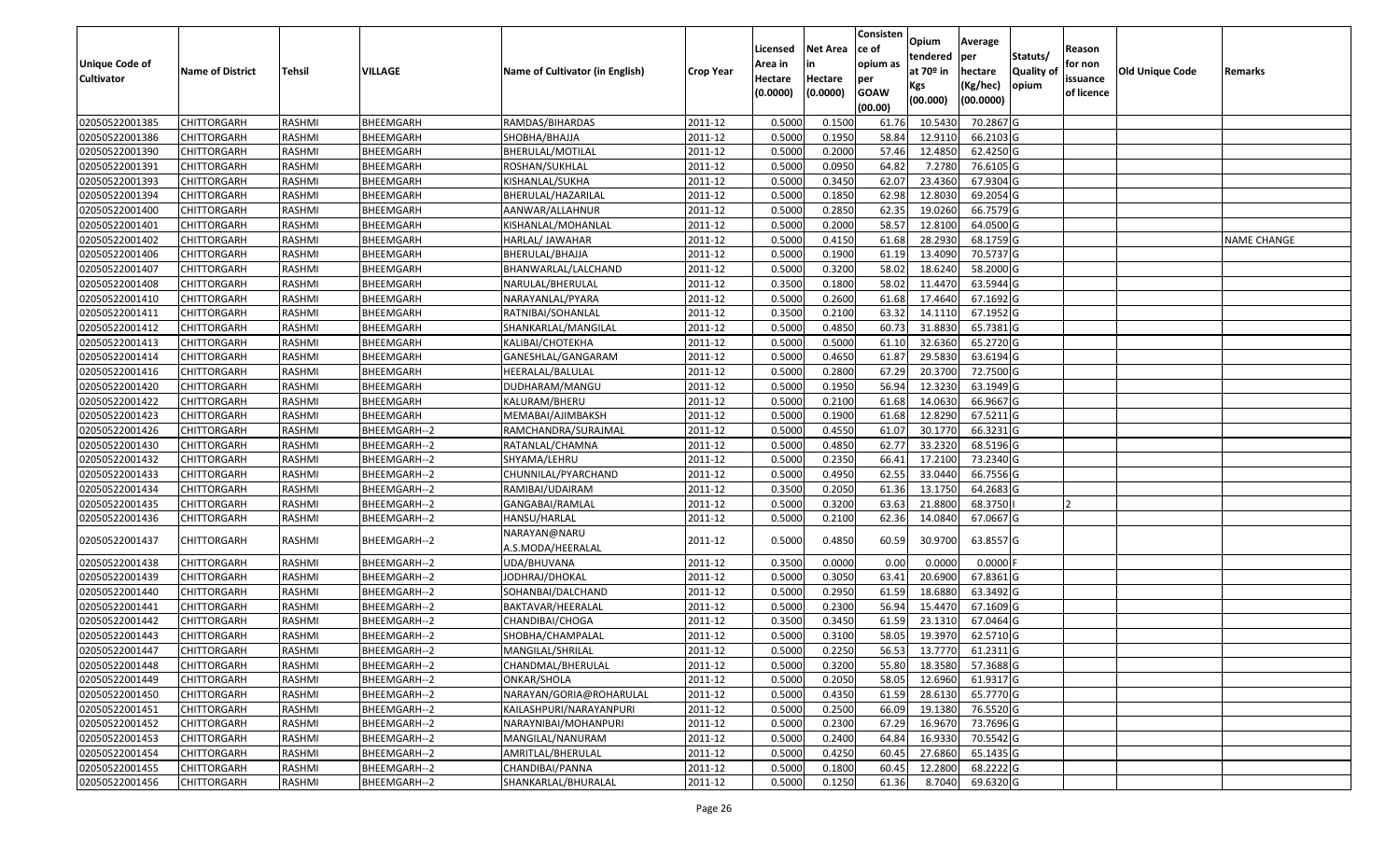|                                  |                                   |                  |                            |                                         |                    | Licensed        | <b>Net Area</b>  | Consisten<br>ce of | Opium<br>tendered | Average<br>per         | Statuts/         | Reason     |                 |                    |
|----------------------------------|-----------------------------------|------------------|----------------------------|-----------------------------------------|--------------------|-----------------|------------------|--------------------|-------------------|------------------------|------------------|------------|-----------------|--------------------|
| <b>Unique Code of</b>            | <b>Name of District</b>           | <b>Tehsil</b>    | VILLAGE                    | Name of Cultivator (in English)         | <b>Crop Year</b>   | Area in         |                  | opium as           | at $70°$ in       | hectare                | <b>Quality o</b> | for non    | Old Unique Code | Remarks            |
| <b>Cultivator</b>                |                                   |                  |                            |                                         |                    | Hectare         | Hectare          | per<br><b>GOAW</b> | Kgs               | (Kg/hec)               | opium            | issuance   |                 |                    |
|                                  |                                   |                  |                            |                                         |                    | (0.0000)        | (0.0000)         | (00.00)            | (00.000)          | (00.0000)              |                  | of licence |                 |                    |
| 02050522001457                   | CHITTORGARH                       | RASHMI           | BHEEMGARH--2               | SATYANARAYAN/DEVILAL                    | 2011-12            | 0.5000          | 0.0000           | 0.00               | 0.0000            | 0.0000F                |                  |            |                 |                    |
| 02050522001458                   | CHITTORGARH                       | RASHMI           | BHEEMGARH--2               | KHARKABAI/SOHANLAL                      | 2011-12            | 0.5000          | 0.0000           | 0.00               | 0.0000            | $0.0000$ F             |                  |            |                 |                    |
| 02050522001459                   | CHITTORGARH                       | RASHMI           | BHEEMGARH--2               | NOJIBAI/MAGNIRAM                        | 2011-12            | 0.5000          | 0.2450           | 69.58              | 19.2840           | 78.7102G               |                  |            |                 |                    |
| 02050522001460                   | <b>CHITTORGARH</b>                | RASHMI           | BHEEMGARH--2               | HAJARIMAL/JAVHARMAL                     | 2011-12            | 0.5000          | 0.3550           | 56.94              | 21.4660           | 60.4676 G              |                  |            |                 |                    |
| 02050522001463                   | CHITTORGARH                       | RASHMI           | BHEEMGARH--2               | SAMPATLAL/MANGILAL                      | 2011-12            | 0.5000          | 0.3950           | 61.19              | 25.7520           | 65.1949 G              |                  |            |                 |                    |
| 02050522001465                   | CHITTORGARH                       | RASHMI           | BHEEMGARH--2               | RANGLAL/BHERULAL                        | 2011-12            | 0.5000          | 0.0000           | 0.00               | 0.0000            | 0.0000N                |                  |            |                 |                    |
| 02050522001467                   | CHITTORGARH                       | RASHMI           | BHEEMGARH--2               | AMBALAL /HAJARI                         | 2011-12            | 0.5000          | 0.1700           | 61.36              | 11.097            | 65.2765 G              |                  |            |                 | <b>NAME CHANGE</b> |
| 02050522001469                   | CHITTORGARH                       | <b>RASHMI</b>    | BHEEMGARH--2               | GANESHLAL/JODHRAJ                       | 2011-12            | 0.5000          | 0.3050           | 63.62              | 21.0040           | 68.8656 G              |                  |            |                 |                    |
| 02050522001471                   | CHITTORGARH                       | RASHMI           | BHEEMGARH--2               | SHANKARLAL/NATHU                        | 2011-12            | 0.5000          | 0.1300           | 60.45              | 8.2990            | 63.8385 G              |                  |            |                 |                    |
| 02050522001473                   | CHITTORGARH                       | RASHMI           | BHEEMGARH--2               | KHEMA/GANGABHIL                         | 2011-12            | 0.5000          | 0.3600           | 61.19              | 23.2170           | 64.4917 G              |                  |            |                 |                    |
| 02050522001474                   | CHITTORGARH                       | RASHMI           | BHEEMGARH--2               | MAGNIRAM/UDAIRAM                        | 2011-12            | 0.5000          | 0.1700           | 61.45              | 11.8770           | 69.8647 G              |                  |            |                 |                    |
| 02050522001477                   | CHITTORGARH                       | RASHMI           | BHEEMGARH--2               | BALURAM/DEVJIRAM NAYAK                  | 2011-12            | 0.5000          | 0.5000           | 59.84              | 32.6130           | 65.2260 G              |                  |            |                 |                    |
| 02050522001479                   | <b>CHITTORGARH</b>                | RASHMI           | BHEEMGARH--2               | LEHARU/JODHRAJ                          | 2011-12            | 0.5000          | 0.2000           | 61.88              | 13.1010           | 65.5050 G              |                  |            |                 |                    |
| 02050522001480                   | CHITTORGARH                       | RASHMI           | BHEEMGARH--2               | SOHANLAL/GOPILAL                        | 2011-12            | 0.5000          | 0.3000           | 55.72              | 18.7140           | 62.3800 G              |                  |            |                 |                    |
| 02050522001482                   | <b>CHITTORGARH</b>                | RASHMI           | BHEEMGARH--2               | SOHANBAI/UDERAM                         | 2011-12            | 0.5000          | 0.1100           | 64.84              | 8.031             | 73.0091G               |                  |            |                 |                    |
| 02050522001483                   | <b>CHITTORGARH</b>                | RASHMI           | BHEEMGARH--2               | BHERUPURI/BALUPURI                      | 2011-12            | 0.5000          | 0.1900           | 56.53              | 12.4290           | 65.4158 G              |                  |            |                 |                    |
| 02050522001485                   | CHITTORGARH                       | RASHMI           | BHEEMGARH--2               | DILIP KUMAR/SHANTILAL                   | 2011-12            | 0.5000          | 0.4400           | 64.04              | 28.8640           | 65.6000G               |                  |            |                 |                    |
| 02050522001486                   | CHITTORGARH                       | RASHMI           | BHEEMGARH--2               | BHERULAL/BHUVANA                        | 2011-12            | 0.5000          | 0.1800           | 57.46              | 11.1230           | 61.7944 G              |                  |            |                 |                    |
| 02050522001487                   | CHITTORGARH                       | RASHMI           | BHEEMGARH--2               | BHAWANA/MANA                            | 2011-12            | 0.5000          | 0.2800           | 61.88              | 17.8570           | 63.7750 G              |                  |            |                 |                    |
| 02050522002001                   | CHITTORGARH                       | RASHMI           | <b>BARU</b>                | VENIRAM/DUNGA                           | 2011-12            | 0.5000          | 0.3000           | 62.36              | 22.7520           | 75.8400 G              |                  |            |                 |                    |
| 02050522002002                   | CHITTORGARH                       | RASHMI           | <b>BARU</b>                | NARU/ KHEMA                             | 2011-12            | 0.5000          | 0.4150           | 60.18              | 25.2330           | 60.8024 G              |                  |            |                 |                    |
| 02050522002004                   | CHITTORGARH                       | RASHMI           | <b>BARU</b>                | MADHU/UDAIRAM                           | 2011-12            | 0.5000          | 0.0000           | 0.00               | 0.0000            | 0.0000                 |                  |            |                 |                    |
| 02050522002006                   | CHITTORGARH                       | RASHMI           | <b>BARU</b>                | KISHANLAL/DHANNA                        | 2011-12            | 0.5000          | 0.2950           | 60.59              | 18.4890           | 62.6746 G              |                  |            |                 |                    |
| 02050522002007                   | CHITTORGARH                       | RASHMI           | <b>BARU</b>                | CHANDIBAI/RUPLAL                        | 2011-12            | 0.5000          | 0.2150           | 62.55              | 14.7710           | 68.7023 G              |                  |            |                 |                    |
| 02050522002008                   | CHITTORGARH                       | RASHMI           | <b>BARU</b>                | GANESHLAL/ CHMANA                       | 2011-12            | 0.3500          | 0.1600           | 53.06              | 9.0200            | 56.3750 G              |                  |            |                 |                    |
| 02050522002009                   | CHITTORGARH                       | RASHMI           | <b>BARU</b>                | MANGILAL/PARTHU                         | 2011-12            | 0.3500          | 0.0850           | 66.48              | 6.2020            | 72.9650 G              |                  |            |                 |                    |
| 02050522002010                   | CHITTORGARH                       | RASHMI           | <b>BARU</b>                | SUSHILABAI/SHANKARLAL                   | 2011-12            | 0.5000          | 0.1900           | 65.78              | 14.0960           | 74.1900 G              |                  |            |                 |                    |
| 02050522002011                   | CHITTORGARH                       | RASHMI           | <b>BARU</b>                | KAJOD/RAMA                              | 2011-12            | 0.5000          | 0.1000           | 62.22              | 7.1230            | 71.2300 G              |                  |            |                 |                    |
| 02050522002012                   | CHITTORGARH                       | RASHMI           | <b>BARU</b>                | GANESH/PANNA                            | 2011-12            | 0.5000          | 0.4500           | 59.49              | 29.1160           | 64.7022 G              |                  |            |                 |                    |
| 02050522002013                   | CHITTORGARH                       | RASHMI           | <b>BARU</b>                | KALU/PRATHVIRAJ                         | 2011-12            | 0.5000          | 0.0000           | 0.00               | 0.0000            | $0.0000$ F             |                  |            |                 |                    |
| 02050522002016                   | CHITTORGARH                       | RASHMI           | <b>BARU</b>                | LOBHU @ SHOBHALAL / HAZARI              | 2011-12            | 0.5000          | 0.2850           | 62.55              | 18.6220           | 65.3404 G              |                  |            |                 |                    |
| 02050522002017                   | CHITTORGARH                       | RASHMI           | <b>BARU</b>                | NATHU/ GOPI                             | 2011-12            | 0.5000          | 0.1950           | 67.79              | 14.2460           | 73.0564 G<br>72.9189 G |                  |            |                 |                    |
| 02050522002018                   | CHITTORGARH                       | <b>RASHMI</b>    | <b>BARU</b>                | CHUNA/ KHURAJ                           | 2011-12<br>2011-12 | 0.5000          | 0.1850           | 64.15              | 13.4900           |                        |                  |            |                 |                    |
| 02050522002023<br>02050522002024 | <b>CHITTORGARH</b><br>CHITTORGARH | RASHMI<br>RASHMI | <b>BARU</b><br><b>BARU</b> | SHANKERLAL/ NATHU<br>BALURAM/ LOBHCHAND | 2011-12            | 0.5000<br>0.500 | 0.2150<br>0.2850 | 64.59<br>64.15     | 14.883<br>19.7120 | 69.2233 G<br>69.1649 G |                  |            |                 |                    |
| 02050522002029                   | CHITTORGARH                       | RASHMI           | <b>BARU</b>                | SHANKERLAL/RAGHUNATH                    | 2011-12            | 0.5000          | 0.0000           | 0.00               | 0.0000            | $0.0000$ F             |                  |            |                 |                    |
| 02050522002030                   | <b>CHITTORGARH</b>                | RASHMI           | <b>BARU</b>                | MANGIBAI/MADANLAL                       | 2011-12            | 0.3500          | 0.2200           |                    | 62.55 14.5120     | 65.9636 G              |                  |            |                 |                    |
| 02050522002031                   | <b>CHITTORGARH</b>                | RASHMI           | <b>BARU</b>                | BHERU/NATHU                             | 2011-12            | 0.5000          | 0.3850           | 63.13              | 27.0740           | 70.3221 G              |                  |            |                 |                    |
| 02050522002032                   | <b>CHITTORGARH</b>                | RASHMI           | <b>BARU</b>                | UDIBAI/ NARU                            | 2011-12            | 0.5000          | 0.1300           | 64.59              | 9.6050            | 73.8846 G              |                  |            |                 |                    |
| 02050522002034                   | <b>CHITTORGARH</b>                | RASHMI           | <b>BARU</b>                | SOHANLAL/ CHUNA TELI                    | 2011-12            | 0.5000          | 0.0000           | 0.00               | 0.0000            | $0.0000$ F             |                  |            |                 |                    |
| 02050522002038                   | <b>CHITTORGARH</b>                | RASHMI           | <b>BARU</b>                | NANDRAM/RUPA                            | 2011-12            | 0.5000          | 0.0000           | 0.00               | 0.0000            | $0.0000$ F             |                  |            |                 |                    |
| 02050522002039                   | <b>CHITTORGARH</b>                | RASHMI           | <b>BARU</b>                | RATTU/ MOTI                             | 2011-12            | 0.5000          | 0.1950           | 61.67              | 13.2770           | 68.0872 G              |                  |            |                 |                    |
| 02050522002040                   | <b>CHITTORGARH</b>                | RASHMI           | <b>BARU</b>                | NATHULAL/ PARTHU                        | 2011-12            | 0.5000          | 0.0000           | 0.00               | 0.0000            | $0.0000$ F             |                  |            |                 |                    |
| 02050522002042                   | <b>CHITTORGARH</b>                | RASHMI           | <b>BARU</b>                | RAMLAL/DUNGA                            | 2011-12            | 0.5000          | 0.1750           | 63.13              | 12.5270           | 71.5829 G              |                  |            |                 |                    |
| 02050522002045                   | <b>CHITTORGARH</b>                | RASHMI           | <b>BARU</b>                | DUNGA/ KALU                             | 2011-12            | 0.5000          | 0.3500           | 58.05              | 21.8350           | 62.3857 G              |                  |            |                 |                    |
| 02050522002047                   | <b>CHITTORGARH</b>                | RASHMI           | <b>BARU</b>                | <b>BHERULAL/ MADHU</b>                  | 2011-12            | 0.5000          | 0.2400           | 64.15              | 16.9360           | 70.5667 G              |                  |            |                 |                    |
|                                  |                                   |                  |                            |                                         |                    |                 |                  |                    |                   |                        |                  |            |                 |                    |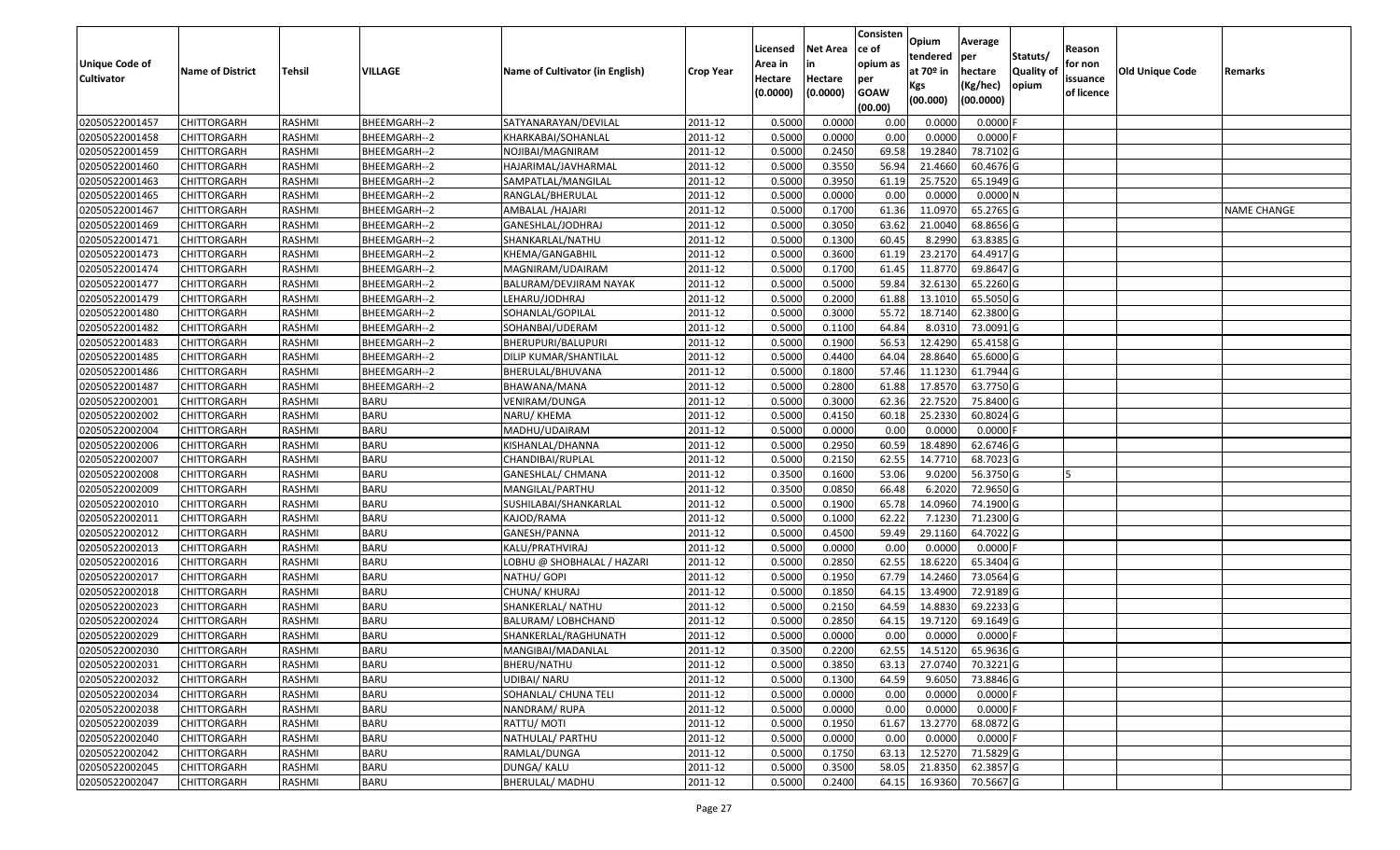| <b>Unique Code of</b> |                         |               |             |                                          |                  | Licensed<br>Area in | <b>Net Area</b>     | Consisten<br>ce of<br>opium as | Opium<br>tendered              | Average<br>per                   | Statuts/           | Reason<br>for non      |                        |                    |
|-----------------------|-------------------------|---------------|-------------|------------------------------------------|------------------|---------------------|---------------------|--------------------------------|--------------------------------|----------------------------------|--------------------|------------------------|------------------------|--------------------|
| <b>Cultivator</b>     | <b>Name of District</b> | <b>Tehsil</b> | VILLAGE     | Name of Cultivator (in English)          | <b>Crop Year</b> | Hectare<br>(0.0000) | Hectare<br>(0.0000) | per<br><b>GOAW</b><br>(00.00)  | at $70°$ in<br>Kgs<br>(00.000) | hectare<br>(Kg/hec)<br>(00.0000) | Quality o<br>opium | issuance<br>of licence | <b>Old Unique Code</b> | Remarks            |
| 02050522002048        | CHITTORGARH             | RASHMI        | <b>BARU</b> | JHAMKUBAI/HIRALAL                        | 2011-12          | 0.5000              | 0.3900              | 59.39                          | 24.1870                        | 62.0179 G                        |                    |                        |                        |                    |
| 02050522002049        | CHITTORGARH             | RASHMI        | <b>BARU</b> | DEVKISHAN/ GOKAL                         | 2011-12          | 0.5000              | 0.4800              | 66.29                          | 32.5770                        | 67.8688 G                        |                    |                        |                        |                    |
| 02050522002052        | CHITTORGARH             | RASHMI        | BARU        | PRAKASHCHANDRA/ PYARCHAND                | 2011-12          | 0.5000              | 0.0000              | 0.00                           | 0.0000                         | 0.0000F                          |                    |                        |                        |                    |
| 02050522002054        | CHITTORGARH             | RASHMI        | <b>BARU</b> | BHUWANIRAM/ MADHAV @<br><b>MAHADEV</b>   | 2011-12          | 0.5000              | 0.2850              | 66.50                          | 21.4320                        | 75.2000 G                        |                    |                        |                        |                    |
| 02050522002055        | CHITTORGARH             | RASHMI        | <b>BARU</b> | CHHOGA/ LOBHU                            | 2011-12          | 0.500               | 0.4350              | 64.08                          | 30.3280                        | 69.7195 G                        |                    |                        |                        |                    |
| 02050522002056        | CHITTORGARH             | RASHMI        | <b>BARU</b> | RADHABAI/KISHANLAL                       | 2011-12          | 0.5000              | 0.1050              | 59.03                          | 6.8310                         | 65.0571G                         |                    |                        |                        |                    |
| 02050522002057        | CHITTORGARH             | RASHMI        | <b>BARU</b> | МАDНО/ВНІМА                              | 2011-12          | 0.5000              | 0.2200              | 58.13                          | 12.9340                        | 58.7909 G                        |                    |                        |                        |                    |
| 02050522002059        | <b>CHITTORGARH</b>      | RASHMI        | <b>BARU</b> | NARAYAN/HAZARI                           | 2011-12          | 0.5000              | 0.3950              | 64.96                          | 28.3210                        | 71.6987 G                        |                    |                        |                        |                    |
| 02050522002060        | <b>CHITTORGARH</b>      | RASHMI        | <b>BARU</b> | AMBALAL/DALCHAND                         | 2011-12          | 0.5000              | 0.5000              | 48.06                          | 0.0000                         | 0.0000                           |                    |                        |                        |                    |
| 02050522002064        | <b>CHITTORGARH</b>      | RASHMI        | <b>BARU</b> | MANGU/DEEPA                              | 2011-12          | 0.5000              | 0.4850              | 60.18                          | 29.8490                        | 61.5443 G                        |                    |                        |                        |                    |
| 02050522002067        | CHITTORGARH             | RASHMI        | <b>BARU</b> | BALU/RAMA                                | 2011-12          | 0.5000              | 0.1250              | 69.09                          | 9.534                          | 76.2720 G                        |                    |                        |                        |                    |
| 02050522002073        | <b>CHITTORGARH</b>      | RASHMI        | <b>BARU</b> | DHAPUBAI/KISHNA                          | 2011-12          | 0.5000              | 0.0000              | 0.00                           | 0.0000                         | $0.0000$ F                       |                    |                        |                        |                    |
| 02050522002077        | CHITTORGARH             | RASHMI        | <b>BARU</b> | UDAIRAM/RAMLAL                           | 2011-12          | 0.5000              | 0.0000              | 0.00                           | 0.0000                         | $0.0000$ F                       |                    |                        |                        |                    |
| 02050522002079        | CHITTORGARH             | RASHMI        | <b>BARU</b> | TULSIBAI/ KISHNA                         | 2011-12          | 0.5000              | 0.1950              | 61.21                          | 12.8100                        | 65.6923 G                        |                    |                        |                        |                    |
| 02050522002082        | CHITTORGARH             | RASHMI        | <b>BARU</b> | BHUWANI SHANKER/BHANWARLAL               | 2011-12          | 0.5000              | 0.0000              | 0.00                           | 0.0000                         | $0.0000$ F                       |                    |                        |                        |                    |
| 02050522002083        | CHITTORGARH             | RASHMI        | <b>BARU</b> | JAMNIBAI/ LAXMAN                         | 2011-12          | 0.500               | 0.3400              | 60.39                          | 22.905                         | 67.3676 G                        |                    |                        |                        |                    |
| 02050522002084        | CHITTORGARH             | RASHMI        | <b>BARU</b> | BHERULAL/ MADHU                          | 2011-12          | 0.5000              | 0.0950              | 60.47                          | 6.7900                         | 71.4737 G                        |                    |                        |                        |                    |
| 02050522002085        | CHITTORGARH             | RASHMI        | <b>BARU</b> | RUKMANI BAI/BHAGWAN                      | 2011-12          | 0.5000              | 0.1450              | 60.47                          | 10.4610                        | 72.1448 G                        |                    |                        |                        | <b>NAME CHANGE</b> |
| 02050522002086        | <b>CHITTORGARH</b>      | RASHMI        | <b>BARU</b> | KAMERIBAI/KALURAM                        | 2011-12          | 0.5000              | 0.0000              | 0.00                           | 0.0000                         | $0.0000$ F                       |                    |                        |                        |                    |
| 02050522002091        | CHITTORGARH             | RASHMI        | <b>BARU</b> | KALU/MODA                                | 2011-12          | 0.5000              | 0.4850              | 58.03                          | 31.2860                        | 64.5072 G                        |                    |                        |                        |                    |
| 02050522002094        | CHITTORGARH             | RASHMI        | <b>BARU</b> | NARU/BHURA                               | 2011-12          | 0.5000              | 0.2150              | 63.13                          | 15.9720                        | 74.2884 G                        |                    |                        |                        |                    |
| 02050522002095        | CHITTORGARH             | RASHMI        | <b>BARU</b> | EMNA BAIGAM/MITTHU KHA                   | 2011-12          | 0.5000              | 0.0000              | 0.00                           | 0.0000                         | 0.0000                           |                    |                        |                        |                    |
| 02050522002096        | CHITTORGARH             | RASHMI        | <b>BARU</b> | NANALAL/ BALU                            | 2011-12          | 0.5000              | 0.0000              | 0.00                           | 0.0000                         | $0.0000$ F                       |                    |                        |                        |                    |
| 02050522002097        | CHITTORGARH             | RASHMI        | <b>BARU</b> | BHERULAL/ HAZARI                         | 2011-12          | 0.5000              | 0.0000              | 0.00                           | 0.0000                         | $0.0000$ F                       |                    |                        |                        |                    |
| 02050522002103        | CHITTORGARH             | RASHMI        | <b>BARU</b> | LAXMAN/ KALU                             | 2011-12          | 0.5000              | 0.2100              | 58.05                          | 13.2690                        | 63.1857 G                        |                    |                        |                        |                    |
| 02050522002104        | CHITTORGARH             | RASHMI        | <b>BARU</b> | ANCHIBAI/ HUKMA                          | 2011-12          | 0.5000              | 0.1150              | 61.67                          | 8.1840                         | 71.1652 G                        |                    |                        |                        |                    |
| 02050522002108        | CHITTORGARH             | <b>RASHMI</b> | <b>BARU</b> | MADHULAL/CHHOGA SUTHAR                   | 2011-12          | 0.5000              | 0.3400              | 58.05                          | 20.4830                        | $60.2441$ G                      |                    |                        |                        |                    |
| 02050522002110        | CHITTORGARH             | RASHMI        | <b>BARU</b> | RAMCHANDRA/ GOKAL                        | 2011-12          | 0.5000              | 0.3000              | 67.86                          | 22.2000                        | 74.0000 G                        |                    |                        |                        |                    |
| 02050522002111        | CHITTORGARH             | RASHMI        | <b>BARU</b> | LAXMAN/ DEVKISHAN                        | 2011-12          | 0.5000              | 0.1000              | 67.75                          | 7.1040                         | 71.0400 G                        |                    |                        |                        |                    |
| 02050522002112        | CHITTORGARH             | RASHMI        | <b>BARU</b> | RUPLAL A/S RAMCHANDRA/ GHASI NAI 2011-12 |                  | 0.5000              | 0.4900              | 61.21                          | 32.1440                        | 65.6000 G                        |                    |                        |                        |                    |
| 02050522002113        | <b>CHITTORGARH</b>      | RASHMI        | <b>BARU</b> | RATANLAL / DHANNA                        | 2011-12          | 0.5000              | 0.0950              | 61.21                          | 6.5670                         | 69.1263 G                        |                    |                        |                        |                    |
| 02050522002118        | CHITTORGARH             | RASHMI        | <b>BARU</b> | GANESHLAL/ KAJODIMAL                     | 2011-12          | 0.500               | 0.1050              | 62.64                          | 7.3830                         | 70.3143 G                        |                    |                        |                        |                    |
| 02050522002126        | CHITTORGARH             | RASHMI        | <b>BARU</b> | BALU/ KALU                               | 2011-12          | 0.5000              | 0.1000              | 64.93                          | 7.0500                         | 70.5000G                         |                    |                        |                        |                    |
| 02050522002129        | <b>CHITTORGARH</b>      | RASHMI        | <b>BARU</b> | <b>BHAGWANLAL/ RUPLAL</b>                | 2011-12          | 0.5000              | 0.1400              | 66.63                          | 9.7090                         | 69.3500 G                        |                    |                        |                        |                    |
| 02050522002130        | <b>CHITTORGARH</b>      | RASHMI        | <b>BARU</b> | SHIVLAL/ BHERULAL                        | 2011-12          | 0.5000              | 0.2100              | 63.34                          | 13.7360                        | 65.4095 G                        |                    |                        |                        |                    |
| 02050522002131        | <b>CHITTORGARH</b>      | RASHMI        | <b>BARU</b> | OMPRAKASH/ RUPLAL                        | 2011-12          | 0.5000              | 0.1950              | 63.34                          | 12.6590                        | 64.9179 G                        |                    |                        |                        |                    |
| 02050522002133        | <b>CHITTORGARH</b>      | RASHMI        | <b>BARU</b> | SHANKER/ UDA                             | 2011-12          | 0.3500              | 0.3550              | 62.45                          | 24.0520                        | 67.7521 G                        |                    |                        |                        |                    |
| 02050522002137        | <b>CHITTORGARH</b>      | RASHMI        | <b>BARU</b> | BANSHILAL/ KAJODIMAL                     | 2011-12          | 0.5000              | 0.3100              | 64.08                          | 21.5860                        | 69.6323 G                        |                    |                        |                        |                    |
| 02050522002139        | <b>CHITTORGARH</b>      | RASHMI        | <b>BARU</b> | HAZARI/ BHEEMA                           | 2011-12          | 0.5000              | 0.0000              | 0.00                           | 0.0000                         | $0.0000$ F                       |                    |                        |                        |                    |
| 02050522002142        | <b>CHITTORGARH</b>      | RASHMI        | <b>BARU</b> | GOURIBAI @RUPIBAI/HAZARI                 | 2011-12          | 0.5000              | 0.2100              | 67.32                          | 15.0990                        | 71.9000G                         |                    |                        |                        |                    |
| 02050522002143        | <b>CHITTORGARH</b>      | RASHMI        | <b>BARU</b> | MADHU A/S GOKAL / CHATERBHUJ             | 2011-12          | 0.5000              | 0.0000              | 0.00                           | 0.0000                         | $0.0000$ F                       |                    |                        |                        |                    |
| 02050522002147        | <b>CHITTORGARH</b>      | RASHMI        | <b>BARU</b> | KHURAJ/ KAJOD TELI                       | 2011-12          | 0.5000              | 0.0000              | 0.00                           | 0.0000                         | $0.0000$ F                       |                    |                        |                        |                    |
| 02050522002148        | <b>CHITTORGARH</b>      | RASHMI        | <b>BARU</b> | LADU/MANGU                               | 2011-12          | 0.5000              | 0.5050              | 59.99                          | 32.3860                        | 64.1307 G                        |                    |                        |                        |                    |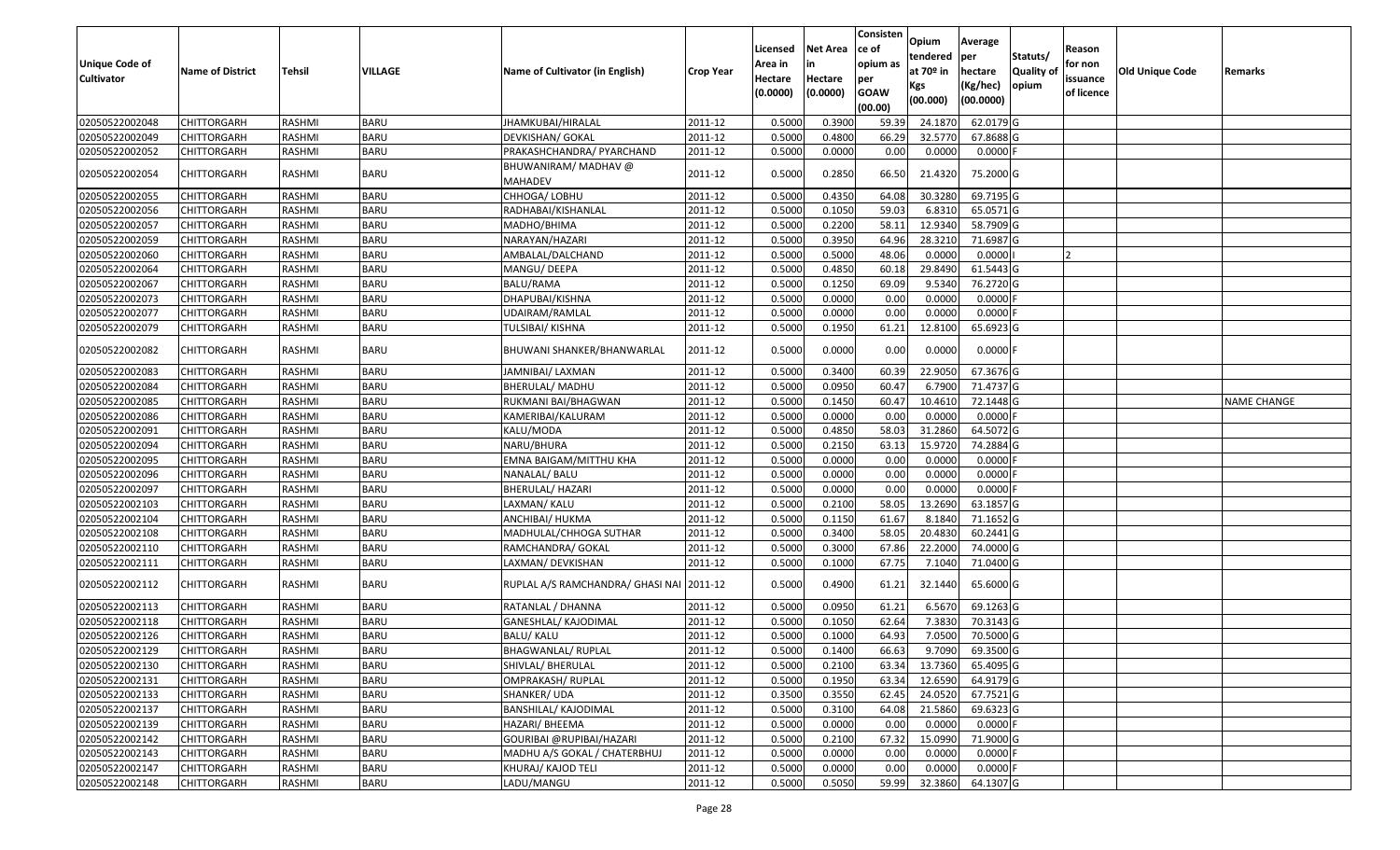|                       |                         |               |             |                                       |                  |          |                 | Consisten   | Opium         | Average    |                  |            |                        |         |
|-----------------------|-------------------------|---------------|-------------|---------------------------------------|------------------|----------|-----------------|-------------|---------------|------------|------------------|------------|------------------------|---------|
|                       |                         |               |             |                                       |                  | Licensed | <b>Net Area</b> | ce of       | tendered      | per        | Statuts/         | Reason     |                        |         |
| <b>Unique Code of</b> | <b>Name of District</b> | <b>Tehsil</b> | VILLAGE     | Name of Cultivator (in English)       | <b>Crop Year</b> | Area in  |                 | opium as    | at $70°$ in   | hectare    | <b>Quality o</b> | for non    | <b>Old Unique Code</b> | Remarks |
| <b>Cultivator</b>     |                         |               |             |                                       |                  | Hectare  | Hectare         | per         | Kgs           | (Kg/hec)   | opium            | issuance   |                        |         |
|                       |                         |               |             |                                       |                  | (0.0000) | (0.0000)        | <b>GOAW</b> | (00.000)      | (00.0000)  |                  | of licence |                        |         |
|                       |                         |               |             |                                       |                  |          |                 | (00.00)     |               |            |                  |            |                        |         |
| 02050522002150        | CHITTORGARH             | RASHMI        | <b>BARU</b> | <b>GIRDHARI/ BARDA</b>                | 2011-12          | 0.5000   | 0.4900          | 60.39       | 32.0500       | 65.4082G   |                  |            |                        |         |
| 02050522002151        | CHITTORGARH             | RASHMI        | <b>BARU</b> | SOSARBAI/ BHERULAL                    | 2011-12          | 0.5000   | 0.2400          | 62.45       | 15.9960       | 66.6500 G  |                  |            |                        |         |
| 02050522002152        | CHITTORGARH             | RASHMI        | <b>BARU</b> | NARAYAN/ SOHAN                        | 2011-12          | 0.5000   | 0.1800          | 60.18       | 11.8120       | 65.6222G   |                  |            |                        |         |
| 02050522002153        | <b>CHITTORGARH</b>      | RASHMI        | <b>BARU</b> | DEVKISHAN/ KALU TELI                  | 2011-12          | 0.5000   | 0.2500          | 62.45       | 16.8080       | 67.2320 G  |                  |            |                        |         |
| 02050522002154        | CHITTORGARH             | RASHMI        | <b>BARU</b> | MANGU/ KALU NAYAK                     | 2011-12          | 0.3500   | 0.2750          | 58.27       | 16.3820       | 59.5700    |                  |            |                        |         |
| 02050522002155        | CHITTORGARH             | RASHMI        | <b>BARU</b> | KAMRUDDIN/ GHASI KHA                  | 2011-12          | 0.5000   | 0.2100          | 64.93       | 14.3220       | 68.2000 G  |                  |            |                        |         |
| 02050522002157        | CHITTORGARH             | RASHMI        | <b>BARU</b> | MANGIBAI/ LOBHA                       | 2011-12          | 0.5000   | 0.4650          | 55.9        | 28.3700       | 61.0108 G  |                  |            |                        |         |
| 02050522002159        | <b>CHITTORGARH</b>      | <b>RASHMI</b> | <b>BARU</b> | NANDUBAI/ PARTHU                      | 2011-12          | 0.5000   | 0.2350          | 56.43       | 14.6880       | 62.5020    |                  |            |                        |         |
| 02050522002160        | CHITTORGARH             | RASHMI        | <b>BARU</b> | PIRUKHA/ CHANDKHA                     | 2011-12          | 0.5000   | 0.0000          | 0.00        | 0.0000        | 0.0000     |                  |            |                        |         |
| 02050522002162        | CHITTORGARH             | RASHMI        | <b>BARU</b> | MANGILAL/ BHURALAL                    | 2011-12          | 0.5000   | 0.0000          | 0.00        | 0.0000        | $0.0000$ F |                  |            |                        |         |
| 02050522002163        | CHITTORGARH             | RASHMI        | <b>BARU</b> | JADAVBAI/ KANA CHAMAR                 | 2011-12          | 0.5000   | 0.0000          | 0.00        | 0.0000        | $0.0000$ F |                  |            |                        |         |
| 02050522002164        | CHITTORGARH             | RASHMI        | <b>BARU</b> | KISHANLAL/UDAILAL                     | 2011-12          | 0.5000   | 0.1750          | 65.66       | 12.3070       | 70.3257 G  |                  |            |                        |         |
| 02050522002168        | <b>CHITTORGARH</b>      | RASHMI        | <b>BARU</b> | RATANLAL/ BHURA                       | 2011-12          | 0.5000   | 0.0900          | 64.93       | 6.4840        | 72.0444 G  |                  |            |                        |         |
| 02050522002171        | <b>CHITTORGARH</b>      | RASHMI        | <b>BARU</b> | BHAWANIRAM/ KALU                      | 2011-12          | 0.5000   | 0.0000          | 0.00        | 0.0000        | $0.0000$ F |                  |            |                        |         |
| 02050522002173        | <b>CHITTORGARH</b>      | RASHMI        | <b>BARU</b> | DEUBAI/ ONKAR                         | 2011-12          | 0.5000   | 0.1850          | 66.63       | 13.1640       | 71.1568G   |                  |            |                        |         |
| 02050522002175        | <b>CHITTORGARH</b>      | RASHMI        | <b>BARU</b> | JHAMKUBAI/ JITU                       | 2011-12          | 0.5000   | 0.4800          | 61.47       | 30.8760       | 64.3250 G  |                  |            |                        |         |
| 02050522002177        | CHITTORGARH             | RASHMI        | <b>BARU</b> | SHOBHALAL/HIRA                        | 2011-12          | 0.5000   | 0.0000          | 0.00        | 0.0000        | $0.0000$ F |                  |            |                        |         |
| 02050522002178        | CHITTORGARH             | RASHMI        | <b>BARU</b> | KESHARBAI/ NARAYAN                    | 2011-12          | 0.5000   | 0.3000          | 62.47       | 19.4550       | 64.8500 G  |                  |            |                        |         |
| 02050522002179        | CHITTORGARH             | RASHMI        | <b>BARU</b> | RATANLAL/ SHOBHALAL                   | 2011-12          | 0.5000   | 0.1900          | 65.66       | 13.1320       | 69.1158 G  |                  |            |                        |         |
| 02050522002187        | CHITTORGARH             | RASHMI        | <b>BARU</b> | RAJIBAI/MADHO                         | 2011-12          | 0.5000   | 0.0000          | 0.00        | 0.0000        | 0.0000     |                  |            |                        |         |
| 02050522002188        | CHITTORGARH             | RASHMI        | <b>BARU</b> | NARAYAN/ GOPI                         | 2011-12          | 0.5000   | 0.2950          | 62.47       | 19.7410       | 66.9186 G  |                  |            |                        |         |
| 02050522002191        | CHITTORGARH             | RASHMI        | <b>BARU</b> | SATYANARAYAN/ KAJOD                   | 2011-12          | 0.5000   | 0.1000          | 67.03       | 7.4120        | 74.1200 G  |                  |            |                        |         |
| 02050522002194        | CHITTORGARH             | RASHMI        | <b>BARU</b> | MATHRIBAI/BALU                        | 2011-12          | 0.5000   | 0.3750          | 65.66       | 26.1050       | 69.6133 G  |                  |            |                        |         |
| 02050522002196        | CHITTORGARH             | RASHMI        | <b>BARU</b> | RAGHUNATH/GOPI                        | 2011-12          | 0.5000   | 0.3950          | 62.64       | 26.9080       | 68.1215 G  |                  |            |                        |         |
| 02050522002197        | <b>CHITTORGARH</b>      | RASHMI        | <b>BARU</b> | AMBALAL/ BALU                         | 2011-12          | 0.5000   | 0.0000          | 0.00        | 0.0000        | $0.0000$ F |                  |            |                        |         |
| 02050522002199        | CHITTORGARH             | RASHMI        | <b>BARU</b> | DALCHAND/ HAZARI                      | 2011-12          | 0.5000   | 0.2050          | 55.09       | 12.915        | 63.0000 G  |                  |            |                        |         |
| 02050522002200        | CHITTORGARH             | RASHMI        | <b>BARU</b> | SHOLA/ DEVA                           | 2011-12          | 0.5000   | 0.0000          | 0.00        | 0.0000        | 0.0000 F   |                  |            |                        |         |
| 02050522002204        | CHITTORGARH             | RASHMI        | BARU        | KALURAM MOTHER KESHARBAI/<br>SOHANLAL | 2011-12          | 0.5000   | 0.3550          | 56.87       | 21.9360       | 61.7915 G  |                  |            |                        |         |
| 02050522002207        | <b>CHITTORGARH</b>      | RASHMI        | <b>BARU</b> | ALADIN / JANALUDDIN                   | 2011-12          | 0.5000   | 0.2450          | 60.18       | 15.8190       | 64.5673 G  |                  |            |                        |         |
| 02050522002208        | CHITTORGARH             | RASHMI        | <b>BARU</b> | CHANDKHA/ GHASIKHA                    | 2011-12          | 0.5000   | 0.0000          | 0.00        | 0.0000        | 0.0000F    |                  |            |                        |         |
| 02050522002209        | CHITTORGARH             | RASHMI        | <b>BARU</b> | NATHULAL/ GOPI LUHAR                  | 2011-12          | 0.5000   | 0.0000          | 0.00        | 0.0000        | 0.0000     |                  |            |                        |         |
| 02050522002211        | CHITTORGARH             | RASHMI        | <b>BARU</b> | PRABHULAL/ RATU BHIL                  | 2011-12          | 0.5000   | 0.0000          | 0.00        | 0.0000        | $0.0000$ F |                  |            |                        |         |
| 02050522002213        | <b>CHITTORGARH</b>      | RASHMI        | <b>BARU</b> | DALU/TULCHHA                          | 2011-12          | 0.5000   | 0.1500          | 56.28       | 9.8170        | 65.4467 G  |                  |            |                        |         |
| 02050522002214        | CHITTORGARH             | RASHMI        | <b>BARU</b> | SHYAMLAL/LOBHCHAND                    | 2011-12          | 0.500    | 0.2300          | 62.47       | 15.5640       | 67.6696 G  |                  |            |                        |         |
| 02050522002215        | CHITTORGARH             | RASHMI        | <b>BARU</b> | LEHARU/ RAMLAL                        | 2011-12          | 0.3500   | 0.2450          | 59.03       | 16.4780       | 67.2571 G  |                  |            |                        |         |
| 02050522002216        | <b>CHITTORGARH</b>      | RASHMI        | <b>BARU</b> | DHANNA/ NATHU                         | 2011-12          | 0.5000   | 0.2850          |             | 60.47 19.6350 | 68.8947 G  |                  |            |                        |         |
| 02050522002218        | <b>CHITTORGARH</b>      | RASHMI        | <b>BARU</b> | HAZARI/ MOTI                          | 2011-12          | 0.5000   | 0.2050          | 66.08       | 14.4620       | 70.5460    |                  |            |                        |         |
| 02050522002221        | <b>CHITTORGARH</b>      | RASHMI        | <b>BARU</b> | UDAIRAM/ NARU                         | 2011-12          | 0.5000   | 0.3100          | 63.62       | 21.0580       | 67.9290 G  |                  |            |                        |         |
| 02050522002225        | <b>CHITTORGARH</b>      | RASHMI        | <b>BARU</b> | GULAB/HIRA                            | 2011-12          | 0.5000   | 0.2000          | 57.52       | 12.7200       | 63.6000    |                  | 12         |                        |         |
| 02050522002232        | CHITTORGARH             | RASHMI        | <b>BARU</b> | GOPALLAL/BHERULAL                     | 2011-12          | 0.5000   | 0.0000          | 0.00        | 0.0000        | $0.0000$ F |                  |            |                        |         |
| 02050522002234        | <b>CHITTORGARH</b>      | RASHMI        | <b>BARU</b> | LEHARU/BHURALAL                       | 2011-12          | 0.5000   | 0.1650          | 62.62       | 10.6880       | 64.7758 G  |                  |            |                        |         |
| 02050522002236        | <b>CHITTORGARH</b>      | RASHMI        | <b>BARU</b> | NARUGIR/ MADHAV GIR                   | 2011-12          | 0.5000   | 0.2000          | 62.02       | 12.9980       | 64.9900 G  |                  |            |                        |         |
| 02050522002237        | <b>CHITTORGARH</b>      | RASHMI        | <b>BARU</b> | RAMLAL/GOKAL SUTHAR                   | 2011-12          | 0.5000   | 0.1950          | 60.52       | 12.5970       | 64.6000 G  |                  |            |                        |         |
| 02050522002241        | <b>CHITTORGARH</b>      | RASHMI        | <b>BARU</b> | KALURAM/ MOHANLAL                     | 2011-12          | 0.5000   | 0.2500          | 62.27       | 17.0180       | 68.0720G   |                  |            |                        |         |
| 02050522002242        | <b>CHITTORGARH</b>      | RASHMI        | <b>BARU</b> | KANKUBAI/ BADRILAL                    | 2011-12          | 0.5000   | 0.1050          | 57.07       | 6.7990        | 64.7524 G  |                  |            |                        |         |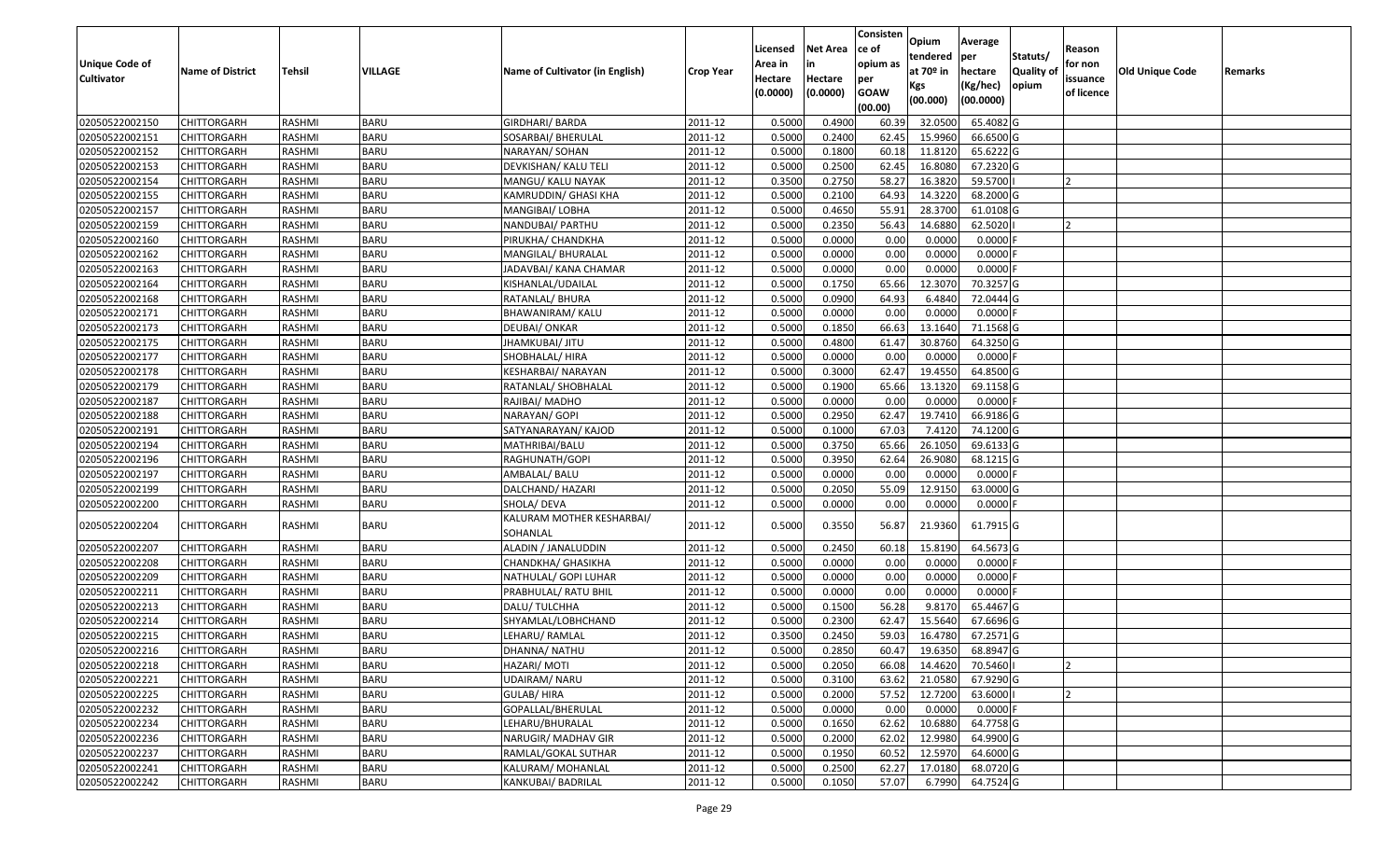|                                  |                                   |                  |                            |                                        |                    | Licensed         | <b>Net Area</b>  | Consisten<br>ce of     | Opium<br>tendered  | Average<br>per         | Statuts/         | Reason     |                        |                    |
|----------------------------------|-----------------------------------|------------------|----------------------------|----------------------------------------|--------------------|------------------|------------------|------------------------|--------------------|------------------------|------------------|------------|------------------------|--------------------|
| Unique Code of                   | <b>Name of District</b>           | <b>Tehsil</b>    | VILLAGE                    | Name of Cultivator (in English)        | <b>Crop Year</b>   | Area in          |                  | opium as               | at $70°$ in        | hectare                | <b>Quality o</b> | for non    | <b>Old Unique Code</b> | Remarks            |
| <b>Cultivator</b>                |                                   |                  |                            |                                        |                    | Hectare          | Hectare          | per                    | Kgs                | (Kg/hec)               | opium            | issuance   |                        |                    |
|                                  |                                   |                  |                            |                                        |                    | (0.0000)         | (0.0000)         | <b>GOAW</b><br>(00.00) | (00.000)           | (00.0000)              |                  | of licence |                        |                    |
| 02050522002245                   | CHITTORGARH                       | RASHMI           | <b>BARU</b>                | KHAJU/RAHIMBAKSH                       | 2011-12            | 0.5000           | 0.0000           | 0.00                   | 0.0000             | 0.0000F                |                  |            |                        |                    |
| 02050522002247                   | CHITTORGARH                       | RASHMI           | <b>BARU</b>                | TULSIRAM/BHERA                         | 2011-12            | 0.5000           | 0.2750           | 65.40                  | 18.9190            | 68.7964 G              |                  |            |                        |                    |
| 02050522002249                   | CHITTORGARH                       | RASHMI           | <b>BARU</b>                | BALURAM A/S MOHAN/ CHHOGA              | 2011-12            | 0.5000           | 0.3800           | 62.62                  | 26.2560            | 69.0947 G              |                  |            |                        |                    |
| 02050522002250                   | <b>CHITTORGARH</b>                | RASHMI           | <b>BARU</b>                | BHERULAL/MAGNIRAM                      | 2011-12            | 0.5000           | 0.2500           | 58.98                  | 15.3690            | 61.4760 G              |                  |            |                        |                    |
| 02050522002252                   | CHITTORGARH                       | RASHMI           | <b>BARU</b>                | JETUN/BHURAKHA                         | 2011-12            | 0.5000           | 0.1050           | 64.07                  | 7.7800             | 74.0950 G              |                  |            |                        |                    |
| 02050522002255                   | CHITTORGARH                       | RASHMI           | <b>BARU</b>                | LAXMICHAND/BHOPAL                      | 2011-12            | 0.3500           | 0.3450           | 58.57                  | 20.6000            | 59.7101G               |                  |            |                        |                    |
| 02050522002256                   | CHITTORGARH                       | RASHMI           | <b>BARU</b>                | RATANLAL/NARU JAT                      | 2011-12            | 0.3500           | 0.3400           | 62.72                  | 24.1830            | 71.1265G               |                  |            |                        |                    |
| 02050522002257                   | CHITTORGARH                       | <b>RASHMI</b>    | <b>BARU</b>                | CHANDIBAI/MADHO                        | 2011-12            | 0.5000           | 0.3350           | 57.46                  | 22.3110            | 66.6000G               |                  |            |                        |                    |
| 02050522002258                   | CHITTORGARH                       | RASHMI           | <b>BARU</b>                | SHANTIBAI/BANSHIDAS                    | 2011-12            | 0.5000           | 0.2450           | 64.07                  | 16.3740            | 66.8327 G              |                  |            |                        |                    |
| 02050522002260                   | CHITTORGARH                       | RASHMI           | <b>BARU</b>                | KISHNIBAI/SALAGRAM                     | 2011-12            | 0.5000           | 0.1050           | 62.01                  | 7.0340             | 66.9905 G              |                  |            |                        |                    |
| 02050522002262                   | CHITTORGARH                       | RASHMI           | <b>BARU</b>                | KANKUBAI/HARIKISHAN                    | 2011-12            | 0.5000           | 0.1800           | 64.35                  | 12.9900            | 72.1667 G              |                  |            |                        |                    |
| 02050522002266                   | CHITTORGARH                       | RASHMI           | <b>BARU</b>                | <b>KESHAR/RUPA</b>                     | 2011-12            | 0.5000           | 0.1800           | 67.27                  | 14.1070            | 78.3722 G              |                  |            |                        |                    |
| 02050522002268                   | <b>CHITTORGARH</b>                | RASHMI           | <b>BARU</b>                | KESHARBAI/MOHANLAL                     | 2011-12            | 0.3500           | 0.2000           | 62.01                  | 12.8090            | 64.0450 G              |                  |            |                        |                    |
| 02050522002273                   | CHITTORGARH                       | RASHMI           | <b>BARU</b>                | RAMA/MANA BANJARA                      | 2011-12            | 0.5000           | 0.0000           | 0.00                   | 0.0000             | $0.0000$ F             |                  |            |                        |                    |
| 02050522002274                   | <b>CHITTORGARH</b>                | RASHMI           | <b>BARU</b>                | MANGU/LALA                             | 2011-12            | 0.5000           | 0.1400           | 64.35                  | 10.6450            | 76.0357 G              |                  |            |                        |                    |
| 02050522002275                   | CHITTORGARH                       | RASHMI           | <b>BARU</b>                | BHAGGA/MEGHA                           | 2011-12            | 0.5000           | 0.0000           | 0.00                   | 0.0000             | $0.0000$ F             |                  |            |                        |                    |
| 02050522002277                   | CHITTORGARH                       | RASHMI           | <b>BARU</b>                | SHANTILAL/RATANLAL                     | 2011-12            | 0.5000           | 0.4050           | 59.57                  | 26.0410            | 64.2988 G              |                  |            |                        |                    |
| 02050522002278                   | CHITTORGARH                       | RASHMI           | <b>BARU</b>                | MADHOLAL/SUKHLAL                       | 2011-12            | 0.5000           | 0.3800           | 62.01                  | 25.1850            | 66.2763 G              |                  |            |                        |                    |
| 02050522002279                   | CHITTORGARH                       | RASHMI           | <b>BARU</b>                | BADRILAL/LOBHCHAND                     | 2011-12            | 0.5000           | 0.2650           | 67.32                  | 20.8210            | 78.5698 G              |                  |            |                        |                    |
| 02050522002280                   | CHITTORGARH                       | RASHMI           | <b>BARU</b>                | ROSHANLAL/SUGANJI                      | 2011-12            | 0.5000           | 0.5000           | 61.6                   | 33.2690            | 66.5380 G              |                  |            |                        |                    |
| 02050522002281                   | CHITTORGARH                       | RASHMI           | <b>BARU</b>                | PRABHUDAYAL/BANSHILAL                  | 2011-12            | 0.5000           | 0.5000           | 61.60                  | 32.7710            | 65.5420G               |                  |            |                        |                    |
| 02050522002285                   | CHITTORGARH                       | RASHMI           | <b>BARU</b>                | CHANDRESHKUMAR/ SOHANLAL               | 2011-12            | 0.5000           | 0.0900           | 65.40                  | 6.1760             | 68.6222 G              |                  |            |                        |                    |
| 02050522002289                   | CHITTORGARH                       | RASHMI           | <b>BARU</b>                | SOSARBAI/ KISHAN                       | 2011-12            | 0.5000           | 0.2000           | 67.75                  | 14.3340            | 71.6700G               |                  |            |                        |                    |
| 02050522002291                   | CHITTORGARH                       | RASHMI           | <b>BARU</b>                | SONI/RATANLAL                          | 2011-12            | 0.5000           | 0.3550           | 62.02                  | 23.3730            | 65.8394 G              |                  |            |                        |                    |
| 02050522002292                   | <b>CHITTORGARH</b>                | RASHMI           | <b>BARU</b>                | MAGNIRAM/VENA                          | 2011-12            | 0.5000           | 0.3000           | 62.02                  | 19.3860            | 64.6200 G              |                  |            |                        |                    |
| 02050522002294                   | CHITTORGARH                       | RASHMI           | <b>BARU</b>                | GORDHAN/ MADHU                         | 2011-12            | 0.5000           | 0.4800           | 59.83                  | 30.3080            | 63.1417 G              |                  |            |                        |                    |
| 02050522002295                   | CHITTORGARH                       | RASHMI           | <b>BARU</b>                | DEVILAL/ CHAMPA LUHAR                  | 2011-12            | 0.5000           | 0.3550           | 62.35                  | 24.4320            | 68.8225 G              |                  |            |                        |                    |
| 02050522002297                   | CHITTORGARH                       | RASHMI           | <b>BARU</b>                | PRABHULAL/KALU                         | 2011-12            | 0.5000           | 0.1900           | 64.83                  | 13.4110            | 70.5842 G              |                  |            |                        |                    |
| 02050522002300                   | CHITTORGARH                       | RASHMI           | <b>BARU</b>                | GOPILAL/CHHOGALAL                      | 2011-12            | 0.5000           | 0.1900           | 67.32                  | 14.3680            | 75.6211G               |                  |            |                        |                    |
| 02050522002301                   | CHITTORGARH                       | RASHMI           | <b>BARU</b>                | SHANKERLAL/MADHO                       | 2011-12            | 0.5000           | 0.0000           | 0.00                   | 0.0000             | $0.0000$ F             |                  |            |                        |                    |
| 02050522002304                   | CHITTORGARH                       | RASHMI           | <b>BARU</b>                | SHOBHALAL/RAGHUNATH                    | 2011-12            | 0.5000           | 0.2800           | 64.66                  | 19.444             | 69.4429 G              |                  |            |                        |                    |
| 02050522002305                   | CHITTORGARH                       | RASHMI           | <b>BARU</b>                | SHANKERLAL/RUPA                        | 2011-12            | 0.5000           | 0.4650           | 62.72                  | 32.1040            | 69.0409 G              |                  |            |                        |                    |
| 02050522002306                   | CHITTORGARH                       | <b>RASHMI</b>    | <b>BARU</b>                | <b>BALURAM/ GANESH</b>                 | 2011-12            | 0.5000           | 0.0000           | 0.00                   | 0.0000             | $0.0000$ F             |                  |            |                        |                    |
| 02050522002309                   | <b>CHITTORGARH</b>                | RASHMI           | <b>BARU</b>                | JITENDRA/MANOHARLAL                    | 2011-12            | 0.5000           | 0.3700           | 62.62                  | 24.1090            | 65.1595 G              |                  |            |                        |                    |
| 02050522002312                   | CHITTORGARH                       | RASHMI           | <b>BARU</b>                | BHERULAL/DALU BHIL                     | 2011-12            | 0.500            | 0.3050           | 64.66                  | 21.837             | 71.5967 G              |                  |            |                        |                    |
| 02050522002314                   | CHITTORGARH                       | RASHMI           | <b>BARU</b>                | BALURAM/PANNALAL                       | 2011-12            | 0.5000           | 0.3200           | 64.35                  | 21.3180            | 66.6188 G              |                  |            |                        |                    |
| 02050522002317                   | <b>CHITTORGARH</b>                | RASHMI           | <b>BARU</b>                | PRABHU/RATTA                           | 2011-12            | 0.5000           | 0.4500           |                        | 60.39 30.1350      | 66.9667 G              |                  |            |                        |                    |
| 02050522002318                   | <b>CHITTORGARH</b>                | RASHMI           | <b>BARU</b>                | UDAIRAM/GOKAL                          | 2011-12            | 0.5000           | 0.2400           | 65.59                  | 16.9690            | 70.7042 G              |                  |            |                        |                    |
| 02050522002321                   | <b>CHITTORGARH</b>                | RASHMI           | <b>BARU</b>                | MOTIRAM/ UDAIRAM                       | 2011-12            | 0.5000           | 0.0850           | 62.72                  | 5.8240             | 68.5176 G              |                  |            |                        |                    |
| 02050522002323                   | <b>CHITTORGARH</b>                | RASHMI           | <b>BARU</b>                | JHAMKUBAI/MANGILAL                     | 2011-12            | 0.5000           | 0.0000           | 0.00                   | 0.0000             | $0.0000$ F             |                  |            |                        |                    |
| 02050522002324<br>02050522002325 | CHITTORGARH<br><b>CHITTORGARH</b> | RASHMI<br>RASHMI | <b>BARU</b><br><b>BARU</b> | NARAYAN/ LALURAM<br>CHHOGA/ CHUNA TELI | 2011-12<br>2011-12 | 0.5000<br>0.5000 | 0.2000<br>0.1750 | 62.27<br>66.89         | 13.3880<br>12.6800 | 66.9400 G<br>72.4571 G |                  |            |                        |                    |
| 02050522002326                   | <b>CHITTORGARH</b>                | RASHMI           | <b>BARU</b>                | GANESH/ LEHARU                         | 2011-12            | 0.5000           | 0.3200           |                        | 24.2540            | 75.7930                |                  |            |                        |                    |
| 02050522002327                   | <b>CHITTORGARH</b>                | RASHMI           | <b>BARU</b>                | SOHANIBAI/ CHHOGA                      | 2011-12            | 0.5000           | 0.3000           | 65.10<br>63.00         | 19.9350            | 66.4500 G              |                  |            |                        |                    |
| 02050522002328                   | <b>CHITTORGARH</b>                | RASHMI           | <b>BARU</b>                | RAMESHWAR/SOHAN A/S NATHU              | 2011-12            | 0.3500           | 0.1000           | 62.53                  | 6.7530             | 67.5300 G              |                  |            |                        | <b>NAME CHANGE</b> |
| 02050522002330                   | <b>CHITTORGARH</b>                | RASHMI           | <b>BARU</b>                | MANGILAL/ HAZARI                       | 2011-12            | 0.5000           | 0.1450           | 61.67                  | 9.7880             | 67.5034 G              |                  |            |                        |                    |
|                                  |                                   |                  |                            |                                        |                    |                  |                  |                        |                    |                        |                  |            |                        |                    |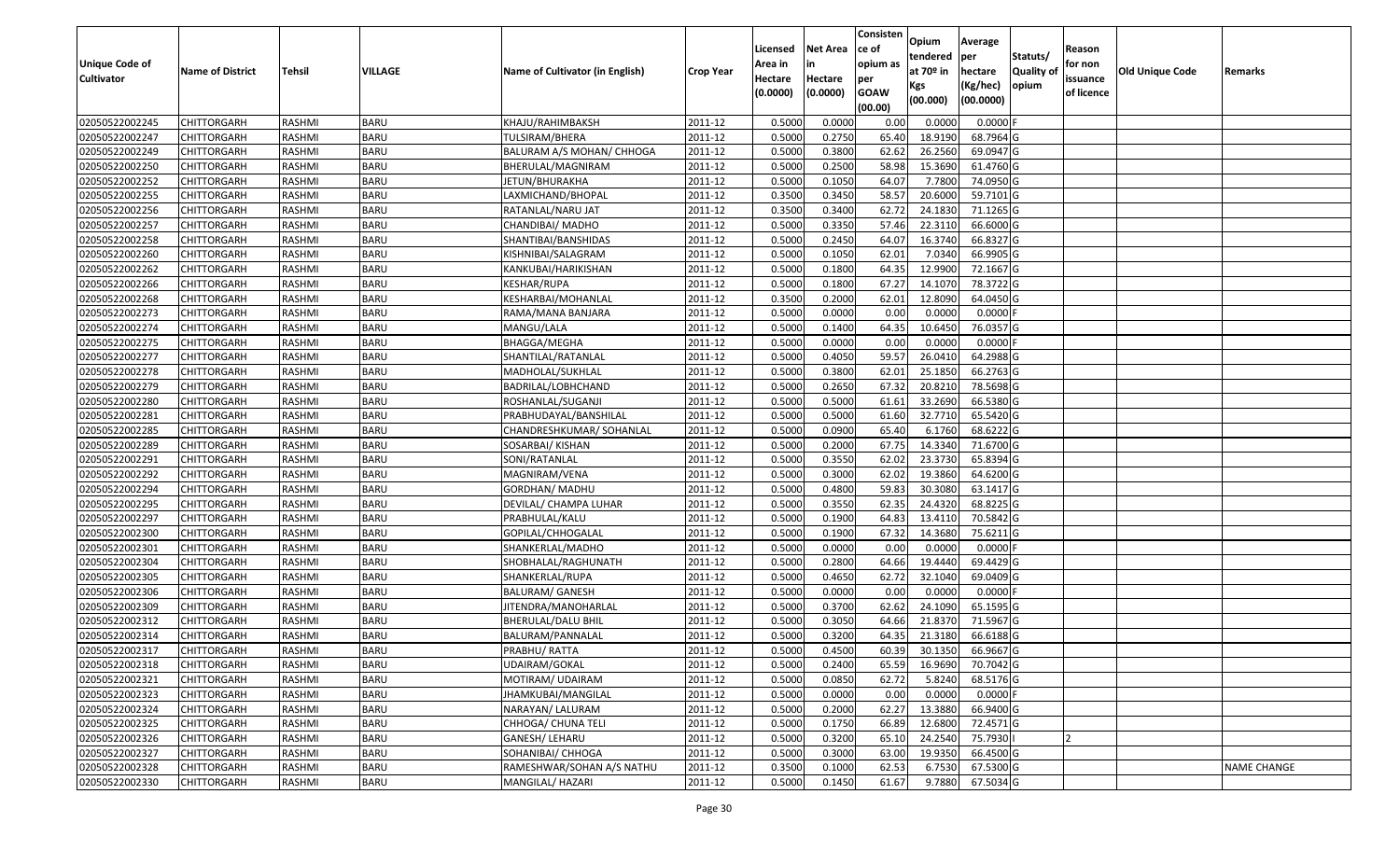| <b>Unique Code of</b><br><b>Cultivator</b> | <b>Name of District</b> | Tehsil        | VILLAGE                 | Name of Cultivator (in English) | <b>Crop Year</b> | Licensed<br>Area in<br>Hectare | <b>Net Area</b><br>in<br>Hectare | Consisten<br>ce of<br>opium as<br>per | Opium<br>tendered<br>at $70°$ in | Average<br>per<br>hectare | Statuts/<br>Quality of<br>opium | Reason<br>for non<br>issuance | Old Unique Code | Remarks              |
|--------------------------------------------|-------------------------|---------------|-------------------------|---------------------------------|------------------|--------------------------------|----------------------------------|---------------------------------------|----------------------------------|---------------------------|---------------------------------|-------------------------------|-----------------|----------------------|
|                                            |                         |               |                         |                                 |                  | (0.0000)                       | (0.0000)                         | <b>GOAW</b><br>(00.00)                | Kgs<br>(00.000)                  | (Kg/hec)<br>(00.0000)     |                                 | of licence                    |                 |                      |
| 02050522002331                             | <b>CHITTORGARH</b>      | RASHMI        | <b>BARU</b>             | SHOBHALAL/ NATHU                | 2011-12          | 0.5000                         | 0.5000                           | 61.96                                 | 33.2190                          | 66.4380                   |                                 |                               |                 |                      |
| 02050522002334                             | <b>CHITTORGARH</b>      | RASHMI        | <b>BARU</b>             | LAXMIBAI/ JITU                  | 2011-12          | 0.5000                         | 0.2650                           | 64.59                                 | 18.8880                          | 71.2755 G                 |                                 |                               |                 |                      |
| 02050522002336                             | <b>CHITTORGARH</b>      | RASHMI        | <b>BARU</b>             | MADHAVLAL/MANGILAL              | 2011-12          | 0.5000                         | 0.1950                           | 60.18                                 | 13.6780                          | 70.1436 G                 |                                 |                               |                 |                      |
| 02050522002337                             | <b>CHITTORGARH</b>      | RASHMI        | <b>BARU</b>             | TULSIRAM/NARU                   | 2011-12          | 0.5000                         | 0.1550                           | 59.23                                 | 11.1690                          | 72.0581G                  |                                 |                               |                 |                      |
| 02050522003001                             | <b>CHITTORGARH</b>      | RASHMI        | CHATAVATI               | KANKUBAI/ RAMLAL                | 2011-12          | 0.5000                         | 0.4900                           | 64.3                                  | 33.4040                          | 68.1714 G                 |                                 |                               |                 |                      |
| 02050522003002                             | <b>CHITTORGARH</b>      | RASHMI        | CHATAVATI               | <b>BHOPALSINGH/ NAHARSINGH</b>  | 2011-12          | 0.5000                         | 0.4750                           | 69.55                                 | 34.1490                          | 71.8926 G                 |                                 |                               |                 |                      |
| 02050522003003                             | CHITTORGARH             | RASHMI        | CHATAVATI               | PARAS KUNWAR/ KARAN SINGH       | 2011-12          | 0.3500                         | 0.2000                           | 55.09                                 | 12.0570                          | 60.2850 G                 |                                 |                               |                 |                      |
| 02050522003004                             | <b>CHITTORGARH</b>      | <b>RASHMI</b> | CHATAVATI               | RAJ KUNWAR/ BAHADURSINGH        | 2011-12          | 0.3500                         | 0.2000                           | 64.39                                 | 13.5770                          | 67.8850 G                 |                                 |                               |                 |                      |
| 02050522003005                             | <b>CHITTORGARH</b>      | <b>RASHMI</b> | CHATAVATI               | BARJIBAI/UDAILAL                | 2011-12          | 0.5000                         | 0.2100                           | 62.34                                 | 14.4010                          | 68.5762 G                 |                                 |                               |                 |                      |
| 02050522003008                             | <b>CHITTORGARH</b>      | RASHMI        | CHATAVATI               | SHANKERSINGH/ MOTISINGH         | 2011-12          | 0.5000                         | 0.4350                           | 62.34                                 | 28.8990                          | 66.4345 G                 |                                 |                               |                 |                      |
| 02050522003010                             | <b>CHITTORGARH</b>      | RASHMI        | CHATAVATI               | MITTHU/ PYARA                   | 2011-12          | 0.5000                         | 0.4750                           | 71.43                                 | 34.7250                          | 73.1053 G                 |                                 |                               |                 |                      |
| 02050522003012                             | <b>CHITTORGARH</b>      | RASHMI        | CHATAVATI               | UDAILAL/LALU LUHAR              | 2011-12          | 0.5000                         | 0.2850                           | 59.64                                 | 17.8240                          | 62.5404 G                 |                                 |                               |                 |                      |
| 02050522003013                             | <b>CHITTORGARH</b>      | RASHMI        | CHATAVATI               | LEHARU/ LALURAM                 | 2011-12          | 0.5000                         | 0.4650                           | 61.70                                 | 29.2020                          | 62.8000 G                 |                                 |                               |                 |                      |
| 02050522003015                             | <b>CHITTORGARH</b>      | RASHMI        | CHATAVATI               | NARAYAN/ GULAB                  | 2011-12          | 0.5000                         | 0.4450                           | 62.34                                 | 28.2040                          | 63.3798 G                 |                                 |                               |                 |                      |
| 02050522003017                             | <b>CHITTORGARH</b>      | RASHMI        | CHATAVATI               | SHAYAR KUNWAR/ BHAWANI SINGH    | 2011-12          | 0.5000                         | 0.3050                           | 55.01                                 | 19.3160                          | 63.3311 G                 |                                 |                               |                 |                      |
| 02050522003018                             | <b>CHITTORGARH</b>      | RASHMI        | CHATAVATI               | NARAYANSINGH/ GAMER SINGH       | 2011-12          | 0.3500                         | 0.2950                           | 59.64                                 | 18.5310                          | 62.8169 G                 |                                 |                               |                 |                      |
| 02050522003019                             | CHITTORGARH             | RASHMI        | CHATAVATI               | <b>BABULAL/ MANGILAL</b>        | 2011-12          | 0.5000                         | 0.3950                           | 61.70                                 | 25.1470                          | 63.6633 G                 |                                 |                               |                 |                      |
| 02050522003021                             | <b>CHITTORGARH</b>      | RASHMI        | CHATAVATI               | NAHARSINGH/ ARJUNSINGH          | 2011-12          | 0.5000                         | 0.4950                           | 74.37                                 | 37.5890                          | 75.9374 G                 |                                 |                               |                 |                      |
| 02050522003022                             | <b>CHITTORGARH</b>      | RASHMI        | CHATAVATI               | PYARA / KHEMA                   | 2011-12          | 0.3500                         | 0.3350                           | 61.70                                 | 22.7320                          | 67.8567 G                 |                                 |                               |                 |                      |
| 02050522004001                             | <b>CHITTORGARH</b>      | RASHMI        | KHADITARA               | MANGILAL/DAYARAM                | 2011-12          | 0.3500                         | 0.1350                           | 63.58                                 | 9.2010                           | 68.1556 G                 |                                 |                               |                 |                      |
| 02050522004002                             | <b>CHITTORGARH</b>      | RASHMI        | KHADITARA               | GORISHANKER/ MOHAN              | 2011-12          | 0.3500                         | 0.1200                           | 59.09                                 | 8.0700                           | 67.2500 G                 |                                 |                               |                 |                      |
| 02050522004003                             | <b>CHITTORGARH</b>      | RASHMI        | KHADITARA               | HAZARI/ PRABHU @ PARTHU         | 2011-12          | 0.5000                         | 0.2950                           | 59.09                                 | 18.3940                          | 62.3525 G                 |                                 |                               |                 |                      |
| 02050522004006                             | CHITTORGARH             | RASHMI        | KHADITARA               | KAMLABAI/ BADRILAL              | 2011-12          | 0.5000                         | 0.0000                           | 0.00                                  | 0.0000                           | 0.0000                    |                                 |                               |                 |                      |
| 02050522004007                             | <b>CHITTORGARH</b>      | <b>RASHMI</b> | KHADITARA               | UDAIRAM/ GANESH A/S RAJIBAI     | 2011-12          | 0.5000                         | 0.2900                           | 64.31                                 | 19.4580                          | 67.0966 G                 |                                 |                               |                 |                      |
| 02050522004008                             | <b>CHITTORGARH</b>      | RASHMI        | KHADITARA               | UDAIRAM/ RAGHUNATH              | 2011-12          | 0.5000                         | 0.1050                           | 62.96                                 | 7.3570                           | 70.0667 G                 |                                 |                               |                 |                      |
| 02050522004009                             | <b>CHITTORGARH</b>      | RASHMI        | KHADITARA               | KISHNA/MOTI                     | 2011-12          | 0.5000                         | 0.0000                           | 0.00                                  | 0.0000                           | 0.0000                    |                                 |                               |                 |                      |
| 02050522004010                             | <b>CHITTORGARH</b>      | RASHMI        | KHADITARA               | LEHARU/RATTA                    | 2011-12          | 0.5000                         | 0.1300                           | 59.55                                 | 9.9660                           | 76.6615 G                 |                                 |                               |                 |                      |
| 02050522004011                             | <b>CHITTORGARH</b>      | <b>RASHMI</b> | KHADITARA               | SHANKERLAL/RAMA                 | 2011-12          | 0.5000                         | 0.1050                           | 64.31                                 | 7.0190                           | 66.8476 G                 |                                 |                               |                 |                      |
| 02050522004012                             | CHITTORGARH             | RASHMI        | KHADITARA               | BHAJJA/NANDA                    | 2011-12          | 0.5000                         | 0.0000                           | 0.00                                  | 0.0000                           | 0.0000                    |                                 |                               |                 |                      |
| 02050522004013                             | <b>CHITTORGARH</b>      | RASHMI        | KHADITARA               | SHANKER/MOTI                    | 2011-12          | 0.5000                         | 0.1050                           | 62.96                                 | 7.1770                           | 68.3524 G                 |                                 |                               |                 |                      |
| 02050522004020                             | <b>CHITTORGARH</b>      | RASHMI        | KHADITARA               | HIRALAL/ CHHOGA @CHHAGNA        | 2011-12          | 0.5000                         | 0.3600                           | 59.64                                 | 23.0810                          | 64.1139 G                 |                                 |                               |                 | TRANSFER / BHEEMGARH |
| 02050522005001                             | <b>CHITTORGARH</b>      | RASHMI        | DHAGLON KA KHEDA        | SHIVSHANKER/MOHAN               | 2011-12          | 0.5000                         | 0.0000                           | 0.00                                  | 0.0000                           | 0.0000                    |                                 |                               |                 |                      |
| 02050522005002                             | CHITTORGARH             | RASHMI        | DHAGLON KA KHEDA        | MADHO/ GOPI                     | 2011-12          | 0.5000                         | 0.3600                           | 56.54                                 | 22.6080                          | 62.8000 G                 |                                 |                               |                 |                      |
| 02050522005003                             | <b>CHITTORGARH</b>      | RASHMI        | DHAGLON KA KHEDA        | GIRDHARI/GOPI                   | 2011-12          | 0.5000                         | 0.1900                           | 63.97                                 | 13.6530                          | 71.8579 G                 |                                 |                               |                 |                      |
| 02050522005004                             | CHITTORGARH             | RASHMI        | DHAGLON KA KHEDA        | HANGAMIBAI/MANING               | 2011-12          | 0.5000                         | 0.0000                           | 0.00                                  | 0.0000                           | $0.0000$ F                |                                 |                               |                 |                      |
| 02050522005005                             | <b>CHITTORGARH</b>      | RASHMI        | DHAGLON KA KHEDA        | KISHORIBAI/ RAMLAL              | 2011-12          | 0.5000                         | 0.0850                           | 64.39                                 | 6.3650                           | 74.8824 G                 |                                 |                               |                 |                      |
| 02050522005008                             | <b>CHITTORGARH</b>      | RASHMI        | DHAGLON KA KHEDA        | SAJJANBAI/ BHERU                | 2011-12          | 0.5000                         | 0.1100                           | 69.97                                 | 8.1660                           | 74.2364 G                 |                                 |                               |                 |                      |
| 02050522005010                             | <b>CHITTORGARH</b>      | RASHMI        | DHAGLON KA KHEDA        | LOBHU/HAZARI                    | 2011-12          | 0.5000                         | 0.3400                           | 64.39                                 | 23.4200                          | 68.8824 G                 |                                 |                               |                 |                      |
| 02050522005011                             | <b>CHITTORGARH</b>      | RASHMI        | DHAGLON KA KHEDA        | NANIBAI/ LEHARU                 | 2011-12          | 0.5000                         | 0.0000                           | 0.00                                  | 0.0000                           | 0.0000                    |                                 |                               |                 |                      |
| 02050522005013                             | <b>CHITTORGARH</b>      | RASHMI        | <b>DHAGLON KA KHEDA</b> | DEUBAI/MANGU                    | 2011-12          | 0.5000                         | 0.4750                           | 56.55                                 | 28.8730                          | 60.7853 G                 |                                 |                               |                 |                      |
| 02050522005014                             | <b>CHITTORGARH</b>      | RASHMI        | DHAGLON KA KHEDA        | MULIBAI/ RAMSUKH                | 2011-12          | 0.5000                         | 0.2000                           | 66.28                                 | 14.4870                          | 72.4350 G                 |                                 |                               |                 |                      |
| 02050522005015                             | <b>CHITTORGARH</b>      | RASHMI        | DHAGLON KA KHEDA        | RATANLAL/GIRDHARI               | 2011-12          | 0.5000                         | 0.3350                           | 58.33                                 | 22.2740                          | 66.4896 G                 |                                 |                               |                 |                      |
| 02050522005016                             | <b>CHITTORGARH</b>      | RASHMI        | DHAGLON KA KHEDA        | PANNADAS/ MATHURADAS            | 2011-12          | 0.5000                         | 0.0000                           | 0.00                                  | 0.0000                           | 0.0000                    |                                 |                               |                 |                      |
| 02050522005020                             | <b>CHITTORGARH</b>      | RASHMI        | <b>DHAGLON KA KHEDA</b> | LAXMAN/ GOKUL                   | 2011-12          | 0.5000                         | 0.0000                           | 0.00                                  | 0.0000                           | $0.0000$ F                |                                 |                               |                 |                      |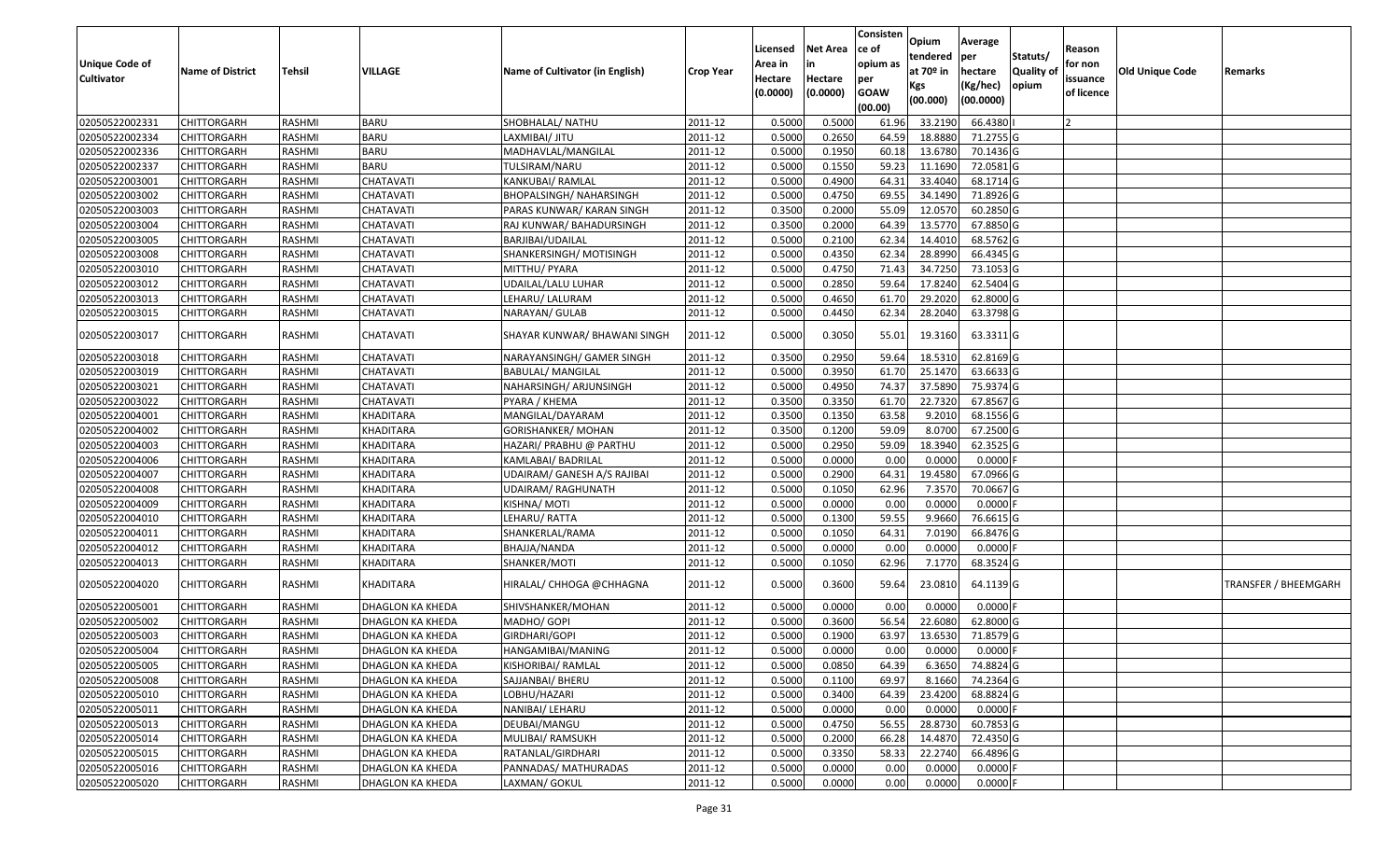| <b>Unique Code of</b><br><b>Cultivator</b> | <b>Name of District</b> | <b>Tehsil</b> | VILLAGE          | Name of Cultivator (in English) | <b>Crop Year</b> | Licensed<br>Area in<br>Hectare<br>(0.0000) | <b>Net Area</b><br>in<br>Hectare<br>(0.0000) | Consisten<br>ce of<br>opium as<br>per<br><b>GOAW</b><br>(00.00) | Opium<br>tendered<br>at $70°$ in<br>Kgs<br>(00.000) | Average<br>per<br>hectare<br>(Kg/hec)<br>(00.0000) | Statuts/<br>Quality of<br>opium | Reason<br>for non<br>issuance<br>of licence | <b>Old Unique Code</b> | Remarks |
|--------------------------------------------|-------------------------|---------------|------------------|---------------------------------|------------------|--------------------------------------------|----------------------------------------------|-----------------------------------------------------------------|-----------------------------------------------------|----------------------------------------------------|---------------------------------|---------------------------------------------|------------------------|---------|
| 02050522005024                             | <b>CHITTORGARH</b>      | RASHMI        | DHAGLON KA KHEDA | BHERULAL/RAMLAL                 | 2011-12          | 0.5000                                     | 0.0000                                       | 0.00                                                            | 0.0000                                              | 0.0000                                             |                                 |                                             |                        |         |
| 02050522005026                             | CHITTORGARH             | RASHMI        | DHAGLON KA KHEDA | RADHESHYAM/ CHAMPALAL           | 2011-12          | 0.5000                                     | 0.1100                                       | 66.28                                                           | 7.7740                                              | 70.6727 G                                          |                                 |                                             |                        |         |
| 02050522005027                             | CHITTORGARH             | RASHMI        | DHAGLON KA KHEDA | RATANLAL/MOHANLAL               | 2011-12          | 0.5000                                     | 0.2800                                       | 60.43                                                           | 18.9840                                             | 67.8000 G                                          |                                 |                                             |                        |         |
| 02050522005028                             | <b>CHITTORGARH</b>      | RASHMI        | DHAGLON KA KHEDA | RUPIBAI / LEHARU                | 2011-12          | 0.3500                                     | 0.3400                                       | 59.87                                                           | 21.2620                                             | 62.5353                                            |                                 |                                             |                        |         |
| 02050522005032                             | <b>CHITTORGARH</b>      | RASHMI        | DHAGLON KA KHEDA | SHANKERLAL/DALLA                | 2011-12          | 0.5000                                     | 0.1350                                       | 63.97                                                           | 9.7050                                              | 71.8889 G                                          |                                 |                                             |                        |         |
| 02050522005036                             | <b>CHITTORGARH</b>      | RASHMI        | DHAGLON KA KHEDA | PRAHLAD/ MOHAN                  | 2011-12          | 0.5000                                     | 0.0000                                       | 0.00                                                            | 0.0000                                              | $0.0000$ F                                         |                                 |                                             |                        |         |
| 02050522005037                             | <b>CHITTORGARH</b>      | RASHMI        | DHAGLON KA KHEDA | KANA/BARDA                      | 2011-12          | 0.5000                                     | 0.1800                                       | 63.97                                                           | 12.4100                                             | 68.9444 G                                          |                                 |                                             |                        |         |
| 02050522005038                             | <b>CHITTORGARH</b>      | RASHMI        | DHAGLON KA KHEDA | CHUNNILAL/RAMA                  | 2011-12          | 0.5000                                     | 0.4950                                       | 62.63                                                           | 34.7060                                             | 70.1131 G                                          |                                 |                                             |                        |         |
| 02050522006001                             | <b>CHITTORGARH</b>      | RASHMI        | RUD-A            | RAMESHCHANDRA/ NATHULAL         | 2011-12          | 0.5000                                     | 0.0000                                       | 0.00                                                            | 0.0000                                              | 0.0000N                                            |                                 |                                             |                        |         |
| 02050522006002                             | CHITTORGARH             | RASHMI        | RUD-A            | JITU A/S GOPI/ MANGU            | 2011-12          | 0.5000                                     | 0.5000                                       | 63.30                                                           | 35.1770                                             | 70.3540 G                                          |                                 |                                             |                        |         |
| 02050522006003                             | <b>CHITTORGARH</b>      | RASHMI        | RUD-A            | PRABHULAL/ UDAIRAM              | 2011-12          | 0.5000                                     | 0.2950                                       | 62.13                                                           | 18.9590                                             | 64.2678 G                                          |                                 |                                             |                        |         |
| 02050522006004                             | CHITTORGARH             | RASHMI        | RUD-A            | BALURAM/ MANGU                  | 2011-12          | 0.5000                                     | 0.4550                                       | 62.13                                                           | 30.9050                                             | 67.9231 G                                          |                                 |                                             |                        |         |
| 02050522006005                             | CHITTORGARH             | RASHMI        | RUD-A            | PIRU/ BHAGU                     | 2011-12          | 0.5000                                     | 0.3000                                       | 59.48                                                           | 18.8980                                             | 62.9933 G                                          |                                 |                                             |                        |         |
| 02050522006006                             | CHITTORGARH             | RASHMI        | RUD-A            | KALULAL/DEEPLAL                 | 2011-12          | 0.5000                                     | 0.4900                                       | 47.80                                                           | 0.0000                                              | 0.0000                                             |                                 |                                             |                        |         |
| 02050522006007                             | CHITTORGARH             | RASHMI        | RUD-A            | LEHARU/ MADHO TELI              | 2011-12          | 0.5000                                     | 0.3500                                       | 62.79                                                           | 24.031                                              | 68.6600 G                                          |                                 |                                             |                        |         |
| 02050522006009                             | CHITTORGARH             | RASHMI        | RUD-A            | LEHARIBAI/MANA                  | 2011-12          | 0.5000                                     | 0.3000                                       | 65.67                                                           | 20.9490                                             | 69.8300 G                                          |                                 |                                             |                        |         |
| 02050522006010                             | CHITTORGARH             | RASHMI        | RUD-A            | <b>GANESH/ CHUNA</b>            | 2011-12          | 0.5000                                     | 0.4950                                       | 65.75                                                           | 34.8760                                             | 70.4566 G                                          |                                 |                                             |                        |         |
| 02050522006011                             | CHITTORGARH             | RASHMI        | RUD-A            | MANGILAL/ RAMA NAI              | 2011-12          | 0.5000                                     | 0.5200                                       | 78.76                                                           | 0.0000                                              | 0.0000                                             |                                 |                                             |                        |         |
| 02050522006012                             | <b>CHITTORGARH</b>      | RASHMI        | RUD-A            | HABURAM/ NAGJI                  | 2011-12          | 0.5000                                     | 0.0000                                       | 0.00                                                            | 0.0000                                              | 0.0000N                                            |                                 |                                             |                        |         |
| 02050522006014                             | CHITTORGARH             | RASHMI        | RUD-A            | PARASRAM @ SHRIRAM/ GOVERDHAN   | 2011-12          | 0.5000                                     | 0.2000                                       | 65.37                                                           | 13.9610                                             | 69.8050 G                                          |                                 |                                             |                        |         |
| 02050522006015                             | CHITTORGARH             | RASHMI        | RUD-A            | DALLUBAI/RATANLAL               | 2011-12          | 0.500                                      | 0.5200                                       | 51.48                                                           | 0.000                                               | 0.0000                                             |                                 | $\overline{2}$                              |                        |         |
| 02050522006016                             | <b>CHITTORGARH</b>      | RASHMI        | RUD-A            | BHAGWAN/ GULAB                  | 2011-12          | 0.5000                                     | 0.1800                                       | 62.13                                                           | 12.6750                                             | 70.4167 G                                          |                                 |                                             |                        |         |
| 02050522006018                             | CHITTORGARH             | RASHMI        | RUD-A            | CHHOGA/ GOPI                    | 2011-12          | 0.5000                                     | 0.1650                                       | 56.06                                                           | 10.4910                                             | 63.5818 G                                          |                                 |                                             |                        |         |
| 02050522006019                             | <b>CHITTORGARH</b>      | RASHMI        | RUD-A            | <b>BHAGWANIBAI/ MANGIDAS</b>    | 2011-12          | 0.5000                                     | 0.2000                                       | 65.37                                                           | 14.2320                                             | 71.1600 G                                          |                                 |                                             |                        |         |
| 02050522006020                             | CHITTORGARH             | RASHMI        | RUD-A            | JAMNALAL/ GOPILAL               | 2011-12          | 0.5000                                     | 0.4250                                       | 62.50                                                           | 28.8040                                             | 67.7741 G                                          |                                 |                                             |                        |         |
| 02050522006021                             | CHITTORGARH             | RASHMI        | RUD-A            | HIRALAL/ LALURAM                | 2011-12          | 0.5000                                     | 0.2950                                       | 63.63                                                           | 19.9070                                             | 67.4814 G                                          |                                 |                                             |                        |         |
| 02050522006022                             | <b>CHITTORGARH</b>      | RASHMI        | RUD-A            | JAGDISH/MAGNA                   | 2011-12          | 0.3500                                     | 0.3150                                       | 64.71                                                           | 22.0750                                             | 70.0794 G                                          |                                 |                                             |                        |         |
| 02050522006023                             | <b>CHITTORGARH</b>      | RASHMI        | RUD-A            | KESHIBAI/BALURAM                | 2011-12          | 0.5000                                     | 0.1950                                       | 66.24                                                           | 14.6670                                             | 75.2154 G                                          |                                 |                                             |                        |         |
| 02050522006024                             | <b>CHITTORGARH</b>      | RASHMI        | RUD-A            | NARAYAN/ HEMA                   | 2011-12          | 0.5000                                     | 0.4400                                       | 65.37                                                           | 31.1250                                             | 70.7386 G                                          |                                 |                                             |                        |         |
| 02050522006028                             | CHITTORGARH             | RASHMI        | RUD-A            | MAGNIBAI/ BALURAM               | 2011-12          | 0.5000                                     | 0.5100                                       | 55.92                                                           | 32.2820                                             | 63.2980 G                                          |                                 |                                             |                        |         |
| 02050522006030                             | <b>CHITTORGARH</b>      | RASHMI        | RUD-A            | OMPRAKASH/ MOHAN                | 2011-12          | 0.5000                                     | 0.1050                                       | 65.29                                                           | 7.4900                                              | 71.3333 G                                          |                                 |                                             |                        |         |
| 02050522006031                             | CHITTORGARH             | RASHMI        | RUD-A            | DINESHCHANDRA/JAMNALAL          | 2011-12          | 0.5000                                     | 0.2950                                       | 54.32                                                           | 17.4100                                             | 59.0169G                                           |                                 |                                             |                        |         |
| 02050522006032                             | <b>CHITTORGARH</b>      | RASHMI        | RUD-A            | HANSRAJ/MADHO                   | 2011-12          | 0.5000                                     | 0.3650                                       | 61.10                                                           | 27.7310                                             | 75.9753 G                                          |                                 |                                             |                        |         |
| 02050522006033                             | CHITTORGARH             | RASHMI        | RUD-A            | SHANKERLAL/ GULAB               | 2011-12          | 0.500                                      | 0.1800                                       | 58.84                                                           | 12.4240                                             | 69.0222G                                           |                                 |                                             |                        |         |
| 02050522006036                             | CHITTORGARH             | RASHMI        | RUD-A            | MOHAN/DALCHAND                  | 2011-12          | 0.500                                      | 0.2500                                       | 63.63                                                           | 18.2250                                             | 72.9000G                                           |                                 |                                             |                        |         |
| 02050522006037                             | <b>CHITTORGARH</b>      | RASHMI        | RUD-A            | MOHANLAL/PANNALAL               | 2011-12          | 0.5000                                     | 0.0000                                       | 0.00                                                            | 0.0000                                              | 0.0000N                                            |                                 |                                             |                        |         |
| 02050522006038                             | <b>CHITTORGARH</b>      | RASHMI        | RUD-A            | GORDHAN/ONKAR                   | 2011-12          | 0.5000                                     | 0.1600                                       | 63.08                                                           | 11.1560                                             | 69.7250 G                                          |                                 |                                             |                        |         |
| 02050522006039                             | <b>CHITTORGARH</b>      | RASHMI        | RUD-A            | MADHOBAI/ BANSHILAL             | 2011-12          | 0.5000                                     | 0.2050                                       | 58.50                                                           | 13.9060                                             | 67.8341 G                                          |                                 |                                             |                        |         |
| 02050522006040                             | <b>CHITTORGARH</b>      | RASHMI        | RUD-A            | GIRDHARI/ KALU                  | 2011-12          | 0.5000                                     | 0.0000                                       | 0.00                                                            | 0.0000                                              | 0.0000N                                            |                                 |                                             |                        |         |
| 02050522006041                             | <b>CHITTORGARH</b>      | RASHMI        | RUD-A            | RAMESHWAR/ FULCHAND             | 2011-12          | 0.5000                                     | 0.1350                                       | 63.90                                                           | 9.5670                                              | 70.8667 G                                          |                                 |                                             |                        |         |
| 02050522006043                             | <b>CHITTORGARH</b>      | RASHMI        | RUD-A            | KAILASHCHANDRA/ RAMESHWAR       | 2011-12          | 0.5000                                     | 0.3000                                       | 66.74                                                           | 21.4140                                             | 71.3800 G                                          |                                 |                                             |                        |         |
| 02050522006044                             | <b>CHITTORGARH</b>      | RASHMI        | RUD-A            | HARLAL/ JAIRAM                  | 2011-12          | 0.5000                                     | 0.4200                                       | 63.63                                                           | 29.9420                                             | 71.2905 G                                          |                                 |                                             |                        |         |
| 02050522006045                             | <b>CHITTORGARH</b>      | RASHMI        | RUD-A            | SHANKERLAL/PYARCHAND            | 2011-12          | 0.5000                                     | 0.0000                                       | 0.00                                                            | 0.0000                                              | $0.0000$ N                                         |                                 |                                             |                        |         |
| 02050522006046                             | CHITTORGARH             | RASHMI        | RUD-A            | NATHU/ MAGNA                    | 2011-12          | 0.5000                                     | 0.0000                                       | 0.00                                                            | 0.0000                                              | 0.0000N                                            |                                 |                                             |                        |         |
| 02050522006047                             | <b>CHITTORGARH</b>      | RASHMI        | RUD-A            | <b>BARDA/MAGNA</b>              | 2011-12          | 0.5000                                     | 0.2700                                       | 56.19                                                           | 16.8410                                             | 62.3741 G                                          |                                 |                                             |                        |         |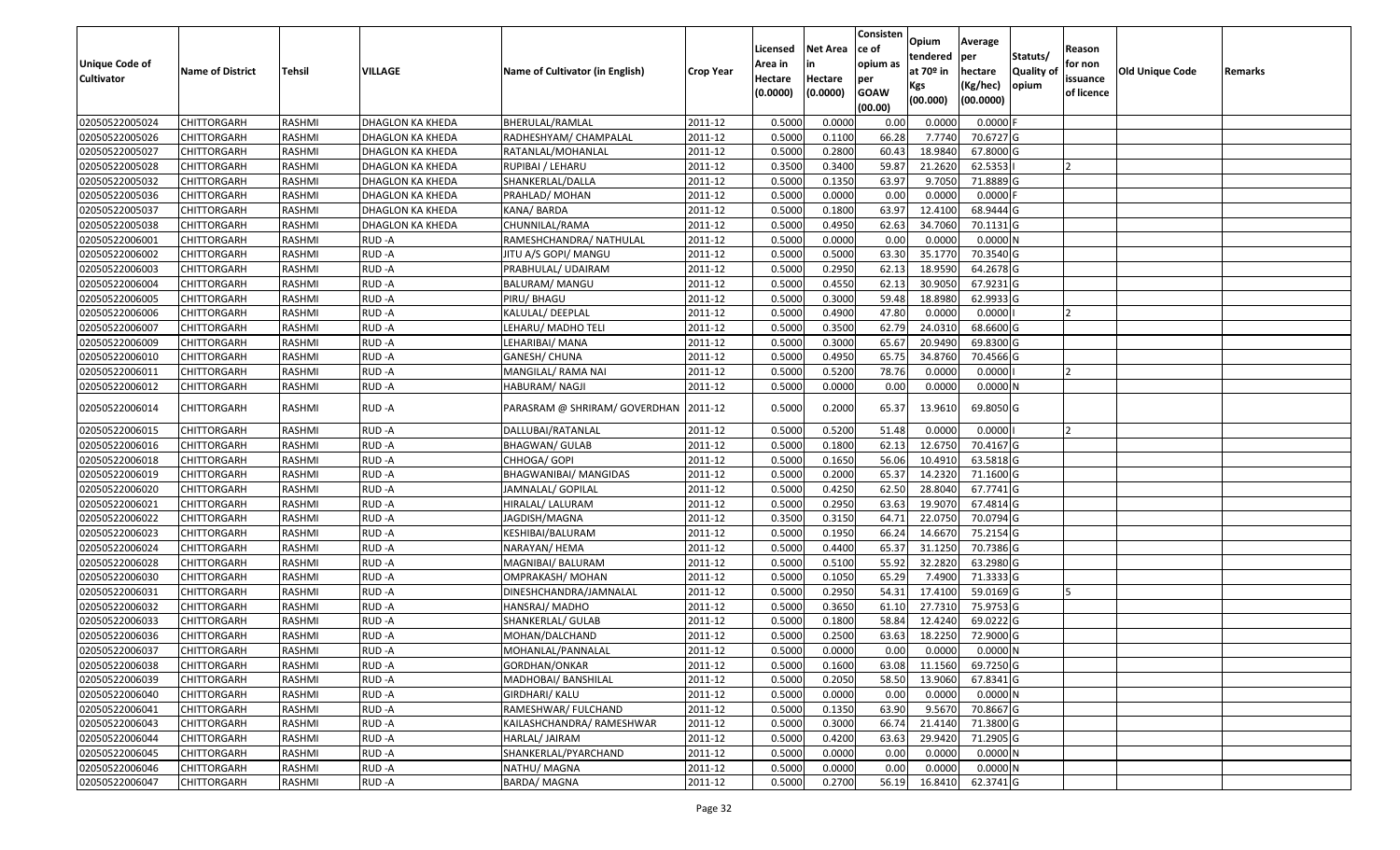| <b>Unique Code of</b><br>Cultivator | <b>Name of District</b> | Tehsil        | <b>VILLAGE</b> | Name of Cultivator (in English)        | <b>Crop Year</b> | Licensed<br>Area in<br>Hectare<br>(0.0000) | <b>Net Area</b><br>Hectare<br>(0.0000) | Consisten<br>ce of<br>opium as<br>per<br><b>GOAW</b><br>(00.00) | Opium<br>tendered<br>at $70°$ in<br><b>Kgs</b><br>(00.000) | Average<br>per<br>hectare<br>(Kg/hec)<br>(00.0000) | Statuts/<br>Quality of<br>opium | Reason<br>for non<br>issuance<br>of licence | Old Unique Code | Remarks |
|-------------------------------------|-------------------------|---------------|----------------|----------------------------------------|------------------|--------------------------------------------|----------------------------------------|-----------------------------------------------------------------|------------------------------------------------------------|----------------------------------------------------|---------------------------------|---------------------------------------------|-----------------|---------|
| 02050522006048                      | CHITTORGARH             | RASHMI        | RUD-A          | MOHAN/ GULABCHAND @ UDAIRAM            | 2011-12          | 0.5000                                     | 0.1400                                 | 63.96                                                           | 10.1060                                                    | 72.1857 G                                          |                                 |                                             |                 |         |
| 02050522006049                      | <b>CHITTORGARH</b>      | RASHMI        | RUD-A          | LOBHU/ GULABCHAND                      | 2011-12          | 0.3500                                     | 0.1200                                 | 66.67                                                           | 9.3440                                                     | 77.8667 G                                          |                                 |                                             |                 |         |
| 02050522006050                      | <b>CHITTORGARH</b>      | RASHMI        | RUD-A          | PRATHVIRAJ/ LALU                       | 2011-12          | 0.3500                                     | 0.3300                                 | 63.90                                                           | 22.9220                                                    | 69.4606 G                                          |                                 |                                             |                 |         |
| 02050522006051                      | <b>CHITTORGARH</b>      | RASHMI        | RUD-A          | SHANKERLAL/ PANNALAL                   | 2011-12          | 0.5000                                     | 0.0000                                 | 0.00                                                            | 0.0000                                                     | 0.0000N                                            |                                 |                                             |                 |         |
| 02050522006052                      | CHITTORGARH             | RASHMI        | RUD-A          | DHAPUBAI/ BOTHLAL @ BANSHILAL          | 2011-12          | 0.5000                                     | 0.1100                                 | 63.92                                                           | 8.3460                                                     | 75.8727 G                                          |                                 |                                             |                 |         |
| 02050522006054                      | CHITTORGARH             | <b>RASHMI</b> | RUD-A          | SHANKERLAL/ RAMCHANDRA                 | 2011-12          | 0.5000                                     | 0.2550                                 | 62.79                                                           | 17.7070                                                    | 69.4392 G                                          |                                 |                                             |                 |         |
| 02050522006055                      | <b>CHITTORGARH</b>      | <b>RASHMI</b> | RUD-A          | CHANDIBAI/ PRABHU                      | 2011-12          | 0.5000                                     | 0.1050                                 | 57.27                                                           | 7.0440                                                     | 67.0857 G                                          |                                 |                                             |                 |         |
| 02050522006057                      | <b>CHITTORGARH</b>      | RASHMI        | RUD-A          | BHERULAL/ RAMCHANDRA SUTHAR            | 2011-12          | 0.5000                                     | 0.2900                                 | 65.65                                                           | 21.1110                                                    | 72.7966 G                                          |                                 |                                             |                 |         |
| 02050522006062                      | <b>CHITTORGARH</b>      | RASHMI        | RUD-A          | <b>BHAGWAN / DALU BHIL</b>             | 2011-12          | 0.5000                                     | 0.5050                                 | 61.01                                                           | 33.8520                                                    | 67.0337                                            |                                 |                                             |                 |         |
| 02050522006063                      | <b>CHITTORGARH</b>      | <b>RASHMI</b> | RUD-A          | SHANKERLAL/ SHOBHALAL                  | 2011-12          | 0.5000                                     | 0.2150                                 | 61.36                                                           | 14.2790                                                    | 66.4140 G                                          |                                 |                                             |                 |         |
| 02050522006064                      | <b>CHITTORGARH</b>      | <b>RASHMI</b> | RUD-A          | PYARIBAI/ HAZARI                       | 2011-12          | 0.3500                                     | 0.2550                                 | 65.65                                                           | 19.0390                                                    | 74.6627 G                                          |                                 |                                             |                 |         |
| 02050522006067                      | <b>CHITTORGARH</b>      | RASHMI        | RUD-A          | NATHULAL/ LALURAM                      | 2011-12          | 0.3500                                     | 0.3200                                 | 65.29                                                           | 22.5530                                                    | 70.4781G                                           |                                 |                                             |                 |         |
| 02050522006069                      | <b>CHITTORGARH</b>      | RASHMI        | RUD-A          | <b>BHERU/ RAIMAL</b>                   | 2011-12          | 0.5000                                     | 0.3900                                 | 63.39                                                           | 26.2340                                                    | 67.2667                                            |                                 |                                             |                 |         |
| 02050522006070                      | <b>CHITTORGARH</b>      | <b>RASHMI</b> | RUD-A          | <b>BALURAM/ JITMAL</b>                 | 2011-12          | 0.3500                                     | 0.2800                                 | 57.72                                                           | 17.6870                                                    | 63.1679                                            |                                 |                                             |                 |         |
| 02050522006071                      | <b>CHITTORGARH</b>      | <b>RASHMI</b> | RUD-A          | MAGNA/ KALURAM                         | 2011-12          | 0.5000                                     | 0.2150                                 | 62.81                                                           | 15.1100                                                    | 70.2791 G                                          |                                 |                                             |                 |         |
| 02050522006072                      | <b>CHITTORGARH</b>      | <b>RASHMI</b> | RUD-A          | GITADEVI/ RAMCHANDRA                   | 2011-12          | 0.5000                                     | 0.4450                                 | 63.92                                                           | 29.5310                                                    | 66.3618 G                                          |                                 |                                             |                 |         |
| 02050522006073                      | <b>CHITTORGARH</b>      | RASHMI        | RUD-A          | SOHANIBAI/SHANKER                      | 2011-12          | 0.3500                                     | 0.3100                                 | 63.92                                                           | 21.9060                                                    | 70.6645 G                                          |                                 |                                             |                 |         |
| 02050522006074                      | CHITTORGARH             | <b>RASHMI</b> | RUD-A          | PRABHULAL A/S MOHANLAL / GOPI          | 2011-12          | 0.3500                                     | 0.1950                                 | 62.58                                                           | 13.8660                                                    | 71.1077 G                                          |                                 |                                             |                 |         |
| 02050522006075                      | <b>CHITTORGARH</b>      | <b>RASHMI</b> | RUD-A          | KAMLABAI/BHERULAL                      | 2011-12          | 0.5000                                     | 0.1950                                 | 66.74                                                           | 14.0630                                                    | 72.1179 G                                          |                                 |                                             |                 |         |
| 02050522006076                      | <b>CHITTORGARH</b>      | <b>RASHMI</b> | RUD-A          | DHANNA/NAGJI SUTHAR                    | 2011-12          | 0.5000                                     | 0.4000                                 | 61.92                                                           | 28.8900                                                    | 72.2250 G                                          |                                 |                                             |                 |         |
| 02050522006077                      | <b>CHITTORGARH</b>      | RASHMI        | RUD-A          | DHOKAL/KISHANLAL                       | 2011-12          | 0.5000                                     | 0.3550                                 | 65.65                                                           | 26.2220                                                    | 73.8648 G                                          |                                 |                                             |                 |         |
| 02050522006078                      | <b>CHITTORGARH</b>      | RASHMI        | RUD-A          | MANGILAL/ BARDICHAND                   | 2011-12          | 0.5000                                     | 0.3100                                 | 68.59                                                           | 23.9090                                                    | 77.1258 G                                          |                                 |                                             |                 |         |
| 02050522006079                      | <b>CHITTORGARH</b>      | <b>RASHMI</b> | RUD-A          | RATANLAL/ HIRALAL                      | 2011-12          | 0.3500                                     | 0.2000                                 | 67.58                                                           | 15.2060                                                    | 76.0300 G                                          |                                 |                                             |                 |         |
| 02050522006080                      | <b>CHITTORGARH</b>      | RASHMI        | RUD-A          | RAJMAL/ DALCHAND                       | 2011-12          | 0.5000                                     | 0.2400                                 | 62.79                                                           | 17.1780                                                    | 71.5750 G                                          |                                 |                                             |                 |         |
| 02050522006081                      | <b>CHITTORGARH</b>      | RASHMI        | RUD-A          | AHMANA/ALLAHNOOR                       | 2011-12          | 0.3500                                     | 0.2300                                 | 57.33                                                           | 14.9550                                                    | 65.0217 G                                          |                                 |                                             |                 |         |
| 02050522006082                      | CHITTORGARH             | RASHMI        | RUD-A          | GITADEVI/ BHANWARLAL                   | 2011-12          | 0.3500                                     | 0.2500                                 | 68.64                                                           | 19.7190                                                    | 78.8760 G                                          |                                 |                                             |                 |         |
| 02050522006083                      | CHITTORGARH             | RASHMI        | RUD-A          | BALU/CHUNARAM                          | 2011-12          | 0.5000                                     | 0.3750                                 | 65.67                                                           | 26.1840                                                    | 69.8240 G                                          |                                 |                                             |                 |         |
| 02050522006084                      | <b>CHITTORGARH</b>      | RASHMI        | RUD-A          | SHANTILAL/MANGILAL                     | 2011-12          | 0.5000                                     | 0.4750                                 | 59.25                                                           | 30.9960                                                    | 65.2547 G                                          |                                 |                                             |                 |         |
| 02050522006088                      | <b>CHITTORGARH</b>      | RASHMI        | RUD-A          | SHANKERLAL/ BHURALAL                   | 2011-12          | 0.5000                                     | 0.3000                                 | 62.50                                                           | 20.9730                                                    | 69.9100 G                                          |                                 |                                             |                 |         |
| 02050522006089                      | <b>CHITTORGARH</b>      | RASHMI        | RUD-A          | MITTHUSINGH @ GOVINDSINGH/<br>KANSINGH | 2011-12          | 0.5000                                     | 0.3100                                 | 56.48                                                           | 19.2380                                                    | 62.0581 G                                          |                                 |                                             |                 |         |
| 02050522006090                      | <b>CHITTORGARH</b>      | <b>RASHMI</b> | RUD-A          | SHANKER/ JITMAL                        | 2011-12          | 0.3500                                     | 0.1550                                 | 58.84                                                           | 10.3470                                                    | 66.7548 G                                          |                                 |                                             |                 |         |
| 02050522006091                      | <b>CHITTORGARH</b>      | RASHMI        | RUD-A          | MANGILAL/ HAZARI                       | 2011-12          | 0.5000                                     | 0.1900                                 | 63.08                                                           | 13.9590                                                    | 73.4684 G                                          |                                 |                                             |                 |         |
| 02050522006092                      | <b>CHITTORGARH</b>      | RASHMI        | RUD-A          | DEVA/ KELA BHIL                        | 2011-12          | 0.5000                                     | 0.1900                                 | 65.67                                                           | 14.7950                                                    | 77.8684 G                                          |                                 |                                             |                 |         |
| 02050522006094                      | <b>CHITTORGARH</b>      | RASHMI        | RUD-A          | MADANLAL/GIRDHARI                      | 2011-12          | 0.5000                                     | 0.4400                                 |                                                                 | 67.29 32.3280                                              | 73.4727 G                                          |                                 |                                             |                 |         |
| 02050522006096                      | <b>CHITTORGARH</b>      | RASHMI        | RUD-A          | RAMESHWAR/ BARDA                       | 2011-12          | 0.3500                                     | 0.2100                                 | 56.51                                                           | 13.2390                                                    | 63.0429 G                                          |                                 |                                             |                 |         |
| 02050522006097                      | <b>CHITTORGARH</b>      | RASHMI        | RUD-A          | BHANWARLAL/ MOHAN JAT                  | 2011-12          | 0.5000                                     | 0.2850                                 | 62.50                                                           | 19.4910                                                    | 68.3895 G                                          |                                 |                                             |                 |         |
| 02050522006098                      | <b>CHITTORGARH</b>      | RASHMI        | RUD-A          | GANESHLAL/BANSHILAL                    | 2011-12          | 0.5000                                     | 0.0850                                 | 50.38                                                           | 4.6280                                                     | 54.4471 G                                          |                                 |                                             |                 |         |
| 02050522006099                      | CHITTORGARH             | RASHMI        | RUD-A          | MUKESHKUMAR/SHANKARLAL                 | 2011-12          | 0.3500                                     | 0.1800                                 | 65.05                                                           | 13.1120                                                    | 72.8444 G                                          |                                 |                                             |                 |         |
| 02050522006101                      | <b>CHITTORGARH</b>      | RASHMI        | RUD-A          | MADHO/ KESHURAM                        | 2011-12          | 0.5000                                     | 0.4050                                 | 70.90                                                           | 32.2090                                                    | 79.5284 G                                          |                                 |                                             |                 |         |
| 02050522006102                      | <b>CHITTORGARH</b>      | RASHMI        | RUD-A          | NARAYAN/ BHANWARLAL                    | 2011-12          | 0.5000                                     | 0.0000                                 | 0.00                                                            | 0.0000                                                     | $0.0000$ N                                         |                                 |                                             |                 |         |
| 02050522006107                      | <b>CHITTORGARH</b>      | RASHMI        | RUD-A          | GANGABAI/SHANKERLAL                    | 2011-12          | 0.3500                                     | 0.1500                                 | 59.48                                                           | 9.9160                                                     | 66.1067 G                                          |                                 |                                             |                 |         |
| 02050522006111                      | <b>CHITTORGARH</b>      | RASHMI        | RUD-A          | MOHAN/ MANGU SUTHAR                    | 2011-12          | 0.5000                                     | 0.2000                                 | 62.81                                                           | 13.8090                                                    | 69.0450 G                                          |                                 |                                             |                 |         |
| 02050522006114                      | <b>CHITTORGARH</b>      | RASHMI        | RUD-A          | <b>BOTHU/ MOHANLAL</b>                 | 2011-12          | 0.5000                                     | 0.0800                                 | 69.64                                                           | 6.2180                                                     | 77.7250 G                                          |                                 |                                             |                 |         |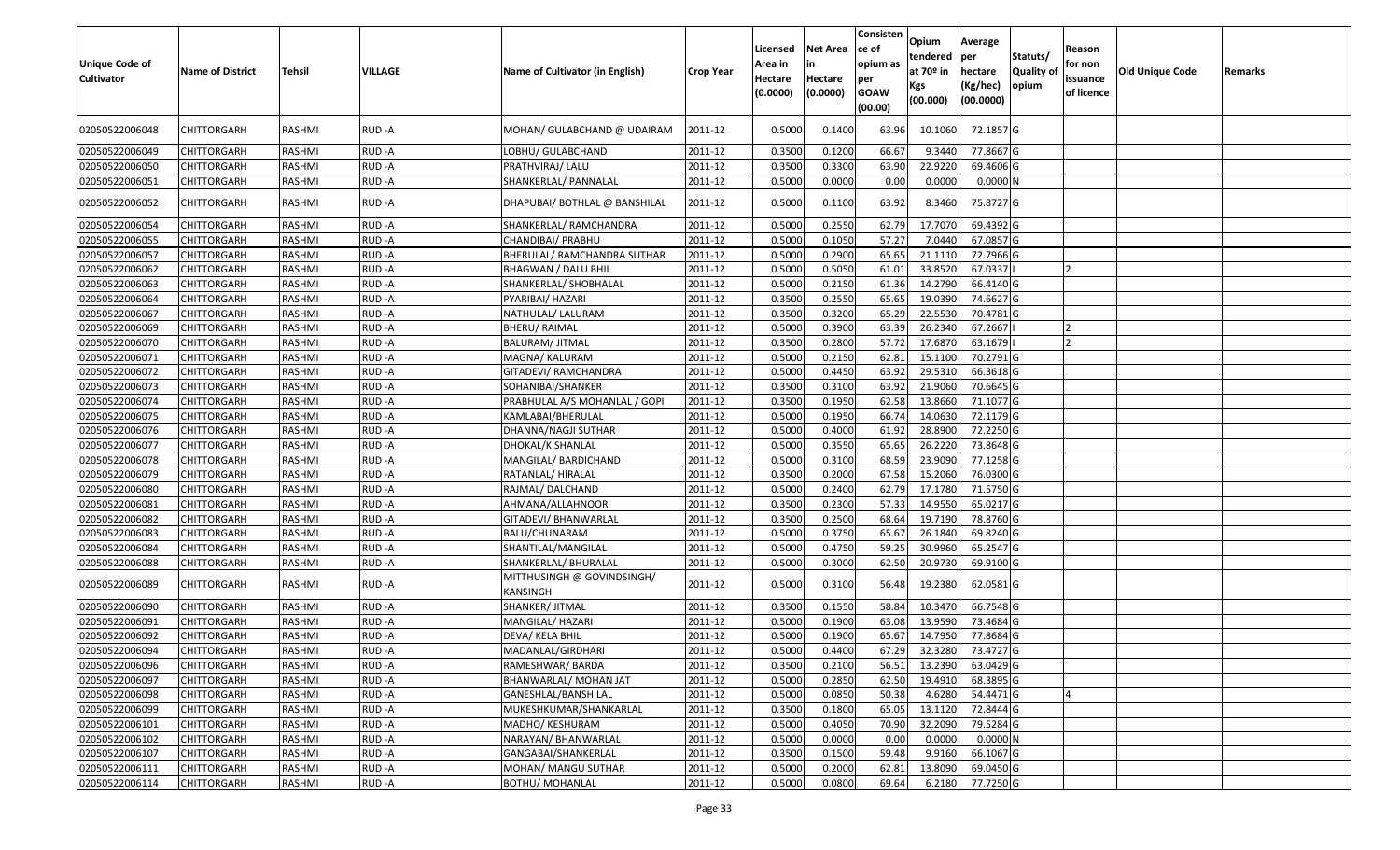| Unique Code of    |                         |               |         |                                 |                        | Licensed<br>Area in | <b>Net Area</b><br>in | Consisten<br>ce of<br>opium as | Opium<br>tendered              | Average<br>per                   | Statuts/                  | Reason<br>for non      |                 |         |
|-------------------|-------------------------|---------------|---------|---------------------------------|------------------------|---------------------|-----------------------|--------------------------------|--------------------------------|----------------------------------|---------------------------|------------------------|-----------------|---------|
| <b>Cultivator</b> | <b>Name of District</b> | <b>Tehsil</b> | VILLAGE | Name of Cultivator (in English) | <b>Crop Year</b>       | Hectare<br>(0.0000) | Hectare<br>(0.0000)   | per<br><b>GOAW</b><br>(00.00)  | at $70°$ in<br>Kgs<br>(00.000) | hectare<br>(Kg/hec)<br>(00.0000) | <b>Quality o</b><br>opium | issuance<br>of licence | Old Unique Code | Remarks |
| 02050522006115    | CHITTORGARH             | RASHMI        | RUD-A   | KASHIRAM/MITTHU                 | 2011-12                | 0.3500              | 0.1400                | 57.33                          | 8.9430                         | 63.8786 G                        |                           |                        |                 |         |
| 02050522006116    | CHITTORGARH             | RASHMI        | RUD-A   | SATYANARAYAN/ MOHAN             | 2011-12                | 0.5000              | 0.1000                | 58.84                          | 6.4720                         | 64.7200 G                        |                           |                        |                 |         |
| 02050522006118    | CHITTORGARH             | RASHMI        | RUD-B   | SOHANLAL/PHOOLCHAND             | 2011-12                | 0.5000              | 0.0000                | 0.00                           | 0.0000                         | 0.0000N                          |                           |                        |                 |         |
| 02050522006119    | CHITTORGARH             | RASHMI        | RUD-B   | <b>BHERU/ GOKAL</b>             | 2011-12                | 0.5000              | 0.4900                | 60.18                          | 32.6950                        | 66.7245 G                        |                           |                        |                 |         |
| 02050522006120    | CHITTORGARH             | RASHMI        | RUD-B   | KESHARBAI/ BHERU                | 2011-12                | 0.5000              | 0.2550                | 64.52                          | 18.2220                        | 71.4588 G                        |                           |                        |                 |         |
| 02050522006121    | <b>CHITTORGARH</b>      | RASHMI        | RUD-B   | DHAPUBAI/ MANGILAL              | 2011-12                | 0.5000              | 0.3050                | 57.13                          | 19.0570                        | 62.4820 G                        |                           |                        |                 |         |
| 02050522006123    | CHITTORGARH             | RASHMI        | RUD-B   | SHANKERLAL/NARULAL              | 2011-12                | 0.3500              | 0.3300                | 57.13                          | 22.1990                        | 67.2697 G                        |                           |                        |                 |         |
| 02050522006126    | CHITTORGARH             | <b>RASHMI</b> | RUD-B   | KISHANLAL/LAHRU                 | 2011-12                | 0.5000              | 0.3450                | 65.05                          | 24.6350                        | 71.4058G                         |                           |                        |                 |         |
| 02050522006127    | CHITTORGARH             | RASHMI        | RUD-B   | KISHANLAL/HAZARI                | 2011-12                | 0.3500              | 0.1950                | 64.52                          | 14.3420                        | 73.5487 G                        |                           |                        |                 |         |
| 02050522006129    | <b>CHITTORGARH</b>      | RASHMI        | RUD-B   | AMARCHAND/BHERULAL              | 2011-12                | 0.5000              | 0.3650                | 58.72                          | 22.9850                        | 62.9726 G                        |                           |                        |                 |         |
| 02050522006132    | CHITTORGARH             | RASHMI        | RUD-B   | LALU / DEVJI                    | 2011-12                | 0.3500              | 0.3300                | 63.76                          | 23.8390                        | 72.2394 G                        |                           |                        |                 |         |
| 02050522006136    | <b>CHITTORGARH</b>      | RASHMI        | RUD-B   | MAYA/JAGDISH                    | 2011-12                | 0.5000              | 0.3400                | 58.72                          | 21.4830                        | 63.1853 G                        |                           |                        |                 |         |
| 02050522006137    | <b>CHITTORGARH</b>      | RASHMI        | RUD-B   | RAMSINGH/UDAISINGH              | 2011-12                | 0.5000              | 0.5000                | 61.43                          | 33.6810                        | 67.3620 G                        |                           |                        |                 |         |
| 02050522006138    | <b>CHITTORGARH</b>      | RASHMI        | RUD-B   | SHOBHALAL/KISHANLAL             | 2011-12                | 0.5000              | 0.0000                | 0.00                           | 0.0000                         | 0.0000N                          |                           |                        |                 |         |
| 02050522006139    | <b>CHITTORGARH</b>      | RASHMI        | RUD-B   | <b>BALI/SHANKER</b>             | 2011-12                | 0.5000              | 0.1000                | 59.84                          | 6.5820                         | 65.8200G                         |                           |                        |                 |         |
| 02050522006140    | <b>CHITTORGARH</b>      | RASHMI        | RUD-B   | BANSHILAL/MATHURALAL            | 2011-12                | 0.5000              | 0.1950                | 63.56                          | 13.2300                        | 67.8462 G                        |                           |                        |                 |         |
| 02050522006142    | CHITTORGARH             | RASHMI        | RUD-B   | KAILESHCHANDRA/ DALU            | 2011-12                | 0.5000              | 0.4900                | 59.75                          | 30.5490                        | 62.3449                          |                           |                        |                 |         |
| 02050522006143    | CHITTORGARH             | RASHMI        | RUD-B   | MOHANLAL/GOPI                   | 2011-12                | 0.5000              | 0.4950                | 63.43                          | 34.9860                        | 70.6788 G                        |                           |                        |                 |         |
| 02050522006144    | CHITTORGARH             | RASHMI        | RUD-B   | MANGILAL/SRIRAM                 | 2011-12                | 0.5000              | 0.4000                | 64.52                          | 29.5040                        | 73.7600G                         |                           |                        |                 |         |
| 02050522006145    | CHITTORGARH             | RASHMI        | RUD-B   | MAGNIBAI/BHANWARLAL             | 2011-12                | 0.5000              | 0.4350                | 62.1                           | 29.4060                        | 67.6000 G                        |                           |                        |                 |         |
| 02050522006147    | CHITTORGARH             | RASHMI        | RUD-B   | PRABHULAL/ CHATERBHUJ @ CHATRU  | 2011-12                | 0.3500              | 0.3100                | 63.56                          | 21.3200                        | 68.7742 G                        |                           |                        |                 |         |
| 02050522006148    | CHITTORGARH             | RASHMI        | RUD-B   | NOJIBAI/ CHATRU                 | 2011-12                | 0.5000              | 0.0000                | 0.00                           | 0.0000                         | 0.0000N                          |                           |                        |                 |         |
| 02050522006149    | CHITTORGARH             | RASHMI        | RUD-B   | SURESHCHANDRA/ GOPILAL          | 2011-12                | 0.3500              | 0.3400                | 59.18                          | 21.8880                        | 64.3765 G                        |                           |                        |                 |         |
| 02050522006150    | CHITTORGARH             | RASHMI        | RUD-B   | GOPILAL/PHOOLCHAND              | 2011-12                | 0.5000              | 0.0000                | 0.00                           | 0.0000                         | 0.0000N                          |                           |                        |                 |         |
| 02050522006151    | CHITTORGARH             | RASHMI        | RUD-B   | MADHO/HAZARI                    | 2011-12                | 0.5000              | 0.4850                | 64.01                          | 33.8250                        | 69.7423 G                        |                           |                        |                 |         |
| 02050522006154    | CHITTORGARH             | RASHMI        | RUD-B   | LAXMILAL/ SAGARMAL              | 2011-12                | 0.5000              | 0.3750                | 56.50                          | 23.2460                        | 61.9893 G                        |                           |                        |                 |         |
| 02050522006155    | CHITTORGARH             | RASHMI        | RUD-B   | MOHANLAL/GOPI A/S PYARJI        | 2011-12                | 0.3500              | 0.3000                | 63.56                          | 20.2760                        | 67.5867 G                        |                           |                        |                 |         |
| 02050522006160    | CHITTORGARH             | RASHMI        | RUD-B   | MOHAN/ LAXMAN                   | 2011-12                | 0.3500              | 0.1800                | 57.02                          | 11.5020                        | 63.9000 G                        |                           |                        |                 |         |
| 02050522006161    | CHITTORGARH             | RASHMI        | RUD-B   | BARDIBAI/BHURA                  | 2011-12                | 0.5000              | 0.3800                | 60.62                          | 25.1230                        | 66.1132 G                        |                           |                        |                 |         |
| 02050522006162    | CHITTORGARH             | RASHMI        | RUD-B   | BHERULAL/RAMCHANDRA MUNDRA      | 2011-12                | 0.5000              | 0.1950                | 64.59                          | 13.7760                        | 70.6462 G                        |                           |                        |                 |         |
| 02050522006163    | <b>CHITTORGARH</b>      | RASHMI        | RUD-B   | RAMESHCHANDRA/ MANGU            | 2011-12                | 0.5000              | 0.5150                | 66.41                          | 0.0000                         | 0.0000                           |                           | $\overline{2}$         |                 |         |
| 02050522006164    | <b>CHITTORGARH</b>      | RASHMI        | RUD-B   | MOHANIBAI/ HAZARI               | 2011-12                | 0.3500              | 0.3250                | 62.17                          | 22.3990                        | 68.9200 G                        |                           |                        |                 |         |
| 02050522006165    | CHITTORGARH             | RASHMI        | RUD-B   | PYARA/UDA                       | 2011-12                | 0.5000              | 0.1050                | 58.01                          | 7.1520                         | 68.1143 G                        |                           |                        |                 |         |
| 02050522006169    | CHITTORGARH             | RASHMI        | RUD-B   | SHOBHADEVI/ HEMRAJ              | 2011-12                | 0.5000              | 0.1000                | 64.01                          | 6.9680                         | 69.6800 G                        |                           |                        |                 |         |
| 02050522006171    | <b>CHITTORGARH</b>      | RASHMI        | RUD-B   | MADHO/MEGHA                     | $\overline{2011} - 12$ | 0.3500              | 0.3050                | 55.51                          | 19.2300                        | 63.0490                          |                           |                        |                 |         |
| 02050522006172    | <b>CHITTORGARH</b>      | RASHMI        | RUD-B   | JAMNA A/S HIRALAL/ GORDHAN      | 2011-12                | 0.5000              | 0.4650                | 59.46                          | 30.3330                        | 65.2323                          |                           | ר ا                    |                 |         |
| 02050522006175    | <b>CHITTORGARH</b>      | RASHMI        | RUD-B   | NANDRAM/ JAMNALAL               | 2011-12                | 0.5000              | 0.4550                | 60.87                          | 29.5390                        | 64.9209 G                        |                           |                        |                 |         |
| 02050522006176    | <b>CHITTORGARH</b>      | RASHMI        | RUD-B   | RAMLAL/NANURAM                  | 2011-12                | 0.5000              | 0.2400                | 61.48                          | 17.4690                        | 72.7875 G                        |                           |                        |                 |         |
| 02050522006177    | <b>CHITTORGARH</b>      | RASHMI        | RUD-B   | GHANSHYAMSINGH/INDRASINGH       | 2011-12                | 0.3500              | 0.2850                | 58.09                          | 19.3850                        | 68.0175 G                        |                           |                        |                 |         |
| 02050522006182    | <b>CHITTORGARH</b>      | RASHMI        | RUD-B   | RATANLAL/GODU                   | 2011-12                | 0.5000              | 0.4450                | 62.06                          | 29.6820                        | 66.7011 G                        |                           |                        |                 |         |
| 02050522006184    | <b>CHITTORGARH</b>      | RASHMI        | RUD-B   | BHANWARLAL/ BHAGWANLAL GURJAR   | 2011-12                | 0.5000              | 0.2000                | 64.04                          | 13.9610                        | 69.8050                          |                           |                        |                 |         |
| 02050522006185    | CHITTORGARH             | RASHMI        | RUD-B   | <b>BHAGWAN/GANESH TELI</b>      | 2011-12                | 0.5000              | 0.5000                | 64.64                          | 35.2010                        | 70.4020 G                        |                           |                        |                 |         |
| 02050522006187    | <b>CHITTORGARH</b>      | RASHMI        | RUD-B   | GOPALLAL/MOHANLAL               | 2011-12                | 0.5000              | 0.2000                | 58.02                          | 13.0130                        | 65.0650 G                        |                           |                        |                 |         |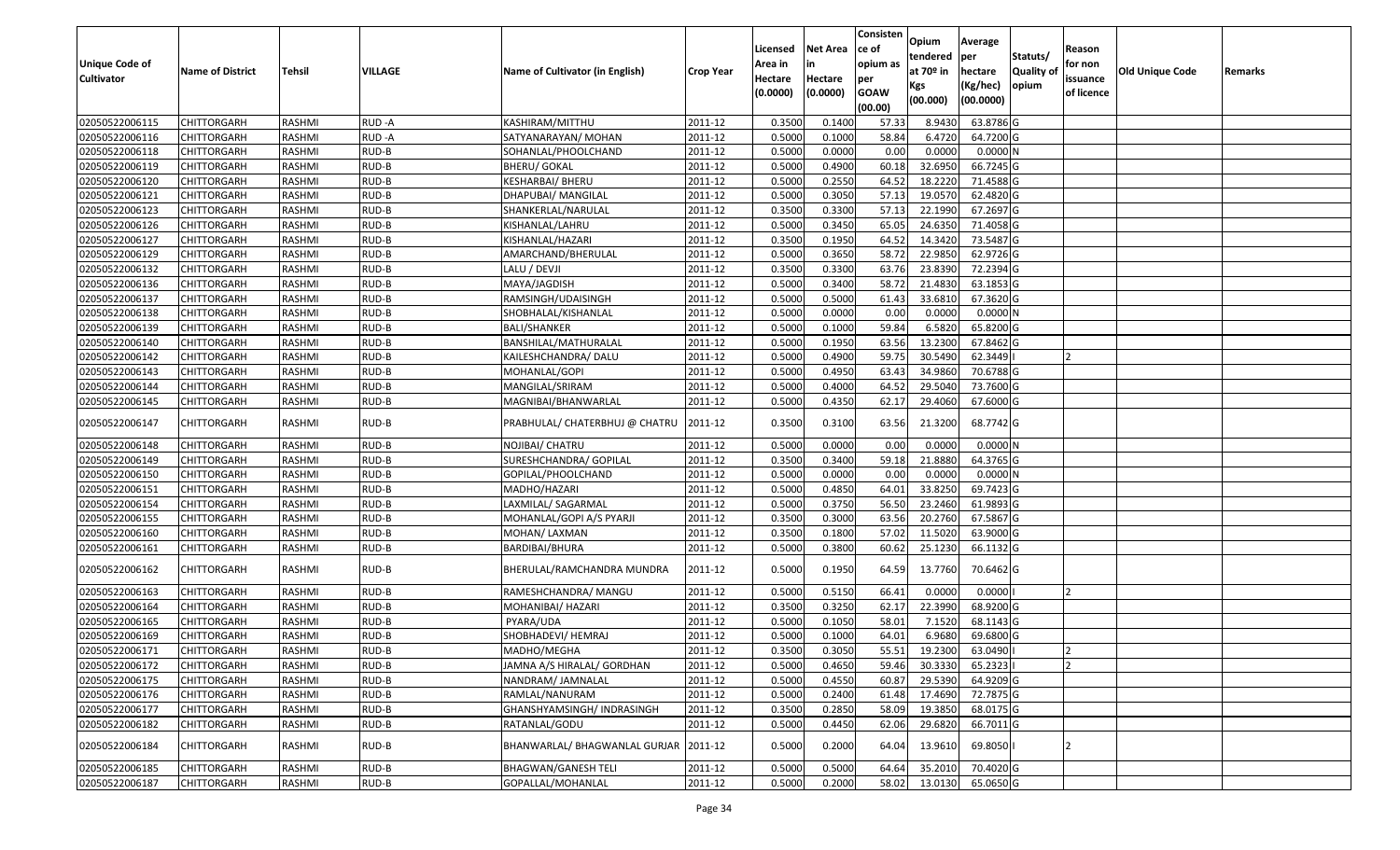| Unique Code of<br><b>Cultivator</b> | <b>Name of District</b> | Tehsil        | VILLAGE | Name of Cultivator (in English) | Crop Year | Licensed<br>Area in<br>Hectare<br>(0.0000) | Net Area<br>in<br>Hectare<br>(0.0000) | Consisten<br>ce of<br>opium as<br>per<br><b>GOAW</b><br>(00.00) | Opium<br>tendered<br>at 70º in<br>Kgs<br>(00.000) | Average<br>per<br>hectare<br>(Kg/hec)<br>(00.0000) | Statuts/<br><b>Quality of</b><br>opium | Reason<br>for non<br>issuance<br>of licence | <b>Old Unique Code</b> | Remarks |
|-------------------------------------|-------------------------|---------------|---------|---------------------------------|-----------|--------------------------------------------|---------------------------------------|-----------------------------------------------------------------|---------------------------------------------------|----------------------------------------------------|----------------------------------------|---------------------------------------------|------------------------|---------|
| 02050522006188                      | <b>CHITTORGARH</b>      | RASHMI        | RUD-B   | LAD KUNWAR/ LAXMANSINGH         | 2011-12   | 0.5000                                     | 0.4800                                | 62.51                                                           | 34.4430                                           | 71.7563 G                                          |                                        |                                             |                        |         |
| 02050522006192                      | CHITTORGARH             | RASHMI        | RUD-B   | JAMNALAL/ RAGHUNATH             | 2011-12   | 0.5000                                     | 0.4500                                | 71.52                                                           | 37.9570                                           | 84.3489 G                                          |                                        |                                             |                        |         |
| 02050522006193                      | CHITTORGARH             | RASHMI        | RUD-B   | KISHANLAL/MOHANLAL              | 2011-12   | 0.5000                                     | 0.3750                                | 64.01                                                           | 26.0890                                           | 69.5707 G                                          |                                        |                                             |                        |         |
| 02050522006197                      | <b>CHITTORGARH</b>      | RASHMI        | RUD-B   | NILESH KUMAR/ SOHANLAL          | 2011-12   | 0.5000                                     | 0.0000                                | 0.00                                                            | 0.0000                                            | 0.0000N                                            |                                        |                                             |                        |         |
| 02050522006198                      | CHITTORGARH             | RASHMI        | RUD-B   | MAHIPALSINGH/ GHANSHYAMSINGH    | 2011-12   | 0.3500                                     | 0.3400                                | 62.17                                                           | 24.7970                                           | 72.9324 G                                          |                                        |                                             |                        |         |
| 02050522006202                      | CHITTORGARH             | RASHMI        | RUD-B   | PRABHULAL/MAGNIRAM              | 2011-12   | 0.3500                                     | 0.2500                                | 64.48                                                           | 18.5150                                           | 74.0600 G                                          |                                        |                                             |                        |         |
| 02050522006205                      | <b>CHITTORGARH</b>      | <b>RASHMI</b> | RUD-B   | SHANKERLAL/ MOHAN               | 2011-12   | 0.5000                                     | 0.5250                                | 62.57                                                           | 35.0750                                           | 66.8090                                            |                                        |                                             |                        |         |
| 02050522006209                      | CHITTORGARH             | RASHMI        | RUD-B   | BHURA/KISHNA                    | 2011-12   | 0.3500                                     | 0.1600                                | 58.72                                                           | 10.8800                                           | 68.0000 G                                          |                                        |                                             |                        |         |
| 02050522006210                      | CHITTORGARH             | RASHMI        | RUD-B   | PRABHU/MAGNIRAM JAT             | 2011-12   | 0.5000                                     | 0.1950                                | 61.92                                                           | 13.4280                                           | 68.8615 G                                          |                                        |                                             |                        |         |
| 02050522006212                      | <b>CHITTORGARH</b>      | RASHMI        | RUD-B   | JAMNALAL/KALU                   | 2011-12   | 0.5000                                     | 0.2950                                | 58.01                                                           | 18.4470                                           | 62.5322 G                                          |                                        |                                             |                        |         |
| 02050522006214                      | CHITTORGARH             | RASHMI        | RUD-B   | CHANDMAL/DALCHAND               | 2011-12   | 0.5000                                     | 0.2100                                | 64.48                                                           | 14.7940                                           | 70.4476 G                                          |                                        |                                             |                        |         |
| 02050522006216                      | CHITTORGARH             | RASHMI        | RUD-B   | LADULAL @ GANGARAM/ BHERULAL    | 2011-12   | 0.5000                                     | 0.1050                                | 62.52                                                           | 7.5920                                            | 72.3048 G                                          |                                        |                                             |                        |         |
| 02050522006220                      | CHITTORGARH             | RASHMI        | RUD-C   | NANALAL/ BHAGWANLAL             | 2011-12   | 0.5000                                     | 0.4850                                | 60.31                                                           | 31.5160                                           | 64.9810                                            |                                        |                                             |                        |         |
| 02050522006221                      | CHITTORGARH             | RASHMI        | RUD-C   | SOHANLAL/KALU                   | 2011-12   | 0.3500                                     | 0.1500                                | 62.52                                                           | 10.2260                                           | 68.1733 G                                          |                                        |                                             |                        |         |
| 02050522006230                      | CHITTORGARH             | RASHMI        | RUD-C   | LAXMANLAL/GANGARAM              | 2011-12   | 0.5000                                     | 0.2000                                | 56.38                                                           | 11.9450                                           | 59.7250 G                                          |                                        |                                             |                        |         |
| 02050522006231                      | CHITTORGARH             | RASHMI        | RUD-C   | HAZARI/BHURA                    | 2011-12   | 0.5000                                     | 0.4050                                | 60.46                                                           | 27.8200                                           | 68.6910                                            |                                        |                                             |                        |         |
| 02050522006232                      | CHITTORGARH             | RASHMI        | RUD-C   | UDAIRAM/BHERULAL                | 2011-12   | 0.3500                                     | 0.3000                                | 61.71                                                           | 19.5000                                           | 65.0000 G                                          |                                        |                                             |                        |         |
| 02050522006233                      | CHITTORGARH             | RASHMI        | RUD-C   | DALU/ ONKAR                     | 2011-12   | 0.5000                                     | 0.1900                                | 62.12                                                           | 12.6640                                           | 66.6526 G                                          |                                        |                                             |                        |         |
| 02050522006235                      | <b>CHITTORGARH</b>      | RASHMI        | RUD-C   | BANSHILAL/NOLARAM               | 2011-12   | 0.5000                                     | 0.4650                                | 58.42                                                           | 31.2380                                           | 67.1785 G                                          |                                        |                                             |                        |         |
| 02050522006236                      | CHITTORGARH             | RASHMI        | RUD-C   | MADHAVLAL/MAGNA                 | 2011-12   | 0.5000                                     | 0.4850                                | 57.38                                                           | 31.5260                                           | 65.0021G                                           |                                        |                                             |                        |         |
| 02050522006240                      | CHITTORGARH             | RASHMI        | RUD-C   | MADHU/ RUPA BALAI               | 2011-12   | 0.5000                                     | 0.1900                                | 63.52                                                           | 13.9290                                           | 73.3105 G                                          |                                        |                                             |                        |         |
| 02050522006242                      | CHITTORGARH             | RASHMI        | RUD-C   | RAMESHWAR/ BHERU                | 2011-12   | 0.5000                                     | 0.2500                                | 61.42                                                           | 17.9000                                           | 71.6000 G                                          |                                        |                                             |                        |         |
| 02050522006243                      | CHITTORGARH             | RASHMI        | RUD-C   | NANDUBAI/ GOPI                  | 2011-12   | 0.5000                                     | 0.2650                                | 58.42                                                           | 17.4760                                           | 65.9472 G                                          |                                        |                                             |                        |         |
| 02050522006244                      | CHITTORGARH             | <b>RASHMI</b> | RUD-C   | SHANKERLAL/ GOPILAL             | 2011-12   | 0.5000                                     | 0.3000                                | 58.59                                                           | 19.2760                                           | 64.2533 G                                          |                                        |                                             |                        |         |
| 02050522006245                      | CHITTORGARH             | RASHMI        | RUD-C   | KISHNA/ GANESH TELI             | 2011-12   | 0.5000                                     | 0.5150                                | 65.07                                                           | 35.6960                                           | 69.3126 G                                          |                                        |                                             |                        |         |
| 02050522006247                      | CHITTORGARH             | RASHMI        | RUD-C   | RAKESH/ SOHANLAL                | 2011-12   | 0.3500                                     | 0.1500                                | 58.01                                                           | 9.5050                                            | 63.3667 G                                          |                                        |                                             |                        |         |
| 02050522006249                      | <b>CHITTORGARH</b>      | <b>RASHMI</b> | RUD-C   | NATHULAL/ MADHU @ MAHADEV       | 2011-12   | 0.5000                                     | 0.2950                                | 58.42                                                           | 18.7950                                           | 63.7119 G                                          |                                        |                                             |                        |         |
| 02050522006255                      | CHITTORGARH             | RASHMI        | RUD-C   | BHAGWANLAL/ NANURAM             | 2011-12   | 0.5000                                     | 0.4000                                | 61.48                                                           | 27.0340                                           | 67.5850 G                                          |                                        |                                             |                        |         |
| 02050522006257                      | <b>CHITTORGARH</b>      | RASHMI        | RUD-C   | NANALAL/ CHHOGA                 | 2011-12   | 0.5000                                     | 0.3450                                | 56.60                                                           | 21.5810                                           | 62.5536 G                                          |                                        |                                             |                        |         |
| 02050522006259                      | CHITTORGARH             | RASHMI        | RUD-C   | MADANLAL/MATHURALAL             | 2011-12   | 0.5000                                     | 0.0000                                | 0.00                                                            | 0.0000                                            | 0.0000N                                            |                                        |                                             |                        |         |
| 02050522006260                      | <b>CHITTORGARH</b>      | RASHMI        | RUD-C   | NANDRAM/BALURAM                 | 2011-12   | 0.5000                                     | 0.4000                                | 63.00                                                           | 27.3510                                           | 68.3775 G                                          |                                        |                                             |                        |         |
| 02050522006262                      | <b>CHITTORGARH</b>      | RASHMI        | RUD-C   | PRABHULAL/PYARCHAND PUROHIT     | 2011-12   | 0.5000                                     | 0.3900                                | 65.05                                                           | 28.2130                                           | 72.3410 G                                          |                                        |                                             |                        |         |
| 02050522006265                      | CHITTORGARH             | RASHMI        | RUD-C   | NANALAL/RAMESHWAR               | 2011-12   | 0.5000                                     | 0.2600                                | 58.59                                                           | 17.3430                                           | 66.7038 G                                          |                                        |                                             |                        |         |
| 02050522006267                      | CHITTORGARH             | RASHMI        | RUD-C   | SATYANARAYAN/RAMA               | 2011-12   | 0.5000                                     | 0.4400                                | 56.11                                                           | 27.5980                                           | 62.7220                                            |                                        |                                             |                        |         |
| 02050522006268                      | <b>CHITTORGARH</b>      | RASHMI        | RUD-C   | PRABHULAL/HARIKISHAN            | 2011-12   | 0.3500                                     | 0.2950                                | 58.42                                                           | 19.3870                                           | 65.7186 G                                          |                                        |                                             |                        |         |
| 02050522006269                      | <b>CHITTORGARH</b>      | RASHMI        | RUD-C   | PRATAPSINGH/ INDRASINGH         | 2011-12   | 0.5000                                     | 0.0850                                | 59.52                                                           | 6.3260                                            | 74.4235 G                                          |                                        |                                             |                        |         |
| 02050522006270                      | <b>CHITTORGARH</b>      | RASHMI        | RUD-C   | BHERUSINGH/BHURSINGH            | 2011-12   | 0.3500                                     | 0.2450                                | 60.25                                                           | 16.5340                                           | 67.4857 G                                          |                                        |                                             |                        |         |
| 02050522006271                      | <b>CHITTORGARH</b>      | RASHMI        | RUD-C   | GIRDHARI/ONKAR                  | 2011-12   | 0.5000                                     | 0.3050                                | 58.50                                                           | 19.3550                                           | 63.4590 G                                          |                                        |                                             |                        |         |
| 02050522006273                      | <b>CHITTORGARH</b>      | RASHMI        | RUD-C   | BARDU/GANGARAM                  | 2011-12   | 0.5000                                     | 0.2350                                | 58.56                                                           | 15.6690                                           | 66.6766 G                                          |                                        |                                             |                        |         |
| 02050522006274                      | <b>CHITTORGARH</b>      | RASHMI        | RUD-C   | BHERULAL/RAMCHANDRA             | 2011-12   | 0.5000                                     | 0.4800                                | 57.05                                                           | 29.5440                                           | 61.5500 G                                          |                                        |                                             |                        |         |
| 02050522006275                      | <b>CHITTORGARH</b>      | RASHMI        | RUD-C   | <b>BALURAM/ HIRALAL</b>         | 2011-12   | 0.5000                                     | 0.3700                                | 53.50                                                           | 22.0650                                           | 59.6351                                            |                                        | 12                                          |                        |         |
| 02050522006280                      | <b>CHITTORGARH</b>      | RASHMI        | RUD-C   | BHERUDAS/ KHAYALIDAS            | 2011-12   | 0.5000                                     | 0.1450                                | 63.52                                                           | 10.6350                                           | 73.3448 G                                          |                                        |                                             |                        |         |
| 02050522006281                      | <b>CHITTORGARH</b>      | RASHMI        | RUD-C   | GHASIRAM/HAZARI                 | 2011-12   | 0.5000                                     | 0.1850                                | 57.38                                                           | 12.4680                                           | 67.3946 G                                          |                                        |                                             |                        |         |
| 02050522006283                      | <b>CHITTORGARH</b>      | RASHMI        | RUD-C   | MADANLAL/HAZARI                 | 2011-12   | 0.5000                                     | 0.0000                                | 0.00                                                            | 0.0000                                            | 0.0000N                                            |                                        |                                             |                        |         |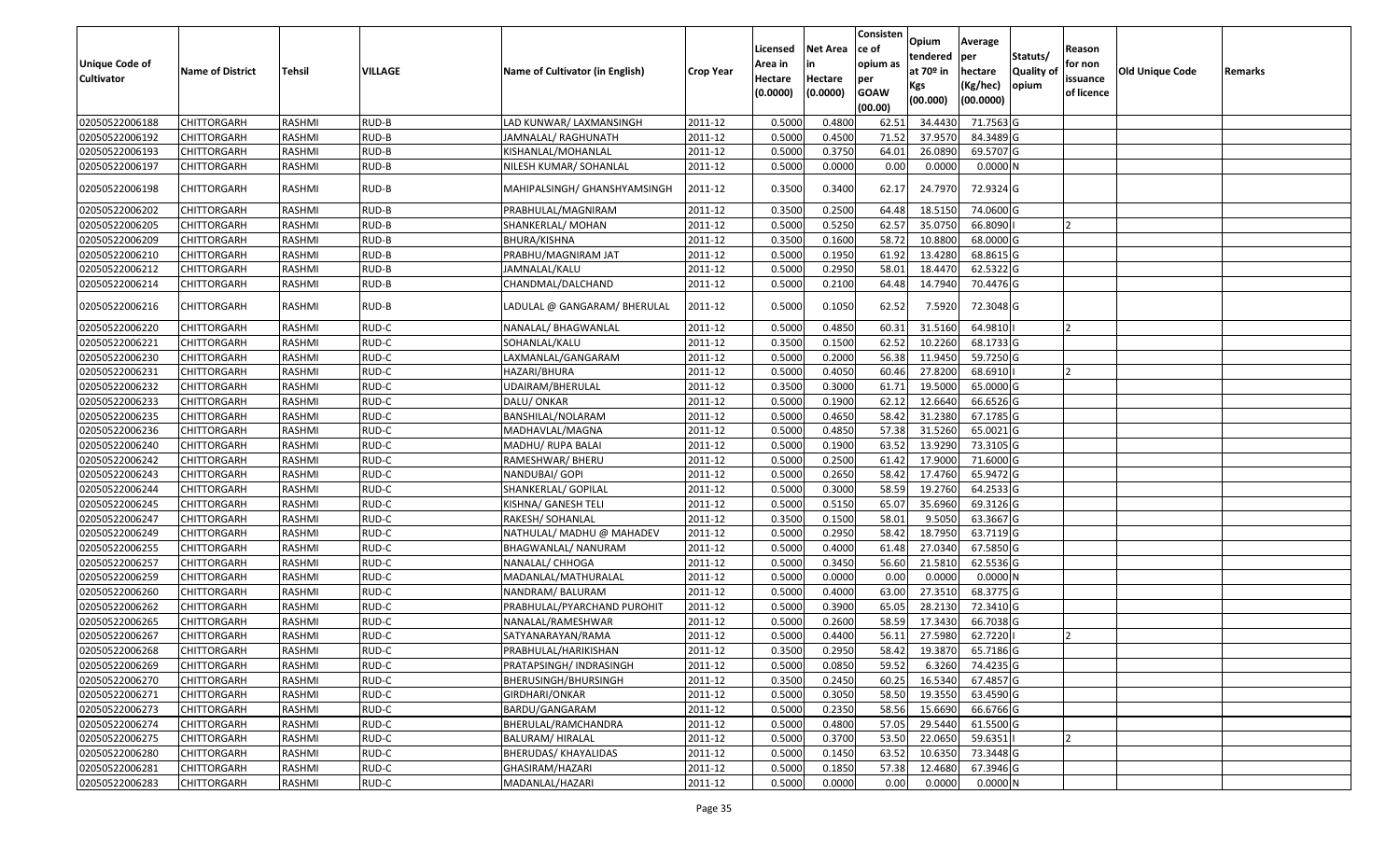| Unique Code of    |                         |               |         |                                 |                  | Licensed<br>Area in | Net Area<br>in      | Consisten<br>ce of<br>opium as | Opium<br>tendered            | Average<br>per                   | Statuts/                   | Reason<br>for non      |                        |                    |
|-------------------|-------------------------|---------------|---------|---------------------------------|------------------|---------------------|---------------------|--------------------------------|------------------------------|----------------------------------|----------------------------|------------------------|------------------------|--------------------|
| <b>Cultivator</b> | <b>Name of District</b> | Tehsil        | VILLAGE | Name of Cultivator (in English) | <b>Crop Year</b> | Hectare<br>(0.0000) | Hectare<br>(0.0000) | per<br><b>GOAW</b><br>(00.00)  | at 70º in<br>Kgs<br>(00.000) | hectare<br>(Kg/hec)<br>(00.0000) | <b>Quality of</b><br>opium | issuance<br>of licence | <b>Old Unique Code</b> | Remarks            |
| 02050522006284    | <b>CHITTORGARH</b>      | RASHMI        | RUD-C   | RATANLAL/LADULAL                | 2011-12          | 0.3500              | 0.1700              | 62.06                          | 11.6230                      | 68.3706 G                        |                            |                        |                        |                    |
| 02050522006285    | CHITTORGARH             | RASHMI        | RUD-C   | <b>BHURA/NANDA</b>              | 2011-12          | 0.5000              | 0.3700              | 53.71                          | 22.3130                      | 60.3050                          |                            |                        |                        |                    |
| 02050522006287    | CHITTORGARH             | RASHMI        | RUD-C   | CHATRU/UDA                      | 2011-12          | 0.5000              | 0.1950              | 60.25                          | 13.2890                      | 68.1487 G                        |                            |                        |                        |                    |
| 02050522006288    | <b>CHITTORGARH</b>      | RASHMI        | RUD-C   | LADULAL/MOHANLAL                | 2011-12          | 0.5000              | 0.0000              | 0.00                           | 0.0000                       | 0.0000N                          |                            |                        |                        |                    |
| 02050522006290    | CHITTORGARH             | RASHMI        | RUD-C   | MITTHULAL/PYARCHAND             | 2011-12          | 0.5000              | 0.2500              | 66.31                          | 17.7900                      | 71.1600 G                        |                            |                        |                        |                    |
| 02050522006291    | CHITTORGARH             | RASHMI        | RUD-C   | MOHANLAL/RAMLAL                 | 2011-12          | 0.3500              | 0.3400              | 62.06                          | 22.9800                      | 67.5882 G                        |                            |                        |                        |                    |
| 02050522006292    | CHITTORGARH             | RASHMI        | RUD-C   | HIRALAL/RAMLAL                  | 2011-12          | 0.3500              | 0.3000              | 62.72                          | 20.5450                      | 68.4833 G                        |                            |                        |                        |                    |
| 02050522006293    | <b>CHITTORGARH</b>      | <b>RASHMI</b> | RUD-C   | NANDA/ HARA                     | 2011-12          | 0.5000              | 0.2750              | 56.38                          | 18.2030                      | 66.1927 G                        |                            |                        |                        |                    |
| 02050522006296    | CHITTORGARH             | RASHMI        | RUD-C   | AMARCHAND/ JODHA                | 2011-12          | 0.5000              | 0.4950              | 61.71                          | 33.6850                      | 68.0500                          |                            |                        |                        |                    |
| 02050522006299    | CHITTORGARH             | RASHMI        | RUD-C   | MADANLAL/PYARCHAND              | 2011-12          | 0.5000              | 0.4100              | 61.71                          | 27.7430                      | 67.6659 G                        |                            |                        |                        |                    |
| 02050522006302    | CHITTORGARH             | RASHMI        | RUD-C   | SUDI BAI/ NARAYAN               | 2011-12          | 0.5000              | 0.2000              | 64.69                          | 13.9640                      | 69.8200 G                        |                            |                        |                        | <b>NAME CHANGE</b> |
| 02050522006303    | <b>CHITTORGARH</b>      | RASHMI        | RUD-C   | MUKESH KUMAR/ SOHANLAL          | 2011-12          | 0.3500              | 0.1500              | 58.59                          | 9.5670                       | 63.7800 G                        |                            |                        |                        |                    |
| 02050522006309    | <b>CHITTORGARH</b>      | RASHMI        | RUD-C   | SHYAMLAL/MOHANLAL               | 2011-12          | 0.5000              | 0.0000              | 0.00                           | 0.0000                       | 0.0000N                          |                            |                        |                        |                    |
| 02050522006310    | <b>CHITTORGARH</b>      | RASHMI        | RUD-C   | OMPRAKASH/ AMARCHAND            | 2011-12          | 0.3500              | 0.3400              | 56.74                          | 21.0990                      | 62.0559 G                        |                            |                        |                        |                    |
| 02050522006311    | CHITTORGARH             | RASHMI        | RUD-C   | PRABHUDAS/ BHURADAS             | 2011-12          | 0.5000              | 0.1850              | 64.82                          | 13.7510                      | 74.3297 G                        |                            |                        |                        |                    |
| 02050522006312    | <b>CHITTORGARH</b>      | RASHMI        | RUD-C   | ANCHIBAI/ NARAYAN               | 2011-12          | 0.5000              | 0.4500              | 59.32                          | 29.3040                      | 65.1200 G                        |                            |                        |                        |                    |
| 02050522006313    | <b>CHITTORGARH</b>      | RASHMI        | RUD-C   | SOHANLAL/BANSHILAL              | 2011-12          | 0.5000              | 0.1000              | 63.52                          | 7.0780                       | 70.7800 G                        |                            |                        |                        |                    |
| 02050522006314    | CHITTORGARH             | RASHMI        | RUD-C   | CHANDIBAI/MADHO                 | 2011-12          | 0.5000              | 0.3000              | 58.50                          | 19.3050                      | 64.3500 G                        |                            |                        |                        |                    |
| 02050522006315    | CHITTORGARH             | RASHMI        | RUD-C   | <b>BHERU/ KELA</b>              | 2011-12          | 0.5000              | 0.3350              | 60.25                          | 21.6300                      | 64.5672 G                        |                            |                        |                        |                    |
| 02050522006316    | CHITTORGARH             | RASHMI        | RUD-C   | MADHOSINGH/ DEVISINGH           | 2011-12          | 0.5000              | 0.4850              | 62.31                          | 0.0000                       | 0.0000                           |                            |                        |                        |                    |
| 02050522006319    | CHITTORGARH             | RASHMI        | RUD-C   | KANKUBAI/BANSHILAL              | 2011-12          | 0.5000              | 0.3200              | 61.34                          | 21.5300                      | 67.2813 G                        |                            |                        |                        |                    |
| 02050522006321    | CHITTORGARH             | RASHMI        | RUD-C   | NANDRAM/GOPI                    | 2011-12          | 0.5000              | 0.2950              | 61.71                          | 20.5230                      | 69.5695 G                        |                            |                        |                        |                    |
| 02050522006323    | CHITTORGARH             | RASHMI        | RUD-C   | UGMIBAI/ NANURAM                | 2011-12          | 0.5000              | 0.1050              | 59.32                          | 6.9660                       | 66.3429 G                        |                            |                        |                        |                    |
| 02050522006328    | CHITTORGARH             | RASHMI        | RUD-C   | BANSHILAL/RAMA                  | 2011-12          | 0.5000              | 0.2600              | 61.65                          | 17.6760                      | 67.9846 G                        |                            |                        |                        |                    |
| 02050522006329    | <b>CHITTORGARH</b>      | RASHMI        | RUD-C   | HIRALAL/KELA                    | 2011-12          | 0.5000              | 0.4950              | 61.74                          | 33.5340                      | 67.7455                          |                            |                        |                        |                    |
| 02050522006330    | CHITTORGARH             | RASHMI        | RUD-C   | HIRALAL/UDA                     | 2011-12          | 0.5000              | 0.1200              | 58.31                          | 8.1550                       | 67.9583 G                        |                            |                        |                        |                    |
| 02050522006332    | CHITTORGARH             | RASHMI        | RUD-C   | KUSHVIRSINGH/ NARAYANSINGH      | 2011-12          | 0.5000              | 0.5100              | 59.03                          | 34.3130                      | 67.2804 G                        |                            |                        |                        |                    |
| 02050522006336    | CHITTORGARH             | RASHMI        | RUD-C   | BHAGWANLAL/UDAILAL              | 2011-12          | 0.5000              | 0.3050              | 58.50                          | 18.2770                      | 59.9246 G                        |                            |                        |                        |                    |
| 02050522006337    | CHITTORGARH             | RASHMI        | RUD-C   | SHANKERLAL/ NATHU               | 2011-12          | 0.5000              | 0.4850              | 62.88                          | 33.2640                      | 68.5856 G                        |                            |                        |                        |                    |
| 02050522006341    | CHITTORGARH             | RASHMI        | RUD-D   | <b>BHERULAL/ RAMLAL</b>         | 2011-12          | 0.5000              | 0.3650              | 59.07                          | 23.9400                      | 65.5890 G                        |                            |                        |                        |                    |
| 02050522006342    | CHITTORGARH             | RASHMI        | RUD-D   | HEMRAJ/ GOPI                    | 2011-12          | 0.5000              | 0.0000              | 0.00                           | 0.0000                       | 0.0000N                          |                            |                        |                        |                    |
| 02050522006343    | CHITTORGARH             | RASHMI        | RUD-D   | SURESHCHANDRA/UDAIRAM           | 2011-12          | 0.5000              | 0.2500              | 61.19                          | 16.7570                      | 67.0280 G                        |                            |                        |                        |                    |
| 02050522006345    | CHITTORGARH             | <b>RASHMI</b> | RUD-D   | <b>GIRDHARI/ NATHU</b>          | 2011-12          | 0.5000              | 0.3450              | 58.71                          | 21.9410                      | 63.5971 G                        |                            |                        |                        |                    |
| 02050522006346    | CHITTORGARH             | RASHMI        | RUD-D   | <b>UDIBAI/ BHAWANIDAS</b>       | 2011-12          | 0.5000              | 0.3950              | 66.19                          | 28.6790                      | 72.6051 G                        |                            |                        |                        |                    |
| 02050522006347    | CHITTORGARH             | RASHMI        | RUD-D   | <b>BARJIBAI/ GOPI</b>           | 2011-12          | 0.5000              | 0.3050              | 60.99                          | 20.9980                      | 68.8459 G                        |                            |                        |                        |                    |
| 02050522006348    | CHITTORGARH             | RASHMI        | RUD-D   | TULSIBAI/ GIRDHARI              | 2011-12          | 0.5000              | 0.3650              | 65.54                          | 26.1410                      | 71.6192 G                        |                            |                        |                        |                    |
| 02050522006349    | <b>CHITTORGARH</b>      | RASHMI        | RUD-D   | JAGANNATH / GOKAL               | 2011-12          | 0.5000              | 0.4000              | 59.99                          |                              | 26.0700 65.1750 G                |                            |                        |                        |                    |
| 02050522006351    | <b>CHITTORGARH</b>      | RASHMI        | RUD-D   | PRABHULAL/ JITU                 | 2011-12          | 0.5000              | 0.4750              | 61.46                          | 31.9770                      | 67.3200 G                        |                            |                        |                        |                    |
| 02050522006352    | <b>CHITTORGARH</b>      | RASHMI        | RUD-D   | MITTHULAL/ CHAMNA               | 2011-12          | 0.5000              | 0.2650              | 61.69                          | 17.3440                      | 65.4491 G                        |                            |                        |                        |                    |
| 02050522006354    | <b>CHITTORGARH</b>      | RASHMI        | RUD-D   | RAMIBAI/ HARLAL                 | 2011-12          | 0.5000              | 0.4900              | 60.55                          | 31.9270                      | 65.1571 G                        |                            |                        |                        |                    |
| 02050522006356    | <b>CHITTORGARH</b>      | RASHMI        | RUD-D   | DEUBAI/ CHAMPALAL               | 2011-12          | 0.5000              | 0.2600              | 58.71                          | 16.7320                      | 64.3538 G                        |                            |                        |                        |                    |
| 02050522006357    | <b>CHITTORGARH</b>      | RASHMI        | RUD-D   | <b>ONKAR/ CHENA</b>             | 2011-12          | 0.5000              | 0.1350              | 61.53                          | 9.3170                       | 69.0148 G                        |                            |                        |                        |                    |
| 02050522006358    | <b>CHITTORGARH</b>      | RASHMI        | RUD-D   | SHANTIBAI/ BHANWARLAL           | 2011-12          | 0.5000              | 0.4000              | 62.44                          | 27.9640                      | 69.9100 G                        |                            |                        |                        |                    |
| 02050522006359    | <b>CHITTORGARH</b>      | RASHMI        | RUD-D   | JANIBAI/ LOBHU                  | 2011-12          | 0.3500              | 0.1450              | 58.64                          | 9.2730                       | 63.9517 G                        |                            |                        |                        |                    |
| 02050522006361    | <b>CHITTORGARH</b>      | RASHMI        | RUD-D   | GOKUL/ UDA                      | 2011-12          | 0.5000              | 0.2050              | 61.46                          | 13.4420                      | 65.5707 G                        |                            |                        |                        |                    |
| 02050522006362    | <b>CHITTORGARH</b>      | RASHMI        | RUD-D   | RATAN/ MANGU                    | 2011-12          | 0.5000              | 0.4800              | 62.13                          | 32.9200                      | 68.5833 G                        |                            |                        |                        |                    |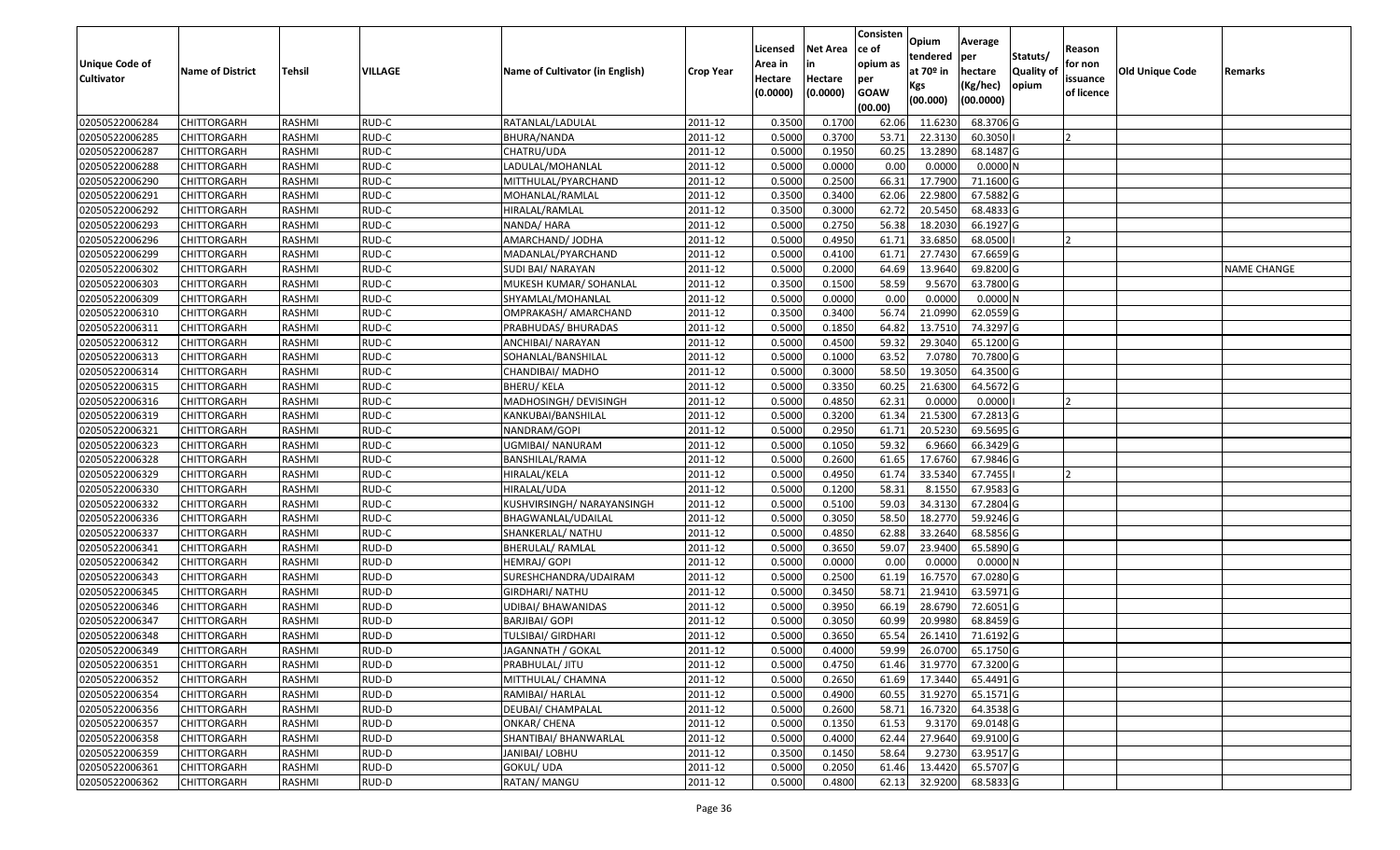| <b>Unique Code of</b><br><b>Cultivator</b> | <b>Name of District</b> | Tehsil        | VILLAGE | Name of Cultivator (in English) | <b>Crop Year</b> | Licensed<br>Area in<br>Hectare<br>(0.0000) | Net Area<br>in<br>Hectare<br>(0.0000) | Consisten<br>ce of<br>opium as<br>per<br><b>GOAW</b><br>(00.00) | Opium<br>tendered<br>at 70º in<br>Kgs<br>(00.000) | Average<br>per<br>hectare<br>(Kg/hec)<br>(00.0000) | Statuts/<br><b>Quality of</b><br>opium | Reason<br>for non<br>issuance<br>of licence | <b>Old Unique Code</b> | Remarks     |
|--------------------------------------------|-------------------------|---------------|---------|---------------------------------|------------------|--------------------------------------------|---------------------------------------|-----------------------------------------------------------------|---------------------------------------------------|----------------------------------------------------|----------------------------------------|---------------------------------------------|------------------------|-------------|
| 02050522006363                             | <b>CHITTORGARH</b>      | RASHMI        | RUD-D   | NANIBAI/ BARDICHAND             | 2011-12          | 0.5000                                     | 0.4900                                | 61.24                                                           | 31.8620                                           | 65.0245 G                                          |                                        |                                             |                        |             |
| 02050522006364                             | CHITTORGARH             | RASHMI        | RUD-D   | SUKHIBAI/ RAGHUNATH             | 2011-12          | 0.3500                                     | 0.3200                                | 64.46                                                           | 22.7330                                           | 71.0406 G                                          |                                        |                                             |                        |             |
| 02050522006367                             | CHITTORGARH             | RASHMI        | RUD-D   | SHANKERLAL/ CHHOGA              | 2011-12          | 0.5000                                     | 0.0000                                | 0.00                                                            | 0.0000                                            | 0.0000N                                            |                                        |                                             |                        |             |
| 02050522006368                             | <b>CHITTORGARH</b>      | RASHMI        | RUD-D   | MANOHARSINGH/ UDAISINGH         | 2011-12          | 0.3500                                     | 0.2450                                | 57.13                                                           | 16.0780                                           | 65.6245 G                                          |                                        |                                             |                        |             |
| 02050522006369                             | CHITTORGARH             | RASHMI        | RUD-D   | EZI BAI/ LADU LAL D-I-L BHUWANA | 2011-12          | 0.5000                                     | 0.1300                                | 60.87                                                           | 8.5740                                            | 65.9538 G                                          |                                        |                                             |                        | NAME CHANGE |
| 02050522006370                             | <b>CHITTORGARH</b>      | RASHMI        | RUD-D   | BHERU/ CHATRU                   | 2011-12          | 0.5000                                     | 0.4550                                | 61.58                                                           | 30.0600                                           | 66.0659 G                                          |                                        |                                             |                        |             |
| 02050522006373                             | CHITTORGARH             | RASHMI        | RUD-D   | NATHU/ GOPI                     | 2011-12          | 0.5000                                     | 0.0000                                | 0.00                                                            | 0.0000                                            | $0.0000$ N                                         |                                        |                                             |                        |             |
| 02050522006375                             | <b>CHITTORGARH</b>      | <b>RASHMI</b> | RUD-D   | AMARCHAND/ PANNALAL             | 2011-12          | 0.5000                                     | 0.1000                                | 63.06                                                           | 7.1620                                            | 71.6200 G                                          |                                        |                                             |                        |             |
| 02050522006376                             | CHITTORGARH             | RASHMI        | RUD-D   | RAMSUKHI/ PRATHVIRAJ @ PARTHU   | 2011-12          | 0.5000                                     | 0.4200                                | 61.53                                                           | 28.2860                                           | 67.3476 G                                          |                                        |                                             |                        |             |
| 02050522006377                             | CHITTORGARH             | RASHMI        | RUD-D   | BADAMBAI/ BALURAM               | 2011-12          | 0.3500                                     | 0.3300                                | 59.51                                                           | 20.9900                                           | 63.6061 G                                          |                                        |                                             |                        |             |
| 02050522006378                             | CHITTORGARH             | RASHMI        | RUD-D   | RAMESHWAR/ LALURAM              | 2011-12          | 0.5000                                     | 0.1550                                | 59.07                                                           | 9.9660                                            | 64.2968 G                                          |                                        |                                             |                        |             |
| 02050522006379                             | <b>CHITTORGARH</b>      | RASHMI        | RUD-D   | NANDRAM/MADHO                   | 2011-12          | 0.3500                                     | 0.3450                                | 59.31                                                           | 22.1310                                           | 64.1470                                            |                                        | 12                                          |                        |             |
| 02050522006380                             | CHITTORGARH             | RASHMI        | RUD-D   | NARAYAN/ EKLING                 | 2011-12          | 0.5000                                     | 0.1450                                | 61.69                                                           | 10.3730                                           | 71.5379 G                                          |                                        |                                             |                        |             |
| 02050522006381                             | CHITTORGARH             | RASHMI        | RUD-D   | JAGDISHCHANDRA/ RAMESHWARLAL    | 2011-12          | 0.3500                                     | 0.2050                                | 61.53                                                           | 13.7210                                           | 66.9317 G                                          |                                        |                                             |                        |             |
| 02050522006382                             | CHITTORGARH             | RASHMI        | RUD-D   | SURESHCHANDRA/ RAMCHANDRA       | 2011-12          | 0.5000                                     | 0.2700                                | 61.53                                                           | 18.2300                                           | 67.5185 G                                          |                                        |                                             |                        |             |
| 02050522006387                             | CHITTORGARH             | RASHMI        | RUD-D   | MADHU/ LALU                     | 2011-12          | 0.5000                                     | 0.0000                                | 0.00                                                            | 0.0000                                            | $0.0000$ N                                         |                                        |                                             |                        |             |
| 02050522006388                             | CHITTORGARH             | RASHMI        | RUD-D   | RATANLAL/VENA                   | 2011-12          | 0.5000                                     | 0.2100                                | 55.57                                                           | 13.8930                                           | 66.1571 G                                          |                                        |                                             |                        |             |
| 02050522006389                             | CHITTORGARH             | RASHMI        | RUD-D   | GHISIBAI/ MITTHU                | 2011-12          | 0.5000                                     | 0.4950                                | 59.55                                                           | 32.4210                                           | 65.4970                                            |                                        | 12                                          |                        |             |
| 02050522006390                             | <b>CHITTORGARH</b>      | RASHMI        | RUD-D   | UDA/ LAXMAN                     | 2011-12          | 0.5000                                     | 0.2550                                | 61.46                                                           | 17.8590                                           | 70.0353 G                                          |                                        |                                             |                        |             |
| 02050522006392                             | CHITTORGARH             | RASHMI        | RUD-D   | PRABHULAL/ONKAR                 | 2011-12          | 0.5000                                     | 0.1650                                | 59.51                                                           | 10.6270                                           | 64.4061 G                                          |                                        |                                             |                        |             |
| 02050522006393                             | CHITTORGARH             | RASHMI        | RUD-D   | GOPILAL/ KISHORE                | 2011-12          | 0.5000                                     | 0.4900                                | 60.06                                                           | 32.3290                                           | 65.9776                                            |                                        |                                             |                        |             |
| 02050522006395                             | CHITTORGARH             | RASHMI        | RUD-D   | DALU/ MADHU                     | 2011-12          | 0.5000                                     | 0.4650                                | 59.32                                                           | 30.3550                                           | 65.2796 G                                          |                                        |                                             |                        |             |
| 02050522006398                             | CHITTORGARH             | RASHMI        | RUD-D   | JAMNALAL/HABUDA                 | 2011-12          | 0.5000                                     | 0.3000                                | 65.54                                                           | 21.0380                                           | 70.1267 G                                          |                                        |                                             |                        |             |
| 02050522006402                             | CHITTORGARH             | <b>RASHMI</b> | RUD-D   | <b>BALURAM/ BHERU</b>           | 2011-12          | 0.5000                                     | 0.0000                                | 0.00                                                            | 0.0000                                            | $0.0000$ F                                         |                                        |                                             |                        |             |
| 02050522006403                             | CHITTORGARH             | RASHMI        | RUD-D   | MOHANLAL/DALCHAND               | 2011-12          | 0.5000                                     | 0.1950                                | 62.13                                                           | 13.3490                                           | 68.4564 G                                          |                                        |                                             |                        |             |
| 02050522006404                             | CHITTORGARH             | RASHMI        | RUD-D   | MOHAN/ BANSHILAL                | 2011-12          | 0.5000                                     | 0.2100                                | 61.69                                                           | 13.8890                                           | 66.1381 G                                          |                                        |                                             |                        |             |
| 02050522006407                             | <b>CHITTORGARH</b>      | <b>RASHMI</b> | RUD-D   | <b>BALU/ GANESH</b>             | 2011-12          | 0.3500                                     | 0.3200                                | 59.92                                                           | 20.9550                                           | 65.4844 G                                          |                                        |                                             |                        |             |
| 02050522006408                             | CHITTORGARH             | RASHMI        | RUD-D   | <b>BANSHILAL/ KISHORE</b>       | 2011-12          | 0.5000                                     | 0.4800                                | 59.99                                                           | 31.3060                                           | 65.2208 G                                          |                                        |                                             |                        |             |
| 02050522006409                             | <b>CHITTORGARH</b>      | RASHMI        | RUD-D   | DHANRAJ/ BHUWANA                | 2011-12          | 0.5000                                     | 0.4950                                | 60.55                                                           | 32.5590                                           | 65.7758 G                                          |                                        |                                             |                        |             |
| 02050522006410                             | CHITTORGARH             | RASHMI        | RUD-D   | NANDRAM/ GOPI                   | 2011-12          | 0.5000                                     | 0.1850                                | 61.19                                                           | 12.9640                                           | 70.0757 G                                          |                                        |                                             |                        |             |
| 02050522006411                             | <b>CHITTORGARH</b>      | <b>RASHMI</b> | RUD-D   | BALARAM/ BHAGU @ BHAGIRATH      | 2011-12          | 0.5000                                     | 0.2000                                | 61.37                                                           | 12.8000                                           | 64.0000 G                                          |                                        |                                             |                        |             |
| 02050522006413                             | <b>CHITTORGARH</b>      | RASHMI        | RUD-D   | CHANDABAI/ SHANKERLAL           | 2011-12          | 0.5000                                     | 0.1000                                | 65.54                                                           | 7.3690                                            | 73.6900 G                                          |                                        |                                             |                        |             |
| 02050522006414                             | CHITTORGARH             | RASHMI        | RUD-D   | DHAPUBAI/ PRATAP                | 2011-12          | 0.5000                                     | 0.3100                                | 51.93                                                           | 17.3820                                           | 56.0710 G                                          |                                        |                                             |                        |             |
| 02050522006415                             | CHITTORGARH             | RASHMI        | RUD-D   | NARAYANI/ GHEESA                | 2011-12          | 0.5000                                     | 0.1800                                | 59.99                                                           | 12.3670                                           | 68.7056 G                                          |                                        |                                             |                        |             |
| 02050522006420                             | <b>CHITTORGARH</b>      | RASHMI        | RUD-D   | SOSARBAI/ BANSHILAL             | 2011-12          | 0.5000                                     | 0.3250                                | 59.92                                                           | 21.1770                                           | 65.1600 G                                          |                                        |                                             |                        |             |
| 02050522006422                             | <b>CHITTORGARH</b>      | RASHMI        | RUD-D   | JAGNNATH/ PYARA                 | 2011-12          | 0.5000                                     | 0.3800                                | 64.57                                                           | 27.0360                                           | 71.1474 G                                          |                                        |                                             |                        |             |
| 02050522006425                             | <b>CHITTORGARH</b>      | RASHMI        | RUD-D   | <b>BHERU/ RUPA</b>              | 2011-12          | 0.5000                                     | 0.3750                                | 67.06                                                           | 27.9450                                           | 74.5200 G                                          |                                        |                                             |                        |             |
| 02050522006427                             | <b>CHITTORGARH</b>      | RASHMI        | RUD-D   | SHANKERLAL/ RAMCHANDRA          | 2011-12          | 0.5000                                     | 0.1100                                | 62.44                                                           | 7.6270                                            | 69.3364 G                                          |                                        |                                             |                        |             |
| 02050522006432                             | <b>CHITTORGARH</b>      | RASHMI        | RUD-D   | DHAPUBAI/ MAGNA                 | 2011-12          | 0.5000                                     | 0.1100                                | 61.53                                                           | 8.0520                                            | 73.2000 G                                          |                                        |                                             |                        |             |
| 02050522006434                             | <b>CHITTORGARH</b>      | RASHMI        | RUD-D   | MANGILAL/PYARCHAND              | 2011-12          | 0.5000                                     | 0.1700                                | 66.20                                                           | 12.4170                                           | 73.0412 G                                          |                                        |                                             |                        |             |
| 02050522006437                             | <b>CHITTORGARH</b>      | RASHMI        | RUD-D   | NARAYAN A/S BAGHA/ BALU         | 2011-12          | 0.5000                                     | 0.0000                                | 0.00                                                            | 0.0000                                            | 0.0000N                                            |                                        |                                             |                        |             |
| 02050522006438                             | <b>CHITTORGARH</b>      | RASHMI        | RUD-D   | SAMPATLAL/SHANKERLAL            | 2011-12          | 0.5000                                     | 0.1000                                | 61.37                                                           | 6.5320                                            | 65.3200 G                                          |                                        |                                             |                        |             |
| 02050522006439                             | <b>CHITTORGARH</b>      | RASHMI        | RUD-D   | SANTOKIBAI/ NATHU               | 2011-12          | 0.5000                                     | 0.0000                                | 0.00                                                            | 0.0000                                            | 0.0000N                                            |                                        |                                             |                        |             |
| 02050522006440                             | <b>CHITTORGARH</b>      | RASHMI        | RUD-D   | JAMNIBAI/BHANWARLAL             | 2011-12          | 0.5000                                     | 0.2350                                | 58.56                                                           | 15.2010                                           | 64.6851 G                                          |                                        |                                             |                        |             |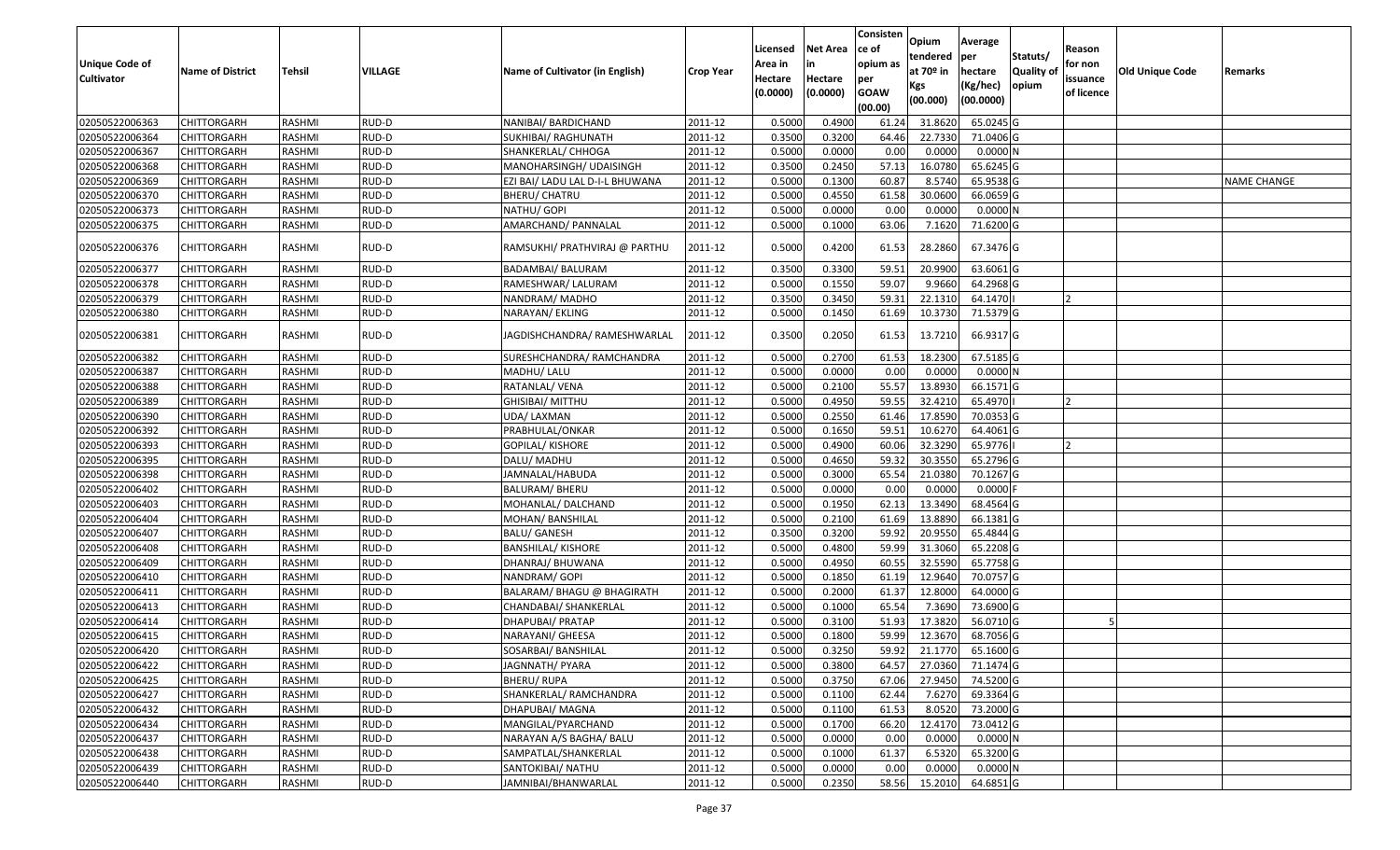| Unique Code of    | <b>Name of District</b> | <b>Tehsil</b> | VILLAGE     | Name of Cultivator (in English)        | <b>Crop Year</b> | Licensed<br>Area in | <b>Net Area</b><br>in | Consisten<br>ce of<br>opium as | Opium<br>tendered<br>at $70°$ in | Average<br>per<br>hectare | Statuts/<br><b>Quality o</b> | Reason<br>for non      | Old Unique Code | Remarks            |
|-------------------|-------------------------|---------------|-------------|----------------------------------------|------------------|---------------------|-----------------------|--------------------------------|----------------------------------|---------------------------|------------------------------|------------------------|-----------------|--------------------|
| <b>Cultivator</b> |                         |               |             |                                        |                  | Hectare<br>(0.0000) | Hectare<br>(0.0000)   | per<br><b>GOAW</b><br>(00.00)  | Kgs<br>(00.000)                  | (Kg/hec)<br>(00.0000)     | opium                        | issuance<br>of licence |                 |                    |
| 02050522006442    | CHITTORGARH             | RASHMI        | RUD-D       | MADHAVLAL/ HAZARI                      | 2011-12          | 0.5000              | 0.2900                | 56.07                          | 17.6620                          | 60.9034 G                 |                              |                        |                 |                    |
| 02050522006444    | CHITTORGARH             | RASHMI        | RUD-D       | CHATRU/ BALURAM                        | 2011-12          | 0.5000              | 0.5250                | 77.35                          | 0.0000                           | 0.0000                    |                              |                        |                 |                    |
| 02050522006446    | CHITTORGARH             | RASHMI        | RUD-D       | SHANKERLAL A/S KESHARBAI/<br>RAGHUNATH | 2011-12          | 0.5000              | 0.4200                | 63.50                          | 28.7750                          | 68.5119 G                 |                              |                        |                 |                    |
| 02050522006447    | <b>CHITTORGARH</b>      | RASHMI        | RUD-D       | HIRALAL/ UDAIRAM                       | 2011-12          | 0.500               | 0.0000                | 0.00                           | 0.000                            | 0.0000N                   |                              |                        |                 |                    |
| 02050522006451    | CHITTORGARH             | RASHMI        | RUD-D       | UDAIRAM/ KALU                          | 2011-12          | 0.5000              | 0.3100                | 66.84                          | 23.5560                          | 75.9871 G                 |                              |                        |                 |                    |
| 02050522006452    | CHITTORGARH             | RASHMI        | RUD-D       | SHANKERLAL/ NANURAM                    | 2011-12          | 0.5000              | 0.1000                | 62.58                          | 7.0720                           | 70.7200 G                 |                              |                        |                 |                    |
| 02050522006453    | <b>CHITTORGARH</b>      | <b>RASHMI</b> | RUD-D       | KALURAM/ MITTHU                        | 2011-12          | 0.5000              | 0.3950                | 61.53                          | 25.8510                          | 65.4456 G                 |                              |                        |                 |                    |
| 02050522006454    | <b>CHITTORGARH</b>      | RASHMI        | RUD-D       | HAZARI/NANURAM                         | 2011-12          | 0.5000              | 0.0000                | 0.00                           | 0.0000                           | 0.0000N                   |                              |                        |                 |                    |
| 02050522006455    | <b>CHITTORGARH</b>      | RASHMI        | RUD-D       | BHURALAL/ LOBHU                        | 2011-12          | 0.5000              | 0.4750                | 61.06                          | 31.4630                          | 66.2379 G                 |                              |                        |                 |                    |
| 02050522006456    | <b>CHITTORGARH</b>      | RASHMI        | RUD-D       | CHAMPALAL/ KALURAM                     | 2011-12          | 0.3500              | 0.3100                | 64.95                          | 22.0550                          | 71.1452G                  |                              |                        |                 |                    |
| 02050522006457    | CHITTORGARH             | RASHMI        | RUD-D       | BHAGWAN/ UDAIRAM                       | 2011-12          | 0.5000              | 0.0000                | 0.00                           | 0.0000                           | 0.0000N                   |                              |                        |                 |                    |
| 02050522006458    | <b>CHITTORGARH</b>      | RASHMI        | RUD-D       | LALCHAND/ NARU                         | 2011-12          | 0.5000              | 0.5050                | 63.54                          | 35.1830                          | 69.6690                   |                              | $\overline{2}$         |                 |                    |
| 02050522006460    | CHITTORGARH             | RASHMI        | RUD-D       | MANGILAL/ NANDA                        | 2011-12          | 0.5000              | 0.2000                | 64.82                          | 14.3070                          | 71.5350 G                 |                              |                        |                 |                    |
| 02050522006462    | CHITTORGARH             | RASHMI        | RUD-D       | RATANLAL/ HIRALAL                      | 2011-12          | 0.5000              | 0.4950                | 65.06                          | 35.1790                          | 71.0687                   |                              |                        |                 |                    |
| 02050522006463    | CHITTORGARH             | RASHMI        | RUD-D       | MANGILAL/ KALU                         | 2011-12          | 0.5000              | 0.4350                | 61.23                          | 29.6700                          | 68.2069 G                 |                              |                        |                 |                    |
| 02050522006464    | CHITTORGARH             | RASHMI        | RUD-D       | SURESH CHANDRA/ CHAMPALAL              | 2011-12          | 0.5000              | 0.4650                | 62.71                          | 32.1610                          | 69.1634                   |                              |                        |                 |                    |
| 02050522006465    | CHITTORGARH             | RASHMI        | RUD-D       | JAMNALAL/ CHHOGALAL                    | 2011-12          | 0.5000              | 0.2350                | 60.4                           | 15.8530                          | 67.4596 G                 |                              |                        |                 |                    |
| 02050522006466    | CHITTORGARH             | RASHMI        | RUD-D       | <b>BADRILAL/ CHHOGALAL</b>             | 2011-12          | 0.3500              | 0.2950                | 60.60                          | 20.2400                          | 68.6100                   |                              |                        |                 |                    |
| 02050522006468    | CHITTORGARH             | RASHMI        | RUD-D       | RAMPRASAD/ CHAMPALAL                   | 2011-12          | 0.5000              | 0.2250                | 62.13                          | 15.3110                          | 68.0489 G                 |                              |                        |                 |                    |
| 02050522006469    | CHITTORGARH             | RASHMI        | RUD-D       | NANALAL/PYARCHAND                      | 2011-12          | 0.3500              | 0.1000                | 66.20                          | 7.7260                           | 77.2600 G                 |                              |                        |                 |                    |
| 02050522006470    | CHITTORGARH             | RASHMI        | RUD-D       | <b>BANSHILAL/ CHUNNILAL</b>            | 2011-12          | 0.5000              | 0.4800                | 61.19                          | 31.6700                          | 65.9792 G                 |                              |                        |                 |                    |
| 02050522006471    | CHITTORGARH             | RASHMI        | RUD-D       | DALCHAND/ MOHANLAL                     | 2011-12          | 0.5000              | 0.2850                | 60.87                          | 19.3220                          | 67.7965 G                 |                              |                        |                 |                    |
| 02050522006474    | CHITTORGARH             | RASHMI        | RUD-D       | GORISHANKER/BHERULAL                   | 2011-12          | 0.5000              | 0.4150                | 58.56                          | 27.3140                          | 65.8169 G                 |                              |                        |                 |                    |
| 02050522006475    | CHITTORGARH             | RASHMI        | RUD-D       | BHERULAL/ GOVINDRAM                    | 2011-12          | 0.5000              | 0.4800                | 57.69                          | 31.6470                          | 65.9313 G                 |                              |                        |                 |                    |
| 02050522006476    | CHITTORGARH             | RASHMI        | RUD-D       | BHANWARLAL/ CHAMPALAL                  | 2011-12          | 0.3500              | 0.2000                | 59.92                          | 13.1220                          | 65.6100 G                 |                              |                        |                 |                    |
| 02050522006477    | CHITTORGARH             | RASHMI        | RUD-D       | SAMPATLAL/ BARDICHAND                  | 2011-12          | 0.5000              | 0.0000                | 0.00                           | 0.0000                           | 0.0000N                   |                              |                        |                 |                    |
| 02050522006481    | CHITTORGARH             | RASHMI        | RUD-D       | PARASRAM/ RAGHUNATH                    | 2011-12          | 0.5000              | 0.4200                | 63.96                          | 28.8280                          | 68.6381G                  |                              |                        |                 |                    |
| 02050522006482    | CHITTORGARH             | <b>RASHMI</b> | RUD-D       | JDAIRAM/ PYARCHAND                     | 2011-12          | 0.5000              | 0.1950                | 64.57                          | 13.5870                          | 69.6769 G                 |                              |                        |                 |                    |
| 02050522006483    | CHITTORGARH             | RASHMI        | RUD-D       | KALU/ SUKHKHA                          | 2011-12          | 0.5000              | 0.3200                | 64.57                          | 22.4610                          | 70.1906 G                 |                              |                        |                 |                    |
| 02050522006484    | CHITTORGARH             | RASHMI        | RUD-D       | SITARAM/ NARU                          | 2011-12          | 0.5000              | 0.2500                | 62.13                          | 16.7750                          | 67.1000G                  |                              |                        |                 |                    |
| 02050522006485    | CHITTORGARH             | RASHMI        | RUD-D       | LAXMILAL/ DALCHAND                     | 2011-12          | 0.3500              | 0.1000                | 60.02                          | 6.4480                           | 64.4800 G                 |                              |                        |                 |                    |
| 02050522006486    | CHITTORGARH             | RASHMI        | RUD-D       | KANKUBAI/MADHO                         | 2011-12          | 0.5000              | 0.0950                | 62.44                          | 6.8590                           | 72.2000 G                 |                              |                        |                 |                    |
| 02050522006487    | <b>CHITTORGARH</b>      | RASHMI        | RUD-D       | TULSIBAI/MANGU                         | 2011-12          | 0.5000              | 0.1000                | 66.20                          | 7.1020                           | 71.0200 G                 |                              |                        |                 |                    |
| 02050522006488    | CHITTORGARH             | RASHMI        | RUD-D       | UDAILAL/DEICHAND                       | 2011-12          | 0.500               | 0.1650                | 63.08                          | 11.4990                          | 69.6909 G                 |                              |                        |                 |                    |
| 02050522006489    | CHITTORGARH             | RASHMI        | RUD-D       | NANALAL/DEICHAND                       | 2011-12          | 0.5000              | 0.3050                | 62.58                          | 21.1610                          | 69.3803 G                 |                              |                        |                 |                    |
| 02050522006490    | CHITTORGARH             | RASHMI        | RUD-D       | NANDRAM/BHAWANIRAM                     | 2011-12          | 0.5000              | 0.4000                |                                | 64.84 27.4640                    | 68.6600 G                 |                              |                        |                 |                    |
| 02050522006491    | <b>CHITTORGARH</b>      | RASHMI        | RUD-D       | PREMSHANKER/DEICHAND                   | 2011-12          | 0.5000              | 0.4850                | 63.94                          | 33.7510                          | 69.5897 G                 |                              |                        |                 |                    |
| 02050522006492    | <b>CHITTORGARH</b>      | RASHMI        | RUD-D       | AMBALAL/BHAWANIRAM                     | 2011-12          | 0.5000              | 0.1500                | 61.92                          | 9.9690                           | 66.4600 G                 |                              |                        |                 |                    |
| 02050522006493    | <b>CHITTORGARH</b>      | RASHMI        | RUD-D       | NOJIBAI / ONKAR                        | 2011-12          | 0.5000              | 0.2400                | 58.71                          | 15.8350                          | 65.9792 G                 |                              |                        |                 | <b>NAME CHANGE</b> |
| 02050522006494    | <b>CHITTORGARH</b>      | RASHMI        | RUD-D       | HARLAL/ CHATRU                         | 2011-12          | 0.5000              | 0.4400                | 64.82                          | 30.9650                          | 70.3750 G                 |                              |                        |                 |                    |
| 02050522006497    | <b>CHITTORGARH</b>      | RASHMI        | RUD-D       | BANSILAL/NARAYAN                       | 2011-12          | 0.5000              | 0.4900                | 64.79                          | 34.2460                          | 69.8898 G                 |                              |                        |                 |                    |
| 02050522007001    | <b>CHITTORGARH</b>      | RASHMI        | NARAYANPURA | RATANLAL/ MANGILAL                     | 2011-12          | 0.5000              | 0.4800                | 62.29                          | 32.6580                          | 68.0375 G                 |                              |                        |                 |                    |
| 02050522007002    | <b>CHITTORGARH</b>      | RASHMI        | NARAYANPURA | TEJMAL/ PRATAP                         | 2011-12          | 0.5000              | 0.4950                | 59.19                          | 33.1970                          | 67.0646 G                 |                              |                        |                 |                    |
| 02050522007003    | <b>CHITTORGARH</b>      | RASHMI        | NARAYANPURA | UDAIRAM/BHAWANIRAM                     | 2011-12          | 0.5000              | 0.5000                | 62.20                          | 33.7480                          | 67.4960 G                 |                              |                        |                 |                    |
| 02050522007004    | <b>CHITTORGARH</b>      | RASHMI        | NARAYANPURA | <b>BARDIBAI/ SOHAN</b>                 | 2011-12          | 0.5000              | 0.2900                | 65.13                          | 20.6650                          | 71.2586 G                 |                              |                        |                 |                    |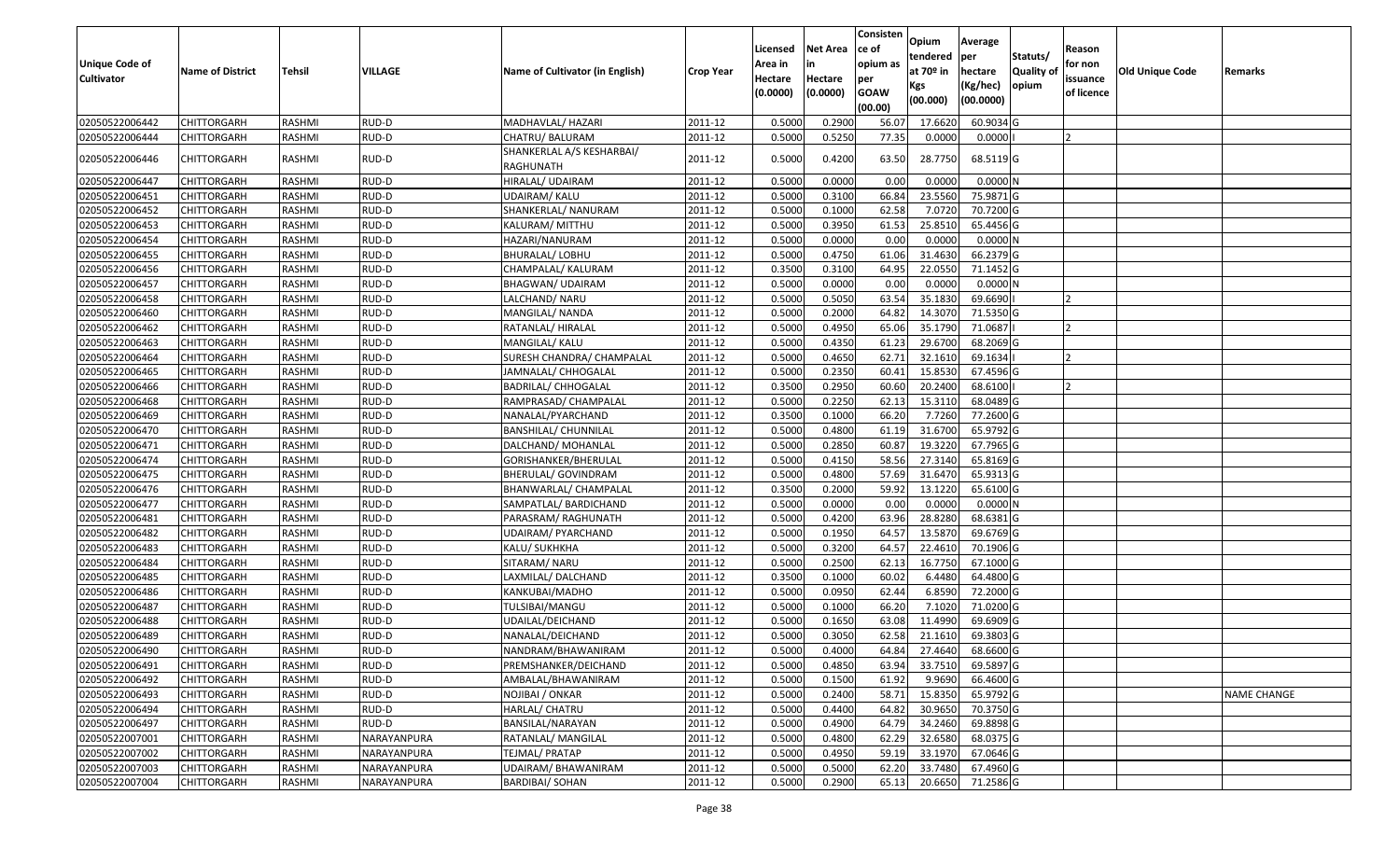| <b>Unique Code of</b><br><b>Cultivator</b> | <b>Name of District</b> | <b>Tehsil</b> | VILLAGE     | Name of Cultivator (in English) | <b>Crop Year</b> | Licensed<br>Area in<br>Hectare<br>(0.0000) | <b>Net Area</b><br>in<br>Hectare<br>(0.0000) | Consisten<br>ce of<br>opium as<br>per<br><b>GOAW</b><br>(00.00) | Opium<br>tendered<br>at $70°$ in<br>Kgs<br>(00.000) | Average<br>per<br>hectare<br>(Kg/hec)<br>(00.0000) | Statuts/<br>Quality of<br>opium | Reason<br>for non<br>issuance<br>of licence | <b>Old Unique Code</b> | Remarks |
|--------------------------------------------|-------------------------|---------------|-------------|---------------------------------|------------------|--------------------------------------------|----------------------------------------------|-----------------------------------------------------------------|-----------------------------------------------------|----------------------------------------------------|---------------------------------|---------------------------------------------|------------------------|---------|
| 02050522007006                             | <b>CHITTORGARH</b>      | RASHMI        | NARAYANPURA | DAKHIBAI/ DHOKAL                | 2011-12          | 0.5000                                     | 0.5100                                       | 62.99                                                           | 34.2760                                             | 67.2078 G                                          |                                 |                                             |                        |         |
| 02050522007007                             | CHITTORGARH             | RASHMI        | NARAYANPURA | MADHU/ HAZARI                   | 2011-12          | 0.5000                                     | 0.4500                                       | 62.89                                                           | 30.2680                                             | 67.2622 G                                          |                                 |                                             |                        |         |
| 02050522007008                             | CHITTORGARH             | RASHMI        | NARAYANPURA | RAMCHANDRA/ DEVILAL             | 2011-12          | 0.5000                                     | 0.4450                                       | 64.45                                                           | 30.7060                                             | 69.0022 G                                          |                                 |                                             |                        |         |
| 02050522007009                             | <b>CHITTORGARH</b>      | RASHMI        | NARAYANPURA | SHANKERLAL/ JAGANNATH           | 2011-12          | 0.5000                                     | 0.5050                                       | 60.70                                                           | 32.6740                                             | 64.7010 G                                          |                                 |                                             |                        |         |
| 02050522007010                             | <b>CHITTORGARH</b>      | RASHMI        | NARAYANPURA | <b>BHAGIRATH/ KELA</b>          | 2011-12          | 0.5000                                     | 0.4950                                       | 61.95                                                           | 32.0900                                             | 64.8283 G                                          |                                 |                                             |                        |         |
| 02050522007011                             | <b>CHITTORGARH</b>      | RASHMI        | NARAYANPURA | BHERULAL/ NARAYAN               | 2011-12          | 0.5000                                     | 0.2300                                       | 62.85                                                           | 15.7210                                             | $68.3522$ G                                        |                                 |                                             |                        |         |
| 02050522007012                             | <b>CHITTORGARH</b>      | RASHMI        | NARAYANPURA | HIRA/ KHURAJ                    | 2011-12          | 0.5000                                     | 0.4950                                       | 62.70                                                           | 34.2340                                             | 69.1596 G                                          |                                 |                                             |                        |         |
| 02050522007013                             | <b>CHITTORGARH</b>      | RASHMI        | NARAYANPURA | KAILASH GIR/ KESHU GIR          | 2011-12          | 0.5000                                     | 0.5250                                       | 60.55                                                           | 33.7960                                             | 64.3733 G                                          |                                 |                                             |                        |         |
| 02050522007015                             | <b>CHITTORGARH</b>      | RASHMI        | NARAYANPURA | <b>BHERULAL/ PRATAP</b>         | 2011-12          | 0.5000                                     | 0.3400                                       | 58.81                                                           | 21.4320                                             | 63.0353 G                                          |                                 |                                             |                        |         |
| 02050522007016                             | CHITTORGARH             | RASHMI        | NARAYANPURA | PRABHULAL/DALU                  | 2011-12          | 0.5000                                     | 0.3950                                       | 64.45                                                           | 28.5330                                             | 72.2354 G                                          |                                 |                                             |                        |         |
| 02050522007017                             | <b>CHITTORGARH</b>      | RASHMI        | NARAYANPURA | SHANKERLAL/ DALU                | 2011-12          | 0.5000                                     | 0.4600                                       | 65.13                                                           | 32.9090                                             | 71.5413 G                                          |                                 |                                             |                        |         |
| 02050522007018                             | CHITTORGARH             | RASHMI        | NARAYANPURA | DALCHAND/ BALURAM               | 2011-12          | 0.5000                                     | 0.3050                                       | 65.28                                                           | 21.7290                                             | 71.2426 G                                          |                                 |                                             |                        |         |
| 02050522007019                             | CHITTORGARH             | RASHMI        | NARAYANPURA | AMBALAL/ GANESH                 | 2011-12          | 0.5000                                     | 0.3000                                       | 63.34                                                           | 20.2780                                             | 67.5933 G                                          |                                 |                                             |                        |         |
| 02050522007020                             | CHITTORGARH             | RASHMI        | NARAYANPURA | HIRALAL/ JAWAHARMAL             | 2011-12          | 0.5000                                     | 0.5000                                       | 64.01                                                           | 35.5440                                             | 71.0880 G                                          |                                 |                                             |                        |         |
| 02050522007024                             | CHITTORGARH             | RASHMI        | NARAYANPURA | BAKSHU/ GULAB                   | 2011-12          | 0.5000                                     | 0.3950                                       | 63.34                                                           | 26.7840                                             | 67.8076 G                                          |                                 |                                             |                        |         |
| 02050522007026                             | CHITTORGARH             | RASHMI        | NARAYANPURA | MADHO/ JAWAHARMAL               | 2011-12          | 0.5000                                     | 0.3750                                       | 63.34                                                           | 26.9100                                             | 71.7600 G                                          |                                 |                                             |                        |         |
| 02050522007028                             | CHITTORGARH             | RASHMI        | NARAYANPURA | SOHANIBAI/ PRABHULAL            | 2011-12          | 0.5000                                     | 0.4500                                       | 62.89                                                           | 30.6450                                             | 68.1000 G                                          |                                 |                                             |                        |         |
| 02050522007030                             | CHITTORGARH             | RASHMI        | NARAYANPURA | GANESHIBAI/ RAMLAL              | 2011-12          | 0.3500                                     | 0.3200                                       | 63.34                                                           | 21.5900                                             | 67.4688 G                                          |                                 |                                             |                        |         |
| 02050522007031                             | <b>CHITTORGARH</b>      | RASHMI        | NARAYANPURA | <b>BHABHUT/ DHOKAL</b>          | 2011-12          | 0.5000                                     | 0.5050                                       | 60.97                                                           | 33.0980                                             | 65.5406 G                                          |                                 |                                             |                        |         |
| 02050522007032                             | CHITTORGARH             | RASHMI        | NARAYANPURA | NAGJIRAM/ HAZARI                | 2011-12          | 0.5000                                     | 0.3500                                       | 63.34                                                           | 23.9520                                             | 68.4343 G                                          |                                 |                                             |                        |         |
| 02050522007036                             | <b>CHITTORGARH</b>      | RASHMI        | NARAYANPURA | MANGIBAI/ GANESH                | 2011-12          | 0.5000                                     | 0.4650                                       | 58.81                                                           | 29.0770                                             | 62.5312 G                                          |                                 |                                             |                        |         |
| 02050522007037                             | CHITTORGARH             | RASHMI        | NARAYANPURA | MADHOLAL/ RUPLAL                | 2011-12          | 0.5000                                     | 0.0000                                       | 0.00                                                            | 0.0000                                              | 0.0000N                                            |                                 |                                             |                        |         |
| 02050522007038                             | CHITTORGARH             | RASHMI        | NARAYANPURA | LEHARU/ NATHU                   | 2011-12          | 0.5000                                     | 0.5000                                       | 59.46                                                           | 32.2870                                             | 64.5740 G                                          |                                 |                                             |                        |         |
| 02050522007039                             | CHITTORGARH             | RASHMI        | NARAYANPURA | SHANKERLAL/ RUPLAL              | 2011-12          | 0.5000                                     | 0.5150                                       | 61.71                                                           | 34.2670                                             | 66.5379 G                                          |                                 |                                             |                        |         |
| 02050522007040                             | <b>CHITTORGARH</b>      | RASHMI        | NARAYANPURA | CHAMPALAL A/S RUPA/ SOHAN       | 2011-12          | 0.5000                                     | 0.3000                                       | 64.06                                                           | 21.2130                                             | 70.7100G                                           |                                 |                                             |                        |         |
| 02050522007041                             | CHITTORGARH             | RASHMI        | NARAYANPURA | AMBALAL/ DEVILAL                | 2011-12          | 0.5000                                     | 0.3000                                       | 64.70                                                           | 21.3420                                             | 71.1400G                                           |                                 |                                             |                        |         |
| 02050522007042                             | CHITTORGARH             | RASHMI        | NARAYANPURA | GOPILAL/ NAGJIRAM               | 2011-12          | 0.5000                                     | 0.4850                                       | 63.72                                                           | 34.1540                                             | 70.4206 G                                          |                                 |                                             |                        |         |
| 02050522007043                             | CHITTORGARH             | RASHMI        | NARAYANPURA | NATHU/ HIRA                     | 2011-12          | 0.5000                                     | 0.5000                                       | 59.82                                                           | 32.1490                                             | 64.2980 G                                          |                                 |                                             |                        |         |
| 02050522007045                             | <b>CHITTORGARH</b>      | RASHMI        | NARAYANPURA | KALU/ MANGU                     | 2011-12          | 0.5000                                     | 0.4850                                       | 60.13                                                           | 32.1090                                             | 66.2041 G                                          |                                 |                                             |                        |         |
| 02050522007046                             | <b>CHITTORGARH</b>      | RASHMI        | NARAYANPURA | SOHAN/ NATHU                    | 2011-12          | 0.5000                                     | 0.4950                                       | 64.05                                                           | 34.1570                                             | 69.0040 G                                          |                                 |                                             |                        |         |
| 02050522007047                             | <b>CHITTORGARH</b>      | RASHMI        | NARAYANPURA | SHANTI/ MITTHU GIR              | 2011-12          | 0.5000                                     | 0.4550                                       | 62.29                                                           | 30.7000                                             | 67.4725 G                                          |                                 |                                             |                        |         |
| 02050522007049                             | CHITTORGARH             | RASHMI        | NARAYANPURA | BALURAM/ BHABHUT                | 2011-12          | 0.5000                                     | 0.5050                                       | 61.65                                                           | 33.5990                                             | 66.5327 G                                          |                                 |                                             |                        |         |
| 02050522007050                             | <b>CHITTORGARH</b>      | RASHMI        | NARAYANPURA | MANGILAL/ BHAGIRATH             | 2011-12          | 0.5000                                     | 0.5000                                       | 59.89                                                           | 31.8610                                             | 63.7220 G                                          |                                 |                                             |                        |         |
| 02050522007051                             | CHITTORGARH             | RASHMI        | NARAYANPURA | NARAYAN/ JODHA                  | 2011-12          | 0.5000                                     | 0.4900                                       | 58.52                                                           | 30.4890                                             | 62.2220                                            |                                 |                                             |                        |         |
| 02050522007052                             | CHITTORGARH             | RASHMI        | NARAYANPURA | PYARA/ JODHA                    | 2011-12          | 0.500                                      | 0.4950                                       | 60.54                                                           | 31.3540                                             | 63.3414 G                                          |                                 |                                             |                        |         |
| 02050522007055                             | <b>CHITTORGARH</b>      | RASHMI        | NARAYANPURA | NARAYAN/ SURAJGIRI              | 2011-12          | 0.5000                                     | 0.3600                                       | 62.29                                                           | 24.0970                                             | 66.9361G                                           |                                 |                                             |                        |         |
| 02050522007056                             | <b>CHITTORGARH</b>      | RASHMI        | NARAYANPURA | <b>DURGADEVI/ SOHAN</b>         | 2011-12          | 0.5000                                     | 0.2200                                       | 62.85                                                           | 15.8650                                             | 72.1136G                                           |                                 |                                             |                        |         |
| 02050522007057                             | <b>CHITTORGARH</b>      | RASHMI        | NARAYANPURA | SHAMBHU/ NANA                   | 2011-12          | 0.5000                                     | 0.3000                                       | 59.65                                                           | 18.6870                                             | 62.2900 G                                          |                                 |                                             |                        |         |
| 02050522007058                             | <b>CHITTORGARH</b>      | RASHMI        | NARAYANPURA | BHEEMA/ LALU                    | 2011-12          | 0.5000                                     | 0.1100                                       | 61.17                                                           | 7.3840                                              | 67.1273 G                                          |                                 |                                             |                        |         |
| 02050522007063                             | <b>CHITTORGARH</b>      | RASHMI        | NARAYANPURA | MANGILAL/ UDAIRAM               | 2011-12          | 0.5000                                     | 0.5000                                       | 65.08                                                           | 35.3760                                             | 70.7520 G                                          |                                 |                                             |                        |         |
| 02050522007064                             | <b>CHITTORGARH</b>      | RASHMI        | NARAYANPURA | RATANLAL/ MANGILAL GURJAR       | 2011-12          | 0.5000                                     | 0.0000                                       | 0.00                                                            | 0.0000                                              | $0.0000$ F                                         |                                 |                                             |                        |         |
| 02050522007065                             | <b>CHITTORGARH</b>      | RASHMI        | NARAYANPURA | NARAYAN/ NATHU                  | 2011-12          | 0.5000                                     | 0.3000                                       | 65.69                                                           | 21.2840                                             | 70.9467 G                                          |                                 |                                             |                        |         |
| 02050522007066                             | <b>CHITTORGARH</b>      | RASHMI        | NARAYANPURA | <b>BHERU/ RUPA BHIL</b>         | 2011-12          | 0.3500                                     | 0.3050                                       | 62.85                                                           | 20.7670                                             | 68.0885 G                                          |                                 |                                             |                        |         |
| 02050522007068                             | <b>CHITTORGARH</b>      | RASHMI        | NARAYANPURA | PANNALAL A/S LAILA/ LALU BHIL   | 2011-12          | 0.5000                                     | 0.2000                                       | 59.41                                                           | 14.1650                                             | 70.8250 G                                          |                                 |                                             |                        |         |
| 02050522007069                             | <b>CHITTORGARH</b>      | RASHMI        | NARAYANPURA | MADHOLAL/ GHEESA                | 2011-12          | 0.5000                                     | 0.5000                                       | 62.98                                                           | 34.2520                                             | 68.5040 G                                          |                                 |                                             |                        |         |
| 02050522007071                             | <b>CHITTORGARH</b>      | RASHMI        | NARAYANPURA | CHANDIBAI/ CHUNA                | 2011-12          | 0.5000                                     | 0.2800                                       | 58.24                                                           | 18.5870                                             | 66.3821 G                                          |                                 |                                             |                        |         |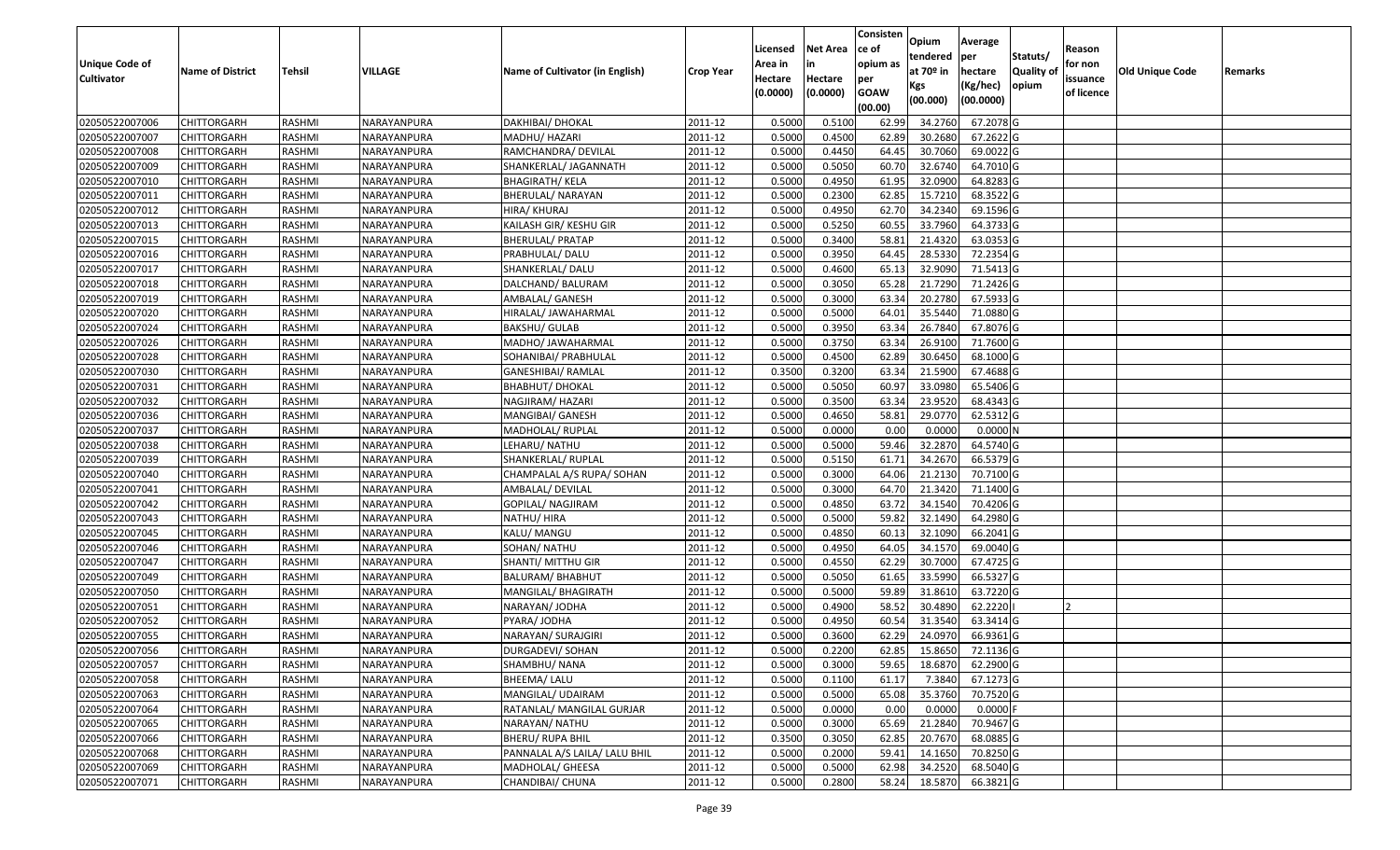| <b>Unique Code of</b><br><b>Cultivator</b> | <b>Name of District</b> | <b>Tehsil</b> | VILLAGE           | Name of Cultivator (in English)              | <b>Crop Year</b> | Licensed<br>Area in<br>Hectare<br>(0.0000) | <b>Net Area</b><br>in<br>Hectare<br>(0.0000) | Consisten<br>ce of<br>opium as<br>per<br><b>GOAW</b><br>(00.00) | Opium<br>tendered<br>at $70°$ in<br>Kgs<br>(00.000) | Average<br>per<br>hectare<br>(Kg/hec)<br>(00.0000) | Statuts/<br>Quality of<br>opium | Reason<br>for non<br>issuance<br>of licence | <b>Old Unique Code</b> | Remarks |
|--------------------------------------------|-------------------------|---------------|-------------------|----------------------------------------------|------------------|--------------------------------------------|----------------------------------------------|-----------------------------------------------------------------|-----------------------------------------------------|----------------------------------------------------|---------------------------------|---------------------------------------------|------------------------|---------|
| 02050522007073                             | <b>CHITTORGARH</b>      | RASHMI        | NARAYANPURA       | BHAGWAN/LOBHA                                | 2011-12          | 0.5000                                     | 0.4850                                       | 61.63                                                           | 32.3380                                             | 66.6763 G                                          |                                 |                                             |                        |         |
| 02050522007074                             | CHITTORGARH             | RASHMI        | NARAYANPURA       | NANALAL/ DEVA BHIL                           | 2011-12          | 0.5000                                     | 0.3900                                       | 59.41                                                           | 25.6820                                             | 65.8510 G                                          |                                 |                                             |                        |         |
| 02050522007075                             | CHITTORGARH             | RASHMI        | NARAYANPURA       | RANTIBAI/ MANGILAL                           | 2011-12          | 0.3500                                     | 0.3450                                       | 58.24                                                           | 21.5490                                             | 62.4609 G                                          |                                 |                                             |                        |         |
| 02050522007078                             | <b>CHITTORGARH</b>      | RASHMI        | NARAYANPURA       | SHMBHUGIR/ KESHUGIR                          | 2011-12          | 0.5000                                     | 0.4000                                       | 61.88                                                           | 26.255                                              | 65.6375 G                                          |                                 |                                             |                        |         |
| 02050522007080                             | <b>CHITTORGARH</b>      | RASHMI        | NARAYANPURA       | <b>UDAILAL/ CHATRA</b>                       | 2011-12          | 0.5000                                     | 0.4600                                       | 61.88                                                           | 31.0020                                             | 67.3960 G                                          |                                 |                                             |                        |         |
| 02050522007081                             | <b>CHITTORGARH</b>      | RASHMI        | NARAYANPURA       | AMBALAL/ MOHAN                               | 2011-12          | 0.5000                                     | 0.4050                                       | 62.21                                                           | 27.1590                                             | 67.0593 G                                          |                                 |                                             |                        |         |
| 02050522007083                             | CHITTORGARH             | RASHMI        | NARAYANPURA       | RATANLAL/ UDAIRAM                            | 2011-12          | 0.5000                                     | 0.5000                                       | 62.29                                                           | 33.8590                                             | 67.7180 G                                          |                                 |                                             |                        |         |
| 02050522007084                             | <b>CHITTORGARH</b>      | RASHMI        | NARAYANPURA       | JAMNIBAI/ RADHESHYAM                         | 2011-12          | 0.5000                                     | 0.4250                                       | 61.88                                                           | 29.6850                                             | 69.8471 G                                          |                                 |                                             |                        |         |
| 02050522007085                             | CHITTORGARH             | RASHMI        | NARAYANPURA       | BALURAM/ MOHAN                               | 2011-12          | 0.3500                                     | 0.3600                                       | 63.30                                                           | 24.6690                                             | 68.5250 G                                          |                                 |                                             |                        |         |
| 02050522007089                             | CHITTORGARH             | RASHMI        | NARAYANPURA       | BHERULAL/ AMARCHAND                          | 2011-12          | 0.5000                                     | 0.4950                                       | 58.94                                                           | 31.8360                                             | 64.3152 G                                          |                                 |                                             |                        |         |
| 02050522007090                             | CHITTORGARH             | RASHMI        | NARAYANPURA       | SURAJBAI/ MANGU                              | 2011-12          | 0.5000                                     | 0.3000                                       | 62.21                                                           | 20.9030                                             | 69.6767 G                                          |                                 |                                             |                        |         |
| 02050522007091                             | CHITTORGARH             | RASHMI        | NARAYANPURA       | DEVICHAND/ GOKAL                             | 2011-12          | 0.5000                                     | 0.3950                                       | 59.41                                                           | 24.9780                                             | 63.2354 G                                          |                                 |                                             |                        |         |
| 02050522007093                             | CHITTORGARH             | RASHMI        | NARAYANPURA       | PUKHRAJ/ BALU G/S MOHAN                      | 2011-12          | 0.5000                                     | 0.5200                                       | 63.22                                                           | 35.5210                                             | 68.3096 G                                          |                                 |                                             |                        |         |
| 02050522007094                             | CHITTORGARH             | RASHMI        | NARAYANPURA       | BHURALAL/NARAYAN                             | 2011-12          | 0.5000                                     | 0.5000                                       | 62.46                                                           | 33.9070                                             | 67.8140 G                                          |                                 |                                             |                        |         |
| 02050522007095                             | CHITTORGARH             | RASHMI        | NARAYANPURA       | BHERULAL/NATHU                               | 2011-12          | 0.5000                                     | 0.1950                                       | 64.63                                                           | 13.4060                                             | 68.7487 G                                          |                                 |                                             |                        |         |
| 02050522007097                             | CHITTORGARH             | RASHMI        | NARAYANPURA       | DEUBAI/RUPA                                  | 2011-12          | 0.5000                                     | 0.5000                                       | 65.16                                                           | 36.154                                              | 72.3080 G                                          |                                 |                                             |                        |         |
| 02050522007098                             | CHITTORGARH             | RASHMI        | NARAYANPURA       | PARVATSINGH/ INDRASINGH                      | 2011-12          | 0.5000                                     | 0.3000                                       | 58.24                                                           | 18.7120                                             | 62.3733 G                                          |                                 |                                             |                        |         |
| 02050522007099                             | CHITTORGARH             | RASHMI        | NARAYANPURA       | GHEESIBAI/ KELARAM @ KEWLARAM                | 2011-12          | 0.3500                                     | 0.3500                                       | 57.39                                                           | 21.1690                                             | 60.4829 G                                          |                                 |                                             |                        |         |
| 02050522007100                             | CHITTORGARH             | RASHMI        | NARAYANPURA       | <b>UDAILAL/ MANGILAL</b>                     | 2011-12          | 0.5000                                     | 0.4000                                       | 58.06                                                           | 25.4880                                             | 63.7200 G                                          |                                 |                                             |                        |         |
| 02050522007101                             | CHITTORGARH             | RASHMI        | NARAYANPURA       | LEHARU/ MANGILAL                             | 2011-12          | 0.5000                                     | 0.4300                                       | 58.01                                                           | 27.3390                                             | 63.5791 G                                          |                                 |                                             |                        |         |
| 02050522007103                             | CHITTORGARH             | RASHMI        | NARAYANPURA       | JAGDISH CHANDRA A/S ONKER /<br>RAMJAS MUNDRA | 2011-12          | 0.5000                                     | 0.4900                                       | 58.06                                                           | 30.4570                                             | 62.1571 G                                          |                                 |                                             |                        |         |
| 02050522007104                             | CHITTORGARH             | RASHMI        | NARAYANPURA       | GHANSHYAM / UDAILAL                          | 2011-12          | 0.5000                                     | 0.0000                                       | 0.00                                                            | 0.0000                                              | 0.0000N                                            |                                 |                                             |                        |         |
| 02050522007105                             | <b>CHITTORGARH</b>      | RASHMI        | NARAYANPURA       | DEVRAJ/RAMCHANDRA NAI                        | 2011-12          | 0.3500                                     | 0.3500                                       | 65.69                                                           | 24.6530                                             | 70.4371 G                                          |                                 |                                             |                        |         |
| 02050522007106                             | <b>CHITTORGARH</b>      | RASHMI        | NARAYANPURA       | KALYANSINGH/MITTHUSINGH                      | 2011-12          | 0.5000                                     | 0.3900                                       | 58.06                                                           | 24.5340                                             | 62.9077 G                                          |                                 |                                             |                        |         |
| 02050522008004                             | <b>CHITTORGARH</b>      | RASHMI        | GANESHPURA        | KESHARBAI/UDA                                | 2011-12          | 0.500                                      | 0.0000                                       | 0.00                                                            | 0.0000                                              | 0.0000F                                            |                                 |                                             |                        |         |
| 02050522008007                             | CHITTORGARH             | RASHMI        | GANESHPURA        | SOHANLAL/KHEMA                               | 2011-12          | 0.5000                                     | 0.1850                                       | 62.09                                                           | 12.6840                                             | 68.5622 G                                          |                                 |                                             |                        |         |
| 02050522008008                             | CHITTORGARH             | RASHMI        | GANESHPURA        | KALU/GHISA                                   | 2011-12          | 0.5000                                     | 0.4950                                       | 59.32                                                           | 32.6260                                             | 65.9110                                            |                                 |                                             |                        |         |
| 02050522008012                             | <b>CHITTORGARH</b>      | RASHMI        | GANESHPURA        | KAMLADEVI/NANALAL                            | 2011-12          | 0.5000                                     | 0.0000                                       | 0.00                                                            | 0.0000                                              | 0.0000F                                            |                                 |                                             |                        |         |
| 02050522008013                             | CHITTORGARH             | RASHMI        | GANESHPURA        | NARAYAN/RATANPURI                            | 2011-12          | 0.5000                                     | 0.2000                                       | 52.13                                                           | 11.7740                                             | 58.8700 G                                          |                                 |                                             |                        |         |
| 02050522008014                             | CHITTORGARH             | RASHMI        | GANESHPURA        | HARISINGH/TEJSINGH                           | 2011-12          | 0.5000                                     | 0.1450                                       | 67.47                                                           | 12.2400                                             | 84.4138 G                                          |                                 |                                             |                        |         |
| 02050522008018                             | CHITTORGARH             | RASHMI        | GANESHPURA        | KANKUBAI/DEVILAL                             | 2011-12          | 0.3500                                     | 0.3500                                       | 64.95                                                           | 26.1280                                             | 74.6514 G                                          |                                 |                                             |                        |         |
| 02050522008024                             | CHITTORGARH             | RASHMI        | <b>GANESHPURA</b> | CHANDIBAI/BHERULAL                           | 2011-12          | 0.3500                                     | 0.3500                                       | 64.59                                                           | 25.3290                                             | 72.3686 G                                          |                                 |                                             |                        |         |
| 02050522008025                             | CHITTORGARH             | RASHMI        | GANESHPURA        | BHURIBAI/LABHU                               | 2011-12          | 0.500                                      | 0.0000                                       | 0.00                                                            | 0.000                                               | 0.0000                                             |                                 |                                             |                        |         |
| 02050522008028                             | CHITTORGARH             | RASHMI        | GANESHPURA        | KESHARBAI/BHERULAL                           | 2011-12          | 0.5000                                     | 0.4400                                       | 63.69                                                           | 30.7620                                             | 69.9130                                            |                                 |                                             |                        |         |
| 02050522008029                             | <b>CHITTORGARH</b>      | RASHMI        | GANESHPURA        | GANGABAI/NATHU                               | 2011-12          | 0.5000                                     | 0.2700                                       | 64.59                                                           | 19.6450                                             | 72.7593 G                                          |                                 |                                             |                        |         |
| 02050522008032                             | <b>CHITTORGARH</b>      | RASHMI        | <b>GANESHPURA</b> | SHIVLAL/SHANKARLAL                           | 2011-12          | 0.5000                                     | 0.4850                                       | 57.16                                                           | 32.1240                                             | 66.2351 G                                          |                                 |                                             |                        |         |
| 02050522008033                             | <b>CHITTORGARH</b>      | RASHMI        | GANESHPURA        | KESHARBAI/DEVA                               | 2011-12          | 0.5000                                     | 0.4000                                       | 62.09                                                           | 26.7080                                             | 66.7700 G                                          |                                 |                                             |                        |         |
| 02050522009002                             | <b>CHITTORGARH</b>      | RASHMI        | <b>NEVRIYA</b>    | JEEVANLAL/ SOHANLAL                          | 2011-12          | 0.5000                                     | 0.4700                                       | 58.54                                                           | 28.3420                                             | 60.3021 G                                          |                                 |                                             |                        |         |
| 02050522009003                             | <b>CHITTORGARH</b>      | RASHMI        | <b>NEVRIYA</b>    | RAMLAL/ JAWARA                               | 2011-12          | 0.5000                                     | 0.0000                                       | 0.00                                                            | 0.0000                                              | $0.0000$ F                                         |                                 |                                             |                        |         |
| 02050522009020                             | <b>CHITTORGARH</b>      | RASHMI        | <b>NEVRIYA</b>    | <b>GULABIBAI/ HAZARI</b>                     | 2011-12          | 0.5000                                     | 0.2950                                       | 65.27                                                           | 20.3390                                             | 68.9458 G                                          |                                 |                                             |                        |         |
| 02050522009023                             | <b>CHITTORGARH</b>      | RASHMI        | <b>NEVRIYA</b>    | TULSIBAI/ SITARAM                            | 2011-12          | 0.5000                                     | 0.0000                                       | 0.00                                                            | 0.0000                                              | $0.0000$ F                                         |                                 |                                             |                        |         |
| 02050522009024                             | <b>CHITTORGARH</b>      | RASHMI        | NEVRIYA           | TEKAMCHAND/ MADANLAL                         | 2011-12          | 0.5000                                     | 0.2850                                       | 61.87                                                           | 18.2430                                             | 64.0105 G                                          |                                 |                                             |                        |         |
| 02050522009028                             | CHITTORGARH             | RASHMI        | NEVRIYA           | LADU/ BHERU                                  | 2011-12          | 0.3500                                     | 0.3300                                       | 61.87                                                           | 21.7610                                             | 65.9424 G                                          |                                 |                                             |                        |         |
| 02050522009033                             | CHITTORGARH             | RASHMI        | NEVRIYA           | MOHANLAL/ BHERULAL                           | 2011-12          | 0.3500                                     | 0.3250                                       | 62.62                                                           | 21.8010                                             | 67.0800 G                                          |                                 |                                             |                        |         |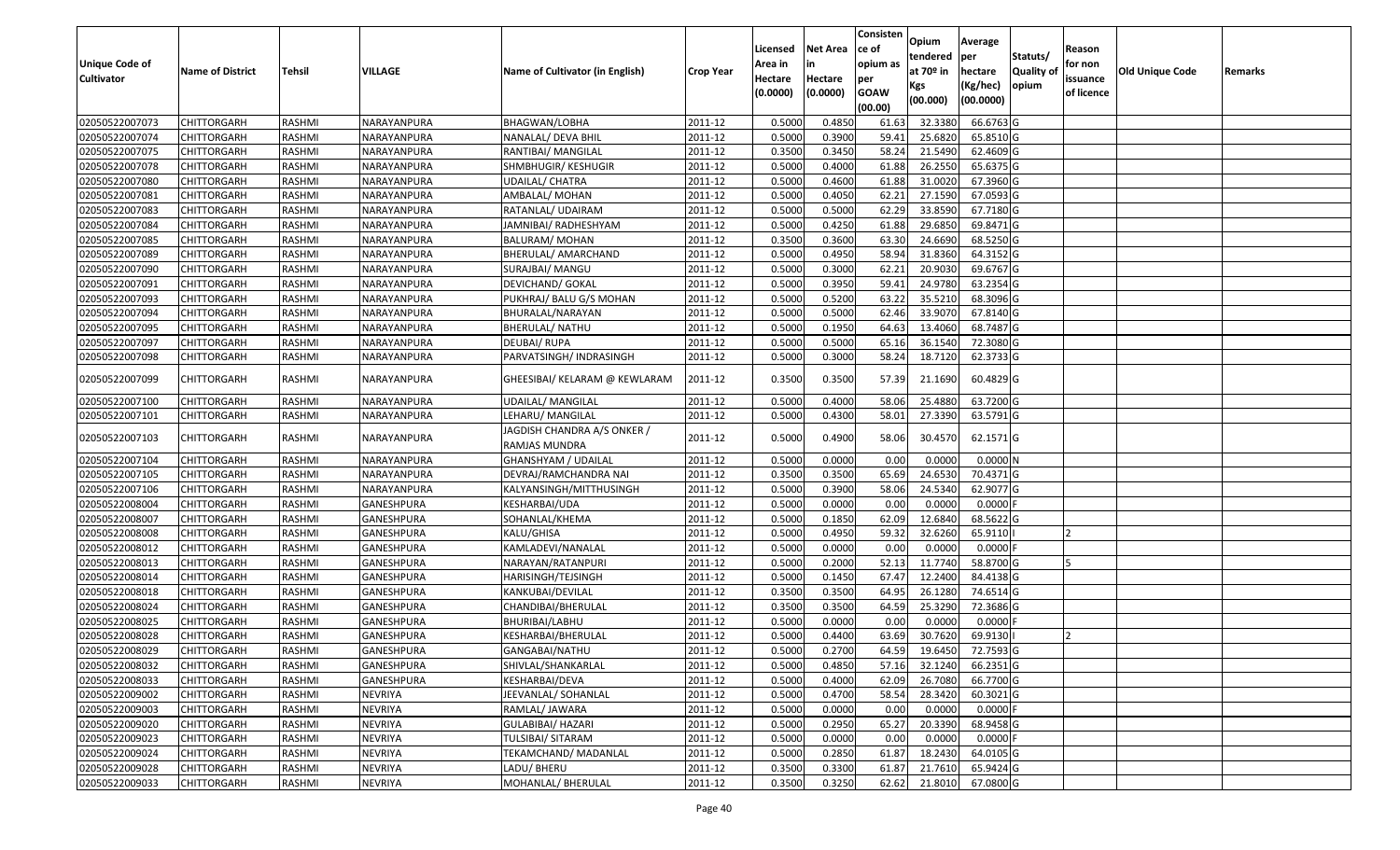| <b>Unique Code of</b><br><b>Cultivator</b> | <b>Name of District</b> | <b>Tehsil</b> | VILLAGE           | Name of Cultivator (in English)           | <b>Crop Year</b> | Licensed<br>Area in<br>Hectare<br>(0.0000) | <b>Net Area</b><br>in<br>Hectare<br>(0.0000) | Consisten<br>ce of<br>opium as<br>per<br><b>GOAW</b><br>(00.00) | Opium<br>tendered<br>at $70°$ in<br>Kgs<br>(00.000) | Average<br>per<br>hectare<br>(Kg/hec)<br>(00.0000) | Statuts/<br>Quality of<br>opium | Reason<br>for non<br>issuance<br>of licence | <b>Old Unique Code</b> | Remarks |
|--------------------------------------------|-------------------------|---------------|-------------------|-------------------------------------------|------------------|--------------------------------------------|----------------------------------------------|-----------------------------------------------------------------|-----------------------------------------------------|----------------------------------------------------|---------------------------------|---------------------------------------------|------------------------|---------|
| 02050522009044                             | <b>CHITTORGARH</b>      | RASHMI        | <b>NEVRIYA</b>    | ROSHANLAL/ NANDA                          | 2011-12          | 0.3500                                     | 0.3550                                       | 61.87                                                           | 22.6270                                             | 63.7380 G                                          |                                 |                                             |                        |         |
| 02050522009047                             | CHITTORGARH             | RASHMI        | <b>NEVRIYA</b>    | <b>BANSHI/ MADHAV</b>                     | 2011-12          | 0.3500                                     | 0.3450                                       | 62.09                                                           | 23.1510                                             | 67.1043 G                                          |                                 |                                             |                        |         |
| 02050522009048                             | CHITTORGARH             | RASHMI        | <b>NEVRIYA</b>    | RAMLAL/JODHA                              | 2011-12          | 0.5000                                     | 0.2850                                       | 60.84                                                           | 18.2520                                             | 64.0421G                                           |                                 |                                             |                        |         |
| 02050522009060                             | <b>CHITTORGARH</b>      | RASHMI        | <b>NEVRIYA</b>    | NANDA A/S MOTI/ CHHOGA BALAI              | 2011-12          | 0.5000                                     | 0.3400                                       | 60.84                                                           | 22.5720                                             | 66.3882 G                                          |                                 |                                             |                        |         |
| 02050522009062                             | <b>CHITTORGARH</b>      | RASHMI        | <b>NEVRIYA</b>    | MULA/ MADHAV                              | 2011-12          | 0.5000                                     | 0.2300                                       | 64.59                                                           | 15.6770                                             | 68.1609 G                                          |                                 |                                             |                        |         |
| 02050522009064                             | <b>CHITTORGARH</b>      | RASHMI        | <b>NEVRIYA</b>    | NARAYAN/SHANKERLAL                        | 2011-12          | 0.5000                                     | 0.4700                                       | 60.84                                                           | 29.9770                                             | 63.7809 G                                          |                                 |                                             |                        |         |
| 02050522010001                             | CHITTORGARH             | RASHMI        | CHITORIYA         | BALURAM A/S MOHANLAL/<br><b>GOVERDHAN</b> | 2011-12          | 0.5000                                     | 0.2550                                       | 65.17                                                           | 18.5080                                             | 72.5804 G                                          |                                 |                                             |                        |         |
| 02050522010003                             | <b>CHITTORGARH</b>      | RASHMI        | <b>CHITORIYA</b>  | GOVERDHAN/ JAWAHAR                        | 2011-12          | 0.5000                                     | 0.2950                                       | 58.83                                                           | 19.0530                                             | 64.5864 G                                          |                                 |                                             |                        |         |
| 02050522010004                             | CHITTORGARH             | RASHMI        | <b>CHITORIYA</b>  | SOBHALAL/JAWAHAR                          | 2011-12          | 0.5000                                     | 0.2950                                       | 65.03                                                           | 20.6700                                             | 70.0678 G                                          |                                 |                                             |                        |         |
| 02050522010006                             | CHITTORGARH             | RASHMI        | <b>CHITORIYA</b>  | <b>BHUWANA/ GOKUL</b>                     | 2011-12          | 0.5000                                     | 0.4550                                       | 59.25                                                           | 28.9560                                             | 63.6396 G                                          |                                 |                                             |                        |         |
| 02050522010008                             | CHITTORGARH             | RASHMI        | <b>CHITORIYA</b>  | HIRALAL/ LAXMAN                           | 2011-12          | 0.5000                                     | 0.5000                                       | 58.60                                                           | 31.3340                                             | 62.6680 G                                          |                                 |                                             |                        |         |
| 02050522010009                             | CHITTORGARH             | RASHMI        | <b>CHITORIYA</b>  | GANESHIBAI/ KAILASH                       | 2011-12          | 0.5000                                     | 0.1900                                       | 62.78                                                           | 12.6820                                             | 66.7474 G                                          |                                 |                                             |                        |         |
| 02050522010010                             | CHITTORGARH             | RASHMI        | <b>CHITORIYA</b>  | BHERULAL/ VENIRAM                         | 2011-12          | 0.5000                                     | 0.4950                                       | 58.83                                                           | 31.155                                              | 62.9394 G                                          |                                 |                                             |                        |         |
| 02050522010011                             | CHITTORGARH             | RASHMI        | CHITORIYA         | NOJIBAI/ TULSIRAM I                       | 2011-12          | 0.5000                                     | 0.4750                                       | 59.25                                                           | 30.0570                                             | 63.2779 G                                          |                                 |                                             |                        |         |
| 02050522010012                             | CHITTORGARH             | RASHMI        | CHITORIYA         | NOJIBAI/ GIRDHARI                         | 2011-12          | 0.5000                                     | 0.0000                                       | 0.00                                                            | 0.0000                                              | 0.0000                                             |                                 |                                             |                        |         |
| 02050522010013                             | CHITTORGARH             | RASHMI        | <b>CHITORIYA</b>  | MOHANIBAI/ JAWAHAR @ JUJHARU              | 2011-12          | 0.5000                                     | 0.2300                                       | 59.25                                                           | 14.5250                                             | 63.1522 G                                          |                                 |                                             |                        |         |
| 02050522010014                             | CHITTORGARH             | RASHMI        | <b>CHITORIYA</b>  | NARAYAN/ MANGILAL                         | 2011-12          | 0.5000                                     | 0.3950                                       | 63.93                                                           | 27.6360                                             | 69.9646 G                                          |                                 |                                             |                        |         |
| 02050522010015                             | CHITTORGARH             | RASHMI        | <b>CHITORIYA</b>  | RATANIBAI/ RAMA                           | 2011-12          | 0.5000                                     | 0.3950                                       | 58.83                                                           | 25.0280                                             | 63.3620 G                                          |                                 |                                             |                        |         |
| 02050522010016                             | <b>CHITTORGARH</b>      | RASHMI        | <b>CHITORIYA</b>  | <b>GANGABAI/ MOHAN</b>                    | 2011-12          | 0.5000                                     | 0.3850                                       | 62.78                                                           | 26.2060                                             | 68.0675 G                                          |                                 |                                             |                        |         |
| 02050522010017                             | CHITTORGARH             | RASHMI        | CHITORIYA         | RATANLAL A/S NANURAM / GOMA               | 2011-12          | 0.5000                                     | 0.3400                                       | 65.03                                                           | 24.0890                                             | 70.8500 G                                          |                                 |                                             |                        |         |
| 02050522010019                             | CHITTORGARH             | RASHMI        | <b>CHITORIYA</b>  | BADRILAL/DALCHAND                         | 2011-12          | 0.5000                                     | 0.1350                                       | 70.88                                                           | 9.8730                                              | 73.1333 G                                          |                                 |                                             |                        |         |
| 02050522011001                             | CHITTORGARH             | RASHMI        | DAULATPURA        | SHRIRAM/ PRATHVIRAJ                       | 2011-12          | 0.5000                                     | 0.0950                                       | 67.64                                                           | 7.6340                                              | 80.3579 G                                          |                                 |                                             |                        |         |
| 02050522011002                             | CHITTORGARH             | RASHMI        | <b>DAULATPURA</b> | LEHARU A/S MANGU/ DHOKAL                  | 2011-12          | 0.5000                                     | 0.2000                                       | 67.11                                                           | 14.9080                                             | 74.5400 G                                          |                                 |                                             |                        |         |
| 02050522011003                             | <b>CHITTORGARH</b>      | RASHMI        | <b>DAULATPURA</b> | RATTA/ DHOKAL                             | 2011-12          | 0.5000                                     | 0.2350                                       | 62.42                                                           | 16.5590                                             | 70.4638 G                                          |                                 |                                             |                        |         |
| 02050522011004                             | <b>CHITTORGARH</b>      | RASHMI        | <b>DAULATPURA</b> | HIRALAL A/S HAZARI/ DHUKAL                | 2011-12          | 0.500                                      | 0.0900                                       | 60.36                                                           | 6.2430                                              | 69.3667 G                                          |                                 |                                             |                        |         |
| 02050522011006                             | CHITTORGARH             | RASHMI        | <b>DAULATPURA</b> | BHAGWANDAS / BHERUDAS                     | 2011-12          | 0.5000                                     | 0.0950                                       | 67.11                                                           | 7.7940                                              | 82.0421G                                           |                                 |                                             |                        |         |
| 02050522011007                             | <b>CHITTORGARH</b>      | RASHMI        | <b>DAULATPURA</b> | UDAIRAM A/S GOMA/ DHUKAL                  | 2011-12          | 0.5000                                     | 0.1400                                       | 62.42                                                           | 10.1660                                             | 72.6143 G                                          |                                 |                                             |                        |         |
| 02050522011011                             | <b>CHITTORGARH</b>      | RASHMI        | <b>DAULATPURA</b> | UDAILAL/HIRA                              | 2011-12          | 0.5000                                     | 0.0000                                       | 0.00                                                            | 0.0000                                              | $0.0000$ F                                         |                                 |                                             |                        |         |
| 02050522011013                             | CHITTORGARH             | RASHMI        | <b>DAULATPURA</b> | KALURAM/ NARAYAN                          | 2011-12          | 0.5000                                     | 0.2900                                       | 67.64                                                           | 23.0270                                             | 79.4034 G                                          |                                 |                                             |                        |         |
| 02050522011015                             | CHITTORGARH             | RASHMI        | DAULATPURA        | GOPILAL/ GANESH                           | 2011-12          | 0.5000                                     | 0.2400                                       | 62.42                                                           | 16.5410                                             | 68.9208 G                                          |                                 |                                             |                        |         |
| 02050522011016                             | CHITTORGARH             | RASHMI        | <b>DAULATPURA</b> | MADHULAL/ MOTILAL                         | 2011-12          | 0.5000                                     | 0.1500                                       | 60.36                                                           | 10.2960                                             | 68.6400 G                                          |                                 |                                             |                        |         |
| 02050522011017                             | CHITTORGARH             | RASHMI        | <b>DAULATPURA</b> | KESHARBAI/ MODA                           | 2011-12          | 0.5000                                     | 0.0000                                       | 0.00                                                            | 0.0000                                              | 0.0000F                                            |                                 |                                             |                        |         |
| 02050522011018                             | CHITTORGARH             | RASHMI        | DAULATPURA        | PYARIBAI/ CHUNALAL                        | 2011-12          | 0.500                                      | 0.2000                                       | 55.42                                                           | 12.0580                                             | 60.2900 G                                          |                                 |                                             |                        |         |
| 02050522011019                             | CHITTORGARH             | RASHMI        | DAULATPURA        | HIRALAL/ NARAYAN                          | 2011-12          | 0.500                                      | 0.2750                                       | 66.60                                                           | 21.4830                                             | 78.1200 G                                          |                                 |                                             |                        |         |
| 02050522011020                             | <b>CHITTORGARH</b>      | RASHMI        | <b>DAULATPURA</b> | DEVJI/ PYARA                              | 2011-12          | 0.5000                                     | 0.2000                                       | 67.64                                                           | 14.9970                                             | 74.9850G                                           |                                 |                                             |                        |         |
| 02050522011021                             | <b>CHITTORGARH</b>      | RASHMI        | <b>DAULATPURA</b> | UDAILAL/ NARAYAN                          | 2011-12          | 0.5000                                     | 0.4900                                       | 67.35                                                           | 39.1690                                             | 79.9367 G                                          |                                 |                                             |                        |         |
| 02050522011022                             | <b>CHITTORGARH</b>      | RASHMI        | <b>DAULATPURA</b> | SOHANIBAI/ DHANNA                         | 2011-12          | 0.5000                                     | 0.1350                                       | 66.60                                                           | 10.3900                                             | 76.9630 G                                          |                                 |                                             |                        |         |
| 02050522011023                             | <b>CHITTORGARH</b>      | RASHMI        | <b>DAULATPURA</b> | NANDRAM/ GANESH                           | 2011-12          | 0.5000                                     | 0.2050                                       | 63.19                                                           | 14.6150                                             | 71.2927                                            |                                 | 12                                          |                        |         |
| 02050522011024                             | <b>CHITTORGARH</b>      | RASHMI        | DAULATPURA        | DALLA/ CHUNA                              | 2011-12          | 0.5000                                     | 0.1450                                       | 61.33                                                           | 10.1720                                             | 70.1517 G                                          |                                 |                                             |                        |         |
| 02050522011027                             | <b>CHITTORGARH</b>      | RASHMI        | <b>DAULATPURA</b> | MOHANIBAI/ DHULICHAND                     | 2011-12          | 0.5000                                     | 0.2050                                       | 57.66                                                           | 13.0890                                             | 63.8488                                            |                                 |                                             |                        |         |
| 02050522011028                             | <b>CHITTORGARH</b>      | RASHMI        | <b>DAULATPURA</b> | NATHULAL/ KANA                            | 2011-12          | 0.3500                                     | 0.2100                                       | 60.36                                                           | 14.7020                                             | 70.0095 G                                          |                                 |                                             |                        |         |
| 02050522012001                             | <b>CHITTORGARH</b>      | RASHMI        | <b>BHATKHERI</b>  | NARAYAN/ CHUNNILAL                        | 2011-12          | 0.5000                                     | 0.3150                                       | 62.91                                                           | 20.7150                                             | 65.7619 G                                          |                                 |                                             |                        |         |
| 02050522012003                             | CHITTORGARH             | RASHMI        | BHATKHERI         | AMBALAL/ NATHULAL                         | 2011-12          | 0.5000                                     | 0.2050                                       | 61.98                                                           | 13.9280                                             | 67.9415 G                                          |                                 |                                             |                        |         |
| 02050522012004                             | CHITTORGARH             | RASHMI        | BHATKHERI         | BHERU/DAYARAM                             | 2011-12          | 0.5000                                     | 0.5000                                       | 62.28                                                           | 33.2220                                             | 66.4440 G                                          |                                 |                                             |                        |         |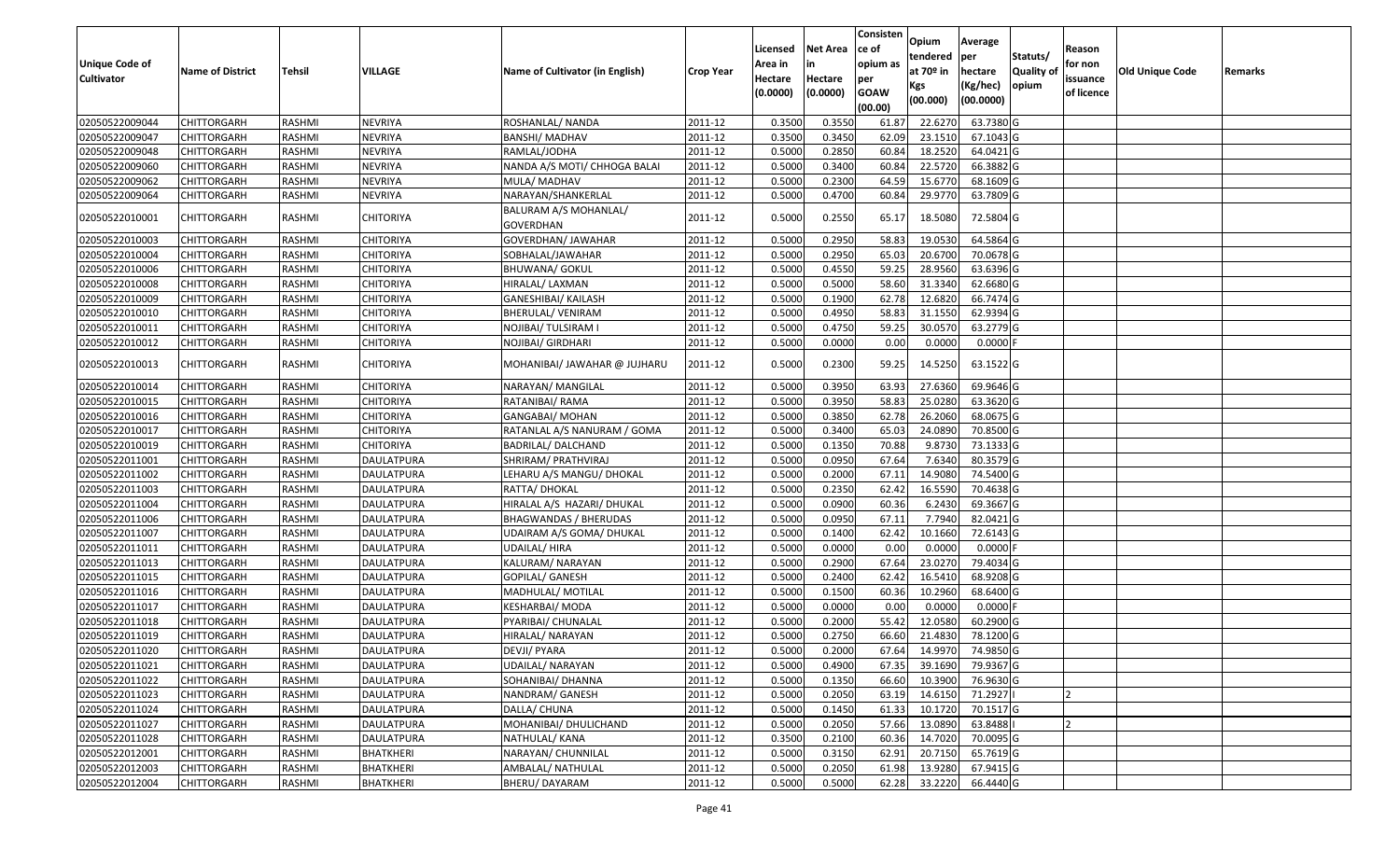|                                  |                         |               |                  |                                 |                  | Licensed | <b>Net Area</b> | Consisten<br>ce of | Opium         | Average                |                  | Reason     |                        |         |
|----------------------------------|-------------------------|---------------|------------------|---------------------------------|------------------|----------|-----------------|--------------------|---------------|------------------------|------------------|------------|------------------------|---------|
| <b>Unique Code of</b>            |                         |               |                  |                                 |                  | Area in  |                 | opium as           | tendered      | per                    | Statuts/         | for non    |                        |         |
| <b>Cultivator</b>                | <b>Name of District</b> | <b>Tehsil</b> | VILLAGE          | Name of Cultivator (in English) | <b>Crop Year</b> | Hectare  | Hectare         | per                | at $70°$ in   | hectare                | <b>Quality o</b> | issuance   | <b>Old Unique Code</b> | Remarks |
|                                  |                         |               |                  |                                 |                  | (0.0000) | (0.0000)        | <b>GOAW</b>        | Kgs           | (Kg/hec)               | opium            | of licence |                        |         |
|                                  |                         |               |                  |                                 |                  |          |                 | (00.00)            | (00.000)      | (00.0000)              |                  |            |                        |         |
| 02050522012009                   | CHITTORGARH             | RASHMI        | <b>BHATKHERI</b> | BALURAM A/S RAMA/ KALU          | 2011-12          | 0.5000   | 0.3300          | 59.07              | 22.3540       | 67.7394 G              |                  |            |                        |         |
| 02050522012010                   | CHITTORGARH             | RASHMI        | <b>BHATKHERI</b> | ONKAR/ HUKMA                    | 2011-12          | 0.5000   | 0.4350          | 57.94              | 27.6460       | 63.5540 G              |                  |            |                        |         |
| 02050522012011                   | CHITTORGARH             | RASHMI        | BHATKHERI        | PYARA/ HUKMA                    | 2011-12          | 0.5000   | 0.3300          | 59.91              | 22.2090       | 67.3000 G              |                  |            |                        |         |
| 02050522012012                   | <b>CHITTORGARH</b>      | RASHMI        | <b>BHATKHERI</b> | HAKARBAI/ CHUNNILAL             | 2011-12          | 0.5000   | 0.4200          | 61.98              | 28.6880       | 68.3048 G              |                  |            |                        |         |
| 02050522012013                   | CHITTORGARH             | RASHMI        | BHATKHERI        | NARAYAN/ DUNGA                  | 2011-12          | 0.5000   | 0.4850          | 61.43              | 34.6200       | 71.3814 G              |                  |            |                        |         |
| 02050522012015                   | CHITTORGARH             | RASHMI        | <b>BHATKHERI</b> | UDA/ BHERU                      | 2011-12          | 0.5000   | 0.4750          | 62.28              | 34.5210       | 72.6758 G              |                  |            |                        |         |
| 02050522012016                   | CHITTORGARH             | RASHMI        | BHATKHERI        | SHANKERLAL/ NARU                | 2011-12          | 0.5000   | 0.0000          | 0.00               | 0.0000        | 0.0000                 |                  |            |                        |         |
| 02050522012017                   | CHITTORGARH             | <b>RASHMI</b> | <b>BHATKHERI</b> | NARAYAN/ JAIRAM                 | 2011-12          | 0.5000   | 0.4850          | 59.17              | 32.0790       | 66.1423 G              |                  |            |                        |         |
| 02050522012018                   | CHITTORGARH             | RASHMI        | BHATKHERI        | HARKUBAI/ BANSHILAL             | 2011-12          | 0.5000   | 0.0000          | 0.00               | 0.0000        | 0.0000F                |                  |            |                        |         |
| 02050522012019                   | CHITTORGARH             | RASHMI        | BHATKHERI        | RAMLAL/ NANDA                   | 2011-12          | 0.5000   | 0.2400          | 61.98              | 16.5580       | 68.9917 G              |                  |            |                        |         |
| 02050522012020                   | CHITTORGARH             | RASHMI        | BHATKHERI        | MANGILAL A/S BARDA/ GANGARAM    | 2011-12          | 0.5000   | 0.4900          | 63.61              | 34.3770       | 70.1571 G              |                  |            |                        |         |
| 02050522012021                   | <b>CHITTORGARH</b>      | RASHMI        | <b>BHATKHERI</b> | BANSHILAL/DEVA                  | 2011-12          | 0.5000   | 0.4900          | 61.70              | 34.7280       | 70.8735 G              |                  |            |                        |         |
| 02050522012022                   | CHITTORGARH             | RASHMI        | BHATKHERI        | CHUNA/ BOTHU                    | 2011-12          | 0.5000   | 0.2550          | 58.73              | 16.5030       | 64.7176 G              |                  |            |                        |         |
| 02050522012023                   | CHITTORGARH             | RASHMI        | BHATKHERI        | HAZARI/CHHOGA                   | 2011-12          | 0.5000   | 0.3750          | 58.73              | 25.5220       | 68.0587 G              |                  |            |                        |         |
| 02050522012024                   | CHITTORGARH             | RASHMI        | <b>BHATKHERI</b> | KISHANLAL/ RUPA                 | 2011-12          | 0.5000   | 0.3600          | 62.01              | 25.2560       | 70.1556 G              |                  |            |                        |         |
| 02050522012025                   | CHITTORGARH             | RASHMI        | <b>BHATKHERI</b> | RAMLAL/ DALU                    | 2011-12          | 0.5000   | 0.4300          | 62.01              | 30.9250       | 71.9186 G              |                  |            |                        |         |
| 02050522012027                   | CHITTORGARH             | RASHMI        | <b>BHATKHERI</b> | JHUMA/ NARAYAN                  | 2011-12          | 0.5000   | 0.4050          | 63.5               | 28.951        | 71.4840 G              |                  |            |                        |         |
| 02050522012029                   | CHITTORGARH             | RASHMI        | BHATKHERI        | CHAMPALAL/ JAIRAM MALI          | 2011-12          | 0.5000   | 0.1900          | 62.01              | 13.1370       | 69.1421G               |                  |            |                        |         |
| 02050522012030                   | CHITTORGARH             | RASHMI        | BHATKHERI        | KANKUBAI/ HIRALAL               | 2011-12          | 0.5000   | 0.0000          | 0.00               | 0.0000        | 0.0000                 |                  |            |                        |         |
| 02050522012031                   | CHITTORGARH             | RASHMI        | <b>BHATKHERI</b> | LAXMAN/ DEVA                    | 2011-12          | 0.5000   | 0.2150          | 58.73              | 15.1360       | 70.4000 G              |                  |            |                        |         |
| 02050522012032                   | CHITTORGARH             | RASHMI        | BHATKHERI        | DHANNA/ SITARAM                 | 2011-12          | 0.5000   | 0.0000          | 0.00               | 0.0000        | 0.0000                 |                  |            |                        |         |
| 02050522012033                   | CHITTORGARH             | RASHMI        | BHATKHERI        | KISHANLAL/ GOKAL                | 2011-12          | 0.5000   | 0.0900          | 64.39              | 7.3220        | 81.3550                |                  |            |                        |         |
| 02050522012034                   | CHITTORGARH             | RASHMI        | BHATKHERI        | SITARAM/ CHUNNILAL              | 2011-12          | 0.5000   | 0.1000          | 65.23              | 7.1380        | 71.3800 G              |                  |            |                        |         |
| 02050522012039                   | CHITTORGARH             | RASHMI        | <b>BHATKHERI</b> | NARAYAN/ NANDA                  | 2011-12          | 0.5000   | 0.0950          | 65.46              | 7.1350        | 75.1053 G              |                  |            |                        |         |
| 02050522012040                   | CHITTORGARH             | RASHMI        | BHATKHERI        | MADHULAL/JAIRAM                 | 2011-12          | 0.5000   | 0.3050          | 60.39              | 21.0850       | 69.1311 G              |                  |            |                        |         |
| 02050522012041                   | CHITTORGARH             | RASHMI        | BHATKHERI        | JAMNALAL/ LOBHA                 | 2011-12          | 0.5000   | 0.0000          | 0.00               | 0.0000        | $0.0000$ F             |                  |            |                        |         |
| 02050522012042                   | CHITTORGARH             | RASHMI        | BHATKHERI        | HIRIBAI/ NANURAM                | 2011-12          | 0.5000   | 0.4250          | 58.79              | 28.7990       | 67.7624 G              |                  |            |                        |         |
| 02050522012043                   | <b>CHITTORGARH</b>      | <b>RASHMI</b> | <b>BHATKHERI</b> | SITARAM/KELA                    | 2011-12          | 0.5000   | 0.3200          | 63.30              | 23.0770       | 72.1156 G              |                  |            |                        |         |
| 02050522012044                   | CHITTORGARH             | RASHMI        | <b>BHATKHERI</b> | UDAIRAM/BOTHU                   | 2011-12          | 0.5000   | 0.4150          | 61.83              | 29.8900       | 72.0241 G              |                  |            |                        |         |
| 02050522012045                   | CHITTORGARH             | RASHMI        | BHATKHERI        | MEGHA/ KHEMA                    | 2011-12          | 0.5000   | 0.2050          | 61.83              | 14.3450       | 69.9756 G              |                  |            |                        |         |
| 02050522012046                   | CHITTORGARH             | RASHMI        | BHATKHERI        | MANGU/ PYARA                    | 2011-12          | 0.5000   | 0.2100          | 66.1               | 15.781        | 75.1476 G              |                  |            |                        |         |
| 02050522012047                   | CHITTORGARH             | RASHMI        | <b>BHATKHERI</b> | MONADAS/ SAWAIRAM               | 2011-12          | 0.5000   | 0.2350          | 58.79              | 15.4200       | 65.6170 G              |                  |            |                        |         |
| 02050522012048                   | <b>CHITTORGARH</b>      | RASHMI        | <b>BHATKHERI</b> | RAMLAL/RUPA                     | 2011-12          | 0.5000   | 0.1250          | 61.83              | 9.1330        | 73.0640 G              |                  |            |                        |         |
| 02050522012049                   | CHITTORGARH             | RASHMI        | BHATKHERI        | LALU/ LAILA                     | 2011-12          | 0.500    | 0.2900          | 62.18              | 20.4040       | 70.3586 G              |                  |            |                        |         |
| 02050522012053                   | CHITTORGARH             | RASHMI        | <b>BHATKHERI</b> | NARAYAN/ KISHANLAL              | 2011-12          | 0.5000   | 0.2000          | 62.18              | 14.1150       | 70.5750 G              |                  |            |                        |         |
| 02050522012054                   | CHITTORGARH             | RASHMI        | <b>BHATKHERI</b> | CHUNNIBAI/ BHERA                | 2011-12          | 0.5000   | 0.2450          |                    | 65.46 18.3760 | 75.0041G               |                  |            |                        |         |
| 02050522012057                   | <b>CHITTORGARH</b>      | RASHMI        | <b>BHATKHERI</b> | SHANKERLAL/ GOKAL               | 2011-12          | 0.5000   | 0.0950          | 65.23              | 7.4920        | 78.8632 G              |                  |            |                        |         |
| 02050522012058                   | <b>CHITTORGARH</b>      | RASHMI        | <b>BHATKHERI</b> | MANIBAI/ GOPI                   | 2011-12          | 0.5000   | 0.1400          | 62.18              | 9.8870        | 70.6214 G              |                  |            |                        |         |
| 02050522012059                   | <b>CHITTORGARH</b>      | RASHMI        | <b>BHATKHERI</b> | KHUMA/BHURA                     | 2011-12          | 0.5000   | 0.4350          | 59.09              | 29.2070       | 67.1425 G              |                  |            |                        |         |
| 02050522012060                   | CHITTORGARH             | RASHMI        | <b>BHATKHERI</b> | GITADEVI/ BHAGWANLAL            | 2011-12          | 0.5000   | 0.4600          | 58.79              | 29.6220       | 64.3957 G              |                  |            |                        |         |
| 02050522012062                   | <b>CHITTORGARH</b>      | RASHMI        | <b>BHATKHERI</b> | MADHU/SAWAIRAM                  | 2011-12          | 0.5000   | 0.1000          | 66.11              | 7.6590        | 76.5900 G              |                  |            |                        |         |
| 02050522012063                   | <b>CHITTORGARH</b>      | RASHMI        | <b>BHATKHERI</b> | <b>KELA/ SAWAIRAM</b>           | 2011-12          | 0.5000   | 0.2900          | 61.63              | 19.9950       | 68.9483 G<br>67.6267 G |                  |            |                        |         |
| 02050522012064                   | CHITTORGARH             | RASHMI        | <b>BHATKHERI</b> | NANDA/ SAWAIRAM                 | 2011-12          | 0.5000   | 0.2250          | 61.11              | 15.2160       |                        |                  |            |                        |         |
| 02050522012065<br>02050522012067 | <b>CHITTORGARH</b>      | RASHMI        | <b>BHATKHERI</b> | KISHANLAL/ MODA                 | 2011-12          | 0.5000   | 0.3950          | 65.23              | 29.0460       | 73.5342 G              |                  |            |                        |         |
|                                  | <b>CHITTORGARH</b>      | RASHMI        | <b>BHATKHERI</b> | <b>BHERULAL/ SITARAM</b>        | 2011-12          | 0.5000   | 0.0000          | 0.00               | 0.0000        | $0.0000$ F             |                  |            |                        |         |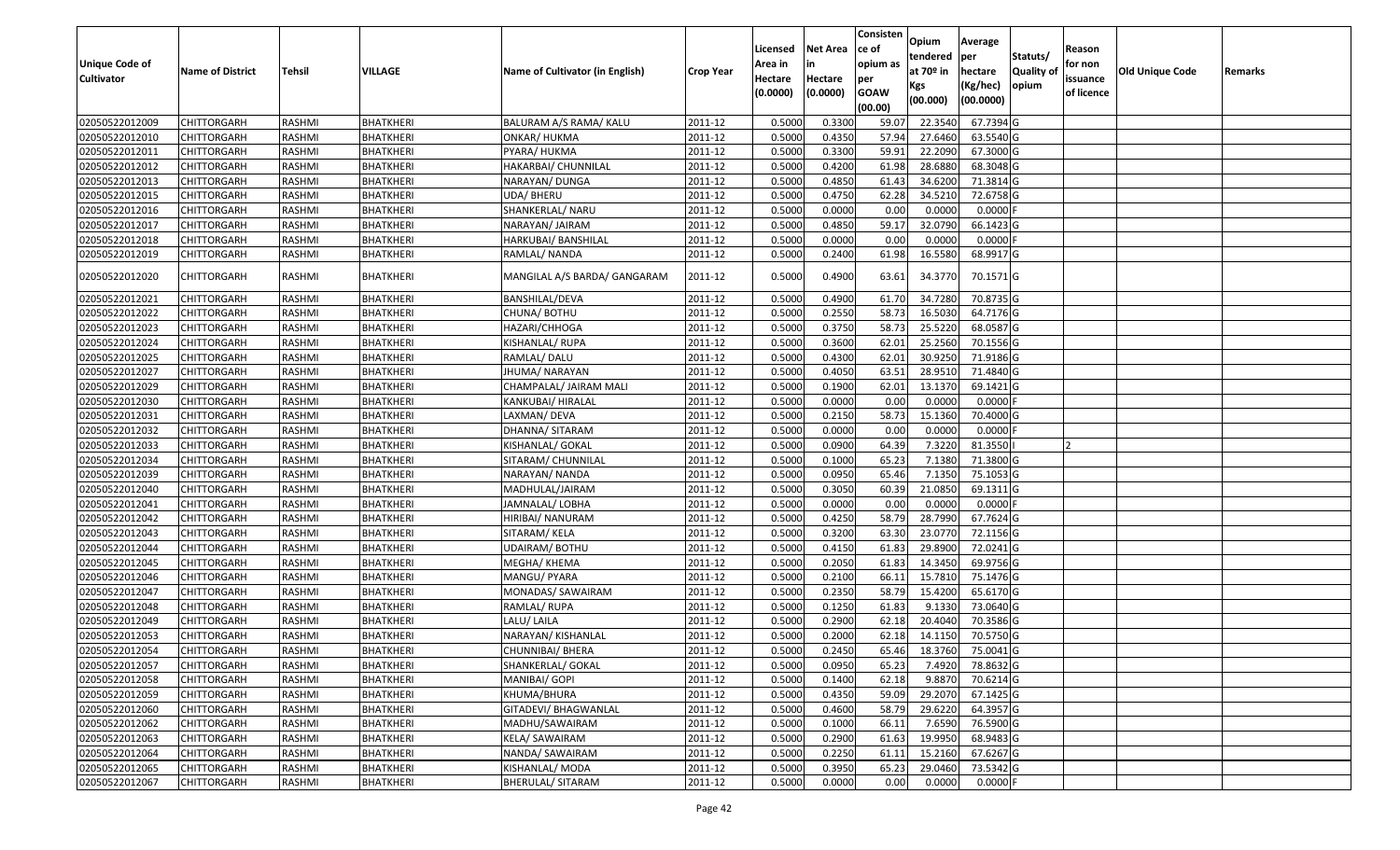| <b>Unique Code of</b>            |                            |                         |                    |                                         |                    | Licensed<br>Area in | <b>Net Area</b><br>in | Consisten<br>ce of<br>opium as | Opium<br>tendered | Average<br>per          | Statuts/         | Reason<br>for non |                 |         |
|----------------------------------|----------------------------|-------------------------|--------------------|-----------------------------------------|--------------------|---------------------|-----------------------|--------------------------------|-------------------|-------------------------|------------------|-------------------|-----------------|---------|
| <b>Cultivator</b>                | <b>Name of District</b>    | <b>Tehsil</b>           | VILLAGE            | Name of Cultivator (in English)         | <b>Crop Year</b>   | Hectare             | Hectare               | per                            | at $70°$ in       | hectare                 | <b>Quality o</b> | issuance          | Old Unique Code | Remarks |
|                                  |                            |                         |                    |                                         |                    | (0.0000)            | (0.0000)              | <b>GOAW</b>                    | Kgs<br>(00.000)   | (Kg/hec)<br>(00.0000)   | opium            | of licence        |                 |         |
|                                  |                            |                         |                    |                                         |                    |                     |                       | (00.00)                        |                   |                         |                  |                   |                 |         |
| 02050522013002                   | CHITTORGARH                | RASHMI                  | PAAVALI            | SHANKERLAL/ RAMLAL                      | 2011-12            | 0.5000              | 0.0000                | 0.00                           | 0.0000            | 0.0000F                 |                  |                   |                 |         |
| 02050522013006                   | CHITTORGARH                | RASHMI                  | PAAVALI            | BHERULAL/ GHASIRAM                      | 2011-12            | 0.5000              | 0.0000                | 0.00                           | 0.0000            | $0.0000$ F              |                  |                   |                 |         |
| 02050522013007                   | CHITTORGARH                | RASHMI                  | PAAVALI            | HANSU/ PANNA                            | 2011-12            | 0.5000              | 0.5100                | 58.28                          | 32.9370           | 64.5824 G               |                  |                   |                 |         |
| 02050522013010                   | <b>CHITTORGARH</b>         | RASHMI                  | PAAVALI            | RATANIBAI/ NANDRAM                      | 2011-12<br>2011-12 | 0.5000<br>0.5000    | 0.0000<br>0.2100      | 0.00                           | 0.0000<br>14.285  | $0.0000$ F              |                  |                   |                 |         |
| 02050522013011<br>02050522013014 | CHITTORGARH                | RASHMI                  | PAAVALI<br>PAAVALI | SHANKERLAL/ BRAJLAL                     |                    | 0.5000              | 0.2900                | 61.3<br>56.8                   | 19.1450           | 68.0238 G<br>66.0170 G  |                  |                   |                 |         |
|                                  | CHITTORGARH                | RASHMI                  |                    | MADHODAS/ GOPIDAS                       | 2011-12            | 0.5000              | 0.4800                | 59.23                          | 33.1260           | 69.0125 G               |                  |                   |                 |         |
| 02050522013015                   | CHITTORGARH<br>CHITTORGARH | RASHMI<br><b>RASHMI</b> | PAAVALI<br>PAAVALI | ASHOKGIR/ GORDHANGIR<br>CHHOGA/NARU JAT | 2011-12<br>2011-12 | 0.5000              | 0.5000                | 56.54                          | 29.5460           | 59.0920                 |                  |                   |                 |         |
| 02050522013017                   |                            |                         |                    |                                         | 2011-12            | 0.5000              | 0.0000                |                                |                   |                         |                  |                   |                 |         |
| 02050522013018<br>02050522013019 | CHITTORGARH                | RASHMI                  | PAAVALI            | KESHARBAI/ LOBHA                        |                    |                     |                       | 0.00                           | 0.0000            | 0.0000                  |                  |                   |                 |         |
|                                  | CHITTORGARH                | RASHMI                  | PAAVALI            | PANNA/ NAVLA                            | 2011-12            | 0.5000              | 0.4950                | 58.01                          | 29.8170           | 60.2360                 |                  |                   |                 |         |
| 02050522013020                   | CHITTORGARH                | RASHMI<br>RASHMI        | PAAVALI<br>PAAVALI | NAHARGIRI/ BHUWANIGIRI                  | 2011-12<br>2011-12 | 0.5000<br>0.5000    | 0.3900<br>0.0000      | 65.49<br>0.00                  | 28.2170<br>0.0000 | 72.3513 G<br>$0.0000$ F |                  |                   |                 |         |
| 02050522013021                   | <b>CHITTORGARH</b>         |                         |                    | <b>BHERU/ PANNA</b>                     |                    |                     |                       |                                |                   |                         |                  |                   |                 |         |
| 02050522013022                   | <b>CHITTORGARH</b>         | RASHMI                  | PAAVALI            | <b>SHANKER/ RUPA</b>                    | 2011-12            | 0.5000              | 0.0900                | 62.68                          | 6.5900            | 73.2222 G               |                  |                   |                 |         |
| 02050522013028                   | <b>CHITTORGARH</b>         | RASHMI                  | PAAVALI            | <b>BALU/ NARU</b>                       | 2011-12            | 0.5000              | 0.4850                | 55.53                          | 30.2880           | 62.4495 G               |                  |                   |                 |         |
| 02050522013030                   | CHITTORGARH                | RASHMI                  | PAAVALI            | GANESH/RAMA                             | 2011-12            | 0.5000              | 0.3000                | 62.54                          | 21.8000           | 72.6667 G               |                  |                   |                 |         |
| 02050522013031                   | CHITTORGARH                | RASHMI                  | PAAVALI            | BAKTAWARIBAI/ MADHO                     | 2011-12            | 0.5000              | 0.3050                | 61.31                          | 21.3970           | 70.1541 G               |                  |                   |                 |         |
| 02050522013032                   | CHITTORGARH                | RASHMI                  | PAAVALI            | AMBALAL/ KASTURCHAND                    | 2011-12            | 0.5000              | 0.4850                | 61.03                          | 33.8980           | 69.8928 G               |                  |                   |                 |         |
| 02050522013033                   | CHITTORGARH                | RASHMI                  | PAAVALI            | PREMSHANKER/ CHHOGALAL                  | 2011-12            | 0.5000              | 0.4600                | 61.31                          | 30.5150           | 66.3370 G               |                  |                   |                 |         |
| 02050522013035                   | CHITTORGARH                | RASHMI                  | PAAVALI            | NANALAL/ KASHIRAM                       | 2011-12            | 0.5000              | 0.1000                | 64.09                          | 6.8210            | 68.2100 G               |                  |                   |                 |         |
| 02050522013036                   | CHITTORGARH                | RASHMI                  | PAAVALI            | BALU / GOPI                             | 2011-12            | 0.5000              | 0.4000                | 58.46                          | 26.7160           | 66.7900 G               |                  |                   |                 |         |
| 02050522013039                   | CHITTORGARH                | RASHMI                  | PAAVALI            | MANGIBAI/ NANALAL                       | 2011-12            | 0.5000              | 0.4500                | 58.46                          | 30.0320           | 66.7378 G               |                  |                   |                 |         |
| 02050522013040                   | CHITTORGARH                | RASHMI                  | PAAVALI            | SHANKARIBAI/ MANGU                      | 2011-12            | 0.5000              | 0.0000                | 0.00                           | 0.000             | 0.0000                  |                  |                   |                 |         |
| 02050522013042                   | CHITTORGARH                | RASHMI                  | PAAVALI            | IITMAL A/S CHHOGA/ NAGJIRAM             | 2011-12            | 0.5000              | 0.1500                | 56.81                          | 9.2920            | 61.9467 G               |                  |                   |                 |         |
| 02050522013043                   | CHITTORGARH                | RASHMI                  | PAAVALI            | VISHNUGIRI/ MADHOGIRI                   | 2011-12            | 0.5000              | 0.1800                | 62.55                          | 12.1880           | 67.7111 G               |                  |                   |                 |         |
| 02050522013048                   | <b>CHITTORGARH</b>         | RASHMI                  | PAAVALI            | DEVJI/ RAGHUNATH                        | 2011-12            | 0.3500              | 0.3350                | 55.90                          | 21.8650           | 65.2680                 |                  |                   |                 |         |
| 02050522013051                   | CHITTORGARH                | RASHMI                  | PAAVALI            | SOHANLAL/ MIYARAM                       | 2011-12            | 0.5000              | 0.0000                | 0.00                           | 0.0000            | $0.0000$ F              |                  |                   |                 |         |
| 02050522013052                   | CHITTORGARH                | RASHMI                  | PAAVALI            | SHAFI NILGAR/ LALU NILGER               | 2011-12            | 0.5000              | 0.0900                | 63.47                          | 6.9640            | 77.3778 G               |                  |                   |                 |         |
| 02050522013053                   | CHITTORGARH                | RASHMI                  | PAAVALI            | BABU KHA/ NANU KHA                      | 2011-12            | 0.5000              | 0.0000                | 0.00                           | 0.0000            | 0.0000F                 |                  |                   |                 |         |
| 02050522013055                   | CHITTORGARH                | RASHMI                  | PAAVALI            | AAZAD KHA/ KALU KHA                     | 2011-12            | 0.5000              | 0.0000                | 0.00                           | 0.0000            | $0.0000$ F              |                  |                   |                 |         |
| 02050522013056                   | CHITTORGARH                | RASHMI                  | PAAVALI            | RAMLAL/ POKHAR                          | 2011-12            | 0.5000              | 0.3000                | 62.55                          | 20.0160           | 66.7200 G               |                  |                   |                 |         |
| 02050522013057                   | CHITTORGARH                | RASHMI                  | PAAVALI            | BALURAM/ JAIKISHAN                      | 2011-12            | 0.3500              | 0.3600                | 57.28                          | 22.9370           | 63.7139 G               |                  |                   |                 |         |
| 02050522013058                   | CHITTORGARH                | RASHMI                  | PAAVALI            | CHHOGA/ NARU BHIL                       | 2011-12            | 0.5000              | 0.0000                | 0.00                           | 0.0000            | 0.0000                  |                  |                   |                 |         |
| 02050522013059                   | CHITTORGARH                | <b>RASHMI</b>           | PAAVALI            | BADAMBAI/ RATANLAL                      | 2011-12            | 0.5000              | 0.0000                | 0.00                           | 0.0000            | 0.0000F                 |                  |                   |                 |         |
| 02050522013060                   | CHITTORGARH                | RASHMI                  | PAAVALI            | RAMESHWARLAL/ CHATERBHUJ                | 2011-12            | 0.5000              | 0.0000                | 0.00                           | 0.0000            | 0.0000                  |                  |                   |                 |         |
| 02050522013061                   | CHITTORGARH                | RASHMI                  | PAAVALI            | DHAPUBAI/ SHANTILAL                     | 2011-12            | 0.500               | 0.4900                | 59.54                          | 32.5940           | 66.5184 G               |                  |                   |                 |         |
| 02050522013065                   | CHITTORGARH                | RASHMI                  | PAAVALI            | DALU/ DEVA                              | 2011-12            | 0.5000              | 0.1000                | 62.55                          | 7.1400            | 71.4000 G               |                  |                   |                 |         |
| 02050522013068                   | <b>CHITTORGARH</b>         | RASHMI                  | PAAVALI            | SANTOSHDEVI/ SHAMBHUGIR                 | 2011-12            | 0.5000              | 0.2950                | 62.54                          | 20.5580           | 69.6881 G               |                  |                   |                 |         |
| 02050522013070                   | <b>CHITTORGARH</b>         | RASHMI                  | PAAVALI            | RATANLAL/RAGHUNATH                      | 2011-12            | 0.5000              | 0.0000                | 0.00                           | 0.0000            | $0.0000$ F              |                  |                   |                 |         |
| 02050522013075                   | <b>CHITTORGARH</b>         | RASHMI                  | PAAVALI            | MANGU/ CHHOGA                           | 2011-12            | 0.5000              | 0.2500                | 60.02                          | 16.6600           | 66.6400 G               |                  |                   |                 |         |
| 02050522013079                   | <b>CHITTORGARH</b>         | RASHMI                  | PAAVALI            | CHANDIBAI/JEETU                         | 2011-12            | 0.5000              | 0.0000                | 0.00                           | 0.0000            | $0.0000$ F              |                  |                   |                 |         |
| 02050522013080                   | CHITTORGARH                | RASHMI                  | PAAVALI            | <b>KESHARBAI/ GOPI</b>                  | 2011-12            | 0.5000              | 0.4750                | 53.31                          | 28.7650           | 60.5579 G               |                  |                   |                 |         |
| 02050522013082                   | <b>CHITTORGARH</b>         | RASHMI                  | PAAVALI            | BHERULAL/GOKAL CHAMAR                   | 2011-12            | 0.5000              | 0.0000                | 0.00                           | 0.0000            | $0.0000$ F              |                  |                   |                 |         |
| 02050522013087                   | <b>CHITTORGARH</b>         | RASHMI                  | PAAVALI            | CHAGANIBAI/MODA                         | 2011-12            | 0.5000              | 0.3850                | 63.34                          | 27.2720           | 70.8364 G               |                  |                   |                 |         |
| 02050522013089                   | CHITTORGARH                | RASHMI                  | PAAVALI            | JITMAL / PYARA A/S DALLA                | 2011-12            | 0.5000              | 0.1900                | 59.97                          | 13.7500           | 72.3684 G               |                  |                   |                 |         |
| 02050522013098                   | CHITTORGARH                | RASHMI                  | PAAVALI            | MANGIBAI/ BADRILAL                      | 2011-12            | 0.5000              | 0.0000                | 0.00                           | 0.0000            | $0.0000$ F              |                  |                   |                 |         |
| 02050522013099                   | <b>CHITTORGARH</b>         | RASHMI                  | PAAVALI            | MITTHULAL/SURATRAM                      | 2011-12            | 0.5000              | 0.1000                | 61.39                          | 7.3230            | 73.2300 G               |                  |                   |                 |         |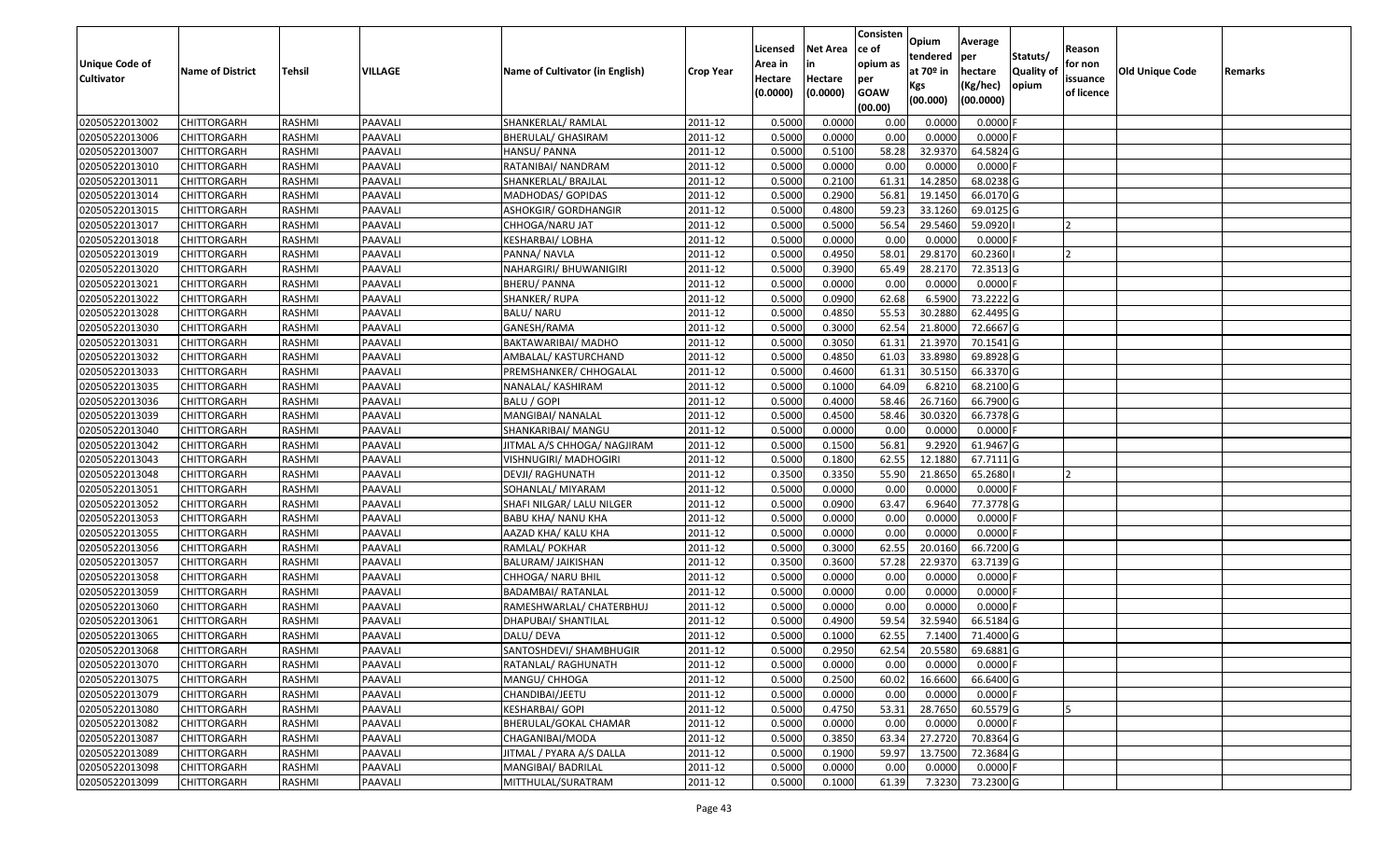|                       |                         |               |                    |                                      |                  |          |                 | Consisten        | Opium       | Average    |                  |            |                        |                             |
|-----------------------|-------------------------|---------------|--------------------|--------------------------------------|------------------|----------|-----------------|------------------|-------------|------------|------------------|------------|------------------------|-----------------------------|
|                       |                         |               |                    |                                      |                  | Licensed | <b>Net Area</b> | ce of            | tendered    | per        | Statuts/         | Reason     |                        |                             |
| <b>Unique Code of</b> | <b>Name of District</b> | <b>Tehsil</b> | VILLAGE            | Name of Cultivator (in English)      | <b>Crop Year</b> | Area in  |                 | opium as         | at $70°$ in | hectare    | <b>Quality o</b> | for non    | <b>Old Unique Code</b> | Remarks                     |
| <b>Cultivator</b>     |                         |               |                    |                                      |                  | Hectare  | Hectare         | per              | Kgs         | (Kg/hec)   | opium            | issuance   |                        |                             |
|                       |                         |               |                    |                                      |                  | (0.0000) | (0.0000)        | <b>GOAW</b>      | (00.000)    | (00.0000)  |                  | of licence |                        |                             |
| 02050522013102        | CHITTORGARH             | RASHMI        | PAAVALI            | HASU/ONKAR                           | 2011-12          | 0.3500   | 0.1550          | (00.00)<br>55.38 | 10.087      | 65.0774 G  |                  |            |                        |                             |
| 02050522013103        | CHITTORGARH             | RASHMI        | PAAVALI            | AMBALAL/ SURATRAM                    | 2011-12          | 0.5000   | 0.2050          | 59.88            | 14.2770     | 69.6439 G  |                  |            |                        |                             |
| 02050522013106        | CHITTORGARH             | RASHMI        | PAAVALI            | RAMESHWAR/ MADHO JAT                 | 2011-12          | 0.5000   | 0.3950          | 58.57            | 28.1640     | 71.3013 G  |                  |            |                        |                             |
| 02050522013108        | <b>CHITTORGARH</b>      | RASHMI        | PAAVALI            | UDAIRAM/ RAMLAL                      | 2011-12          | 0.5000   | 0.3000          | 62.54            | 20.8260     | 69.4200 G  |                  |            |                        |                             |
| 02050522013112        | CHITTORGARH             | RASHMI        | PAAVALI            | LAHRIBAI/PARTHU                      | 2011-12          | 0.3500   | 0.2350          | 58.1             | 16.2960     | 69.3447 G  |                  |            |                        |                             |
| 02050522013113        | CHITTORGARH             | RASHMI        | PAAVALI            | DEEPCHAND/GHASI                      | 2011-12          | 0.5000   | 0.0000          | 0.00             | 0.0000      | $0.0000$ F |                  |            |                        |                             |
| 02050522013124        | CHITTORGARH             | RASHMI        | PAAVALI            | SHRAVAN KUMAR/ MADANLAL              | 2011-12          | 0.3500   | 0.2500          | 58.36            | 15.4900     | 61.9600 G  |                  |            |                        |                             |
| 02050522013126        | CHITTORGARH             | <b>RASHMI</b> | PAAVALI            | RATANGIR/ SHIVGIR                    | 2011-12          | 0.3500   | 0.1000          | 59.66            | 6.6050      | 66.0500 G  |                  |            |                        |                             |
|                       |                         |               |                    |                                      |                  |          |                 |                  |             |            |                  |            |                        |                             |
| 02050522013137        | CHITTORGARH             | RASHMI        | PAAVALI            | BADRILAL A/S DALLAJI GARG/ PRATAP    | 2011-12          | 0.3500   | 0.1050          | 58.11            | 7.1640      | 68.2286 G  |                  |            |                        |                             |
| 02050522013139        | CHITTORGARH             | RASHMI        | PAAVALI            | NANDRAM/DEVJI                        | 2011-12          | 0.5000   | 0.1600          | 58.1             | 10.9660     | 68.5375 G  |                  |            |                        |                             |
| 02050522013140        | CHITTORGARH             | RASHMI        | PAAVALI            | HIRA/ DEICHAND                       | 2011-12          | 0.5000   | 0.0000          | 0.00             | 0.0000      | 0.0000F    |                  |            |                        |                             |
| 02050522013147        | CHITTORGARH             | RASHMI        | PAAVALI            | PUSHPADEVI D/O RAMIBAI /             | 2011-12          | 0.5000   | 0.2950          | 59.88            | 20.6590     | 70.0305 G  |                  |            |                        |                             |
| 02050522013149        | CHITTORGARH             | RASHMI        | PAAVALI            | MOHANLAL<br>BALIBAI/ LAXMINARAYAN    | 2011-12          | 0.5000   | 0.4800          | 60.29            | 32.7890     | 68.3104 G  |                  |            |                        |                             |
| 02050522013150        | CHITTORGARH             | RASHMI        | PAAVALI            | LEHARU/RAMLAL                        | 2011-12          | 0.5000   | 0.2000          | 58.36            | 13.4480     | 67.2400 G  |                  |            |                        |                             |
| 02050522013153        | CHITTORGARH             | RASHMI        | PAAVALI            | <b>BADRILAL/ PRATHVIRAJ</b>          | 2011-12          | 0.5000   | 0.1850          | 58.46            | 12.2850     | 66.4054 G  |                  |            |                        |                             |
| 02050522014004        | CHITTORGARH             | RASHMI        | SOMARVALO KA KHEDA | KISHNA/ DEVJI                        | 2011-12          | 0.5000   | 0.0000          | 0.00             | 0.0000      | 0.0000F    |                  |            |                        | <b>TRANSFER / CHITORIYA</b> |
| 02050522014005        | CHITTORGARH             | RASHMI        | SOMARVALO KA KHEDA | <b>BARDICHAND/ GOKAL</b>             | 2011-12          | 0.5000   | 0.0700          | 67.49            | 5.1680      | 73.8290 G  |                  |            |                        | <b>TRANSFER / BARU</b>      |
| 02050522014006        | CHITTORGARH             | RASHMI        | SOMARVALO KA KHEDA | KISHNA/ EKLING                       | 2011-12          | 0.5000   | 0.0000          | 0.00             | 0.0000      | 0.0000F    |                  |            |                        | TRANSFER / CHITORIYA        |
| 02050522014010        | <b>CHITTORGARH</b>      | RASHMI        | SOMARVALO KA KHEDA | MITTHU/RAMA                          | 2011-12          | 0.3500   | 0.3100          | 55.59            | 18.9880     | 61.2510    |                  |            |                        |                             |
| 02050522014012        | CHITTORGARH             | RASHMI        | SOMARVALO KA KHEDA | BHERU/ KALU                          | 2011-12          | 0.5000   | 0.1750          | 67.58            | 13.0720     | 74.6971G   |                  |            |                        | <b>TRANSFER / CHITORIYA</b> |
| 02050522014015        | CHITTORGARH             | RASHMI        | SOMARVALO KA KHEDA | MANMAL/LOBHA                         | 2011-12          | 0.5000   | 0.0000          | 0.00             | 0.0000      | $0.0000$ F |                  |            |                        | TRANSFER / BARU             |
| 02050523001001        | CHITTORGARH             | <b>BEGUN</b>  | BARNIYAS           | NATHIBAI / BHAGWAN LAL               | 2011-12          | 0.5000   | 0.5050          | 66.42            | 35.3160     | 69.9327 G  |                  |            |                        |                             |
| 02050523001002        | CHITTORGARH             | <b>BEGUN</b>  | <b>BARNIYAS</b>    | HEERA LAL /DALU                      | 2011-12          | 0.5000   | 0.5000          | 66.1             | 35.6140     | 71.2280 G  |                  |            |                        |                             |
| 02050523001003        | CHITTORGARH             | <b>BEGUN</b>  | BARNIYAS           | KALU / HARLAL                        | 2011-12          | 0.5000   | 0.4900          | 64.98            | 34.6340     | 70.6816 G  |                  |            |                        |                             |
|                       |                         |               |                    |                                      |                  |          |                 |                  |             |            |                  |            |                        |                             |
| 02050523001004        | CHITTORGARH             | <b>BEGUN</b>  | BARNIYAS           | GOVARDHAN@ GODULAL/PYARCHAND 2011-12 |                  | 0.5000   | 0.5050          | 62.13            | 33.1240     | 65.5921 G  |                  |            |                        | NAME CHANGE                 |
| 02050523001006        | <b>CHITTORGARH</b>      | <b>BEGUN</b>  | <b>BARNIYAS</b>    | DEVALAL @DEVARAM/KASHIRAM            | 2011-12          | 0.5000   | 0.4450          | 56.10            | 28.683      | 64.4562 G  |                  |            |                        | <b>NAME CHANGE</b>          |
| 02050523001009        | <b>CHITTORGARH</b>      | <b>BEGUN</b>  | <b>BARNIYAS</b>    | PANNA LAL/BHAGWAN                    | 2011-12          | 0.3500   | 0.2050          | 64.57            | 14.9250     | 72.8049 G  |                  |            |                        |                             |
| 02050523001011        | CHITTORGARH             | <b>BEGUN</b>  | BARNIYAS           | RUPA/ SHOLA                          | 2011-12          | 0.5000   | 0.4950          | 59.00            | 32.3490     | 65.3515 G  |                  |            |                        |                             |
| 02050523001016        | CHITTORGARH             | <b>BEGUN</b>  | <b>BARNIYAS</b>    | SEVARAM/ RUPA                        | 2011-12          | 0.5000   | 0.4650          | 59.93            | 30.4700     | 65.5269 G  |                  |            |                        |                             |
| 02050523001017        | CHITTORGARH             | <b>BEGUN</b>  | BARNIYAS           | BHERULAL/PYARCHAND                   | 2011-12          | 0.5000   | 0.4850          | 60.98            | 31.9100     | 65.7938 G  |                  |            |                        |                             |
| 02050523001018        | CHITTORGARH             | <b>BEGUN</b>  | BARNIYAS           | CHANDRA/KUKA                         | 2011-12          | 0.5000   | 0.3950          | 62.07            | 28.7470     | 72.7772 G  |                  |            |                        |                             |
| 02050523001019        | CHITTORGARH             | <b>BEGUN</b>  | BARNIYAS           | DHAPU BAI/RUPA                       | 2011-12          | 0.500    | 0.3700          | 60.02            | 24.2740     | 65.6054 G  |                  |            |                        |                             |
| 02050523001022        | CHITTORGARH             | <b>BEGUN</b>  | BARNIYAS           | RAMCHANDRA/ BHAGWAN                  | 2011-12          | 0.5000   | 0.4850          | 68.81            | 35.9970     | 74.2206 G  |                  |            |                        |                             |
| 02050523001025        | <b>CHITTORGARH</b>      | <b>BEGUN</b>  | <b>BARNIYAS</b>    | RAMLAL/KALU                          | 2011-12          | 0.5000   | 0.4950          | 67.89            | 35.9720     | 72.6707 G  |                  |            |                        |                             |
| 02050523001026        | <b>CHITTORGARH</b>      | <b>BEGUN</b>  | BARNIYAS           | KALU /DALU                           | 2011-12          | 0.5000   | 0.5150          | 61.22            | 34.1960     | 66.4000 G  |                  |            |                        |                             |
| 02050523001027        | <b>CHITTORGARH</b>      | <b>BEGUN</b>  | BARNIYAS           | BHERU / NANDA                        | 2011-12          | 0.3500   | 0.3400          | 62.07            | 23.0810     | 67.8853 G  |                  |            |                        |                             |
| 02050523001028        | <b>CHITTORGARH</b>      | <b>BEGUN</b>  | BARNIYAS           | ARJUN / LALU                         | 2011-12          | 0.5000   | 0.3900          | 64.57            | 29.0100     | 74.3846 G  |                  |            |                        |                             |
| 02050523001030        | <b>CHITTORGARH</b>      | <b>BEGUN</b>  | BARNIYAS           | BANSHILAL/ KASHI RAM                 | 2011-12          | 0.5000   | 0.4750          | 67.10            | 30.7320     | 64.6989 G  |                  |            |                        |                             |
| 02050523001040        | <b>CHITTORGARH</b>      | <b>BEGUN</b>  | <b>BARNIYAS</b>    | NARAYAN/ UDA                         | 2011-12          | 0.5000   | 0.4950          | 62.23            | 32.9550     | 66.5758 G  |                  |            |                        |                             |
| 02050523002003        | <b>CHITTORGARH</b>      | <b>BEGUN</b>  | KHERPURA           | MADHULAL / RAMCHANDRA                | 2011-12          | 0.5000   | 0.4450          | 65.01            | 31.5760     | 70.9573 G  |                  |            |                        |                             |
| 02050523002004        | <b>CHITTORGARH</b>      | <b>BEGUN</b>  | KHERPURA           | <b>BHERU / PARTHU</b>                | 2011-12          | 0.5000   | 0.2600          | 67.54            | 18.2070     | 70.0269 G  |                  |            |                        |                             |
| 02050523002006        | <b>CHITTORGARH</b>      | <b>BEGUN</b>  | KHERPURA           | AMARCHAND/CHOGA                      | 2011-12          | 0.5000   | 0.3050          | 64.57            | 21.2270     | 69.5967 G  |                  |            |                        |                             |
| 02050523002007        | <b>CHITTORGARH</b>      | <b>BEGUN</b>  | KHERPURA           | <b>DEVI LAL/MOHAN</b>                | 2011-12          | 0.3500   | 0.1250          | 70.23            | 9.4010      | 75.2080 G  |                  |            |                        |                             |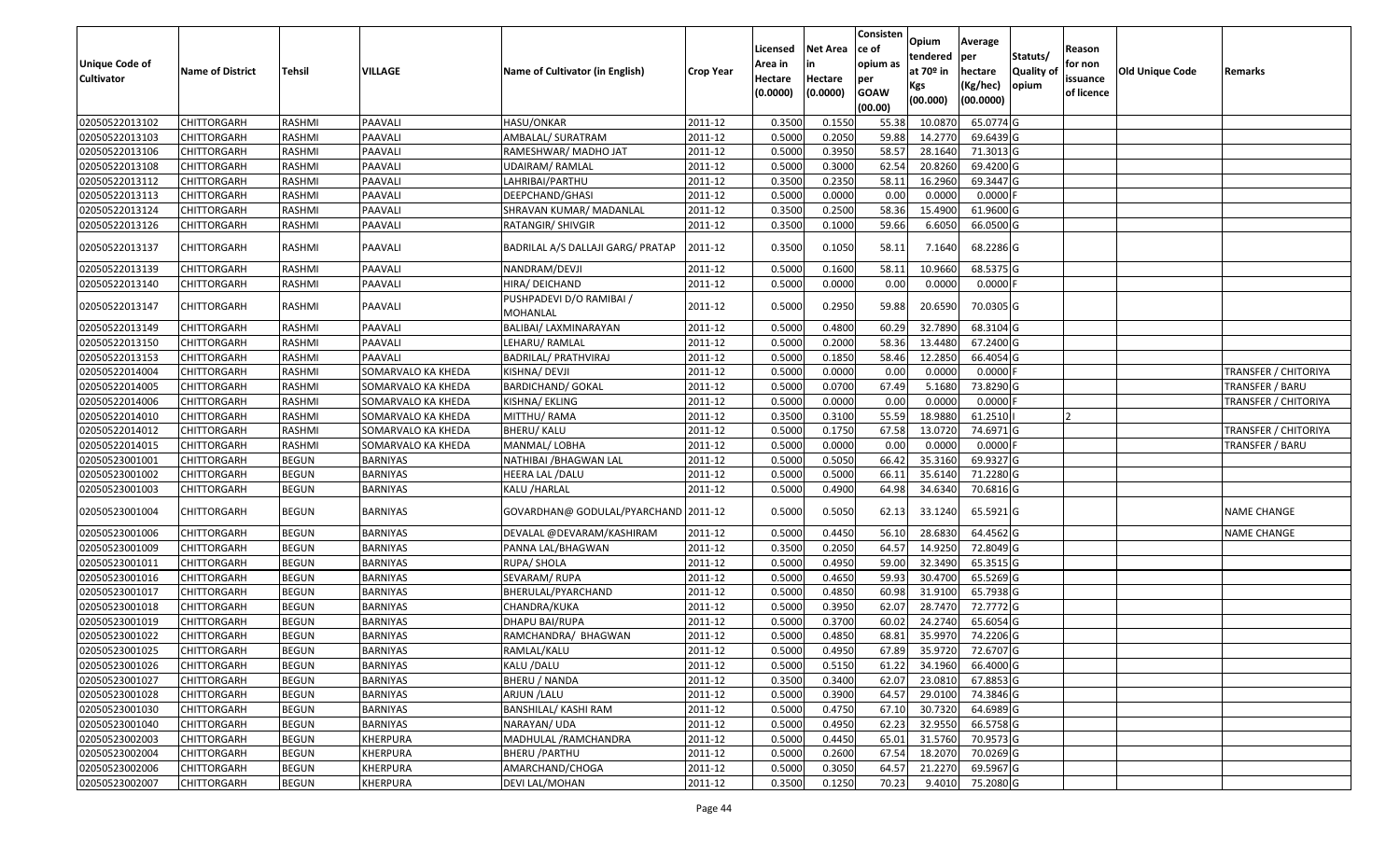|                       |                         |               |                  |                                 |                  |          |                 | Consisten        | Opium       | Average                 |                  |            |                 |                 |
|-----------------------|-------------------------|---------------|------------------|---------------------------------|------------------|----------|-----------------|------------------|-------------|-------------------------|------------------|------------|-----------------|-----------------|
|                       |                         |               |                  |                                 |                  | Licensed | <b>Net Area</b> | ce of            | tendered    | per                     | Statuts/         | Reason     |                 |                 |
| <b>Unique Code of</b> | <b>Name of District</b> | <b>Tehsil</b> | VILLAGE          | Name of Cultivator (in English) | <b>Crop Year</b> | Area in  |                 | opium as         | at $70°$ in | hectare                 | <b>Quality o</b> | for non    | Old Unique Code | Remarks         |
| <b>Cultivator</b>     |                         |               |                  |                                 |                  | Hectare  | Hectare         | per              | Kgs         | (Kg/hec)                | opium            | issuance   |                 |                 |
|                       |                         |               |                  |                                 |                  | (0.0000) | (0.0000)        | <b>GOAW</b>      | (00.000)    | (00.0000)               |                  | of licence |                 |                 |
| 02050523002009        | CHITTORGARH             | <b>BEGUN</b>  | KHERPURA         | ARJUN / MOHAN                   | 2011-12          | 0.5000   | 0.1950          | (00.00)<br>69.42 | 13.884      | 71.2000 G               |                  |            |                 |                 |
| 02050523002010        | CHITTORGARH             | <b>BEGUN</b>  | KHERPURA         | BHERULAL /BALU                  | 2011-12          | 0.5000   | 0.2050          | 67.80            | 14.7030     | 71.7220 G               |                  |            |                 |                 |
| 02050523002012        | CHITTORGARH             | <b>BEGUN</b>  | KHERPURA         | DAULA /BHERU                    | 2011-12          | 0.5000   | 0.2200          | 67.80            | 15.3230     | 69.6500 G               |                  |            |                 |                 |
| 02050523002013        | CHITTORGARH             | <b>BEGUN</b>  | KHERPURA         | ONKAR / HEERA                   | 2011-12          | 0.5000   | 0.3450          | 66.69            | 24.5040     | 71.0261G                |                  |            |                 |                 |
| 02050523002015        | CHITTORGARH             | <b>BEGUN</b>  | KHERPURA         | SOHAN LAL/PARTHU                | 2011-12          | 0.5000   | 0.2900          | 64.59            | 19.1190     | 65.9276 G               |                  |            |                 |                 |
| 02050523002016        | CHITTORGARH             | <b>BEGUN</b>  | KHERPURA         | BHERULAL/BARDA                  | 2011-12          | 0.5000   | 0.3850          | 72.65            | 28.7490     | 74.6727 G               |                  |            |                 |                 |
| 02050523002017        | CHITTORGARH             | <b>BEGUN</b>  | KHERPURA         | HEERA /DALLAN                   | 2011-12          | 0.5000   | 0.4850          | 61.98            | 30.8660     | 63.6412G                |                  |            |                 |                 |
| 02050523002018        | CHITTORGARH             | <b>BEGUN</b>  | KHERPURA         | BHERULAL/KHEMA                  | 2011-12          | 0.3500   | 0.3350          | 65.22            | 19.034      | 56.8179 G               |                  |            |                 |                 |
| 02050523002024        | <b>CHITTORGARH</b>      | <b>BEGUN</b>  | KHERPURA         | SITARAM/TULSIRAM                | 2011-12          | 0.3500   | 0.2050          | 59.54            | 12.8520     | 62.6927 G               |                  |            | 02050523047020  | <b>TRANSFER</b> |
| 02050523002025        | CHITTORGARH             | <b>BEGUN</b>  | KHERPURA         | GOPI/BHAGIRATH                  | 2011-12          | 0.5000   | 0.4500          | 61.98            | 31.2560     | 69.4578 G               |                  |            | 02050523047021  | <b>TRANSFER</b> |
| 02050523003002        | CHITTORGARH             | <b>BEGUN</b>  | <b>BHICHOR-A</b> | PYARA/JIWAN                     | 2011-12          | 0.5000   | 0.4000          | 59.86            | 24.6880     | 61.7200 G               |                  |            |                 |                 |
| 02050523003004        | CHITTORGARH             | <b>BEGUN</b>  | <b>BHICHOR-A</b> | NANDUBAI/ BHURALAL              | 2011-12          | 0.3500   | 0.2650          | 67.8             | 18.6670     | 70.4415 G               |                  |            |                 |                 |
| 02050523003009        | <b>CHITTORGARH</b>      | <b>BEGUN</b>  | <b>BHICHOR-A</b> | GOPI / NARAYAN                  | 2011-12          | 0.3500   | 0.2800          | 66.23            | 21.3360     | 76.2000 G               |                  |            |                 |                 |
| 02050523003010        | <b>CHITTORGARH</b>      | <b>BEGUN</b>  | <b>BHICHOR-A</b> | RAJNIBAI / SHANKAR              | 2011-12          | 0.5000   | 0.3400          | 70.1             | 24.4380     | 71.8765 G               |                  |            |                 |                 |
| 02050523003015        | CHITTORGARH             | <b>BEGUN</b>  | <b>BHICHOR-A</b> | PYARI BAI/LAXMAN                | 2011-12          | 0.5000   | 0.4550          | 58.78            | 34.5400     | 75.9121                 |                  |            |                 |                 |
| 02050523003016        | <b>CHITTORGARH</b>      | <b>BEGUN</b>  | <b>BHICHOR-A</b> | RAGUNATH /PANNA                 | 2011-12          | 0.5000   | 0.5000          | 67.17            | 35.9170     | 71.8340 G               |                  |            |                 |                 |
| 02050523003019        | <b>CHITTORGARH</b>      | <b>BEGUN</b>  | <b>BHICHOR-A</b> | SHANKAR LAL/RAMCHANDRA          | 2011-12          | 0.3500   | 0.3100          | 66.23            | 21.2130     | 68.4290 G               |                  |            |                 |                 |
| 02050523003021        | CHITTORGARH             | <b>BEGUN</b>  | <b>BHICHOR-A</b> | DAYARAM/BHARMAL                 | 2011-12          | 0.5000   | 0.2000          | 67.8             | 15.9550     | 79.7750 G               |                  |            |                 |                 |
| 02050523003022        | CHITTORGARH             | <b>BEGUN</b>  | <b>BHICHOR-A</b> | MATHURA LAL/RUPA                | 2011-12          | 0.5000   | 0.3000          | 66.23            | 22.2060     | 74.0200G                |                  |            |                 |                 |
| 02050523003025        | CHITTORGARH             | <b>BEGUN</b>  | <b>BHICHOR-A</b> | GANESH/PYARA                    | 2011-12          | 0.5000   | 0.2100          | 65.39            | 15.3480     | 73.0857 G               |                  |            |                 |                 |
| 02050523003026        | CHITTORGARH             | <b>BEGUN</b>  | <b>BHICHOR-A</b> | LAXMICHAND /MODA                | 2011-12          | 0.5000   | 0.4500          | 70.49            | 33.9860     | 75.5244 G               |                  |            |                 |                 |
| 02050523003028        | CHITTORGARH             | <b>BEGUN</b>  | <b>BHICHOR-A</b> | DEVLAL/DALLAN                   | 2011-12          | 0.5000   | 0.5000          | 68.34            | 35.4200     | 70.8400 G               |                  |            |                 |                 |
| 02050523003029        | CHITTORGARH             | <b>BEGUN</b>  | <b>BHICHOR-A</b> | MOHAN / KASHIRAM                | 2011-12          | 0.5000   | 0.3900          | 67.22            | 31.5170     | 80.8128 G               |                  |            |                 |                 |
| 02050523003030        | CHITTORGARH             | <b>BEGUN</b>  | <b>BHICHOR-A</b> | GANESH / BHUDHAR                | 2011-12          | 0.5000   | 0.2500          | 64.15            | 18.585      | 74.3400 G               |                  |            |                 |                 |
| 02050523003031        | CHITTORGARH             | <b>BEGUN</b>  | <b>BHICHOR-A</b> | BHERU /RAMCHANDRA               | 2011-12          | 0.5000   | 0.2250          | 64.34            | 14.9270     | 66.3422 G               |                  |            |                 |                 |
| 02050523003032        | CHITTORGARH             | <b>BEGUN</b>  | <b>BHICHOR-A</b> | LADU / RAMCHANDRA               | 2011-12          | 0.5000   | 0.4700          | 64.34            | 31.2050     | 66.3936 G               |                  |            |                 |                 |
| 02050523003033        | CHITTORGARH             | <b>BEGUN</b>  | <b>BHICHOR-A</b> | GITA BAI/BALCHAND               | 2011-12          | 0.5000   | 0.2850          | 62.37            | 19.397      | 68.0596 G               |                  |            |                 |                 |
| 02050523003036        | CHITTORGARH             | <b>BEGUN</b>  | <b>BHICHOR-A</b> | MOTI LAL/HAJARI                 | 2011-12          | 0.5000   | 0.3200          | 67.22            | 23.8530     | 74.5406 G               |                  |            |                 |                 |
| 02050523003037        | CHITTORGARH             | <b>BEGUN</b>  | <b>BHICHOR-A</b> | MANGIBAI / RUPA                 | 2011-12          | 0.5000   | 0.4850          | 63.58            | 33.8060     | 69.7031 G               |                  |            |                 |                 |
| 02050523003039        | CHITTORGARH             | <b>BEGUN</b>  | <b>BHICHOR-A</b> | RUPA/GISA                       | 2011-12          | 0.3500   | 0.3550          | 64.88            | 23.1340     | 65.1662 G               |                  |            |                 |                 |
| 02050523003041        | CHITTORGARH             | <b>BEGUN</b>  | <b>BHICHOR-A</b> | GHISA / RUPA (GAMERIYA)         | 2011-12          | 0.5000   | 0.4650          | 67.33            | 33.7030     | 72.4796 G               |                  |            |                 |                 |
| 02050523003044        | CHITTORGARH             | <b>BEGUN</b>  | <b>BHICHOR-A</b> | MAGNIBAI/MANGILAL               | 2011-12          | 0.3500   | 0.3450          | 63.28            | 23.6400     | 68.5217 G               |                  |            |                 |                 |
| 02050523003045        | CHITTORGARH             | <b>BEGUN</b>  | <b>BHICHOR-A</b> | DEVI LAL/RAGUNATH               | 2011-12          | 0.5000   | 0.4450          | 63.28            | 30.9890     | 69.6382 G               |                  |            |                 |                 |
| 02050523003047        | CHITTORGARH             | <b>BEGUN</b>  | <b>BHICHOR-A</b> | DALLA/CHATURBHUJ                | 2011-12          | 0.3500   | 0.2500          | 65.18            | 17.6920     | 70.7680 G               |                  |            |                 |                 |
| 02050523003049        | CHITTORGARH             | <b>BEGUN</b>  | <b>BHICHOR-A</b> | KANA/RUPA                       | 2011-12          | 0.5000   | 0.5000          | 70.41            | 36.4620     | 72.9240 G               |                  |            |                 |                 |
| 02050523003050        | CHITTORGARH             | <b>BEGUN</b>  | <b>BHICHOR-A</b> | MANGILAL/ KAJOD MACHIWAL        | 2011-12          | 0.3500   | 0.3600          | 60.05            | 21.3950     | 59.4306 G               |                  |            |                 |                 |
| 02050523003053        | <b>CHITTORGARH</b>      | <b>BEGUN</b>  | BHICHOR-A        | <b>BHARMAL / BARDA</b>          | 2011-12          | 0.5000   | 0.3350          |                  |             | 71.10 25.8500 77.1642 G |                  |            |                 |                 |
| 02050523003055        | <b>CHITTORGARH</b>      | <b>BEGUN</b>  | BHICHOR-A        | KANA / JITU                     | 2011-12          | 0.3500   | 0.3400          | 67.33            | 24.2100     | 71.2059 G               |                  |            |                 |                 |
| 02050523003056        | <b>CHITTORGARH</b>      | <b>BEGUN</b>  | <b>BHICHOR-A</b> | JETIBAI/ MODA                   | 2011-12          | 0.5000   | 0.3650          | 64.34            | 25.8740     | 70.8877 G               |                  |            |                 |                 |
| 02050523003057        | <b>CHITTORGARH</b>      | <b>BEGUN</b>  | <b>BHICHOR-A</b> | KALU /RUPA                      | 2011-12          | 0.5000   | 0.2150          | 64.88            | 15.6450     | 72.7674 G               |                  |            |                 |                 |
| 02050523003058        | <b>CHITTORGARH</b>      | <b>BEGUN</b>  | <b>BHICHOR-A</b> | <b>BHOLA / CHOGA</b>            | 2011-12          | 0.5000   | 0.4950          | 59.90            | 33.1080     | 66.8848 G               |                  |            |                 |                 |
| 02050523003059        | <b>CHITTORGARH</b>      | <b>BEGUN</b>  | <b>BHICHOR-A</b> | GHISA/MODA                      | 2011-12          | 0.5000   | 0.4350          | 63.12            | 32.0380     | 73.6506 G               |                  |            |                 |                 |
| 02050523003062        | <b>CHITTORGARH</b>      | <b>BEGUN</b>  | <b>BHICHOR-A</b> | DHANNA / HAJARI                 | 2011-12          | 0.5000   | 0.5050          | 62.51            | 32.5320     | 64.4198 G               |                  |            |                 |                 |
| 02050523003067        | <b>CHITTORGARH</b>      | <b>BEGUN</b>  | <b>BHICHOR-A</b> | BHANWAR LAL/ PYARA              | 2011-12          | 0.5000   | 0.5050          | 64.73            | 33.7610     | 66.8535 G               |                  |            |                 |                 |
| 02050523003072        | <b>CHITTORGARH</b>      | <b>BEGUN</b>  | BHICHOR-B        | NATHU / PYARA                   | 2011-12          | 0.5000   | 0.4900          | 70.35            | 35.4360     | 72.3180 G               |                  |            |                 |                 |
| 02050523003073        | <b>CHITTORGARH</b>      | <b>BEGUN</b>  | <b>BHICHOR-B</b> | GHISA / RUPA MANDELA            | 2011-12          | 0.5000   | 0.2000          | 63.12            | 13.1380     | 65.6900 G               |                  |            |                 |                 |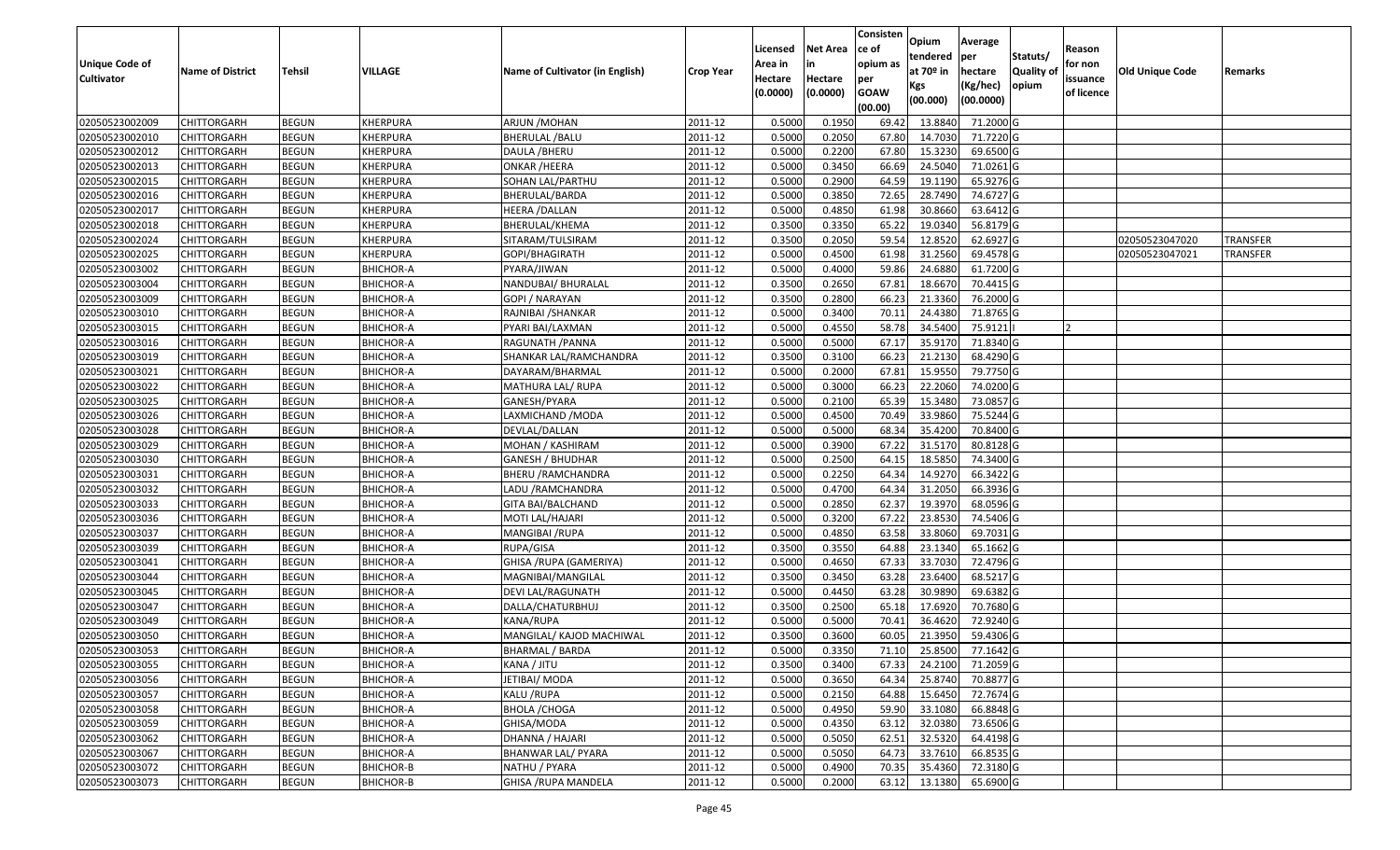|                                  |                         |               |                  |                                       |                  |          |                 | Consisten              | Opium         | Average                |                  |            |                        |         |
|----------------------------------|-------------------------|---------------|------------------|---------------------------------------|------------------|----------|-----------------|------------------------|---------------|------------------------|------------------|------------|------------------------|---------|
|                                  |                         |               |                  |                                       |                  | Licensed | <b>Net Area</b> | ce of                  | tendered      | per                    | Statuts/         | Reason     |                        |         |
| <b>Unique Code of</b>            | <b>Name of District</b> | <b>Tehsil</b> | <b>VILLAGE</b>   | Name of Cultivator (in English)       | <b>Crop Year</b> | Area in  |                 | opium as               | at $70°$ in   | hectare                | <b>Quality o</b> | for non    | <b>Old Unique Code</b> | Remarks |
| <b>Cultivator</b>                |                         |               |                  |                                       |                  | Hectare  | Hectare         | per                    | Kgs           | (Kg/hec)               | opium            | issuance   |                        |         |
|                                  |                         |               |                  |                                       |                  | (0.0000) | (0.0000)        | <b>GOAW</b><br>(00.00) | (00.000)      | (00.0000)              |                  | of licence |                        |         |
| 02050523003074                   | CHITTORGARH             | <b>BEGUN</b>  | BHICHOR-B        | DEBILAL/ ONKAR                        | 2011-12          | 0.5000   | 0.4900          | 62.43                  | 32.5170       | 66.3610 G              |                  |            |                        |         |
| 02050523003077                   | CHITTORGARH             | <b>BEGUN</b>  | <b>BHICHOR-B</b> | MOTI /RAGUNATH                        | 2011-12          | 0.5000   | 0.3200          | 64.04                  | 22.3770       | 69.9281G               |                  |            |                        |         |
| 02050523003079                   | CHITTORGARH             | <b>BEGUN</b>  | <b>BHICHOR-B</b> | MANGIBAI /KALU                        | 2011-12          | 0.5000   | 0.4750          | 63.93                  | 32.3850       | 68.1790 G              |                  |            |                        |         |
| 02050523003089                   | <b>CHITTORGARH</b>      | <b>BEGUN</b>  | <b>BHICHOR-B</b> | DHANNADAS/NATHUDAS                    | 2011-12          | 0.5000   | 0.3450          | 63.12                  | 25.8430       | 74.9070 G              |                  |            |                        |         |
| 02050523003091                   | CHITTORGARH             | <b>BEGUN</b>  | BHICHOR-B        | TULSI BAI/BHARMAL                     | 2011-12          | 0.5000   | 0.3950          | 68.23                  | 29.739        | 75.2890 G              |                  |            |                        |         |
| 02050523003095                   | CHITTORGARH             | <b>BEGUN</b>  | BHICHOR-B        | MANGILAL / KAJOD                      | 2011-12          | 0.5000   | 0.3800          | 70.34                  | 30.1960       | 79.4630 G              |                  |            |                        |         |
| 02050523003097                   | CHITTORGARH             | <b>BEGUN</b>  | <b>BHICHOR-B</b> | GHISIBAI /KALU                        | 2011-12          | 0.5000   | 0.2450          | 59.7                   | 16.1600       | 65.9590 G              |                  |            |                        |         |
| 02050523003099                   | CHITTORGARH             | <b>BEGUN</b>  | BHICHOR-B        | MODA / GHISA                          | 2011-12          | 0.5000   | 0.2000          | 64.04                  | 12.918        | 64.5900 G              |                  |            |                        |         |
| 02050523003100                   | CHITTORGARH             | <b>BEGUN</b>  | BHICHOR-B        | PYARA / MODA A/S UDA                  | 2011-12          | 0.5000   | 0.4100          | 63.10                  | 28.305        | 69.0370 G              |                  |            |                        |         |
| 02050523003101                   | CHITTORGARH             | <b>BEGUN</b>  | BHICHOR-B        | SOHANI BAI/BHERUGIRI                  | 2011-12          | 0.5000   | 0.5050          | 64.99                  | 34.5190       | 68.3540 G              |                  |            |                        |         |
| 02050523003103                   | CHITTORGARH             | <b>BEGUN</b>  | <b>BHICHOR-B</b> | JAGANNATH /MODA                       | 2011-12          | 0.5000   | 0.2900          | 59.79                  | 18.9280       | 65.2690 G              |                  |            |                        |         |
| 02050523003105                   | CHITTORGARH             | <b>BEGUN</b>  | BHICHOR-B        | LADULAL / UDAY LAL                    | 2011-12          | 0.5000   | 0.0000          | 0.00                   | 0.0000        | $0.0000$ F             |                  |            |                        |         |
| 02050523003107                   | <b>CHITTORGARH</b>      | <b>BEGUN</b>  | <b>BHICHOR-B</b> | KASTURIBAI /BANSHILAL                 | 2011-12          | 0.5000   | 0.0000          | 0.00                   | 0.0000        | $0.0000$ F             |                  |            |                        |         |
| 02050523003108                   | CHITTORGARH             | <b>BEGUN</b>  | <b>BHICHOR-B</b> | <b>BARDA / GIRDHARI</b>               | 2011-12          | 0.3500   | 0.3550          | 62.17                  | 23.7840       | 66.9970 G              |                  |            |                        |         |
| 02050523003116                   | CHITTORGARH             | <b>BEGUN</b>  | <b>BHICHOR-B</b> | RAMCHANDRA /UDAY LAL                  | 2011-12          | 0.3500   | 0.3250          | 64.04                  | 22.6980       | 69.8400 G              |                  |            |                        |         |
| 02050523003119                   | <b>CHITTORGARH</b>      | <b>BEGUN</b>  | <b>BHICHOR-B</b> | <b>BALU /RAMCHANDRA</b>               | 2011-12          | 0.5000   | 0.2550          | 69.53                  | 18.9920       | 74.4780 G              |                  |            |                        |         |
| 02050523003124                   | CHITTORGARH             | <b>BEGUN</b>  | <b>BHICHOR-B</b> | GITA BAI PUTRI RAMIBAI<br>WIFESHANKAR | 2011-12          | 0.5000   | 0.3000          | 62.17                  | 19.3080       | 64.3600 G              |                  |            |                        |         |
| 02050523003131                   | CHITTORGARH             | <b>BEGUN</b>  | <b>BHICHOR-B</b> | GOVARDHAN /MANGILAL                   | 2011-12          | 0.5000   | 0.4800          | 70.1                   | 35.7060       | 74.3875 G              |                  |            |                        |         |
| 02050523003132                   | CHITTORGARH             | <b>BEGUN</b>  | BHICHOR-B        | MANGIBAI / BHURA                      | 2011-12          | 0.5000   | 0.2000          | 62.17                  | 13.1000       | 65.5000G               |                  |            |                        |         |
| 02050523003134                   | CHITTORGARH             | <b>BEGUN</b>  | <b>BHICHOR-B</b> | GHISIBAI /EAKLING                     | 2011-12          | 0.5000   | 0.3650          | 62.17                  | 25.1610       | 68.9340 G              |                  |            |                        |         |
| 02050523003135                   | CHITTORGARH             | <b>BEGUN</b>  | <b>BHICHOR-B</b> | EAJANBAI/ MADHUGIRI                   | 2011-12          | 0.3500   | 0.3050          | 68.23                  | 22.2820       | 73.0560 G              |                  |            |                        |         |
| 02050523003137                   | CHITTORGARH             | <b>BEGUN</b>  | <b>BHICHOR-B</b> | NATHIBAI / KHANA                      | 2011-12          | 0.5000   | 0.1300          | 65.18                  | 9.3950        | 72.2690 G              |                  |            |                        |         |
| 02050523004001                   | CHITTORGARH             | <b>BEGUN</b>  | NAL-A            | DHAPU BAI/ UDA                        | 2011-12          | 0.5000   | 0.2850          | 68.44                  | 21.1680       | 74.2740 G              |                  |            |                        |         |
| 02050523004002                   | CHITTORGARH             | <b>BEGUN</b>  | NAL-A            | KASTURIBAI/HEERA                      | 2011-12          | 0.5000   | 0.1050          | 74.93                  | 8.1140        | 77.2760 G              |                  |            |                        |         |
| 02050523004003                   | CHITTORGARH             | <b>BEGUN</b>  | NAL-A            | BALU / KAJOD                          | 2011-12          | 0.5000   | 0.2850          | 68.44                  | 20.4440       | 71.7330 G              |                  |            |                        |         |
| 02050523004004                   | CHITTORGARH             | <b>BEGUN</b>  | NAL-A            | NATHU /BHUWANA                        | 2011-12          | 0.5000   | 0.2150          | 68.44                  | 15.4090       | 71.6700 G              |                  |            |                        |         |
| 02050523004005                   | CHITTORGARH             | <b>BEGUN</b>  | NAL-A            | CHOTULAL / NANDA                      | 2011-12          | 0.3500   | 0.1950          | 64.72                  | 12.8610       | 65.9540 G              |                  |            |                        |         |
| 02050523004006                   | CHITTORGARH             | <b>BEGUN</b>  | NAL-A            | GOPI / UDA                            | 2011-12          | 0.5000   | 0.1150          | 66.77                  | 8.3270        | 72.4090 G              |                  |            |                        |         |
| 02050523004007                   | CHITTORGARH             | <b>BEGUN</b>  | NAL-A            | JODHRAJ / RAMCHANDRA                  | 2011-12          | 0.5000   | 0.2150          | 69.05                  | 16.1480       | 75.1070 G              |                  |            |                        |         |
| 02050523004008                   | CHITTORGARH             | <b>BEGUN</b>  | NAL-A            | DEVALAL/HEERALAL                      | 2011-12          | 0.5000   | 0.1350          | 61.88                  | 8.911         | 66.0070 G              |                  |            |                        |         |
| 02050523004009                   | CHITTORGARH             | <b>BEGUN</b>  | NAL-A            | JDAYLAL /PYARLAL                      | 2011-12          | 0.5000   | 0.2000          | 70.07                  | 14.3940       | 71.9700G               |                  |            |                        |         |
| 02050523004011                   | CHITTORGARH             | <b>BEGUN</b>  | NAL-A            | GANGAABAI/RAMCHANDRA                  | 2011-12          | 0.3500   | 0.1900          | 68.43                  | 14.3610       | 75.5840 G              |                  |            |                        |         |
| 02050523004012                   | <b>CHITTORGARH</b>      | <b>BEGUN</b>  | NAL-A            | PRAHLAD / RAMCHANDRA                  | 2011-12          | 0.5000   | 0.1500          | 70.07                  | 11.6720       | 77.8130 G              |                  |            |                        |         |
| 02050523004013                   | CHITTORGARH             | <b>BEGUN</b>  | NAL-A            | MOHANLAL/ MADHU                       | 2011-12          | 0.500    | 0.5000          | 65.42                  | 33.3460       | 66.6920 G              |                  |            |                        |         |
| 02050523004014                   | CHITTORGARH             | <b>BEGUN</b>  | NAL-A            | RAMSINGH /LALSINGH                    | 2011-12          | 0.5000   | 0.1900          | 65.42                  | 13.8320       | 72.8000 G              |                  |            |                        |         |
| 02050523004015                   | <b>CHITTORGARH</b>      | <b>BEGUN</b>  | NAL-A            | HAJARILAL/HEERALAL                    | 2011-12          | 0.5000   | 0.2200          |                        | 65.42 14.7940 | 67.2450 G              |                  |            |                        |         |
| 02050523004016                   | <b>CHITTORGARH</b>      | <b>BEGUN</b>  | NAL-A            | RUPA / KALU                           | 2011-12          | 0.5000   | 0.4050          | 68.53                  | 29.5360       | 72.9280 G              |                  |            |                        |         |
| 02050523004018                   | <b>CHITTORGARH</b>      | <b>BEGUN</b>  | NAL-A            | <b>GHISA LAL /BHAGIRATH</b>           | 2011-12          | 0.5000   | 0.4000          | 65.07                  | 26.5760       | 66.4400 G              |                  |            |                        |         |
| 02050523004019                   | <b>CHITTORGARH</b>      | <b>BEGUN</b>  | NAL-A            | DEBILAL/ CHUNNILAL                    | 2011-12          | 0.5000   | 0.2050          | 65.06                  | 13.6090       | 66.3850 G              |                  |            |                        |         |
| 02050523004020                   | <b>CHITTORGARH</b>      | <b>BEGUN</b>  | NAL-A            | <b>BALIBAI / MODIRAM</b>              | 2011-12          | 0.5000   | 0.1500          | 69.05                  | 10.6530       | 71.0200 G              |                  |            |                        |         |
| 02050523004021                   | <b>CHITTORGARH</b>      | <b>BEGUN</b>  | NAL-A            | RAMAJI / DEVAJI                       | 2011-12          | 0.5000   | 0.3250          | 61.88                  | 20.4650       | 62.9690 G              |                  |            |                        |         |
| 02050523004022<br>02050523004027 | <b>CHITTORGARH</b>      | <b>BEGUN</b>  | NAL-A            | ONKAR / NANARAM                       | 2011-12          | 0.5000   | 0.1000          | 63.12                  | 7.3670        | 73.6700 G<br>66.1120 G |                  |            |                        |         |
|                                  | <b>CHITTORGARH</b>      | <b>BEGUN</b>  | NAL-A            | GOPALAL/ GATHUBAI/DEVILAL             | 2011-12          | 0.5000   | 0.2050          | 65.02                  | 13.5530       |                        |                  |            |                        |         |
| 02050523004028                   | <b>CHITTORGARH</b>      | <b>BEGUN</b>  | NAL-A            | JODHA /MODA                           | 2011-12          | 0.5000   | 0.3900          | 65.19                  | 26.1970       | 67.1720 G              |                  |            |                        |         |
| 02050523004029                   | <b>CHITTORGARH</b>      | <b>BEGUN</b>  | NAL-A            | JODHA/KALU                            | 2011-12          | 0.5000   | 0.2950          | 69.05                  | 20.8830       | 70.7900 G              |                  |            |                        |         |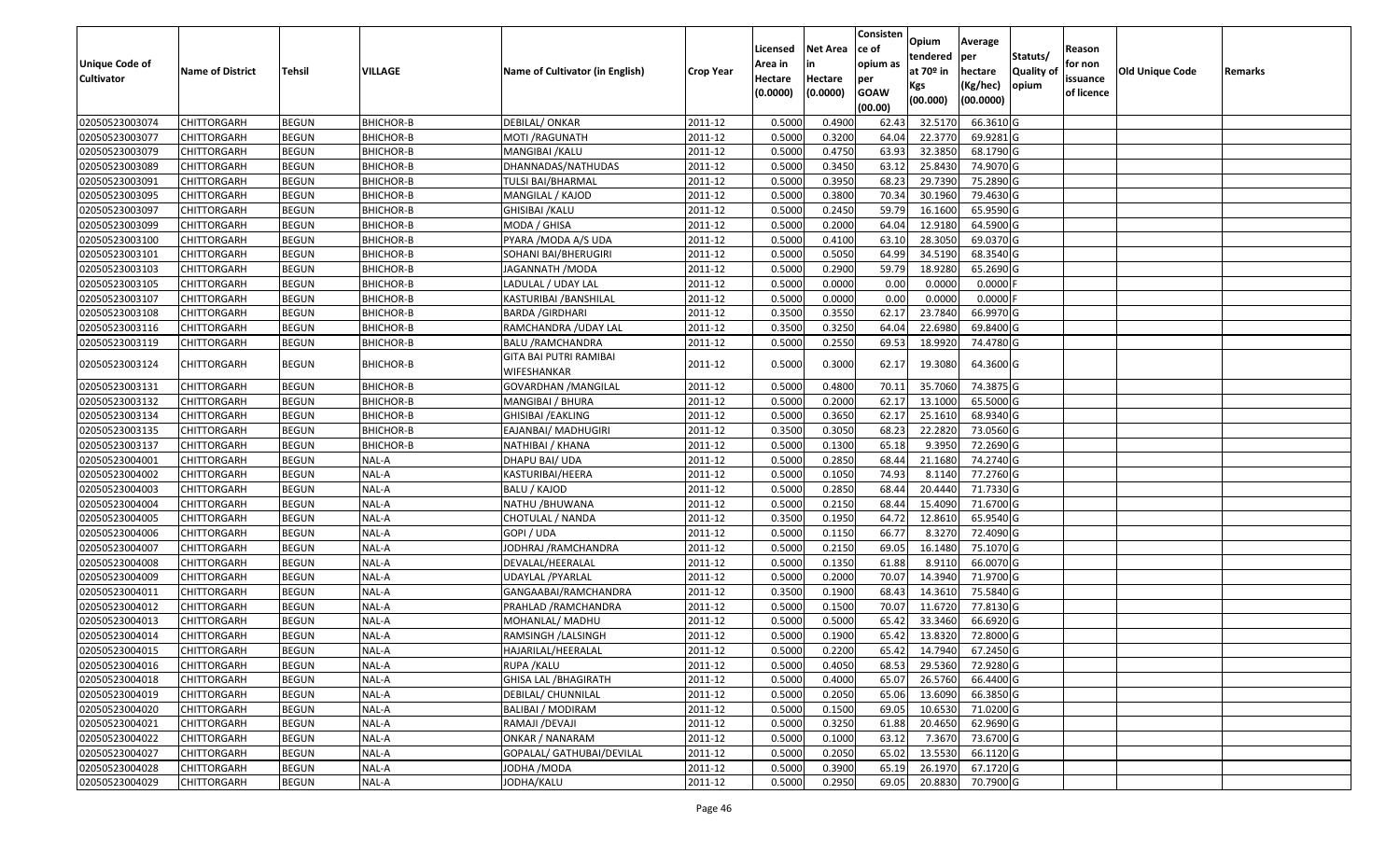| Unique Code of<br><b>Cultivator</b> | <b>Name of District</b> | <b>Tehsil</b> | VILLAGE | Name of Cultivator (in English) | <b>Crop Year</b> | Licensed<br>Area in<br>Hectare<br>(0.0000) | <b>Net Area</b><br>in<br>Hectare<br>(0.0000) | Consisten<br>ce of<br>opium as<br>per<br><b>GOAW</b><br>(00.00) | Opium<br>tendered<br>at $70°$ in<br>Kgs<br>(00.000) | Average<br>per<br>hectare<br>(Kg/hec)<br>(00.0000) | Statuts/<br>Quality of<br>opium | Reason<br>for non<br>issuance<br>of licence | <b>Old Unique Code</b> | Remarks            |
|-------------------------------------|-------------------------|---------------|---------|---------------------------------|------------------|--------------------------------------------|----------------------------------------------|-----------------------------------------------------------------|-----------------------------------------------------|----------------------------------------------------|---------------------------------|---------------------------------------------|------------------------|--------------------|
| 02050523004030                      | CHITTORGARH             | <b>BEGUN</b>  | NAL-A   | KAJODIBAI / PYARCHAND           | 2011-12          | 0.5000                                     | 0.1600                                       | 68.85                                                           | 10.8880                                             | 68.0500 G                                          |                                 |                                             |                        |                    |
| 02050523004031                      | CHITTORGARH             | <b>BEGUN</b>  | NAL-A   | KAILASHCHAND/ GISA A/S NANIBAI  | 2011-12          | 0.5000                                     | 0.1600                                       | 68.85                                                           | 10.9960                                             | 68.7250 G                                          |                                 |                                             |                        |                    |
| 02050523004032                      | <b>CHITTORGARH</b>      | <b>BEGUN</b>  | NAL-A   | NARAYAN / SITARAM               | 2011-12          | 0.5000                                     | 0.3100                                       | 65.19                                                           | 23.1890                                             | 74.8030 G                                          |                                 |                                             |                        |                    |
| 02050523004036                      | CHITTORGARH             | <b>BEGUN</b>  | NAL-A   | GOPI / KAJOD                    | 2011-12          | 0.5000                                     | 0.2000                                       | 65.19                                                           | 13.6810                                             | 68.4050 G                                          |                                 |                                             |                        |                    |
| 02050523004037                      | CHITTORGARH             | <b>BEGUN</b>  | NAL-A   | MANGI LAL /JITMAL               | 2011-12          | 0.5000                                     | 0.1450                                       | 68.85                                                           | 10.9570                                             | 75.5660 G                                          |                                 |                                             |                        |                    |
| 02050523004038                      | CHITTORGARH             | <b>BEGUN</b>  | NAL-A   | DEBILAL/ PYARA                  | 2011-12          | 0.5000                                     | 0.1800                                       | 64.62                                                           | 12.3050                                             | 68.3610 G                                          |                                 |                                             |                        |                    |
| 02050523004040                      | CHITTORGARH             | <b>BEGUN</b>  | NAL-A   | NANDA/BARDA                     | 2011-12          | 0.5000                                     | 0.3400                                       | 73.70                                                           | 25.6160                                             | 75.3410 G                                          |                                 |                                             |                        |                    |
| 02050523004042                      | CHITTORGARH             | <b>BEGUN</b>  | NAL-A   | MODIRAM/CHUNNILAL               | 2011-12          | 0.5000                                     | 0.2650                                       | 70.27                                                           | 19.0630                                             | 71.9360 G                                          |                                 |                                             |                        |                    |
| 02050523004043                      | CHITTORGARH             | <b>BEGUN</b>  | NAL-A   | MANJU / KESHARMAL               | 2011-12          | 0.5000                                     | 0.2450                                       | 72.96                                                           | 19.5530                                             | 79.8080 G                                          |                                 |                                             |                        |                    |
| 02050523004045                      | CHITTORGARH             | <b>BEGUN</b>  | NAL-A   | GISA /BHUWANA                   | 2011-12          | 0.5000                                     | 0.2350                                       | 66.8                                                            | 16.4540                                             | 70.0170G                                           |                                 |                                             |                        |                    |
| 02050523004046                      | CHITTORGARH             | <b>BEGUN</b>  | NAL-A   | GOKLI BAI / NANDA               | 2011-12          | 0.5000                                     | 0.4850                                       | 69.34                                                           | 33.8180                                             | 69.7280 G                                          |                                 |                                             |                        | <b>NAME CHANGE</b> |
| 02050523004047                      | CHITTORGARH             | <b>BEGUN</b>  | NAL-A   | RAMA / BALU                     | 2011-12          | 0.5000                                     | 0.2000                                       | 72.84                                                           | 14.9110                                             | 74.5550 G                                          |                                 |                                             |                        |                    |
| 02050523004048                      | <b>CHITTORGARH</b>      | <b>BEGUN</b>  | NAL-A   | KISHOR /BHURA                   | 2011-12          | 0.3500                                     | 0.1900                                       | 66.78                                                           | 13.5660                                             | 71.4000G                                           |                                 |                                             |                        |                    |
| 02050523004049                      | CHITTORGARH             | <b>BEGUN</b>  | NAL-A   | SHANTI LAL/ MANGILAL            | 2011-12          | 0.5000                                     | 0.2000                                       | 71.85                                                           | 14.7190                                             | 73.5950 G                                          |                                 |                                             |                        |                    |
| 02050523004050                      | CHITTORGARH             | <b>BEGUN</b>  | NAL-A   | PYARA / NARAYAN                 | 2011-12          | 0.5000                                     | 0.1650                                       | 75.19                                                           | 12.8040                                             | 77.6000 G                                          |                                 |                                             |                        |                    |
| 02050523004052                      | <b>CHITTORGARH</b>      | <b>BEGUN</b>  | NAL-A   | GHISA / MIYACHAND               | 2011-12          | 0.5000                                     | 0.5050                                       | 64.62                                                           | 33.0490                                             | 65.4440 G                                          |                                 |                                             |                        |                    |
| 02050523004054                      | CHITTORGARH             | <b>BEGUN</b>  | NAL-A   | RAMCHANDRA / BARDA              | 2011-12          | 0.500                                      | 0.3650                                       | 66.81                                                           | 24.2140                                             | 66.3400 G                                          |                                 |                                             |                        |                    |
| 02050523004057                      | <b>CHITTORGARH</b>      | <b>BEGUN</b>  | NAL-A   | HEERA /TULCHA                   | 2011-12          | 0.5000                                     | 0.4900                                       | 64.62                                                           | 32.6520                                             | 66.6370 G                                          |                                 |                                             |                        |                    |
| 02050523004058                      | <b>CHITTORGARH</b>      | <b>BEGUN</b>  | NAL-A   | KALU / BHANWAR LAL              | 2011-12          | 0.5000                                     | 0.1850                                       | 72.82                                                           | 14.3980                                             | 77.8270 G                                          |                                 |                                             |                        |                    |
| 02050523004059                      | CHITTORGARH             | <b>BEGUN</b>  | NAL-A   | KAJOD / MOTI                    | 2011-12          | 0.5000                                     | 0.2000                                       | 70.83                                                           | 14.3280                                             | 71.6400 G                                          |                                 |                                             |                        |                    |
| 02050523004060                      | CHITTORGARH             | <b>BEGUN</b>  | NAL-A   | DHAPUBAI /MODIRAM               | 2011-12          | 0.5000                                     | 0.2000                                       | 66.8                                                            | 13.6200                                             | 68.1000G                                           |                                 |                                             |                        |                    |
| 02050523004063                      | CHITTORGARH             | <b>BEGUN</b>  | NAL-B   | SHAMBHU /NARAYAN                | 2011-12          | 0.5000                                     | 0.4600                                       | 68.53                                                           | 31.7390                                             | 68.9980 G                                          |                                 |                                             |                        |                    |
| 02050523004064                      | CHITTORGARH             | <b>BEGUN</b>  | NAL-B   | CHANDABAI MATA SITABAI /KALU    | 2011-12          | 0.5000                                     | 0.1500                                       | 68.53                                                           | 10.3380                                             | 68.9200 G                                          |                                 |                                             |                        | <b>NAME CHANGE</b> |
| 02050523004065                      | CHITTORGARH             | <b>BEGUN</b>  | NAL-B   | NANDALAL / RAMCHANDRA           | 2011-12          | 0.5000                                     | 0.2950                                       | 65.38                                                           | 20.9220                                             | 70.9220 G                                          |                                 |                                             |                        |                    |
| 02050523004067                      | CHITTORGARH             | <b>BEGUN</b>  | NAL-B   | <b>GAYATRI D/O NANDLAL</b>      | 2011-12          | 0.3500                                     | 0.1000                                       | 73.19                                                           | 7.7580                                              | 77.5800 G                                          |                                 |                                             |                        |                    |
| 02050523004068                      | CHITTORGARH             | <b>BEGUN</b>  | NAL-B   | BHERULAL/ GIRDHARI              | 2011-12          | 0.5000                                     | 0.2000                                       | 69.91                                                           | 14.9010                                             | 74.5050 G                                          |                                 |                                             |                        |                    |
| 02050523004069                      | CHITTORGARH             | <b>BEGUN</b>  | NAL-B   | <b>BANSHILAL/ GOPI</b>          | 2011-12          | 0.5000                                     | 0.2300                                       | 68.42                                                           | 15.8930                                             | 69.1000G                                           |                                 |                                             |                        |                    |
| 02050523004070                      | CHITTORGARH             | <b>BEGUN</b>  | NAL-B   | <b>BALU /DEBI LAL</b>           | 2011-12          | 0.5000                                     | 0.2550                                       | 59.45                                                           | 16.0260                                             | 62.8470 G                                          |                                 |                                             |                        |                    |
| 02050523004072                      | CHITTORGARH             | <b>BEGUN</b>  | NAL-B   | <b>BALU LAL/ RAMCHANDRA</b>     | 2011-12          | 0.5000                                     | 0.1550                                       | 68.42                                                           | 11.0940                                             | 71.5740 G                                          |                                 |                                             |                        |                    |
| 02050523004074                      | CHITTORGARH             | <b>BEGUN</b>  | NAL-B   | DHANNA / MEGA                   | 2011-12          | 0.5000                                     | 0.4250                                       | 60.32                                                           | 26.3600                                             | 62.0240 G                                          |                                 |                                             |                        |                    |
| 02050523004075                      | CHITTORGARH             | <b>BEGUN</b>  | NAL-B   | KAILASHICHANDRA /PANNA          | 2011-12          | 0.5000                                     | 0.4600                                       | 65.38                                                           | 32.2140                                             | 70.0300G                                           |                                 |                                             |                        |                    |
| 02050523004076                      | CHITTORGARH             | <b>BEGUN</b>  | NAL-B   | LADULAL/BHERURAM                | 2011-12          | 0.5000                                     | 0.3700                                       | 65.38                                                           | 27.3570                                             | 73.9380 G                                          |                                 |                                             |                        | <b>NAME CHANGE</b> |
| 02050523004077                      | CHITTORGARH             | <b>BEGUN</b>  | NAL-B   | LADULAL/CHUNA                   | 2011-12          | 0.5000                                     | 0.2250                                       | 69.5                                                            | 16.6130                                             | 73.8360 G                                          |                                 |                                             |                        |                    |
| 02050523004078                      | CHITTORGARH             | <b>BEGUN</b>  | NAL-B   | <b>BHOLA/KALU</b>               | 2011-12          | 0.500                                      | 0.3450                                       | 64.60                                                           | 23.4130                                             | 67.8640 G                                          |                                 |                                             |                        |                    |
| 02050523004079                      | CHITTORGARH             | <b>BEGUN</b>  | NAL-B   | BHAGIRATH / NANDA               | 2011-12          | 0.5000                                     | 0.2750                                       | 65.82                                                           | 19.7740                                             | 71.9050 G                                          |                                 |                                             |                        |                    |
| 02050523004082                      | <b>CHITTORGARH</b>      | <b>BEGUN</b>  | $NAL-B$ | BALIBAIL/KALU                   | 2011-12          | 0.3500                                     | 0.3400                                       | 64.54                                                           | 22.1370                                             | 65.1090 G                                          |                                 |                                             |                        |                    |
| 02050523004083                      | <b>CHITTORGARH</b>      | <b>BEGUN</b>  | NAL-B   | KAILASH / JANKILAL              | 2011-12          | 0.5000                                     | 0.2300                                       | 70.98                                                           | 17.5320                                             | 76.2260 G                                          |                                 |                                             |                        |                    |
| 02050523004084                      | CHITTORGARH             | <b>BEGUN</b>  | NAL-B   | RAMIBAI / DEEPA                 | 2011-12          | 0.5000                                     | 0.3400                                       | 64.72                                                           | 22.3100                                             | 65.6180 G                                          |                                 |                                             |                        |                    |
| 02050523004085                      | <b>CHITTORGARH</b>      | <b>BEGUN</b>  | NAL-B   | KAILASHKUNWAR/ LAXMANSINGH      | 2011-12          | 0.5000                                     | 0.2050                                       | 64.89                                                           | 13.6640                                             | 66.6540 G                                          |                                 |                                             |                        |                    |
| 02050523004086                      | CHITTORGARH             | <b>BEGUN</b>  | NAL-B   | SHAMBHU / GIRDHARI              | 2011-12          | 0.3500                                     | 0.2000                                       | 64.54                                                           | 13.7190                                             | 68.5950 G                                          |                                 |                                             |                        |                    |
| 02050523004087                      | <b>CHITTORGARH</b>      | <b>BEGUN</b>  | NAL-B   | BANSHILAL/NANDA                 | 2011-12          | 0.5000                                     | 0.2500                                       | 69.17                                                           | 18.1620                                             | 72.6480 G                                          |                                 |                                             |                        |                    |
| 02050523004088                      | <b>CHITTORGARH</b>      | <b>BEGUN</b>  | NAL-B   | BHAGWAN LAL/ MAYACHAND          | 2011-12          | 0.5000                                     | 0.2550                                       | 70.98                                                           | 18.3940                                             | 72.1330 G                                          |                                 |                                             |                        |                    |
| 02050523004089                      | <b>CHITTORGARH</b>      | <b>BEGUN</b>  | NAL-B   | UDA /PYARA MEENA                | 2011-12          | 0.5000                                     | 0.2100                                       | 64.89                                                           | 13.8400                                             | 65.9050 G                                          |                                 |                                             |                        |                    |
| 02050523004090                      | <b>CHITTORGARH</b>      | <b>BEGUN</b>  | NAL-B   | JAGDISH/ KESARIMAL              | 2011-12          | 0.3500                                     | 0.2000                                       | 73.19                                                           | 15.1290                                             | 75.6450 G                                          |                                 |                                             |                        |                    |
| 02050523004092                      | <b>CHITTORGARH</b>      | <b>BEGUN</b>  | NAL-B   | KESHARBAI/JAGDISH               | 2011-12          | 0.5000                                     | 0.1400                                       | 65.45                                                           | 9.3130                                              | 66.5210 G                                          |                                 |                                             |                        |                    |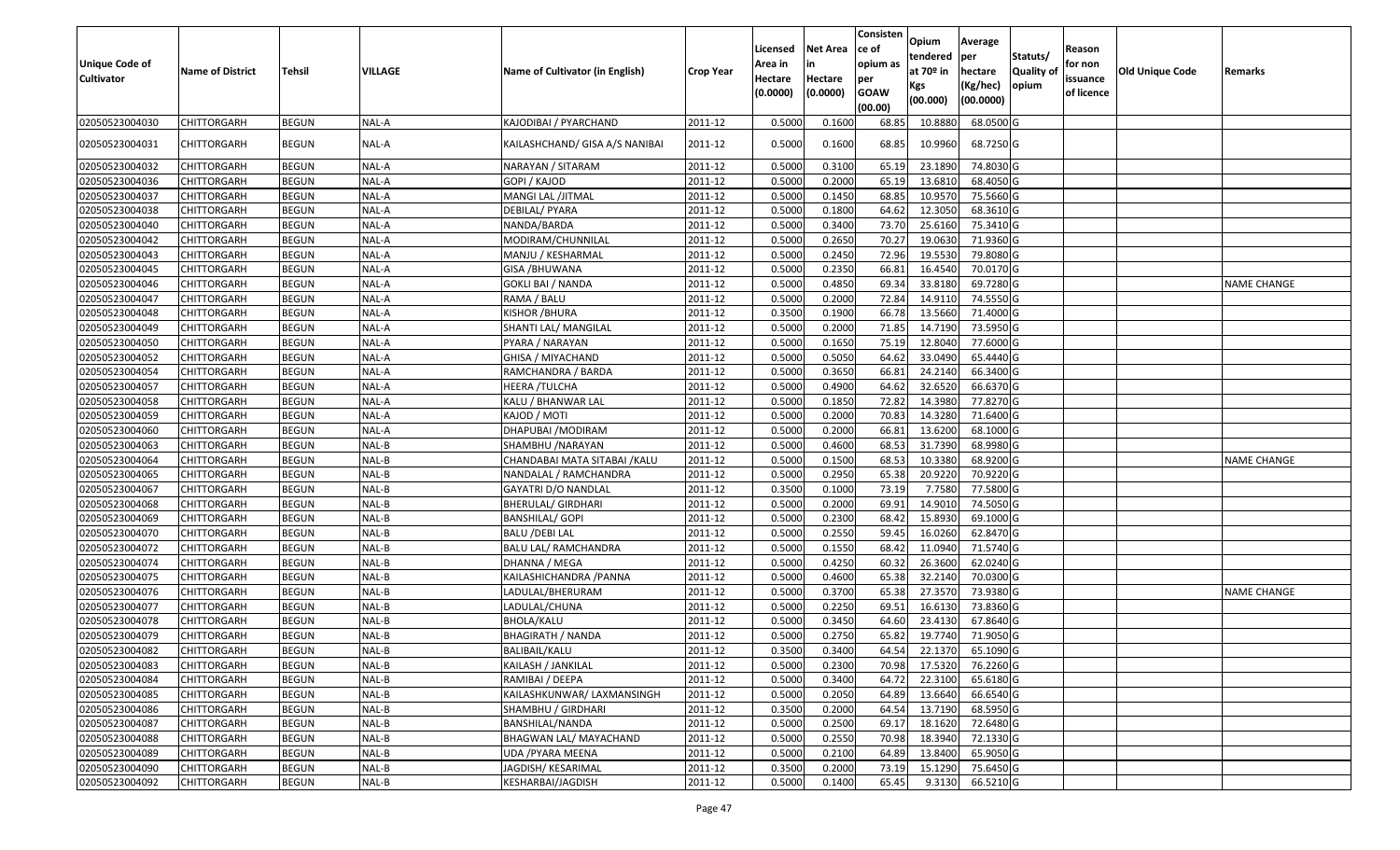|                   |                         |               |                 |                                 |                  |          |                 | Consisten        | Opium         | Average   |                  |            |                        |                    |
|-------------------|-------------------------|---------------|-----------------|---------------------------------|------------------|----------|-----------------|------------------|---------------|-----------|------------------|------------|------------------------|--------------------|
|                   |                         |               |                 |                                 |                  | Licensed | <b>Net Area</b> | ce of            | tendered      | per       | Statuts/         | Reason     |                        |                    |
| Unique Code of    | <b>Name of District</b> | <b>Tehsil</b> | VILLAGE         | Name of Cultivator (in English) | <b>Crop Year</b> | Area in  |                 | opium as         | at $70°$ in   | hectare   | <b>Quality o</b> | for non    | <b>Old Unique Code</b> | Remarks            |
| <b>Cultivator</b> |                         |               |                 |                                 |                  | Hectare  | Hectare         | per              | Kgs           | (Kg/hec)  | opium            | issuance   |                        |                    |
|                   |                         |               |                 |                                 |                  | (0.0000) | (0.0000)        | <b>GOAW</b>      | (00.000)      | (00.0000) |                  | of licence |                        |                    |
| 02050523004093    | CHITTORGARH             | <b>BEGUN</b>  | NAL-B           | SHAMBHU / GANGARAM              | 2011-12          | 0.3500   | 0.1850          | (00.00)<br>64.72 | 12.5090       | 67.6160 G |                  |            |                        |                    |
| 02050523004094    | CHITTORGARH             | <b>BEGUN</b>  | NAL-B           | SHYAMLAL / SHANKARLAL           | 2011-12          | 0.5000   | 0.1500          | 69.99            | 11.6280       | 77.5200 G |                  |            |                        |                    |
| 02050523004095    | CHITTORGARH             | <b>BEGUN</b>  | NAL-B           | MANGILAL/ RAMA                  | 2011-12          | 0.5000   | 0.1850          | 67.82            | 14.1740       | 76.6160 G |                  |            |                        |                    |
| 02050523004096    | <b>CHITTORGARH</b>      | <b>BEGUN</b>  | NAL-B           | MOHAN LAL/ GOPI                 | 2011-12          | 0.5000   | 0.1500          | 70.57            | 10.8270       | 72.1800 G |                  |            |                        |                    |
| 02050523004097    | CHITTORGARH             | <b>BEGUN</b>  | NAL-B           | DEVA LAL/ MANGI LAL             | 2011-12          | 0.5000   | 0.2550          | 67.82            | 17.5560       | 68.8470 G |                  |            |                        |                    |
| 02050523004098    | CHITTORGARH             | <b>BEGUN</b>  | NAL-B           | LADULAL/UDA                     | 2011-12          | 0.5000   | 0.4900          | 68.35            | 35.2100       | 71.8570 G |                  |            |                        |                    |
| 02050523004099    | CHITTORGARH             | <b>BEGUN</b>  | NAL-B           | DEUBAI/GHISA                    | 2011-12          | 0.3500   | 0.1600          | 70.57            | 11.4020       | 71.2630 G |                  |            |                        | <b>NAME CHANGE</b> |
| 02050523004100    | <b>CHITTORGARH</b>      | <b>BEGUN</b>  | NAL-B           | DAULA / CHAMPA                  | 2011-12          | 0.5000   | 0.1700          | 64.89            | 11.9860       | 70.5060 G |                  |            |                        |                    |
| 02050523004101    | CHITTORGARH             | <b>BEGUN</b>  | NAL-B           | RAMCHANDRA / NANDA              | 2011-12          | 0.5000   | 0.1950          | 73.92            | 14.921        | 76.5180 G |                  |            |                        |                    |
| 02050523004102    | CHITTORGARH             | <b>BEGUN</b>  | NAL-B           | MANGILAL/ BARDA                 | 2011-12          | 0.3500   | 0.1950          | 64.75            | 13.1540       | 67.4560 G |                  |            |                        |                    |
| 02050523004103    | CHITTORGARH             | <b>BEGUN</b>  | NAL-B           | KESHIBAI /MODA                  | 2011-12          | 0.5000   | 0.2050          | 60.70            | 12.4170       | 60.5710 G |                  |            |                        |                    |
| 02050523004104    | CHITTORGARH             | <b>BEGUN</b>  | NAL-B           | <b>BHOLA / MOTI</b>             | 2011-12          | 0.5000   | 0.2300          | 70.57            | 16.8760       | 73.3740 G |                  |            |                        |                    |
| 02050523004106    | <b>CHITTORGARH</b>      | <b>BEGUN</b>  | NAL-B           | PYARA/HEERA                     | 2011-12          | 0.5000   | 0.2150          | 64.75            | 14.4120       | 67.0330 G |                  |            |                        |                    |
| 02050523004109    | CHITTORGARH             | <b>BEGUN</b>  | NAL-B           | BAPULAL/ KESHARMAL              | 2011-12          | 0.5000   | 0.4400          | 59.45            | 28.7910       | 65.4340 G |                  |            |                        |                    |
| 02050523004110    | <b>CHITTORGARH</b>      | <b>BEGUN</b>  | NAL-B           | RAMCHANDRA / MANGILAL           | 2011-12          | 0.3500   | 0.3100          | 68.69            | 21.2350       | 68.5000 G |                  |            |                        |                    |
| 02050523004111    | CHITTORGARH             | <b>BEGUN</b>  | NAL-B           | NARAYAN / GOPI                  | 2011-12          | 0.5000   | 0.1950          | 64.75            | 13.0150       | 66.7440 G |                  |            |                        |                    |
| 02050523004112    | CHITTORGARH             | <b>BEGUN</b>  | NAL-B           | BHERULAL / CHUNA                | 2011-12          | 0.5000   | 0.4050          | 62.36            | 26.4230       | 65.2420 G |                  |            |                        |                    |
| 02050523004113    | CHITTORGARH             | <b>BEGUN</b>  | NAL-B           | RAMLAL/ DEVA                    | 2011-12          | 0.5000   | 0.2250          | 64.25            | 15.1630       | 67.3910 G |                  |            |                        |                    |
| 02050523004114    | CHITTORGARH             | <b>BEGUN</b>  | NAL-B           | RADHESHYAM / MANGILAL           | 2011-12          | 0.5000   | 0.1600          | 79.37            | 13.1070       | 81.9190 G |                  |            |                        |                    |
| 02050523004115    | CHITTORGARH             | <b>BEGUN</b>  | NAL-B           | TULACHA/NARAYAN                 | 2011-12          | 0.3500   | 0.2150          | 69.1             | 14.8720       | 69.1720 G |                  |            |                        |                    |
| 02050523004116    | CHITTORGARH             | <b>BEGUN</b>  | NAL-B           | NARAYAN /RUPA                   | 2011-12          | 0.5000   | 0.3850          | 65.85            | 25.2770       | 65.6550 G |                  |            |                        |                    |
| 02050523004117    | CHITTORGARH             | <b>BEGUN</b>  | NAL-B           | MANGILAL/ KAJOD                 | 2011-12          | 0.3500   | 0.1950          | 67.82            | 14.2230       | 72.9380 G |                  |            |                        |                    |
| 02050523004121    | CHITTORGARH             | <b>BEGUN</b>  | NAL-B           | PYARCHAND /BHUWANA              | 2011-12          | 0.5000   | 0.2100          | 68.72            | 14.9710       | 71.2900 G |                  |            |                        |                    |
| 02050523004122    | CHITTORGARH             | <b>BEGUN</b>  | NAL-B           | LADURAM /MODIRAM                | 2011-12          | 0.5000   | 0.2000          | 68.7             | 14.2150       | 71.0750G  |                  |            |                        |                    |
| 02050523004124    | <b>CHITTORGARH</b>      | <b>BEGUN</b>  | NAL-B           | NATHU/ LALA                     | 2011-12          | 0.5000   | 0.2800          | 68.72            | 20.1550       | 71.9820 G |                  |            |                        |                    |
| 02050523004126    | CHITTORGARH             | <b>BEGUN</b>  | NAL-B           | <b>BALU / BHURA</b>             | 2011-12          | 0.5000   | 0.2050          | 67.78            | 13.9920       | 68.2540 G |                  |            |                        |                    |
| 02050523004127    | CHITTORGARH             | <b>BEGUN</b>  | NAL-B           | UDELAL /DEVILAL                 | 2011-12          | 0.5000   | 0.1300          | 64.25            | 8.8020        | 67.7080 G |                  |            |                        |                    |
| 02050523004128    | CHITTORGARH             | <b>BEGUN</b>  | NAL-B           | <b>BHURA / NANDA</b>            | 2011-12          | 0.5000   | 0.2400          | 64.54            | 15.8490       | 66.0380 G |                  |            |                        |                    |
| 02050523004129    | CHITTORGARH             | <b>BEGUN</b>  | NAL-B           | HEERA /KALU                     | 2011-12          | 0.5000   | 0.2900          | 67.78            | 20.7700       | 71.6210 G |                  |            |                        |                    |
| 02050523004130    | CHITTORGARH             | <b>BEGUN</b>  | NAL-B           | HEERA / NARAYAN                 | 2011-12          | 0.5000   | 0.4750          | 67.78            | 32.2920       | 67.9830 G |                  |            |                        |                    |
| 02050523004131    | CHITTORGARH             | <b>BEGUN</b>  | NAL-B           | KAJOD / MOTI (SANGITA)          | 2011-12          | 0.3500   | 0.3450          | 62.36            | 22.2270       | 64.4260 G |                  |            |                        |                    |
| 02050523004132    | CHITTORGARH             | <b>BEGUN</b>  | NAL-B           | SUDIBAI /JAYRAM                 | 2011-12          | 0.5000   | 0.2900          | 62.1             | 19.0680       | 65.7520 G |                  |            |                        |                    |
| 02050523004133    | CHITTORGARH             | <b>BEGUN</b>  | NAL-B           | GHISA / HAJARI                  | 2011-12          | 0.5000   | 0.3850          | 64.25            | 25.0850       | 65.1560 G |                  |            |                        |                    |
| 02050523004134    | CHITTORGARH             | <b>BEGUN</b>  | NAL-B           | SHANKARI / GHISA                | 2011-12          | 0.5000   | 0.1600          | 69.91            | 11.9950       | 74.9690 G |                  |            |                        |                    |
| 02050523004137    | CHITTORGARH             | <b>BEGUN</b>  | NAL-B           | GHISALAL/BALU                   | 2011-12          | 0.500    | 0.1500          | 69.9             | 10.8060       | 72.0400 G |                  |            |                        |                    |
| 02050523004138    | CHITTORGARH             | <b>BEGUN</b>  | NAL-B           | RATANLAL/GHISA                  | 2011-12          | 0.5000   | 0.3250          | 68.53            | 22.7520       | 70.0060 G |                  |            |                        |                    |
| 02050523004139    | <b>CHITTORGARH</b>      | <b>BEGUN</b>  | NAL-B           | RATANLAL / MODIRAM              | 2011-12          | 0.5000   | 0.1900          |                  | 65.85 12.8500 | 67.6320 G |                  |            |                        |                    |
| 02050523004141    | <b>CHITTORGARH</b>      | <b>BEGUN</b>  | NAL-B           | SHANKAR LAL /HAJARI             | 2011-12          | 0.5000   | 0.2600          | 65.55            | 17.7550       | 68.2880 G |                  |            |                        |                    |
| 02050523004142    | <b>CHITTORGARH</b>      | <b>BEGUN</b>  | NAL-B           | RAMPAL / NANDA                  | 2011-12          | 0.5000   | 0.2650          | 69.17            | 19.5260       | 73.6830 G |                  |            |                        |                    |
| 02050523004143    | <b>CHITTORGARH</b>      | <b>BEGUN</b>  | NAL-B           | JANKILAL/MODIRAM                | 2011-12          | 0.5000   | 0.1000          | 65.85            | 6.7830        | 67.8300 G |                  |            |                        |                    |
| 02050523005001    | <b>CHITTORGARH</b>      | <b>BEGUN</b>  | KHEDINAL        | MANGI LAL/NARAYAN               | 2011-12          | 0.5000   | 0.2500          | 70.33            | 19.2500       | 77.0000   |                  | 12         |                        |                    |
| 02050523005003    | <b>CHITTORGARH</b>      | <b>BEGUN</b>  | <b>KHEDINAL</b> | BHANWARLAL /RAMCHANDRA          | 2011-12          | 0.5000   | 0.2100          | 65.60            | 14.2160       | 67.6950 G |                  |            |                        |                    |
| 02050523005004    | <b>CHITTORGARH</b>      | <b>BEGUN</b>  | KHEDINAL        | <b>BALIBAI /GISA</b>            | 2011-12          | 0.5000   | 0.4050          | 63.13            | 26.0820       | 64.4000 G |                  |            |                        |                    |
| 02050523005005    | <b>CHITTORGARH</b>      | <b>BEGUN</b>  | KHEDINAL        | DEVALAL /RUPA                   | 2011-12          | 0.5000   | 0.3100          | 61.58            | 19.6620       | 63.4260 G |                  |            |                        |                    |
| 02050523005006    | <b>CHITTORGARH</b>      | <b>BEGUN</b>  | KHEDINAL        | SHANTILAL / BHURA               | 2011-12          | 0.5000   | 0.4800          | 65.85            | 32.2850       | 67.2600 G |                  |            |                        |                    |
| 02050523005008    | <b>CHITTORGARH</b>      | <b>BEGUN</b>  | KHEDINAL        | HARLAL / CHATURBHUJ             | 2011-12          | 0.5000   | 0.3550          | 65.89            | 23.8710       | 67.2420 G |                  |            |                        |                    |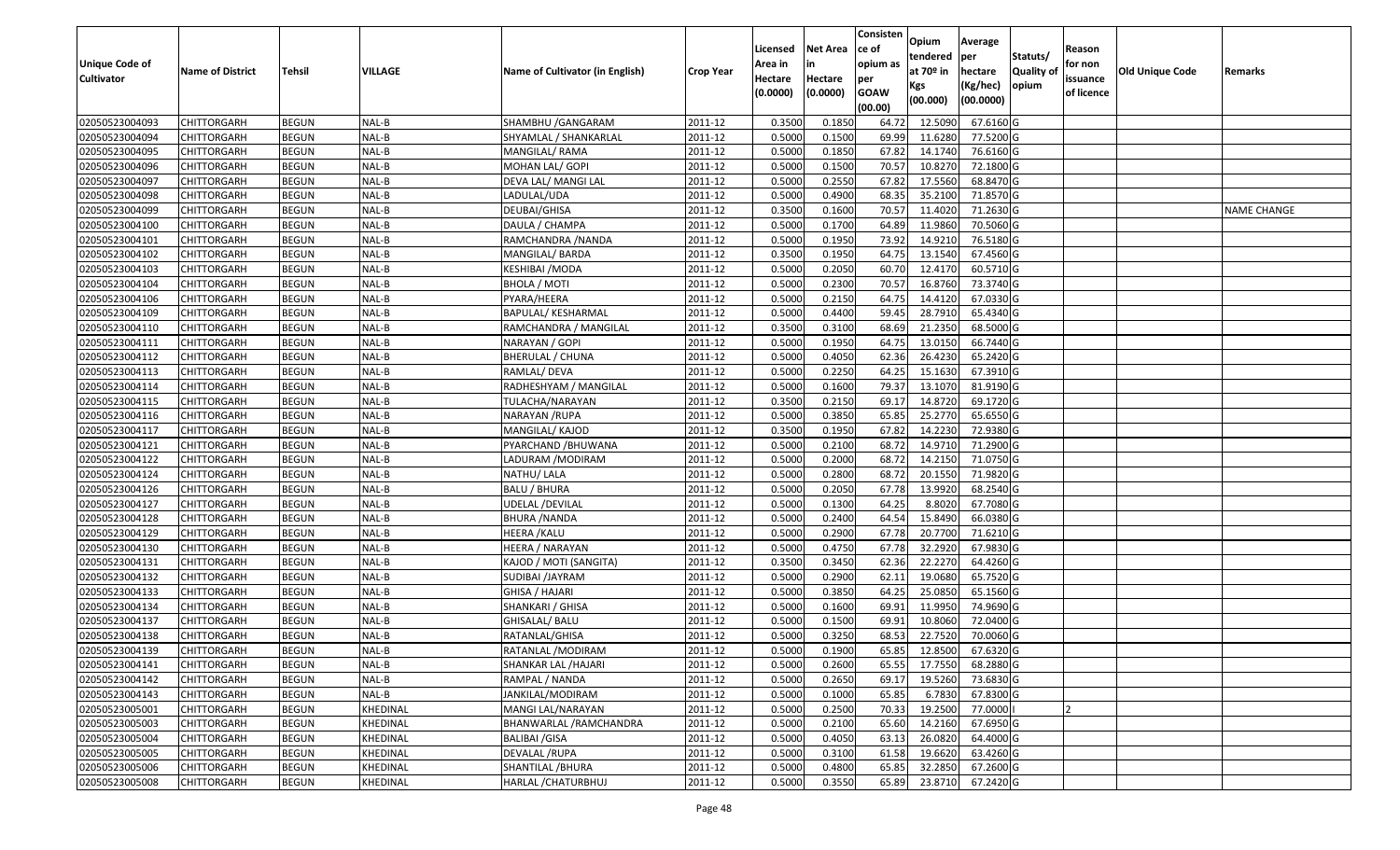| <b>Unique Code of</b><br><b>Cultivator</b> | <b>Name of District</b> | <b>Tehsil</b> | <b>VILLAGE</b> | Name of Cultivator (in English) | <b>Crop Year</b> | Licensed<br>Area in<br>Hectare<br>(0.0000) | <b>Net Area</b><br>Hectare<br>(0.0000) | Consisten<br>ce of<br>opium as<br>per<br><b>GOAW</b><br>(00.00) | Opium<br>tendered<br>at 70 <sup>o</sup> in<br><b>Kgs</b><br>(00.000) | Average<br>per<br>hectare<br>(Kg/hec)<br>(00.0000) | Statuts/<br>Quality of<br>opium | <b>Reason</b><br>for non<br>issuance<br>of licence | Old Unique Code | <b>Remarks</b> |
|--------------------------------------------|-------------------------|---------------|----------------|---------------------------------|------------------|--------------------------------------------|----------------------------------------|-----------------------------------------------------------------|----------------------------------------------------------------------|----------------------------------------------------|---------------------------------|----------------------------------------------------|-----------------|----------------|
| 02050523005011                             | CHITTORGARH             | <b>BEGUN</b>  | KHEDINAL       | NARAYAN /RUPA                   | 2011-12          | 0.5000                                     | 0.2400                                 | 65.89                                                           | 16.2470                                                              | 67.6960 G                                          |                                 |                                                    |                 |                |
| 02050523005012                             | CHITTORGARH             | <b>BEGUN</b>  | KHEDINAL       | NANDUBAI / DEBILAL              | 2011-12          | 0.5000                                     | 0.3350                                 | 65.54                                                           | 22.0870                                                              | 65.9310 G                                          |                                 |                                                    |                 |                |
| 02050523005013                             | CHITTORGARH             | <b>BEGUN</b>  | KHEDINAL       | <b>BHURA /MODA</b>              | 2011-12          | 0.5000                                     | 0.1800                                 | 61.21                                                           | 11.6040                                                              | 64.4670 G                                          |                                 |                                                    |                 |                |
| 02050523005015                             | CHITTORGARH             | BEGUN         | KHEDINAL       | SHANTILAL / MADHU               | 2011-12          | 0.5000                                     | 0.2100                                 | 65.89                                                           | 14.2790                                                              | 67.9950 G                                          |                                 |                                                    |                 |                |
| 02050523005016                             | CHITTORGARH             | <b>BEGUN</b>  | KHEDINAL       | <b>HEERALAL /BALU</b>           | 2011-12          | 0.5000                                     | 0.2850                                 | 70.05                                                           | 20.5650                                                              | 72.1580 G                                          |                                 |                                                    |                 |                |
| 02050523005017                             | CHITTORGARH             | <b>BEGUN</b>  | KHEDINAL       | SALAGRAM / NARAYAN              | 2011-12          | 0.5000                                     | 0.4000                                 | 65.85                                                           | 27.5060                                                              | 68.7650 G                                          |                                 |                                                    |                 |                |
| 02050523005018                             | <b>CHITTORGARH</b>      | <b>BEGUN</b>  | KHEDINAL       | NANALAL / DEVA                  | 2011-12          | 0.5000                                     | 0.3500                                 | 65.54                                                           | 23.8190                                                              | 68.0540 G                                          |                                 |                                                    |                 |                |
| 02050523005020                             | CHITTORGARH             | <b>BEGUN</b>  | KHEDINAL       | CHUNNILAL / DEVA                | 2011-12          | 0.5000                                     | 0.2000                                 | 64.32                                                           | 13.0480                                                              | 65.2400 G                                          |                                 |                                                    |                 |                |
| 02050523005021                             | CHITTORGARH             | <b>BEGUN</b>  | KHEDINAL       | NANDUBAI / GHISA                | 2011-12          | 0.5000                                     | 0.3450                                 | 65.48                                                           | 24.7420                                                              | 71.7160 G                                          |                                 |                                                    |                 |                |
| 02050523005022                             | <b>CHITTORGARH</b>      | <b>BEGUN</b>  | KHEDINAL       | <b>HEERALAL/GOPI</b>            | 2011-12          | 0.5000                                     | 0.3250                                 | 65.54                                                           | 22.4150                                                              | 68.9690 G                                          |                                 |                                                    |                 |                |
| 02050523005023                             | CHITTORGARH             | <b>BEGUN</b>  | KHEDINAL       | CHAGNALAL / MEGA                | 2011-12          | 0.5000                                     | 0.3650                                 | 66.43                                                           | 24.5980                                                              | 67.3920 G                                          |                                 |                                                    |                 |                |
| 02050523005024                             | CHITTORGARH             | <b>BEGUN</b>  | KHEDINAL       | NANDA / KERING                  | 2011-12          | 0.5000                                     | 0.2900                                 | 66.41                                                           | 19.6350                                                              | 67.7070 G                                          |                                 |                                                    |                 |                |
| 02050523005025                             | <b>CHITTORGARH</b>      | <b>BEGUN</b>  | KHEDINAL       | LAXMIBAI / ONKAR                | 2011-12          | 0.5000                                     | 0.1950                                 | 63.13                                                           | 12.6620                                                              | 64.9330 G                                          |                                 |                                                    |                 |                |
| 02050523005027                             | CHITTORGARH             | <b>BEGUN</b>  | KHEDINAL       | NANDA /HEERA                    | 2011-12          | 0.5000                                     | 0.2100                                 | 66.19                                                           | 14.4290                                                              | 68.7100 G                                          |                                 |                                                    |                 |                |
| 02050523005028                             | CHITTORGARH             | BEGUN         | KHEDINAL       | MANGILAL / CHAMNA               | 2011-12          | 0.5000                                     | 0.4350                                 | 61.21                                                           | 27.7370                                                              | 63.7630 G                                          |                                 |                                                    |                 |                |
| 02050523005029                             | CHITTORGARH             | <b>BEGUN</b>  | KHEDINAL       | NARAYAN / JODHA                 | 2011-12          | 0.5000                                     | 0.4100                                 | 69.38                                                           | 29.1400                                                              | 71.0730 G                                          |                                 |                                                    |                 |                |
| 02050523005031                             | CHITTORGARH             | <b>BEGUN</b>  | KHEDINAL       | MANGILAL / NANDA                | 2011-12          | 0.5000                                     | 0.4850                                 | 65.58                                                           | 33.0620                                                              | 68.1690 G                                          |                                 |                                                    |                 |                |
| 02050523005032                             | CHITTORGARH             | BEGUN         | KHEDINAL       | CHANDIBAI/ BALU                 | 2011-12          | 0.5000                                     | 0.3450                                 | 66.33                                                           | 22.9500                                                              | 66.5220 1                                          |                                 | $\overline{2}$                                     |                 |                |
| 02050523005036                             | CHITTORGARH             | <b>BEGUN</b>  | KHEDINAL       | DEBILAL / MADHU                 | 2011-12          | 0.5000                                     | 0.2300                                 | 70.77                                                           | 17.1060                                                              | 74.3740 G                                          |                                 |                                                    |                 |                |
| 02050523005037                             | CHITTORGARH             | <b>BEGUN</b>  | KHEDINAL       | <b>UDAYLAL /BARDA</b>           | 2011-12          | 0.5000                                     | 0.2100                                 | 63.29                                                           | 13.7970                                                              | 65.7000 G                                          |                                 |                                                    |                 |                |
| 02050523005038                             | CHITTORGARH             | <b>BEGUN</b>  | KHEDINAL       | SOHANLAL / CHUNNILAL            | 2011-12          | 0.5000                                     | 0.5000                                 | 66.39                                                           | 34.0010                                                              | 68.0020 G                                          |                                 |                                                    |                 |                |
| 02050523005039                             | CHITTORGARH             | <b>BEGUN</b>  | KHEDINAL       | NANDLAL A/S GHISA / MOHANLAL    | 2011-12          | 0.5000                                     | 0.2450                                 | 68.15                                                           | 16.9500                                                              | 69.1840 G                                          |                                 |                                                    |                 |                |
| 02050523005040                             | CHITTORGARH             | <b>BEGUN</b>  | KHEDINAL       | MADHU / NARAYAN                 | 2011-12          | 0.5000                                     | 0.4650                                 | 70.05                                                           | 33.0840                                                              | 71.1480 G                                          |                                 |                                                    |                 |                |
| 02050523005041                             | CHITTORGARH             | <b>BEGUN</b>  | KHEDINAL       | MADHULAL / GOPILAL              | 2011-12          | 0.5000                                     | 0.2350                                 | 65.58                                                           | 16.0950                                                              | 68.4890 G                                          |                                 |                                                    |                 |                |
| 02050523005043                             | CHITTORGARH             | <b>BEGUN</b>  | KHEDINAL       | KANHIYALAL/NARAYAN              | 2011-12          | 0.5000                                     | 0.3000                                 | 63.19                                                           | 19.5480                                                              | 65.1600 G                                          |                                 |                                                    |                 |                |
| 02050523005045                             | CHITTORGARH             | <b>BEGUN</b>  | KHEDINAL       | LAXMICHAND / RAMCHAND           | 2011-12          | 0.5000                                     | 0.2000                                 | 65.96                                                           | 13.4560                                                              | 67.2800 G                                          |                                 |                                                    |                 |                |
| 02050523005046                             | <b>CHITTORGARH</b>      | BEGUN         | KHEDINAL       | KANHAIYALAL / TARACHAND         | 2011-12          | 0.5000                                     | 0.1850                                 | 60.16                                                           | 11.7310                                                              | 63.4110 G                                          |                                 |                                                    |                 |                |
| 02050523005047                             | CHITTORGARH             | <b>BEGUN</b>  | KHEDINAL       | GHISA/PEMA                      | 2011-12          | 0.5000                                     | 0.4050                                 | 63.29                                                           | 27.0880                                                              | 66.8840 G                                          |                                 |                                                    |                 |                |
| 02050523005048                             | CHITTORGARH             | BEGUN         | KHEDINAL       | BARDIBAI/MANGILAL               | 2011-12          | 0.5000                                     | 0.4950                                 | 62.09                                                           | 31.0270                                                              | 62.6810 G                                          |                                 |                                                    |                 |                |
| 02050523005049                             | CHITTORGARH             | BEGUN         | KHEDINAL       | NATHU/PEMA                      | 2011-12          | 0.5000                                     | 0.3100                                 | 65.58                                                           | 19.5990                                                              | 63.2230 G                                          |                                 |                                                    |                 |                |
| 02050523005052                             | CHITTORGARH             | <b>BEGUN</b>  | KHEDINAL       | <b>GANGARAM /RUPA</b>           | 2011-12          | 0.5000                                     | 0.1450                                 | 67.49                                                           | 10.1140                                                              | 69.7520 G                                          |                                 |                                                    |                 |                |
| 02050523005054                             | CHITTORGARH             | <b>BEGUN</b>  | KHEDINAL       | SHANKARLAL / NARAYAN D.P.       |                  |                                            |                                        |                                                                 |                                                                      |                                                    |                                 |                                                    |                 |                |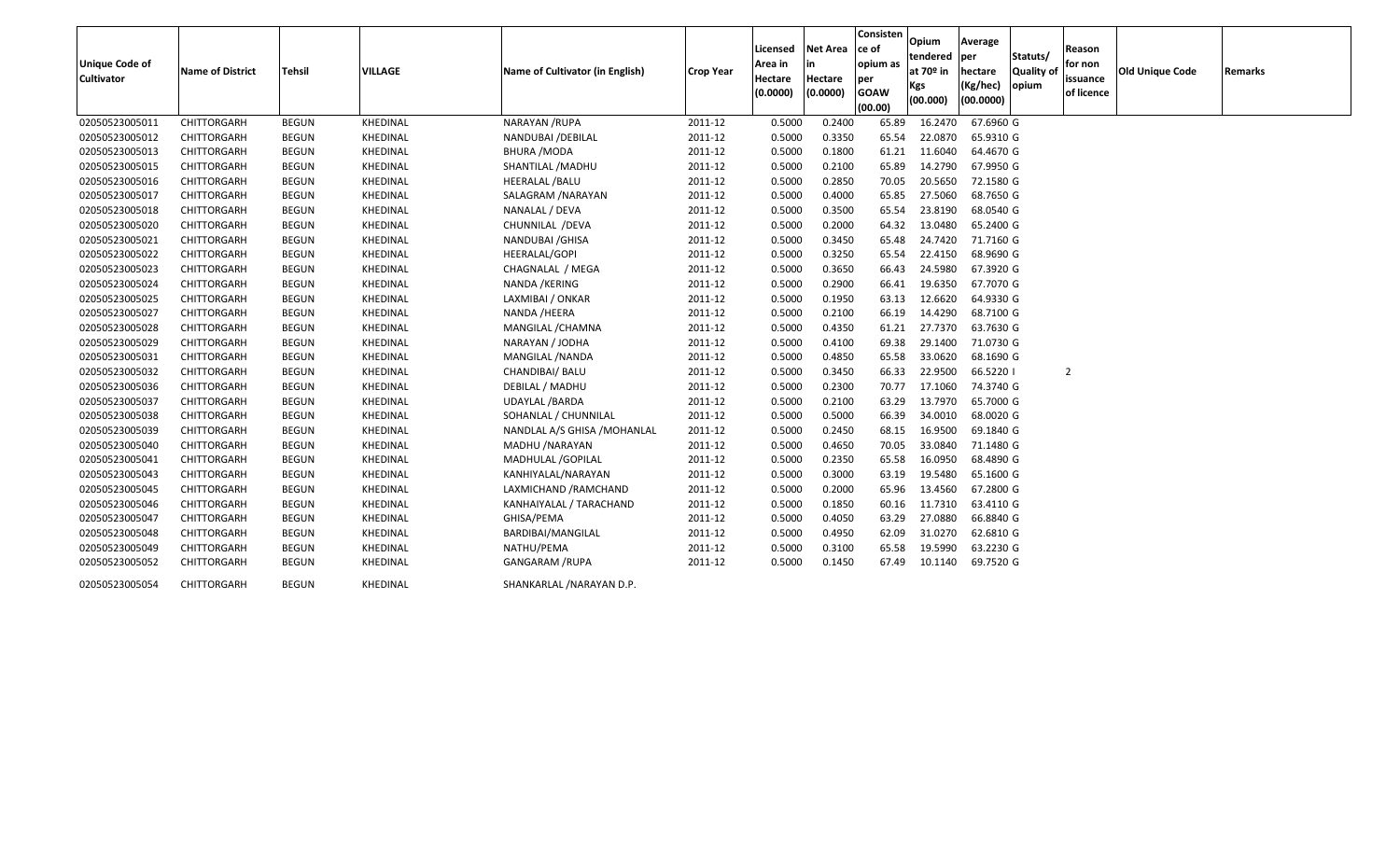|                       |                         |              |                   |                                            |                  |          |                 | Consisten   | Opium       |                |           |            |                        |         |
|-----------------------|-------------------------|--------------|-------------------|--------------------------------------------|------------------|----------|-----------------|-------------|-------------|----------------|-----------|------------|------------------------|---------|
|                       |                         |              |                   |                                            |                  | Licensed | <b>Net Area</b> | ce of       | tendered    | Average        | Statuts/  | Reason     |                        |         |
| <b>Unique Code of</b> | <b>Name of District</b> | Tehsil       | VILLAGE           | Name of Cultivator (in English)            | <b>Crop Year</b> | Area in  | in              | opium as    | at $70°$ in | per<br>hectare | Quality o | for non    | <b>Old Unique Code</b> | Remarks |
| <b>Cultivator</b>     |                         |              |                   |                                            |                  | Hectare  | Hectare         | per         | Kgs         | (Kg/hec)       | opium     | issuance   |                        |         |
|                       |                         |              |                   |                                            |                  | (0.0000) | (0.0000)        | <b>GOAW</b> | (00.000)    | (00.0000)      |           | of licence |                        |         |
|                       |                         |              |                   |                                            |                  |          |                 | (00.00)     |             |                |           |            |                        |         |
| 02050523005077        | CHITTORGARH             | <b>BEGUN</b> | KHEDINAL          | RAMCHANDRA / ONKAR                         | 2011-12          | 0.5000   | 0.1900          | 63.13       | 12.2920     | 64.6950 G      |           |            |                        |         |
| 02050523005079        | CHITTORGARH             | <b>BEGUN</b> | KHEDINAL          | PANNA URF HEERA/ GHISA                     | 2011-12          | 0.5000   | 0.1500          | 68.89       | 10.7070     | 71.3800 G      |           |            |                        |         |
| 02050523005080        | CHITTORGARH             | <b>BEGUN</b> | KHEDINAL          | LAXMAN / BALU                              | 2011-12          | 0.5000   | 0.2350          | 69.28       | 15.845      | 67.4260 G      |           |            |                        |         |
| 02050523005081        | CHITTORGARH             | <b>BEGUN</b> | KHEDINAL          | DEBILAL / MODA                             | 2011-12          | 0.5000   | 0.2200          | 69.38       | 15.6010     | 70.9140 G      |           |            |                        |         |
| 02050523005082        | CHITTORGARH             | <b>BEGUN</b> | KHEDINAL          | MODA / GHISA                               | 2011-12          | 0.5000   | 0.2050          | 66.43       | 13.941      | 68.0050 G      |           |            |                        |         |
| 02050523005083        | CHITTORGARH             | <b>BEGUN</b> | KHEDINAL          | LALU/ SEVA                                 | 2011-12          | 0.5000   | 0.2000          | 62.09       | 12.7820     | 63.9100 G      |           |            |                        |         |
| 02050523005084        | CHITTORGARH             | <b>BEGUN</b> | KHEDINAL          | NATHU / SEVA                               | 2011-12          | 0.5000   | 0.2000          | 70.7        | 14.5790     | 72.8950 G      |           |            |                        |         |
| 02050523005085        | <b>CHITTORGARH</b>      | <b>BEGUN</b> | KHEDINAL          | BHERU / BALU                               | 2011-12          | 0.3500   | 0.3400          | 59.26       | 21.6050     | 63.5440 G      |           |            |                        |         |
| 02050523005087        | <b>CHITTORGARH</b>      | <b>BEGUN</b> | KHEDINAL          | JAMKUBAI / DEVA                            | 2011-12          | 0.5000   | 0.3850          | 59.26       | 22.9510     | 59.6130 G      |           |            |                        |         |
| 02050523006001        | CHITTORGARH             | <b>BEGUN</b> | MEGHNIWAS KHURD-A | <b>BANSHILAL / PYARCHAND</b>               | 2011-12          | 0.5000   | 0.2300          | 71.38       | 17.9470     | 78.0300 G      |           |            |                        |         |
| 02050523006002        | CHITTORGARH             | <b>BEGUN</b> | MEGHNIWAS KHURD-A | NANDA / SITARAM                            | 2011-12          | 0.5000   | 0.2100          | 67.57       | 14.7590     | 70.2810 G      |           |            |                        |         |
| 02050523006003        | CHITTORGARH             | <b>BEGUN</b> | MEGHNIWAS KHURD-A | MOHANLAL / GIRDHARILAL                     | 2011-12          | 0.5000   | 0.4650          | 63.39       | 29.9470     | 64.4020 G      |           |            |                        |         |
| 02050523006004        | CHITTORGARH             | <b>BEGUN</b> | MEGHNIWAS KHURD-A | SHANTILAL /<br>A/SBHANWARLAL/NANDLAL       | 2011-12          | 0.5000   | 0.3450          | 70.08       | 24.8580     | 72.0520 G      |           |            |                        |         |
| 02050523006005        | CHITTORGARH             | <b>BEGUN</b> | MEGHNIWAS KHURD-A | KHEMRAJ / MEGA                             | 2011-12          | 0.5000   | 0.3000          | 67.57       | 20.8210     | 69.4030 G      |           |            |                        |         |
| 02050523006006        | <b>CHITTORGARH</b>      | <b>BEGUN</b> | MEGHNIWAS KHURD-A | JODHA / MEGA                               | 2011-12          | 0.5000   | 0.2900          | 63.25       | 18.3610     | 63.3140 G      |           |            |                        |         |
| 02050523006007        | CHITTORGARH             | <b>BEGUN</b> | MEGHNIWAS KHURD-A | <b>BHOJA / KHEMRAJ</b>                     | 2011-12          | 0.5000   | 0.3300          | 63.25       | 21.4330     | 64.9480 G      |           |            |                        |         |
| 02050523006008        | CHITTORGARH             | <b>BEGUN</b> | MEGHNIWAS KHURD-A | <b>BHUWANA/ DEVA</b>                       | 2011-12          | 0.5000   | 0.2550          | 63.25       | 16.2190     | 63.6040 G      |           |            |                        |         |
| 02050523006009        | CHITTORGARH             | <b>BEGUN</b> | MEGHNIWAS KHURD-A | PREMCHAND / BALU                           | 2011-12          | 0.5000   | 0.2400          | 70.08       | 17.2600     | 71.9170 G      |           |            |                        |         |
| 02050523006010        | CHITTORGARH             | <b>BEGUN</b> | MEGHNIWAS KHURD-A | GOPILAL / DEBILAL GUJR                     | 2011-12          | 0.5000   | 0.2150          | 67.57       | 14.6720     | 68.2420 G      |           |            |                        |         |
| 02050523006011        | <b>CHITTORGARH</b>      | <b>BEGUN</b> | MEGHNIWAS KHURD-A | SURESH / MOHAN A/S DHAPUBAI                | 2011-12          | 0.5000   | 0.4950          | 63.39       | 31.9400     | 64.5250 G      |           |            |                        |         |
| 02050523006012        | CHITTORGARH             | <b>BEGUN</b> | MEGHNIWAS KHURD-A | MOTYABAI / GOPI                            | 2011-12          | 0.5000   | 0.1000          | 65.98       | 6.8340      | 68.3400 G      |           |            |                        |         |
| 02050523006013        | CHITTORGARH             | <b>BEGUN</b> | MEGHNIWAS KHURD-A | DOLIBAI / HEERALAL                         | 2011-12          | 0.5000   | 0.4550          | 65.98       | 30.3700     | 66.7470 G      |           |            |                        |         |
| 02050523006014        | CHITTORGARH             | <b>BEGUN</b> | MEGHNIWAS KHURD-A | CHUNNILAL / MEGA                           | 2011-12          | 0.5000   | 0.2050          | 67.1        | 13.9210     | 67.9070 G      |           |            |                        |         |
| 02050523006015        | CHITTORGARH             | <b>BEGUN</b> | MEGHNIWAS KHURD-A | MOHANLAL / DEVA                            | 2011-12          | 0.5000   | 0.3000          | 67.13       | 20.3820     | 67.9400 G      |           |            |                        |         |
| 02050523006016        | CHITTORGARH             | <b>BEGUN</b> | MEGHNIWAS KHURD-A | HEERALAL / BHANA                           | 2011-12          | 0.5000   | 0.2150          | 63.39       | 13.5840     | 63.1810 G      |           |            |                        |         |
| 02050523006017        | CHITTORGARH             | <b>BEGUN</b> | MEGHNIWAS KHURD-A | BHURIBAI/ MANGILAL                         | 2011-12          | 0.5000   | 0.2000          | 65.98       | 13.7050     | 68.5250 G      |           |            |                        |         |
| 02050523006019        | CHITTORGARH             | <b>BEGUN</b> | MEGHNIWAS KHURD-A | MANGILAL / KANHAIYALAL                     | 2011-12          | 0.5000   | 0.3650          | 67.1        | 24.8500     | 68.0820 G      |           |            |                        |         |
| 02050523006020        | <b>CHITTORGARH</b>      | <b>BEGUN</b> | MEGHNIWAS KHURD-A | NANIRAM / HARCHAND                         | 2011-12          | 0.5000   | 0.2150          | 64.52       | 15.4390     | 71.8090 G      |           |            |                        |         |
| 02050523006021        | CHITTORGARH             | <b>BEGUN</b> | MEGHNIWAS KHURD-A | RAMLAL / KANHAIYA LAL A/S NAND LAL 2011-12 |                  | 0.5000   | 0.3150          | 71.38       | 24.5450     | 77.9210 G      |           |            |                        |         |
| 02050523006022        | CHITTORGARH             | <b>BEGUN</b> | MEGHNIWAS KHURD-A | RUPALAL A.S. RAGUNATH / KUKA               | 2011-12          | 0.5000   | 0.1600          | 64.52       | 10.7930     | 67.4560 G      |           |            |                        |         |
| 02050523006023        | <b>CHITTORGARH</b>      | <b>BEGUN</b> | MEGHNIWAS KHURD-A | HARKUBAI / HEERALAL                        | 2011-12          | 0.5000   | 0.3350          | 66.63       | 23.3810     | 69.7940 G      |           |            |                        |         |
| 02050523006025        | <b>CHITTORGARH</b>      | <b>BEGUN</b> | MEGHNIWAS KHURD-A | SHIVLAL A.S, KALU S/O MANGILAL             | 2011-12          | 0.5000   | 0.1500          | 64.52       | 9.7610      | 65.0730 G      |           |            |                        |         |
| 02050523006026        | <b>CHITTORGARH</b>      | <b>BEGUN</b> | MEGHNIWAS KHURD-A | RAMCHANDRA / SITARAM                       | 2011-12          | 0.5000   | 0.3550          | 67.63       | 24.4820     | 68.9630 G      |           |            |                        |         |
| 02050523006028        | CHITTORGARH             | <b>BEGUN</b> | MEGHNIWAS KHURD-A | DHAPUBAI / KANHAIYALAL                     | 2011-12          | 0.5000   | 0.3000          | 64.03       | 19.5110     | 65.0370 G      |           |            |                        |         |
| 02050523006029        | <b>CHITTORGARH</b>      | <b>BEGUN</b> | MEGHNIWAS KHURD-A | SHANKARLAL / KANA                          | 2011-12          | 0.5000   | 0.2950          | 64.03       | 19.3920     | 65.7360 G      |           |            |                        |         |
| 02050523006030        | CHITTORGARH             | <b>BEGUN</b> | MEGHNIWAS KHURD-A | <b>GYARSIBAI / LADU</b>                    | 2011-12          | 0.5000   | 0.3450          | 64.03       | 22.6940     | 65.7800 G      |           |            |                        |         |
| 02050523006037        | <b>CHITTORGARH</b>      | <b>BEGUN</b> | MEGHNIWAS KHURD-A | GHISALAL / KALU                            | 2011-12          | 0.5000   | 0.3600          | 68.81       | 25.2830     | 70.2310 G      |           |            |                        |         |
| 02050523006047        | <b>CHITTORGARH</b>      | <b>BEGUN</b> | MEGHNIWAS KHURD-A | MANGILAL / KALU                            | 2011-12          | 0.5000   | 0.3000          | 64.93       | 19.8780     | 66.2600 G      |           |            |                        |         |
| 02050523006052        | <b>CHITTORGARH</b>      | <b>BEGUN</b> | MEGHNIWAS KHURD-A | SHANKARLAL / DHANNA                        | 2011-12          | 0.5000   | 0.2600          | 66.07       | 18.0750     | 69.5190 G      |           |            |                        |         |
| 02050523006053        | <b>CHITTORGARH</b>      | <b>BEGUN</b> | MEGHNIWAS KHURD-A | GIRDHARILAL/RAMA                           | 2011-12          | 0.3500   | 0.3050          | 66.07       | 20.6890     | 67.8330 G      |           |            |                        |         |
| 02050523006054        | <b>CHITTORGARH</b>      | <b>BEGUN</b> | MEGHNIWAS KHURD-A | SHANKARLAL / GIRDHARI                      | 2011-12          | 0.5000   | 0.4800          | 68.81       | 33.6480     | 70.1000 G      |           |            |                        |         |
| 02050523006062        | <b>CHITTORGARH</b>      | <b>BEGUN</b> | MEGHNIWAS KHURD-A | AASHARAM / HARCHAND                        | 2011-12          | 0.5000   | 0.2900          | 66.81       | 20.7610     | 71.5900 G      |           |            |                        |         |
| 02050523006063        | <b>CHITTORGARH</b>      | <b>BEGUN</b> | MEGHNIWAS KHURD-A | KHANA / MANGILAL                           | 2011-12          | 0.5000   | 0.2200          | 65.66       | 14.8390     | 67.4500 G      |           |            |                        |         |
| 02050523006065        | <b>CHITTORGARH</b>      | <b>BEGUN</b> | MEGHNIWAS KHURD-A | BHERU / RAMA                               | 2011-12          | 0.5000   | 0.3500          | 63.91       | 23.0410     | 65.8310 G      |           |            |                        |         |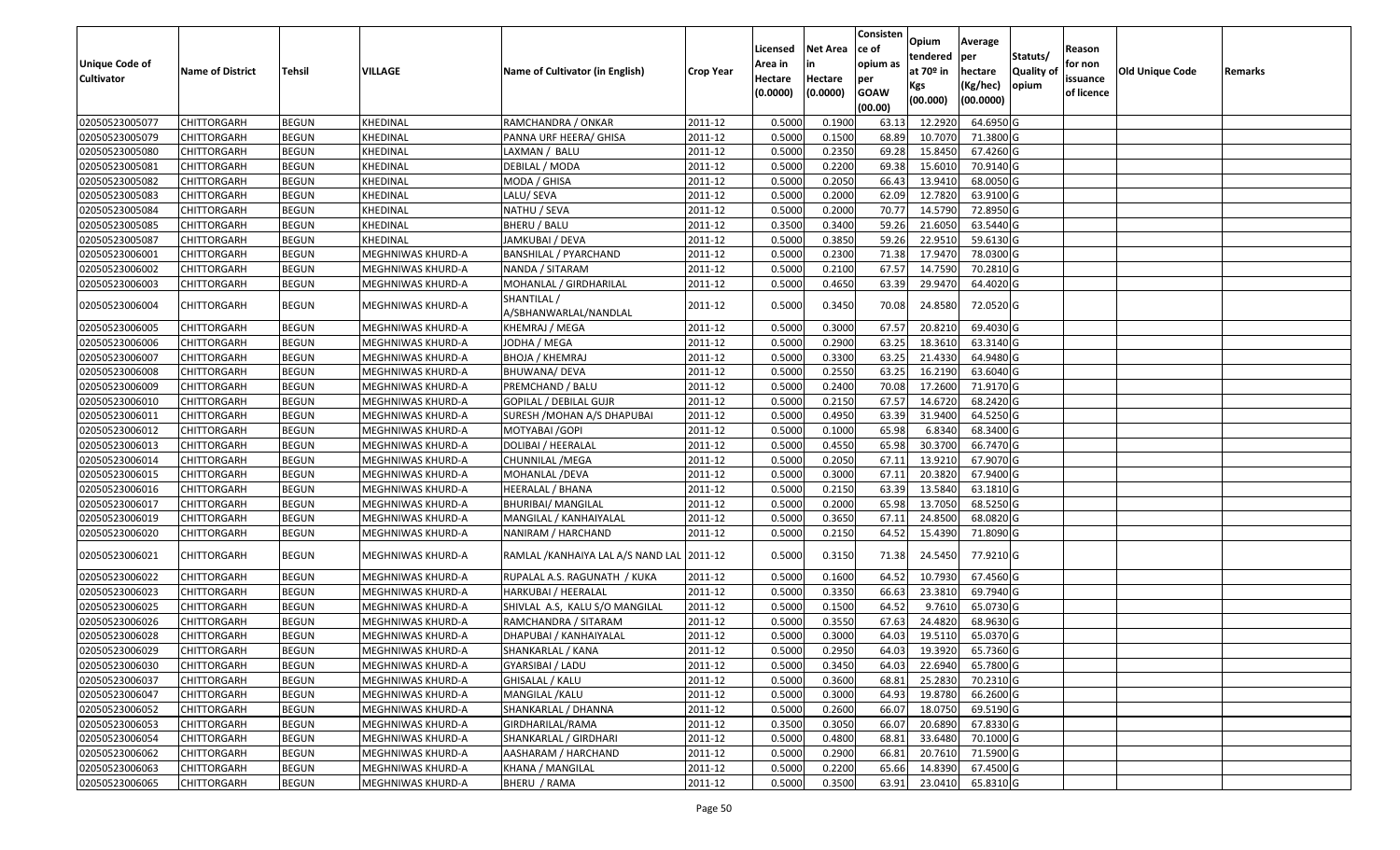| <b>Unique Code of</b><br><b>Cultivator</b> | <b>Name of District</b> | <b>Tehsil</b> | VILLAGE                  | Name of Cultivator (in English) | <b>Crop Year</b> | Licensed<br>Area in<br>Hectare<br>(0.0000) | <b>Net Area</b><br>in<br>Hectare<br>(0.0000) | Consisten<br>ce of<br>opium as<br>per<br><b>GOAW</b><br>(00.00) | Opium<br>tendered<br>at $70°$ in<br>Kgs<br>(00.000) | Average<br>per<br>hectare<br>(Kg/hec)<br>(00.0000) | Statuts/<br>Quality of<br>opium | Reason<br>for non<br>issuance<br>of licence | <b>Old Unique Code</b> | Remarks |
|--------------------------------------------|-------------------------|---------------|--------------------------|---------------------------------|------------------|--------------------------------------------|----------------------------------------------|-----------------------------------------------------------------|-----------------------------------------------------|----------------------------------------------------|---------------------------------|---------------------------------------------|------------------------|---------|
| 02050523006066                             | <b>CHITTORGARH</b>      | <b>BEGUN</b>  | MEGHNIWAS KHURD-A        | NARAYAN / KHEMRAJ               | 2011-12          | 0.5000                                     | 0.4750                                       | 63.29                                                           | 30.961                                              | 65.1810 G                                          |                                 |                                             |                        |         |
| 02050523006069                             | CHITTORGARH             | <b>BEGUN</b>  | MEGHNIWAS KHURD-A        | BHURA /BHAWANA                  | 2011-12          | 0.5000                                     | 0.3500                                       | 64.93                                                           | 23.1340                                             | 66.0970 G                                          |                                 |                                             |                        |         |
| 02050523006070                             | CHITTORGARH             | <b>BEGUN</b>  | MEGHNIWAS KHURD-A        | GHISA / BHANA                   | 2011-12          | 0.5000                                     | 0.2950                                       | 67.66                                                           | 20.7620                                             | 70.3800 G                                          |                                 |                                             |                        |         |
| 02050523006071                             | <b>CHITTORGARH</b>      | <b>BEGUN</b>  | MEGHNIWAS KHURD-A        | HAJARILAL / MANGILAL            | 2011-12          | 0.5000                                     | 0.2000                                       | 67.66                                                           | 13.5900                                             | 67.9500 G                                          |                                 |                                             |                        |         |
| 02050523006073                             | <b>CHITTORGARH</b>      | <b>BEGUN</b>  | MEGHNIWAS KHURD-A        | DUDHA / RAMA                    | 2011-12          | 0.5000                                     | 0.3050                                       | 64.83                                                           | 20.1530                                             | 66.0750 G                                          |                                 |                                             |                        |         |
| 02050523006074                             | <b>CHITTORGARH</b>      | <b>BEGUN</b>  | MEGHNIWAS KHURD-A        | JAGDISH/ MANGILAL               | 2011-12          | 0.5000                                     | 0.3800                                       | 68.38                                                           | 26.6880                                             | 70.2320 G                                          |                                 |                                             |                        |         |
| 02050523006075                             | <b>CHITTORGARH</b>      | <b>BEGUN</b>  | MEGHNIWAS KHURD-A        | NARAYANIBAI / DEBILAL           | 2011-12          | 0.5000                                     | 0.3050                                       | 67.43                                                           | 20.5370                                             | 67.3340 G                                          |                                 |                                             |                        |         |
| 02050523006076                             | <b>CHITTORGARH</b>      | <b>BEGUN</b>  | MEGHNIWAS KHURD-A        | RAGUNATH / KANHAIYALAL          | 2011-12          | 0.5000                                     | 0.2400                                       | 67.43                                                           | 16.3950                                             | 68.3130 G                                          |                                 |                                             |                        |         |
| 02050523006077                             | CHITTORGARH             | <b>BEGUN</b>  | MEGHNIWAS KHURD-A        | DEUBAI / BANSHILAL              | 2011-12          | 0.5000                                     | 0.3700                                       | 67.66                                                           | 25.2660                                             | 68.2860 G                                          |                                 |                                             |                        |         |
| 02050523006078                             | CHITTORGARH             | <b>BEGUN</b>  | MEGHNIWAS KHURD-A        | <b>BRADICHAND / DEBILAL</b>     | 2011-12          | 0.5000                                     | 0.3750                                       | 63.17                                                           | 23.7520                                             | 63.3390 G                                          |                                 |                                             |                        |         |
| 02050523006081                             | CHITTORGARH             | <b>BEGUN</b>  | MEGHNIWAS KHURD-A        | NATHULAL / MEGA                 | 2011-12          | 0.5000                                     | 0.2200                                       | 65.66                                                           | 15.2800                                             | 69.4550 G                                          |                                 |                                             |                        |         |
| 02050523006082                             | CHITTORGARH             | <b>BEGUN</b>  | MEGHNIWAS KHURD-A        | KALU /DEVA                      | 2011-12          | 0.5000                                     | 0.2000                                       | 63.73                                                           | 13.4290                                             | 67.1450 G                                          |                                 |                                             |                        |         |
| 02050523006084                             | CHITTORGARH             | <b>BEGUN</b>  | MEGHNIWAS KHURD-A        | DEBISINGH / NAHARSINGH          | 2011-12          | 0.5000                                     | 0.3000                                       | 63.27                                                           | 18.7460                                             | 62.4870 G                                          |                                 |                                             |                        |         |
| 02050523006086                             | CHITTORGARH             | <b>BEGUN</b>  | MEGHNIWAS KHURD-A        | AMARCHAND / HARDEV              | 2011-12          | 0.3500                                     | 0.1150                                       | 65.66                                                           | 7.8600                                              | 68.3480 G                                          |                                 |                                             |                        |         |
| 02050523006087                             | CHITTORGARH             | <b>BEGUN</b>  | MEGHNIWAS KHURD-A        | HAGAMIBAI / DEVI                | 2011-12          | 0.5000                                     | 0.1500                                       | 64.72                                                           | 9.891                                               | 65.9400 G                                          |                                 |                                             |                        |         |
| 02050523006088                             | CHITTORGARH             | <b>BEGUN</b>  | MEGHNIWAS KHURD-A        | ONKAR / NANURAM                 | 2011-12          | 0.5000                                     | 0.1950                                       | 64.7                                                            | 12.914                                              | 66.2260 G                                          |                                 |                                             |                        |         |
| 02050523006089                             | CHITTORGARH             | <b>BEGUN</b>  | MEGHNIWAS KHURD-B        | MIYACHAND/ DEVA                 | 2011-12          | 0.5000                                     | 0.4050                                       | 63.18                                                           | 26.0480                                             | 64.3160 G                                          |                                 |                                             |                        |         |
| 02050523006090                             | CHITTORGARH             | <b>BEGUN</b>  | MEGHNIWAS KHURD-B        | <b>BHURA / RAMA</b>             | 2011-12          | 0.5000                                     | 0.1450                                       | 67.43                                                           | 9.9890                                              | 68.8900 G                                          |                                 |                                             |                        |         |
| 02050523006093                             | CHITTORGARH             | <b>BEGUN</b>  | MEGHNIWAS KHURD-B        | HAJARILAL / HARCHAND            | 2011-12          | 0.5000                                     | 0.3050                                       | 64.71                                                           | 20.2260                                             | 66.3150 G                                          |                                 |                                             |                        |         |
| 02050523006095                             | CHITTORGARH             | <b>BEGUN</b>  | MEGHNIWAS KHURD-B        | BANSHILAL / HEERALAL DORIYA     | 2011-12          | 0.5000                                     | 0.2450                                       | 68.22                                                           | 17.0450                                             | 69.5710 G                                          |                                 |                                             |                        |         |
| 02050523006096                             | <b>CHITTORGARH</b>      | <b>BEGUN</b>  | <b>MEGHNIWAS KHURD-B</b> | KHEMRAJ/ HEERALAL               | 2011-12          | 0.5000                                     | 0.4400                                       | 64.19                                                           | 28.7390                                             | 65.3160 G                                          |                                 |                                             |                        |         |
| 02050523006097                             | CHITTORGARH             | <b>BEGUN</b>  | MEGHNIWAS KHURD-B        | <b>GHASI / TARACHAND</b>        | 2011-12          | 0.5000                                     | 0.3500                                       | 63.89                                                           | 23.2190                                             | 66.3400 G                                          |                                 |                                             |                        |         |
| 02050523006098                             | CHITTORGARH             | <b>BEGUN</b>  | MEGHNIWAS KHURD-B        | PYARCHAND / KUKA                | 2011-12          | 0.5000                                     | 0.5050                                       | 68.82                                                           | 34.7540                                             | 68.8200 G                                          |                                 |                                             |                        |         |
| 02050523006103                             | CHITTORGARH             | <b>BEGUN</b>  | MEGHNIWAS KHURD-B        | GOPILAL / TARACHAND             | 2011-12          | 0.5000                                     | 0.2750                                       | 68.82                                                           | 19.9180                                             | 72.4290 G                                          |                                 |                                             |                        |         |
| 02050523006111                             | <b>CHITTORGARH</b>      | <b>BEGUN</b>  | MEGHNIWAS KHURD-B        | MOHAN / RAMA                    | 2011-12          | 0.5000                                     | 0.2900                                       | 65.66                                                           | 19.7820                                             | 68.2140 G                                          |                                 |                                             |                        |         |
| 02050523006123                             | CHITTORGARH             | <b>BEGUN</b>  | MEGHNIWAS KHURD-B        | MOHANLAL / CHUNNILAL            | 2011-12          | 0.5000                                     | 0.2800                                       | 63.18                                                           | 18.2320                                             | 65.1140 G                                          |                                 |                                             |                        |         |
| 02050523006131                             | CHITTORGARH             | <b>BEGUN</b>  | MEGHNIWAS KHURD-B        | SURAJMAL / ISAR                 | 2011-12          | 0.5000                                     | 0.2400                                       | 64.62                                                           | 15.6930                                             | 65.3880 G                                          |                                 |                                             |                        |         |
| 02050523006164                             | CHITTORGARH             | <b>BEGUN</b>  | MEGHNIWAS KHURD-B        | PANNA / BHAVSINGH BHANAWAT      | 2011-12          | 0.5000                                     | 0.4050                                       | 64.62                                                           | 26.2450                                             | 64.8020 G                                          |                                 |                                             |                        |         |
| 02050523006166                             | <b>CHITTORGARH</b>      | <b>BEGUN</b>  | MEGHNIWAS KHURD-B        | HAJARI / PEMA A/S MULCHAND      | 2011-12          | 0.5000                                     | 0.4650                                       | 59.39                                                           | 28.1000                                             | 60.4300 G                                          |                                 |                                             |                        |         |
| 02050523007001                             | CHITTORGARH             | <b>BEGUN</b>  | <b>JADOL TUMBA</b>       | GOVARDHAN KANWAR / BAJESINGH    | 2011-12          | 0.5000                                     | 0.4850                                       | 64.37                                                           | 32.2860                                             | 66.5690 G                                          |                                 |                                             |                        |         |
| 02050523007003                             | CHITTORGARH             | <b>BEGUN</b>  | <b>JADOL TUMBA</b>       | BRJIBAI/NARAYAN                 | 2011-12          | 0.5000                                     | 0.4550                                       | 65.25                                                           | 30.9380                                             | 67.9960 G                                          |                                 |                                             |                        |         |
| 02050523007004                             | CHITTORGARH             | <b>BEGUN</b>  | <b>JADOL TUMBA</b>       | MANGIBAI/RAJU                   | 2011-12          | 0.5000                                     | 0.4700                                       | 66.38                                                           | 31.7300                                             | 67.5110G                                           |                                 |                                             |                        |         |
| 02050523007005                             | CHITTORGARH             | <b>BEGUN</b>  | JADOL TUMBA              | <b>BHOJA / NANDA</b>            | 2011-12          | 0.5000                                     | 0.3350                                       | 64.37                                                           | 22.4100                                             | 66.8960 G                                          |                                 |                                             |                        |         |
| 02050523007007                             | CHITTORGARH             | <b>BEGUN</b>  | <b>JADOL TUMBA</b>       | CHUNNILAL /BHURA GUJAR          | 2011-12          | 0.500                                      | 0.4350                                       | 60.36                                                           | 27.3090                                             | 62.7790 G                                          |                                 |                                             |                        |         |
| 02050523007009                             | CHITTORGARH             | <b>BEGUN</b>  | <b>JADOL TUMBA</b>       | GISULAL/KISHNA                  | 2011-12          | 0.5000                                     | 0.4800                                       | 69.51                                                           | 34.7450                                             | 72.3850 G                                          |                                 |                                             |                        |         |
| 02050523007013                             | <b>CHITTORGARH</b>      | <b>BEGUN</b>  | <b>JADOL TUMBA</b>       | RAMLAL / MOHAN                  | $2011-12$        | 0.5000                                     | 0.4700                                       | 71.38                                                           | 35.1190                                             | 74.7210G                                           |                                 |                                             |                        |         |
| 02050523008002                             | <b>CHITTORGARH</b>      | <b>BEGUN</b>  | SURATPURA                | UDA / KAJOD                     | 2011-12          | 0.5000                                     | 0.4900                                       | 66.67                                                           | 34.6020                                             | 70.6160 G                                          |                                 |                                             |                        |         |
| 02050523008005                             | <b>CHITTORGARH</b>      | <b>BEGUN</b>  | <b>SURATPURA</b>         | RAMLAL / NARAYAN                | 2011-12          | 0.5000                                     | 0.1000                                       | 69.34                                                           | 7.4990                                              | 74.9900 G                                          |                                 |                                             |                        |         |
| 02050523008006                             | <b>CHITTORGARH</b>      | <b>BEGUN</b>  | <b>SURATPURA</b>         | NARAYAN / KAJOD                 | 2011-12          | 0.5000                                     | 0.3200                                       | 65.13                                                           | 22.3300                                             | 69.7810 G                                          |                                 |                                             |                        |         |
| 02050523008010                             | <b>CHITTORGARH</b>      | <b>BEGUN</b>  | <b>SURATPURA</b>         | CHHITAR / KISHAN                | 2011-12          | 0.3500                                     | 0.1800                                       | 65.22                                                           | 13.1650                                             | 73.1390 G                                          |                                 |                                             |                        |         |
| 02050523008011                             | <b>CHITTORGARH</b>      | <b>BEGUN</b>  | <b>SURATPURA</b>         | <b>BALU / GANGARAM</b>          | 2011-12          | 0.5000                                     | 0.0950                                       | 62.86                                                           | 6.8160                                              | 71.7470 G                                          |                                 |                                             |                        |         |
| 02050523008012                             | <b>CHITTORGARH</b>      | <b>BEGUN</b>  | <b>SURATPURA</b>         | NANA / GANGARAM                 | 2011-12          | 0.3500                                     | 0.2000                                       | 69.65                                                           | 14.3180                                             | 71.5900 G                                          |                                 |                                             |                        |         |
| 02050523008014                             | <b>CHITTORGARH</b>      | <b>BEGUN</b>  | <b>SURATPURA</b>         | KHANA/MADHU                     | 2011-12          | 0.3500                                     | 0.2300                                       | 65.22                                                           | 16.0440                                             | 69.7570 G                                          |                                 |                                             |                        |         |
| 02050523008015                             | CHITTORGARH             | <b>BEGUN</b>  | SURATPURA                | LADU / RUPA                     | 2011-12          | 0.5000                                     | 0.2550                                       | 65.13                                                           | 17.9570                                             | 70.4200 G                                          |                                 |                                             |                        |         |
| 02050523008016                             | <b>CHITTORGARH</b>      | <b>BEGUN</b>  | SURATPURA                | KISHANLAL/DEVILAL               | 2011-12          | 0.5000                                     | 0.1550                                       | 65.13                                                           | 10.5980                                             | 68.3740 G                                          |                                 |                                             |                        |         |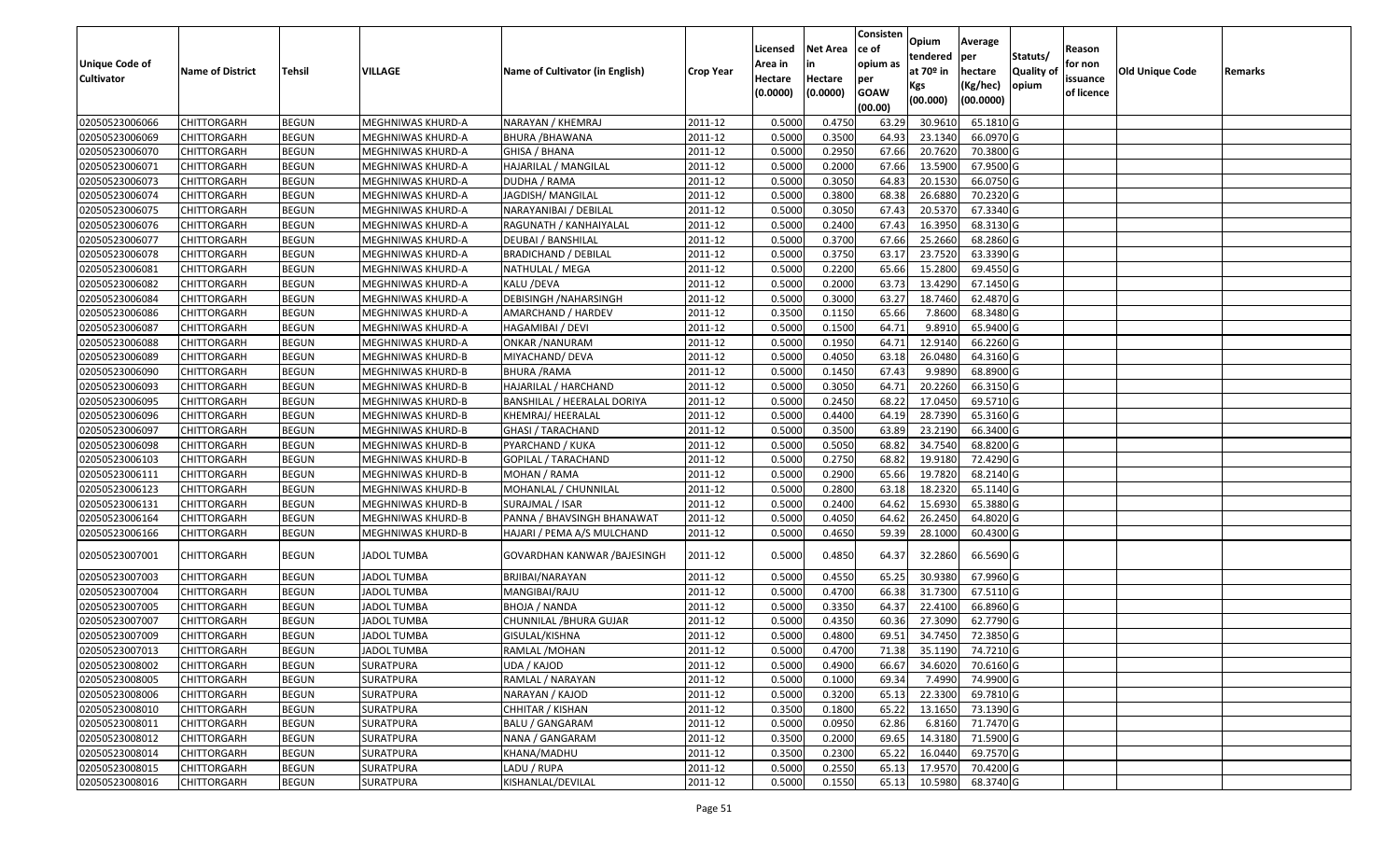| <b>Unique Code of</b><br><b>Cultivator</b> | <b>Name of District</b> | <b>Tehsil</b> | VILLAGE           | Name of Cultivator (in English)          | <b>Crop Year</b> | Licensed<br>Area in<br>Hectare | <b>Net Area</b><br>in<br>Hectare | Consisten<br>ce of<br>opium as<br>per | Opium<br>tendered<br>at 70º in | Average<br>per<br>hectare | Statuts/<br><b>Quality of</b> | Reason<br>for non<br>issuance | <b>Old Unique Code</b> | Remarks                                     |
|--------------------------------------------|-------------------------|---------------|-------------------|------------------------------------------|------------------|--------------------------------|----------------------------------|---------------------------------------|--------------------------------|---------------------------|-------------------------------|-------------------------------|------------------------|---------------------------------------------|
|                                            |                         |               |                   |                                          |                  | (0.0000)                       | (0.0000)                         | <b>GOAW</b><br>(00.00)                | Kgs<br>(00.000)                | (Kg/hec)<br>(00.0000)     | opium                         | of licence                    |                        |                                             |
| 02050523008017                             | <b>CHITTORGARH</b>      | <b>BEGUN</b>  | SURATPURA         | MANGILAL/NANDA                           | 2011-12          | 0.3500                         | 0.295                            | 62.86                                 | 20.3490                        | 68.9800 G                 |                               |                               |                        |                                             |
| 02050523008020                             | CHITTORGARH             | <b>BEGUN</b>  | SURATPURA         | MOHANLAL / KHANA                         | 2011-12          | 0.3500                         | 0.2900                           | 69.34                                 | 23.2190                        | 80.0660 G                 |                               |                               |                        |                                             |
| 02050523008025                             | CHITTORGARH             | <b>BEGUN</b>  | SURATPURA         | KALU/GOPI                                | 2011-12          | 0.5000                         | 0.2500                           | 69.34                                 | 18.0380                        | 72.1520 G                 |                               |                               |                        |                                             |
| 02050523009001                             | CHITTORGARH             | <b>BEGUN</b>  | SAMRIYA KALA      | PANNA / NOLA                             | 2011-12          | 0.5000                         | 0.3750                           | 71.13                                 | 27.7610                        | 74.0290 G                 |                               |                               |                        |                                             |
| 02050523009002                             | <b>CHITTORGARH</b>      | <b>BEGUN</b>  | SAMRIYA KALA      | PYARCHAND / KAJOD                        | 2011-12          | 0.5000                         | 0.2850                           | 69.07                                 | 21.0960                        | 74.0210 G                 |                               |                               |                        |                                             |
| 02050523009003                             | CHITTORGARH             | <b>BEGUN</b>  | SAMRIYA KALA      | KALYAN / NANDRAM                         | 2011-12          | 0.5000                         | 0.4800                           | 62.37                                 | 30.9440                        | 64.4670 G                 |                               |                               |                        |                                             |
| 02050523009004                             | CHITTORGARH             | <b>BEGUN</b>  | SAMRIYA KALA      | LADU SINGH / UDAY SINGH                  | 2011-12          | 0.5000                         | 0.3000                           | 69.19                                 | 22.2200                        | 74.0670 G                 |                               |                               |                        |                                             |
| 02050523009005                             | CHITTORGARH             | <b>BEGUN</b>  | SAMRIYA KALA      | RAMSUKHIBAI / BAJRANGLAL                 | 2011-12          | 0.5000                         | 0.3900                           | 70.18                                 | 28.6230                        | 73.3920 G                 |                               |                               |                        |                                             |
| 02050523009006                             | CHITTORGARH             | <b>BEGUN</b>  | SAMRIYA KALA      | KALIBAI / KANA                           | 2011-12          | 0.5000                         | 0.4400                           | 63.19                                 | 28.8330                        | 65.5300 G                 |                               |                               |                        |                                             |
| 02050523009007                             | CHITTORGARH             | <b>BEGUN</b>  | SAMRIYA KALA      | GHISA / SALAG                            | 2011-12          | 0.5000                         | 0.2800                           | 65.37                                 | 19.2560                        | 68.7710 G                 |                               |                               |                        |                                             |
| 02050523009008                             | <b>CHITTORGARH</b>      | <b>BEGUN</b>  | SAMRIYA KALA      | KANA / DEVA                              | 2011-12          | 0.5000                         | 0.4400                           | 69.03                                 | 31.3690                        | 71.2930 G                 |                               |                               |                        |                                             |
| 02050523009010                             | CHITTORGARH             | <b>BEGUN</b>  | SAMRIYA KALA      | MADANDAS / MADHODAS                      | 2011-12          | 0.5000                         | 0.1900                           | 72.93                                 | 14.4610                        | 76.1110 G                 |                               |                               |                        |                                             |
| 02050523009011                             | <b>CHITTORGARH</b>      | <b>BEGUN</b>  | SAMRIYA KALA      | PANNA / SALAG                            | 2011-12          | 0.3500                         | 0.2900                           | 70.89                                 | 21.6720                        | 74.7310 G                 |                               |                               |                        |                                             |
| 02050523009012                             | CHITTORGARH             | <b>BEGUN</b>  | SAMRIYA KALA      | CHUNNILAL / MIYACHAND                    | 2011-12          | 0.5000                         | 0.1450                           | 67.74                                 | 10.4510                        | 72.0760 G                 |                               |                               |                        |                                             |
| 02050523009014                             | CHITTORGARH             | <b>BEGUN</b>  | SAMRIYA KALA      | <b>KERING / BHAJJA</b>                   | 2011-12          | 0.5000                         | 0.3500                           | 68.09                                 | 24.7750                        | 70.7860 G                 |                               |                               |                        | TRANSFER / RAMNAGAR<br>TARAPIPALI / BENGUN) |
| 02050523010001                             | <b>CHITTORGARH</b>      | <b>BEGUN</b>  | SAMRIYA KHURD     | HARKUBAI / SURAJMAL                      | 2011-12          | 0.5000                         | 0.3000                           | 66.18                                 | 20.9790                        | 69.9300 G                 |                               |                               |                        |                                             |
| 02050523010002                             | <b>CHITTORGARH</b>      | <b>BEGUN</b>  | SAMRIYA KHURD     | RAGUNATH / HAJARI                        | 2011-12          | 0.5000                         | 0.4950                           | 63.40                                 | 31.6280                        | 63.8950 G                 |                               |                               |                        |                                             |
| 02050523010003                             | CHITTORGARH             | <b>BEGUN</b>  | SAMRIYA KHURD     | KANA / DEBI A/S RAMA                     | 2011-12          | 0.3500                         | 0.2450                           | 67.57                                 | 17.0080                        | 69.4200 G                 |                               |                               |                        |                                             |
| 02050523010004                             | CHITTORGARH             | <b>BEGUN</b>  | SAMRIYA KHURD     | PRAKASHCHANDRA / BALURAM                 | 2011-12          | 0.5000                         | 0.4000                           | 63.86                                 | 27.9160                        | 69.7900 G                 |                               |                               |                        |                                             |
| 02050523010005                             | CHITTORGARH             | <b>BEGUN</b>  | SAMRIYA KHURD     | LAXMIBAI / BALURAM                       | 2011-12          | 0.5000                         | 0.3000                           | 67.70                                 | 21.9060                        | 73.0200 G                 |                               |                               |                        |                                             |
| 02050523010006                             | CHITTORGARH             | <b>BEGUN</b>  | SAMRIYA KHURD     | BADRILAL / MANGILAL A/S NANDRAM          | 2011-12          | 0.5000                         | 0.3700                           | 63.86                                 | 24.8140                        | 67.0650 G                 |                               |                               |                        |                                             |
| 02050523010007                             | CHITTORGARH             | <b>BEGUN</b>  | SAMRIYA KHURD     | <b>GISALAL / DEBILAL</b>                 | 2011-12          | 0.5000                         | 0.4500                           | 71.91                                 | 33.5000                        | 74.4440 G                 |                               |                               |                        |                                             |
| 02050523010008                             | <b>CHITTORGARH</b>      | <b>BEGUN</b>  | SAMRIYA KHURD     | KISHANLAL / DEBILAL                      | 2011-12          | 0.5000                         | 0.4700                           | 67.70                                 | 32.3900                        | 68.9150 G                 |                               |                               |                        |                                             |
| 02050523010009                             | <b>CHITTORGARH</b>      | <b>BEGUN</b>  | SAMRIYA KHURD     | JAMNALAL /CHAMNA                         | 2011-12          | 0.5000                         | 0.5000                           | 63.40                                 | 31.8090                        | 63.6180 G                 |                               |                               |                        |                                             |
| 02050523010012                             | <b>CHITTORGARH</b>      | <b>BEGUN</b>  | SAMRIYA KHURD     | BHANWARLAL / DEBILAL                     | 2011-12          | 0.5000                         | 0.2400                           | 67.57                                 | 17.4230                        | 72.5960 G                 |                               |                               |                        |                                             |
| 02050523011001                             | <b>CHITTORGARH</b>      | <b>BEGUN</b>  | CHAWANDIYA        | LAXMAN/HOKMA                             | 2011-12          | 0.5000                         | 0.2300                           | 62.00                                 | 14.7560                        | 64.1570 G                 |                               |                               |                        |                                             |
| 02050523011003                             | <b>CHITTORGARH</b>      | <b>BEGUN</b>  | CHAWANDIYA        | DEVILAL/MODA                             | 2011-12          | 0.5000                         | 0.2600                           | 63.51                                 | 16.7390                        | 64.3810 G                 |                               |                               |                        |                                             |
| 02050523011004                             | CHITTORGARH             | <b>BEGUN</b>  | CHAWANDIYA        | NOJIBAI/JAYRAM                           | 2011-12          | 0.5000                         | 0.3950                           | 62.98                                 | 25.8940                        | 65.5540 G                 |                               |                               |                        |                                             |
| 02050523011006                             | <b>CHITTORGARH</b>      | <b>BEGUN</b>  | CHAWANDIYA        | <b>ONKAR/GOPI</b>                        | 2011-12          | 0.5000                         | 0.4900                           | 63.51                                 | 33.6780                        | 68.7310 G                 |                               |                               |                        |                                             |
| 02050523011007                             | CHITTORGARH             | <b>BEGUN</b>  | CHAWANDIYA        | <b>NATHU / BHURA</b>                     | 2011-12          | 0.5000                         | 0.2000                           | 62.00                                 | 12.8250                        | 64.1250 G                 |                               |                               |                        |                                             |
| 02050523011009                             | CHITTORGARH             | <b>BEGUN</b>  | CHAWANDIYA        | MOHANLAL/BHANWARLAL                      | 2011-12          | 0.5000                         | 0.4900                           | 65.57                                 | 34.4620                        | 70.3310 G                 |                               |                               |                        |                                             |
| 02050523011010                             | CHITTORGARH             | <b>BEGUN</b>  | CHAWANDIYA        | SUMITRABAI D/O MEGA /KANHAIYALAL 2011-12 |                  | 0.3500                         | 0.3450                           | 61.54                                 | 22.6990                        | 65.7940 G                 |                               |                               |                        |                                             |
| 02050523011011                             | <b>CHITTORGARH</b>      | <b>BEGUN</b>  | <b>CHAWANDIYA</b> | HAJARI/GOPI                              | 2011-12          | 0.5000                         | 0.2950                           | 65.57                                 | 20.6830                        | 70.1120 G                 |                               |                               |                        |                                             |
| 02050523011014                             | <b>CHITTORGARH</b>      | <b>BEGUN</b>  | CHAWANDIYA        | DEVILAL/MOTI                             | 2011-12          | 0.5000                         | 0.3150                           | 65.57                                 | 22.4250                        | 71.1900 G                 |                               |                               |                        |                                             |
| 02050523011015                             | <b>CHITTORGARH</b>      | <b>BEGUN</b>  | CHAWANDIYA        | CHUNNIBAI/NANDA                          | 2011-12          | 0.5000                         | 0.2500                           | 65.23                                 | 17.2300                        | 68.9200 G                 |                               |                               |                        |                                             |
| 02050523011016                             | <b>CHITTORGARH</b>      | <b>BEGUN</b>  | CHAWANDIYA        | SUNDRBAI/NARAYAN                         | 2011-12          | 0.5000                         | 0.4700                           | 68.81                                 | 33.6380                        | 71.5700 G                 |                               |                               |                        |                                             |
| 02050523011018                             | <b>CHITTORGARH</b>      | <b>BEGUN</b>  | CHAWANDIYA        | MANGILAL/GOKAL                           | 2011-12          | 0.5000                         | 0.3800                           | 62.98                                 | 25.3270                        | 66.6500 G                 |                               |                               |                        |                                             |
| 02050523011023                             | <b>CHITTORGARH</b>      | <b>BEGUN</b>  | CHAWANDIYA        | KANHAIYAAL/BHUWANA                       | 2011-12          | 0.5000                         | 0.5050                           | 65.23                                 | 35.1030                        | 69.5110 G                 |                               |                               |                        |                                             |
| 02050523011024                             | <b>CHITTORGARH</b>      | <b>BEGUN</b>  | CHAWANDIYA        | CHUNNILAL/GISA                           | 2011-12          | 0.5000                         | 0.4050                           | 62.98                                 | 29.4570                        | 72.7330 G                 |                               |                               |                        |                                             |
| 02050523011025                             | <b>CHITTORGARH</b>      | <b>BEGUN</b>  | CHAWANDIYA        | KESHIBAI/MOHANLAL                        | 2011-12          | 0.5000                         | 0.4000                           | 68.81                                 | 28.6450                        | 71.6130 G                 |                               |                               |                        |                                             |
| 02050523011028                             | CHITTORGARH             | <b>BEGUN</b>  | CHAWANDIYA        | UDAYLAL/RUPA                             | 2011-12          | 0.5000                         | 0.1500                           | 65.23                                 | 10.5020                        | 70.0130 G                 |                               |                               |                        |                                             |
| 02050523011038                             | CHITTORGARH             | <b>BEGUN</b>  | CHAWANDIYA        | KAJODIBAI/GOPI                           | 2011-12          | 0.5000                         | 0.4950                           | 63.71                                 | 33.0840                        | 66.8360 G                 |                               |                               |                        |                                             |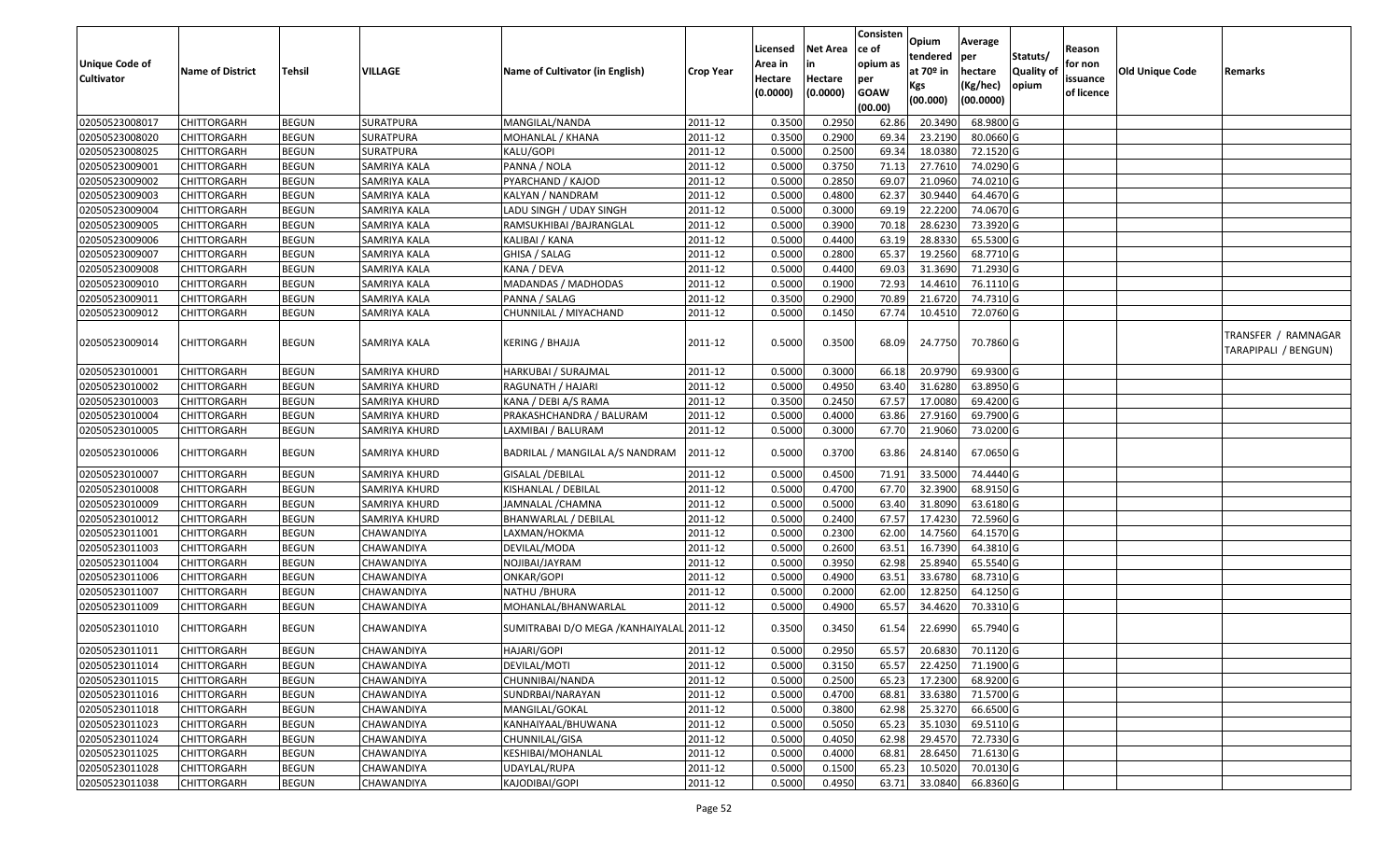| <b>Unique Code of</b><br><b>Cultivator</b> | <b>Name of District</b> | Tehsil       | VILLAGE         | Name of Cultivator (in English) | <b>Crop Year</b> | Licensed<br>Area in<br>Hectare<br>(0.0000) | <b>Net Area</b><br>Hectare<br>(0.0000) | Consisten<br>ce of<br>opium as<br>per<br><b>GOAW</b><br>(00.00) | <b>Opium</b><br>tendered<br>at 70 <sup>o</sup> in<br>Kgs<br>(00.000) | Average<br>per<br>hectare<br>(Kg/hec)<br>(00.0000) | Statuts/<br>Quality of<br>opium | Reason<br>for non<br>issuance<br>of licence | Old Unique Code | Remarks                                 |
|--------------------------------------------|-------------------------|--------------|-----------------|---------------------------------|------------------|--------------------------------------------|----------------------------------------|-----------------------------------------------------------------|----------------------------------------------------------------------|----------------------------------------------------|---------------------------------|---------------------------------------------|-----------------|-----------------------------------------|
| 02050523011040                             | CHITTORGARH             | <b>BEGUN</b> | CHAWANDIYA      | LADU A/S CHAMPA / DAULA         | 2011-12          | 0.5000                                     | 0.2700                                 | 62.00                                                           | 17.2890                                                              | 64.0330 G                                          |                                 |                                             |                 |                                         |
| 02050523011043                             | CHITTORGARH             | <b>BEGUN</b> | CHAWANDIYA      | HEERA/ KALU                     | 2011-12          | 0.5000                                     | 0.3650                                 | 61.54                                                           | 23.1920                                                              | 63.5400 G                                          |                                 |                                             |                 | <b>TRANSFER / KANAKPURA</b><br>(BENGUN) |
| 02050523011045                             | CHITTORGARH             | <b>BEGUN</b> | CHAWANDIYA      | HEERA/ LALU                     | 2011-12          | 0.5000                                     | 0.2100                                 | 63.71                                                           | 13.7470                                                              | 65.4620 G                                          |                                 |                                             |                 |                                         |
| 02050523012001                             | CHITTORGARH             | <b>BEGUN</b> | AMARTIYA        | NANDA/NARAYAN                   | 2011-12          | 0.5000                                     | 0.2000                                 | 72.29                                                           | 15.0360                                                              | 75.1800 G                                          |                                 |                                             |                 |                                         |
| 02050523012002                             | CHITTORGARH             | <b>BEGUN</b> | AMARTIYA        | DEVI/DAULA                      | 2011-12          | 0.5000                                     | 0.3100                                 | 68.30                                                           | 21.7100                                                              | 70.0320 G                                          |                                 |                                             |                 |                                         |
| 02050523012003                             | CHITTORGARH             | <b>BEGUN</b> | AMARTIYA        | MODA/UDA                        | 2011-12          | 0.5000                                     | 0.3100                                 | 66.87                                                           | 21.6090                                                              | 69.7060 G                                          |                                 |                                             |                 |                                         |
| 02050523012004                             | CHITTORGARH             | <b>BEGUN</b> | AMARTIYA        | MANGILAL /JAGHRUP               | 2011-12          | 0.5000                                     | 0.3550                                 | 68.30                                                           | 24.8220                                                              | 69.9210 G                                          |                                 |                                             |                 |                                         |
| 02050523012005                             | CHITTORGARH             | <b>BEGUN</b> | AMARTIYA        | KASHIRAM/LAXMAN                 | 2011-12          | 0.5000                                     | 0.4850                                 | 65.11                                                           | 31.7640                                                              | 65.4930 G                                          |                                 |                                             |                 |                                         |
| 02050523012006                             | CHITTORGARH             | <b>BEGUN</b> | AMARTIYA        | SUDIBAI/UDA                     | 2011-12          | 0.5000                                     | 0.3100                                 | 63.56                                                           | 20.6030                                                              | 66.4610 G                                          |                                 |                                             |                 |                                         |
| 02050523012007                             | <b>CHITTORGARH</b>      | <b>BEGUN</b> | AMARTIYA        | BHERU/PITHA                     | 2011-12          | 0.5000                                     | 0.3100                                 | 63.56                                                           | 21.4830                                                              | 69.3000 G                                          |                                 |                                             |                 |                                         |
| 02050523012008                             | <b>CHITTORGARH</b>      | <b>BEGUN</b> | AMARTIYA        | DEVILAL/HEMA                    | 2011-12          | 0.5000                                     | 0.2300                                 | 68.65                                                           | 17.1330                                                              | 74.4910 G                                          |                                 |                                             |                 |                                         |
| 02050523012009                             | CHITTORGARH             | <b>BEGUN</b> | AMARTIYA        | ANCHIBAI/ONKAR                  | 2011-12          | 0.5000                                     | 0.2000                                 | 63.54                                                           | 13.6610                                                              | 68.3050 G                                          |                                 |                                             |                 |                                         |
| 02050523012010                             | CHITTORGARH             | <b>BEGUN</b> | AMARTIYA        | RAMCHAND URF RAMLAL / BALU      | 2011-12          | 0.5000                                     | 0.3600                                 | 65.11                                                           | 24.5090                                                              | 68.0810 G                                          |                                 |                                             |                 |                                         |
| 02050523012011                             | CHITTORGARH             | <b>BEGUN</b> | AMARTIYA        | MOTYABAI/CHUNNILAL              | 2011-12          | 0.5000                                     | 0.4550                                 | 72.29                                                           | 33.4910                                                              | 73.6070 G                                          |                                 |                                             |                 |                                         |
| 02050523012013                             | CHITTORGARH             | <b>BEGUN</b> | AMARTIYA        | SHAMBHULAL/NARAYAN              | 2011-12          | 0.5000                                     | 0.2600                                 | 68.65                                                           | 18.5940                                                              | 71.5150 G                                          |                                 |                                             |                 |                                         |
| 02050523012015                             | CHITTORGARH             | <b>BEGUN</b> | <b>AMARTIYA</b> | MANGILAL/MOTI                   | 2011-12          | 0.5000                                     | 0.4100                                 | 66.80                                                           | 28.0370                                                              | 68.3830 G                                          |                                 |                                             |                 |                                         |
| 02050523012016                             | CHITTORGARH             | <b>BEGUN</b> | AMARTIYA        | LAXMANDAS/MOHANDAS              | 2011-12          | 0.3500                                     | 0.1350                                 | 64.64                                                           | 9.5390                                                               | 70.6590 G                                          |                                 |                                             |                 |                                         |
| 02050523012017                             | CHITTORGARH             | <b>BEGUN</b> | AMARTIYA        | RAMESHVAR/ONKAR                 | 2011-12          | 0.5000                                     | 0.1000                                 | 72.29                                                           | 7.6730                                                               | 76.7300 G                                          |                                 |                                             |                 |                                         |
| 02050523012018                             | CHITTORGARH             | <b>BEGUN</b> | AMARTIYA        | LADBAI / BANSHILAL              | 2011-12          | 0.5000                                     | 0.1950                                 | 71.99                                                           | 14.6860                                                              | 75.3130 G                                          |                                 |                                             |                 |                                         |
| 02050523012019                             | CHITTORGARH             | <b>BEGUN</b> | <b>AMARTIYA</b> | RATANSINGH/BALUSINGH            | 2011-12          | 0.5000                                     | 0.2700                                 | 64.64                                                           | 18.5790                                                              | 68.8110 G                                          |                                 |                                             |                 |                                         |
| 02050523012021                             | CHITTORGARH             | <b>BEGUN</b> | AMARTIYA        | NATHU/ MYALA                    | 2011-12          | 0.5000                                     | 0.2700                                 | 68.65                                                           | 19.4870                                                              | 72.1740 G                                          |                                 |                                             |                 |                                         |
| 02050523012022                             | CHITTORGARH             | <b>BEGUN</b> | AMARTIYA        | ONKAR/JGRUP                     | 2011-12          | 0.5000                                     | 0.1950                                 | 71.99                                                           | 14.7170                                                              | 75.4720 G                                          |                                 |                                             |                 |                                         |
| 02050523012024                             | CHITTORGARH             | <b>BEGUN</b> | AMARTIYA        | SHAMBHULAL/ONKAR                | 2011-12          | 0.5000                                     | 0.1500                                 | 65.82                                                           | 10.6820                                                              | 71.2130 G                                          |                                 |                                             |                 |                                         |
| 02050523012026                             | CHITTORGARH             | <b>BEGUN</b> | <b>AMARTIYA</b> | PRABHU/MYALA                    | 2011-12          | 0.5000                                     | 0.2600                                 | 68.46                                                           | 18.2100                                                              | 70.0380 G                                          |                                 |                                             |                 |                                         |
| 02050523012027                             | CHITTORGARH             | <b>BEGUN</b> | AMARTIYA        | MOHANSINGH/ NARAYANSINGH        | 2011-12          | 0.5000                                     | 0.3250                                 | 68.30                                                           | 24.0710                                                              | 74.0650 G                                          |                                 |                                             |                 |                                         |
| 02050523012028                             | CHITTORGARH             | <b>BEGUN</b> | AMARTIYA        | ONKAR/GOPI                      | 2011-12          | 0.5000                                     | 0.4850                                 | 64.64                                                           | 31.5260                                                              | 65.0020 G                                          |                                 |                                             |                 |                                         |
| 02050523012030                             | CHITTORGARH             | <b>BEGUN</b> | AMARTIYA        | KESARKANWAR/ GIRDHARISINGH      | 2011-12          | 0.5000                                     | 0.1950                                 | 64.56                                                           | 13.2990                                                              | 68.2000 G                                          |                                 |                                             |                 |                                         |
| 02050523012031                             | CHITTORGARH             | <b>BEGUN</b> | AMARTIYA        | GOPI/MANGILAL                   | 2011-12          | 0.5000                                     | 0.4750                                 | 63.54                                                           | 30.8440                                                              | 64.9350 G                                          |                                 |                                             |                 |                                         |
| 02050523012032                             | CHITTORGARH             | <b>BEGUN</b> | AMARTIYA        | <b>TEJSINGH / MOTISINGH</b>     | 2011-12          | 0.5000                                     | 0.2950                                 | 68.81                                                           | 20.8590                                                              | 70.7080 G                                          |                                 |                                             |                 |                                         |
| 02050523012034                             | CHITTORGARH             | <b>BEGUN</b> | AMARTIYA        | MADANSINGH/DOULTSINGH           | 2011-12          | 0.5000                                     | 0.2850                                 | 68.81                                                           | 20.2500                                                              | 71.0530 G                                          |                                 |                                             |                 |                                         |
| 02050523012035                             | CHITTORGARH             | <b>BEGUN</b> | AMARTIYA        | NOLIBAI/ BHANWARLAL             | 2011-12          | 0.5000                                     | 0.2700                                 | 64.56                                                           | 17.8550                                                              | 66.1300 G                                          |                                 |                                             |                 | <b>NAME CHANGE</b>                      |
| 02050523012036                             | CHITTORGARH             | <b>BEGUN</b> | AMARTIYA        | DEVINATH/RUPNATH                | 2011-12          | 0.5000                                     | 0.4800                                 | 64.56                                                           | 32.8150                                                              | 68.3650 G                                          |                                 |                                             |                 |                                         |
| 02050523012037                             | <b>CHITTORGARH</b>      | <b>BEGUN</b> | AMARTIYA        | SARJUBAI/LAXMICHAND             | 2011-12          | 0.3500                                     | 0.3400                                 | 65.82                                                           | 23.8360                                                              | 70.1060 G                                          |                                 |                                             |                 |                                         |
| 02050523012038                             | CHITTORGARH             | <b>BEGUN</b> | AMARTIYA        | BADAMBAI/RUPDAS                 | 2011-12          | 0.5000                                     | 0.1800                                 | 71.99                                                           | 13.7810                                                              | 76.5610 G                                          |                                 |                                             |                 |                                         |
| 02050523012039                             | CHITTORGARH             | <b>BEGUN</b> | AMARTIYA        | JODHRAJ/DEVA                    | 2011-12          | 0.5000                                     | 0.3500                                 | 68.81                                                           | 24.7030                                                              | 70.5800 G                                          |                                 |                                             |                 |                                         |
| 02050523012041                             | <b>CHITTORGARH</b>      | <b>BEGUN</b> | AMARTIYA        | BHERUSINGH/CHAGNASINGH          | 2011-12          | 0.5000                                     | 0.1800                                 |                                                                 | 71.77 13.7180                                                        | 76.2110 G                                          |                                 |                                             |                 |                                         |
| 02050523012042                             | <b>CHITTORGARH</b>      | <b>BEGUN</b> | AMARTIYA        | VENA/NARAYAN                    | 2011-12          | 0.5000                                     | 0.2100                                 | 68.46                                                           | 14.8260                                                              | 70.6000 G                                          |                                 |                                             |                 |                                         |
| 02050523012043                             | <b>CHITTORGARH</b>      | <b>BEGUN</b> | AMARTIYA        | KALUSINGH/NARAYANSINGH          | 2011-12          | 0.5000                                     | 0.1950                                 | 69.53                                                           | 14.4030                                                              | 73.8620 G                                          |                                 |                                             |                 |                                         |
| 02050523012044                             | <b>CHITTORGARH</b>      | <b>BEGUN</b> | AMARTIYA        | DAULA/DEVA                      | 2011-12          | 0.5000                                     | 0.2050                                 | 65.85                                                           | 13.8220                                                              | 67.4240 G                                          |                                 |                                             |                 |                                         |
| 02050523012046                             | CHITTORGARH             | <b>BEGUN</b> | AMARTIYA        | ONKAR/TULCHA                    | 2011-12          | 0.5000                                     | 0.2950                                 | 69.49                                                           | 20.8270                                                              | 70.6000 G                                          |                                 |                                             |                 |                                         |
| 02050523013002                             | <b>CHITTORGARH</b>      | <b>BEGUN</b> | KANAKPURA       | JAMKUBAI/SITARAM                | 2011-12          | 0.5000                                     | 0.2550                                 | 62.56                                                           | 17.9640                                                              | 70.4470 G                                          |                                 |                                             |                 |                                         |
| 02050523013003                             | <b>CHITTORGARH</b>      | <b>BEGUN</b> | KANAKPURA       | BHUWANA/KALU                    | 2011-12          | 0.5000                                     | 0.3500                                 | 65.11                                                           | 23.1700                                                              | 66.2000 G                                          |                                 |                                             |                 |                                         |
| 02050523013005                             | CHITTORGARH             | <b>BEGUN</b> | KANAKPURA       | MANGILAL/RODA                   | 2011-12          | 0.5000                                     | 0.4050                                 | 68.07                                                           | 29.8540                                                              | 73.7140 G                                          |                                 |                                             |                 |                                         |
| 02050523013007                             | CHITTORGARH             | <b>BEGUN</b> | KANAKPURA       | SHAMBHULAL/ONKAR                | 2011-12          | 0.5000                                     | 0.4150                                 | 68.07                                                           | 29.5130                                                              | 71.1160 G                                          |                                 |                                             |                 |                                         |
| 02050523013008                             | <b>CHITTORGARH</b>      | <b>BEGUN</b> | KANAKPURA       | RATNA/KISHNA                    | 2011-12          | 0.5000                                     | 0.3200                                 | 62.56                                                           | 20.3860                                                              | 63.7060 G                                          |                                 |                                             |                 |                                         |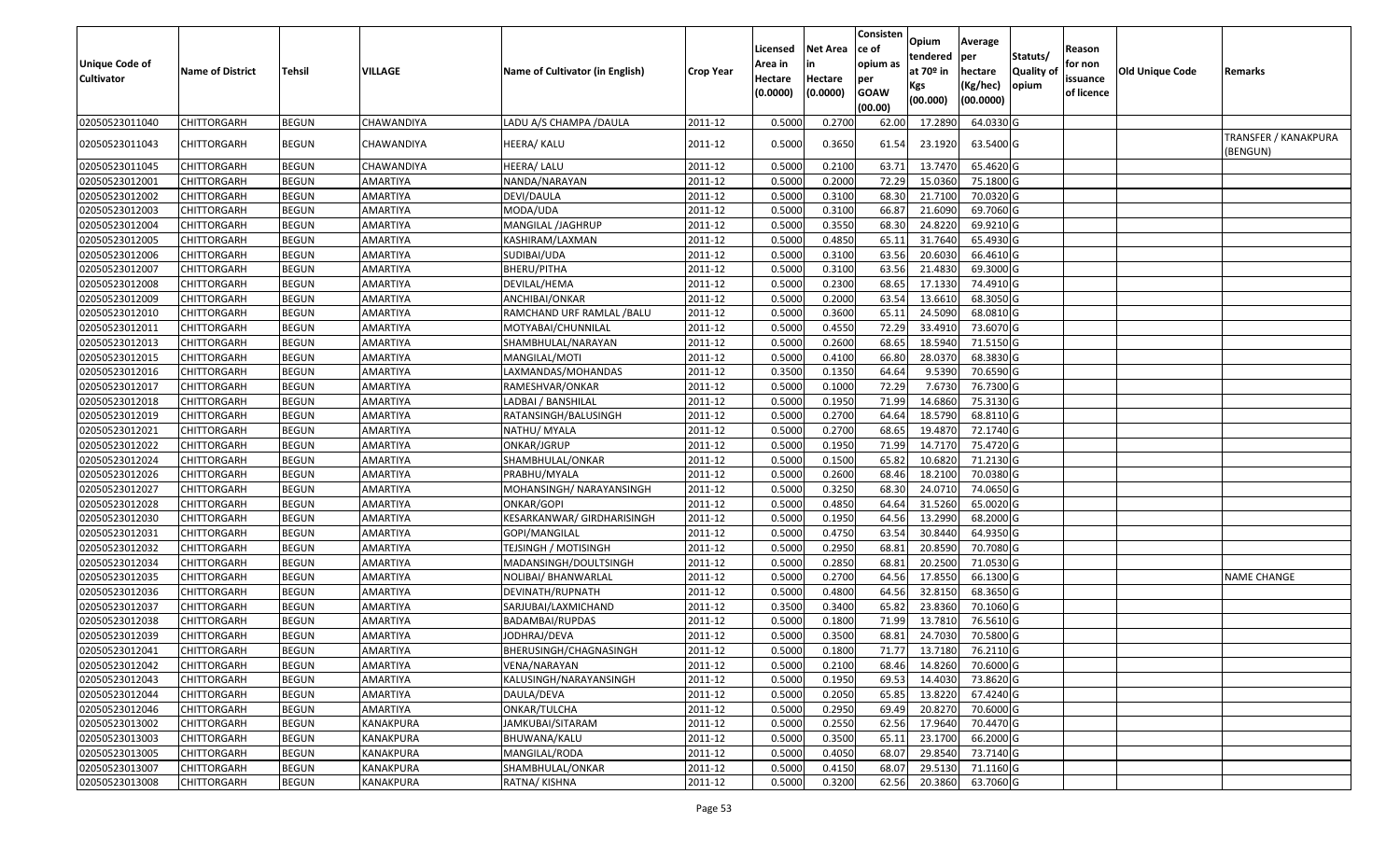| <b>Unique Code of</b><br>Cultivator | Name of District   | <b>Tehsil</b> | <b>VILLAGE</b>   | Name of Cultivator (in English)            | <b>Crop Year</b> | Licensed<br>Area in<br>Hectare<br>(0.0000) | <b>Net Area</b><br>in<br>Hectare<br>(0.0000) | Consisten<br>ce of<br>opium as<br>per<br><b>GOAW</b><br>(00.00) | Opium<br>tendered<br>at 70 <sup>o</sup> in<br>Kgs<br>(00.000) | Average<br>per<br>hectare<br>(Kg/hec)<br>(00.0000) | Statuts/<br><b>Quality of</b><br>opium | Reason<br>for non<br>issuance<br>of licence | <b>Old Unique Code</b> | Remarks |
|-------------------------------------|--------------------|---------------|------------------|--------------------------------------------|------------------|--------------------------------------------|----------------------------------------------|-----------------------------------------------------------------|---------------------------------------------------------------|----------------------------------------------------|----------------------------------------|---------------------------------------------|------------------------|---------|
| 02050523013010                      | CHITTORGARH        | <b>BEGUN</b>  | KANAKPURA        | NANDUBAI/JETA                              | 2011-12          | 0.3500                                     | 0.3400                                       | 66.95                                                           | 21.9980                                                       | 64.7000 G                                          |                                        |                                             |                        |         |
| 02050523013011                      | CHITTORGARH        | <b>BEGUN</b>  | <b>KANAKPURA</b> | <b>UDI BAI/ KAJOD</b>                      | 2011-12          | 0.5000                                     | 0.4450                                       | 63.00                                                           | 29.5650                                                       | 66.4380 G                                          |                                        |                                             |                        |         |
| 02050523013012                      | CHITTORGARH        | BEGUN         | KANAKPURA        | UDA / NANJI                                | 2011-12          | 0.5000                                     | 0.3600                                       | 59.85                                                           | 23.2130                                                       | 64.4810 G                                          |                                        |                                             |                        |         |
| 02050523013013                      | CHITTORGARH        | <b>BEGUN</b>  | KANAKPURA        | MANGIBAI/RAMSUKHA URF SUKHA                | 2011-12          | 0.5000                                     | 0.4000                                       | 62.56                                                           | 25.6760                                                       | 64.1900 G                                          |                                        |                                             |                        |         |
| 02050523013021                      | CHITTORGARH        | <b>BEGUN</b>  | <b>KANAKPURA</b> | BHERU/NANDA                                | 2011-12          | 0.5000                                     | 0.3000                                       | 67.67                                                           | 21.3260                                                       | 71.0870 G                                          |                                        |                                             |                        |         |
| 02050523013022                      | CHITTORGARH        | BEGUN         | KANAKPURA        | HAJARI/HEMA                                | 2011-12          | 0.5000                                     | 0.3200                                       | 64.86                                                           | 21.2000                                                       | 66.2500 G                                          |                                        |                                             |                        |         |
| 02050523013023                      | CHITTORGARH        | <b>BEGUN</b>  | <b>KANAKPURA</b> | NANDLAL/BALU                               | 2011-12          | 0.5000                                     | 0.4800                                       | 67.06                                                           | 34.7080                                                       | 72.3080 G                                          |                                        |                                             |                        |         |
| 02050523013024                      | CHITTORGARH        | <b>BEGUN</b>  | KANAKPURA        | MADHU/BALU                                 | 2011-12          | 0.5000                                     | 0.2900                                       | 68.07                                                           | 21.4520                                                       | 73.9720 G                                          |                                        |                                             |                        |         |
| 02050523013026                      | CHITTORGARH        | <b>BEGUN</b>  | KANAKPURA        | BALU/DAULA                                 | 2011-12          | 0.5000                                     | 0.4250                                       | 65.80                                                           | 28.0590                                                       | 66.0210 G                                          |                                        |                                             |                        |         |
| 02050523013027                      | CHITTORGARH        | <b>BEGUN</b>  | KANAKPURA        | AMARSINGH/BHAGVATSINGH                     | 2011-12          | 0.5000                                     | 0.2550                                       | 64.12                                                           | 17.2390                                                       | 67.6040 G                                          |                                        |                                             |                        |         |
| 02050523013028                      | CHITTORGARH        | <b>BEGUN</b>  | KANAKPURA        | PABUDAN/JAGGA                              | 2011-12          | 0.5000                                     | 0.1750                                       | 64.48                                                           | 11.7720                                                       | 67.2690 G                                          |                                        |                                             |                        |         |
| 02050523013030                      | CHITTORGARH        | BEGUN         | KANAKPURA        | BADRIBAI/MEGA                              | 2011-12          | 0.5000                                     | 0.1750                                       | 64.94                                                           | 11.7450                                                       | 67.1140 G                                          |                                        |                                             |                        |         |
| 02050523013031                      | CHITTORGARH        | <b>BEGUN</b>  | KANAKPURA        | KUKA/DAULA                                 | 2011-12          | 0.5000                                     | 0.3350                                       | 59.85                                                           | 20.5710                                                       | 61.4060 G                                          |                                        |                                             |                        |         |
| 02050523013032                      | CHITTORGARH        | <b>BEGUN</b>  | KANAKPURA        | KANA/LKHAMA                                | 2011-12          | 0.5000                                     | 0.4400                                       | 64.49                                                           | 32.5770                                                       | 74.0390 G                                          |                                        |                                             |                        |         |
| 02050523013033                      | CHITTORGARH        | BEGUN         | KANAKPURA        | PRABHU/HEERA                               | 2011-12          | 0.5000                                     | 0.0950                                       | 59.85                                                           | 6.7890                                                        | 71.4630 G                                          |                                        |                                             |                        |         |
| 02050523013034                      | CHITTORGARH        | <b>BEGUN</b>  | KANAKPURA        | KISHNA/HEERA                               | 2011-12          | 0.5000                                     | 0.4050                                       | 69.90                                                           | 28.9990                                                       | 71.6020 G                                          |                                        |                                             |                        |         |
| 02050523013035                      | CHITTORGARH        | BEGUN         | KANAKPURA        | NANDLAL/BHUWANA                            | 2011-12          | 0.5000                                     | 0.2100                                       | 62.99                                                           | 13.7860                                                       | 65.6480 G                                          |                                        |                                             |                        |         |
| 02050523013038                      | CHITTORGARH        | <b>BEGUN</b>  | KANAKPURA        | BHANWAR/KISHNA                             | 2011-12          | 0.5000                                     | 0.3350                                       | 64.49                                                           | 22.0190                                                       | 65.7280 G                                          |                                        |                                             |                        |         |
| 02050523013039                      | CHITTORGARH        | <b>BEGUN</b>  | KANAKPURA        | <b>GOMANSINGH URF</b><br>GOVIND/NRVARSINGH | 2011-12          | 0.5000                                     | 0.3250                                       | 64.49                                                           | 21.2820                                                       | 65.4830 G                                          |                                        |                                             |                        |         |
| 02050523013041                      | CHITTORGARH        | <b>BEGUN</b>  | <b>KANAKPURA</b> | HAJARI/CHANDA                              | 2011-12          | 0.5000                                     | 0.3700                                       | 64.86                                                           | 24.2580                                                       | 65.5620 G                                          |                                        |                                             |                        |         |
| 02050523013043                      | CHITTORGARH        | <b>BEGUN</b>  | KANAKPURA        | KAJOD/DEVA                                 | 2011-12          | 0.5000                                     | 0.4700                                       | 64.49                                                           | 30.5680                                                       | 65.0380 G                                          |                                        |                                             |                        |         |
| 02050523013044                      | CHITTORGARH        | <b>BEGUN</b>  | KANAKPURA        | <b>BHERU / DEVA</b>                        | 2011-12          | 0.5000                                     | 0.4600                                       | 66.18                                                           | 30.9720                                                       | 67.3300 G                                          |                                        |                                             |                        |         |
| 02050523013049                      | CHITTORGARH        | <b>BEGUN</b>  | KANAKPURA        | DEVILAL/RATANA                             | 2011-12          | 0.5000                                     | 0.2800                                       | 64.49                                                           | 19.5400                                                       | 69.7860 G                                          |                                        |                                             |                        |         |
| 02050523013051                      | CHITTORGARH        | BEGUN         | KANAKPURA        | CHHITRSINGH/NRVARSINGH                     | 2011-12          | 0.5000                                     | 0.3050                                       | 64.49                                                           | 20.2770                                                       | 66.4820 G                                          |                                        |                                             |                        |         |
| 02050523013052                      | CHITTORGARH        | <b>BEGUN</b>  | KANAKPURA        | TANVARSINGH/KALUSINGH                      | 2011-12          | 0.5000                                     | 0.2050                                       | 64.94                                                           | 15.0200                                                       | 73.2680 G                                          |                                        |                                             |                        |         |
| 02050523013053                      | CHITTORGARH        | <b>BEGUN</b>  | <b>KANAKPURA</b> | GYANSINGH/BHAGVATSINGH                     | 2011-12          | 0.5000                                     | 0.1750                                       | 63.70                                                           | 11.6660                                                       | 66.6630 G                                          |                                        |                                             |                        |         |
| 02050523013056                      | CHITTORGARH        | BEGUN         | KANAKPURA        | MANGILAL/CHOGA                             | 2011-12          | 0.5000                                     | 0.3050                                       | 64.94                                                           | 20.0390                                                       | 65.7020 G                                          |                                        |                                             |                        |         |
| 02050523014001                      | CHITTORGARH        | <b>BEGUN</b>  | <b>TEJPUR</b>    | NANDA/DHANNA SUTHAR                        | 2011-12          | 0.5000                                     | 0.3000                                       | 69.80                                                           | 22.1760                                                       | 73.9200 G                                          |                                        |                                             |                        |         |
| 02050523014002                      | CHITTORGARH        | BEGUN         | <b>TEJPUR</b>    | BHERULAL/BHAGIRATH                         | 2011-12          | 0.5000                                     | 0.2000                                       | 69.80                                                           | 14.6780                                                       | 73.3900 G                                          |                                        |                                             |                        |         |
| 02050523014003                      | CHITTORGARH        | BEGUN         | <b>TEJPUR</b>    | MANGILAL/MOHANLAL                          | 2011-12          | 0.5000                                     | 0.2450                                       | 69.91                                                           | 17.9070                                                       | 73.0900 G                                          |                                        |                                             |                        |         |
| 02050523014004                      | CHITTORGARH        | <b>BEGUN</b>  | <b>TEJPUR</b>    | LAXMICHAND/KALU                            | 2011-12          | 0.5000                                     | 0.3200                                       | 69.90                                                           | 25.5330                                                       | 79.7910 G                                          |                                        |                                             |                        |         |
| 02050523014006                      | <b>CHITTORGARH</b> | <b>BEGUN</b>  | <b>TEJPUR</b>    | GISA D. P                                  |                  |                                            |                                              |                                                                 |                                                               |                                                    |                                        |                                             |                        |         |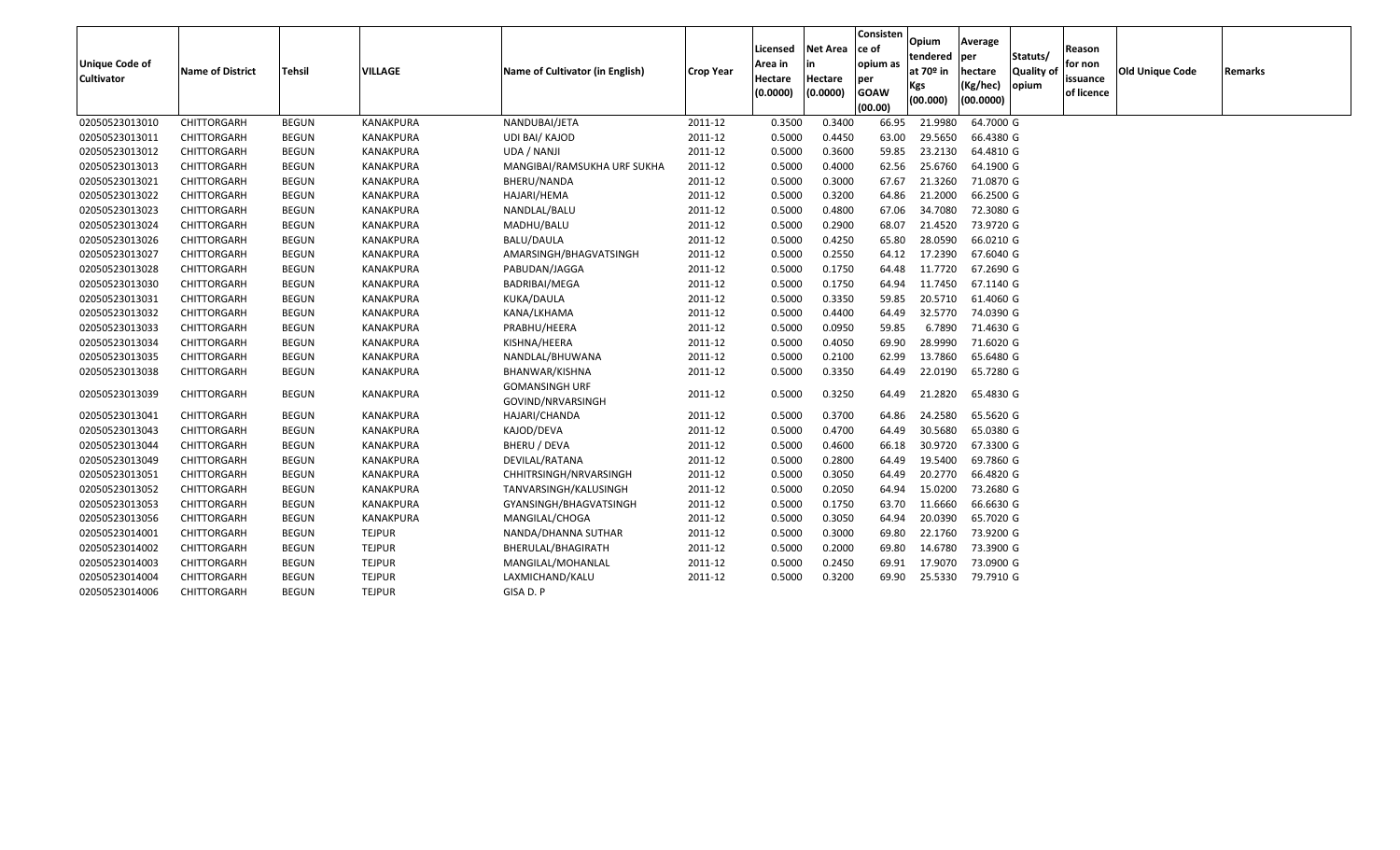|                       |                         |               |                          |                                 |                  | Licensed | <b>Net Area</b> | Consisten<br>ce of | Opium                   | Average               |                  | Reason     |                 |                    |
|-----------------------|-------------------------|---------------|--------------------------|---------------------------------|------------------|----------|-----------------|--------------------|-------------------------|-----------------------|------------------|------------|-----------------|--------------------|
| <b>Unique Code of</b> |                         |               |                          |                                 |                  | Area in  |                 | opium as           | tendered<br>at $70°$ in | per                   | Statuts/         | for non    |                 |                    |
| <b>Cultivator</b>     | <b>Name of District</b> | <b>Tehsil</b> | VILLAGE                  | Name of Cultivator (in English) | <b>Crop Year</b> | Hectare  | Hectare         | per                |                         | hectare               | <b>Quality o</b> | issuance   | Old Unique Code | Remarks            |
|                       |                         |               |                          |                                 |                  | (0.0000) | (0.0000)        | <b>GOAW</b>        | Kgs<br>(00.000)         | (Kg/hec)<br>(00.0000) | opium            | of licence |                 |                    |
|                       |                         |               |                          |                                 |                  |          |                 | (00.00)            |                         |                       |                  |            |                 |                    |
| 02050523014024        | CHITTORGARH             | <b>BEGUN</b>  | <b>TEJPUR</b>            | KESHYA/KALU                     | 2011-12          | 0.5000   | 0.3100          | 67.43              | 21.7320                 | 70.1030 G             |                  |            |                 |                    |
| 02050523014026        | CHITTORGARH             | <b>BEGUN</b>  | <b>TEJPUR</b>            | SHYAMLAL/MOHAN                  | 2011-12          | 0.5000   | 0.1500          | 69.98              | 10.8770                 | 72.5130 G             |                  |            |                 |                    |
| 02050523014027        | CHITTORGARH             | <b>BEGUN</b>  | <b>TEJPUR</b>            | GISALAL/GOPI                    | 2011-12          | 0.3500   | 0.2450          | 63.16              | 16.0880                 | 65.6650 G             |                  |            |                 |                    |
| 02050523014028        | CHITTORGARH             | <b>BEGUN</b>  | <b>TEJPUR</b>            | BHERULAL/JODHA                  | 2011-12          | 0.3500   | 0.1950          | 65.88              | 13.4300                 | 68.8720G              |                  |            |                 |                    |
| 02050523014029        | CHITTORGARH             | <b>BEGUN</b>  | <b>TEJPUR</b>            | MANGILAL/HARJI                  | 2011-12          | 0.3500   | 0.3500          | 65.88              | 24.5540                 | 70.1540 G             |                  |            |                 |                    |
| 02050523014032        | CHITTORGARH             | <b>BEGUN</b>  | <b>TEJPUR</b>            | NATHU/NARAYAN                   | 2011-12          | 0.5000   | 0.3450          | 65.88              | 23.7070                 | $68.7160$ G           |                  |            |                 |                    |
| 02050523014033        | CHITTORGARH             | <b>BEGUN</b>  | <b>TEJPUR</b>            | SITARAM/JITMAL TELI             | 2011-12          | 0.5000   | 0.1500          | 68.23              | 10.5560                 | 70.3730 G             |                  |            |                 |                    |
| 02050523014035        | CHITTORGARH             | <b>BEGUN</b>  | <b>TEJPUR</b>            | CHHITTAR/NAULA REGAR            | 2011-12          | 0.3500   | 0.1950          | 67.43              | 13.9100                 | 71.3330 G             |                  |            |                 | <b>NAME CHANGE</b> |
| 02050523014036        | <b>CHITTORGARH</b>      | <b>BEGUN</b>  | <b>TEJPUR</b>            | MOTYABAI/BAKTAVAR               | 2011-12          | 0.5000   | 0.2950          | 67.43              | 20.9420                 | 70.9900 G             |                  |            |                 |                    |
| 02050523014037        | CHITTORGARH             | <b>BEGUN</b>  | <b>TEJPUR</b>            | SHAMBHULAL/BALU TELI            | 2011-12          | 0.5000   | 0.2100          | 69.98              | 15.1660                 | 72.2190 G             |                  |            |                 |                    |
| 02050523014039        | CHITTORGARH             | <b>BEGUN</b>  | <b>TEJPUR</b>            | GULABCHAND/JODHA                | 2011-12          | 0.5000   | 0.2900          | 70.14              | 21.4330                 | 73.9070 G             |                  |            |                 |                    |
| 02050523014040        | CHITTORGARH             | <b>BEGUN</b>  | <b>TEJPUR</b>            | SHAMBHULAL /DEVILAL             | 2011-12          | 0.5000   | 0.4850          | 67.49              | 33.7450                 | 69.5770 G             |                  |            |                 |                    |
| 02050523014042        | <b>CHITTORGARH</b>      | <b>BEGUN</b>  | <b>TEJPUR</b>            | HEMRAJ/CHATURBHUJ               | 2011-12          | 0.3500   | 0.3400          | 64.61              | 23.2130                 | 68.2740 G             |                  |            |                 |                    |
| 02050523014043        | <b>CHITTORGARH</b>      | <b>BEGUN</b>  | <b>TEJPUR</b>            | BANSHILAL/DAULA                 | 2011-12          | 0.3500   | 0.3050          | 67.07              | 21.0890                 | 69.1440 G             |                  |            |                 |                    |
| 02050523014045        | CHITTORGARH             | <b>BEGUN</b>  | <b>TEJPUR</b>            | DOLIBAI/RAMCHANDRA              | 2011-12          | 0.5000   | 0.3900          | 63.46              | 25.2750                 | 64.8080 G             |                  |            |                 |                    |
| 02050523014046        | <b>CHITTORGARH</b>      | <b>BEGUN</b>  | <b>TEJPUR</b>            | CHHITARMAL/KASHIRAM             | 2011-12          | 0.5000   | 0.1500          | 62.18              | 9.9040                  | 66.0270 G             |                  |            |                 |                    |
| 02050523014047        | <b>CHITTORGARH</b>      | <b>BEGUN</b>  | <b>TEJPUR</b>            | MANGIBAI/RAMLAL                 | 2011-12          | 0.3500   | 0.1750          | 63.62              | 11.5330                 | 65.9030 G             |                  |            |                 |                    |
| 02050523014048        | CHITTORGARH             | <b>BEGUN</b>  | <b>TEJPUR</b>            | GENDDMAL/PRABHULAL              | 2011-12          | 0.5000   | 0.3050          | 69.90              | 21.7690                 | 71.3740 G             |                  |            |                 |                    |
| 02050523014050        | CHITTORGARH             | <b>BEGUN</b>  | <b>TEJPUR</b>            | NOLA/JODHA                      | 2011-12          | 0.5000   | 0.1450          | 68.46              | 10.1420                 | 69.9450 G             |                  |            |                 |                    |
| 02050523014051        | CHITTORGARH             | <b>BEGUN</b>  | <b>TEJPUR</b>            | DERAM/JODHA                     | 2011-12          | 0.5000   | 0.2500          | 63.62              | 16.2410                 | 64.9640 G             |                  |            |                 |                    |
| 02050523015003        | CHITTORGARH             | <b>BEGUN</b>  | KURATIYA RAMNAGAR        | BHIMRAJ/KHEMA                   | 2011-12          | 0.5000   | 0.3950          | 68.04              | 27.7700                 | 70.3040 G             |                  |            |                 |                    |
| 02050523015004        | CHITTORGARH             | <b>BEGUN</b>  | KURATIYA RAMNAGAR        | NANDA/KUKA                      | 2011-12          | 0.500    | 0.2750          | 70.2               | 20.1200                 | 73.1640 G             |                  |            |                 |                    |
| 02050523015005        | CHITTORGARH             | <b>BEGUN</b>  | KURATIYA RAMNAGAR        | KAILASH/BARADICHAND             | 2011-12          | 0.5000   | 0.2950          | 64.02              | 19.5260                 | 66.1900 G             |                  |            |                 |                    |
| 02050523015007        | CHITTORGARH             | <b>BEGUN</b>  | KURATIYA RAMNAGAR        | GHISA/UDA                       | 2011-12          | 0.5000   | 0.2100          | 68.0               | 15.1470                 | 72.1290 G             |                  |            |                 |                    |
| 02050523015008        | CHITTORGARH             | <b>BEGUN</b>  | <b>KURATIYA RAMNAGAR</b> | BHURA/JAYCHAND                  | 2011-12          | 0.5000   | 0.4050          | 64.02              | 26.2300                 | 64.7650 G             |                  |            |                 |                    |
| 02050523015009        | CHITTORGARH             | <b>BEGUN</b>  | KURATIYA RAMNAGAR        | HAJARI/TODU                     | 2011-12          | 0.5000   | 0.5000          | 62.38              | 31.8490                 | 63.6980 G             |                  |            |                 |                    |
| 02050523015010        | CHITTORGARH             | <b>BEGUN</b>  | KURATIYA RAMNAGAR        | CHUNNILAL/MODA                  | 2011-12          | 0.5000   | 0.4150          | 68.0               | 29.1670                 | 70.2820 G             |                  |            |                 |                    |
| 02050523015011        | CHITTORGARH             | <b>BEGUN</b>  | KURATIYA RAMNAGAR        | HARKUBAI/MADHO                  | 2011-12          | 0.5000   | 0.3300          | 67.06              | 22.3980                 | 67.8730 G             |                  |            |                 |                    |
| 02050523015012        | CHITTORGARH             | <b>BEGUN</b>  | KURATIYA RAMNAGAR        | DEVA / DEVI                     | 2011-12          | 0.5000   | 0.4150          | 68.54              | 29.0120                 | 69.9080 G             |                  |            |                 |                    |
| 02050523015013        | CHITTORGARH             | <b>BEGUN</b>  | KURATIYA RAMNAGAR        | ONKAR/DEVILAL                   | 2011-12          | 0.5000   | 0.3700          | 67.06              | 25.1670                 | 68.0190 G             |                  |            |                 |                    |
| 02050523015014        | CHITTORGARH             | <b>BEGUN</b>  | KURATIYA RAMNAGAR        | GOPI/NARAYAN                    | 2011-12          | 0.5000   | 0.4850          | 65.73              | 33.2590                 | 68.5750 G             |                  |            |                 |                    |
| 02050523015016        | CHITTORGARH             | <b>BEGUN</b>  | KURATIYA RAMNAGAR        | SHANTIBAI/DAULA PTNI RAMESHVAR  | 2011-12          | 0.5000   | 0.2000          | 66.36              | 13.4900                 | 67.4500 G             |                  |            |                 |                    |
| 02050523015017        | <b>CHITTORGARH</b>      | <b>BEGUN</b>  | KURATIYA RAMNAGAR        | HUKMA/JAYCHAND                  | 2011-12          | 0.5000   | 0.3400          | 66.36              | 23.3780                 | 68.7590 G             |                  |            |                 |                    |
| 02050523015018        | CHITTORGARH             | <b>BEGUN</b>  | KURATIYA RAMNAGAR        | GULABIBAI/DAULA                 | 2011-12          | 0.500    | 0.4900          | 67.40              | 34.4700                 | 70.3470 G             |                  |            |                 |                    |
| 02050523015019        | CHITTORGARH             | <b>BEGUN</b>  | KURATIYA RAMNAGAR        | MOHAN/KASHIRAM                  | 2011-12          | 0.5000   | 0.2950          | 65.73              | 20.7520                 | 70.3460 G             |                  |            |                 |                    |
| 02050523016001        | <b>CHITTORGARH</b>      | <b>BEGUN</b>  | <b>GUDHA</b>             | BHUWANA/KASHIRAM                | 2011-12          | 0.5000   | 0.3000          |                    | 68.37 21.2140           | 70.7130 G             |                  |            |                 |                    |
| 02050523016002        | <b>CHITTORGARH</b>      | <b>BEGUN</b>  | <b>GUDHA</b>             | NANIBAI/NARAYAN                 | 2011-12          | 0.5000   | 0.2400          | 67.87              | 16.9380                 | 70.5750 G             |                  |            |                 |                    |
| 02050523016003        | <b>CHITTORGARH</b>      | <b>BEGUN</b>  | <b>GUDHA</b>             | LALIBAI/HEERALAL                | 2011-12          | 0.5000   | 0.4500          | 65.96              | 31.1990                 | 69.3310 G             |                  |            |                 |                    |
| 02050523016004        | <b>CHITTORGARH</b>      | <b>BEGUN</b>  | <b>GUDHA</b>             | KELA /BHURA                     | 2011-12          | 0.5000   | 0.3000          | 68.91              | 22.1500                 | 73.8330 G             |                  |            |                 |                    |
| 02050523016005        | CHITTORGARH             | <b>BEGUN</b>  | <b>GUDHA</b>             | GOPI/BHURA                      | 2011-12          | 0.5000   | 0.3000          | 67.87              | 21.3980                 | 71.3270 G             |                  |            |                 |                    |
| 02050523016006        | <b>CHITTORGARH</b>      | <b>BEGUN</b>  | <b>GUDHA</b>             | DWARIKADAS/KALUDAS              | 2011-12          | 0.5000   | 0.2350          | 65.96              | 16.0000                 | 68.0850 G             |                  |            |                 |                    |
| 02050523016008        | <b>CHITTORGARH</b>      | <b>BEGUN</b>  | <b>GUDHA</b>             | NARAYAN/BHUWANA                 | 2011-12          | 0.5000   | 0.4200          | 64.74              | 28.2270                 | 67.2070 G             |                  |            |                 |                    |
| 02050523016012        | <b>CHITTORGARH</b>      | <b>BEGUN</b>  | <b>GUDHA</b>             | DEVILAL / BHURA                 | 2011-12          | 0.5000   | 0.2850          | 68.37              | 20.4620                 | 71.7960 G             |                  |            |                 |                    |
| 02050523016018        | <b>CHITTORGARH</b>      | <b>BEGUN</b>  | <b>GUDHA</b>             | MEGHA / GOPI                    | 2011-12          | 0.5000   | 0.3950          | 64.74              | 26.9600                 | 68.2530 G             |                  |            |                 |                    |
| 02050523017001        | <b>CHITTORGARH</b>      | <b>BEGUN</b>  | <b>BANDORA</b>           | DUNGA/DEVA                      | 2011-12          | 0.5000   | 0.4000          | 64.32              | 25.9940                 | 64.9850 G             |                  |            |                 |                    |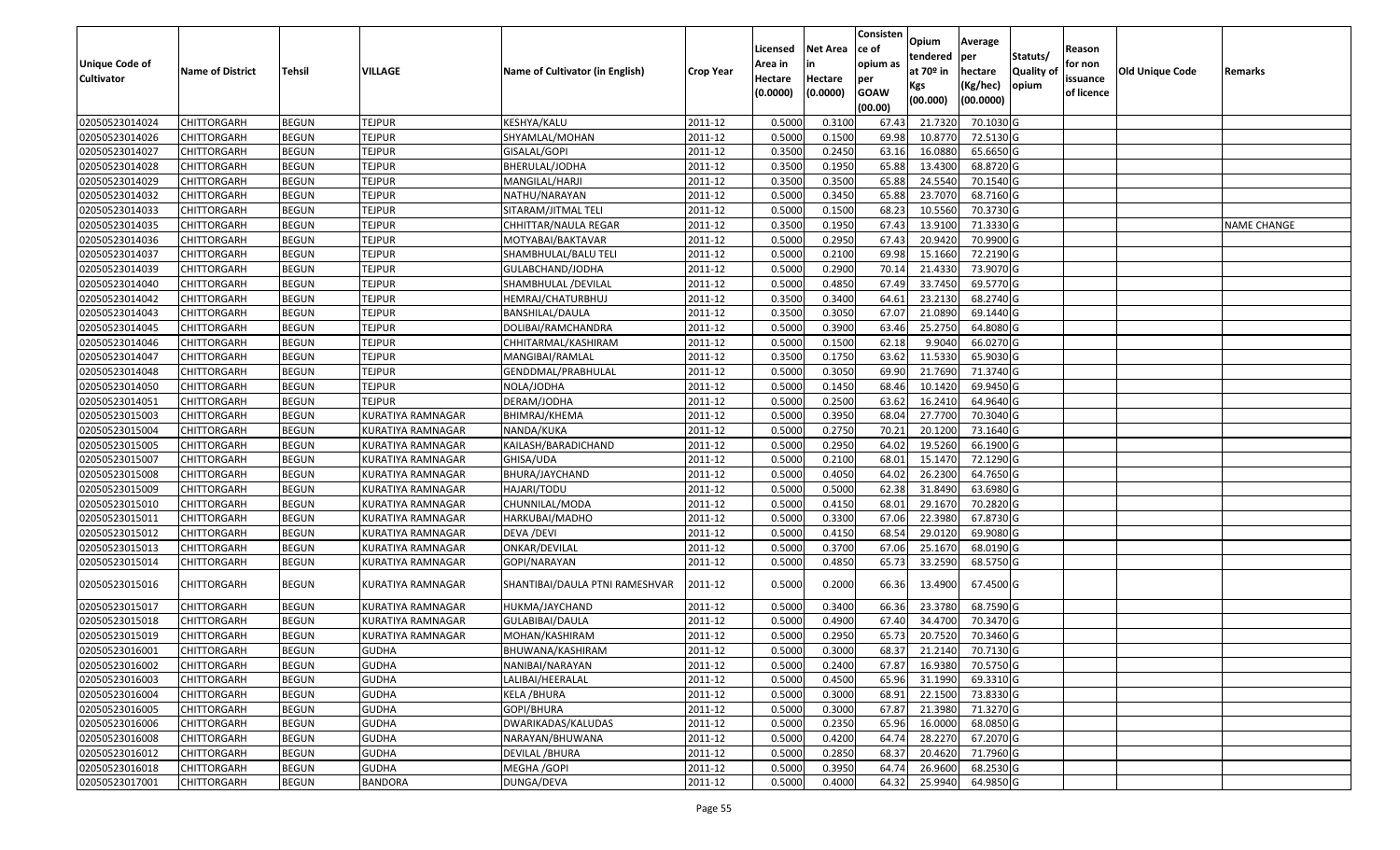|                   |                         |               |                |                                 |                      |          |                 | Consisten              | Opium         | Average   |                  |            |                        |                    |
|-------------------|-------------------------|---------------|----------------|---------------------------------|----------------------|----------|-----------------|------------------------|---------------|-----------|------------------|------------|------------------------|--------------------|
|                   |                         |               |                |                                 |                      | Licensed | <b>Net Area</b> | ce of                  | tendered      | per       | Statuts/         | Reason     |                        |                    |
| Unique Code of    | <b>Name of District</b> | <b>Tehsil</b> | VILLAGE        | Name of Cultivator (in English) | <b>Crop Year</b>     | Area in  | in              | opium as               | at $70°$ in   | hectare   | <b>Quality o</b> | for non    | <b>Old Unique Code</b> | Remarks            |
| <b>Cultivator</b> |                         |               |                |                                 |                      | Hectare  | Hectare         | per                    | Kgs           | (Kg/hec)  | opium            | issuance   |                        |                    |
|                   |                         |               |                |                                 |                      | (0.0000) | (0.0000)        | <b>GOAW</b><br>(00.00) | (00.000)      | (00.0000) |                  | of licence |                        |                    |
| 02050523017002    | CHITTORGARH             | <b>BEGUN</b>  | <b>BANDORA</b> | RAMESHVAR/GOKAL                 | 2011-12              | 0.5000   | 0.2900          | 62.50                  | 18.6960       | 64.4690 G |                  |            |                        |                    |
| 02050523017004    | CHITTORGARH             | <b>BEGUN</b>  | <b>BANDORA</b> | LALIBAI/PYARA                   | 2011-12              | 0.5000   | 0.3300          | 64.03                  | 22.1540       | 67.1330 G |                  |            |                        |                    |
| 02050523017006    | CHITTORGARH             | <b>BEGUN</b>  | <b>BANDORA</b> | BHERU/NARAYAN                   | 2011-12              | 0.5000   | 0.3150          | 64.08                  | 21.2750       | 67.5400 G |                  |            |                        |                    |
| 02050523017007    | <b>CHITTORGARH</b>      | <b>BEGUN</b>  | <b>BANDORA</b> | LADU/NARAYAN                    | 2011-12              | 0.5000   | 0.1450          | 65.87                  | 9.4570        | 65.2210G  |                  |            |                        |                    |
| 02050523017008    | CHITTORGARH             | <b>BEGUN</b>  | <b>BANDORA</b> | GANGAABAI /BHOJA                | 2011-12              | 0.5000   | 0.3900          | 62.50                  | 25.893        | 66.3920 G |                  |            |                        |                    |
| 02050523017011    | CHITTORGARH             | <b>BEGUN</b>  | <b>BANDORA</b> | KASHIRAM/RUPA                   | 2011-12              | 0.5000   | 0.4100          | 60.62                  | 24.8110       | 60.5150 G |                  |            |                        |                    |
| 02050523017013    | CHITTORGARH             | <b>BEGUN</b>  | <b>BANDORA</b> | BHAGWANLAL/NANDLAL              | 2011-12              | 0.5000   | 0.1400          | 67.0                   | 9.697         | 69.2640 G |                  |            |                        |                    |
| 02050523017014    | CHITTORGARH             | <b>BEGUN</b>  | <b>BANDORA</b> | MODA/HEERA                      | 2011-12              | 0.5000   | 0.2600          | 72.02                  | 19.2380       | 73.9920 G |                  |            |                        | <b>NAME CHANGE</b> |
| 02050523017015    | CHITTORGARH             | <b>BEGUN</b>  | <b>BANDORA</b> | KHANA/CHANDN                    | 2011-12              | 0.3500   | 0.1450          | 61.88                  | 9.2640        | 63.8900 G |                  |            |                        |                    |
| 02050523017016    | CHITTORGARH             | <b>BEGUN</b>  | <b>BANDORA</b> | KHANA/CHOGA                     | 2011-12              | 0.5000   | 0.2800          | 67.08                  | 19.2710       | 68.8250 G |                  |            |                        |                    |
| 02050523017017    | CHITTORGARH             | <b>BEGUN</b>  | <b>BANDORA</b> | BHOJA/BHUWANA                   | 2011-12              | 0.5000   | 0.2400          | 62.00                  | 16.1470       | 67.2790 G |                  |            |                        |                    |
| 02050523017018    | CHITTORGARH             | <b>BEGUN</b>  | <b>BANDORA</b> | GOPI/HARIRAM                    | 2011-12              | 0.5000   | 0.4950          | 64.32                  | 33.6940       | 68.0690 G |                  |            |                        |                    |
| 02050523017019    | <b>CHITTORGARH</b>      | <b>BEGUN</b>  | <b>BANDORA</b> | KHANA / JAIRAM                  | 2011-12              | 0.5000   | 0.5050          | 63.20                  | 32.7650       | 64.8810 G |                  |            |                        |                    |
| 02050523017020    | CHITTORGARH             | <b>BEGUN</b>  | <b>BANDORA</b> | BALU/RAMA                       | 2011-12              | 0.5000   | 0.2200          | 64.32                  | 14.2790       | 64.9050 G |                  |            |                        |                    |
| 02050523017022    | <b>CHITTORGARH</b>      | <b>BEGUN</b>  | <b>BANDORA</b> | CHUNNILAL/GOVIND                | 2011-12              | 0.5000   | 0.4900          | 65.49                  | 33.0630       | 67.4760 G |                  |            |                        |                    |
| 02050523017023    | <b>CHITTORGARH</b>      | <b>BEGUN</b>  | <b>BANDORA</b> | KALU/GYANA                      | 2011-12              | 0.5000   | 0.2450          | 67.08                  | 16.9620       | 69.2330 G |                  |            |                        |                    |
| 02050523017024    | CHITTORGARH             | <b>BEGUN</b>  | <b>BANDORA</b> | DHANNIBAI/GOKAL                 | 2011-12              | 0.5000   | 0.2450          | 66.20                  | 17.1550       | 70.0200G  |                  |            |                        |                    |
| 02050523017025    | CHITTORGARH             | <b>BEGUN</b>  | <b>BANDORA</b> | PYARA/LAXMAN                    | 2011-12              | 0.5000   | 0.1900          | 77.01                  | 13.1050       | 68.9740 G |                  |            |                        |                    |
| 02050523017027    | CHITTORGARH             | <b>BEGUN</b>  | <b>BANDORA</b> | LALA/LAXMAN                     | 2011-12              | 0.5000   | 0.2100          | 64.01                  | 14.5640       | 69.3520 G |                  |            |                        |                    |
| 02050523017028    | CHITTORGARH             | <b>BEGUN</b>  | <b>BANDORA</b> | DEVA/GOKAL                      | 2011-12              | 0.5000   | 0.2100          | 65.49                  | 14.8190       | 70.5670 G |                  |            |                        |                    |
| 02050523017030    | CHITTORGARH             | <b>BEGUN</b>  | <b>BANDORA</b> | NANDA/NARAYAN                   | 2011-12              | 0.5000   | 0.3150          | 64.13                  | 21.7130       | 68.9300 G |                  |            |                        |                    |
| 02050523017032    | CHITTORGARH             | <b>BEGUN</b>  | <b>BANDORA</b> | RAMLAL/CHUNNILAL                | 2011-12              | 0.5000   | 0.0000          | 0.00                   | 0.000         | 0.0000    |                  |            |                        |                    |
| 02050523017034    | CHITTORGARH             | <b>BEGUN</b>  | <b>BANDORA</b> | JAGANNATH/CHOGA                 | 2011-12              | 0.5000   | 0.2900          | 66.20                  | 20.0300       | 69.0690 G |                  |            |                        |                    |
| 02050523017036    | <b>CHITTORGARH</b>      | <b>BEGUN</b>  | <b>BANDORA</b> | UDA/BARDA                       | 2011-12              | 0.5000   | 0.2300          | 62.00                  | 14.3750       | 62.5000G  |                  |            |                        |                    |
| 02050523017037    | <b>CHITTORGARH</b>      | <b>BEGUN</b>  | <b>BANDORA</b> | NOJIBAI/KALU                    | 2011-12              | 0.5000   | 0.4950          | 67.01                  | 33.7160       | 68.1130 G |                  |            |                        |                    |
| 02050523017038    | CHITTORGARH             | <b>BEGUN</b>  | <b>BANDORA</b> | MANGILAL/GOKAL                  | 2011-12              | 0.5000   | 0.4000          | 69.27                  | 28.9650       | 72.4130 G |                  |            |                        |                    |
| 02050523017039    | CHITTORGARH             | <b>BEGUN</b>  | <b>BANDORA</b> | HEERALAL/CHUNNILAL              | 2011-12              | 0.5000   | 0.4300          | 61.26                  | 27.6720       | 64.3530 G |                  |            |                        |                    |
| 02050523017040    | CHITTORGARH             | <b>BEGUN</b>  | <b>BANDORA</b> | BHIMA/MODA                      | 2011-12              | 0.5000   | 0.2950          | 70.27                  | 21.4730       | 72.7900 G |                  |            |                        |                    |
| 02050523017042    | CHITTORGARH             | <b>BEGUN</b>  | <b>BANDORA</b> | SOSARBAI/HAJARI                 | 2011-12              | 0.5000   | 0.3050          | 67.58                  | 21.5100       | 70.5250 G |                  |            |                        |                    |
| 02050523017043    | CHITTORGARH             | <b>BEGUN</b>  | <b>BANDORA</b> | KANHAIYAAL/CHOGA                | 2011-12              | 0.5000   | 0.1400          | 67.01                  | 9.8420        | 70.3000G  |                  |            |                        |                    |
| 02050523017044    | CHITTORGARH             | <b>BEGUN</b>  | <b>BANDORA</b> | JAGDISH/BHAVARLAL               | 2011-12              | 0.5000   | 0.3000          | 62.60                  | 19.361        | 64.5370 G |                  |            |                        |                    |
| 02050523017045    | CHITTORGARH             | <b>BEGUN</b>  | <b>BANDORA</b> | HARLAL/MODA                     | 2011-12              | 0.3500   | 0.3200          | 63.08                  | 20.8250       | 65.0780 G |                  |            |                        |                    |
| 02050523017046    | CHITTORGARH             | <b>BEGUN</b>  | <b>BANDORA</b> | NATHULAL/DEVILAL                | 2011-12              | 0.5000   | 0.1800          | 63.08                  | 12.057        | 66.9830 G |                  |            |                        |                    |
| 02050523017047    | CHITTORGARH             | <b>BEGUN</b>  | <b>BANDORA</b> | UDA/CHHOGA                      | 2011-12              | 0.5000   | 0.3450          | 64.03                  | 22.6120       | 65.5420 G |                  |            |                        |                    |
| 02050523017049    | CHITTORGARH             | <b>BEGUN</b>  | <b>BANDORA</b> | NARAYAN/POKHAR                  | 2011-12              | 0.500    | 0.3150          | 63.08                  | 20.7080       | 65.7400 G |                  |            |                        |                    |
| 02050523017050    | CHITTORGARH             | <b>BEGUN</b>  | <b>BANDORA</b> | HARDEV/BHUWANA                  | 2011-12              | 0.5000   | 0.2250          | 62.16                  | 14.5860       | 64.8270 G |                  |            |                        |                    |
| 02050523017051    | <b>CHITTORGARH</b>      | <b>BEGUN</b>  | <b>BANDORA</b> | MANGILAL/KALU                   | $\overline{2011-12}$ | 0.5000   | 0.1950          |                        | 66.20 13.6180 | 69.8360 G |                  |            |                        |                    |
| 02050523017052    | <b>CHITTORGARH</b>      | <b>BEGUN</b>  | <b>BANDORA</b> | KHANA/BARDA                     | 2011-12              | 0.5000   | 0.2500          | 67.93                  | 17.4290       | 69.7160 G |                  |            |                        |                    |
| 02050523017054    | <b>CHITTORGARH</b>      | <b>BEGUN</b>  | <b>BANDORA</b> | SHRINGARIBAI/MULCHAND           | 2011-12              | 0.5000   | 0.2350          | 62.60                  | 15.4440       | 65.7190 G |                  |            |                        |                    |
| 02050523017055    | <b>CHITTORGARH</b>      | <b>BEGUN</b>  | <b>BANDORA</b> | GOPAL/BALU                      | 2011-12              | 0.5000   | 0.1600          | 66.17                  | 10.9180       | 68.2380 G |                  |            |                        |                    |
| 02050523017057    | CHITTORGARH             | <b>BEGUN</b>  | <b>BANDORA</b> | JODHA / CHUNNI LAL              | 2011-12              | 0.5000   | 0.3650          | 70.27                  | 26.0500       | 71.3700 G |                  |            |                        |                    |
| 02050523017058    | <b>CHITTORGARH</b>      | <b>BEGUN</b>  | <b>BANDORA</b> | VIJAYSINGH/LALSINGH             | 2011-12              | 0.5000   | 0.1950          | 67.58                  | 14.2790       | 73.2260 G |                  |            |                        |                    |
| 02050523017059    | <b>CHITTORGARH</b>      | <b>BEGUN</b>  | <b>BANDORA</b> | GHISA/DUNGA                     | 2011-12              | 0.5000   | 0.4950          | 67.58                  | 34.7070       | 70.1150 G |                  |            |                        |                    |
| 02050523017060    | <b>CHITTORGARH</b>      | <b>BEGUN</b>  | <b>BANDORA</b> | SHANKAR LAL / GOKAL             | 2011-12              | 0.3500   | 0.2550          | 64.30                  | 16.7480       | 65.6780 G |                  |            |                        |                    |
| 02050523017062    | <b>CHITTORGARH</b>      | <b>BEGUN</b>  | <b>BANDORA</b> | SEVA RAM/ KISHNA                | 2011-12              | 0.5000   | 0.4650          | 65.90                  | 31.2370       | 67.1760   |                  |            |                        |                    |
| 02050523018001    | <b>CHITTORGARH</b>      | <b>BEGUN</b>  | <b>MUROLI</b>  | PYARA/KALU                      | 2011-12              | 0.5000   | 0.3100          | 69.06                  | 22.1090       | 71.3190 G |                  |            |                        |                    |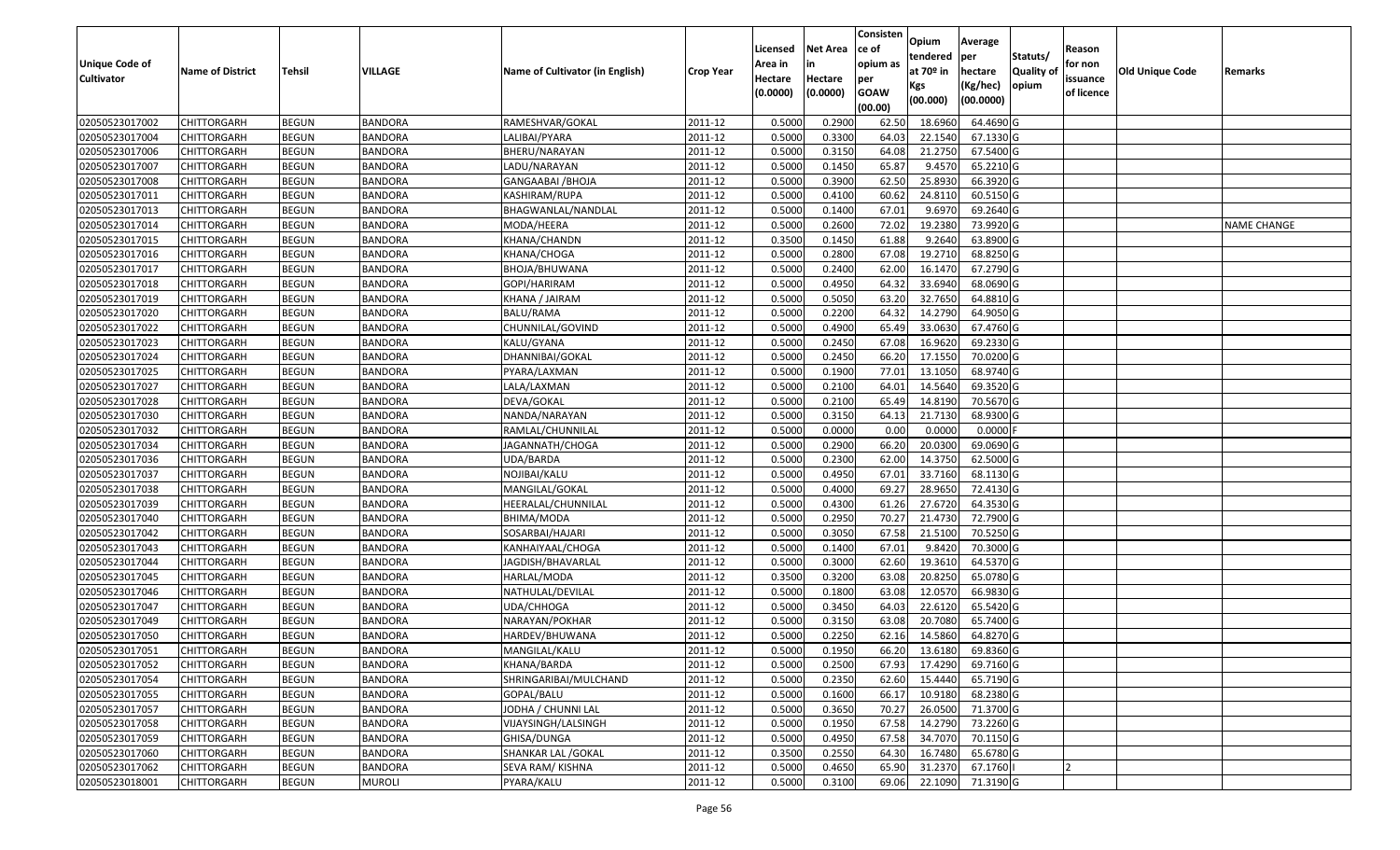|                       |                         |               |                 |                                 |                  | Licensed | <b>Net Area</b> | Consisten<br>ce of | Opium                   | Average                |                           | Reason     |                 |                    |
|-----------------------|-------------------------|---------------|-----------------|---------------------------------|------------------|----------|-----------------|--------------------|-------------------------|------------------------|---------------------------|------------|-----------------|--------------------|
| <b>Unique Code of</b> |                         |               |                 | Name of Cultivator (in English) |                  | Area in  |                 | opium as           | tendered<br>at $70°$ in | per                    | Statuts/                  | for non    |                 |                    |
| <b>Cultivator</b>     | <b>Name of District</b> | <b>Tehsil</b> | VILLAGE         |                                 | <b>Crop Year</b> | Hectare  | Hectare         | per                |                         | hectare                | <b>Quality o</b><br>opium | issuance   | Old Unique Code | Remarks            |
|                       |                         |               |                 |                                 |                  | (0.0000) | (0.0000)        | <b>GOAW</b>        | Kgs<br>(00.000)         | (Kg/hec)<br>(00.0000)  |                           | of licence |                 |                    |
|                       |                         |               |                 |                                 |                  |          |                 | (00.00)            |                         |                        |                           |            |                 |                    |
| 02050523018002        | CHITTORGARH             | <b>BEGUN</b>  | <b>MUROLI</b>   | HAJARI/RUPA                     | 2011-12          | 0.5000   | 0.2000          | 70.84              | 14.8660                 | 74.3300 G              |                           |            |                 |                    |
| 02050523018003        | CHITTORGARH             | <b>BEGUN</b>  | <b>MUROLI</b>   | MADANLAL/PEMA                   | 2011-12          | 0.3500   | 0.3550          | 70.20              | 25.0010                 | 70.4250 G              |                           |            |                 |                    |
| 02050523018004        | CHITTORGARH             | <b>BEGUN</b>  | <b>MUROLI</b>   | DHAPUBAI /DEVILAL               | 2011-12          | 0.5000   | 0.3950          | 69.06              | 27.831                  | 70.4580 G              |                           |            |                 |                    |
| 02050523018005        | <b>CHITTORGARH</b>      | <b>BEGUN</b>  | <b>MUROLI</b>   | MODA/HEMA                       | 2011-12          | 0.5000   | 0.1950          | 66.30              | 13.4780                 | 69.1180 G              |                           |            |                 |                    |
| 02050523018006        | CHITTORGARH             | <b>BEGUN</b>  | <b>MUROLI</b>   | PARTHU/DAULA                    | 2011-12          | 0.5000   | 0.5000          | 69.06              | 35.063                  | 70.1260 G              |                           |            |                 |                    |
| 02050523018007        | CHITTORGARH             | <b>BEGUN</b>  | <b>MUROLI</b>   | BHOLIRAM/RATNA                  | 2011-12          | 0.5000   | 0.4950          | 70.20              | 35.9830                 | $\overline{72.6930}$ G |                           |            |                 |                    |
| 02050523018008        | CHITTORGARH             | <b>BEGUN</b>  | <b>MUROLI</b>   | KAHAIYAAL/KUKA                  | 2011-12          | 0.5000   | 0.5000          | 68.4               | 34.6700                 | 69.3400 G              |                           |            |                 |                    |
| 02050523018009        | <b>CHITTORGARH</b>      | <b>BEGUN</b>  | <b>MUROLI</b>   | GHISALAL/RATNA                  | 2011-12          | 0.5000   | 0.5000          | 70.20              | 35.5910                 | 71.1820 G              |                           |            |                 |                    |
| 02050523018010        | CHITTORGARH             | <b>BEGUN</b>  | <b>MUROLI</b>   | KANA / MANGI LAL                | 2011-12          | 0.5000   | 0.4900          | 66.30              | 32.923                  | 67.1900 G              |                           |            |                 |                    |
| 02050523018012        | CHITTORGARH             | <b>BEGUN</b>  | <b>MUROLI</b>   | CHHEETAR/DEVA                   | 2011-12          | 0.5000   | 0.2400          | 63.54              | 15.6490                 | 65.2040 G              |                           |            |                 |                    |
| 02050523019001        | CHITTORGARH             | <b>BEGUN</b>  | MADHOPUR (M.P.) | HEERALAL/LAXMAN URF LKHAMA      | 2011-12          | 0.5000   | 0.2000          | 67.40              | 14.0780                 | 70.3900 G              |                           |            |                 |                    |
| 02050523019005        | <b>CHITTORGARH</b>      | <b>BEGUN</b>  | MADHOPUR (M.P.) | DEUBAI/ NARAYAN                 | 2011-12          | 0.3500   | 0.3300          | 67.04              | 22.6790                 | 68.7240 G              |                           |            |                 |                    |
| 02050523019007        | <b>CHITTORGARH</b>      | <b>BEGUN</b>  | MADHOPUR (M.P.) | GHISALAL/ONKAR                  | 2011-12          | 0.5000   | 0.2750          | 64.40              | 18.6670                 | 67.8800 G              |                           |            |                 |                    |
| 02050523019008        | <b>CHITTORGARH</b>      | <b>BEGUN</b>  | MADHOPUR (M.P.) | LALU/GOKAL                      | 2011-12          | 0.5000   | 0.3050          | 68.44              | 22.0570                 | 72.3180 G              |                           |            |                 |                    |
| 02050523019009        | CHITTORGARH             | <b>BEGUN</b>  | MADHOPUR (M.P.) | BHANWARLAL/LKHAMA               | 2011-12          | 0.5000   | 0.4000          | 64.40              | 25.8980                 | 64.7450 G              |                           |            |                 |                    |
| 02050523019011        | CHITTORGARH             | <b>BEGUN</b>  | MADHOPUR (M.P.) | BARADICHAND/LAKHAMA             | 2011-12          | 0.3500   | 0.3300          | 68.44              | 23.3480                 | 70.7520 G              |                           |            |                 |                    |
| 02050523019012        | CHITTORGARH             | <b>BEGUN</b>  | MADHOPUR (M.P.) | <b>BALU/DAULA</b>               | 2011-12          | 0.5000   | 0.3000          | 69.82              | 22.3420                 | 74.4730 G              |                           |            |                 |                    |
| 02050523019013        | CHITTORGARH             | <b>BEGUN</b>  | MADHOPUR (M.P.) | KANHAIYALAL A/S SHOCHAND/ RUPA  | 2011-12          | 0.5000   | 0.2700          | 68.44              | 19.1240                 | 70.8300 G              |                           |            |                 |                    |
| 02050523019014        | CHITTORGARH             | <b>BEGUN</b>  | MADHOPUR (M.P.) | <b>BALURAM/DEVILAL</b>          | 2011-12          | 0.5000   | 0.4200          | 67.16              | 28.744                  | 68.4380 G              |                           |            |                 |                    |
| 02050523019015        | CHITTORGARH             | <b>BEGUN</b>  | MADHOPUR (M.P.) | KANHAIYALAL / HUKMA             | 2011-12          | 0.5000   | 0.3500          | 65.90              | 23.9030                 | 68.2940 G              |                           |            |                 | <b>NAME CHANGE</b> |
| 02050523019017        | CHITTORGARH             | <b>BEGUN</b>  | MADHOPUR (M.P.) | HAJARI/NANDA                    | 2011-12          | 0.5000   | 0.3700          | 67.16              | 25.2040                 | 68.1190 G              |                           |            |                 |                    |
| 02050523019018        | CHITTORGARH             | <b>BEGUN</b>  | MADHOPUR (M.P.) | SHOJIRAM/BHUWANA                | 2011-12          | 0.3500   | 0.2550          | 65.90              | 16.8700                 | 66.1570 G              |                           |            |                 |                    |
| 02050523019019        | CHITTORGARH             | <b>BEGUN</b>  | MADHOPUR (M.P.) | UDAYLAL A/S HAJARI/SHANKARLAL   | 2011-12          | 0.3500   | 0.2900          | 67.60              | 19.8600                 | 68.4830 G              |                           |            |                 |                    |
| 02050523019020        | CHITTORGARH             | <b>BEGUN</b>  | MADHOPUR (M.P.) | RAICHANDRA/RAMNATH              | 2011-12          | 0.5000   | 0.4200          | 65.90              | 27.8570                 | 66.3260 G              |                           |            |                 |                    |
| 02050523019021        | CHITTORGARH             | <b>BEGUN</b>  | MADHOPUR (M.P.) | ONKAR/GHASI                     | 2011-12          | 0.5000   | 0.1700          | 67.04              | 12.038                  | 70.8120 G              |                           |            |                 |                    |
| 02050523019025        | CHITTORGARH             | <b>BEGUN</b>  | MADHOPUR (M.P.) | PYARCHAND/BHUWANA               | 2011-12          | 0.5000   | 0.4000          | 68.89              | 28.3330                 | 70.8330 G              |                           |            |                 |                    |
| 02050523019028        | CHITTORGARH             | <b>BEGUN</b>  | MADHOPUR (M.P.) | NANDUBAI/ BOTHLAL               | 2011-12          | 0.5000   | 0.2000          | 67.59              | 14.1590                 | 70.7950 G              |                           |            |                 |                    |
| 02050523020001        | <b>CHITTORGARH</b>      | <b>BEGUN</b>  | NARSINGHPURA    | ONKAR/BHUWANA                   | 2011-12          | 0.5000   | 0.4250          | 67.47              | 30.2460                 | 71.1670 G              |                           |            |                 |                    |
| 02050523020002        | CHITTORGARH             | <b>BEGUN</b>  | NARSINGHPURA    | KHEMRAJ/DAULA                   | 2011-12          | 0.5000   | 0.2950          | 67.47              | 20.2890                 | 68.7760 G              |                           |            |                 |                    |
| 02050523020003        | CHITTORGARH             | <b>BEGUN</b>  | NARSINGHPURA    | BHURA/ONKAR                     | 2011-12          | 0.5000   | 0.4950          | 71.08              | 35.7330                 | 72.1880 G              |                           |            |                 |                    |
| 02050523020004        | CHITTORGARH             | <b>BEGUN</b>  | NARSINGHPURA    | BHURI BAI/BALU                  | 2011-12          | 0.5000   | 0.0000          | 0.00               | 0.0000                  | 0.0000F                |                           |            |                 |                    |
| 02050523020007        | CHITTORGARH             | <b>BEGUN</b>  | NARSINGHPURA    | KAILASH A/S. PYARA /HEERA       | 2011-12          | 0.5000   | 0.4600          | 66.03              | 30.6000                 | 66.5220 G              |                           |            |                 |                    |
| 02050523020009        | <b>CHITTORGARH</b>      | <b>BEGUN</b>  | NARSINGHPURA    | GHISIBAI/DAULA                  | 2011-12          | 0.5000   | 0.3250          | 67.47              | 22.4000                 | 68.9230 G              |                           |            |                 |                    |
| 02050523020010        | CHITTORGARH             | <b>BEGUN</b>  | NARSINGHPURA    | PREMBAI/RAMESHVAR               | 2011-12          | 0.500    | 0.3650          | 66.30              | 24.8630                 | 68.1180 G              |                           |            |                 |                    |
| 02050523020011        | CHITTORGARH             | <b>BEGUN</b>  | NARSINGHPURA    | KAJOD/NANDA                     | 2011-12          | 0.5000   | 0.2250          | 66.30              | 15.1830                 | 67.4800 G              |                           |            |                 |                    |
| 02050523020012        | <b>CHITTORGARH</b>      | <b>BEGUN</b>  | NARSINGHPURA    | KASHANIBAI/BHUWANA              | 2011-12          | 0.5000   | 0.3350          | 63.34              | 21.6800                 | 64.7160 G              |                           |            |                 |                    |
| 02050523020013        | <b>CHITTORGARH</b>      | <b>BEGUN</b>  | NARSINGHPURA    | RAMA URF RAMLAL/KISHNA          | 2011-12          | 0.5000   | 0.2450          | 68.66              | 18.0770                 | 73.7840 G              |                           |            |                 |                    |
| 02050523021001        | <b>CHITTORGARH</b>      | <b>BEGUN</b>  | <b>NANDBAI</b>  | MADHO/PYARA                     | 2011-12          | 0.5000   | 0.1200          | 65.79              | 8.3270                  | 69.3920 G              |                           |            |                 |                    |
| 02050523021003        | <b>CHITTORGARH</b>      | <b>BEGUN</b>  | NANDBAI         | ONKAR / MANGILAL                | 2011-12          | 0.5000   | 0.4550          | 67.86              | 31.2540                 | 68.6900 G              |                           |            |                 |                    |
| 02050523021004        | CHITTORGARH             | <b>BEGUN</b>  | NANDBAI         | DEVILAL/LALU                    | 2011-12          | 0.5000   | 0.3350          | 68.65              | 23.5570                 | 70.3190 G              |                           |            |                 |                    |
| 02050523021006        | <b>CHITTORGARH</b>      | <b>BEGUN</b>  | <b>NANDBAI</b>  | TULSIRAM/CHAGNALAL              | 2011-12          | 0.5000   | 0.3350          | 65.79              | 22.6410                 | 67.5850 G              |                           |            |                 |                    |
| 02050523021008        | <b>CHITTORGARH</b>      | <b>BEGUN</b>  | <b>NANDBAI</b>  | BHAGWANLAL/HARLAL               | 2011-12          | 0.5000   | 0.2800          | 67.86              | 19.3210                 | 69.0040 G              |                           |            |                 |                    |
| 02050523021012        | <b>CHITTORGARH</b>      | <b>BEGUN</b>  | NANDBAI         | MANGIBAI/ONKARLAL               | 2011-12          | 0.5000   | 0.4850          | 65.79              | 32.4250                 | 66.8560 G              |                           |            |                 |                    |
| 02050523021014        | <b>CHITTORGARH</b>      | <b>BEGUN</b>  | NANDBAI         | DEVILAL/MIYACHAND               | 2011-12          | 0.5000   | 0.4050          | 64.74              | 26.6540                 | 65.8120 G              |                           |            |                 |                    |
| 02050523021015        | <b>CHITTORGARH</b>      | <b>BEGUN</b>  | NANDBAI         | HAGAMIBAI/DEVILAL               | 2011-12          | 0.5000   | 0.2650          | 67.89              | 18.3590                 | 69.2790 G              |                           |            |                 |                    |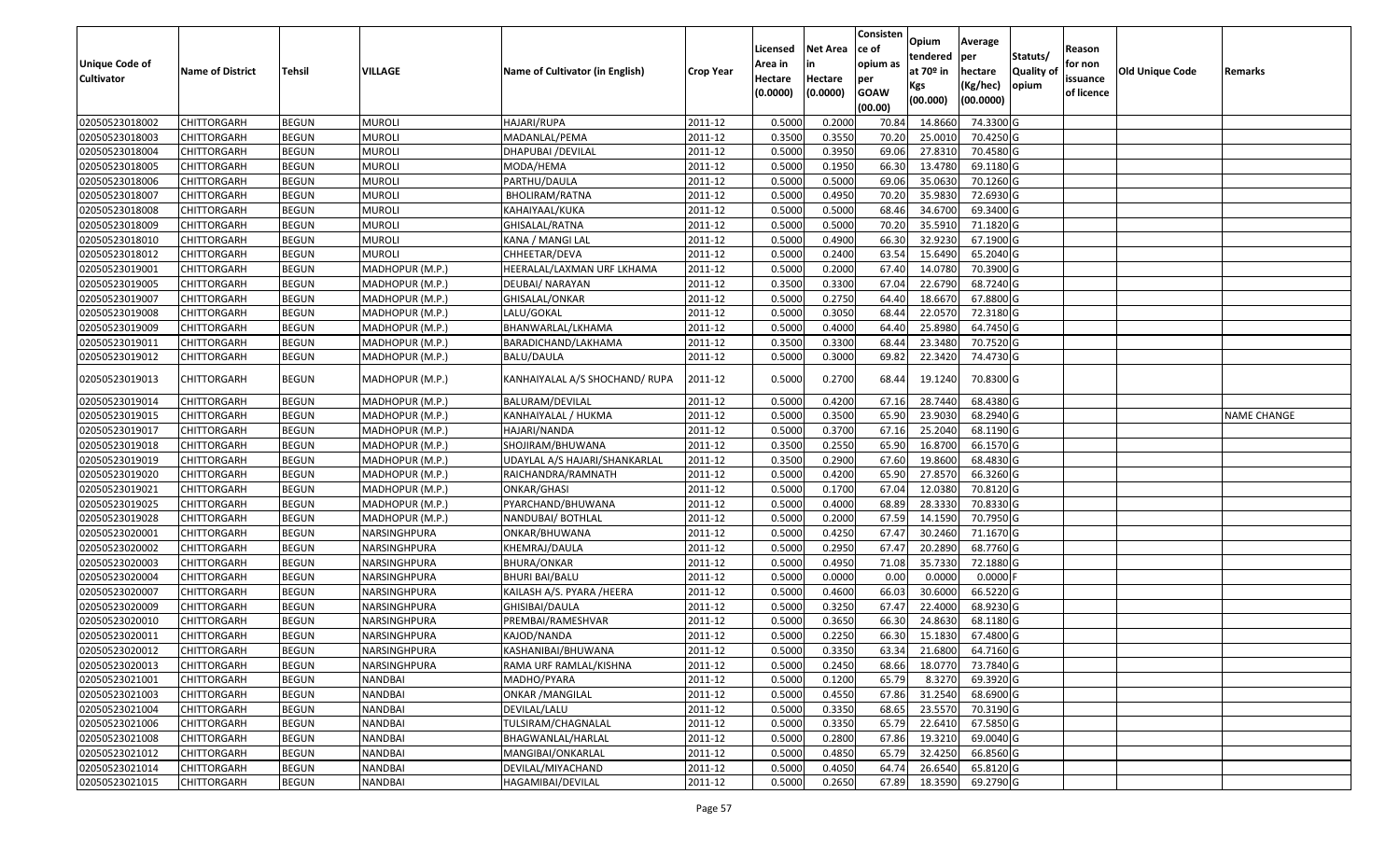| Unique Code of<br><b>Cultivator</b> | <b>Name of District</b> | Tehsil       | <b>VILLAGE</b>  | Name of Cultivator (in English) | <b>Crop Year</b> | Licensed<br>Area in<br>Hectare<br>(0.0000) | <b>Net Area</b><br>in<br>Hectare<br>(0.0000) | Consisten<br>ce of<br>opium as<br>per<br><b>GOAW</b><br>(00.00) | Opium<br>tendered<br>at 70º in<br>Kgs<br>(00.000) | Average<br><b>lper</b><br>hectare<br>(Kg/hec)<br>(00.0000) | Statuts/<br><b>Quality of</b><br>opium | Reason<br>for non<br>issuance<br>of licence | <b>Old Unique Code</b> | Remarks |
|-------------------------------------|-------------------------|--------------|-----------------|---------------------------------|------------------|--------------------------------------------|----------------------------------------------|-----------------------------------------------------------------|---------------------------------------------------|------------------------------------------------------------|----------------------------------------|---------------------------------------------|------------------------|---------|
| 02050523021018                      | CHITTORGARH             | <b>BEGUN</b> | <b>NANDBAI</b>  | MADHU/CHAGNA                    | 2011-12          | 0.5000                                     | 0.3100                                       | 67.89                                                           | 21.7440                                           | 70.1420 G                                                  |                                        |                                             |                        |         |
| 02050523021019                      | <b>CHITTORGARH</b>      | <b>BEGUN</b> | <b>NANDBAI</b>  | DEVILAL/JAICHAND                | 2011-12          | 0.5000                                     | 0.0950                                       | 64.74                                                           | 6.4000                                            | 67.3680 G                                                  |                                        |                                             |                        |         |
| 02050523021020                      | CHITTORGARH             | <b>BEGUN</b> | <b>NANDBAI</b>  | NANDKISHOR/GOPI                 | 2011-12          | 0.5000                                     | 0.2750                                       | 67.86                                                           | 19.2820                                           | 70.1160 G                                                  |                                        |                                             |                        |         |
| 02050523021021                      | CHITTORGARH             | <b>BEGUN</b> | <b>NANDBAI</b>  | DHANNIBAI/MANGILAL              | 2011-12          | 0.5000                                     | 0.3650                                       | 67.89                                                           | 24.9930                                           | 68.4740 G                                                  |                                        |                                             |                        |         |
| 02050523021022                      | CHITTORGARH             | <b>BEGUN</b> | <b>NANDBAI</b>  | PRITHVIRAJ/KAJOD                | 2011-12          | 0.5000                                     | 0.3750                                       | 68.22                                                           | 26.3990                                           | 70.3970 G                                                  |                                        |                                             |                        |         |
| 02050523021023                      | CHITTORGARH             | <b>BEGUN</b> | NANDBAI         | BHANWARLAL/BHUWANA              | 2011-12          | 0.5000                                     | 0.2250                                       | 68.24                                                           | 15.7050                                           | 69.8000 G                                                  |                                        |                                             |                        |         |
| 02050523021025                      | CHITTORGARH             | <b>BEGUN</b> | <b>NANDBAI</b>  | JAMANIBAI/PYARCHAND             | 2011-12          | 0.5000                                     | 0.1900                                       | 68.24                                                           | 13.5210                                           | 71.1630 G                                                  |                                        |                                             |                        |         |
| 02050523021029                      | CHITTORGARH             | <b>BEGUN</b> | <b>NANDBAI</b>  | NARBADABAI/DEVILAL              | 2011-12          | 0.5000                                     | 0.4450                                       | 66.66                                                           | 30.5780                                           | 68.7150 G                                                  |                                        |                                             |                        |         |
| 02050523021030                      | CHITTORGARH             | <b>BEGUN</b> | NANDBAI         | GHISALAL/NANDA                  | 2011-12          | 0.5000                                     | 0.4400                                       | 67.87                                                           | 30.7550                                           | 69.8980 G                                                  |                                        |                                             |                        |         |
| 02050523022001                      | CHITTORGARH             | <b>BEGUN</b> | NEELIYO KA MAAL | KALU/BARDA                      | 2011-12          | 0.5000                                     | 0.2700                                       | 72.38                                                           | 19.9250                                           | 73.7960 G                                                  |                                        |                                             |                        |         |
| 02050523022002                      | CHITTORGARH             | <b>BEGUN</b> | NEELIYO KA MAAL | RUPA/PRITHVIRAJ                 | 2011-12          | 0.5000                                     | 0.4950                                       | 68.32                                                           | 34.6680                                           | 70.0360 G                                                  |                                        |                                             |                        |         |
| 02050523022003                      | CHITTORGARH             | <b>BEGUN</b> | NEELIYO KA MAAL | TEKUBAI/BHERU                   | 2011-12          | 0.5000                                     | 0.5150                                       | 69.32                                                           | 36.1260                                           | 70.1480 G                                                  |                                        |                                             |                        |         |
| 02050523022004                      | CHITTORGARH             | <b>BEGUN</b> | NEELIYO KA MAAL | NANDUBAI/ BAGA                  | 2011-12          | 0.3500                                     | 0.3500                                       | 67.81                                                           | 24.0430                                           | 68.6940 G                                                  |                                        |                                             |                        |         |
| 02050523022005                      | CHITTORGARH             | <b>BEGUN</b> | NEELIYO KA MAAL | DHANNA/KISHNA                   | 2011-12          | 0.5000                                     | 0.5000                                       | 68.71                                                           | 35.8570                                           | 71.7140 G                                                  |                                        |                                             |                        |         |
| 02050523022006                      | CHITTORGARH             | <b>BEGUN</b> | NEELIYO KA MAAL | JHAMKUBAI/HEERA                 | 2011-12          | 0.5000                                     | 0.4900                                       | 64.53                                                           | 32.5880                                           | 66.5060 G                                                  |                                        |                                             |                        |         |
| 02050523022007                      | <b>CHITTORGARH</b>      | <b>BEGUN</b> | NEELIYO KA MAAL | KUKA/KISHNA                     | 2011-12          | 0.5000                                     | 0.4500                                       | 66.81                                                           | 31.8030                                           | 70.6730 G                                                  |                                        |                                             |                        |         |
| 02050523022008                      | CHITTORGARH             | <b>BEGUN</b> | NEELIYO KA MAAL | GHISA/BALU                      | 2011-12          | 0.5000                                     | 0.4000                                       | 68.71                                                           | 27.6700                                           | 69.1750 G                                                  |                                        |                                             |                        |         |
| 02050523022009                      | CHITTORGARH             | <b>BEGUN</b> | NEELIYO KA MAAL | SEUBAI/CHUNILAL                 | 2011-12          | 0.5000                                     | 0.4950                                       | 65.48                                                           | 33.0580                                           | 66.7840 G                                                  |                                        |                                             |                        |         |
| 02050523022010                      | CHITTORGARH             | <b>BEGUN</b> | NEELIYO KA MAAL | SHANKAR LAL / NANDA             | 2011-12          | 0.5000                                     | 0.4450                                       | 67.81                                                           | 30.6310                                           | 68.8340 G                                                  |                                        |                                             |                        |         |
| 02050523022011                      | CHITTORGARH             | <b>BEGUN</b> | NEELIYO KA MAAL | DHAPUBAI/HEMA                   | 2011-12          | 0.5000                                     | 0.2750                                       | 68.35                                                           | 19.0310                                           | 69.2040 G                                                  |                                        |                                             |                        |         |
| 02050523022012                      | <b>CHITTORGARH</b>      | <b>BEGUN</b> | NEELIYO KA MAAL | NARAYAN/GOPI                    | 2011-12          | 0.5000                                     | 0.3150                                       | 68.12                                                           | 21.5600                                           | 68,4440 G                                                  |                                        |                                             |                        |         |
| 02050523022013                      | CHITTORGARH             | <b>BEGUN</b> | NEELIYO KA MAAL | SUGNABAI/PRBHULAL               | 2011-12          | 0.5000                                     | 0.4600                                       | 68.35                                                           | 31.9190                                           | 69.3890 G                                                  |                                        |                                             |                        |         |
| 02050523022014                      | CHITTORGARH             | <b>BEGUN</b> | NEELIYO KA MAAL | NANDA/BHOLA                     | 2011-12          | 0.5000                                     | 0.4250                                       | 72.84                                                           | 32.5590                                           | 76.6090 G                                                  |                                        |                                             |                        |         |
| 02050523022015                      | CHITTORGARH             | <b>BEGUN</b> | NEELIYO KA MAAL | HAJARI/KISHNA                   | 2011-12          | 0.5000                                     | 0.5000                                       | 65.48                                                           | 31.4400                                           | 62.8800 G                                                  |                                        |                                             |                        |         |
| 02050523022016                      | CHITTORGARH             | <b>BEGUN</b> | NEELIYO KA MAAL | HAJARI/BALU                     | 2011-12          | 0.5000                                     | 0.3500                                       | 65.48                                                           | 23.6570                                           | 67.5910 G                                                  |                                        |                                             |                        |         |
| 02050523022018                      | CHITTORGARH             | <b>BEGUN</b> | NEELIYO KA MAAL | BHANWARLAL/KALU                 | 2011-12          | 0.5000                                     | 0.4850                                       | 66.98                                                           | 33.0400                                           | 68.1240 G                                                  |                                        |                                             |                        |         |
| 02050523022019                      | CHITTORGARH             | <b>BEGUN</b> | NEELIYO KA MAAL | PREMBAI/BHERULAL                | 2011-12          | 0.5000                                     | 0.3950                                       | 68.40                                                           | 27.7020                                           | 70.1320 G                                                  |                                        |                                             |                        |         |
| 02050523022020                      | CHITTORGARH             | <b>BEGUN</b> | NEELIYO KA MAAL | <b>BALIBAI/GISA</b>             | 2011-12          | 0.5000                                     | 0.5000                                       | 65.73                                                           | 32.6400                                           | 65.2800 G                                                  |                                        |                                             |                        |         |
| 02050523023001                      | CHITTORGARH             | <b>BEGUN</b> | <b>SHOPURA</b>  | RAMCHANDRA/DEVILAL              | 2011-12          | 0.5000                                     | 0.3600                                       | 68.29                                                           | 25.9400                                           | 72.0560 G                                                  |                                        |                                             |                        |         |
| 02050523023002                      | CHITTORGARH             | <b>BEGUN</b> | <b>SHOPURA</b>  | HEERA/BHURA                     | 2011-12          | 0.5000                                     | 0.4100                                       | 62.58                                                           | 26.9000                                           | 65.6100 G                                                  |                                        |                                             |                        |         |
| 02050523023003                      | <b>CHITTORGARH</b>      | <b>BEGUN</b> | <b>SHOPURA</b>  | JAYCHAND/GHASI                  | 2011-12          | 0.5000                                     | 0.2000                                       | 66.90                                                           | 13.3510                                           | 66.7550 G                                                  |                                        |                                             |                        |         |
| 02050523023004                      | <b>CHITTORGARH</b>      | <b>BEGUN</b> | <b>SHOPURA</b>  | KAHAIYAAL D. P                  |                  |                                            |                                              |                                                                 |                                                   |                                                            |                                        |                                             |                        |         |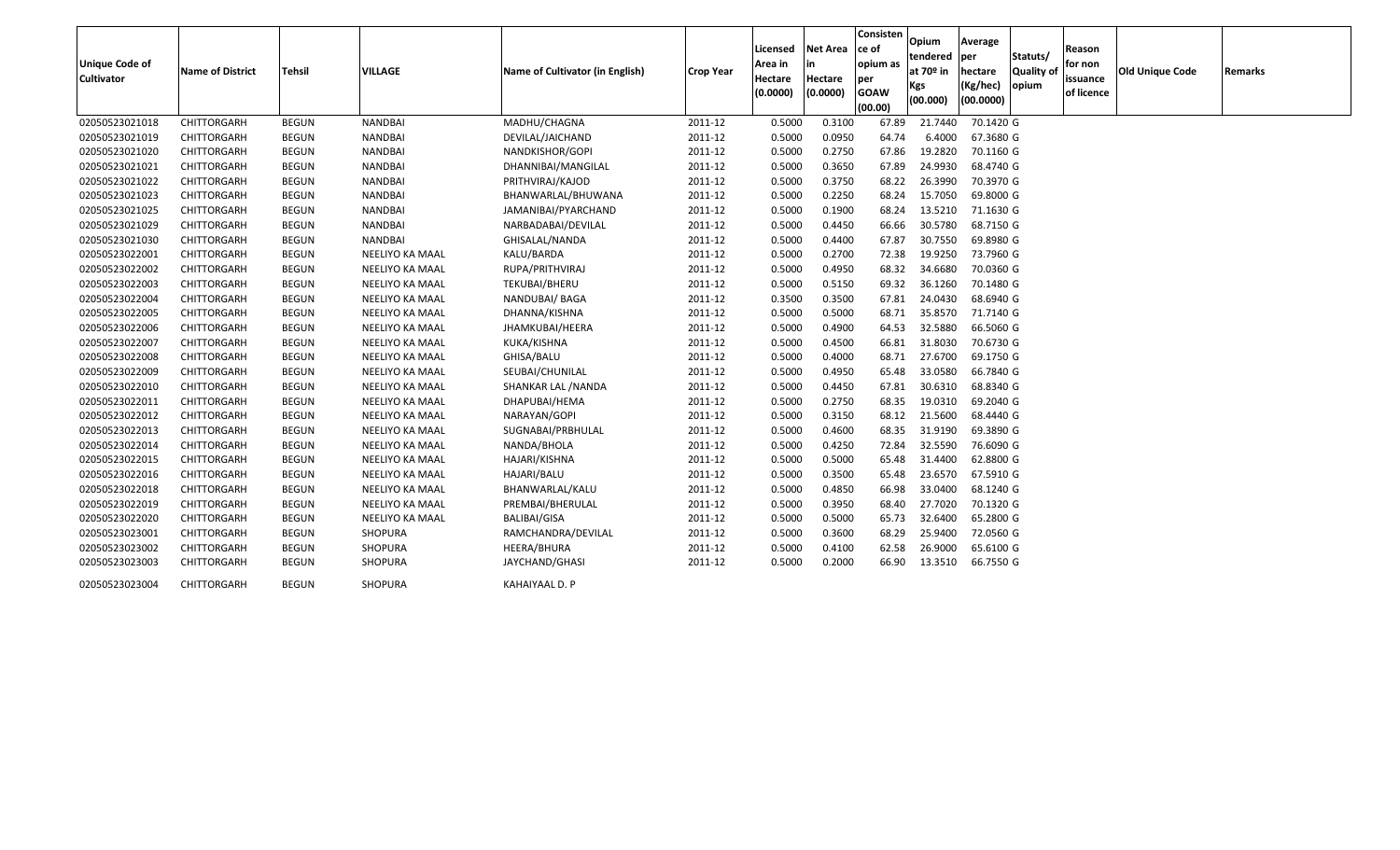| <b>Unique Code of</b><br><b>Cultivator</b> | <b>Name of District</b> | <b>Tehsil</b> | VILLAGE        | Name of Cultivator (in English) | <b>Crop Year</b> | Licensed<br>Area in<br>Hectare<br>(0.0000) | <b>Net Area</b><br>in<br>Hectare<br>(0.0000) | Consisten<br>ce of<br>opium as<br>per<br><b>GOAW</b><br>(00.00) | Opium<br>tendered<br>at $70°$ in<br>Kgs<br>(00.000) | Average<br>per<br>hectare<br>(Kg/hec)<br>(00.0000) | Statuts/<br>Quality of<br>opium | Reason<br>for non<br>issuance<br>of licence | <b>Old Unique Code</b> | Remarks                          |
|--------------------------------------------|-------------------------|---------------|----------------|---------------------------------|------------------|--------------------------------------------|----------------------------------------------|-----------------------------------------------------------------|-----------------------------------------------------|----------------------------------------------------|---------------------------------|---------------------------------------------|------------------------|----------------------------------|
| 02050523023021                             | <b>CHITTORGARH</b>      | <b>BEGUN</b>  | <b>SHOPURA</b> | BHANWARLAL/RUPA                 | 2011-12          | 0.5000                                     | 0.2900                                       | 70.8                                                            | 20.704                                              | 71.3930 G                                          |                                 |                                             |                        |                                  |
| 02050523023022                             | CHITTORGARH             | <b>BEGUN</b>  | SHOPURA        | NARBADABAI/PRBHULAL             | 2011-12          | 0.3500                                     | 0.2750                                       | 67.86                                                           | 19.1460                                             | 69.6220 G                                          |                                 |                                             |                        |                                  |
| 02050523023023                             | CHITTORGARH             | <b>BEGUN</b>  | SHOPURA        | SITARAM/NARAYAN                 | 2011-12          | 0.5000                                     | 0.3000                                       | 64.3                                                            | 20.4050                                             | 68.0170 G                                          |                                 |                                             |                        |                                  |
| 02050523023025                             | <b>CHITTORGARH</b>      | <b>BEGUN</b>  | SHOPURA        | NANIBAI/GOPI                    | 2011-12          | 0.5000                                     | 0.2550                                       | 64.58                                                           | 17.1320                                             | 67.1840 G                                          |                                 |                                             |                        |                                  |
| 02050523023026                             | <b>CHITTORGARH</b>      | <b>BEGUN</b>  | <b>SHOPURA</b> | KANHAIYAAL/GHASIRAM             | 2011-12          | 0.5000                                     | 0.1350                                       | 67.33                                                           | 9.4740                                              | 70.1780 G                                          |                                 |                                             |                        |                                  |
| 02050523023027                             | <b>CHITTORGARH</b>      | <b>BEGUN</b>  | <b>SHOPURA</b> | HARIRAM/RAMCHANDRA              | 2011-12          | 0.5000                                     | 0.3400                                       | 67.33                                                           | 23.0360                                             | 67.7530 G                                          |                                 |                                             |                        |                                  |
| 02050523023028                             | CHITTORGARH             | <b>BEGUN</b>  | <b>SHOPURA</b> | NANDLAL/RAMAJI                  | 2011-12          | 0.5000                                     | 0.3950                                       | 71.12                                                           | 28.5500                                             | 72.2780 G                                          |                                 |                                             |                        |                                  |
| 02050523023029                             | CHITTORGARH             | <b>BEGUN</b>  | <b>SHOPURA</b> | MEGHRAJ/RUPA                    | 2011-12          | 0.5000                                     | 0.3000                                       | 71.87                                                           | 22.2900                                             | 74.3000 G                                          |                                 |                                             |                        |                                  |
| 02050523023030                             | CHITTORGARH             | <b>BEGUN</b>  | <b>SHOPURA</b> | KUKALAL/MOJIRAM                 | 2011-12          | 0.5000                                     | 0.2550                                       | 71.12                                                           | 18.5830                                             | 72.8750 G                                          |                                 |                                             |                        |                                  |
| 02050523023031                             | CHITTORGARH             | <b>BEGUN</b>  | <b>SHOPURA</b> | BHERULAL/GHASIRAM               | 2011-12          | 0.5000                                     | 0.1350                                       | 67.72                                                           | 9.4900                                              | 70.2960 G                                          |                                 |                                             |                        |                                  |
| 02050523023032                             | CHITTORGARH             | <b>BEGUN</b>  | <b>SHOPURA</b> | GODU/NARAYAN                    | 2011-12          | 0.5000                                     | 0.1900                                       | 71.12                                                           | 14.0920                                             | 74.1680 G                                          |                                 |                                             |                        |                                  |
| 02050523023033                             | CHITTORGARH             | <b>BEGUN</b>  | <b>SHOPURA</b> | NARAYAN/BALURAM                 | 2011-12          | 0.5000                                     | 0.3350                                       | 67.72                                                           | 23.2670                                             | 69.4540 G                                          |                                 |                                             |                        |                                  |
| 02050523023034                             | CHITTORGARH             | <b>BEGUN</b>  | <b>SHOPURA</b> | TULSIRAM / PANNA LAL            | 2011-12          | 0.3500                                     | 0.3250                                       | 67.86                                                           | 22.5390                                             | 69.3510 G                                          |                                 |                                             |                        |                                  |
| 02050523023035                             | CHITTORGARH             | <b>BEGUN</b>  | <b>SHOPURA</b> | NARAYAN/TULSIRAM                | 2011-12          | 0.5000                                     | 0.2000                                       | 70.06                                                           | 14.5220                                             | 72.6100 G                                          |                                 |                                             |                        |                                  |
| 02050523023036                             | CHITTORGARH             | <b>BEGUN</b>  | <b>SHOPURA</b> | CHAGNA/KUKA                     | 2011-12          | 0.5000                                     | 0.2000                                       | 64.58                                                           | 13.4510                                             | 67.2550 G                                          |                                 |                                             |                        |                                  |
| 02050523023037                             | CHITTORGARH             | <b>BEGUN</b>  | <b>SHOPURA</b> | MOTYABAI /DAMA                  | 2011-12          | 0.3500                                     | 0.3050                                       | 67.86                                                           | 21.1430                                             | 69.3210 G                                          |                                 |                                             |                        |                                  |
| 02050523023038                             | CHITTORGARH             | <b>BEGUN</b>  | SHOPURA        | PRBHU/HAJARI                    | 2011-12          | 0.5000                                     | 0.2700                                       | 68.00                                                           | 18.9910                                             | $\overline{70.3370}$ G                             |                                 |                                             |                        |                                  |
| 02050523023039                             | CHITTORGARH             | <b>BEGUN</b>  | SHOPURA        | NOLARAM/BHURA                   | 2011-12          | 0.5000                                     | 0.2000                                       | 65.1                                                            | 13.2360                                             | 66.1800 G                                          |                                 |                                             |                        |                                  |
| 02050523023040                             | <b>CHITTORGARH</b>      | <b>BEGUN</b>  | SHOPURA        | KANA/NARAYAN                    | 2011-12          | 0.5000                                     | 0.2750                                       | 67.72                                                           | 19.5900                                             | 71.2360 G                                          |                                 |                                             |                        |                                  |
| 02050523023041                             | CHITTORGARH             | <b>BEGUN</b>  | <b>SHOPURA</b> | RUPIBAI / GHISA                 | 2011-12          | 0.5000                                     | 0.4800                                       | 65.14                                                           | 31.4350                                             | 65.4900 G                                          |                                 |                                             |                        | <b>NAME CHANGE</b>               |
| 02050523023042                             | CHITTORGARH             | <b>BEGUN</b>  | SHOPURA        | JANIBAI/RUPA                    | 2011-12          | 0.5000                                     | 0.4050                                       | 66.77                                                           | 27.9960                                             | 69.1260 G                                          |                                 |                                             |                        |                                  |
| 02050523023045                             | CHITTORGARH             | <b>BEGUN</b>  | <b>SHOPURA</b> | TARACHAND/GOPALAL               | 2011-12          | 0.5000                                     | 0.1900                                       | 62.58                                                           | 12.1140                                             | 63.7580 G                                          |                                 |                                             |                        |                                  |
| 02050523023046                             | CHITTORGARH             | <b>BEGUN</b>  | <b>SHOPURA</b> | BHERULAL/GOKAL                  | 2011-12          | 0.5000                                     | 0.4000                                       | 71.09                                                           | 29.2280                                             | 73.0700G                                           |                                 |                                             |                        |                                  |
| 02050523023048                             | CHITTORGARH             | <b>BEGUN</b>  | <b>SHOPURA</b> | KALURAM/LAKHAMA                 | 2011-12          | 0.5000                                     | 0.1900                                       | 67.59                                                           | 13.8370                                             | 72.8260 G                                          |                                 |                                             |                        |                                  |
| 02050523023049                             | CHITTORGARH             | <b>BEGUN</b>  | SHOPURA        | PRABHULAL/DEVILAL               | 2011-12          | 0.5000                                     | 0.1600                                       | 67.42                                                           | 11.2590                                             | 70.3690 G                                          |                                 |                                             |                        |                                  |
| 02050523023050                             | CHITTORGARH             | <b>BEGUN</b>  | <b>SHOPURA</b> | THAMMABAI/BHANWARLAL            | 2011-12          | 0.3500                                     | 0.3350                                       | 65.1                                                            | 22.2500                                             | 66.4180 G                                          |                                 |                                             |                        |                                  |
| 02050523023051                             | CHITTORGARH             | <b>BEGUN</b>  | <b>SHOPURA</b> | MOTYABAI/CHUNNILAL              | 2011-12          | 0.5000                                     | 0.2350                                       | 66.17                                                           | 15.9940                                             | 68.0600 G                                          |                                 |                                             |                        |                                  |
| 02050523023052                             | CHITTORGARH             | <b>BEGUN</b>  | SHOPURA        | DEVILAL/HEMRAJ                  | 2011-12          | 0.5000                                     | 0.3000                                       | 66.64                                                           | 20.6870                                             | 68.9570 G                                          |                                 |                                             |                        |                                  |
| 02050523023053                             | <b>CHITTORGARH</b>      | <b>BEGUN</b>  | SHOPURA        | HOKMA/MAYARAM                   | 2011-12          | 0.5000                                     | 0.1700                                       | 65.14                                                           | 11.6410                                             | 68.4760 G                                          |                                 |                                             |                        |                                  |
| 02050523023054                             | <b>CHITTORGARH</b>      | <b>BEGUN</b>  | <b>SHOPURA</b> | RAMESHVAR/DEVILAL               | 2011-12          | 0.5000                                     | 0.1500                                       | 70.06                                                           | 11.3300                                             | 75.5330 G                                          |                                 |                                             |                        |                                  |
| 02050523023055                             | <b>CHITTORGARH</b>      | <b>BEGUN</b>  | <b>SHOPURA</b> | CHUNNILAL/NARAYAN               | 2011-12          | 0.5000                                     | 0.2000                                       | 66.64                                                           | 13.7180                                             | 68.5900 G                                          |                                 |                                             |                        |                                  |
| 02050523023056                             | CHITTORGARH             | <b>BEGUN</b>  | <b>SHOPURA</b> | PREMCHAND/RUPARAM               | 2011-12          | 0.5000                                     | 0.3200                                       | 70.06                                                           | 23.2000                                             | 72.5000G                                           |                                 |                                             |                        |                                  |
| 02050523023057                             | <b>CHITTORGARH</b>      | <b>BEGUN</b>  | <b>SHOPURA</b> | NANDUBAI/DUNGARAM               | 2011-12          | 0.5000                                     | 0.2200                                       | 66.90                                                           | 15.4350                                             | 70.1590 G                                          |                                 |                                             |                        |                                  |
| 02050523023058                             | CHITTORGARH             | <b>BEGUN</b>  | <b>SHOPURA</b> | MODIRAM/TULSIRAM                | 2011-12          | 0.5000                                     | 0.2400                                       | 65.14                                                           | 16.3040                                             | 67.9330 G                                          |                                 |                                             |                        |                                  |
| 02050523023059                             | CHITTORGARH             | <b>BEGUN</b>  | SHOPURA        | GANGAA BAI / LAKHAMA            | 2011-12          | 0.5000                                     | 0.1000                                       | 69.06                                                           | 7.7150                                              | 77.1500 G                                          |                                 |                                             |                        | TRANSFER / KANAKPURA<br>(BENGUN) |
| 02050523024001                             | <b>CHITTORGARH</b>      | <b>BEGUN</b>  | AAMALDA        | DUDHARAM/GULAB                  | 2011-12          | 0.3500                                     | 0.2150                                       | 68.47                                                           |                                                     | 15.1030 70.2470 G                                  |                                 |                                             |                        |                                  |
| 02050523024003                             | <b>CHITTORGARH</b>      | <b>BEGUN</b>  | AAMALDA        | SHAMBHURAM/MODIRAM              | 2011-12          | 0.5000                                     | 0.1200                                       | 68.58                                                           | 8.5920                                              | 71.6000 G                                          |                                 |                                             |                        |                                  |
| 02050523024004                             | <b>CHITTORGARH</b>      | <b>BEGUN</b>  | AAMALDA        | DAYASHANKAR/MOTI                | 2011-12          | 0.5000                                     | 0.2000                                       | 71.59                                                           | 15.6270                                             | 78.1350                                            |                                 |                                             |                        |                                  |
| 02050523024005                             | <b>CHITTORGARH</b>      | <b>BEGUN</b>  | AAMALDA        | RAMCHANDRA / BHAGIRATH          | 2011-12          | 0.3500                                     | 0.2500                                       | 64.52                                                           | 16.2220                                             | 64.8880 G                                          |                                 |                                             |                        |                                  |
| 02050523024006                             | CHITTORGARH             | <b>BEGUN</b>  | AAMALDA        | <b>GENDMAL/RAMA BALAI</b>       | 2011-12          | 0.5000                                     | 0.3400                                       | 65.34                                                           | 23.4570                                             | 68.9910 G                                          |                                 |                                             |                        |                                  |
| 02050523024008                             | <b>CHITTORGARH</b>      | <b>BEGUN</b>  | AAMALDA        | SITARAM/NARAYAN                 | 2011-12          | 0.5000                                     | 0.4700                                       | 69.98                                                           | 33.2410                                             | 70.7260 G                                          |                                 |                                             |                        |                                  |
| 02050523024010                             | <b>CHITTORGARH</b>      | <b>BEGUN</b>  | AAMALDA        | NARAYAN/KALU                    | 2011-12          | 0.5000                                     | 0.4450                                       | 68.47                                                           | 31.7020                                             | 71.2400 G                                          |                                 |                                             |                        |                                  |
| 02050523024011                             | <b>CHITTORGARH</b>      | <b>BEGUN</b>  | AAMALDA        | DEVALAL/NARAYAN                 | 2011-12          | 0.5000                                     | 0.3700                                       | 65.10                                                           | 25.9380                                             | 70.1030 G                                          |                                 |                                             |                        |                                  |
| 02050523024012                             | CHITTORGARH             | <b>BEGUN</b>  | AAMALDA        | NANALAL/NARAYAN                 | 2011-12          | 0.5000                                     | 0.2750                                       | 68.80                                                           | 19.4510                                             | 70.7310 G                                          |                                 |                                             |                        |                                  |
| 02050523024013                             | <b>CHITTORGARH</b>      | <b>BEGUN</b>  | AAMALDA        | GOPALLAL/MADHU                  | 2011-12          | 0.5000                                     | 0.2350                                       | 68.80                                                           | 17.1710                                             | 73.0680 G                                          |                                 |                                             |                        |                                  |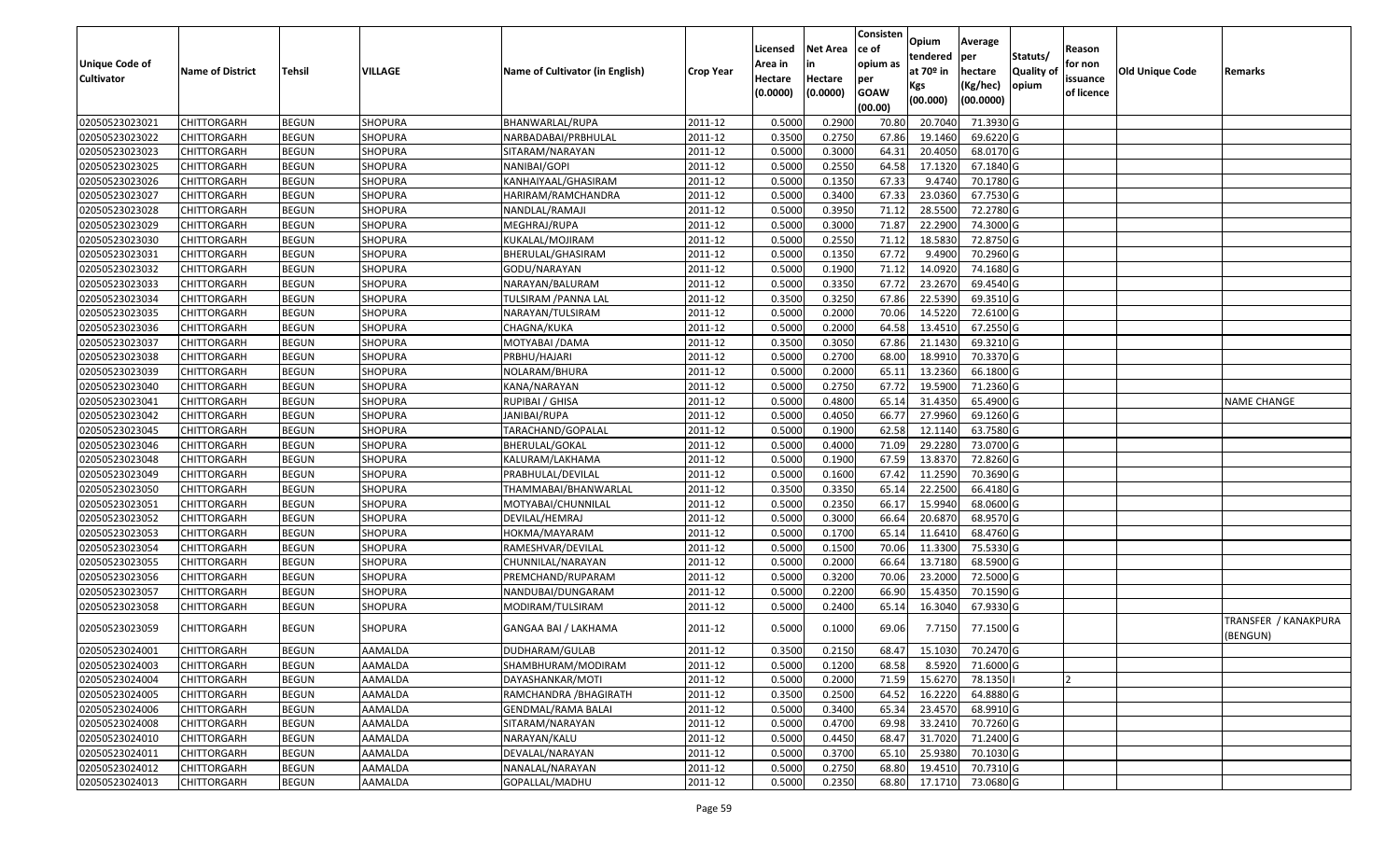| <b>Unique Code of</b><br><b>Cultivator</b> | <b>Name of District</b> | <b>Tehsil</b> | VILLAGE          | Name of Cultivator (in English) | <b>Crop Year</b> | Licensed<br>Area in<br>Hectare<br>(0.0000) | <b>Net Area</b><br>in<br>Hectare<br>(0.0000) | Consisten<br>ce of<br>opium as<br>per<br><b>GOAW</b><br>(00.00) | Opium<br>tendered<br>at $70°$ in<br>Kgs<br>(00.000) | Average<br>per<br>hectare<br>(Kg/hec)<br>(00.0000) | Statuts/<br>Quality of<br>opium | Reason<br>for non<br>issuance<br>of licence | <b>Old Unique Code</b> | Remarks            |
|--------------------------------------------|-------------------------|---------------|------------------|---------------------------------|------------------|--------------------------------------------|----------------------------------------------|-----------------------------------------------------------------|-----------------------------------------------------|----------------------------------------------------|---------------------------------|---------------------------------------------|------------------------|--------------------|
| 02050523024014                             | <b>CHITTORGARH</b>      | <b>BEGUN</b>  | AAMALDA          | MANGILAL/DEVAJI (CHHOTA)        | 2011-12          | 0.3500                                     | 0.3550                                       | 66.57                                                           | 24.4880                                             | 68.9800 G                                          |                                 |                                             |                        |                    |
| 02050523024015                             | CHITTORGARH             | <b>BEGUN</b>  | AAMALDA          | JGMA/NARAYAN                    | 2011-12          | 0.5000                                     | 0.3200                                       | 68.47                                                           | 22.4580                                             | 70.1810 G                                          |                                 |                                             |                        |                    |
| 02050523024016                             | CHITTORGARH             | <b>BEGUN</b>  | AAMALDA          | HAJARI/NARAYAN                  | 2011-12          | 0.5000                                     | 0.2450                                       | 68.80                                                           | 18.0060                                             | 73.4940 G                                          |                                 |                                             |                        |                    |
| 02050523024018                             | <b>CHITTORGARH</b>      | <b>BEGUN</b>  | AAMALDA          | HEERALAL/BHAGGA                 | 2011-12          | 0.5000                                     | 0.2400                                       | 68.80                                                           | 17.0530                                             | 71.0540 G                                          |                                 |                                             |                        |                    |
| 02050523024019                             | <b>CHITTORGARH</b>      | <b>BEGUN</b>  | AAMALDA          | KANHAIYALAL /AMBALAL            | 2011-12          | 0.5000                                     | 0.2450                                       | 67.46                                                           | 17.2410                                             | 70.3710 G                                          |                                 |                                             |                        |                    |
| 02050523024020                             | CHITTORGARH             | <b>BEGUN</b>  | AAMALDA          | JAWAHARLAL/JAGANNATH            | 2011-12          | 0.5000                                     | 0.1100                                       | 67.46                                                           | 7.7580                                              | 70.5270 G                                          |                                 |                                             |                        |                    |
| 02050523024021                             | CHITTORGARH             | <b>BEGUN</b>  | AAMALDA          | MAGILAL/DEVA (BADA)             | 2011-12          | 0.3500                                     | 0.2700                                       | 69.63                                                           | 18.8200                                             | 69.7040 G                                          |                                 |                                             |                        |                    |
| 02050523024022                             | CHITTORGARH             | <b>BEGUN</b>  | AAMALDA          | NANDLAL /HEERALAL               | 2011-12          | 0.3500                                     | 0.2600                                       | 72.66                                                           | 19.047                                              | 73.2580 G                                          |                                 |                                             |                        |                    |
| 02050523024024                             | CHITTORGARH             | <b>BEGUN</b>  | AAMALDA          | DUDHARAM/HEMRAJ                 | 2011-12          | 0.3500                                     | 0.2350                                       | 68.40                                                           | 16.7680                                             | 71.3530 G                                          |                                 |                                             |                        | <b>NAME CHANGE</b> |
| 02050523024025                             | CHITTORGARH             | <b>BEGUN</b>  | AAMALDA          | SURESHCHANDRA/AMBALAL           | 2011-12          | 0.5000                                     | 0.2500                                       | 65.92                                                           | 17.3840                                             | 69.5360 G                                          |                                 |                                             |                        |                    |
| 02050523024027                             | CHITTORGARH             | <b>BEGUN</b>  | AAMALDA          | SHAMBHULAL / LAXMANLAL          | 2011-12          | 0.3500                                     | 0.3150                                       | 63.33                                                           | 20.1390                                             | 63.9330 G                                          |                                 |                                             |                        |                    |
| 02050523024029                             | CHITTORGARH             | <b>BEGUN</b>  | AAMALDA          | KAILASH / MANGILAL              | 2011-12          | 0.5000                                     | 0.2650                                       | 67.46                                                           | 18.0700                                             | 68.1890 G                                          |                                 |                                             |                        |                    |
| 02050523024035                             | CHITTORGARH             | <b>BEGUN</b>  | AAMALDA          | MANGILAL/PARAMANAND             | 2011-12          | 0.5000                                     | 0.2900                                       | 70.58                                                           | 21.6280                                             | 74.5790 G                                          |                                 |                                             |                        |                    |
| 02050523024036                             | CHITTORGARH             | <b>BEGUN</b>  | AAMALDA          | RAMCHANDRA/BHURALAL             | 2011-12          | 0.5000                                     | 0.0000                                       | 0.00                                                            | 0.0000                                              | 0.0000                                             |                                 |                                             |                        |                    |
| 02050523024037                             | CHITTORGARH             | <b>BEGUN</b>  | AAMALDA          | BHAGVATI PRASAD/SHANTILAL       | 2011-12          | 0.5000                                     | 0.2000                                       | 63.33                                                           | 13.1820                                             | 65.9100 G                                          |                                 |                                             |                        |                    |
| 02050523024038                             | CHITTORGARH             | <b>BEGUN</b>  | AAMALDA          | LADULAL/BHERULAL                | 2011-12          | 0.5000                                     | 0.0000                                       | 0.00                                                            | 0.0000                                              | 0.0000                                             |                                 |                                             |                        |                    |
| 02050523024040                             | CHITTORGARH             | <b>BEGUN</b>  | AAMALDA          | MANGILAL/CHUNA                  | 2011-12          | 0.3500                                     | 0.2700                                       | 68.58                                                           | 19.1040                                             | 70.7560 G                                          |                                 |                                             |                        |                    |
| 02050523024041                             | CHITTORGARH             | <b>BEGUN</b>  | AAMALDA          | KALYAN/JAGANNATH                | 2011-12          | 0.3500                                     | 0.3450                                       | 68.29                                                           | 23.5600                                             | 68.2900 G                                          |                                 |                                             |                        |                    |
| 02050523024043                             | <b>CHITTORGARH</b>      | <b>BEGUN</b>  | AAMALDA          | NANALAL/MODA                    | 2011-12          | 0.3500                                     | 0.1500                                       | 71.80                                                           | 11.4980                                             | 76.6530 G                                          |                                 |                                             |                        |                    |
| 02050523024044                             | CHITTORGARH             | <b>BEGUN</b>  | AAMALDA          | RAMSUKHIBAI/LABHACHAND          | 2011-12          | 0.5000                                     | 0.4650                                       | 71.91                                                           | 33.3970                                             | 71.8220 G                                          |                                 |                                             |                        |                    |
| 02050523024045                             | <b>CHITTORGARH</b>      | <b>BEGUN</b>  | AAMALDA          | HEERALAL/JAGANNATH              | 2011-12          | 0.5000                                     | 0.4200                                       | 68.58                                                           | 30.1650                                             | 71.8210 G                                          |                                 |                                             |                        |                    |
| 02050523024046                             | CHITTORGARH             | <b>BEGUN</b>  | AAMALDA          | BHAGVATIDEVI/ONKARLAL           | 2011-12          | 0.3500                                     | 0.2500                                       | 63.33                                                           | 16.0410                                             | 64.1640 G                                          |                                 |                                             |                        |                    |
| 02050523024047                             | CHITTORGARH             | <b>BEGUN</b>  | AAMALDA          | HARIRAM/BHURA                   | 2011-12          | 0.5000                                     | 0.3000                                       | 65.34                                                           | 20.4050                                             | 68.0170 G                                          |                                 |                                             |                        |                    |
| 02050523024048                             | CHITTORGARH             | <b>BEGUN</b>  | AAMALDA          | SHAMBHURAM/DUDHARAM             | 2011-12          | 0.5000                                     | 0.2700                                       | 68.29                                                           | 18.9160                                             | 70.0590 G                                          |                                 |                                             |                        |                    |
| 02050523024049                             | CHITTORGARH             | <b>BEGUN</b>  | AAMALDA          | MOHNIDEVI/GEDMAL                | 2011-12          | 0.5000                                     | 0.2900                                       | 68.87                                                           | 19.795                                              | 68.2590 G                                          |                                 |                                             |                        |                    |
| 02050523024051                             | CHITTORGARH             | <b>BEGUN</b>  | AAMALDA          | CHHEETARLAL/KUKA                | 2011-12          | 0.5000                                     | 0.3100                                       | 74.13                                                           | 21.9110                                             | 70.6810 G                                          |                                 |                                             |                        |                    |
| 02050523024052                             | CHITTORGARH             | <b>BEGUN</b>  | AAMALDA          | KANADAS/RAGUNATHDAS             | 2011-12          | 0.3500                                     | 0.3250                                       | 68.87                                                           | 23.2580                                             | 71.5630 G                                          |                                 |                                             |                        |                    |
| 02050523024055                             | CHITTORGARH             | <b>BEGUN</b>  | AAMALDA          | SHOLI BAI /NANU RAM             | 2011-12          | 0.5000                                     | 0.4950                                       | 66.34                                                           | 35.4540                                             | 71.6240 G                                          |                                 |                                             |                        |                    |
| 02050523024056                             | <b>CHITTORGARH</b>      | <b>BEGUN</b>  | AAMALDA          | KAJOD/MODA                      | 2011-12          | 0.5000                                     | 0.2200                                       | 68.29                                                           | 15.6580                                             | 71.1730 G                                          |                                 |                                             |                        |                    |
| 02050523024057                             | <b>CHITTORGARH</b>      | <b>BEGUN</b>  | AAMALDA          | MANGILAL/MODA                   | 2011-12          | 0.5000                                     | 0.1850                                       | 68.58                                                           | 13.5790                                             | 73.4000 G                                          |                                 |                                             |                        |                    |
| 02050523025001                             | CHITTORGARH             | <b>BEGUN</b>  | <b>JALAMPURA</b> | KASHIRAM/MEGHA                  | 2011-12          | 0.5000                                     | 0.2850                                       | 68.92                                                           | 20.4400                                             | 71.7190 G                                          |                                 |                                             |                        |                    |
| 02050523025002                             | CHITTORGARH             | <b>BEGUN</b>  | JALAMPURA        | RUPALAL/MODA                    | 2011-12          | 0.5000                                     | 0.1850                                       | 68.92                                                           | 13.0650                                             | 70.6220G                                           |                                 |                                             |                        |                    |
| 02050523025003                             | CHITTORGARH             | <b>BEGUN</b>  | JALAMPURA        | LABHCHAND/GOKAL                 | 2011-12          | 0.5000                                     | 0.3650                                       | 69.85                                                           | 25.8840                                             | 70.9150G                                           |                                 |                                             |                        |                    |
| 02050523025006                             | CHITTORGARH             | <b>BEGUN</b>  | JALAMPURA        | BHANWARIBAI /SHRAVAN            | 2011-12          | 0.5000                                     | 0.4950                                       | 66.57                                                           | 34.1410                                             | 68.9720 G                                          |                                 |                                             |                        |                    |
| 02050523025007                             | CHITTORGARH             | <b>BEGUN</b>  | JALAMPURA        | MOHANLAL/DEVILAL                | 2011-12          | 0.500                                      | 0.4000                                       | 62.86                                                           | 25.5480                                             | 63.8700 G                                          |                                 |                                             |                        |                    |
| 02050523025008                             | CHITTORGARH             | <b>BEGUN</b>  | JALAMPURA        | CHHEETAR/LAKHMA                 | 2011-12          | 0.5000                                     | 0.0000                                       | 0.00                                                            | 0.0000                                              | $0.0000$ F                                         |                                 |                                             |                        |                    |
| 02050523025010                             | <b>CHITTORGARH</b>      | <b>BEGUN</b>  | <b>JALAMPURA</b> | GHISALAL / NARU                 | 2011-12          | 0.5000                                     | 0.4200                                       | 65.48                                                           | 28.3530                                             | 67.5070G                                           |                                 |                                             |                        |                    |
| 02050523026002                             | <b>CHITTORGARH</b>      | <b>BEGUN</b>  | ANOPPURA KAKAJI  | LAXMAN/JITMAL                   | 2011-12          | 0.5000                                     | 0.4900                                       | 66.31                                                           | 33.2020                                             | 67.7590 G                                          |                                 |                                             |                        |                    |
| 02050523026003                             | <b>CHITTORGARH</b>      | <b>BEGUN</b>  | ANOPPURA KAKAJI  | DEVILAL/BHOLA                   | 2011-12          | 0.5000                                     | 0.2750                                       | 68.19                                                           | 19.1520                                             | 69.6440 G                                          |                                 |                                             |                        |                    |
| 02050523026005                             | <b>CHITTORGARH</b>      | <b>BEGUN</b>  | ANOPPURA KAKAJI  | DUNGALAL/DEVA                   | 2011-12          | 0.5000                                     | 0.2950                                       | 68.17                                                           | 21.5510                                             | 73.0540 G                                          |                                 |                                             |                        |                    |
| 02050523026006                             | <b>CHITTORGARH</b>      | <b>BEGUN</b>  | ANOPPURA KAKAJI  | SHOCHACHAND/DHANNA              | 2011-12          | 0.5000                                     | 0.5000                                       | 68.19                                                           | 35.0010                                             | 70.0020 G                                          |                                 |                                             |                        |                    |
| 02050523026007                             | <b>CHITTORGARH</b>      | <b>BEGUN</b>  | ANOPPURA KAKAJI  | HARKUBAI/MOHAN                  | 2011-12          | 0.5000                                     | 0.3150                                       | 68.17                                                           | 21.7560                                             | 69.0670 G                                          |                                 |                                             |                        |                    |
| 02050523026009                             | <b>CHITTORGARH</b>      | <b>BEGUN</b>  | ANOPPURA KAKAJI  | KANA/DEVA                       | 2011-12          | 0.5000                                     | 0.3900                                       | 67.63                                                           | 27.1200                                             | 69.5380 G                                          |                                 |                                             |                        |                    |
| 02050523026010                             | <b>CHITTORGARH</b>      | <b>BEGUN</b>  | ANOPPURA KAKAJI  | KAJOD/BHAGIRATH                 | 2011-12          | 0.5000                                     | 0.3900                                       | 65.79                                                           | 26.1940                                             | 67.1640 G                                          |                                 |                                             |                        |                    |
| 02050523026011                             | <b>CHITTORGARH</b>      | <b>BEGUN</b>  | ANOPPURA KAKAJI  | PANNALAL/BHUWANA                | 2011-12          | 0.5000                                     | 0.4900                                       | 62.90                                                           | 31.3780                                             | 64.0370 G                                          |                                 |                                             |                        |                    |
| 02050523026012                             | <b>CHITTORGARH</b>      | <b>BEGUN</b>  | ANOPPURA KAKAJI  | DEVI LAL/ PANNA LAL             | 2011-12          | 0.5000                                     | 0.5050                                       | 69.30                                                           | 35.3930                                             | 70.0850 G                                          |                                 |                                             |                        | <b>NAME CHANGE</b> |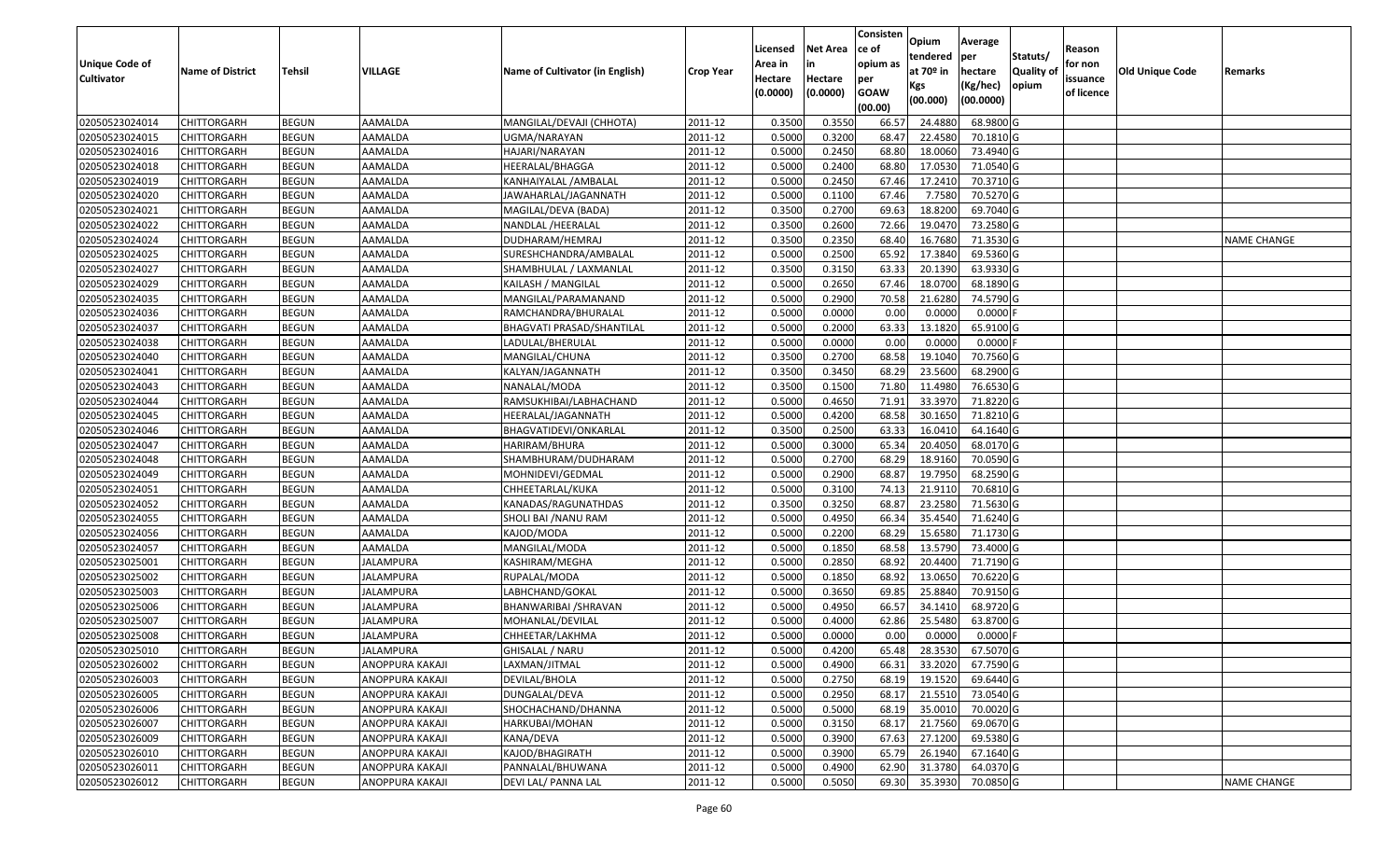|                       |                         |               |                 |                                             |                  | Licensed | <b>Net Area</b> | Consisten<br>ce of | Opium           | Average               |           | Reason     |                 |         |
|-----------------------|-------------------------|---------------|-----------------|---------------------------------------------|------------------|----------|-----------------|--------------------|-----------------|-----------------------|-----------|------------|-----------------|---------|
| <b>Unique Code of</b> |                         |               |                 |                                             |                  | Area in  | in              | opium as           | tendered        | per                   | Statuts/  | for non    |                 |         |
| <b>Cultivator</b>     | <b>Name of District</b> | <b>Tehsil</b> | VILLAGE         | Name of Cultivator (in English)             | <b>Crop Year</b> | Hectare  | Hectare         | per                | at $70°$ in     | hectare               | Quality o | issuance   | Old Unique Code | Remarks |
|                       |                         |               |                 |                                             |                  | (0.0000) | (0.0000)        | <b>GOAW</b>        | Kgs<br>(00.000) | (Kg/hec)<br>(00.0000) | opium     | of licence |                 |         |
|                       |                         |               |                 |                                             |                  |          |                 | (00.00)            |                 |                       |           |            |                 |         |
| 02050523026013        | CHITTORGARH             | <b>BEGUN</b>  | ANOPPURA KAKAJI | NANDA/PANNA                                 | 2011-12          | 0.5000   | 0.3750          | 67.63              | 26.0760         | 69.5360 G             |           |            |                 |         |
| 02050523026014        | CHITTORGARH             | <b>BEGUN</b>  | ANOPPURA KAKAJI | PYAR CHAND/ PEMA                            | 2011-12          | 0.5000   | 0.4800          | 68.32              | 34.8920         | 72.6920 G             |           |            |                 |         |
| 02050523026015        | CHITTORGARH             | <b>BEGUN</b>  | ANOPPURA KAKAJI | SHANKARLAL/CHUNNILAL                        | 2011-12          | 0.5000   | 0.2200          | 66.28              | 15.3390         | 69.7230 G             |           |            |                 |         |
| 02050523027001        | <b>CHITTORGARH</b>      | <b>BEGUN</b>  | CHARCHHA        | TULSIRAM/MOTI                               | 2011-12          | 0.5000   | 0.0000          | 0.00               | 0.0000          | $0.0000$ F            |           |            |                 |         |
| 02050523027002        | CHITTORGARH             | <b>BEGUN</b>  | CHARCHHA        | NANDA/ HEERA                                | 2011-12          | 0.5000   | 0.2950          | 66.22              | 20.0740         | 68.0470 G             |           |            |                 |         |
| 02050523027004        | CHITTORGARH             | <b>BEGUN</b>  | CHARCHHA        | KHEMRAJ/NANDA                               | 2011-12          | 0.3500   | 0.1500          | 69.68              | 10.7210         | 71.4730 G             |           |            |                 |         |
| 02050523027005        | CHITTORGARH             | <b>BEGUN</b>  | CHARCHHA        | TULSIRAM/BHOLA                              | 2011-12          | 0.5000   | 0.2450          | 62.07              | 15.4730         | 63.1550 G             |           |            |                 |         |
| 02050523027006        | CHITTORGARH             | <b>BEGUN</b>  | CHARCHHA        | JAMNALAL/KERING                             | 2011-12          | 0.5000   | 0.1700          | 69.59              | 12.1680         | 71.5760 G             |           |            |                 |         |
| 02050523027007        | CHITTORGARH             | <b>BEGUN</b>  | CHARCHHA        | NANDLAL/BARDA                               | 2011-12          | 0.5000   | 0.0000          | 0.00               | 0.0000          | 0.0000F               |           |            |                 |         |
| 02050523027008        | CHITTORGARH             | <b>BEGUN</b>  | CHARCHHA        | HAJARI/ONKAR                                | 2011-12          | 0.5000   | 0.0000          | 0.00               | 0.0000          | $0.0000$ F            |           |            |                 |         |
| 02050523027009        | CHITTORGARH             | <b>BEGUN</b>  | CHARCHHA        | KANHAIYAAL/HEERA                            | 2011-12          | 0.5000   | 0.0000          | 0.00               | 0.0000          | 0.0000F               |           |            |                 |         |
| 02050523027011        | <b>CHITTORGARH</b>      | <b>BEGUN</b>  | CHARCHHA        | AMARCHAND/BHERULAL                          | 2011-12          | 0.5000   | 0.0000          | 0.00               | 0.0000          | $0.0000$ F            |           |            |                 |         |
| 02050523027012        | <b>CHITTORGARH</b>      | <b>BEGUN</b>  | CHARCHHA        | KHEMRAJ/ NANAJI                             | 2011-12          | 0.5000   | 0.4350          | 66.22              | 29.1650         | 67.0460G              |           |            |                 |         |
| 02050523027013        | CHITTORGARH             | <b>BEGUN</b>  | CHARCHHA        | JAGANNATH/DEVILAL                           | 2011-12          | 0.5000   | 0.2000          | 67.12              | 13.7400         | 68.7000 G             |           |            |                 |         |
| 02050523027014        | CHITTORGARH             | <b>BEGUN</b>  | CHARCHHA        | MATHURA/HAJARI                              | 2011-12          | 0.5000   | 0.0000          | 0.00               | 0.0000          | $0.0000$ F            |           |            |                 |         |
| 02050523027015        | <b>CHITTORGARH</b>      | <b>BEGUN</b>  | CHARCHHA        | MOOLCHAND/JAYCHAND                          | 2011-12          | 0.5000   | 0.0900          | 67.33              | 6.3290          | 70.3220 G             |           |            |                 |         |
| 02050523028001        | CHITTORGARH             | <b>BEGUN</b>  | PIPALDA BEGU    | RAMCHANDRA/ONKAR                            | 2011-12          | 0.5000   | 0.4800          | 69.02              | 35.2100         | 73.3540 G             |           |            |                 |         |
| 02050523028002        | CHITTORGARH             | <b>BEGUN</b>  | PIPALDA BEGU    | MATHURA/ONKAR                               | 2011-12          | 0.5000   | 0.4650          | 68.25              | 32.3600         | 69.5910G              |           |            |                 |         |
| 02050523028003        | CHITTORGARH             | <b>BEGUN</b>  | PIPALDA BEGU    | KANHAIYAAL/RAMLAL                           | 2011-12          | 0.5000   | 0.3900          | 65.94              | 26.3290         | 67.5100 G             |           |            |                 |         |
| 02050523028004        | CHITTORGARH             | <b>BEGUN</b>  | PIPALDA BEGU    | PYARIBAI/AASHARAM                           | 2011-12          | 0.5000   | 0.5050          | 65.33              | 33.8220         | 66.9740 G             |           |            |                 |         |
| 02050523028005        | CHITTORGARH             | <b>BEGUN</b>  | PIPALDA BEGU    | <b>BHURA/MOHAN</b>                          | 2011-12          | 0.5000   | 0.1750          | 69.39              | 12.4310         | 71.0340 G             |           |            |                 |         |
| 02050523028006        | CHITTORGARH             | <b>BEGUN</b>  | PIPALDA BEGU    | KUKALAL/TEKCHAND                            | 2011-12          | 0.5000   | 0.5000          | 67.78              | 33.0860         | 66.1720 G             |           |            |                 |         |
| 02050523028007        | CHITTORGARH             | <b>BEGUN</b>  | PIPALDA BEGU    | SHYAMLAL/AASHARAM                           | 2011-12          | 0.5000   | 0.1000          | 70.55              | 7.3270          | 73.2700 G             |           |            |                 |         |
| 02050523028008        | CHITTORGARH             | <b>BEGUN</b>  | PIPALDA BEGU    | MADANLAL/AASHARAM                           | 2011-12          | 0.5000   | 0.0000          | 0.00               | 0.0000          | 0.0000F               |           |            |                 |         |
| 02050523028009        | CHITTORGARH             | <b>BEGUN</b>  | PIPALDA BEGU    | RATANA/SURAJA                               | 2011-12          | 0.5000   | 0.3850          | 67.78              | 27.1890         | 70.6210G              |           |            |                 |         |
| 02050523028010        | CHITTORGARH             | <b>BEGUN</b>  | PIPALDA BEGU    | MOHAN/KUKA REGAR                            | 2011-12          | 0.5000   | 0.2600          | 65.79              | 17.7820         | 68.3920 G             |           |            |                 |         |
| 02050523028012        | CHITTORGARH             | <b>BEGUN</b>  | PIPALDA BEGU    | PRABHULAL/RAMCHANDRA                        | 2011-12          | 0.5000   | 0.2000          | 65.94              | 13.4710         | 67.3550 G             |           |            |                 |         |
| 02050523028013        | CHITTORGARH             | <b>BEGUN</b>  | PIPALDA BEGU    | BHURALAL /RAMLAL                            | 2011-12          | 0.5000   | 0.0000          | 0.00               | 0.0000          | $0.0000$ F            |           |            |                 |         |
| 02050523028014        | CHITTORGARH             | <b>BEGUN</b>  | PIPALDA BEGU    | KESHSURAM/RAMLAL                            | 2011-12          | 0.5000   | 0.2450          | 69.39              | 17.2780         | 70.5220 G             |           |            |                 |         |
| 02050523028015        | CHITTORGARH             | <b>BEGUN</b>  | PIPALDA BEGU    | RAMCHANDRA/UDAYRAM                          | 2011-12          | 0.5000   | 0.3800          | 62.17              | 24.9040         | 65.5370 G             |           |            |                 |         |
| 02050523028016        | CHITTORGARH             | <b>BEGUN</b>  | PIPALDA BEGU    | RMESHACHANDRA URF RAMESHVAR<br>/MITATHAULAL | 2011-12          | 0.5000   | 0.3050          | 62.17              | 20.3300         | 66.6560 G             |           |            |                 |         |
| 02050523028017        | CHITTORGARH             | <b>BEGUN</b>  | PIPALDA BEGU    | MITTHAU/HAJARI                              | 2011-12          | 0.5000   | 0.0000          | 0.00               | 0.0000          | $0.0000$ F            |           |            |                 |         |
| 02050523028018        | <b>CHITTORGARH</b>      | <b>BEGUN</b>  | PIPALDA BEGU    | JAMANIBAI / BALURAM                         | 2011-12          | 0.5000   | 0.5000          | 70.55              | 35.1840         | 70.3680 G             |           |            |                 |         |
| 02050523028019        | CHITTORGARH             | <b>BEGUN</b>  | PIPALDA BEGU    | SHAMBHULAL/MADHULAL                         | 2011-12          | 0.500    | 0.5000          | 65.79              | 33.3650         | 66.7300 G             |           |            |                 |         |
| 02050523028020        | CHITTORGARH             | <b>BEGUN</b>  | PIPALDA BEGU    | JAMNALAL/AASHARAM                           | 2011-12          | 0.5000   | 0.4000          | 68.25              | 27.2510         | 68.1280 G             |           |            |                 |         |
| 02050523028021        | <b>CHITTORGARH</b>      | <b>BEGUN</b>  | PIPALDA BEGU    | MEGRAJ/AASHARAM                             | 2011-12          | 0.5000   | 0.2000          |                    | 67.78 13.8660   | 69.3300 G             |           |            |                 |         |
| 02050523028023        | <b>CHITTORGARH</b>      | <b>BEGUN</b>  | PIPALDA BEGU    | <b>BHURA / NANDA OHTHA</b>                  | 2011-12          | 0.5000   | 0.4550          | 64.82              | 31.0580         | 68.2590 G             |           |            |                 |         |
| 02050523028024        | <b>CHITTORGARH</b>      | <b>BEGUN</b>  | PIPALDA BEGU    | BADRI/NANALAL                               | 2011-12          | 0.5000   | 0.4350          | 65.79              | 29.4930         | 67.8000 G             |           |            |                 |         |
| 02050523028025        | <b>CHITTORGARH</b>      | <b>BEGUN</b>  | PIPALDA BEGU    | HEERA/CHAMPA                                | 2011-12          | 0.5000   | 0.4900          | 66.89              | 34.6200         | 70.6530 G             |           |            |                 |         |
| 02050523028026        | CHITTORGARH             | <b>BEGUN</b>  | PIPALDA BEGU    | NARAYANIBAI/DOLTRAM                         | 2011-12          | 0.5000   | 0.2500          | 62.17              | 15.7820         | 63.1280 G             |           |            |                 |         |
| 02050523029001        | <b>CHITTORGARH</b>      | <b>BEGUN</b>  | <b>DORAI</b>    | MEGRAJ URF MEGA/MODA                        | 2011-12          | 0.5000   | 0.1000          | 70.74              | 7.3270          | 73.2700 G             |           |            |                 |         |
| 02050523029005        | <b>CHITTORGARH</b>      | <b>BEGUN</b>  | <b>DORAI</b>    | KASHIRAM/NARAYAN                            | 2011-12          | 0.3500   | 0.3100          | 65.48              | 21.0750         | 67.9840 G             |           |            |                 |         |
| 02050523029006        | CHITTORGARH             | <b>BEGUN</b>  | <b>DORAI</b>    | CHUNNIBAI/RUPLAL                            | 2011-12          | 0.5000   | 0.4950          | 70.98              | 34.4150         | 69.5250 G             |           |            |                 |         |
| 02050523029008        | <b>CHITTORGARH</b>      | <b>BEGUN</b>  | <b>DORAI</b>    | GODA/ONKAR                                  | 2011-12          | 0.5000   | 0.3100          | 68.71              | 21.4180         | 69.0900 G             |           |            |                 |         |
| 02050523029009        | <b>CHITTORGARH</b>      | <b>BEGUN</b>  | <b>DORAI</b>    | PRATAPIBAI/RUPA                             | 2011-12          | 0.5000   | 0.1400          | 72.72              | 10.6590         | 76.1360 G             |           |            |                 |         |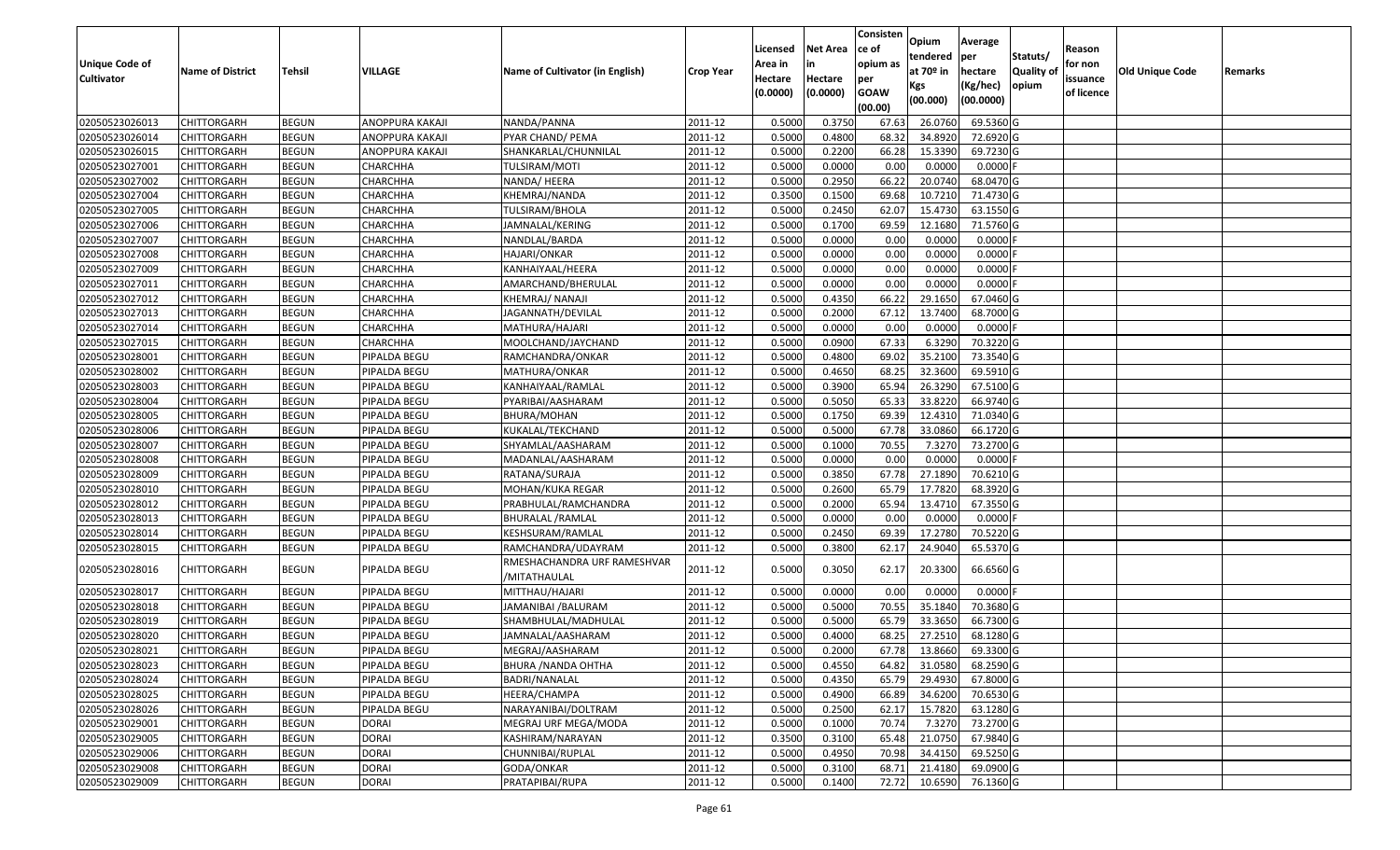|                       |                         |               |                  |                                   |                  | Licensed | <b>Net Area</b> | Consisten<br>ce of | Opium           | Average               |                  | Reason     |                 |                    |
|-----------------------|-------------------------|---------------|------------------|-----------------------------------|------------------|----------|-----------------|--------------------|-----------------|-----------------------|------------------|------------|-----------------|--------------------|
| <b>Unique Code of</b> |                         |               |                  |                                   |                  | Area in  | in              | opium as           | tendered        | per                   | Statuts/         | for non    |                 |                    |
| <b>Cultivator</b>     | <b>Name of District</b> | <b>Tehsil</b> | <b>VILLAGE</b>   | Name of Cultivator (in English)   | <b>Crop Year</b> | Hectare  | Hectare         | per                | at $70°$ in     | hectare               | <b>Quality o</b> | issuance   | Old Unique Code | Remarks            |
|                       |                         |               |                  |                                   |                  | (0.0000) | (0.0000)        | <b>GOAW</b>        | Kgs<br>(00.000) | (Kg/hec)<br>(00.0000) | opium            | of licence |                 |                    |
|                       |                         |               |                  |                                   |                  |          |                 | (00.00)            |                 |                       |                  |            |                 |                    |
| 02050523029011        | CHITTORGARH             | <b>BEGUN</b>  | <b>DORAI</b>     | KANHAIYAAL/MANGILAL               | 2011-12          | 0.5000   | 0.4450          | 66.42              | 30.7520         | 69.1060 G             |                  |            |                 |                    |
| 02050523029012        | CHITTORGARH             | <b>BEGUN</b>  | <b>DORAI</b>     | RADHIBAI/HAJARI                   | 2011-12          | 0.5000   | 0.2350          | 67.92              | 16.1750         | 68.8300 G             |                  |            |                 |                    |
| 02050523029013        | CHITTORGARH             | <b>BEGUN</b>  | <b>DORAI</b>     | JAYRAM/GOKAL                      | 2011-12          | 0.5000   | 0.0000          | 0.00               | 0.0000          | 0.0000F               |                  |            |                 |                    |
| 02050523029017        | <b>CHITTORGARH</b>      | <b>BEGUN</b>  | <b>DORAI</b>     | DERAM/BHANWARLAL                  | 2011-12          | 0.5000   | 0.1800          | 66.42              | 12.6860         | 70.4780 G             |                  |            |                 |                    |
| 02050523029018        | CHITTORGARH             | <b>BEGUN</b>  | <b>DORAI</b>     | CHAMPBAI/KAJOD                    | 2011-12          | 0.5000   | 0.4300          | 61.46              | 27.4460         | 63.8280 G             |                  |            |                 |                    |
| 02050523029020        | CHITTORGARH             | <b>BEGUN</b>  | <b>DORAI</b>     | KANA/MODA                         | 2011-12          | 0.3500   | 0.3350          | 72.01              | 24.6990         | 73.7280 G             |                  |            |                 |                    |
| 02050523029026        | CHITTORGARH             | <b>BEGUN</b>  | <b>DORAI</b>     | RAMESH CHANDAR / KALU@ BALU       | 2011-12          | 0.3500   | 0.3300          | 68.7               | 23.2440         | 70.4360 G             |                  |            |                 | <b>NAME CHANGE</b> |
| 02050523030002        | CHITTORGARH             | <b>BEGUN</b>  | <b>MEGHPURA</b>  | NANALAL/MADHOLAL                  | 2011-12          | 0.5000   | 0.2950          | 64.3               | 19.8630         | 67.3320 G             |                  |            |                 |                    |
| 02050523030003        | CHITTORGARH             | <b>BEGUN</b>  | <b>MEGHPURA</b>  | KAJODIBAI/KASHIRAM                | 2011-12          | 0.5000   | 0.4750          | 65.91              | 32.9830         | 69.4380 G             |                  |            |                 |                    |
| 02050523030007        | CHITTORGARH             | <b>BEGUN</b>  | MEGHPURA         | CHUNNILAL/KUKA                    | 2011-12          | 0.5000   | 0.4800          | 68.9               | 33.7950         | 70.4060 G             |                  |            |                 |                    |
| 02050523030010        | CHITTORGARH             | <b>BEGUN</b>  | <b>MEGHPURA</b>  | RAMCHANDRA A/S<br>BHAGWAN/BHARMAL | 2011-12          | 0.5000   | 0.2300          | 64.31              | 14.9110         | 64.8300 G             |                  |            |                 |                    |
| 02050523030011        | <b>CHITTORGARH</b>      | <b>BEGUN</b>  | <b>MEGHPURA</b>  | SUGNABAI / PRMANAND               | 2011-12          | 0.3500   | 0.3100          | 67.86              | 22.3070         | 71.9580 G             |                  |            |                 |                    |
| 02050523030014        | CHITTORGARH             | <b>BEGUN</b>  | MEGHPURA         | DAYASHAKAR/PRMANAND               | 2011-12          | 0.5000   | 0.2050          | 62.98              | 13.0640         | 63.7270 G             |                  |            |                 |                    |
| 02050523030015        | CHITTORGARH             | <b>BEGUN</b>  | MEGHPURA         | CHUNNILAL/DHULA                   | 2011-12          | 0.5000   | 0.3350          | 69.83              | 23.2730         | 69.4720 G             |                  |            |                 |                    |
| 02050523030016        | CHITTORGARH             | <b>BEGUN</b>  | <b>MEGHPURA</b>  | KANHAIYALAL/ SHANKARLAL           | 2011-12          | 0.5000   | 0.4900          | 64.65              | 32.7220         | 66.7800 G             |                  |            |                 |                    |
| 02050523030017        | CHITTORGARH             | <b>BEGUN</b>  | <b>MEGHPURA</b>  | DOLTRAM/KISHNA                    | 2011-12          | 0.3500   | 0.3500          | 64.65              | 22.7480         | 64.9940 G             |                  |            |                 |                    |
| 02050523030019        | CHITTORGARH             | <b>BEGUN</b>  | MEGHPURA         | GATHUBAI/BHAGIRATH                | 2011-12          | 0.5000   | 0.3750          | 64.65              | 24.5850         | 65.5600 G             |                  |            |                 |                    |
| 02050523030021        | CHITTORGARH             | <b>BEGUN</b>  | MEGHPURA         | DEUBAI/HEERA                      | 2011-12          | 0.5000   | 0.2550          | 65.67              | 17.0270         | 66.7730 G             |                  |            |                 |                    |
| 02050523030022        | CHITTORGARH             | <b>BEGUN</b>  | MEGHPURA         | CHUNNILAL/KHEMA                   | 2011-12          | 0.5000   | 0.1500          | 67.42              | 10.7100         | 71.4000 G             |                  |            |                 |                    |
| 02050523030025        | CHITTORGARH             | <b>BEGUN</b>  | <b>MEGHPURA</b>  | DEVILAL/BALU                      | 2011-12          | 0.5000   | 0.2100          | 64.3               | 13.8170         | 65.7950 G             |                  |            |                 |                    |
| 02050523031001        | CHITTORGARH             | <b>BEGUN</b>  | MANDAWARI        | <b>GHISA /ONKAR</b>               | 2011-12          | 0.3500   | 0.3000          | 68.52              | 21.7400         | 72.4670 G             |                  |            |                 |                    |
| 02050523031002        | CHITTORGARH             | <b>BEGUN</b>  | <b>MANDAWARI</b> | BHIMRAJ/LAKHAMA                   | 2011-12          | 0.5000   | 0.4800          | 73.75              | 36.8430         | 76.7560 G             |                  |            |                 |                    |
| 02050523031003        | CHITTORGARH             | <b>BEGUN</b>  | MANDAWARI        | ONKAR/DUNGA                       | 2011-12          | 0.5000   | 0.4900          | 73.93              | 37.5250         | 76.5820 G             |                  |            |                 |                    |
| 02050523031006        | CHITTORGARH             | <b>BEGUN</b>  | <b>MANDAWARI</b> | HEERA /RUPA                       | 2011-12          | 0.5000   | 0.2200          | 71.51              | 16.1310         | 73.3230 G             |                  |            |                 |                    |
| 02050523031008        | CHITTORGARH             | <b>BEGUN</b>  | MANDAWARI        | PYARCHAND/HARIRAM                 | 2011-12          | 0.5000   | 0.3800          | 68.52              | 26.5960         | 69.9890 G             |                  |            |                 |                    |
| 02050523031009        | CHITTORGARH             | <b>BEGUN</b>  | <b>MANDAWARI</b> | DEVILAL/GOKAL                     | 2011-12          | 0.5000   | 0.2550          | 68.53              | 18.6600         | 73.1760 G             |                  |            |                 |                    |
| 02050523031010        | CHITTORGARH             | <b>BEGUN</b>  | MANDAWARI        | HAJARI/NARAYAN                    | 2011-12          | 0.5000   | 0.2950          | 69.35              | 21.0630         | 71.4000 G             |                  |            |                 |                    |
| 02050523031011        | <b>CHITTORGARH</b>      | <b>BEGUN</b>  | MANDAWARI        | KASTURIBAI/DEVILAL                | 2011-12          | 0.5000   | 0.4950          | 59.09              | 30.9630         | 62.5520 G             |                  |            |                 |                    |
| 02050523031012        | CHITTORGARH             | <b>BEGUN</b>  | MANDAWARI        | DEVILAL/BOTHLAL                   | 2011-12          | 0.5000   | 0.5000          | 72.08              | 38.8100         | 77.6200 G             |                  |            |                 |                    |
| 02050523031013        | CHITTORGARH             | <b>BEGUN</b>  | MANDAWARI        | KANHAIYALAL/BHURA                 | 2011-12          | 0.5000   | 0.4000          | 68.53              | 28.5180         | 71.2950 G             |                  |            |                 |                    |
| 02050523031014        | CHITTORGARH             | <b>BEGUN</b>  | MANDAWARI        | KAJODI BAI/KASHIRAM               | 2011-12          | 0.5000   | 0.5000          | 72.03              | 38.0320         | 76.0640 G             |                  |            |                 |                    |
| 02050523031035        | CHITTORGARH             | <b>BEGUN</b>  | MANDAWARI        | KASHIRAM/NANDA                    | 2011-12          | 0.3500   | 0.0000          | 0.00               | 0.0000          | $0.0000$ F            |                  |            |                 |                    |
| 02050523031036        | <b>CHITTORGARH</b>      | <b>BEGUN</b>  | MANDAWARI        | GOKAL/CAGNA                       | 2011-12          | 0.3500   | 0.3350          | 63.44              | 23.0560         | 68.8240 G             |                  |            |                 |                    |
| 02050523032001        | CHITTORGARH             | <b>BEGUN</b>  | PADAWAS          | GHISA/KUKA                        | 2011-12          | 0.500    | 0.3800          | 62.36              | 24.3380         | 64.0470 G             |                  |            |                 |                    |
| 02050523032002        | CHITTORGARH             | <b>BEGUN</b>  | PADAWAS          | HAJARI/ONKAR                      | 2011-12          | 0.5000   | 0.3050          | 61.63              | 20.4080         | 66.9110 G             |                  |            |                 |                    |
| 02050523032003        | <b>CHITTORGARH</b>      | <b>BEGUN</b>  | PADAWAS          | GULAB/CHATURBHUJ                  | 2011-12          | 0.5000   | 0.1850          | 61.63              | 12.0880         | 65.3410 G             |                  |            |                 |                    |
| 02050523032004        | <b>CHITTORGARH</b>      | <b>BEGUN</b>  | PADAWAS          | NANDRAM/RODA                      | 2011-12          | 0.5000   | 0.4950          | 64.16              | 34.2520         | 69.1960 G             |                  |            |                 |                    |
| 02050523032005        | <b>CHITTORGARH</b>      | <b>BEGUN</b>  | PADAWAS          | ONKARLAL/HUKMA                    | 2011-12          | 0.5000   | 0.5000          | 62.17              | 32.6210         | 65.2420 G             |                  |            |                 |                    |
| 02050523032007        | <b>CHITTORGARH</b>      | <b>BEGUN</b>  | PADAWAS          | BALURAM/GANGARAM                  | 2011-12          | 0.5000   | 0.2300          | 69.57              | 16.8560         | 73.2870 G             |                  |            |                 |                    |
| 02050523032008        | CHITTORGARH             | <b>BEGUN</b>  | PADAWAS          | KESARBAI/DEVILAL                  | 2011-12          | 0.5000   | 0.4200          | 64.98              | 28.2660         | 67.3000 G             |                  |            |                 |                    |
| 02050523032009        | <b>CHITTORGARH</b>      | <b>BEGUN</b>  | PADAWAS          | BALU/CHAMNA                       | 2011-12          | 0.5000   | 0.4700          | 66.37              | 32.7490         | 69.6790 G             |                  |            |                 |                    |
| 02050523032010        | <b>CHITTORGARH</b>      | <b>BEGUN</b>  | PADAWAS          | RUPA/PARTHU                       | 2011-12          | 0.5000   | 0.5000          | 62.53              | 31.7560         | 63.5120 G             |                  |            |                 |                    |
| 02050523032011        | <b>CHITTORGARH</b>      | <b>BEGUN</b>  | PADAWAS          | MOHAN/UDA KHATI                   | 2011-12          | 0.5000   | 0.3200          | 69.57              | 23.4850         | 73.3910 G             |                  |            |                 |                    |
| 02050523032013        | <b>CHITTORGARH</b>      | <b>BEGUN</b>  | PADAWAS          | SHANKAR LAL / KAJODILAL           | 2011-12          | 0.3500   | 0.3500          | 67.20              | 23.8940         | 68.2690 G             |                  |            |                 |                    |
| 02050523032014        | <b>CHITTORGARH</b>      | <b>BEGUN</b>  | PADAWAS          | KAJODIBAI/BHURA                   | 2011-12          | 0.5000   | 0.3100          | 66.37              | 21.9970         | 70.9580 G             |                  |            |                 |                    |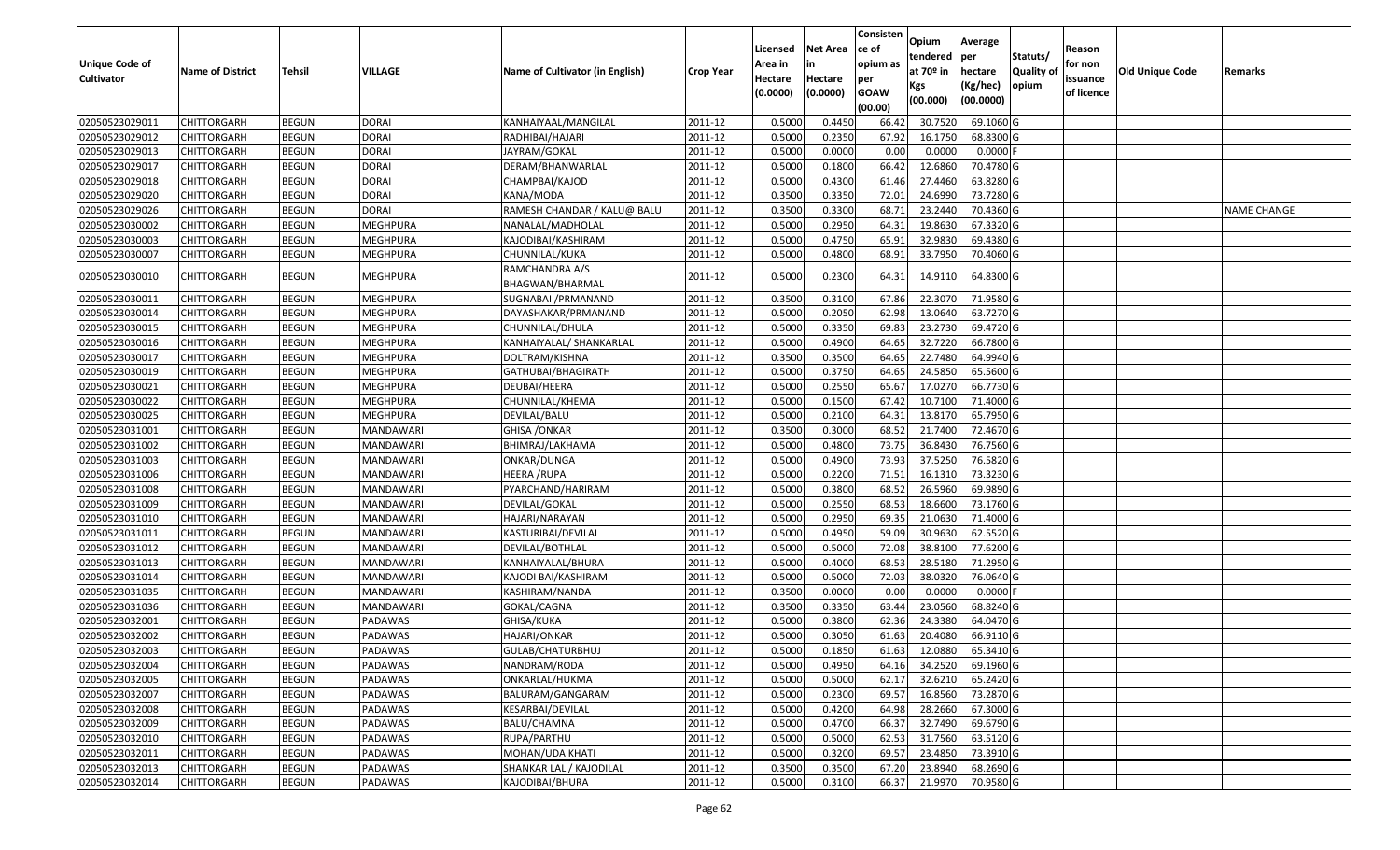|                   |                         |               |                      |                                 |                  |          |                 | Consisten              | Opium       | Average   |                  |            |                 |                                  |
|-------------------|-------------------------|---------------|----------------------|---------------------------------|------------------|----------|-----------------|------------------------|-------------|-----------|------------------|------------|-----------------|----------------------------------|
|                   |                         |               |                      |                                 |                  | Licensed | <b>Net Area</b> | ce of                  | tendered    | per       | Statuts/         | Reason     |                 |                                  |
| Unique Code of    | <b>Name of District</b> | <b>Tehsil</b> | VILLAGE              | Name of Cultivator (in English) | <b>Crop Year</b> | Area in  | in              | opium as               | at $70°$ in | hectare   | <b>Quality o</b> | for non    | Old Unique Code | Remarks                          |
| <b>Cultivator</b> |                         |               |                      |                                 |                  | Hectare  | Hectare         | per                    | Kgs         | (Kg/hec)  | opium            | issuance   |                 |                                  |
|                   |                         |               |                      |                                 |                  | (0.0000) | (0.0000)        | <b>GOAW</b><br>(00.00) | (00.000)    | (00.0000) |                  | of licence |                 |                                  |
| 02050523032015    | CHITTORGARH             | <b>BEGUN</b>  | PADAWAS              | GHISIBAI/NARAYAN                | 2011-12          | 0.5000   | 0.3800          | 62.53                  | 24.6460     | 64.8580 G |                  |            |                 |                                  |
| 02050523032016    | CHITTORGARH             | <b>BEGUN</b>  | PADAWAS              | KUKALAL/MADHOLAL                | 2011-12          | 0.5000   | 0.1950          | 71.01                  | 14.7900     | 75.8460 G |                  |            |                 |                                  |
| 02050523032018    | CHITTORGARH             | <b>BEGUN</b>  | PADAWAS              | GULABIBAI/BHUWANA               | 2011-12          | 0.5000   | 0.4700          | 65.31                  | 32.3660     | 68.8640 G |                  |            |                 |                                  |
| 02050523032019    | <b>CHITTORGARH</b>      | <b>BEGUN</b>  | PADAWAS              | AASHARAM/DALLAN                 | 2011-12          | 0.5000   | 0.4100          | 65.31                  | 28.3350     | 69.1100 G |                  |            |                 |                                  |
| 02050523032020    | CHITTORGARH             | <b>BEGUN</b>  | PADAWAS              | BHAGVATSINGH/BHANWARSINGH       | 2011-12          | 0.5000   | 0.4850          | 61.63                  | 31.5720     | 65.0970 G |                  |            |                 |                                  |
| 02050523032022    | CHITTORGARH             | <b>BEGUN</b>  | PADAWAS              | DEVLAL/HUKMA                    | 2011-12          | 0.5000   | 0.4950          | 65.76                  | 34.2990     | 69.2910 G |                  |            |                 |                                  |
| 02050523032023    | CHITTORGARH             | <b>BEGUN</b>  | PADAWAS              | KISHANLAL / PYARA               | 2011-12          | 0.5000   | 0.3850          | 66.37                  | 26.7190     | 69.4000 G |                  |            |                 |                                  |
| 02050523032024    | <b>CHITTORGARH</b>      | <b>BEGUN</b>  | PADAWAS              | SHANKAR/PYARA                   | 2011-12          | 0.5000   | 0.4900          | 64.38                  | 34.0480     | 69.4860 G |                  |            |                 |                                  |
| 02050523033001    | <b>CHITTORGARH</b>      | <b>BEGUN</b>  | JODHA PATEL KI KHERI | NANDA/RAMA                      | 2011-12          | 0.5000   | 0.2800          | 66.03                  | 19.1860     | 68.5210 G |                  |            |                 |                                  |
| 02050523033002    | CHITTORGARH             | <b>BEGUN</b>  | JODHA PATEL KI KHERI | JAGANNATH/SALAG                 | 2011-12          | 0.5000   | 0.2950          | 66.30                  | 20.4490     | 69.3190 G |                  |            |                 |                                  |
| 02050523033003    | CHITTORGARH             | <b>BEGUN</b>  | JODHA PATEL KI KHERI | SUKHARAM/BHERU                  | 2011-12          | 0.5000   | 0.2400          | 66.50                  | 16.2930     | 67.8880 G |                  |            |                 |                                  |
| 02050523033004    | <b>CHITTORGARH</b>      | <b>BEGUN</b>  | JODHA PATEL KI KHERI | MANGILAL A/S CHATRBHUJ /UDA     | 2011-12          | 0.5000   | 0.1700          | 67.10                  | 11.8960     | 69.9760 G |                  |            |                 |                                  |
| 02050523033005    | <b>CHITTORGARH</b>      | <b>BEGUN</b>  | JODHA PATEL KI KHERI | MOHAN LAL / DUNGA               | 2011-12          | 0.5000   | 0.3950          | 67.10                  | 28.2110     | 71.4200 G |                  |            |                 |                                  |
| 02050523033006    | <b>CHITTORGARH</b>      | <b>BEGUN</b>  | JODHA PATEL KI KHERI | DOLIBAI/BALU                    | 2011-12          | 0.5000   | 0.3950          | 63.34                  | 26.0600     | 65.9750 G |                  |            |                 |                                  |
| 02050523033007    | <b>CHITTORGARH</b>      | <b>BEGUN</b>  | JODHA PATEL KI KHERI | DEVILAL/MOTILAL                 | 2011-12          | 0.5000   | 0.2450          | 67.10                  | 16.4400     | 67.1020 G |                  |            |                 |                                  |
| 02050523033008    | <b>CHITTORGARH</b>      | <b>BEGUN</b>  | JODHA PATEL KI KHERI | SHOCHAND/KUKA                   | 2011-12          | 0.5000   | 0.3050          | 66.03                  | 20.9500     | 68.6890 G |                  |            |                 |                                  |
| 02050523033009    | <b>CHITTORGARH</b>      | <b>BEGUN</b>  | JODHA PATEL KI KHERI | NARAYANIBAI/HEERA               | 2011-12          | 0.5000   | 0.2450          | 68.06                  | 17.2870     | 70.5590G  |                  |            |                 |                                  |
| 02050523033010    | CHITTORGARH             | <b>BEGUN</b>  | JODHA PATEL KI KHERI | KUKA/MODA                       | 2011-12          | 0.5000   | 0.1550          | 67.75                  | 10.6560     | 68.7480 G |                  |            |                 |                                  |
| 02050523033011    | CHITTORGARH             | <b>BEGUN</b>  | JODHA PATEL KI KHERI | DEVILAL/BHURA                   | 2011-12          | 0.5000   | 0.4800          | 68.44                  | 33.0860     | 68.9290 G |                  |            |                 |                                  |
| 02050523033012    | CHITTORGARH             | <b>BEGUN</b>  | JODHA PATEL KI KHERI | BALU/LAKHAMA                    | 2011-12          | 0.5000   | 0.3100          | 68.66                  | 21.5980     | 69.6710 G |                  |            |                 |                                  |
| 02050523033015    | CHITTORGARH             | <b>BEGUN</b>  | JODHA PATEL KI KHERI | RAMESHVAR/MADHO                 | 2011-12          | 0.5000   | 0.2900          | 68.44                  | 20.2190     | 69.7210 G |                  |            |                 |                                  |
| 02050523033016    | CHITTORGARH             | <b>BEGUN</b>  | JODHA PATEL KI KHERI | MANGILAL/GOKAL                  | 2011-12          | 0.5000   | 0.2300          | 68.44                  | 16.015      | 69.6300 G |                  |            |                 |                                  |
| 02050523033017    | CHITTORGARH             | <b>BEGUN</b>  | JODHA PATEL KI KHERI | DHANNA/SALAG                    | 2011-12          | 0.5000   | 0.2800          | 67.75                  | 19.5700     | 69.8930 G |                  |            |                 |                                  |
| 02050523033018    | <b>CHITTORGARH</b>      | <b>BEGUN</b>  | JODHA PATEL KI KHERI | DEVILAL/CHUNNILAL               | 2011-12          | 0.5000   | 0.1950          | 66.50                  | 13.9940     | 71.7640 G |                  |            |                 |                                  |
| 02050523033020    | CHITTORGARH             | <b>BEGUN</b>  | JODHA PATEL KI KHERI | GOKAL/BHOLA                     | 2011-12          | 0.5000   | 0.4850          | 68.66                  | 33.1920     | 68.4370 G |                  |            |                 |                                  |
| 02050523033021    | CHITTORGARH             | <b>BEGUN</b>  | JODHA PATEL KI KHERI | KANHAIYALAL/SHOCHAND            | 2011-12          | 0.5000   | 0.3100          | 63.26                  | 20.4330     | 65.9130 G |                  |            |                 |                                  |
| 02050523033024    | CHITTORGARH             | <b>BEGUN</b>  | JODHA PATEL KI KHERI | RAMESHAKANVAR D/O SHYAMSINGH    | 2011-12          | 0.5000   | 0.2650          | 66.50                  | 17.7370     | 66.9320 G |                  |            |                 |                                  |
| 02050523033025    | <b>CHITTORGARH</b>      | <b>BEGUN</b>  | JODHA PATEL KI KHERI | GHISALAL/RAMLAL                 | 2011-12          | 0.5000   | 0.4850          | 65.46                  | 32.0190     | 66.0190 G |                  |            |                 |                                  |
| 02050523033026    | CHITTORGARH             | <b>BEGUN</b>  | JODHA PATEL KI KHERI | MANGILAL/DEVA                   | 2011-12          | 0.5000   | 0.3450          | 65.46                  | 23.1450     | 67.0870 G |                  |            |                 |                                  |
| 02050523033028    | <b>CHITTORGARH</b>      | <b>BEGUN</b>  | JODHA PATEL KI KHERI | KISHANIBAI/VENA                 | 2011-12          | 0.5000   | 0.1900          | 67.75                  | 14.1790     | 74.6260 G |                  |            |                 |                                  |
| 02050523033029    | CHITTORGARH             | <b>BEGUN</b>  | JODHA PATEL KI KHERI | MANGILAL / HEERA                | 2011-12          | 0.5000   | 0.2050          | 63.26                  | 13.7640     | 67.1410G  |                  |            |                 |                                  |
| 02050523034001    | <b>CHITTORGARH</b>      | <b>BEGUN</b>  | NAYA GAAV MALKA      | CHUNNILAL/ONKAR                 | 2011-12          | 0.5000   | 0.3850          | 67.66                  | 27.2670     | 70.8230 G |                  |            |                 |                                  |
| 02050523034002    | <b>CHITTORGARH</b>      | <b>BEGUN</b>  | NAYA GAAV MALKA      | <b>JHAMKUBAI/RUPA</b>           | 2011-12          | 0.5000   | 0.4050          | 66.08                  | 27.9520     | 69.0170 G |                  |            |                 |                                  |
| 02050523034003    | CHITTORGARH             | <b>BEGUN</b>  | NAYA GAAV MALKA      | HUKMA/BHIMA                     | 2011-12          | 0.5000   | 0.3950          | 64.93                  | 27.0570     | 68.4990 G |                  |            |                 |                                  |
| 02050523034004    | CHITTORGARH             | <b>BEGUN</b>  | NAYA GAAV MALKA      | BHANVARLAL / KUKA               | 2011-12          | 0.5000   | 0.2950          | 67.66                  | 20.7040     | 70.1830 G |                  |            |                 | <b>NAME CHANGE</b>               |
| 02050523034005    | <b>CHITTORGARH</b>      | <b>BEGUN</b>  | NAYA GAAV MALKA      | GHISIBAI/KISHNA                 | 2011-12          | 0.5000   | 0.4000          | 66.08                  | 27.8670     | 69.6680 G |                  |            |                 |                                  |
| 02050523034006    | <b>CHITTORGARH</b>      | <b>BEGUN</b>  | NAYA GAAV MALKA      | NANDUBAI/DULICHAND              | 2011-12          | 0.5000   | 0.2950          | 66.08                  | 20.5980     | 69.8240 G |                  |            |                 |                                  |
| 02050523034007    | <b>CHITTORGARH</b>      | <b>BEGUN</b>  | NAYA GAAV MALKA      | DEVILAL/GOKAL                   | 2011-12          | 0.5000   | 0.3300          | 61.30                  | 20.3950     | 61.8030 G |                  |            |                 |                                  |
| 02050523034008    | <b>CHITTORGARH</b>      | <b>BEGUN</b>  | NAYA GAAV MALKA      | PYARA/PEMA                      | 2011-12          | 0.5000   | 0.3350          | 63.71                  | 22.0620     | 65.8570 G |                  |            |                 |                                  |
| 02050523035001    | <b>CHITTORGARH</b>      | <b>BEGUN</b>  | RAJPURA CHENSINGH KA | RATANLAL/MOTI                   | 2011-12          | 0.3500   | 0.1650          | 66.57                  | 12.1350     | 73.5450 G |                  |            |                 | TRANSFER / MANDAVARI<br>(BENGUN) |
| 02050523035002    | <b>CHITTORGARH</b>      | <b>BEGUN</b>  | RAJPURA CHENSINGH KA | KANHAIYA LAL /JITU@ JITMAL      | 2011-12          | 0.3500   | 0.3200          | 69.59                  | 23.4620     | 73.3190 G |                  |            |                 |                                  |
| 02050523035006    | <b>CHITTORGARH</b>      | <b>BEGUN</b>  | RAJPURA CHENSINGH KA | CHUNNIBAI/BHANWARLAL            | 2011-12          | 0.5000   | 0.4300          | 69.85                  | 30.6740     | 71.3350 G |                  |            |                 |                                  |
| 02050523035009    | <b>CHITTORGARH</b>      | <b>BEGUN</b>  | RAJPURA CHENSINGH KA | KUSHAL/PANNA                    | 2011-12          | 0.5000   | 0.4800          | 68.65                  | 37.0020     | 77.0880 G |                  |            |                 |                                  |
| 02050523035011    | <b>CHITTORGARH</b>      | <b>BEGUN</b>  | RAJPURA CHENSINGH KA | RAMLAL/HARIRAM                  | 2011-12          | 0.3500   | 0.3500          | 69.85                  | 25.8740     | 73.9260 G |                  |            |                 |                                  |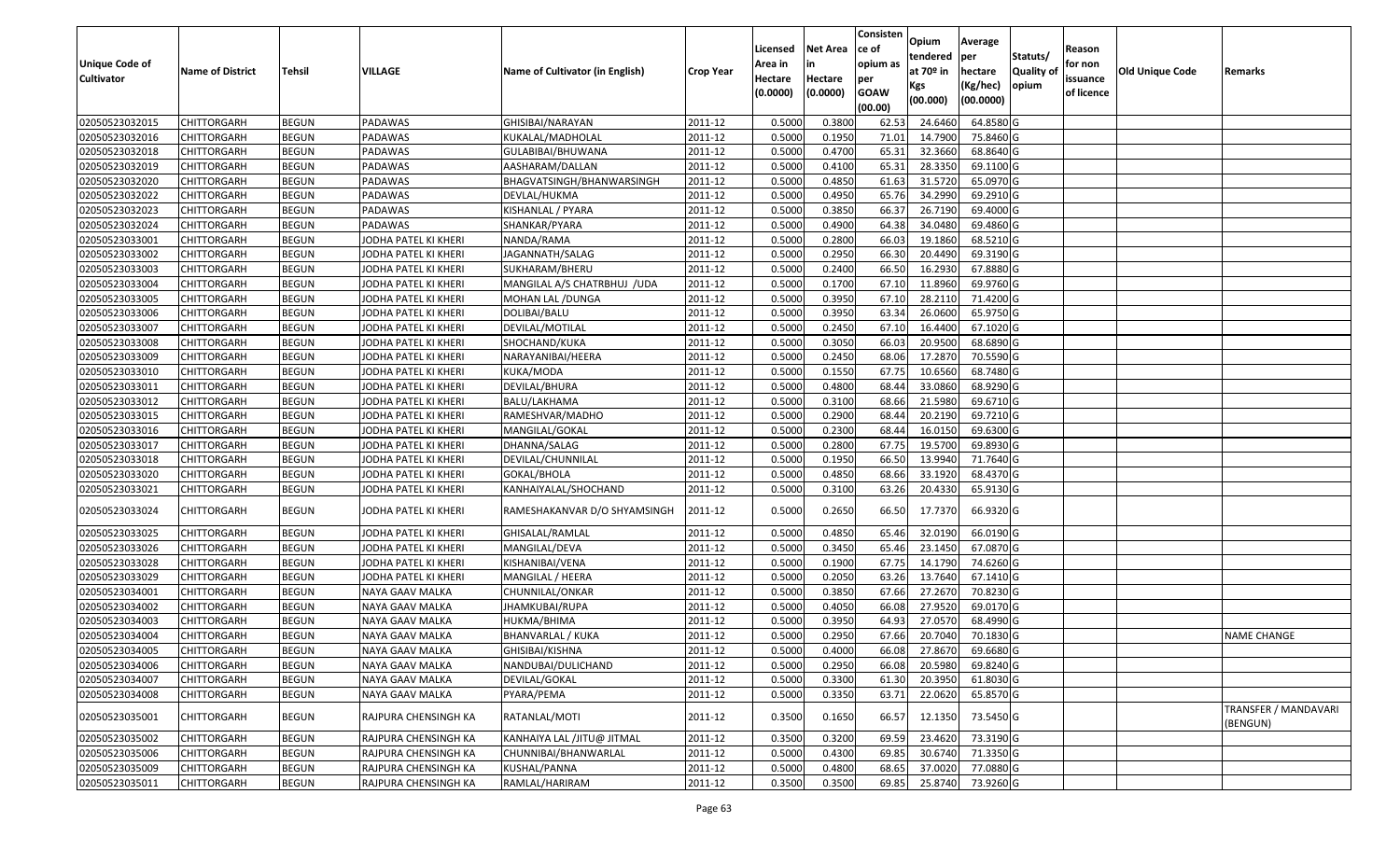| <b>Unique Code of</b><br><b>Cultivator</b> | <b>Name of District</b> | Tehsil       | VILLAGE              | <b>Name of Cultivator (in English)</b> | <b>Crop Year</b> | Licensed<br>Area in<br>Hectare<br>(0.0000) | Net Area<br>in<br>Hectare<br>(0.0000) | Consisten<br>ce of<br>opium as<br>per<br><b>GOAW</b><br>(00.00) | Opium<br>tendered<br>at $70°$ in<br>Kgs<br>(00.000) | Average<br>per<br>hectare<br>(Kg/hec)<br>(00.0000) | Statuts/<br>Quality of<br>opium | Reason<br>for non<br>issuance<br>of licence | Old Unique Code | Remarks            |
|--------------------------------------------|-------------------------|--------------|----------------------|----------------------------------------|------------------|--------------------------------------------|---------------------------------------|-----------------------------------------------------------------|-----------------------------------------------------|----------------------------------------------------|---------------------------------|---------------------------------------------|-----------------|--------------------|
| 02050523035012                             | <b>CHITTORGARH</b>      | <b>BEGUN</b> | RAJPURA CHENSINGH KA | DOLIBAI/UDA W/OGANGAARAM               | 2011-12          | 0.5000                                     | 0.3550                                | 65.22                                                           | 25.2960                                             | 71.2560 G                                          |                                 |                                             |                 |                    |
| 02050523035014                             | CHITTORGARH             | <b>BEGUN</b> | RAJPURA CHENSINGH KA | SHANKARLAL/MANGILAL                    | 2011-12          | 0.5000                                     | 0.5000                                | 71.41                                                           | 37.0210                                             | 74.0420 G                                          |                                 |                                             |                 |                    |
| 02050523035017                             | CHITTORGARH             | <b>BEGUN</b> | RAJPURA CHENSINGH KA | GHISA/NARAYAN                          | 2011-12          | 0.5000                                     | 0.3600                                | 66.57                                                           | 25.4680                                             | 70.7440 G                                          |                                 |                                             |                 |                    |
| 02050523035018                             | <b>CHITTORGARH</b>      | <b>BEGUN</b> | RAJPURA CHENSINGH KA | HEERA / MOTI                           | 2011-12          | 0.5000                                     | 0.2950                                | 69.59                                                           | 24.1480                                             | 81.8580 G                                          |                                 |                                             |                 |                    |
| 02050523035019                             | <b>CHITTORGARH</b>      | <b>BEGUN</b> | RAJPURA CHENSINGH KA | GHISA/TODU                             | 2011-12          | 0.3500                                     | 0.3400                                | 69.59                                                           | 24.1480                                             | 71.0240 G                                          |                                 |                                             |                 |                    |
| 02050523035020                             | <b>CHITTORGARH</b>      | <b>BEGUN</b> | RAJPURA CHENSINGH KA | DEVILAL/PYARA                          | 2011-12          | 0.5000                                     | 0.1500                                | 72.47                                                           | 11.9370                                             | 79.5800 G                                          |                                 |                                             | 02050523078020  | TRANSFER           |
| 02050523036001                             | CHITTORGARH             | <b>BEGUN</b> | SHONAGAR             | MADHU /RUPA                            | 2011-12          | 0.5000                                     | 0.2500                                | 68.30                                                           | 18.3340                                             | 73.3360 G                                          |                                 |                                             |                 |                    |
| 02050523036002                             | <b>CHITTORGARH</b>      | <b>BEGUN</b> | SHONAGAR             | DEVI LAL / HEERA                       | 2011-12          | 0.5000                                     | 0.4350                                | 64.31                                                           | 30.1610                                             | 69.3360 G                                          |                                 |                                             |                 |                    |
| 02050523036003                             | <b>CHITTORGARH</b>      | <b>BEGUN</b> | SHONAGAR             | GOKAL/NANDA                            | 2011-12          | 0.5000                                     | 0.2650                                | 68.18                                                           | 19.3240                                             | 72.9210 G                                          |                                 |                                             |                 |                    |
| 02050523036006                             | <b>CHITTORGARH</b>      | <b>BEGUN</b> | SHONAGAR             | KALU/NARAYAN                           | 2011-12          | 0.5000                                     | 0.4900                                | 63.98                                                           | 35.0980                                             | 71.6290 G                                          |                                 |                                             |                 |                    |
| 02050523036015                             | <b>CHITTORGARH</b>      | <b>BEGUN</b> | SHONAGAR             | CHATURBHUJ/PANNA                       | 2011-12          | 0.3500                                     | 0.1350                                | 64.37                                                           | 9.7660                                              | 72.3410 G                                          |                                 |                                             |                 |                    |
| 02050523036016                             | <b>CHITTORGARH</b>      | <b>BEGUN</b> | SHONAGAR             | GOPILAL/PANNA                          | 2011-12          | 0.5000                                     | 0.2600                                | 66.74                                                           | 17.6290                                             | 67.8040 G                                          |                                 |                                             |                 |                    |
| 02050523036018                             | <b>CHITTORGARH</b>      | <b>BEGUN</b> | SHONAGAR             | KUKALAL/HARLAL                         | 2011-12          | 0.5000                                     | 0.2000                                | 66.70                                                           | 13.7780                                             | 68.8900 G                                          |                                 |                                             |                 |                    |
| 02050523036019                             | <b>CHITTORGARH</b>      | <b>BEGUN</b> | SHONAGAR             | RADHESHYAM/NANDA                       | 2011-12          | 0.5000                                     | 0.4800                                | 64.49                                                           | 33.3040                                             | 69.3830 G                                          |                                 |                                             |                 | <b>NAME CHANGE</b> |
| 02050523036021                             | <b>CHITTORGARH</b>      | <b>BEGUN</b> | SHONAGAR             | NANDUBAI/KASHIRAM                      | 2011-12          | 0.5000                                     | 0.1800                                | 64.16                                                           | 12.2820                                             | 68.2330 G                                          |                                 |                                             |                 |                    |
| 02050523036022                             | <b>CHITTORGARH</b>      | <b>BEGUN</b> | SHONAGAR             | GOPALLAL/KHEMRAJ                       | 2011-12          | 0.5000                                     | 0.0950                                | 72.99                                                           | 7.8200                                              | 82.3160 G                                          |                                 |                                             |                 |                    |
| 02050523036024                             | <b>CHITTORGARH</b>      | <b>BEGUN</b> | SHONAGAR             | ONKAR/JAGANNATH                        | 2011-12          | 0.5000                                     | 0.3250                                | 66.74                                                           | 23.7210                                             | 72.9880 G                                          |                                 |                                             |                 |                    |
| 02050523036025                             | <b>CHITTORGARH</b>      | <b>BEGUN</b> | SHONAGAR             | GHISA/SEVA                             | 2011-12          | 0.5000                                     | 0.1950                                | 70.95                                                           | 14.6970                                             | 75.3690 G                                          |                                 |                                             |                 |                    |
| 02050523036026                             | <b>CHITTORGARH</b>      | <b>BEGUN</b> | SHONAGAR             | NANALAL/NARAYAN                        | 2011-12          | 0.5000                                     | 0.4100                                | 64.16                                                           | 28.4690                                             | 69.4370 G                                          |                                 |                                             |                 | <b>NAME CHANGE</b> |
| 02050523036027                             | CHITTORGARH             | <b>BEGUN</b> | SHONAGAR             | RUKMNIBAI/DEVILAL                      | 2011-12          | 0.5000                                     | 0.2150                                | 70.77                                                           | 15.6910                                             | 72.9810 G                                          |                                 |                                             |                 |                    |
| 02050523036028                             | <b>CHITTORGARH</b>      | <b>BEGUN</b> | SHONAGAR             | <b>BHURIBAI / KASHIRAM</b>             | 2011-12          | 0.5000                                     | 0.4950                                | 67.04                                                           | 35.3300                                             | 71.3740 G                                          |                                 |                                             |                 |                    |
| 02050523036030                             | <b>CHITTORGARH</b>      | <b>BEGUN</b> | SHONAGAR             | MOJI/BALU                              | 2011-12          | 0.5000                                     | 0.1450                                | 70.73                                                           | 11.4280                                             | 78.8140 G                                          |                                 |                                             |                 |                    |
| 02050523036035                             | <b>CHITTORGARH</b>      | <b>BEGUN</b> | SHONAGAR             | ONKAR/HARLAL                           | 2011-12          | 0.5000                                     | 0.1950                                | 64.1                                                            | 13.0700                                             | 67.0260 G                                          |                                 |                                             |                 |                    |
| 02050523036036                             | <b>CHITTORGARH</b>      | <b>BEGUN</b> | SHONAGAR             | BHANWARLAL / BHAWANA                   | 2011-12          | 0.5000                                     | 0.5050                                | 63.1                                                            | 35.8000                                             | 70.8910 G                                          |                                 |                                             |                 |                    |
| 02050523036038                             | <b>CHITTORGARH</b>      | <b>BEGUN</b> | SHONAGAR             | KUKA/DEVILAL                           | 2011-12          | 0.5000                                     | 0.2500                                | 57.57                                                           | 15.6260                                             | 62.5040 G                                          |                                 |                                             |                 |                    |
| 02050523036040                             | <b>CHITTORGARH</b>      | <b>BEGUN</b> | SHONAGAR             | SHANKARLAL/BHERU                       | 2011-12          | 0.3500                                     | 0.3450                                | 59.44                                                           | 21.5940                                             | 62.5910 G                                          |                                 |                                             |                 |                    |
| 02050523036044                             | <b>CHITTORGARH</b>      | <b>BEGUN</b> | SHONAGAR             | KANA/LAXMAN                            | 2011-12          | 0.5000                                     | 0.1400                                | 64.1                                                            | 9.4320                                              | 67.3710 G                                          |                                 |                                             |                 |                    |
| 02050523036046                             | CHITTORGARH             | <b>BEGUN</b> | SHONAGAR             | NANDUBAI /LALU                         | 2011-12          | 0.5000                                     | 0.4050                                | 68.30                                                           | 30.4230                                             | 75.1190 G                                          |                                 |                                             |                 |                    |
| 02050523036047                             | <b>CHITTORGARH</b>      | <b>BEGUN</b> | SHONAGAR             | SHANKARLAL /RUPA                       | 2011-12          | 0.5000                                     | 0.3800                                | 64.37                                                           | 26.4100                                             | 69.5000 G                                          |                                 |                                             |                 |                    |
| 02050523036048                             | <b>CHITTORGARH</b>      | <b>BEGUN</b> | SHONAGAR             | PYARA /JITMAL                          | 2011-12          | 0.5000                                     | 0.4900                                | 66.38                                                           | 33.2560                                             | 67.8690 G                                          |                                 |                                             |                 |                    |
| 02050523036049                             | <b>CHITTORGARH</b>      | <b>BEGUN</b> | SHONAGAR             | KAJOD /BALU                            | 2011-12          | 0.5000                                     | 0.1200                                | 68.30                                                           | 8.7030                                              | 72.5250 G                                          |                                 |                                             |                 |                    |
| 02050523037001                             | CHITTORGARH             | <b>BEGUN</b> | JAINAGAR             | BHANWARLAL/PYARCHAND                   | 2011-12          | 0.3500                                     | 0.1450                                | 67.16                                                           | 10.2370                                             | 70.6000 G                                          |                                 |                                             |                 |                    |
| 02050523037002                             | <b>CHITTORGARH</b>      | <b>BEGUN</b> | <b>JAINAGAR</b>      | HEERA/PEMA                             | 2011-12          | 0.5000                                     | 0.4550                                | 66.24                                                           | 32.7890                                             | 72.0640 G                                          |                                 |                                             |                 |                    |
| 02050523037003                             | <b>CHITTORGARH</b>      | <b>BEGUN</b> | <b>JAINAGAR</b>      | MANGILAL/ONKAR                         | 2011-12          | 0.3500                                     | 0.2000                                | 63.43                                                           | 13.6830                                             | 68.4150 G                                          |                                 |                                             |                 |                    |
| 02050523037004                             | CHITTORGARH             | <b>BEGUN</b> | JAINAGAR             | NANIBAI / MADHU                        | 2011-12          | 0.500                                      | 0.2100                                | 61.02                                                           | 13.4940                                             | 64.2570 G                                          |                                 |                                             |                 |                    |
| 02050523037005                             | <b>CHITTORGARH</b>      | <b>BEGUN</b> | JAINAGAR             | PRITHVIRAJ/KANA                        | 2011-12          | 0.5000                                     | 0.3150                                | 66.24                                                           | 21.9540                                             | 69.6950 G                                          |                                 |                                             |                 |                    |
| 02050523037006                             | <b>CHITTORGARH</b>      | <b>BEGUN</b> | JAINAGAR             | PANNA/NARAYAN                          | 2011-12          | 0.5000                                     | 0.3450                                | 67.40                                                           | 23.6380                                             | 68.5160 G                                          |                                 |                                             |                 |                    |
| 02050523037007                             | <b>CHITTORGARH</b>      | <b>BEGUN</b> | JAINAGAR             | PYARCHAND/JAGANNATH                    | 2011-12          | 0.5000                                     | 0.4100                                | 67.16                                                           | 28.9360                                             | 70.5760 G                                          |                                 |                                             |                 |                    |
| 02050523037008                             | <b>CHITTORGARH</b>      | <b>BEGUN</b> | JAINAGAR             | GOPI/KAJOD                             | 2011-12          | 0.5000                                     | 0.2500                                | 67.16                                                           | 16.9240                                             | 67.6960 G                                          |                                 |                                             |                 | <b>NAME CHANGE</b> |
| 02050523037009                             | <b>CHITTORGARH</b>      | <b>BEGUN</b> | JAINAGAR             | DEVILAL/UDA                            | 2011-12          | 0.5000                                     | 0.4000                                | 69.33                                                           | 28.6130                                             | 71.5330 G                                          |                                 |                                             |                 |                    |
| 02050523037010                             | <b>CHITTORGARH</b>      | <b>BEGUN</b> | JAINAGAR             | NANDUBAI/CHUNNILAL                     | 2011-12          | 0.5000                                     | 0.3150                                | 70.29                                                           | 23.0650                                             | 73.2220 G                                          |                                 |                                             |                 |                    |
| 02050523037011                             | <b>CHITTORGARH</b>      | <b>BEGUN</b> | JAINAGAR             | GHISA/NOLA                             | 2011-12          | 0.5000                                     | 0.1500                                | 68.11                                                           | 10.6450                                             | $70.9670$ G                                        |                                 |                                             |                 |                    |
| 02050523037012                             | <b>CHITTORGARH</b>      | <b>BEGUN</b> | JAINAGAR             | DEVA/DALLA                             | 2011-12          | 0.5000                                     | 0.4850                                | 64.13                                                           | 31.3870                                             | 64.7150 G                                          |                                 |                                             |                 |                    |
| 02050523037014                             | <b>CHITTORGARH</b>      | <b>BEGUN</b> | JAINAGAR             | KASHIRAM/BHAGIRATH                     | 2011-12          | 0.5000                                     | 0.4650                                | 65.41                                                           | 31.8550                                             | 68.5050 G                                          |                                 |                                             |                 |                    |
| 02050523037015                             | <b>CHITTORGARH</b>      | <b>BEGUN</b> | JAINAGAR             | BANSHILAL/KAJOD A.S. PYARA             | 2011-12          | 0.5000                                     | 0.4050                                | 62.50                                                           | 25.9290                                             | 64.0220 G                                          |                                 |                                             |                 |                    |
| 02050523037016                             | <b>CHITTORGARH</b>      | <b>BEGUN</b> | JAINAGAR             | PYARA/MOTI (BADA)                      | 2011-12          | 0.5000                                     | 0.2950                                | 65.41                                                           | 20.6790                                             | 70.0980 G                                          |                                 |                                             |                 |                    |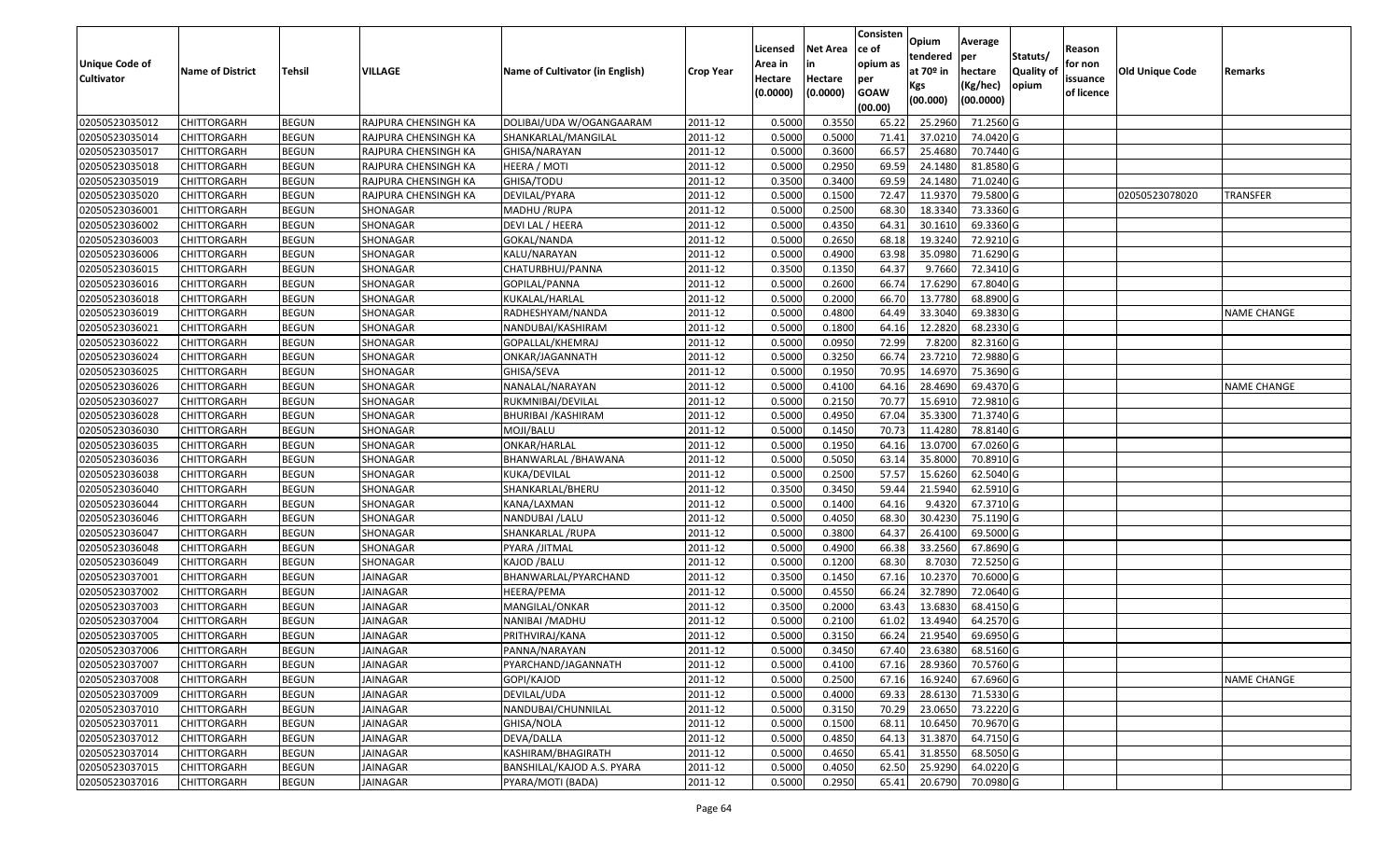| <b>Unique Code of</b><br><b>Cultivator</b> | <b>Name of District</b> | <b>Tehsil</b> | VILLAGE         | Name of Cultivator (in English) | <b>Crop Year</b> | Licensed<br>Area in<br>Hectare<br>(0.0000) | <b>Net Area</b><br>in<br>Hectare<br>(0.0000) | Consisten<br>ce of<br>opium as<br>per<br><b>GOAW</b><br>(00.00) | Opium<br>tendered<br>at $70°$ in<br>Kgs<br>(00.000) | Average<br>per<br>hectare<br>(Kg/hec)<br>(00.0000) | Statuts/<br>Quality of<br>opium | Reason<br>for non<br>issuance<br>of licence | <b>Old Unique Code</b> | Remarks            |
|--------------------------------------------|-------------------------|---------------|-----------------|---------------------------------|------------------|--------------------------------------------|----------------------------------------------|-----------------------------------------------------------------|-----------------------------------------------------|----------------------------------------------------|---------------------------------|---------------------------------------------|------------------------|--------------------|
| 02050523037019                             | <b>CHITTORGARH</b>      | <b>BEGUN</b>  | <b>JAINAGAR</b> | MANGILAL/HEERALAL               | 2011-12          | 0.3500                                     | 0.2000                                       | 61.02                                                           | 12.9540                                             | 64.7700 G                                          |                                 |                                             |                        |                    |
| 02050523037020                             | CHITTORGARH             | <b>BEGUN</b>  | JAINAGAR        | PYARIBAI/DEVRAM @ DEVILAL       | 2011-12          | 0.3500                                     | 0.2000                                       | 65.4                                                            | 13.7640                                             | 68.8200 G                                          |                                 |                                             |                        |                    |
| 02050523037021                             | CHITTORGARH             | <b>BEGUN</b>  | JAINAGAR        | CHHEETARMAL/DEVILAL             | 2011-12          | 0.5000                                     | 0.3350                                       | 64.13                                                           | 23.1600                                             | 69.1340 G                                          |                                 |                                             |                        |                    |
| 02050523037022                             | CHITTORGARH             | <b>BEGUN</b>  | JAINAGAR        | PYARA URF PYARCHAND/TULSIRAM    | 2011-12          | 0.5000                                     | 0.4050                                       | 68.02                                                           | 28.8210                                             | 71.1630 G                                          |                                 |                                             |                        |                    |
| 02050523037024                             | <b>CHITTORGARH</b>      | <b>BEGUN</b>  | JAINAGAR        | GHISALAL/PYARA                  | 2011-12          | 0.500                                      | 0.1800                                       | 69.33                                                           | 13.955                                              | 77.5280 G                                          |                                 |                                             |                        |                    |
| 02050523037025                             | CHITTORGARH             | <b>BEGUN</b>  | JAINAGAR        | KANHAIYAAL/HARLAL               | 2011-12          | 0.5000                                     | 0.4000                                       | 69.33                                                           | 29.4850                                             | 73.7130 G                                          |                                 |                                             |                        |                    |
| 02050523037026                             | CHITTORGARH             | <b>BEGUN</b>  | JAINAGAR        | BHURA/NARAYAN                   | 2011-12          | 0.5000                                     | 0.3900                                       | 68.35                                                           | 27.9360                                             | 71.6310 G                                          |                                 |                                             |                        |                    |
| 02050523037027                             | CHITTORGARH             | <b>BEGUN</b>  | <b>JAINAGAR</b> | NANALAL/BOTHLAL                 | 2011-12          | 0.5000                                     | 0.3000                                       | 68.02                                                           | 21.6010                                             | 72.0030 G                                          |                                 |                                             |                        |                    |
| 02050523037028                             | CHITTORGARH             | <b>BEGUN</b>  | JAINAGAR        | CHHAGANALAL/PYARA               | 2011-12          | 0.500                                      | 0.4850                                       | 68.02                                                           | 34.544                                              | 71.2250 G                                          |                                 |                                             |                        |                    |
| 02050523037029                             | CHITTORGARH             | <b>BEGUN</b>  | JAINAGAR        | SHANKARLAL/BHANWARLAL           | 2011-12          | 0.5000                                     | 0.4550                                       | 65.49                                                           | 32.3240                                             | 71.0420 G                                          |                                 |                                             |                        |                    |
| 02050523037030                             | CHITTORGARH             | <b>BEGUN</b>  | JAINAGAR        | PRABHU / UDA                    | 2011-12          | 0.5000                                     | 0.4050                                       | 64.5                                                            | 27.675                                              | 68.3330 G                                          |                                 |                                             |                        |                    |
| 02050523037031                             | CHITTORGARH             | <b>BEGUN</b>  | <b>JAINAGAR</b> | NANDLAL/HEERA                   | 2011-12          | 0.5000                                     | 0.4950                                       | 61.30                                                           | 32.2260                                             | 65.1030 G                                          |                                 |                                             |                        |                    |
| 02050523037032                             | CHITTORGARH             | <b>BEGUN</b>  | JAINAGAR        | BHANWARLAL/KUKA                 | 2011-12          | 0.5000                                     | 0.4000                                       | 68.56                                                           | 27.9920                                             | 69.9800 G                                          |                                 |                                             |                        |                    |
| 02050523037034                             | CHITTORGARH             | <b>BEGUN</b>  | JAINAGAR        | PYARA/DEVRAM URF DAYARAM        | 2011-12          | 0.5000                                     | 0.4650                                       | 64.5                                                            | 31.3430                                             | 67.4040 G                                          |                                 |                                             |                        |                    |
| 02050523037040                             | CHITTORGARH             | <b>BEGUN</b>  | JAINAGAR        | HAJARI/DEVRAM URF DAYARAM       | 2011-12          | 0.5000                                     | 0.2800                                       | 61.02                                                           | 17.6090                                             | $62.8890$ G                                        |                                 |                                             |                        |                    |
| 02050523037042                             | CHITTORGARH             | <b>BEGUN</b>  | <b>JAINAGAR</b> | DEVILAL/SEVA                    | 2011-12          | 0.5000                                     | 0.4000                                       | 62.05                                                           | 26.6640                                             | 66.6600G                                           |                                 |                                             |                        |                    |
| 02050523037043                             | CHITTORGARH             | <b>BEGUN</b>  | JAINAGAR        | JAGANNATH/DEVILAL               | 2011-12          | 0.5000                                     | 0.3100                                       | 64.5                                                            | 21.3250                                             | 68.7900 G                                          |                                 |                                             |                        |                    |
| 02050523037046                             | <b>CHITTORGARH</b>      | <b>BEGUN</b>  | <b>JAINAGAR</b> | SOHANLAL/GOKAL                  | 2011-12          | 0.5000                                     | 0.2000                                       | 64.09                                                           | 13.6880                                             | 68.4400 G                                          |                                 |                                             |                        |                    |
| 02050523037047                             | CHITTORGARH             | <b>BEGUN</b>  | JAINAGAR        | MOHANLAL/UDA                    | 2011-12          | 0.5000                                     | 0.3450                                       | 64.09                                                           | 22.4320                                             | 65.0200G                                           |                                 |                                             |                        |                    |
| 02050523037048                             | <b>CHITTORGARH</b>      | <b>BEGUN</b>  | <b>JAINAGAR</b> | DUNGA/RAMA URF RAMLAL           | 2011-12          | 0.5000                                     | 0.1950                                       | 64.09                                                           | 13.6330                                             | 69.9130 G                                          |                                 |                                             |                        |                    |
| 02050523037049                             | CHITTORGARH             | <b>BEGUN</b>  | JAINAGAR        | ONKARLAL/KASHIRAM               | 2011-12          | 0.5000                                     | 0.3350                                       | 62.05                                                           | 21.4780                                             | 64.1130 G                                          |                                 |                                             |                        |                    |
| 02050523037050                             | CHITTORGARH             | <b>BEGUN</b>  | JAINAGAR        | HEERALAL/DAULA                  | 2011-12          | 0.5000                                     | 0.3550                                       | 62.05                                                           | 23.1360                                             | 65.1720 G                                          |                                 |                                             |                        |                    |
| 02050523037052                             | CHITTORGARH             | <b>BEGUN</b>  | JAINAGAR        | NADUBAI/GHISALAL                | 2011-12          | 0.5000                                     | 0.4950                                       | 64.22                                                           | 33.3300                                             | 67.3330 G                                          |                                 |                                             |                        | <b>NAME CHANGE</b> |
| 02050523037053                             | CHITTORGARH             | <b>BEGUN</b>  | JAINAGAR        | BHANWARLAL/KAJOD                | 2011-12          | 0.5000                                     | 0.2550                                       | 69.77                                                           | 19.0570                                             | 74.7330 G                                          |                                 |                                             |                        |                    |
| 02050523037056                             | CHITTORGARH             | <b>BEGUN</b>  | <b>JAINAGAR</b> | BHANWARLAL/TARACHAND            | 2011-12          | 0.5000                                     | 0.2050                                       | 63.43                                                           | 13.4920                                             | 65.8150 G                                          |                                 |                                             |                        |                    |
| 02050523037059                             | <b>CHITTORGARH</b>      | <b>BEGUN</b>  | JAINAGAR        | MOHNIBAI/CHHAGNALAL             | 2011-12          | 0.5000                                     | 0.5000                                       | 62.24                                                           | 33.3250                                             | 66.6500 G                                          |                                 |                                             |                        |                    |
| 02050523038001                             | CHITTORGARH             | <b>BEGUN</b>  | KHERMALIYA      | BHANWARLAL/KHANA                | 2011-12          | 0.5000                                     | 0.2600                                       | 65.09                                                           | 17.7320                                             | 68.2000 G                                          |                                 |                                             |                        |                    |
| 02050523038002                             | CHITTORGARH             | <b>BEGUN</b>  | KHERMALIYA      | RUKMANIBAI/RAMCHANDRA           | 2011-12          | 0.5000                                     | 0.4300                                       | 65.09                                                           | 29.9140                                             | 69.5670 G                                          |                                 |                                             |                        |                    |
| 02050523038003                             | <b>CHITTORGARH</b>      | <b>BEGUN</b>  | KHERMALIYA      | CHATURBHUJ/MANGILAL             | 2011-12          | 0.5000                                     | 0.3850                                       | 60.21                                                           | 24.7890                                             | 64.3870 G                                          |                                 |                                             |                        |                    |
| 02050523038004                             | CHITTORGARH             | <b>BEGUN</b>  | KHERMALIYA      | RUPLAL/BHURA                    | 2011-12          | 0.5000                                     | 0.2450                                       | 64.7                                                            | 17.0910                                             | 69.7590 G                                          |                                 |                                             |                        |                    |
| 02050523038005                             | CHITTORGARH             | <b>BEGUN</b>  | KHERMALIYA      | KANHAIYAAL/ONKAR                | 2011-12          | 0.5000                                     | 0.2800                                       | 65.41                                                           | 19.8660                                             | 70.9500G                                           |                                 |                                             |                        |                    |
| 02050523038006                             | CHITTORGARH             | <b>BEGUN</b>  | KHERMALIYA      | SHANKARLAL/SITARAM              | 2011-12          | 0.3500                                     | 0.2400                                       | 61.32                                                           | 15.3800                                             | 64.0830 G                                          |                                 |                                             |                        | <b>NAME CHANGE</b> |
| 02050523038008                             | CHITTORGARH             | <b>BEGUN</b>  | KHERMALIYA      | GHISA/HEERA                     | 2011-12          | 0.3500                                     | 0.2750                                       | 68.54                                                           | 20.8260                                             | 75.7310 G                                          |                                 |                                             |                        |                    |
| 02050523038009                             | CHITTORGARH             | <b>BEGUN</b>  | KHERMALIYA      | DEVILAL/BHOLA                   | 2011-12          | 0.500                                      | 0.2950                                       | 61.12                                                           | 18.7200                                             | 63.4580 G                                          |                                 |                                             |                        |                    |
| 02050523038010                             | CHITTORGARH             | <b>BEGUN</b>  | KHERMALIYA      | HARLAL/KHANA                    | 2011-12          | 0.5000                                     | 0.3550                                       | 61.31                                                           | 22.7370                                             | 64.0480 G                                          |                                 |                                             |                        |                    |
| 02050523038011                             | <b>CHITTORGARH</b>      | <b>BEGUN</b>  | KHERMALIYA      | BHANWARLAL/HEERA                | 2011-12          | 0.5000                                     | 0.2650                                       | 66.71                                                           | 18.9460                                             | 71.4940 G                                          |                                 |                                             |                        |                    |
| 02050523038015                             | <b>CHITTORGARH</b>      | <b>BEGUN</b>  | KHERMALIYA      | HAJARI LAL/ DEVA                | 2011-12          | 0.3500                                     | 0.1700                                       | 61.46                                                           | 11.2910                                             | 66.4180 G                                          |                                 |                                             |                        | <b>NAME CHANGE</b> |
| 02050523038016                             | <b>CHITTORGARH</b>      | <b>BEGUN</b>  | KHERMALIYA      | KANHAIYAAL/SALAG                | 2011-12          | 0.5000                                     | 0.2950                                       | 65.41                                                           | 21.2770                                             | 72.1250 G                                          |                                 |                                             |                        |                    |
| 02050523038017                             | <b>CHITTORGARH</b>      | <b>BEGUN</b>  | KHERMALIYA      | KANHAIYAAL/TULSIRAM             | 2011-12          | 0.5000                                     | 0.3250                                       | 65.41                                                           | 23.4350                                             | 72.1080 G                                          |                                 |                                             |                        |                    |
| 02050523038020                             | <b>CHITTORGARH</b>      | <b>BEGUN</b>  | KHERMALIYA      | HAJARILAL/SALAGRAM              | 2011-12          | 0.5000                                     | 0.2500                                       | 60.91                                                           | 16.7760                                             | 67.1040 G                                          |                                 |                                             |                        |                    |
| 02050523038021                             | <b>CHITTORGARH</b>      | <b>BEGUN</b>  | KHERMALIYA      | PANNALAL/JAGANNATH              | 2011-12          | 0.5000                                     | 0.2950                                       | 66.41                                                           | 21.9340                                             | 74.3530 G                                          |                                 |                                             |                        |                    |
| 02050523038022                             | <b>CHITTORGARH</b>      | <b>BEGUN</b>  | KHERMALIYA      | KASTURIBAI/CHAMPA               | 2011-12          | 0.5000                                     | 0.2000                                       | 68.14                                                           | 14.3580                                             | 71.7900 G                                          |                                 |                                             |                        |                    |
| 02050523038023                             | <b>CHITTORGARH</b>      | <b>BEGUN</b>  | KHERMALIYA      | CHUNNIBAI/GANGAARAM             | 2011-12          | 0.5000                                     | 0.3550                                       | 63.27                                                           | 22.7950                                             | 64.2110 G                                          |                                 |                                             |                        |                    |
| 02050523038024                             | CHITTORGARH             | <b>BEGUN</b>  | KHERMALIYA      | BALURAM/SALAGRAM                | 2011-12          | 0.5000                                     | 0.2800                                       | 66.71                                                           | 20.7180                                             | 73.9930 G                                          |                                 |                                             |                        |                    |
| 02050523038026                             | <b>CHITTORGARH</b>      | <b>BEGUN</b>  | KHERMALIYA      | UDAYLAL/KHANA                   | 2011-12          | 0.5000                                     | 0.3000                                       | 66.71                                                           | 21.3760                                             | 71.2530 G                                          |                                 |                                             |                        |                    |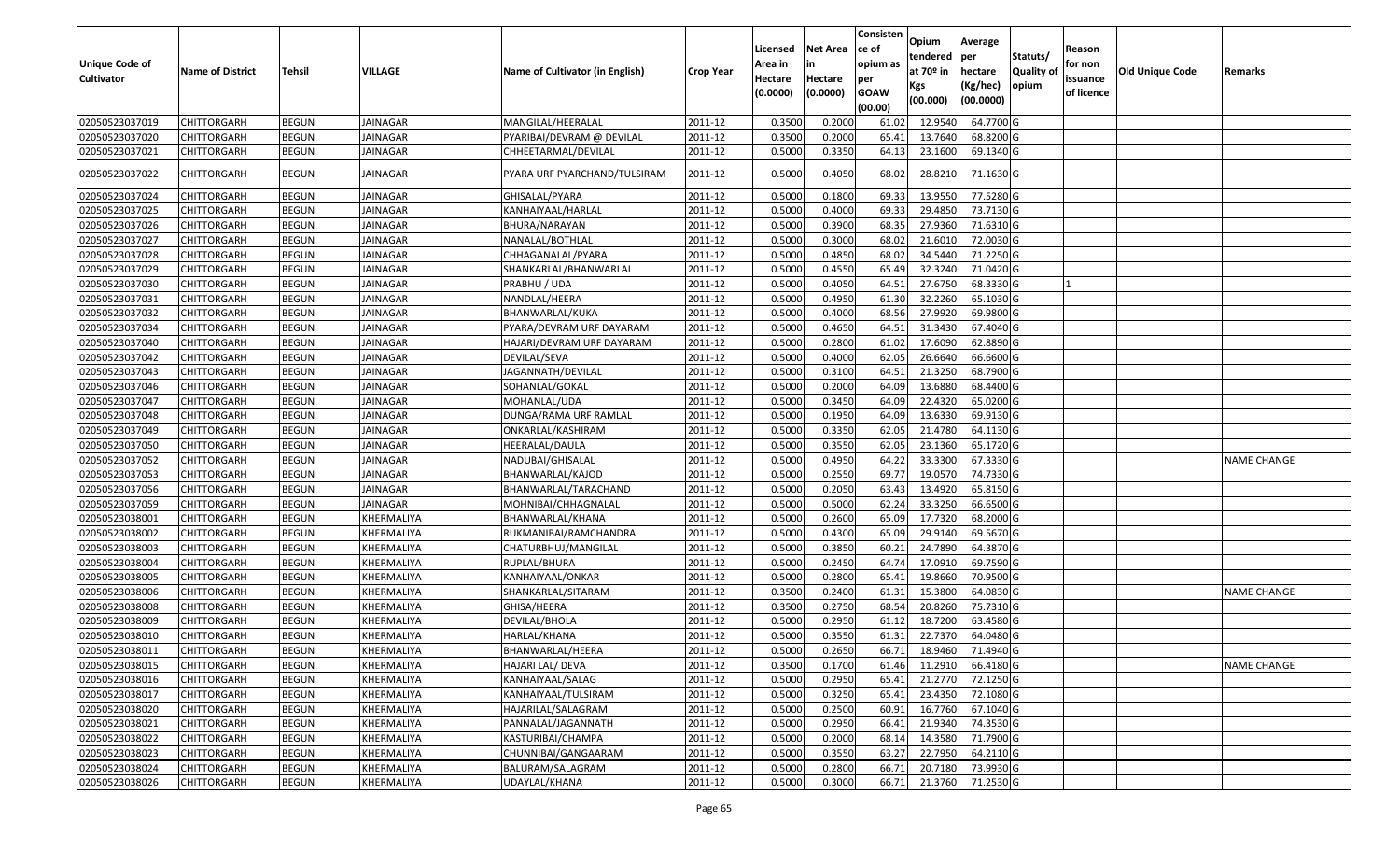|                       |                         |               |                          |                                 |                  | Licensed | <b>Net Area</b> | Consisten<br>ce of | Opium         | Average                |                  | Reason     |                 |                                 |
|-----------------------|-------------------------|---------------|--------------------------|---------------------------------|------------------|----------|-----------------|--------------------|---------------|------------------------|------------------|------------|-----------------|---------------------------------|
| <b>Unique Code of</b> |                         |               |                          |                                 |                  | Area in  |                 | opium as           | tendered      | per                    | Statuts/         | for non    |                 |                                 |
| <b>Cultivator</b>     | <b>Name of District</b> | <b>Tehsil</b> | VILLAGE                  | Name of Cultivator (in English) | <b>Crop Year</b> | Hectare  | Hectare         | per                | at $70°$ in   | hectare                | <b>Quality o</b> | issuance   | Old Unique Code | Remarks                         |
|                       |                         |               |                          |                                 |                  | (0.0000) | (0.0000)        | <b>GOAW</b>        | Kgs           | (Kg/hec)               | opium            | of licence |                 |                                 |
|                       |                         |               |                          |                                 |                  |          |                 | (00.00)            | (00.000)      | (00.0000)              |                  |            |                 |                                 |
| 02050523038027        | CHITTORGARH             | <b>BEGUN</b>  | KHERMALIYA               | PRTAPIBAI/ SALAGRAM             | 2011-12          | 0.3500   | 0.3250          | 66.41              | 23.2620       | 71.5750 G              |                  |            |                 |                                 |
| 02050523038028        | CHITTORGARH             | <b>BEGUN</b>  | KHERMALIYA               | LALU/NANARAM                    | 2011-12          | 0.3500   | 0.2800          | 63.27              | 19.4690       | 69.5320 G              |                  |            |                 |                                 |
| 02050523038029        | CHITTORGARH             | <b>BEGUN</b>  | KHERMALIYA               | SHAMBHULAL/TULSIRAM             | 2011-12          | 0.5000   | 0.2550          | 61.31              | 16.5010       | 64.7100 G              |                  |            |                 |                                 |
| 02050523038030        | CHITTORGARH             | <b>BEGUN</b>  | KHERMALIYA               | HEERALAL/HOKMA                  | 2011-12          | 0.5000   | 0.4150          | 61.12              | 25.9590       | 62.5520 G              |                  |            |                 |                                 |
| 02050523038031        | CHITTORGARH             | <b>BEGUN</b>  | KHERMALIYA               | PANNALAL/NARAYAN                | 2011-12          | 0.5000   | 0.3050          | 61.12              | 20.1780       | 66.1570 G              |                  |            |                 |                                 |
| 02050523038033        | CHITTORGARH             | <b>BEGUN</b>  | KHERMALIYA               | LABHACHAND/ MADANLAL            | 2011-12          | 0.3500   | 0.1800          | 66.41              | 12.8740       | $\overline{71.5220}$ G |                  |            |                 |                                 |
| 02050523039001        | CHITTORGARH             | <b>BEGUN</b>  | TEEKHI KA KHERA          | BHAGIRATH/SITARAM               | 2011-12          | 0.5000   | 0.4900          | 69.80              | 34.9500       | 71.3270G               |                  |            |                 |                                 |
| 02050523039002        | CHITTORGARH             | <b>BEGUN</b>  | <b>TEEKHI KA KHERA</b>   | JAMNALAL /AMARCHAND             | 2011-12          | 0.5000   | 0.2000          | 67.01              | 13.7470       | 68.7350 G              |                  |            |                 |                                 |
| 02050523039003        | CHITTORGARH             | <b>BEGUN</b>  | <b>TEEKHI KA KHERA</b>   | MADHULAL/UDAYRAM                | 2011-12          | 0.5000   | 0.4000          | 65.01              | 26.5890       | 66.4730 G              |                  |            |                 |                                 |
| 02050523039004        | CHITTORGARH             | <b>BEGUN</b>  | TEEKHI KA KHERA          | ANOPIBAI/BHANWARLAL             | 2011-12          | 0.5000   | 0.2000          | 69.80              | 14.5280       | 72.6400 G              |                  |            |                 |                                 |
| 02050523039005        | CHITTORGARH             | <b>BEGUN</b>  | TEEKHI KA KHERA          | NANALAL/GANGARAM                | 2011-12          | 0.5000   | 0.5000          | 65.01              | 33.1460       | 66.2920 G              |                  |            |                 |                                 |
| 02050523039006        | CHITTORGARH             | <b>BEGUN</b>  | TEEKHI KA KHERA          | HEERALAL/BALU                   | 2011-12          | 0.5000   | 0.4950          | 62.54              | 31.4310       | 63.4970 G              |                  |            |                 |                                 |
| 02050523039007        | <b>CHITTORGARH</b>      | <b>BEGUN</b>  | <b>TEEKHI KA KHERA</b>   | SHANKARLAL/SITARAM              | 2011-12          | 0.5000   | 0.4100          | 62.24              | 26.0070       | 63.4320 G              |                  |            |                 |                                 |
| 02050523039014        | <b>CHITTORGARH</b>      | <b>BEGUN</b>  | TEEKHI KA KHERA          | PRATAP/DEVA                     | 2011-12          | 0.5000   | 0.4750          | 65.01              | 31.3160       | 65.9280 G              |                  |            |                 |                                 |
| 02050523040002        | CHITTORGARH             | <b>BEGUN</b>  | GOPALPURA RAJGARH        | UDAYLAL/CHUNNILAL               | 2011-12          | 0.5000   | 0.2400          | 65.37              | 14.7830       | 61.5960 G              |                  |            |                 |                                 |
| 02050523040003        | CHITTORGARH             | <b>BEGUN</b>  | GOPALPURA RAJGARH        | MOHAN/MODA DHAKAR               | 2011-12          | 0.5000   | 0.1950          | 69.19              | 14.2730       | 73.1950 G              |                  |            |                 |                                 |
| 02050523040005        | CHITTORGARH             | <b>BEGUN</b>  | GOPALPURA RAJGARH        | LAXMAN SINGH/SHAOBHAG SINGH     | 2011-12          | 0.5000   | 0.2950          | 62.02              | 19.4920       | 66.0750 G              |                  |            |                 |                                 |
| 02050523040007        | CHITTORGARH             | <b>BEGUN</b>  | GOPALPURA RAJGARH        | MOHNIBAI/KALU                   | 2011-12          | 0.3500   | 0.2000          | 69.19              | 13.8870       | 69.4350 G              |                  |            |                 |                                 |
| 02050523040010        | CHITTORGARH             | <b>BEGUN</b>  | GOPALPURA RAJGARH        | NANDA/ DEVA                     | 2011-12          | 0.5000   | 0.2650          | 69.5               | 21.2300       | 80.1130G               |                  |            |                 |                                 |
| 02050523040011        | CHITTORGARH             | <b>BEGUN</b>  | GOPALPURA RAJGARH        | NANIBAI/NANDA                   | 2011-12          | 0.5000   | 0.3950          | 67.01              | 27.0240       | 68.4150 G              |                  |            |                 |                                 |
| 02050523040013        | CHITTORGARH             | <b>BEGUN</b>  | GOPALPURA RAJGARH        | <b>BALIBAI/KUKA</b>             | 2011-12          | 0.3500   | 0.1900          | 58.54              | 12.2600       | 64.5260 G              |                  |            |                 |                                 |
| 02050523040014        | CHITTORGARH             | <b>BEGUN</b>  | GOPALPURA RAJGARH        | MOHAN/RUPA                      | 2011-12          | 0.5000   | 0.2600          | 65.79              | 18.1960       | 69.9850 G              |                  |            |                 |                                 |
| 02050523040017        | CHITTORGARH             | <b>BEGUN</b>  | GOPALPURA RAJGARH        | NARAYAN/NANDA                   | 2011-12          | 0.3500   | 0.2500          | 57.24              | 16.2400       | 64.9600 G              |                  |            |                 |                                 |
| 02050523040018        | CHITTORGARH             | <b>BEGUN</b>  | GOPALPURA RAJGARH        | SARJUBAI/NANDA                  | 2011-12          | 0.3500   | 0.2000          | 67.0               | 13.8520       | 69.2600 G              |                  |            |                 |                                 |
| 02050523040019        | CHITTORGARH             | <b>BEGUN</b>  | <b>GOPALPURA RAJGARH</b> | BARADICHAND/GANGAARAM           | 2011-12          | 0.5000   | 0.2050          | 75.56              | 16.5800       | 80.8780 G              |                  |            |                 |                                 |
| 02050523040022        | CHITTORGARH             | <b>BEGUN</b>  | GOPALPURA RAJGARH        | BHERU/DEVA                      | 2011-12          | 0.5000   | 0.3600          | 65.37              | 25.2510       | 70.1420 G              |                  |            |                 |                                 |
| 02050523040024        | CHITTORGARH             | <b>BEGUN</b>  | GOPALPURA RAJGARH        | BHANWARLAL@MULCHAND/HEMRAJ      | 2011-12          | 0.5000   | 0.2050          | 58.54              | 13.3970       | 65.3510 G              |                  |            | 02050521009003  | TRANSFER                        |
| 02050523041003        | CHITTORGARH             | <b>BEGUN</b>  | RAJGARH                  | DEVBAI/NEEMA                    | 2011-12          | 0.350    | 0.3500          | 71.37              | 25.3870       | 72.5340 G              |                  |            |                 |                                 |
| 02050523041004        | CHITTORGARH             | <b>BEGUN</b>  | RAJGARH                  | BHERULAL/MANGILAL               | 2011-12          | 0.5000   | 0.3450          | 66.48              | 24.6830       | 71.5450 G              |                  |            |                 |                                 |
| 02050523041008        | CHITTORGARH             | <b>BEGUN</b>  | RAJGARH                  | BHERU/SURAJMAL                  | 2011-12          | 0.5000   | 0.4900          | 64.41              | 33.3090       | 67.9780 G              |                  |            |                 |                                 |
| 02050523041009        | CHITTORGARH             | <b>BEGUN</b>  | RAJGARH                  | BHERULAL/RAMCHANDRA             | 2011-12          | 0.5000   | 0.4950          | 67.1               | 35.0920       | 70.8930 G              |                  |            |                 |                                 |
| 02050523041017        | CHITTORGARH             | <b>BEGUN</b>  | RAJGARH                  | BALU/KISHNA                     | 2011-12          | 0.5000   | 0.4600          | 66.48              | 31.9960       | 69.5570 G              |                  |            |                 |                                 |
| 02050523041018        | <b>CHITTORGARH</b>      | <b>BEGUN</b>  | RAJGARH                  | NANU/LAXMAN                     | 2011-12          | 0.5000   | 0.4850          | 68.1               | 33.8410       | 69.7750 G              |                  |            |                 |                                 |
| 02050523041026        | CHITTORGARH             | <b>BEGUN</b>  | RAJGARH                  | MANGIBAI/GHISA                  | 2011-12          | 0.500    | 0.4800          | 72.47              | 36.4420       | 75.9210 G              |                  |            |                 |                                 |
| 02050523041034        | CHITTORGARH             | <b>BEGUN</b>  | RAJGARH                  | DEUBAI/JAGANNATH                | 2011-12          | 0.3500   | 0.2000          | 66.48              | 13.9130       | 69.5650 G              |                  |            |                 |                                 |
| 02050523042001        | <b>CHITTORGARH</b>      | <b>BEGUN</b>  | <b>UMAR KI KHAL</b>      | GHISALAL/HARIRAM                | 2011-12          | 0.5000   | 0.2200          |                    | 66.30 15.5810 | 70.8230 G              |                  |            |                 |                                 |
| 02050523042002        | <b>CHITTORGARH</b>      | <b>BEGUN</b>  | UMAR KI KHAL             | MADHO/LALU                      | 2011-12          | 0.5000   | 0.4200          | 71.82              | 31.2830       | 74.4830 G              |                  |            |                 |                                 |
| 02050523042005        | <b>CHITTORGARH</b>      | <b>BEGUN</b>  | <b>UMAR KI KHAL</b>      | PRITHVIRAJ/NARAYAN              | 2011-12          | 0.5000   | 0.4850          | 72.75              | 35.4710       | 73.1360 G              |                  |            |                 |                                 |
| 02050523042009        | <b>CHITTORGARH</b>      | <b>BEGUN</b>  | <b>UMAR KI KHAL</b>      | KAJODI BAI/HEERALAL             | 2011-12          | 0.3500   | 0.3200          | 72.68              | 24.9500       | $77.9690$ G            |                  |            |                 |                                 |
| 02050523042012        | CHITTORGARH             | <b>BEGUN</b>  | UMAR KI KHAL             | BHAVARLAL/DEVA                  | 2011-12          | 0.5000   | 0.3850          | 71.82              | 28.1330       | 73.0730 G              |                  |            |                 |                                 |
| 02050523042013        | <b>CHITTORGARH</b>      | <b>BEGUN</b>  | <b>UMAR KI KHAL</b>      | MAGNIBAI / MODA                 | 2011-12          | 0.3500   | 0.3400          | 72.62              | 26.2160       | 77.1060 G              |                  |            |                 |                                 |
| 02050523042016        | <b>CHITTORGARH</b>      | <b>BEGUN</b>  | UMAR KI KHAL             | MANGI LAL / MADHU               | 2011-12          | 0.5000   | 0.4800          | 77.42              | 35.7970       | 74.5770 G              |                  |            |                 | TRANSFER / JAINAGAR<br>(BENGUN) |
| 02050523043004        | <b>CHITTORGARH</b>      | <b>BEGUN</b>  | NAHARGARH PARSOLI        | CHATURBHUJ/MOHAN                | 2011-12          | 0.5000   | 0.2850          | 65.71              | 19.3750       | 67.9820 G              |                  |            |                 |                                 |
| 02050523043013        | <b>CHITTORGARH</b>      | <b>BEGUN</b>  | NAHARGARH PARSOLI        | RAGHUNATH/DEVI                  | 2011-12          | 0.5000   | 0.2900          | 66.08              | 18.8610       | 65.0380 G              |                  |            |                 |                                 |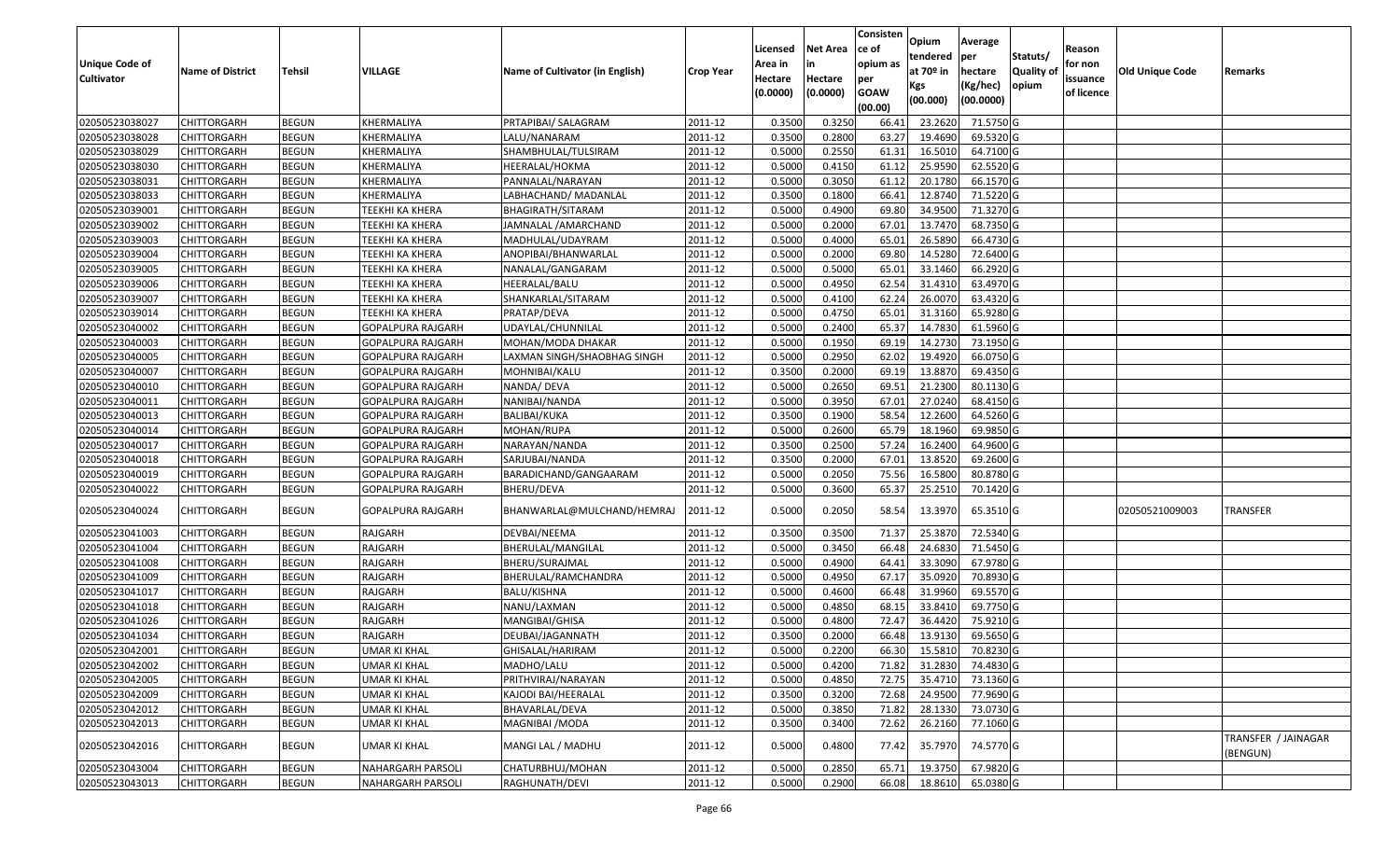| <b>Unique Code of</b><br><b>Cultivator</b> | <b>Name of District</b> | Tehsil       | VILLAGE                  | Name of Cultivator (in English) | <b>Crop Year</b> | Licensed<br>Area in<br>Hectare<br>(0.0000) | Net Area<br>in<br>Hectare<br>(0.0000) | Consisten<br>ce of<br>opium as<br>per<br><b>GOAW</b><br>(00.00) | Opium<br>tendered<br>at 70 <sup>o</sup> in<br>Kgs<br>(00.000) | Average<br>per<br>hectare<br>(Kg/hec)<br>(00.0000) | Statuts/<br><b>Quality of</b><br>opium | Reason<br>for non<br>issuance<br>of licence | <b>Old Unique Code</b> | Remarks                               |
|--------------------------------------------|-------------------------|--------------|--------------------------|---------------------------------|------------------|--------------------------------------------|---------------------------------------|-----------------------------------------------------------------|---------------------------------------------------------------|----------------------------------------------------|----------------------------------------|---------------------------------------------|------------------------|---------------------------------------|
| 02050523043015                             | <b>CHITTORGARH</b>      | <b>BEGUN</b> | <b>NAHARGARH PARSOLI</b> | SEVA/HARIRAM                    | 2011-12          | 0.5000                                     | 0.4900                                | 67.73                                                           | 34.0390                                                       | 69.4670 G                                          |                                        |                                             |                        |                                       |
| 02050523043016                             | CHITTORGARH             | <b>BEGUN</b> | NAHARGARH PARSOLI        | KANHA/MOHAN                     | 2011-12          | 0.5000                                     | 0.2000                                | 67.73                                                           | 13.6720                                                       | 68.3600 G                                          |                                        |                                             |                        |                                       |
| 02050523043017                             | CHITTORGARH             | <b>BEGUN</b> | NAHARGARH PARSOLI        | LALA/DEVI                       | 2011-12          | 0.5000                                     | 0.2750                                | 62.33                                                           | 17.2300                                                       | 62.6550 G                                          |                                        |                                             |                        |                                       |
| 02050523043019                             | <b>CHITTORGARH</b>      | <b>BEGUN</b> | <b>NAHARGARH PARSOLI</b> | MANGILAL/RAMCHANDRA             | 2011-12          | 0.3500                                     | 0.1800                                | 59.61                                                           | 11.0110                                                       | 61.1720                                            |                                        | 12                                          |                        |                                       |
| 02050523043020                             | <b>CHITTORGARH</b>      | <b>BEGUN</b> | NAHARGARH PARSOLI        | SUKHLAL@SEVA/HOKMA              | 2011-12          | 0.3500                                     | 0.3500                                | 67.74                                                           | 24.2320                                                       | 69.2340 G                                          |                                        |                                             |                        |                                       |
| 02050523043029                             | CHITTORGARH             | <b>BEGUN</b> | NAHARGARH PARSOLI        | RAMCHANDRA/HEERA                | 2011-12          | 0.5000                                     | 0.4900                                | 65.71                                                           | 33.6150                                                       | 68.6020 G                                          |                                        |                                             |                        |                                       |
| 02050523043031                             | CHITTORGARH             | <b>BEGUN</b> | <b>NAHARGARH PARSOLI</b> | BHANWARLAL/DHANNA               | 2011-12          | 0.5000                                     | 0.4850                                | 66.08                                                           | 32.7660                                                       | 67.5590 G                                          |                                        |                                             |                        |                                       |
| 02050523043032                             | CHITTORGARH             | <b>BEGUN</b> | NAHARGARH PARSOLI        | SHANTILAL/FATTA                 | 2011-12          | 0.3500                                     | 0.2500                                | 60.02                                                           | 15.1940                                                       | 60.7760 G                                          |                                        |                                             | 02050523047017         | <b>TRANSFER</b>                       |
| 02050523043033                             | CHITTORGARH             | <b>BEGUN</b> | NAHARGARH PARSOLI        | HARLAL/BARDA                    | 2011-12          | 0.3500                                     | 0.2000                                | 61.99                                                           | 12.9740                                                       | 64.8700 G                                          |                                        |                                             | 02050523045010         | <b>TRANSFER</b>                       |
| 02050523044002                             | CHITTORGARH             | <b>BEGUN</b> | HARDEVPURA               | DEVA / NANA                     | 2011-12          | 0.5000                                     | 0.3700                                | 64.93                                                           | 24.2470                                                       | 65.5320 G                                          |                                        |                                             |                        |                                       |
| 02050523044003                             | CHITTORGARH             | <b>BEGUN</b> | HARDEVPURA               | UDA /VENA                       | 2011-12          | 0.5000                                     | 0.3300                                | 64.93                                                           | 22.3170                                                       | 67.6270 G                                          |                                        |                                             |                        |                                       |
| 02050523044008                             | CHITTORGARH             | <b>BEGUN</b> | HARDEVPURA               | KANA / GOPI                     | 2011-12          | 0.5000                                     | 0.4200                                | 62.48                                                           | 27.3310                                                       | 65.0740 G                                          |                                        |                                             |                        |                                       |
| 02050523044010                             | CHITTORGARH             | <b>BEGUN</b> | <b>HARDEVPURA</b>        | DOULA/MODA                      | 2011-12          | 0.5000                                     | 0.4050                                | 63.71                                                           | 27.5410                                                       | 68.0020 G                                          |                                        |                                             |                        |                                       |
| 02050523044012                             | CHITTORGARH             | <b>BEGUN</b> | <b>HARDEVPURA</b>        | GHISIBAI/BARDA                  | 2011-12          | 0.3500                                     | 0.1950                                | 72.51                                                           | 14.7920                                                       | 75.8560 G                                          |                                        |                                             |                        |                                       |
| 02050523044013                             | CHITTORGARH             | <b>BEGUN</b> | HARDEVPURA               | NOLA / NANDA                    | 2011-12          | 0.5000                                     | 0.3200                                | 64.93                                                           | 21.1210                                                       | 66.0030 G                                          |                                        |                                             |                        |                                       |
| 02050523044014                             | CHITTORGARH             | <b>BEGUN</b> | HARDEVPURA               | KAMALIBAI /UDA                  | 2011-12          | 0.5000                                     | 0.3000                                | 67.91                                                           | 21.3720                                                       | 71.2400 G                                          |                                        |                                             |                        |                                       |
| 02050523046001                             | CHITTORGARH             | <b>BEGUN</b> | POHPURA                  | GHISI BAI / KANHAIYA LAL        | 2011-12          | 0.5000                                     | 0.4000                                | 64.40                                                           | 28.4190                                                       | 71.0480 G                                          |                                        |                                             |                        | TRANSFER / BHEECHOR<br>(BENGUN)       |
| 02050523046002                             | CHITTORGARH             | <b>BEGUN</b> | POHPURA                  | MEGA / DUNGA                    | 2011-12          | 0.5000                                     | 0.4950                                | 60.67                                                           | 32.0160                                                       | 64.6790 G                                          |                                        |                                             |                        | TRANSFER / BHEECHOR<br>(BENGUN)       |
| 02050523046003                             | CHITTORGARH             | <b>BEGUN</b> | POHPURA                  | MANGI LAL / NATHU               | 2011-12          | 0.5000                                     | 0.5000                                | 66.52                                                           | 34.3720                                                       | 68.7440 G                                          |                                        |                                             |                        | TRANSFER / BHEECHOR<br>(BENGUN)       |
| 02050523046014                             | CHITTORGARH             | <b>BEGUN</b> | POHPURA                  | MOTI LAL / DHANNA               | 2011-12          | 0.5000                                     | 0.3350                                | 55.40                                                           | 21.5270                                                       | 64.2600 G                                          |                                        |                                             |                        | TRANSFER / BHEECHOR<br>(BENGUN)       |
| 02050523046017                             | CHITTORGARH             | <b>BEGUN</b> | <b>POHPURA</b>           | RAMLAL/ MANGI LAL               | 2011-12          | 0.5000                                     | 0.5000                                | 66.50                                                           | 35.4830                                                       | 70.9660 G                                          |                                        |                                             |                        | <b>TRANSFER / BHEECHOR</b><br>BENGUN) |
| 02050523046020                             | <b>CHITTORGARH</b>      | <b>BEGUN</b> | <b>POHPURA</b>           | RATAN LAL/ CHOGA LAL            | 2011-12          | 0.5000                                     | 0.2000                                | 67.49                                                           | 14.5590                                                       | 72.7950                                            |                                        | 12                                          |                        |                                       |
| 02050523063001                             | CHITTORGARH             | <b>BEGUN</b> | SUWANIYA                 | ARJUN/DEEPA GAWANAR             | 2011-12          | 0.5000                                     | 0.4850                                | 64.53                                                           | 31.5460                                                       | 65.0430 G                                          |                                        |                                             |                        |                                       |
| 02050523063003                             | CHITTORGARH             | <b>BEGUN</b> | SUWANIYA                 | PRATAP/ONKAR                    | 2011-12          | 0.5000                                     | 0.3950                                | 67.03                                                           | 26.7740                                                       | 67.7820 G                                          |                                        |                                             |                        |                                       |
| 02050523063004                             | CHITTORGARH             | <b>BEGUN</b> | SUWANIYA                 | BHERU/MOHAN                     | 2011-12          | 0.5000                                     | 0.2950                                | 67.65                                                           | 20.6530                                                       | 70.0100 G                                          |                                        |                                             |                        |                                       |
| 02050523063005                             | CHITTORGARH             | <b>BEGUN</b> | SUWANIYA                 | DEVILAL/BHANWARLAL              | 2011-12          | 0.5000                                     | 0.4150                                | 69.32                                                           | 29.2830                                                       | 70.5610 G                                          |                                        |                                             |                        |                                       |
| 02050523063006                             | CHITTORGARH             | <b>BEGUN</b> | SUWANIYA                 | NANA URF FORIYA/KISHNA          | 2011-12          | 0.5000                                     | 0.3000                                | 64.53                                                           | 19.9400                                                       | 66.4670 G                                          |                                        |                                             |                        |                                       |
| 02050523063008                             | CHITTORGARH             | <b>BEGUN</b> | SUWANIYA                 | SUNDRLAL/CHENA                  | 2011-12          | 0.5000                                     | 0.2950                                | 67.03                                                           | 20.3390                                                       | 68.9460 G                                          |                                        |                                             |                        |                                       |
| 02050523063009                             | CHITTORGARH             | <b>BEGUN</b> | SUWANIYA                 | GOKUL/MUNSHI (GANVAR)           | 2011-12          | 0.5000                                     | 0.4800                                | 67.03                                                           | 34.3290                                                       | 71.5190 G                                          |                                        |                                             |                        |                                       |
| 02050523063010                             | CHITTORGARH             | <b>BEGUN</b> | SUWANIYA                 | CHANDNIBAI/PRATAP               | 2011-12          | 0.5000                                     | 0.2000                                | 67.03                                                           | 14.5260                                                       | 72.6300 G                                          |                                        |                                             |                        |                                       |
| 02050523063011                             | CHITTORGARH             | <b>BEGUN</b> | SUWANIYA                 | SHANTILAL /BALU DAROGA          | 2011-12          | 0.5000                                     | 0.2600                                | 69.44                                                           | 18.4020                                                       | 70.7770 G                                          |                                        |                                             |                        |                                       |
| 02050523063012                             | <b>CHITTORGARH</b>      | <b>BEGUN</b> | SUWANIYA                 | RAMDAYAL/SULTAN                 | 2011-12          | 0.5000                                     | 0.4650                                | 64.53                                                           | 29.6560                                                       | 63.7760 G                                          |                                        |                                             |                        |                                       |
| 02050523063013                             | CHITTORGARH             | <b>BEGUN</b> | SUWANIYA                 | MODIRAM/HEERA DROGA             | 2011-12          | 0.5000                                     | 0.4600                                | 67.03                                                           | 31.2550                                                       | 67.9460 G                                          |                                        |                                             |                        |                                       |
| 02050523063014                             | <b>CHITTORGARH</b>      | <b>BEGUN</b> | SUWANIYA                 | BHERU/HARIKISHAN                | 2011-12          | 0.5000                                     | 0.2100                                | 67.03                                                           | 14.4690                                                       | 68.9000 G                                          |                                        |                                             |                        |                                       |
| 02050523063015                             | <b>CHITTORGARH</b>      | <b>BEGUN</b> | SUWANIYA                 | PRITHVIRAJ/MOHAN(HAJURI)        | 2011-12          | 0.5000                                     | 0.2450                                | 69.40                                                           | 17.5680                                                       | 71.7060 G                                          |                                        |                                             |                        |                                       |
| 02050523063016                             | <b>CHITTORGARH</b>      | <b>BEGUN</b> | SUWANIYA                 | CHUNNILAL/HAJARI BHIL           | 2011-12          | 0.5000                                     | 0.4850                                | 62.43                                                           | 30.4840                                                       | 62.8540 G                                          |                                        |                                             |                        |                                       |
| 02050523063017                             | <b>CHITTORGARH</b>      | <b>BEGUN</b> | SUWANIYA                 | RAMESHVAR/RATIRAM BALAI         | 2011-12          | 0.5000                                     | 0.5000                                | 70.07                                                           | 36.7170                                                       | 73.4340 G                                          |                                        |                                             |                        |                                       |
| 02050523063018                             | <b>CHITTORGARH</b>      | <b>BEGUN</b> | SUWANIYA                 | KANHAIYALAL/MANGILAL HAJURI     | 2011-12          | 0.5000                                     | 0.4850                                | 64.13                                                           | 31.1310                                                       | 64.1880 G                                          |                                        |                                             |                        |                                       |
| 02050523063019                             | <b>CHITTORGARH</b>      | <b>BEGUN</b> | SUWANIYA                 | BARADIBAI/JAYRAM                | 2011-12          | 0.3500                                     | 0.3300                                | 69.19                                                           | 23.7030                                                       | 71.8270 G                                          |                                        |                                             |                        |                                       |
| 02050523063020                             | <b>CHITTORGARH</b>      | <b>BEGUN</b> | SUWANIYA                 | JADAVBAI/GOKAL                  | 2011-12          | 0.5000                                     | 0.4050                                | 66.08                                                           | 27.1310                                                       | 66.9900 G                                          |                                        |                                             |                        |                                       |
| 02050523063021                             | <b>CHITTORGARH</b>      | <b>BEGUN</b> | SUWANIYA                 | RAMDAYAL/VENA                   | 2011-12          | 0.5000                                     | 0.3950                                | 66.08                                                           | 27.1120                                                       | 68.6380 G                                          |                                        |                                             |                        |                                       |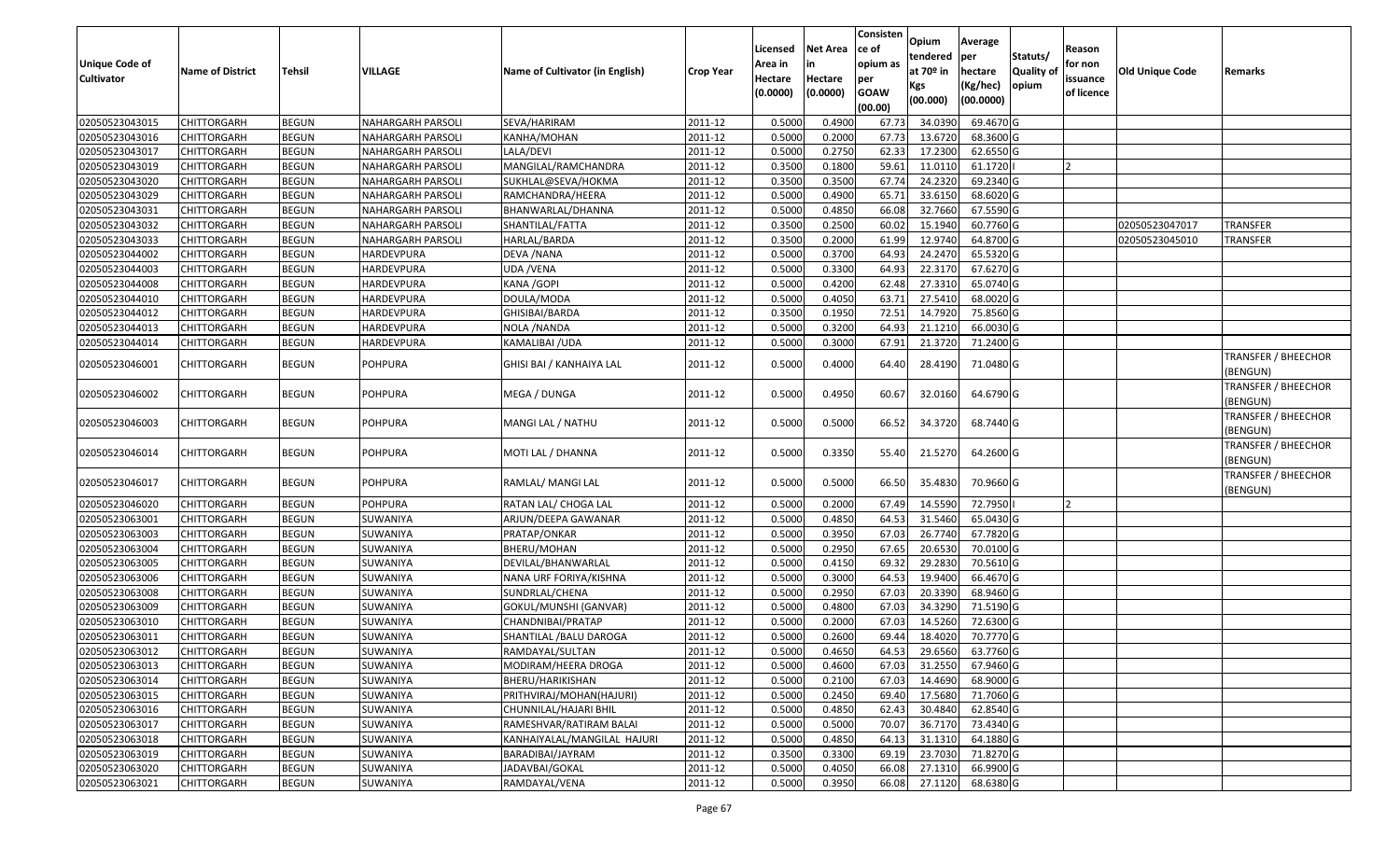|                       |                         |               |          |                                 |                  |          |                 | Consisten        | Opium         | Average   |                  |            |                 |         |
|-----------------------|-------------------------|---------------|----------|---------------------------------|------------------|----------|-----------------|------------------|---------------|-----------|------------------|------------|-----------------|---------|
|                       |                         |               |          |                                 |                  | Licensed | <b>Net Area</b> | ce of            | tendered      | per       | Statuts/         | Reason     |                 |         |
| <b>Unique Code of</b> | <b>Name of District</b> | <b>Tehsil</b> | VILLAGE  | Name of Cultivator (in English) | <b>Crop Year</b> | Area in  |                 | opium as         | at $70°$ in   | hectare   | <b>Quality o</b> | for non    | Old Unique Code | Remarks |
| <b>Cultivator</b>     |                         |               |          |                                 |                  | Hectare  | Hectare         | per              | Kgs           | (Kg/hec)  | opium            | issuance   |                 |         |
|                       |                         |               |          |                                 |                  | (0.0000) | (0.0000)        | <b>GOAW</b>      | (00.000)      | (00.0000) |                  | of licence |                 |         |
| 02050523063022        | CHITTORGARH             | <b>BEGUN</b>  | SUWANIYA | HARISINGH/JADU(GANVAR)          | 2011-12          | 0.5000   | 0.4400          | (00.00)<br>64.13 | 29.7200       | 67.5450 G |                  |            |                 |         |
| 02050523063023        | CHITTORGARH             | <b>BEGUN</b>  | SUWANIYA | IITMAL/RUPLAL BAI               | 2011-12          | 0.5000   | 0.2950          | 66.08            | 20.0030       | 67.8070 G |                  |            |                 |         |
| 02050523063024        | CHITTORGARH             | <b>BEGUN</b>  | SUWANIYA | LADU/MAYARAM                    | 2011-12          | 0.5000   | 0.2750          | 71.74            | 20.1080       | 73.1200 G |                  |            |                 |         |
| 02050523063025        | <b>CHITTORGARH</b>      | <b>BEGUN</b>  | SUWANIYA | MUNSHI/RASAL GANVAR             | 2011-12          | 0.5000   | 0.4900          | 62.42            | 31.0370       | 63.3410 G |                  |            |                 |         |
| 02050523063027        | CHITTORGARH             | <b>BEGUN</b>  | SUWANIYA | GUMA/MUNSHI                     | 2011-12          | 0.5000   | 0.3900          | 67.82            | 27.6120       | 70.8000 G |                  |            |                 |         |
| 02050523063028        | CHITTORGARH             | <b>BEGUN</b>  | SUWANIYA | MANGILAL/RUPA                   | 2011-12          | 0.5000   | 0.3300          | 69.26            | 22.4800       | 68.1210 G |                  |            |                 |         |
| 02050523063029        | CHITTORGARH             | <b>BEGUN</b>  | SUWANIYA | RAJIBAI/RAYSINGH                | 2011-12          | 0.5000   | 0.4000          | 67.82            | 27.5930       | 68.9830 G |                  |            |                 |         |
| 02050523063030        | CHITTORGARH             | <b>BEGUN</b>  | SUWANIYA | CHANDIBAI/BHERU                 | 2011-12          | 0.3500   | 0.3450          | 62.43            | 22.3410       | 64.7570 G |                  |            |                 |         |
| 02050523063031        | CHITTORGARH             | <b>BEGUN</b>  | SUWANIYA | RAMA/HEMA GANVAR                | 2011-12          | 0.5000   | 0.4600          | 67.82            | 32.1470       | 69.8850 G |                  |            |                 |         |
| 02050523063032        | CHITTORGARH             | <b>BEGUN</b>  | SUWANIYA | BHIMA/MUNSHI GANVAR             | 2011-12          | 0.5000   | 0.4900          | 66.46            | 33.4100       | 68.1840 G |                  |            |                 |         |
| 02050523063033        | CHITTORGARH             | <b>BEGUN</b>  | SUWANIYA | MITTU/MANGU                     | 2011-12          | 0.5000   | 0.4650          | 66.46            | 30.8660       | 66.3780 G |                  |            |                 |         |
|                       |                         |               |          | BARADICHAND A/S KHUMA / SUKKHA  |                  |          |                 |                  |               |           |                  |            |                 |         |
| 02050523063034        | CHITTORGARH             | <b>BEGUN</b>  | SUWANIYA | GANVAR                          | 2011-12          | 0.5000   | 0.3700          | 66.46            | 25.2550       | 68.2570 G |                  |            |                 |         |
| 02050523063035        | CHITTORGARH             | <b>BEGUN</b>  | SUWANIYA | HARJI/NARAYAN GANVAR            | 2011-12          | 0.500    | 0.2850          | 70.59            | 20.935        | 73.4560 G |                  |            |                 |         |
| 02050523063036        | CHITTORGARH             | <b>BEGUN</b>  | SUWANIYA | ASAU/HARCHAND GANVAR            | 2011-12          | 0.5000   | 0.3700          | 63.27            | 24.2050       | 65.4190 G |                  |            |                 |         |
| 02050523063037        | CHITTORGARH             | <b>BEGUN</b>  | SUWANIYA | BADAMIBAI /JODHA                | 2011-12          | 0.5000   | 0.3600          | 66.30            | 24.2370       | 67.3250 G |                  |            |                 |         |
| 02050523063038        | CHITTORGARH             | <b>BEGUN</b>  | SUWANIYA | SARDAR /HARCHAND URF TITA       | 2011-12          | 0.5000   | 0.2250          | 66.30            | 14.7940       | 65.7510G  |                  |            |                 |         |
| 02050523063039        | CHITTORGARH             | <b>BEGUN</b>  | SUWANIYA | BSARAJ/HARRAM GANVAR            | 2011-12          | 0.500    | 0.4900          | 63.27            | 31.3010       | 63.8800 G |                  |            |                 |         |
| 02050523063040        | CHITTORGARH             | <b>BEGUN</b>  | SUWANIYA | BAPULAL/BHAVSINGH               | 2011-12          | 0.5000   | 0.2900          | 66.30            | 19.8140       | 68.3240 G |                  |            |                 |         |
| 02050523063041        | CHITTORGARH             | <b>BEGUN</b>  | SUWANIYA | DERAM/RUPA BAI                  | 2011-12          | 0.5000   | 0.3500          | 67.88            | 24.0680       | 68.7660 G |                  |            |                 |         |
| 02050523063042        | CHITTORGARH             | <b>BEGUN</b>  | SUWANIYA | DAKHIBAI/GOKAL                  | 2011-12          | 0.5000   | 0.4050          | 64.13            | 26.3940       | 65.1700 G |                  |            |                 |         |
| 02050523063043        | CHITTORGARH             | <b>BEGUN</b>  | SUWANIYA | BALU/NARAYAN                    | 2011-12          | 0.5000   | 0.3100          | 64.13            | 20.1920       | 65.1350 G |                  |            |                 |         |
| 02050523063044        | CHITTORGARH             | <b>BEGUN</b>  | SUWANIYA | UDELAL/MANGILAL HAJURI          | 2011-12          | 0.5000   | 0.3250          | 64.92            | 21.3680       | 65.7480 G |                  |            |                 |         |
| 02050523063046        | CHITTORGARH             | <b>BEGUN</b>  | SUWANIYA | SHABHULAL/GOPI HAJURI           | 2011-12          | 0.5000   | 0.2000          | 67.85            | 14.161        | 70.8050 G |                  |            |                 |         |
| 02050523063047        | CHITTORGARH             | <b>BEGUN</b>  | SUWANIYA | LADBAI/NANALAL                  | 2011-12          | 0.5000   | 0.4900          | 71.48            | 38.1400       | 77.8370 G |                  |            |                 |         |
| 02050523063048        | CHITTORGARH             | <b>BEGUN</b>  | SUWANIYA | <b>BHOJA/RAGUNATH KALAL</b>     | 2011-12          | 0.5000   | 0.4500          | 67.85            | 30.678        | 68.1730 G |                  |            |                 |         |
| 02050523063049        | CHITTORGARH             | <b>BEGUN</b>  | SUWANIYA | PSAMABAI/GANGARAM               | 2011-12          | 0.5000   | 0.3200          | 67.85            | 22.1090       | 69.0910G  |                  |            |                 |         |
| 02050523063050        | CHITTORGARH             | <b>BEGUN</b>  | SUWANIYA | DEVILAL/PEMA                    | 2011-12          | 0.5000   | 0.4950          | 71.88            | 36.9870       | 74.7210 G |                  |            |                 |         |
| 02050523063051        | CHITTORGARH             | <b>BEGUN</b>  | SUWANIYA | HARJI A/S LALU/ TITA            | 2011-12          | 0.5000   | 0.4100          | 59.45            | 25.2240       | 61.5220 G |                  |            |                 |         |
| 02050523063052        | CHITTORGARH             | <b>BEGUN</b>  | SUWANIYA | GHISIBAI/KANA                   | 2011-12          | 0.5000   | 0.3150          | 67.1             | 21.6410       | 68.7020 G |                  |            |                 |         |
| 02050523063053        | CHITTORGARH             | <b>BEGUN</b>  | SUWANIYA | KUKA/HARIKISHAN                 | 2011-12          | 0.5000   | 0.4550          | 67.12            | 31.1920       | 68.5540 G |                  |            |                 |         |
| 02050523063054        | CHITTORGARH             | <b>BEGUN</b>  | SUWANIYA | PANNIBAI/HEERA                  | 2011-12          | 0.5000   | 0.4850          | 65.57            | 33.4310       | 68.9300 G |                  |            |                 |         |
| 02050523063055        | CHITTORGARH             | <b>BEGUN</b>  | SUWANIYA | DEVILAL/MEGA GANVAR             | 2011-12          | 0.5000   | 0.2150          | 63.27            | 13.8470       | 64.4050 G |                  |            |                 |         |
| 02050523063056        | <b>CHITTORGARH</b>      | <b>BEGUN</b>  | SUWANIYA | CHHITTARMAL/MANGILAL            | 2011-12          | 0.5000   | 0.4800          | 67.12            | 33.1960       | 69.1580 G |                  |            |                 |         |
| 02050523063057        | CHITTORGARH             | <b>BEGUN</b>  | SUWANIYA | SITABAI/GOVARDHAN               | 2011-12          | 0.500    | 0.2400          | 70.52            | 17.4390       | 72.6630 G |                  |            |                 |         |
| 02050523063060        | CHITTORGARH             | <b>BEGUN</b>  | SUWANIYA | TULSIBAI/LALU                   | 2011-12          | 0.5000   | 0.2200          | 65.57            | 14.7350       | 66.9770 G |                  |            |                 |         |
| 02050523063061        | <b>CHITTORGARH</b>      | <b>BEGUN</b>  | SUWANIYA | KALIBAI/MULCHAND                | 2011-12          | 0.5000   | 0.3350          |                  | 68.42 23.2240 | 69.3250 G |                  |            |                 |         |
| 02050523063062        | <b>CHITTORGARH</b>      | <b>BEGUN</b>  | SUWANIYA | NATHU/BHANWARLAL                | 2011-12          | 0.5000   | 0.4950          | 68.42            | 34.0440       | 68.7760 G |                  |            |                 |         |
| 02050523063063        | <b>CHITTORGARH</b>      | <b>BEGUN</b>  | SUWANIYA | GHISIBAI / KAJOD                | 2011-12          | 0.5000   | 0.2850          | 68.42            | 20.3400       | 71.3680 G |                  |            |                 |         |
| 02050523063064        | <b>CHITTORGARH</b>      | <b>BEGUN</b>  | SUWANIYA | DALLAN/KASHIRAM                 | 2011-12          | 0.5000   | 0.4050          | 67.66            | 27.7310       | 68.4720 G |                  |            |                 |         |
| 02050523063065        | CHITTORGARH             | <b>BEGUN</b>  | SUWANIYA | SHORAM/ONKAR                    | 2011-12          | 0.5000   | 0.4950          | 67.66            | 35.1740       | 71.0590 G |                  |            |                 |         |
| 02050523063066        | <b>CHITTORGARH</b>      | <b>BEGUN</b>  | SUWANIYA | CHHAGNA/PRABHU                  | 2011-12          | 0.5000   | 0.2650          | 69.46            | 20.1140       | 75.9020 G |                  |            |                 |         |
| 02050523063067        | <b>CHITTORGARH</b>      | <b>BEGUN</b>  | SUWANIYA | JAYRAM / KASHIRAM               | 2011-12          | 0.5000   | 0.4400          | 65.57            | 29.0850       | 66.1020 G |                  |            |                 |         |
| 02050523063068        | CHITTORGARH             | <b>BEGUN</b>  | SUWANIYA | GHISA A/S CHAMPA/RATIRAM        | 2011-12          | 0.5000   | 0.3950          | 67.66            | 26.8420       | 67.9540 G |                  |            |                 |         |
| 02050523063069        | <b>CHITTORGARH</b>      | <b>BEGUN</b>  | SUWANIYA | MADAN LAL / BALU                | 2011-12          | 0.5000   | 0.3100          | 65.93            | 20.2880       | 65.4450   |                  |            |                 |         |
| 02050523063070        | <b>CHITTORGARH</b>      | <b>BEGUN</b>  | SUWANIYA | BARJIBAI/MANGU                  | 2011-12          | 0.5000   | 0.4350          | 64.55            | 28.3740       | 65.2280 G |                  |            |                 |         |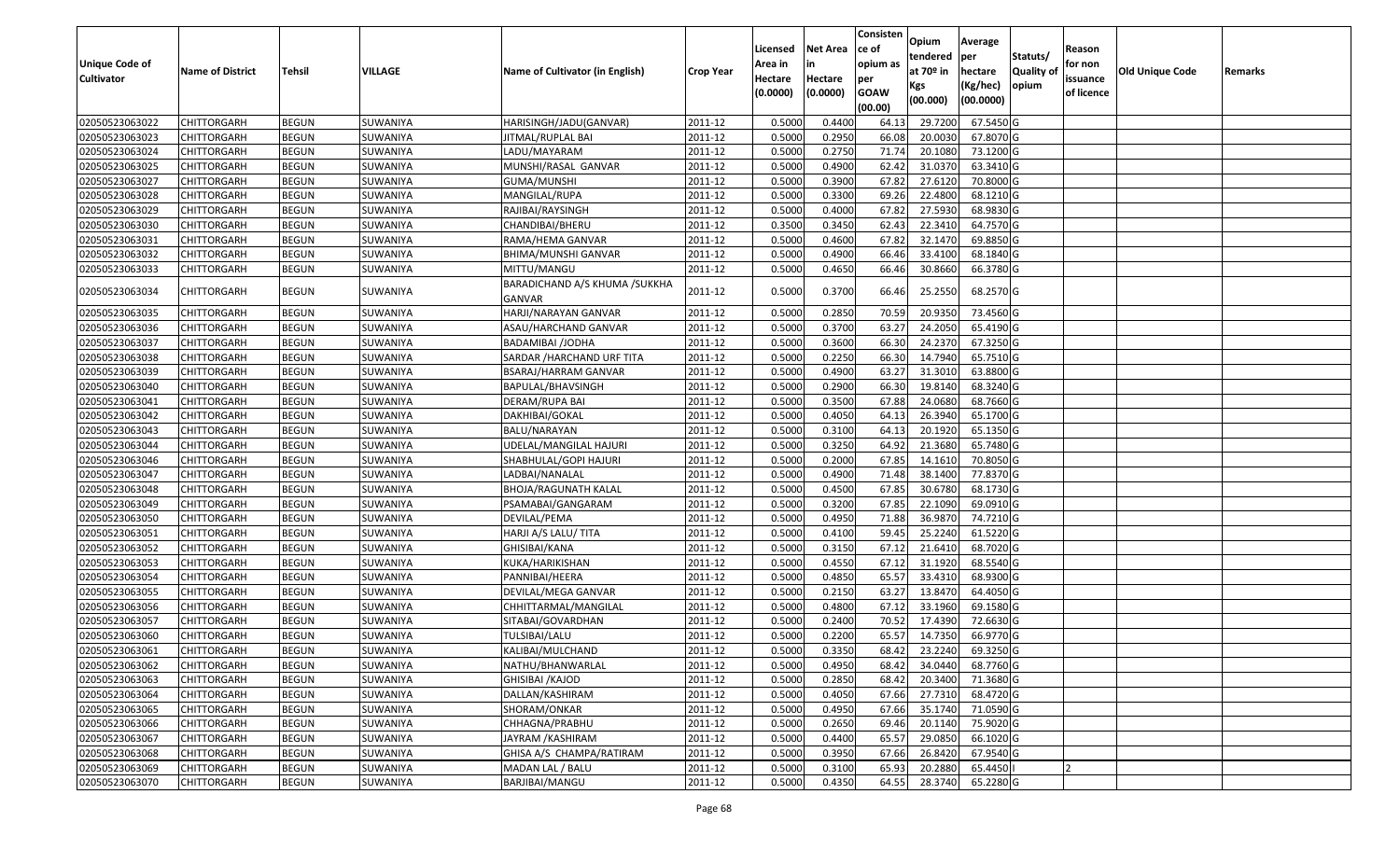| <b>Unique Code of</b><br><b>Cultivator</b> | <b>Name of District</b> | <b>Tehsil</b> | VILLAGE        | Name of Cultivator (in English) | <b>Crop Year</b>     | Licensed<br>Area in<br>Hectare<br>(0.0000) | <b>Net Area</b><br>Hectare<br>(0.0000) | Consisten<br>lce of<br>opium as<br>per<br><b>GOAW</b><br>(00.00) | Opium<br>tendered<br>at $70°$ in<br>Kgs<br>(00.000) | Average<br>per<br>hectare<br>(Kg/hec)<br>(00.0000) | Statuts/<br><b>Quality o</b><br>opium | Reason<br>for non<br>issuance<br>of licence | <b>Old Unique Code</b> | Remarks            |
|--------------------------------------------|-------------------------|---------------|----------------|---------------------------------|----------------------|--------------------------------------------|----------------------------------------|------------------------------------------------------------------|-----------------------------------------------------|----------------------------------------------------|---------------------------------------|---------------------------------------------|------------------------|--------------------|
| 02050523063071                             | CHITTORGARH             | <b>BEGUN</b>  | SUWANIYA       | SHANTIBAI URF SAYANI/CHATRRBHUJ | 2011-12              | 0.5000                                     | 0.4250                                 | 61.22                                                            | 26.3730                                             | 62.0540 G                                          |                                       |                                             |                        |                    |
| 02050523063072                             | CHITTORGARH             | <b>BEGUN</b>  | SUWANIYA       | GIRDHARI/KAJOD                  | 2011-12              | 0.5000                                     | 0.1900                                 | 67.27                                                            | 13.6270                                             | 71.7210 G                                          |                                       |                                             |                        |                    |
| 02050523063073                             | CHITTORGARH             | <b>BEGUN</b>  | SUWANIYA       | DHULIBAI/RAMSINGH               | 2011-12              | 0.5000                                     | 0.2150                                 | 71.25                                                            | 15.5220                                             | 72.1950 G                                          |                                       |                                             |                        |                    |
| 02050523063074                             | CHITTORGARH             | <b>BEGUN</b>  | SUWANIYA       | THAKRIYA/MANGU                  | 2011-12              | 0.5000                                     | 0.3900                                 | 64.5                                                             | 25.6260                                             | 65.7080 G                                          |                                       |                                             |                        |                    |
| 02050523063075                             | CHITTORGARH             | <b>BEGUN</b>  | SUWANIYA       | HEMRAJ /HARCHAND URF TITA       | 2011-12              | 0.5000                                     | 0.4250                                 | 64.32                                                            | 27.9880                                             | 65.8540 G                                          |                                       |                                             |                        |                    |
| 02050523063076                             | CHITTORGARH             | <b>BEGUN</b>  | SUWANIYA       | SHANTIBAI / GHISHA              | 2011-12              | 0.5000                                     | 0.3600                                 | 64.5                                                             | 23.4590                                             | 65.1640 G                                          |                                       |                                             |                        | <b>NAME CHANGE</b> |
| 02050523063077                             | CHITTORGARH             | <b>BEGUN</b>  | SUWANIYA       | JAMANIBAI/RUPA                  | 2011-12              | 0.5000                                     | 0.2850                                 | 66.56                                                            | 20.1770                                             | 70.7960G                                           |                                       |                                             |                        |                    |
| 02050523064001                             | CHITTORGARH             | <b>BEGUN</b>  | DHANORA        | BALU/KANHAIYALAL                | 2011-12              | 0.5000                                     | 0.3000                                 | 60.21                                                            | 18.8720                                             | 62.9067 G                                          |                                       |                                             |                        |                    |
| 02050523064002                             | CHITTORGARH             | <b>BEGUN</b>  | DHANORA        | SHANTILAL/KUKA                  | 2011-12              | 0.5000                                     | 0.4800                                 | 67.44                                                            | 33.2670                                             | 69.3063 G                                          |                                       |                                             |                        |                    |
| 02050523064003                             | CHITTORGARH             | <b>BEGUN</b>  | <b>DHANORA</b> | RAMKARAN/HAZARI                 | 2011-12              | 0.5000                                     | 0.5100                                 | 66.3                                                             | 34.8600                                             | 68.3529 G                                          |                                       |                                             |                        |                    |
| 02050523064004                             | CHITTORGARH             | <b>BEGUN</b>  | <b>DHANORA</b> | AASHARAM/UDAILAL                | 2011-12              | 0.5000                                     | 0.4400                                 | 62.70                                                            | 28.0540                                             | 63.7591 G                                          |                                       |                                             |                        |                    |
| 02050523064006                             | <b>CHITTORGARH</b>      | <b>BEGUN</b>  | <b>DHANORA</b> | SHANKARLAL/DUNGA                | 2011-12              | 0.5000                                     | 0.1950                                 | 67.85                                                            | 13.8900                                             | 71.2308 G                                          |                                       |                                             |                        |                    |
| 02050523064007                             | CHITTORGARH             | <b>BEGUN</b>  | DHANORA        | RAMESHWAR/RAMSUKH               | 2011-12              | 0.5000                                     | 0.4850                                 | 65.49                                                            | 33.1660                                             | 68.3835 G                                          |                                       |                                             |                        |                    |
| 02050523064008                             | CHITTORGARH             | <b>BEGUN</b>  | <b>DHANORA</b> | BHANWARIBAI/RAMLAL              | 2011-12              | 0.5000                                     | 0.3700                                 | 64.7                                                             | 24.0560                                             | 65.0162G                                           |                                       |                                             |                        |                    |
| 02050523064009                             | CHITTORGARH             | <b>BEGUN</b>  | <b>DHANORA</b> | NARAYAN/DUNGA                   | 2011-12              | 0.5000                                     | 0.1950                                 | 65.98                                                            | 13.5160                                             | 69.3128 G                                          |                                       |                                             |                        |                    |
| 02050523064011                             | CHITTORGARH             | <b>BEGUN</b>  | <b>DHANORA</b> | <b>BANSHILAL/LALU</b>           | 2011-12              | 0.5000                                     | 0.2550                                 | 65.98                                                            | 17.0230                                             | 66.7569 G                                          |                                       |                                             |                        |                    |
| 02050523064013                             | CHITTORGARH             | <b>BEGUN</b>  | <b>DHANORA</b> | JETIBAI/KISHANLAL               | 2011-12              | 0.500                                      | 0.4250                                 | 64.67                                                            | 27.5400                                             | 64.8000 G                                          |                                       |                                             |                        |                    |
| 02050523064015                             | CHITTORGARH             | <b>BEGUN</b>  | <b>DHANORA</b> | MANGIBAI/TULSIRAM               | 2011-12              | 0.5000                                     | 0.2500                                 | 67.73                                                            | 17.9580                                             | 71.8320 G                                          |                                       |                                             |                        |                    |
| 02050523064017                             | CHITTORGARH             | <b>BEGUN</b>  | <b>DHANORA</b> | NARAYAN/BADRI                   | 2011-12              | 0.3500                                     | 0.2300                                 | 62.70                                                            | 14.9140                                             | 64.8435 G                                          |                                       |                                             |                        |                    |
| 02050523064018                             | CHITTORGARH             | <b>BEGUN</b>  | <b>DHANORA</b> | ANOPBAI/RAMA                    | 2011-12              | 0.5000                                     | 0.2800                                 | 67.73                                                            | 19.4870                                             | 69.5964 G                                          |                                       |                                             |                        |                    |
| 02050523064021                             | CHITTORGARH             | <b>BEGUN</b>  | <b>DHANORA</b> | BHAGWANLAL/PYARCHAND            | 2011-12              | 0.5000                                     | 0.4300                                 | 68.16                                                            | 30.8380                                             | 71.7163 G                                          |                                       |                                             |                        |                    |
| 02050523064025                             | CHITTORGARH             | <b>BEGUN</b>  | <b>DHANORA</b> | BANSHILAL/TULCHHA               | 2011-12              | 0.3500                                     | 0.3400                                 | 60.63                                                            | 21.091                                              | 62.0324 G                                          |                                       |                                             |                        |                    |
| 02050523064027                             | CHITTORGARH             | <b>BEGUN</b>  | <b>DHANORA</b> | KAILASH/GOPI                    | 2011-12              | 0.5000                                     | 0.1950                                 | 64.42                                                            | 13.1780                                             | 67.5795 G                                          |                                       |                                             |                        |                    |
| 02050523064028                             | CHITTORGARH             | <b>BEGUN</b>  | <b>DHANORA</b> | SHYAMLAL/KASHIRAM               | 2011-12              | 0.5000                                     | 0.2050                                 | 67.85                                                            | 14.8300                                             | 72.3415 G                                          |                                       |                                             |                        |                    |
| 02050523064029                             | CHITTORGARH             | <b>BEGUN</b>  | <b>DHANORA</b> | MADANLAL/DEVILAL                | 2011-12              | 0.5000                                     | 0.2750                                 | 62.70                                                            | 17.6280                                             | 64.1018 G                                          |                                       |                                             |                        |                    |
| 02050523064030                             | CHITTORGARH             | <b>BEGUN</b>  | <b>DHANORA</b> | RAMESHWAR/RUPA                  | 2011-12              | 0.5000                                     | 0.1500                                 | 71.77                                                            | 11.114                                              | 74.0933 G                                          |                                       |                                             |                        |                    |
| 02050523064032                             | CHITTORGARH             | <b>BEGUN</b>  | <b>DHANORA</b> | MANGIBAI/PRATHVIRAJ             | 2011-12              | 0.5000                                     | 0.1900                                 | 72.88                                                            | 15.0130                                             | 79.0158 G                                          |                                       |                                             |                        |                    |
| 02050523064033                             | CHITTORGARH             | <b>BEGUN</b>  | <b>DHANORA</b> | <b>BHAGWAN/RUPA</b>             | 2011-12              | 0.5000                                     | 0.3600                                 | 69.32                                                            | 25.2230                                             | 70.0639 G                                          |                                       |                                             |                        |                    |
| 02050523064034                             | CHITTORGARH             | <b>BEGUN</b>  | <b>DHANORA</b> | RATANLAL/RAMLAL                 | 2011-12              | 0.5000                                     | 0.4950                                 | 69.32                                                            | 34.9170                                             | 70.5394 G                                          |                                       |                                             |                        |                    |
| 02050523064035                             | CHITTORGARH             | <b>BEGUN</b>  | DHANORA        | SHAMBHULAL/BANSHILAL            | 2011-12              | 0.3500                                     | 0.3400                                 | 65.98                                                            | 23.1400                                             | 68.0588 G                                          |                                       |                                             |                        |                    |
| 02050523064036                             | CHITTORGARH             | <b>BEGUN</b>  | <b>DHANORA</b> | JAMNALAL/GOPI                   | 2011-12              | 0.5000                                     | 0.2000                                 | 64.26                                                            | 13.3840                                             | 66.9200 G                                          |                                       |                                             |                        |                    |
| 02050523064037                             | CHITTORGARH             | <b>BEGUN</b>  | DHANORA        | BANSHILAL/PRATHVIRAJ            | 2011-12              | 0.3500                                     | 0.3400                                 | 69.32                                                            | 23.8960                                             | 70.2824 G                                          |                                       |                                             |                        |                    |
| 02050523064039                             | <b>CHITTORGARH</b>      | <b>BEGUN</b>  | DHANORA        | MANGILAL/MODA                   | 2011-12              | 0.5000                                     | 0.3800                                 | 64.26                                                            | 25.0250                                             | 65.8553 G                                          |                                       |                                             |                        |                    |
| 02050523064040                             | CHITTORGARH             | <b>BEGUN</b>  | <b>DHANORA</b> | MANGILAL/KUKA                   | 2011-12              | 0.500                                      | 0.2100                                 | 66.45                                                            | 14.4960                                             | 69.0286 G                                          |                                       |                                             |                        |                    |
| 02050523064041                             | CHITTORGARH             | <b>BEGUN</b>  | <b>DHANORA</b> | SHYAMLAL/BALU RAIGOR            | 2011-12              | 0.5000                                     | 0.2950                                 | 69.99                                                            | 20.9870                                             | 71.1424 G                                          |                                       |                                             |                        |                    |
| 02050523064042                             | <b>CHITTORGARH</b>      | <b>BEGUN</b>  | <b>DHANORA</b> | KAMLABAI/SUKHA                  | $\overline{2011-12}$ | 0.3500                                     | 0.1900                                 |                                                                  | 66.87 12.8390                                       | 67.5737 G                                          |                                       |                                             |                        |                    |
| 02050523064045                             | <b>CHITTORGARH</b>      | <b>BEGUN</b>  | <b>DHANORA</b> | PYARCHAND/PRATAP                | 2011-12              | 0.5000                                     | 0.3200                                 | 67.44                                                            | 21.8990                                             | 68.4344 G                                          |                                       |                                             |                        |                    |
| 02050523064046                             | <b>CHITTORGARH</b>      | <b>BEGUN</b>  | <b>DHANORA</b> | RATANLAL/RAMLAL MALI            | 2011-12              | 0.3500                                     | 0.2000                                 | 60.91                                                            | 12.5910                                             | 62.9550 G                                          |                                       |                                             |                        |                    |
| 02050523064049                             | <b>CHITTORGARH</b>      | <b>BEGUN</b>  | <b>DHANORA</b> | KAILASHCHANDRA/GOKAL            | 2011-12              | 0.5000                                     | 0.2100                                 | 60.63                                                            | 13.0700                                             | 62.2381 G                                          |                                       |                                             |                        |                    |
| 02050523064051                             | CHITTORGARH             | <b>BEGUN</b>  | <b>DHANORA</b> | NANDKISHORE/DEVILAL             | 2011-12              | 0.5000                                     | 0.5050                                 | 64.98                                                            | 33.7060                                             | 66.7446 G                                          |                                       |                                             |                        |                    |
| 02050523064052                             | <b>CHITTORGARH</b>      | <b>BEGUN</b>  | <b>DHANORA</b> | THAMMABAI/JAMNALAL              | 2011-12              | 0.5000                                     | 0.2450                                 | 65.49                                                            | 16.4470                                             | 67.1306 G                                          |                                       |                                             |                        |                    |
| 02050523064053                             | <b>CHITTORGARH</b>      | <b>BEGUN</b>  | <b>DHANORA</b> | RATANLAL/VENIRAM                | 2011-12              | 0.5000                                     | 0.2000                                 | 64.66                                                            | 13.2480                                             | 66.2400 G                                          |                                       |                                             |                        |                    |
| 02050523064054                             | CHITTORGARH             | <b>BEGUN</b>  | <b>DHANORA</b> | SHAMBHULAL/PRATHVIRAJ           | 2011-12              | 0.5000                                     | 0.4550                                 | 66.87                                                            | 31.0370                                             | 68.2132 G                                          |                                       |                                             |                        |                    |
| 02050523064057                             | CHITTORGARH             | <b>BEGUN</b>  | <b>DHANORA</b> | LADULAL/LALU SHARMA             | 2011-12              | 0.5000                                     | 0.4350                                 | 67.02                                                            | 29.8430                                             | 68.6046 G                                          |                                       |                                             |                        |                    |
| 02050523064058                             | <b>CHITTORGARH</b>      | <b>BEGUN</b>  | <b>DHANORA</b> | RAMSWROOP/BANSHILAL             | 2011-12              | 0.5000                                     | 0.3050                                 | 60.63                                                            | 20.6660                                             | 67.7574 G                                          |                                       |                                             |                        |                    |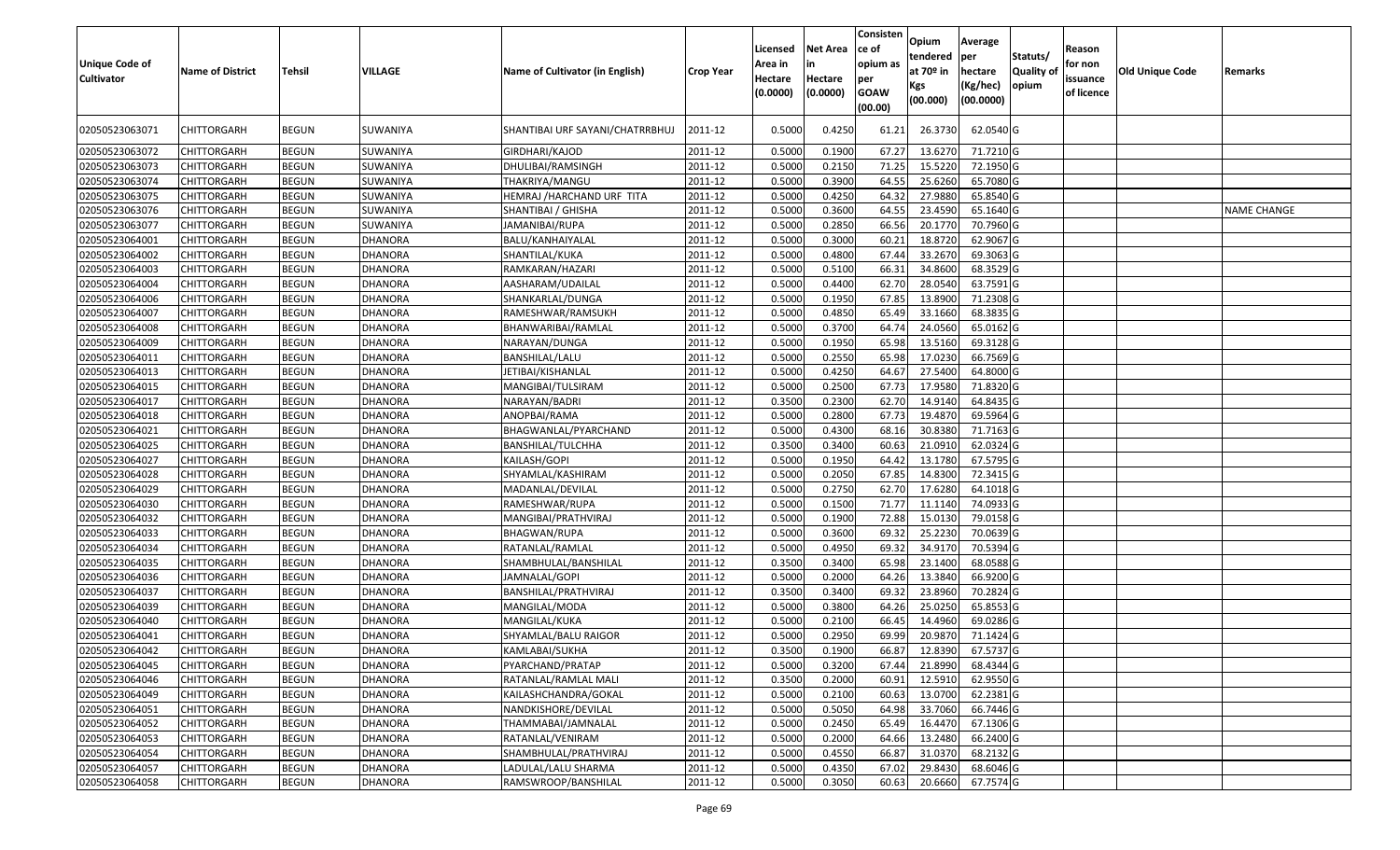|                       |                         |               |                |                                 |                  |          |                 | Consisten              | Opium         | Average    |                  |            |                 |         |
|-----------------------|-------------------------|---------------|----------------|---------------------------------|------------------|----------|-----------------|------------------------|---------------|------------|------------------|------------|-----------------|---------|
|                       |                         |               |                |                                 |                  | Licensed | <b>Net Area</b> | ce of                  | tendered      | per        | Statuts/         | Reason     |                 |         |
| <b>Unique Code of</b> | <b>Name of District</b> | <b>Tehsil</b> | VILLAGE        | Name of Cultivator (in English) | <b>Crop Year</b> | Area in  | in              | opium as               | at $70°$ in   | hectare    | <b>Quality o</b> | for non    | Old Unique Code | Remarks |
| <b>Cultivator</b>     |                         |               |                |                                 |                  | Hectare  | Hectare         | per                    | Kgs           | (Kg/hec)   | opium            | issuance   |                 |         |
|                       |                         |               |                |                                 |                  | (0.0000) | (0.0000)        | <b>GOAW</b><br>(00.00) | (00.000)      | (00.0000)  |                  | of licence |                 |         |
| 02050523064060        | CHITTORGARH             | <b>BEGUN</b>  | <b>DHANORA</b> | SHIVLAL/BHANWARLAL              | 2011-12          | 0.5000   | 0.2750          | 67.8                   | 21.1280       | 76.8291G   |                  |            |                 |         |
| 02050523064062        | CHITTORGARH             | <b>BEGUN</b>  | <b>DHANORA</b> | NANDKISHORE/DUNGA               | 2011-12          | 0.3500   | 0.0000          | 0.00                   | 0.0000        | $0.0000$ F |                  |            |                 |         |
| 02050523064063        | CHITTORGARH             | <b>BEGUN</b>  | <b>DHANORA</b> | DEVILAL/KALU                    | 2011-12          | 0.5000   | 0.1950          | 69.32                  | 14.5570       | 74.6513 G  |                  |            |                 |         |
| 02050523064065        | <b>CHITTORGARH</b>      | <b>BEGUN</b>  | <b>DHANORA</b> | SHAMBHULAL/DEVA                 | 2011-12          | 0.5000   | 0.3150          | 67.02                  | 21.9060       | 69.5429 G  |                  |            |                 |         |
| 02050523064069        | CHITTORGARH             | <b>BEGUN</b>  | <b>DHANORA</b> | KUKA/BHANWARLAL                 | 2011-12          | 0.5000   | 0.3050          | 64.87                  | 20.008        | 65.6000 G  |                  |            |                 |         |
| 02050523064070        | CHITTORGARH             | <b>BEGUN</b>  | <b>DHANORA</b> | KANHAIYALAL/JITMAL              | 2011-12          | 0.5000   | 0.1550          | 68.16                  | 11.977        | 77.2710 G  |                  |            |                 |         |
| 02050523064071        | CHITTORGARH             | <b>BEGUN</b>  | <b>DHANORA</b> | NANDUBAI/BHANWARLAL             | 2011-12          | 0.5000   | 0.2500          | 65.49                  | 17.0740       | 68.2960 G  |                  |            |                 |         |
| 02050523064072        | CHITTORGARH             | <b>BEGUN</b>  | <b>DHANORA</b> | DEVILAL/NARAYAN                 | 2011-12          | 0.5000   | 0.3000          | 64.87                  | 19.7300       | 65.7667 G  |                  |            |                 |         |
| 02050523065002        | CHITTORGARH             | <b>BEGUN</b>  | <b>RUPPURA</b> | LABHCHAND/DEVILAL               | 2011-12          | 0.3500   | 0.2000          | 66.22                  | 13.6510       | 68.2550 G  |                  |            |                 |         |
| 02050523065005        | CHITTORGARH             | <b>BEGUN</b>  | <b>RUPPURA</b> | NARAYAN/PRATHVIRAJ              | 2011-12          | 0.5000   | 0.2150          | 69.73                  | 15.7990       | 73.4837 G  |                  |            |                 |         |
| 02050523065007        | CHITTORGARH             | <b>BEGUN</b>  | <b>RUPPURA</b> | BHANWARLAL/SHOCHAND             | 2011-12          | 0.3500   | 0.1700          | 69.15                  | 12.3090       | 72.4059 G  |                  |            |                 |         |
| 02050523065010        | CHITTORGARH             | <b>BEGUN</b>  | <b>RUPPURA</b> | KASHIRAM/UDA                    | 2011-12          | 0.3500   | 0.3500          | 65.35                  | 22.9490       | 65.5686 G  |                  |            |                 |         |
| 02050523065013        | <b>CHITTORGARH</b>      | <b>BEGUN</b>  | <b>RUPPURA</b> | HIRA/CHHOGA                     | 2011-12          | 0.5000   | 0.4000          | 68.08                  | 28.4280       | 71.0700 G  |                  |            |                 |         |
| 02050523065018        | CHITTORGARH             | <b>BEGUN</b>  | <b>RUPPURA</b> | DEVILAL/CHETRAM                 | 2011-12          | 0.5000   | 0.4500          | 69.73                  | 33.4210       | 74.2689 G  |                  |            |                 |         |
| 02050523065020        | CHITTORGARH             | <b>BEGUN</b>  | <b>RUPPURA</b> | KASHIRAM/JAGRAM                 | 2011-12          | 0.3500   | 0.3350          | 65.33                  | 22.5670       | 67.3642 G  |                  |            |                 |         |
| 02050523065023        | CHITTORGARH             | <b>BEGUN</b>  | <b>RUPPURA</b> | RAMA/KISHANA                    | 2011-12          | 0.5000   | 0.2000          | 66.46                  | 14.2790       | 71.3950 G  |                  |            |                 |         |
| 02050523065024        | CHITTORGARH             | <b>BEGUN</b>  | <b>RUPPURA</b> | RAMCHANDRA/MADHODAS             | 2011-12          | 0.3500   | 0.0000          | 0.00                   | 0.0000        | $0.0000$ F |                  |            |                 |         |
| 02050523065029        | CHITTORGARH             | <b>BEGUN</b>  | <b>RUPPURA</b> | UDAILAL/PRATHVIRAJ              | 2011-12          | 0.5000   | 0.4200          | 66.46                  | 28.8150       | 68.6071 G  |                  |            |                 |         |
| 02050523065033        | CHITTORGARH             | <b>BEGUN</b>  | <b>RUPPURA</b> | GHEESALAL/PRATHVIRAJ            | 2011-12          | 0.5000   | 0.2950          | 63.53                  | 19.3950       | 65.7458 G  |                  |            |                 |         |
| 02050523065035        | CHITTORGARH             | <b>BEGUN</b>  | <b>RUPPURA</b> | NANDLAL/ONKAR                   | 2011-12          | 0.3500   | 0.3400          | 68.08                  | 24.3920       | 71.7412G   |                  |            |                 |         |
| 02050523065037        | CHITTORGARH             | <b>BEGUN</b>  | <b>RUPPURA</b> | KANHAIYALAL/MIYACHAND           | 2011-12          | 0.5000   | 0.3000          | 65.33                  | 19.6460       | 65.4867 G  |                  |            |                 |         |
| 02050523065039        | CHITTORGARH             | <b>BEGUN</b>  | <b>RUPPURA</b> | SHANKERLAL/MIYACHAND            | 2011-12          | 0.5000   | 0.1300          | 66.24                  | 9.122         | 70.1692 G  |                  |            |                 |         |
| 02050523065043        | CHITTORGARH             | <b>BEGUN</b>  | <b>RUPPURA</b> | DHANRAJ/BHOLA                   | 2011-12          | 0.5000   | 0.2500          | 69.73                  | 18.4390       | 73.7560 G  |                  |            |                 |         |
| 02050523065044        | CHITTORGARH             | <b>BEGUN</b>  | <b>RUPPURA</b> | GHEESALAL/NANALAL               | 2011-12          | 0.5000   | 0.4950          | 68.08                  | 34.8860       | 70.4768 G  |                  |            |                 |         |
| 02050523065049        | CHITTORGARH             | <b>BEGUN</b>  | <b>RUPPURA</b> | RAMESHWAR/ONKARLAL              | 2011-12          | 0.5000   | 0.4050          | 71.90                  | 30.7630       | 75.9580 G  |                  |            |                 |         |
| 02050523065050        | CHITTORGARH             | <b>BEGUN</b>  | <b>RUPPURA</b> | UDAILAL/DEVILAL                 | 2011-12          | 0.5000   | 0.3950          | 66.46                  | 28.3590       | 71.7949 G  |                  |            |                 |         |
| 02050523065052        | CHITTORGARH             | <b>BEGUN</b>  | <b>RUPPURA</b> | KUKA/MIYACHAND                  | 2011-12          | 0.3500   | 0.3050          | 71.90                  | 22.2680       | 73.0098 G  |                  |            |                 |         |
| 02050523066001        | CHITTORGARH             | <b>BEGUN</b>  | <b>THUKRAI</b> | RAMESHWAR/DEVILAL               | 2011-12          | 0.5000   | 0.2900          | 70.72                  | 21.7110       | 74.8655 G  |                  |            |                 |         |
| 02050523066002        | CHITTORGARH             | <b>BEGUN</b>  | <b>THUKRAI</b> | SOHANIBAI/CHHITARLAL            | 2011-12          | 0.5000   | 0.2300          | 58.34                  | 13.9520       | 60.6609 G  |                  |            |                 |         |
| 02050523066003        | CHITTORGARH             | <b>BEGUN</b>  | <b>THUKRAI</b> | BAJERAM/BHUWANA                 | 2011-12          | 0.3500   | 0.1350          | 68.23                  | 9.5130        | 70.4667 G  |                  |            |                 |         |
| 02050523066004        | CHITTORGARH             | <b>BEGUN</b>  | <b>THUKRAI</b> | JAGDISH/NANALAL                 | 2011-12          | 0.5000   | 0.2150          | 71.67                  | 16.075        | 74.7674 G  |                  |            |                 |         |
| 02050523066005        | CHITTORGARH             | <b>BEGUN</b>  | <b>THUKRAI</b> | TULSIRAM/KASHIRAM               | 2011-12          | 0.5000   | 0.2450          | 66.87                  | 16.8320       | 68.7020 G  |                  |            |                 |         |
| 02050523066006        | CHITTORGARH             | <b>BEGUN</b>  | <b>THUKRAI</b> | NOLIBAI/DEVILAL                 | 2011-12          | 0.5000   | 0.1600          | 63.65                  | 10.6480       | 66.5500 G  |                  |            |                 |         |
| 02050523066007        | CHITTORGARH             | <b>BEGUN</b>  | <b>THUKRAI</b> | HIRA/DEVA                       | 2011-12          | 0.5000   | 0.2500          | 62.24                  | 16.2450       | 64.9800 G  |                  |            |                 |         |
| 02050523066009        | CHITTORGARH             | <b>BEGUN</b>  | <b>THUKRAI</b> | SHANTILAL/BALU                  | 2011-12          | 0.500    | 0.3150          | 68.58                  | 21.603        | 68.5810 G  |                  |            |                 |         |
| 02050523066010        | CHITTORGARH             | <b>BEGUN</b>  | <b>THUKRAI</b> | MANGILAL/MOTI                   | 2011-12          | 0.5000   | 0.2000          | 66.69                  | 13.9290       | 69.6450 G  |                  |            |                 |         |
| 02050523066011        | <b>CHITTORGARH</b>      | <b>BEGUN</b>  | THUKRAI        | KAJOD/DUNGA SANGITALA           | 2011-12          | 0.5000   | 0.2450          |                        | 68.58 17.3510 | 70.8204 G  |                  |            |                 |         |
| 02050523066012        | <b>CHITTORGARH</b>      | <b>BEGUN</b>  | <b>THUKRAI</b> | NANALAL A/S KUKA / GHISA        | 2011-12          | 0.5000   | 0.2000          | 68.58                  | 13.9320       | 69.6600 G  |                  |            |                 |         |
| 02050523066013        | <b>CHITTORGARH</b>      | <b>BEGUN</b>  | THUKRAI        | HULASIBAI/HIRALAL               | 2011-12          | 0.5000   | 0.3000          | 58.54                  | 18.3820       | 61.2733 G  |                  |            |                 |         |
| 02050523066015        | <b>CHITTORGARH</b>      | <b>BEGUN</b>  | THUKRAI        | RAMLAL/NATHU                    | 2011-12          | 0.5000   | 0.3000          | 71.47                  | 22.2170       | 74.0567 G  |                  |            |                 |         |
| 02050523066016        | <b>CHITTORGARH</b>      | <b>BEGUN</b>  | <b>THUKRAI</b> | NARAYAN/BARDA                   | 2011-12          | 0.5000   | 0.3900          | 65.20                  | 26.3970       | 67.6846 G  |                  |            |                 |         |
| 02050523066017        | <b>CHITTORGARH</b>      | <b>BEGUN</b>  | <b>THUKRAI</b> | NANDLAL/KALU                    | 2011-12          | 0.5000   | 0.4600          | 62.24                  | 29.4040       | 63.9217 G  |                  |            |                 |         |
| 02050523066018        | <b>CHITTORGARH</b>      | <b>BEGUN</b>  | <b>THUKRAI</b> | MODIRAM/LAKHMA                  | 2011-12          | 0.5000   | 0.2950          | 67.43                  | 21.2600       | 72.0678 G  |                  |            |                 |         |
| 02050523066019        | CHITTORGARH             | <b>BEGUN</b>  | <b>THUKRAI</b> | UDAILAL/NARAYAN                 | 2011-12          | 0.5000   | 0.2750          | 64.69                  | 18.4920       | 67.2436 G  |                  |            |                 |         |
| 02050523066020        | CHITTORGARH             | <b>BEGUN</b>  | <b>THUKRAI</b> | KANA/HAZARI                     | 2011-12          | 0.5000   | 0.2950          | 62.49                  | 19.4970       | 66.0915 G  |                  |            |                 |         |
| 02050523066021        | <b>CHITTORGARH</b>      | <b>BEGUN</b>  | <b>THUKRAI</b> | BARJIBAI/BHAGIRATH              | 2011-12          | 0.5000   | 0.2450          | 64.69                  | 16.7270       | 68.2735 G  |                  |            |                 |         |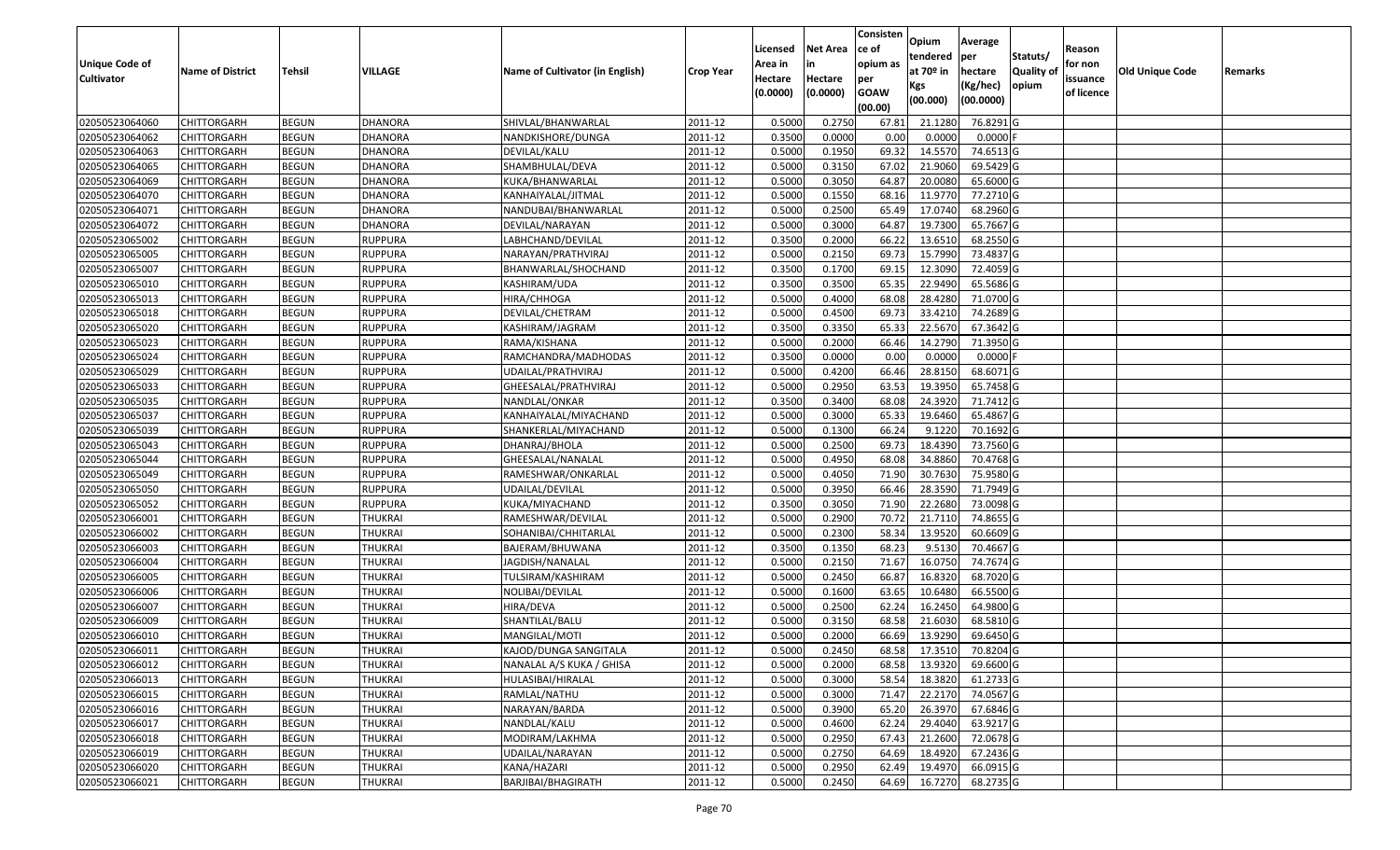| <b>Unique Code of</b><br><b>Cultivator</b> | <b>Name of District</b> | Tehsil       | VILLAGE        | Name of Cultivator (in English)            | <b>Crop Year</b> | Licensed<br>Area in<br>Hectare<br>(0.0000) | Net Area<br>in<br>Hectare<br>(0.0000) | Consisten<br>ce of<br>opium as<br>per<br><b>GOAW</b><br>(00.00) | Opium<br>tendered<br>at 70 <sup>o</sup> in<br>Kgs<br>(00.000) | Average<br>per<br>hectare<br>(Kg/hec)<br>(00.0000) | Statuts/<br><b>Quality of</b><br>opium | Reason<br>for non<br>issuance<br>of licence | Old Unique Code | Remarks |
|--------------------------------------------|-------------------------|--------------|----------------|--------------------------------------------|------------------|--------------------------------------------|---------------------------------------|-----------------------------------------------------------------|---------------------------------------------------------------|----------------------------------------------------|----------------------------------------|---------------------------------------------|-----------------|---------|
| 02050523066022                             | CHITTORGARH             | <b>BEGUN</b> | <b>THUKRAI</b> | NARAYAN/HUKMA                              | 2011-12          | 0.5000                                     | 0.3750                                | 64.69                                                           | 24.6190                                                       | 65.6507 G                                          |                                        |                                             |                 |         |
| 02050523066023                             | CHITTORGARH             | <b>BEGUN</b> | THUKRAI        | MOHANLAL/KASHIRAM                          | 2011-12          | 0.5000                                     | 0.2000                                | 64.63                                                           | 13.2680                                                       | 66.3400 G                                          |                                        |                                             |                 |         |
| 02050523066025                             | CHITTORGARH             | <b>BEGUN</b> | THUKRAI        | KANHAIYALAL A/S NARAYAN /<br>BHUWANA       | 2011-12          | 0.5000                                     | 0.1800                                | 64.63                                                           | 12.1500                                                       | 67.5000 G                                          |                                        |                                             |                 |         |
| 02050523066026                             | CHITTORGARH             | <b>BEGUN</b> | <b>THUKRAI</b> | GHISIBAI/MEGHA                             | 2011-12          | 0.5000                                     | 0.1850                                | 70.06                                                           | 14.5320                                                       | 78.5514 G                                          |                                        |                                             |                 |         |
| 02050523066028                             | CHITTORGARH             | <b>BEGUN</b> | THUKRAI        | DALURAM/DUNGA                              | 2011-12          | 0.5000                                     | 0.2400                                | 69.29                                                           | 17.5110                                                       | 72.9620                                            |                                        |                                             |                 |         |
| 02050523066029                             | CHITTORGARH             | <b>BEGUN</b> | THUKRAI        | NANDLAL A/S BHANWARLAL /<br><b>KHEMRAJ</b> | 2011-12          | 0.3500                                     | 0.3300                                | 64.50                                                           | 22.2710                                                       | 67.4879 G                                          |                                        |                                             |                 |         |
| 02050523066031                             | CHITTORGARH             | <b>BEGUN</b> | <b>THUKRAI</b> | MAGNIBAI/HIRALAL                           | 2011-12          | 0.5000                                     | 0.2900                                | 64.63                                                           | 19.8880                                                       | 68.5793 G                                          |                                        |                                             |                 |         |
| 02050523066032                             | CHITTORGARH             | <b>BEGUN</b> | <b>THUKRAI</b> | GHEESA A/S NARAYAN / PYARA                 | 2011-12          | 0.5000                                     | 0.4900                                | 64.91                                                           | 33.9490                                                       | 69.2837 G                                          |                                        |                                             |                 |         |
| 02050523066033                             | CHITTORGARH             | <b>BEGUN</b> | <b>THUKRAI</b> | BANSHILAL/BHANWARLAL                       | 2011-12          | 0.5000                                     | 0.3000                                | 62.49                                                           | 19.6840                                                       | 65.6133 G                                          |                                        |                                             |                 |         |
| 02050523066035                             | CHITTORGARH             | <b>BEGUN</b> | <b>THUKRAI</b> | KANHAIYALAL/ONKAR                          | 2011-12          | 0.5000                                     | 0.3050                                | 66.46                                                           | 21.7320                                                       | 71.2525 G                                          |                                        |                                             |                 |         |
| 02050523066037                             | CHITTORGARH             | <b>BEGUN</b> | <b>THUKRAI</b> | GHEESA/DUNGA                               | 2011-12          | 0.5000                                     | 0.2900                                | 68.32                                                           | 20.2420                                                       | 69.8000 G                                          |                                        |                                             |                 |         |
| 02050523066039                             | CHITTORGARH             | <b>BEGUN</b> | THUKRAI        | NANALAL/RATIRAM                            | 2011-12          | 0.5000                                     | 0.1550                                | 57.74                                                           | 9.5680                                                        | 61.7290 G                                          |                                        |                                             |                 |         |
| 02050523066040                             | CHITTORGARH             | <b>BEGUN</b> | <b>THUKRAI</b> | SHAMBULAL/KANA                             | 2011-12          | 0.5000                                     | 0.2500                                | 58.34                                                           | 15.3270                                                       | 61.3080 G                                          |                                        |                                             |                 |         |
| 02050523066041                             | CHITTORGARH             | <b>BEGUN</b> | <b>THUKRAI</b> | NARAYANIBAI/MODA                           | 2011-12          | 0.5000                                     | 0.2500                                | 62.49                                                           | 16.2300                                                       | 64.9200 G                                          |                                        |                                             |                 |         |
| 02050523066042                             | CHITTORGARH             | <b>BEGUN</b> | <b>THUKRAI</b> | TULSIBAI/PYARA                             | 2011-12          | 0.3500                                     | 0.2200                                | 66.46                                                           | 15.5610                                                       | 70.7318 G                                          |                                        |                                             |                 |         |
| 02050523066043                             | CHITTORGARH             | <b>BEGUN</b> | <b>THUKRAI</b> | KAJOD/NARAYAN                              | 2011-12          | 0.5000                                     | 0.4550                                | 63.03                                                           | 29.6690                                                       | 65.2066 G                                          |                                        |                                             |                 |         |
| 02050523066045                             | CHITTORGARH             | <b>BEGUN</b> | <b>THUKRAI</b> | MANGILAL/GHEESA                            | 2011-12          | 0.5000                                     | 0.3550                                | 65.99                                                           | 23.9450                                                       | 67.4507 G                                          |                                        |                                             |                 |         |
| 02050523066047                             | CHITTORGARH             | <b>BEGUN</b> | <b>THUKRAI</b> | MANGILAL/HAZARI                            | 2011-12          | 0.5000                                     | 0.2350                                | 64.62                                                           | 16.7370                                                       | 71.2213 G                                          |                                        |                                             |                 |         |
| 02050523066048                             | CHITTORGARH             | <b>BEGUN</b> | <b>THUKRAI</b> | KANHAIYALAL/BALU                           | 2011-12          | 0.5000                                     | 0.2150                                | 65.99                                                           | 15.4130                                                       | 71.6884 G                                          |                                        |                                             |                 |         |
| 02050523066049                             | CHITTORGARH             | <b>BEGUN</b> | <b>THUKRAI</b> | EAJENBAI/MANGILAL                          | 2011-12          | 0.5000                                     | 0.2100                                | 65.99                                                           | 14.8480                                                       | 70.7048 G                                          |                                        |                                             |                 |         |
| 02050523066050                             | CHITTORGARH             | <b>BEGUN</b> | <b>THUKRAI</b> | KASHIRAM/BHUWANA                           | 2011-12          | 0.5000                                     | 0.3100                                | 63.03                                                           | 19.8450                                                       | 64.0161 G                                          |                                        |                                             |                 |         |
| 02050523066051                             | CHITTORGARH             | <b>BEGUN</b> | <b>THUKRAI</b> | RAMCHANDRA/MANGILAL                        | 2011-12          | 0.5000                                     | 0.3000                                | 62.96                                                           | 19.6970                                                       | 65.6567 G                                          |                                        |                                             |                 |         |
| 02050523066052                             | CHITTORGARH             | <b>BEGUN</b> | <b>THUKRAI</b> | KANHAIYALAL/LAKHMA                         | 2011-12          | 0.5000                                     | 0.3250                                | 67.43                                                           | 22.1460                                                       | 68.1415 G                                          |                                        |                                             |                 |         |
| 02050523066053                             | CHITTORGARH             | <b>BEGUN</b> | <b>THUKRAI</b> | RAMCHANDRA/SEWARAM                         | 2011-12          | 0.5000                                     | 0.3950                                | 65.67                                                           | 26.5680                                                       | 67.2608 G                                          |                                        |                                             |                 |         |
| 02050523066055                             | CHITTORGARH             | <b>BEGUN</b> | <b>THUKRAI</b> | DEVILAL/NARAYAN                            | 2011-12          | 0.5000                                     | 0.2500                                | 63.03                                                           | 17.1080                                                       | 68.4320 G                                          |                                        |                                             |                 |         |
| 02050523066056                             | CHITTORGARH             | <b>BEGUN</b> | <b>THUKRAI</b> | NANALAL/KHEMA                              | 2011-12          | 0.5000                                     | 0.4400                                | 65.67                                                           | 29.7300                                                       | 67.5682 G                                          |                                        |                                             |                 |         |
| 02050523066057                             | <b>CHITTORGARH</b>      | <b>BEGUN</b> | <b>THUKRAI</b> | SOHANLAL/MANGILAL                          | 2011-12          | 0.5000                                     | 0.2000                                | 65.67                                                           | 13.5370                                                       | 67.6850 G                                          |                                        |                                             |                 |         |
| 02050523066058                             | CHITTORGARH             | <b>BEGUN</b> | <b>THUKRAI</b> | MANGILAL/BARDA                             | 2011-12          | 0.3500                                     | 0.2000                                | 65.62                                                           | 13.7830                                                       | 68.9150 G                                          |                                        |                                             |                 |         |
| 02050523066059                             | <b>CHITTORGARH</b>      | <b>BEGUN</b> | <b>THUKRAI</b> | SURESH/SEWARAM                             | 2011-12          | 0.5000                                     | 0.2050                                | 67.43                                                           | 14.5840                                                       | 71.1415 G                                          |                                        |                                             |                 |         |
| 02050523066061                             | CHITTORGARH             | <b>BEGUN</b> | <b>THUKRAI</b> | BALIBAI/MANGILAL                           | 2011-12          | 0.3500                                     | 0.2100                                | 66.87                                                           | 14.4920                                                       | 69.0095 G                                          |                                        |                                             |                 |         |
| 02050523066062                             | <b>CHITTORGARH</b>      | <b>BEGUN</b> | <b>THUKRAI</b> | MANGILAL/BALU                              | 2011-12          | 0.5000                                     | 0.3400                                | 69.1                                                            | 24.3610                                                       | 71.6500 G                                          |                                        |                                             |                 |         |
| 02050523066063                             | CHITTORGARH             | <b>BEGUN</b> | <b>THUKRAI</b> | KAJOD/DUNGA THARNA                         | 2011-12          | 0.5000                                     | 0.3000                                | 64.62                                                           | 20.1520                                                       | 67.1733 G                                          |                                        |                                             |                 |         |
| 02050523066064                             | CHITTORGARH             | <b>BEGUN</b> | THUKRAI        | KAILASHCHAND/SEWARAM                       | 2011-12          | 0.5000                                     | 0.4500                                | 67.65                                                           | 31.9600                                                       | 71.0222 G                                          |                                        |                                             |                 |         |
| 02050523066066                             | CHITTORGARH             | <b>BEGUN</b> | <b>THUKRAI</b> | SURAJMAL/BALU                              | 2011-12          | 0.5000                                     | 0.2050                                | 65.26                                                           | 14.6840                                                       | 71.6293 G                                          |                                        |                                             |                 |         |
| 02050523066067                             | <b>CHITTORGARH</b>      | <b>BEGUN</b> | <b>THUKRAI</b> | KUKIBAI/RAMLAL                             | 2011-12          | 0.5000                                     | 0.3200                                | 68.23                                                           |                                                               | 23.0520 72.0375 G                                  |                                        |                                             |                 |         |
| 02050523066068                             | <b>CHITTORGARH</b>      | <b>BEGUN</b> | THUKRAI        | MADANLAL/RODA                              | 2011-12          | 0.5000                                     | 0.4550                                | 61.05                                                           | 28.5980                                                       | 62.8527 G                                          |                                        |                                             |                 |         |
| 02050523066076                             | <b>CHITTORGARH</b>      | <b>BEGUN</b> | <b>THUKRAI</b> | NARAYAN/GOKAL                              | 2011-12          | 0.5000                                     | 0.1600                                | 68.23                                                           | 11.6480                                                       | 72.8000 G                                          |                                        |                                             |                 |         |
| 02050523066078                             | <b>CHITTORGARH</b>      | <b>BEGUN</b> | <b>THUKRAI</b> | RAMLAL/GHEESA                              | 2011-12          | 0.5000                                     | 0.2000                                | 67.95                                                           | 14.2400                                                       | 71.2000 G                                          |                                        |                                             |                 |         |
| 02050523066081                             | <b>CHITTORGARH</b>      | <b>BEGUN</b> | <b>THUKRAI</b> | MADANLAL/NARAYAN                           | 2011-12          | 0.5000                                     | 0.2300                                | 65.26                                                           | 15.5510                                                       | 67.6130 G                                          |                                        |                                             |                 |         |
| 02050523066084                             | <b>CHITTORGARH</b>      | <b>BEGUN</b> | <b>THUKRAI</b> | ABDUL KARIM/KALE KHA                       | 2011-12          | 0.5000                                     | 0.4150                                | 65.26                                                           | 28.7330                                                       | 69.2361 G                                          |                                        |                                             |                 |         |
| 02050523066085                             | <b>CHITTORGARH</b>      | <b>BEGUN</b> | <b>THUKRAI</b> | RADHESHYAM/KANHAIYALAL                     | 2011-12          | 0.5000                                     | 0.3450                                | 64.21                                                           | 22.7200                                                       | 65.8551 G                                          |                                        |                                             |                 |         |
| 02050523066086                             | <b>CHITTORGARH</b>      | <b>BEGUN</b> | THUKRAI        | LALU/NARAYAN                               | 2011-12          | 0.5000                                     | 0.2150                                | 64.31                                                           | 14.6080                                                       | 67.9442 G                                          |                                        |                                             |                 |         |
| 02050523066088                             | <b>CHITTORGARH</b>      | <b>BEGUN</b> | <b>THUKRAI</b> | TODU/GHEESA                                | 2011-12          | 0.5000                                     | 0.1850                                | 64.31                                                           | 12.4950                                                       | 67.5405 G                                          |                                        |                                             |                 |         |
| 02050523066089                             | <b>CHITTORGARH</b>      | <b>BEGUN</b> | <b>THUKRAI</b> | DEVA/BARDA                                 | 2011-12          | 0.3500                                     | 0.3300                                | 61.05                                                           |                                                               | 21.5680 65.3576 G                                  |                                        |                                             |                 |         |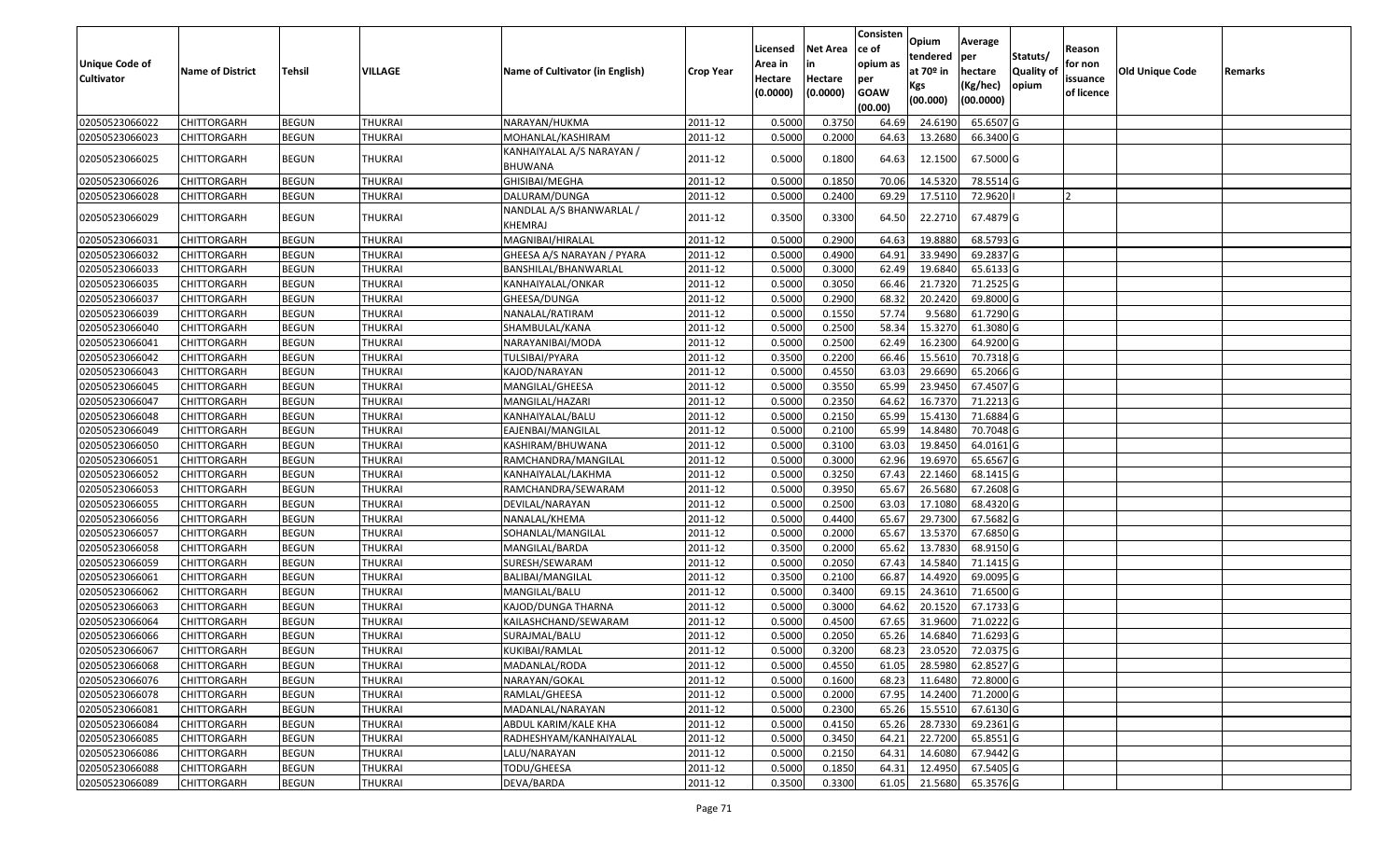| Unique Code of<br><b>Cultivator</b> | <b>Name of District</b> | <b>Tehsil</b> | VILLAGE        | Name of Cultivator (in English) | <b>Crop Year</b> | Licensed<br>Area in<br>Hectare<br>(0.0000) | <b>Net Area</b><br>in<br>Hectare<br>(0.0000) | Consisten<br>ce of<br>opium as<br>per<br><b>GOAW</b><br>(00.00) | Opium<br>tendered<br>at $70°$ in<br>Kgs<br>(00.000) | Average<br>per<br>hectare<br>(Kg/hec)<br>(00.0000) | Statuts/<br>Quality of<br>opium | Reason<br>for non<br>issuance<br>of licence | <b>Old Unique Code</b> | Remarks            |
|-------------------------------------|-------------------------|---------------|----------------|---------------------------------|------------------|--------------------------------------------|----------------------------------------------|-----------------------------------------------------------------|-----------------------------------------------------|----------------------------------------------------|---------------------------------|---------------------------------------------|------------------------|--------------------|
| 02050523066090                      | CHITTORGARH             | <b>BEGUN</b>  | THUKRAI        | SALAGRAM/MOHANLAL               | 2011-12          | 0.5000                                     | 0.155                                        | 64.28                                                           | 10.551                                              | 68.0710 G                                          |                                 |                                             |                        |                    |
| 02050523066092                      | CHITTORGARH             | <b>BEGUN</b>  | THUKRAI        | SHAMBHULAL/KASHIRAM (KANKAR)    | 2011-12          | 0.5000                                     | 0.3950                                       | 64.28                                                           | 26.3360                                             | 66.6734 G                                          |                                 |                                             |                        |                    |
| 02050523066093                      | <b>CHITTORGARH</b>      | <b>BEGUN</b>  | <b>THUKRAI</b> | PRATHVIRAJ/UDA                  | 2011-12          | 0.5000                                     | 0.2250                                       | 67.95                                                           | 16.1720                                             | 71.8756 G                                          |                                 |                                             |                        |                    |
| 02050523066097                      | CHITTORGARH             | <b>BEGUN</b>  | <b>THUKRAI</b> | KESHIBAI/MANGILAL               | 2011-12          | 0.5000                                     | 0.3500                                       | 67.95                                                           | 23.8800                                             | 68.2286 G                                          |                                 |                                             |                        |                    |
| 02050523066098                      | CHITTORGARH             | <b>BEGUN</b>  | <b>THUKRAI</b> | SHIVLAL/RAMLAL                  | 2011-12          | 0.5000                                     | 0.2600                                       | 68.23                                                           | 18.0320                                             | 69.3538 G                                          |                                 |                                             |                        |                    |
| 02050523066099                      | CHITTORGARH             | <b>BEGUN</b>  | <b>THUKRAI</b> | MOHANLAL/AMARCHAND              | 2011-12          | 0.5000                                     | 0.3000                                       | 61.05                                                           | 19.8330                                             | 66.1100 G                                          |                                 |                                             |                        |                    |
| 02050523066100                      | CHITTORGARH             | <b>BEGUN</b>  | <b>THUKRAI</b> | DEVILAL/LAKHMA                  | 2011-12          | 0.5000                                     | 0.1500                                       | 69.81                                                           | 10.8400                                             | 72.2667 G                                          |                                 |                                             |                        |                    |
| 02050523066101                      | CHITTORGARH             | <b>BEGUN</b>  | <b>THUKRAI</b> | DEVILAL/RAMLAL                  | 2011-12          | 0.5000                                     | 0.4900                                       | 63.09                                                           | 32.041                                              | 65.3898 G                                          |                                 |                                             |                        |                    |
| 02050523066102                      | CHITTORGARH             | <b>BEGUN</b>  | <b>THUKRAI</b> | RUPLAL/NARAYAN                  | 2011-12          | 0.5000                                     | 0.4900                                       | 64.28                                                           | 32.1400                                             | 65.5918 G                                          |                                 |                                             |                        |                    |
| 02050523066103                      | CHITTORGARH             | <b>BEGUN</b>  | <b>THUKRAI</b> | HAGAMIBAI/RAMLAL                | 2011-12          | 0.3500                                     | 0.3500                                       | 66.46                                                           | 24.5050                                             | 70.0143 G                                          |                                 |                                             |                        |                    |
| 02050523066105                      | CHITTORGARH             | <b>BEGUN</b>  | <b>THUKRAI</b> | SHAMBHULAL/KASHIRAM             | 2011-12          | 0.3500                                     | 0.2500                                       | 69.72                                                           | 18.695                                              | 74.7800 G                                          |                                 |                                             |                        |                    |
| 02050523066108                      | CHITTORGARH             | <b>BEGUN</b>  | <b>THUKRAI</b> | BARDICHAND/RUPA                 | 2011-12          | 0.5000                                     | 0.3350                                       | 65.55                                                           | 23.2610                                             | 69.4358 G                                          |                                 |                                             |                        |                    |
| 02050523066110                      | CHITTORGARH             | <b>BEGUN</b>  | <b>THUKRAI</b> | BHANWARIBAI/DALU                | 2011-12          | 0.5000                                     | 0.1950                                       | 62.96                                                           | 12.6010                                             | 64.6205 G                                          |                                 |                                             |                        |                    |
| 02050523066111                      | CHITTORGARH             | <b>BEGUN</b>  | <b>THUKRAI</b> | BALU/DOLA                       | 2011-12          | 0.5000                                     | 0.2000                                       | 67.65                                                           | 14.4580                                             | 72.2900 G                                          |                                 |                                             |                        |                    |
| 02050523066114                      | <b>CHITTORGARH</b>      | <b>BEGUN</b>  | <b>THUKRAI</b> | BHOLARAM/CHHAGANLAL             | 2011-12          | 0.3500                                     | 0.1300                                       | 62.56                                                           | 9.0710                                              | 69.7769 G                                          |                                 |                                             |                        |                    |
| 02050523066115                      | <b>CHITTORGARH</b>      | <b>BEGUN</b>  | <b>THUKRAI</b> | <b>BARDA/HIRA</b>               | 2011-12          | 0.5000                                     | 0.1900                                       | 64.32                                                           | 13.0390                                             | 68.6263 G                                          |                                 |                                             |                        |                    |
| 02050523066116                      | CHITTORGARH             | <b>BEGUN</b>  | <b>THUKRAI</b> | JAGDISHPURI/BHANWARPURI         | 2011-12          | 0.3500                                     | 0.2200                                       | 64.32                                                           | 15.8690                                             | 72.1318 G                                          |                                 |                                             |                        |                    |
| 02050523066117                      | CHITTORGARH             | <b>BEGUN</b>  | THUKRAI        | SHAMBHULAL/KASHIRAM (THARNA)    | 2011-12          | 0.5000                                     | 0.2550                                       | 64.32                                                           | 17.7620                                             | 69.6549 G                                          |                                 |                                             |                        |                    |
| 02050523066118                      | CHITTORGARH             | <b>BEGUN</b>  | <b>THUKRAI</b> | SOHANLAL/RUPLAL                 | 2011-12          | 0.3500                                     | 0.3350                                       | 65.71                                                           | 23.2800                                             | 69.4925 G                                          |                                 |                                             |                        |                    |
| 02050523066119                      | CHITTORGARH             | <b>BEGUN</b>  | <b>THUKRAI</b> | JAGDISH/BALU                    | 2011-12          | 0.5000                                     | 0.2200                                       | 61.43                                                           | 14.8570                                             | 67.5318 G                                          |                                 |                                             |                        |                    |
| 02050523066120                      | CHITTORGARH             | <b>BEGUN</b>  | <b>THUKRAI</b> | SHAMBHULAL/NARAYAN              | 2011-12          | 0.5000                                     | 0.4600                                       | 65.75                                                           | 30.9870                                             | 67.3630 G                                          |                                 |                                             |                        |                    |
| 02050523066121                      | CHITTORGARH             | <b>BEGUN</b>  | <b>THUKRAI</b> | SUGANLAL/BHERULAL               | 2011-12          | 0.5000                                     | 0.2600                                       | 63.34                                                           | 17.0660                                             | 65.6385 G                                          |                                 |                                             |                        |                    |
| 02050523066122                      | CHITTORGARH             | <b>BEGUN</b>  | <b>THUKRAI</b> | UDIBAI/BALU                     | 2011-12          | 0.5000                                     | 0.1900                                       | 65.75                                                           | 13.1030                                             | 68.9632 G                                          |                                 |                                             |                        |                    |
| 02050523066124                      | CHITTORGARH             | <b>BEGUN</b>  | <b>THUKRAI</b> | SHANTILAL/MOHAN                 | 2011-12          | 0.5000                                     | 0.1500                                       | 69.72                                                           | 11.1650                                             | 74.4333 G                                          |                                 |                                             |                        |                    |
| 02050523066126                      | CHITTORGARH             | <b>BEGUN</b>  | <b>THUKRAI</b> | MOHANLAL/KHEMA                  | 2011-12          | 0.5000                                     | 0.2000                                       | 65.75                                                           | 14.2110                                             | 71.0550 G                                          |                                 |                                             |                        |                    |
| 02050523066127                      | CHITTORGARH             | <b>BEGUN</b>  | <b>THUKRAI</b> | GOPI/LAXMAN                     | 2011-12          | 0.5000                                     | 0.2850                                       | 65.55                                                           | 19.3560                                             | 67.9158 G                                          |                                 |                                             |                        |                    |
| 02050523066128                      | CHITTORGARH             | <b>BEGUN</b>  | <b>THUKRAI</b> | KESHRIMAL/DEVILAL               | 2011-12          | 0.5000                                     | 0.3000                                       | 65.55                                                           | 20.3300                                             | 67.7667 G                                          |                                 |                                             |                        |                    |
| 02050523066132                      | CHITTORGARH             | <b>BEGUN</b>  | <b>THUKRAI</b> | DEVILAL/MOTI                    | 2011-12          | 0.3500                                     | 0.3450                                       | 61.66                                                           | 21.7750                                             | 63.1159 G                                          |                                 |                                             |                        |                    |
| 02050523066135                      | CHITTORGARH             | <b>BEGUN</b>  | <b>THUKRAI</b> | ONKAR/KALU                      | 2011-12          | 0.5000                                     | 0.4200                                       | 64.50                                                           | 28.9420                                             | 68.9095 G                                          |                                 |                                             |                        |                    |
| 02050523066136                      | CHITTORGARH             | <b>BEGUN</b>  | <b>THUKRAI</b> | GHEESA/MANGILAL                 | 2011-12          | 0.5000                                     | 0.4100                                       | 69.72                                                           | 29.9200                                             | 72.9756 G                                          |                                 |                                             |                        |                    |
| 02050523066137                      | CHITTORGARH             | <b>BEGUN</b>  | <b>THUKRAI</b> | KASTURIBAI/GYANMAL              | 2011-12          | 0.5000                                     | 0.3300                                       | 66.87                                                           | 23.2900                                             | 70.5758 G                                          |                                 |                                             |                        |                    |
| 02050523066138                      | CHITTORGARH             | <b>BEGUN</b>  | <b>THUKRAI</b> | GORIBAI/MANGILAL                | 2011-12          | 0.5000                                     | 0.2250                                       | 65.7                                                            | 15.1700                                             | 67.4222 G                                          |                                 |                                             |                        |                    |
| 02050523066139                      | CHITTORGARH             | <b>BEGUN</b>  | <b>THUKRAI</b> | GULABIBAI/RUPA                  | 2011-12          | 0.500                                      | 0.1500                                       | 65.7                                                            | 10.091                                              | 67.2733 G                                          |                                 |                                             |                        |                    |
| 02050523066140                      | CHITTORGARH             | <b>BEGUN</b>  | <b>THUKRAI</b> | SHANTILAL/RAMLAL                | 2011-12          | 0.5000                                     | 0.3900                                       | 67.65                                                           | 28.3070                                             | 72.5821G                                           |                                 |                                             |                        |                    |
| 02050523066142                      | <b>CHITTORGARH</b>      | <b>BEGUN</b>  | <b>THUKRAI</b> | NANDA A/S LAXMAN/GOPI           | 2011-12          | 0.5000                                     | 0.3750                                       | 64.50                                                           | 24.9890                                             | 66.6373 G                                          |                                 |                                             |                        |                    |
| 02050523066143                      | <b>CHITTORGARH</b>      | <b>BEGUN</b>  | THUKRAI        | MANGILAL/NARAYAN                | 2011-12          | 0.5000                                     | 0.4800                                       | 68.23                                                           | 33.1790                                             | 69.1229 G                                          |                                 |                                             |                        | <b>NAME CHANGE</b> |
| 02050523066144                      | <b>CHITTORGARH</b>      | <b>BEGUN</b>  | <b>THUKRAI</b> | MOTYABAI/MOHANLAL               | 2011-12          | 0.5000                                     | 0.4800                                       | 62.96                                                           | 30.8770                                             | 64.3271 G                                          |                                 |                                             |                        |                    |
| 02050523066145                      | <b>CHITTORGARH</b>      | <b>BEGUN</b>  | <b>THUKRAI</b> | JETA/SITARAM                    | 2011-12          | 0.5000                                     | 0.2550                                       | 69.71                                                           | 19.0010                                             | 74.5137 G                                          |                                 |                                             |                        |                    |
| 02050523066146                      | CHITTORGARH             | <b>BEGUN</b>  | <b>THUKRAI</b> | SHAMBHU/GANGARAM                | 2011-12          | 0.5000                                     | 0.3550                                       | 68.23                                                           | 24.4750                                             | 68.9437 G                                          |                                 |                                             |                        |                    |
| 02050523066147                      | <b>CHITTORGARH</b>      | <b>BEGUN</b>  | <b>THUKRAI</b> | ONKARLAL/GOKAL                  | 2011-12          | 0.5000                                     | 0.2900                                       | 64.07                                                           | 19.4770                                             | 67.1621 G                                          |                                 |                                             | 02050523093040         | <b>TRANSFER</b>    |
| 02050523067001                      | <b>CHITTORGARH</b>      | <b>BEGUN</b>  | BAMANHEDA      | BHAWANILAL A/S PYARJI / DEVILAL | 2011-12          | 0.5000                                     | 0.4450                                       | 64.27                                                           | 30.2250                                             | 67.9213 G                                          |                                 |                                             |                        |                    |
| 02050523067002                      | <b>CHITTORGARH</b>      | <b>BEGUN</b>  | BAMANHEDA      | MANGILAL@ MANGYA / MADHO        | 2011-12          | 0.5000                                     | 0.3950                                       | 64.27                                                           | 25.7720                                             | 65.2456 G                                          |                                 |                                             |                        |                    |
| 02050523067003                      | <b>CHITTORGARH</b>      | <b>BEGUN</b>  | BAMANHEDA      | SOHANLAL/ MOHAN                 | 2011-12          | 0.5000                                     | 0.4000                                       | 66.36                                                           | 27.1980                                             | 67.9950 G                                          |                                 |                                             |                        |                    |
| 02050523067004                      | <b>CHITTORGARH</b>      | <b>BEGUN</b>  | BAMANHEDA      | CHUNNILAL/ MOHANLAL             | 2011-12          | 0.5000                                     | 0.3100                                       | 64.27                                                           | 20.9800                                             | 67.6774 G                                          |                                 |                                             |                        |                    |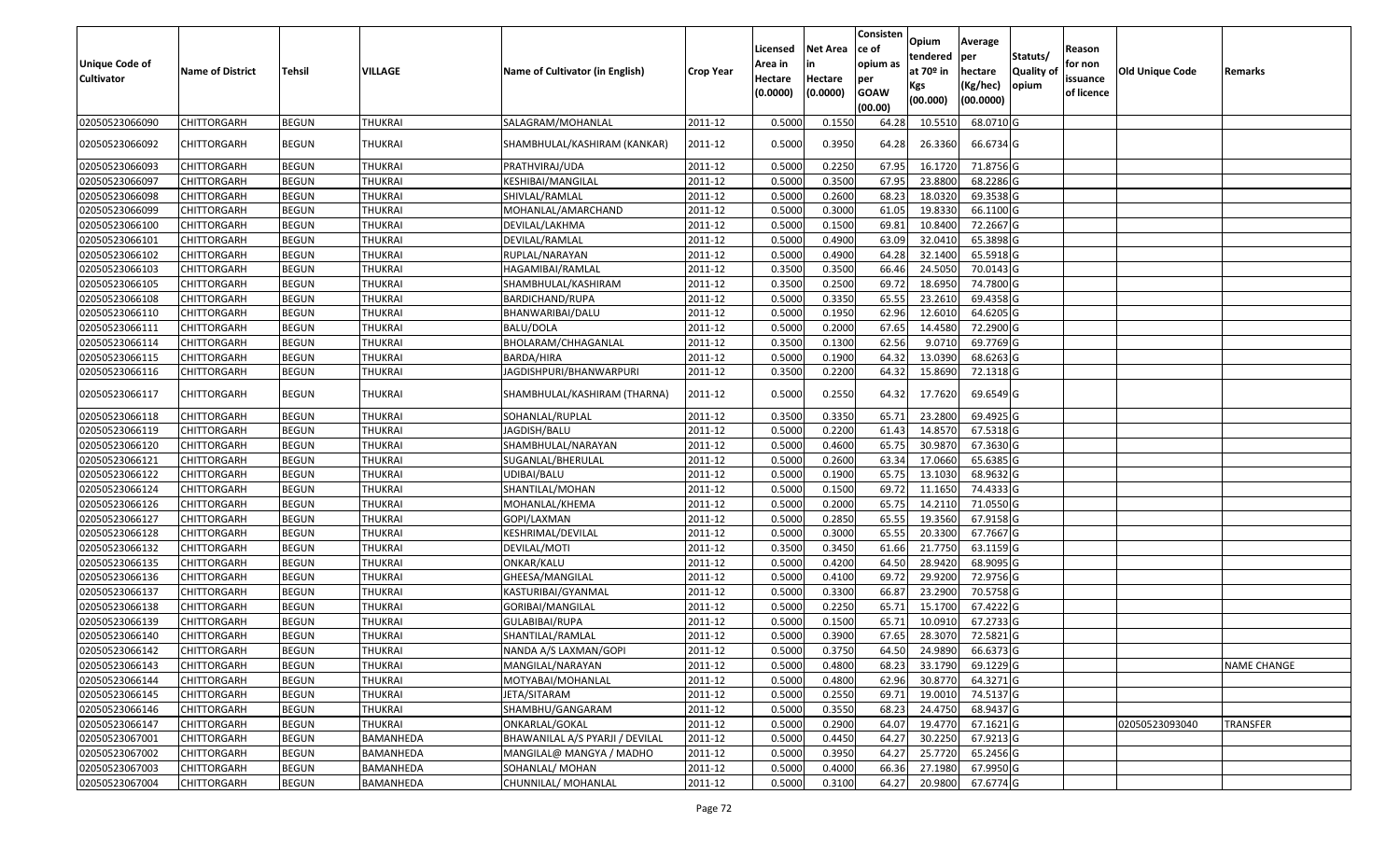| <b>Unique Code of</b><br><b>Cultivator</b> | <b>Name of District</b> | <b>Tehsil</b> | VILLAGE                      | Name of Cultivator (in English) | <b>Crop Year</b> | Licensed<br>Area in<br>Hectare | <b>Net Area</b><br>in<br>Hectare | Consisten<br>ce of<br>opium as<br>per | Opium<br>tendered<br>at $70°$ in | Average<br>per<br>hectare | Statuts/<br>Quality of | Reason<br>for non<br>issuance | <b>Old Unique Code</b> | Remarks            |
|--------------------------------------------|-------------------------|---------------|------------------------------|---------------------------------|------------------|--------------------------------|----------------------------------|---------------------------------------|----------------------------------|---------------------------|------------------------|-------------------------------|------------------------|--------------------|
|                                            |                         |               |                              |                                 |                  | (0.0000)                       | (0.0000)                         | <b>GOAW</b><br>(00.00)                | Kgs<br>(00.000)                  | (Kg/hec)<br>(00.0000)     | opium                  | of licence                    |                        |                    |
| 02050523067006                             | <b>CHITTORGARH</b>      | <b>BEGUN</b>  | BAMANHEDA                    | NANANLAL/ CHAMPA                | 2011-12          | 0.5000                         | 0.2500                           | 62.76                                 | 16.443                           | 65.7720 G                 |                        |                               |                        |                    |
| 02050523067007                             | CHITTORGARH             | <b>BEGUN</b>  | BAMANHEDA                    | KAMLIBAI/ RAMCHANDRA            | 2011-12          | 0.5000                         | 0.4900                           | 62.76                                 | 31.075                           | 63.4184 G                 |                        |                               |                        |                    |
| 02050523067008                             | CHITTORGARH             | <b>BEGUN</b>  | BAMANHEDA                    | RAGHUNATH/ RUPA                 | 2011-12          | 0.5000                         | 0.1250                           | 66.36                                 | 8.6170                           | 68.9360 G                 |                        |                               |                        |                    |
| 02050523067011                             | <b>CHITTORGARH</b>      | <b>BEGUN</b>  | BAMANHEDA                    | RAMESHWAR/ CHHAMPALAL           | 2011-12          | 0.3500                         | 0.3500                           | 62.76                                 | 22.4950                          | 64.2714 G                 |                        |                               |                        |                    |
| 02050523067012                             | <b>CHITTORGARH</b>      | <b>BEGUN</b>  | BAMANHEDA                    | KISHANLAL/ NANDA                | 2011-12          | 0.5000                         | 0.2950                           | 63.19                                 | 19.1920                          | 65.0576 G                 |                        |                               |                        |                    |
| 02050523067013                             | <b>CHITTORGARH</b>      | <b>BEGUN</b>  | BAMANHEDA                    | CHHATRIBAI D/O DEVI / MODIRAM   | 2011-12          | 0.5000                         | 0.3000                           | 62.02                                 | 18.9340                          | 63.1133 G                 |                        |                               |                        |                    |
| 02050523067014                             | <b>CHITTORGARH</b>      | <b>BEGUN</b>  | BAMANHEDA                    | JITMAL / NARAYAN                | 2011-12          | 0.5000                         | 0.4450                           | 61.02                                 | 27.4070                          | 61.5888G                  |                        |                               |                        |                    |
| 02050523067015                             | <b>CHITTORGARH</b>      | <b>BEGUN</b>  | BAMANHEDA                    | NOJIBAI/ JAISINGH               | 2011-12          | 0.5000                         | 0.1600                           | 67.97                                 | 11.2640                          | 70.4000 G                 |                        |                               |                        |                    |
| 02050523067019                             | <b>CHITTORGARH</b>      | <b>BEGUN</b>  | BAMANHEDA                    | KAMLIBAI/ MODA                  | 2011-12          | 0.5000                         | 0.2550                           | 66.36                                 | 17.2920                          | 67.8118 G                 |                        |                               |                        |                    |
| 02050523067020                             | CHITTORGARH             | <b>BEGUN</b>  | BAMANHEDA                    | <b>BALIBAI/ MANGILAL</b>        | 2011-12          | 0.5000                         | 0.3350                           | 64.58                                 | 21.9660                          | 65.5701 G                 |                        |                               |                        |                    |
| 02050523067021                             | <b>CHITTORGARH</b>      | <b>BEGUN</b>  | BAMANHEDA                    | DAULATRAM/ LALU                 | 2011-12          | 0.5000                         | 0.4500                           | 68.09                                 | 31.5840                          | 70.1867 G                 |                        |                               |                        |                    |
| 02050523067022                             | CHITTORGARH             | <b>BEGUN</b>  | BAMANHEDA                    | NANDRAM A/S LAXMAN / GANGARAM   | 2011-12          | 0.5000                         | 0.2000                           | 64.58                                 | 13.5160                          | 67.5800 G                 |                        |                               |                        |                    |
| 02050523067023                             | CHITTORGARH             | <b>BEGUN</b>  | BAMANHEDA                    | GHEESIBAI/PEMA                  | 2011-12          | 0.500                          | 0.3100                           | 68.09                                 | 21.633                           | 69.7839 G                 |                        |                               |                        |                    |
| 02050523067024                             | CHITTORGARH             | <b>BEGUN</b>  | BAMANHEDA                    | ONKAR/LAXMICHAND                | 2011-12          | 0.5000                         | 0.4600                           | 63.19                                 | 29.8620                          | 64.9174 G                 |                        |                               |                        |                    |
| 02050523067025                             | <b>CHITTORGARH</b>      | <b>BEGUN</b>  | BAMANHEDA                    | CHHUNIBAI/UDA                   | 2011-12          | 0.5000                         | 0.3700                           | 67.57                                 | 25.7540                          | 69.6054G                  |                        |                               |                        |                    |
| 02050523067026                             | CHITTORGARH             | <b>BEGUN</b>  | BAMANHEDA                    | <b>TEKUBAI/ BHURA</b>           | 2011-12          | 0.5000                         | 0.4100                           | 61.02                                 | 25.2620                          | 61.6146 G                 |                        |                               |                        |                    |
| 02050523067027                             | CHITTORGARH             | <b>BEGUN</b>  | BAMANHEDA                    | BHANWARDAS/ MOTIDAS             | 2011-12          | 0.5000                         | 0.1950                           | 64.58                                 | 12.9070                          | 66.1897 G                 |                        |                               |                        |                    |
| 02050523067029                             | CHITTORGARH             | <b>BEGUN</b>  | BAMANHEDA                    | SHANTIBAI/DEVILAL               | 2011-12          | 0.5000                         | 0.2000                           | 70.27                                 | 14.3750                          | 71.8750G                  |                        |                               |                        |                    |
| 02050523067032                             | CHITTORGARH             | <b>BEGUN</b>  | BAMANHEDA                    | MANGIBAI/ RAMESHWAR             | 2011-12          | 0.5000                         | 0.5000                           | 61.02                                 | 30.9720                          | 61.9440 G                 |                        |                               |                        |                    |
| 02050523068001                             | CHITTORGARH             | <b>BEGUN</b>  | <b>BORBAVDI</b>              | MODIRAM/DIPA                    | 2011-12          | 0.5000                         | 0.3150                           | 64.12                                 | 21.5530                          | 68.4222 G                 |                        |                               |                        |                    |
| 02050523068002                             | CHITTORGARH             | <b>BEGUN</b>  | <b>BORBAVDI</b>              | AMARCHAND/MODIRAM               | 2011-12          | 0.5000                         | 0.4800                           | 60.22                                 | 30.3340                          | 63.1958 G                 |                        |                               |                        |                    |
| 02050523068003                             | CHITTORGARH             | <b>BEGUN</b>  | <b>BORBAVDI</b>              | JAGANNATH/VENA                  | 2011-12          | 0.5000                         | 0.1000                           | 68.7                                  | 7.5680                           | 75.6800 G                 |                        |                               |                        |                    |
| 02050523068004                             | CHITTORGARH             | <b>BEGUN</b>  | <b>BORBAVDI</b>              | BHANWARLALA/ DALU               | 2011-12          | 0.5000                         | 0.3000                           | 68.7                                  | 22.1050                          | 73.6833 G                 |                        |                               |                        |                    |
| 02050523068006                             | CHITTORGARH             | <b>BEGUN</b>  | <b>BORBAVDI</b>              | BHANWARLAL/ MANGILAL            | 2011-12          | 0.5000                         | 0.0600                           | 68.7                                  | 4.4660                           | 74.4333 G                 |                        |                               |                        |                    |
| 02050523068008                             | CHITTORGARH             | <b>BEGUN</b>  | <b>BORBAVDI</b>              | SHANKERIBAI/HIRA                | 2011-12          | 0.5000                         | 0.3000                           | 64.93                                 | 20.7030                          | 69.0100G                  |                        |                               |                        |                    |
| 02050523068010                             | CHITTORGARH             | <b>BEGUN</b>  | <b>BORBAVDI</b>              | CHATARBHUJ/BALU                 | 2011-12          | 0.5000                         | 0.2550                           | 67.12                                 | 17.9020                          | 70.2039 G                 |                        |                               |                        |                    |
| 02050523069002                             | CHITTORGARH             | <b>BEGUN</b>  | <b>BAGH PACHHLI KI KHEDI</b> | PYARI BAI / PRATHVIRAJ          | 2011-12          | 0.5000                         | 0.4250                           | 66.94                                 | 29.4060                          | 69.1906 G                 |                        |                               |                        | <b>NAME CHANGE</b> |
| 02050523069004                             | CHITTORGARH             | <b>BEGUN</b>  | BAGH PACHHLI KI KHEDI        | GHEESA/ CHUNNILAL               | 2011-12          | 0.5000                         | 0.4400                           | 66.94                                 | 30.5150                          | 69.3523 G                 |                        |                               |                        |                    |
| 02050523069005                             | CHITTORGARH             | <b>BEGUN</b>  | <b>BAGH PACHHLI KI KHEDI</b> | KANA @ KANHAIYALAL/ CHAMPALAL   | 2011-12          | 0.5000                         | 0.3900                           | 73.34                                 | 29.2840                          | 75.0872G                  |                        |                               |                        |                    |
| 02050523069006                             | CHITTORGARH             | <b>BEGUN</b>  | BAGH PACHHLI KI KHEDI        | SORAM/ AMARCHAND                | 2011-12          | 0.500                          | 0.2300                           | 68.96                                 | 16.3730                          | 71.1870 G                 |                        |                               |                        |                    |
| 02050523069007                             | CHITTORGARH             | <b>BEGUN</b>  | BAGH PACHHLI KI KHEDI        | DEVALAL/JAGANNATH               | 2011-12          | 0.500                          | 0.4600                           | 65.48                                 | 31.2150                          | 67.8587 G                 |                        |                               |                        |                    |
| 02050523069008                             | CHITTORGARH             | <b>BEGUN</b>  | <b>BAGH PACHHLI KI KHEDI</b> | GHEESA A/S BHANWARLAL / HAZARI  | 2011-12          | 0.5000                         | 0.5000                           | 65.67                                 | 34.4200                          | 68.8400 G                 |                        |                               |                        |                    |
| 02050523069009                             | <b>CHITTORGARH</b>      | <b>BEGUN</b>  | BAGH PACHHLI KI KHEDI        | DEVILAL/PREMCHAND               | 2011-12          | 0.350                          | 0.1900                           | 68.96                                 | 14.2350                          | 74.9211 G                 |                        |                               |                        |                    |
| 02050523069010                             | <b>CHITTORGARH</b>      | <b>BEGUN</b>  | <b>BAGH PACHHLI KI KHEDI</b> | MODIRAM/NARAYAN                 | 2011-12          | 0.5000                         | 0.3300                           | 68.53                                 | 23.9270                          | 72.5061 G                 |                        |                               |                        |                    |
| 02050523069011                             | <b>CHITTORGARH</b>      | <b>BEGUN</b>  | <b>BAGH PACHHLI KI KHEDI</b> | BALU/ GOPI                      | 2011-12          | 0.3500                         | 0.3450                           | 68.53                                 | 25.1310                          | 72.8435 G                 |                        |                               |                        |                    |
| 02050523069016                             | <b>CHITTORGARH</b>      | <b>BEGUN</b>  | BAGH PACHHLI KI KHEDI        | RUPIBAI/ GHEESA                 | 2011-12          | 0.3500                         | 0.3350                           | 69.98                                 | 24.8830                          | 74.2776 G                 |                        |                               |                        |                    |
| 02050523069017                             | <b>CHITTORGARH</b>      | <b>BEGUN</b>  | <b>BAGH PACHHLI KI KHEDI</b> | PYARHAND/ NOLA                  | 2011-12          | 0.5000                         | 0.3000                           | 66.94                                 | 20.3120                          | 67.7067 G                 |                        |                               |                        |                    |
| 02050523069024                             | CHITTORGARH             | <b>BEGUN</b>  | <b>BAGH PACHHLI KI KHEDI</b> | HIRALAL/KANA                    | 2011-12          | 0.5000                         | 0.4850                           | 66.33                                 | 33.2030                          | 68.4598 G                 |                        |                               |                        |                    |
| 02050523069026                             | <b>CHITTORGARH</b>      | <b>BEGUN</b>  | <b>BAGH PACHHLI KI KHEDI</b> | CHUNILAL/HIRALAL                | 2011-12          | 0.5000                         | 0.4800                           | 66.33                                 | 32.3220                          | 67.3375 G                 |                        |                               |                        |                    |
| 02050523069028                             | <b>CHITTORGARH</b>      | <b>BEGUN</b>  | <b>BAGH PACHHLI KI KHEDI</b> | MANGILAL/JITMAL                 | 2011-12          | 0.5000                         | 0.3000                           | 69.98                                 | 21.1440                          | 70.4800 G                 |                        |                               |                        |                    |
| 02050523070004                             | <b>CHITTORGARH</b>      | <b>BEGUN</b>  | <b>BANDO KA RAJPURIA</b>     | SHANTIDEVI/LALU                 | 2011-12          | 0.5000                         | 0.3050                           | 69.56                                 | 21.7820                          | 71.4164 G                 |                        |                               |                        |                    |
| 02050523070005                             | CHITTORGARH             | <b>BEGUN</b>  | <b>BANDO KA RAJPURIA</b>     | NANADAS/ JAGANNATHDAS           | 2011-12          | 0.5000                         | 0.2700                           | 70.84                                 | 19.7950                          | 73.3148 G                 |                        |                               |                        |                    |
| 02050523070006                             | <b>CHITTORGARH</b>      | <b>BEGUN</b>  | <b>BANDO KA RAJPURIA</b>     | DEVA/MOTI                       | 2011-12          | 0.5000                         | 0.1800                           | 69.88                                 | 12.9380                          | 71.8778 G                 |                        |                               |                        |                    |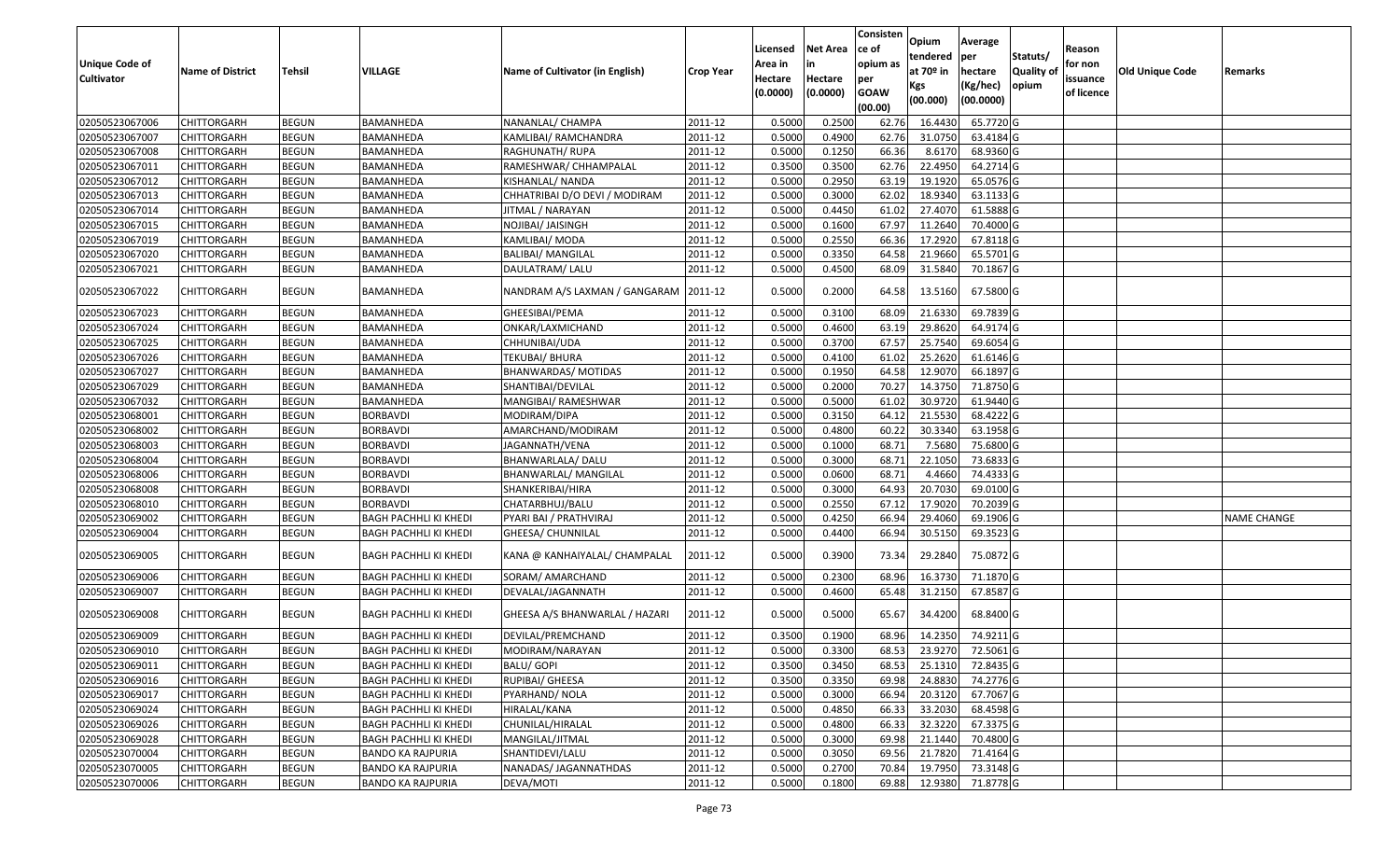|                       |                         |               |                          |                                 |                  | Licensed | <b>Net Area</b> | Consisten<br>ce of | Opium         | Average   |                  |                   |                        |         |
|-----------------------|-------------------------|---------------|--------------------------|---------------------------------|------------------|----------|-----------------|--------------------|---------------|-----------|------------------|-------------------|------------------------|---------|
| <b>Unique Code of</b> |                         |               |                          |                                 |                  | Area in  |                 | opium as           | tendered      | per       | Statuts/         | Reason<br>for non |                        |         |
| <b>Cultivator</b>     | <b>Name of District</b> | <b>Tehsil</b> | VILLAGE                  | Name of Cultivator (in English) | <b>Crop Year</b> | Hectare  | Hectare         | per                | at $70°$ in   | hectare   | <b>Quality o</b> | issuance          | <b>Old Unique Code</b> | Remarks |
|                       |                         |               |                          |                                 |                  | (0.0000) | (0.0000)        | <b>GOAW</b>        | Kgs           | (Kg/hec)  | opium            | of licence        |                        |         |
|                       |                         |               |                          |                                 |                  |          |                 | (00.00)            | (00.000)      | (00.0000) |                  |                   |                        |         |
| 02050523070008        | CHITTORGARH             | <b>BEGUN</b>  | <b>BANDO KA RAJPURIA</b> | <b>KUKIBAI/ MODA</b>            | 2011-12          | 0.5000   | 0.4750          | 62.37              | 29.661        | 62.4442 G |                  |                   |                        |         |
| 02050523070010        | CHITTORGARH             | <b>BEGUN</b>  | <b>BANDO KA RAJPURIA</b> | HARLAL/KHANA                    | 2011-12          | 0.5000   | 0.1900          | 69.56              | 13.4550       | 70.8158 G |                  |                   |                        |         |
| 02050523070011        | CHITTORGARH             | <b>BEGUN</b>  | <b>BANDO KA RAJPURIA</b> | HIRALAL/MOTI                    | 2011-12          | 0.5000   | 0.2600          | 67.91              | 18.7240       | 72.0154 G |                  |                   |                        |         |
| 02050523070014        | CHITTORGARH             | <b>BEGUN</b>  | <b>BANDO KA RAJPURIA</b> | HARKUBAI/JAGANNATH              | 2011-12          | 0.5000   | 0.4850          | 62.37              | 31.0250       | 63.9691G  |                  |                   |                        |         |
| 02050523071001        | CHITTORGARH             | <b>BEGUN</b>  | BALWANTNAGAR             | NANDUBAI/DEVILAL                | 2011-12          | 0.5000   | 0.2450          | 63.00              | 15.8130       | 64.5429 G |                  |                   |                        |         |
| 02050523071002        | CHITTORGARH             | <b>BEGUN</b>  | BALWANTNAGAR             | SHANTIBAI/KANHAIYALAL           | 2011-12          | 0.5000   | 0.3850          | 65.13              | 26.5080       | 68.8519 G |                  |                   |                        |         |
| 02050523071003        | CHITTORGARH             | <b>BEGUN</b>  | BALWANTNAGAR             | NANDUBAI/HARIRAM                | 2011-12          | 0.5000   | 0.4900          | 65.2               | 32.9590       | 67.2633 G |                  |                   |                        |         |
| 02050523071005        | CHITTORGARH             | <b>BEGUN</b>  | BALWANTNAGAR             | SHANTILAL/HAZARI                | 2011-12          | 0.5000   | 0.4300          | 65.49              | 29.4610       | 68.5140 G |                  |                   |                        |         |
| 02050523071006        | CHITTORGARH             | <b>BEGUN</b>  | BALWANTNAGAR             | BALU/LAXMAN                     | 2011-12          | 0.5000   | 0.4800          | 63.33              | 31.1580       | 64.9125 G |                  |                   |                        |         |
| 02050523071007        | CHITTORGARH             | <b>BEGUN</b>  | BALWANTNAGAR             | PYARIBAI/TRILOK                 | 2011-12          | 0.5000   | 0.4800          | 63.27              | 31.1200       | 64.8333 G |                  |                   |                        |         |
|                       |                         |               |                          |                                 |                  |          |                 |                    |               |           |                  |                   |                        |         |
| 02050523071008        | CHITTORGARH             | <b>BEGUN</b>  | BALWANTNAGAR             | MOHANLAL/PRATHVIRAJ @ PARTHU    | 2011-12          | 0.5000   | 0.4700          | 65.13              | 32.2580       | 68.6340 G |                  |                   |                        |         |
| 02050523071009        | <b>CHITTORGARH</b>      | <b>BEGUN</b>  | BALWANTNAGAR             | MADHOLAL/HEMRAJ                 | 2011-12          | 0.5000   | 0.2550          | 65.21              | 16.8520       | 66.0863 G |                  |                   |                        |         |
| 02050523071010        | <b>CHITTORGARH</b>      | <b>BEGUN</b>  | BALWANTNAGAR             | NANDA/BADRILAL                  | 2011-12          | 0.5000   | 0.3950          | 65.49              | 26.7010       | 67.5975 G |                  |                   |                        |         |
| 02050523071011        | CHITTORGARH             | <b>BEGUN</b>  | BALWANTNAGAR             | NANIBAI/MANGILAL                | 2011-12          | 0.5000   | 0.4800          | 65.38              | 32.3540       | 67.4042 G |                  |                   |                        |         |
| 02050523071012        | CHITTORGARH             | <b>BEGUN</b>  | BALWANTNAGAR             | BADRILAL/AKLING                 | 2011-12          | 0.5000   | 0.4900          | 63.33              | 31.6920       | 64.6776 G |                  |                   |                        |         |
| 02050523071013        | CHITTORGARH             | <b>BEGUN</b>  | BALWANTNAGAR             | MOHAN/AKLING                    | 2011-12          | 0.5000   | 0.4650          | 63.00              | 30.465        | 65.5161G  |                  |                   |                        |         |
| 02050523071014        | CHITTORGARH             | <b>BEGUN</b>  | BALWANTNAGAR             | BHANWARLAL/AKLING               | 2011-12          | 0.5000   | 0.4700          | 65.49              | 32.3710       | 68.8745 G |                  |                   |                        |         |
| 02050523071015        | CHITTORGARH             | <b>BEGUN</b>  | BALWANTNAGAR             | KANHAIYA/TULSIRAM               | 2011-12          | 0.5000   | 0.4800          | 63.33              | 31.7370       | 66.1188 G |                  |                   |                        |         |
| 02050523071016        | CHITTORGARH             | <b>BEGUN</b>  | BALWANTNAGAR             | DHANNIBAI/BHURA                 | 2011-12          | 0.5000   | 0.3600          | 63.37              | 23.1930       | 64.4250 G |                  |                   |                        |         |
| 02050523071017        | CHITTORGARH             | <b>BEGUN</b>  | BALWANTNAGAR             | DEVA/KALU                       | 2011-12          | 0.5000   | 0.4900          | 63.07              | 32.3910       | 66.1041 G |                  |                   |                        |         |
| 02050523071018        | CHITTORGARH             | <b>BEGUN</b>  | BALWANTNAGAR             | ONKAR/BALU                      | 2011-12          | 0.5000   | 0.3900          | 65.38              | 27.4040       | 70.2667 G |                  |                   |                        |         |
| 02050523071019        | CHITTORGARH             | <b>BEGUN</b>  | BALWANTNAGAR             | GANGABAI/MOHAN                  | 2011-12          | 0.5000   | 0.2850          | 65.21              | 18.7150       | 65.6667 G |                  |                   |                        |         |
| 02050523071020        | CHITTORGARH             | <b>BEGUN</b>  | BALWANTNAGAR             | UDIBAI/BALU                     | 2011-12          | 0.5000   | 0.2800          | 63.07              | 18.4710       | 65.9679 G |                  |                   |                        |         |
| 02050523071021        | CHITTORGARH             | <b>BEGUN</b>  | <b>BALWANTNAGAR</b>      | CHUNILAL/ONKAR                  | 2011-12          | 0.5000   | 0.2100          | 71.39              | 15.981        | 76.1000G  |                  |                   |                        |         |
| 02050523071022        | CHITTORGARH             | <b>BEGUN</b>  | BALWANTNAGAR             | NANDUBAI/DALU                   | 2011-12          | 0.5000   | 0.4150          | 69.66              | 29.5060       | 71.0988 G |                  |                   |                        |         |
| 02050523071024        | CHITTORGARH             | <b>BEGUN</b>  | BALWANTNAGAR             | RAMCHANDRA/RUPA                 | 2011-12          | 0.5000   | 0.3450          | 63.07              | 22.2190       | 64.4029 G |                  |                   |                        |         |
| 02050523071025        | CHITTORGARH             | <b>BEGUN</b>  | BALWANTNAGAR             | RAMESHWAR/MOHAN                 | 2011-12          | 0.5000   | 0.4450          | 65.13              | 30.2200       | 67.9101 G |                  |                   |                        |         |
| 02050523071029        | <b>CHITTORGARH</b>      | <b>BEGUN</b>  | BALWANTNAGAR             | MANGIBAI/PYARCHAND              | 2011-12          | 0.5000   | 0.2750          | 63.27              | 18.0860       | 65.7673 G |                  |                   |                        |         |
| 02050523071034        | CHITTORGARH             | <b>BEGUN</b>  | BALWANTNAGAR             | SAJNIBAI/MOTILAL                | 2011-12          | 0.5000   | 0.5000          | 65.2               | 34.0490       | 68.0980 G |                  |                   |                        |         |
| 02050523071037        | CHITTORGARH             | <b>BEGUN</b>  | BALWANTNAGAR             | MEGHA/DALU                      | 2011-12          | 0.5000   | 0.4900          | 71.36              | 36.0570       | 73.5857 G |                  |                   |                        |         |
| 02050523071038        | CHITTORGARH             | <b>BEGUN</b>  | BALWANTNAGAR             | JATIBAI/KANA                    | 2011-12          | 0.5000   | 0.2850          | 63.5               | 19.3160       | 67.7754 G |                  |                   |                        |         |
| 02050523072001        | CHITTORGARH             | <b>BEGUN</b>  | KATUNDA                  | NANALAL/LAKHMA                  | 2011-12          | 0.5000   | 0.3200          | 70.24              | 24.2630       | 75.8219 G |                  |                   |                        |         |
| 02050523072002        | <b>CHITTORGARH</b>      | <b>BEGUN</b>  | KATUNDA                  | CHUNILAL/KHEMA                  | 2011-12          | 0.5000   | 0.4050          | 67.57              | 27.7810       | 68.5951 G |                  |                   |                        |         |
| 02050523072003        | CHITTORGARH             | <b>BEGUN</b>  | KATUNDA                  | BHAWANILAL/CHUNILAL             | 2011-12          | 0.500    | 0.2550          | 67.96              | 18.9410       | 74.2784 G |                  |                   |                        |         |
| 02050523072004        | CHITTORGARH             | <b>BEGUN</b>  | KATUNDA                  | KANHAIYALAL/BARDA               | 2011-12          | 0.5000   | 0.2000          | 66.78              | 13.9470       | 69.7350 G |                  |                   |                        |         |
| 02050523072006        | <b>CHITTORGARH</b>      | <b>BEGUN</b>  | <b>KATUNDA</b>           | BHANWARLAL/CHUNILAL             | 2011-12          | 0.5000   | 0.4850          |                    | 70.46 35.0390 | 72.2454 G |                  |                   |                        |         |
| 02050523072007        | <b>CHITTORGARH</b>      | <b>BEGUN</b>  | KATUNDA                  | GIRDHARI/LAKHMA                 | 2011-12          | 0.5000   | 0.4900          | 72.52              | 38.7770       | 79.1367 G |                  |                   |                        |         |
| 02050523072008        | <b>CHITTORGARH</b>      | <b>BEGUN</b>  | KATUNDA                  | BALIBAI/NARAYAN                 | 2011-12          | 0.5000   | 0.3000          | 65.51              | 20.2710       | 67.5700 G |                  |                   |                        |         |
| 02050523072009        | <b>CHITTORGARH</b>      | <b>BEGUN</b>  | <b>KATUNDA</b>           | RAMESHWAR/BHANWARLAL            | 2011-12          | 0.5000   | 0.4550          | 67.29              | 33.9720       | 74.6637 G |                  |                   |                        |         |
| 02050523072011        | CHITTORGARH             | <b>BEGUN</b>  | KATUNDA                  | PYARCHAND/CHUNNILAL             | 2011-12          | 0.5000   | 0.2600          | 67.29              | 18.6200       | 71.6154 G |                  |                   |                        |         |
| 02050523072012        | <b>CHITTORGARH</b>      | <b>BEGUN</b>  | <b>KATUNDA</b>           | KALIBAI/BHERU                   | 2011-12          | 0.5000   | 0.4500          | 67.34              | 31.9190       | 70.9311 G |                  |                   |                        |         |
| 02050523072013        | <b>CHITTORGARH</b>      | <b>BEGUN</b>  | <b>KATUNDA</b>           | SHAMBHU/NARAYAN                 | 2011-12          | 0.5000   | 0.4400          | 70.24              | 33.1230       | 75.2795 G |                  |                   |                        |         |
| 02050523072015        | CHITTORGARH             | <b>BEGUN</b>  | KATUNDA                  | KISHANA/DHANNA                  | 2011-12          | 0.5000   | 0.4950          | 63.30              | 32.4280       | 65.5111 G |                  |                   |                        |         |
| 02050523072016        | CHITTORGARH             | <b>BEGUN</b>  | KATUNDA                  | CHUNNILAL/HAZARI                | 2011-12          | 0.5000   | 0.1950          | 58.54              | 12.2010       | 62.5692 G |                  |                   |                        |         |
| 02050523072017        | <b>CHITTORGARH</b>      | <b>BEGUN</b>  | KATUNDA                  | KHEMIBAI/DHANNA                 | 2011-12          | 0.5000   | 0.4800          | 70.24              | 34.7390       | 72.3729 G |                  |                   |                        |         |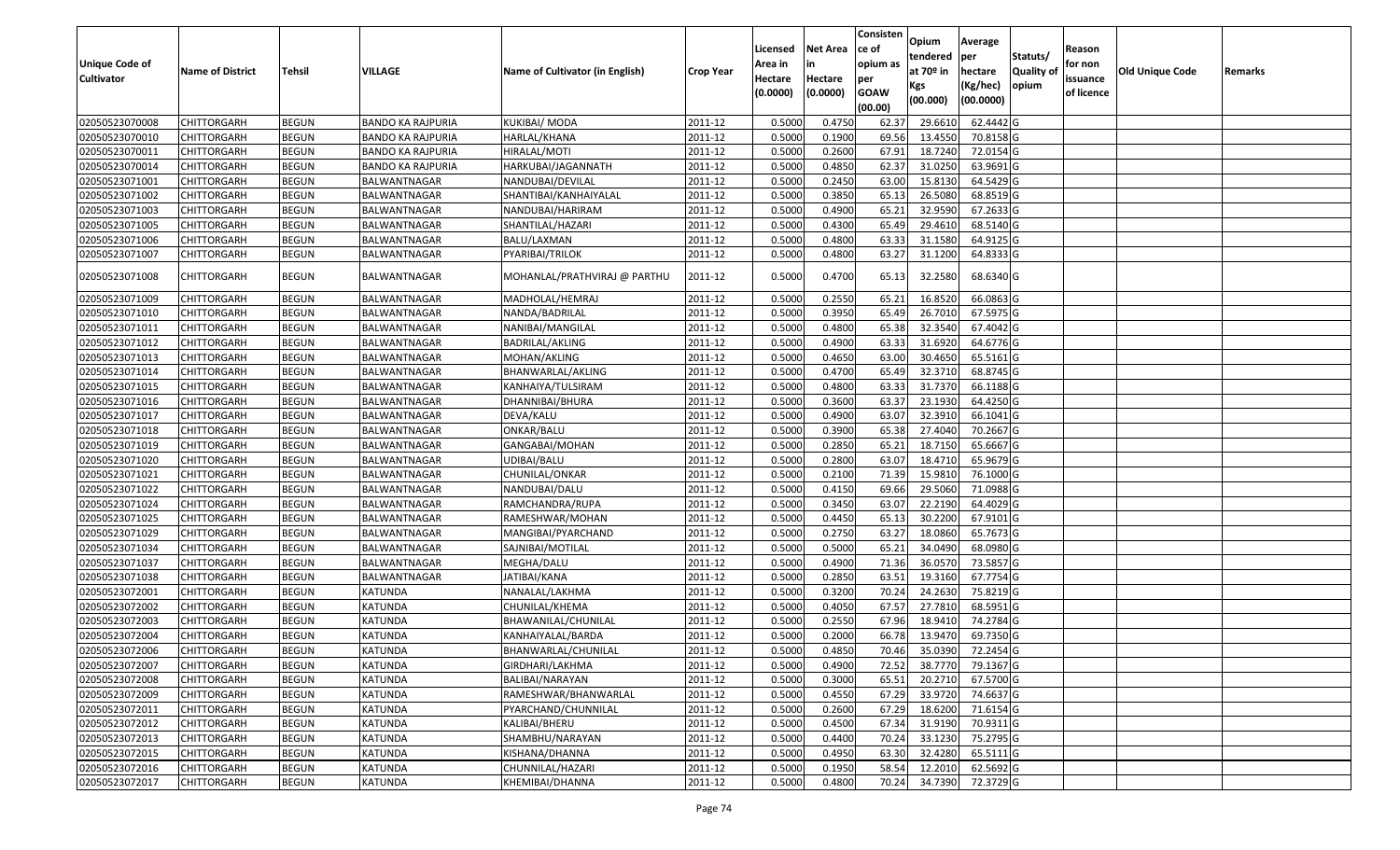|                       |                         |               |                |                                 |                      | Licensed | <b>Net Area</b> | Consisten<br>ce of | Opium         | Average                |                  | Reason     |                 |                    |
|-----------------------|-------------------------|---------------|----------------|---------------------------------|----------------------|----------|-----------------|--------------------|---------------|------------------------|------------------|------------|-----------------|--------------------|
| <b>Unique Code of</b> |                         |               |                |                                 |                      | Area in  |                 | opium as           | tendered      | per                    | Statuts/         | for non    |                 |                    |
| <b>Cultivator</b>     | <b>Name of District</b> | <b>Tehsil</b> | VILLAGE        | Name of Cultivator (in English) | <b>Crop Year</b>     | Hectare  | Hectare         | per                | at $70°$ in   | hectare                | <b>Quality o</b> | issuance   | Old Unique Code | Remarks            |
|                       |                         |               |                |                                 |                      | (0.0000) | (0.0000)        | <b>GOAW</b>        | Kgs           | (Kg/hec)               | opium            | of licence |                 |                    |
|                       |                         |               |                |                                 |                      |          |                 | (00.00)            | (00.000)      | (00.0000)              |                  |            |                 |                    |
| 02050523072018        | CHITTORGARH             | <b>BEGUN</b>  | KATUNDA        | SHANKERLAL/KISHORE              | 2011-12              | 0.5000   | 0.4500          | 57.39              | 26.6290       | 59.1756 G              |                  |            |                 |                    |
| 02050523072019        | CHITTORGARH             | <b>BEGUN</b>  | KATUNDA        | KAMLIBAI/MOTI                   | 2011-12              | 0.5000   | 0.1600          | 67.02              | 11.1730       | 69.8313 G              |                  |            |                 |                    |
| 02050523072020        | CHITTORGARH             | <b>BEGUN</b>  | KATUNDA        | NANDA/KISHNA                    | 2011-12              | 0.5000   | 0.4500          | 65.02              | 30.1600       | 67.0222G               |                  |            |                 |                    |
| 02050523072021        | <b>CHITTORGARH</b>      | <b>BEGUN</b>  | <b>KATUNDA</b> | SHYAMLAL/KANHAIYALAL            | 2011-12              | 0.5000   | 0.3500          | 67.96              | 24.6020       | 70.2914 G              |                  |            |                 |                    |
| 02050523072023        | CHITTORGARH             | <b>BEGUN</b>  | <b>KATUNDA</b> | CHHAGAN/UDA                     | 2011-12              | 0.5000   | 0.2850          | 65.62              | 20.9140       | 73.3825 G              |                  |            |                 |                    |
| 02050523072024        | CHITTORGARH             | <b>BEGUN</b>  | <b>KATUNDA</b> | KANHAIYALAL/BADRILAL            | 2011-12              | 0.5000   | 0.2900          | 62.3               | 19.6630       | 67.8034 G              |                  |            |                 |                    |
| 02050523072025        | CHITTORGARH             | <b>BEGUN</b>  | <b>KATUNDA</b> | GOPILAL/LAXMICHAND @ LAKHMA     | 2011-12              | 0.5000   | 0.4700          | 67.96              | 32.9220       | 70.0468 G              |                  |            |                 |                    |
| 02050523072026        | CHITTORGARH             | <b>BEGUN</b>  | <b>KATUNDA</b> | <b>BHERULAL/ONKAR</b>           | 2011-12              | 0.5000   | 0.3500          | 65.62              | 23.6980       | 67.7086 G              |                  |            |                 |                    |
| 02050523072027        | CHITTORGARH             | <b>BEGUN</b>  | KATUNDA        | PEMA/HIRA                       | 2011-12              | 0.5000   | 0.2650          | 65.62              | 18.6740       | 70.4679 G              |                  |            |                 |                    |
| 02050523072028        | CHITTORGARH             | <b>BEGUN</b>  | <b>KATUNDA</b> | BHANWARLAL/KHEMA                | 2011-12              | 0.5000   | 0.3500          | 67.02              | 23.8110       | 68.0314 G              |                  |            |                 |                    |
| 02050523072029        | CHITTORGARH             | <b>BEGUN</b>  | <b>KATUNDA</b> | BHAGWAN/RAMA                    | 2011-12              | 0.5000   | 0.3600          | 62.31              | 23.7850       | 66.0694 G              |                  |            |                 |                    |
| 02050523072030        | CHITTORGARH             | <b>BEGUN</b>  | KATUNDA        | UDA/KAJOD                       | 2011-12              | 0.5000   | 0.1900          | 67.57              | 13.8710       | 73.0053 G              |                  |            |                 |                    |
| 02050523072031        | <b>CHITTORGARH</b>      | <b>BEGUN</b>  | <b>KATUNDA</b> | KACHARU/DEVI                    | 2011-12              | 0.5000   | 0.2600          | 64.21              | 17.2540       | 66.3615 G              |                  |            |                 | <b>NAME CHANGE</b> |
| 02050523072032        | <b>CHITTORGARH</b>      | <b>BEGUN</b>  | KATUNDA        | PREMA/NARAYAN                   | 2011-12              | 0.5000   | 0.1900          | 61.95              | 12.5230       | 65.9105 G              |                  |            |                 |                    |
| 02050523072033        | CHITTORGARH             | <b>BEGUN</b>  | KATUNDA        | MOHANLAL/DEVILAL                | 2011-12              | 0.5000   | 0.3050          | 61.95              | 20.1160       | 65.9541 G              |                  |            |                 |                    |
| 02050523072034        | CHITTORGARH             | <b>BEGUN</b>  | KATUNDA        | BARDICHAND/DEVILAL              | 2011-12              | 0.5000   | 0.4750          | 61.95              | 31.2050       | 65.6947 G              |                  |            |                 |                    |
| 02050523072036        | CHITTORGARH             | <b>BEGUN</b>  | <b>KATUNDA</b> | UDIBAI/BARDICHAND               | 2011-12              | 0.5000   | 0.4000          | 62.90              | 25.8070       | 64.5175 G              |                  |            |                 |                    |
| 02050523072037        | CHITTORGARH             | <b>BEGUN</b>  | KATUNDA        | NARAYAN/BHURA                   | 2011-12              | 0.5000   | 0.4150          | 70.46              | 31.3250       | 75.4819 G              |                  |            |                 |                    |
| 02050523072038        | CHITTORGARH             | <b>BEGUN</b>  | KATUNDA        | KISHANLAL/MOTI                  | 2011-12              | 0.5000   | 0.4850          | 64.21              | 32.0130       | 66.0062 G              |                  |            |                 |                    |
| 02050523072039        | CHITTORGARH             | <b>BEGUN</b>  | <b>KATUNDA</b> | KAILASH/NARAYAN                 | 2011-12              | 0.3500   | 0.3200          | 64.21              | 21.455        | 67.0469 G              |                  |            |                 |                    |
| 02050523072040        | CHITTORGARH             | <b>BEGUN</b>  | <b>KATUNDA</b> | BHERULAL/KANHAIYALAL @ KANA     | 2011-12              | 0.5000   | 0.2000          | 59.70              | 12.7330       | 63.6650G               |                  |            |                 |                    |
| 02050523072041        | CHITTORGARH             | <b>BEGUN</b>  | KATUNDA        | GHEESA/ BALU                    | 2011-12              | 0.500    | 0.5000          | 64.50              | 33.282        | 66.5640 G              |                  |            |                 |                    |
| 02050523072042        | CHITTORGARH             | <b>BEGUN</b>  | KATUNDA        | MANGILAL/UDA                    | 2011-12              | 0.5000   | 0.1000          | 70.04              | 7.5440        | 75.4400 G              |                  |            |                 |                    |
| 02050523072043        | CHITTORGARH             | <b>BEGUN</b>  | KATUNDA        | RAMLAL/ KANHAIYALAL @ KANA      | 2011-12              | 0.5000   | 0.2400          | 67.02              | 17.061        | 71.0875 G              |                  |            |                 |                    |
| 02050523072044        | CHITTORGARH             | <b>BEGUN</b>  | <b>KATUNDA</b> | <b>BARDICHAND / HARIRAM</b>     | 2011-12              | 0.5000   | 0.1000          | 65.57              | 7.1110        | 71.1100G               |                  |            |                 |                    |
| 02050523072047        | CHITTORGARH             | <b>BEGUN</b>  | KATUNDA        | <b>BHOLIBAI/ SURJA</b>          | 2011-12              | 0.5000   | 0.1900          | 62.62              | 13.0670       | 68.7737 G              |                  |            |                 |                    |
| 02050523072048        | CHITTORGARH             | <b>BEGUN</b>  | <b>KATUNDA</b> | SUDIBAI/ MANGILAL               | 2011-12              | 0.5000   | 0.4400          | 61.76              | 29.1950       | 66.3523 G              |                  |            |                 |                    |
| 02050523072049        | CHITTORGARH             | <b>BEGUN</b>  | KATUNDA        | MOHANLAL/NATHU                  | 2011-12              | 0.5000   | 0.2650          | 64.74              | 18.5710       | 70.0792G               |                  |            |                 |                    |
| 02050523072050        | CHITTORGARH             | <b>BEGUN</b>  | <b>KATUNDA</b> | SHANTILAL/HIRALAL               | 2011-12              | 0.5000   | 0.2000          | 64.74              | 13.8820       | 69.4100 G              |                  |            |                 |                    |
| 02050523072052        | CHITTORGARH             | <b>BEGUN</b>  | <b>KATUNDA</b> | <b>BHOJA/UGMA</b>               | 2011-12              | 0.5000   | 0.4800          | 61.76              | 31.101        | $\overline{64.7938}$ G |                  |            |                 |                    |
| 02050523072053        | CHITTORGARH             | <b>BEGUN</b>  | <b>KATUNDA</b> | RUKMABAI/NARAYAN                | 2011-12              | 0.5000   | 0.5000          | 63.1               | 32.551        | 65.1020 G              |                  |            |                 |                    |
| 02050523072055        | CHITTORGARH             | <b>BEGUN</b>  | KATUNDA        | PREMDEVI/MOHANCHAND             | 2011-12              | 0.5000   | 0.3400          | 63.91              | 22.9440       | 67.4824 G              |                  |            |                 |                    |
| 02050523072056        | CHITTORGARH             | <b>BEGUN</b>  | <b>KATUNDA</b> | DEVBAI/JAIRAM                   | 2011-12              | 0.5000   | 0.2500          | 64.7               | 17.4060       | 69.6240 G              |                  |            |                 |                    |
| 02050523072057        | CHITTORGARH             | <b>BEGUN</b>  | <b>KATUNDA</b> | RAGHUNATH/SURJA                 | 2011-12              | 0.5000   | 0.3100          | 68.09              | 22.1680       | 71.5097 G              |                  |            |                 |                    |
| 02050523072058        | CHITTORGARH             | <b>BEGUN</b>  | <b>KATUNDA</b> | RAMLAL/RUPA                     | 2011-12              | 0.500    | 0.4200          | 65.28              | 28.3040       | 67.3905 G              |                  |            |                 |                    |
| 02050523072059        | CHITTORGARH             | <b>BEGUN</b>  | KATUNDA        | KISHANLAL/RAMCHANDRA            | 2011-12              | 0.5000   | 0.4300          | 68.09              | 29.8920       | 69.5163 G              |                  |            |                 |                    |
| 02050523072060        | CHITTORGARH             | <b>BEGUN</b>  | KATUNDA        | MANGIBAI/HERDEV                 | $\overline{2011-12}$ | 0.5000   | 0.3850          |                    | 63.53 25.9110 | 67.3013 G              |                  |            |                 |                    |
| 02050523072061        | <b>CHITTORGARH</b>      | <b>BEGUN</b>  | KATUNDA        | DEVILAL/MANGILAL                | 2011-12              | 0.3500   | 0.2700          | 65.28              | 18.0080       | 66.6963 G              |                  |            |                 |                    |
| 02050523073003        | <b>CHITTORGARH</b>      | <b>BEGUN</b>  | KASBA (BEGUN)  | KAILASHCHANDRA/ KANHAIYALAL     | 2011-12              | 0.5000   | 0.2000          | 65.79              | 14.2010       | 71.0050 G              |                  |            |                 |                    |
| 02050523073004        | <b>CHITTORGARH</b>      | <b>BEGUN</b>  | KASBA (BEGUN)  | MURLIDHAR/NANDKISHORE           | 2011-12              | 0.5000   | 0.3850          | 65.79              | 25.7520       | 66.8883 G              |                  |            |                 |                    |
| 02050523073013        | CHITTORGARH             | <b>BEGUN</b>  | KASBA (BEGUN)  | BANSHILAL/SHANKERLAL            | 2011-12              | 0.3500   | 0.2000          | 61.42              | 13.3900       | 66.9500 G              |                  |            |                 |                    |
| 02050523073021        | <b>CHITTORGARH</b>      | <b>BEGUN</b>  | KASBA (BEGUN)  | SURYAPRAKASH/BANSHILAL          | 2011-12              | 0.5000   | 0.3000          | 61.42              | 19.6630       | 65.5433 G              |                  |            |                 |                    |
| 02050523073022        | <b>CHITTORGARH</b>      | <b>BEGUN</b>  | KASBA (BEGUN)  | BANSHILAL/RAMNARAYAN            | 2011-12              | 0.5000   | 0.1950          | 61.42              | 12.7050       | 65.1538 G              |                  |            |                 |                    |
| 02050523073028        | CHITTORGARH             | <b>BEGUN</b>  | KASBA (BEGUN)  | GORDHAN/BARDA DHOBI             | 2011-12              | 0.3500   | 0.3400          | 70.54              | 25.3040       | 74.4235 G              |                  |            |                 |                    |
| 02050523073030        | CHITTORGARH             | <b>BEGUN</b>  | KASBA (BEGUN)  | MOHANLAL/KHEMA                  | 2011-12              | 0.5000   | 0.2050          | 62.54              | 13.6520       | 66.5951 G              |                  |            |                 |                    |
| 02050523073035        | <b>CHITTORGARH</b>      | <b>BEGUN</b>  | KASBA (BEGUN)  | DAYASHANKER/NANDLAL             | 2011-12              | 0.5000   | 0.3750          | 62.02              | 25.0650       | 66.8400 G              |                  |            |                 |                    |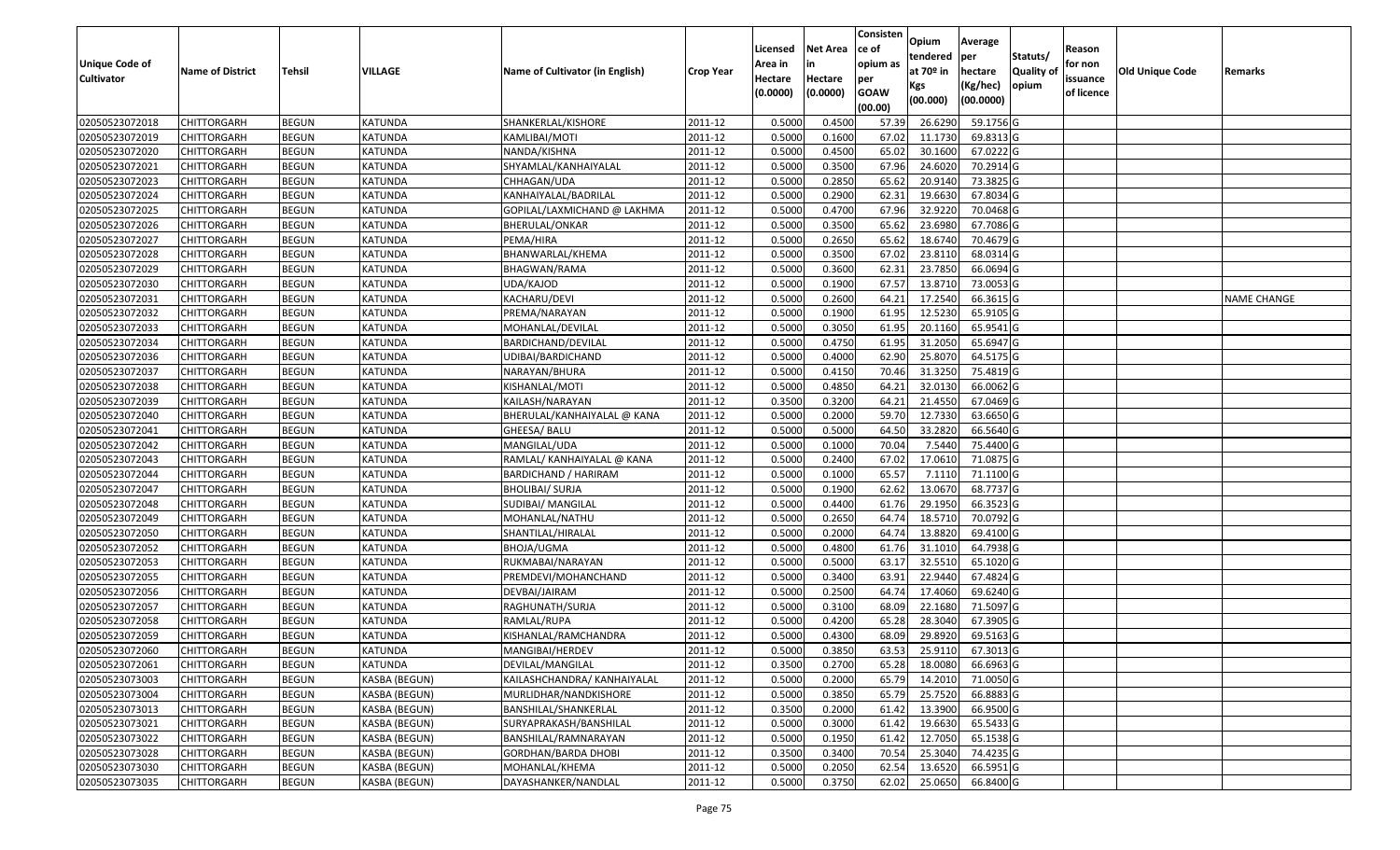| <b>Unique Code of</b><br><b>Cultivator</b> | <b>Name of District</b> | <b>Tehsil</b> | VILLAGE                 | Name of Cultivator (in English)                   | <b>Crop Year</b> | Licensed<br>Area in<br>Hectare<br>(0.0000) | <b>Net Area</b><br>in<br>Hectare<br>(0.0000) | Consisten<br>ce of<br>opium as<br>per<br><b>GOAW</b><br>(00.00) | Opium<br>tendered<br>at $70°$ in<br>Kgs<br>(00.000) | Average<br>per<br>hectare<br>(Kg/hec)<br>(00.0000) | Statuts/<br>Quality of<br>opium | Reason<br>for non<br>issuance<br>of licence | <b>Old Unique Code</b> | Remarks            |
|--------------------------------------------|-------------------------|---------------|-------------------------|---------------------------------------------------|------------------|--------------------------------------------|----------------------------------------------|-----------------------------------------------------------------|-----------------------------------------------------|----------------------------------------------------|---------------------------------|---------------------------------------------|------------------------|--------------------|
| 02050523073036                             | <b>CHITTORGARH</b>      | <b>BEGUN</b>  | KASBA (BEGUN)           | SURENDRA KUMAR/ KAJODIMAL                         | 2011-12          | 0.5000                                     | 0.1900                                       | 62.54                                                           | 12.303                                              | 64.7526 G                                          |                                 |                                             |                        |                    |
| 02050523074001                             | CHITTORGARH             | <b>BEGUN</b>  | KALYANPURA              | NANALAL/ PYARCHAND                                | 2011-12          | 0.5000                                     | 0.4150                                       | 66.93                                                           | 28.5890                                             | 68.8892 G                                          |                                 |                                             |                        |                    |
| 02050523074002                             | CHITTORGARH             | <b>BEGUN</b>  | KALYANPURA              | KHEMRAJ/PYARCHAND                                 | 2011-12          | 0.5000                                     | 0.2200                                       | 67.72                                                           | 16.6690                                             | 75.7682 G                                          |                                 |                                             |                        |                    |
| 02050523074004                             | <b>CHITTORGARH</b>      | <b>BEGUN</b>  | KALYANPURA              | PRATHVIRAJ/NAGGA                                  | 2011-12          | 0.5000                                     | 0.4800                                       | 68.3                                                            | 33.0910                                             | 68.9396 G                                          |                                 |                                             |                        |                    |
| 02050523074005                             | <b>CHITTORGARH</b>      | <b>BEGUN</b>  | KALYANPURA              | AMARCHAND/PYARCHAND                               | 2011-12          | 0.5000                                     | 0.4200                                       | 66.22                                                           | 27.9350                                             | 66.5119 G                                          |                                 |                                             |                        |                    |
| 02050523074006                             | CHITTORGARH             | <b>BEGUN</b>  | <b>KALYANPURA</b>       | JHAMKUBAI/KALURAM                                 | 2011-12          | 0.5000                                     | 0.3500                                       | 63.19                                                           | 22.2520                                             | 63.5771 G                                          |                                 |                                             |                        |                    |
| 02050523074007                             | CHITTORGARH             | <b>BEGUN</b>  | KALYANPURA              | DEVILAL/TARACHAND                                 | 2011-12          | 0.5000                                     | 0.3100                                       | 63.80                                                           | 20.3430                                             | 65.6226 G                                          |                                 |                                             |                        |                    |
| 02050523074009                             | <b>CHITTORGARH</b>      | <b>BEGUN</b>  | KALYANPURA              | JHAMKUBAI/CHOGALAL                                | 2011-12          | 0.5000                                     | 0.2650                                       | 69.44                                                           | 18.9080                                             | 71.3509 G                                          |                                 |                                             |                        | <b>NAME CHANGE</b> |
| 02050523074010                             | CHITTORGARH             | <b>BEGUN</b>  | KALYANPURA              | BALU/DOLA                                         | 2011-12          | 0.5000                                     | 0.3950                                       | 63.80                                                           | 25.6750                                             | 65.0000G                                           |                                 |                                             |                        |                    |
| 02050523074011                             | CHITTORGARH             | <b>BEGUN</b>  | KALYANPURA              | GATTUBAI/DEVILAL                                  | 2011-12          | 0.5000                                     | 0.2000                                       | 68.3                                                            | 13.7210                                             | 68.6050 G                                          |                                 |                                             |                        |                    |
| 02050523074013                             | CHITTORGARH             | <b>BEGUN</b>  | KALYANPURA              | MANGIBAI/DHANNA                                   | 2011-12          | 0.5000                                     | 0.4850                                       | 66.22                                                           | 32.9960                                             | 68.0330 G                                          |                                 |                                             |                        | <b>NAME CHANGE</b> |
| 02050523074014                             | CHITTORGARH             | <b>BEGUN</b>  | KALYANPURA              | NANDUBAI/GHISALAL                                 | 2011-12          | 0.5000                                     | 0.4450                                       | 68.96                                                           | 31.1010                                             | 69.8899 G                                          |                                 |                                             |                        | <b>NAME CHANGE</b> |
| 02050523074016                             | CHITTORGARH             | <b>BEGUN</b>  | KALYANPURA              | JAMKUBAI/SITARAM                                  | 2011-12          | 0.3500                                     | 0.3250                                       | 63.35                                                           | 21.3040                                             | 65.5508 G                                          |                                 |                                             |                        |                    |
| 02050523074017                             | CHITTORGARH             | <b>BEGUN</b>  | KALYANPURA              | BHIMRAJ/DAULA                                     | 2011-12          | 0.5000                                     | 0.2700                                       | 64.99                                                           | 17.7790                                             | 65.8481G                                           |                                 |                                             |                        |                    |
| 02050523074018                             | CHITTORGARH             | <b>BEGUN</b>  | KALYANPURA              | BALU/LALURAM                                      | 2011-12          | 0.5000                                     | 0.2050                                       | 68.3                                                            | 13.9940                                             | 68.2634 G                                          |                                 |                                             |                        |                    |
| 02050523074022                             | CHITTORGARH             | <b>BEGUN</b>  | KALYANPURA              | CHUNNILAL/LAXMICHAND                              | 2011-12          | 0.5000                                     | 0.5050                                       | 68.99                                                           | 34.8200                                             | 68.9505 G                                          |                                 |                                             |                        |                    |
| 02050523074023                             | CHITTORGARH             | <b>BEGUN</b>  | KALYANPURA              | JAMANALAL/HEERALAL                                | 2011-12          | 0.5000                                     | 0.2700                                       | 64.99                                                           | 17.9190                                             | 66.3667 G                                          |                                 |                                             |                        |                    |
| 02050523074028                             | CHITTORGARH             | <b>BEGUN</b>  | KALYANPURA              | PRABHU/GEERDHARI                                  | 2011-12          | 0.5000                                     | 0.1500                                       | 68.99                                                           | 11.0580                                             | 73.7200 G                                          |                                 |                                             |                        |                    |
| 02050523074029                             | CHITTORGARH             | <b>BEGUN</b>  | KALYANPURA              | GULABCHAND A/S DEVA/HARIRAM                       | 2011-12          | 0.5000                                     | 0.1650                                       | 64.99                                                           | 11.4100                                             | 69.1515 G                                          |                                 |                                             |                        |                    |
| 02050523074030                             | CHITTORGARH             | <b>BEGUN</b>  | KALYANPURA              | KUKA/MEGHA                                        | 2011-12          | 0.5000                                     | 0.3550                                       | 71.90                                                           | 25.9760                                             | 73.1718 G                                          |                                 |                                             |                        |                    |
| 02050523074040                             | <b>CHITTORGARH</b>      | <b>BEGUN</b>  | KALYANPURA              | NANALAL/DEVA                                      | 2011-12          | 0.5000                                     | 0.3100                                       | 68.99                                                           | 22.1360                                             | 71.4065 G                                          |                                 |                                             |                        |                    |
| 02050523074041                             | CHITTORGARH             | <b>BEGUN</b>  | KALYANPURA              | BARJIBAI/BHUWANA                                  | 2011-12          | 0.5000                                     | 0.4050                                       | 65.88                                                           | 27.3310                                             | 67.4840 G                                          |                                 |                                             |                        |                    |
| 02050523074044                             | CHITTORGARH             | <b>BEGUN</b>  | KALYANPURA              | NATHU/BHURA                                       | 2011-12          | 0.5000                                     | 0.3500                                       | 66.64                                                           | 23.8570                                             | 68.1629 G                                          |                                 |                                             |                        |                    |
| 02050523074046                             | CHITTORGARH             | <b>BEGUN</b>  | KALYANPURA              | HEERALAL/GHISALAL                                 | 2011-12          | 0.5000                                     | 0.2050                                       | 65.72                                                           | 13.9610                                             | 68.1024 G                                          |                                 |                                             |                        |                    |
| 02050523075001                             | CHITTORGARH             | <b>BEGUN</b>  | MADHOPUR (BEGUN)        | LALIBAI/CHATURBHUJ                                | 2011-12          | 0.5000                                     | 0.4900                                       | 66.21                                                           | 33.5020                                             | 68.3714 G                                          |                                 |                                             |                        | <b>NAME CHANGE</b> |
| 02050523075002                             | CHITTORGARH             | <b>BEGUN</b>  | <b>MADHOPUR (BEGUN)</b> | ONKAR/PARMANAND                                   | 2011-12          | 0.5000                                     | 0.4600                                       | 68.64                                                           | 32.4960                                             | 70.6435 G                                          |                                 |                                             |                        |                    |
| 02050523075006                             | CHITTORGARH             | <b>BEGUN</b>  | MADHOPUR (BEGUN)        | KHEMRAJ/DEVA                                      | 2011-12          | 0.5000                                     | 0.4200                                       | 66.2                                                            | 29.1130                                             | 69.3167 G                                          |                                 |                                             |                        |                    |
| 02050523075007                             | CHITTORGARH             | <b>BEGUN</b>  | MADHOPUR (BEGUN)        | MEGHRAJ/BALU                                      | 2011-12          | 0.5000                                     | 0.4800                                       | 65.20                                                           | 31.8360                                             | 66.3250 G                                          |                                 |                                             |                        |                    |
| 02050523075009                             | <b>CHITTORGARH</b>      | <b>BEGUN</b>  | MADHOPUR (BEGUN)        | BOTHLAL/GANGARAM                                  | 2011-12          | 0.5000                                     | 0.4050                                       | 65.20                                                           | 27.3190                                             | 67.4543 G                                          |                                 |                                             |                        |                    |
| 02050523075011                             | CHITTORGARH             | <b>BEGUN</b>  | <b>MADHOPUR (BEGUN)</b> | KAILASHCHANDRA A/S KANHAIYALAL,<br><b>DEVILAL</b> | 2011-12          | 0.5000                                     | 0.4600                                       | 66.03                                                           | 31.2040                                             | 67.8348 G                                          |                                 |                                             |                        |                    |
| 02050523075019                             | CHITTORGARH             | <b>BEGUN</b>  | MADHOPUR (BEGUN)        | NANDA/KISHNA                                      | 2011-12          | 0.5000                                     | 0.3900                                       | 65.20                                                           | 25.7630                                             | 66.0590 G                                          |                                 |                                             |                        |                    |
| 02050523075021                             | CHITTORGARH             | <b>BEGUN</b>  | MADHOPUR (BEGUN)        | DHANNALAL/GANGARAM                                | 2011-12          | 0.5000                                     | 0.2600                                       | 63.30                                                           | 16.7020                                             | 64.2385 G                                          |                                 |                                             | 02050523102004         | <b>TRANSFER</b>    |
| 02050523075022                             | CHITTORGARH             | <b>BEGUN</b>  | MADHOPUR (BEGUN)        | UDA/NANDA                                         | 2011-12          | 0.5000                                     | 0.2450                                       | 63.30                                                           | 16.1600                                             | 65.9592 G                                          |                                 |                                             | 02050523102006         | <b>TRANSFER</b>    |
| 02050523075023                             | CHITTORGARH             | <b>BEGUN</b>  | MADHOPUR (BEGUN)        | NARAYAN/GOPI                                      | 2011-12          | 0.500                                      | 0.1800                                       | 63.30                                                           | 12.235                                              | 67.9722 G                                          |                                 |                                             | 02050523102011         | <b>TRANSFER</b>    |
| 02050523075024                             | CHITTORGARH             | <b>BEGUN</b>  | <b>MADHOPUR (BEGUN)</b> | KISHNA/NARAYAN                                    | 2011-12          | 0.500                                      | 0.2850                                       | 63.16                                                           | 18.9930                                             | 66.6421 G                                          |                                 |                                             | 02050523102014         | <b>TRANSFER</b>    |
| 02050523076005                             | <b>CHITTORGARH</b>      | <b>BEGUN</b>  | MADAWADA                | GHISALAL/KALU                                     | 2011-12          | 0.5000                                     | 0.4950                                       | 60.01                                                           | 32.8340                                             | 66.3313 G                                          |                                 |                                             |                        |                    |
| 02050523076010                             | <b>CHITTORGARH</b>      | <b>BEGUN</b>  | MADAWADA                | KHEMRAJ/DOULA                                     | 2011-12          | 0.5000                                     | 0.3000                                       | 62.97                                                           | 19.0080                                             | 63.3600 G                                          |                                 |                                             |                        |                    |
| 02050523076018                             | <b>CHITTORGARH</b>      | <b>BEGUN</b>  | MADAWADA                | RATANLAL/BHURA                                    | 2011-12          | 0.3500                                     | 0.3400                                       | 67.78                                                           | 23.3260                                             | 68.6059 G                                          |                                 |                                             |                        |                    |
| 02050523076019                             | <b>CHITTORGARH</b>      | <b>BEGUN</b>  | <b>MADAWADA</b>         | NARAYAN/DOULA                                     | 2011-12          | 0.5000                                     | 0.4600                                       | 62.43                                                           | 28.9050                                             | 62.8370 G                                          |                                 |                                             |                        |                    |
| 02050523076029                             | <b>CHITTORGARH</b>      | <b>BEGUN</b>  | MADAWADA                | HARKUBAI/KANA                                     | 2011-12          | 0.5000                                     | 0.4000                                       | 64.89                                                           | 26.5210                                             | 66.3025 G                                          |                                 |                                             |                        |                    |
| 02050523076038                             | <b>CHITTORGARH</b>      | <b>BEGUN</b>  | MADAWADA                | SHANKARLAL/NANALAL                                | 2011-12          | 0.5000                                     | 0.4850                                       | 65.50                                                           | 31.9450                                             | 65.8660 G                                          |                                 |                                             |                        |                    |
| 02050523076046                             | <b>CHITTORGARH</b>      | <b>BEGUN</b>  | MADAWADA                | JAMNALAL/MOTI                                     | 2011-12          | 0.5000                                     | 0.4450                                       | 67.78                                                           | 30.4910                                             | 68.5191 G                                          |                                 |                                             |                        |                    |
| 02050523076048                             | <b>CHITTORGARH</b>      | <b>BEGUN</b>  | MADAWADA                | BHANWARLAL/KHANA GUJAR                            | 2011-12          | 0.3500                                     | 0.3450                                       | 64.89                                                           | 22.4060                                             | 64.9449 G                                          |                                 |                                             |                        |                    |
| 02050523076057                             | CHITTORGARH             | <b>BEGUN</b>  | MADAWADA                | BARJIBAI/HEERA                                    | 2011-12          | 0.5000                                     | 0.4500                                       | 56.01                                                           | 26.4450                                             | 58.7667 G                                          |                                 |                                             |                        |                    |
| 02050523076066                             | <b>CHITTORGARH</b>      | <b>BEGUN</b>  | MADAWADA                | MANGILAL/BARDA                                    | 2011-12          | 0.5000                                     | 0.3500                                       | 67.78                                                           | 25.0210                                             | 71.4886 G                                          |                                 |                                             |                        |                    |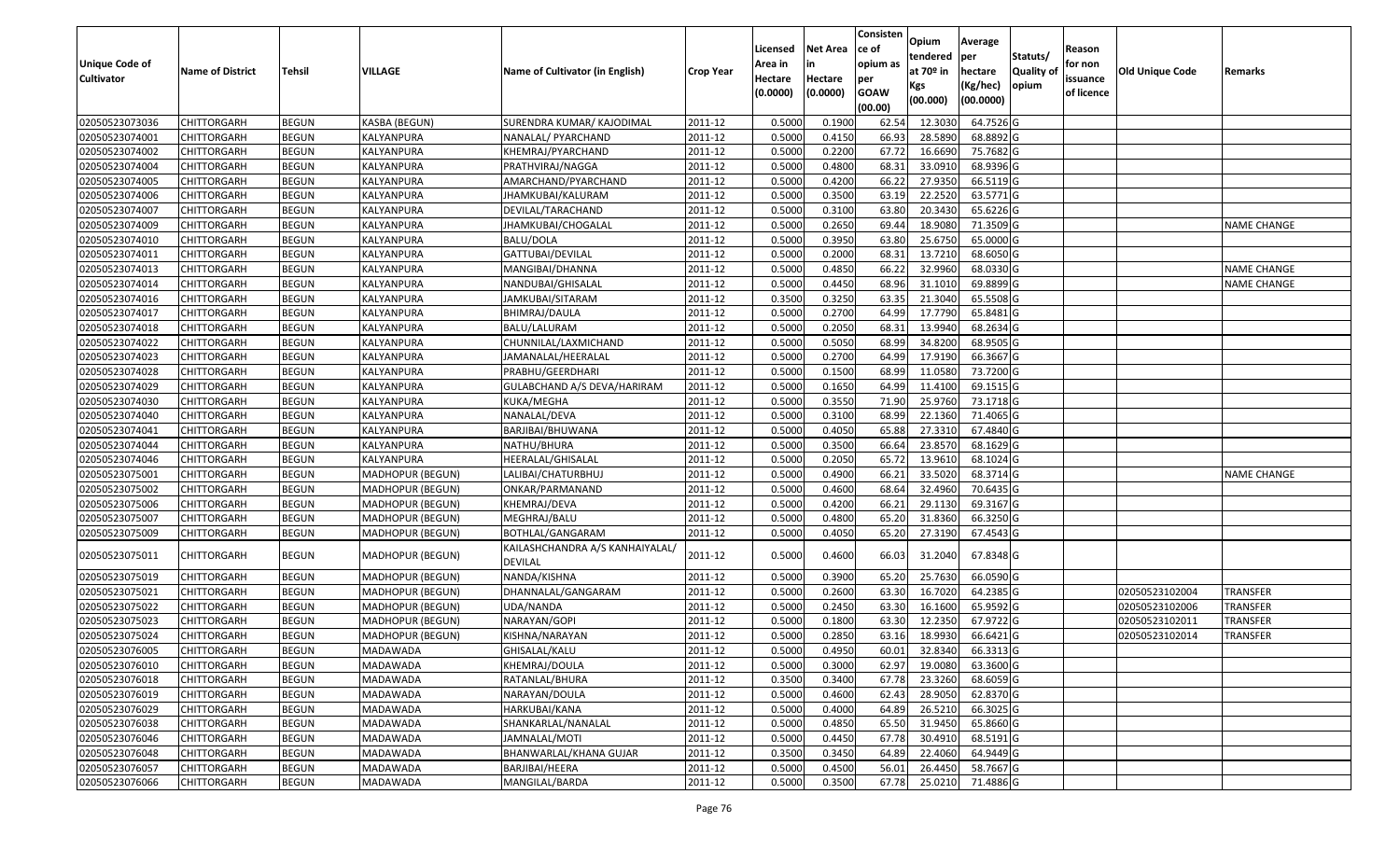|                       |                         |               |                         |                                     |                  | Licensed | <b>Net Area</b> | Consisten<br>ce of | Opium                 | Average           |                  | Reason     |                        |                    |
|-----------------------|-------------------------|---------------|-------------------------|-------------------------------------|------------------|----------|-----------------|--------------------|-----------------------|-------------------|------------------|------------|------------------------|--------------------|
| <b>Unique Code of</b> |                         |               |                         |                                     |                  | Area in  |                 | opium as           | tendered              | per               | Statuts/         | for non    |                        |                    |
| <b>Cultivator</b>     | <b>Name of District</b> | <b>Tehsil</b> | VILLAGE                 | Name of Cultivator (in English)     | <b>Crop Year</b> | Hectare  | Hectare         | per                | at 70 <sup>o</sup> in | hectare           | <b>Quality o</b> | issuance   | <b>Old Unique Code</b> | Remarks            |
|                       |                         |               |                         |                                     |                  | (0.0000) | (0.0000)        | <b>GOAW</b>        | Kgs                   | (Kg/hec)          | opium            | of licence |                        |                    |
|                       |                         |               |                         |                                     |                  |          |                 | (00.00)            | (00.000)              | (00.0000)         |                  |            |                        |                    |
| 02050523076082        | CHITTORGARH             | <b>BEGUN</b>  | MADAWADA                | GHISALAL/MODA                       | 2011-12          | 0.5000   | 0.2000          | 65.50              | 13.493                | 67.4650 G         |                  |            |                        |                    |
| 02050523076083        | CHITTORGARH             | <b>BEGUN</b>  | MADAWADA                | NANDUBAI/NANALAL                    | 2011-12          | 0.5000   | 0.3850          | 63.64              | 24.7290               | 64.2312 G         |                  |            |                        |                    |
| 02050523076088        | CHITTORGARH             | <b>BEGUN</b>  | MADAWADA                | MANGILAL/RUPA                       | 2011-12          | 0.5000   | 0.3900          | 61.92              | 24.1750               | 61.9872 G         |                  |            |                        |                    |
| 02050523076089        | CHITTORGARH             | <b>BEGUN</b>  | MADAWADA                | PYARCHAND/DEVILAL                   | 2011-12          | 0.5000   | 0.4950          | 62.43              | 31.7770               | 64.1960 G         |                  |            |                        |                    |
| 02050523076093        | CHITTORGARH             | <b>BEGUN</b>  | MADAWADA                | PYARA/SEVA                          | 2011-12          | 0.5000   | 0.4900          | 64.89              | 32.2040               | 65.7224 G         |                  |            |                        |                    |
| 02050523076097        | CHITTORGARH             | <b>BEGUN</b>  | MADAWADA                | NATHUDAS/MADHODAS                   | 2011-12          | 0.5000   | 0.4000          | 66.25              | 26.5470               | 66.3675 G         |                  |            |                        |                    |
| 02050523076098        | CHITTORGARH             | <b>BEGUN</b>  | MADAWADA                | BHARMAL/BALU                        | 2011-12          | 0.5000   | 0.2650          | 62.43              | 17.4890               | 65.9962 G         |                  |            | 02050523096102         | TRANSFER           |
| 02050523076099        | CHITTORGARH             | <b>BEGUN</b>  | MADAWADA                | GOPILAL/RATNA                       | 2011-12          | 0.5000   | 0.4150          | 62.31              | 27.1580               | 65.4410G          |                  |            | 02050523096003         | <b>TRANSFER</b>    |
| 02050523077001        | CHITTORGARH             | <b>BEGUN</b>  | KISHOREPURA             | PYARCHAND/KESHURAM                  | 2011-12          | 0.5000   | 0.4150          | 63.27              | 27.4950               | 66.2530 G         |                  |            |                        |                    |
| 02050523077002        | CHITTORGARH             | <b>BEGUN</b>  | KISHOREPURA             | NANDUBAI/KUKA                       | 2011-12          | 0.3500   | 0.1700          | 64.43              | 11.4780               | 67.5176 G         |                  |            |                        |                    |
| 02050523077003        | CHITTORGARH             | <b>BEGUN</b>  | KISHOREPURA             | ONKAR/KHEMA                         | 2011-12          | 0.5000   | 0.2200          | 68.22              | 15.7490               | 71.5864 G         |                  |            |                        |                    |
| 02050523077004        | CHITTORGARH             | <b>BEGUN</b>  | KISHOREPURA             | NOZIBAI/MANGILAL                    | 2011-12          | 0.5000   | 0.3350          | 71.36              | 24.7420               | 73.8567 G         |                  |            |                        |                    |
| 02050523077005        | <b>CHITTORGARH</b>      | <b>BEGUN</b>  | KISHOREPURA             | BANSHILAL/CHUNNILAL                 | 2011-12          | 0.5000   | 0.2950          | 68.39              | 21.5140               | 72.9288 G         |                  |            |                        |                    |
| 02050523077006        | CHITTORGARH             | <b>BEGUN</b>  | KISHOREPURA             | MODA/KISHOR                         | 2011-12          | 0.5000   | 0.4000          | 68.22              | 28.6620               | 71.6550 G         |                  |            |                        |                    |
| 02050523077007        | CHITTORGARH             | <b>BEGUN</b>  | KISHOREPURA             | GHISALAL/LAKHMICHAND                | 2011-12          | 0.5000   | 0.1000          | 71.36              | 7.7170                | 77.1700 G         |                  |            |                        |                    |
| 02050523077008        | <b>CHITTORGARH</b>      | <b>BEGUN</b>  | KISHOREPURA             | NANDLAL/PYARCHAND                   | 2011-12          | 0.5000   | 0.2000          | 71.36              | 15.1490               | 75.7450 G         |                  |            |                        |                    |
| 02050523077011        | CHITTORGARH             | <b>BEGUN</b>  | KISHOREPURA             | HEERALAL/BALU                       | 2011-12          | 0.5000   | 0.1000          | 68.22              | 7.5720                | 75.7200 G         |                  |            |                        |                    |
| 02050523077012        | CHITTORGARH             | <b>BEGUN</b>  | KISHOREPURA             | RAMLAL/KISHOR                       | 2011-12          | 0.5000   | 0.3000          | 68.39              | 21.4260               | 71.4200 G         |                  |            |                        |                    |
| 02050523077015        | CHITTORGARH             | <b>BEGUN</b>  | KISHOREPURA             | <b>BHAGIRATH/RUPA</b>               | 2011-12          | 0.5000   | 0.4750          | 59.48              | 30.8190               | 64.8821G          |                  |            |                        |                    |
| 02050523077017        | CHITTORGARH             | <b>BEGUN</b>  | KISHOREPURA             | HEERA/PYARA                         | 2011-12          | 0.5000   | 0.2850          | 67.44              | 20.1360               | 70.6526 G         |                  |            |                        |                    |
| 02050523077019        | CHITTORGARH             | <b>BEGUN</b>  | KISHOREPURA             | NANALAL/KISHOR                      | 2011-12          | 0.5000   | 0.4750          | 67.1               | 33.4590               | 70.4400 G         |                  |            |                        |                    |
| 02050523077020        | CHITTORGARH             | <b>BEGUN</b>  | KISHOREPURA             | ONKAR/NANDA                         | 2011-12          | 0.5000   | 0.3950          | 64.43              | 27.097                | 68.6000 G         |                  |            |                        |                    |
| 02050523077021        | CHITTORGARH             | <b>BEGUN</b>  | KISHOREPURA             | MEGHA/KHEMA                         | 2011-12          | 0.5000   | 0.2150          | 67.44              | 15.8580               | 73.7581 G         |                  |            |                        |                    |
| 02050523077023        | CHITTORGARH             | <b>BEGUN</b>  | KISHOREPURA             | KISHOR A/S PARMAND/BHANWARLAL       | 2011-12          | 0.3500   | 0.3400          | 63.27              | 23.2740               | 68.4529 G         |                  |            |                        |                    |
| 02050523077034        | CHITTORGARH             | <b>BEGUN</b>  | KISHOREPURA             | GHISIBAI/DEVILAL                    | 2011-12          | 0.3500   | 0.3350          | 67.44              | 24.4520               | 72.9910 G         |                  |            |                        |                    |
| 02050523078001        | CHITTORGARH             | <b>BEGUN</b>  | HARIPURA (BEGUN)        | <b>BHURIBAI/KUKA</b>                | 2011-12          | 0.5000   | 0.4900          | 71.07              | 37.2510               | 76.0224 G         |                  |            |                        |                    |
| 02050523078002        | CHITTORGARH             | <b>BEGUN</b>  | HARIPURA (BEGUN)        | NARAYAN/KAJOD                       | 2011-12          | 0.5000   | 0.2100          | 68.29              | 14.6920               | 69.9619 G         |                  |            |                        |                    |
| 02050523078003        | CHITTORGARH             | <b>BEGUN</b>  | <b>HARIPURA (BEGUN)</b> | MANGILAL/PYARA                      | 2011-12          | 0.5000   | 0.3900          | 66.55              | 26.439                | 67.7923 G         |                  |            |                        |                    |
| 02050523078004        | CHITTORGARH             | <b>BEGUN</b>  | HARIPURA (BEGUN)        | JETIBAI/BHANWARLAL                  | 2011-12          | 0.3500   | 0.3300          | 64.48              | 21.6840               | 65.7091G          |                  |            |                        |                    |
| 02050523078006        | CHITTORGARH             | <b>BEGUN</b>  | HARIPURA (BEGUN)        | NARANIBAI/KUKA                      | 2011-12          | 0.5000   | 0.3850          | 64.35              | 24.9490               | 64.8026 G         |                  |            |                        | <b>NAME CHANGE</b> |
| 02050523078007        | CHITTORGARH             | <b>BEGUN</b>  | HARIPURA (BEGUN)        | NANALAL/NANDA                       | 2011-12          | 0.3500   | 0.3250          | 64.35              | 21.3550               | 65.7077 G         |                  |            |                        |                    |
| 02050523078008        | CHITTORGARH             | <b>BEGUN</b>  | HARIPURA (BEGUN)        | JAGNNATH/TEKCHAND                   | 2011-12          | 0.3500   | 0.3450          | 64.35              | 22.1920               | 64.3246 G         |                  |            |                        |                    |
| 02050523078009        | CHITTORGARH             | <b>BEGUN</b>  | HARIPURA (BEGUN)        | SUNDERBAI/DEVILAL                   | 2011-12          | 0.3500   | 0.3500          | 70.35              | 25.4470               | 72.7057 G         |                  |            |                        |                    |
| 02050523078010        | CHITTORGARH             | <b>BEGUN</b>  | HARIPURA (BEGUN)        | KANA @ KANHAIYALAL/ MADHO<br>BHARTI | 2011-12          | 0.3500   | 0.3350          | 67.40              | 23.6670               | 70.6478 G         |                  |            |                        |                    |
| 02050523078011        | <b>CHITTORGARH</b>      | <b>BEGUN</b>  | HARIPURA (BEGUN)        | GORDHAN/DAYAL                       | 2011-12          | 0.3500   | 0.1600          | 64.48              |                       | 10.7310 67.0688 G |                  |            |                        |                    |
| 02050523078012        | CHITTORGARH             | <b>BEGUN</b>  | <b>HARIPURA (BEGUN)</b> | GOPI/KHEMA                          | 2011-12          | 0.5000   | 0.4500          | 65.09              | 30.8810               | 68.6244 G         |                  |            |                        |                    |
| 02050523078013        | <b>CHITTORGARH</b>      | <b>BEGUN</b>  | HARIPURA (BEGUN)        | DEVILAL/LALU                        | 2011-12          | 0.5000   | 0.3050          | 66.55              | 21.2290               | 69.6033 G         |                  |            |                        |                    |
| 02050523078015        | <b>CHITTORGARH</b>      | <b>BEGUN</b>  | <b>HARIPURA (BEGUN)</b> | SURAJMAL/BHANWARLAL                 | 2011-12          | 0.3500   | 0.3250          | 62.35              | 20.5490               | 63.2277 G         |                  |            |                        |                    |
| 02050523078017        | CHITTORGARH             | <b>BEGUN</b>  | <b>HARIPURA (BEGUN)</b> | DEVILAL/MOTI                        | 2011-12          | 0.5000   | 0.5000          | 67.01              | 34.1940               | 68.3880           |                  |            |                        |                    |
| 02050523078019        | <b>CHITTORGARH</b>      | <b>BEGUN</b>  | <b>HARIPURA (BEGUN)</b> | MANGILAL/LAKHMICHAND                | 2011-12          | 0.5000   | 0.2000          | 61.24              | 12.6330               | 63.1650 G         |                  |            |                        |                    |
| 02050523078021        | <b>CHITTORGARH</b>      | <b>BEGUN</b>  | <b>HARIPURA (BEGUN)</b> | MOHANLAL/PYARA                      | 2011-12          | 0.5000   | 0.1900          | 68.52              | 13.7530               | 72.3842 G         |                  |            |                        |                    |
| 02050523078022        | <b>CHITTORGARH</b>      | <b>BEGUN</b>  | <b>HARIPURA (BEGUN)</b> | MANGILAL/PARTHU                     | 2011-12          | 0.5000   | 0.2850          | 65.09              | 19.1180               | 67.0807 G         |                  |            |                        |                    |
| 02050523078024        | <b>CHITTORGARH</b>      | <b>BEGUN</b>  | <b>HARIPURA (BEGUN)</b> | CHANDMAL/JODHA                      | 2011-12          | 0.5000   | 0.2100          | 65.09              | 14.1710               | 67.4810 G         |                  |            |                        |                    |
| 02050523078025        | <b>CHITTORGARH</b>      | <b>BEGUN</b>  | HARIPURA (BEGUN)        | BHANWANILAL/PYARA                   | 2011-12          | 0.5000   | 0.2000          | 68.52              | 14.5650               | 72.8250G          |                  |            |                        |                    |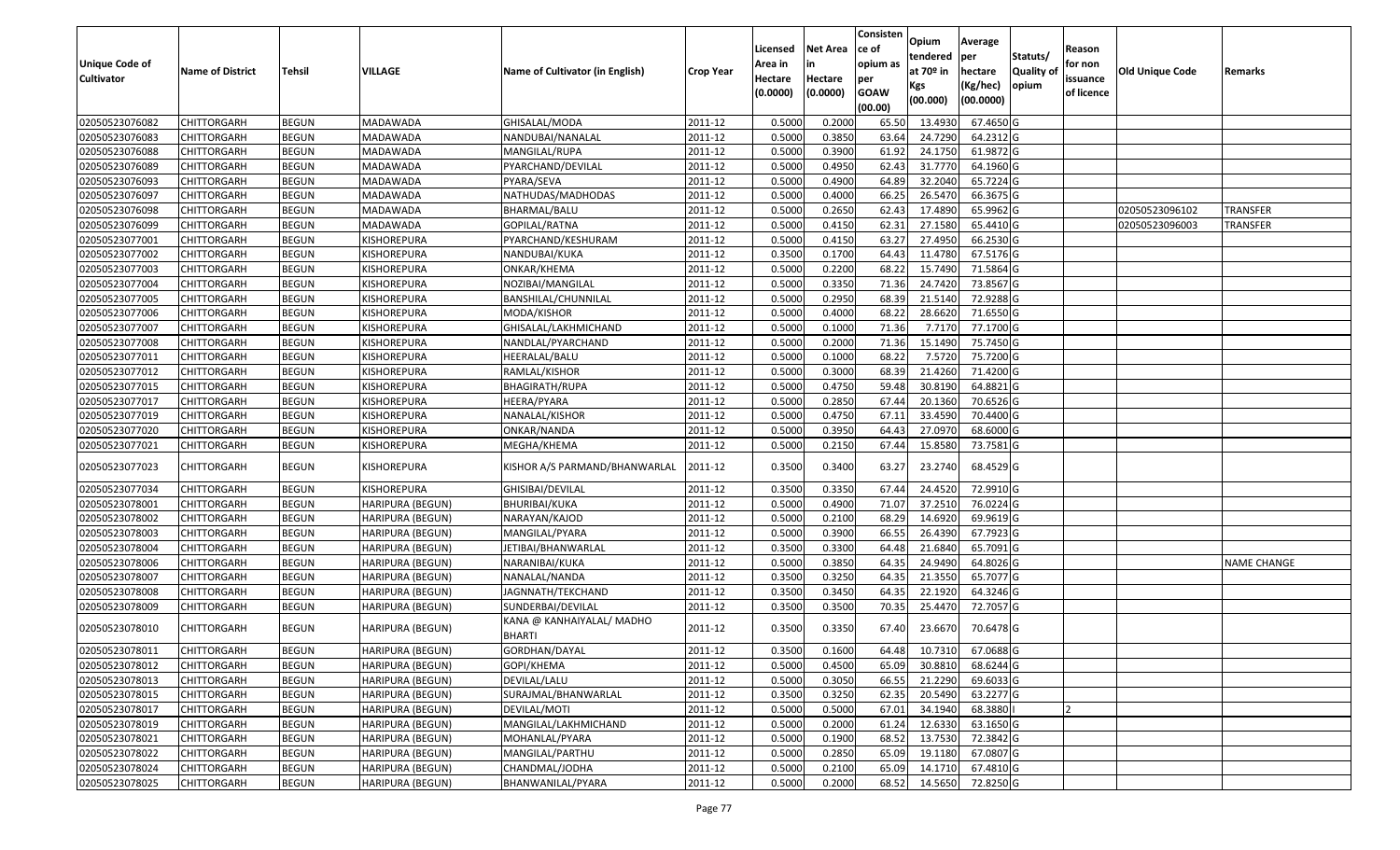| <b>Unique Code of</b><br><b>Cultivator</b> | <b>Name of District</b> | <b>Tehsil</b> | VILLAGE                 | Name of Cultivator (in English) | <b>Crop Year</b> | Licensed<br>Area in<br>Hectare<br>(0.0000) | <b>Net Area</b><br>in<br>Hectare<br>(0.0000) | Consisten<br>ce of<br>opium as<br>per<br><b>GOAW</b><br>(00.00) | Opium<br>tendered<br>at $70°$ in<br>Kgs<br>(00.000) | Average<br>per<br>hectare<br>(Kg/hec)<br>(00.0000) | Statuts/<br>Quality of<br>opium | Reason<br>for non<br>issuance<br>of licence | <b>Old Unique Code</b> | Remarks            |
|--------------------------------------------|-------------------------|---------------|-------------------------|---------------------------------|------------------|--------------------------------------------|----------------------------------------------|-----------------------------------------------------------------|-----------------------------------------------------|----------------------------------------------------|---------------------------------|---------------------------------------------|------------------------|--------------------|
| 02050523078028                             | <b>CHITTORGARH</b>      | <b>BEGUN</b>  | <b>HARIPURA (BEGUN)</b> | HIRA/PYARA                      | 2011-12          | 0.5000                                     | 0.3950                                       | 68.52                                                           | 27.555                                              | 69.7595 G                                          |                                 |                                             |                        |                    |
| 02050523078029                             | CHITTORGARH             | <b>BEGUN</b>  | HARIPURA (BEGUN)        | DEVILAL/PARTHU                  | 2011-12          | 0.5000                                     | 0.2800                                       | 69.46                                                           | 19.4690                                             | 69.5321 G                                          |                                 |                                             |                        |                    |
| 02050523078030                             | CHITTORGARH             | <b>BEGUN</b>  | HARIPURA (BEGUN)        | DOLA/JAICHAND                   | 2011-12          | 0.5000                                     | 0.3400                                       | 64.6                                                            | 22.1430                                             | 65.1265 G                                          |                                 |                                             |                        | <b>NAME CHANGE</b> |
| 02050523078032                             | <b>CHITTORGARH</b>      | <b>BEGUN</b>  | HARIPURA (BEGUN)        | RAMESHWAR/GOKAL                 | 2011-12          | 0.5000                                     | 0.2000                                       | 61.24                                                           | 12.4490                                             | 62.2450 G                                          |                                 |                                             |                        |                    |
| 02050523078033                             | <b>CHITTORGARH</b>      | <b>BEGUN</b>  | HARIPURA (BEGUN)        | DEVILAL/UDA                     | 2011-12          | 0.5000                                     | 0.2100                                       | 62.35                                                           | 13.3870                                             | 63.7476 G                                          |                                 |                                             |                        |                    |
| 02050523078034                             | CHITTORGARH             | <b>BEGUN</b>  | HARIPURA (BEGUN)        | SANTOSH BHARTI/NANDA            | 2011-12          | 0.3500                                     | 0.3350                                       | 64.6                                                            | 21.8470                                             | 65.2149 G                                          |                                 |                                             |                        |                    |
| 02050523078036                             | CHITTORGARH             | <b>BEGUN</b>  | HARIPURA (BEGUN)        | TULSIBAI/NARAYAN                | 2011-12          | 0.5000                                     | 0.4050                                       | 64.61                                                           | 26.6290                                             | 65.7506 G                                          |                                 |                                             |                        |                    |
| 02050523078037                             | CHITTORGARH             | <b>BEGUN</b>  | <b>HARIPURA (BEGUN)</b> | CHHAGANLAL/MODA                 | 2011-12          | 0.5000                                     | 0.2800                                       | 68.29                                                           | 19.4430                                             | 69.4393 G                                          |                                 |                                             |                        |                    |
| 02050523079001                             | CHITTORGARH             | <b>BEGUN</b>  | BHANWARIYA              | NAHARSINGH/JASSA                | 2011-12          | 0.5000                                     | 0.4800                                       | 69.33                                                           | 36.1410                                             | 75.2938 G                                          |                                 |                                             |                        |                    |
| 02050523079002                             | CHITTORGARH             | <b>BEGUN</b>  | BHANWARIYA              | HIRA/GULAB                      | 2011-12          | 0.5000                                     | 0.5000                                       | 62.19                                                           | 32.5880                                             | 65.1760 G                                          |                                 |                                             |                        |                    |
| 02050523079003                             | CHITTORGARH             | <b>BEGUN</b>  | BHANWARIYA              | DHANNA/SHORAM                   | 2011-12          | 0.5000                                     | 0.4300                                       | 65.98                                                           | 30.0020                                             | 69.7721 G                                          |                                 |                                             |                        |                    |
| 02050523079004                             | CHITTORGARH             | <b>BEGUN</b>  | BHANWARIYA              | MANGILAL/CHATRA                 | 2011-12          | 0.5000                                     | 0.4900                                       | 63.18                                                           | 33.0160                                             | 67.3796 G                                          |                                 |                                             |                        |                    |
| 02050523079005                             | CHITTORGARH             | <b>BEGUN</b>  | <b>BHANWARIYA</b>       | RAMIBAI/JETA                    | 2011-12          | 0.5000                                     | 0.5000                                       | 67.68                                                           | 37.5720                                             | 75.1440 G                                          |                                 |                                             |                        |                    |
| 02050523079006                             | CHITTORGARH             | <b>BEGUN</b>  | BHANWARIYA              | MANGILAL/AKLING                 | 2011-12          | 0.5000                                     | 0.4900                                       | 65.14                                                           | 34.6080                                             | 70.6286 G                                          |                                 |                                             |                        |                    |
| 02050523079007                             | CHITTORGARH             | <b>BEGUN</b>  | BHANWARIYA              | LADU/UDA                        | 2011-12          | 0.3500                                     | 0.2550                                       | 69.33                                                           | 18.6600                                             | 73.1765 G                                          |                                 |                                             |                        |                    |
| 02050523079008                             | CHITTORGARH             | <b>BEGUN</b>  | BHANWARIYA              | RAMLAL/DERAM                    | 2011-12          | 0.5000                                     | 0.3850                                       | 63.60                                                           | 26.321                                              | 68.3662 G                                          |                                 |                                             |                        |                    |
| 02050523079009                             | CHITTORGARH             | <b>BEGUN</b>  | <b>BHANWARIYA</b>       | PYARA/GANPAT                    | 2011-12          | 0.5000                                     | 0.2650                                       | 64.49                                                           | 17.4980                                             | 66.0302 G                                          |                                 |                                             |                        |                    |
| 02050523079010                             | CHITTORGARH             | <b>BEGUN</b>  | BHANWARIYA              | MANGILAL/MERAM                  | 2011-12          | 0.5000                                     | 0.4250                                       | 64.49                                                           | 27.8600                                             | 65.5529 G                                          |                                 |                                             |                        |                    |
| 02050523079011                             | <b>CHITTORGARH</b>      | <b>BEGUN</b>  | BHANWARIYA              | NATHIBAI/KASYA                  | 2011-12          | 0.5000                                     | 0.4950                                       | 64.64                                                           | 33.7440                                             | 68.1697 G                                          |                                 |                                             |                        |                    |
| 02050523079012                             | CHITTORGARH             | <b>BEGUN</b>  | BHANWARIYA              | RAMDAYAL/AMRA                   | 2011-12          | 0.5000                                     | 0.1950                                       | 66.06                                                           | 13.9680                                             | 71.6308 G                                          |                                 |                                             |                        |                    |
| 02050523079013                             | <b>CHITTORGARH</b>      | <b>BEGUN</b>  | BHANWARIYA              | BIRBHAN/KASHIRAM                | 2011-12          | 0.5000                                     | 0.2400                                       | 66.06                                                           | 17.2800                                             | 72.0000 G                                          |                                 |                                             |                        |                    |
| 02050523079014                             | CHITTORGARH             | <b>BEGUN</b>  | BHANWARIYA              | SAGARBAI/DEVA                   | 2011-12          | 0.5000                                     | 0.3850                                       | 66.06                                                           | 27.4340                                             | 71.2571 G                                          |                                 |                                             |                        |                    |
| 02050523079015                             | CHITTORGARH             | <b>BEGUN</b>  | BHANWARIYA              | DALPAT/NANDA                    | 2011-12          | 0.5000                                     | 0.4850                                       | 65.98                                                           | 33.5740                                             | 69.2247 G                                          |                                 |                                             |                        |                    |
| 02050523079016                             | CHITTORGARH             | <b>BEGUN</b>  | BHANWARIYA              | KANHAIYALAL @ KHANA / DEVILAL   | 2011-12          | 0.5000                                     | 0.2500                                       | 62.69                                                           | 16.8020                                             | $67.2080$ G                                        |                                 |                                             |                        |                    |
| 02050523079017                             | CHITTORGARH             | <b>BEGUN</b>  | BHANWARIYA              | HEMA/FATTA                      | 2011-12          | 0.5000                                     | 0.4300                                       | 64.77                                                           | 29.6370                                             | 68.9233 G                                          |                                 |                                             |                        |                    |
| 02050523079018                             | CHITTORGARH             | <b>BEGUN</b>  | BHANWARIYA              | DERAM/ SUKKHA                   | 2011-12          | 0.5000                                     | 0.3150                                       | 70.3                                                            | 23.0630                                             | 73.2159 G                                          |                                 |                                             |                        |                    |
| 02050523079019                             | CHITTORGARH             | <b>BEGUN</b>  | BHANWARIYA              | PARTHU / HEMA                   | 2011-12          | 0.5000                                     | 0.4150                                       | 65.59                                                           | 28.1020                                             | 67.7157 G                                          |                                 |                                             |                        |                    |
| 02050523079020                             | CHITTORGARH             | <b>BEGUN</b>  | BHANWARIYA              | BHURA/SHORAM                    | 2011-12          | 0.5000                                     | 0.3750                                       | 65.59                                                           | 25.8890                                             | 69.0373 G                                          |                                 |                                             |                        |                    |
| 02050523079021                             | <b>CHITTORGARH</b>      | <b>BEGUN</b>  | BHANWARIYA              | BHAWANILAL/RUPA                 | 2011-12          | 0.5000                                     | 0.3900                                       | 65.59                                                           | 29.2720                                             | 75.0564 G                                          |                                 |                                             |                        |                    |
| 02050523079022                             | CHITTORGARH             | <b>BEGUN</b>  | BHANWARIYA              | MOHAN/FATTA                     | 2011-12          | 0.5000                                     | 0.2300                                       | 69.41                                                           | 16.7280                                             | 72.7304 G                                          |                                 |                                             |                        |                    |
| 02050523079023                             | CHITTORGARH             | <b>BEGUN</b>  | BHANWARIYA              | GHEESALAL A/S HAZARI / MANGILAL | 2011-12          | 0.5000                                     | 0.1950                                       | 64.49                                                           | 13.2760                                             | 68.0821 G                                          |                                 |                                             |                        |                    |
| 02050523079024                             | CHITTORGARH             | <b>BEGUN</b>  | BHANWARIYA              | PHORU/ PRATAP                   | 2011-12          | 0.5000                                     | 0.2550                                       | 68.66                                                           | 18.6270                                             | 73.0471G                                           |                                 |                                             |                        |                    |
| 02050523079025                             | CHITTORGARH             | <b>BEGUN</b>  | BHANWARIYA              | HARJI/ KASHIRAM                 | 2011-12          | 0.5000                                     | 0.4750                                       | 64.89                                                           | 32.5280                                             | 68.4800 G                                          |                                 |                                             |                        |                    |
| 02050523079026                             | CHITTORGARH             | <b>BEGUN</b>  | BHANWARIYA              | MOHAN/HARJI                     | 2011-12          | 0.500                                      | 0.1950                                       | 68.66                                                           | 14.2030                                             | 72.8359 G                                          |                                 |                                             |                        |                    |
| 02050523079027                             | CHITTORGARH             | <b>BEGUN</b>  | BHANWARIYA              | PYARA/DERAM                     | 2011-12          | 0.5000                                     | 0.3450                                       | 68.66                                                           | 25.5710                                             | 74.1188 G                                          |                                 |                                             |                        |                    |
| 02050523079028                             | <b>CHITTORGARH</b>      | <b>BEGUN</b>  | <b>BHANWARIYA</b>       | AASHARAM/DERAM                  | 2011-12          | 0.5000                                     | 0.2200                                       | 65.16                                                           | 15.4060                                             | 70.0273G                                           |                                 |                                             |                        |                    |
| 02050523079029                             | <b>CHITTORGARH</b>      | <b>BEGUN</b>  | BHANWARIYA              | MEGHRAJ/SUKKHA                  | 2011-12          | 0.5000                                     | 0.2400                                       | 64.57                                                           | 16.4750                                             | 68.6458 G                                          |                                 |                                             |                        |                    |
| 02050523079030                             | <b>CHITTORGARH</b>      | <b>BEGUN</b>  | BHANWARIYA              | GANGARAM/DEVI                   | 2011-12          | 0.5000                                     | 0.3250                                       | 64.89                                                           | 23.2880                                             | 71.6554 G                                          |                                 |                                             |                        |                    |
| 02050523079031                             | <b>CHITTORGARH</b>      | <b>BEGUN</b>  | BHANWARIYA              | CHUNNILAL/LAKHMA                | 2011-12          | 0.5000                                     | 0.3100                                       | 62.81                                                           | 20.0280                                             | 64.6065 G                                          |                                 |                                             |                        |                    |
| 02050523079032                             | <b>CHITTORGARH</b>      | <b>BEGUN</b>  | BHANWARIYA              | GANGARAM/DOLA                   | 2011-12          | 0.5000                                     | 0.2000                                       | 60.88                                                           | 12.8630                                             | 64.3150 G                                          |                                 |                                             |                        |                    |
| 02050523079033                             | <b>CHITTORGARH</b>      | <b>BEGUN</b>  | BHANWARIYA              | LADU/DEVA                       | 2011-12          | 0.5000                                     | 0.2650                                       | 71.28                                                           | 19.8460                                             | 74.8906 G                                          |                                 |                                             |                        |                    |
| 02050523079034                             | <b>CHITTORGARH</b>      | <b>BEGUN</b>  | BHANWARIYA              | RUPABAI/DEVILAL                 | 2011-12          | 0.5000                                     | 0.4000                                       | 62.81                                                           | 25.9940                                             | 64.9850 G                                          |                                 |                                             |                        |                    |
| 02050523079036                             | <b>CHITTORGARH</b>      | <b>BEGUN</b>  | <b>BHANWARIYA</b>       | DEVILAL/CHATARA                 | 2011-12          | 0.5000                                     | 0.2900                                       | 68.02                                                           | 22.6020                                             | 77.9379 G                                          |                                 |                                             |                        |                    |
| 02050523079037                             | CHITTORGARH             | <b>BEGUN</b>  | BHANWARIYA              | GHEESIBAI/HIRA                  | 2011-12          | 0.5000                                     | 0.3800                                       | 64.89                                                           | 26.1710                                             | 68.8711 G                                          |                                 |                                             |                        | NAME CHANGE        |
| 02050523079038                             | <b>CHITTORGARH</b>      | <b>BEGUN</b>  | BHANWARIYA              | LALIBAI/DOLA                    | 2011-12          | 0.5000                                     | 0.2450                                       | 68.66                                                           | 18.2540                                             | 74.5061 G                                          |                                 |                                             |                        |                    |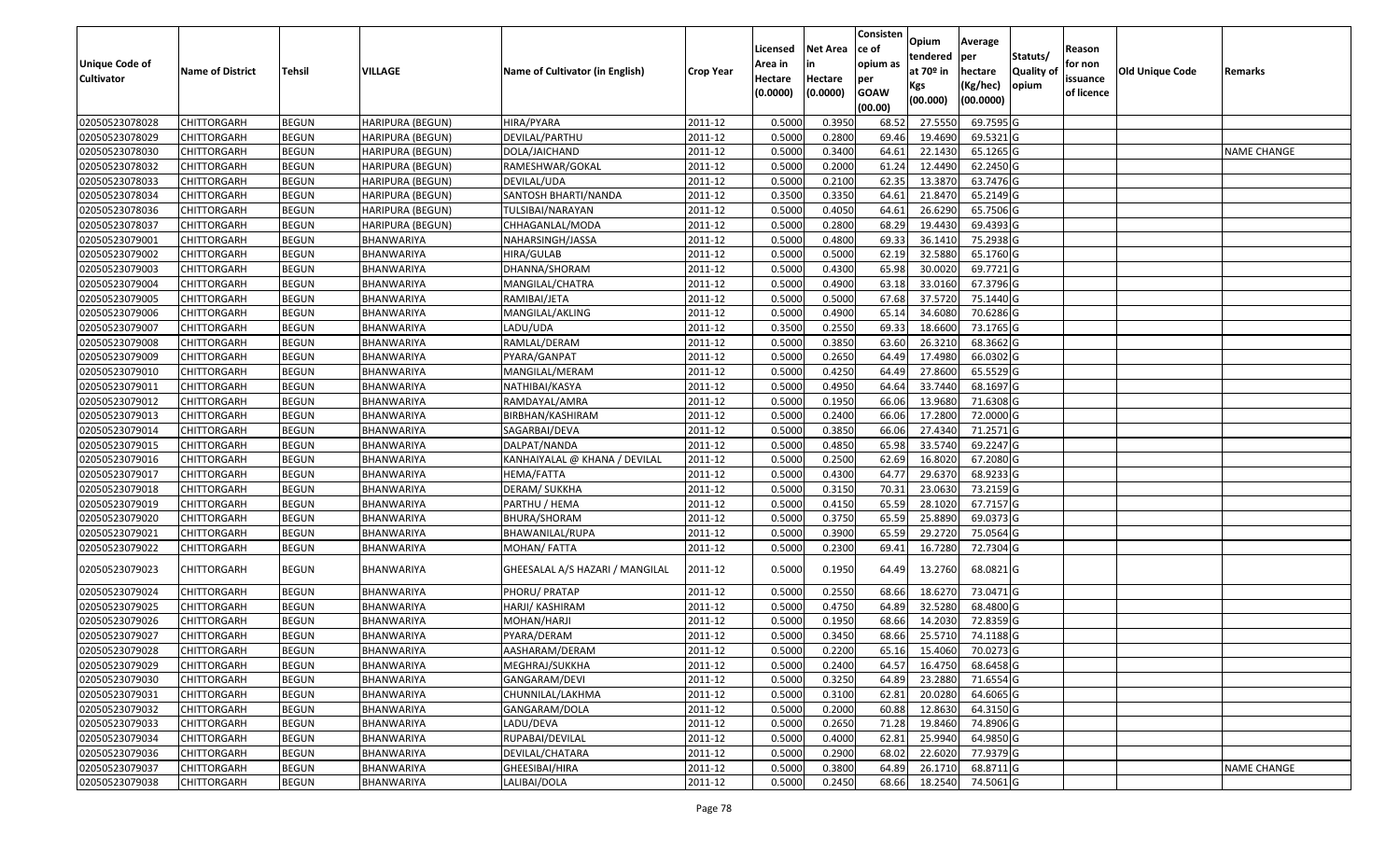|                                            |                         |               |                   |                                 |                  |                    |                 | Consisten          | Opium         | Average   |                  |                     |                 |         |
|--------------------------------------------|-------------------------|---------------|-------------------|---------------------------------|------------------|--------------------|-----------------|--------------------|---------------|-----------|------------------|---------------------|-----------------|---------|
|                                            |                         |               |                   |                                 |                  | Licensed           | <b>Net Area</b> | ce of              | tendered      | per       | Statuts/         | Reason              |                 |         |
| <b>Unique Code of</b><br><b>Cultivator</b> | <b>Name of District</b> | <b>Tehsil</b> | VILLAGE           | Name of Cultivator (in English) | <b>Crop Year</b> | Area in<br>Hectare | Hectare         | opium as           | at $70°$ in   | hectare   | <b>Quality o</b> | for non<br>issuance | Old Unique Code | Remarks |
|                                            |                         |               |                   |                                 |                  | (0.0000)           | (0.0000)        | per<br><b>GOAW</b> | Kgs           | (Kg/hec)  | opium            | of licence          |                 |         |
|                                            |                         |               |                   |                                 |                  |                    |                 | (00.00)            | (00.000)      | (00.0000) |                  |                     |                 |         |
| 02050523079039                             | CHITTORGARH             | <b>BEGUN</b>  | BHANWARIYA        | LADULAL/BHAGIRATH @ BHAGU       | 2011-12          | 0.5000             | 0.4850          | 64.77              | 32.9870       | 68.0144 G |                  |                     |                 |         |
| 02050523079040                             | CHITTORGARH             | <b>BEGUN</b>  | BHANWARIYA        | BUNDABAI/LALU                   | 2011-12          | 0.5000             | 0.2900          | 69.07              | 21.4420       | 73.9379 G |                  |                     |                 |         |
| 02050523079041                             | CHITTORGARH             | <b>BEGUN</b>  | BHANWARIYA        | JODHA/LAKKHA                    | 2011-12          | 0.5000             | 0.3000          | 66.37              | 20.9640       | 69.8800 G |                  |                     |                 |         |
| 02050523079042                             | <b>CHITTORGARH</b>      | <b>BEGUN</b>  | <b>BHANWARIYA</b> | GIRDHARI/PARTHA @ FATTA         | 2011-12          | 0.5000             | 0.2900          | 69.07              | 21.3920       | 73.7655 G |                  |                     |                 |         |
| 02050523079045                             | CHITTORGARH             | <b>BEGUN</b>  | BHANWARIYA        | SHANTILAL/BALU                  | 2011-12          | 0.5000             | 0.3100          | 62.8               | 20.7360       | 66.8903 G |                  |                     |                 |         |
| 02050523079046                             | CHITTORGARH             | <b>BEGUN</b>  | BHANWARIYA        | DEVILAL/KAJOD                   | 2011-12          | 0.5000             | 0.4450          | 69.07              | 32.3350       | 72.6629 G |                  |                     |                 |         |
| 02050523079047                             | CHITTORGARH             | <b>BEGUN</b>  | BHANWARIYA        | CHHAGANLAL/SHOCHAND             | 2011-12          | 0.5000             | 0.2000          | 64.77              | 13.4350       | 67.1750 G |                  |                     |                 |         |
| 02050523079048                             | CHITTORGARH             | <b>BEGUN</b>  | BHANWARIYA        | MANGILAL/BALU                   | 2011-12          | 0.5000             | 0.3000          | 62.14              | 19.6360       | 65.4533 G |                  |                     |                 |         |
| 02050523079049                             | CHITTORGARH             | <b>BEGUN</b>  | BHANWARIYA        | SHOCHAND/PANNA                  | 2011-12          | 0.5000             | 0.3650          | 66.37              | 25.0500       | 68.6301 G |                  |                     |                 |         |
| 02050523079050                             | CHITTORGARH             | <b>BEGUN</b>  | BHANWARIYA        | DOLIBAI/GHEESALAL               | 2011-12          | 0.5000             | 0.3000          | 66.37              | 20.7640       | 69.2133 G |                  |                     |                 |         |
| 02050523079052                             | CHITTORGARH             | <b>BEGUN</b>  | BHANWARIYA        | JAMANIBAI/BARDA                 | 2011-12          | 0.5000             | 0.2450          | 65.98              | 17.1460       | 69.9837 G |                  |                     |                 |         |
| 02050523079053                             | CHITTORGARH             | <b>BEGUN</b>  | BHANWARIYA        | DEVILAL/RUPA                    | 2011-12          | 0.5000             | 0.4000          | 61.38              | 24.8760       | 62.1900 G |                  |                     |                 |         |
| 02050523079054                             | <b>CHITTORGARH</b>      | <b>BEGUN</b>  | BHANWARIYA        | MOHANLAL/BHAGIRATH              | 2011-12          | 0.5000             | 0.3950          | 64.62              | 26.3370       | 66.6759 G |                  |                     |                 |         |
| 02050523080001                             | CHITTORGARH             | <b>BEGUN</b>  | <b>PALKA</b>      | SITABAI/NANDLAL                 | 2011-12          | 0.5000             | 0.3400          | 63.95              | 22.6750       | 66.6912G  |                  |                     |                 |         |
| 02050523080002                             | CHITTORGARH             | <b>BEGUN</b>  | PALKA             | BHURIBAI/PYARA @ PYARCHAND      | 2011-12          | 0.5000             | 0.4550          | 65.10              | 30.3550       | 66.7143 G |                  |                     |                 |         |
| 02050523080003                             | <b>CHITTORGARH</b>      | <b>BEGUN</b>  | <b>PALKA</b>      | MOTI/ RATNA                     | 2011-12          | 0.5000             | 0.2900          | 59.66              | 17.7190       | 61.1000G  |                  |                     |                 |         |
| 02050523080004                             | CHITTORGARH             | <b>BEGUN</b>  | PALKA             | DEVILAL/SEVA                    | 2011-12          | 0.5000             | 0.2450          | 63.90              | 16.1670       | 65.9878 G |                  |                     |                 |         |
| 02050523080005                             | CHITTORGARH             | <b>BEGUN</b>  | <b>PALKA</b>      | BHUWANA/ TULCHA                 | 2011-12          | 0.5000             | 0.4000          | 61.04              | 25.9510       | 64.8775 G |                  |                     |                 |         |
| 02050523080007                             | CHITTORGARH             | <b>BEGUN</b>  | PALKA             | PYARCHAND/ GOPI                 | 2011-12          | 0.5000             | 0.3000          | 65.10              | 20.1620       | 67.2067 G |                  |                     |                 |         |
| 02050523080008                             | CHITTORGARH             | <b>BEGUN</b>  | <b>PALKA</b>      | UDAILAL/SURAJMAL                | 2011-12          | 0.5000             | 0.2150          | 65.79              | 14.9630       | 69.5953 G |                  |                     |                 |         |
| 02050523080009                             | CHITTORGARH             | <b>BEGUN</b>  | <b>PALKA</b>      | BHURA/RATNA                     | 2011-12          | 0.5000             | 0.3250          | 61.04              | 20.9370       | 64.4215 G |                  |                     |                 |         |
| 02050523080010                             | CHITTORGARH             | <b>BEGUN</b>  | <b>PALKA</b>      | NANDLAL/BALU                    | 2011-12          | 0.5000             | 0.3300          | 65.1               | 22.990        | 69.6667 G |                  |                     |                 |         |
| 02050523080011                             | CHITTORGARH             | <b>BEGUN</b>  | <b>PALKA</b>      | NATHULAL/KALU                   | 2011-12          | 0.5000             | 0.3050          | 62.43              | 20.3430       | 66.6984 G |                  |                     |                 |         |
| 02050523080012                             | CHITTORGARH             | <b>BEGUN</b>  | <b>PALKA</b>      | PYARCHAND/BALU                  | 2011-12          | 0.5000             | 0.1850          | 68.1               | 13.381        | 72.3297 G |                  |                     |                 |         |
| 02050523080013                             | CHITTORGARH             | <b>BEGUN</b>  | PALKA             | REWALAL/DOLA                    | 2011-12          | 0.5000             | 0.1050          | 62.98              | 7.0090        | 66.7524 G |                  |                     |                 |         |
| 02050523080014                             | CHITTORGARH             | <b>BEGUN</b>  | <b>PALKA</b>      | JITMAL/TEKA                     | 2011-12          | 0.5000             | 0.2000          | 64.15              | 13.472        | 67.3600 G |                  |                     |                 |         |
| 02050523080015                             | CHITTORGARH             | <b>BEGUN</b>  | PALKA             | HARLAL/NARAYAN                  | 2011-12          | 0.5000             | 0.4000          | 64.15              | 26.1920       | 65.4800 G |                  |                     |                 |         |
| 02050523080016                             | CHITTORGARH             | <b>BEGUN</b>  | <b>PALKA</b>      | KHEMRAJ/BARDICHAND              | 2011-12          | 0.5000             | 0.2050          | 62.98              | 13.6580       | 66.6244 G |                  |                     |                 |         |
| 02050523080018                             | CHITTORGARH             | <b>BEGUN</b>  | <b>PALKA</b>      | PYARA/LAXMAN                    | 2011-12          | 0.5000             | 0.2350          | 61.06              | 14.7500       | 62.7660 G |                  |                     |                 |         |
| 02050523080019                             | CHITTORGARH             | <b>BEGUN</b>  | <b>PALKA</b>      | HIRALAL/BALU                    | 2011-12          | 0.5000             | 0.3050          | 64.15              | 22.0490       | 72.2918 G |                  |                     |                 |         |
| 02050523080020                             | CHITTORGARH             | <b>BEGUN</b>  | PALKA             | HIRALAL/KANHAIYALAL             | 2011-12          | 0.5000             | 0.1650          | 62.98              | 10.9860       | 66.5818 G |                  |                     |                 |         |
| 02050523080021                             | CHITTORGARH             | <b>BEGUN</b>  | PALKA             | AMBALAL/BHURA                   | 2011-12          | 0.5000             | 0.2100          | 61.06              | 13.4420       | 64.0095 G |                  |                     |                 |         |
| 02050523080022                             | CHITTORGARH             | <b>BEGUN</b>  | PALKA             | SHIVLAL/KANA                    | 2011-12          | 0.5000             | 0.4100          | 62.43              | 26.3990       | 64.3878 G |                  |                     |                 |         |
| 02050523080024                             | CHITTORGARH             | <b>BEGUN</b>  | PALKA             | JAMNIBAI/NANALAL                | 2011-12          | 0.5000             | 0.4850          | 62.3               | 31.182        | 64.2928 G |                  |                     |                 |         |
| 02050523080028                             | CHITTORGARH             | <b>BEGUN</b>  | PALKA             | MANGILAL/MEGHA DHAKAD           | 2011-12          | 0.500              | 0.1950          | 65.43              | 13.0770       | 67.0615 G |                  |                     |                 |         |
| 02050523080029                             | CHITTORGARH             | <b>BEGUN</b>  | <b>PALKA</b>      | DUNGA/MODA                      | 2011-12          | 0.5000             | 0.2050          | 59.66              | 13.1760       | 64.2732 G |                  |                     |                 |         |
| 02050523080031                             | <b>CHITTORGARH</b>      | <b>BEGUN</b>  | PALKA             | SOHANLAL/RUPLAL                 | 2011-12          | 0.3500             | 0.2900          |                    | 61.06 17.9600 | 61.9310 G |                  |                     |                 |         |
| 02050523080035                             | <b>CHITTORGARH</b>      | <b>BEGUN</b>  | PALKA             | DEVILAL/HAZARI                  | 2011-12          | 0.5000             | 0.3300          | 59.31              | 20.1320       | 61.0061 G |                  |                     |                 |         |
| 02050523080037                             | <b>CHITTORGARH</b>      | <b>BEGUN</b>  | PALKA             | BHANWARLAL/BARDICHAND           | 2011-12          | 0.5000             | 0.1800          | 64.51              | 11.8420       | 65.7889 G |                  |                     |                 |         |
| 02050523080038                             | <b>CHITTORGARH</b>      | <b>BEGUN</b>  | <b>PALKA</b>      | KAJODIBAI/GOPI                  | 2011-12          | 0.5000             | 0.2950          | 59.31              | 18.6060       | 63.0712 G |                  |                     |                 |         |
| 02050523080042                             | <b>CHITTORGARH</b>      | <b>BEGUN</b>  | PALKA             | VIDHYADEVI/CHHOGA               | 2011-12          | 0.5000             | 0.2000          | 65.43              | 13.0580       | 65.2900 G |                  |                     |                 |         |
| 02050523080043                             | <b>CHITTORGARH</b>      | <b>BEGUN</b>  | <b>PALKA</b>      | KANHAIYALAL/TODU                | 2011-12          | 0.5000             | 0.3650          | 62.43              | 23.4650       | 64.2877 G |                  |                     |                 |         |
| 02050523080044                             | <b>CHITTORGARH</b>      | <b>BEGUN</b>  | PALKA             | SHANTIBAI/CHHITAR               | 2011-12          | 0.5000             | 0.3950          | 59.31              | 24.1050       | 61.0253 G |                  |                     |                 |         |
| 02050523081001                             | <b>CHITTORGARH</b>      | <b>BEGUN</b>  | PALANPUR          | SUKHLAL/MEGHA                   | 2011-12          | 0.5000             | 0.4150          | 67.11              | 28.6940       | 69.1420 G |                  |                     |                 |         |
| 02050523081002                             | <b>CHITTORGARH</b>      | <b>BEGUN</b>  | PALANPUR          | BHANWARLAL/GOPI                 | 2011-12          | 0.5000             | 0.3350          | 67.13              | 23.4500       | 70.0000 G |                  |                     |                 |         |
| 02050523081003                             | <b>CHITTORGARH</b>      | <b>BEGUN</b>  | PALANPUR          | MEGHA/BHOLA                     | 2011-12          | 0.5000             | 0.5000          | 66.94              | 34.8280       | 69.6560 G |                  |                     |                 |         |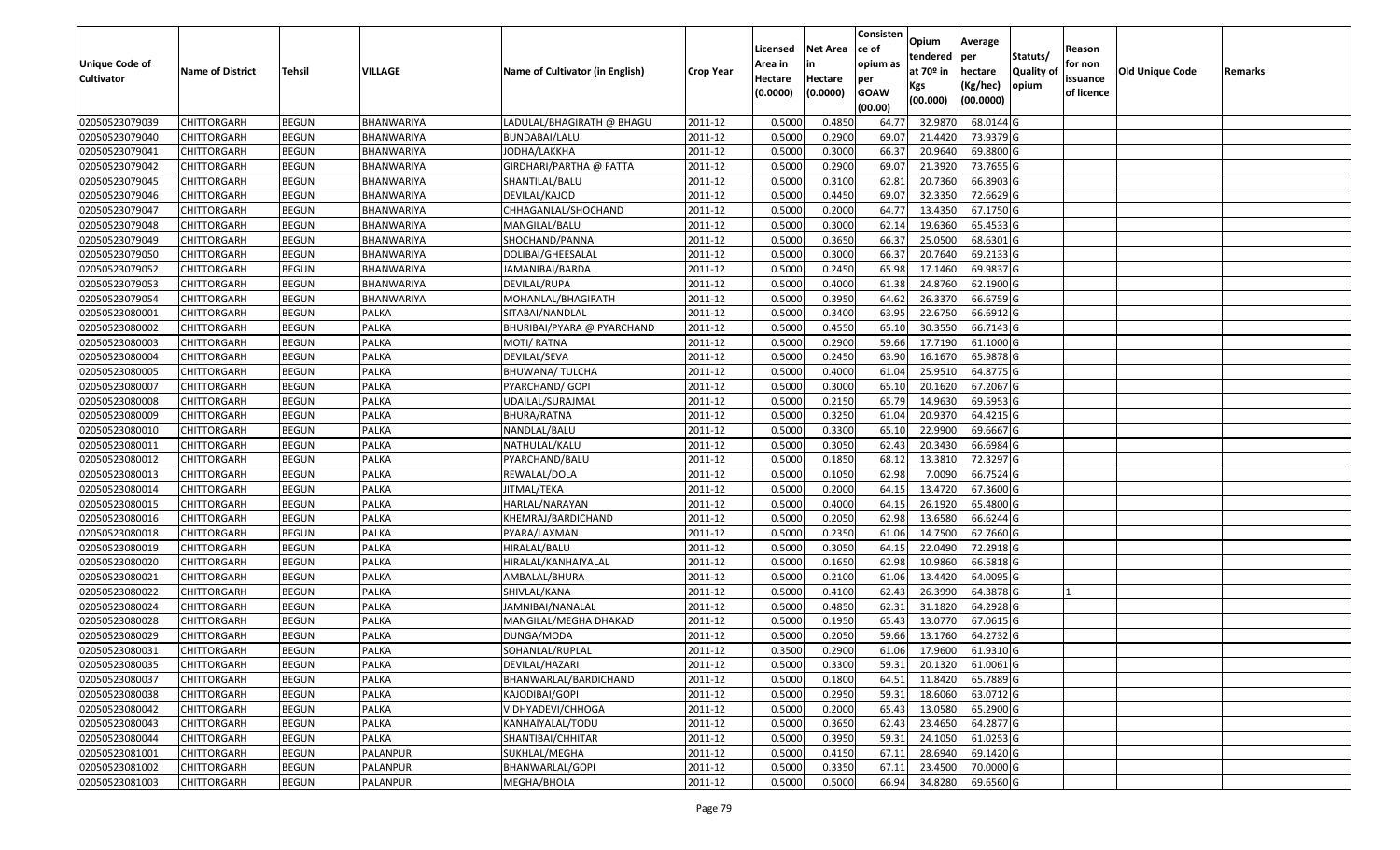|                                  |                                          |                              |                      |                                             |                    |          |                 | Consisten        | Opium         | Average                |                  |            |                 |                    |
|----------------------------------|------------------------------------------|------------------------------|----------------------|---------------------------------------------|--------------------|----------|-----------------|------------------|---------------|------------------------|------------------|------------|-----------------|--------------------|
|                                  |                                          |                              |                      |                                             |                    | Licensed | <b>Net Area</b> | ce of            | tendered      | per                    | Statuts/         | Reason     |                 |                    |
| <b>Unique Code of</b>            | <b>Name of District</b>                  | <b>Tehsil</b>                | VILLAGE              | Name of Cultivator (in English)             | <b>Crop Year</b>   | Area in  |                 | opium as         | at $70°$ in   | hectare                | <b>Quality o</b> | for non    | Old Unique Code | Remarks            |
| <b>Cultivator</b>                |                                          |                              |                      |                                             |                    | Hectare  | Hectare         | per              | Kgs           | (Kg/hec)               | opium            | issuance   |                 |                    |
|                                  |                                          |                              |                      |                                             |                    | (0.0000) | (0.0000)        | <b>GOAW</b>      | (00.000)      | (00.0000)              |                  | of licence |                 |                    |
| 02050523081005                   | CHITTORGARH                              | <b>BEGUN</b>                 | PALANPUR             | RAGHUNATH/ONKAR                             | 2011-12            | 0.5000   | 0.4850          | (00.00)<br>58.97 | 30.235        | 62.3402 G              |                  |            |                 |                    |
| 02050523081007                   | CHITTORGARH                              | <b>BEGUN</b>                 | PALANPUR             | TULSIRAM@ TULCHA / NARAYAN                  | 2011-12            | 0.3500   | 0.3400          | 61.92            | 22.2820       | 65.5353 G              |                  |            |                 |                    |
| 02050523081008                   | CHITTORGARH                              | <b>BEGUN</b>                 | PALANPUR             | GIRDHARI/HANSA                              | 2011-12            | 0.5000   | 0.3100          | 68.12            | 22.1000       | 71.2903 G              |                  |            |                 |                    |
| 02050523081009                   | <b>CHITTORGARH</b>                       | <b>BEGUN</b>                 | <b>PALANPUR</b>      | <b>BALU / HAZARI</b>                        | 2011-12            | 0.5000   | 0.2850          | 61.92            | 19.2480       | 67.5368 G              |                  |            |                 |                    |
| 02050523081010                   | CHITTORGARH                              | <b>BEGUN</b>                 | PALANPUR             | DEVILAL/ SEVA                               | 2011-12            | 0.5000   | 0.4500          | 68.1             | 31.374        | 69.7200 G              |                  |            |                 |                    |
| 02050523081012                   | CHITTORGARH                              | <b>BEGUN</b>                 | PALANPUR             | RUPA/NARAYAN                                | 2011-12            | 0.5000   | 0.3950          | 64.43            | 26.1490       | 66.2000 G              |                  |            |                 |                    |
| 02050523081014                   | CHITTORGARH                              | <b>BEGUN</b>                 | PALANPUR             | MOHANLAL/ TULSIRAM                          | 2011-12            | 0.5000   | 0.4850          | 64.94            | 33.6390       | 69.3588 G              |                  |            |                 |                    |
| 02050523081015                   | CHITTORGARH                              | <b>BEGUN</b>                 | PALANPUR             | NARAYAN/PANNA                               | 2011-12            | 0.5000   | 0.3650          | 65.50            | 24.3190       | 66.6274 G              |                  |            |                 |                    |
| 02050523081016                   | CHITTORGARH                              | <b>BEGUN</b>                 | PALANPUR             | KISHNIBAI/AASHARAM                          | 2011-12            | 0.5000   | 0.4000          | 68.39            | 27.5510       | 68.8775 G              |                  |            |                 |                    |
| 02050523081017                   | CHITTORGARH                              | <b>BEGUN</b>                 | PALANPUR             | NARAYAN/BHOLA                               | 2011-12            | 0.5000   | 0.5100          | 61.89            | 32.5540       | 63.8314 G              |                  |            |                 |                    |
| 02050523081018                   | CHITTORGARH                              | <b>BEGUN</b>                 | PALANPUR             | JAIKISHAN/RAMLAL                            | 2011-12            | 0.5000   | 0.2100          | 68.12            | 14.8990       | 70.9476 G              |                  |            | 02050523047014  | <b>TRANSFER</b>    |
| 02050523082001                   | CHITTORGARH                              | <b>BEGUN</b>                 | SRINAGAR             | BHANWARLAL/BARDA                            | 2011-12            | 0.5000   | 0.1950          | 62.1             | 13.1560       | 67.4667 G              |                  |            |                 |                    |
| 02050523082002                   | <b>CHITTORGARH</b>                       | <b>BEGUN</b>                 | SRINAGAR             | DEVA/LALU                                   | 2011-12            | 0.5000   | 0.3000          | 66.04            | 21.1800       | 70.6000 G              |                  |            |                 |                    |
| 02050523082003                   | <b>CHITTORGARH</b>                       | <b>BEGUN</b>                 | SRINAGAR             | RAMCHANDRA/DEVILAL                          | 2011-12            | 0.5000   | 0.5000          | 67.56            | 34.9770       | 69.9540 G              |                  |            |                 |                    |
| 02050523082004                   | CHITTORGARH                              | <b>BEGUN</b>                 | SRINAGAR             | DEVA/SHOCHAND                               | 2011-12            | 0.5000   | 0.4900          | 62.14            | 31.6380       | 64.5673 G              |                  |            |                 |                    |
| 02050523082005                   | <b>CHITTORGARH</b>                       | <b>BEGUN</b>                 | SRINAGAR             | KANHAIYALAL/HIRALAL                         | 2011-12            | 0.5000   | 0.2500          | 62.14            | 15.9430       | 63.7720 G              |                  |            |                 |                    |
| 02050523082006                   | <b>CHITTORGARH</b>                       | <b>BEGUN</b>                 | SRINAGAR             | MANGILAL/UDA                                | 2011-12            | 0.5000   | 0.2400          | 67.43            | 16.9060       | 70.4417G               |                  |            |                 |                    |
| 02050523082007                   | CHITTORGARH                              | <b>BEGUN</b>                 | SRINAGAR             | ONKAR/DALLA                                 | 2011-12            | 0.5000   | 0.2500          | 64.46            | 16.7140       | 66.8560 G              |                  |            |                 |                    |
| 02050523082008                   | CHITTORGARH                              | <b>BEGUN</b>                 | SRINAGAR             | MOTI/PANNA                                  | 2011-12            | 0.5000   | 0.4900          | 63.69            | 32.0180       | 65.3429 G              |                  |            |                 |                    |
| 02050523082010                   | CHITTORGARH                              | <b>BEGUN</b>                 | SRINAGAR             | NANDLAL/BHUWANA                             | 2011-12            | 0.5000   | 0.4500          | 65.80            | 31.4990       | 69.9978 G              |                  |            |                 |                    |
| 02050523082011                   | CHITTORGARH                              | <b>BEGUN</b>                 | SRINAGAR             | NANDA/KHEMA                                 | 2011-12            | 0.5000   | 0.4850          | 62.50            | 32.3750       | 66.7526 G              |                  |            |                 |                    |
| 02050523082012                   | CHITTORGARH                              | <b>BEGUN</b>                 | SRINAGAR             | DEVILAL/CHHOGA                              | 2011-12            | 0.5000   | 0.3100          | 63.69            | 20.4720       | 66.0387 G              |                  |            |                 |                    |
| 02050523082014                   | CHITTORGARH                              | <b>BEGUN</b>                 | SRINAGAR             |                                             | 2011-12            | 0.5000   | 0.2000          | 59.57            | 12.7480       | 63.7400 G              |                  |            |                 |                    |
| 02050523082015                   | CHITTORGARH                              | <b>BEGUN</b>                 | SRINAGAR             | JAMNALAL/NARAYAN<br>MOTI/RODA               | 2011-12            | 0.5000   | 0.3150          | 63.69            | 21.1540       | 67.1556 G              |                  |            |                 |                    |
|                                  |                                          | <b>BEGUN</b>                 | SRINAGAR             | DEVA/GHEESA                                 | 2011-12            | 0.5000   | 0.1550          | 67.47            | 10.8240       | 69.8323 G              |                  |            |                 |                    |
| 02050523082016                   | CHITTORGARH                              |                              |                      | KUKA A/S CHUNA/ NARAYAN                     |                    | 0.5000   | 0.3000          |                  | 21.1370       |                        |                  |            |                 |                    |
| 02050523082018<br>02050523082019 | CHITTORGARH                              | <b>BEGUN</b>                 | SRINAGAR<br>SRINAGAR |                                             | 2011-12            | 0.5000   | 0.3500          | 67.47<br>63.07   | 22.6420       | 70.4567 G<br>64.6914 G |                  |            |                 |                    |
|                                  | CHITTORGARH                              | <b>BEGUN</b>                 |                      | JAGDISH A/S NARAYAN/ PYARA                  | 2011-12<br>2011-12 | 0.5000   | 0.4850          | 65.92            | 32.9320       | 67.9010 G              |                  |            |                 |                    |
| 02050523082020<br>02050523082021 | CHITTORGARH<br>CHITTORGARH               | <b>BEGUN</b><br><b>BEGUN</b> | SRINAGAR<br>SRINAGAR | CHUNNILAL/GOKUL<br>BHUWANA/LALU             | 2011-12            | 0.5000   | 0.3450          | 63.07            | 22.5250       | 65.2899 G              |                  |            |                 | <b>NAME CHANGE</b> |
| 02050523082022                   | CHITTORGARH                              | <b>BEGUN</b>                 | SRINAGAR             | PRAKASH/BALU                                | 2011-12            | 0.5000   | 0.3150          | 70.59            | 24.1010       | 76.5111 G              |                  |            |                 |                    |
| 02050523082023                   |                                          | <b>BEGUN</b>                 | SRINAGAR             |                                             | 2011-12            | 0.5000   | 0.4850          | 67.47            | 33.9570       | 70.0144 G              |                  |            |                 |                    |
|                                  | CHITTORGARH                              |                              |                      | LALU/MODA                                   |                    | 0.5000   | 0.4800          | 66.04            | 33.5110       | 69.8146 G              |                  |            |                 |                    |
| 02050523082024<br>02050523082025 | CHITTORGARH<br>CHITTORGARH               | <b>BEGUN</b><br><b>BEGUN</b> | SRINAGAR<br>SRINAGAR | BALU/HIRA (PANDU<br>SHAMBHULAL/RUPA         | 2011-12<br>2011-12 | 0.5000   | 0.4350          | 69.03            | 32.0500       | 73.6782G               |                  |            |                 |                    |
| 02050523082026                   | CHITTORGARH                              | <b>BEGUN</b>                 | SRINAGAR             |                                             | 2011-12            | 0.5000   | 0.1100          | 69.03            | 8.303         | 75.4818 G              |                  |            |                 |                    |
| 02050523082027                   | CHITTORGARH                              | <b>BEGUN</b>                 | SRINAGAR             | BADAMBAI/MANGILAL                           |                    | 0.500    | 0.2050          | 69.03            | 15.285        | 74.5610 G              |                  |            |                 |                    |
|                                  |                                          |                              |                      | BHURA/NARAYAN                               | 2011-12            | 0.3500   | 0.3000          | 63.30            | 19.7220       | 65.7400 G              |                  |            |                 |                    |
| 02050523082028<br>02050523082029 | CHITTORGARH<br><b>CHITTORGARH</b>        | <b>BEGUN</b><br><b>BEGUN</b> | SRINAGAR<br>SRINAGAR | RAMESHWAR/PYARCHAND                         | 2011-12<br>2011-12 | 0.5000   | 0.3650          |                  |               | 65.1836 G              |                  |            |                 |                    |
|                                  |                                          |                              |                      | GOPILAL/CHUNA                               |                    |          |                 |                  | 63.30 23.7920 |                        |                  |            |                 |                    |
| 02050523082030                   | <b>CHITTORGARH</b><br><b>CHITTORGARH</b> | <b>BEGUN</b>                 | SRINAGAR             | SHANKERLAL/MOTI                             | 2011-12            | 0.5000   | 0.1500          | 70.59            | 11.5260       | 76.8400 G              |                  |            |                 |                    |
| 02050523082033                   |                                          | <b>BEGUN</b>                 | SRINAGAR             | JHAMKUBAI/DEVA<br>ONKAR A/S PARTHU/ BHUWANA | 2011-12            | 0.5000   | 0.1700          | 67.09            | 12.2490       | 72.0529 G<br>67.7244 G |                  |            |                 |                    |
| 02050523082034                   | <b>CHITTORGARH</b>                       | <b>BEGUN</b>                 | SRINAGAR             |                                             | 2011-12            | 0.5000   | 0.4500          | 65.02            | 30.4760       |                        |                  |            |                 |                    |
| 02050523082035                   | <b>CHITTORGARH</b>                       | <b>BEGUN</b>                 | SRINAGAR             | ANCHIBAI/GOKAL                              | 2011-12            | 0.5000   | 0.4900          | 65.13            | 32.7320       | 66.8000 G<br>69.7607 G |                  |            |                 |                    |
| 02050523082036                   | <b>CHITTORGARH</b>                       | <b>BEGUN</b>                 | SRINAGAR             | KANA/KALU                                   | 2011-12            | 0.5000   | 0.3050          | 67.09            | 21.2770       |                        |                  |            |                 |                    |
| 02050523082037                   | <b>CHITTORGARH</b>                       | <b>BEGUN</b>                 | SRINAGAR             | LALU/GOKAL                                  | 2011-12            | 0.5000   | 0.3500          | 67.29            | 24.7820       | 70.8057 G              |                  |            |                 |                    |
| 02050523082038                   | <b>CHITTORGARH</b>                       | <b>BEGUN</b>                 | SRINAGAR             | MOTYABAI/BALU                               | 2011-12            | 0.3500   | 0.3400          | 65.02            | 23.0360       | 67.7529 G              |                  |            |                 |                    |
| 02050523082040                   | <b>CHITTORGARH</b>                       | <b>BEGUN</b>                 | SRINAGAR             | JAGDISH/GHASI                               | 2011-12            | 0.5000   | 0.2150          | 62.90            | 13.9910       | 65.0744 G              |                  |            |                 |                    |
| 02050523082041                   | <b>CHITTORGARH</b>                       | <b>BEGUN</b>                 | SRINAGAR             | SOHANLAL/CHUNNILAL                          | 2011-12            | 0.5000   | 0.2500          | 65.02            | 16.8590       | 67.4360 G              |                  |            |                 |                    |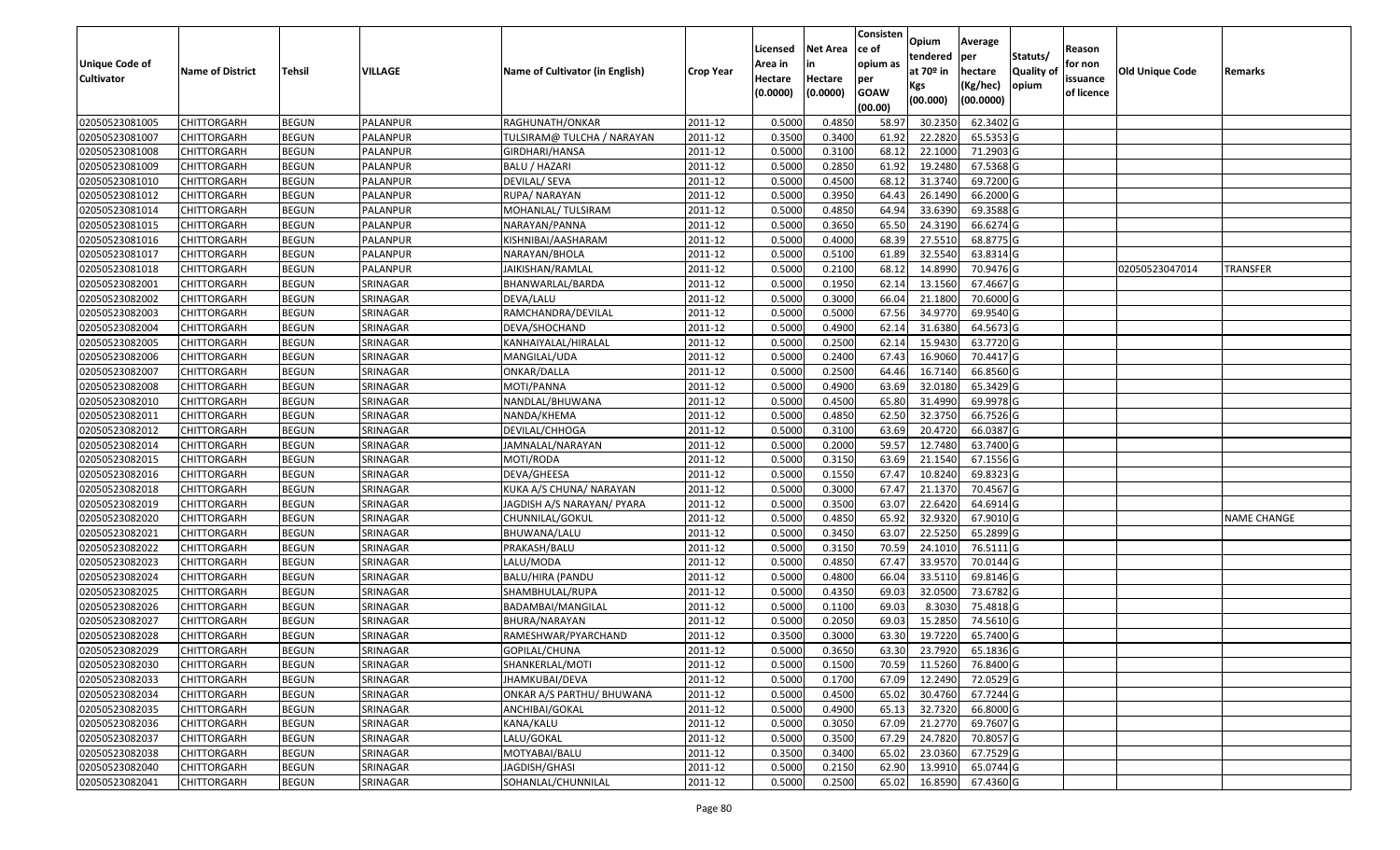| <b>Net Area</b><br>Licensed<br>lce of<br>Reason<br>Statuts/<br>tendered<br>per<br>Unique Code of<br>opium as<br>for non<br>Area in<br>at $70°$ in<br><b>Quality o</b><br>VILLAGE<br><b>Old Unique Code</b><br><b>Name of District</b><br><b>Tehsil</b><br>Name of Cultivator (in English)<br>hectare<br><b>Crop Year</b><br>Remarks<br><b>Cultivator</b><br>Hectare<br>Hectare<br>issuance<br>per<br>opium<br>(Kg/hec)<br>Kgs<br>(0.0000)<br><b>GOAW</b><br>(0.0000)<br>of licence<br>(00.0000)<br>(00.000)<br>(00.00)<br>SRINAGAR<br>SATYANARAYAN/GHEESA<br>0.5000<br>0.4950<br>31.0100<br>62.6465 G<br>02050523082042<br>CHITTORGARH<br><b>BEGUN</b><br>2011-12<br>62.90<br>02050523082045<br>0.5000<br>0.3500<br>23.1570<br>66.1629 G<br>CHITTORGARH<br><b>BEGUN</b><br>SRINAGAR<br>GHEESA A/S BHUWANA/ UDA<br>2011-12<br>64.02<br>0.5000<br>0.1800<br>64.02<br>12.0170<br>66.7611G<br>02050523082046<br>CHITTORGARH<br><b>BEGUN</b><br>SRINAGAR<br>2011-12<br>MEGHRAJ/DUNGA<br>02050523082047<br><b>CHITTORGARH</b><br><b>BEGUN</b><br>SRINAGAR<br>2011-12<br>0.5000<br>0.1700<br>72.85<br>13.7580<br>80.9294 G<br>SHANKERLAL/NANDA<br>02050523082048<br><b>BEGUN</b><br>SRINAGAR<br>2011-12<br>0.5000<br>0.3000<br>19.7510<br>65.8367 G<br>CHITTORGARH<br>BANSHIDAS/BADRIDAS<br>63.42<br>02050523082050<br><b>BEGUN</b><br>SRINAGAR<br>0.5000<br>0.3400<br>67.33<br>24.0370<br>70.6971G<br>CHITTORGARH<br>RAMCHANDRA/DHANNA<br>2011-12<br><b>BEGUN</b><br>0.5000<br>0.2950<br>64.02<br>19.8640<br>67.3356 G<br>02050523082051<br>SRINAGAR<br>2011-12<br>CHITTORGARH<br>SOHANLAL/BARDA<br>SRINAGAR<br>0.2250<br>02050523082052<br>CHITTORGARH<br><b>BEGUN</b><br><b>BARDA/LALA</b><br>2011-12<br>0.5000<br>63.01<br>14.6000<br>64.8889 G<br>02050523082053<br>SRINAGAR<br>2011-12<br>0.5000<br>0.2000<br>13.5280<br>67.6400 G<br>CHITTORGARH<br><b>BEGUN</b><br>HIRALAL/UDA<br>64.07<br>02050523082054<br><b>BEGUN</b><br>SRINAGAR<br>2011-12<br>0.5000<br>0.3100<br>70.41<br>23.1650<br>74.7258 G<br>CHITTORGARH<br>BALIBAI/DHANNA<br>0.5000<br>67.33<br>02050523082055<br><b>BEGUN</b><br>SRINAGAR<br>2011-12<br>0.1150<br>8.2140<br>71.4261G<br>CHITTORGARH<br>KAILASH/JETA<br>02050523082056<br>CHITTORGARH<br><b>BEGUN</b><br>SRINAGAR<br>SUGANLAL/HARLAL<br>2011-12<br>0.5000<br>0.2500<br>67.33<br>17.987<br>71.9480 G<br>0.3500<br>0.2950<br>20.6450<br>69.9831 G<br>02050523082057<br>SRINAGAR<br>2011-12<br>66.20<br><b>CHITTORGARH</b><br><b>BEGUN</b><br>KALULAL/BARDA<br>02050523082058<br>SRINAGAR<br>0.5000<br>0.3750<br>64.07<br>24.9960<br>66.6560 G<br><b>CHITTORGARH</b><br><b>BEGUN</b><br>BHANWARDAS/BANSHIDAS<br>2011-12<br>0.5000<br>66.20<br><b>BEGUN</b><br>0.2200<br>15.4340<br>70.1545 G<br>02050523082061<br>SRINAGAR<br>2011-12<br>CHITTORGARH<br>HAZARI/GHEESA<br>02050523082062<br><b>BEGUN</b><br>SRINAGAR<br>2011-12<br>0.5000<br>0.3000<br>64.07<br>20.1270<br>67.0900G<br>CHITTORGARH<br>UDAILAL/MOTILAL<br>65.5972 G<br>02050523082063<br>SRINAGAR<br>0.5000<br>0.3550<br>63.01<br>23.2870<br>CHITTORGARH<br><b>BEGUN</b><br>PYARCHAND/BHUWANA<br>2011-12<br>02050523082064<br>SRINAGAR<br>0.5000<br>0.3050<br>63.01<br>19.5870<br>64.2197 G<br>CHITTORGARH<br><b>BEGUN</b><br>MOHANLAL/HIRA<br>2011-12<br>0.5000<br>02050523082065<br><b>BEGUN</b><br>0.2850<br>70.41<br>21.1130<br>74.0807 G<br>CHITTORGARH<br>SRINAGAR<br>MADHAVLAL/CHHOGA<br>2011-12<br><b>BEGUN</b><br>SRINAGAR<br>0.5000<br>0.5000<br>64.91<br>33.0390<br>66.0780 G<br>02050523082066<br>CHITTORGARH<br>PYARA/UDA<br>2011-12<br>02050523082068<br>SRINAGAR<br>2011-12<br>0.5000<br>0.1000<br>66.20<br>7.1590<br>71.5900 G<br>CHITTORGARH<br><b>BEGUN</b><br>MANGILAL/KAJOD<br>02050523082069<br><b>BEGUN</b><br>SRINAGAR<br>2011-12<br>0.500<br>0.2800<br>63.42<br>18.6000<br>66.4286 G<br>CHITTORGARH<br>BARDA/PRABHULAL<br>0.5000<br>02050523082070<br>0.3950<br>67.83<br>27.4230<br>69.4253 G<br>CHITTORGARH<br><b>BEGUN</b><br>SRINAGAR<br>SHANTILAL/DEVILAL<br>2011-12<br>0.5000<br>0.3600<br>70.07<br>25.5260<br>70.9056 G<br>02050523082071<br>CHITTORGARH<br><b>BEGUN</b><br>SRINAGAR<br>2011-12<br>ONKAR/GOPI<br>0.5000<br>0.1900<br>75.2789 G<br>02050523082075<br><b>BEGUN</b><br>SRINAGAR<br>DEVILAL/BHANWARLAL<br>2011-12<br>67.7<br>14.303<br>CHITTORGARH<br>02050523082076<br>SRINAGAR<br>0.5000<br>0.3600<br>67.74<br>25.6640<br>71.2889 G<br>CHITTORGARH<br><b>BEGUN</b><br>RAMKANYABAI/KAILASH<br>2011-12<br><b>NAME CHANGE</b><br>02050523082079<br><b>BEGUN</b><br>SRINAGAR<br>0.5000<br>0.2350<br>65.77<br>16.0670<br>68.3702 G<br>CHITTORGARH<br>GITABAI/NARAYAN<br>2011-12<br>SRINAGAR<br>0.5000<br>0.4600<br>63.42<br>31.2660<br>67.9696 G<br>02050523082082<br>CHITTORGARH<br><b>BEGUN</b><br>2011-12<br>DEVILAL/MANGILAL<br>02050523082091<br><b>BEGUN</b><br>SRINAGAR<br>2011-12<br>0.5000<br>0.1050<br>62.72<br>7.3830<br>70.3143 G<br>CHITTORGARH<br>MOHANLAL/GHEESA<br>69.2133 G<br>02050523082092<br><b>BEGUN</b><br>SRINAGAR<br>2011-12<br>0.5000<br>0.1500<br>65.77<br>10.3820<br>CHITTORGARH<br>NATHULAL/GHEESA<br>29.665<br>65.9222 G<br>02050523082094<br><b>BEGUN</b><br>SRINAGAR<br>2011-12<br>0.5000<br>0.4500<br>64.09<br>CHITTORGARH<br>MANGILAL/HIRA<br><b>BEGUN</b><br>0.5000<br>0.2000<br>70.07<br>14.7550<br>73.7750 G<br>02050523082095<br>SRINAGAR<br>2011-12<br>CHITTORGARH<br>DHANNALAL/LAXMAN<br>02050523082101<br>CHITTORGARH<br><b>BEGUN</b><br>SRINAGAR<br>KANHAIYALAL/GHEESA<br>2011-12<br>0.5000<br>0.4750<br>63.33<br>32.1900<br>67.7684 G<br>0.3200<br>66.8938 G<br>02050523082113<br>CHITTORGARH<br><b>BEGUN</b><br>SRINAGAR<br>MANGILAL/BARDA<br>2011-12<br>0.5000<br>64.09<br>21.4060<br>02050523082116<br><b>BEGUN</b><br>SRINAGAR<br>0.500<br>0.4300<br>70.07<br>31.1910<br>72.5372 G<br>CHITTORGARH<br>RATIRAM/HIRA<br>2011-12<br>62.72<br>0.5000<br>0.4750<br>30.9480<br>65.1537 G<br>02050523082124<br>CHITTORGARH<br><b>BEGUN</b><br>SRINAGAR<br>2011-12<br>BARDA/GHEESA<br>02050523082127<br><b>BEGUN</b><br>SRINAGAR<br>2011-12<br>0.5000<br>67.83 13.5470 75.2611 G<br><b>CHITTORGARH</b><br>KANHAIYALAL/PYARA<br>0.1800<br>0.2550<br>68.2314 G<br>02050523082128<br><b>CHITTORGARH</b><br><b>BEGUN</b><br>SRINAGAR<br>DEVILAL/DEVALAL<br>2011-12<br>0.5000<br>64.99<br>17.3990<br>68.3254 G<br><b>CHITTORGARH</b><br><b>BEGUN</b><br>SRINAGAR<br>GOPI/BHUWANA<br>2011-12<br>0.5000<br>0.2950<br>64.99<br>20.1560<br>13.3880<br><b>BEGUN</b><br>SRINAGAR<br>0.5000<br>0.2000<br>64.99<br>66.9400 G<br><b>CHITTORGARH</b><br>RAMCHANDRA/HIRA II<br>2011-12<br>70.5791 G<br>02050523082141<br>CHITTORGARH<br><b>BEGUN</b><br>SRINAGAR<br>2011-12<br>0.5000<br>0.3350<br>65.15<br>23.6440<br>BALULAL/ONKAR<br>0.3850<br>67.74<br>27.1150<br>70.4286 G<br><b>CHITTORGARH</b><br>SRINAGAR<br>MANGILAL/CHUNNILAL<br>2011-12<br>0.5000<br><b>BEGUN</b><br>66.7000 G<br><b>CHITTORGARH</b><br><b>BEGUN</b><br>SRINAGAR<br>MOHANLAL/PITHA<br>2011-12<br>0.5000<br>0.2500<br>62.72<br>16.6750<br>27.8240<br>67.0458 G<br><b>BEGUN</b><br>SRINAGAR<br>0.5000<br>0.4150<br>64.09<br><b>CHITTORGARH</b><br>GIRDHARI/BALU<br>2011-12<br>71.1467 G<br><b>BEGUN</b><br>SRINAGAR<br>2011-12<br>0.5000<br>0.3000<br>68.38<br>21.3440<br><b>CHITTORGARH</b><br>GHEESA/NARAYAN<br>73.3150 G<br>02050523082153<br><b>BEGUN</b><br>SRINAGAR<br>2011-12<br>0.3500<br>0.2000<br>14.6630<br><b>CHITTORGARH</b><br>CHHITAR/LAKKHMA<br>68.38 |                |  |  |  | Consisten | Opium | Average |  |  |
|------------------------------------------------------------------------------------------------------------------------------------------------------------------------------------------------------------------------------------------------------------------------------------------------------------------------------------------------------------------------------------------------------------------------------------------------------------------------------------------------------------------------------------------------------------------------------------------------------------------------------------------------------------------------------------------------------------------------------------------------------------------------------------------------------------------------------------------------------------------------------------------------------------------------------------------------------------------------------------------------------------------------------------------------------------------------------------------------------------------------------------------------------------------------------------------------------------------------------------------------------------------------------------------------------------------------------------------------------------------------------------------------------------------------------------------------------------------------------------------------------------------------------------------------------------------------------------------------------------------------------------------------------------------------------------------------------------------------------------------------------------------------------------------------------------------------------------------------------------------------------------------------------------------------------------------------------------------------------------------------------------------------------------------------------------------------------------------------------------------------------------------------------------------------------------------------------------------------------------------------------------------------------------------------------------------------------------------------------------------------------------------------------------------------------------------------------------------------------------------------------------------------------------------------------------------------------------------------------------------------------------------------------------------------------------------------------------------------------------------------------------------------------------------------------------------------------------------------------------------------------------------------------------------------------------------------------------------------------------------------------------------------------------------------------------------------------------------------------------------------------------------------------------------------------------------------------------------------------------------------------------------------------------------------------------------------------------------------------------------------------------------------------------------------------------------------------------------------------------------------------------------------------------------------------------------------------------------------------------------------------------------------------------------------------------------------------------------------------------------------------------------------------------------------------------------------------------------------------------------------------------------------------------------------------------------------------------------------------------------------------------------------------------------------------------------------------------------------------------------------------------------------------------------------------------------------------------------------------------------------------------------------------------------------------------------------------------------------------------------------------------------------------------------------------------------------------------------------------------------------------------------------------------------------------------------------------------------------------------------------------------------------------------------------------------------------------------------------------------------------------------------------------------------------------------------------------------------------------------------------------------------------------------------------------------------------------------------------------------------------------------------------------------------------------------------------------------------------------------------------------------------------------------------------------------------------------------------------------------------------------------------------------------------------------------------------------------------------------------------------------------------------------------------------------------------------------------------------------------------------------------------------------------------------------------------------------------------------------------------------------------------------------------------------------------------------------------------------------------------------------------------------------------------------------------------------------------------------------------------------------------------------------------------------------------------------------------------------------------------------------------------------------------------------------------------------------------------------------------------------------------------------------------------------------------------------------------------------------------------------------------------------------------------------------------------------------------------------------------------------------------------------------------------------------------------------------------------------------------------------------------------------------------------------------------------------------------------------------------------------------------------------------------------------------------------------------------------------------------------------------------------------------------------------------------------------------------------------------------------------------------------------------------------------------------------------------------------------------------------------------------------------------------------------------------------------------------------------------------------------------------------------------------------------------------------------------------------------------------------------------------------------------------------------------------------------------------------------------------------------------------------------------|----------------|--|--|--|-----------|-------|---------|--|--|
|                                                                                                                                                                                                                                                                                                                                                                                                                                                                                                                                                                                                                                                                                                                                                                                                                                                                                                                                                                                                                                                                                                                                                                                                                                                                                                                                                                                                                                                                                                                                                                                                                                                                                                                                                                                                                                                                                                                                                                                                                                                                                                                                                                                                                                                                                                                                                                                                                                                                                                                                                                                                                                                                                                                                                                                                                                                                                                                                                                                                                                                                                                                                                                                                                                                                                                                                                                                                                                                                                                                                                                                                                                                                                                                                                                                                                                                                                                                                                                                                                                                                                                                                                                                                                                                                                                                                                                                                                                                                                                                                                                                                                                                                                                                                                                                                                                                                                                                                                                                                                                                                                                                                                                                                                                                                                                                                                                                                                                                                                                                                                                                                                                                                                                                                                                                                                                                                                                                                                                                                                                                                                                                                                                                                                                                                                                                                                                                                                                                                                                                                                                                                                                                                                                                                                                                                                                                                                                                                                                                                                                                                                                                                                                                                                                                                                                                                                                                                      |                |  |  |  |           |       |         |  |  |
|                                                                                                                                                                                                                                                                                                                                                                                                                                                                                                                                                                                                                                                                                                                                                                                                                                                                                                                                                                                                                                                                                                                                                                                                                                                                                                                                                                                                                                                                                                                                                                                                                                                                                                                                                                                                                                                                                                                                                                                                                                                                                                                                                                                                                                                                                                                                                                                                                                                                                                                                                                                                                                                                                                                                                                                                                                                                                                                                                                                                                                                                                                                                                                                                                                                                                                                                                                                                                                                                                                                                                                                                                                                                                                                                                                                                                                                                                                                                                                                                                                                                                                                                                                                                                                                                                                                                                                                                                                                                                                                                                                                                                                                                                                                                                                                                                                                                                                                                                                                                                                                                                                                                                                                                                                                                                                                                                                                                                                                                                                                                                                                                                                                                                                                                                                                                                                                                                                                                                                                                                                                                                                                                                                                                                                                                                                                                                                                                                                                                                                                                                                                                                                                                                                                                                                                                                                                                                                                                                                                                                                                                                                                                                                                                                                                                                                                                                                                                      |                |  |  |  |           |       |         |  |  |
|                                                                                                                                                                                                                                                                                                                                                                                                                                                                                                                                                                                                                                                                                                                                                                                                                                                                                                                                                                                                                                                                                                                                                                                                                                                                                                                                                                                                                                                                                                                                                                                                                                                                                                                                                                                                                                                                                                                                                                                                                                                                                                                                                                                                                                                                                                                                                                                                                                                                                                                                                                                                                                                                                                                                                                                                                                                                                                                                                                                                                                                                                                                                                                                                                                                                                                                                                                                                                                                                                                                                                                                                                                                                                                                                                                                                                                                                                                                                                                                                                                                                                                                                                                                                                                                                                                                                                                                                                                                                                                                                                                                                                                                                                                                                                                                                                                                                                                                                                                                                                                                                                                                                                                                                                                                                                                                                                                                                                                                                                                                                                                                                                                                                                                                                                                                                                                                                                                                                                                                                                                                                                                                                                                                                                                                                                                                                                                                                                                                                                                                                                                                                                                                                                                                                                                                                                                                                                                                                                                                                                                                                                                                                                                                                                                                                                                                                                                                                      |                |  |  |  |           |       |         |  |  |
|                                                                                                                                                                                                                                                                                                                                                                                                                                                                                                                                                                                                                                                                                                                                                                                                                                                                                                                                                                                                                                                                                                                                                                                                                                                                                                                                                                                                                                                                                                                                                                                                                                                                                                                                                                                                                                                                                                                                                                                                                                                                                                                                                                                                                                                                                                                                                                                                                                                                                                                                                                                                                                                                                                                                                                                                                                                                                                                                                                                                                                                                                                                                                                                                                                                                                                                                                                                                                                                                                                                                                                                                                                                                                                                                                                                                                                                                                                                                                                                                                                                                                                                                                                                                                                                                                                                                                                                                                                                                                                                                                                                                                                                                                                                                                                                                                                                                                                                                                                                                                                                                                                                                                                                                                                                                                                                                                                                                                                                                                                                                                                                                                                                                                                                                                                                                                                                                                                                                                                                                                                                                                                                                                                                                                                                                                                                                                                                                                                                                                                                                                                                                                                                                                                                                                                                                                                                                                                                                                                                                                                                                                                                                                                                                                                                                                                                                                                                                      |                |  |  |  |           |       |         |  |  |
|                                                                                                                                                                                                                                                                                                                                                                                                                                                                                                                                                                                                                                                                                                                                                                                                                                                                                                                                                                                                                                                                                                                                                                                                                                                                                                                                                                                                                                                                                                                                                                                                                                                                                                                                                                                                                                                                                                                                                                                                                                                                                                                                                                                                                                                                                                                                                                                                                                                                                                                                                                                                                                                                                                                                                                                                                                                                                                                                                                                                                                                                                                                                                                                                                                                                                                                                                                                                                                                                                                                                                                                                                                                                                                                                                                                                                                                                                                                                                                                                                                                                                                                                                                                                                                                                                                                                                                                                                                                                                                                                                                                                                                                                                                                                                                                                                                                                                                                                                                                                                                                                                                                                                                                                                                                                                                                                                                                                                                                                                                                                                                                                                                                                                                                                                                                                                                                                                                                                                                                                                                                                                                                                                                                                                                                                                                                                                                                                                                                                                                                                                                                                                                                                                                                                                                                                                                                                                                                                                                                                                                                                                                                                                                                                                                                                                                                                                                                                      |                |  |  |  |           |       |         |  |  |
|                                                                                                                                                                                                                                                                                                                                                                                                                                                                                                                                                                                                                                                                                                                                                                                                                                                                                                                                                                                                                                                                                                                                                                                                                                                                                                                                                                                                                                                                                                                                                                                                                                                                                                                                                                                                                                                                                                                                                                                                                                                                                                                                                                                                                                                                                                                                                                                                                                                                                                                                                                                                                                                                                                                                                                                                                                                                                                                                                                                                                                                                                                                                                                                                                                                                                                                                                                                                                                                                                                                                                                                                                                                                                                                                                                                                                                                                                                                                                                                                                                                                                                                                                                                                                                                                                                                                                                                                                                                                                                                                                                                                                                                                                                                                                                                                                                                                                                                                                                                                                                                                                                                                                                                                                                                                                                                                                                                                                                                                                                                                                                                                                                                                                                                                                                                                                                                                                                                                                                                                                                                                                                                                                                                                                                                                                                                                                                                                                                                                                                                                                                                                                                                                                                                                                                                                                                                                                                                                                                                                                                                                                                                                                                                                                                                                                                                                                                                                      |                |  |  |  |           |       |         |  |  |
|                                                                                                                                                                                                                                                                                                                                                                                                                                                                                                                                                                                                                                                                                                                                                                                                                                                                                                                                                                                                                                                                                                                                                                                                                                                                                                                                                                                                                                                                                                                                                                                                                                                                                                                                                                                                                                                                                                                                                                                                                                                                                                                                                                                                                                                                                                                                                                                                                                                                                                                                                                                                                                                                                                                                                                                                                                                                                                                                                                                                                                                                                                                                                                                                                                                                                                                                                                                                                                                                                                                                                                                                                                                                                                                                                                                                                                                                                                                                                                                                                                                                                                                                                                                                                                                                                                                                                                                                                                                                                                                                                                                                                                                                                                                                                                                                                                                                                                                                                                                                                                                                                                                                                                                                                                                                                                                                                                                                                                                                                                                                                                                                                                                                                                                                                                                                                                                                                                                                                                                                                                                                                                                                                                                                                                                                                                                                                                                                                                                                                                                                                                                                                                                                                                                                                                                                                                                                                                                                                                                                                                                                                                                                                                                                                                                                                                                                                                                                      |                |  |  |  |           |       |         |  |  |
|                                                                                                                                                                                                                                                                                                                                                                                                                                                                                                                                                                                                                                                                                                                                                                                                                                                                                                                                                                                                                                                                                                                                                                                                                                                                                                                                                                                                                                                                                                                                                                                                                                                                                                                                                                                                                                                                                                                                                                                                                                                                                                                                                                                                                                                                                                                                                                                                                                                                                                                                                                                                                                                                                                                                                                                                                                                                                                                                                                                                                                                                                                                                                                                                                                                                                                                                                                                                                                                                                                                                                                                                                                                                                                                                                                                                                                                                                                                                                                                                                                                                                                                                                                                                                                                                                                                                                                                                                                                                                                                                                                                                                                                                                                                                                                                                                                                                                                                                                                                                                                                                                                                                                                                                                                                                                                                                                                                                                                                                                                                                                                                                                                                                                                                                                                                                                                                                                                                                                                                                                                                                                                                                                                                                                                                                                                                                                                                                                                                                                                                                                                                                                                                                                                                                                                                                                                                                                                                                                                                                                                                                                                                                                                                                                                                                                                                                                                                                      |                |  |  |  |           |       |         |  |  |
|                                                                                                                                                                                                                                                                                                                                                                                                                                                                                                                                                                                                                                                                                                                                                                                                                                                                                                                                                                                                                                                                                                                                                                                                                                                                                                                                                                                                                                                                                                                                                                                                                                                                                                                                                                                                                                                                                                                                                                                                                                                                                                                                                                                                                                                                                                                                                                                                                                                                                                                                                                                                                                                                                                                                                                                                                                                                                                                                                                                                                                                                                                                                                                                                                                                                                                                                                                                                                                                                                                                                                                                                                                                                                                                                                                                                                                                                                                                                                                                                                                                                                                                                                                                                                                                                                                                                                                                                                                                                                                                                                                                                                                                                                                                                                                                                                                                                                                                                                                                                                                                                                                                                                                                                                                                                                                                                                                                                                                                                                                                                                                                                                                                                                                                                                                                                                                                                                                                                                                                                                                                                                                                                                                                                                                                                                                                                                                                                                                                                                                                                                                                                                                                                                                                                                                                                                                                                                                                                                                                                                                                                                                                                                                                                                                                                                                                                                                                                      |                |  |  |  |           |       |         |  |  |
|                                                                                                                                                                                                                                                                                                                                                                                                                                                                                                                                                                                                                                                                                                                                                                                                                                                                                                                                                                                                                                                                                                                                                                                                                                                                                                                                                                                                                                                                                                                                                                                                                                                                                                                                                                                                                                                                                                                                                                                                                                                                                                                                                                                                                                                                                                                                                                                                                                                                                                                                                                                                                                                                                                                                                                                                                                                                                                                                                                                                                                                                                                                                                                                                                                                                                                                                                                                                                                                                                                                                                                                                                                                                                                                                                                                                                                                                                                                                                                                                                                                                                                                                                                                                                                                                                                                                                                                                                                                                                                                                                                                                                                                                                                                                                                                                                                                                                                                                                                                                                                                                                                                                                                                                                                                                                                                                                                                                                                                                                                                                                                                                                                                                                                                                                                                                                                                                                                                                                                                                                                                                                                                                                                                                                                                                                                                                                                                                                                                                                                                                                                                                                                                                                                                                                                                                                                                                                                                                                                                                                                                                                                                                                                                                                                                                                                                                                                                                      |                |  |  |  |           |       |         |  |  |
|                                                                                                                                                                                                                                                                                                                                                                                                                                                                                                                                                                                                                                                                                                                                                                                                                                                                                                                                                                                                                                                                                                                                                                                                                                                                                                                                                                                                                                                                                                                                                                                                                                                                                                                                                                                                                                                                                                                                                                                                                                                                                                                                                                                                                                                                                                                                                                                                                                                                                                                                                                                                                                                                                                                                                                                                                                                                                                                                                                                                                                                                                                                                                                                                                                                                                                                                                                                                                                                                                                                                                                                                                                                                                                                                                                                                                                                                                                                                                                                                                                                                                                                                                                                                                                                                                                                                                                                                                                                                                                                                                                                                                                                                                                                                                                                                                                                                                                                                                                                                                                                                                                                                                                                                                                                                                                                                                                                                                                                                                                                                                                                                                                                                                                                                                                                                                                                                                                                                                                                                                                                                                                                                                                                                                                                                                                                                                                                                                                                                                                                                                                                                                                                                                                                                                                                                                                                                                                                                                                                                                                                                                                                                                                                                                                                                                                                                                                                                      |                |  |  |  |           |       |         |  |  |
|                                                                                                                                                                                                                                                                                                                                                                                                                                                                                                                                                                                                                                                                                                                                                                                                                                                                                                                                                                                                                                                                                                                                                                                                                                                                                                                                                                                                                                                                                                                                                                                                                                                                                                                                                                                                                                                                                                                                                                                                                                                                                                                                                                                                                                                                                                                                                                                                                                                                                                                                                                                                                                                                                                                                                                                                                                                                                                                                                                                                                                                                                                                                                                                                                                                                                                                                                                                                                                                                                                                                                                                                                                                                                                                                                                                                                                                                                                                                                                                                                                                                                                                                                                                                                                                                                                                                                                                                                                                                                                                                                                                                                                                                                                                                                                                                                                                                                                                                                                                                                                                                                                                                                                                                                                                                                                                                                                                                                                                                                                                                                                                                                                                                                                                                                                                                                                                                                                                                                                                                                                                                                                                                                                                                                                                                                                                                                                                                                                                                                                                                                                                                                                                                                                                                                                                                                                                                                                                                                                                                                                                                                                                                                                                                                                                                                                                                                                                                      |                |  |  |  |           |       |         |  |  |
|                                                                                                                                                                                                                                                                                                                                                                                                                                                                                                                                                                                                                                                                                                                                                                                                                                                                                                                                                                                                                                                                                                                                                                                                                                                                                                                                                                                                                                                                                                                                                                                                                                                                                                                                                                                                                                                                                                                                                                                                                                                                                                                                                                                                                                                                                                                                                                                                                                                                                                                                                                                                                                                                                                                                                                                                                                                                                                                                                                                                                                                                                                                                                                                                                                                                                                                                                                                                                                                                                                                                                                                                                                                                                                                                                                                                                                                                                                                                                                                                                                                                                                                                                                                                                                                                                                                                                                                                                                                                                                                                                                                                                                                                                                                                                                                                                                                                                                                                                                                                                                                                                                                                                                                                                                                                                                                                                                                                                                                                                                                                                                                                                                                                                                                                                                                                                                                                                                                                                                                                                                                                                                                                                                                                                                                                                                                                                                                                                                                                                                                                                                                                                                                                                                                                                                                                                                                                                                                                                                                                                                                                                                                                                                                                                                                                                                                                                                                                      |                |  |  |  |           |       |         |  |  |
|                                                                                                                                                                                                                                                                                                                                                                                                                                                                                                                                                                                                                                                                                                                                                                                                                                                                                                                                                                                                                                                                                                                                                                                                                                                                                                                                                                                                                                                                                                                                                                                                                                                                                                                                                                                                                                                                                                                                                                                                                                                                                                                                                                                                                                                                                                                                                                                                                                                                                                                                                                                                                                                                                                                                                                                                                                                                                                                                                                                                                                                                                                                                                                                                                                                                                                                                                                                                                                                                                                                                                                                                                                                                                                                                                                                                                                                                                                                                                                                                                                                                                                                                                                                                                                                                                                                                                                                                                                                                                                                                                                                                                                                                                                                                                                                                                                                                                                                                                                                                                                                                                                                                                                                                                                                                                                                                                                                                                                                                                                                                                                                                                                                                                                                                                                                                                                                                                                                                                                                                                                                                                                                                                                                                                                                                                                                                                                                                                                                                                                                                                                                                                                                                                                                                                                                                                                                                                                                                                                                                                                                                                                                                                                                                                                                                                                                                                                                                      |                |  |  |  |           |       |         |  |  |
|                                                                                                                                                                                                                                                                                                                                                                                                                                                                                                                                                                                                                                                                                                                                                                                                                                                                                                                                                                                                                                                                                                                                                                                                                                                                                                                                                                                                                                                                                                                                                                                                                                                                                                                                                                                                                                                                                                                                                                                                                                                                                                                                                                                                                                                                                                                                                                                                                                                                                                                                                                                                                                                                                                                                                                                                                                                                                                                                                                                                                                                                                                                                                                                                                                                                                                                                                                                                                                                                                                                                                                                                                                                                                                                                                                                                                                                                                                                                                                                                                                                                                                                                                                                                                                                                                                                                                                                                                                                                                                                                                                                                                                                                                                                                                                                                                                                                                                                                                                                                                                                                                                                                                                                                                                                                                                                                                                                                                                                                                                                                                                                                                                                                                                                                                                                                                                                                                                                                                                                                                                                                                                                                                                                                                                                                                                                                                                                                                                                                                                                                                                                                                                                                                                                                                                                                                                                                                                                                                                                                                                                                                                                                                                                                                                                                                                                                                                                                      |                |  |  |  |           |       |         |  |  |
|                                                                                                                                                                                                                                                                                                                                                                                                                                                                                                                                                                                                                                                                                                                                                                                                                                                                                                                                                                                                                                                                                                                                                                                                                                                                                                                                                                                                                                                                                                                                                                                                                                                                                                                                                                                                                                                                                                                                                                                                                                                                                                                                                                                                                                                                                                                                                                                                                                                                                                                                                                                                                                                                                                                                                                                                                                                                                                                                                                                                                                                                                                                                                                                                                                                                                                                                                                                                                                                                                                                                                                                                                                                                                                                                                                                                                                                                                                                                                                                                                                                                                                                                                                                                                                                                                                                                                                                                                                                                                                                                                                                                                                                                                                                                                                                                                                                                                                                                                                                                                                                                                                                                                                                                                                                                                                                                                                                                                                                                                                                                                                                                                                                                                                                                                                                                                                                                                                                                                                                                                                                                                                                                                                                                                                                                                                                                                                                                                                                                                                                                                                                                                                                                                                                                                                                                                                                                                                                                                                                                                                                                                                                                                                                                                                                                                                                                                                                                      |                |  |  |  |           |       |         |  |  |
|                                                                                                                                                                                                                                                                                                                                                                                                                                                                                                                                                                                                                                                                                                                                                                                                                                                                                                                                                                                                                                                                                                                                                                                                                                                                                                                                                                                                                                                                                                                                                                                                                                                                                                                                                                                                                                                                                                                                                                                                                                                                                                                                                                                                                                                                                                                                                                                                                                                                                                                                                                                                                                                                                                                                                                                                                                                                                                                                                                                                                                                                                                                                                                                                                                                                                                                                                                                                                                                                                                                                                                                                                                                                                                                                                                                                                                                                                                                                                                                                                                                                                                                                                                                                                                                                                                                                                                                                                                                                                                                                                                                                                                                                                                                                                                                                                                                                                                                                                                                                                                                                                                                                                                                                                                                                                                                                                                                                                                                                                                                                                                                                                                                                                                                                                                                                                                                                                                                                                                                                                                                                                                                                                                                                                                                                                                                                                                                                                                                                                                                                                                                                                                                                                                                                                                                                                                                                                                                                                                                                                                                                                                                                                                                                                                                                                                                                                                                                      |                |  |  |  |           |       |         |  |  |
|                                                                                                                                                                                                                                                                                                                                                                                                                                                                                                                                                                                                                                                                                                                                                                                                                                                                                                                                                                                                                                                                                                                                                                                                                                                                                                                                                                                                                                                                                                                                                                                                                                                                                                                                                                                                                                                                                                                                                                                                                                                                                                                                                                                                                                                                                                                                                                                                                                                                                                                                                                                                                                                                                                                                                                                                                                                                                                                                                                                                                                                                                                                                                                                                                                                                                                                                                                                                                                                                                                                                                                                                                                                                                                                                                                                                                                                                                                                                                                                                                                                                                                                                                                                                                                                                                                                                                                                                                                                                                                                                                                                                                                                                                                                                                                                                                                                                                                                                                                                                                                                                                                                                                                                                                                                                                                                                                                                                                                                                                                                                                                                                                                                                                                                                                                                                                                                                                                                                                                                                                                                                                                                                                                                                                                                                                                                                                                                                                                                                                                                                                                                                                                                                                                                                                                                                                                                                                                                                                                                                                                                                                                                                                                                                                                                                                                                                                                                                      |                |  |  |  |           |       |         |  |  |
|                                                                                                                                                                                                                                                                                                                                                                                                                                                                                                                                                                                                                                                                                                                                                                                                                                                                                                                                                                                                                                                                                                                                                                                                                                                                                                                                                                                                                                                                                                                                                                                                                                                                                                                                                                                                                                                                                                                                                                                                                                                                                                                                                                                                                                                                                                                                                                                                                                                                                                                                                                                                                                                                                                                                                                                                                                                                                                                                                                                                                                                                                                                                                                                                                                                                                                                                                                                                                                                                                                                                                                                                                                                                                                                                                                                                                                                                                                                                                                                                                                                                                                                                                                                                                                                                                                                                                                                                                                                                                                                                                                                                                                                                                                                                                                                                                                                                                                                                                                                                                                                                                                                                                                                                                                                                                                                                                                                                                                                                                                                                                                                                                                                                                                                                                                                                                                                                                                                                                                                                                                                                                                                                                                                                                                                                                                                                                                                                                                                                                                                                                                                                                                                                                                                                                                                                                                                                                                                                                                                                                                                                                                                                                                                                                                                                                                                                                                                                      |                |  |  |  |           |       |         |  |  |
|                                                                                                                                                                                                                                                                                                                                                                                                                                                                                                                                                                                                                                                                                                                                                                                                                                                                                                                                                                                                                                                                                                                                                                                                                                                                                                                                                                                                                                                                                                                                                                                                                                                                                                                                                                                                                                                                                                                                                                                                                                                                                                                                                                                                                                                                                                                                                                                                                                                                                                                                                                                                                                                                                                                                                                                                                                                                                                                                                                                                                                                                                                                                                                                                                                                                                                                                                                                                                                                                                                                                                                                                                                                                                                                                                                                                                                                                                                                                                                                                                                                                                                                                                                                                                                                                                                                                                                                                                                                                                                                                                                                                                                                                                                                                                                                                                                                                                                                                                                                                                                                                                                                                                                                                                                                                                                                                                                                                                                                                                                                                                                                                                                                                                                                                                                                                                                                                                                                                                                                                                                                                                                                                                                                                                                                                                                                                                                                                                                                                                                                                                                                                                                                                                                                                                                                                                                                                                                                                                                                                                                                                                                                                                                                                                                                                                                                                                                                                      |                |  |  |  |           |       |         |  |  |
|                                                                                                                                                                                                                                                                                                                                                                                                                                                                                                                                                                                                                                                                                                                                                                                                                                                                                                                                                                                                                                                                                                                                                                                                                                                                                                                                                                                                                                                                                                                                                                                                                                                                                                                                                                                                                                                                                                                                                                                                                                                                                                                                                                                                                                                                                                                                                                                                                                                                                                                                                                                                                                                                                                                                                                                                                                                                                                                                                                                                                                                                                                                                                                                                                                                                                                                                                                                                                                                                                                                                                                                                                                                                                                                                                                                                                                                                                                                                                                                                                                                                                                                                                                                                                                                                                                                                                                                                                                                                                                                                                                                                                                                                                                                                                                                                                                                                                                                                                                                                                                                                                                                                                                                                                                                                                                                                                                                                                                                                                                                                                                                                                                                                                                                                                                                                                                                                                                                                                                                                                                                                                                                                                                                                                                                                                                                                                                                                                                                                                                                                                                                                                                                                                                                                                                                                                                                                                                                                                                                                                                                                                                                                                                                                                                                                                                                                                                                                      |                |  |  |  |           |       |         |  |  |
|                                                                                                                                                                                                                                                                                                                                                                                                                                                                                                                                                                                                                                                                                                                                                                                                                                                                                                                                                                                                                                                                                                                                                                                                                                                                                                                                                                                                                                                                                                                                                                                                                                                                                                                                                                                                                                                                                                                                                                                                                                                                                                                                                                                                                                                                                                                                                                                                                                                                                                                                                                                                                                                                                                                                                                                                                                                                                                                                                                                                                                                                                                                                                                                                                                                                                                                                                                                                                                                                                                                                                                                                                                                                                                                                                                                                                                                                                                                                                                                                                                                                                                                                                                                                                                                                                                                                                                                                                                                                                                                                                                                                                                                                                                                                                                                                                                                                                                                                                                                                                                                                                                                                                                                                                                                                                                                                                                                                                                                                                                                                                                                                                                                                                                                                                                                                                                                                                                                                                                                                                                                                                                                                                                                                                                                                                                                                                                                                                                                                                                                                                                                                                                                                                                                                                                                                                                                                                                                                                                                                                                                                                                                                                                                                                                                                                                                                                                                                      |                |  |  |  |           |       |         |  |  |
|                                                                                                                                                                                                                                                                                                                                                                                                                                                                                                                                                                                                                                                                                                                                                                                                                                                                                                                                                                                                                                                                                                                                                                                                                                                                                                                                                                                                                                                                                                                                                                                                                                                                                                                                                                                                                                                                                                                                                                                                                                                                                                                                                                                                                                                                                                                                                                                                                                                                                                                                                                                                                                                                                                                                                                                                                                                                                                                                                                                                                                                                                                                                                                                                                                                                                                                                                                                                                                                                                                                                                                                                                                                                                                                                                                                                                                                                                                                                                                                                                                                                                                                                                                                                                                                                                                                                                                                                                                                                                                                                                                                                                                                                                                                                                                                                                                                                                                                                                                                                                                                                                                                                                                                                                                                                                                                                                                                                                                                                                                                                                                                                                                                                                                                                                                                                                                                                                                                                                                                                                                                                                                                                                                                                                                                                                                                                                                                                                                                                                                                                                                                                                                                                                                                                                                                                                                                                                                                                                                                                                                                                                                                                                                                                                                                                                                                                                                                                      |                |  |  |  |           |       |         |  |  |
|                                                                                                                                                                                                                                                                                                                                                                                                                                                                                                                                                                                                                                                                                                                                                                                                                                                                                                                                                                                                                                                                                                                                                                                                                                                                                                                                                                                                                                                                                                                                                                                                                                                                                                                                                                                                                                                                                                                                                                                                                                                                                                                                                                                                                                                                                                                                                                                                                                                                                                                                                                                                                                                                                                                                                                                                                                                                                                                                                                                                                                                                                                                                                                                                                                                                                                                                                                                                                                                                                                                                                                                                                                                                                                                                                                                                                                                                                                                                                                                                                                                                                                                                                                                                                                                                                                                                                                                                                                                                                                                                                                                                                                                                                                                                                                                                                                                                                                                                                                                                                                                                                                                                                                                                                                                                                                                                                                                                                                                                                                                                                                                                                                                                                                                                                                                                                                                                                                                                                                                                                                                                                                                                                                                                                                                                                                                                                                                                                                                                                                                                                                                                                                                                                                                                                                                                                                                                                                                                                                                                                                                                                                                                                                                                                                                                                                                                                                                                      |                |  |  |  |           |       |         |  |  |
|                                                                                                                                                                                                                                                                                                                                                                                                                                                                                                                                                                                                                                                                                                                                                                                                                                                                                                                                                                                                                                                                                                                                                                                                                                                                                                                                                                                                                                                                                                                                                                                                                                                                                                                                                                                                                                                                                                                                                                                                                                                                                                                                                                                                                                                                                                                                                                                                                                                                                                                                                                                                                                                                                                                                                                                                                                                                                                                                                                                                                                                                                                                                                                                                                                                                                                                                                                                                                                                                                                                                                                                                                                                                                                                                                                                                                                                                                                                                                                                                                                                                                                                                                                                                                                                                                                                                                                                                                                                                                                                                                                                                                                                                                                                                                                                                                                                                                                                                                                                                                                                                                                                                                                                                                                                                                                                                                                                                                                                                                                                                                                                                                                                                                                                                                                                                                                                                                                                                                                                                                                                                                                                                                                                                                                                                                                                                                                                                                                                                                                                                                                                                                                                                                                                                                                                                                                                                                                                                                                                                                                                                                                                                                                                                                                                                                                                                                                                                      |                |  |  |  |           |       |         |  |  |
|                                                                                                                                                                                                                                                                                                                                                                                                                                                                                                                                                                                                                                                                                                                                                                                                                                                                                                                                                                                                                                                                                                                                                                                                                                                                                                                                                                                                                                                                                                                                                                                                                                                                                                                                                                                                                                                                                                                                                                                                                                                                                                                                                                                                                                                                                                                                                                                                                                                                                                                                                                                                                                                                                                                                                                                                                                                                                                                                                                                                                                                                                                                                                                                                                                                                                                                                                                                                                                                                                                                                                                                                                                                                                                                                                                                                                                                                                                                                                                                                                                                                                                                                                                                                                                                                                                                                                                                                                                                                                                                                                                                                                                                                                                                                                                                                                                                                                                                                                                                                                                                                                                                                                                                                                                                                                                                                                                                                                                                                                                                                                                                                                                                                                                                                                                                                                                                                                                                                                                                                                                                                                                                                                                                                                                                                                                                                                                                                                                                                                                                                                                                                                                                                                                                                                                                                                                                                                                                                                                                                                                                                                                                                                                                                                                                                                                                                                                                                      |                |  |  |  |           |       |         |  |  |
|                                                                                                                                                                                                                                                                                                                                                                                                                                                                                                                                                                                                                                                                                                                                                                                                                                                                                                                                                                                                                                                                                                                                                                                                                                                                                                                                                                                                                                                                                                                                                                                                                                                                                                                                                                                                                                                                                                                                                                                                                                                                                                                                                                                                                                                                                                                                                                                                                                                                                                                                                                                                                                                                                                                                                                                                                                                                                                                                                                                                                                                                                                                                                                                                                                                                                                                                                                                                                                                                                                                                                                                                                                                                                                                                                                                                                                                                                                                                                                                                                                                                                                                                                                                                                                                                                                                                                                                                                                                                                                                                                                                                                                                                                                                                                                                                                                                                                                                                                                                                                                                                                                                                                                                                                                                                                                                                                                                                                                                                                                                                                                                                                                                                                                                                                                                                                                                                                                                                                                                                                                                                                                                                                                                                                                                                                                                                                                                                                                                                                                                                                                                                                                                                                                                                                                                                                                                                                                                                                                                                                                                                                                                                                                                                                                                                                                                                                                                                      |                |  |  |  |           |       |         |  |  |
|                                                                                                                                                                                                                                                                                                                                                                                                                                                                                                                                                                                                                                                                                                                                                                                                                                                                                                                                                                                                                                                                                                                                                                                                                                                                                                                                                                                                                                                                                                                                                                                                                                                                                                                                                                                                                                                                                                                                                                                                                                                                                                                                                                                                                                                                                                                                                                                                                                                                                                                                                                                                                                                                                                                                                                                                                                                                                                                                                                                                                                                                                                                                                                                                                                                                                                                                                                                                                                                                                                                                                                                                                                                                                                                                                                                                                                                                                                                                                                                                                                                                                                                                                                                                                                                                                                                                                                                                                                                                                                                                                                                                                                                                                                                                                                                                                                                                                                                                                                                                                                                                                                                                                                                                                                                                                                                                                                                                                                                                                                                                                                                                                                                                                                                                                                                                                                                                                                                                                                                                                                                                                                                                                                                                                                                                                                                                                                                                                                                                                                                                                                                                                                                                                                                                                                                                                                                                                                                                                                                                                                                                                                                                                                                                                                                                                                                                                                                                      |                |  |  |  |           |       |         |  |  |
|                                                                                                                                                                                                                                                                                                                                                                                                                                                                                                                                                                                                                                                                                                                                                                                                                                                                                                                                                                                                                                                                                                                                                                                                                                                                                                                                                                                                                                                                                                                                                                                                                                                                                                                                                                                                                                                                                                                                                                                                                                                                                                                                                                                                                                                                                                                                                                                                                                                                                                                                                                                                                                                                                                                                                                                                                                                                                                                                                                                                                                                                                                                                                                                                                                                                                                                                                                                                                                                                                                                                                                                                                                                                                                                                                                                                                                                                                                                                                                                                                                                                                                                                                                                                                                                                                                                                                                                                                                                                                                                                                                                                                                                                                                                                                                                                                                                                                                                                                                                                                                                                                                                                                                                                                                                                                                                                                                                                                                                                                                                                                                                                                                                                                                                                                                                                                                                                                                                                                                                                                                                                                                                                                                                                                                                                                                                                                                                                                                                                                                                                                                                                                                                                                                                                                                                                                                                                                                                                                                                                                                                                                                                                                                                                                                                                                                                                                                                                      |                |  |  |  |           |       |         |  |  |
|                                                                                                                                                                                                                                                                                                                                                                                                                                                                                                                                                                                                                                                                                                                                                                                                                                                                                                                                                                                                                                                                                                                                                                                                                                                                                                                                                                                                                                                                                                                                                                                                                                                                                                                                                                                                                                                                                                                                                                                                                                                                                                                                                                                                                                                                                                                                                                                                                                                                                                                                                                                                                                                                                                                                                                                                                                                                                                                                                                                                                                                                                                                                                                                                                                                                                                                                                                                                                                                                                                                                                                                                                                                                                                                                                                                                                                                                                                                                                                                                                                                                                                                                                                                                                                                                                                                                                                                                                                                                                                                                                                                                                                                                                                                                                                                                                                                                                                                                                                                                                                                                                                                                                                                                                                                                                                                                                                                                                                                                                                                                                                                                                                                                                                                                                                                                                                                                                                                                                                                                                                                                                                                                                                                                                                                                                                                                                                                                                                                                                                                                                                                                                                                                                                                                                                                                                                                                                                                                                                                                                                                                                                                                                                                                                                                                                                                                                                                                      |                |  |  |  |           |       |         |  |  |
|                                                                                                                                                                                                                                                                                                                                                                                                                                                                                                                                                                                                                                                                                                                                                                                                                                                                                                                                                                                                                                                                                                                                                                                                                                                                                                                                                                                                                                                                                                                                                                                                                                                                                                                                                                                                                                                                                                                                                                                                                                                                                                                                                                                                                                                                                                                                                                                                                                                                                                                                                                                                                                                                                                                                                                                                                                                                                                                                                                                                                                                                                                                                                                                                                                                                                                                                                                                                                                                                                                                                                                                                                                                                                                                                                                                                                                                                                                                                                                                                                                                                                                                                                                                                                                                                                                                                                                                                                                                                                                                                                                                                                                                                                                                                                                                                                                                                                                                                                                                                                                                                                                                                                                                                                                                                                                                                                                                                                                                                                                                                                                                                                                                                                                                                                                                                                                                                                                                                                                                                                                                                                                                                                                                                                                                                                                                                                                                                                                                                                                                                                                                                                                                                                                                                                                                                                                                                                                                                                                                                                                                                                                                                                                                                                                                                                                                                                                                                      |                |  |  |  |           |       |         |  |  |
|                                                                                                                                                                                                                                                                                                                                                                                                                                                                                                                                                                                                                                                                                                                                                                                                                                                                                                                                                                                                                                                                                                                                                                                                                                                                                                                                                                                                                                                                                                                                                                                                                                                                                                                                                                                                                                                                                                                                                                                                                                                                                                                                                                                                                                                                                                                                                                                                                                                                                                                                                                                                                                                                                                                                                                                                                                                                                                                                                                                                                                                                                                                                                                                                                                                                                                                                                                                                                                                                                                                                                                                                                                                                                                                                                                                                                                                                                                                                                                                                                                                                                                                                                                                                                                                                                                                                                                                                                                                                                                                                                                                                                                                                                                                                                                                                                                                                                                                                                                                                                                                                                                                                                                                                                                                                                                                                                                                                                                                                                                                                                                                                                                                                                                                                                                                                                                                                                                                                                                                                                                                                                                                                                                                                                                                                                                                                                                                                                                                                                                                                                                                                                                                                                                                                                                                                                                                                                                                                                                                                                                                                                                                                                                                                                                                                                                                                                                                                      |                |  |  |  |           |       |         |  |  |
|                                                                                                                                                                                                                                                                                                                                                                                                                                                                                                                                                                                                                                                                                                                                                                                                                                                                                                                                                                                                                                                                                                                                                                                                                                                                                                                                                                                                                                                                                                                                                                                                                                                                                                                                                                                                                                                                                                                                                                                                                                                                                                                                                                                                                                                                                                                                                                                                                                                                                                                                                                                                                                                                                                                                                                                                                                                                                                                                                                                                                                                                                                                                                                                                                                                                                                                                                                                                                                                                                                                                                                                                                                                                                                                                                                                                                                                                                                                                                                                                                                                                                                                                                                                                                                                                                                                                                                                                                                                                                                                                                                                                                                                                                                                                                                                                                                                                                                                                                                                                                                                                                                                                                                                                                                                                                                                                                                                                                                                                                                                                                                                                                                                                                                                                                                                                                                                                                                                                                                                                                                                                                                                                                                                                                                                                                                                                                                                                                                                                                                                                                                                                                                                                                                                                                                                                                                                                                                                                                                                                                                                                                                                                                                                                                                                                                                                                                                                                      |                |  |  |  |           |       |         |  |  |
|                                                                                                                                                                                                                                                                                                                                                                                                                                                                                                                                                                                                                                                                                                                                                                                                                                                                                                                                                                                                                                                                                                                                                                                                                                                                                                                                                                                                                                                                                                                                                                                                                                                                                                                                                                                                                                                                                                                                                                                                                                                                                                                                                                                                                                                                                                                                                                                                                                                                                                                                                                                                                                                                                                                                                                                                                                                                                                                                                                                                                                                                                                                                                                                                                                                                                                                                                                                                                                                                                                                                                                                                                                                                                                                                                                                                                                                                                                                                                                                                                                                                                                                                                                                                                                                                                                                                                                                                                                                                                                                                                                                                                                                                                                                                                                                                                                                                                                                                                                                                                                                                                                                                                                                                                                                                                                                                                                                                                                                                                                                                                                                                                                                                                                                                                                                                                                                                                                                                                                                                                                                                                                                                                                                                                                                                                                                                                                                                                                                                                                                                                                                                                                                                                                                                                                                                                                                                                                                                                                                                                                                                                                                                                                                                                                                                                                                                                                                                      |                |  |  |  |           |       |         |  |  |
|                                                                                                                                                                                                                                                                                                                                                                                                                                                                                                                                                                                                                                                                                                                                                                                                                                                                                                                                                                                                                                                                                                                                                                                                                                                                                                                                                                                                                                                                                                                                                                                                                                                                                                                                                                                                                                                                                                                                                                                                                                                                                                                                                                                                                                                                                                                                                                                                                                                                                                                                                                                                                                                                                                                                                                                                                                                                                                                                                                                                                                                                                                                                                                                                                                                                                                                                                                                                                                                                                                                                                                                                                                                                                                                                                                                                                                                                                                                                                                                                                                                                                                                                                                                                                                                                                                                                                                                                                                                                                                                                                                                                                                                                                                                                                                                                                                                                                                                                                                                                                                                                                                                                                                                                                                                                                                                                                                                                                                                                                                                                                                                                                                                                                                                                                                                                                                                                                                                                                                                                                                                                                                                                                                                                                                                                                                                                                                                                                                                                                                                                                                                                                                                                                                                                                                                                                                                                                                                                                                                                                                                                                                                                                                                                                                                                                                                                                                                                      |                |  |  |  |           |       |         |  |  |
|                                                                                                                                                                                                                                                                                                                                                                                                                                                                                                                                                                                                                                                                                                                                                                                                                                                                                                                                                                                                                                                                                                                                                                                                                                                                                                                                                                                                                                                                                                                                                                                                                                                                                                                                                                                                                                                                                                                                                                                                                                                                                                                                                                                                                                                                                                                                                                                                                                                                                                                                                                                                                                                                                                                                                                                                                                                                                                                                                                                                                                                                                                                                                                                                                                                                                                                                                                                                                                                                                                                                                                                                                                                                                                                                                                                                                                                                                                                                                                                                                                                                                                                                                                                                                                                                                                                                                                                                                                                                                                                                                                                                                                                                                                                                                                                                                                                                                                                                                                                                                                                                                                                                                                                                                                                                                                                                                                                                                                                                                                                                                                                                                                                                                                                                                                                                                                                                                                                                                                                                                                                                                                                                                                                                                                                                                                                                                                                                                                                                                                                                                                                                                                                                                                                                                                                                                                                                                                                                                                                                                                                                                                                                                                                                                                                                                                                                                                                                      |                |  |  |  |           |       |         |  |  |
|                                                                                                                                                                                                                                                                                                                                                                                                                                                                                                                                                                                                                                                                                                                                                                                                                                                                                                                                                                                                                                                                                                                                                                                                                                                                                                                                                                                                                                                                                                                                                                                                                                                                                                                                                                                                                                                                                                                                                                                                                                                                                                                                                                                                                                                                                                                                                                                                                                                                                                                                                                                                                                                                                                                                                                                                                                                                                                                                                                                                                                                                                                                                                                                                                                                                                                                                                                                                                                                                                                                                                                                                                                                                                                                                                                                                                                                                                                                                                                                                                                                                                                                                                                                                                                                                                                                                                                                                                                                                                                                                                                                                                                                                                                                                                                                                                                                                                                                                                                                                                                                                                                                                                                                                                                                                                                                                                                                                                                                                                                                                                                                                                                                                                                                                                                                                                                                                                                                                                                                                                                                                                                                                                                                                                                                                                                                                                                                                                                                                                                                                                                                                                                                                                                                                                                                                                                                                                                                                                                                                                                                                                                                                                                                                                                                                                                                                                                                                      |                |  |  |  |           |       |         |  |  |
|                                                                                                                                                                                                                                                                                                                                                                                                                                                                                                                                                                                                                                                                                                                                                                                                                                                                                                                                                                                                                                                                                                                                                                                                                                                                                                                                                                                                                                                                                                                                                                                                                                                                                                                                                                                                                                                                                                                                                                                                                                                                                                                                                                                                                                                                                                                                                                                                                                                                                                                                                                                                                                                                                                                                                                                                                                                                                                                                                                                                                                                                                                                                                                                                                                                                                                                                                                                                                                                                                                                                                                                                                                                                                                                                                                                                                                                                                                                                                                                                                                                                                                                                                                                                                                                                                                                                                                                                                                                                                                                                                                                                                                                                                                                                                                                                                                                                                                                                                                                                                                                                                                                                                                                                                                                                                                                                                                                                                                                                                                                                                                                                                                                                                                                                                                                                                                                                                                                                                                                                                                                                                                                                                                                                                                                                                                                                                                                                                                                                                                                                                                                                                                                                                                                                                                                                                                                                                                                                                                                                                                                                                                                                                                                                                                                                                                                                                                                                      |                |  |  |  |           |       |         |  |  |
|                                                                                                                                                                                                                                                                                                                                                                                                                                                                                                                                                                                                                                                                                                                                                                                                                                                                                                                                                                                                                                                                                                                                                                                                                                                                                                                                                                                                                                                                                                                                                                                                                                                                                                                                                                                                                                                                                                                                                                                                                                                                                                                                                                                                                                                                                                                                                                                                                                                                                                                                                                                                                                                                                                                                                                                                                                                                                                                                                                                                                                                                                                                                                                                                                                                                                                                                                                                                                                                                                                                                                                                                                                                                                                                                                                                                                                                                                                                                                                                                                                                                                                                                                                                                                                                                                                                                                                                                                                                                                                                                                                                                                                                                                                                                                                                                                                                                                                                                                                                                                                                                                                                                                                                                                                                                                                                                                                                                                                                                                                                                                                                                                                                                                                                                                                                                                                                                                                                                                                                                                                                                                                                                                                                                                                                                                                                                                                                                                                                                                                                                                                                                                                                                                                                                                                                                                                                                                                                                                                                                                                                                                                                                                                                                                                                                                                                                                                                                      |                |  |  |  |           |       |         |  |  |
|                                                                                                                                                                                                                                                                                                                                                                                                                                                                                                                                                                                                                                                                                                                                                                                                                                                                                                                                                                                                                                                                                                                                                                                                                                                                                                                                                                                                                                                                                                                                                                                                                                                                                                                                                                                                                                                                                                                                                                                                                                                                                                                                                                                                                                                                                                                                                                                                                                                                                                                                                                                                                                                                                                                                                                                                                                                                                                                                                                                                                                                                                                                                                                                                                                                                                                                                                                                                                                                                                                                                                                                                                                                                                                                                                                                                                                                                                                                                                                                                                                                                                                                                                                                                                                                                                                                                                                                                                                                                                                                                                                                                                                                                                                                                                                                                                                                                                                                                                                                                                                                                                                                                                                                                                                                                                                                                                                                                                                                                                                                                                                                                                                                                                                                                                                                                                                                                                                                                                                                                                                                                                                                                                                                                                                                                                                                                                                                                                                                                                                                                                                                                                                                                                                                                                                                                                                                                                                                                                                                                                                                                                                                                                                                                                                                                                                                                                                                                      |                |  |  |  |           |       |         |  |  |
|                                                                                                                                                                                                                                                                                                                                                                                                                                                                                                                                                                                                                                                                                                                                                                                                                                                                                                                                                                                                                                                                                                                                                                                                                                                                                                                                                                                                                                                                                                                                                                                                                                                                                                                                                                                                                                                                                                                                                                                                                                                                                                                                                                                                                                                                                                                                                                                                                                                                                                                                                                                                                                                                                                                                                                                                                                                                                                                                                                                                                                                                                                                                                                                                                                                                                                                                                                                                                                                                                                                                                                                                                                                                                                                                                                                                                                                                                                                                                                                                                                                                                                                                                                                                                                                                                                                                                                                                                                                                                                                                                                                                                                                                                                                                                                                                                                                                                                                                                                                                                                                                                                                                                                                                                                                                                                                                                                                                                                                                                                                                                                                                                                                                                                                                                                                                                                                                                                                                                                                                                                                                                                                                                                                                                                                                                                                                                                                                                                                                                                                                                                                                                                                                                                                                                                                                                                                                                                                                                                                                                                                                                                                                                                                                                                                                                                                                                                                                      |                |  |  |  |           |       |         |  |  |
|                                                                                                                                                                                                                                                                                                                                                                                                                                                                                                                                                                                                                                                                                                                                                                                                                                                                                                                                                                                                                                                                                                                                                                                                                                                                                                                                                                                                                                                                                                                                                                                                                                                                                                                                                                                                                                                                                                                                                                                                                                                                                                                                                                                                                                                                                                                                                                                                                                                                                                                                                                                                                                                                                                                                                                                                                                                                                                                                                                                                                                                                                                                                                                                                                                                                                                                                                                                                                                                                                                                                                                                                                                                                                                                                                                                                                                                                                                                                                                                                                                                                                                                                                                                                                                                                                                                                                                                                                                                                                                                                                                                                                                                                                                                                                                                                                                                                                                                                                                                                                                                                                                                                                                                                                                                                                                                                                                                                                                                                                                                                                                                                                                                                                                                                                                                                                                                                                                                                                                                                                                                                                                                                                                                                                                                                                                                                                                                                                                                                                                                                                                                                                                                                                                                                                                                                                                                                                                                                                                                                                                                                                                                                                                                                                                                                                                                                                                                                      |                |  |  |  |           |       |         |  |  |
|                                                                                                                                                                                                                                                                                                                                                                                                                                                                                                                                                                                                                                                                                                                                                                                                                                                                                                                                                                                                                                                                                                                                                                                                                                                                                                                                                                                                                                                                                                                                                                                                                                                                                                                                                                                                                                                                                                                                                                                                                                                                                                                                                                                                                                                                                                                                                                                                                                                                                                                                                                                                                                                                                                                                                                                                                                                                                                                                                                                                                                                                                                                                                                                                                                                                                                                                                                                                                                                                                                                                                                                                                                                                                                                                                                                                                                                                                                                                                                                                                                                                                                                                                                                                                                                                                                                                                                                                                                                                                                                                                                                                                                                                                                                                                                                                                                                                                                                                                                                                                                                                                                                                                                                                                                                                                                                                                                                                                                                                                                                                                                                                                                                                                                                                                                                                                                                                                                                                                                                                                                                                                                                                                                                                                                                                                                                                                                                                                                                                                                                                                                                                                                                                                                                                                                                                                                                                                                                                                                                                                                                                                                                                                                                                                                                                                                                                                                                                      |                |  |  |  |           |       |         |  |  |
|                                                                                                                                                                                                                                                                                                                                                                                                                                                                                                                                                                                                                                                                                                                                                                                                                                                                                                                                                                                                                                                                                                                                                                                                                                                                                                                                                                                                                                                                                                                                                                                                                                                                                                                                                                                                                                                                                                                                                                                                                                                                                                                                                                                                                                                                                                                                                                                                                                                                                                                                                                                                                                                                                                                                                                                                                                                                                                                                                                                                                                                                                                                                                                                                                                                                                                                                                                                                                                                                                                                                                                                                                                                                                                                                                                                                                                                                                                                                                                                                                                                                                                                                                                                                                                                                                                                                                                                                                                                                                                                                                                                                                                                                                                                                                                                                                                                                                                                                                                                                                                                                                                                                                                                                                                                                                                                                                                                                                                                                                                                                                                                                                                                                                                                                                                                                                                                                                                                                                                                                                                                                                                                                                                                                                                                                                                                                                                                                                                                                                                                                                                                                                                                                                                                                                                                                                                                                                                                                                                                                                                                                                                                                                                                                                                                                                                                                                                                                      | 02050523082129 |  |  |  |           |       |         |  |  |
|                                                                                                                                                                                                                                                                                                                                                                                                                                                                                                                                                                                                                                                                                                                                                                                                                                                                                                                                                                                                                                                                                                                                                                                                                                                                                                                                                                                                                                                                                                                                                                                                                                                                                                                                                                                                                                                                                                                                                                                                                                                                                                                                                                                                                                                                                                                                                                                                                                                                                                                                                                                                                                                                                                                                                                                                                                                                                                                                                                                                                                                                                                                                                                                                                                                                                                                                                                                                                                                                                                                                                                                                                                                                                                                                                                                                                                                                                                                                                                                                                                                                                                                                                                                                                                                                                                                                                                                                                                                                                                                                                                                                                                                                                                                                                                                                                                                                                                                                                                                                                                                                                                                                                                                                                                                                                                                                                                                                                                                                                                                                                                                                                                                                                                                                                                                                                                                                                                                                                                                                                                                                                                                                                                                                                                                                                                                                                                                                                                                                                                                                                                                                                                                                                                                                                                                                                                                                                                                                                                                                                                                                                                                                                                                                                                                                                                                                                                                                      | 02050523082137 |  |  |  |           |       |         |  |  |
|                                                                                                                                                                                                                                                                                                                                                                                                                                                                                                                                                                                                                                                                                                                                                                                                                                                                                                                                                                                                                                                                                                                                                                                                                                                                                                                                                                                                                                                                                                                                                                                                                                                                                                                                                                                                                                                                                                                                                                                                                                                                                                                                                                                                                                                                                                                                                                                                                                                                                                                                                                                                                                                                                                                                                                                                                                                                                                                                                                                                                                                                                                                                                                                                                                                                                                                                                                                                                                                                                                                                                                                                                                                                                                                                                                                                                                                                                                                                                                                                                                                                                                                                                                                                                                                                                                                                                                                                                                                                                                                                                                                                                                                                                                                                                                                                                                                                                                                                                                                                                                                                                                                                                                                                                                                                                                                                                                                                                                                                                                                                                                                                                                                                                                                                                                                                                                                                                                                                                                                                                                                                                                                                                                                                                                                                                                                                                                                                                                                                                                                                                                                                                                                                                                                                                                                                                                                                                                                                                                                                                                                                                                                                                                                                                                                                                                                                                                                                      |                |  |  |  |           |       |         |  |  |
|                                                                                                                                                                                                                                                                                                                                                                                                                                                                                                                                                                                                                                                                                                                                                                                                                                                                                                                                                                                                                                                                                                                                                                                                                                                                                                                                                                                                                                                                                                                                                                                                                                                                                                                                                                                                                                                                                                                                                                                                                                                                                                                                                                                                                                                                                                                                                                                                                                                                                                                                                                                                                                                                                                                                                                                                                                                                                                                                                                                                                                                                                                                                                                                                                                                                                                                                                                                                                                                                                                                                                                                                                                                                                                                                                                                                                                                                                                                                                                                                                                                                                                                                                                                                                                                                                                                                                                                                                                                                                                                                                                                                                                                                                                                                                                                                                                                                                                                                                                                                                                                                                                                                                                                                                                                                                                                                                                                                                                                                                                                                                                                                                                                                                                                                                                                                                                                                                                                                                                                                                                                                                                                                                                                                                                                                                                                                                                                                                                                                                                                                                                                                                                                                                                                                                                                                                                                                                                                                                                                                                                                                                                                                                                                                                                                                                                                                                                                                      | 02050523082142 |  |  |  |           |       |         |  |  |
|                                                                                                                                                                                                                                                                                                                                                                                                                                                                                                                                                                                                                                                                                                                                                                                                                                                                                                                                                                                                                                                                                                                                                                                                                                                                                                                                                                                                                                                                                                                                                                                                                                                                                                                                                                                                                                                                                                                                                                                                                                                                                                                                                                                                                                                                                                                                                                                                                                                                                                                                                                                                                                                                                                                                                                                                                                                                                                                                                                                                                                                                                                                                                                                                                                                                                                                                                                                                                                                                                                                                                                                                                                                                                                                                                                                                                                                                                                                                                                                                                                                                                                                                                                                                                                                                                                                                                                                                                                                                                                                                                                                                                                                                                                                                                                                                                                                                                                                                                                                                                                                                                                                                                                                                                                                                                                                                                                                                                                                                                                                                                                                                                                                                                                                                                                                                                                                                                                                                                                                                                                                                                                                                                                                                                                                                                                                                                                                                                                                                                                                                                                                                                                                                                                                                                                                                                                                                                                                                                                                                                                                                                                                                                                                                                                                                                                                                                                                                      | 02050523082143 |  |  |  |           |       |         |  |  |
|                                                                                                                                                                                                                                                                                                                                                                                                                                                                                                                                                                                                                                                                                                                                                                                                                                                                                                                                                                                                                                                                                                                                                                                                                                                                                                                                                                                                                                                                                                                                                                                                                                                                                                                                                                                                                                                                                                                                                                                                                                                                                                                                                                                                                                                                                                                                                                                                                                                                                                                                                                                                                                                                                                                                                                                                                                                                                                                                                                                                                                                                                                                                                                                                                                                                                                                                                                                                                                                                                                                                                                                                                                                                                                                                                                                                                                                                                                                                                                                                                                                                                                                                                                                                                                                                                                                                                                                                                                                                                                                                                                                                                                                                                                                                                                                                                                                                                                                                                                                                                                                                                                                                                                                                                                                                                                                                                                                                                                                                                                                                                                                                                                                                                                                                                                                                                                                                                                                                                                                                                                                                                                                                                                                                                                                                                                                                                                                                                                                                                                                                                                                                                                                                                                                                                                                                                                                                                                                                                                                                                                                                                                                                                                                                                                                                                                                                                                                                      | 02050523082148 |  |  |  |           |       |         |  |  |
|                                                                                                                                                                                                                                                                                                                                                                                                                                                                                                                                                                                                                                                                                                                                                                                                                                                                                                                                                                                                                                                                                                                                                                                                                                                                                                                                                                                                                                                                                                                                                                                                                                                                                                                                                                                                                                                                                                                                                                                                                                                                                                                                                                                                                                                                                                                                                                                                                                                                                                                                                                                                                                                                                                                                                                                                                                                                                                                                                                                                                                                                                                                                                                                                                                                                                                                                                                                                                                                                                                                                                                                                                                                                                                                                                                                                                                                                                                                                                                                                                                                                                                                                                                                                                                                                                                                                                                                                                                                                                                                                                                                                                                                                                                                                                                                                                                                                                                                                                                                                                                                                                                                                                                                                                                                                                                                                                                                                                                                                                                                                                                                                                                                                                                                                                                                                                                                                                                                                                                                                                                                                                                                                                                                                                                                                                                                                                                                                                                                                                                                                                                                                                                                                                                                                                                                                                                                                                                                                                                                                                                                                                                                                                                                                                                                                                                                                                                                                      | 02050523082150 |  |  |  |           |       |         |  |  |
|                                                                                                                                                                                                                                                                                                                                                                                                                                                                                                                                                                                                                                                                                                                                                                                                                                                                                                                                                                                                                                                                                                                                                                                                                                                                                                                                                                                                                                                                                                                                                                                                                                                                                                                                                                                                                                                                                                                                                                                                                                                                                                                                                                                                                                                                                                                                                                                                                                                                                                                                                                                                                                                                                                                                                                                                                                                                                                                                                                                                                                                                                                                                                                                                                                                                                                                                                                                                                                                                                                                                                                                                                                                                                                                                                                                                                                                                                                                                                                                                                                                                                                                                                                                                                                                                                                                                                                                                                                                                                                                                                                                                                                                                                                                                                                                                                                                                                                                                                                                                                                                                                                                                                                                                                                                                                                                                                                                                                                                                                                                                                                                                                                                                                                                                                                                                                                                                                                                                                                                                                                                                                                                                                                                                                                                                                                                                                                                                                                                                                                                                                                                                                                                                                                                                                                                                                                                                                                                                                                                                                                                                                                                                                                                                                                                                                                                                                                                                      |                |  |  |  |           |       |         |  |  |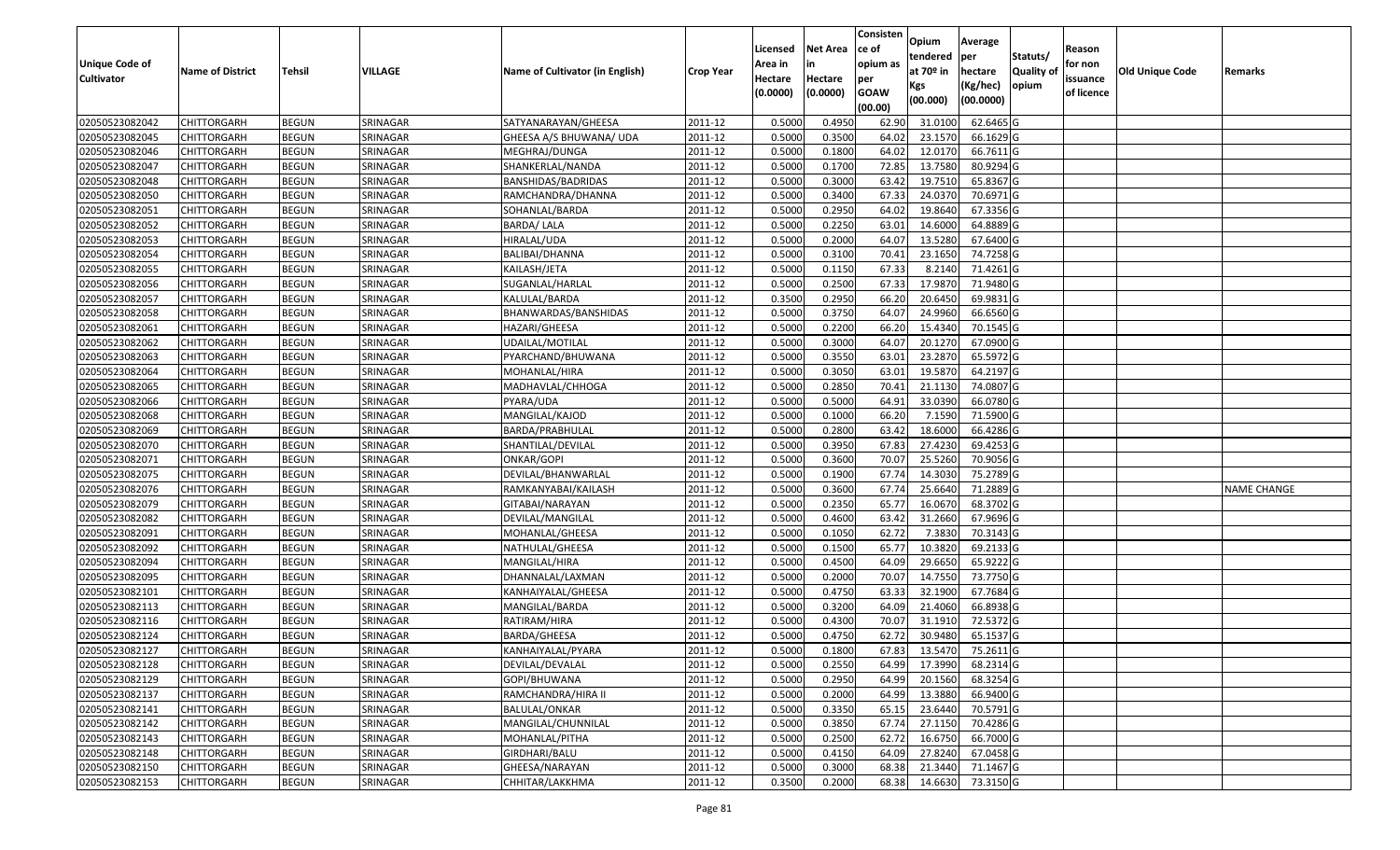|                                  |                                   |                              |                   |                                     |                    | Licensed         | <b>Net Area</b>  | Consisten<br>ce of | Opium<br>tendered  | Average<br>per        | Statuts/         | Reason     |                 |                          |
|----------------------------------|-----------------------------------|------------------------------|-------------------|-------------------------------------|--------------------|------------------|------------------|--------------------|--------------------|-----------------------|------------------|------------|-----------------|--------------------------|
| Unique Code of                   | <b>Name of District</b>           | <b>Tehsil</b>                | VILLAGE           | Name of Cultivator (in English)     | <b>Crop Year</b>   | Area in          |                  | opium as           | at $70°$ in        | hectare               | <b>Quality o</b> | for non    | Old Unique Code | Remarks                  |
| <b>Cultivator</b>                |                                   |                              |                   |                                     |                    | Hectare          | Hectare          | per                | Kgs                | (Kg/hec)              | opium            | issuance   |                 |                          |
|                                  |                                   |                              |                   |                                     |                    | (0.0000)         | (0.0000)         | <b>GOAW</b>        | (00.000)           | (00.0000)             |                  | of licence |                 |                          |
|                                  |                                   |                              |                   |                                     |                    |                  |                  | (00.00)            |                    |                       |                  |            |                 |                          |
| 02050523082156<br>02050523082157 | CHITTORGARH                       | <b>BEGUN</b>                 | SRINAGAR          | TARACHAND/JAGANNATH                 | 2011-12            | 0.5000<br>0.5000 | 0.1450<br>0.3400 | 68.38              | 10.7940<br>23.9050 | 74.4414 G<br>70.3088G |                  |            |                 |                          |
|                                  | CHITTORGARH                       | <b>BEGUN</b>                 | SRINAGAR<br>RAITI | KASHIRAM/SHOJI                      | 2011-12            | 0.5000           | 0.2150           | 67.83<br>68.12     | 14.9570            | 69.5674 G             |                  |            |                 |                          |
| 02050523083002<br>02050523083003 | CHITTORGARH<br><b>CHITTORGARH</b> | <b>BEGUN</b><br><b>BEGUN</b> | RAITI             | SASHIKALA/NANDKISHOR<br>RAMLAL/KUKA | 2011-12<br>2011-12 | 0.5000           | 0.3950           | 65.57              | 28.7100            | 72.6835 G             |                  |            |                 |                          |
| 02050523083004                   | CHITTORGARH                       | <b>BEGUN</b>                 | RAITI             | KANHAIYALAL/BHURA                   | 2011-12            | 0.3500           | 0.1950           | 64.36              | 13.4050            | 68.7436 G             |                  |            |                 |                          |
| 02050523083007                   | CHITTORGARH                       | <b>BEGUN</b>                 | RAITI             | DEVILAL/SHOCHAND                    | 2011-12            | 0.5000           | 0.3000           | 58.09              | 18.7710            | 62.5700 G             |                  |            |                 |                          |
| 02050523083008                   | CHITTORGARH                       | <b>BEGUN</b>                 | RAITI             | UDA/BHERU                           | 2011-12            | 0.5000           | 0.2100           | 62.31              | 13.3520            | 63.5810 G             |                  |            |                 |                          |
| 02050523083009                   | CHITTORGARH                       | <b>BEGUN</b>                 | RAITI             | BARDICHAND/BHAWANA                  | 2011-12            | 0.5000           | 0.3000           | 62.31              | 19.7880            | 65.9600 G             |                  |            |                 |                          |
| 02050523083010                   | CHITTORGARH                       | <b>BEGUN</b>                 | RAITI             | NANDUBAI/KHEMRAJ                    | 2011-12            | 0.5000           | 0.3450           | 68.85              | 24.1470            | 69.9913 G             |                  |            |                 |                          |
| 02050523083015                   | CHITTORGARH                       | <b>BEGUN</b>                 | RAITI             | BHURA/PEMA                          | 2011-12            | 0.5000           | 0.4300           | 64.36              | 28.0610            | 65.2581G              |                  |            |                 |                          |
| 02050523083017                   | CHITTORGARH                       | <b>BEGUN</b>                 | RAITI             | BALU/PYARA                          | 2011-12            | 0.5000           | 0.1900           | 67.10              | 13.6500            | 71.8421 G             |                  |            |                 |                          |
| 02050523083018                   | CHITTORGARH                       | <b>BEGUN</b>                 | RAITI             | CHAMPALAL/DALU                      | 2011-12            | 0.5000           | 0.2150           | 58.09              | 13.1200            | 61.0233 G             |                  |            |                 |                          |
| 02050523083021                   | <b>CHITTORGARH</b>                | <b>BEGUN</b>                 | RAITI             | NARAYAN/LAXMAN                      | 2011-12            | 0.5000           | 0.3050           | 68.85              | 21.7270            | 71.2361 G             |                  |            |                 |                          |
| 02050523083022                   | CHITTORGARH                       | <b>BEGUN</b>                 | RAITI             | MODIRAM/MIYACHAND                   | 2011-12            | 0.5000           | 0.2000           | 70.60              | 14.5640            | 72.8200G              |                  |            |                 |                          |
| 02050523083023                   | CHITTORGARH                       | <b>BEGUN</b>                 | RAITI             | PAYRA/BALU                          | 2011-12            | 0.3500           | 0.2000           | 65.58              | 13.6130            | 68.0650 G             |                  |            |                 |                          |
| 02050523083027                   | CHITTORGARH                       | <b>BEGUN</b>                 | RAITI             | BHERULAL/DUNGA                      | 2011-12            | 0.5000           | 0.4250           | 64.36              | 28.0980            | 66.1129 G             |                  |            |                 |                          |
| 02050523083029                   | CHITTORGARH                       | <b>BEGUN</b>                 | RAITI             | BHOLIBAI/DEVILAL                    | 2011-12            | 0.5000           | 0.2600           | 64.53              | 17.1930            | 66.1269 G             |                  |            |                 |                          |
| 02050523083032                   | CHITTORGARH                       | <b>BEGUN</b>                 | RAITI             | MOHANLAL/SHOCHAND                   | 2011-12            | 0.5000           | 0.2050           | 69.1               | 14.381             | 70.1512 G             |                  |            |                 |                          |
| 02050523083033                   | CHITTORGARH                       | <b>BEGUN</b>                 | RAITI             | BHANWARLAL/HEERALAL                 | 2011-12            | 0.5000           | 0.3150           | 64.53              | 20.7690            | 65.9333 G             |                  |            |                 |                          |
| 02050523083035                   | CHITTORGARH                       | <b>BEGUN</b>                 | RAITI             | DHAPUBAI/SHIVLAL                    | 2011-12            | 0.5000           | 0.2300           | 65.58              | 15.5420            | 67.5739 G             |                  |            |                 |                          |
| 02050523083038                   | CHITTORGARH                       | <b>BEGUN</b>                 | RAITI             | MODIRAM/NARAYAN                     | 2011-12            | 0.3500           | 0.0000           | 0.00               | 0.0000             | 0.0000F               |                  |            |                 |                          |
| 02050523083039                   | CHITTORGARH                       | <b>BEGUN</b>                 | RAITI             | KANHIYALAL A/S NANDA                | 2011-12            | 0.3500           | 0.1200           | 61.78              | 7.8990             | 65.8250 G             |                  |            |                 |                          |
| 02050523083046                   | CHITTORGARH                       | <b>BEGUN</b>                 | RAITI             | JAGANNATH/JAICHAND                  | 2011-12            | 0.5000           | 0.2300           | 64.53              | 15.0260            | 65.3304 G             |                  |            |                 |                          |
| 02050523083050                   | CHITTORGARH                       | <b>BEGUN</b>                 | RAITI             | KALU/MIYACHAND                      | 2011-12            | 0.5000           | 0.3850           | 68.1               | 27.4720            | 71.3558G              |                  |            |                 |                          |
| 02050523083052                   | CHITTORGARH                       | <b>BEGUN</b>                 | RAITI             | GOPILAL/DEVA DHAKAD                 | 2011-12            | 0.5000           | 0.4900           | 60.63              | 30.4100            | 62.0612G              |                  |            |                 |                          |
| 02050523083053                   | CHITTORGARH                       | <b>BEGUN</b>                 | RAITI             | BANSHILAL/NANDA                     | 2011-12            | 0.5000           | 0.3500           | 65.92              | 23.6460            | 67.5600 G             |                  |            |                 | <b>TRANSFER / GULANA</b> |
| 02050523083054                   | CHITTORGARH                       | <b>BEGUN</b>                 | RAITI             | JAGANNATH/BHERU                     | 2011-12            | 0.5000           | 0.1950           | 61.78              | 12.3560            | 63.3641 G             |                  |            |                 |                          |
| 02050523083055                   | CHITTORGARH                       | <b>BEGUN</b>                 | RAITI             | HEERALAL/UDA                        | 2011-12            | 0.5000           | 0.2000           | 68.85              | 14.2910            | 71.4550 G             |                  |            |                 |                          |
| 02050523083056                   | CHITTORGARH                       | <b>BEGUN</b>                 | RAITI             | KAILASH/TEJPAL                      | 2011-12            | 0.5000           | 0.2750           | 67.10              | 18.5960            | 67.6218 G             |                  |            |                 |                          |
| 02050523083057                   | CHITTORGARH                       | <b>BEGUN</b>                 | RAITI             | DEVILAL/MOTI                        | 2011-12            | 0.5000           | 0.1950           | 65.58              | 13.4630            | 69.0410G              |                  |            |                 |                          |
| 02050523083062                   | CHITTORGARH                       | <b>BEGUN</b>                 | RAITI             | MANGILAL/RAMA                       | 2011-12            | 0.5000           | 0.2500           | 61.78              | 15.6570            | 62.6280 G             |                  |            |                 |                          |
| 02050523083072                   | CHITTORGARH                       | <b>BEGUN</b>                 | RAITI             | <b>BHURA/DOLA</b>                   | 2011-12            | 0.5000           | 0.2400           | 65.09              | 15.9010            | 66.2542 G             |                  |            |                 |                          |
| 02050523083077                   | CHITTORGARH                       | <b>BEGUN</b>                 | RAITI             | CHATARSINGH/RUPSINGH                | 2011-12            | 0.5000           | 0.2100           | 66.38              | 14.4230            | 68.6810 G             |                  |            |                 |                          |
| 02050523083078                   | CHITTORGARH                       | <b>BEGUN</b>                 | RAITI             | PRATAPSINGH/RAGUNATH                | 2011-12            | 0.5000           | 0.0000           | 0.00               | 0.0000             | 0.0000N               |                  |            |                 |                          |
| 02050523083082                   | CHITTORGARH                       | <b>BEGUN</b>                 | RAITI             | KUKIBAI/TARACHAND                   | 2011-12            | 0.500            | 0.4950           | 66.24              | 34.5020            | 69.7010 G             |                  |            |                 |                          |
| 02050523084003                   | CHITTORGARH                       | <b>BEGUN</b>                 | <b>RAITA</b>      | RAMLAL/NANDLAL                      | 2011-12            | 0.5000           | 0.2050           | 67.70              | 14.5360            | 70.9073 G             |                  |            |                 |                          |
| 02050523084006                   | <b>CHITTORGARH</b>                | <b>BEGUN</b>                 | RAITA             | PRABHULAL/RAMCHANDRA                | 2011-12            | 0.5000           | 0.4100           |                    | 66.05 27.4770      | 67.0171 G             |                  |            |                 |                          |
| 02050523084008                   | <b>CHITTORGARH</b>                | <b>BEGUN</b>                 | RAITA             | MODIRAM/TARACHAND                   | 2011-12            | 0.5000           | 0.2400           | 63.72              | 16.2300            | 67.6250 G             |                  |            |                 |                          |
| 02050523084009                   | <b>CHITTORGARH</b>                | <b>BEGUN</b>                 | <b>RAITA</b>      | KANA/BARDA                          | 2011-12            | 0.5000           | 0.1950           | 58.34              | 11.8680            | 60.8615 G             |                  |            |                 |                          |
| 02050523084010                   | <b>CHITTORGARH</b>                | <b>BEGUN</b>                 | <b>RAITA</b>      | BALIBAI/BALU                        | 2011-12            | 0.5000           | 0.2500           | 62.28              | 16.0950            | 64.3800 G             |                  |            |                 |                          |
| 02050523084013                   | CHITTORGARH                       | <b>BEGUN</b>                 | RAITA             | JAMNIBAI/DEVILAL                    | 2011-12            | 0.5000           | 0.3500           | 63.25              | 22.6980            | 64.8514 G             |                  |            |                 |                          |
| 02050523084015                   | <b>CHITTORGARH</b>                | <b>BEGUN</b>                 | <b>RAITA</b>      | CHOGALAL/JITMAL                     | 2011-12            | 0.5000           | 0.3600           | 70.51              | 25.5950            | 71.0972 G             |                  |            |                 |                          |
| 02050523084017                   | <b>CHITTORGARH</b>                | <b>BEGUN</b>                 | <b>RAITA</b>      | MANGILAL/DEVILAL                    | 2011-12            | 0.5000           | 0.3050           | 67.70              | 22.6410            | 74.2328 G             |                  |            |                 |                          |
| 02050523084021                   | CHITTORGARH                       | <b>BEGUN</b>                 | <b>RAITA</b>      | KHEMRAJ/KUKA                        | 2011-12            | 0.5000           | 0.4700           | 66.80              | 32.6560            | 69.4809 G             |                  |            |                 |                          |
| 02050523084022                   | <b>CHITTORGARH</b>                | <b>BEGUN</b>                 | RAITA             | GIRADHARI A/S JAGANNATH/DEVILAL     | 2011-12            | 0.5000           | 0.3800           | 62.28              | 23.9600            | 63.0526 G             |                  |            |                 |                          |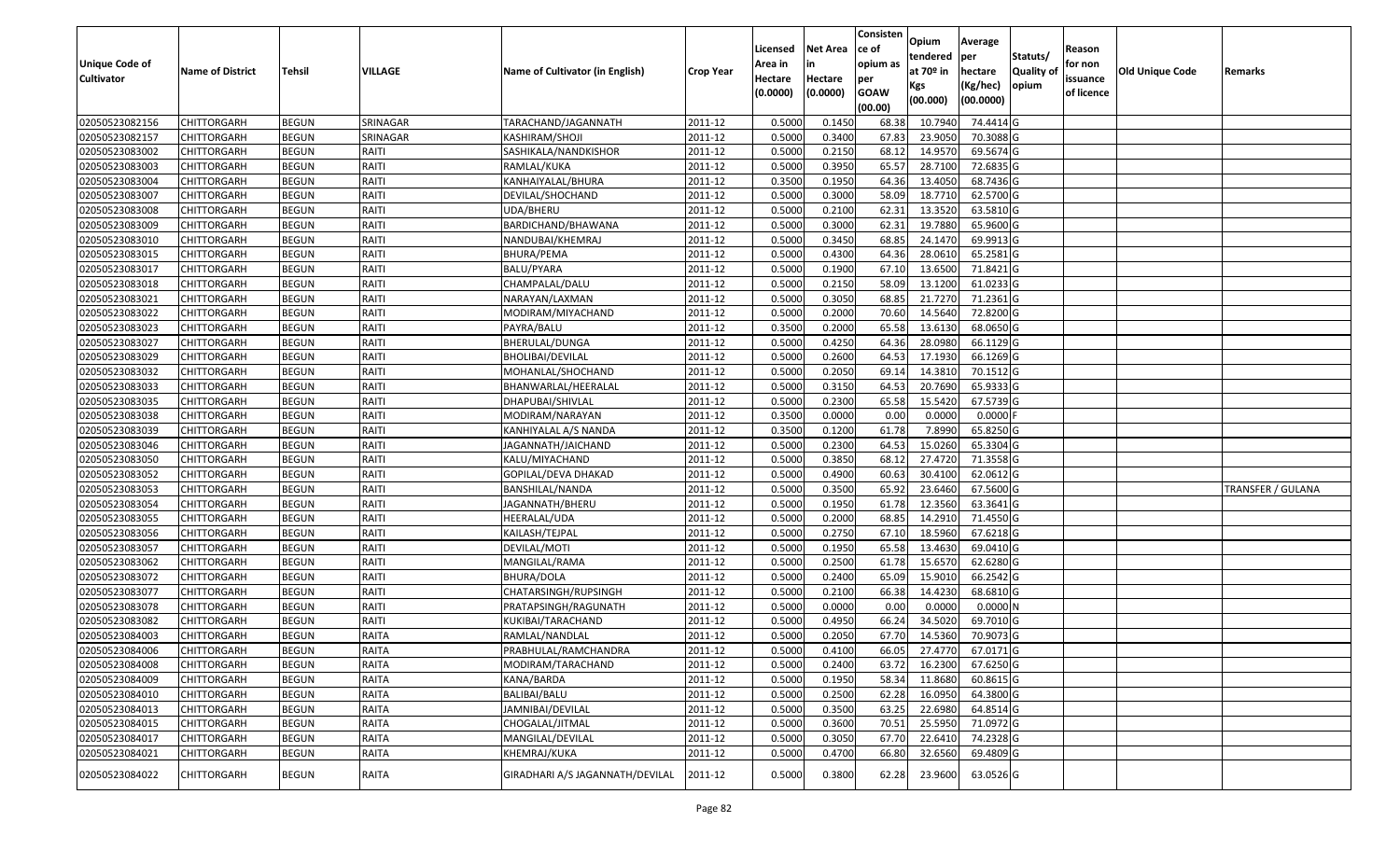|                                  |                            |                              |                |                                 |                    |                  |                  | Consisten      | Opium            | Average                |                  |            |                        |                    |
|----------------------------------|----------------------------|------------------------------|----------------|---------------------------------|--------------------|------------------|------------------|----------------|------------------|------------------------|------------------|------------|------------------------|--------------------|
|                                  |                            |                              |                |                                 |                    | Licensed         | <b>Net Area</b>  | ce of          | tendered         | per                    | Statuts/         | Reason     |                        |                    |
| Unique Code of                   | <b>Name of District</b>    | <b>Tehsil</b>                | VILLAGE        | Name of Cultivator (in English) | <b>Crop Year</b>   | Area in          | in               | opium as       | at $70°$ in      | hectare                | <b>Quality o</b> | for non    | <b>Old Unique Code</b> | Remarks            |
| <b>Cultivator</b>                |                            |                              |                |                                 |                    | Hectare          | Hectare          | per            | Kgs              | (Kg/hec)               | opium            | issuance   |                        |                    |
|                                  |                            |                              |                |                                 |                    | (0.0000)         | (0.0000)         | <b>GOAW</b>    | (00.000)         | (00.0000)              |                  | of licence |                        |                    |
|                                  |                            |                              |                |                                 |                    |                  |                  | (00.00)        |                  |                        |                  |            |                        |                    |
| 02050523084023<br>02050523084024 | CHITTORGARH<br>CHITTORGARH | <b>BEGUN</b>                 | RAITA<br>RAITA | HEERALAL/MADHO                  | 2011-12            | 0.3500<br>0.5000 | 0.1100<br>0.1050 | 65.38<br>67.70 | 7.5000<br>7.3020 | 68.1818 G<br>69.5429 G |                  |            |                        |                    |
| 02050523084029                   | CHITTORGARH                | <b>BEGUN</b><br><b>BEGUN</b> | <b>RAITA</b>   | DEVILAL/BHAGIRATH<br>DERAM/KUKA | 2011-12<br>2011-12 | 0.5000           | 0.5000           | 64.79          | 33.8760          | 67.7520 G              |                  |            |                        |                    |
| 02050523084031                   | <b>CHITTORGARH</b>         | <b>BEGUN</b>                 | RAITA          | BANSHILAL/BHURALAL              | 2011-12            | 0.5000           | 0.3450           | 70.51          | 25.3230          | 73.4000G               |                  |            |                        |                    |
| 02050523084033                   | CHITTORGARH                | <b>BEGUN</b>                 | RAITA          | HEERALAL/DEVILAL                | 2011-12            | 0.3500           | 0.2500           | 65.38          | 16.765           | 67.0600 G              |                  |            |                        |                    |
| 02050523084035                   | CHITTORGARH                | <b>BEGUN</b>                 | RAITA          | GHISIBAI/MODIRAM                | 2011-12            | 0.3500           | 0.3500           | 65.68          | 23.5040          | 67.1543 G              |                  |            |                        |                    |
| 02050523084039                   | CHITTORGARH                | <b>BEGUN</b>                 | <b>RAITA</b>   | HEERALAL/DALLA                  | 2011-12            | 0.5000           | 0.2450           | 63.72          | 15.8390          | 64.6490 G              |                  |            |                        |                    |
| 02050523084045                   | CHITTORGARH                | <b>BEGUN</b>                 | RAITA          | <b>BHAGIRATH/UDA</b>            | 2011-12            | 0.5000           | 0.2500           | 63.72          | 16.2850          | 65.1400 G              |                  |            |                        |                    |
| 02050523084047                   | CHITTORGARH                | <b>BEGUN</b>                 | <b>RAITA</b>   | HIRALAL/BARDA                   | 2011-12            | 0.5000           | 0.2400           | 63.56          | 15.9630          | 66.5125 G              |                  |            |                        |                    |
| 02050523084048                   | CHITTORGARH                | <b>BEGUN</b>                 | <b>RAITA</b>   | JAGDISH/NARAYAN                 | 2011-12            | 0.5000           | 0.3550           | 65.68          | 24.4700          | 68.9296 G              |                  |            |                        |                    |
| 02050523084050                   | CHITTORGARH                | <b>BEGUN</b>                 | <b>RAITA</b>   | LALU/BARDA                      | 2011-12            | 0.5000           | 0.2500           | 65.68          | 16.5330          | 66.1320 G              |                  |            |                        |                    |
| 02050523084051                   | <b>CHITTORGARH</b>         | <b>BEGUN</b>                 | <b>RAITA</b>   | HARIRAM/NANDA                   | 2011-12            | 0.5000           | 0.3400           | 70.5           | 24.3560          | 71.6353 G              |                  |            |                        |                    |
| 02050523084052                   | <b>CHITTORGARH</b>         | <b>BEGUN</b>                 | RAITA          | RUPLAL/DEVILAL                  | 2011-12            | 0.5000           | 0.3300           | 67.14          | 22.3860          | 67.8364 G              |                  |            |                        |                    |
| 02050523084053                   | CHITTORGARH                | <b>BEGUN</b>                 | <b>RAITA</b>   | SHIVRAM/NANDLAL                 | 2011-12            | 0.5000           | 0.4000           | 67.14          | 27.2970          | 68.2425 G              |                  |            |                        |                    |
| 02050523084056                   | CHITTORGARH                | <b>BEGUN</b>                 | <b>RAITA</b>   | KANHAIYALAL/ONKAR               | 2011-12            | 0.5000           | 0.1500           | 66.80          | 10.2390          | 68.2600 G              |                  |            |                        |                    |
| 02050523084057                   | CHITTORGARH                | <b>BEGUN</b>                 | <b>RAITA</b>   | NARAYAN/KISHANA                 | 2011-12            | 0.5000           | 0.3000           | 63.76          | 19.9480          | 66.4933 G              |                  |            |                        |                    |
| 02050523084058                   | CHITTORGARH                | <b>BEGUN</b>                 | RAITA          | KANHIYALAL /NANDLAL             | 2011-12            | 0.5000           | 0.3050           | 65.38          | 20.5670          | 67.4328 G              |                  |            |                        |                    |
| 02050523084060                   | CHITTORGARH                | <b>BEGUN</b>                 | <b>RAITA</b>   | MOHANLAL/DEVILAL                | 2011-12            | 0.5000           | 0.4150           | 65.33          | 27.8210          | 67.0386 G              |                  |            |                        |                    |
| 02050523084064                   | CHITTORGARH                | <b>BEGUN</b>                 | RAITA          | GHISALAL/DEVA                   | 2011-12            | 0.5000           | 0.2550           | 63.76          | 16.4960          | 64.6902 G              |                  |            |                        |                    |
| 02050523084065                   | CHITTORGARH                | <b>BEGUN</b>                 | <b>RAITA</b>   | GANGARAM/UDA                    | 2011-12            | 0.5000           | 0.3450           | 69.01          | 24.4790          | 70.9536 G              |                  |            |                        |                    |
| 02050523084067                   | CHITTORGARH                | <b>BEGUN</b>                 | RAITA          | GHISALAL/UDAILAL                | 2011-12            | 0.5000           | 0.2050           | 65.33          | 13.7850          | 67.2439 G              |                  |            |                        |                    |
| 02050523084070                   | CHITTORGARH                | <b>BEGUN</b>                 | RAITA          | RAMIBAI/RATANLAL                | 2011-12            | 0.3500           | 0.3300           | 67.1           | 22.415           | 67.9242 G              |                  |            |                        | <b>NAME CHANGE</b> |
| 02050523084074                   | CHITTORGARH                | <b>BEGUN</b>                 | RAITA          | GHISIBAI/KANHIYALAL             | 2011-12            | 0.5000           | 0.2650           | 69.01          | 19.0470          | 71.8755 G              |                  |            |                        |                    |
| 02050523084077                   | CHITTORGARH                | <b>BEGUN</b>                 | <b>RAITA</b>   | MOHANLAL/JITMAL                 | 2011-12            | 0.5000           | 0.2000           | 65.33          | 13.505           | 67.5250 G              |                  |            |                        |                    |
| 02050523084078                   | <b>CHITTORGARH</b>         | <b>BEGUN</b>                 | RAITA          | BHANWARLAL/KISHNA               | 2011-12            | 0.3500           | 0.3300           | 59.07          | 19.6620          | 59.5818 G              |                  |            |                        |                    |
| 02050523084079                   | CHITTORGARH                | <b>BEGUN</b>                 | RAITA          | GHISALAL/MOTI                   | 2011-12            | 0.5000           | 0.4800           | 63.76          | 31.8620          | 66.3792 G              |                  |            |                        |                    |
| 02050523084080                   | CHITTORGARH                | <b>BEGUN</b>                 | RAITA          | KESHARBAI/MANGILAL              | 2011-12            | 0.5000           | 0.2000           | 63.20          | 12.9920          | 64.9600 G              |                  |            |                        |                    |
| 02050523084081                   | CHITTORGARH                | <b>BEGUN</b>                 | <b>RAITA</b>   | BHANWARLAL/KAJOD                | 2011-12            | 0.5000           | 0.2050           | 67.87          | 14.5590          | 71.0195 G              |                  |            |                        |                    |
| 02050523084082                   | CHITTORGARH                | <b>BEGUN</b>                 | RAITA          | RAMSUKHA/MOTI                   | 2011-12            | 0.5000           | 0.4700           | 66.87          | 32.2790          | 68.6787 G              |                  |            |                        |                    |
| 02050523084090                   | CHITTORGARH                | <b>BEGUN</b>                 | RAITA          | RUPLAL/GOKAL                    | 2011-12            | 0.5000           | 0.4300           | 65.1           | 28.5740          | 66.4512G               |                  |            |                        |                    |
| 02050523084093                   | CHITTORGARH                | <b>BEGUN</b>                 | RAITA          | GHISALAL/ONKAR                  | 2011-12            | 0.5000           | 0.1500           | 69.0           | 10.5390          | 70.2600 G              |                  |            |                        |                    |
| 02050523084094                   | CHITTORGARH                | <b>BEGUN</b>                 | RAITA          | BALU/ONKAR                      | 2011-12            | 0.5000           | 0.2500           | 63.20          | 17.0280          | 68.1120 G              |                  |            |                        |                    |
| 02050523084095                   | CHITTORGARH                | <b>BEGUN</b>                 | RAITA          | BADAMBAI/MADHOLAL               | 2011-12            | 0.5000           | 0.3600           | 66.05          | 24.1180          | 66.9944 G              |                  |            |                        |                    |
| 02050523084096                   | CHITTORGARH                | <b>BEGUN</b>                 | RAITA          | KAMLIBAI/RAMCHANDRA             | 2011-12            | 0.5000           | 0.0000           | 0.00           | 0.0000           | 0.0000                 |                  |            |                        |                    |
| 02050523084097                   | CHITTORGARH                | <b>BEGUN</b>                 | RAITA          | SURESHKUMAR/RUPLAL              | 2011-12            | 0.500            | 0.1900           | 63.20          | 12.1160          | 63.7684 G              |                  |            |                        |                    |
| 02050523084098                   | CHITTORGARH                | <b>BEGUN</b>                 | RAITA          | JDAYRAM/RUPA                    | 2011-12            | 0.5000           | 0.4300           | 63.25          | 27.9930          | 65.1000 G              |                  |            |                        |                    |
| 02050523084100                   | <b>CHITTORGARH</b>         | <b>BEGUN</b>                 | RAITA          | GHISIBAIW/O NANDLAL/DEVILAL     | 2011-12            | 0.5000           | 0.0000           | 0.00           | 0.0000           | $0.0000$ F             |                  |            |                        |                    |
| 02050523084102                   | <b>CHITTORGARH</b>         | <b>BEGUN</b>                 | RAITA          | PANNIBAI/DEVA                   | 2011-12            | 0.3500           | 0.3000           | 63.25          | 19.3000          | 64.3333 G              |                  |            |                        |                    |
| 02050523084108                   | <b>CHITTORGARH</b>         | <b>BEGUN</b>                 | <b>RAITA</b>   | BADRILAL/TARACHAND              | 2011-12            | 0.5000           | 0.1900           | 65.05          | 12.8230          | 67.4895 G              |                  |            |                        |                    |
| 02050523084114                   | <b>CHITTORGARH</b>         | <b>BEGUN</b>                 | <b>RAITA</b>   | TULSIRAM/KAILAJI                | 2011-12            | 0.5000           | 0.3050           | 62.28          | 19.7610          | 64.7902 G              |                  |            |                        |                    |
| 02050523085001                   | <b>CHITTORGARH</b>         | <b>BEGUN</b>                 | <b>RABARDA</b> | GOPILAL/TULSIRAM                | 2011-12            | 0.5000           | 0.3750           | 67.05          | 28.0460          | 74.7893 G              |                  |            |                        |                    |
| 02050523085002                   | <b>CHITTORGARH</b>         | <b>BEGUN</b>                 | <b>RABARDA</b> | RAMESHWAR/MULCHAND              | 2011-12            | 0.5000           | 0.1900           | 67.05          | 13.8890          | 73.1000 G              |                  |            |                        |                    |
| 02050523085003                   | <b>CHITTORGARH</b>         | <b>BEGUN</b>                 | <b>RABARDA</b> | GHEESALAL A/S LAXMAN / RAMLAL   | 2011-12            | 0.5000           | 0.4800           | 65.78          | 33.6890          | 70.1854 G              |                  |            |                        |                    |
| 02050523085005                   | CHITTORGARH                | <b>BEGUN</b>                 | <b>RABARDA</b> | UDIBAI/PRAHLAD                  | 2011-12            | 0.5000           | 0.2250           | 65.78          | 15.4400          | $68.6222$ G            |                  |            |                        |                    |
| 02050523085006                   | CHITTORGARH                | <b>BEGUN</b>                 | RABARDA        | KASHIRAM/GULAB                  | 2011-12            | 0.5000           | 0.2500           | 65.19          | 16.7540          | 67.0160 G              |                  |            |                        |                    |
| 02050523085008                   | <b>CHITTORGARH</b>         | <b>BEGUN</b>                 | RABARDA        | BOTHLAL/GULAB                   | 2011-12            | 0.5000           | 0.3800           | 65.42          | 25.4480          | 66.9684 G              |                  |            |                        |                    |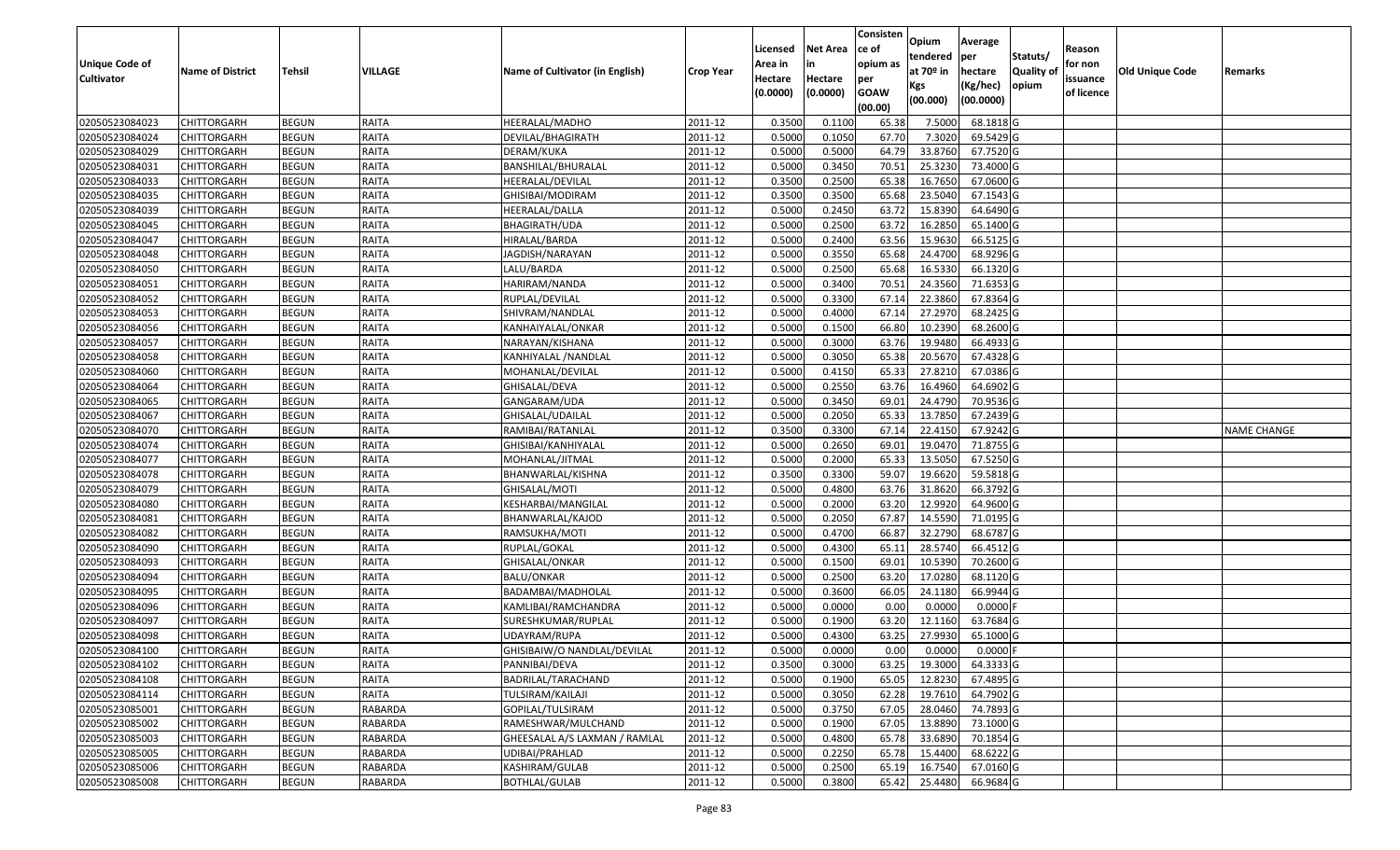| <b>Unique Code of</b><br><b>Cultivator</b> | <b>Name of District</b> | Tehsil       | VILLAGE             | Name of Cultivator (in English)       | <b>Crop Year</b> | Licensed<br>Area in<br>Hectare<br>(0.0000) | <b>Net Area</b><br>in<br>Hectare<br>(0.0000) | Consisten<br>ce of<br>opium as<br>per<br><b>GOAW</b><br>(00.00) | Opium<br>tendered<br>at $70°$ in<br>Kgs<br>(00.000) | Average<br>per<br>hectare<br>(Kg/hec)<br>(00.0000) | Statuts/<br><b>Quality o</b><br>opium | Reason<br>for non<br>issuance<br>of licence | Old Unique Code | Remarks  |
|--------------------------------------------|-------------------------|--------------|---------------------|---------------------------------------|------------------|--------------------------------------------|----------------------------------------------|-----------------------------------------------------------------|-----------------------------------------------------|----------------------------------------------------|---------------------------------------|---------------------------------------------|-----------------|----------|
| 02050523085009                             | CHITTORGARH             | <b>BEGUN</b> | RABARDA             | SHANKER A/S GULABCHAND/<br>BHANWARLAL | 2011-12          | 0.5000                                     | 0.4850                                       | 65.42                                                           | 33.0090                                             | 68.0598 G                                          |                                       |                                             |                 |          |
| 02050523085012                             | <b>CHITTORGARH</b>      | <b>BEGUN</b> | RABARDA             | HIRALAL/TULSIRAM                      | 2011-12          | 0.5000                                     | 0.2400                                       | 63.64                                                           | 16.3190                                             | 67.9958 G                                          |                                       |                                             |                 |          |
| 02050523085013                             | <b>CHITTORGARH</b>      | <b>BEGUN</b> | <b>RABARDA</b>      | MEGHRAJ/TULSIRAM                      | 2011-12          | 0.5000                                     | 0.2850                                       | 65.78                                                           | 20.1760                                             | 70.7930 G                                          |                                       |                                             |                 |          |
| 02050523085014                             | <b>CHITTORGARH</b>      | <b>BEGUN</b> | RABARDA             | BALU A/S JAISINGH/ SEWA               | 2011-12          | 0.5000                                     | 0.4600                                       | 63.64                                                           | 29.8470                                             | 64.8848 G                                          |                                       |                                             |                 |          |
| 02050523085015                             | <b>CHITTORGARH</b>      | <b>BEGUN</b> | RABARDA             | SUBHASHCHANDRA/HAZARI                 | 2011-12          | 0.5000                                     | 0.3500                                       | 67.83                                                           | 26.6860                                             | 76.2457 G                                          |                                       |                                             |                 |          |
| 02050523085017                             | CHITTORGARH             | <b>BEGUN</b> | RABARDA             | RATANLAL/KASHIRAM                     | 2011-12          | 0.5000                                     | 0.2200                                       | 65.42                                                           | 15.5610                                             | 70.7318 G                                          |                                       |                                             |                 |          |
| 02050523085018                             | <b>CHITTORGARH</b>      | <b>BEGUN</b> | RABARDA             | DEVILAL/MADHO                         | 2011-12          | 0.5000                                     | 0.2900                                       | 67.83                                                           | 20.9300                                             | 72.1724 G                                          |                                       |                                             |                 |          |
| 02050523085019                             | <b>CHITTORGARH</b>      | <b>BEGUN</b> | <b>RABARDA</b>      | RASUKH/KASHIRAM                       | 2011-12          | 0.5000                                     | 0.2050                                       | 67.83                                                           | 14.5930                                             | 71.1854 G                                          |                                       |                                             |                 |          |
| 02050523085020                             | <b>CHITTORGARH</b>      | <b>BEGUN</b> | RABARDA             | BALU/RUPA @ RUPLAL                    | 2011-12          | 0.3500                                     | 0.2850                                       | 65.89                                                           | 19.9740                                             | 70.0842 G                                          |                                       |                                             |                 |          |
| 02050523085021                             | CHITTORGARH             | <b>BEGUN</b> | RABARDA             | DEVILAL/RAMLAL @ RAMA                 | 2011-12          | 0.5000                                     | 0.4900                                       | 66.32                                                           | 34.7520                                             | 70.9224 G                                          |                                       |                                             |                 |          |
| 02050523085023                             | <b>CHITTORGARH</b>      | <b>BEGUN</b> | RABARDA             | NANALAL @ NANURAM/ KHEMA              | 2011-12          | 0.5000                                     | 0.2650                                       | 63.03                                                           | 16.9280                                             | 63.8792 G                                          |                                       |                                             |                 |          |
| 02050523085025                             | <b>CHITTORGARH</b>      | <b>BEGUN</b> | RABARDA             | PANNALAL/MADHO                        | 2011-12          | 0.5000                                     | 0.1000                                       | 64.22                                                           | 6.9360                                              | 69.3600 G                                          |                                       |                                             |                 |          |
| 02050523085031                             | <b>CHITTORGARH</b>      | <b>BEGUN</b> | RABARDA             | BALULAL/AMARCHAND                     | 2011-12          | 0.5000                                     | 0.2400                                       | 67.83                                                           | 17.6160                                             | 73.4000 G                                          |                                       |                                             |                 |          |
| 02050523085032                             | <b>CHITTORGARH</b>      | <b>BEGUN</b> | RABARDA             | DHAPUBAI / HEMA @ HEMRAJ              | 2011-12          | 0.5000                                     | 0.4250                                       | 63.03                                                           | 28.6610                                             | 67.4376 G                                          |                                       |                                             |                 |          |
| 02050523085033                             | <b>CHITTORGARH</b>      | <b>BEGUN</b> | RABARDA             | RAJENDRA SINGH/BHOPAL SINGH           | 2011-12          | 0.5000                                     | 0.3850                                       | 65.19                                                           | 25.1820                                             | 65.4078 G                                          |                                       |                                             |                 |          |
| 02050523085034                             | <b>CHITTORGARH</b>      | <b>BEGUN</b> | <b>RABARDA</b>      | BALURAM/MADHOLAL                      | 2011-12          | 0.5000                                     | 0.2000                                       | 65.89                                                           | 14.0530                                             | 70.2650 G                                          |                                       |                                             |                 |          |
| 02050523085035                             | <b>CHITTORGARH</b>      | <b>BEGUN</b> | RABARDA             | BALULAL/HIRA                          | 2011-12          | 0.5000                                     | 0.1900                                       | 63.03                                                           | 12.3990                                             | 65.2579 G                                          |                                       |                                             |                 |          |
| 02050523085037                             | <b>CHITTORGARH</b>      | <b>BEGUN</b> | RABARDA             | FULIBAI/BALULAL                       | 2011-12          | 0.5000                                     | 0.2000                                       | 63.64                                                           | 13.4010                                             | 67.0050 G                                          |                                       |                                             |                 |          |
| 02050523085038                             | <b>CHITTORGARH</b>      | <b>BEGUN</b> | RABARDA             | MANGILAL @ MANGYA/BHURA               | 2011-12          | 0.5000                                     | 0.2200                                       | 67.83                                                           | 15.9790                                             | 72.6318 G                                          |                                       |                                             |                 |          |
| 02050523085039                             | <b>CHITTORGARH</b>      | <b>BEGUN</b> | <b>RABARDA</b>      | KANA/KALU                             | 2011-12          | 0.5000                                     | 0.4500                                       | 65.89                                                           | 32.0130                                             | 71.1400 G                                          |                                       |                                             |                 |          |
| 02050523085042                             | <b>CHITTORGARH</b>      | <b>BEGUN</b> | RABARDA             | MOHANLAL/BALU                         | 2011-12          | 0.5000                                     | 0.2000                                       | 64.39                                                           | 13.9360                                             | 69.6800 G                                          |                                       |                                             |                 |          |
| 02050523085051                             | <b>CHITTORGARH</b>      | <b>BEGUN</b> | RABARDA             | MIYACHAND/BHOLA                       | 2011-12          | 0.5000                                     | 0.2000                                       | 67.83                                                           | 14.2150                                             | 71.0750 G                                          |                                       |                                             |                 |          |
| 02050523086002                             | CHITTORGARH             | <b>BEGUN</b> | RAMNAGAR BANDO KA   | LALURAM/BHOLA                         | 2011-12          | 0.5000                                     | 0.4850                                       | 67.65                                                           | 33.9800                                             | 70.0619 G                                          |                                       |                                             |                 |          |
| 02050523086006                             | <b>CHITTORGARH</b>      | <b>BEGUN</b> | RAMNAGAR BANDO KA   | BANSHILAL/RAMLAL                      | 2011-12          | 0.5000                                     | 0.5100                                       | 69.27                                                           | 36.2480                                             | 71.0745 G                                          |                                       |                                             |                 |          |
| 02050523086007                             | <b>CHITTORGARH</b>      | <b>BEGUN</b> | RAMNAGAR BANDO KA   | DAULATRAM/NARAYAN                     | 2011-12          | 0.5000                                     | 0.3100                                       | 64.26                                                           | 20.3060                                             | 65.5032 G                                          |                                       |                                             |                 |          |
| 02050523086008                             | <b>CHITTORGARH</b>      | <b>BEGUN</b> | RAMNAGAR BANDO KA   | SITARAM/MANGILAL                      | 2011-12          | 0.5000                                     | 0.3800                                       | 71.55                                                           | 27.9050                                             | 73.4342 G                                          |                                       |                                             |                 |          |
| 02050523086010                             | <b>CHITTORGARH</b>      | <b>BEGUN</b> | RAMNAGAR BANDO KA   | SHANTIBAI/GANESH                      | 2011-12          | 0.5000                                     | 0.4050                                       | 67.65                                                           | 27.9780                                             | 69.0815 G                                          |                                       |                                             |                 |          |
| 02050523086011                             | <b>CHITTORGARH</b>      | <b>BEGUN</b> | RAMNAGAR BANDO KA   | NANDLAL @ NANDA/ BHAGIRATH            | 2011-12          | 0.5000                                     | 0.2050                                       | 67.65                                                           | 14.1490                                             | 69.0195 G                                          |                                       |                                             |                 |          |
| 02050523086012                             | <b>CHITTORGARH</b>      | <b>BEGUN</b> | RAMNAGAR BANDO KA   | BALU/LOBHIRAM                         | 2011-12          | 0.5000                                     | 0.2900                                       | 65.48                                                           | 19.7090                                             | 67.9621 G                                          |                                       |                                             |                 |          |
| 02050523086013                             | <b>CHITTORGARH</b>      | <b>BEGUN</b> | RAMNAGAR BANDO KA   | MOHANLAL/MANGILAL                     | 2011-12          | 0.5000                                     | 0.3100                                       | 71.55                                                           | 22.6710                                             | 73.1323 G                                          |                                       |                                             |                 |          |
| 02050523086015                             | CHITTORGARH             | <b>BEGUN</b> | RAMNAGAR BANDO KA   | DEVILAL/SHOCHAND                      | 2011-12          | 0.5000                                     | 0.1950                                       | 70.1                                                            | 14.2360                                             | 73.0051G                                           |                                       |                                             |                 |          |
| 02050523086016                             | <b>CHITTORGARH</b>      | <b>BEGUN</b> | RAMNAGAR BANDO KA   | SHAMBHULAL/BHANWARLAL                 | 2011-12          | 0.5000                                     | 0.1750                                       | 70.13                                                           | 12.7040                                             | 72.5943 G                                          |                                       |                                             |                 |          |
| 02050523086017                             | <b>CHITTORGARH</b>      | <b>BEGUN</b> | RAMNAGAR BANDO KA   | RAMPRASAD/LOBHIRAM                    | 2011-12          | 0.5000                                     | 0.4100                                       | 68.37                                                           | 28.3050                                             | 69.0366 G                                          |                                       |                                             |                 |          |
| 02050523086018                             | <b>CHITTORGARH</b>      | <b>BEGUN</b> | RAMNAGAR BANDO KA   | GHEESA/DEVILAL                        | 2011-12          | 0.5000                                     | 0.1400                                       | 71.55                                                           | 10.5890                                             | 75.6357 G                                          |                                       |                                             |                 |          |
| 02050523086019                             | <b>CHITTORGARH</b>      | <b>BEGUN</b> | RAMNAGAR BANDO KA   | NARAYAN/HIRALAL                       | 2011-12          | 0.5000                                     | 0.2850                                       | 63.89                                                           | 18.8930                                             | 66.2912 G                                          |                                       |                                             |                 |          |
| 02050523086020                             | <b>CHITTORGARH</b>      | <b>BEGUN</b> | RAMNAGAR BANDO KA   | RAMCHANDRA/BHAGIRATH                  | 2011-12          | 0.5000                                     | 0.2900                                       |                                                                 | 65.96 19.5430                                       | 67.3897 G                                          |                                       |                                             |                 |          |
| 02050523086021                             | <b>CHITTORGARH</b>      | <b>BEGUN</b> | RAMNAGAR BANDO KA   | SHANKER/MOTI                          | 2011-12          | 0.5000                                     | 0.2900                                       | 64.26                                                           | 19.4430                                             | 67.0448 G                                          |                                       |                                             |                 |          |
| 02050523086022                             | <b>CHITTORGARH</b>      | <b>BEGUN</b> | RAMNAGAR BANDO KA   | BALU/MOTI                             | 2011-12          | 0.5000                                     | 0.3050                                       | 65.48                                                           | 20.3640                                             | 66.7672 G                                          |                                       |                                             |                 |          |
| 02050523086023                             | <b>CHITTORGARH</b>      | <b>BEGUN</b> | RAMNAGAR BANDO KA   | PYARIBAI/TULSIRAM                     | 2011-12          | 0.5000                                     | 0.4600                                       | 64.64                                                           | 30.7220                                             | 66.7870 G                                          |                                       |                                             |                 |          |
| 02050523086024                             | <b>CHITTORGARH</b>      | <b>BEGUN</b> | RAMNAGAR BANDO KA   | HIRALAL/DAULATRAM                     | 2011-12          | 0.5000                                     | 0.4550                                       | 64.26                                                           | 29.8530                                             | 65.6110 G                                          |                                       |                                             |                 |          |
| 02050523086025                             | <b>CHITTORGARH</b>      | <b>BEGUN</b> | RAMNAGAR BANDO KA   | JAGDISH/CHHOGA                        | 2011-12          | 0.5000                                     | 0.2950                                       | 65.48                                                           | 19.5790                                             | 66.3695 G                                          |                                       |                                             |                 |          |
| 02050523086032                             | <b>CHITTORGARH</b>      | <b>BEGUN</b> | RAMNAGAR BANDO KA   | HAJARI/GANGARAM                       | 2011-12          | 0.3500                                     | 0.0950                                       | 70.13                                                           | 7.3940                                              | 77.8316 G                                          |                                       |                                             | 02050523071030  | TRANSFER |
| 02050523087001                             | <b>CHITTORGARH</b>      | <b>BEGUN</b> | RAMNAGAR TARA PIPLI | DEVILAL/BARDICHAND                    | 2011-12          | 0.5000                                     | 0.2250                                       | 67.54                                                           | 16.0260                                             | 71.2267 G                                          |                                       |                                             |                 |          |
| 02050523087002                             | <b>CHITTORGARH</b>      | <b>BEGUN</b> | RAMNAGAR TARA PIPLI | BHURA/KUKA                            | 2011-12          | 0.5000                                     | 0.2050                                       | 62.50                                                           | 13.4640                                             | 65.6780 G                                          |                                       |                                             |                 |          |
| 02050523087003                             | <b>CHITTORGARH</b>      | <b>BEGUN</b> | RAMNAGAR TARA PIPLI | GOPI/NARAYAN                          | 2011-12          | 0.5000                                     | 0.2350                                       | 67.54                                                           |                                                     | 17.0490 72.5489 G                                  |                                       |                                             |                 |          |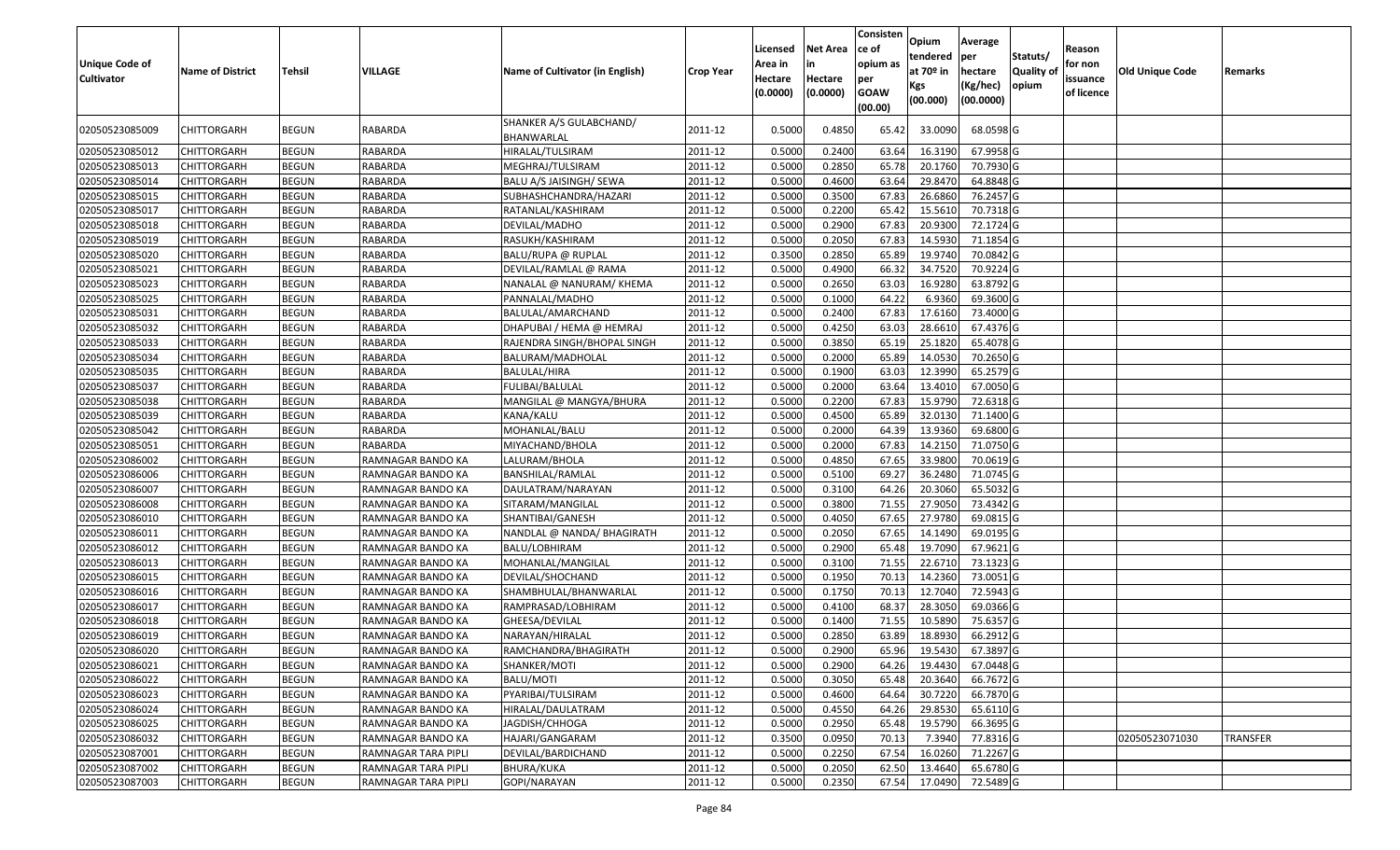|                       |                         |               |                     |                                          |                  |          |                 | Consisten        | Opium         | Average                |           |            |                 |         |
|-----------------------|-------------------------|---------------|---------------------|------------------------------------------|------------------|----------|-----------------|------------------|---------------|------------------------|-----------|------------|-----------------|---------|
|                       |                         |               |                     |                                          |                  | Licensed | <b>Net Area</b> | ce of            | tendered      | per                    | Statuts/  | Reason     |                 |         |
| <b>Unique Code of</b> | <b>Name of District</b> | <b>Tehsil</b> | VILLAGE             | Name of Cultivator (in English)          | <b>Crop Year</b> | Area in  |                 | opium as         | at $70°$ in   | hectare                | Quality o | for non    | Old Unique Code | Remarks |
| <b>Cultivator</b>     |                         |               |                     |                                          |                  | Hectare  | Hectare         | per              | Kgs           | (Kg/hec)               | opium     | issuance   |                 |         |
|                       |                         |               |                     |                                          |                  | (0.0000) | (0.0000)        | <b>GOAW</b>      | (00.000)      | (00.0000)              |           | of licence |                 |         |
| 02050523087005        | CHITTORGARH             | <b>BEGUN</b>  | RAMNAGAR TARA PIPLI | LALU/RUPA                                | 2011-12          | 0.5000   | 0.3000          | (00.00)<br>64.54 | 19.703        | 65.6767 G              |           |            |                 |         |
| 02050523087006        | CHITTORGARH             | <b>BEGUN</b>  | RAMNAGAR TARA PIPLI | DHULIBAI/BARDA                           | 2011-12          | 0.3500   | 0.3350          | 64.54            | 22.5340       | 67.2657 G              |           |            |                 |         |
| 02050523087007        | CHITTORGARH             | <b>BEGUN</b>  | RAMNAGAR TARA PIPLI | PREMCHAND/CHHAGANLAL                     | 2011-12          | 0.5000   | 0.4850          | 65.12            | 33.3790       | 68.8227 G              |           |            |                 |         |
| 02050523087008        | <b>CHITTORGARH</b>      | <b>BEGUN</b>  | RAMNAGAR TARA PIPLI | GHEESA/KISHNA                            | 2011-12          | 0.5000   | 0.2000          | 65.12            | 13.3310       | 66.6550 G              |           |            |                 |         |
| 02050523087009        | CHITTORGARH             | <b>BEGUN</b>  | RAMNAGAR TARA PIPLI | KUKIBAI/KUKA                             | 2011-12          | 0.5000   | 0.3350          | 62.5             | 21.670        | 64.6866 G              |           |            |                 |         |
| 02050523087010        | CHITTORGARH             | <b>BEGUN</b>  | RAMNAGAR TARA PIPLI | HAZARI/DEVA                              | 2011-12          | 0.5000   | 0.2050          | 65.12            | 13.7870       | 67.2537 G              |           |            |                 |         |
| 02050523087013        | CHITTORGARH             | <b>BEGUN</b>  | RAMNAGAR TARA PIPLI | GANGARAM/RUPAJI                          | 2011-12          | 0.5000   | 0.4800          | 60.7             | 29.8100       | 62.1042 G              |           |            |                 |         |
| 02050523087014        | CHITTORGARH             | <b>BEGUN</b>  | RAMNAGAR TARA PIPLI | HARLAL/JITMAL                            | 2011-12          | 0.5000   | 0.3250          | 67.54            | 22.1920       | 68.2831 G              |           |            |                 |         |
| 02050523087016        | CHITTORGARH             | <b>BEGUN</b>  | RAMNAGAR TARA PIPLI | MOHANLAL/MODIRAM                         | 2011-12          | 0.5000   | 0.3000          | 67.57            | 20.6190       | 68.7300 G              |           |            |                 |         |
| 02050523087018        | CHITTORGARH             | <b>BEGUN</b>  | RAMNAGAR TARA PIPLI | BHANWARLAL/MANGILAL                      | 2011-12          | 0.5000   | 0.4900          | 64.54            | 32.7220       | 66.7796 G              |           |            |                 |         |
| 02050523087020        | CHITTORGARH             | <b>BEGUN</b>  | RAMNAGAR TARA PIPLI | KALU/HIRA                                | 2011-12          | 0.5000   | 0.1900          | 67.57            | 13.7840       | 72.5474 G              |           |            |                 |         |
| 02050523087022        | CHITTORGARH             | <b>BEGUN</b>  | RAMNAGAR TARA PIPLI | HIRA/BHUWANA                             | 2011-12          | 0.5000   | 0.3550          | 62.50            | 22.8840       | 64.4620 G              |           |            |                 |         |
| 02050523088001        | <b>CHITTORGARH</b>      | <b>BEGUN</b>  | <b>SHADI</b>        | MOHANLAL/NATHU                           | 2011-12          | 0.5000   | 0.4700          | 63.30            | 30.2300       | 64.3191 G              |           |            |                 |         |
| 02050523088002        | CHITTORGARH             | <b>BEGUN</b>  | SHADI               | ASHOK KUMAR A/S BHIMA / MANGILAL 2011-12 |                  | 0.5000   | 0.1000          | 64.68            | 6.9480        | 69.4800 G              |           |            |                 |         |
| 02050523088003        | CHITTORGARH             | <b>BEGUN</b>  | <b>SHADI</b>        | MANGILAL/PYARA                           | 2011-12          | 0.5000   | 0.1850          | 64.68            | 12.5290       | 67.7243 G              |           |            |                 |         |
| 02050523088004        | CHITTORGARH             | <b>BEGUN</b>  | <b>SHADI</b>        | GHEESALAL/RUPA                           | 2011-12          | 0.5000   | 0.3300          | 67.65            | 22.7980       | 69.0848 G              |           |            |                 |         |
| 02050523088005        | CHITTORGARH             | <b>BEGUN</b>  | <b>SHADI</b>        | KANHAIYALAL/BHANWARLAL                   | 2011-12          | 0.500    | 0.4200          | 66.25            | 27.9860       | 66.6333 G              |           |            |                 |         |
| 02050523088006        | CHITTORGARH             | <b>BEGUN</b>  | SHADI               | DHANNIBAI/BHURA                          | 2011-12          | 0.5000   | 0.3800          | 70.08            | 27.091        | 71.2921G               |           |            |                 |         |
| 02050523088007        | CHITTORGARH             | <b>BEGUN</b>  | SHADI               | CHAMPABAI/JAMNALAL                       | 2011-12          | 0.5000   | 0.4750          | 63.30            | 31.1710       | 65.6232 G              |           |            |                 |         |
| 02050523088008        | CHITTORGARH             | <b>BEGUN</b>  | SHADI               | PANNALAL/LAKHMICHAND                     | 2011-12          | 0.5000   | 0.1950          | 64.68            | 13.4900       | 69.1795 G              |           |            |                 |         |
| 02050523088009        | CHITTORGARH             | <b>BEGUN</b>  | SHADI               | RUPLAL/HIRA                              | 2011-12          | 0.3500   | 0.3450          | 65.63            | 23.3460       | 67.6696 G              |           |            |                 |         |
| 02050523088010        | CHITTORGARH             | <b>BEGUN</b>  | SHADI               | NARAYANLAL/HAZARI                        | 2011-12          | 0.3500   | 0.1650          | 68.80            | 11.5780       | 70.1697 G              |           |            |                 |         |
| 02050523088011        | CHITTORGARH             | <b>BEGUN</b>  | <b>SHADI</b>        | BARJIBAI/GHEESALAL                       | 2011-12          | 0.3500   | 0.2800          | 67.1             | 19.1550       | 68.4107                |           |            |                 |         |
| 02050523088013        | CHITTORGARH             | <b>BEGUN</b>  | SHADI               | DEVILAL/CHUNNILAL                        | 2011-12          | 0.5000   | 0.1850          | 70.08            | 13.6860       | 73.9784 G              |           |            |                 |         |
| 02050523088017        | CHITTORGARH             | <b>BEGUN</b>  | SHADI               | HIRALAL/TULSIRAM                         | 2011-12          | 0.5000   | 0.1950          | 65.63            | 13.2100       | 67.7436 G              |           |            |                 |         |
| 02050523088018        | CHITTORGARH             | <b>BEGUN</b>  | SHADI               | RAMIBAI/BALU                             | 2011-12          | 0.5000   | 0.4600          | 67.65            | 31.3220       | 68.0913 G              |           |            |                 |         |
| 02050523088020        | CHITTORGARH             | <b>BEGUN</b>  | <b>SHADI</b>        | BALU/LALU                                | 2011-12          | 0.5000   | 0.2350          | 65.63            | 15.7510       | 67.0255 G              |           |            |                 |         |
| 02050523088021        | CHITTORGARH             | <b>BEGUN</b>  | <b>SHADI</b>        | MANGILAL A/S HEMA / NANDLAL              | 2011-12          | 0.5000   | 0.2550          | 63.30            | 16.4670       | 64.5765 G              |           |            |                 |         |
| 02050523088023        | CHITTORGARH             | <b>BEGUN</b>  | <b>SHADI</b>        | KAILASHCHANDRA/ HAZARI                   | 2011-12          | 0.5000   | 0.3400          | 61.24            | 21.1540       | 62.2176 G              |           |            |                 |         |
| 02050523088024        | CHITTORGARH             | <b>BEGUN</b>  | SHADI               | HIRALAL/NARAYAN                          | 2011-12          | 0.5000   | 0.3550          | 59.29            | 21.641        | 60.9606 G              |           |            |                 |         |
| 02050523088025        | CHITTORGARH             | <b>BEGUN</b>  | <b>SHADI</b>        | MANGILAL/DALU                            | 2011-12          | 0.5000   | 0.2000          | 65.10            | 13.5780       | 67.8900 G              |           |            |                 |         |
| 02050523088027        | CHITTORGARH             | <b>BEGUN</b>  | <b>SHADI</b>        | GHEESALAL/KANIRAM @ KISHNA               | 2011-12          | 0.5000   | 0.4850          | 69.83            | 34.3560       | 70.8371G               |           |            |                 |         |
| 02050523088032        | <b>CHITTORGARH</b>      | <b>BEGUN</b>  | <b>SHADI</b>        | DEVILAL/BHURA                            | 2011-12          | 0.5000   | 0.4650          | 65.10            | 31.6110       | 67.9806 G              |           |            |                 |         |
| 02050523088033        | CHITTORGARH             | <b>BEGUN</b>  | <b>SHADI</b>        | LALURAM/NANURAM                          | 2011-12          | 0.500    | 0.3950          | 63.36            | 25.3620       | 64.2076 G              |           |            |                 |         |
| 02050523088035        | CHITTORGARH             | <b>BEGUN</b>  | SHADI               | LILASHANKER/PANNALAL                     | 2011-12          | 0.5000   | 0.4600          | 64.52            | 30.0110       | 65.2413 G              |           |            |                 |         |
| 02050523088036        | <b>CHITTORGARH</b>      | <b>BEGUN</b>  | SHADI               | SUNDERLAL/CHAMPALAL                      | 2011-12          | 0.5000   | 0.3500          |                  | 67.65 24.2960 | 69.4171 G              |           |            |                 |         |
| 02050523088037        | <b>CHITTORGARH</b>      | <b>BEGUN</b>  | <b>SHADI</b>        | DEVILAL A/S NARAYAN/                     | 2011-12          | 0.5000   | 0.2050          | 61.24            | 13.1750       | 64.2683 G              |           |            |                 |         |
| 02050523088038        | CHITTORGARH             | <b>BEGUN</b>  | SHADI               | CHUNNILAL A/S DAULATRAM / PYARA          | 2011-12          | 0.5000   | 0.1750          | 61.24            | 11.3470       | 64.8400 G              |           |            |                 |         |
| 02050523088039        | <b>CHITTORGARH</b>      | <b>BEGUN</b>  | SHADI               | KANHAIYALAL/MEGHA                        | 2011-12          | 0.5000   | 0.2050          | 64.52            | 13.8900       | 67.7561 G              |           |            |                 |         |
| 02050523088041        | <b>CHITTORGARH</b>      | <b>BEGUN</b>  | SHADI               | NARAYAN/MODA                             | 2011-12          | 0.5000   | 0.4750          | 71.82            | 35.2330       | $\overline{74.1747}$ G |           |            |                 |         |
| 02050523088042        | <b>CHITTORGARH</b>      | <b>BEGUN</b>  | SHADI               | LABHCHAND/SHIVLAL                        | 2011-12          | 0.5000   | 0.3600          | 62.48            | 23.2870       | 64.6861G               |           |            |                 |         |
| 02050523088043        | <b>CHITTORGARH</b>      | <b>BEGUN</b>  | <b>SHADI</b>        | GOVINDLAL/SHANKERLAL                     | 2011-12          | 0.5000   | 0.1700          | 68.80            | 11.9520       | 70.3059 G              |           |            |                 |         |
| 02050523088044        | CHITTORGARH             | <b>BEGUN</b>  | SHADI               | MAGNIBAI/MEGHRAJ                         | 2011-12          | 0.5000   | 0.2000          | 65.05            | 13.4000       | 67.0000 G              |           |            |                 |         |
| 02050523088046        | <b>CHITTORGARH</b>      | <b>BEGUN</b>  | SHADI               | LADULAL/UDA                              | 2011-12          | 0.5000   | 0.4600          | 65.28            | 31.9970       | 69.5587 G              |           |            |                 |         |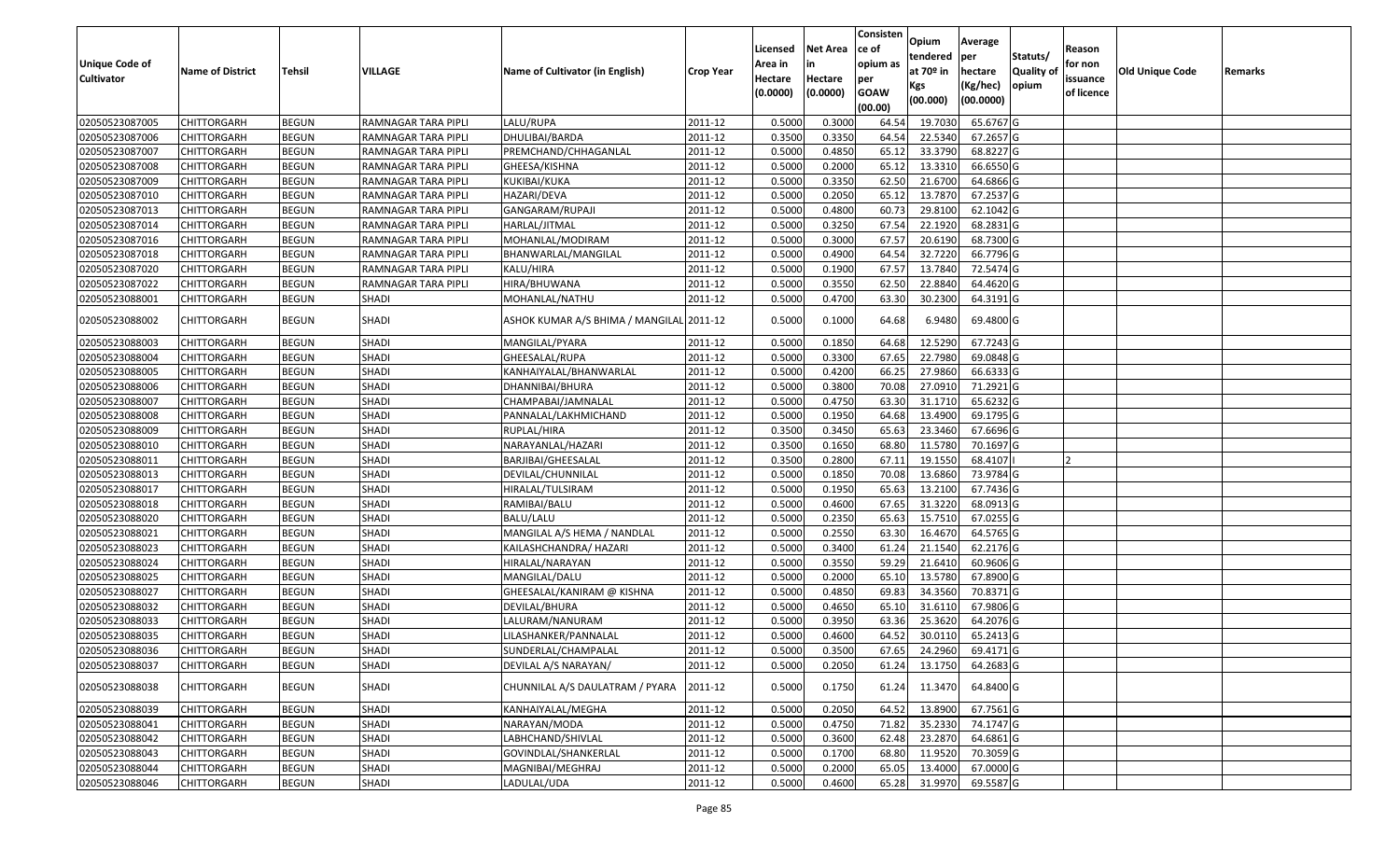|                       |                         |               |                    |                                         |                  |          |                 | Consisten   | Opium           | Average        |                  |            |                 |         |
|-----------------------|-------------------------|---------------|--------------------|-----------------------------------------|------------------|----------|-----------------|-------------|-----------------|----------------|------------------|------------|-----------------|---------|
|                       |                         |               |                    |                                         |                  | Licensed | <b>Net Area</b> | ce of       | tendered        |                | Statuts/         | Reason     |                 |         |
| <b>Unique Code of</b> | <b>Name of District</b> | <b>Tehsil</b> | VILLAGE            | Name of Cultivator (in English)         | <b>Crop Year</b> | Area in  |                 | opium as    | at $70°$ in     | per<br>hectare | <b>Quality o</b> | for non    | Old Unique Code | Remarks |
| <b>Cultivator</b>     |                         |               |                    |                                         |                  | Hectare  | Hectare         | per         |                 | (Kg/hec)       | opium            | issuance   |                 |         |
|                       |                         |               |                    |                                         |                  | (0.0000) | (0.0000)        | <b>GOAW</b> | Kgs<br>(00.000) | (00.0000)      |                  | of licence |                 |         |
|                       |                         |               |                    |                                         |                  |          |                 | (00.00)     |                 |                |                  |            |                 |         |
| 02050523088047        | CHITTORGARH             | <b>BEGUN</b>  | <b>SHADI</b>       | SHANKER/NATHU                           | 2011-12          | 0.5000   | 0.1500          | 65.28       | 10.1000         | 67.3333 G      |                  |            |                 |         |
| 02050523088048        | CHITTORGARH             | <b>BEGUN</b>  | SHADI              | RANGLAL/TEJPAL                          | 2011-12          | 0.5000   | 0.1800          | 62.48       | 11.7370         | 65.2056 G      |                  |            |                 |         |
| 02050523088049        | CHITTORGARH             | <b>BEGUN</b>  | <b>SHADI</b>       | NANALAL/TEJPAL                          | 2011-12          | 0.3500   | 0.1600          | 65.05       | 10.8820         | 68.0125 G      |                  |            |                 |         |
| 02050523088050        | CHITTORGARH             | <b>BEGUN</b>  | SHADI              | KANHAIYALAL/TEJPAL                      | 2011-12          | 0.5000   | 0.1900          | 62.48       | 12.9240         | 68.0211G       |                  |            |                 |         |
| 02050523088051        | CHITTORGARH             | <b>BEGUN</b>  | SHADI              | PANNALAL/DOLA                           | 2011-12          | 0.5000   | 0.1450          | 65.28       | 9.801           | 67.5931 G      |                  |            |                 |         |
| 02050523088052        | CHITTORGARH             | <b>BEGUN</b>  | SHADI              | PANNALAL/MEGHA                          | 2011-12          | 0.5000   | 0.2100          | 66.31       | 14.1430         | 67.3476 G      |                  |            |                 |         |
| 02050523088053        | CHITTORGARH             | <b>BEGUN</b>  | <b>SHADI</b>       | GHEESALAL/NARAYAN                       | 2011-12          | 0.5000   | 0.2450          | 66.3        | 16.4730         | 67.2367 G      |                  |            |                 |         |
| 02050523088054        | CHITTORGARH             | <b>BEGUN</b>  | <b>SHADI</b>       | TULSIRAM/HIRA                           | 2011-12          | 0.5000   | 0.3100          | 66.3        | 21.2100         | 68.4194 G      |                  |            |                 |         |
| 02050523089001        | CHITTORGARH             | <b>BEGUN</b>  | <b>SEMLIYA</b>     | DHAPUBAI/MANGILAL                       | 2011-12          | 0.5000   | 0.4200          | 70.1        | 29.4260         | 70.0619 G      |                  |            |                 |         |
| 02050523089004        | CHITTORGARH             | <b>BEGUN</b>  | SEMLIYA            | MOHANLAL/KAJODIMAL                      | 2011-12          | 0.5000   | 0.3150          | 65.87       | 20.9750         | 66.5873 G      |                  |            |                 |         |
| 02050523089008        | CHITTORGARH             | <b>BEGUN</b>  | SEMLIYA            | BHUWANA A/S CHUNNILAL / NARAYAN 2011-12 |                  | 0.5000   | 0.2450          | 69.40       | 17.3900         | 70.9796 G      |                  |            |                 |         |
| 02050523089009        | CHITTORGARH             | <b>BEGUN</b>  | SEMLIYA            | UDA/LALU                                | 2011-12          | 0.5000   | 0.2600          | 65.87       | 17.1260         | 65.8692 G      |                  |            |                 |         |
| 02050523089010        | CHITTORGARH             | <b>BEGUN</b>  | SEMLIYA            | KANHAIYALAL/PYARCHAND                   | 2011-12          | 0.5000   | 0.2900          | 71.71       | 21.8590         | 75.3759 G      |                  |            |                 |         |
|                       |                         |               |                    | LAXMAN A/S PARMANAND/                   |                  |          |                 |             |                 |                |                  |            |                 |         |
| 02050523089011        | CHITTORGARH             | <b>BEGUN</b>  | SEMLIYA            | CHUNNILAL                               | 2011-12          | 0.5000   | 0.2600          | 68.86       | 18.1790         | 69.9192 G      |                  |            |                 |         |
| 02050523089012        | CHITTORGARH             | <b>BEGUN</b>  | SEMLIYA            | PANNALAL/MOTI                           | 2011-12          | 0.5000   | 0.4150          | 65.87       | 27.6180         | 66.5494 G      |                  |            |                 |         |
| 02050523089013        | CHITTORGARH             | <b>BEGUN</b>  | <b>SEMLIYA</b>     | RAMLAL/GOPI                             | 2011-12          | 0.5000   | 0.3850          | 65.74       | 26.0710         | 67.7169 G      |                  |            |                 |         |
| 02050523089015        | CHITTORGARH             | <b>BEGUN</b>  | SEMLIYA            | LALU A/S GOPI / MEGHA                   | 2011-12          | 0.5000   | 0.2400          | 60.68       | 14.5460         | 60.6083 G      |                  |            |                 |         |
| 02050523089016        | CHITTORGARH             | <b>BEGUN</b>  | <b>SEMLIYA</b>     | MOTYABAI/BHERU                          | 2011-12          | 0.5000   | 0.2900          | 67.16       | 19.9270         | 68.7138 G      |                  |            |                 |         |
| 02050523089017        | CHITTORGARH             | <b>BEGUN</b>  | SEMLIYA            | BHANWARLAL/NARAYAN                      | 2011-12          | 0.5000   | 0.4400          | 65.74       | 30.3250         | 68.9205 G      |                  |            |                 |         |
| 02050523089018        | CHITTORGARH             | <b>BEGUN</b>  | <b>SEMLIYA</b>     | MOHANDAS/NARAYAN                        | 2011-12          | 0.5000   | 0.5050          | 65.74       | 33.7720         | 66.8752 G      |                  |            |                 |         |
| 02050523089019        | CHITTORGARH             | <b>BEGUN</b>  | SEMLIYA            | ONKARLAL/SHOCHAND                       | 2011-12          | 0.5000   | 0.3950          | 64.77       | 26.6480         | 67.4633 G      |                  |            |                 |         |
| 02050523089021        | CHITTORGARH             | <b>BEGUN</b>  | <b>SEMLIYA</b>     | ONKAR/MANGILAL                          | 2011-12          | 0.5000   | 0.2300          | 67.68       | 16.0400         | 69.7391G       |                  |            |                 |         |
| 02050523089025        | CHITTORGARH             | <b>BEGUN</b>  | SEMLIYA            | RAMESHWAR/SHANKERLAL                    | 2011-12          | 0.5000   | 0.3450          | 68.86       | 24.0620         | 69.7449 G      |                  |            |                 |         |
| 02050523089027        | CHITTORGARH             | <b>BEGUN</b>  | SEMLIYA            | NATHULAL A/S CHUNNILAL/<br>PYARCHAND    | 2011-12          | 0.5000   | 0.4400          | 69.60       | 32.7820         | 74.5045 G      |                  |            |                 |         |
| 02050523089028        | CHITTORGARH             | <b>BEGUN</b>  | <b>SEMLIYA</b>     | PREMBAI/DUNGALAL                        | 2011-12          | 0.5000   | 0.2400          | 63.1        | 17.0380         | 70.9917 G      |                  |            |                 |         |
| 02050523089030        | <b>CHITTORGARH</b>      | <b>BEGUN</b>  | SEMLIYA            | GORDHAN/CHUNNILAL                       | 2011-12          | 0.5000   | 0.2000          | 67.68       | 15.5180         | 77.5900 G      |                  |            |                 |         |
| 02050523089031        | <b>CHITTORGARH</b>      | <b>BEGUN</b>  | <b>SEMLIYA</b>     | JAGDISH A/S NATHU / GOPI                | 2011-12          | 0.5000   | 0.2000          | 64.77       | 13.3430         | 66.7150 G      |                  |            |                 |         |
| 02050523089032        | CHITTORGARH             | <b>BEGUN</b>  | <b>SEMLIYA</b>     | DHAPUBAI/KALU                           | 2011-12          | 0.5000   | 0.2000          | 64.77       | 13.3060         | 66.5300 G      |                  |            |                 |         |
| 02050523089035        | CHITTORGARH             | <b>BEGUN</b>  | <b>SEMLIYA</b>     | BALIBAI/ BHANWARLAL                     | 2011-12          | 0.5000   | 0.4650          | 67.68       | 31.9260         | 68.6581G       |                  |            |                 |         |
| 02050523089037        | CHITTORGARH             | <b>BEGUN</b>  | <b>SEMLIYA</b>     | RADHESHYAM/KALU                         | 2011-12          | 0.5000   | 0.4950          | 63.16       | 31.9590         | 64.5636 G      |                  |            |                 |         |
| 02050523089038        | CHITTORGARH             | <b>BEGUN</b>  | SEMLIYA            | DEVILAL/MODA                            | 2011-12          | 0.5000   | 0.4550          | 65.99       | 31.2130         | 68.6000G       |                  |            |                 |         |
| 02050523090001        | CHITTORGARH             | <b>BEGUN</b>  | UTHEN KALAN        | JATASHANKER/KAJOD                       | 2011-12          | 0.350    | 0.1500          | 61.44       | 11.0500         | 73.6667 G      |                  |            |                 |         |
| 02050523090002        | CHITTORGARH             | <b>BEGUN</b>  | UTHEN KALAN        | MEGHRAJ/NANALAL                         | 2011-12          | 0.5000   | 0.2550          | 63.40       | 17.3630         | 68.0902 G      |                  |            |                 |         |
| 02050523090003        | <b>CHITTORGARH</b>      | <b>BEGUN</b>  | <b>UTHEN KALAN</b> | NANDLAL/AKLING                          | 2011-12          | 0.3500   | 0.3350          | 61.44       | 22.2060         | 66.2866 G      |                  |            |                 |         |
| 02050523090005        | <b>CHITTORGARH</b>      | <b>BEGUN</b>  | UTHEN KALAN        | MANGIBAI/KAILASH                        | 2011-12          | 0.5000   | 0.2400          | 67.41       | 16.5540         | 68.9750 G      |                  |            |                 |         |
| 02050523090006        | <b>CHITTORGARH</b>      | <b>BEGUN</b>  | UTHEN KALAN        | NATHULAL/TEKA                           | 2011-12          | 0.5000   | 0.2450          | 64.87       | 16.9590         | 69.2204 G      |                  |            |                 |         |
| 02050523090008        | <b>CHITTORGARH</b>      | <b>BEGUN</b>  | UTHEN KALAN        | BHERU/PEMA                              | 2011-12          | 0.5000   | 0.3000          | 65.22       | 20.5720         | 68.5733 G      |                  |            |                 |         |
| 02050523090011        | <b>CHITTORGARH</b>      | <b>BEGUN</b>  | UTHEN KALAN        | LADURAM/KISHNA                          | 2011-12          | 0.5000   | 0.4000          | 65.22       | 26.3490         | 65.8725 G      |                  |            |                 |         |
| 02050523090012        | <b>CHITTORGARH</b>      | <b>BEGUN</b>  | <b>UTHEN KALAN</b> | PARVATIBAI/RAMCHANDRA                   | 2011-12          | 0.5000   | 0.2000          | 67.08       | 13.9240         | 69.6200 G      |                  |            |                 |         |
| 02050523090013        | <b>CHITTORGARH</b>      | <b>BEGUN</b>  | <b>UTHEN KALAN</b> | SHANTILAL/KHYALIRAM                     | 2011-12          | 0.5000   | 0.2000          | 53.82       | 11.5940         | 57.9700 G      |                  |            |                 |         |
| 02050523090015        | <b>CHITTORGARH</b>      | <b>BEGUN</b>  | UTHEN KALAN        | HIMMATRAM/GORILAL                       | 2011-12          | 0.5000   | 0.2950          | 64.87       | 20.3880         | 69.1119 G      |                  |            |                 |         |
| 02050523090016        | <b>CHITTORGARH</b>      | <b>BEGUN</b>  | UTHEN KALAN        | SHYAMLAL/NANALAL                        | 2011-12          | 0.5000   | 0.4000          | 63.77       | 25.5720         | 63.9300 G      |                  |            |                 |         |
| 02050523090019        | <b>CHITTORGARH</b>      | <b>BEGUN</b>  | UTHEN KALAN        | JAMNALAL/KHEMA                          | 2011-12          | 0.5000   | 0.3000          | 59.29       | 18.3880         | 61.2933 G      |                  |            |                 |         |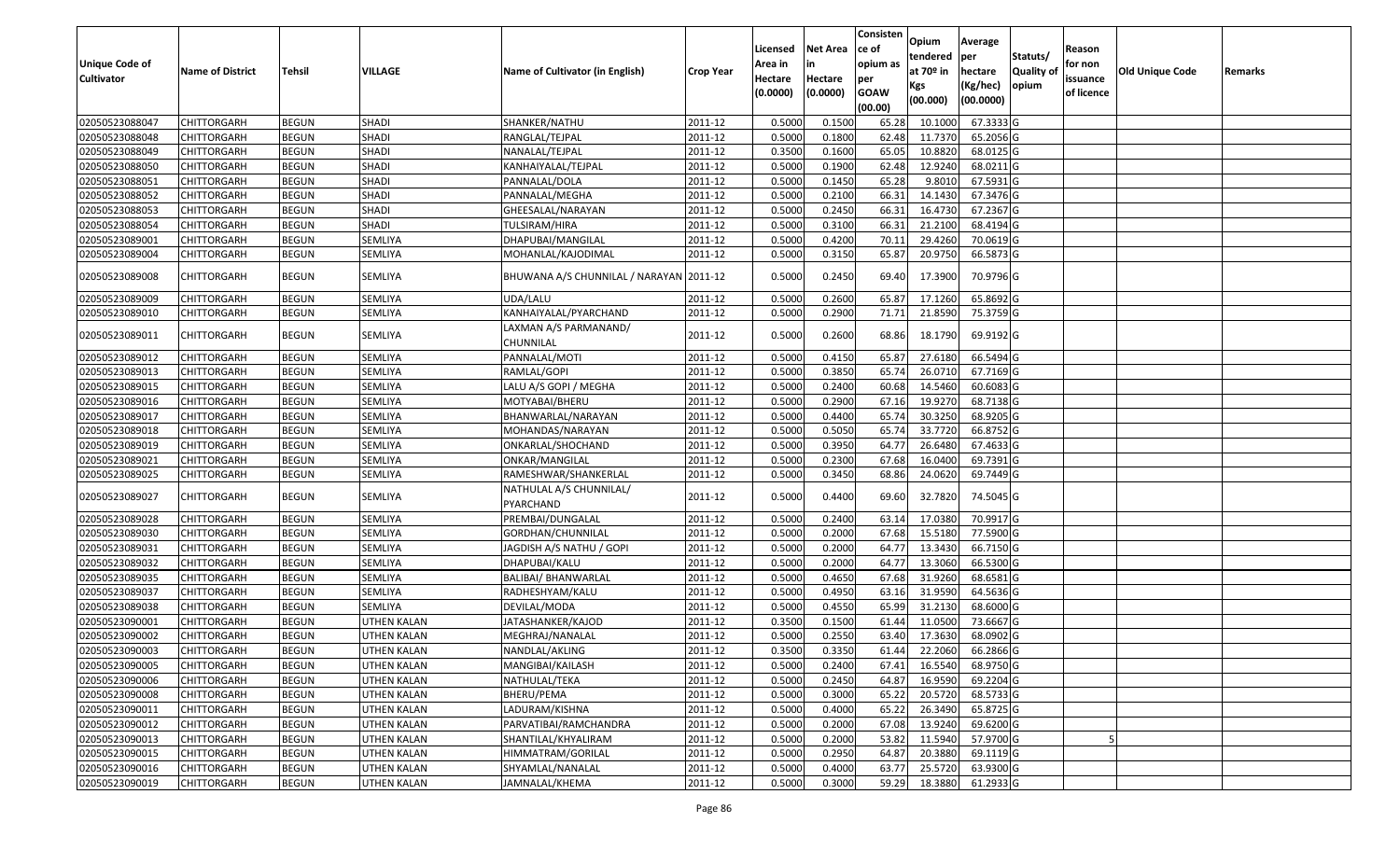| <b>Unique Code of</b><br><b>Cultivator</b> | <b>Name of District</b> | Tehsil       | VILLAGE            | <b>Name of Cultivator (in English)</b> | <b>Crop Year</b> | Licensed<br>Area in<br>Hectare<br>(0.0000) | <b>Net Area</b><br>in<br>Hectare<br>(0.0000) | Consisten<br>ce of<br>opium as<br>per<br><b>GOAW</b><br>(00.00) | Opium<br>tendered<br>at $70°$ in<br>Kgs<br>(00.000) | Average<br>per<br>hectare<br>(Kg/hec)<br>(00.0000) | Statuts/<br><b>Quality of</b><br>opium | Reason<br>for non<br>issuance<br>of licence | Old Unique Code | Remarks |
|--------------------------------------------|-------------------------|--------------|--------------------|----------------------------------------|------------------|--------------------------------------------|----------------------------------------------|-----------------------------------------------------------------|-----------------------------------------------------|----------------------------------------------------|----------------------------------------|---------------------------------------------|-----------------|---------|
| 02050523090020                             | <b>CHITTORGARH</b>      | <b>BEGUN</b> | UTHEN KALAN        | LAXMINARAYAN/JITMAL                    | 2011-12          | 0.3500                                     | 0.2350                                       | 60.99                                                           | 14.7330                                             | 62.6936 G                                          |                                        |                                             |                 |         |
| 02050523090021                             | CHITTORGARH             | <b>BEGUN</b> | UTHEN KALAN        | AMRITLAL/LAXMINARAYAN                  | 2011-12          | 0.5000                                     | 0.3000                                       | 60.99                                                           | 19.2900                                             | 64.3000 G                                          |                                        |                                             |                 |         |
| 02050523090022                             | CHITTORGARH             | <b>BEGUN</b> | UTHEN KALAN        | RAJENDRA KUMAR/ MEGHRAJ                | 2011-12          | 0.3500                                     | 0.2200                                       | 60.99                                                           | 14.4020                                             | 65.4636 G                                          |                                        |                                             |                 |         |
| 02050523090024                             | <b>CHITTORGARH</b>      | <b>BEGUN</b> | <b>UTHEN KALAN</b> | JAGNNATH/KAJOD                         | 2011-12          | 0.3500                                     | 0.2050                                       | 57.26                                                           | 12.0660                                             | 58.8585 G                                          |                                        |                                             |                 |         |
| 02050523090027                             | <b>CHITTORGARH</b>      | <b>BEGUN</b> | UTHEN KALAN        | SOHANLAL/DALLA                         | 2011-12          | 0.5000                                     | 0.4900                                       | 62.84                                                           | 32.4700                                             | 66.2653                                            |                                        |                                             |                 |         |
| 02050523090028                             | <b>CHITTORGARH</b>      | <b>BEGUN</b> | <b>UTHEN KALAN</b> | BAKTAWAR/GULAB                         | 2011-12          | 0.5000                                     | 0.2000                                       | 67.41                                                           | 13.7320                                             | 68.6600 G                                          |                                        |                                             |                 |         |
| 02050523090032                             | CHITTORGARH             | <b>BEGUN</b> | UTHEN KALAN        | KALU/MADHO                             | 2011-12          | 0.5000                                     | 0.2900                                       | 61.44                                                           | 18.7480                                             | 64.6483 G                                          |                                        |                                             |                 |         |
| 02050523090034                             | <b>CHITTORGARH</b>      | <b>BEGUN</b> | UTHEN KALAN        | BALMUKUND/CHHAGANLAL                   | 2011-12          | 0.3500                                     | 0.2150                                       | 69.14                                                           | 15.5570                                             | 72.3581 G                                          |                                        |                                             |                 |         |
| 02050523090035                             | <b>CHITTORGARH</b>      | <b>BEGUN</b> | UTHEN KALAN        | MADANLAL/BHERULAL                      | 2011-12          | 0.5000                                     | 0.4000                                       | 64.87                                                           | 26.8930                                             | 67.2325 G                                          |                                        |                                             |                 |         |
| 02050523090036                             | <b>CHITTORGARH</b>      | <b>BEGUN</b> | UTHEN KALAN        | ONKAR/KASHIRAM                         | 2011-12          | 0.5000                                     | 0.4400                                       | 69.64                                                           | 31.3080                                             | 71.1545 G                                          |                                        |                                             |                 |         |
| 02050523090037                             | <b>CHITTORGARH</b>      | <b>BEGUN</b> | UTHEN KALAN        | JAGANNATH/KUKA                         | 2011-12          | 0.5000                                     | 0.2950                                       | 67.93                                                           | 20.8160                                             | 70.5627 G                                          |                                        |                                             |                 |         |
| 02050523091001                             | <b>CHITTORGARH</b>      | <b>BEGUN</b> | UMAR               | BARDICHAND/NARAYAN                     | 2011-12          | 0.5000                                     | 0.1950                                       | 65.27                                                           | 13.3990                                             | 68.7128 G                                          |                                        |                                             |                 |         |
| 02050523091002                             | <b>CHITTORGARH</b>      | <b>BEGUN</b> | <b>UMAR</b>        | HIRALAL/KALU                           | 2011-12          | 0.5000                                     | 0.2500                                       | 65.79                                                           | 17.3220                                             | 69.2880 G                                          |                                        |                                             |                 |         |
| 02050523091005                             | <b>CHITTORGARH</b>      | <b>BEGUN</b> | <b>UMAR</b>        | ONKAR/UDA                              | 2011-12          | 0.5000                                     | 0.2300                                       | 65.27                                                           | 16.2150                                             | 70.5000 G                                          |                                        |                                             |                 |         |
| 02050523091006                             | <b>CHITTORGARH</b>      | <b>BEGUN</b> | <b>UMAR</b>        | LAXMAN/DEVILAL                         | 2011-12          | 0.5000                                     | 0.3700                                       | 65.27                                                           | 25.5020                                             | 68.9243 G                                          |                                        |                                             |                 |         |
| 02050523091007                             | <b>CHITTORGARH</b>      | <b>BEGUN</b> | <b>UMAR</b>        | MOHANLAL/GOVIND                        | 2011-12          | 0.5000                                     | 0.2000                                       | 67.63                                                           | 14.3960                                             | 71.9800 G                                          |                                        |                                             |                 |         |
| 02050523091008                             | <b>CHITTORGARH</b>      | <b>BEGUN</b> | <b>UMAR</b>        | GHEESA/KISHNA                          | 2011-12          | 0.5000                                     | 0.2950                                       | 66.51                                                           | 20.6370                                             | 69.9559 G                                          |                                        |                                             |                 |         |
| 02050523091009                             | <b>CHITTORGARH</b>      | <b>BEGUN</b> | UMAR               | NANDLAL/MANGILAL                       | 2011-12          | 0.5000                                     | 0.2950                                       | 64.12                                                           | 19.7120                                             | 66.8203 G                                          |                                        |                                             |                 |         |
| 02050523091010                             | <b>CHITTORGARH</b>      | <b>BEGUN</b> | <b>UMAR</b>        | GHEESALAL/PYARCHAND                    | 2011-12          | 0.5000                                     | 0.2950                                       | 67.63                                                           | 21.2160                                             | 71.9186 G                                          |                                        |                                             |                 |         |
| 02050523091011                             | CHITTORGARH             | <b>BEGUN</b> | <b>UMAR</b>        | RUPLAL@ RUPA/ NARAYAN                  | 2011-12          | 0.5000                                     | 0.3000                                       | 64.12                                                           | 20.4180                                             | 68.0600 G                                          |                                        |                                             |                 |         |
| 02050523091013                             | <b>CHITTORGARH</b>      | <b>BEGUN</b> | <b>UMAR</b>        | GHEESALAL/BHUWANA                      | 2011-12          | 0.5000                                     | 0.2200                                       | 64.12                                                           | 15.2700                                             | 69.4091G                                           |                                        |                                             |                 |         |
| 02050523091014                             | <b>CHITTORGARH</b>      | <b>BEGUN</b> | <b>UMAR</b>        | BHURALAL A/S KUKA/ KANA                | 2011-12          | 0.5000                                     | 0.4300                                       | 64.90                                                           | 29.2240                                             | 67.9628 G                                          |                                        |                                             |                 |         |
| 02050523091015                             | <b>CHITTORGARH</b>      | <b>BEGUN</b> | <b>UMAR</b>        | PANNALAL/PYARA                         | 2011-12          | 0.3500                                     | 0.2500                                       | 62.90                                                           | 16.1380                                             | 64.5520 G                                          |                                        |                                             |                 |         |
| 02050523091017                             | <b>CHITTORGARH</b>      | <b>BEGUN</b> | <b>UMAR</b>        | HARLAL/PYARCHAND                       | 2011-12          | 0.5000                                     | 0.2050                                       | 64.90                                                           | 14.0740                                             | 68.6537 G                                          |                                        |                                             |                 |         |
| 02050523091020                             | <b>CHITTORGARH</b>      | <b>BEGUN</b> | <b>UMAR</b>        | MEGHRAJ/NARAYAN                        | 2011-12          | 0.5000                                     | 0.1500                                       | 64.90                                                           | 10.4300                                             | 69.5333 G                                          |                                        |                                             |                 |         |
| 02050523091021                             | CHITTORGARH             | <b>BEGUN</b> | <b>UMAR</b>        | MOHANLAL/DEVILAL                       | 2011-12          | 0.5000                                     | 0.2500                                       | 65.53                                                           | 17.5340                                             | 70.1360 G                                          |                                        |                                             |                 |         |
| 02050523091023                             | <b>CHITTORGARH</b>      | <b>BEGUN</b> | <b>UMAR</b>        | TULSIRAM/MIYACHAND                     | 2011-12          | 0.5000                                     | 0.1350                                       | 65.53                                                           | 9.2960                                              | 68.8593 G                                          |                                        |                                             |                 |         |
| 02050523091028                             | <b>CHITTORGARH</b>      | <b>BEGUN</b> | <b>UMAR</b>        | BALU/UDA                               | 2011-12          | 0.5000                                     | 0.2000                                       | 64.81                                                           | 13.9530                                             | 69.7650 G                                          |                                        |                                             |                 |         |
| 02050523091029                             | <b>CHITTORGARH</b>      | <b>BEGUN</b> | <b>UMAR</b>        | RAMLAL/VENA                            | 2011-12          | 0.5000                                     | 0.1700                                       | 65.19                                                           | 12.4050                                             | 72.9706 G                                          |                                        |                                             |                 |         |
| 02050523091030                             | <b>CHITTORGARH</b>      | <b>BEGUN</b> | <b>UMAR</b>        | HAZARI/SHOCHAND                        | 2011-12          | 0.5000                                     | 0.3800                                       | 65.53                                                           | 26.4550                                             | 69.6184 G                                          |                                        |                                             |                 |         |
| 02050523091031                             | <b>CHITTORGARH</b>      | <b>BEGUN</b> | <b>UMAR</b>        | NANDA/NARAYAN                          | 2011-12          | 0.5000                                     | 0.4050                                       | 62.13                                                           | 26.1120                                             | 64.4741 G                                          |                                        |                                             |                 |         |
| 02050523091032                             | CHITTORGARH             | <b>BEGUN</b> | <b>UMAR</b>        | MOTI/NARAYAN                           | 2011-12          | 0.5000                                     | 0.3000                                       | 65.19                                                           | 20.5810                                             | 68.6033 G                                          |                                        |                                             |                 |         |
| 02050523091033                             | <b>CHITTORGARH</b>      | <b>BEGUN</b> | <b>UMAR</b>        | SHARNGARIBAI/MANGILAL                  | 2011-12          | 0.5000                                     | 0.1000                                       | 65.19                                                           | 6.9660                                              | 69.6600 G                                          |                                        |                                             |                 |         |
| 02050523091034                             | <b>CHITTORGARH</b>      | <b>BEGUN</b> | <b>UMAR</b>        | BALULAL/MIYACHAND                      | 2011-12          | 0.5000                                     | 0.1450                                       | 64.81                                                           | 9.9620                                              | 68.7034 G                                          |                                        |                                             |                 |         |
| 02050523091036                             | CHITTORGARH             | <b>BEGUN</b> | UMAR               | NATHU/GHEESA                           | 2011-12          | 0.500                                      | 0.1400                                       | 62.90                                                           | 9.1290                                              | 65.2071 G                                          |                                        |                                             |                 |         |
| 02050523091038                             | <b>CHITTORGARH</b>      | <b>BEGUN</b> | <b>UMAR</b>        | LAXMAN/NANJI                           | 2011-12          | 0.5000                                     | 0.2800                                       | 66.51                                                           | 19.6960                                             | 70.3429 G                                          |                                        |                                             |                 |         |
| 02050523091041                             | <b>CHITTORGARH</b>      | <b>BEGUN</b> | <b>UMAR</b>        | BHERULAL/GHEESA                        | 2011-12          | 0.5000                                     | 0.3400                                       | 65.66                                                           | 23.6190                                             | 69.4676 G                                          |                                        |                                             |                 |         |
| 02050523091042                             | <b>CHITTORGARH</b>      | <b>BEGUN</b> | <b>UMAR</b>        | MOHNIBAI/MODILAL                       | 2011-12          | 0.5000                                     | 0.1500                                       | 65.66                                                           | 10.9650                                             | 73.1000 G                                          |                                        |                                             |                 |         |
| 02050523091043                             | <b>CHITTORGARH</b>      | <b>BEGUN</b> | <b>UMAR</b>        | DEVILAL/BARDA                          | 2011-12          | 0.5000                                     | 0.2050                                       | 65.66                                                           | 14.3420                                             | 69.9610 G                                          |                                        |                                             |                 |         |
| 02050523091044                             | <b>CHITTORGARH</b>      | <b>BEGUN</b> | <b>UMAR</b>        | KANIRAM/HIRA                           | 2011-12          | 0.5000                                     | 0.2000                                       | 64.81                                                           | 13.5360                                             | 67.6800 G                                          |                                        |                                             |                 |         |
| 02050523092002                             | <b>CHITTORGARH</b>      | <b>BEGUN</b> | DAULATPURA         | JAGMOHAN/RUPA                          | 2011-12          | 0.3500                                     | 0.3200                                       | 68.44                                                           | 22.8200                                             | 71.3125 G                                          |                                        |                                             |                 |         |
| 02050523092004                             | <b>CHITTORGARH</b>      | <b>BEGUN</b> | DAULATPURA         | JAMNALAL A/S LAXMICHAND/ PYARA         | 2011-12          | 0.5000                                     | 0.2750                                       | 68.44                                                           | 19.0650                                             | 69.3273 G                                          |                                        |                                             |                 |         |
| 02050523092005                             | <b>CHITTORGARH</b>      | <b>BEGUN</b> | DAULATPURA         | JAIRAM/NANDA                           | 2011-12          | 0.3500                                     | 0.3500                                       | 72.47                                                           | 26.0580                                             | 74.4514 G                                          |                                        |                                             |                 |         |
| 02050523092006                             | <b>CHITTORGARH</b>      | <b>BEGUN</b> | DAULATPURA         | INDRAMAL/PYARA                         | 2011-12          | 0.5000                                     | 0.2400                                       | 68.92                                                           | 17.0720                                             | 71.1333 G                                          |                                        |                                             |                 |         |
| 02050523092007                             | <b>CHITTORGARH</b>      | <b>BEGUN</b> | <b>DAULATPURA</b>  | DEVILAL/DEVA                           | 2011-12          | 0.5000                                     | 0.3900                                       | 68.44                                                           |                                                     | 28.0310 71.8744 G                                  |                                        |                                             |                 |         |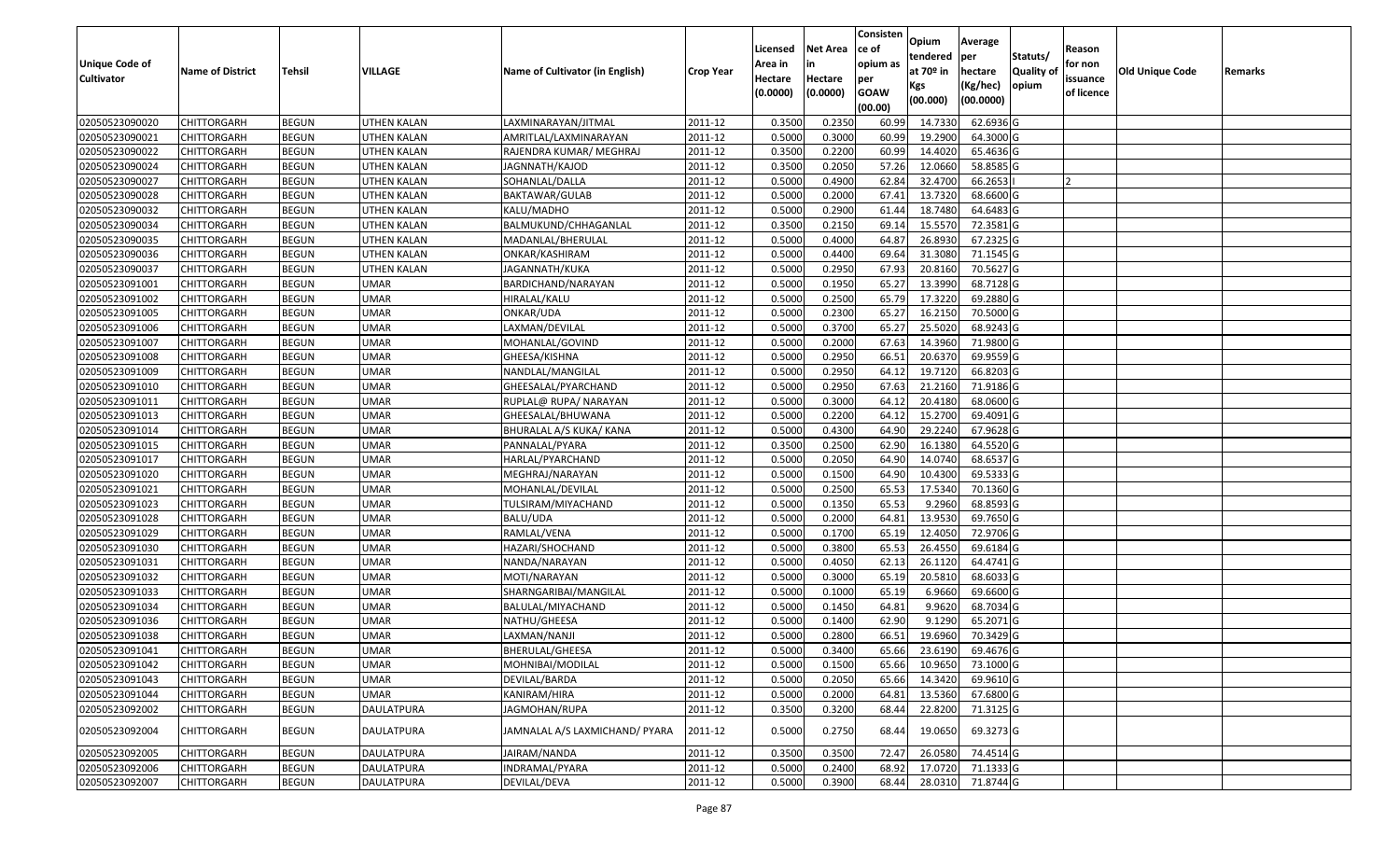|                       |                         |               |                   |                                 |                  | Licensed | <b>Net Area</b> | Consisten<br>ce of | Opium         | Average   |                  | Reason     |                 |                 |
|-----------------------|-------------------------|---------------|-------------------|---------------------------------|------------------|----------|-----------------|--------------------|---------------|-----------|------------------|------------|-----------------|-----------------|
| <b>Unique Code of</b> |                         |               |                   |                                 |                  | Area in  |                 | opium as           | tendered      | per       | Statuts/         | for non    |                 |                 |
| <b>Cultivator</b>     | <b>Name of District</b> | <b>Tehsil</b> | VILLAGE           | Name of Cultivator (in English) | <b>Crop Year</b> | Hectare  | Hectare         | per                | at $70°$ in   | hectare   | <b>Quality o</b> | issuance   | Old Unique Code | Remarks         |
|                       |                         |               |                   |                                 |                  | (0.0000) | (0.0000)        | <b>GOAW</b>        | Kgs           | (Kg/hec)  | opium            | of licence |                 |                 |
|                       |                         |               |                   |                                 |                  |          |                 | (00.00)            | (00.000)      | (00.0000) |                  |            |                 |                 |
| 02050523092013        | CHITTORGARH             | <b>BEGUN</b>  | <b>DAULATPURA</b> | MUKESH KUMAR/ GIRDHARI          | 2011-12          | 0.3500   | 0.3500          | 63.80              | 22.5400       | 64.4000 G |                  |            |                 |                 |
| 02050523092019        | CHITTORGARH             | <b>BEGUN</b>  | DAULATPURA        | ONKAR/MEGHA                     | 2011-12          | 0.5000   | 0.4850          | 65.48              | 32.0570       | 66.0969 G |                  |            |                 |                 |
| 02050523092020        | CHITTORGARH             | <b>BEGUN</b>  | DAULATPURA        | NATHULAL/LAXMAN                 | 2011-12          | 0.5000   | 0.2300          | 68.1               | 16.4240       | 71.4087 G |                  |            |                 |                 |
| 02050523092021        | <b>CHITTORGARH</b>      | <b>BEGUN</b>  | <b>DAULATPURA</b> | DAULIBAI/BHURA                  | 2011-12          | 0.5000   | 0.3150          | 68.15              | 21.9150       | 69.5714 G |                  |            | 02050523075020  | <b>TRANSFER</b> |
| 02050523093001        | CHITTORGARH             | <b>BEGUN</b>  | CHANDAKHEDI       | SOHANLAL/JAGANNATH              | 2011-12          | 0.5000   | 0.2000          | 62.53              | 11.7560       | 58.7800 G |                  |            |                 |                 |
| 02050523093002        | CHITTORGARH             | <b>BEGUN</b>  | CHANDAKHEDI       | DEVILAL/PYARCHAND               | 2011-12          | 0.5000   | 0.2500          | 67.7               | 17.3410       | 69.3640 G |                  |            |                 |                 |
| 02050523093004        | CHITTORGARH             | <b>BEGUN</b>  | CHANDAKHEDI       | MIYACHAND/MOTI DHAKAD           | 2011-12          | 0.5000   | 0.3300          | 65.44              | 22.0350       | 66.7727 G |                  |            |                 |                 |
| 02050523093005        | CHITTORGARH             | <b>BEGUN</b>  | CHANDAKHEDI       | BALURAM/NANDRAM                 | 2011-12          | 0.5000   | 0.1700          | 72.90              | 12.6330       | 74.3118 G |                  |            |                 |                 |
| 02050523093006        | CHITTORGARH             | <b>BEGUN</b>  | CHANDAKHEDI       | NARAYAN/BHANWARLAL              | 2011-12          | 0.5000   | 0.3150          | 64.8               | 20.7300       | 65.8095 G |                  |            |                 |                 |
| 02050523093007        | CHITTORGARH             | <b>BEGUN</b>  | CHANDAKHEDI       | GULABCHAND/RATIRAM              | 2011-12          | 0.5000   | 0.3050          | 62.37              | 19.4590       | 63.8000 G |                  |            |                 |                 |
| 02050523093008        | CHITTORGARH             | <b>BEGUN</b>  | CHANDAKHEDI       | SHAMBHULAL/BHUWANA              | 2011-12          | 0.5000   | 0.2950          | 68.12              | 23.0830       | 78.2475 G |                  |            |                 |                 |
| 02050523093009        | CHITTORGARH             | <b>BEGUN</b>  | CHANDAKHEDI       | ANOPIBAI/NANALAL D.I.L NANDA    | 2011-12          | 0.5000   | 0.2000          | 62.37              | 12.8570       | 64.2850 G |                  |            |                 |                 |
| 02050523093010        | <b>CHITTORGARH</b>      | <b>BEGUN</b>  | CHANDAKHEDI       | DEVLIBAI/DUNGA                  | 2011-12          | 0.5000   | 0.3350          | 67.74              | 23.4770       | 70.0806 G |                  |            |                 |                 |
| 02050523093012        | CHITTORGARH             | <b>BEGUN</b>  | CHANDAKHEDI       | HARKUBAI/NANDRAM                | 2011-12          | 0.5000   | 0.1950          | 74.40              | 15.2840       | 78.3795 G |                  |            |                 |                 |
| 02050523093014        | CHITTORGARH             | <b>BEGUN</b>  | CHANDAKHEDI       | PRATAPIBAI/NARAYAN              | 2011-12          | 0.5000   | 0.1600          | 67.7               | 11.3710       | 71.0688 G |                  |            |                 |                 |
| 02050523093016        | <b>CHITTORGARH</b>      | <b>BEGUN</b>  | CHANDAKHEDI       | SHOCHAND/HIRA                   | 2011-12          | 0.5000   | 0.2000          | 61.62              | 13.1160       | 65.5800 G |                  |            |                 |                 |
| 02050523093017        | CHITTORGARH             | <b>BEGUN</b>  | CHANDAKHEDI       | HARLAL/DHULA                    | 2011-12          | 0.5000   | 0.2200          | 61.62              | 14.5860       | 66.3000 G |                  |            |                 |                 |
| 02050523093018        | CHITTORGARH             | <b>BEGUN</b>  | CHANDAKHEDI       | MOTYABAI/BARDA                  | 2011-12          | 0.5000   | 0.2000          | 72.12              | 15.1720       | 75.8600 G |                  |            |                 |                 |
| 02050523093019        | CHITTORGARH             | <b>BEGUN</b>  | CHANDAKHEDI       | MANGILAL/RATNA                  | 2011-12          | 0.5000   | 0.3100          | 61.62              | 19.5250       | 62.9839 G |                  |            |                 |                 |
| 02050523093020        | CHITTORGARH             | <b>BEGUN</b>  | CHANDAKHEDI       | HIRA/DHULA                      | 2011-12          | 0.5000   | 0.3150          | 72.15              | 23.0160       | 73.0667 G |                  |            |                 |                 |
| 02050523093022        | CHITTORGARH             | <b>BEGUN</b>  | CHANDAKHEDI       | BALURAM/UDA                     | 2011-12          | 0.5000   | 0.1950          | 62.04              | 12.7000       | 65.1282 G |                  |            |                 |                 |
| 02050523093023        | CHITTORGARH             | <b>BEGUN</b>  | CHANDAKHEDI       | DEVA/ BALU                      | 2011-12          | 0.5000   | 0.2400          | 62.37              | 15.521        | 64.6708 G |                  |            |                 |                 |
| 02050523093024        | CHITTORGARH             | <b>BEGUN</b>  | CHANDAKHEDI       | HANGAMIBAI/NOLA                 | 2011-12          | 0.5000   | 0.3650          | 68.01              | 25.5430       | 69.9808 G |                  |            |                 |                 |
| 02050523093027        | CHITTORGARH             | <b>BEGUN</b>  | CHANDAKHEDI       | KASHIRAM/NANDA                  | 2011-12          | 0.5000   | 0.2100          | 64.8               | 14.0170       | 66.7476 G |                  |            |                 |                 |
| 02050523093028        | CHITTORGARH             | <b>BEGUN</b>  | CHANDAKHEDI       | MANGILAL/GHASI                  | 2011-12          | 0.5000   | 0.2100          | 62.04              | 13.6130       | 64.8238 G |                  |            |                 |                 |
| 02050523093030        | CHITTORGARH             | <b>BEGUN</b>  | CHANDAKHEDI       | KAILASH/CHUNNILAL               | 2011-12          | 0.5000   | 0.3150          | 64.8               | 21.1560       | 67.1619 G |                  |            |                 |                 |
| 02050523093031        | CHITTORGARH             | <b>BEGUN</b>  | CHANDAKHEDI       | <b>BALU/GOKAL</b>               | 2011-12          | 0.5000   | 0.2400          | 62.04              | 15.6870       | 65.3625 G |                  |            |                 |                 |
| 02050523093032        | CHITTORGARH             | <b>BEGUN</b>  | CHANDAKHEDI       | MOHANIBAI/MANGILAL              | 2011-12          | 0.3500   | 0.2300          | 63.70              | 15.0510       | 65.4391 G |                  |            |                 |                 |
| 02050523093033        | CHITTORGARH             | <b>BEGUN</b>  | CHANDAKHEDI       | CHUNNILAL/GOKAL                 | 2011-12          | 0.5000   | 0.3950          | 68.01              | 28.1170       | 71.1823 G |                  |            |                 |                 |
| 02050523093034        | CHITTORGARH             | <b>BEGUN</b>  | CHANDAKHEDI       | KUKIBAI/MANGILAL                | 2011-12          | 0.5000   | 0.1950          | 68.01              | 13.5920       | 69.7026 G |                  |            |                 |                 |
| 02050523093035        | CHITTORGARH             | <b>BEGUN</b>  | CHANDAKHEDI       | KANHAIYALAL@ KHANA/ DOLA        | 2011-12          | 0.5000   | 0.4050          | 63.7               | 26.381        | 65.1383 G |                  |            |                 |                 |
| 02050523093038        | CHITTORGARH             | <b>BEGUN</b>  | CHANDAKHEDI       | NATHU/NARAYAN                   | 2011-12          | 0.5000   | 0.1000          | 64.08              | 7.095         | 70.9500 G |                  |            |                 |                 |
| 02050523093039        | CHITTORGARH             | <b>BEGUN</b>  | CHANDAKHEDI       | PRABHULAL/JAGANNATH             | 2011-12          | 0.5000   | 0.5050          | 65.28              | 33.5350       | 66.4059 G |                  |            |                 |                 |
| 02050523093041        | CHITTORGARH             | <b>BEGUN</b>  | CHANDAKHEDI       | LALU/BARDA                      | 2011-12          | 0.5000   | 0.4750          | 65.18              | 32.1900       | 67.7684 G |                  |            |                 |                 |
| 02050523093042        | CHITTORGARH             | <b>BEGUN</b>  | CHANDAKHEDI       | LAXMAN/BARDA                    | 2011-12          | 0.500    | 0.3050          | 64.08              | 20.9270       | 68.6131 G |                  |            |                 |                 |
| 02050523093046        | CHITTORGARH             | <b>BEGUN</b>  | CHANDAKHEDI       | NARAYAN/GULAB                   | 2011-12          | 0.5000   | 0.2000          | 64.08              | 13.4660       | 67.3300 G |                  |            |                 |                 |
| 02050523093048        | CHITTORGARH             | <b>BEGUN</b>  | CHANDAKHEDI       | KASTURIBAI/BALU                 | 2011-12          | 0.5000   | 0.4950          |                    | 66.23 33.4370 | 67.5495 G |                  |            |                 |                 |
| 02050523093050        | <b>CHITTORGARH</b>      | <b>BEGUN</b>  | CHANDAKHEDI       | SHANTILAL/BALURAM               | 2011-12          | 0.5000   | 0.1950          | 70.76              | 14.3440       | 73.5590 G |                  |            |                 |                 |
| 02050523093051        | <b>CHITTORGARH</b>      | <b>BEGUN</b>  | CHANDAKHEDI       | JAGANNATH/NANDA                 | 2011-12          | 0.5000   | 0.2650          | 74.71              | 20.6860       | 78.0604 G |                  |            |                 |                 |
| 02050523093052        | <b>CHITTORGARH</b>      | <b>BEGUN</b>  | CHANDAKHEDI       | NANALAL/BARDA                   | 2011-12          | 0.5000   | 0.1600          | 66.23              | 10.8330       | 67.7063 G |                  |            |                 |                 |
| 02050523093055        | CHITTORGARH             | <b>BEGUN</b>  | CHANDAKHEDI       | KESHARBAI/HARLAL                | 2011-12          | 0.5000   | 0.1900          | 66.23              | 13.0950       | 68.9211 G |                  |            |                 |                 |
| 02050523093058        | <b>CHITTORGARH</b>      | <b>BEGUN</b>  | CHANDAKHEDI       | KASHIRAM/MUDLAL                 | 2011-12          | 0.5000   | 0.4550          | 65.16              | 30.4860       | 67.0022 G |                  |            |                 |                 |
| 02050523093059        | <b>CHITTORGARH</b>      | <b>BEGUN</b>  | CHANDAKHEDI       | SHANKERLAL/BALU                 | 2011-12          | 0.5000   | 0.2400          | 56.86              | 14.5560       | 60.6500 G |                  |            |                 |                 |
| 02050523093060        | CHITTORGARH             | <b>BEGUN</b>  | CHANDAKHEDI       | LALURAM/BALURAM                 | 2011-12          | 0.5000   | 0.1800          | 60.74              | 11.7050       | 65.0278 G |                  |            |                 |                 |
| 02050523093061        | <b>CHITTORGARH</b>      | <b>BEGUN</b>  | CHANDAKHEDI       | ONKAR/HIRALAL                   | 2011-12          | 0.5000   | 0.2100          | 65.16              | 14.0280       | 66.8000 G |                  |            |                 |                 |
| 02050523093066        | <b>CHITTORGARH</b>      | <b>BEGUN</b>  | CHANDAKHEDI       | KAHNAIYALAL @ KHANA / BARDA     | 2011-12          | 0.5000   | 0.3800          | 65.16              | 24.9470       | 65.6500 G |                  |            |                 |                 |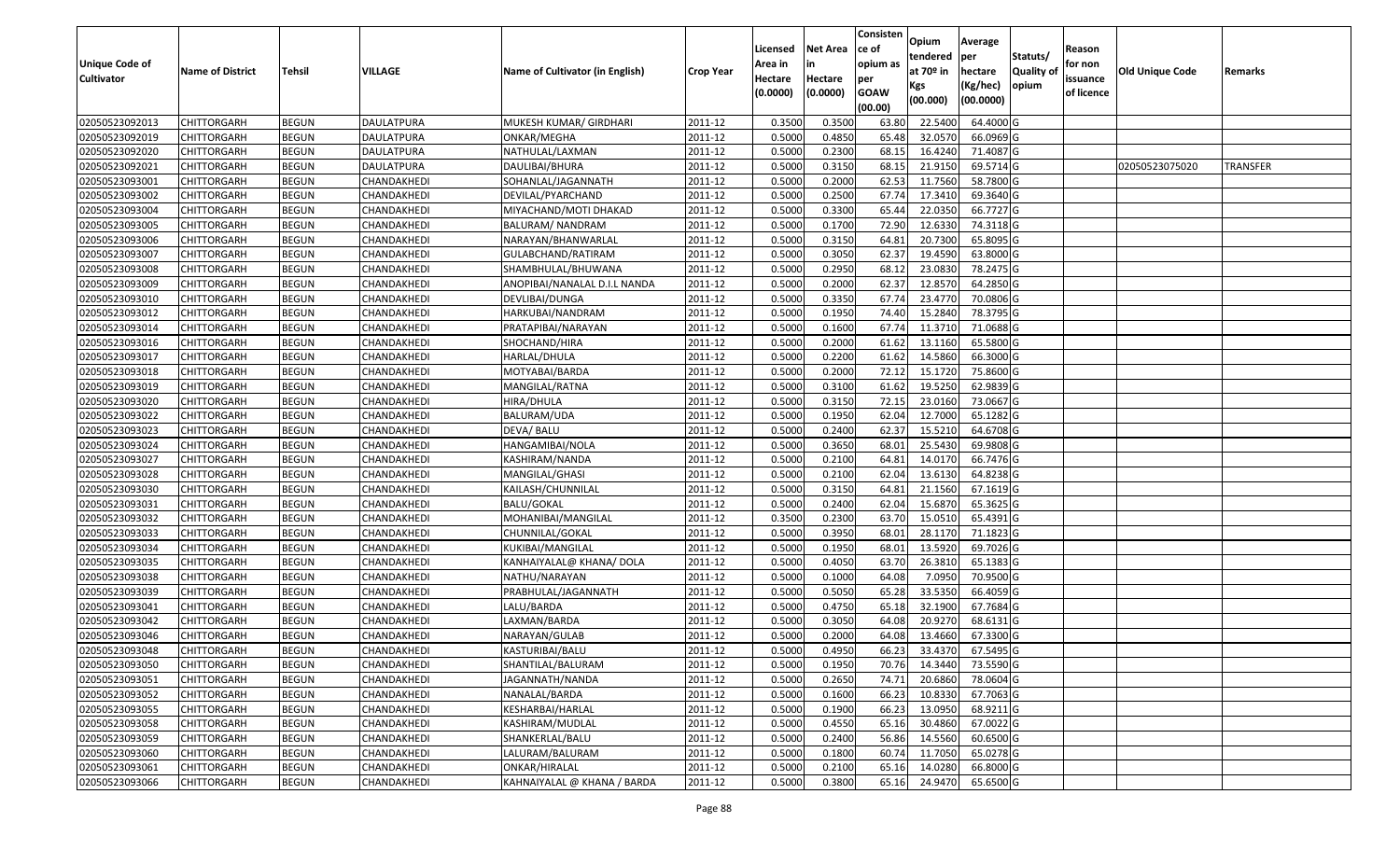| <b>Unique Code of</b><br><b>Cultivator</b> | <b>Name of District</b> | Tehsil       | VILLAGE        | Name of Cultivator (in English)           | <b>Crop Year</b> | Licensed<br>Area in<br>Hectare | Net Area<br>in<br>Hectare | Consisten<br>ce of<br>opium as<br>per | Opium<br>tendered<br>at 70º in<br>Kgs | Average<br>per<br>hectare<br>(Kg/hec) | Statuts/<br><b>Quality of</b><br>opium | Reason<br>for non<br>issuance | <b>Old Unique Code</b> | Remarks            |
|--------------------------------------------|-------------------------|--------------|----------------|-------------------------------------------|------------------|--------------------------------|---------------------------|---------------------------------------|---------------------------------------|---------------------------------------|----------------------------------------|-------------------------------|------------------------|--------------------|
|                                            |                         |              |                |                                           |                  | (0.0000)                       | (0.0000)                  | <b>GOAW</b><br>(00.00)                | (00.000)                              | (00.0000)                             |                                        | of licence                    |                        |                    |
| 02050523093067                             | <b>CHITTORGARH</b>      | <b>BEGUN</b> | CHANDAKHEDI    | JAMNALAL/PYARCHAND                        | 2011-12          | 0.5000                         | 0.2650                    | 67.63                                 | 18.9460                               | 71.4943 G                             |                                        |                               |                        |                    |
| 02050523093069                             | CHITTORGARH             | <b>BEGUN</b> | CHANDAKHEDI    | BHURIBAI/SHANKERLAL                       | 2011-12          | 0.5000                         | 0.1950                    | 65.05                                 | 13.0840                               | 67.0974 G                             |                                        |                               |                        |                    |
| 02050523093070                             | CHITTORGARH             | <b>BEGUN</b> | CHANDAKHEDI    | BALU/GULAB                                | 2011-12          | 0.5000                         | 0.1550                    | 62.43                                 | 10.0240                               | 64.6710 G                             |                                        |                               |                        |                    |
| 02050523093071                             | <b>CHITTORGARH</b>      | <b>BEGUN</b> | CHANDAKHEDI    | RADHESHYAM/DEVLAL                         | 2011-12          | 0.5000                         | 0.2850                    | 70.05                                 | 20.1840                               | 70.8211G                              |                                        |                               |                        |                    |
| 02050523093072                             | CHITTORGARH             | <b>BEGUN</b> | CHANDAKHEDI    | JAIRAM/RATANLAL                           | 2011-12          | 0.5000                         | 0.1750                    | 65.05                                 | 12.0440                               | 68.8229 G                             |                                        |                               |                        |                    |
| 02050523093073                             | CHITTORGARH             | <b>BEGUN</b> | CHANDAKHEDI    | BHUWANA/HIRA                              | 2011-12          | 0.5000                         | 0.2150                    | 67.63                                 | 15.3420                               | 71.3581G                              |                                        |                               |                        |                    |
| 02050523093074                             | CHITTORGARH             | <b>BEGUN</b> | CHANDAKHEDI    | IITMAL/TULSIRAM                           | 2011-12          | 0.5000                         | 0.2600                    | 63.70                                 | 17.2990                               | 66.5346 G                             |                                        |                               |                        |                    |
| 02050523093076                             | <b>CHITTORGARH</b>      | <b>BEGUN</b> | CHANDAKHEDI    | <b>KERING/NARAYAN</b>                     | 2011-12          | 0.5000                         | 0.1750                    | 67.63                                 | 12.5120                               | 71.4971 G                             |                                        |                               |                        |                    |
| 02050523093078                             | CHITTORGARH             | <b>BEGUN</b> | CHANDAKHEDI    | MOHANLAL/ONKAR                            | 2011-12          | 0.5000                         | 0.2600                    | 69.94                                 | 18.8540                               | 72.5154 G                             |                                        |                               |                        |                    |
| 02050523093079                             | CHITTORGARH             | <b>BEGUN</b> | CHANDAKHEDI    | LADU/ HAZARI A/S RAMESHWAR                | 2011-12          | 0.5000                         | 0.3750                    | 65.05                                 | 26.1040                               | 69.6107 G                             |                                        |                               |                        |                    |
| 02050523093080                             | CHITTORGARH             | <b>BEGUN</b> | CHANDAKHEDI    | SHAMBHULAL/RUPA                           | 2011-12          | 0.5000                         | 0.2400                    | 64.05                                 | 16.0240                               | 66.7667 G                             |                                        |                               |                        |                    |
| 02050523093083                             | <b>CHITTORGARH</b>      | <b>BEGUN</b> | CHANDAKHEDI    | KANTABAI/SHIVLAL                          | 2011-12          | 0.5000                         | 0.2900                    | 65.18                                 | 19.7400                               | 68.0690 G                             |                                        |                               |                        | NAME CHANGE        |
| 02050523093084                             | <b>CHITTORGARH</b>      | <b>BEGUN</b> | CHANDAKHEDI    | BANSHILAL/LALU                            | 2011-12          | 0.5000                         | 0.1500                    | 65.18                                 | 10.0660                               | 67.1067 G                             |                                        |                               |                        |                    |
| 02050523094002                             | <b>CHITTORGARH</b>      | <b>BEGUN</b> | TURKADI        | ONKAR A/S LAKHMA/ NARAYAN                 | 2011-12          | 0.5000                         | 0.2300                    | 65.95                                 | 15.6210                               | 67.9174 G                             |                                        |                               |                        |                    |
| 02050523094004                             | CHITTORGARH             | <b>BEGUN</b> | TURKADI        | DERAM/DEVILAL                             | 2011-12          | 0.3500                         | 0.3500                    | 61.37                                 | 21.6990                               | 61.9971 G                             |                                        |                               |                        |                    |
| 02050523094008                             | CHITTORGARH             | <b>BEGUN</b> | TURKADI        | DAULATRAM/RUPA                            | 2011-12          | 0.5000                         | 0.3800                    | 65.50                                 | 25.1800                               | 66.2632                               |                                        | 12                            |                        |                    |
| 02050523094011                             | CHITTORGARH             | <b>BEGUN</b> | TURKADI        | KANHAIYALAL A/S CHUNNILAL/ HARLAL 2011-12 |                  | 0.5000                         | 0.1900                    | 65.07                                 | 12.8840                               | 67.8105 G                             |                                        |                               |                        |                    |
| 02050523094013                             | CHITTORGARH             | <b>BEGUN</b> | TURKADI        | SHANKERLAL A/S VENA / RUPA                | 2011-12          | 0.5000                         | 0.2900                    | 65.12                                 | 19.7030                               | 67.9414 G                             |                                        |                               |                        |                    |
| 02050523094018                             | CHITTORGARH             | <b>BEGUN</b> | TURKADI        | SHAYARIBAI/MANGILAL                       | 2011-12          | 0.5000                         | 0.1950                    | 61.37                                 | 12.2830                               | 62.9897 G                             |                                        |                               |                        |                    |
| 02050523094020                             | <b>CHITTORGARH</b>      | <b>BEGUN</b> | <b>TURKADI</b> | GHEESALAL/ONKAR                           | 2011-12          | 0.5000                         | 0.3200                    | 65.83                                 | 21.7520                               | 67.9750 G                             |                                        |                               |                        |                    |
| 02050523094021                             | CHITTORGARH             | <b>BEGUN</b> | TURKADI        | BHERULAL/BALU                             | 2011-12          | 0.5000                         | 0.4650                    | 65.59                                 | 31.2210                               | $67.1419$ G                           |                                        |                               |                        | <b>NAME CHANGE</b> |
| 02050523094025                             | CHITTORGARH             | <b>BEGUN</b> | TURKADI        | VENA/KALU                                 | 2011-12          | 0.5000                         | 0.2050                    | 65.83                                 | 14.2660                               | 69.5902 G                             |                                        |                               |                        |                    |
| 02050523094028                             | CHITTORGARH             | <b>BEGUN</b> | TURKADI        | PYARCHAND/GHEESA                          | 2011-12          | 0.5000                         | 0.3400                    | 65.07                                 | 22.8400                               | 67.1765 G                             |                                        |                               |                        |                    |
| 02050523094029                             | CHITTORGARH             | <b>BEGUN</b> | <b>TURKADI</b> | RAMCHANDRA/NARAYAN                        | 2011-12          | 0.5000                         | 0.2500                    | 65.12                                 | 16.4290                               | 65.7160 G                             |                                        |                               |                        |                    |
| 02050523094035                             | CHITTORGARH             | <b>BEGUN</b> | <b>TURKADI</b> | MANGILAL/BHERU                            | 2011-12          | 0.5000                         | 0.3550                    | 65.83                                 | 23.9620                               | 67.4986 G                             |                                        |                               |                        |                    |
| 02050523094036                             | CHITTORGARH             | <b>BEGUN</b> | TURKADI        | SOHANIBAI/BHANWARLAL                      | 2011-12          | 0.5000                         | 0.2100                    | 70.43                                 | 15.0520                               | 71.6762 G                             |                                        |                               |                        |                    |
| 02050523094039                             | CHITTORGARH             | <b>BEGUN</b> | TURKADI        | KANTABAI A/D KELIBAI / DEVILAL            | 2011-12          | 0.3500                         | 0.2050                    | 65.07                                 | 13.6180                               | 66.4293 G                             |                                        |                               |                        |                    |
| 02050523095001                             | <b>CHITTORGARH</b>      | <b>BEGUN</b> | AMARPURA       | DEUBAI/BANSHILAL                          | 2011-12          | 0.5000                         | 0.4750                    | 67.40                                 | 32.9590                               | 69.3874 G                             |                                        |                               |                        |                    |
| 02050523095003                             | CHITTORGARH             | <b>BEGUN</b> | AMARPURA       | BALULAL/KUKALAL                           | 2011-12          | 0.5000                         | 0.2200                    | 70.54                                 | 16.1030                               | 73.1955 G                             |                                        |                               |                        |                    |
| 02050523095004                             | CHITTORGARH             | <b>BEGUN</b> | AMARPURA       | DEVA/HIRA                                 | 2011-12          | 0.5000                         | 0.4550                    | 70.54                                 | 33.5070                               | 73.6418 G                             |                                        |                               |                        |                    |
| 02050523095007                             | CHITTORGARH             | <b>BEGUN</b> | AMARPURA       | DEVILAL/BALU                              | 2011-12          | 0.5000                         | 0.2950                    | 69.7                                  | 21.1580                               | 71.7220 G                             |                                        |                               |                        |                    |
| 02050523095009                             | <b>CHITTORGARH</b>      | <b>BEGUN</b> | AMARPURA       | HIRA/KUKA                                 | 2011-12          | 0.5000                         | 0.2750                    | 67.21                                 | 18.8960                               | 68.7127 G                             |                                        |                               |                        |                    |
| 02050523095010                             | <b>CHITTORGARH</b>      | <b>BEGUN</b> | AMARPURA       | KAJODIBAI/BHUWANA                         | 2011-12          | 0.5000                         | 0.1750                    | 69.40                                 | 12.6510                               | 72.2914 G                             |                                        |                               |                        |                    |
| 02050523095014                             | CHITTORGARH             | <b>BEGUN</b> | AMARPURA       | ONKARLAL/BHERU                            | 2011-12          | 0.5000                         | 0.4950                    | 67.21                                 | 34.4790                               | 69.6545 G                             |                                        |                               |                        |                    |
| 02050523095016                             | CHITTORGARH             | <b>BEGUN</b> | AMARPURA       | KASHIRAM/BALU                             | 2011-12          | 0.5000                         | 0.4200                    | 69.23                                 | 29.6800                               | 70.6667 G                             |                                        |                               |                        |                    |
| 02050523095017                             | <b>CHITTORGARH</b>      | <b>BEGUN</b> | AMARPURA       | SITARAM/TULSIRAM                          | 2011-12          | 0.3500                         | 0.2000                    | 71.48                                 |                                       | 14.7450 73.7250 G                     |                                        |                               |                        |                    |
| 02050523095018                             | <b>CHITTORGARH</b>      | <b>BEGUN</b> | AMARPURA       | BHAGIRATH/HUKMICHAND                      | 2011-12          | 0.5000                         | 0.2000                    | 67.87                                 | 13.8160                               | 69.0800 G                             |                                        |                               |                        |                    |
| 02050523095020                             | <b>CHITTORGARH</b>      | <b>BEGUN</b> | AMARPURA       | MANGIBAI W/O UDAILAL / KALU               | 2011-12          | 0.5000                         | 0.2150                    | 67.87                                 | 14.9600                               | 69.5814 G                             |                                        |                               |                        |                    |
| 02050523095021                             | <b>CHITTORGARH</b>      | <b>BEGUN</b> | AMARPURA       | RUPA / BALU                               | 2011-12          | 0.5000                         | 0.2800                    | 69.40                                 | 19.8090                               | 70.7464 G                             |                                        |                               |                        |                    |
| 02050523095022                             | <b>CHITTORGARH</b>      | <b>BEGUN</b> | AMARPURA       | BHANWARIBAI/ KHEMA/ KUKA                  | 2011-12          | 0.5000                         | 0.4750                    | 67.87                                 | 32.7720                               | 68.9937 G                             |                                        |                               |                        |                    |
| 02050523095023                             | <b>CHITTORGARH</b>      | <b>BEGUN</b> | AMARPURA       | SHIVRAJ/ CHHAGANLAL                       | 2011-12          | 0.5000                         | 0.0000                    | 0.00                                  | 0.0000                                | $0.0000$ F                            |                                        |                               |                        |                    |
| 02050523095026                             | <b>CHITTORGARH</b>      | <b>BEGUN</b> | AMARPURA       | NANALAL/RUPA                              | 2011-12          | 0.5000                         | 0.2300                    | 68.60                                 | 16.2680                               | 70.7304 G                             |                                        |                               |                        |                    |
| 02050523095027                             | <b>CHITTORGARH</b>      | <b>BEGUN</b> | AMARPURA       | KELIBAI/MANGILAL                          | 2011-12          | 0.5000                         | 0.4150                    | 68.09                                 | 28.6950                               | 69.1446 G                             |                                        |                               |                        |                    |
| 02050523095028                             | <b>CHITTORGARH</b>      | <b>BEGUN</b> | AMARPURA       | MANGILAL/KUKA                             | 2011-12          | 0.5000                         | 0.4700                    | 68.09                                 | 32.7220                               | 69.6213 G                             |                                        |                               |                        |                    |
| 02050523095030                             | <b>CHITTORGARH</b>      | <b>BEGUN</b> | AMARPURA       | SHOBHALAL/DEVILAL                         | 2011-12          | 0.5000                         | 0.3100                    | 64.17                                 | 20.3690                               | 65.7065 G                             |                                        |                               |                        |                    |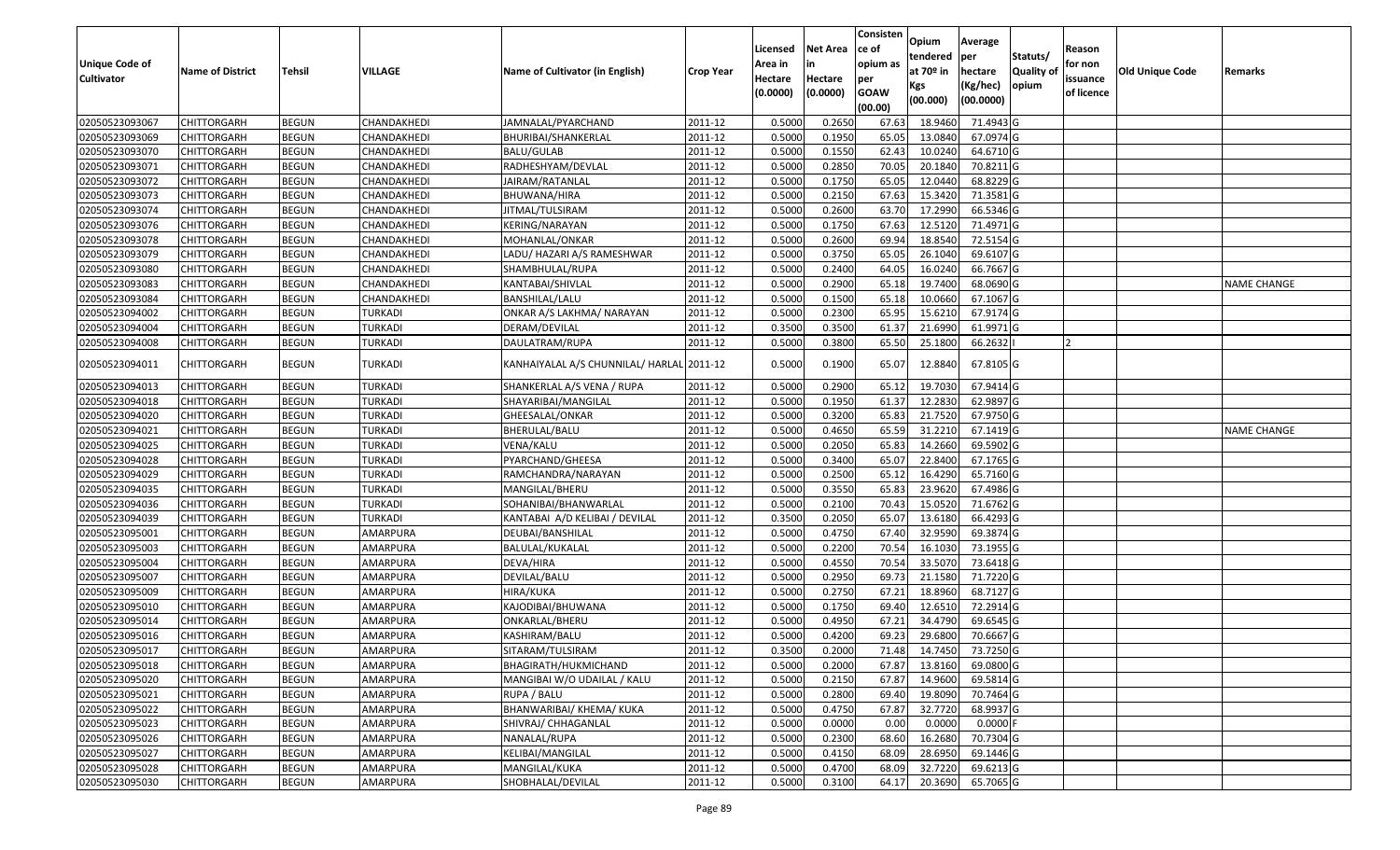|                       |                         |               |           |                                     |                  |          |                 | Consisten   | Opium       | Average   |                  |            |                 |         |
|-----------------------|-------------------------|---------------|-----------|-------------------------------------|------------------|----------|-----------------|-------------|-------------|-----------|------------------|------------|-----------------|---------|
|                       |                         |               |           |                                     |                  | Licensed | <b>Net Area</b> | ce of       | tendered    | per       | Statuts/         | Reason     |                 |         |
| <b>Unique Code of</b> | <b>Name of District</b> | <b>Tehsil</b> | VILLAGE   | Name of Cultivator (in English)     | <b>Crop Year</b> | Area in  | in              | opium as    | at $70°$ in | hectare   | <b>Quality o</b> | for non    | Old Unique Code | Remarks |
| <b>Cultivator</b>     |                         |               |           |                                     |                  | Hectare  | Hectare         | per         | Kgs         | (Kg/hec)  | opium            | issuance   |                 |         |
|                       |                         |               |           |                                     |                  | (0.0000) | (0.0000)        | <b>GOAW</b> | (00.000)    | (00.0000) |                  | of licence |                 |         |
|                       |                         |               |           |                                     |                  |          |                 | (00.00)     |             |           |                  |            |                 |         |
| 02050523095037        | CHITTORGARH             | <b>BEGUN</b>  | AMARPURA  | AMBALAL/BANSHILAL                   | 2011-12          | 0.5000   | 0.4350          | 67.21       | 30.2730     | 69.5931 G |                  |            |                 |         |
| 02050523095038        | CHITTORGARH             | <b>BEGUN</b>  | AMARPURA  | JYANIBAI/BALULAL                    | 2011-12          | 0.5000   | 0.2250          | 68.60       | 15.8370     | 70.3867 G |                  |            |                 |         |
| 02050523095039        | CHITTORGARH             | <b>BEGUN</b>  | AMARPURA  | PRABHULAL/NARAYAN                   | 2011-12          | 0.5000   | 0.4200          | 71.15       | 30.391      | 72.3595 G |                  |            |                 |         |
| 02050523095042        | <b>CHITTORGARH</b>      | <b>BEGUN</b>  | AMARPURA  | FORULAL/HIRA                        | 2011-12          | 0.5000   | 0.2650          | 68.09       | 18.1410     | 68.4566 G |                  |            |                 |         |
| 02050523095045        | CHITTORGARH             | <b>BEGUN</b>  | AMARPURA  | SHAMBHULAL/KASHIRAM                 | 2011-12          | 0.5000   | 0.2900          | 68.5        | 20.171      | 69.5552 G |                  |            |                 |         |
| 02050523095046        | CHITTORGARH             | <b>BEGUN</b>  | AMARPURA  | GHEESALAL/PANNA                     | 2011-12          | 0.5000   | 0.5000          | 69.34       | 35.1260     | 70.2520 G |                  |            |                 |         |
| 02050523095049        | CHITTORGARH             | <b>BEGUN</b>  | AMARPURA  | SUGNABAI/SHAMBHULAL                 | 2011-12          | 0.5000   | 0.2800          | 68.67       | 19.5610     | 69.8607 G |                  |            |                 |         |
| 02050523095052        | CHITTORGARH             | <b>BEGUN</b>  | AMARPURA  | PANNALAL/BALU                       | 2011-12          | 0.5000   | 0.2800          | 68.5        | 19.5160     | 69.7000G  |                  |            |                 |         |
| 02050523095053        | CHITTORGARH             | <b>BEGUN</b>  | AMARPURA  | RUPLAL/BALU                         | 2011-12          | 0.5000   | 0.1950          | 71.15       | 14.7180     | 75.4769 G |                  |            |                 |         |
| 02050523095054        | CHITTORGARH             | <b>BEGUN</b>  | AMARPURA  | GIRDHARI/KUKA                       | 2011-12          | 0.5000   | 0.2100          | 72.63       | 15.9160     | 75.7905 G |                  |            |                 |         |
| 02050523095055        | CHITTORGARH             | <b>BEGUN</b>  | AMARPURA  | DEVALAL/MANGILAL                    | 2011-12          | 0.5000   | 0.3850          | 69.47       | 27.8970     | 72.4597 G |                  |            |                 |         |
| 02050523096001        | <b>CHITTORGARH</b>      | <b>BEGUN</b>  | ANWALHEDA | BHARMAL/DUNGA                       | 2011-12          | 0.3500   | 0.3350          | 63.8        | 22.6250     | 67.5373 G |                  |            |                 |         |
| 02050523096002        | <b>CHITTORGARH</b>      | <b>BEGUN</b>  | ANWALHEDA | NARAYAN/BARDA                       | 2011-12          | 0.5000   | 0.2050          | 62.66       | 13.6960     | 66.8098 G |                  |            |                 |         |
| 02050523096004        | CHITTORGARH             | <b>BEGUN</b>  | ANWALHEDA | RAMSUKH/SITARAM                     | 2011-12          | 0.5000   | 0.3100          | 65.19       | 21.047      | 67.8935 G |                  |            |                 |         |
| 02050523096005        | CHITTORGARH             | <b>BEGUN</b>  | ANWALHEDA | PYARCHAND/BALU                      | 2011-12          | 0.5000   | 0.4550          | 62.66       | 29.3250     | 64.4505 G |                  |            |                 |         |
| 02050523096006        | <b>CHITTORGARH</b>      | <b>BEGUN</b>  | ANWALHEDA | BARDICHAND/BHEEMA                   | 2011-12          | 0.5000   | 0.2950          | 67.60       | 20.6660     | 70.0542 G |                  |            |                 |         |
| 02050523096008        | CHITTORGARH             | <b>BEGUN</b>  | ANWALHEDA | CHUNNIBAI/CHUNNILAL                 | 2011-12          | 0.5000   | 0.3950          | 62.31       | 26.8560     | 67.9899 G |                  |            |                 |         |
| 02050523096011        | CHITTORGARH             | <b>BEGUN</b>  | ANWALHEDA | NARAYANIBAI/CHUNNILAL               | 2011-12          | 0.5000   | 0.4800          | 65.73       | 33.0250     | 68.8021G  |                  |            |                 |         |
| 02050523096012        | CHITTORGARH             | <b>BEGUN</b>  | ANWALHEDA | MODIRAM/BALU                        | 2011-12          | 0.5000   | 0.4150          | 65.73       | 27.8320     | 67.0651G  |                  |            |                 |         |
| 02050523096013        | CHITTORGARH             | <b>BEGUN</b>  | ANWALHEDA | EAJENBAI/MANGILAL                   | 2011-12          | 0.5000   | 0.4950          | 62.31       | 31.7690     | 64.1798 G |                  |            |                 |         |
| 02050523096016        | CHITTORGARH             | <b>BEGUN</b>  | ANWALHEDA | SOHANIBAI/CHATERBHUJ                | 2011-12          | 0.5000   | 0.3150          | 65.73       | 21.3530     | 67.7873 G |                  |            |                 |         |
| 02050523096017        | CHITTORGARH             | <b>BEGUN</b>  | ANWALHEDA | ONKERLAL/BALU                       | 2011-12          | 0.5000   | 0.2150          | 65.92       | 14.8790     | 69.2047 G |                  |            |                 |         |
| 02050523096018        | CHITTORGARH             | <b>BEGUN</b>  | ANWALHEDA | ONKARLAL/BHAGIRATH                  | 2011-12          | 0.3500   | 0.2400          | 59.76       | 14.7350     | 61.3958 G |                  |            |                 |         |
| 02050523096020        | <b>CHITTORGARH</b>      | <b>BEGUN</b>  | ANWALHEDA | NANALAL A/S GHEESA / RAMSUKH        | 2011-12          | 0.5000   | 0.2050          | 65.92       | 14.2480     | 69.5024 G |                  |            |                 |         |
| 02050523096024        | <b>CHITTORGARH</b>      | <b>BEGUN</b>  | ANWALHEDA | MOHANLAL/ BALU                      | 2011-12          | 0.5000   | 0.3250          | 65.92       | 22.2060     | 68.3262 G |                  |            |                 |         |
| 02050523096025        | CHITTORGARH             | <b>BEGUN</b>  | ANWALHEDA | PRABHU/DUNGA                        | 2011-12          | 0.5000   | 0.2250          | 67.60       | 16.6100     | 73.8222 G |                  |            |                 |         |
| 02050523096027        | CHITTORGARH             | <b>BEGUN</b>  | ANWALHEDA | HIRALAL/KAJOD                       | 2011-12          | 0.5000   | 0.4950          | 64.24       | 32.5610     | 65.7798 G |                  |            |                 |         |
| 02050523096028        | CHITTORGARH             | <b>BEGUN</b>  | ANWALHEDA | PYARCHAND/DUNGA                     | 2011-12          | 0.5000   | 0.2250          | 64.24       | 15.0960     | 67.0933 G |                  |            |                 |         |
| 02050523096029        | CHITTORGARH             | <b>BEGUN</b>  | ANWALHEDA | SHANTILAL/MANGILAL                  | 2011-12          | 0.5000   | 0.2400          | 70.76       | 17.6190     | 73.4125 G |                  |            |                 |         |
| 02050523096030        | CHITTORGARH             | <b>BEGUN</b>  | ANWALHEDA | SURESHCHANDRA/MANGILAL              | 2011-12          | 0.3500   | 0.3400          | 67.20       | 24.0190     | 70.6441G  |                  |            |                 |         |
| 02050523096031        | CHITTORGARH             | <b>BEGUN</b>  | ANWALHEDA | BHOJA/RODA                          | 2011-12          | 0.5000   | 0.3700          | 64.5        | 25.285      | 68.3378 G |                  |            |                 |         |
| 02050523096033        | CHITTORGARH             | <b>BEGUN</b>  | ANWALHEDA | CHHITER/RUPA                        | 2011-12          | 0.5000   | 0.4650          | 64.24       | 31.4040     | 67.5355 G |                  |            |                 |         |
| 02050523096037        | CHITTORGARH             | <b>BEGUN</b>  | ANWALHEDA | MODIRAM A/S MOJIRAM /<br>CHATERBHUJ | 2011-12          | 0.5000   | 0.3750          | 62.31       | 24.5590     | 65.4907 G |                  |            |                 |         |
| 02050523096039        | CHITTORGARH             | <b>BEGUN</b>  | ANWALHEDA | DEVILAL/BALU                        | 2011-12          | 0.500    | 0.2100          | 63.8        | 13.7280     | 65.3714 G |                  |            |                 |         |
| 02050523096043        | CHITTORGARH             | <b>BEGUN</b>  | ANWALHEDA | KANA/DALU                           | 2011-12          | 0.5000   | 0.4600          | 67.20       | 33.0620     | 71.8739 G |                  |            |                 |         |
| 02050523096044        | <b>CHITTORGARH</b>      | <b>BEGUN</b>  | ANWALHEDA | BHURALAL/DUNGA                      | 2011-12          | 0.5000   | 0.3900          | 65.50       | 26.9580     | 69.1231 G |                  |            |                 |         |
| 02050523096052        | <b>CHITTORGARH</b>      | <b>BEGUN</b>  | ANWALHEDA | PREMCHAND/KAJOD                     | 2011-12          | 0.5000   | 0.2950          | 71.50       | 22.8190     | 77.3525 G |                  |            |                 |         |
| 02050523096056        | <b>CHITTORGARH</b>      | <b>BEGUN</b>  | ANWALHEDA | RAMSUKH/CHUNNILAL                   | 2011-12          | 0.5000   | 0.3050          | 65.50       | 21.1380     | 69.3049 G |                  |            |                 |         |
| 02050523096057        | <b>CHITTORGARH</b>      | <b>BEGUN</b>  | ANWALHEDA | GORIBAI/PYARCHAND                   | 2011-12          | 0.5000   | 0.4350          | 66.04       | 29.7180     | 68.3172 G |                  |            |                 |         |
| 02050523096058        | <b>CHITTORGARH</b>      | <b>BEGUN</b>  | ANWALHEDA | MOHANLAL/CHUNNILAL                  | 2011-12          | 0.5000   | 0.2700          | 67.60       | 19.2180     | 71.1778 G |                  |            |                 |         |
| 02050523096061        | <b>CHITTORGARH</b>      | <b>BEGUN</b>  | ANWALHEDA | CHAGANLAL/TULSIRAM                  | 2011-12          | 0.5000   | 0.1850          | 67.20       | 12.7970     | 69.1730 G |                  |            |                 |         |
| 02050523096064        | <b>CHITTORGARH</b>      | <b>BEGUN</b>  | ANWALHEDA | FUMABAI/BHERU                       | 2011-12          | 0.3500   | 0.1000          | 68.12       | 7.2790      | 72.7900 G |                  |            |                 |         |
| 02050523096069        | CHITTORGARH             | <b>BEGUN</b>  | ANWALHEDA | DHANNA/LAXMAN                       | 2011-12          | 0.5000   | 0.4750          | 65.86       | 31.7070     | 66.7516 G |                  |            |                 |         |
| 02050523096071        | CHITTORGARH             | <b>BEGUN</b>  | ANWALHEDA | RAMSUKH/ LALU                       | 2011-12          | 0.5000   | 0.3150          | 63.05       | 21.8960     | 69.5111 G |                  |            |                 |         |
| 02050523096072        | <b>CHITTORGARH</b>      | <b>BEGUN</b>  | ANWALHEDA | KANA/ BHUWANA                       | 2011-12          | 0.5000   | 0.2300          | 65.50       | 15.8040     | 68.7130 G |                  |            |                 |         |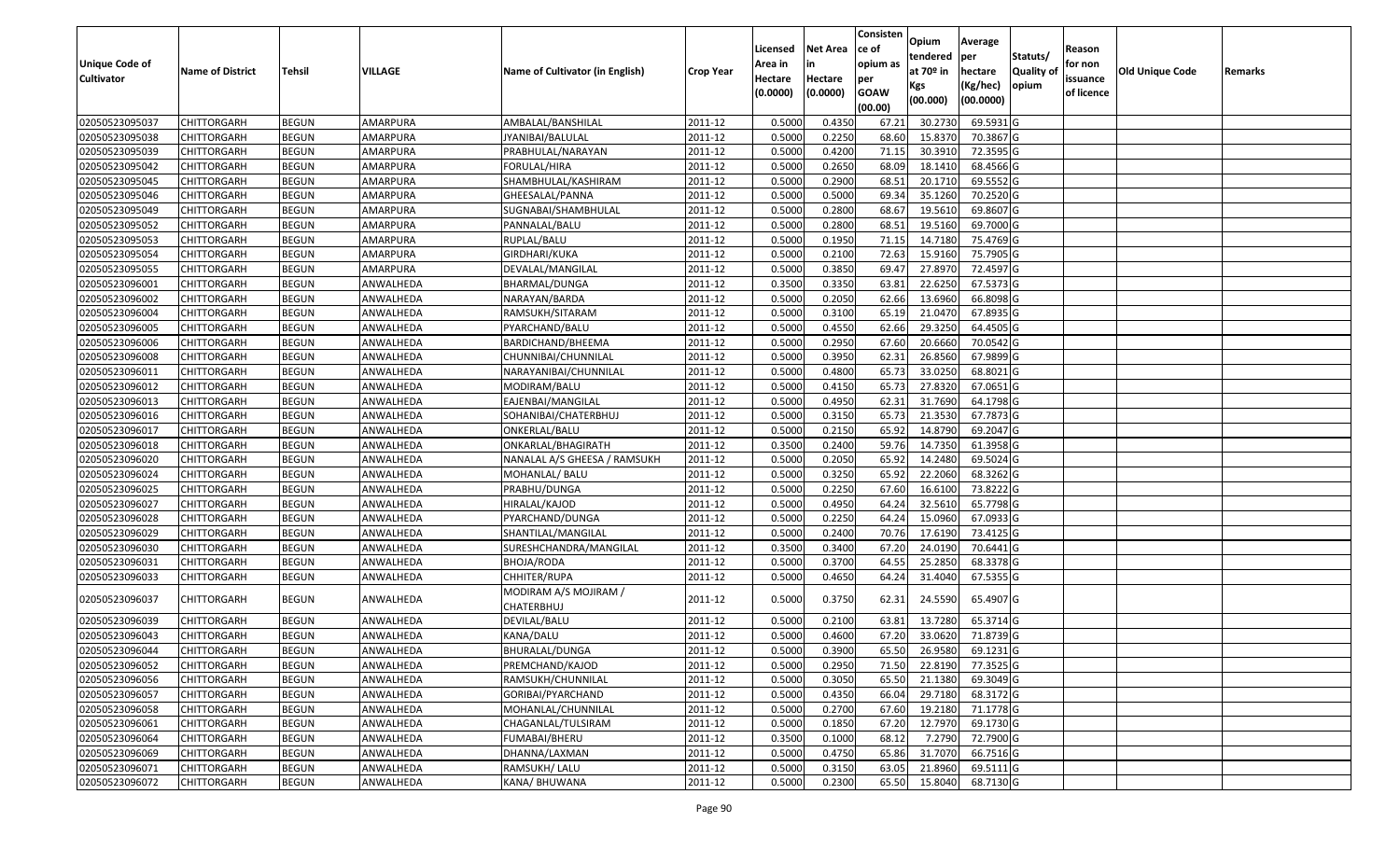|                       |                         |               |                        |                                 |                  |          |                 | Consisten   | Opium         | Average   |                  |            |                 |         |
|-----------------------|-------------------------|---------------|------------------------|---------------------------------|------------------|----------|-----------------|-------------|---------------|-----------|------------------|------------|-----------------|---------|
|                       |                         |               |                        |                                 |                  | Licensed | <b>Net Area</b> | ce of       | tendered      | per       | Statuts/         | Reason     |                 |         |
| <b>Unique Code of</b> | <b>Name of District</b> | <b>Tehsil</b> | VILLAGE                | Name of Cultivator (in English) | <b>Crop Year</b> | Area in  | in              | opium as    | at $70°$ in   | hectare   | <b>Quality o</b> | for non    | Old Unique Code | Remarks |
| <b>Cultivator</b>     |                         |               |                        |                                 |                  | Hectare  | Hectare         | per         | Kgs           | (Kg/hec)  | opium            | issuance   |                 |         |
|                       |                         |               |                        |                                 |                  | (0.0000) | (0.0000)        | <b>GOAW</b> | (00.000)      | (00.0000) |                  | of licence |                 |         |
|                       |                         |               |                        |                                 |                  |          |                 | (00.00)     |               |           |                  |            |                 |         |
| 02050523096073        | CHITTORGARH             | <b>BEGUN</b>  | ANWALHEDA              | BALURAM/KHEMRAJ                 | 2011-12          | 0.5000   | 0.2000          | 63.05       | 13.195        | 65.9750 G |                  |            |                 |         |
| 02050523096075        | CHITTORGARH             | <b>BEGUN</b>  | ANWALHEDA              | KANA/UDA                        | 2011-12          | 0.5000   | 0.4750          | 64.97       | 33.6170       | 70.7726 G |                  |            |                 |         |
| 02050523096078        | CHITTORGARH             | <b>BEGUN</b>  | ANWALHEDA              | GHEESA/KHEMA                    | 2011-12          | 0.3500   | 0.2050          | 66.04       | 14.3310       | 69.9073 G |                  |            |                 |         |
| 02050523096082        | CHITTORGARH             | <b>BEGUN</b>  | ANWALHEDA              | <b>ONKAR/ CHETRAM</b>           | 2011-12          | 0.5000   | 0.3550          | 64.55       | 24.1510       | 68.0310G  |                  |            |                 |         |
| 02050523096083        | CHITTORGARH             | <b>BEGUN</b>  | ANWALHEDA              | POKHAR/DHOKAL                   | 2011-12          | 0.5000   | 0.2500          | 64.55       | 16.9770       | 67.9080 G |                  |            |                 |         |
| 02050523096088        | CHITTORGARH             | <b>BEGUN</b>  | ANWALHEDA              | DEVILAL/HARIRAM                 | 2011-12          | 0.5000   | 0.5000          | 62.73       | 32.9420       | 65.8840 G |                  |            |                 |         |
| 02050523096090        | CHITTORGARH             | <b>BEGUN</b>  | ANWALHEDA              | SHYAMLAL/KANA                   | 2011-12          | 0.5000   | 0.3000          | 63.0        | 20.2840       | 67.6133 G |                  |            |                 |         |
| 02050523096092        | CHITTORGARH             | <b>BEGUN</b>  | ANWALHEDA              | JAGNNATH/RODA                   | 2011-12          | 0.5000   | 0.2000          | 56.46       | 11.9450       | 59.7250 G |                  |            |                 |         |
| 02050523096095        | <b>CHITTORGARH</b>      | <b>BEGUN</b>  | ANWALHEDA              | HARLAL/UDA                      | 2011-12          | 0.5000   | 0.4200          | 63.8        | 28.5870       | 68.0643 G |                  |            |                 |         |
| 02050523096098        | CHITTORGARH             | <b>BEGUN</b>  | ANWALHEDA              | DEVILAL/TARACHAND               | 2011-12          | 0.5000   | 0.4350          | 62.66       | 28.2420       | 64.9241 G |                  |            |                 |         |
| 02050523096101        | CHITTORGARH             | <b>BEGUN</b>  | ANWALHEDA              | RATANLAL/KAJOD                  | 2011-12          | 0.5000   | 0.2750          | 65.86       | 19.0810       | 69.3855 G |                  |            |                 |         |
| 02050523096105        | CHITTORGARH             | <b>BEGUN</b>  | ANWALHEDA              | BHANWARLAL/UDA                  | 2011-12          | 0.5000   | 0.1950          | 65.86       | 13.5390       | 69.4308 G |                  |            |                 |         |
| 02050523096106        | <b>CHITTORGARH</b>      | <b>BEGUN</b>  | ANWALHEDA              | RAMLAL/BHANWARLAL               | 2011-12          | 0.5000   | 0.2800          | 65.44       | 19.7630       | 70.5821 G |                  |            |                 |         |
| 02050523096107        | <b>CHITTORGARH</b>      | <b>BEGUN</b>  | ANWALHEDA              | NANALAL/GHEESALAL               | 2011-12          | 0.5000   | 0.3100          | 65.44       | 20.7160       | 66.8258 G |                  |            |                 |         |
| 02050523096108        | CHITTORGARH             | <b>BEGUN</b>  | ANWALHEDA              | KANHAIYALAL/GHEESA              | 2011-12          | 0.5000   | 0.3300          | 66.04       | 22.6050       | 68.5000 G |                  |            |                 |         |
| 02050523096110        | <b>CHITTORGARH</b>      | <b>BEGUN</b>  | ANWALHEDA              | RUKMANI/PYARA                   | 2011-12          | 0.5000   | 0.4850          | 68.12       | 34.5470       | 71.2309 G |                  |            |                 |         |
| 02050523096111        | <b>CHITTORGARH</b>      | <b>BEGUN</b>  | ANWALHEDA              | SURAJMAL/RAMNARAYAN             | 2011-12          | 0.5000   | 0.4650          | 61.49       | 30.9290       | 66.5140 G |                  |            |                 |         |
| 02050523097001        | CHITTORGARH             | <b>BEGUN</b>  | ANOPPURA KHARDI        | MODIRAM/BALU                    | 2011-12          | 0.5000   | 0.2750          | 67.25       | 18.8200       | 68.4364 G |                  |            |                 |         |
| 02050523097002        | CHITTORGARH             | <b>BEGUN</b>  | ANOPPURA KHARDI        | MANGIBAI/MANGILAL               | 2011-12          | 0.5000   | 0.3500          | 70.29       | 25.013        | 71.4657G  |                  |            |                 |         |
| 02050523097003        | CHITTORGARH             | <b>BEGUN</b>  | ANOPPURA KHARDI        | BALIBAI/NANALAL                 | 2011-12          | 0.5000   | 0.2250          | 70.29       | 15.865        | 70.5111G  |                  |            |                 |         |
| 02050523097004        | CHITTORGARH             | <b>BEGUN</b>  | ANOPPURA KHARDI        | MANGILAL/KUKA                   | 2011-12          | 0.5000   | 0.2950          | 64.24       | 19.8320       | 67.2271 G |                  |            |                 |         |
| 02050523097005        | CHITTORGARH             | <b>BEGUN</b>  | ANOPPURA KHARDI        | BARJIBAI/JAGANNATH              | 2011-12          | 0.5000   | 0.4700          | 64.24       | 30.6520       | 65.2170 G |                  |            |                 |         |
| 02050523097007        | CHITTORGARH             | <b>BEGUN</b>  | ANOPPURA KHARDI        | HAZARILAL/CHUNNILAL             | 2011-12          | 0.5000   | 0.1100          | 64.24       | 7.6540        | 69.5818 G |                  |            |                 |         |
| 02050523097008        | <b>CHITTORGARH</b>      | <b>BEGUN</b>  | ANOPPURA KHARDI        | NARAYAN/FATTA @ PARTHU          | 2011-12          | 0.5000   | 0.3500          | 61.46       | 22.2920       | 63.6914 G |                  |            |                 |         |
| 02050523097009        | CHITTORGARH             | <b>BEGUN</b>  | ANOPPURA KHARDI        | VENA/DALLA                      | 2011-12          | 0.5000   | 0.1500          | 68.19       | 10.4920       | 69.9467 G |                  |            |                 |         |
| 02050523097010        | CHITTORGARH             | <b>BEGUN</b>  | ANOPPURA KHARDI        | MANGILAL/GHEESU                 | 2011-12          | 0.5000   | 0.4900          | 61.46       | 30.6070       | 62.4633 G |                  |            |                 |         |
| 02050523097011        | CHITTORGARH             | <b>BEGUN</b>  | ANOPPURA KHARDI        | DEVRAM @ DERAM / DALLA          | 2011-12          | 0.5000   | 0.2400          | 64.17       | 15.685        | 65.3542 G |                  |            |                 |         |
| 02050523097012        | CHITTORGARH             | <b>BEGUN</b>  | ANOPPURA KHARDI        | PYARIBAI/CHHOGA                 | 2011-12          | 0.5000   | 0.4200          | 70.59       | 30.1020       | 71.6714 G |                  |            |                 |         |
| 02050523097013        | CHITTORGARH             | <b>BEGUN</b>  | ANOPPURA KHARDI        | MADANDAS/BALUDAS                | 2011-12          | 0.5000   | 0.2350          | 70.59       | 16.8310       | 71.6213 G |                  |            |                 |         |
| 02050523097014        | CHITTORGARH             | <b>BEGUN</b>  | ANOPPURA KHARDI        | RAMLAL/BHEEMA                   | 2011-12          | 0.5000   | 0.3750          | 67.25       | 26.5160       | 70.7093 G |                  |            |                 |         |
| 02050523097017        | CHITTORGARH             | <b>BEGUN</b>  | ANOPPURA KHARDI        | BHERULAL/BALU                   | 2011-12          | 0.3500   | 0.1000          | 68.1        | 7.1020        | 71.0200G  |                  |            |                 |         |
| 02050523097018        | CHITTORGARH             | <b>BEGUN</b>  | ANOPPURA KHARDI        | KANHAIYALAL/AMARCHAND           | 2011-12          | 0.5000   | 0.3150          | 66.32       | 21.8570       | 69.3873 G |                  |            |                 |         |
| 02050523097019        | CHITTORGARH             | <b>BEGUN</b>  | ANOPPURA KHARDI        | NANA/AMARCHAND                  | 2011-12          | 0.5000   | 0.3300          | 66.32       | 22.7480       | 68.9333 G |                  |            |                 |         |
| 02050523097020        | <b>CHITTORGARH</b>      | <b>BEGUN</b>  | ANOPPURA KHARDI        | BANSHILAL/AMARCHAND             | 2011-12          | 0.5000   | 0.1850          | 70.59       | 14.2290       | 76.9135 G |                  |            |                 |         |
| 02050523097021        | CHITTORGARH             | <b>BEGUN</b>  | ANOPPURA KHARDI        | UDA/BHAGIRATH                   | 2011-12          | 0.3500   | 0.3300          | 69.96       | 24.4560       | 74.1091 G |                  |            |                 |         |
| 02050523097022        | CHITTORGARH             | <b>BEGUN</b>  | ANOPPURA KHARDI        | BHANWARLAL/CHUNNILAL            | 2011-12          | 0.5000   | 0.3900          | 70.29       | 28.8090       | 73.8692 G |                  |            |                 |         |
| 02050523097024        | <b>CHITTORGARH</b>      | <b>BEGUN</b>  | <b>ANOPPURA KHARDI</b> | PYARIBAI/KERING                 | 2011-12          | 0.5000   | 0.3100          |             | 66.32 20.9950 | 67.7258 G |                  |            |                 |         |
| 02050523097026        | <b>CHITTORGARH</b>      | <b>BEGUN</b>  | ANOPPURA KHARDI        | RODA/PYARA                      | 2011-12          | 0.5000   | 0.3500          | 62.26       | 22.2540       | 63.5829 G |                  |            |                 |         |
| 02050523097029        | <b>CHITTORGARH</b>      | <b>BEGUN</b>  | ANOPPURA KHARDI        | BARJIBAI/NARAYAN                | 2011-12          | 0.5000   | 0.3000          | 67.25       | 20.3860       | 67.9533 G |                  |            |                 |         |
| 02050523097031        | <b>CHITTORGARH</b>      | <b>BEGUN</b>  | ANOPPURA KHARDI        | BHURALAL/RAMCHANDRA             | 2011-12          | 0.5000   | 0.5000          | 64.17       | 32.3880       | 64.7760 G |                  |            |                 |         |
| 02050523097032        | <b>CHITTORGARH</b>      | <b>BEGUN</b>  | ANOPPURA KHARDI        | BANSHILAL/DEVA                  | 2011-12          | 0.5000   | 0.2000          | 64.17       | 13.5120       | 67.5600 G |                  |            |                 |         |
| 02050523097033        | <b>CHITTORGARH</b>      | <b>BEGUN</b>  | <b>ANOPPURA KHARDI</b> | ONKARLAL/RUPA                   | 2011-12          | 0.5000   | 0.4950          | 68.19       | 33.8510       | 68.3859 G |                  |            |                 |         |
| 02050523097034        | <b>CHITTORGARH</b>      | <b>BEGUN</b>  | ANOPPURA KHARDI        | BHUWANA/KUKA                    | 2011-12          | 0.3500   | 0.3500          | 67.57       | 24.0740       | 68.7829 G |                  |            |                 |         |
| 02050523097035        | <b>CHITTORGARH</b>      | <b>BEGUN</b>  | ANOPPURA KHARDI        | ONKAR/CHUNNILAL                 | 2011-12          | 0.3500   | 0.2150          | 63.27       | 13.6480       | 63.4791 G |                  |            |                 |         |
| 02050523097036        | <b>CHITTORGARH</b>      | <b>BEGUN</b>  | ANOPPURA KHARDI        | MANGILAL/KAJOD                  | 2011-12          | 0.5000   | 0.2300          | 67.57       | 16.1880       | 70.3826 G |                  |            |                 |         |
| 02050523097037        | <b>CHITTORGARH</b>      | <b>BEGUN</b>  | ANOPPURA KHARDI        | TULSIRAM/HIRA                   | 2011-12          | 0.3500   | 0.3400          | 67.57       | 24.0840       | 70.8353 G |                  |            |                 |         |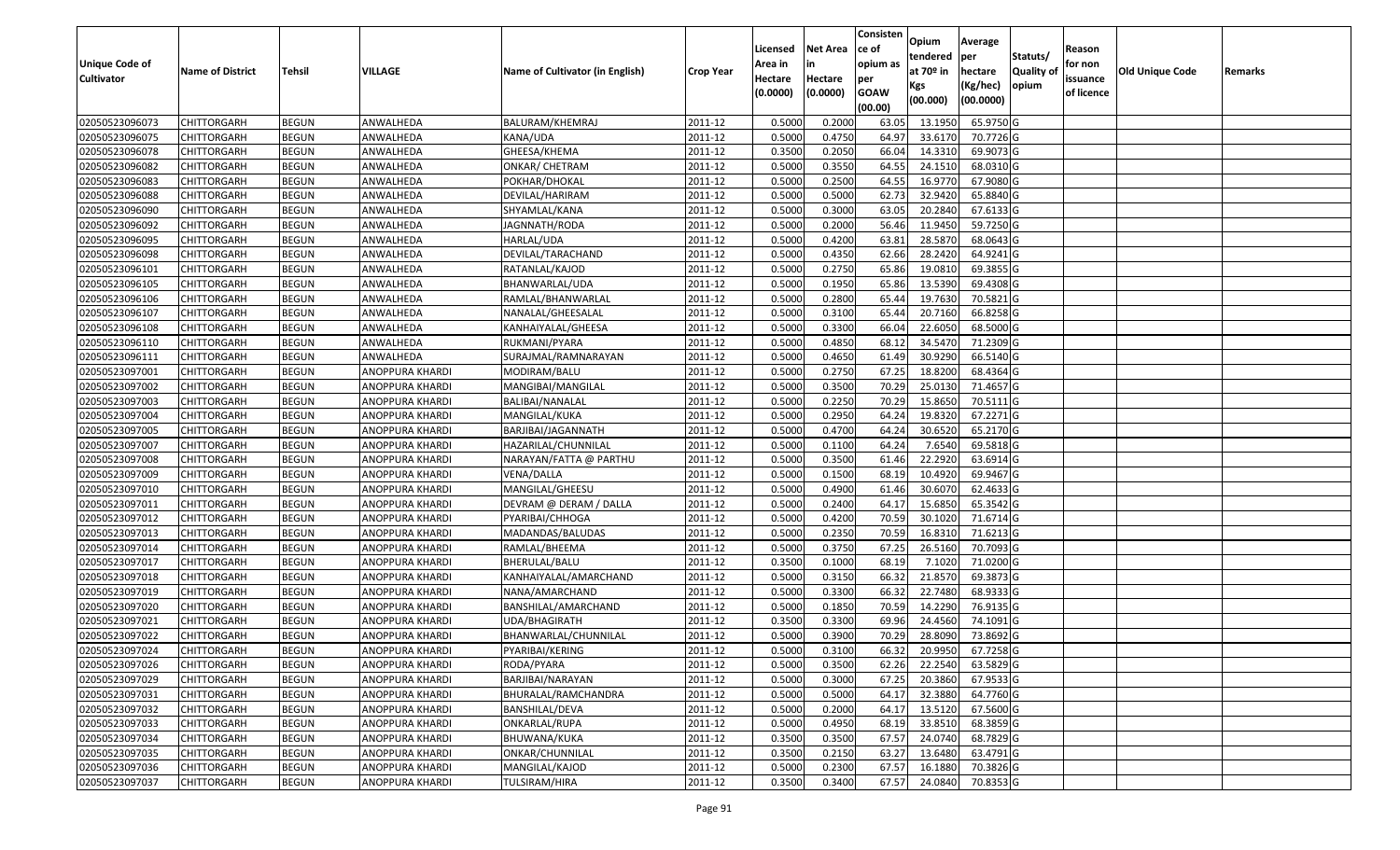| <b>Unique Code of</b><br><b>Cultivator</b> | <b>Name of District</b> | Tehsil       | VILLAGE                  | Name of Cultivator (in English) | <b>Crop Year</b> | Licensed<br>Area in<br>Hectare | <b>Net Area</b><br>in<br>Hectare | Consisten<br>ce of<br>opium as<br>per | Opium<br>tendered<br>at $70°$ in<br>Kgs | Average<br>per<br>hectare<br>(Kg/hec) | Statuts/<br>Quality of<br>opium | Reason<br>for non<br>issuance | Old Unique Code | Remarks         |
|--------------------------------------------|-------------------------|--------------|--------------------------|---------------------------------|------------------|--------------------------------|----------------------------------|---------------------------------------|-----------------------------------------|---------------------------------------|---------------------------------|-------------------------------|-----------------|-----------------|
|                                            |                         |              |                          |                                 |                  | (0.0000)                       | (0.0000)                         | <b>GOAW</b><br>(00.00)                | (00.000)                                | (00.0000)                             |                                 | of licence                    |                 |                 |
| 02050523097039                             | <b>CHITTORGARH</b>      | <b>BEGUN</b> | ANOPPURA KHARDI          | CHUNNILAL/SHOLAL                | 2011-12          | 0.5000                         | 0.2450                           | 66.35                                 | 17.0610                                 | 69.6367 G                             |                                 |                               | 02050523102001  | <b>TRANSFER</b> |
| 02050523097040                             | <b>CHITTORGARH</b>      | <b>BEGUN</b> | ANOPPURA KHARDI          | DEVILAL/HEERA                   | 2011-12          | 0.5000                         | 0.4900                           | 66.35                                 | 33.7440                                 | 68.8653 G                             |                                 |                               | 02050523075004  | <b>TRANSFER</b> |
| 02050523098003                             | <b>CHITTORGARH</b>      | <b>BEGUN</b> | GANESHPURA               | SHAMBHU/KANHAIYALAL             | 2011-12          | 0.5000                         | 0.4850                           | 62.77                                 | 33.1160                                 | 68.2804 G                             |                                 |                               |                 |                 |
| 02050523098004                             | <b>CHITTORGARH</b>      | <b>BEGUN</b> | GANESHPURA               | KASHIRAM/KAJOD                  | 2011-12          | 0.5000                         | 0.4200                           | 65.17                                 | 29.2430                                 | 69.6262 G                             |                                 |                               |                 |                 |
| 02050523098005                             | <b>CHITTORGARH</b>      | <b>BEGUN</b> | GANESHPURA               | SHAMBHULAL/KAJOD                | 2011-12          | 0.5000                         | 0.4550                           | 64.09                                 | 31.1660                                 | 68.4967 G                             |                                 |                               |                 |                 |
| 02050523098006                             | <b>CHITTORGARH</b>      | <b>BEGUN</b> | GANESHPURA               | MOHANLAL/BHANWARLAL             | 2011-12          | 0.5000                         | 0.2200                           | 62.43                                 | 14.5550                                 | 66.1591 G                             |                                 |                               |                 |                 |
| 02050523098009                             | CHITTORGARH             | <b>BEGUN</b> | GANESHPURA               | SHAMBHULAL/MANGILAL             | 2011-12          | 0.3500                         | 0.1900                           | 69.02                                 | 14.3460                                 | 75.5053 G                             |                                 |                               |                 |                 |
| 02050523098010                             | <b>CHITTORGARH</b>      | <b>BEGUN</b> | GANESHPURA               | SOHANLAL/BHANWARLAL             | 2011-12          | 0.3500                         | 0.3450                           | 64.50                                 | 23.9300                                 | 69.3623 G                             |                                 |                               |                 |                 |
| 02050523098011                             | <b>CHITTORGARH</b>      | <b>BEGUN</b> | GANESHPURA               | DEVILAL/PYARA                   | 2011-12          | 0.3500                         | 0.3550                           | 62.43                                 | 22.5640                                 | 63.5606 G                             |                                 |                               |                 |                 |
| 02050523098013                             | <b>CHITTORGARH</b>      | <b>BEGUN</b> | GANESHPURA               | DUNGA/NATHU                     | 2011-12          | 0.5000                         | 0.4150                           | 65.02                                 | 28.8500                                 | 69.5181 G                             |                                 |                               |                 |                 |
| 02050523098014                             | <b>CHITTORGARH</b>      | <b>BEGUN</b> | GANESHPURA               | MADANLAL/MANGILAL               | 2011-12          | 0.5000                         | 0.5000                           | 69.98                                 | 37.4290                                 | 74.8580 G                             |                                 |                               |                 |                 |
| 02050523098015                             | <b>CHITTORGARH</b>      | <b>BEGUN</b> | GANESHPURA               | TULSIRAM/MODA                   | 2011-12          | 0.3500                         | 0.3100                           | 57.79                                 | 19.0950                                 | 61.5968                               |                                 |                               |                 |                 |
| 02050523098016                             | <b>CHITTORGARH</b>      | <b>BEGUN</b> | <b>GANESHPURA</b>        | SHANKERLAL/BHANWARLAL           | 2011-12          | 0.5000                         | 0.2200                           | 64.09                                 | 15.0430                                 | 68.3773 G                             |                                 |                               |                 |                 |
| 02050523098017                             | <b>CHITTORGARH</b>      | <b>BEGUN</b> | GANESHPURA               | AASHARAM/JAILAL                 | 2011-12          | 0.5000                         | 0.4400                           | 64.09                                 | 30.5710                                 | 69.4795 G                             |                                 |                               |                 |                 |
| 02050523098020                             | <b>CHITTORGARH</b>      | <b>BEGUN</b> | GANESHPURA               | KAILASH A/S SALAGRAM/ JITMAL    | 2011-12          | 0.5000                         | 0.4600                           | 64.50                                 | 30.9230                                 | 67.2239 G                             |                                 |                               |                 |                 |
| 02050523098023                             | <b>CHITTORGARH</b>      | <b>BEGUN</b> | GANESHPURA               | BADRILAL/UDALAL                 | 2011-12          | 0.5000                         | 0.2800                           | 69.94                                 | 20.9320                                 | 74.7571 G                             |                                 |                               |                 |                 |
| 02050523098024                             | <b>CHITTORGARH</b>      | <b>BEGUN</b> | GANESHPURA               | MADANLAL/UDALAL                 | 2011-12          | 0.5000                         | 0.4000                           | 69.94                                 | 30.3440                                 | 75.8600 G                             |                                 |                               |                 |                 |
| 02050523098029                             | <b>CHITTORGARH</b>      | <b>BEGUN</b> | GANESHPURA               | SHANTILAL/MEGHRAJ               | 2011-12          | 0.5000                         | 0.2250                           | 69.02                                 | 16.4070                                 | 72.9200 G                             |                                 |                               |                 |                 |
| 02050523099001                             | <b>CHITTORGARH</b>      | <b>BEGUN</b> | GOPALPURA (BEGUN)        | PYARIBAI/ HIRA                  | 2011-12          | 0.5000                         | 0.4800                           | 70.07                                 | 35.5460                                 | 74.0542 G                             |                                 |                               |                 |                 |
| 02050523099003                             | <b>CHITTORGARH</b>      | <b>BEGUN</b> | <b>GOPALPURA (BEGUN)</b> | MANGILAL/RAMA                   | 2011-12          | 0.5000                         | 0.4700                           | 66.68                                 | 31.7590                                 | 67.5723 G                             |                                 |                               |                 |                 |
| 02050523099004                             | <b>CHITTORGARH</b>      | <b>BEGUN</b> | <b>GOPALPURA (BEGUN)</b> | BALU/UDA DHAKAD                 | 2011-12          | 0.5000                         | 0.3200                           | 68.64                                 | 22.6810                                 | 70.8781                               |                                 |                               |                 |                 |
| 02050523099005                             | CHITTORGARH             | <b>BEGUN</b> | <b>GOPALPURA (BEGUN)</b> | DHAPUBAI/BHANWARLAL             | 2011-12          | 0.5000                         | 0.4800                           | 72.75                                 | 35.3670                                 | 73.6813 G                             |                                 |                               |                 |                 |
| 02050523099009                             | CHITTORGARH             | <b>BEGUN</b> | <b>GOPALPURA (BEGUN)</b> | HUKMICHAND/JODHA                | 2011-12          | 0.5000                         | 0.4550                           | 64.52                                 | 30.6930                                 | 67.4571 G                             |                                 |                               |                 |                 |
| 02050523099010                             | <b>CHITTORGARH</b>      | <b>BEGUN</b> | GOPALPURA (BEGUN)        | MOTILAL/PARTHU                  | 2011-12          | 0.5000                         | 0.4450                           | 65.86                                 | 29.8350                                 | 67.0449 G                             |                                 |                               |                 |                 |
| 02050523099012                             | <b>CHITTORGARH</b>      | <b>BEGUN</b> | <b>GOPALPURA (BEGUN)</b> | BALURAM/LAKHMA                  | 2011-12          | 0.5000                         | 0.2950                           | 67.18                                 | 20.6720                                 | 70.0746 G                             |                                 |                               |                 |                 |
| 02050523099017                             | <b>CHITTORGARH</b>      | <b>BEGUN</b> | <b>GOPALPURA (BEGUN)</b> | MADHU/VENA                      | 2011-12          | 0.5000                         | 0.3900                           | 66.68                                 | 26.9770                                 | 69.1718 G                             |                                 |                               |                 |                 |
| 02050523099023                             | <b>CHITTORGARH</b>      | <b>BEGUN</b> | GOPALPURA (BEGUN)        | ONKAR/MODA                      | 2011-12          | 0.5000                         | 0.4500                           | 68.68                                 | 31.6710                                 | 70.3800 G                             |                                 |                               |                 |                 |
| 02050523099024                             | <b>CHITTORGARH</b>      | <b>BEGUN</b> | GOPALPURA (BEGUN)        | PYARIBAI/KUKA                   | 2011-12          | 0.5000                         | 0.5000                           | 63.31                                 | 32.2340                                 | 64.4680 G                             |                                 |                               |                 |                 |
| 02050523099028                             | <b>CHITTORGARH</b>      | <b>BEGUN</b> | <b>GOPALPURA (BEGUN)</b> | RUPA/CHATURBHUJ                 | 2011-12          | 0.5000                         | 0.3650                           | 67.19                                 | 25.2350                                 | 69.1370 G                             |                                 |                               |                 |                 |
| 02050523099031                             | <b>CHITTORGARH</b>      | <b>BEGUN</b> | <b>GOPALPURA (BEGUN)</b> | BARDIBAI/LAKHMA                 | 2011-12          | 0.5000                         | 0.5000                           | 68.05                                 | 35.1620                                 | 70.3240 G                             |                                 |                               |                 |                 |
| 02050523099036                             | <b>CHITTORGARH</b>      | <b>BEGUN</b> | <b>GOPALPURA (BEGUN)</b> | BARJIBAI/NANDLAL                | 2011-12          | 0.3500                         | 0.2000                           | 65.86                                 | 13.5390                                 | 67.6950 G                             |                                 |                               |                 |                 |
| 02050523099039                             | CHITTORGARH             | <b>BEGUN</b> | GOPALPURA (BEGUN)        | HAZARILAL/BHANWARLAL            | 2011-12          | 0.5000                         | 0.4900                           | 69.97                                 | 36.3340                                 | 74.1510 G                             |                                 |                               |                 |                 |
| 02050523099040                             | <b>CHITTORGARH</b>      | <b>BEGUN</b> | <b>GOPALPURA (BEGUN)</b> | NARAYAN / PYARA                 | 2011-12          | 0.5000                         | 0.4450                           | 67.17                                 | 30.0720                                 | 67.5775 G                             |                                 |                               |                 |                 |
| 02050523099041                             | CHITTORGARH             | <b>BEGUN</b> | <b>GOPALPURA (BEGUN)</b> | NANALAL/KAJOD                   | 2011-12          | 0.5000                         | 0.4950                           | 71.15                                 | 35.3820                                 | 71.4788                               |                                 |                               |                 |                 |
| 02050523099045                             | CHITTORGARH             | <b>BEGUN</b> | <b>GOPALPURA (BEGUN)</b> | HEMA/BARDA                      | 2011-12          | 0.5000                         | 0.3900                           | 67.20                                 | 27.2350                                 | 69.8333 G                             |                                 |                               |                 |                 |
| 02050523099046                             | <b>CHITTORGARH</b>      | <b>BEGUN</b> | GOPALPURA (BEGUN)        | GHEESALAL/CHUNNILAL             | 2011-12          | 0.5000                         | 0.3450                           | 63.02                                 | 22.9120                                 | 66.4116 G                             |                                 |                               |                 |                 |
| 02050523099048                             | <b>CHITTORGARH</b>      | <b>BEGUN</b> | <b>GOPALPURA (BEGUN)</b> | HARLAL/UDA                      | 2011-12          | 0.3500                         | 0.3550                           |                                       | 64.52 23.4480                           | 66.0507 G                             |                                 |                               |                 |                 |
| 02050523099049                             | <b>CHITTORGARH</b>      | <b>BEGUN</b> | GOPALPURA (BEGUN)        | SITABAI/DEVILAL                 | 2011-12          | 0.5000                         | 0.5000                           | 70.70                                 | 36.0770                                 | 72.1540 G                             |                                 |                               |                 |                 |
| 02050523099050                             | <b>CHITTORGARH</b>      | <b>BEGUN</b> | <b>GOPALPURA (BEGUN)</b> | LALU/VENA                       | 2011-12          | 0.5000                         | 0.4250                           | 72.62                                 | 31.6620                                 | 74.4988 G                             |                                 |                               |                 |                 |
| 02050523099051                             | <b>CHITTORGARH</b>      | <b>BEGUN</b> | <b>GOPALPURA (BEGUN)</b> | KISHANLAL/ONKAR                 | 2011-12          | 0.5000                         | 0.4500                           | 63.31                                 | 29.2400                                 | 64.9778 G                             |                                 |                               |                 |                 |
| 02050523099052                             | <b>CHITTORGARH</b>      | <b>BEGUN</b> | <b>GOPALPURA (BEGUN)</b> | ONKAR/PYARA                     | 2011-12          | 0.5000                         | 0.2000                           | 69.79                                 | 14.8750                                 | 74.3750 G                             |                                 |                               |                 |                 |
| 02050523099054                             | <b>CHITTORGARH</b>      | <b>BEGUN</b> | GOPALPURA (BEGUN)        | KHEMRAJ/UDA                     | 2011-12          | 0.5000                         | 0.1000                           | 68.57                                 | 7.3760                                  | 73.7600 G                             |                                 |                               |                 |                 |
| 02050523099055                             | <b>CHITTORGARH</b>      | <b>BEGUN</b> | <b>GOPALPURA (BEGUN)</b> | MOHAN/GOPI                      | 2011-12          | 0.5000                         | 0.4900                           | 64.80                                 | 32.4560                                 | 66.2367                               |                                 |                               |                 |                 |
| 02050523099056                             | <b>CHITTORGARH</b>      | <b>BEGUN</b> | <b>GOPALPURA (BEGUN)</b> | MADHOLAL/ BARDA                 | 2011-12          | 0.5000                         | 0.4800                           | 66.77                                 | 33.6710                                 | 70.1479 G                             |                                 |                               |                 |                 |
| 02050523099059                             | <b>CHITTORGARH</b>      | <b>BEGUN</b> | GOPALPURA (BEGUN)        | AMARCHAND/SANWATA               | 2011-12          | 0.5000                         | 0.3900                           | 70.75                                 | 28.9060                                 | 74.1179 G                             |                                 |                               |                 |                 |
| 02050523100003                             | <b>CHITTORGARH</b>      | <b>BEGUN</b> | GULANA                   | JAGDISH/JAGNNATH                | 2011-12          | 0.5000                         | 0.2000                           | 68.15                                 | 13.9900                                 | 69.9500 G                             |                                 |                               |                 |                 |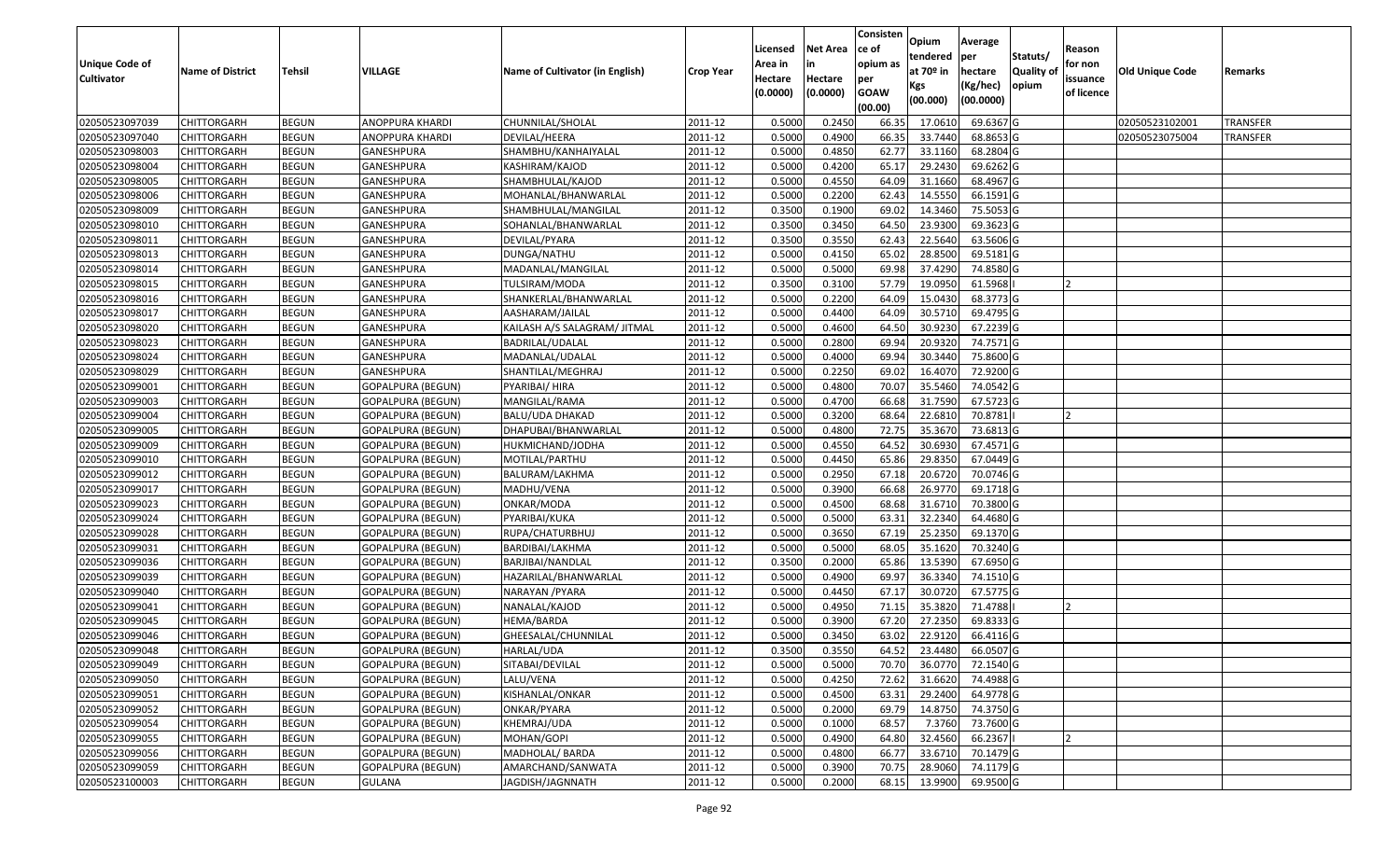| <b>Unique Code of</b><br><b>Cultivator</b> | <b>Name of District</b> | <b>Tehsil</b> | VILLAGE           | Name of Cultivator (in English)        | Crop Year | Licensed<br>Area in<br>Hectare<br>(0.0000) | <b>Net Area</b><br>in<br>Hectare<br>(0.0000) | Consisten<br>ce of<br>opium as<br>per<br><b>GOAW</b><br>(00.00) | Opium<br>tendered<br>at 70º in<br>Kgs<br>(00.000) | Average<br>per<br>hectare<br>(Kg/hec)<br>(00.0000) | Statuts/<br><b>Quality of</b><br>opium | Reason<br>for non<br>issuance<br>of licence | <b>Old Unique Code</b> | Remarks                   |
|--------------------------------------------|-------------------------|---------------|-------------------|----------------------------------------|-----------|--------------------------------------------|----------------------------------------------|-----------------------------------------------------------------|---------------------------------------------------|----------------------------------------------------|----------------------------------------|---------------------------------------------|------------------------|---------------------------|
| 02050523100004                             | <b>CHITTORGARH</b>      | BEGUN         | GULANA            | VISHNUDATTA A/S CHHAGANLAL/<br>TOLIRAM | 2011-12   | 0.3500                                     | 0.2250                                       | 69.64                                                           | 16.8630                                           | 74.9467 G                                          |                                        |                                             |                        |                           |
| 02050523100015                             | <b>CHITTORGARH</b>      | <b>BEGUN</b>  | GULANA            | BARDICHAND/TOLIRAM                     | 2011-12   | 0.5000                                     | 0.3500                                       | 63.56                                                           | 23.0540                                           | 65.8686 G                                          |                                        |                                             |                        |                           |
| 02050523100018                             | <b>CHITTORGARH</b>      | <b>BEGUN</b>  | <b>GULANA</b>     | MODIBAI/HARLAL                         | 2011-12   | 0.3500                                     | 0.2700                                       | 68.15                                                           | 18.5470                                           | 68.6926 G                                          |                                        |                                             |                        |                           |
| 02050523100019                             | <b>CHITTORGARH</b>      | <b>BEGUN</b>  | <b>GULANA</b>     | DHAPUBAI/PRAKASHCHAND                  | 2011-12   | 0.5000                                     | 0.4150                                       | 59.57                                                           | 25.0790                                           | 60.4313 G                                          |                                        |                                             |                        |                           |
| 02050523100020                             | <b>CHITTORGARH</b>      | <b>BEGUN</b>  | <b>GULANA</b>     | CHUNNILAL/SITARAM                      | 2011-12   | 0.5000                                     | 0.4500                                       | 66.69                                                           | 30.6010                                           | 68.0022 G                                          |                                        |                                             |                        |                           |
| 02050523101001                             | CHITTORGARH             | <b>BEGUN</b>  | KALABAD           | MANGILAL/HARLAL                        | 2011-12   | 0.5000                                     | 0.5000                                       | 63.69                                                           | 32.6090                                           | 65.2180 G                                          |                                        |                                             |                        | TRANSFER / DHANORA        |
| 02050523101002                             | <b>CHITTORGARH</b>      | <b>BEGUN</b>  | KALABAD           | ONKAR/GOKAL                            | 2011-12   | 0.5000                                     | 0.3700                                       | 67.45                                                           | 25.2940                                           | 68.3622                                            |                                        |                                             |                        |                           |
| 02050523101003                             | <b>CHITTORGARH</b>      | <b>BEGUN</b>  | KALABAD           | TULSIRAM/KERING                        | 2011-12   | 0.5000                                     | 0.4950                                       | 67.44                                                           | 34.7610                                           | 70.2242 G                                          |                                        |                                             |                        | <b>TRANSFER / DHANORA</b> |
| 02050523101005                             | <b>CHITTORGARH</b>      | <b>BEGUN</b>  | KALABAD           | DEVILAL/HIRA                           | 2011-12   | 0.5000                                     | 0.2050                                       | 66.38                                                           | 14.8690                                           | 72.5317 G                                          |                                        |                                             |                        | TRANSFER / GOVINDPURA     |
| 02050523101010                             | <b>CHITTORGARH</b>      | <b>BEGUN</b>  | KALABAD           | HANGAMIBAI/BALU                        | 2011-12   | 0.5000                                     | 0.1050                                       | 69.30                                                           | 7.8110                                            | 74.3905                                            |                                        | 12                                          |                        |                           |
| 02050523101012                             | <b>CHITTORGARH</b>      | <b>BEGUN</b>  | KALABAD           | BHAWANILAL/NANALAL                     | 2011-12   | 0.5000                                     | 0.2550                                       | 67.81                                                           | 18.7540                                           | 73.5451                                            |                                        |                                             |                        |                           |
| 02050523114001                             | <b>CHITTORGARH</b>      | <b>BEGUN</b>  | GOVINDPURA        | RATIRAM/BHAGIRATH                      | 2011-12   | 0.5000                                     | 0.2100                                       | 67.28                                                           | 14.5130                                           | 69.1100 G                                          |                                        |                                             |                        |                           |
| 02050523114002                             | <b>CHITTORGARH</b>      | <b>BEGUN</b>  | GOVINDPURA        | ONKAR/BALU                             | 2011-12   | 0.5000                                     | 0.4850                                       | 67.54                                                           | 33.2970                                           | 68.6540 G                                          |                                        |                                             |                        |                           |
| 02050523114003                             | <b>CHITTORGARH</b>      | <b>BEGUN</b>  | <b>GOVINDPURA</b> | GOPILAL/PYARCHAND                      | 2011-12   | 0.3500                                     | 0.3500                                       | 67.28                                                           | 24.0190                                           | 68.6260 G                                          |                                        |                                             |                        |                           |
| 02050523114005                             | <b>CHITTORGARH</b>      | <b>BEGUN</b>  | <b>GOVINDPURA</b> | MANGILAL/CHAGNA                        | 2011-12   | 0.5000                                     | 0.3900                                       | 66.23                                                           | 26.2270                                           | 67.2490 G                                          |                                        |                                             |                        |                           |
| 02050523114006                             | <b>CHITTORGARH</b>      | <b>BEGUN</b>  | GOVINDPURA        | NANADRAM/SHOCHAND                      | 2011-12   | 0.5000                                     | 0.1500                                       | 67.62                                                           | 10.2780                                           | 68.5200 G                                          |                                        |                                             |                        |                           |
| 02050523114007                             | <b>CHITTORGARH</b>      | <b>BEGUN</b>  | GOVINDPURA        | MODIRAM A/S BHERU                      | 2011-12   | 0.5000                                     | 0.4800                                       | 67.62                                                           | 32.5640                                           | 67.8420 G                                          |                                        |                                             |                        |                           |
| 02050523114009                             | <b>CHITTORGARH</b>      | <b>BEGUN</b>  | GOVINDPURA        | NARAYAN/RAMCHANDRA                     | 2011-12   | 0.5000                                     | 0.4900                                       | 69.80                                                           | 34.6710                                           | 70.7570 G                                          |                                        |                                             |                        |                           |
| 02050523114012                             | <b>CHITTORGARH</b>      | <b>BEGUN</b>  | <b>GOVINDPURA</b> | GISHALAL/DEVILAL                       | 2011-12   | 0.5000                                     | 0.2000                                       | 70.37                                                           | 14.7270                                           | 73.6350 G                                          |                                        |                                             |                        |                           |
| 02050523114014                             | <b>CHITTORGARH</b>      | <b>BEGUN</b>  | GOVINDPURA        | UDA/DEVA                               | 2011-12   | 0.5000                                     | 0.2100                                       | 67.62                                                           | 14.7600                                           | 70.2860 G                                          |                                        |                                             |                        |                           |
| 02050523114015                             | <b>CHITTORGARH</b>      | <b>BEGUN</b>  | GOVINDPURA        | MADHO/BHAGIRATH                        | 2011-12   | 0.5000                                     | 0.4800                                       | 70.55                                                           | 35.2950                                           | 73.5310 G                                          |                                        |                                             |                        |                           |
| 02050523114020                             | <b>CHITTORGARH</b>      | <b>BEGUN</b>  | GOVINDPURA        | TULSHIBAI/KANHAIYALAL                  | 2011-12   | 0.5000                                     | 0.2050                                       | 63.34                                                           | 13.7540                                           | 67.0930 G                                          |                                        |                                             |                        |                           |
| 02050523114022                             | <b>CHITTORGARH</b>      | <b>BEGUN</b>  | <b>GOVINDPURA</b> | GISHA/DHOLA                            | 2011-12   | 0.5000                                     | 0.2550                                       | 66.2                                                            | 17.0590                                           | 66.8980 G                                          |                                        |                                             |                        |                           |
| 02050523114023                             | <b>CHITTORGARH</b>      | <b>BEGUN</b>  | GOVINDPURA        | SHANTIBAI/UDA                          | 2011-12   | 0.5000                                     | 0.2800                                       | 72.1                                                            | 19.7740                                           | 70.6210 G                                          |                                        |                                             |                        |                           |
| 02050523114025                             | <b>CHITTORGARH</b>      | <b>BEGUN</b>  | <b>GOVINDPURA</b> | KHANA/GODHA                            | 2011-12   | 0.5000                                     | 0.1950                                       | 71.16                                                           | 14.4760                                           | 74.2360 G                                          |                                        |                                             |                        |                           |
| 02050523114026                             | <b>CHITTORGARH</b>      | <b>BEGUN</b>  | GOVINDPURA        | NOLIBAI/NANDA                          | 2011-12   | 0.5000                                     | 0.4050                                       | 66.23                                                           | 27.0690                                           | 66.8370 G                                          |                                        |                                             |                        |                           |
| 02050523114029                             | <b>CHITTORGARH</b>      | <b>BEGUN</b>  | <b>GOVINDPURA</b> | SUNDARBAI/BHANWARLAL                   | 2011-12   | 0.5000                                     | 0.2000                                       | 66.65                                                           | 13.7680                                           | 68.8400 G                                          |                                        |                                             |                        |                           |
| 02050523114032                             | <b>CHITTORGARH</b>      | <b>BEGUN</b>  | <b>GOVINDPURA</b> | PRATHU/KALU                            | 2011-12   | 0.5000                                     | 0.4800                                       | 71.16                                                           | 34.4310                                           | 71.7310 G                                          |                                        |                                             |                        |                           |
| 02050523114033                             | <b>CHITTORGARH</b>      | <b>BEGUN</b>  | GOVINDPURA        | DHULIBAI/DALU                          | 2011-12   | 0.5000                                     | 0.2000                                       | 72.13                                                           | 14.8070                                           | 74.0350 G                                          |                                        |                                             |                        |                           |
| 02050523114034                             | <b>CHITTORGARH</b>      | <b>BEGUN</b>  | GOVINDPURA        | KALU/BHURA                             | 2011-12   | 0.5000                                     | 0.4400                                       | 67.37                                                           | 31.3850                                           | 71.3300 G                                          |                                        |                                             |                        |                           |
| 02050523114037                             | <b>CHITTORGARH</b>      | <b>BEGUN</b>  | GOVINDPURA        | AMAR CHAND/CHUNNI LAL                  | 2011-12   | 0.5000                                     | 0.1700                                       | 67.28                                                           | 12.2550                                           | 72.0880 G                                          |                                        |                                             |                        |                           |
| 02050523114038                             | <b>CHITTORGARH</b>      | <b>BEGUN</b>  | GOVINDPURA        | DEUEBAI/KHANIYALAL                     | 2011-12   | 0.5000                                     | 0.4750                                       | 67.37                                                           | 32.9630                                           | 69.3960 G                                          |                                        |                                             |                        |                           |
| 02050523114041                             | <b>CHITTORGARH</b>      | <b>BEGUN</b>  | GOVINDPURA        | GISHIBAI/BHANSILAL                     | 2011-12   | 0.5000                                     | 0.4550                                       | 67.37                                                           | 28.7570                                           | 63.2020 G                                          |                                        |                                             |                        |                           |
| 02050523114050                             | <b>CHITTORGARH</b>      | BEGUN         | GOVINDPURA        | GOPALLAL/HIRALAL                       | 2011-12   | 0.3500                                     | 0.3350                                       | 69.23                                                           | 23.7950                                           | 71.0300 G                                          |                                        |                                             |                        |                           |
| 02050523114051                             | CHITTORGARH             | <b>BEGUN</b>  | <b>GOVINDPURA</b> | FHATIMA BEGAM/NURHUDIN MO.             | 2011-12   | 0.5000                                     | 0.2550                                       | 69.23                                                           | 17.7030                                           | 69.4240 G                                          |                                        |                                             |                        |                           |
| 02050523114052                             | <b>CHITTORGARH</b>      | <b>BEGUN</b>  | <b>GOVINDPURA</b> | MANGIBAI/LALU                          | 2011-12   | 0.5000                                     | 0.1900                                       | 66.65                                                           | 12.7300                                           | 67.0000 G                                          |                                        |                                             |                        |                           |
| 02050523114055                             | <b>CHITTORGARH</b>      | <b>BEGUN</b>  | GOVINDPURA        | MADHO/MOTI                             | 2011-12   | 0.5000                                     | 0.2500                                       | 69.23                                                           | 17.5450                                           | 70.1800 G                                          |                                        |                                             |                        |                           |
| 02050523114058                             | <b>CHITTORGARH</b>      | <b>BEGUN</b>  | <b>GOVINDPURA</b> | LAXMIBAI/JAGNATH/NARAYAN               | 2011-12   | 0.5000                                     | 0.2500                                       | 67.22                                                           | 16.9010                                           | 67.6040 G                                          |                                        |                                             |                        |                           |
| 02050523114060                             | <b>CHITTORGARH</b>      | <b>BEGUN</b>  | GOVINDPURA        | RAJMAL/MOTI                            | 2011-12   | 0.5000                                     | 0.4400                                       | 66.65                                                           | 30.5830                                           | 69.5070 G                                          |                                        |                                             |                        |                           |
| 02050523114061                             | <b>CHITTORGARH</b>      | <b>BEGUN</b>  | <b>GOVINDPURA</b> | GOPI/RAMA                              | 2011-12   | 0.5000                                     | 0.2900                                       | 69.02                                                           | 21.0020                                           | 72.4210 G                                          |                                        |                                             |                        |                           |
| 02050523115001                             | <b>CHITTORGARH</b>      | <b>BEGUN</b>  | SHODARSHANPURA    | DEVILAL/KALU                           | 2011-12   | 0.5000                                     | 0.2550                                       | 67.06                                                           | 17.9150                                           | 70.2550 G                                          |                                        |                                             |                        |                           |
| 02050523115006                             | <b>CHITTORGARH</b>      | <b>BEGUN</b>  | SHODARSHANPURA    | BARGIBAI/TULSIRAM                      | 2011-12   | 0.5000                                     | 0.3000                                       | 67.06                                                           | 19.9550                                           | 66.5170 G                                          |                                        |                                             |                        |                           |
| 02050523115008                             | <b>CHITTORGARH</b>      | <b>BEGUN</b>  | SHODARSHANPURA    | NANADLAL/GISHA                         | 2011-12   | 0.5000                                     | 0.2400                                       | 64.44                                                           | 16.2390                                           | 67.6630 G                                          |                                        |                                             |                        |                           |
| 02050523115009                             | <b>CHITTORGARH</b>      | <b>BEGUN</b>  | SHODARSHANPURA    | BHURA/UDA                              | 2011-12   | 0.5000                                     | 0.2050                                       | 70.98                                                           |                                                   | 14.6930 71.6730 G                                  |                                        |                                             |                        | <b>NAME CHANGE</b>        |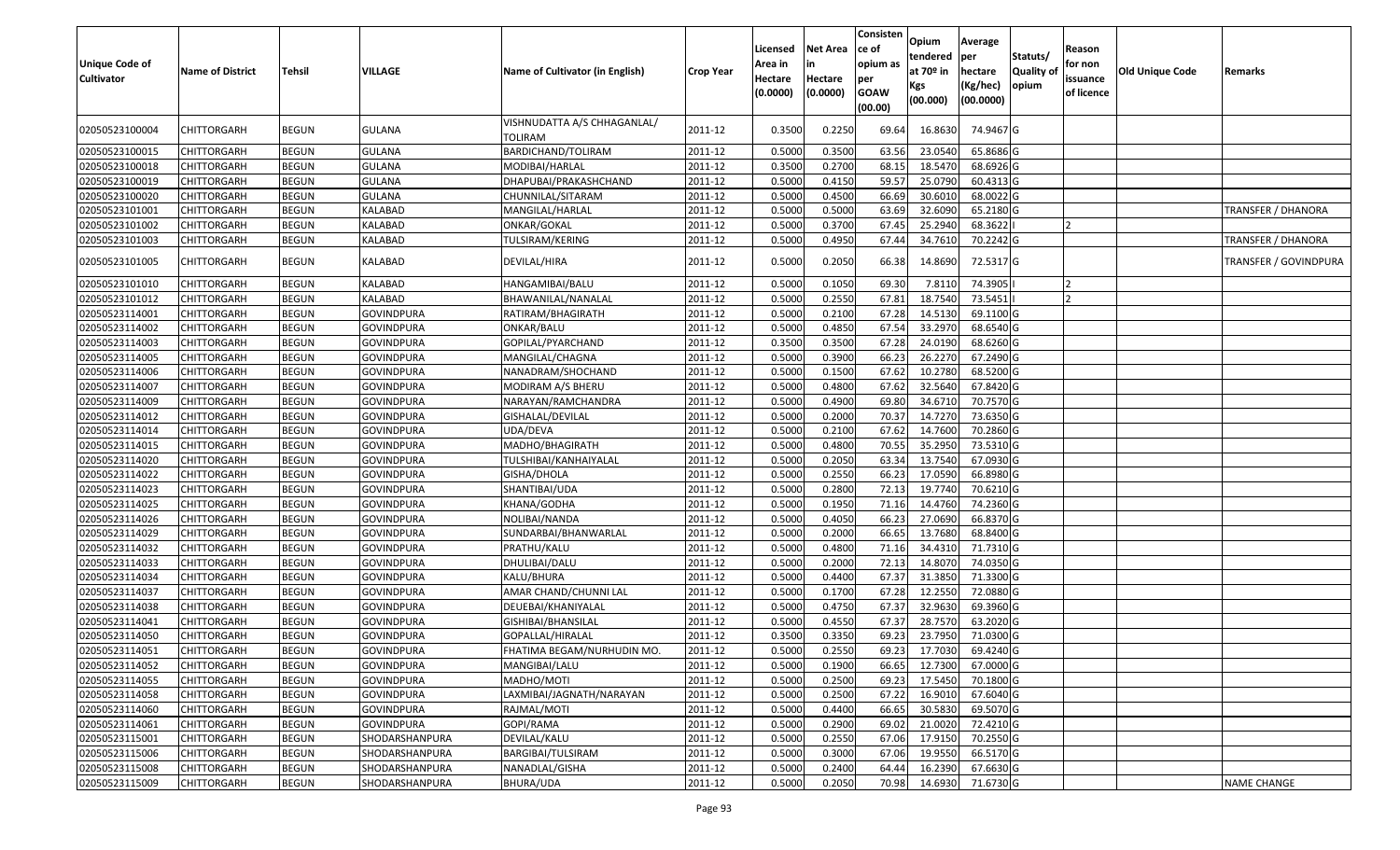| <b>Unique Code of</b><br><b>Cultivator</b> | <b>Name of District</b> | <b>Tehsil</b> | VILLAGE        | Name of Cultivator (in English) | <b>Crop Year</b> | Licensed<br>Area in<br>Hectare<br>(0.0000) | <b>Net Area</b><br>in<br>Hectare<br>(0.0000) | Consisten<br>ce of<br>opium as<br>per<br><b>GOAW</b><br>(00.00) | Opium<br>tendered<br>at $70°$ in<br>Kgs<br>(00.000) | Average<br>per<br>hectare<br>(Kg/hec)<br>(00.0000) | Statuts/<br>Quality of<br>opium | Reason<br>for non<br>issuance<br>of licence | <b>Old Unique Code</b> | Remarks             |
|--------------------------------------------|-------------------------|---------------|----------------|---------------------------------|------------------|--------------------------------------------|----------------------------------------------|-----------------------------------------------------------------|-----------------------------------------------------|----------------------------------------------------|---------------------------------|---------------------------------------------|------------------------|---------------------|
| 02050523115010                             | <b>CHITTORGARH</b>      | <b>BEGUN</b>  | SHODARSHANPURA | DHAPUBAI/CHUNNILAL              | 2011-12          | 0.3500                                     | 0.1400                                       | 69.82                                                           | 10.4230                                             | 74.4500 G                                          |                                 |                                             |                        |                     |
| 02050523115011                             | CHITTORGARH             | <b>BEGUN</b>  | SHODARSHANPURA | PYARCHAND/CHAMPA                | 2011-12          | 0.5000                                     | 0.0000                                       | 0.00                                                            | 0.0000                                              | $0.0000$ F                                         |                                 |                                             |                        |                     |
| 02050523115014                             | CHITTORGARH             | <b>BEGUN</b>  | SHODARSHANPURA | SARJUBAI/SHAMBULAL              | 2011-12          | 0.5000                                     | 0.2900                                       | 64.07                                                           | 18.6080                                             | 64.1660 G                                          |                                 |                                             |                        |                     |
| 02050523115016                             | <b>CHITTORGARH</b>      | <b>BEGUN</b>  | SHODARSHANPURA | HIRA/JODHA                      | 2011-12          | 0.5000                                     | 0.2000                                       | 69.82                                                           | 14.2930                                             | 71.4650 G                                          |                                 |                                             |                        |                     |
| 02050523115018                             | <b>CHITTORGARH</b>      | <b>BEGUN</b>  | SHODARSHANPURA | MOTILAL/KESRIMAL                | 2011-12          | 0.5000                                     | 0.3050                                       | 68.7                                                            | 21.4080                                             | 70.1900 G                                          |                                 |                                             |                        |                     |
| 02050523115028                             | <b>CHITTORGARH</b>      | <b>BEGUN</b>  | SHODARSHANPURA | SEVA/KAJOD                      | 2011-12          | 0.500                                      | 0.3450                                       | 59.26                                                           | 20.6060                                             | 59.7280 G                                          |                                 |                                             |                        |                     |
| 02050523115031                             | CHITTORGARH             | <b>BEGUN</b>  | SHODARSHANPURA | BHANWARLAL/BALU                 | 2011-12          | 0.5000                                     | 0.4900                                       | 67.06                                                           | 33.3580                                             | 68.0780 G                                          |                                 |                                             |                        |                     |
| 02050523115033                             | CHITTORGARH             | <b>BEGUN</b>  | SHODARSHANPURA | SOHANIBAI/MANGILAL D/O ONKAR    | 2011-12          | 0.5000                                     | 0.4200                                       | 61.86                                                           | 26.9090                                             | 64.0690 G                                          |                                 |                                             |                        |                     |
| 02050523115034                             | <b>CHITTORGARH</b>      | <b>BEGUN</b>  | SHODARSHANPURA | HIRALAL/NATHU                   | 2011-12          | 0.500                                      | 0.3050                                       | 57.97                                                           | 17.987                                              | 58.9740 G                                          |                                 |                                             |                        |                     |
| 02050523116001                             | CHITTORGARH             | <b>BEGUN</b>  | BADANPURA      | DEVILAL/KUKA                    | 2011-12          | 0.5000                                     | 0.2050                                       | 65.59                                                           | 14.3830                                             | 70.1610G                                           |                                 |                                             |                        |                     |
| 02050523116003                             | CHITTORGARH             | <b>BEGUN</b>  | BADANPURA      | MOTI/RUPA                       | 2011-12          | 0.5000                                     | 0.2900                                       | 69.5                                                            | 20.595                                              | 71.0170G                                           |                                 |                                             |                        |                     |
| 02050523116004                             | CHITTORGARH             | <b>BEGUN</b>  | BADANPURA      | MODIRAM/KALU                    | 2011-12          | 0.3500                                     | 0.3500                                       | 66.22                                                           | 24.1700                                             | 69.0570 G                                          |                                 |                                             |                        |                     |
| 02050523116005                             | CHITTORGARH             | <b>BEGUN</b>  | BADANPURA      | HIRA/SEVA                       | 2011-12          | 0.5000                                     | 0.3100                                       | 66.22                                                           | 20.4900                                             | 66.0970 G                                          |                                 |                                             |                        |                     |
| 02050523116009                             | CHITTORGARH             | <b>BEGUN</b>  | BADANPURA      | RAMIBAI/BHOLA                   | 2011-12          | 0.5000                                     | 0.2900                                       | 66.24                                                           | 20.0140                                             | 69.0140G                                           |                                 |                                             |                        |                     |
| 02050523116012                             | CHITTORGARH             | <b>BEGUN</b>  | BADANPURA      | BHANWARLAL/KANHAIYALAL          | 2011-12          | 0.5000                                     | 0.5050                                       | 61.76                                                           | 29.945                                              | 59.2970 G                                          |                                 |                                             |                        |                     |
| 02050523116013                             | CHITTORGARH             | <b>BEGUN</b>  | BADANPURA      | MODIRAM/RUPA                    | 2011-12          | 0.5000                                     | 0.4000                                       | 61.76                                                           | 25.4630                                             | 63.6580 G                                          |                                 |                                             |                        |                     |
| 02050523116014                             | CHITTORGARH             | <b>BEGUN</b>  | BADANPURA      | BHAWANIRAM/VENARAM              | 2011-12          | 0.5000                                     | 0.2000                                       | 69.5                                                            | 14.031                                              | 70.1550 G                                          |                                 |                                             |                        |                     |
| 02050523116017                             | <b>CHITTORGARH</b>      | <b>BEGUN</b>  | BADANPURA      | NANALAL/DEVILAL                 | 2011-12          | 0.5000                                     | 0.3000                                       | 67.09                                                           | 20.2800                                             | 67.6000 G                                          |                                 |                                             |                        |                     |
| 02050523116019                             | CHITTORGARH             | <b>BEGUN</b>  | BADANPURA      | HIRADAS/RUPDAS                  | 2011-12          | 0.5000                                     | 0.1850                                       | 66.22                                                           | 13.3010                                             | 71.8970 G                                          |                                 |                                             |                        |                     |
| 02050523116023                             | CHITTORGARH             | <b>BEGUN</b>  | BADANPURA      | DEVILAL/LAKHMICHAND             | 2011-12          | 0.5000                                     | 0.2750                                       | 63.87                                                           | 17.6100                                             | 64.0360 G                                          |                                 |                                             |                        |                     |
| 02050523117001                             | CHITTORGARH             | <b>BEGUN</b>  | <b>DEDIYA</b>  | GISHULAL/KANA                   | 2011-12          | 0.5000                                     | 0.3750                                       | 60.91                                                           | 22.8500                                             | 60.9330 G                                          |                                 |                                             |                        |                     |
| 02050523117002                             | <b>CHITTORGARH</b>      | <b>BEGUN</b>  | <b>DEDIYA</b>  | NANDA/DEVI DAROGA               | 2011-12          | 0.5000                                     | 0.0000                                       | 0.00                                                            | 0.0000                                              | $0.0000$ F                                         |                                 |                                             |                        |                     |
| 02050523117003                             | CHITTORGARH             | <b>BEGUN</b>  | <b>DEDIYA</b>  | SHANKAR/BALU                    | 2011-12          | 0.5000                                     | 0.3000                                       | 66.83                                                           | 20.3450                                             | 67.8170 G                                          |                                 |                                             |                        |                     |
| 02050523117004                             | CHITTORGARH             | <b>BEGUN</b>  | DEDIYA         | KASTURIBAI/NANDA                | 2011-12          | 0.5000                                     | 0.3600                                       | 69.83                                                           | 26.0470                                             | 72.3530 G                                          |                                 |                                             |                        |                     |
| 02050523117005                             | CHITTORGARH             | <b>BEGUN</b>  | <b>DEDIYA</b>  | RAMLAL/DEVILAL                  | 2011-12          | 0.5000                                     | 0.0000                                       | 0.00                                                            | 0.0000                                              | 0.0000                                             |                                 |                                             |                        |                     |
| 02050523117006                             | CHITTORGARH             | <b>BEGUN</b>  | <b>DEDIYA</b>  | UDA/DEVI                        | 2011-12          | 0.5000                                     | 0.0000                                       | 0.00                                                            | 0.0000                                              | $0.0000$ F                                         |                                 |                                             |                        |                     |
| 02050523117007                             | <b>CHITTORGARH</b>      | <b>BEGUN</b>  | <b>DEDIYA</b>  | ONKAR/CHITTAR                   | 2011-12          | 0.5000                                     | 0.2600                                       | 65.76                                                           | 17.8870                                             | 68.7960 G                                          |                                 |                                             |                        |                     |
| 02050523117008                             | CHITTORGARH             | <b>BEGUN</b>  | <b>DEDIYA</b>  | RAMCHANDRA/GANGARAM             | 2011-12          | 0.5000                                     | 0.3800                                       | 66.65                                                           | 25.9740                                             | 68.3530 G                                          |                                 |                                             |                        |                     |
| 02050523117009                             | <b>CHITTORGARH</b>      | <b>BEGUN</b>  | <b>DEDIYA</b>  | MOHAN/POKHAR                    | 2011-12          | 0.5000                                     | 0.2500                                       | 62.81                                                           | 16.0970                                             | 64.3880 G                                          |                                 |                                             |                        | <b>NAME CHANGE</b>  |
| 02050523117010                             | CHITTORGARH             | <b>BEGUN</b>  | <b>DEDIYA</b>  | MANGU/NARAYAN                   | 2011-12          | 0.5000                                     | 0.4350                                       | 67.66                                                           | 29.7700                                             | 68.4370 G                                          |                                 |                                             |                        |                     |
| 02050523117011                             | <b>CHITTORGARH</b>      | <b>BEGUN</b>  | <b>DEDIYA</b>  | CHUNNILAL/PRABHULAL             | 2011-12          | 0.5000                                     | 0.4650                                       | 68.62                                                           | 32.8100                                             | 70.5590 G                                          |                                 |                                             |                        |                     |
| 02050523117012                             | CHITTORGARH             | <b>BEGUN</b>  | <b>DEDIYA</b>  | GISHALAL/DEVILAL                | 2011-12          | 0.5000                                     | 0.2000                                       | 67.36                                                           | 13.4240                                             | 67.1200G                                           |                                 |                                             |                        |                     |
| 02050523117013                             | CHITTORGARH             | <b>BEGUN</b>  | <b>DEDIYA</b>  | SHANKAR/PYARA                   | 2011-12          | 0.5000                                     | 0.1950                                       | 69.94                                                           | 14.3980                                             | 73.8360 G                                          |                                 |                                             |                        |                     |
| 02050523117014                             | CHITTORGARH             | <b>BEGUN</b>  | <b>DEDIYA</b>  | JODHA/NARAYAN                   | 2011-12          | 0.500                                      | 0.3050                                       | 66.65                                                           | 20.6620                                             | 67.7440 G                                          |                                 |                                             |                        |                     |
| 02050523117015                             | CHITTORGARH             | <b>BEGUN</b>  | <b>DEDIYA</b>  | DALIBAI/MANGILAL                | 2011-12          | 0.500                                      | 0.0000                                       | 0.00                                                            | 0.0000                                              | 0.0000                                             |                                 |                                             |                        |                     |
| 02050523117016                             | <b>CHITTORGARH</b>      | <b>BEGUN</b>  | <b>DEDIYA</b>  | BHERULAL/DEVILAL                | 2011-12          | 0.5000                                     | 0.0000                                       | 0.00                                                            | 0.0000                                              | $0.0000$ F                                         |                                 |                                             |                        | <b>NAME CHANGE</b>  |
| 02050523117017                             | <b>CHITTORGARH</b>      | <b>BEGUN</b>  | <b>DEDIYA</b>  | BHUWANA/NANDA                   | 2011-12          | 0.5000                                     | 0.3400                                       | 66.65                                                           | 23.4890                                             | 69.0850 G                                          |                                 |                                             |                        | <b>NAME CHANGE</b>  |
| 02050523117018                             | <b>CHITTORGARH</b>      | <b>BEGUN</b>  | <b>DEDIYA</b>  | SHYAMLAL/BALU                   | 2011-12          | 0.5000                                     | 0.1250                                       | 66.83                                                           | 9.0030                                              | 72.0240 G                                          |                                 |                                             |                        |                     |
| 02050523117022                             | <b>CHITTORGARH</b>      | <b>BEGUN</b>  | <b>DEDIYA</b>  | RATANLAL/MANGU                  | 2011-12          | 0.5000                                     | 0.4150                                       | 66.83                                                           | 28.2120                                             | 67.9810 G                                          |                                 |                                             |                        |                     |
| 02050523117023                             | <b>CHITTORGARH</b>      | <b>BEGUN</b>  | <b>DEDIYA</b>  | SHANTILAL/MOJA                  | 2011-12          | 0.5000                                     | 0.0000                                       | 0.00                                                            | 0.0000                                              | $0.0000$ F                                         |                                 |                                             |                        | TRANSFER / KULATIYA |
| 02050523118001                             | <b>CHITTORGARH</b>      | <b>BEGUN</b>  | CHEKLI         | BABULAL/RAMESHWAR               | 2011-12          | 0.5000                                     | 0.3100                                       | 64.12                                                           | 20.4180                                             | 65.8650 G                                          |                                 |                                             |                        |                     |
| 02050523118002                             | <b>CHITTORGARH</b>      | <b>BEGUN</b>  | <b>CHEKLI</b>  | BHADRILAL/RUPA                  | 2011-12          | 0.5000                                     | 0.3100                                       | 66.22                                                           | 22.1740                                             | 71.5290 G                                          |                                 |                                             |                        |                     |
| 02050523118004                             | <b>CHITTORGARH</b>      | <b>BEGUN</b>  | <b>CHEKLI</b>  | BHANWARLAL/DEVILAL              | 2011-12          | 0.5000                                     | 0.2150                                       | 67.12                                                           | 15.0920                                             | 70.1950 G                                          |                                 |                                             |                        |                     |
| 02050523118005                             | CHITTORGARH             | <b>BEGUN</b>  | CHEKLI         | SHAMBHULAL/RUPA                 | 2011-12          | 0.5000                                     | 0.3350                                       | 61.51                                                           | 21.9940                                             | 65.6540 G                                          |                                 |                                             |                        |                     |
| 02050523118006                             | <b>CHITTORGARH</b>      | <b>BEGUN</b>  | CHEKLI         | BHANSHILAL/AASHARAM             | 2011-12          | 0.5000                                     | 0.3350                                       | 62.07                                                           | 22.3010                                             | 66.5700 G                                          |                                 |                                             |                        |                     |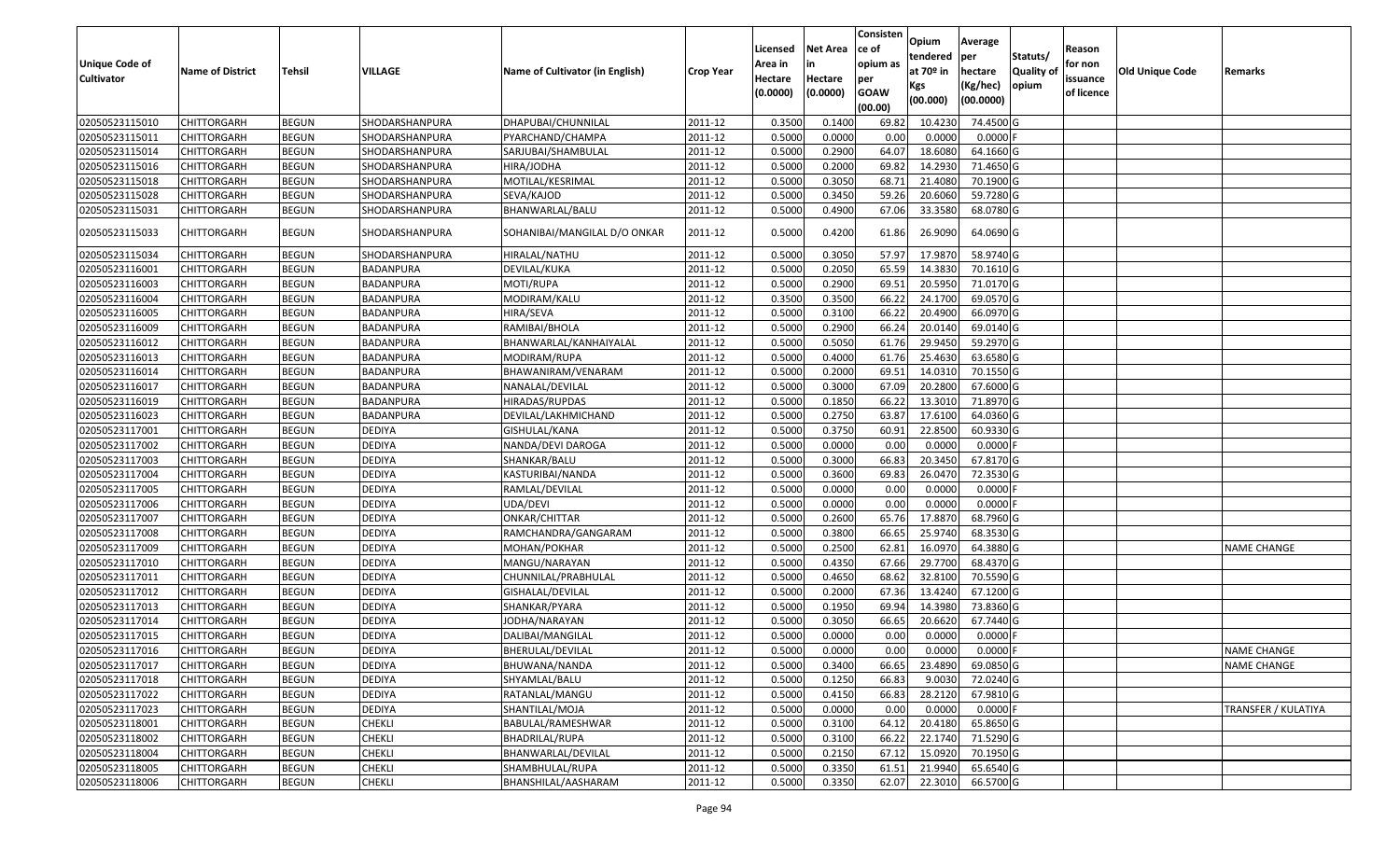| at 70º in<br><b>Quality of</b><br><b>Old Unique Code</b><br><b>Name of District</b><br>Tehsil<br>VILLAGE<br>Name of Cultivator (in English)<br>hectare<br><b>Crop Year</b><br>Remarks<br><b>Cultivator</b><br>Hectare<br>Hectare<br>per<br>issuance<br>(Kg/hec)<br>opium<br>Kgs<br>(0.0000)<br>(0.0000)<br><b>GOAW</b><br>of licence<br>(00.0000)<br>(00.000)<br>(00.00)<br>0.5000<br>0.1850<br>71.2490 G<br>02050523118009<br><b>CHITTORGARH</b><br><b>BEGUN</b><br>CHEKLI<br>SHANKERLAL/KANAIYALAL<br>2011-12<br>64.12<br>13.1810<br><b>NAME CHANGE</b><br>02050523118010<br>0.5000<br>0.2250<br>14.9800<br>66.5780 G<br>CHITTORGARH<br><b>BEGUN</b><br>CHEKLI<br>KALURAM/RUPA<br>2011-12<br>64.53<br><b>CHEKLI</b><br>0.5000<br>0.1600<br>65.50<br>11.0410<br>02050523118013<br><b>BEGUN</b><br>2011-12<br>69.0060 G<br>CHITTORGARH<br>MODIRAM/DEVILAL<br>02050523119001<br><b>BEGUN</b><br>DHAMANCHA<br>JAGNATH/KALU<br>2011-12<br>0.5000<br>0.4900<br>63.17<br>32.5960<br>66.5220 G<br><b>CHITTORGARH</b><br>02050523119002<br><b>BEGUN</b><br>2011-12<br>0.5000<br>0.5000<br>67.62<br>35.9350<br>71.8700 G<br>CHITTORGARH<br>DHAMANCHA<br>DEVBAI/KANHAIYALAL<br>02050523119003<br><b>BEGUN</b><br>0.5000<br>0.5000<br>66.06<br>34.7950<br>69.5900 G<br>CHITTORGARH<br>DHAMANCHA<br>GOKALIBAI/PYARA<br>2011-12<br>62.56<br><b>BEGUN</b><br>0.5000<br>0.4850<br>32.3350<br>66.6700 G<br>02050523119004<br>2011-12<br>CHITTORGARH<br>DHAMANCHA<br>ONKAR/RUPA<br>02050523119005<br><b>CHITTORGARH</b><br><b>BEGUN</b><br>DHAMANCHA<br>KANA/NANA<br>2011-12<br>0.5000<br>0.2750<br>63.17<br>19.6820<br>71.5710 G<br>02050523119008<br>SUNDRI/MEGHA<br>0.5000<br>0.5000<br>67.5880 G<br>CHITTORGARH<br><b>BEGUN</b><br>DHAMANCHA<br>2011-12<br>61.70<br>33.7940<br><b>NAME CHANGE</b><br>22.8250<br>02050523119009<br><b>BEGUN</b><br>DHAMANCHA<br>0.5000<br>0.2850<br>68.81<br>80.0880 G<br>CHITTORGARH<br>JETIBAIU/LALU<br>2011-12<br>69.47<br><b>BEGUN</b><br>SUNDARBAI/MIYACHAND<br>0.5000<br>0.5000<br>35.8960<br>71.7920 G<br>02050523119011<br>CHITTORGARH<br>DHAMANCHA<br>2011-12<br>02050523119013<br><b>CHITTORGARH</b><br><b>BEGUN</b><br><b>DHAMANCHA</b><br>0.5000<br>0.4800<br>64.24<br>33.4320<br>69.6500 G<br>CHATARBHUJ/BHURA<br>2011-12<br>0.2950<br>02050523119016<br><b>DHAMANCHA</b><br>0.5000<br>58.23<br>18.4510<br>62.5460 G<br><b>CHITTORGARH</b><br><b>BEGUN</b><br>PRABHU A/S KISHNA/VENA<br>2011-12<br>02050523119017<br><b>BEGUN</b><br>DHAMANCHA<br>0.5000<br>0.3650<br>66.06<br>24.5090<br>67.1480 G<br><b>CHITTORGARH</b><br>SHAMBHULAL/DALU<br>2011-12<br><b>BEGUN</b><br>0.5000<br>0.2550<br>62.56<br>17.0350<br>66.8040 G<br>02050523119018<br>DHAMANCHA<br>2011-12<br>CHITTORGARH<br>SHUKHLAL/KELA<br>02050523119019<br><b>BEGUN</b><br><b>DHAMANCHA</b><br>2011-12<br>0.5000<br>0.4850<br>62.56<br>31.8530<br>65.6760 G<br><b>CHITTORGARH</b><br>RUKMANI/UDA |  |
|---------------------------------------------------------------------------------------------------------------------------------------------------------------------------------------------------------------------------------------------------------------------------------------------------------------------------------------------------------------------------------------------------------------------------------------------------------------------------------------------------------------------------------------------------------------------------------------------------------------------------------------------------------------------------------------------------------------------------------------------------------------------------------------------------------------------------------------------------------------------------------------------------------------------------------------------------------------------------------------------------------------------------------------------------------------------------------------------------------------------------------------------------------------------------------------------------------------------------------------------------------------------------------------------------------------------------------------------------------------------------------------------------------------------------------------------------------------------------------------------------------------------------------------------------------------------------------------------------------------------------------------------------------------------------------------------------------------------------------------------------------------------------------------------------------------------------------------------------------------------------------------------------------------------------------------------------------------------------------------------------------------------------------------------------------------------------------------------------------------------------------------------------------------------------------------------------------------------------------------------------------------------------------------------------------------------------------------------------------------------------------------------------------------------------------------------------------------------------------------------------------------------------------------------------------------------------------------------------------------------------------------------------------------------------------------------------------------------------------------------------------------------------------------------------------------------------------------------------------------------------------------------------|--|
|                                                                                                                                                                                                                                                                                                                                                                                                                                                                                                                                                                                                                                                                                                                                                                                                                                                                                                                                                                                                                                                                                                                                                                                                                                                                                                                                                                                                                                                                                                                                                                                                                                                                                                                                                                                                                                                                                                                                                                                                                                                                                                                                                                                                                                                                                                                                                                                                                                                                                                                                                                                                                                                                                                                                                                                                                                                                                                   |  |
|                                                                                                                                                                                                                                                                                                                                                                                                                                                                                                                                                                                                                                                                                                                                                                                                                                                                                                                                                                                                                                                                                                                                                                                                                                                                                                                                                                                                                                                                                                                                                                                                                                                                                                                                                                                                                                                                                                                                                                                                                                                                                                                                                                                                                                                                                                                                                                                                                                                                                                                                                                                                                                                                                                                                                                                                                                                                                                   |  |
|                                                                                                                                                                                                                                                                                                                                                                                                                                                                                                                                                                                                                                                                                                                                                                                                                                                                                                                                                                                                                                                                                                                                                                                                                                                                                                                                                                                                                                                                                                                                                                                                                                                                                                                                                                                                                                                                                                                                                                                                                                                                                                                                                                                                                                                                                                                                                                                                                                                                                                                                                                                                                                                                                                                                                                                                                                                                                                   |  |
|                                                                                                                                                                                                                                                                                                                                                                                                                                                                                                                                                                                                                                                                                                                                                                                                                                                                                                                                                                                                                                                                                                                                                                                                                                                                                                                                                                                                                                                                                                                                                                                                                                                                                                                                                                                                                                                                                                                                                                                                                                                                                                                                                                                                                                                                                                                                                                                                                                                                                                                                                                                                                                                                                                                                                                                                                                                                                                   |  |
|                                                                                                                                                                                                                                                                                                                                                                                                                                                                                                                                                                                                                                                                                                                                                                                                                                                                                                                                                                                                                                                                                                                                                                                                                                                                                                                                                                                                                                                                                                                                                                                                                                                                                                                                                                                                                                                                                                                                                                                                                                                                                                                                                                                                                                                                                                                                                                                                                                                                                                                                                                                                                                                                                                                                                                                                                                                                                                   |  |
|                                                                                                                                                                                                                                                                                                                                                                                                                                                                                                                                                                                                                                                                                                                                                                                                                                                                                                                                                                                                                                                                                                                                                                                                                                                                                                                                                                                                                                                                                                                                                                                                                                                                                                                                                                                                                                                                                                                                                                                                                                                                                                                                                                                                                                                                                                                                                                                                                                                                                                                                                                                                                                                                                                                                                                                                                                                                                                   |  |
|                                                                                                                                                                                                                                                                                                                                                                                                                                                                                                                                                                                                                                                                                                                                                                                                                                                                                                                                                                                                                                                                                                                                                                                                                                                                                                                                                                                                                                                                                                                                                                                                                                                                                                                                                                                                                                                                                                                                                                                                                                                                                                                                                                                                                                                                                                                                                                                                                                                                                                                                                                                                                                                                                                                                                                                                                                                                                                   |  |
|                                                                                                                                                                                                                                                                                                                                                                                                                                                                                                                                                                                                                                                                                                                                                                                                                                                                                                                                                                                                                                                                                                                                                                                                                                                                                                                                                                                                                                                                                                                                                                                                                                                                                                                                                                                                                                                                                                                                                                                                                                                                                                                                                                                                                                                                                                                                                                                                                                                                                                                                                                                                                                                                                                                                                                                                                                                                                                   |  |
|                                                                                                                                                                                                                                                                                                                                                                                                                                                                                                                                                                                                                                                                                                                                                                                                                                                                                                                                                                                                                                                                                                                                                                                                                                                                                                                                                                                                                                                                                                                                                                                                                                                                                                                                                                                                                                                                                                                                                                                                                                                                                                                                                                                                                                                                                                                                                                                                                                                                                                                                                                                                                                                                                                                                                                                                                                                                                                   |  |
|                                                                                                                                                                                                                                                                                                                                                                                                                                                                                                                                                                                                                                                                                                                                                                                                                                                                                                                                                                                                                                                                                                                                                                                                                                                                                                                                                                                                                                                                                                                                                                                                                                                                                                                                                                                                                                                                                                                                                                                                                                                                                                                                                                                                                                                                                                                                                                                                                                                                                                                                                                                                                                                                                                                                                                                                                                                                                                   |  |
|                                                                                                                                                                                                                                                                                                                                                                                                                                                                                                                                                                                                                                                                                                                                                                                                                                                                                                                                                                                                                                                                                                                                                                                                                                                                                                                                                                                                                                                                                                                                                                                                                                                                                                                                                                                                                                                                                                                                                                                                                                                                                                                                                                                                                                                                                                                                                                                                                                                                                                                                                                                                                                                                                                                                                                                                                                                                                                   |  |
|                                                                                                                                                                                                                                                                                                                                                                                                                                                                                                                                                                                                                                                                                                                                                                                                                                                                                                                                                                                                                                                                                                                                                                                                                                                                                                                                                                                                                                                                                                                                                                                                                                                                                                                                                                                                                                                                                                                                                                                                                                                                                                                                                                                                                                                                                                                                                                                                                                                                                                                                                                                                                                                                                                                                                                                                                                                                                                   |  |
|                                                                                                                                                                                                                                                                                                                                                                                                                                                                                                                                                                                                                                                                                                                                                                                                                                                                                                                                                                                                                                                                                                                                                                                                                                                                                                                                                                                                                                                                                                                                                                                                                                                                                                                                                                                                                                                                                                                                                                                                                                                                                                                                                                                                                                                                                                                                                                                                                                                                                                                                                                                                                                                                                                                                                                                                                                                                                                   |  |
|                                                                                                                                                                                                                                                                                                                                                                                                                                                                                                                                                                                                                                                                                                                                                                                                                                                                                                                                                                                                                                                                                                                                                                                                                                                                                                                                                                                                                                                                                                                                                                                                                                                                                                                                                                                                                                                                                                                                                                                                                                                                                                                                                                                                                                                                                                                                                                                                                                                                                                                                                                                                                                                                                                                                                                                                                                                                                                   |  |
|                                                                                                                                                                                                                                                                                                                                                                                                                                                                                                                                                                                                                                                                                                                                                                                                                                                                                                                                                                                                                                                                                                                                                                                                                                                                                                                                                                                                                                                                                                                                                                                                                                                                                                                                                                                                                                                                                                                                                                                                                                                                                                                                                                                                                                                                                                                                                                                                                                                                                                                                                                                                                                                                                                                                                                                                                                                                                                   |  |
|                                                                                                                                                                                                                                                                                                                                                                                                                                                                                                                                                                                                                                                                                                                                                                                                                                                                                                                                                                                                                                                                                                                                                                                                                                                                                                                                                                                                                                                                                                                                                                                                                                                                                                                                                                                                                                                                                                                                                                                                                                                                                                                                                                                                                                                                                                                                                                                                                                                                                                                                                                                                                                                                                                                                                                                                                                                                                                   |  |
|                                                                                                                                                                                                                                                                                                                                                                                                                                                                                                                                                                                                                                                                                                                                                                                                                                                                                                                                                                                                                                                                                                                                                                                                                                                                                                                                                                                                                                                                                                                                                                                                                                                                                                                                                                                                                                                                                                                                                                                                                                                                                                                                                                                                                                                                                                                                                                                                                                                                                                                                                                                                                                                                                                                                                                                                                                                                                                   |  |
| 02050523119020<br>0.5000<br>0.4900<br>65.69<br>34.0180<br>69.4240 G<br><b>CHITTORGARH</b><br><b>BEGUN</b><br>DHAMANCHA<br>NAGGIRAM/DEEPA<br>2011-12                                                                                                                                                                                                                                                                                                                                                                                                                                                                                                                                                                                                                                                                                                                                                                                                                                                                                                                                                                                                                                                                                                                                                                                                                                                                                                                                                                                                                                                                                                                                                                                                                                                                                                                                                                                                                                                                                                                                                                                                                                                                                                                                                                                                                                                                                                                                                                                                                                                                                                                                                                                                                                                                                                                                               |  |
| 02050523119022<br><b>BEGUN</b><br>0.5000<br>0.3950<br>63.29<br>25.5690<br>64.7320 G<br>CHITTORGARH<br>DHAMANCHA<br>KAMLIBAI/NANDLAL<br>2011-12<br>NAME CHANGE                                                                                                                                                                                                                                                                                                                                                                                                                                                                                                                                                                                                                                                                                                                                                                                                                                                                                                                                                                                                                                                                                                                                                                                                                                                                                                                                                                                                                                                                                                                                                                                                                                                                                                                                                                                                                                                                                                                                                                                                                                                                                                                                                                                                                                                                                                                                                                                                                                                                                                                                                                                                                                                                                                                                     |  |
| 02050523119023<br>0.5000<br>0.5050<br>63.17<br>32.7770<br>64.9050 G<br>CHITTORGARH<br><b>BEGUN</b><br>DHAMANCHA<br>2011-12<br>KAMLIBAI/JAGANNATH                                                                                                                                                                                                                                                                                                                                                                                                                                                                                                                                                                                                                                                                                                                                                                                                                                                                                                                                                                                                                                                                                                                                                                                                                                                                                                                                                                                                                                                                                                                                                                                                                                                                                                                                                                                                                                                                                                                                                                                                                                                                                                                                                                                                                                                                                                                                                                                                                                                                                                                                                                                                                                                                                                                                                  |  |
| 0.2750<br>65.59<br><b>BEGUN</b><br>0.5000<br>19.7890<br>71.9600 G<br>02050523119024<br>CHITTORGARH<br>DHAMANCHA<br>PIYARA/HEERA<br>2011-12                                                                                                                                                                                                                                                                                                                                                                                                                                                                                                                                                                                                                                                                                                                                                                                                                                                                                                                                                                                                                                                                                                                                                                                                                                                                                                                                                                                                                                                                                                                                                                                                                                                                                                                                                                                                                                                                                                                                                                                                                                                                                                                                                                                                                                                                                                                                                                                                                                                                                                                                                                                                                                                                                                                                                        |  |
| 02050523119028<br><b>BEGUN</b><br><b>DHAMANCHA</b><br>0.5000<br>0.3550<br>62.56<br>23.0220<br>64.8510 G<br>CHITTORGARH<br>GHEESALAL/NANA<br>2011-12                                                                                                                                                                                                                                                                                                                                                                                                                                                                                                                                                                                                                                                                                                                                                                                                                                                                                                                                                                                                                                                                                                                                                                                                                                                                                                                                                                                                                                                                                                                                                                                                                                                                                                                                                                                                                                                                                                                                                                                                                                                                                                                                                                                                                                                                                                                                                                                                                                                                                                                                                                                                                                                                                                                                               |  |
| 02050523119030<br><b>BEGUN</b><br>0.5000<br>0.3900<br>63.29<br>28.3630<br>72.7260 G<br>CHITTORGARH<br>DHAMANCHA<br>JEETA/SHOLA<br>2011-12                                                                                                                                                                                                                                                                                                                                                                                                                                                                                                                                                                                                                                                                                                                                                                                                                                                                                                                                                                                                                                                                                                                                                                                                                                                                                                                                                                                                                                                                                                                                                                                                                                                                                                                                                                                                                                                                                                                                                                                                                                                                                                                                                                                                                                                                                                                                                                                                                                                                                                                                                                                                                                                                                                                                                         |  |
| 0.5000<br>0.3000<br>65.99<br>21.2020<br>70.6730 G<br>02050523119031<br>CHITTORGARH<br><b>BEGUN</b><br>DHAMANCHA<br>PRABHU/AMICHAND<br>2011-12                                                                                                                                                                                                                                                                                                                                                                                                                                                                                                                                                                                                                                                                                                                                                                                                                                                                                                                                                                                                                                                                                                                                                                                                                                                                                                                                                                                                                                                                                                                                                                                                                                                                                                                                                                                                                                                                                                                                                                                                                                                                                                                                                                                                                                                                                                                                                                                                                                                                                                                                                                                                                                                                                                                                                     |  |
| 0.5000<br>0.4450<br>61.7<br>27.9150<br>62.7300 G<br>02050523119033<br>CHITTORGARH<br><b>BEGUN</b><br>DHAMANCHA<br>DEVILAL/LAKHMA<br>2011-12                                                                                                                                                                                                                                                                                                                                                                                                                                                                                                                                                                                                                                                                                                                                                                                                                                                                                                                                                                                                                                                                                                                                                                                                                                                                                                                                                                                                                                                                                                                                                                                                                                                                                                                                                                                                                                                                                                                                                                                                                                                                                                                                                                                                                                                                                                                                                                                                                                                                                                                                                                                                                                                                                                                                                       |  |
| 68.2490 G<br>02050523119034<br><b>BEGUN</b><br>DHAMANCHA<br>2011-12<br>0.5000<br>0.4900<br>64.24<br>33.4420<br>CHITTORGARH<br>DEVILAL/PYARA<br><b>NAME CHANGE</b>                                                                                                                                                                                                                                                                                                                                                                                                                                                                                                                                                                                                                                                                                                                                                                                                                                                                                                                                                                                                                                                                                                                                                                                                                                                                                                                                                                                                                                                                                                                                                                                                                                                                                                                                                                                                                                                                                                                                                                                                                                                                                                                                                                                                                                                                                                                                                                                                                                                                                                                                                                                                                                                                                                                                 |  |
| 02050523119036<br>0.3500<br>0.3500<br>24.1680<br>CHITTORGARH<br><b>BEGUN</b><br>DHAMANCHA<br>UDA/NARAYAN<br>2011-12<br>63.29<br>69.0510 G                                                                                                                                                                                                                                                                                                                                                                                                                                                                                                                                                                                                                                                                                                                                                                                                                                                                                                                                                                                                                                                                                                                                                                                                                                                                                                                                                                                                                                                                                                                                                                                                                                                                                                                                                                                                                                                                                                                                                                                                                                                                                                                                                                                                                                                                                                                                                                                                                                                                                                                                                                                                                                                                                                                                                         |  |
| 02050523119037<br><b>BEGUN</b><br>0.5000<br>0.4850<br>63.57<br>33.2930<br>68.6450 G<br>CHITTORGARH<br>DHAMANCHA<br>PRATHVIRAJ/MODA<br>2011-12                                                                                                                                                                                                                                                                                                                                                                                                                                                                                                                                                                                                                                                                                                                                                                                                                                                                                                                                                                                                                                                                                                                                                                                                                                                                                                                                                                                                                                                                                                                                                                                                                                                                                                                                                                                                                                                                                                                                                                                                                                                                                                                                                                                                                                                                                                                                                                                                                                                                                                                                                                                                                                                                                                                                                     |  |
| 0.5000<br>0.3050<br>64.24<br>20.9970<br>68.8430 G<br>02050523119038<br><b>BEGUN</b><br>DHAMANCHA<br>2011-12<br>CHITTORGARH<br>SHANKAR/BALU                                                                                                                                                                                                                                                                                                                                                                                                                                                                                                                                                                                                                                                                                                                                                                                                                                                                                                                                                                                                                                                                                                                                                                                                                                                                                                                                                                                                                                                                                                                                                                                                                                                                                                                                                                                                                                                                                                                                                                                                                                                                                                                                                                                                                                                                                                                                                                                                                                                                                                                                                                                                                                                                                                                                                        |  |
| 02050523119040<br><b>BEGUN</b><br>DHAMANCHA<br>2011-12<br>0.3500<br>0.3150<br>62.92<br>21.8780<br>69.4540 G<br>CHITTORGARH<br>RATNA/DHOLA<br>NAME CHANGE                                                                                                                                                                                                                                                                                                                                                                                                                                                                                                                                                                                                                                                                                                                                                                                                                                                                                                                                                                                                                                                                                                                                                                                                                                                                                                                                                                                                                                                                                                                                                                                                                                                                                                                                                                                                                                                                                                                                                                                                                                                                                                                                                                                                                                                                                                                                                                                                                                                                                                                                                                                                                                                                                                                                          |  |
| 0.2950<br>02050523119041<br><b>BEGUN</b><br>BHAGIRATH/GANGARAM<br>2011-12<br>0.5000<br>66.06<br>21.1200<br>71.5930 G<br>CHITTORGARH<br>DHAMANCHA                                                                                                                                                                                                                                                                                                                                                                                                                                                                                                                                                                                                                                                                                                                                                                                                                                                                                                                                                                                                                                                                                                                                                                                                                                                                                                                                                                                                                                                                                                                                                                                                                                                                                                                                                                                                                                                                                                                                                                                                                                                                                                                                                                                                                                                                                                                                                                                                                                                                                                                                                                                                                                                                                                                                                  |  |
| 02050523119042<br><b>BEGUN</b><br>0.3500<br>0.3500<br>58.23<br>22.6020<br>64.5770 G<br>CHITTORGARH<br>DHAMANCHA<br>BANSHILAL/BHUWANA<br>2011-12                                                                                                                                                                                                                                                                                                                                                                                                                                                                                                                                                                                                                                                                                                                                                                                                                                                                                                                                                                                                                                                                                                                                                                                                                                                                                                                                                                                                                                                                                                                                                                                                                                                                                                                                                                                                                                                                                                                                                                                                                                                                                                                                                                                                                                                                                                                                                                                                                                                                                                                                                                                                                                                                                                                                                   |  |
| <b>BEGUN</b><br>0.5000<br>65.69<br>31.3530<br>76.4710 G<br>02050523119043<br>DHAMANCHA<br>2011-12<br>0.4100<br>CHITTORGARH<br>KAJOD/NANA REGAR                                                                                                                                                                                                                                                                                                                                                                                                                                                                                                                                                                                                                                                                                                                                                                                                                                                                                                                                                                                                                                                                                                                                                                                                                                                                                                                                                                                                                                                                                                                                                                                                                                                                                                                                                                                                                                                                                                                                                                                                                                                                                                                                                                                                                                                                                                                                                                                                                                                                                                                                                                                                                                                                                                                                                    |  |
| 02050523119044<br><b>BEGUN</b><br><b>DHAMANCHA</b><br>HIRALAL/GOMA<br>2011-12<br>0.5000<br>0.4750<br>64.62<br>32.9110<br>69.2860 G<br>CHITTORGARH                                                                                                                                                                                                                                                                                                                                                                                                                                                                                                                                                                                                                                                                                                                                                                                                                                                                                                                                                                                                                                                                                                                                                                                                                                                                                                                                                                                                                                                                                                                                                                                                                                                                                                                                                                                                                                                                                                                                                                                                                                                                                                                                                                                                                                                                                                                                                                                                                                                                                                                                                                                                                                                                                                                                                 |  |
| 0.5000<br>0.4650<br>69.2820 G<br>02050523119045<br><b>BEGUN</b><br>DHAMANCHA<br>KUKA/RUPA<br>2011-12<br>65.69<br>32.2160<br>CHITTORGARH                                                                                                                                                                                                                                                                                                                                                                                                                                                                                                                                                                                                                                                                                                                                                                                                                                                                                                                                                                                                                                                                                                                                                                                                                                                                                                                                                                                                                                                                                                                                                                                                                                                                                                                                                                                                                                                                                                                                                                                                                                                                                                                                                                                                                                                                                                                                                                                                                                                                                                                                                                                                                                                                                                                                                           |  |
| 02050523119046<br><b>BEGUN</b><br><b>DHAMANCHA</b><br>0.5000<br>0.4000<br>25.7470<br>64.3680 G<br>CHITTORGARH<br>KAJOD/MODA<br>2011-12<br>61.70                                                                                                                                                                                                                                                                                                                                                                                                                                                                                                                                                                                                                                                                                                                                                                                                                                                                                                                                                                                                                                                                                                                                                                                                                                                                                                                                                                                                                                                                                                                                                                                                                                                                                                                                                                                                                                                                                                                                                                                                                                                                                                                                                                                                                                                                                                                                                                                                                                                                                                                                                                                                                                                                                                                                                   |  |
| 0.5000<br>0.3650<br>64.62<br>25.7100<br>02050523119048<br><b>BEGUN</b><br>2011-12<br>70.4380 G<br>CHITTORGARH<br>DHAMANCHA<br>JAGNATH/PEMA                                                                                                                                                                                                                                                                                                                                                                                                                                                                                                                                                                                                                                                                                                                                                                                                                                                                                                                                                                                                                                                                                                                                                                                                                                                                                                                                                                                                                                                                                                                                                                                                                                                                                                                                                                                                                                                                                                                                                                                                                                                                                                                                                                                                                                                                                                                                                                                                                                                                                                                                                                                                                                                                                                                                                        |  |
| 02050523119049<br><b>BEGUN</b><br>DHAMANCHA<br>BALU/CHUNA<br>2011-12<br>0.5000<br><b>CHITTORGARH</b><br>0.4100<br>65.59<br>27.6800 67.5120 G                                                                                                                                                                                                                                                                                                                                                                                                                                                                                                                                                                                                                                                                                                                                                                                                                                                                                                                                                                                                                                                                                                                                                                                                                                                                                                                                                                                                                                                                                                                                                                                                                                                                                                                                                                                                                                                                                                                                                                                                                                                                                                                                                                                                                                                                                                                                                                                                                                                                                                                                                                                                                                                                                                                                                      |  |
| 0.3500<br>0.3350<br>02050523119053<br><b>CHITTORGARH</b><br><b>BEGUN</b><br>DHAMANCHA<br>BHAGWANLAL/KUKA<br>2011-12<br>65.59<br>22.8630<br>68.2480 G                                                                                                                                                                                                                                                                                                                                                                                                                                                                                                                                                                                                                                                                                                                                                                                                                                                                                                                                                                                                                                                                                                                                                                                                                                                                                                                                                                                                                                                                                                                                                                                                                                                                                                                                                                                                                                                                                                                                                                                                                                                                                                                                                                                                                                                                                                                                                                                                                                                                                                                                                                                                                                                                                                                                              |  |
| 02050523119055<br><b>CHITTORGARH</b><br><b>BEGUN</b><br><b>DHAMANCHA</b><br>GISHIBAI/RAMLAL<br>2011-12<br>0.5000<br>0.3400<br>62.92<br>22.4630<br>66.0680 G                                                                                                                                                                                                                                                                                                                                                                                                                                                                                                                                                                                                                                                                                                                                                                                                                                                                                                                                                                                                                                                                                                                                                                                                                                                                                                                                                                                                                                                                                                                                                                                                                                                                                                                                                                                                                                                                                                                                                                                                                                                                                                                                                                                                                                                                                                                                                                                                                                                                                                                                                                                                                                                                                                                                       |  |
| 02050523119056<br><b>BEGUN</b><br>0.5000<br>0.2950<br>62.92<br>20.1700<br>68.3730 G<br><b>CHITTORGARH</b><br>DHAMANCHA<br>RAMCHANDRA/BALU<br>2011-12                                                                                                                                                                                                                                                                                                                                                                                                                                                                                                                                                                                                                                                                                                                                                                                                                                                                                                                                                                                                                                                                                                                                                                                                                                                                                                                                                                                                                                                                                                                                                                                                                                                                                                                                                                                                                                                                                                                                                                                                                                                                                                                                                                                                                                                                                                                                                                                                                                                                                                                                                                                                                                                                                                                                              |  |
| 02050523119059<br><b>CHITTORGARH</b><br><b>BEGUN</b><br><b>DHAMANCHA</b><br>2011-12<br>0.4350<br>29.0880<br>66.8690 G<br>PRAKSHACHAND/BHURA<br>0.5000<br>64.62                                                                                                                                                                                                                                                                                                                                                                                                                                                                                                                                                                                                                                                                                                                                                                                                                                                                                                                                                                                                                                                                                                                                                                                                                                                                                                                                                                                                                                                                                                                                                                                                                                                                                                                                                                                                                                                                                                                                                                                                                                                                                                                                                                                                                                                                                                                                                                                                                                                                                                                                                                                                                                                                                                                                    |  |
| 02050523120001<br>0.1000<br>8.1070<br>81.0700 G<br><b>CHITTORGARH</b><br><b>BEGUN</b><br>DHAWLAKUDI<br>DALICHAND/BHANWERLAL<br>2011-12<br>0.5000<br>68.62                                                                                                                                                                                                                                                                                                                                                                                                                                                                                                                                                                                                                                                                                                                                                                                                                                                                                                                                                                                                                                                                                                                                                                                                                                                                                                                                                                                                                                                                                                                                                                                                                                                                                                                                                                                                                                                                                                                                                                                                                                                                                                                                                                                                                                                                                                                                                                                                                                                                                                                                                                                                                                                                                                                                         |  |
| 02050523120002<br><b>CHITTORGARH</b><br><b>BEGUN</b><br>DHAWLAKUDI<br>DHANNIBAI/MOTI<br>2011-12<br>0.5000<br>0.0000<br>0.0000<br>$0.0000$ F<br>0.00                                                                                                                                                                                                                                                                                                                                                                                                                                                                                                                                                                                                                                                                                                                                                                                                                                                                                                                                                                                                                                                                                                                                                                                                                                                                                                                                                                                                                                                                                                                                                                                                                                                                                                                                                                                                                                                                                                                                                                                                                                                                                                                                                                                                                                                                                                                                                                                                                                                                                                                                                                                                                                                                                                                                               |  |
| 0.0000<br>$0.0000$ F<br>02050523120004<br><b>BEGUN</b><br>0.5000<br>0.0000<br>0.00<br><b>CHITTORGARH</b><br>DHAWLAKUDI<br>SHANKARLAL/NARAYAN<br>2011-12                                                                                                                                                                                                                                                                                                                                                                                                                                                                                                                                                                                                                                                                                                                                                                                                                                                                                                                                                                                                                                                                                                                                                                                                                                                                                                                                                                                                                                                                                                                                                                                                                                                                                                                                                                                                                                                                                                                                                                                                                                                                                                                                                                                                                                                                                                                                                                                                                                                                                                                                                                                                                                                                                                                                           |  |
| 0.3450<br>23.2970<br>67.5280 G<br>02050523120005<br><b>CHITTORGARH</b><br><b>BEGUN</b><br>DHAWLAKUDI<br>VENA/DEVI<br>2011-12<br>0.5000<br>64.23                                                                                                                                                                                                                                                                                                                                                                                                                                                                                                                                                                                                                                                                                                                                                                                                                                                                                                                                                                                                                                                                                                                                                                                                                                                                                                                                                                                                                                                                                                                                                                                                                                                                                                                                                                                                                                                                                                                                                                                                                                                                                                                                                                                                                                                                                                                                                                                                                                                                                                                                                                                                                                                                                                                                                   |  |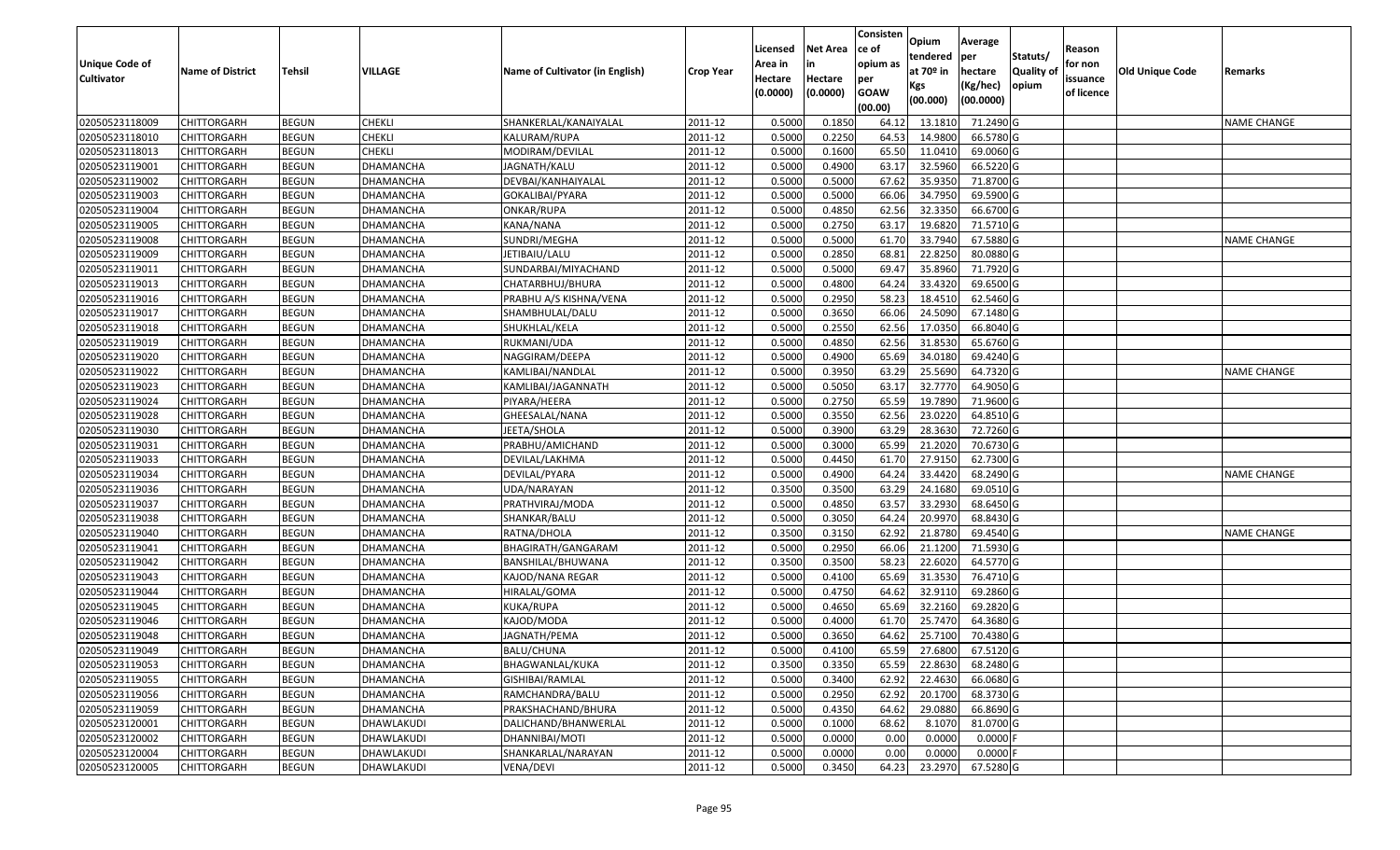| <b>Unique Code of</b><br><b>Cultivator</b> | <b>Name of District</b> | <b>Tehsil</b> | VILLAGE         | Name of Cultivator (in English) | <b>Crop Year</b> | Licensed<br>Area in<br>Hectare<br>(0.0000) | <b>Net Area</b><br>in<br>Hectare<br>(0.0000) | Consisten<br>ce of<br>opium as<br>per<br><b>GOAW</b><br>(00.00) | Opium<br>tendered<br>at $70°$ in<br>Kgs<br>(00.000) | Average<br>per<br>hectare<br>(Kg/hec)<br>(00.0000) | Statuts/<br><b>Quality o</b><br>opium | Reason<br>for non<br>issuance<br>of licence | Old Unique Code | Remarks            |
|--------------------------------------------|-------------------------|---------------|-----------------|---------------------------------|------------------|--------------------------------------------|----------------------------------------------|-----------------------------------------------------------------|-----------------------------------------------------|----------------------------------------------------|---------------------------------------|---------------------------------------------|-----------------|--------------------|
| 02050523120006                             | CHITTORGARH             | <b>BEGUN</b>  | DHAWLAKUDI      | PRATAPIBAI/PRABHU RAMA MEENA    | 2011-12          | 0.3500                                     | 0.2900                                       | 64.23                                                           | 21.0490                                             | 72.5830 G                                          |                                       |                                             |                 |                    |
| 02050523120008                             | CHITTORGARH             | <b>BEGUN</b>  | DHAWLAKUDI      | PYARA/NANDA                     | 2011-12          | 0.5000                                     | 0.0000                                       | 0.00                                                            | 0.0000                                              | 0.0000F                                            |                                       |                                             |                 |                    |
| 02050523120011                             | CHITTORGARH             | <b>BEGUN</b>  | DHAWLAKUDI      | CHOTULAL/PANNA                  | 2011-12          | 0.5000                                     | 0.4100                                       | 59.35                                                           | 26.0970                                             | 63.6510 G                                          |                                       |                                             |                 |                    |
| 02050523120013                             | <b>CHITTORGARH</b>      | <b>BEGUN</b>  | DHAWLAKUDI      | SHAMBHU/GISHA                   | 2011-12          | 0.5000                                     | 0.0000                                       | 0.00                                                            | 0.0000                                              | 0.0000                                             |                                       |                                             |                 |                    |
| 02050523120014                             | CHITTORGARH             | <b>BEGUN</b>  | DHAWLAKUDI      | SHANKARLAL/BHANWARLAL           | 2011-12          | 0.5000                                     | 0.0000                                       | 0.00                                                            | 0.0000                                              | 0.0000F                                            |                                       |                                             |                 |                    |
| 02050523120015                             | CHITTORGARH             | <b>BEGUN</b>  | DHAWLAKUDI      | SANTOSHBAI/KALIYAN              | 2011-12          | 0.3500                                     | 0.1850                                       | 68.62                                                           | 13.0870                                             | 70.7410 G                                          |                                       |                                             |                 |                    |
| 02050523120017                             | CHITTORGARH             | <b>BEGUN</b>  | DHAWLAKUDI      | NANALAL/GISHA                   | 2011-12          | 0.5000                                     | 0.0000                                       | 0.00                                                            | 0.0000                                              | $0.0000$ F                                         |                                       |                                             |                 |                    |
| 02050523120018                             | CHITTORGARH             | <b>BEGUN</b>  | DHAWLAKUDI      | LILABAI/HIRANATH                | 2011-12          | 0.3500                                     | 0.2450                                       | 64.23                                                           | 17.8830                                             | 72.9920 G                                          |                                       |                                             |                 |                    |
| 02050523120020                             | <b>CHITTORGARH</b>      | <b>BEGUN</b>  | DHAWLAKUDI      | NATHU/MODA                      | 2011-12          | 0.5000                                     | 0.0000                                       | 0.00                                                            | 0.0000                                              | $0.0000$ F                                         |                                       |                                             |                 |                    |
| 02050523120022                             | <b>CHITTORGARH</b>      | <b>BEGUN</b>  | DHAWLAKUDI      | HIRA/GISHA                      | 2011-12          | 0.5000                                     | 0.0000                                       | 0.00                                                            | 0.0000                                              | $0.0000$ F                                         |                                       |                                             |                 |                    |
| 02050523121001                             | CHITTORGARH             | <b>BEGUN</b>  | KULATIYA        | DHANA/SEVA                      | 2011-12          | 0.5000                                     | 0.3200                                       | 67.11                                                           | 23.5750                                             | 73.6720 G                                          |                                       |                                             |                 |                    |
| 02050523121002                             | <b>CHITTORGARH</b>      | <b>BEGUN</b>  | KULATIYA        | ALOLBAI/ONKAR                   | 2011-12          | 0.5000                                     | 0.4450                                       | 61.30                                                           | 29.5120                                             | 66.3190 G                                          |                                       |                                             |                 |                    |
| 02050523121003                             | CHITTORGARH             | <b>BEGUN</b>  | KULATIYA        | PUSPAKANWAR/DEVISINGH           | 2011-12          | 0.3500                                     | 0.3550                                       | 64.5                                                            | 24.5600                                             | 69.1830 G                                          |                                       |                                             |                 |                    |
| 02050523121004                             | CHITTORGARH             | <b>BEGUN</b>  | KULATIYA        | KANA/GISHA                      | 2011-12          | 0.5000                                     | 0.2900                                       | 60.7                                                            | 20.4210                                             | 70.4170 G                                          |                                       |                                             |                 |                    |
| 02050523121006                             | CHITTORGARH             | <b>BEGUN</b>  | KULATIYA        | KUKA/TULSIRAM                   | 2011-12          | 0.5000                                     | 0.4050                                       | 60.7                                                            | 26.4310                                             | 65.2620 G                                          |                                       |                                             |                 |                    |
| 02050523121008                             | CHITTORGARH             | <b>BEGUN</b>  | KULATIYA        | GISHA/MEGHA                     | 2011-12          | 0.5000                                     | 0.3650                                       | 62.07                                                           | 25.4660                                             | 69.7700 G                                          |                                       |                                             |                 |                    |
| 02050523121009                             | CHITTORGARH             | <b>BEGUN</b>  | KULATIYA        | FUMABAI/NANURAM                 | 2011-12          | 0.500                                      | 0.4600                                       | 64.5                                                            | 31.7300                                             | 68.9780 G                                          |                                       |                                             |                 |                    |
| 02050523121012                             | CHITTORGARH             | <b>BEGUN</b>  | KULATIYA        | NANDA/KANA                      | 2011-12          | 0.5000                                     | 0.4700                                       | 60.93                                                           | 30.9440                                             | 65.8380 G                                          |                                       |                                             |                 |                    |
| 02050523121013                             | CHITTORGARH             | <b>BEGUN</b>  | KULATIYA        | KANHAIYALAL/GOKAL               | 2011-12          | 0.5000                                     | 0.4450                                       | 67.49                                                           | 31.3150                                             | 70.3710 G                                          |                                       |                                             |                 |                    |
| 02050523121014                             | CHITTORGARH             | <b>BEGUN</b>  | KULATIYA        | RAMSINGH/RUPSINGH               | 2011-12          | 0.5000                                     | 0.4800                                       | 68.75                                                           | 35.9460                                             | 74.8880 G                                          |                                       |                                             |                 |                    |
| 02050523121015                             | CHITTORGARH             | <b>BEGUN</b>  | KULATIYA        | IORAWARSINGH/BHURSINGH          | 2011-12          | 0.5000                                     | 0.4350                                       | 64.5                                                            | 30.2000                                             | 69.4250 G                                          |                                       |                                             |                 |                    |
| 02050523122001                             | CHITTORGARH             | <b>BEGUN</b>  | <b>JANDOLA</b>  | HARISINGH/SHOSINGH              | 2011-12          | 0.5000                                     | 0.4800                                       | 66.65                                                           | 34.9340                                             | 72.7790 G                                          |                                       |                                             |                 |                    |
| 02050523122002                             | CHITTORGARH             | <b>BEGUN</b>  | <b>JANDOLA</b>  | PANNA/BHAGIRATH                 | 2011-12          | 0.5000                                     | 0.3000                                       | 64.93                                                           | 19.9060                                             | 66.3530 G                                          |                                       |                                             |                 | <b>NAME CHANGE</b> |
| 02050523122004                             | CHITTORGARH             | <b>BEGUN</b>  | <b>JANDOLA</b>  | NARAYANBAI/DALU                 | 2011-12          | 0.5000                                     | 0.4500                                       | 63.71                                                           | 32.1280                                             | 71.3960 G                                          |                                       |                                             |                 | <b>NAME CHANGE</b> |
| 02050523122008                             | CHITTORGARH             | <b>BEGUN</b>  | <b>JANDOLA</b>  | SHANTIBAI/VERDA                 | 2011-12          | 0.5000                                     | 0.3350                                       | 60.22                                                           | 21.8080                                             | 65.0990 G                                          |                                       |                                             |                 | <b>NAME CHANGE</b> |
| 02050523122011                             | CHITTORGARH             | <b>BEGUN</b>  | <b>JANDOLA</b>  | MOTISINGH/MOHANSINGH            | 2011-12          | 0.5000                                     | 0.4750                                       | 61.56                                                           | 32.0020                                             | 67.3730 G                                          |                                       |                                             |                 | NAME CHANGE        |
| 02050523122012                             | CHITTORGARH             | <b>BEGUN</b>  | <b>JANDOLA</b>  | BHADURSINGH/DEVISINGH           | 2011-12          | 0.5000                                     | 0.2150                                       | 63.7                                                            | 15.5090                                             | 72.1350 G                                          |                                       |                                             |                 | <b>NAME CHANGE</b> |
| 02050523122015                             | CHITTORGARH             | <b>BEGUN</b>  | <b>JANDOLA</b>  | GOVARDHANSINGH/KISHORSINGH      | 2011-12          | 0.5000                                     | 0.5000                                       | 69.57                                                           | 36.604                                              | 73.2080 G                                          |                                       |                                             |                 |                    |
| 02050523123001                             | CHITTORGARH             | <b>BEGUN</b>  | SAMRO KA LEVA   | CHAGANLAL/JAYRAM                | 2011-12          | 0.5000                                     | 0.4150                                       | 64.6                                                            | 27.4320                                             | 66.1010G                                           |                                       |                                             |                 |                    |
| 02050523123002                             | CHITTORGARH             | <b>BEGUN</b>  | SAMRO KA LEVA   | GOPI LAL/LALU                   | 2011-12          | 0.5000                                     | 0.2850                                       | 64.6                                                            | 19.3090                                             | 67.7510 G                                          |                                       |                                             |                 |                    |
| 02050523123003                             | CHITTORGARH             | <b>BEGUN</b>  | SAMRO KA LEVA   | BHOJRAJ/HUKUMCHAND              | 2011-12          | 0.5000                                     | 0.3500                                       | 64.95                                                           | 23.9670                                             | 68.4770 G                                          |                                       |                                             |                 |                    |
| 02050523123004                             | <b>CHITTORGARH</b>      | <b>BEGUN</b>  | SAMRO KA LEVA   | SITARAM/KALU                    | 2011-12          | 0.5000                                     | 0.4250                                       | 64.95                                                           | 29.2370                                             | 68.7930 G                                          |                                       |                                             |                 |                    |
| 02050523123005                             | <b>CHITTORGARH</b>      | <b>BEGUN</b>  | SAMRO KA LEVA   | TOODU/ONKAR                     | 2011-12          | 0.5000                                     | 0.3500                                       | 61.05                                                           | 21.6900                                             | 61.9710 G                                          |                                       |                                             |                 |                    |
| 02050523123008                             | CHITTORGARH             | <b>BEGUN</b>  | SAMRO KA LEVA   | VIJAYRAM/NANDA                  | 2011-12          | 0.500                                      | 0.4100                                       | 59.72                                                           | 24.818                                              | 60.5320 G                                          |                                       |                                             |                 |                    |
| 02050523123009                             | CHITTORGARH             | <b>BEGUN</b>  | SAMRO KA LEVA   | GISHALAL/KALU                   | 2011-12          | 0.5000                                     | 0.0000                                       | 0.00                                                            | 0.0000                                              | 0.0000 F                                           |                                       |                                             |                 |                    |
| 02050523123010                             | <b>CHITTORGARH</b>      | <b>BEGUN</b>  | SAMRO KA LEVA   | PIYARIBAI/HUKMA                 | 2011-12          | 0.5000                                     | 0.3800                                       | 61.05                                                           | 24.5250                                             | 64.5390 G                                          |                                       |                                             |                 |                    |
| 02050523123015                             | <b>CHITTORGARH</b>      | <b>BEGUN</b>  | SAMRO KA LEVA   | SHANKARIBAI/MAGINATH            | 2011-12          | 0.5000                                     | 0.2400                                       | 62.14                                                           | 15.4020                                             | 64.1750 G                                          |                                       |                                             |                 |                    |
| 02050523123019                             | <b>CHITTORGARH</b>      | <b>BEGUN</b>  | SAMRO KA LEVA   | DINESHCHANDRA/DEVILAL           | 2011-12          | 0.5000                                     | 0.2850                                       | 64.54                                                           | 18.8180                                             | 66.0280 G                                          |                                       |                                             |                 |                    |
| 02050523123020                             | <b>CHITTORGARH</b>      | <b>BEGUN</b>  | SAMRO KA LEVA   | HIRALAL A/S DEVA/JAIRAM         | 2011-12          | 0.5000                                     | 0.2750                                       | 61.05                                                           | 16.7450                                             | 60.8910 G                                          |                                       |                                             |                 |                    |
| 02050523124001                             | CHITTORGARH             | <b>BEGUN</b>  | <b>HANOTIYA</b> | MADHO/NATHU                     | 2011-12          | 0.5000                                     | 0.2450                                       | 65.94                                                           | 16.6730                                             | 68.0530 G                                          |                                       |                                             |                 |                    |
| 02050523124002                             | <b>CHITTORGARH</b>      | <b>BEGUN</b>  | <b>HANOTIYA</b> | BHANWARLAL/LALU                 | 2011-12          | 0.5000                                     | 0.3000                                       | 75.66                                                           | 24.2870                                             | 80.9570 G                                          |                                       |                                             |                 |                    |
| 02050523124003                             | <b>CHITTORGARH</b>      | <b>BEGUN</b>  | <b>HANOTIYA</b> | UDAYLAL/SHOCHAND                | 2011-12          | 0.5000                                     | 0.3700                                       | 68.02                                                           | 26.4790                                             | 71.5650 G                                          |                                       |                                             |                 |                    |
| 02050523124004                             | CHITTORGARH             | <b>BEGUN</b>  | <b>HANOTIYA</b> | KAILASH/MEGA                    | 2011-12          | 0.5000                                     | 0.1550                                       | 72.61                                                           | 11.7940                                             | 76.0900 G                                          |                                       |                                             |                 |                    |
| 02050523124005                             | <b>CHITTORGARH</b>      | <b>BEGUN</b>  | <b>HANOTIYA</b> | PYARCHAND/RUPA                  | 2011-12          | 0.5000                                     | 0.2300                                       | 71.21                                                           | 17.2120                                             | 74.8350 G                                          |                                       |                                             |                 |                    |
| 02050523124006                             | <b>CHITTORGARH</b>      | <b>BEGUN</b>  | <b>HANOTIYA</b> | BALU/NARAYAN                    | 2011-12          | 0.5000                                     | 0.2900                                       | 68.02                                                           | 20.0370                                             | 69.0930 G                                          |                                       |                                             |                 |                    |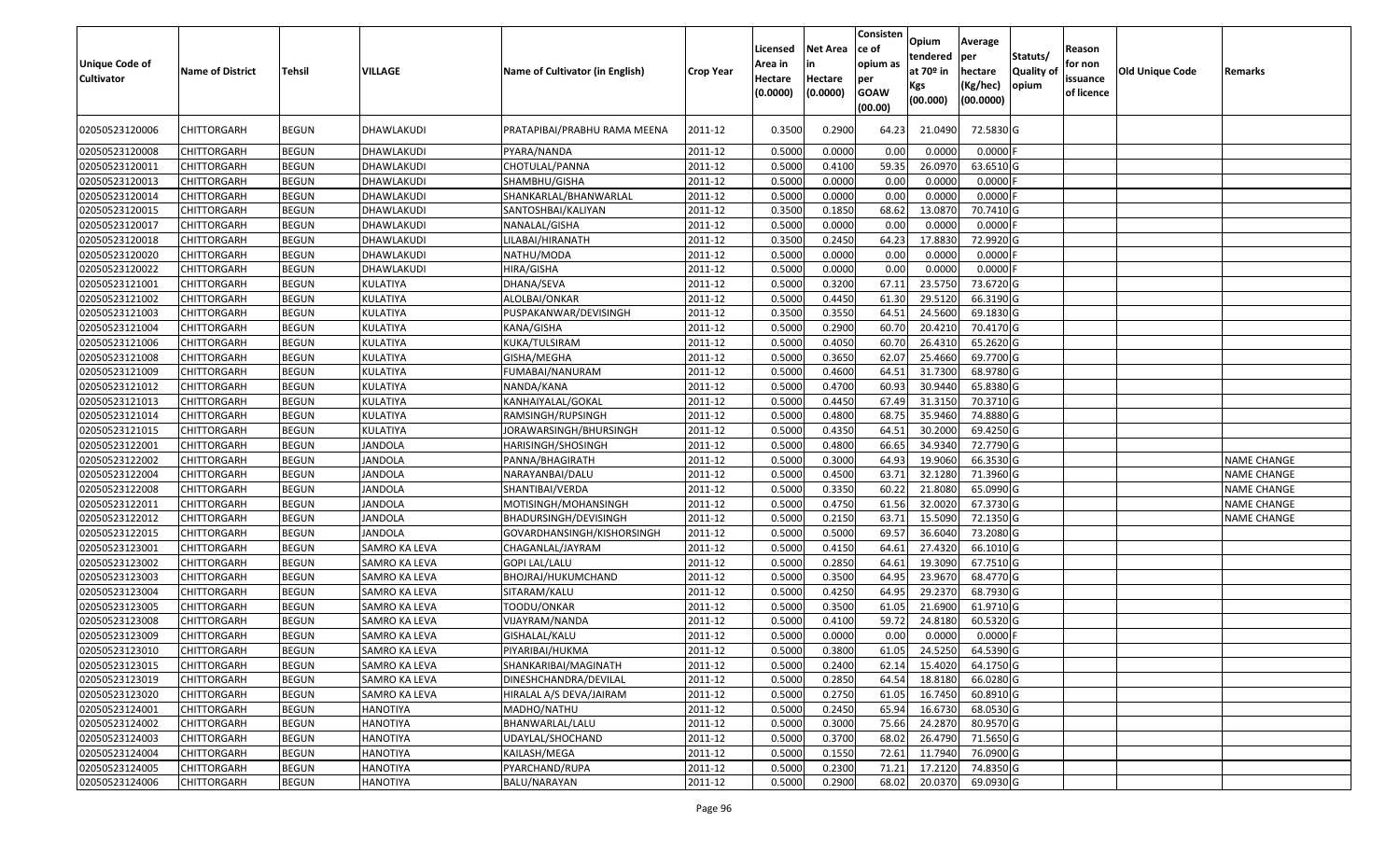|                       |                         |               |                 |                                 |                  |          |                 | Consisten              | Opium         | Average   |                  |            |                 |                    |
|-----------------------|-------------------------|---------------|-----------------|---------------------------------|------------------|----------|-----------------|------------------------|---------------|-----------|------------------|------------|-----------------|--------------------|
|                       |                         |               |                 |                                 |                  | Licensed | <b>Net Area</b> | ce of                  | tendered      | per       | Statuts/         | Reason     |                 |                    |
| <b>Unique Code of</b> | <b>Name of District</b> | <b>Tehsil</b> | VILLAGE         | Name of Cultivator (in English) | <b>Crop Year</b> | Area in  |                 | opium as               | at $70°$ in   | hectare   | <b>Quality o</b> | for non    | Old Unique Code | Remarks            |
| <b>Cultivator</b>     |                         |               |                 |                                 |                  | Hectare  | Hectare         | per                    | Kgs           | (Kg/hec)  | opium            | issuance   |                 |                    |
|                       |                         |               |                 |                                 |                  | (0.0000) | (0.0000)        | <b>GOAW</b><br>(00.00) | (00.000)      | (00.0000) |                  | of licence |                 |                    |
| 02050523124007        | CHITTORGARH             | <b>BEGUN</b>  | <b>HANOTIYA</b> | BHUWANA/DEVRAM                  | 2011-12          | 0.5000   | 0.3950          | 69.34                  | 28.0430       | 70.9950 G |                  |            |                 |                    |
| 02050523124008        | CHITTORGARH             | <b>BEGUN</b>  | <b>HANOTIYA</b> | BHERU/LAKHMA                    | 2011-12          | 0.5000   | 0.1550          | 68.5                   | 10.9420       | 70.5940 G |                  |            |                 |                    |
| 02050523124009        | CHITTORGARH             | <b>BEGUN</b>  | <b>HANOTIYA</b> | NANADLAL/HARIRAM                | 2011-12          | 0.5000   | 0.4600          | 65.08                  | 30.2530       | 65.7670 G |                  |            |                 |                    |
| 02050523124010        | <b>CHITTORGARH</b>      | <b>BEGUN</b>  | <b>HANOTIYA</b> | UDHIBAI/RATANLAL                | 2011-12          | 0.5000   | 0.4600          | 68.5                   | 32.4050       | 70.4460 G |                  |            |                 |                    |
| 02050523124012        | CHITTORGARH             | <b>BEGUN</b>  | <b>HANOTIYA</b> | NANDUBAI/ONKAR                  | 2011-12          | 0.5000   | 0.3700          | 68.45                  | 26.823        | 72.4950 G |                  |            |                 |                    |
| 02050523124013        | CHITTORGARH             | <b>BEGUN</b>  | <b>HANOTIYA</b> | KUKLIBAI/BALU                   | 2011-12          | 0.5000   | 0.2300          | 68.5                   | 16.3540       | 71.1040 G |                  |            |                 |                    |
| 02050523124014        | CHITTORGARH             | <b>BEGUN</b>  | <b>HANOTIYA</b> | KAJOD/NATHU                     | 2011-12          | 0.5000   | 0.3100          | 69.1                   | 22.0890       | 71.2550G  |                  |            |                 |                    |
| 02050523124015        | CHITTORGARH             | <b>BEGUN</b>  | <b>HANOTIYA</b> | DEVA/KHEMA                      | 2011-12          | 0.5000   | 0.2950          | 65.75                  | 20.2980       | 68.8070 G |                  |            |                 |                    |
| 02050523124016        | CHITTORGARH             | <b>BEGUN</b>  | <b>HANOTIYA</b> | SITARAM/AMARCHNAD               | 2011-12          | 0.5000   | 0.3200          | 61.30                  | 20.185        | 63.0780 G |                  |            |                 |                    |
| 02050523124017        | CHITTORGARH             | <b>BEGUN</b>  | <b>HANOTIYA</b> | GISHALAL/MOTILAL                | 2011-12          | 0.5000   | 0.4950          | 68.43                  | 34.9780       | 70.6630 G |                  |            |                 |                    |
| 02050523124018        | CHITTORGARH             | <b>BEGUN</b>  | <b>HANOTIYA</b> | CHUNNILAL/RUPA                  | 2011-12          | 0.5000   | 0.2000          | 70.8                   | 14.5060       | 72.5300 G |                  |            |                 |                    |
| 02050523124019        | CHITTORGARH             | <b>BEGUN</b>  | <b>HANOTIYA</b> | LAKHMICHAND/TARACHAND           | 2011-12          | 0.5000   | 0.2950          | 74.27                  | 22.695        | 76.9320 G |                  |            |                 |                    |
| 02050523124021        | <b>CHITTORGARH</b>      | <b>BEGUN</b>  | <b>HANOTIYA</b> | SHOBHALAL/KHASHIRAM             | 2011-12          | 0.5000   | 0.2500          | 68.45                  | 17.7770       | 71.1080 G |                  |            |                 |                    |
| 02050523124022        | CHITTORGARH             | <b>BEGUN</b>  | <b>HANOTIYA</b> | RUPA/CHAMPA                     | 2011-12          | 0.5000   | 0.4400          | 69.21                  | 31.9850       | 72.6930 G |                  |            |                 |                    |
| 02050523124023        | CHITTORGARH             | <b>BEGUN</b>  | <b>HANOTIYA</b> | HADKUNAI/TOODU                  | 2011-12          | 0.5000   | 0.3600          | 65.75                  | 24.0360       | 66.7670 G |                  |            |                 | <b>NAME CHANGE</b> |
| 02050523124025        | <b>CHITTORGARH</b>      | <b>BEGUN</b>  | <b>HANOTIYA</b> | UDYALAL/PYARCHAND               | 2011-12          | 0.5000   | 0.4100          | 73.56                  | 30.9900       | 75.5850 G |                  |            |                 |                    |
| 02050523124026        | CHITTORGARH             | <b>BEGUN</b>  | <b>HANOTIYA</b> | NANDLAL/DOLA                    | 2011-12          | 0.5000   | 0.1500          | 72.87                  | 11.045        | 73.6330 G |                  |            |                 |                    |
| 02050523124027        | CHITTORGARH             | <b>BEGUN</b>  | <b>HANOTIYA</b> | RAMCHANDRA/LALU                 | 2011-12          | 0.5000   | 0.3000          | 75.98                  | 23.6620       | 78.8730 G |                  |            |                 |                    |
| 02050523124028        | CHITTORGARH             | <b>BEGUN</b>  | <b>HANOTIYA</b> | AMARCHAND/NARAYAN               | 2011-12          | 0.5000   | 0.3250          | 73.06                  | 25.4040       | 78.1660 G |                  |            |                 |                    |
| 02050523124030        | CHITTORGARH             | <b>BEGUN</b>  | <b>HANOTIYA</b> | LALURAM/KUKA                    | 2011-12          | 0.5000   | 0.2100          | 72.33                  | 16.0060       | 76.2190 G |                  |            |                 |                    |
| 02050523124033        | CHITTORGARH             | <b>BEGUN</b>  | <b>HANOTIYA</b> | GISHALAL/BHANWARLAL             | 2011-12          | 0.5000   | 0.3500          | 65.75                  | 24.2050       | 69.1570 G |                  |            |                 |                    |
| 02050523124035        | CHITTORGARH             | <b>BEGUN</b>  | <b>HANOTIYA</b> | NANDA/AMARCHAND                 | 2011-12          | 0.5000   | 0.3250          | 68.45                  | 22.6960       | 69.8340 G |                  |            |                 |                    |
| 02050523125001        | CHITTORGARH             | <b>BEGUN</b>  | KANTHARIYA      | KAILASH/KUKA                    | 2011-12          | 0.5000   | 0.4800          | 70.52                  | 35.8340       | 74.6540 G |                  |            |                 |                    |
| 02050523125004        | CHITTORGARH             | <b>BEGUN</b>  | KANTHARIYA      | GOPI/MODA                       | 2011-12          | 0.5000   | 0.2900          | 64.86                  | 19.8560       | 68.4690 G |                  |            |                 |                    |
| 02050523125006        | CHITTORGARH             | <b>BEGUN</b>  | KANTHARIYA      | SURESHCHANDRA/KUKA              | 2011-12          | 0.5000   | 0.4450          | 69.70                  | 33.1370       | 74.4650 G |                  |            |                 |                    |
| 02050523125010        | CHITTORGARH             | <b>BEGUN</b>  | KANTHARIYA      | BHANWARLAL/DEVA                 | 2011-12          | 0.5000   | 0.3050          | 66.22                  | 21.3610       | 70.0360 G |                  |            |                 |                    |
| 02050523125011        | CHITTORGARH             | <b>BEGUN</b>  | KANTHARIYA      | NANIBAI/RUPLAL                  | 2011-12          | 0.5000   | 0.3050          | 70.40                  | 22.4480       | 73.6000G  |                  |            |                 |                    |
| 02050523125012        | CHITTORGARH             | <b>BEGUN</b>  | KANTHARIYA      | BHAWANILAL/DEVILAL              | 2011-12          | 0.5000   | 0.3000          | 69.70                  | 22.1250       | 73.7500 G |                  |            |                 |                    |
| 02050523125013        | CHITTORGARH             | <b>BEGUN</b>  | KANTHARIYA      | RAMESHWARLAL/NARAYAN            | 2011-12          | 0.5000   | 0.4100          | 64.83                  | 27.9880       | 68.2630 G |                  |            |                 |                    |
| 02050523125014        | CHITTORGARH             | <b>BEGUN</b>  | KANTHARIYA      | PANNALAL/NANDA                  | 2011-12          | 0.5000   | 0.2400          | 64.30                  | 16.6630       | 69.4290 G |                  |            |                 |                    |
| 02050523125015        | CHITTORGARH             | <b>BEGUN</b>  | KANTHARIYA      | SHYAMLAL/CHAMPALAL              | 2011-12          | 0.5000   | 0.4100          | 62.29                  | 26.3130       | 64.1780 G |                  |            |                 |                    |
| 02050523125017        | CHITTORGARH             | <b>BEGUN</b>  | KANTHARIYA      | BAJERAM/PEMA                    | 2011-12          | 0.5000   | 0.3000          | 67.54                  | 21.3810       | 71.2700 G |                  |            |                 |                    |
| 02050523125018        | CHITTORGARH             | <b>BEGUN</b>  | KANTHARIYA      | SHANKARLAL/MIYACHAND            | 2011-12          | 0.5000   | 0.2400          | 73.94                  | 19.3720       | 80.7170 G |                  |            |                 |                    |
| 02050523125019        | CHITTORGARH             | <b>BEGUN</b>  | KANTHARIYA      | DEVA/PEMA                       | 2011-12          | 0.5000   | 0.4500          | 67.44                  | 31.6390       | 70.3090 G |                  |            |                 |                    |
| 02050523125020        | CHITTORGARH             | <b>BEGUN</b>  | KANTHARIYA      | BHAWANILAL/TARACHAND            | 2011-12          | 0.500    | 0.4350          | 66.4                   | 30.0820       | 69.1540 G |                  |            |                 |                    |
| 02050523125021        | CHITTORGARH             | <b>BEGUN</b>  | KANTHARIYA      | SHANKAR/DEVILAL                 | 2011-12          | 0.5000   | 0.4850          | 61.58                  | 31.2210       | 64.3730 G |                  |            |                 |                    |
| 02050523125023        | <b>CHITTORGARH</b>      | <b>BEGUN</b>  | KANTHARIYA      | NARAYAN/UDA                     | 2011-12          | 0.5000   | 0.4000          |                        | 64.30 26.5650 | 66.4130 G |                  |            |                 |                    |
| 02050523125026        | <b>CHITTORGARH</b>      | <b>BEGUN</b>  | KANTHARIYA      | LAKHMA/GOPI                     | 2011-12          | 0.5000   | 0.2400          | 64.30                  | 16.5430       | 68.9290 G |                  |            |                 |                    |
| 02050523125028        | <b>CHITTORGARH</b>      | <b>BEGUN</b>  | KANTHARIYA      | KHEMRAJ/MANGILAL                | 2011-12          | 0.5000   | 0.2150          | 64.51                  | 14.9570       | 69.5670 G |                  |            |                 |                    |
| 02050523125030        | <b>CHITTORGARH</b>      | <b>BEGUN</b>  | KANTHARIYA      | BHURIBAI/MADHOLAL               | 2011-12          | 0.5000   | 0.2400          | 66.47                  | 16.6740       | 69.4750 G |                  |            |                 |                    |
| 02050523125032        | CHITTORGARH             | <b>BEGUN</b>  | KANTHARIYA      | PYARCHAND/TOODU                 | 2011-12          | 0.5000   | 0.4500          | 70.60                  | 32.8690       | 73.0420 G |                  |            |                 |                    |
| 02050523125033        | <b>CHITTORGARH</b>      | <b>BEGUN</b>  | KANTHARIYA      | SHAMBHULAL/DEVILAL              | 2011-12          | 0.5000   | 0.4000          | 70.89                  | 28.9640       | 72.4100 G |                  |            |                 |                    |
| 02050523125036        | <b>CHITTORGARH</b>      | <b>BEGUN</b>  | KANTHARIYA      | BHURIBAI/MADHOLAL               | 2011-12          | 0.5000   | 0.4300          | 68.29                  | 30.7600       | 71.5350 G |                  |            |                 | <b>NAME CHANGE</b> |
| 02050523125038        | <b>CHITTORGARH</b>      | <b>BEGUN</b>  | KANTHARIYA      | MANGILAL/JAYRAM                 | 2011-12          | 0.5000   | 0.4850          | 64.51                  | 33.2870       | 68.6330 G |                  |            |                 |                    |
| 02050523125039        | <b>CHITTORGARH</b>      | <b>BEGUN</b>  | KANTHARIYA      | LOBHCHAND/BHURA                 | 2011-12          | 0.5000   | 0.4900          | 66.17                  | 36.1380       | 73.7510 G |                  |            |                 |                    |
| 02050523125040        | <b>CHITTORGARH</b>      | <b>BEGUN</b>  | KANTHARIYA      | BHOLA/PYARA                     | 2011-12          | 0.5000   | 0.3700          | 64.51                  | 25.8590       | 69.8890 G |                  |            |                 |                    |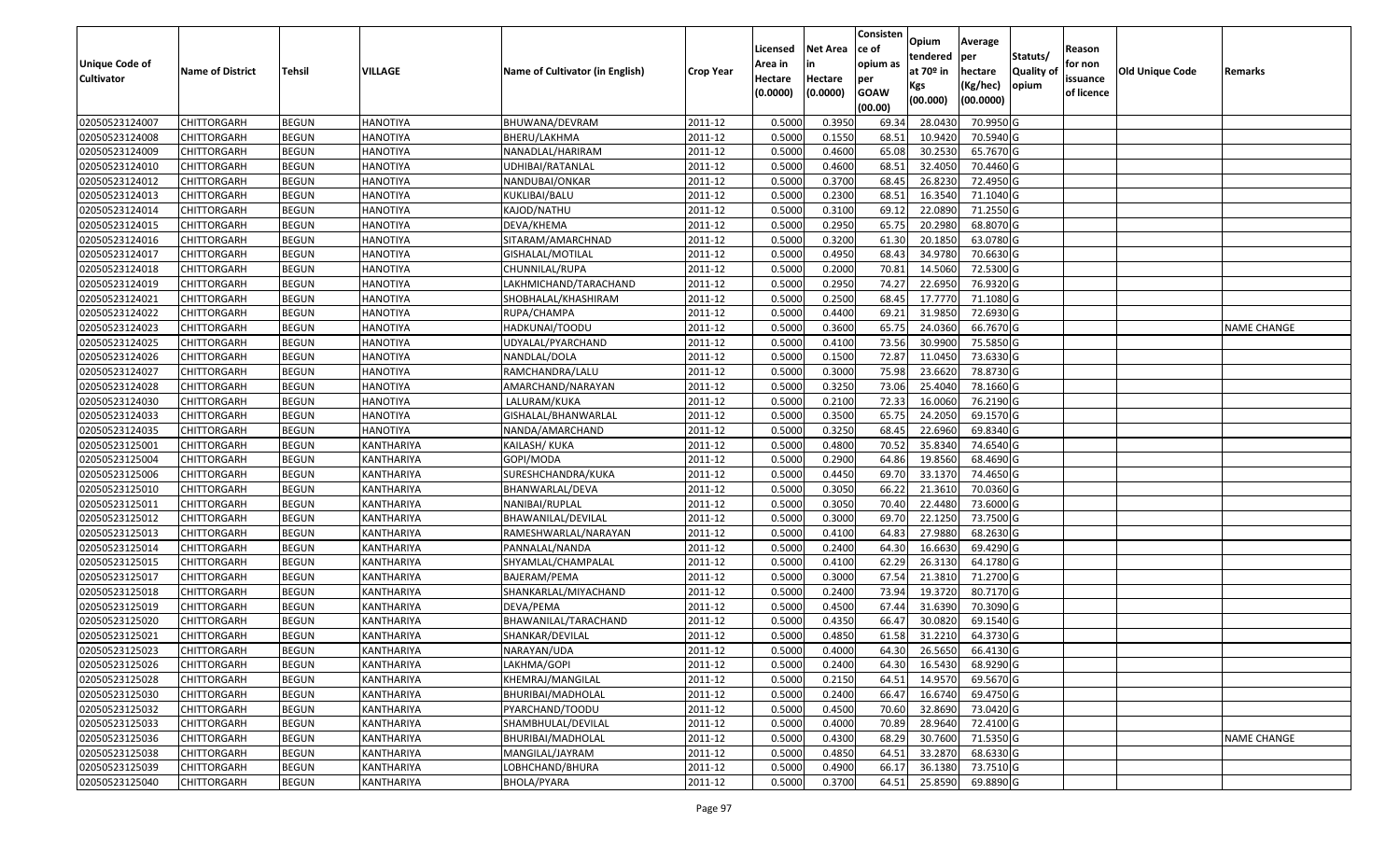|                                  |                                   |                              |                                 |                                 |                  |                  |                  | Consisten      | Opium             | Average                 |                  |            |                 |                    |
|----------------------------------|-----------------------------------|------------------------------|---------------------------------|---------------------------------|------------------|------------------|------------------|----------------|-------------------|-------------------------|------------------|------------|-----------------|--------------------|
|                                  |                                   |                              |                                 |                                 |                  | Licensed         | <b>Net Area</b>  | ce of          | tendered          | per                     | Statuts/         | Reason     |                 |                    |
| Unique Code of                   | <b>Name of District</b>           | <b>Tehsil</b>                | <b>VILLAGE</b>                  | Name of Cultivator (in English) | <b>Crop Year</b> | Area in          |                  | opium as       | at $70°$ in       | hectare                 | <b>Quality o</b> | for non    | Old Unique Code | Remarks            |
| <b>Cultivator</b>                |                                   |                              |                                 |                                 |                  | Hectare          | Hectare          | per            | Kgs               | (Kg/hec)                | opium            | issuance   |                 |                    |
|                                  |                                   |                              |                                 |                                 |                  | (0.0000)         | (0.0000)         | <b>GOAW</b>    | (00.000)          | (00.0000)               |                  | of licence |                 |                    |
|                                  |                                   |                              |                                 |                                 |                  |                  |                  | (00.00)        |                   |                         |                  |            |                 |                    |
| 02050523125043                   | CHITTORGARH                       | <b>BEGUN</b>                 | KANTHARIYA                      | HEERA/PYARA                     | 2011-12          | 0.5000           | 0.4850           | 72.18          | 36.5230           | 75.3050 G               |                  |            |                 |                    |
| 02050523125044                   | CHITTORGARH                       | <b>BEGUN</b>                 | KANTHARIYA                      | JAGDISH/SHANKAR                 | 2011-12          | 0.5000           | 0.2800           | 68.29          | 20.6530           | 73.7610 G               |                  |            |                 |                    |
| 02050523125045                   | CHITTORGARH<br><b>CHITTORGARH</b> | <b>BEGUN</b>                 | KANTHARIYA                      | SHOBHALAL/NARAYAN               | 2011-12          | 0.5000           | 0.4550           | 70.60          | 33.585            | 73.8130 G               |                  |            |                 |                    |
| 02050523125046<br>02050523125047 |                                   | <b>BEGUN</b>                 | KANTHARIYA                      | SHANKAR/NARAYAN                 | 2011-12          | 0.5000           | 0.3500           | 66.22          | 25.0970           | 71.7060 G               |                  |            |                 |                    |
| 02050523125048                   | CHITTORGARH                       | <b>BEGUN</b><br><b>BEGUN</b> | KANTHARIYA                      | DEVILAL/RAMA                    | 2011-12          | 0.5000<br>0.5000 | 0.3550<br>0.2250 | 68.08<br>63.18 | 24.791<br>14.6130 | 69.8340 G<br>64.9470 G  |                  |            |                 |                    |
|                                  | CHITTORGARH                       |                              | KANTHARIYA                      | CHAMPALAL/TARACHAND             | 2011-12          |                  |                  |                |                   |                         |                  |            |                 |                    |
| 02050523125049                   | CHITTORGARH                       | <b>BEGUN</b>                 | KANTHARIYA<br><b>KANTHARIYA</b> | HAJARI/TARACHAND                | 2011-12          | 0.5000           | 0.3150           | 68.08          | 22.5830           | 71.6920 G<br>70.2330G   |                  |            |                 |                    |
| 02050523125050                   | CHITTORGARH                       | <b>BEGUN</b>                 |                                 | NARAYAN/JAYRAM                  | 2011-12          | 0.5000           | 0.2700           | 63.18          | 18.9630           |                         |                  |            |                 |                    |
| 02050523125051                   | CHITTORGARH                       | <b>BEGUN</b>                 | KANTHARIYA                      | CHITTAR/KUKA                    | 2011-12          | 0.5000           | 0.4600           | 70.60          | 33.4040           | 72.6170 G               |                  |            |                 |                    |
| 02050523125053                   | CHITTORGARH                       | <b>BEGUN</b>                 | KANTHARIYA                      | MOTI/DUNGA                      | 2011-12          | 0.5000           | 0.3850           | 66.22          | 26.8380           | 69.7090 G               |                  |            |                 |                    |
| 02050523125054                   | CHITTORGARH                       | <b>BEGUN</b>                 | KANTHARIYA                      | GODULAL/KUKA                    | 2011-12          | 0.5000           | 0.4600           | 64.07          | 30.1130           | 65.4630 G               |                  |            |                 |                    |
| 02050523125055                   | <b>CHITTORGARH</b>                | <b>BEGUN</b>                 | KANTHARIYA                      | DHAPUBAI/JODHA                  | 2011-12          | 0.5000           | 0.3550           | 68.29          | 25.0720           | 70.6250 G               |                  |            |                 |                    |
| 02050523126001                   | <b>CHITTORGARH</b>                | <b>BEGUN</b>                 | <b>GALYABAVDI</b>               | SARJUBAI/HEMA                   | 2011-12          | 0.5000           | 0.4450           | 69.73          | 31.4680           | 70.7150 G               |                  |            |                 |                    |
| 02050523126002                   | <b>CHITTORGARH</b>                | <b>BEGUN</b>                 | <b>GALYABAVDI</b>               | <b>BHURA/MEGA</b>               | 2011-12          | 0.5000           | 0.4800           | 69.34          | 33.6300           | 70.0630 G               |                  |            |                 |                    |
| 02050523126003                   | CHITTORGARH                       | <b>BEGUN</b>                 | GALYABAVDI                      | BHERULAL/PYARA                  | 2011-12          | 0.5000           | 0.3950           | 62.33          | 24.7980           | 62.7800 G               |                  |            |                 |                    |
| 02050523126004                   | <b>CHITTORGARH</b>                | <b>BEGUN</b>                 | <b>GALYABAVDI</b>               | NARAYAN/GISHA                   | 2011-12          | 0.5000           | 0.4500           | 69.59          | 30.4530           | 67.6730 G               |                  |            |                 |                    |
| 02050523126005                   | CHITTORGARH                       | <b>BEGUN</b>                 | GALYABAVDI                      | KAJOD/NAWLA                     | 2011-12          | 0.5000           | 0.3650           | 69.73          | 25.3520           | 69.4580 G               |                  |            |                 |                    |
| 02050523126006                   | CHITTORGARH                       | <b>BEGUN</b>                 | <b>GALYABAVDI</b>               | KALIYANSINGH/SWARUPSINGH        | 2011-12          | 0.5000           | 0.0000           | 0.00           | 0.0000            | 0.0000F                 |                  |            |                 | <b>NAME CHANGE</b> |
| 02050523126009                   | CHITTORGARH                       | <b>BEGUN</b>                 | GALYABAVDI                      | BHURA/DEVI                      | 2011-12          | 0.5000           | 0.4900           | 67.02          | 33.0310           | 67.4100G                |                  |            |                 |                    |
| 02050523126012                   | CHITTORGARH                       | <b>BEGUN</b>                 | GALYABAVDI                      | SHANKAR/MOHANLAL                | 2011-12          | 0.5000           | 0.3950           | 69.40          | 28.2160           | 71.4330 G               |                  |            |                 |                    |
| 02050523126013                   | CHITTORGARH                       | <b>BEGUN</b>                 | <b>GALYABAVDI</b>               | BHANWARLAL/HAJARI               | 2011-12          | 0.5000           | 0.1600           | 69.73          | 11.8440           | 74.0250 G               |                  |            |                 |                    |
| 02050523126015                   | CHITTORGARH                       | <b>BEGUN</b>                 | GALYABAVDI                      | NANALAL/HAJARI                  | 2011-12          | 0.5000           | 0.0000           | 0.00           | 0.000             | 0.0000                  |                  |            |                 |                    |
| 02050523126017                   | CHITTORGARH                       | <b>BEGUN</b>                 | GALYABAVDI                      | UDYALAL/BHANWARLAL              | 2011-12          | 0.5000           | 0.3300           | 67.02          | 23.4860           | 71.1700 G               |                  |            |                 |                    |
| 02050523126018                   | <b>CHITTORGARH</b>                | <b>BEGUN</b>                 | GALYABAVDI                      | NANDUBAI/GANGARAM               | 2011-12          | 0.5000           | 0.4100           | 62.33          | 26.3570           | 64.2850 G               |                  |            |                 |                    |
| 02050523127001                   | CHITTORGARH                       | <b>BEGUN</b>                 | RAMPURIYA - A                   | KASHIRAM/KALU                   | 2011-12          | 0.5000           | 0.2800           | 58.7           | 16.9080           | 60.3860 G               |                  |            |                 |                    |
| 02050523127002                   | CHITTORGARH                       | <b>BEGUN</b>                 | RAMPURIYA - A                   | NANDLAL/KASHIRAM                | 2011-12          | 0.5000           | 0.2850           | 68.21          | 20.2970           | 71.2180 G               |                  |            |                 | <b>NAME CHANGE</b> |
| 02050523127003                   | CHITTORGARH                       | <b>BEGUN</b>                 | RAMPURIYA - A                   | JAGNATH/MOHAN                   | 2011-12          | 0.5000           | 0.4900           | 62.35          | 31.5760           | 64.4410 G               |                  |            |                 |                    |
| 02050523127004                   | CHITTORGARH                       | <b>BEGUN</b>                 | RAMPURIYA - A                   | JDA/BOTHLAL                     | 2011-12          | 0.5000           | 0.2100           | 67.98          | 15.3250           | 72.9760 G               |                  |            |                 |                    |
| 02050523127005                   | CHITTORGARH                       | <b>BEGUN</b>                 | RAMPURIYA - A                   | SHANKARLAL/RUPA                 | 2011-12          | 0.5000           | 0.3700           | 66.05          | 24.9570           | 67.4510 G               |                  |            |                 |                    |
| 02050523127007                   | CHITTORGARH                       | <b>BEGUN</b>                 | RAMPURIYA - A                   | <b>BALU/DOLA</b>                | 2011-12          | 0.5000           | 0.3550           | 62.35          | 21.9740           | 61.8990 G               |                  |            |                 |                    |
| 02050523127008                   | CHITTORGARH                       | <b>BEGUN</b>                 | RAMPURIYA - A                   | KAMLABAI/KUKA                   | 2011-12          | 0.5000           | 0.2450           | 63.92          | 16.2080           | 66.1550 G               |                  |            |                 |                    |
| 02050523127009                   | CHITTORGARH                       | <b>BEGUN</b>                 | RAMPURIYA - A                   | HARLAL/NARAYAN                  | 2011-12          | 0.5000           | 0.4450           | 67.01          | 31.1880           | 70.0850 G               |                  |            |                 |                    |
| 02050523127010                   | CHITTORGARH                       | <b>BEGUN</b>                 | RAMPURIYA - A                   | BARDHIBAI/NATHU                 | 2011-12          | 0.5000           | 0.4650           | 71.47          | 34.1630           | 73.4690 G               |                  |            |                 |                    |
| 02050523127012                   | CHITTORGARH                       | <b>BEGUN</b>                 | RAMPURIYA - A                   | MODIBAI/SITARAM                 | 2011-12          | 0.3500           | 0.3350           | 65.44          | 22.8480           | 68.2030 G               |                  |            |                 |                    |
| 02050523127013                   | CHITTORGARH                       | <b>BEGUN</b>                 | RAMPURIYA - A                   | SHAMBULAL/BHARULAL              | 2011-12          | 0.5000           | 0.4750           | 67.7           | 33.333            | 70.1750 G               |                  |            |                 |                    |
| 02050523127019                   | CHITTORGARH                       | <b>BEGUN</b>                 | RAMPURIYA - A                   | NATHULAL/DEVA                   | 2011-12          | 0.3500           | 0.3400           | 66.25          | 23.2540           | 68.3940 G               |                  |            |                 |                    |
| 02050523127021                   | CHITTORGARH                       | <b>BEGUN</b>                 | RAMPURIYA - A                   | GULABIBAI/SEVA                  | 2011-12          | 0.5000           | 0.4850           |                |                   | 56.91 27.8210 57.3630 G |                  |            |                 |                    |
| 02050523127023                   | <b>CHITTORGARH</b>                | <b>BEGUN</b>                 | RAMPURIYA - A                   | NARAYAN A/S BHERU/LAKHMA        | 2011-12          | 0.5000           | 0.2350           | 65.40          | 16.2660           | 69.2170 G               |                  |            |                 |                    |
| 02050523127024                   | <b>CHITTORGARH</b>                | <b>BEGUN</b>                 | RAMPURIYA - A                   | SHANKARLAL/EAKLING              | 2011-12          | 0.5000           | 0.1550           | 66.38          | 10.6590           | 68.7680 G               |                  |            |                 |                    |
| 02050523127025                   | <b>CHITTORGARH</b>                | <b>BEGUN</b>                 | RAMPURIYA - A                   | NATHU/RUPA                      | 2011-12          | 0.5000           | 0.3200           | 67.39          | 21.5360           | 67.3000 G               |                  |            |                 |                    |
| 02050523127026                   | CHITTORGARH                       | <b>BEGUN</b>                 | RAMPURIYA - A                   | PYARA/LAKHMICHAND               | 2011-12          | 0.5000           | 0.2900           | 68.16          | 21.0910           | 72.7280 G               |                  |            |                 |                    |
| 02050523127029                   | <b>CHITTORGARH</b>                | <b>BEGUN</b>                 | RAMPURIYA - A                   | LADULAL/DUDHA                   | 2011-12          | 0.5000           | 0.2700           | 66.05          | 19.2020           | 71.1190 G               |                  |            |                 |                    |
| 02050523127030                   | <b>CHITTORGARH</b>                | <b>BEGUN</b>                 | RAMPURIYA - A                   | BHOLIRAM/SALGARAM               | 2011-12          | 0.5000           | 0.2700           | 66.05          | 18.5510           | 68.7070 G               |                  |            |                 |                    |
| 02050523127032                   | <b>CHITTORGARH</b>                | <b>BEGUN</b>                 | RAMPURIYA - A                   | RADHESHYAM/BALU                 | 2011-12          | 0.5000           | 0.0950           | 64.70          | 6.9970            | 73.6530 G               |                  |            |                 |                    |
| 02050523127033                   | <b>CHITTORGARH</b>                | <b>BEGUN</b>                 | RAMPURIYA - A                   | MANGILAL/NANA                   | 2011-12          | 0.5000           | 0.4750           | 70.52          | 33.7590           | 71.0720 G               |                  |            |                 |                    |
| 02050523127035                   | <b>CHITTORGARH</b>                | <b>BEGUN</b>                 | RAMPURIYA - A                   | JAGNATH/NARAYAN                 | 2011-12          | 0.5000           | 0.2600           | 68.14          | 18.0380           | 69.3770 G               |                  |            |                 |                    |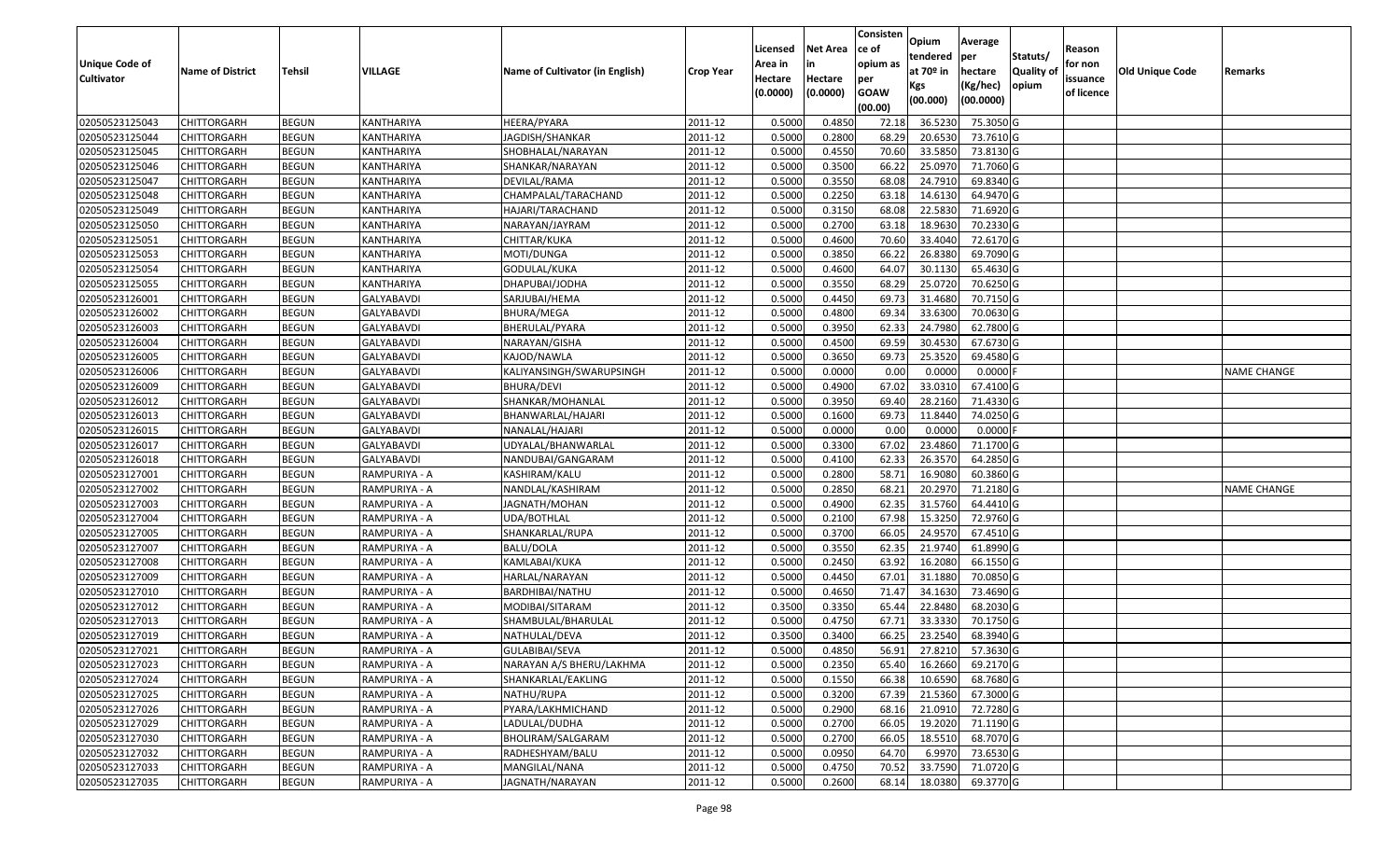|                       |                         |               |               |                                 |                  |          |                 | Consisten              | Opium         | Average   |                  |            |                        |                    |
|-----------------------|-------------------------|---------------|---------------|---------------------------------|------------------|----------|-----------------|------------------------|---------------|-----------|------------------|------------|------------------------|--------------------|
|                       |                         |               |               |                                 |                  | Licensed | <b>Net Area</b> | ce of                  | tendered      | per       | Statuts/         | Reason     |                        |                    |
| <b>Unique Code of</b> | <b>Name of District</b> | <b>Tehsil</b> | VILLAGE       | Name of Cultivator (in English) | <b>Crop Year</b> | Area in  | in              | opium as               | at $70°$ in   | hectare   | <b>Quality o</b> | for non    | <b>Old Unique Code</b> | Remarks            |
| <b>Cultivator</b>     |                         |               |               |                                 |                  | Hectare  | Hectare         | per                    | Kgs           | (Kg/hec)  | opium            | issuance   |                        |                    |
|                       |                         |               |               |                                 |                  | (0.0000) | (0.0000)        | <b>GOAW</b><br>(00.00) | (00.000)      | (00.0000) |                  | of licence |                        |                    |
| 02050523127036        | CHITTORGARH             | <b>BEGUN</b>  | RAMPURIYA - A | NANDUBAI/BALU                   | 2011-12          | 0.5000   | 0.1400          | 70.52                  | 10.961        | 78.2930 G |                  |            |                        |                    |
| 02050523127038        | CHITTORGARH             | <b>BEGUN</b>  | RAMPURIYA - A | SEUBAI/MAGHRAJ                  | 2011-12          | 0.5000   | 0.2350          | 69.82                  | 17.4050       | 74.0640 G |                  |            |                        |                    |
| 02050523127040        | CHITTORGARH             | <b>BEGUN</b>  | RAMPURIYA - A | MADAN/KUKA                      | 2011-12          | 0.5000   | 0.3100          | 61.91                  | 20.3240       | 65.5610 G |                  |            |                        |                    |
| 02050523127042        | <b>CHITTORGARH</b>      | <b>BEGUN</b>  | RAMPURIYA - A | BHERU/UDA                       | 2011-12          | 0.5000   | 0.4150          | 62.35                  | 27.1400       | 65.3980 G |                  |            |                        |                    |
| 02050523127045        | CHITTORGARH             | <b>BEGUN</b>  | RAMPURIYA - A | DULICHAND/UDA                   | 2011-12          | 0.5000   | 0.3850          | 64.44                  | 25.3990       | 65.9710 G |                  |            |                        |                    |
| 02050523127046        | CHITTORGARH             | <b>BEGUN</b>  | RAMPURIYA - A | ONKAR/SEVA                      | 2011-12          | 0.5000   | 0.2300          | 65.40                  | 15.8550       | 68.9350 G |                  |            |                        |                    |
| 02050523127048        | CHITTORGARH             | <b>BEGUN</b>  | RAMPURIYA - A | KUKA/GOPAL                      | 2011-12          | 0.5000   | 0.1450          | 66.38                  | 9.9480        | 68.6070 G |                  |            |                        |                    |
| 02050523127054        | CHITTORGARH             | <b>BEGUN</b>  | RAMPURIYA - A | KANHAIYALAL/KHEMRAJ             | 2011-12          | 0.5000   | 0.2000          | 62.57                  | 13.041        | 65.2050 G |                  |            |                        |                    |
| 02050523127055        | <b>CHITTORGARH</b>      | <b>BEGUN</b>  | RAMPURIYA - A | SOHANIBAI/NATHU                 | 2011-12          | 0.5000   | 0.1750          | 68.16                  | 12.5610       | 71.7770 G |                  |            |                        |                    |
| 02050523127056        | CHITTORGARH             | <b>BEGUN</b>  | RAMPURIYA - A | SITARAM/VENA                    | 2011-12          | 0.5000   | 0.4100          | 65.44                  | 27.5130       | 67.1050 G |                  |            |                        | <b>NAME CHANGE</b> |
| 02050523127057        | CHITTORGARH             | <b>BEGUN</b>  | RAMPURIYA - A | KANIHAIYLAL/MODA                | 2011-12          | 0.5000   | 0.1600          | 67.65                  | 11.0660       | 69.1630 G |                  |            |                        |                    |
| 02050523127060        | <b>CHITTORGARH</b>      | <b>BEGUN</b>  | RAMPURIYA - A | HOKMA/KAJOD                     | 2011-12          | 0.5000   | 0.4000          | 66.44                  | 28.8820       | 72.2050 G |                  |            |                        |                    |
| 02050523127061        | <b>CHITTORGARH</b>      | <b>BEGUN</b>  | RAMPURIYA - A | JASSUBAI / NANDLAL              | 2011-12          | 0.5000   | 0.2350          | 67.65                  | 16.3910       | 69.7490 G |                  |            |                        |                    |
| 02050523127063        | <b>CHITTORGARH</b>      | <b>BEGUN</b>  | RAMPURIYA - A | KHANA/NARAYAN                   | 2011-12          | 0.5000   | 0.2450          | 70.52                  | 17.7610       | 72.4940 G |                  |            |                        |                    |
| 02050523127068        | CHITTORGARH             | <b>BEGUN</b>  | RAMPURIYA - A | ONKAR/LAXMAN                    | 2011-12          | 0.5000   | 0.3150          | 60.28                  | 20.8480       | 66.1840 G |                  |            |                        |                    |
| 02050523127071        | <b>CHITTORGARH</b>      | <b>BEGUN</b>  | RAMPURIYA - A | BERAM/CHATRA                    | 2011-12          | 0.5000   | 0.4300          | 63.92                  | 28.8190       | 67.0210G  |                  |            |                        |                    |
| 02050523127072        | <b>CHITTORGARH</b>      | <b>BEGUN</b>  | RAMPURIYA - A | HERIBAI/GOMA                    | 2011-12          | 0.5000   | 0.3750          | 63.92                  | 25.0110       | 66.6960 G |                  |            |                        |                    |
| 02050523127073        | CHITTORGARH             | <b>BEGUN</b>  | RAMPURIYA - A | BABULAL/KASHIRAM                | 2011-12          | 0.5000   | 0.4850          | 68.16                  | 34.1870       | 70.4890 G |                  |            |                        |                    |
| 02050523127074        | CHITTORGARH             | <b>BEGUN</b>  | RAMPURIYA - A | KAILASH/BHOLA                   | 2011-12          | 0.5000   | 0.4500          | 61.91                  | 28.4790       | 63.2870 G |                  |            |                        |                    |
| 02050523127075        | CHITTORGARH             | <b>BEGUN</b>  | RAMPURIYA - A | BAGDIRAM/MANGILAL               | 2011-12          | 0.5000   | 0.4900          | 60.27                  | 28.4730       | 58.1080 G |                  |            |                        |                    |
| 02050523127077        | CHITTORGARH             | <b>BEGUN</b>  | RAMPURIYA - A | BOTHLAL/DEVA                    | 2011-12          | 0.5000   | 0.2900          | 66.25                  | 20.4240       | 70.4280 G |                  |            |                        |                    |
| 02050523127078        | CHITTORGARH             | <b>BEGUN</b>  | RAMPURIYA - A | MOHANLAL/CHAMPA                 | 2011-12          | 0.5000   | 0.1000          | 66.38                  | 7.2540        | 72.5400 G |                  |            |                        |                    |
| 02050523127080        | CHITTORGARH             | <b>BEGUN</b>  | RAMPURIYA - A | LALU/KESHRIMAL D/O BHANWARLAL   | 2011-12          | 0.5000   | 0.4750          | 65.40                  | 31.4010       | 66.1070 G |                  |            |                        |                    |
| 02050523127086        | CHITTORGARH             | <b>BEGUN</b>  | RAMPURIYA - A | BHOLIRAM/PYARA                  | 2011-12          | 0.5000   | 0.2400          | 66.25                  | 17.1020       | 71.2580 G |                  |            |                        |                    |
| 02050523127089        | CHITTORGARH             | <b>BEGUN</b>  | RAMPURIYA - A | MANJUBAI/BALULAL                | 2011-12          | 0.5000   | 0.3150          | 61.91                  | 19.9000       | 63.1750 G |                  |            |                        |                    |
| 02050523127093        | CHITTORGARH             | <b>BEGUN</b>  | RAMPURIYA - B | MANGILAL/UDA                    | 2011-12          | 0.5000   | 0.3250          | 63.73                  | 21.5320       | 66.2520 G |                  |            |                        |                    |
| 02050523127096        | CHITTORGARH             | <b>BEGUN</b>  | RAMPURIYA - B | BHANWARLAL/DEVILAL              | 2011-12          | 0.5000   | 0.3100          | 64.70                  | 21.0180       | 67.8000 G |                  |            |                        |                    |
| 02050523127099        | CHITTORGARH             | <b>BEGUN</b>  | RAMPURIYA - B | UDAYLAL/MODA                    | 2011-12          | 0.5000   | 0.3950          | 64.70                  | 26.6290       | 67.4150 G |                  |            |                        |                    |
| 02050523127101        | CHITTORGARH             | <b>BEGUN</b>  | RAMPURIYA - B | NATHU/KUKA                      | 2011-12          | 0.5000   | 0.2400          | 70.50                  | 17.8060       | 74.1920 G |                  |            |                        |                    |
| 02050523127102        | CHITTORGARH             | <b>BEGUN</b>  | RAMPURIYA - B | MODA/HARLAL                     | 2011-12          | 0.5000   | 0.1350          | 65.44                  | 10.1060       | 74.8590 G |                  |            |                        |                    |
| 02050523127103        | CHITTORGARH             | <b>BEGUN</b>  | RAMPURIYA - B | SHANKARLAL/PANNALAL             | 2011-12          | 0.3500   | 0.2700          | 66.1                   | 18.3200       | 67.8520G  |                  |            |                        |                    |
| 02050523127104        | CHITTORGARH             | <b>BEGUN</b>  | RAMPURIYA - B | BHOLIBAI/ASHARAM,               | 2011-12          | 0.5000   | 0.3100          | 66.44                  | 21.9250       | 70.7260 G |                  |            |                        |                    |
| 02050523127105        | <b>CHITTORGARH</b>      | <b>BEGUN</b>  | RAMPURIYA - B | NARAYANIBAI/MOHAN               | 2011-12          | 0.5000   | 0.1650          | 68.51                  | 11.5390       | 69.9330 G |                  |            |                        |                    |
| 02050523127107        | CHITTORGARH             | <b>BEGUN</b>  | RAMPURIYA - B | RAMESHWARLAL/GANGARAM           | 2011-12          | 0.350    | 0.3000          | 66.40                  | 20.2430       | 67.4770 G |                  |            |                        |                    |
| 02050523127112        | CHITTORGARH             | <b>BEGUN</b>  | RAMPURIYA - B | KAJODLAL/PYARA                  | 2011-12          | 0.5000   | 0.3550          | 66.16                  | 24.4040       | 68.7440 G |                  |            |                        |                    |
| 02050523127114        | <b>CHITTORGARH</b>      | <b>BEGUN</b>  | RAMPURIYA - B | BHUDHAR A/S PYARA/HEERA         | 2011-12          | 0.5000   | 0.1500          |                        | 72.83 11.9030 | 79.3530 G |                  |            |                        |                    |
| 02050523127116        | <b>CHITTORGARH</b>      | <b>BEGUN</b>  | RAMPURIYA - B | KUKA/UDA                        | 2011-12          | 0.5000   | 0.4750          | 66.17                  | 32.8580       | 69.1750 G |                  |            |                        |                    |
| 02050523127117        | <b>CHITTORGARH</b>      | <b>BEGUN</b>  | RAMPURIYA - B | KESHASRIMAL/BHANWARLAL          | 2011-12          | 0.5000   | 0.2700          | 70.86                  | 20.5900       | 76.2590 G |                  |            |                        |                    |
| 02050523127118        | <b>CHITTORGARH</b>      | <b>BEGUN</b>  | RAMPURIYA - B | UDAILAL/DEVILAL                 | 2011-12          | 0.5000   | 0.4550          | 66.44                  | 31.2650       | 68.7140 G |                  |            |                        |                    |
| 02050523127119        | CHITTORGARH             | <b>BEGUN</b>  | RAMPURIYA - B | MATHURA/BHUWAN                  | 2011-12          | 0.5000   | 0.3000          | 66.44                  | 21.6210       | 72.0700G  |                  |            |                        |                    |
| 02050523127120        | <b>CHITTORGARH</b>      | <b>BEGUN</b>  | RAMPURIYA - B | <b>BOTHLAL/BHOLA</b>            | 2011-12          | 0.5000   | 0.1800          | 67.47                  | 12.7610       | 70.8940 G |                  |            |                        |                    |
| 02050523127121        | <b>CHITTORGARH</b>      | <b>BEGUN</b>  | RAMPURIYA - B | MODA/MOTI                       | 2011-12          | 0.5000   | 0.1600          | 66.40                  | 10.9940       | 68.7130 G |                  |            |                        |                    |
| 02050523127123        | <b>CHITTORGARH</b>      | <b>BEGUN</b>  | RAMPURIYA - B | MANGILAL/BHOLA                  | 2011-12          | 0.5000   | 0.2850          | 68.91                  | 20.7120       | 72.6740 G |                  |            |                        |                    |
| 02050523127124        | <b>CHITTORGARH</b>      | <b>BEGUN</b>  | RAMPURIYA - B | DEVILAL/NATHU                   | 2011-12          | 0.5000   | 0.3600          | 65.73                  | 24.3390       | 67.6080 G |                  |            |                        |                    |
| 02050523127125        | <b>CHITTORGARH</b>      | <b>BEGUN</b>  | RAMPURIYA - B | BANSHILAL/DUDHA                 | 2011-12          | 0.5000   | 0.3650          | 59.33                  | 22.0960       | 60.5370 G |                  |            |                        |                    |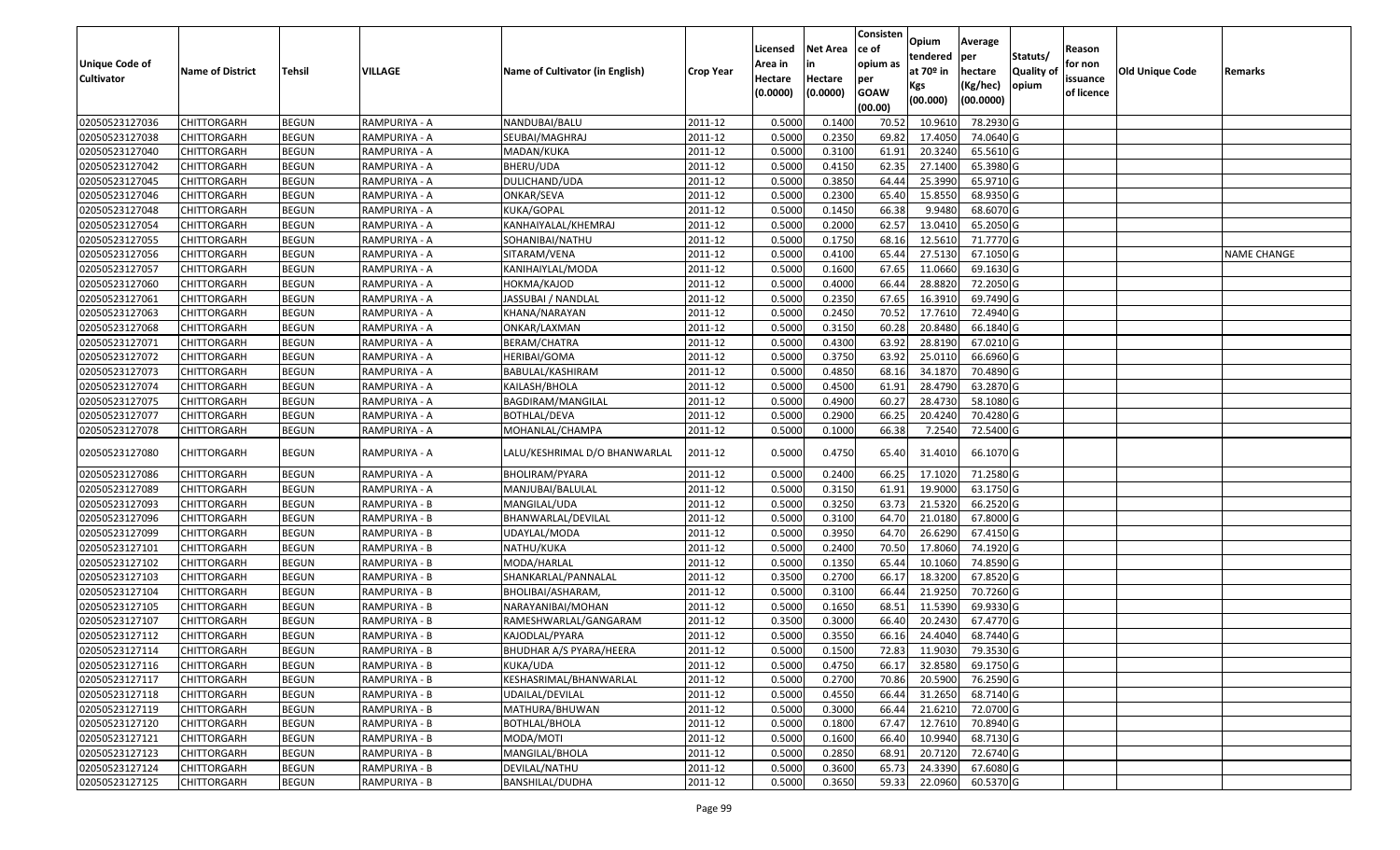| <b>Unique Code of</b><br><b>Cultivator</b> | <b>Name of District</b> | Tehsil       | VILLAGE          | Name of Cultivator (in English) | <b>Crop Year</b> | Licensed<br>Area in<br>Hectare | <b>Net Area</b><br>in<br>Hectare | Consisten<br>ce of<br>opium as<br>per | Opium<br>tendered<br>at $70°$ in | Average<br>per<br>hectare | Statuts/<br>Quality of | Reason<br>for non<br>issuance | Old Unique Code | Remarks |
|--------------------------------------------|-------------------------|--------------|------------------|---------------------------------|------------------|--------------------------------|----------------------------------|---------------------------------------|----------------------------------|---------------------------|------------------------|-------------------------------|-----------------|---------|
|                                            |                         |              |                  |                                 |                  | (0.0000)                       | (0.0000)                         | <b>GOAW</b><br>(00.00)                | Kgs<br>(00.000)                  | (Kg/hec)<br>(00.0000)     | opium                  | of licence                    |                 |         |
| 02050523127126                             | <b>CHITTORGARH</b>      | <b>BEGUN</b> | RAMPURIYA - B    | KASHIRAM/BHANWARLAL             | 2011-12          | 0.5000                         | 0.3900                           | 67.47                                 | 28.0680                          | 71.9690 G                 |                        |                               |                 |         |
| 02050523127128                             | <b>CHITTORGARH</b>      | <b>BEGUN</b> | RAMPURIYA - B    | BHURALAL/NANDA                  | 2011-12          | 0.5000                         | 0.3400                           | 62.80                                 | 22.2760                          | 65.5180 G                 |                        |                               |                 |         |
| 02050523127129                             | <b>CHITTORGARH</b>      | <b>BEGUN</b> | RAMPURIYA - B    | JAICHAND/NATHU                  | 2011-12          | 0.5000                         | 0.3100                           | 65.44                                 | 20.9030                          | 67.4290 G                 |                        |                               |                 |         |
| 02050523127131                             | <b>CHITTORGARH</b>      | <b>BEGUN</b> | RAMPURIYA - B    | HARIKISHAN/BHANWARLAL           | 2011-12          | 0.5000                         | 0.4850                           | 67.47                                 | 33.2720                          | 68.6020 G                 |                        |                               |                 |         |
| 02050523127133                             | <b>CHITTORGARH</b>      | <b>BEGUN</b> | RAMPURIYA - B    | BABRULAL/GHISA                  | 2011-12          | 0.5000                         | 0.3900                           | 71.00                                 | 28.5120                          | 73.1080 G                 |                        |                               |                 |         |
| 02050523127135                             | <b>CHITTORGARH</b>      | <b>BEGUN</b> | RAMPURIYA - B    | PANNALAL/BHAGIRATH              | 2011-12          | 0.5000                         | 0.5100                           | 60.91                                 | 31.5340                          | 61.8310 G                 |                        |                               |                 |         |
| 02050523127136                             | CHITTORGARH             | <b>BEGUN</b> | RAMPURIYA - B    | DINESH A.S.KUKA/BOTHLAL         | 2011-12          | 0.5000                         | 0.5050                           | 64.94                                 | 34.7990                          | 68.9090 G                 |                        |                               |                 |         |
| 02050523127137                             | <b>CHITTORGARH</b>      | <b>BEGUN</b> | RAMPURIYA - B    | MANGILAL/RAMCHANDRA             | 2011-12          | 0.5000                         | 0.4850                           | 62.80                                 | 31.8040                          | 65.5750 G                 |                        |                               |                 |         |
| 02050523127138                             | <b>CHITTORGARH</b>      | <b>BEGUN</b> | RAMPURIYA - B    | JAANIBAI/MANGILAL               | 2011-12          | 0.3500                         | 0.2900                           | 65.44                                 | 20.1180                          | 69.3720 G                 |                        |                               |                 |         |
| 02050523127139                             | <b>CHITTORGARH</b>      | <b>BEGUN</b> | RAMPURIYA - B    | NARAYAN/DEVA                    | 2011-12          | 0.5000                         | 0.2650                           | 65.73                                 | 18.4140                          | 69.4870 G                 |                        |                               |                 |         |
| 02050523127144                             | <b>CHITTORGARH</b>      | <b>BEGUN</b> | RAMPURIYA - B    | CHATARBHUJ/KELA                 | 2011-12          | 0.5000                         | 0.3150                           | 66.48                                 | 21.3500                          | 67.7780 G                 |                        |                               |                 |         |
| 02050523127145                             | <b>CHITTORGARH</b>      | <b>BEGUN</b> | RAMPURIYA - B    | BHANWARLAL/NARAYAN              | 2011-12          | 0.5000                         | 0.3850                           | 66.17                                 | 26.5630                          | 68.9950 G                 |                        |                               |                 |         |
| 02050523127148                             | <b>CHITTORGARH</b>      | <b>BEGUN</b> | RAMPURIYA - B    | NANDA/PYARA(CHOTA)              | 2011-12          | 0.5000                         | 0.3350                           | 59.33                                 | 20.6380                          | 61.6060 G                 |                        |                               |                 |         |
| 02050523127151                             | <b>CHITTORGARH</b>      | <b>BEGUN</b> | RAMPURIYA - B    | BHANWAR/GULLA                   | 2011-12          | 0.5000                         | 0.3900                           | 62.80                                 | 25.7030                          | 65.9050 G                 |                        |                               |                 |         |
| 02050523127157                             | <b>CHITTORGARH</b>      | <b>BEGUN</b> | RAMPURIYA - B    | BHAGWANLAL/DALLICHAND           | 2011-12          | 0.5000                         | 0.3950                           | 63.73                                 | 26.6030                          | 67.3490 G                 |                        |                               |                 |         |
| 02050523127161                             | <b>CHITTORGARH</b>      | <b>BEGUN</b> | RAMPURIYA - B    | SHANKARLAL/MOHAN                | 2011-12          | 0.5000                         | 0.2400                           | 65.03                                 | 16.1650                          | 67.3540 G                 |                        |                               |                 |         |
| 02050523127164                             | <b>CHITTORGARH</b>      | <b>BEGUN</b> | RAMPURIYA - B    | RAMKANYABAI/UDAILAL             | 2011-12          | 0.5000                         | 0.2400                           | 63.73                                 | 16.0420                          | 66.8420 G                 |                        |                               |                 |         |
| 02050523127166                             | <b>CHITTORGARH</b>      | <b>BEGUN</b> | RAMPURIYA - B    | SHAMBHULAL/BHUWANA              | 2011-12          | 0.5000                         | 0.3350                           | 65.73                                 | 22.5450                          | 67.2990 G                 |                        |                               |                 |         |
| 02050523127169                             | <b>CHITTORGARH</b>      | <b>BEGUN</b> | RAMPURIYA - B    | SHANTILAL/RAMLAL                | 2011-12          | 0.5000                         | 0.3000                           | 65.03                                 | 20.5870                          | 68.6230 G                 |                        |                               |                 |         |
| 02050523128001                             | <b>CHITTORGARH</b>      | <b>BEGUN</b> | NAYA GAON CHECHI | HARLAL/AMARCHAND                | 2011-12          | 0.5000                         | 0.2450                           | 64.23                                 | 16.5070                          | 67.3760 G                 |                        |                               |                 |         |
| 02050523128002                             | <b>CHITTORGARH</b>      | <b>BEGUN</b> | NAYA GAON CHECHI | RADHEYSHYAM/JAGGANATH           | 2011-12          | 0.5000                         | 0.2600                           | 65.39                                 | 17.1880                          | 66.1080 G                 |                        |                               |                 |         |
| 02050523128005                             | <b>CHITTORGARH</b>      | <b>BEGUN</b> | NAYA GAON CHECHI | DEVILAL/MADHO                   | 2011-12          | 0.5000                         | 0.2500                           | 68.28                                 | 17.8700                          | 71.4800 G                 |                        |                               |                 |         |
| 02050523128006                             | <b>CHITTORGARH</b>      | <b>BEGUN</b> | NAYA GAON CHECHI | ASHARAM/NARAYAN                 | 2011-12          | 0.5000                         | 0.4350                           | 65.39                                 | 29.0330                          | 66.7430 G                 |                        |                               |                 |         |
| 02050523128007                             | <b>CHITTORGARH</b>      | <b>BEGUN</b> | NAYA GAON CHECHI | NARAYAN/BHUWANA                 | 2011-12          | 0.5000                         | 0.2050                           | 66.36                                 | 14.1160                          | 68.8590 G                 |                        |                               |                 |         |
| 02050523128008                             | <b>CHITTORGARH</b>      | <b>BEGUN</b> | NAYA GAON CHECHI | MANGILAL/KHEMA                  | 2011-12          | 0.5000                         | 0.1500                           | 63.60                                 | 10.4850                          | 69.9000 G                 |                        |                               |                 |         |
| 02050523128009                             | <b>CHITTORGARH</b>      | <b>BEGUN</b> | NAYA GAON CHECHI | KAJODIBAI/BALU                  | 2011-12          | 0.5000                         | 0.5000                           | 62.64                                 | 32.7070                          | 65.4140 G                 |                        |                               |                 |         |
| 02050523128011                             | <b>CHITTORGARH</b>      | <b>BEGUN</b> | NAYA GAON CHECHI | RAMLAL/LAXMAN                   | 2011-12          | 0.5000                         | 0.2900                           | 64.08                                 | 18.8030                          | 64.8380 G                 |                        |                               |                 |         |
| 02050523128012                             | <b>CHITTORGARH</b>      | <b>BEGUN</b> | NAYA GAON CHECHI | MANGILAL/NANDA                  | 2011-12          | 0.5000                         | 0.3100                           | 68.96                                 | 21.6930                          | 69.9770 G                 |                        |                               |                 |         |
| 02050523128014                             | <b>CHITTORGARH</b>      | <b>BEGUN</b> | NAYA GAON CHECHI | GHISALAL/BHURA                  | 2011-12          | 0.5000                         | 0.3500                           | 61.19                                 | 21.6790                          | 61.9400 G                 |                        |                               |                 |         |
| 02050523128015                             | <b>CHITTORGARH</b>      | <b>BEGUN</b> | NAYA GAON CHECHI | CHOGALAL/OMKAR                  | 2011-12          | 0.5000                         | 0.4550                           | 66.36                                 | 30.8860                          | 67.8810 G                 |                        |                               |                 |         |
| 02050523128017                             | <b>CHITTORGARH</b>      | <b>BEGUN</b> | NAYA GAON CHECHI | KUKALAL/DEVA                    | 2011-12          | 0.5000                         | 0.5000                           | 67.7                                  | 35.0660                          | 70.1320 G                 |                        |                               |                 |         |
| 02050523128018                             | CHITTORGARH             | <b>BEGUN</b> | NAYA GAON CHECHI | BANSHILAL/BALU                  | 2011-12          | 0.5000                         | 0.1900                           | 62.38                                 | 12.1640                          | 64.0210 G                 |                        |                               |                 |         |
| 02050523128019                             | <b>CHITTORGARH</b>      | <b>BEGUN</b> | NAYA GAON CHECHI | DHARAMCHAND/MANOHARLAL          | 2011-12          | 0.5000                         | 0.2500                           | 61.19                                 | 15.6820                          | 62.7280 G                 |                        |                               |                 |         |
| 02050523128021                             | CHITTORGARH             | <b>BEGUN</b> | NAYA GAON CHECHI | DEVILAL/PYARA                   | 2011-12          | 0.5000                         | 0.3250                           | 64.08                                 | 21.5130                          | 66.1940 G                 |                        |                               |                 |         |
| 02050523128024                             | <b>CHITTORGARH</b>      | <b>BEGUN</b> | NAYA GAON CHECHI | NANALAL/NARAYAN                 | 2011-12          | 0.5000                         | 0.4500                           | 64.08                                 | 29.1840                          | 64.8530 G                 |                        |                               |                 |         |
| 02050523128027                             | <b>CHITTORGARH</b>      | <b>BEGUN</b> | NAYA GAON CHECHI | KANHEYALAL/MANGILAL             | 2011-12          | 0.5000                         | 0.4700                           | 61.19                                 | 28.8900                          | 61.4680 G                 |                        |                               |                 |         |
| 02050523128029                             | <b>CHITTORGARH</b>      | <b>BEGUN</b> | NAYA GAON CHECHI | JAMNA LAL/LAXMAN                | 2011-12          | 0.5000                         | 0.4000                           | 65.73                                 | 26.9120                          | 67.2800 G                 |                        |                               |                 |         |
| 02050523128030                             | <b>CHITTORGARH</b>      | <b>BEGUN</b> | NAYA GAON CHECHI | LALU/SUKHA                      | 2011-12          | 0.5000                         | 0.4700                           | 66.64                                 | 31.7300                          | 67.5110G                  |                        |                               |                 |         |
| 02050523128031                             | <b>CHITTORGARH</b>      | <b>BEGUN</b> | NAYA GAON CHECHI | NARAYAN/SUKHA                   | 2011-12          | 0.5000                         | 0.1950                           | 62.38                                 | 12.8860                          | 66.0820 G                 |                        |                               |                 |         |
| 02050523128032                             | <b>CHITTORGARH</b>      | <b>BEGUN</b> | NAYA GAON CHECHI | SHAMBHULAL/HARLAL               | 2011-12          | 0.5000                         | 0.4000                           | 66.64                                 | 27.8560                          | 69.6400 G                 |                        |                               |                 |         |
| 02050523128035                             | <b>CHITTORGARH</b>      | <b>BEGUN</b> | NAYA GAON CHECHI | BADRILAL/KHEMA                  | 2011-12          | 0.5000                         | 0.2300                           | 66.46                                 | 15.5420                          | 67.5740 G                 |                        |                               |                 |         |
| 02050523129001                             | <b>CHITTORGARH</b>      | <b>BEGUN</b> | CHECHI - A       | KANHEYALAL/PRITHVIRAJ           | 2011-12          | 0.5000                         | 0.3400                           | 65.99                                 | 27.0280                          | 79.4940 G                 |                        |                               |                 |         |
| 02050523129002                             | <b>CHITTORGARH</b>      | <b>BEGUN</b> | CHECHI - A       | PRITHVIRAJ/BHOLA                | 2011-12          | 0.5000                         | 0.4050                           | 65.99                                 | 27.2630                          | 67.3160 G                 |                        |                               |                 |         |
| 02050523129003                             | <b>CHITTORGARH</b>      | <b>BEGUN</b> | CHECHI - A       | NANDLAL/MANAK                   | 2011-12          | 0.5000                         | 0.0000                           | 0.00                                  | 0.0000                           | 0.0000                    |                        |                               |                 |         |
| 02050523129010                             | <b>CHITTORGARH</b>      | <b>BEGUN</b> | CHECHI - A       | NARAYAN/KANA URF KISHNA         | 2011-12          | 0.5000                         | 0.4500                           | 60.39                                 | 28.9780                          | 64.3960 G                 |                        |                               |                 |         |
| 02050523129013                             | <b>CHITTORGARH</b>      | <b>BEGUN</b> | CHECHI - A       | NANDA/GHISA                     | 2011-12          | 0.5000                         | 0.3900                           | 71.31                                 | 28.6870                          | 73.5560 G                 |                        |                               |                 |         |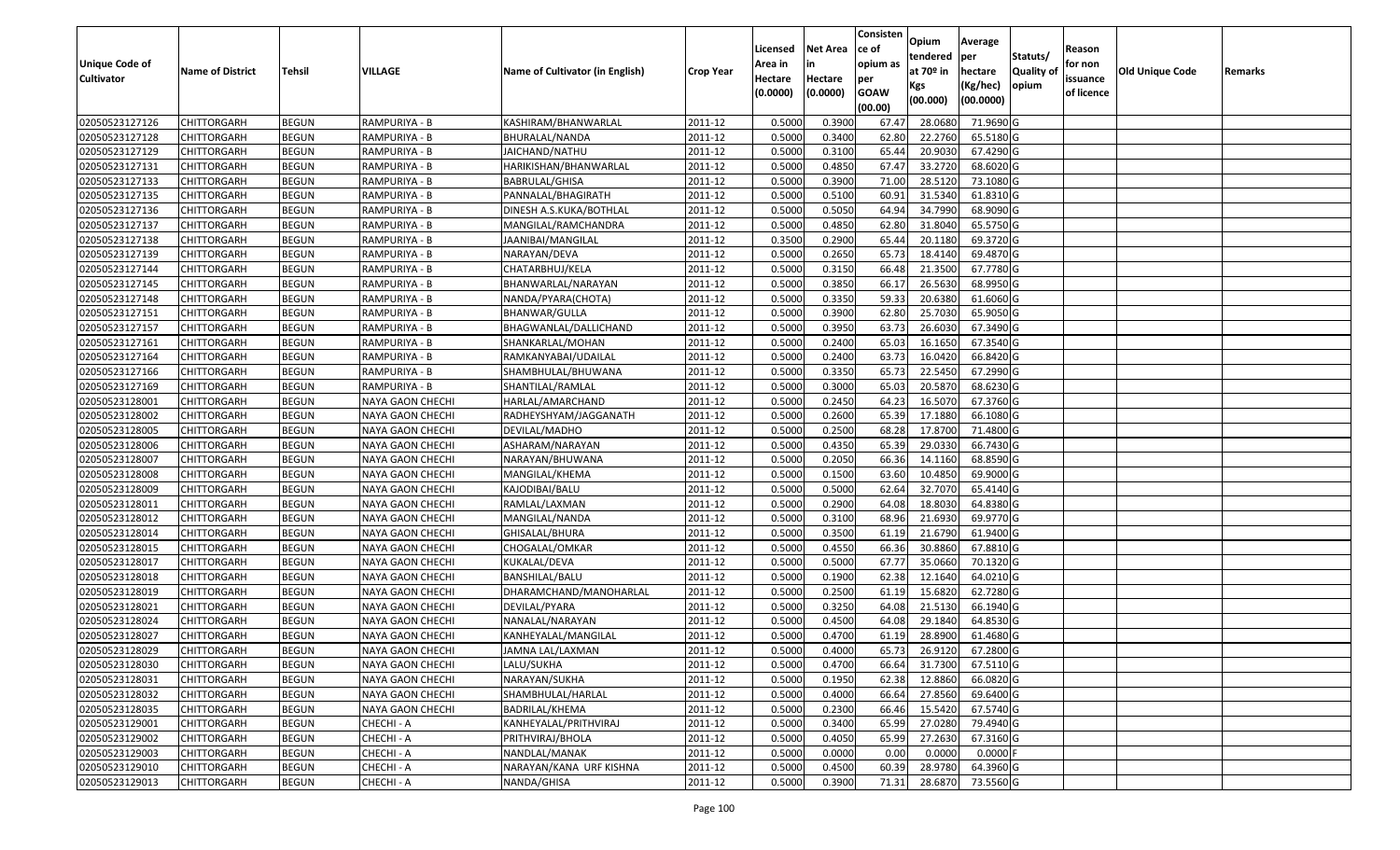| <b>Unique Code of</b> |                         |               |               |                                 |                  | Licensed<br>Area in | <b>Net Area</b><br>in | Consisten<br>ce of<br>opium as | Opium<br>tendered              | Average<br>per                   | Statuts/                  | Reason<br>for non      |                 |         |
|-----------------------|-------------------------|---------------|---------------|---------------------------------|------------------|---------------------|-----------------------|--------------------------------|--------------------------------|----------------------------------|---------------------------|------------------------|-----------------|---------|
| <b>Cultivator</b>     | <b>Name of District</b> | <b>Tehsil</b> | VILLAGE       | Name of Cultivator (in English) | <b>Crop Year</b> | Hectare<br>(0.0000) | Hectare<br>(0.0000)   | per<br><b>GOAW</b><br>(00.00)  | at $70°$ in<br>Kgs<br>(00.000) | hectare<br>(Kg/hec)<br>(00.0000) | <b>Quality o</b><br>opium | issuance<br>of licence | Old Unique Code | Remarks |
| 02050523129015        | CHITTORGARH             | <b>BEGUN</b>  | CHECHI - A    | <b>BALIBAI/KAJOD</b>            | 2011-12          | 0.5000              | 0.2500                | 69.79                          | 18.4540                        | 73.8160 G                        |                           |                        |                 |         |
| 02050523129016        | CHITTORGARH             | <b>BEGUN</b>  | CHECHI - A    | HUKMICHAND/KUKA                 | 2011-12          | 0.5000              | 0.2200                | 70.59                          | 15.9740                        | 72.6090 G                        |                           |                        |                 |         |
| 02050523129019        | CHITTORGARH             | <b>BEGUN</b>  | CHECHI - A    | KAJODBAI/SURAJMAL               | 2011-12          | 0.5000              | 0.1950                | 69.79                          | 14.5160                        | 74.4410 G                        |                           |                        |                 |         |
| 02050523129025        | CHITTORGARH             | <b>BEGUN</b>  | CHECHI - A    | MUNIRAHAMAD/PEERMOHHAMAD        | 2011-12          | 0.5000              | 0.3800                | 65.06                          | 25.9590                        | 68.3130 G                        |                           |                        |                 |         |
| 02050523129027        | CHITTORGARH             | <b>BEGUN</b>  | CHECHI - A    | PYARCHAND/BHOLA                 | 2011-12          | 0.500               | 0.1950                | 65.95                          | 13.2220                        | 67.8050 G                        |                           |                        |                 |         |
| 02050523129031        | CHITTORGARH             | <b>BEGUN</b>  | CHECHI - A    | LAXMAN/KHERING                  | 2011-12          | 0.5000              | 0.2400                | 64.85                          | 16.8420                        | 70.1750 G                        |                           |                        |                 |         |
| 02050523129032        | CHITTORGARH             | <b>BEGUN</b>  | CHECHI - A    | GULABIBAI/TULSIRAM              | 2011-12          | 0.5000              | 0.4500                | 63.53                          | 29.6690                        | 65.9310G                         |                           |                        |                 |         |
| 02050523129039        | CHITTORGARH             | <b>BEGUN</b>  | CHECHI - A    | CHHUNIBAI/HEERA                 | 2011-12          | 0.5000              | 0.3200                | 63.53                          | 7.5960                         | 23.7380 G                        |                           |                        |                 |         |
| 02050523129043        | CHITTORGARH             | <b>BEGUN</b>  | CHECHI - A    | NANALAL/PRITHVIRAJ              | 2011-12          | 0.5000              | 0.4000                | 69.79                          | 28.5040                        | 71.2600 G                        |                           |                        |                 |         |
| 02050523129045        | CHITTORGARH             | <b>BEGUN</b>  | CHECHI - A    | AMARCHAND/SEVA                  | 2011-12          | 0.3500              | 0.3400                | 60.39                          | 21.1110                        | 62.0910G                         |                           |                        |                 |         |
| 02050523129046        | CHITTORGARH             | <b>BEGUN</b>  | CHECHI - A    | GOPILAL/TODU                    | 2011-12          | 0.5000              | 0.4300                | 65.06                          | 30.0480                        | 69.8790 G                        |                           |                        |                 |         |
| 02050523129049        | <b>CHITTORGARH</b>      | <b>BEGUN</b>  | CHECHI - A    | NANDLAL/RUPA                    | 2011-12          | 0.5000              | 0.4600                | 65.06                          | 31.3310                        | 68.1110 G                        |                           |                        |                 |         |
| 02050523129057        | CHITTORGARH             | <b>BEGUN</b>  | CHECHI - A    | RODURAM/BALU                    | 2011-12          | 0.3500              | 0.1600                | 60.39                          | 10.4220                        | 65.1380 G                        |                           |                        |                 |         |
| 02050523129059        | CHITTORGARH             | <b>BEGUN</b>  | CHECHI - A    | JAGDISH/LAXMAN                  | 2011-12          | 0.5000              | 0.2500                | 71.79                          | 22.2750                        | 89.1000G                         |                           |                        |                 |         |
| 02050523129060        | CHITTORGARH             | <b>BEGUN</b>  | CHECHI - A    | NARAYAN/MOTI URF BHOLA          | 2011-12          | 0.5000              | 0.4450                | 64.85                          | 29.3770                        | 66.0160 G                        |                           |                        |                 |         |
| 02050523129061        | CHITTORGARH             | <b>BEGUN</b>  | CHECHI - A    | MOHAN/SHOLA                     | 2011-12          | 0.5000              | 0.4850                | 66.77                          | 34.2430                        | 70.6040 G                        |                           |                        |                 |         |
| 02050523129062        | CHITTORGARH             | <b>BEGUN</b>  | CHECHI - A    | SHANKARLAL/KAJOD DHAKAR         | 2011-12          | 0.5000              | 0.3450                | 65.99                          | 23.9170                        | 69.3250 G                        |                           |                        |                 |         |
| 02050523129067        | CHITTORGARH             | <b>BEGUN</b>  | CHECHI - B    | NATHULAL/HOKMA                  | 2011-12          | 0.5000              | 0.4600                | 64.64                          | 32.8090                        | 71.3240G                         |                           |                        |                 |         |
| 02050523129069        | CHITTORGARH             | <b>BEGUN</b>  | CHECHI - B    | ONKARLAL/MANGILAL               | 2011-12          | 0.5000              | 0.4900                | 65.84                          | 33.6720                        | 68.7180 G                        |                           |                        |                 |         |
| 02050523129076        | CHITTORGARH             | <b>BEGUN</b>  | CHECHI - B    | JAYCHAND/GOKAL                  | 2011-12          | 0.5000              | 0.4500                | 63.89                          | 29.1340                        | 64.7420 G                        |                           |                        |                 |         |
| 02050523129077        | CHITTORGARH             | <b>BEGUN</b>  | CHECHI - B    | HAJARI/GOKAL                    | 2011-12          | 0.5000              | 0.2700                | 63.09                          | 18.1880                        | 67.3630 G                        |                           |                        |                 |         |
| 02050523129079        | CHITTORGARH             | <b>BEGUN</b>  | CHECHI - B    | KASHIRAM/BHUWANA                | 2011-12          | 0.5000              | 0.4650                | 68.00                          | 33.3880                        | 71.8020G                         |                           |                        |                 |         |
| 02050523129082        | CHITTORGARH             | <b>BEGUN</b>  | CHECHI - B    | MEGRAJ/RUPJI                    | 2011-12          | 0.5000              | 0.4500                | 64.64                          | 30.3720                        | 67.4930 G                        |                           |                        |                 |         |
| 02050523129085        | CHITTORGARH             | <b>BEGUN</b>  | CHECHI - B    | DEVILAL/LAKHMA                  | 2011-12          | 0.5000              | 0.3650                | 68.00                          | 25.2380                        | 69.1450 G                        |                           |                        |                 |         |
| 02050523129087        | CHITTORGARH             | <b>BEGUN</b>  | CHECHI - B    | KHEMRAJ/LAKHMA                  | 2011-12          | 0.5000              | 0.4650                | 63.2                           | 29.8080                        | 64.1030                          |                           |                        |                 |         |
| 02050523129088        | CHITTORGARH             | <b>BEGUN</b>  | CHECHI - B    | NATHIBAI/BAGDIRAM               | 2011-12          | 0.5000              | 0.4600                | 65.34                          | 31.9700                        | 69.5000 G                        |                           |                        |                 |         |
| 02050523129098        | CHITTORGARH             | <b>BEGUN</b>  | CHECHI - B    | BALIBAI/JAYCHAND                | 2011-12          | 0.3500              | 0.3300                | 68.00                          | 25.0050                        | 75.7730 G                        |                           |                        |                 |         |
| 02050523129101        | <b>CHITTORGARH</b>      | <b>BEGUN</b>  | CHECHI - B    | BHUWANA/RUPA                    | 2011-12          | 0.5000              | 0.3800                | 65.95                          | 26.3420                        | 69.3210 G                        |                           |                        |                 |         |
| 02050523129103        | CHITTORGARH             | <b>BEGUN</b>  | CHECHI - A    | GHISALAL/AMARCHAND              | 2011-12          | 0.5000              | 0.1250                | 62.73                          | 8.2180                         | 65.7440 G                        |                           |                        |                 |         |
| 02050523129104        | CHITTORGARH             | <b>BEGUN</b>  | CHECHI - B    | MODIRAM/MEGA                    | 2011-12          | 0.5000              | 0.4650                | 67.58                          | 31.7140                        | 68.2020 G                        |                           |                        |                 |         |
| 02050523129105        | CHITTORGARH             | <b>BEGUN</b>  | CHECHI - B    | KHEMA/VENA                      | 2011-12          | 0.5000              | 0.2950                | 66.1                           | 21.5550                        | 73.0680 G                        |                           |                        |                 |         |
| 02050523130002        | CHITTORGARH             | <b>BEGUN</b>  | KHARDI        | MANGILAL/KUKA                   | 2011-12          | 0.5000              | 0.3400                | 70.70                          | 24.7250                        | 72.7210 G                        |                           |                        |                 |         |
| 02050523130003        | <b>CHITTORGARH</b>      | <b>BEGUN</b>  | KHARDI        | TULSHIBAI/PYARCHAND             | 2011-12          | 0.5000              | 0.2500                | 64.86                          | 16.4930                        | 65.9720 G                        |                           |                        |                 |         |
| 02050523130004        | CHITTORGARH             | <b>BEGUN</b>  | <b>KHARDI</b> | BHUWANA/HARIRAM                 | 2011-12          | 0.500               | 0.2050                | 72.05                          | 15.2460                        | 74.3710G                         |                           |                        |                 |         |
| 02050523130005        | CHITTORGARH             | <b>BEGUN</b>  | <b>KHARDI</b> | RUPA/MOTI                       | 2011-12          | 0.5000              | 0.1900                | 64.70                          | 13.2170                        | 69.5630 G                        |                           |                        |                 |         |
| 02050523130006        | <b>CHITTORGARH</b>      | <b>BEGUN</b>  | <b>KHARDI</b> | SHAMBHULAL/GIRDHARI             | 2011-12          | 0.5000              | 0.4300                |                                | 71.42 31.8940                  | 74.1720 G                        |                           |                        |                 |         |
| 02050523130007        | <b>CHITTORGARH</b>      | <b>BEGUN</b>  | <b>KHARDI</b> | NANDA/RUPA                      | 2011-12          | 0.5000              | 0.3350                | 68.63                          | 23.4810                        | 70.0930 G                        |                           |                        |                 |         |
| 02050523130010        | <b>CHITTORGARH</b>      | <b>BEGUN</b>  | KHARDI        | DEVILAL/MADHO                   | 2011-12          | 0.5000              | 0.2500                | 68.45                          | 17.3370                        | 69.3480 G                        |                           |                        |                 |         |
| 02050523130011        | <b>CHITTORGARH</b>      | <b>BEGUN</b>  | KHARDI        | GOPILAL/BHANWARLAL              | 2011-12          | 0.5000              | 0.2350                | 68.45                          | 17.0540                        | 72.5700 G                        |                           |                        |                 |         |
| 02050523130013        | <b>CHITTORGARH</b>      | <b>BEGUN</b>  | <b>KHARDI</b> | ONKAR/BHERU                     | 2011-12          | 0.5000              | 0.2900                | 64.70                          | 19.6320                        | 67.6970 G                        |                           |                        |                 |         |
| 02050523130014        | <b>CHITTORGARH</b>      | <b>BEGUN</b>  | <b>KHARDI</b> | GHISALAL/LAXMAN                 | 2011-12          | 0.5000              | 0.2000                | 64.70                          | 12.9770                        | 64.8850 G                        |                           |                        |                 |         |
| 02050523130015        | <b>CHITTORGARH</b>      | <b>BEGUN</b>  | <b>KHARDI</b> | MANGILAL/DEVA                   | 2011-12          | 0.5000              | 0.2100                | 69.70                          | 14.9460                        | 71.1710 G                        |                           |                        |                 |         |
| 02050523130016        | CHITTORGARH             | <b>BEGUN</b>  | KHARDI        | KUKA A/S RAMA/HEERA             | 2011-12          | 0.5000              | 0.3150                | 64.86                          | 21.1720                        | 67.2130 G                        |                           |                        |                 |         |
| 02050523130017        | <b>CHITTORGARH</b>      | <b>BEGUN</b>  | <b>KHARDI</b> | SHAMBHULAL/LAKHMICHAND          | 2011-12          | 0.5000              | 0.3150                | 68.45                          | 22.3240                        | 70.8700 G                        |                           |                        |                 |         |
| 02050523130018        | <b>CHITTORGARH</b>      | <b>BEGUN</b>  | <b>KHARDI</b> | DALU/BALU                       | 2011-12          | 0.5000              | 0.3550                | 64.86                          | 23.2850                        | 65.5920 G                        |                           |                        |                 |         |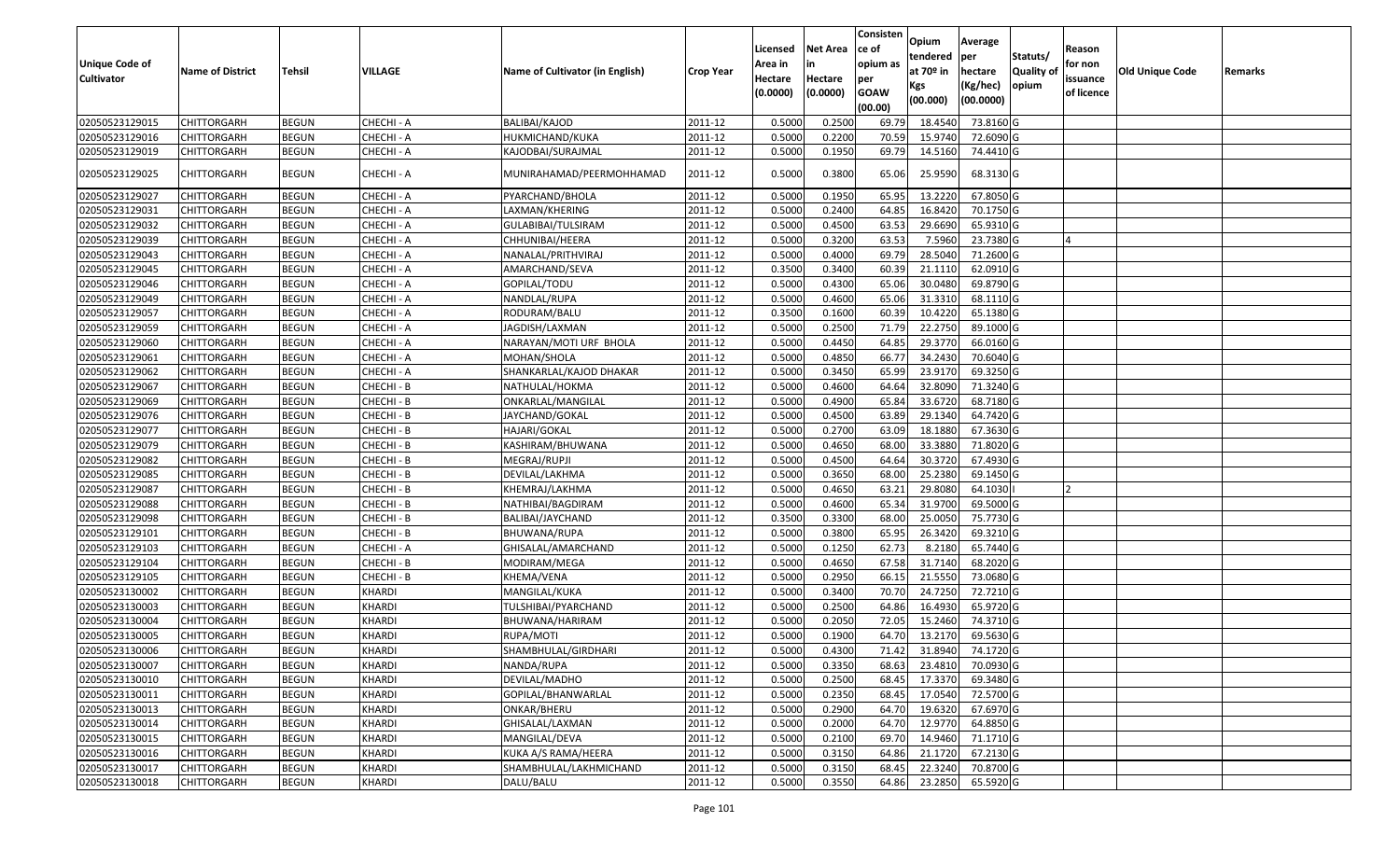|                                  |                                          |                          |                          |                                 |                    |                     |                     | Consisten          | Opium              | Average                |                  |                        |                        |                    |
|----------------------------------|------------------------------------------|--------------------------|--------------------------|---------------------------------|--------------------|---------------------|---------------------|--------------------|--------------------|------------------------|------------------|------------------------|------------------------|--------------------|
|                                  |                                          |                          |                          |                                 |                    | Licensed            | <b>Net Area</b>     | ce of              | tendered           | per                    | Statuts/         | Reason                 |                        |                    |
| Unique Code of                   | <b>Name of District</b>                  | <b>Tehsil</b>            | VILLAGE                  | Name of Cultivator (in English) | <b>Crop Year</b>   | Area in             | in                  | opium as           | at $70°$ in        | hectare                | <b>Quality o</b> | for non                | <b>Old Unique Code</b> | Remarks            |
| <b>Cultivator</b>                |                                          |                          |                          |                                 |                    | Hectare<br>(0.0000) | Hectare<br>(0.0000) | per<br><b>GOAW</b> | Kgs                | (Kg/hec)               | opium            | issuance<br>of licence |                        |                    |
|                                  |                                          |                          |                          |                                 |                    |                     |                     | (00.00)            | (00.000)           | (00.0000)              |                  |                        |                        |                    |
| 02050523130019                   | <b>CHITTORGARH</b>                       | <b>BEGUN</b>             | <b>KHARDI</b>            | BHURIBAI/DEVILAL A.S.GHISA      | 2011-12            | 0.5000              | 0.5000              | 68.53              | 35.303             | 70.6060 G              |                  |                        |                        |                    |
| 02050523130020                   | CHITTORGARH                              | <b>BEGUN</b>             | <b>KHARDI</b>            | PYARA/PANNA                     | 2011-12            | 0.5000              | 0.4900              | 69.86              | 34.8000            | 71.0200 G              |                  |                        |                        |                    |
| 02050523130022                   | CHITTORGARH                              | <b>BEGUN</b>             | <b>KHARDI</b>            | GHISA/SEVA                      | 2011-12            | 0.5000              | 0.3000              | 61.45              | 18.4000            | 61.3330 G              |                  |                        |                        |                    |
| 02050523130024                   | <b>CHITTORGARH</b>                       | <b>BEGUN</b>             | <b>KHARDI</b>            | DEVILAL A.S.NATHU               | 2011-12            | 0.5000              | 0.4100              | 71.51              | 30.3920            | 74.1270 G              |                  |                        |                        |                    |
| 02050523130025                   | CHITTORGARH                              | <b>BEGUN</b>             | <b>KHARDI</b>            | TULSHIBAI/GULABI D/OSARJUBAI    | 2011-12            | 0.5000              | 0.1950              | 70.3               | 14.1040            | 72.3280 G              |                  |                        |                        |                    |
| 02050523130026                   | <b>CHITTORGARH</b>                       | <b>BEGUN</b>             | <b>KHARDI</b>            | SOHANIBAI/KANHAIYLAL            | 2011-12            | 0.5000              | 0.2000              | 68.45              | 14.0320            | 70.1600 G              |                  |                        |                        |                    |
| 02050523130027                   | CHITTORGARH                              | <b>BEGUN</b>             | <b>KHARDI</b>            | DEVILAL/GOPILAL                 | 2011-12            | 0.3500              | 0.3150              | 68.45              | 22.0800            | 70.0950 G              |                  |                        |                        |                    |
| 02050523130028                   | <b>CHITTORGARH</b>                       | <b>BEGUN</b>             | <b>KHARDI</b>            | RADHABAI/JAGRAM                 | 2011-12            | 0.5000              | 0.2000              | 65.13              | 13.6030            | 68.0150 G              |                  |                        |                        |                    |
| 02050523130029                   | CHITTORGARH                              | <b>BEGUN</b>             | <b>KHARDI</b>            | MANGILAL/NATHU A/S LALU         | 2011-12            | 0.3500              | 0.1900              | 64.98              | 12.4300            | 65.4210 G              |                  |                        |                        |                    |
| 02050523130030                   | CHITTORGARH                              | <b>BEGUN</b>             | <b>KHARDI</b>            | NATHU/LALU                      | 2011-12            | 0.5000              | 0.3450              | 62.98              | 21.7820            | 63.1360 G              |                  |                        |                        |                    |
| 02050523130031                   | CHITTORGARH                              | <b>BEGUN</b>             | <b>KHARDI</b>            | PANNALAL/HARIRAM URAF HIRARAM   | 2011-12            | 0.5000              | 0.2000              | 69.06              | 13.8910            | 69.4550 G              |                  |                        |                        |                    |
| 02050523130032                   | <b>CHITTORGARH</b>                       | <b>BEGUN</b>             | KHARDI                   | RAMKANIYA/TULSHIRAM             | 2011-12            | 0.3500              | 0.0900              | 69.06              | 6.3930             | 71.0330 G              |                  |                        |                        |                    |
| 02050523130033                   | CHITTORGARH                              | <b>BEGUN</b>             | KHARDI                   | BHAWANIRAM/BHURA                | 2011-12            | 0.5000              | 0.2500              | 59.45              | 15.0070            | 60.0280G               |                  |                        |                        |                    |
| 02050523130035                   | CHITTORGARH                              | <b>BEGUN</b>             | KHARDI                   | PYARCHAND/NARAYAN               | 2011-12            | 0.5000              | 0.3200              | 72.86              | 23.6800            | 74.0000G               |                  |                        |                        |                    |
| 02050523130036                   | CHITTORGARH                              | <b>BEGUN</b>             | <b>KHARDI</b>            | RAMESHWAR/BHURA                 | 2011-12            | 0.5000              | 0.1500              | 67.85              | 10.2740            | 68.4930 G              |                  |                        |                        |                    |
| 02050523130037                   | CHITTORGARH                              | <b>BEGUN</b>             | KHARDI                   | SOHANLAL/DEVA                   | 2011-12            | 0.5000              | 0.1200              | 65.13              | 8.1410             | 67.8420 G              |                  |                        |                        |                    |
| 02050523130038                   | CHITTORGARH                              | <b>BEGUN</b>             | <b>KHARDI</b>            | MOHANLAL/BHANWARLAL             | 2011-12            | 0.5000              | 0.3250              | 69.1               | 22.9540            | 70.6280 G              |                  |                        |                        |                    |
| 02050523130039                   | CHITTORGARH                              | <b>BEGUN</b>             | KHARDI                   | ONKARLAL/NARAYAN                | 2011-12            | 0.5000              | 0.4650              | 72.67              | 34.9340            | 75.1270 G              |                  |                        |                        |                    |
| 02050523130040                   | CHITTORGARH                              | <b>BEGUN</b>             | <b>KHARDI</b>            | GHISALAL/BARDA                  | 2011-12            | 0.5000              | 0.2700              | 70.03              | 19.8590            | 73.5520 G              |                  |                        |                        |                    |
| 02050523130041                   | CHITTORGARH                              | <b>BEGUN</b>             | <b>KHARDI</b>            | KUKA/BHEMA                      | 2011-12            | 0.5000              | 0.3800              | 72.55              | 29.5280            | 77.7050 G              |                  |                        |                        |                    |
| 02050523130042                   | CHITTORGARH                              | <b>BEGUN</b>             | <b>KHARDI</b>            | HAJARI/MOTI                     | 2011-12            | 0.5000              | 0.2050              | 72.46              | 14.7710            | 72.0540 G              |                  |                        |                        |                    |
| 02050523130043                   | CHITTORGARH                              | <b>BEGUN</b>             | <b>KHARDI</b>            | BALUDAS/HEERALAL                | 2011-12            | 0.5000              | 0.3350              | 69.1               | 24.1190            | 71.9970 G              |                  |                        |                        |                    |
| 02050523130045                   | CHITTORGARH                              | <b>BEGUN</b>             | <b>KHARDI</b>            | RAMLAL/BHANWARLAL               | 2011-12            | 0.5000              | 0.1900              | 67.85              | 13.541             | 71.2680 G              |                  |                        |                        |                    |
| 02050523130047                   | <b>CHITTORGARH</b>                       | <b>BEGUN</b>             | <b>KHARDI</b>            | RAMLAL/BHURA                    | 2011-12            | 0.5000              | 0.2000              | 65.13              | 12.9980            | 64.9900 G              |                  |                        |                        |                    |
| 02050523130048                   | CHITTORGARH                              | <b>BEGUN</b>             | <b>KHARDI</b>            | NANALAL D/O DUNGA               | 2011-12            | 0.5000              | 0.2000              | 71.06              | 14.5270            | 72.6350 G              |                  |                        |                        | <b>NAME CHANGE</b> |
| 02050523130050                   | <b>CHITTORGARH</b>                       | <b>BEGUN</b>             | <b>KHARDI</b>            | PARMANAND/DUNGA                 | 2011-12            | 0.5000              | 0.1950              | 68.45              | 13.0540            | 66.9440 G              |                  |                        |                        |                    |
| 02050523130051                   | CHITTORGARH                              | <b>BEGUN</b>             | <b>KHARDI</b>            | BOTHLAL/NANDRAM                 | 2011-12            | 0.5000              | 0.4750              | 72.00              | 36.8230            | 77.5220 G              |                  |                        |                        |                    |
| 02050523130053                   | <b>CHITTORGARH</b>                       | <b>BEGUN</b>             | <b>KHARDI</b>            | SUSHILABAI/DEVILAL              | 2011-12            | 0.5000              | 0.1950              | 71.13              | 14.1550            | 72.5900 G              |                  |                        |                        |                    |
| 02050523130055                   | <b>CHITTORGARH</b>                       | <b>BEGUN</b>             | <b>KHARDI</b>            | MOHANLAL/DUNGA                  | 2011-12            | 0.3500              | 0.1000              | 67.20              | 6.9890             | 69.8900 G              |                  |                        |                        |                    |
| 02050523130058                   | CHITTORGARH                              | <b>BEGUN</b>             | <b>KHARDI</b>            | MANGILAL/GHISHA                 | 2011-12            | 0.5000              | 0.1950              | 65.79              | 13.3740            | 68.5850 G              |                  |                        |                        |                    |
| 02050523130059                   | CHITTORGARH                              | <b>BEGUN</b>             | <b>KHARDI</b>            | MODA/BALU                       | 2011-12            | 0.5000              | 0.1950              | 66.07              | 14.1010            | 72.3130 G              |                  |                        |                        |                    |
| 02050523130062                   | <b>CHITTORGARH</b>                       | <b>BEGUN</b>             | <b>KHARDI</b>            | NANDA/JODHA                     | 2011-12            | 0.5000              | 0.2450              | 62.98              | 16.7260            | 68.2690 G              |                  |                        |                        |                    |
| 02050523130067                   | <b>CHITTORGARH</b>                       | <b>BEGUN</b>             | KHARDI                   | NANALAL/BHURA                   | 2011-12            | 0.5000              | 0.2600              | 68.86              | 18.3860            | 70.7150 G              |                  |                        |                        |                    |
| 02050523130068                   | CHITTORGARH                              | <b>BEGUN</b>             | <b>KHARDI</b>            | DEVILAL/EKLING                  | 2011-12            | 0.500               | 0.2500              | 62.98              | 16.078             | 64.3120 G              |                  |                        |                        |                    |
| 02050523130070                   | CHITTORGARH                              | <b>BEGUN</b>             | <b>KHARDI</b>            | KAJOD/GHISA                     | 2011-12            | 0.3500              | 0.3300              | 61.45              | 20.7700            | 62.9390 G              |                  |                        |                        | <b>NAME CHANGE</b> |
| 02050523130071                   | <b>CHITTORGARH</b>                       | <b>BEGUN</b>             | KHARDI                   | BALU/JODHA                      | 2011-12            | 0.5000              | 0.3200              |                    | 64.98 21.4430      | 67.0090G               |                  |                        |                        |                    |
| 02050523130072                   | <b>CHITTORGARH</b>                       | <b>BEGUN</b>             | <b>KHARDI</b>            | KAILASH/SHANKAR                 | 2011-12            | 0.5000              | 0.2950              | 61.45              | 18.4960            | 62.6980 G              |                  |                        |                        |                    |
| 02050524001002                   | <b>CHITTORGARH</b>                       | RAWATBHATA               | KHEMAKHEDA               | DOLA/DEVA                       | 2011-12            | 0.5000              | 0.4600              | 63.34              | 29.0550            | 63.1630 G              |                  |                        |                        |                    |
| 02050524001005                   | <b>CHITTORGARH</b>                       | RAWATBHATA               | KHEMAKHEDA               | GAKUL URF GOPAL/BARDA           | 2011-12            | 0.5000              | 0.4100              | 69.67              | 29.5500            | 72.0730 G              |                  |                        |                        |                    |
| 02050524001008                   | <b>CHITTORGARH</b>                       | RAWATBHATA               | KHEMAKHEDA               | NANDA/SHOCHAND                  | 2011-12            | 0.5000              | 0.1800              | 66.25              | 12.0390            | 66.8830 G              |                  |                        |                        |                    |
| 02050524001010<br>02050524001011 | <b>CHITTORGARH</b><br><b>CHITTORGARH</b> | RAWATBHATA               | KHEMAKHEDA               | KASTURAYBAI/MANIRAM             | 2011-12            | 0.5000<br>0.5000    | 0.4150<br>0.2050    | 70.39<br>67.94     | 29.1720<br>14.7330 | 70.2940 G<br>71.8680 G |                  |                        |                        |                    |
| 02050524001013                   | CHITTORGARH                              | RAWATBHATA<br>RAWATBHATA | KHEMAKHEDA<br>KHEMAKHEDA | SHANKARLAL/KELA<br>KHEMA/BHURA  | 2011-12<br>2011-12 | 0.3500              | 0.1800              | 66.50              | 12.5120            | 69.5110 G              |                  |                        |                        |                    |
| 02050524001017                   | <b>CHITTORGARH</b>                       | RAWATBHATA               | KHEMAKHEDA               | KELA/DEVA JI                    | 2011-12            | 0.5000              | 0.2700              | 69.67              | 17.8160            | 65.9850 G              |                  |                        |                        |                    |
| 02050524001018                   | <b>CHITTORGARH</b>                       | RAWATBHATA               | KHEMAKHEDA               | MADHU/MODHA                     | 2011-12            | 0.5000              | 0.1900              | 70.39              | 13.5850            | 71.5000 G              |                  |                        |                        |                    |
|                                  |                                          |                          |                          |                                 |                    |                     |                     |                    |                    |                        |                  |                        |                        |                    |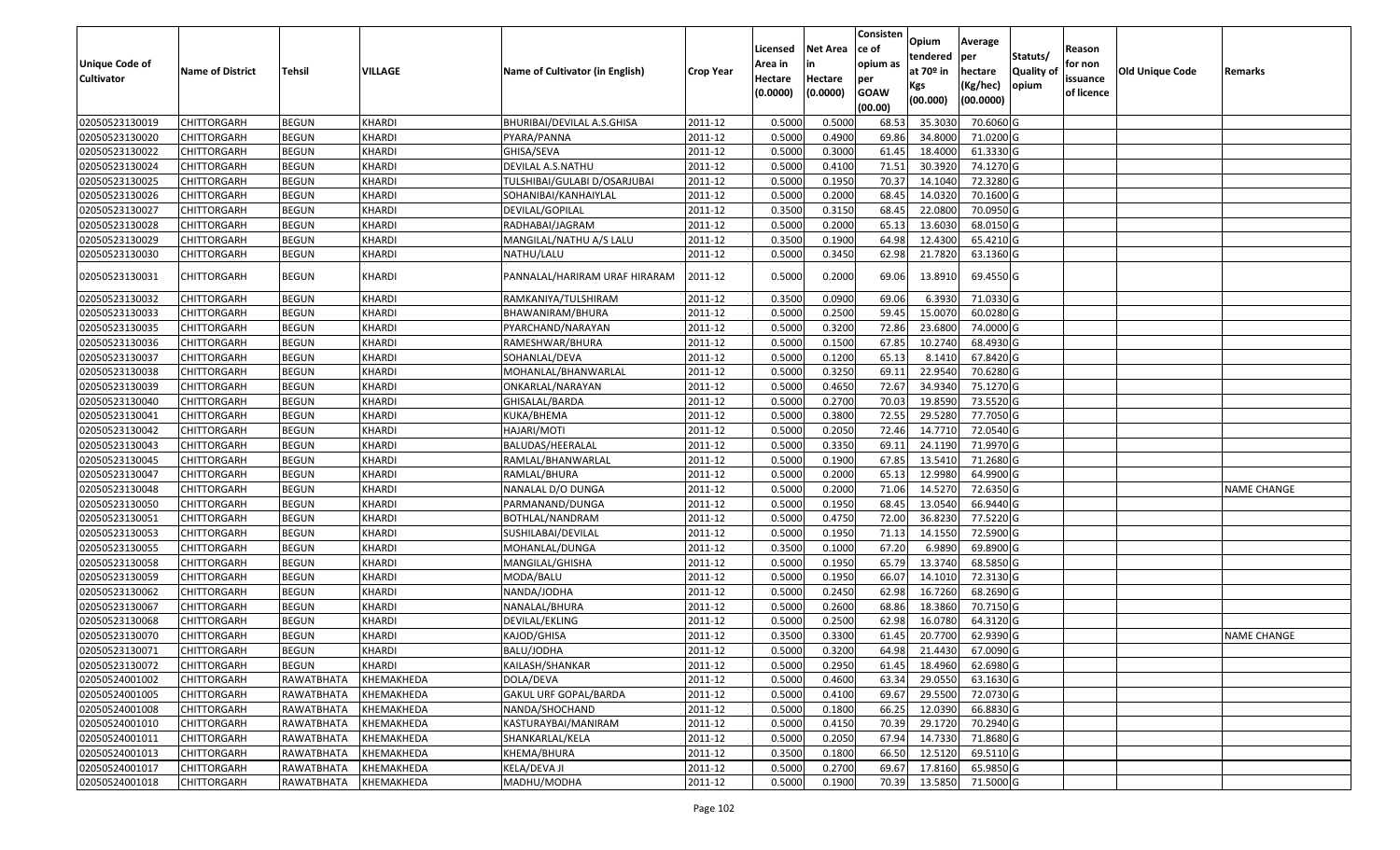|                                  |                                   |               |                              |                                 |                    |                  |                  | Consisten     | Opium             | Average                 |                  |            |                        |                    |
|----------------------------------|-----------------------------------|---------------|------------------------------|---------------------------------|--------------------|------------------|------------------|---------------|-------------------|-------------------------|------------------|------------|------------------------|--------------------|
|                                  |                                   |               |                              |                                 |                    | Licensed         | <b>Net Area</b>  | ce of         | tendered          | per                     | Statuts/         | Reason     |                        |                    |
| Unique Code of                   | <b>Name of District</b>           | <b>Tehsil</b> | <b>VILLAGE</b>               | Name of Cultivator (in English) | <b>Crop Year</b>   | Area in          | in               | opium as      | at $70°$ in       | hectare                 | <b>Quality o</b> | for non    | <b>Old Unique Code</b> | Remarks            |
| <b>Cultivator</b>                |                                   |               |                              |                                 |                    | Hectare          | Hectare          | per           | Kgs               | (Kg/hec)                | opium            | issuance   |                        |                    |
|                                  |                                   |               |                              |                                 |                    | (0.0000)         | (0.0000)         | <b>GOAW</b>   | (00.000)          | (00.0000)               |                  | of licence |                        |                    |
|                                  |                                   |               |                              |                                 |                    |                  |                  | (00.00)       |                   |                         |                  |            |                        |                    |
| 02050524001019                   | CHITTORGARH                       | RAWATBHATA    | KHEMAKHEDA                   | NATHU/DEVA                      | 2011-12            | 0.5000           | 0.2200           | 67.94         | 15.1510           | 68.8680 G               |                  |            |                        |                    |
| 02050524001020                   | CHITTORGARH                       | RAWATBHATA    | KHEMAKHEDA                   | UDA/DEVA                        | 2011-12            | 0.5000           | 0.2500           | 66.50         | 16.9860           | 67.9440 G               |                  |            |                        |                    |
| 02050524001021                   | CHITTORGARH                       | RAWATBHATA    | KHEMAKHEDA                   | SHANKARLAL/BHANWARLAL           | 2011-12            | 0.5000           | 0.2950           | 68.3          | 21.0880           | 71.4850 G               |                  |            |                        |                    |
| 02050524001022                   | <b>CHITTORGARH</b>                | RAWATBHATA    | KHEMAKHEDA                   | KHANA/DEVA                      | 2011-12<br>2011-12 | 0.5000           | 0.1000           | 70.39         | 7.1400            | 71.4000 G               |                  |            |                        |                    |
| 02050524001023<br>02050524001026 | CHITTORGARH<br><b>CHITTORGARH</b> | RAWATBHATA    | KHEMAKHEDA                   | BHANWARLAL/CHAMNA               |                    | 0.5000<br>0.5000 | 0.2100<br>0.4050 | 68.3<br>66.25 | 15.282<br>27.0770 | 72.7710 G<br>66.8570 G  |                  |            |                        |                    |
|                                  |                                   | RAWATBHATA    | KHEMAKHEDA                   | MODIBAI/KISHOR                  | 2011-12            |                  |                  |               |                   |                         |                  |            |                        |                    |
| 02050524001028                   | CHITTORGARH                       | RAWATBHATA    | KHEMAKHEDA                   | RAJU/LAXMAN                     | 2011-12            | 0.5000           | 0.1450           | 72.52         | 10.702            | 73.8070 G               |                  |            |                        |                    |
| 02050524001029                   | CHITTORGARH                       | RAWATBHATA    | KHEMAKHEDA                   | TARACHAND/BHOLA                 | 2011-12            | 0.5000           | 0.1350           | 71.08         | 9.7580            | 72.2810 G               |                  |            |                        | <b>NAME CHANGE</b> |
| 02050524001030                   | CHITTORGARH                       | RAWATBHATA    | KHEMAKHEDA                   | JAYRAM/SHOCHAND                 | 2011-12            | 0.5000           | 0.2500           | 67.94         | 17.0530           | 68.2120 G               |                  |            |                        |                    |
| 02050524001036                   | CHITTORGARH                       | RAWATBHATA    | KHEMAKHEDA                   | HEERALAL/DAULA                  | 2011-12            | 0.5000           | 0.2000           | 69.67         | 15.1880           | 75.9400 G               |                  |            |                        |                    |
| 02050524001038                   | CHITTORGARH                       | RAWATBHATA    | KHEMAKHEDA                   | OKAR GIR/NAND GIR               | 2011-12            | 0.5000           | 0.2950           | 66.50         | 22.0590           | 74.7760 G               |                  |            |                        |                    |
| 02050524001039                   | CHITTORGARH                       | RAWATBHATA    | KHEMAKHEDA                   | RAJMAL/MOHANLAL                 | 2011-12            | 0.5000           | 0.1500           | 71.08         | 11.5860           | 77.2400 G               |                  |            |                        |                    |
| 02050524001040                   | <b>CHITTORGARH</b>                | RAWATBHATA    | KHEMAKHEDA                   | SHANTIBAI/KANANATH              | 2011-12            | 0.3500           | 0.1500           | 68.3          | 10.9300           | 72.8670 G               |                  |            |                        | <b>NAME CHANGE</b> |
| 02050524002003                   | CHITTORGARH                       | RAWATBHATA    | <b>BORAV</b>                 | DUNGA/RUPA                      | 2011-12            | 0.5000           | 0.4000           | 69.12         | 27.8360           | 69.5900 G               |                  |            |                        |                    |
| 02050524002005                   | <b>CHITTORGARH</b>                | RAWATBHATA    | <b>BORAV</b>                 | GISHALAL/KALU                   | 2011-12            | 0.5000           | 0.4900           | 68.54         | 34.0350           | 69.4590 G               |                  |            |                        |                    |
| 02050524002006                   | <b>CHITTORGARH</b>                | RAWATBHATA    | <b>BORAV</b>                 | BHURALAL/BALU                   | 2011-12            | 0.5000           | 0.2000           | 65.98         | 13.3470           | 66.7350 G<br>68.8850G   |                  |            |                        |                    |
| 02050524002008                   | <b>CHITTORGARH</b>                | RAWATBHATA    | <b>BORAV</b>                 | UDHAYLAL/CHUNILAL               | 2011-12            | 0.5000           | 0.3050           | 65.98         | 21.0100           |                         |                  |            |                        |                    |
| 02050524002011                   | CHITTORGARH                       | RAWATBHATA    | <b>BORAV</b>                 | BHANWARLAL/HIRALAL              | 2011-12            | 0.5000           | 0.1850           | 68.5          | 13.2420           | 71.5780 G               |                  |            |                        |                    |
| 02050524002014                   | CHITTORGARH                       | RAWATBHATA    | <b>BORAV</b>                 | MOHANIBAI/BHAGIRATH             | 2011-12            | 0.3500           | 0.1450           | 61.20         | 9.1360            | 63.0070 G               |                  |            |                        |                    |
| 02050524002016                   | CHITTORGARH                       | RAWATBHATA    | <b>BORAV</b>                 | PANALAL/BARDHICHAND             | 2011-12            | 0.5000           | 0.3200           | 68.5          | 22.2760           | 69.6130 G               |                  |            |                        |                    |
| 02050524002017                   | CHITTORGARH                       | RAWATBHATA    | <b>BORAV</b>                 | CHUNNYBAI/PYARA                 | 2011-12            | 0.3500           | 0.3150           | 67.8          | 21.7860           | 69.1620 G               |                  |            |                        |                    |
| 02050524002021                   | CHITTORGARH                       | RAWATBHATA    | <b>BORAV</b>                 | BHUVANA/MODHA                   | 2011-12            | 0.5000           | 0.3300           | 64.60         | 21.798            | 66.0550 G               |                  |            |                        |                    |
| 02050524002033                   | CHITTORGARH                       | RAWATBHATA    | <b>BORAV</b>                 | RAJMAL/DEVA                     | 2011-12            | 0.5000           | 0.1500           | 64.60         | 10.4190           | 69.4600 G               |                  |            |                        |                    |
| 02050524002034                   | CHITTORGARH                       | RAWATBHATA    | <b>BORAV</b>                 | RUKAMABAI/BHURALAL              | 2011-12            | 0.3500           | 0.3100           | 56.07         | 16.565            | 53.4350 G               |                  |            |                        |                    |
| 02050524002035                   | <b>CHITTORGARH</b>                | RAWATBHATA    | <b>BORAV</b>                 | GYANCHAND/NATHULAL              | 2011-12            | 0.3500           | 0.3400           | 64.26         | 23.2070           | 68.2560 G               |                  |            |                        |                    |
| 02050524002036                   | CHITTORGARH                       | RAWATBHATA    | <b>BORAV</b>                 | MADHU/NARAYANMALI               | 2011-12            | 0.5000           | 0.4800           | 68.27         | 33.2280           | 69.2250 G               |                  |            |                        |                    |
| 02050524002038                   | CHITTORGARH                       | RAWATBHATA    | <b>BORAV</b>                 | BHVANISHANKER/BHIMA TELI        | 2011-12            | 0.5000           | 0.4500           | 68.54         | 34.5440           | 76.7640 G               |                  |            |                        |                    |
| 02050524002051                   | CHITTORGARH                       | RAWATBHATA    | <b>BORAV</b>                 | PRBHULAL/BHIMA                  | 2011-12            | 0.3500           | 0.2450           | 70.89         | 18.1480           | 74.0730 G               |                  |            |                        |                    |
| 02050524002059                   | CHITTORGARH                       | RAWATBHATA    | <b>BORAV</b>                 | PRAKESHCHAND/PYARA              | 2011-12            | 0.5000           | 0.1800           | 64.60         | 11.9420           | 66.3440 G               |                  |            |                        |                    |
| 02050524002064                   | <b>CHITTORGARH</b>                | RAWATBHATA    | <b>BORAV</b>                 | KHANAIYADAS/MOHANDAS            | 2011-12            | 0.3500           | 0.2000           | 64.76         | 13.3310           | 66.6550 G               |                  |            |                        |                    |
| 02050524002065                   | CHITTORGARH                       | RAWATBHATA    | <b>BORAV</b>                 | MANGILAL/CHATRA                 | 2011-12            | 0.5000           | 0.3350           | 69.93         | 27.3830           | 81.7400 G               |                  |            |                        |                    |
| 02050524002066                   | CHITTORGARH                       | RAWATBHATA    | <b>BORAV</b>                 | BHANWERLAL/BHIMA                | 2011-12            | 0.5000           | 0.3900           | 62.95         | 25.1260           | 64.4260 G               |                  |            |                        |                    |
| 02050524002069                   | CHITTORGARH                       | RAWATBHATA    | <b>BORAV</b><br><b>BORAV</b> | GULABIBAI/MADHU                 | 2011-12<br>2011-12 | 0.5000<br>0.5000 | 0.2250           | 65.28         | 14.6690           | 65.1960 G               |                  |            |                        |                    |
| 02050524002070<br>02050524002071 | <b>CHITTORGARH</b>                | RAWATBHATA    | <b>BORAV</b>                 | BARDIBAI/PARBHULAL              | 2011-12            | 0.500            | 0.2650<br>0.1700 | 69.1<br>69.93 | 18.465<br>11.3390 | 69.6790 G<br>66.7000 G  |                  |            |                        | <b>NAME CHANGE</b> |
|                                  | CHITTORGARH                       | RAWATBHATA    | <b>BORAV</b>                 | MOTIYABAI/GHISA                 |                    | 0.5000           | 0.4450           | 68.27         | 30.5950           | 68.7530 G               |                  |            |                        |                    |
| 02050524002075                   | CHITTORGARH                       | RAWATBHATA    |                              | KHANYALAL/CHOGA                 | 2011-12            |                  |                  |               |                   |                         |                  |            |                        |                    |
| 02050524002076                   | <b>CHITTORGARH</b>                | RAWATBHATA    | <b>BORAV</b>                 | CHATERLAL/DALICHAND             | 2011-12            | 0.5000           | 0.1950           |               |                   | 70.89 13.7730 70.6310 G |                  |            |                        | <b>NAME CHANGE</b> |
| 02050524002077                   | <b>CHITTORGARH</b>                | RAWATBHATA    | <b>BORAV</b>                 | GHEESALAL/BHAJJA                | 2011-12            | 0.5000           | 0.2050           | 61.20         | 12.5980           | 61.4540 G               |                  |            |                        |                    |
| 02050524002079                   | <b>CHITTORGARH</b>                | RAWATBHATA    | <b>BORAV</b>                 | PREMCHAND/KALU                  | 2011-12            | 0.5000           | 0.3950           | 65.98         | 26.5810           | 67.2940 G               |                  |            |                        |                    |
| 02050524003001                   | <b>CHITTORGARH</b>                | RAWATBHATA    | MEGNIWAS KALAN               | MOHANLAL/BHOLA                  | 2011-12            | 0.5000           | 0.1000           | 63.22         | 7.1890            | 71.8900 G               |                  |            |                        |                    |
| 02050524003002                   | CHITTORGARH                       | RAWATBHATA    | <b>MEGNIWAS KALAN</b>        | JAYLAL A/S BHURA/SITARAM        | 2011-12            | 0.5000           | 0.1250           | 61.86         | 8.0680            | 64.5440 G               |                  |            |                        |                    |
| 02050524003003                   | <b>CHITTORGARH</b>                | RAWATBHATA    | <b>MEGNIWAS KALAN</b>        | BALU/RUPA                       | 2011-12            | 0.5000           | 0.3600           | 64.09         | 26.0940           | 72.4830 G               |                  |            |                        |                    |
| 02050524003013                   | <b>CHITTORGARH</b>                | RAWATBHATA    | MEGNIWAS KALAN               | SHANKERLAL/PANNALAL             | 2011-12            | 0.5000           | 0.3100           | 60.53         | 20.4250           | 65.8870 G               |                  |            |                        |                    |
| 02050524003015                   | CHITTORGARH                       | RAWATBHATA    | MEGNIWAS KALAN               | GOPILAL/PYARA                   | 2011-12            | 0.5000           | 0.2500           | 64.05         | 17.0100           | 68.0400 G               |                  |            |                        |                    |
| 02050524003017                   | <b>CHITTORGARH</b>                | RAWATBHATA    | MEGNIWAS KALAN               | MAYARAM/KHEMA                   | 2011-12            | 0.5000           | 0.3900           | 62.97         | 27.0320           | 69.3130 G               |                  |            |                        |                    |
| 02050524003021                   | <b>CHITTORGARH</b>                | RAWATBHATA    | <b>MEGNIWAS KALAN</b>        | DEVILAL/DHULA                   | 2011-12            | 0.3500           | 0.2250           | 64.05         | 14.9420           | 66.4090 G               |                  |            |                        |                    |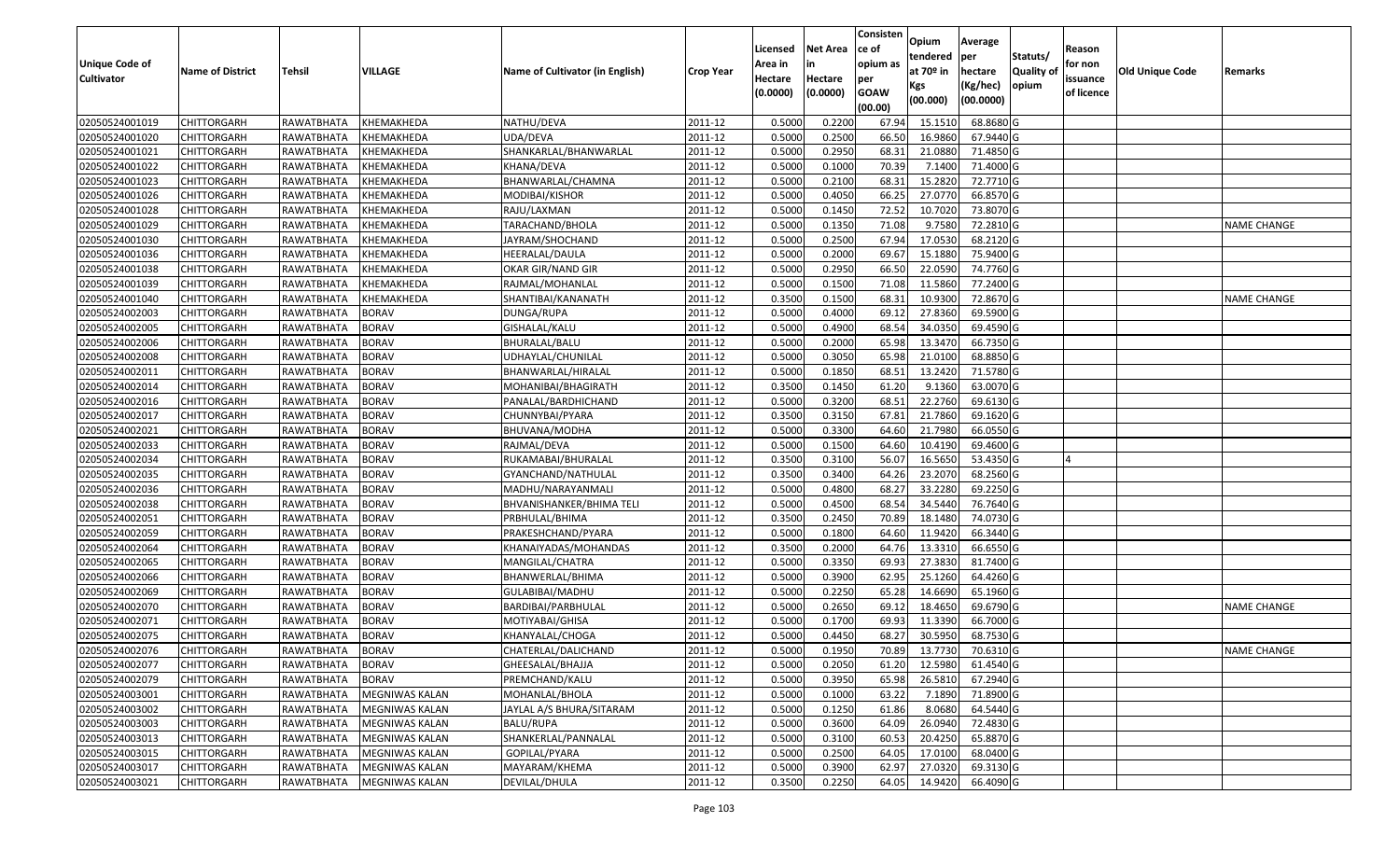| <b>Unique Code of</b><br><b>Cultivator</b> | <b>Name of District</b> | <b>Tehsil</b>     | VILLAGE                     | Name of Cultivator (in English) | <b>Crop Year</b> | Licensed<br>Area in<br>Hectare<br>(0.0000) | <b>Net Area</b><br>in<br>Hectare<br>(0.0000) | Consisten<br>ce of<br>opium as<br>per<br><b>GOAW</b><br>(00.00) | Opium<br>tendered<br>at $70°$ in<br>Kgs<br>(00.000) | Average<br>per<br>hectare<br>(Kg/hec)<br>(00.0000) | Statuts/<br>Quality of<br>opium | Reason<br>for non<br>issuance<br>of licence | <b>Old Unique Code</b> | Remarks            |
|--------------------------------------------|-------------------------|-------------------|-----------------------------|---------------------------------|------------------|--------------------------------------------|----------------------------------------------|-----------------------------------------------------------------|-----------------------------------------------------|----------------------------------------------------|---------------------------------|---------------------------------------------|------------------------|--------------------|
| 02050524003023                             | <b>CHITTORGARH</b>      | RAWATBHATA        | MEGNIWAS KALAN              | RAMLAL A/S NOLA/UDHA            | 2011-12          | 0.5000                                     | 0.2700                                       | 59.86                                                           | 18.163                                              | 67.2700 G                                          |                                 |                                             |                        |                    |
| 02050524003028                             | CHITTORGARH             | RAWATBHATA        | MEGNIWAS KALAN              | RATIRAM/BHOLA                   | 2011-12          | 0.5000                                     | 0.3050                                       | 68.89                                                           | 22.9900                                             | 75.3770 G                                          |                                 |                                             |                        |                    |
| 02050524003029                             | CHITTORGARH             | RAWATBHATA        | MEGNIWAS KALAN              | SHANBHULAL/KELA                 | 2011-12          | 0.5000                                     | 0.3500                                       | 63.22                                                           | 22.6690                                             | 64.7690 G                                          |                                 |                                             |                        |                    |
| 02050524003030                             | <b>CHITTORGARH</b>      | RAWATBHATA        | MEGNIWAS KALAN              | RAMCHANDRA/BOLIRAM              | 2011-12          | 0.5000                                     | 0.3450                                       | 65.59                                                           | 24.5780                                             | 71.2410 G                                          |                                 |                                             |                        |                    |
| 02050524003033                             | <b>CHITTORGARH</b>      | RAWATBHATA        | MEGNIWAS KALAN              | RAYCHAND/NARAYAN                | 2011-12          | 0.5000                                     | 0.1850                                       | 64.05                                                           | 13.9630                                             | 75.4760 G                                          |                                 |                                             |                        |                    |
| 02050524003040                             | CHITTORGARH             | RAWATBHATA        | <b>MEGNIWAS KALAN</b>       | MANIRAM/DEVI                    | 2011-12          | 0.350                                      | 0.2000                                       | 65.59                                                           | 13.3240                                             | 66.6200 G                                          |                                 |                                             |                        |                    |
| 02050524004001                             | <b>CHITTORGARH</b>      | RAWATBHATA        | SHAMBHUNATH KA KHEDA        | RAJIBAI/HEERA                   | 2011-12          | 0.5000                                     | 0.2700                                       | 64.44                                                           | 19.5620                                             | 72.4520 G                                          |                                 |                                             |                        |                    |
| 02050524004006                             | <b>CHITTORGARH</b>      | RAWATBHATA        | SHAMBHUNATH KA KHEDA        | KAMLIBAI/SHANKARLAL             | 2011-12          | 0.3500                                     | 0.3400                                       | 58.7                                                            | 20.1380                                             | 59.2290 G                                          |                                 |                                             |                        |                    |
| 02050524004008                             | <b>CHITTORGARH</b>      | RAWATBHATA        | <b>SHAMBHUNATH KA KHEDA</b> | MANGILAL/PIYARA                 | 2011-12          | 0.3500                                     | 0.3450                                       | 61.53                                                           | 21.5090                                             | 62.3450 G                                          |                                 |                                             |                        |                    |
| 02050524004011                             | CHITTORGARH             | RAWATBHATA        | <b>SHAMBHUNATH KA KHEDA</b> | GHEESALAL/KAJOD                 | 2011-12          | 0.5000                                     | 0.1600                                       | 61.53                                                           | 9.924                                               | 62.0250 G                                          |                                 |                                             |                        |                    |
| 02050524004017                             | <b>CHITTORGARH</b>      | RAWATBHATA        | SHAMBHUNATH KA KHEDA        | MANGILAL/KASHIRAM               | 2011-12          | 0.5000                                     | 0.3100                                       | 67.65                                                           | 21.2320                                             | 68.4900 G                                          |                                 |                                             |                        |                    |
| 02050524004020                             | CHITTORGARH             | RAWATBHATA        | SHAMBHUNATH KA KHEDA        | JHAMKUBAI/KANA                  | 2011-12          | 0.5000                                     | 0.4850                                       | 60.96                                                           | 32.8570                                             | 67.7460 G                                          |                                 |                                             |                        |                    |
| 02050524004028                             | CHITTORGARH             | RAWATBHATA        | <b>SHAMBHUNATH KA KHEDA</b> | BHANWARLAL/PANNA                | 2011-12          | 0.5000                                     | 0.3650                                       | 61.53                                                           | 22.9160                                             | 62.7840 G                                          |                                 |                                             |                        |                    |
| 02050524004029                             | CHITTORGARH             | RAWATBHATA        | SHAMBHUNATH KA KHEDA        | MOTICHAND/BHANWARLAL            | 2011-12          | 0.5000                                     | 0.2100                                       | 69.09                                                           | 15.2000                                             | 72.3810 G                                          |                                 |                                             |                        |                    |
| 02050524004030                             | CHITTORGARH             | RAWATBHATA        | SHAMBHUNATH KA KHEDA        | BHUWANA/RAMA                    | 2011-12          | 0.5000                                     | 0.3800                                       | 58.7                                                            | 24.4990                                             | 64.4710 G                                          |                                 |                                             |                        |                    |
| 02050524004032                             | CHITTORGARH             | RAWATBHATA        | SHAMBHUNATH KA KHEDA        | GHANSHYAM/MADANLAL              | 2011-12          | 0.5000                                     | 0.4800                                       | 59.72                                                           | 31.003                                              | 64.5900 G                                          |                                 |                                             |                        |                    |
| 02050524005002                             | CHITTORGARH             | <b>RAWATBHATA</b> | <b>SUKHPURA</b>             | BANSILAL/KANA                   | 2011-12          | 0.5000                                     | 0.2350                                       | 65.67                                                           | 16.4360                                             | 69.9400 G                                          |                                 |                                             |                        | <b>NAME CHANGE</b> |
| 02050524005003                             | <b>CHITTORGARH</b>      | RAWATBHATA        | <b>SUKHPURA</b>             | JADAVBAI/BARDICHAND             | 2011-12          | 0.5000                                     | 0.2250                                       | 69.04                                                           | 14.8630                                             | 66.0580 G                                          |                                 |                                             |                        |                    |
| 02050524005005                             | <b>CHITTORGARH</b>      | RAWATBHATA        | <b>SUKHPURA</b>             | GHEESALAL/TULSIRAM              | 2011-12          | 0.3500                                     | 0.2050                                       | 65.83                                                           | 13.5420                                             | 66.0590 G                                          |                                 |                                             |                        |                    |
| 02050524005008                             | CHITTORGARH             | RAWATBHATA        | <b>SUKHPURA</b>             | KHANA/DHANNA                    | 2011-12          | 0.5000                                     | 0.3250                                       | 70.59                                                           | 23.5870                                             | 72.5750 G                                          |                                 |                                             |                        |                    |
| 02050524005009                             | <b>CHITTORGARH</b>      | <b>RAWATBHATA</b> | <b>SUKHPURA</b>             | TEJRAM/MOJIRAM                  | 2011-12          | 0.5000                                     | 0.1800                                       | 65.13                                                           | 12.2720                                             | 68.1780 G                                          |                                 |                                             |                        |                    |
| 02050524005010                             | CHITTORGARH             | RAWATBHATA        | <b>SUKHPURA</b>             | KUKA/CHAMNA                     | 2011-12          | 0.5000                                     | 0.2150                                       | 67.98                                                           | 15.2080                                             | 70.7350 G                                          |                                 |                                             |                        |                    |
| 02050524005011                             | CHITTORGARH             | RAWATBHATA        | <b>SUKHPURA</b>             | MOTYABAI/GHEESA                 | 2011-12          | 0.5000                                     | 0.2100                                       | 72.23                                                           | 16.4170                                             | 78.1760 G                                          |                                 |                                             |                        |                    |
| 02050524005013                             | CHITTORGARH             | RAWATBHATA        | <b>SUKHPURA</b>             | GHEESALAL A/S GOKUL/CHUNA       | 2011-12          | 0.5000                                     | 0.2900                                       | 69.74                                                           | 20.4640                                             | 70.5660 G                                          |                                 |                                             |                        |                    |
| 02050524005015                             | CHITTORGARH             | RAWATBHATA        | <b>SUKHPURA</b>             | JAMNIBAI/BHUWANA                | 2011-12          | 0.3500                                     | 0.3400                                       | 65.67                                                           | 22.281                                              | 65.5320 G                                          |                                 |                                             |                        |                    |
| 02050524005017                             | CHITTORGARH             | RAWATBHATA        | <b>SUKHPURA</b>             | DALU/SHOCHAND                   | 2011-12          | 0.5000                                     | 0.3150                                       | 63.30                                                           | 20.2290                                             | 64.2190 G                                          |                                 |                                             |                        |                    |
| 02050524005019                             | CHITTORGARH             | RAWATBHATA        | <b>SUKHPURA</b>             | SHAMHULAL/PIYARCHAND            | 2011-12          | 0.5000                                     | 0.3800                                       | 69.8                                                            | 27.4950                                             | 72.3550 G                                          |                                 |                                             |                        |                    |
| 02050524005020                             | CHITTORGARH             | RAWATBHATA        | <b>SUKHPURA</b>             | GANGABAI/RUPA                   | 2011-12          | 0.5000                                     | 0.4400                                       | 62.21                                                           | 27.7630                                             | 63.0980 G                                          |                                 |                                             |                        |                    |
| 02050524005021                             | <b>CHITTORGARH</b>      | RAWATBHATA        | <b>SUKHPURA</b>             | TEJRAM/GIRDHARI                 | 2011-12          | 0.5000                                     | 0.3050                                       | 70.21                                                           | 22.1160                                             | 72.5110 G                                          |                                 |                                             |                        |                    |
| 02050524005022                             | <b>CHITTORGARH</b>      | RAWATBHATA        | <b>SUKHPURA</b>             | DALICHAND/KASHIRAM              | 2011-12          | 0.5000                                     | 0.2100                                       | 67.47                                                           | 14.1780                                             | 67.5140 G                                          |                                 |                                             |                        |                    |
| 02050524005023                             | <b>CHITTORGARH</b>      | RAWATBHATA        | <b>SUKHPURA</b>             | KANHA/LALU                      | 2011-12          | 0.5000                                     | 0.1850                                       | 70.62                                                           | 13.0550                                             | 70.5680 G                                          |                                 |                                             |                        |                    |
| 02050524005026                             | <b>CHITTORGARH</b>      | RAWATBHATA        | <b>SUKHPURA</b>             | MANGILAL/TARACHAND              | 2011-12          | 0.5000                                     | 0.2850                                       | 65.67                                                           | 19.1380                                             | 67.1510G                                           |                                 |                                             |                        |                    |
| 02050524005028                             | <b>CHITTORGARH</b>      | RAWATBHATA        | <b>SUKHPURA</b>             | PINKIN/MOHANLAL                 | 2011-12          | 0.5000                                     | 0.1900                                       | 66.47                                                           | 12.8380                                             | 67.5680 G                                          |                                 |                                             |                        |                    |
| 02050524005029                             | <b>CHITTORGARH</b>      | RAWATBHATA        | <b>SUKHPURA</b>             | KASHIRAM/TARACHAND              | 2011-12          | 0.5000                                     | 0.2050                                       | 66.40                                                           | 13.8590                                             | 67.6050 G                                          |                                 |                                             |                        |                    |
| 02050524005030                             | CHITTORGARH             | RAWATBHATA        | <b>SUKHPURA</b>             | MANGILAL/PIYARA                 | 2011-12          | 0.500                                      | 0.1900                                       | 64.83                                                           | 12.4200                                             | 65.3680 G                                          |                                 |                                             |                        |                    |
| 02050524005031                             | CHITTORGARH             | RAWATBHATA        | <b>SUKHPURA</b>             | KAJOD/PEMA                      | 2011-12          | 0.5000                                     | 0.3900                                       | 69.20                                                           | 27.2450                                             | 69.8590 G                                          |                                 |                                             |                        |                    |
| 02050524005032                             | <b>CHITTORGARH</b>      | RAWATBHATA        | <b>SUKHPURA</b>             | MOTI/JALAM                      | 2011-12          | 0.5000                                     | 0.1800                                       | 69.48                                                           | 13.7770                                             | 76.5390 G                                          |                                 |                                             |                        |                    |
| 02050524005035                             | <b>CHITTORGARH</b>      | RAWATBHATA        | <b>SUKHPURA</b>             | JAYRAM/TU5HA                    | 2011-12          | 0.5000                                     | 0.1550                                       | 62.21                                                           | 9.3140                                              | 60.0900 G                                          |                                 |                                             |                        |                    |
| 02050524005036                             | <b>CHITTORGARH</b>      | RAWATBHATA        | <b>SUKHPURA</b>             | LAXMICHAND/TU5HA                | 2011-12          | 0.5000                                     | 0.3200                                       | 66.74                                                           | 20.5750                                             | 64.2970 G                                          |                                 |                                             |                        |                    |
| 02050524005037                             | <b>CHITTORGARH</b>      | RAWATBHATA        | <b>SUKHPURA</b>             | RAMESHWAR/DEVILAL               | 2011-12          | 0.5000                                     | 0.2100                                       | 66.73                                                           | 13.9660                                             | 66.5050 G                                          |                                 |                                             |                        |                    |
| 02050524005038                             | <b>CHITTORGARH</b>      | RAWATBHATA        | <b>SUKHPURA</b>             | RATNIBAI/SITARAM                | 2011-12          | 0.3500                                     | 0.3050                                       | 66.09                                                           | 20.1950                                             | 66.2130 G                                          |                                 |                                             |                        |                    |
| 02050524005040                             | <b>CHITTORGARH</b>      | RAWATBHATA        | <b>SUKHPURA</b>             | SHAMBHULAL/CHAMPALAL            | 2011-12          | 0.5000                                     | 0.2250                                       | 62.21                                                           | 14.2110                                             | 63.1600 G                                          |                                 |                                             |                        |                    |
| 02050524005041                             | <b>CHITTORGARH</b>      | RAWATBHATA        | <b>SUKHPURA</b>             | ROOPLAL/MIYACHAND               | 2011-12          | 0.5000                                     | 0.4550                                       | 62.49                                                           | 29.0270                                             | 63.7960 G                                          |                                 |                                             |                        |                    |
| 02050524005042                             | <b>CHITTORGARH</b>      | RAWATBHATA        | <b>SUKHPURA</b>             | PIYARA/GOPI                     | 2011-12          | 0.5000                                     | 0.3550                                       | 70.45                                                           | 25.2110                                             | 71.0170 G                                          |                                 |                                             |                        |                    |
| 02050524005043                             | CHITTORGARH             | RAWATBHATA        | <b>SUKHPURA</b>             | DEVILAL/VERDICHAND              | 2011-12          | 0.5000                                     | 0.1450                                       | 68.75                                                           | 10.0670                                             | 69.4280 G                                          |                                 |                                             |                        |                    |
| 02050524005044                             | <b>CHITTORGARH</b>      | RAWATBHATA        | <b>SUKHPURA</b>             | JEETMAL/JAYCHAND                | 2011-12          | 0.5000                                     | 0.4400                                       | 66.47                                                           | 29.3130                                             | 66.6200 G                                          |                                 |                                             |                        |                    |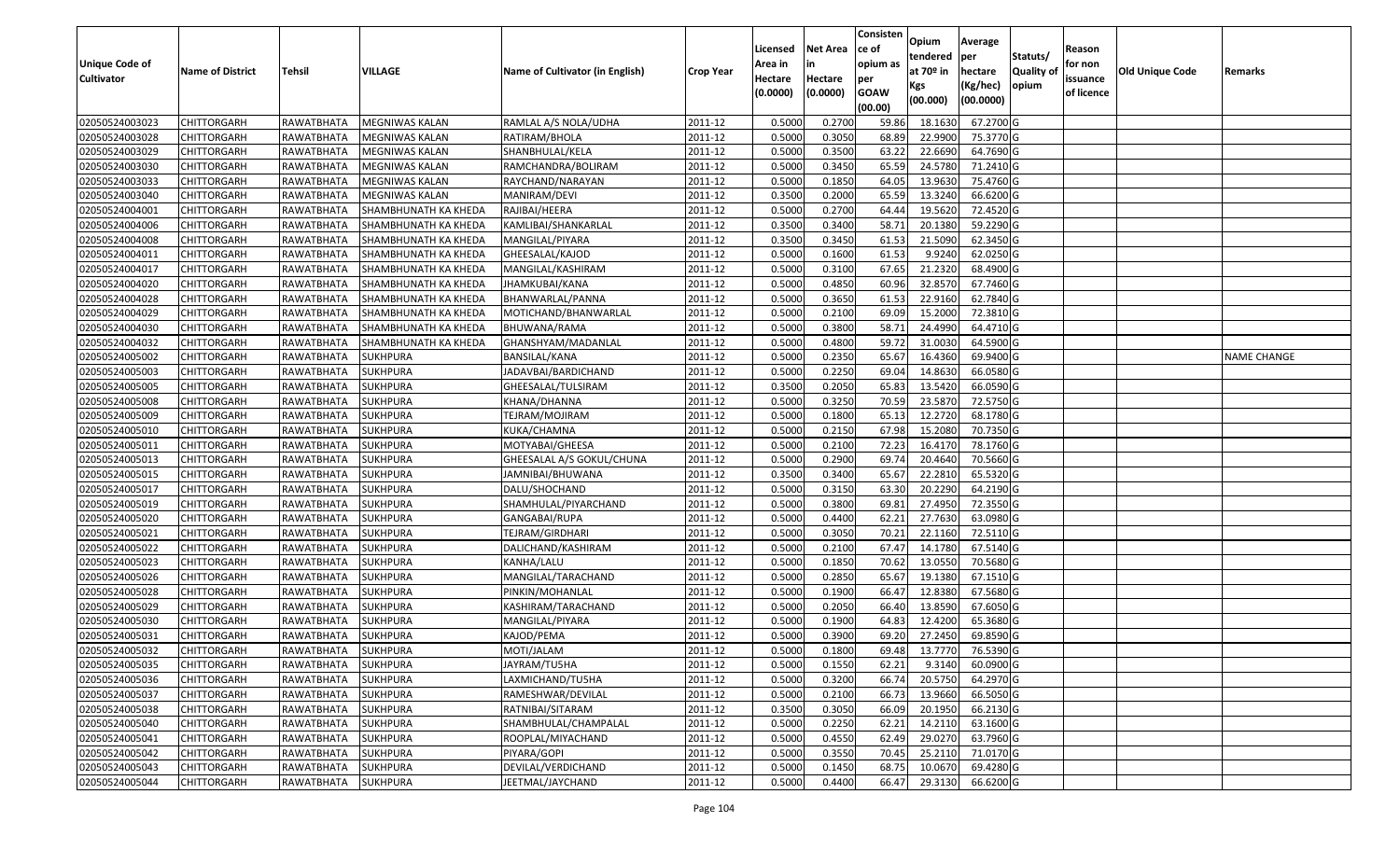| <b>Unique Code of</b> |                         |                        |                         |                                          |                  | Licensed<br>Area in | <b>Net Area</b>     | Consisten<br>ce of<br>opium as | Opium<br>tendered              | Average<br>per                   | Statuts/            | Reason<br>for non      |                        |                    |
|-----------------------|-------------------------|------------------------|-------------------------|------------------------------------------|------------------|---------------------|---------------------|--------------------------------|--------------------------------|----------------------------------|---------------------|------------------------|------------------------|--------------------|
| <b>Cultivator</b>     | <b>Name of District</b> | <b>Tehsil</b>          | <b>VILLAGE</b>          | Name of Cultivator (in English)          | <b>Crop Year</b> | Hectare<br>(0.0000) | Hectare<br>(0.0000) | per<br><b>GOAW</b><br>(00.00)  | at $70°$ in<br>Kgs<br>(00.000) | hectare<br>(Kg/hec)<br>(00.0000) | Quality of<br>opium | issuance<br>of licence | <b>Old Unique Code</b> | Remarks            |
| 02050524005047        | <b>CHITTORGARH</b>      | RAWATBHATA             | <b>SUKHPURA</b>         | PIYARCHAND/TARACHAND                     | 2011-12          | 0.3500              | 0.1100              | 65.13                          | 7.5920                         | 69.0180 G                        |                     |                        |                        |                    |
| 02050524005048        | CHITTORGARH             | RAWATBHATA             | <b>SUKHPURA</b>         | KISHNA/LALU                              | 2011-12          | 0.5000              | 0.2600              | 69.89                          | 18.5890                        | 71.4960 G                        |                     |                        |                        |                    |
| 02050524005050        | <b>CHITTORGARH</b>      | RAWATBHATA             | <b>SUKHPURA</b>         | HARIRAM/KASHIRAM                         | 2011-12          | 0.5000              | 0.1900              | 69.8                           | 13.5030                        | 71.0680 G                        |                     |                        |                        |                    |
| 02050524005051        | <b>CHITTORGARH</b>      | RAWATBHATA             | <b>SUKHPURA</b>         | LAXMAN/LALU DHAKAD                       | 2011-12          | 0.5000              | 0.1650              | 66.4                           | 11.7270                        | 71.0730 G                        |                     |                        |                        |                    |
| 02050524005052        | <b>CHITTORGARH</b>      | RAWATBHATA             | <b>SUKHPURA</b>         | MANGILAL/NATHULAL                        | 2011-12          | 0.5000              | 0.3700              | 66.06                          | 24.7440                        | 66.8760 G                        |                     |                        |                        |                    |
| 02050524005053        | CHITTORGARH             | RAWATBHATA             | <b>SUKHPURA</b>         | LALCHAND/NARAYAN                         | 2011-12          | 0.5000              | 0.2700              | 64.83                          | 17.4760                        | 64.7260 G                        |                     |                        |                        |                    |
| 02050524005055        | CHITTORGARH             | RAWATBHATA             | SUKHPURA                | KESHAVRAM/DEVI                           | 2011-12          | 0.5000              | 0.2200              | 62.29                          | 13.7300                        | 62.4090 G                        |                     |                        |                        |                    |
| 02050524006001        | <b>CHITTORGARH</b>      | RAWATBHATA             | <b>GOPALPURA BORAV</b>  | SHANKARPURI/SEVAPURI                     | 2011-12          | 0.5000              | 0.3050              | 69.27                          | 22.1760                        | 72.7080 G                        |                     |                        |                        |                    |
| 02050524006002        | <b>CHITTORGARH</b>      | RAWATBHATA             | <b>GOPALPURA BORAV</b>  | NARAYAN/BHUWANA                          | 2011-12          | 0.5000              | 0.3850              | 71.7                           | 27.8470                        | 72.3300 G                        |                     |                        |                        |                    |
| 02050524006003        | CHITTORGARH             | RAWATBHATA             | <b>GOPALPURA BORAV</b>  | BHANWERLAL/BHOLU                         | 2011-12          | 0.3500              | 0.3450              | 69.64                          | 24.2050                        | 70.1590 G                        |                     |                        |                        |                    |
| 02050524006005        | <b>CHITTORGARH</b>      | RAWATBHATA             | <b>GOPALPURA BORAV</b>  | GHEESALAL/NATHU                          | 2011-12          | 0.5000              | 0.4300              | 69.76                          | 30.5050                        | 70.9420 G                        |                     |                        |                        | <b>NAME CHANGE</b> |
| 02050524006014        | <b>CHITTORGARH</b>      | RAWATBHATA             | <b>GOPALPURA BORAV</b>  | <b>BHERU/DEVA</b>                        | 2011-12          | 0.5000              | 0.4200              | 63.56                          | 26.9950                        | 64.2740 G                        |                     |                        |                        |                    |
| 02050524006022        | CHITTORGARH             | RAWATBHATA             | <b>GOPALPURA BORAV</b>  | MODULAL/KUKA                             | 2011-12          | 0.3500              | 0.1950              | 63.56                          | 12.7480                        | 65.3740 G                        |                     |                        |                        |                    |
| 02050524007004        | <b>CHITTORGARH</b>      | RAWATBHATA             | <b>GANESHPURA BORAV</b> | PREMCHAND/TARACHAND                      | 2011-12          | 0.5000              | 0.4450              | 65.83                          | 29.3700                        | 66.0000 G                        |                     |                        |                        |                    |
| 02050524007006        | <b>CHITTORGARH</b>      | RAWATBHATA             | <b>GANESHPURA BORAV</b> | RUPA/KISHNA                              | 2011-12          | 0.5000              | 0.2750              | 65.46                          | 18.8990                        | 68.7240 G                        |                     |                        |                        |                    |
| 02050524007010        | <b>CHITTORGARH</b>      | RAWATBHATA             | <b>GANESHPURA BORAV</b> | KANHAIYALAL/GHEESU                       | 2011-12          | 0.5000              | 0.2950              | 65.09                          | 19.3970                        | 65.7530 G                        |                     |                        |                        |                    |
| 02050524007017        | <b>CHITTORGARH</b>      | RAWATBHATA             | <b>GANESHPURA BORAV</b> | MOHANLAL/BHANWERLAL                      | 2011-12          | 0.5000              | 0.4000              | 66.35                          | 26.6540                        | 66.6350 G                        |                     |                        |                        |                    |
| 02050524007018        | <b>CHITTORGARH</b>      | RAWATBHATA             | <b>GANESHPURA BORAV</b> | KAILASH/LALU                             | 2011-12          | 0.5000              | 0.1450              | 72.0                           | 10.7560                        | 74.1790 G                        |                     |                        |                        |                    |
| 02050524007025        | <b>CHITTORGARH</b>      | RAWATBHATA             | <b>GANESHPURA BORAV</b> | SHOHANLAL/BHERU                          | 2011-12          | 0.3500              | 0.3100              | 65.46                          | 20.8070                        | 67.1190 G                        |                     |                        |                        |                    |
| 02050524007026        | <b>CHITTORGARH</b>      | RAWATBHATA             | <b>GANESHPURA BORAV</b> | SHAMBHULAL/DEVILAL                       | 2011-12          | 0.5000              | 0.2150              | 69.60                          | 15.1830                        | 70.6190 G                        |                     |                        |                        |                    |
| 02050524007027        | <b>CHITTORGARH</b>      | RAWATBHATA             | <b>GANESHPURA BORAV</b> | HAJARI/MANGILAI                          | 2011-12          | 0.5000              | 0.2300              | 65.46                          | 15.4210                        | 67.0480 G                        |                     |                        |                        |                    |
| 02050524007028        | <b>CHITTORGARH</b>      | RAWATBHATA             | <b>GANESHPURA BORAV</b> | JHAMKUBAI/DOULA                          | 2011-12          | 0.5000              | 0.2050              | 60.21                          | 12.9880                        | 63.3560 G                        |                     |                        |                        |                    |
| 02050524007029        | CHITTORGARH             | RAWATBHATA             | <b>GANESHPURA BORAV</b> | NATHU/BHANWERLAL                         | 2011-12          | 0.5000              | 0.4700              | 64.7                           | 30.5760                        | 65.0550 G                        |                     |                        |                        |                    |
| 02050524008003        | <b>CHITTORGARH</b>      | RAWATBHATA             | PIPLDA BORAV            | NANURAM/RUPA                             | 2011-12          | 0.5000              | 0.3350              | 65.7                           | 22.2080                        | 66.2930 G                        |                     |                        |                        |                    |
| 02050524008004        | <b>CHITTORGARH</b>      | RAWATBHATA             | PIPLDA BORAV            | LALU/NANDA                               | 2011-12          | 0.5000              | 0.2750              | 65.84                          | 19.0750                        | 69.3640 G                        |                     |                        |                        |                    |
| 02050524008008        | <b>CHITTORGARH</b>      | RAWATBHATA             | PIPLDA BORAV            | MANGILAL/HEERA                           | 2011-12          | 0.5000              | 0.2950              | 65.47                          | 20.3800                        | 69.0850 G                        |                     |                        |                        |                    |
| 02050524008009        | CHITTORGARH             | RAWATBHATA             | PIPLDA BORAV            | LALU/AMARCHAND                           | 2011-12          | 0.5000              | 0.2450              | 66.08                          | 16.7890                        | 68.5180                          |                     |                        |                        |                    |
| 02050524008010        | <b>CHITTORGARH</b>      | RAWATBHATA             | PIPLDA BORAV            | MANGILAL/HARLAL                          | 2011-12          | 0.3500              | 0.2550              | 61.37                          | 16.2280                        | 63.6390 G                        |                     |                        |                        |                    |
| 02050524008011        | <b>CHITTORGARH</b>      | RAWATBHATA             | PIPLDA BORAV            | MOJIRAM/DOULA                            | 2011-12          | 0.5000              | 0.2950              | 63.89                          | 19.7150                        | 66.8310 G                        |                     |                        |                        |                    |
| 02050524008015        | <b>CHITTORGARH</b>      | RAWATBHATA             | PIPLDA BORAV            | NANDA/PITHA                              | 2011-12          | 0.5000              | 0.4550              | 67.30                          | 31.9290                        | 70.1740 G                        |                     |                        |                        |                    |
| 02050524008016        | CHITTORGARH             | RAWATBHATA             | PIPLDA BORAV            | MIYACHAND URF MERAM/DEEPA                | 2011-12          | 0.5000              | 0.2500              | 65.1                           | 17.3500                        | 69.4000 G                        |                     |                        |                        |                    |
| 02050524009001        | CHITTORGARH             | RAWATBHATA             | <b>JAWDA NIMDI</b>      | BANSHILAL/RODA                           | 2011-12          | 0.5000              | 0.4400              | 58.56                          | 28.0750                        | 63.8070 G                        |                     |                        |                        |                    |
| 02050524009003        | <b>CHITTORGARH</b>      | RAWATBHATA             | <b>JAWDA NIMDI</b>      | KANA/SUKHLAL                             | 2011-12          | 0.5000              | 0.4850              | 62.92                          | 32.0530                        | 66.0890 G                        |                     |                        |                        |                    |
| 02050524009005        | CHITTORGARH             | RAWATBHATA             | JAWDA NIMDI             | BALIBAI/BHARMAL D/OMANGILAL              | 2011-12          | 0.500               | 0.3100              | 67.92                          | 21.5790                        | 69.6100 G                        |                     |                        |                        | <b>NAME CHANGE</b> |
| 02050524009006        | CHITTORGARH             | RAWATBHATA             | JAWDA NIMDI             | SHONIBAI/BHANWERLAL                      | 2011-12          | 0.500               | 0.4900              | 67.92                          | 33.9600                        | 69.3060 G                        |                     |                        |                        |                    |
| 02050524009015        | <b>CHITTORGARH</b>      | RAWATBHATA             | <b>JAWDA NIMDI</b>      | PRATHVIRAJ/RODA                          | 2011-12          | 0.5000              | 0.4850              | 58.56                          | 29.3390                        | 60.4930 G                        |                     |                        |                        |                    |
| 02050524009020        | <b>CHITTORGARH</b>      | RAWATBHATA JAWDA NIMDI |                         | SHORAM/RODA                              | 2011-12          | 0.5000              | 0.4600              | 63.29                          | 31.6270                        | 68.6700                          |                     |                        |                        |                    |
| 02050524009022        | <b>CHITTORGARH</b>      | RAWATBHATA             | <b>JAWDA NIMDI</b>      | DEVILAL/CHATURBHUJ                       | 2011-12          | 0.5000              | 0.4600              | 58.56                          | 27.6240                        | 60.0520 G                        |                     |                        |                        |                    |
| 02050524009027        | <b>CHITTORGARH</b>      | RAWATBHATA             | JAWDA NIMDI             | PRABHULAL/MANGILAL                       | 2011-12          | 0.5000              | 0.4850              | 66.63                          | 34.3140                        | 70.7510 G                        |                     |                        |                        |                    |
| 02050524009028        | <b>CHITTORGARH</b>      | RAWATBHATA             | <b>JAWDA NIMDI</b>      | GOPAL/PRABHULAL                          | 2011-12          | 0.5000              | 0.4300              | 63.74                          | 27.7720                        | 64.5860 G                        |                     |                        |                        |                    |
| 02050524009036        | CHITTORGARH             | RAWATBHATA             | <b>JAWDA NIMDI</b>      | MATHURALAL/CHATURBHUJ                    | 2011-12          | 0.5000              | 0.3000              | 67.23                          | 22.8290                        | 76.0970 G                        |                     |                        |                        |                    |
| 02050524009037        | <b>CHITTORGARH</b>      | RAWATBHATA             | <b>JAWDA NIMDI</b>      | DEVBAI/RODU D/0 SARJUBAI                 | 2011-12          | 0.5000              | 0.4450              | 66.94                          | 31.6340                        | 71.0880 G                        |                     |                        |                        |                    |
| 02050524009038        | <b>CHITTORGARH</b>      | RAWATBHATA             | <b>JAWDA NIMDI</b>      | SHIVLAL/JAGANNATH                        | 2011-12          | 0.3500              | 0.3450              | 62.92                          | 23.2260                        | 67.3220 G                        |                     |                        |                        |                    |
| 02050524009041        | <b>CHITTORGARH</b>      | RAWATBHATA             | JAWDA NIMDI             | RADHESHYAM/KANHAIYALAL A/S<br>CHATURBHUJ | 2011-12          | 0.5000              | 0.2400              | 66.63                          | 16.1050                        | 67.1040 G                        |                     |                        |                        |                    |
| 02050524009053        | <b>CHITTORGARH</b>      | RAWATBHATA             | <b>JAWDA NIMDI</b>      | NEMICHAND/SHOLA URF SHORAM               | 2011-12          | 0.5000              | 0.5050              | 61.99                          | 32.1110                        | 63.5860 G                        |                     |                        |                        |                    |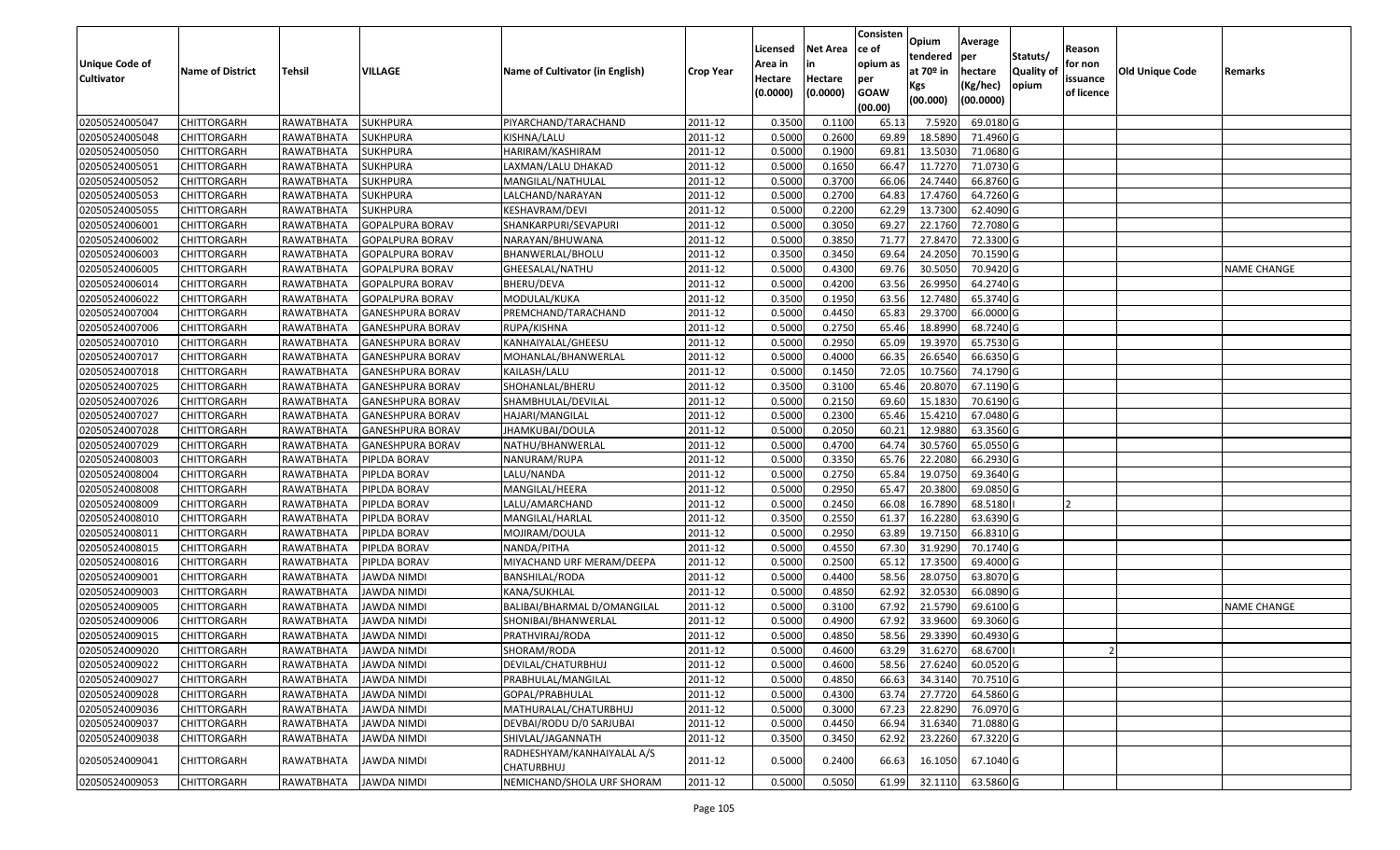| <b>Unique Code of</b><br><b>Cultivator</b> | <b>Name of District</b> | <b>Tehsil</b> | VILLAGE                 | Name of Cultivator (in English)            | <b>Crop Year</b> | Licensed<br>Area in<br>Hectare | <b>Net Area</b><br>Hectare | Consisten<br>ce of<br>opium as<br>per | Opium<br>tendered<br>at 70º in<br>Kgs | Average<br>per<br>hectare<br>(Kg/hec) | Statuts/<br>Quality of<br>opium | Reason<br>for non<br>issuance | Old Unique Code | Remarks         |
|--------------------------------------------|-------------------------|---------------|-------------------------|--------------------------------------------|------------------|--------------------------------|----------------------------|---------------------------------------|---------------------------------------|---------------------------------------|---------------------------------|-------------------------------|-----------------|-----------------|
|                                            |                         |               |                         |                                            |                  | (0.0000)                       | (0.0000)                   | <b>GOAW</b><br>(00.00)                | (00.000)                              | (00.0000)                             |                                 | of licence                    |                 |                 |
| 02050524009055                             | <b>CHITTORGARH</b>      | RAWATBHATA    | <b>JAWDA NIMDI</b>      | NATHU/ONKARLAL                             | 2011-12          | 0.500                          | 0.2500                     | 68.04                                 | 17.6320                               | 70.5280 G                             |                                 |                               |                 |                 |
| 02050524009063                             | CHITTORGARH             | RAWATBHATA    | <b>JAWDA NIMDI</b>      | NANDUBAI/CHAINRAM                          | 2011-12          | 0.5000                         | 0.4150                     | 68.04                                 | 29.2180                               | 70.4050 G                             |                                 |                               |                 |                 |
| 02050524009075                             | <b>CHITTORGARH</b>      | RAWATBHATA    | JAWDA NIMDI             | ONKAR/SUKHLAL                              | 2011-12          | 0.5000                         | 0.4900                     | 62.57                                 | 31.4460                               | 64.1760 G                             |                                 |                               |                 |                 |
| 02050524009076                             | <b>CHITTORGARH</b>      | RAWATBHATA    | <b>JAWDA NIMDI</b>      | SITARAM/ONKAR                              | 2011-12          | 0.5000                         | 0.3450                     | 66.63                                 | 24.6720                               | 71.5130 G                             |                                 |                               |                 | NAME CHANGE     |
| 02050524009077                             | <b>CHITTORGARH</b>      | RAWATBHATA    | <b>JAWDA NIMDI</b>      | LAXMAN SHOLA                               | 2011-12          | 0.3500                         | 0.2050                     | 62.5                                  | 13.1670                               | 64.2290 G                             |                                 |                               | 02050524023017  | <b>TRANSFER</b> |
| 02050524010001                             | CHITTORGARH             | RAWATBHATA    | DAULATPURA NIMDI        | MOHANDAS/RAMDAS                            | 2011-12          | 0.5000                         | 0.3000                     | 62.1                                  | 19.0560                               | 63.5200 G                             |                                 |                               |                 |                 |
| 02050524010002                             | CHITTORGARH             | RAWATBHATA    | DAULATPURA NIMDI        | MANGILAL/BHUWANA                           | 2011-12          | 0.5000                         | 0.3200                     | 68.6                                  | 22.6810                               | 70.8780 G                             |                                 |                               |                 |                 |
| 02050524010003                             | <b>CHITTORGARH</b>      | RAWATBHATA    | <b>DAULATPURA NIMDI</b> | MOOLHAND/BOTHLAI                           | 2011-12          | 0.5000                         | 0.3400                     | 62.1                                  | 21.9140                               | 64.4530 G                             |                                 |                               |                 |                 |
| 02050524010004                             | <b>CHITTORGARH</b>      | RAWATBHATA    | DAULATPURA NIMDI        | SHOHANLAL/HOKMA                            | 2011-12          | 0.5000                         | 0.3550                     | 67.2                                  | 25.0190                               | 70.4760 G                             |                                 |                               |                 |                 |
| 02050524010005                             | CHITTORGARH             | RAWATBHATA    | DAULATPURA NIMDI        | YASHODABAI/PRAHALAD SHARMA                 | 2011-12          | 0.3500                         | 0.2000                     | 61.24                                 | 12.6850                               | 63.4250 G                             |                                 |                               |                 |                 |
| 02050524010006                             | CHITTORGARH             | RAWATBHATA    | DAULATPURA NIMDI        | UDAILAL/BHURA                              | 2011-12          | 0.3500                         | 0.2100                     | 65.83                                 | 14.3130                               | 68.1570 G                             |                                 |                               |                 |                 |
| 02050524010007                             | CHITTORGARH             | RAWATBHATA    | DAULATPURA NIMDI        | VENIRAM/BHUWANA                            | 2011-12          | 0.5000                         | 0.3500                     | 65.1                                  | 23.4520                               | 67.0060 G                             |                                 |                               |                 |                 |
| 02050524010009                             | CHITTORGARH             | RAWATBHATA    | DAULATPURA NIMDI        | CHEETARMAL/CHAGANLAL A/S<br>BHANWERLAL     | 2011-12          | 0.5000                         | 0.2300                     | 65.83                                 | 15.8270                               | 68.8130 G                             |                                 |                               |                 |                 |
| 02050524010010                             | CHITTORGARH             | RAWATBHATA    | DAULATPURA NIMDI        | BANSHILAL A/S BHEEMA/GOPI                  | 2011-12          | 0.5000                         | 0.3800                     | 68.64                                 | 27.0540                               | 71.1950 G                             |                                 |                               |                 |                 |
| 02050524010011                             | <b>CHITTORGARH</b>      | RAWATBHATA    | DAULATPURA NIMDI        | SHREELAL/HEERA                             | 2011-12          | 0.5000                         | 0.2550                     | 66.82                                 | 17.8980                               | 70.1880 G                             |                                 |                               |                 |                 |
| 02050524010012                             | <b>CHITTORGARH</b>      | RAWATBHATA    | <b>DAULATPURA NIMDI</b> | RAMLAL/DHANNA SHARMA                       | 2011-12          | 0.5000                         | 0.2000                     | 66.16                                 | 13.4490                               | 67.2450 G                             |                                 |                               |                 |                 |
| 02050524010013                             | <b>CHITTORGARH</b>      | RAWATBHATA    | DAULATPURA NIMDI        | MOHANSINGH/BHERUSINGH                      | 2011-12          | 0.5000                         | 0.3900                     | 65.91                                 | 27.8890                               | 71.5100 G                             |                                 |                               |                 |                 |
| 02050524010014                             | CHITTORGARH             | RAWATBHATA    | DAULATPURA NIMDI        | OMPRAKASH/DHANNALAL                        | 2011-12          | 0.5000                         | 0.2050                     | 65.1                                  | 13.4720                               | 65.7170 G                             |                                 |                               |                 |                 |
| 02050524010015                             | <b>CHITTORGARH</b>      | RAWATBHATA    | DAULATPURA NIMDI        | SATYANARAYAN/SHANKERLAL                    | 2011-12          | 0.5000                         | 0.3650                     | 67.28                                 | 25.2400                               | 69.1510 G                             |                                 |                               |                 |                 |
| 02050524010016                             | <b>CHITTORGARH</b>      | RAWATBHATA    | DAULATPURA NIMDI        | ISHWARLAL/MANGILAL                         | 2011-12          | 0.5000                         | 0.3050                     | 69.31                                 | 21.5260                               | 70.5770 G                             |                                 |                               |                 |                 |
| 02050524010017                             | <b>CHITTORGARH</b>      | RAWATBHATA    | DAULATPURA NIMDI        | JAIRAM/HOKMA                               | 2011-12          | 0.5000                         | 0.1850                     | 65.91                                 | 12.7210                               | 68.7620 G                             |                                 |                               |                 |                 |
| 02050524010018                             | CHITTORGARH             | RAWATBHATA    | DAULATPURA NIMDI        | BHAGUCHAND/TARACHAND                       | 2011-12          | 0.5000                         | 0.4750                     | 65.1                                  | 31.7660                               | 66.8760 G                             |                                 |                               |                 |                 |
| 02050524010020                             | <b>CHITTORGARH</b>      | RAWATBHATA    | DAULATPURA NIMDI        | BHAGWANLAL/GOPILAL                         | 2011-12          | 0.5000                         | 0.3900                     | 65.91                                 | 26.8600                               | 68.8720 G                             |                                 |                               |                 |                 |
| 02050524010024                             | <b>CHITTORGARH</b>      | RAWATBHATA    | DAULATPURA NIMDI        | NANDALAL/HEERALAL                          | 2011-12          | 0.3500                         | 0.3100                     | 65.63                                 | 21.1980                               | 68.3810 G                             |                                 |                               |                 |                 |
| 02050524010026                             | CHITTORGARH             | RAWATBHATA    | DAULATPURA NIMDI        | BHERUSINGH A/S<br>SAJJANSINGH/BHAWANISINGH | 2011-12          | 0.5000                         | 0.4950                     | 64.24                                 | 34.7350                               | 70.1720 G                             |                                 |                               |                 |                 |
| 02050524010028                             | CHITTORGARH             | RAWATBHATA    | DAULATPURA NIMDI        | KISHANLAL/CHUNNILAL                        | 2011-12          | 0.5000                         | 0.3800                     | 65.63                                 | 26.6740                               | 70.1950 G                             |                                 |                               |                 |                 |
| 02050524010031                             | <b>CHITTORGARH</b>      | RAWATBHATA    | <b>DAULATPURA NIMDI</b> | KAMLABAI/CHAGANLAL                         | 2011-12          | 0.5000                         | 0.1600                     | 65.91                                 | 11.0070                               | 68.7940 G                             |                                 |                               |                 |                 |
| 02050524010033                             | <b>CHITTORGARH</b>      | RAWATBHATA    | DAULATPURA NIMDI        | JAGDISHCHAND/DHANNALAL                     | 2011-12          | 0.5000                         | 0.4000                     | 65.63                                 | 26.8430                               | 67.1080 G                             |                                 |                               |                 |                 |
| 02050524010034                             | CHITTORGARH             | RAWATBHATA    | DAULATPURA NIMDI        | RAMLAL/HOKMA                               | 2011-12          | 0.5000                         | 0.1700                     | 65.83                                 | 11.4830                               | 67.5470 G                             |                                 |                               |                 |                 |
| 02050524011001                             | <b>CHITTORGARH</b>      | RAWATBHATA    | <b>HADO KI MORVAN</b>   | PRATHVIRAJ/HARISINGH                       | 2011-12          | 0.5000                         | 0.3900                     | 65.43                                 | 26.5740                               | 68.1380 G                             |                                 |                               |                 |                 |
| 02050524011002                             | <b>CHITTORGARH</b>      | RAWATBHATA    | HADO KI MORVAN          | DEVILAL/TARACHAND                          | 2011-12          | 0.5000                         | 0.2150                     | 64.5                                  | 14.9020                               | 69.3120 G                             |                                 |                               |                 |                 |
| 02050524011003                             | CHITTORGARH             | RAWATBHATA    | <b>HADO KI MORVAN</b>   | BADANSINGH/HARISINGH                       | 2011-12          | 0.5000                         | 0.4300                     | 65.25                                 | 27.3100                               | 63.5120 G                             |                                 |                               |                 |                 |
| 02050524011005                             | CHITTORGARH             | RAWATBHATA    | HADO KI MORVAN          | DHANKANWAR/BHANWERSINGH                    | 2011-12          | 0.5000                         | 0.2400                     | 61.7                                  | 15.3770                               | 64.0710 G                             |                                 |                               |                 |                 |
| 02050524011007                             | <b>CHITTORGARH</b>      | RAWATBHATA    | <b>HADO KI MORVAN</b>   | DEVILAL/BHUWANA                            | 2011-12          | 0.5000                         | 0.3400                     | 67.76                                 | 24.7030                               | 72.6560 G                             |                                 |                               |                 |                 |
| 02050524011008                             | CHITTORGARH             | RAWATBHATA    | <b>HADO KI MORVAN</b>   | KISHANLAL/UDA                              | 2011-12          | 0.5000                         | 0.4950                     | 67.09                                 | 35.0780                               | 70.8650 G                             |                                 |                               |                 |                 |
| 02050524011009                             | <b>CHITTORGARH</b>      | RAWATBHATA    | <b>HADO KI MORVAN</b>   | PEERSINGH/KISHORESINGH                     | 2011-12          | 0.5000                         | 0.2600                     | 64.25                                 | 17.2740                               | 66.4380 G                             |                                 |                               |                 |                 |
| 02050524011010                             | <b>CHITTORGARH</b>      | RAWATBHATA    | HADO KI MORVAN          | DEVA/BHALA                                 | 2011-12          | 0.5000                         | 0.5000                     | 64.25                                 | 32.7120                               | 65.4240 G                             |                                 |                               |                 |                 |
| 02050524011011                             | <b>CHITTORGARH</b>      | RAWATBHATA    | <b>HADO KI MORVAN</b>   | SHAMBHUSINGH/TEJSINGH                      | 2011-12          | 0.5000                         | 0.4500                     | 67.76                                 | 32.9890                               | 73.3090 G                             |                                 |                               |                 |                 |
| 02050524011012                             | <b>CHITTORGARH</b>      | RAWATBHATA    | <b>HADO KI MORVAN</b>   | KHUMANSINGH/SHIVSINGH                      | 2011-12          | 0.5000                         | 0.3600                     | 67.76                                 | 25.4580                               | 70.7170 G                             |                                 |                               |                 |                 |
| 02050524011014                             | <b>CHITTORGARH</b>      | RAWATBHATA    | <b>HADO KI MORVAN</b>   | JAGANNATH/NARU                             | 2011-12          | 0.5000                         | 0.3900                     | 66.38                                 | 26.7320                               | 68.5440 G                             |                                 |                               |                 |                 |
| 02050524011015                             | <b>CHITTORGARH</b>      | RAWATBHATA    | <b>HADO KI MORVAN</b>   | HEERA/BHANWERLAL                           | 2011-12          | 0.5000                         | 0.3200                     | 63.34                                 | 21.0380                               | 65.7440 G                             |                                 |                               |                 |                 |
| 02050524011016                             | <b>CHITTORGARH</b>      | RAWATBHATA    | <b>HADO KI MORVAN</b>   | GORIBAI/NAGJI                              | 2011-12          | 0.5000                         | 0.3500                     | 66.41                                 | 24.1160                               | 68.9030 G                             |                                 |                               |                 |                 |
| 02050524011017                             | <b>CHITTORGARH</b>      | RAWATBHATA    | <b>HADO KI MORVAN</b>   | BHURIBAI/LAKHMA                            | 2011-12          | 0.5000                         | 0.4600                     | 65.57                                 | 31.3710                               | 68.1980 G                             |                                 |                               |                 |                 |
| 02050524011019                             | <b>CHITTORGARH</b>      | RAWATBHATA    | HADO KI MORVAN          | SARJUBAI/VEDA                              | 2011-12          | 0.5000                         | 0.3950                     | 63.34                                 | 25.9060                               | 65.5850 G                             |                                 |                               |                 |                 |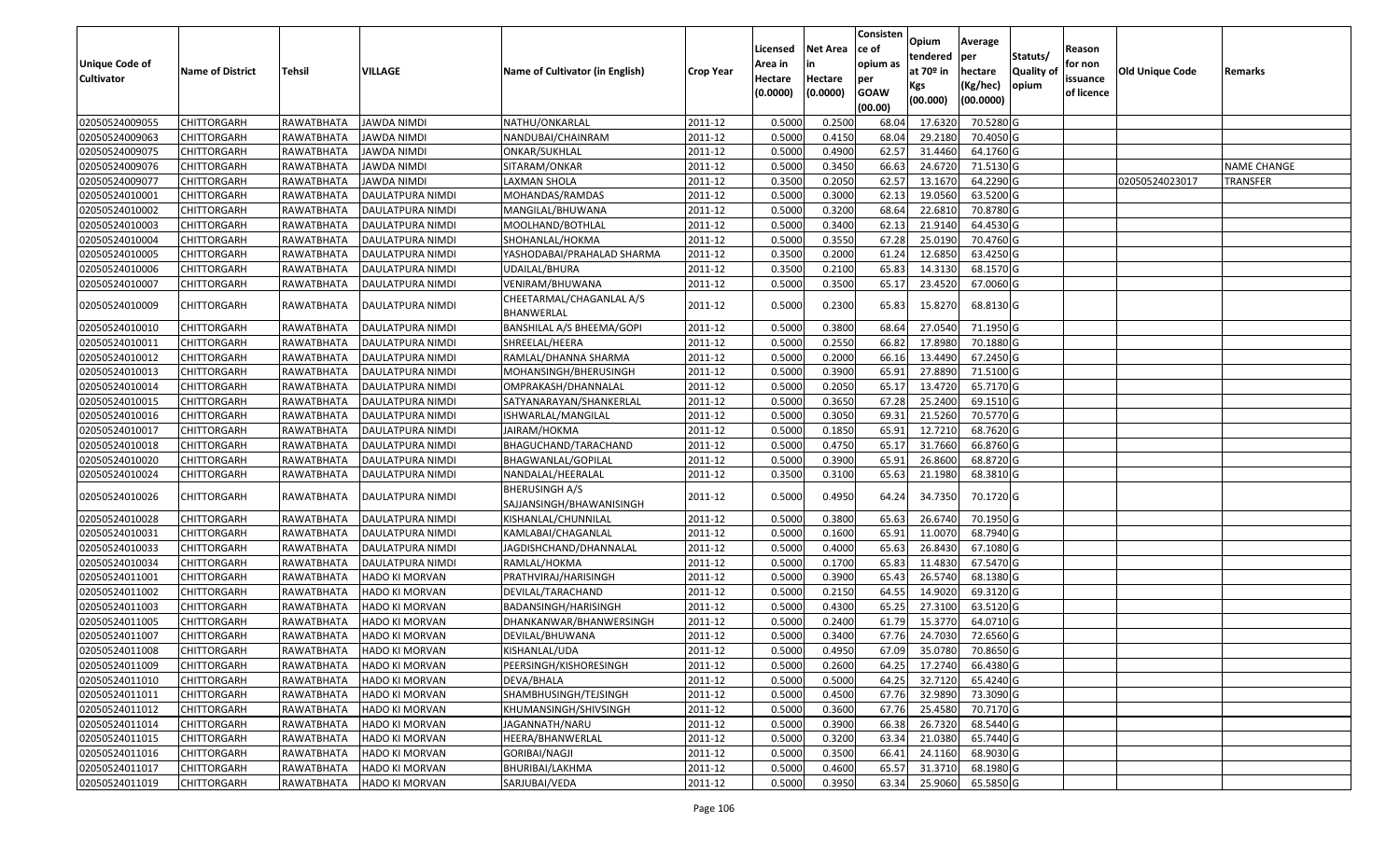| <b>Unique Code of</b> |                         |               |                       |                                      |                  | Licensed<br>Area in | <b>Net Area</b><br>in | Consisten<br>ce of<br>opium as | Opium<br>tendered              | Average<br>per                   | Statuts/                  | Reason<br>for non      |                 |         |
|-----------------------|-------------------------|---------------|-----------------------|--------------------------------------|------------------|---------------------|-----------------------|--------------------------------|--------------------------------|----------------------------------|---------------------------|------------------------|-----------------|---------|
| <b>Cultivator</b>     | <b>Name of District</b> | <b>Tehsil</b> | VILLAGE               | Name of Cultivator (in English)      | <b>Crop Year</b> | Hectare<br>(0.0000) | Hectare<br>(0.0000)   | per<br><b>GOAW</b><br>(00.00)  | at $70°$ in<br>Kgs<br>(00.000) | hectare<br>(Kg/hec)<br>(00.0000) | <b>Quality o</b><br>opium | issuance<br>of licence | Old Unique Code | Remarks |
| 02050524011020        | CHITTORGARH             | RAWATBHATA    | HADO KI MORVAN        | KUKA/BHOLA                           | 2011-12          | 0.5000              | 0.4800                | 63.34                          | 31.4890                        | 65.6020 G                        |                           |                        |                 |         |
| 02050524011021        | CHITTORGARH             | RAWATBHATA    | HADO KI MORVAN        | JETUBAI/KATU                         | 2011-12          | 0.5000              | 0.3400                | 59.66                          | 21.7160                        | 63.8710 G                        |                           |                        |                 |         |
| 02050524011022        | CHITTORGARH             | RAWATBHATA    | HADO KI MORVAN        | SHAMBHULAL/NARAYAN                   | 2011-12          | 0.5000              | 0.4950                | 64.03                          | 32.4270                        | 65.5090 G                        |                           |                        |                 |         |
| 02050524011028        | CHITTORGARH             | RAWATBHATA    | <b>HADO KI MORVAN</b> | SHANKERSINGH/MOHANSINGH              | 2011-12          | 0.5000              | 0.3300                | 62.25                          | 21.5650                        | 65.3480 G                        |                           |                        |                 |         |
| 02050524011029        | CHITTORGARH             | RAWATBHATA    | HADO KI MORVAN        | LALKANWAR URF<br>MANKANWAR/UDAISINGH | 2011-12          | 0.5000              | 0.3900                | 65.54                          | 26.3030                        | 67.4440 G                        |                           |                        |                 |         |
| 02050524011031        | CHITTORGARH             | RAWATBHATA    | HADO KI MORVAN        | DALPATSINGH/SHIVSINGH                | 2011-12          | 0.5000              | 0.2600                | 62.25                          | 16.6740                        | 64.1310 G                        |                           |                        |                 |         |
| 02050524011032        | <b>CHITTORGARH</b>      | RAWATBHATA    | HADO KI MORVAN        | KISHANSINGH/TEJSINGH                 | 2011-12          | 0.5000              | 0.4450                | 67.40                          | 32.2940                        | 72.5710 G                        |                           |                        |                 |         |
| 02050524011033        | CHITTORGARH             | RAWATBHATA    | HADO KI MORVAN        | NANURAM/NARAYAN                      | 2011-12          | 0.5000              | 0.3150                | 66.4                           | 22.2380                        | 70.5970 G                        |                           |                        |                 |         |
| 02050524011034        | CHITTORGARH             | RAWATBHATA    | HADO KI MORVAN        | NANDSINGH/BHAWERSINGH                | 2011-12          | 0.5000              | 0.3850                | 61.79                          | 24.8930                        | 64.6570 G                        |                           |                        |                 |         |
| 02050524011035        | CHITTORGARH             | RAWATBHATA    | HADO KI MORVAN        | LALSINGH/TEJSINGH                    | 2011-12          | 0.5000              | 0.4550                | 61.79                          | 28.6440                        | 62.9540 G                        |                           |                        |                 |         |
| 02050524011036        | <b>CHITTORGARH</b>      | RAWATBHATA    | HADO KI MORVAN        | SHAMBHULAL/TARACHAND                 | 2011-12          | 0.5000              | 0.2650                | 68.5                           | 19.8580                        | 74.9360 G                        |                           |                        |                 |         |
| 02050524011038        | <b>CHITTORGARH</b>      | RAWATBHATA    | <b>HADO KI MORVAN</b> | GOVERDHANSINGH/SHIVSINGH             | 2011-12          | 0.5000              | 0.3000                | 64.03                          | 20.2520                        | 67.5070 G                        |                           |                        |                 |         |
| 02050524011039        | CHITTORGARH             | RAWATBHATA    | HADO KI MORVAN        | AJANKANWAR/GOVERDHANSINGH            | 2011-12          | 0.3500              | 0.2450                | 67.40                          | 17.6400                        | 72.0000 G                        |                           |                        |                 |         |
| 02050524011040        | CHITTORGARH             | RAWATBHATA    | <b>HADO KI MORVAN</b> | PIYARANATH/NARAYANNATH               | 2011-12          | 0.5000              | 0.4000                | 64.55                          | 27.0190                        | 67.5480 G                        |                           |                        |                 |         |
| 02050524011042        | CHITTORGARH             | RAWATBHATA    | <b>HADO KI MORVAN</b> | MITTHUKANWAR/BALUSINGH               | 2011-12          | 0.3500              | 0.2500                | 61.04                          | 15.6960                        | 62.7840 G                        |                           |                        |                 |         |
| 02050524011043        | <b>CHITTORGARH</b>      | RAWATBHATA    | HADO KI MORVAN        | BAHADURSINGH/BADANSINGH              | 2011-12          | 0.5000              | 0.3800                | 64.55                          | 25.7280                        | 67.7050 G                        |                           |                        |                 |         |
| 02050524012001        | CHITTORGARH             | RAWATBHATA    | <b>TANKARDA</b>       | KAIRINGH/AMARCHAND                   | 2011-12          | 0.5000              | 0.2500                | 67.85                          | 17.7770                        | 71.1080G                         |                           |                        |                 |         |
| 02050524012002        | <b>CHITTORGARH</b>      | RAWATBHATA    | <b>TANKARDA</b>       | MANIRAM/PEMA                         | 2011-12          | 0.5000              | 0.3650                | 67.62                          | 26.4010                        | 72.3320 G                        |                           |                        |                 |         |
| 02050524012005        | <b>CHITTORGARH</b>      | RAWATBHATA    | <b>TANKARDA</b>       | BHANWARLAL/GHEESA                    | 2011-12          | 0.5000              | 0.3200                | 61.25                          | 22.3830                        | 69.9470 G                        |                           |                        |                 |         |
| 02050524012006        | CHITTORGARH             | RAWATBHATA    | <b>TANKARDA</b>       | NARAYNIBAI/HEERA                     | 2011-12          | 0.5000              | 0.1600                | 68.09                          | 11.2450                        | 70.2810 G                        |                           |                        |                 |         |
| 02050524012007        | CHITTORGARH             | RAWATBHATA    | <b>TANKARDA</b>       | DEVILAL/JAGANNATH                    | 2011-12          | 0.5000              | 0.2900                | 64.46                          | 19.3750                        | 66.8100 G                        |                           |                        |                 |         |
| 02050524012008        | CHITTORGARH             | RAWATBHATA    | <b>TANKARDA</b>       | DEVILAL/RAMA                         | 2011-12          | 0.5000              | 0.4100                | 68.09                          | 30.7860                        | 75.0880 G                        |                           |                        |                 |         |
| 02050524012013        | CHITTORGARH             | RAWATBHATA    | <b>TANKARDA</b>       | RAMESH/PIYRA                         | 2011-12          | 0.5000              | 0.4300                | 62.8                           | 27.4660                        | 63.8740 G                        |                           |                        |                 |         |
| 02050524012014        | CHITTORGARH             | RAWATBHATA    | <b>TANKARDA</b>       | DEVILAL/VERDA                        | 2011-12          | 0.5000              | 0.3200                | 72.3                           | 24.5720                        | 76.7880 G                        |                           |                        |                 |         |
| 02050524012015        | CHITTORGARH             | RAWATBHATA    | <b>TANKARDA</b>       | HEERALAL/KHEMA                       | 2011-12          | 0.5000              | 0.2400                | 67.73                          | 17.1650                        | 71.5210G                         |                           |                        |                 |         |
| 02050524012017        | CHITTORGARH             | RAWATBHATA    | TANKARDA              | BHERU/KANA JATIYA                    | 2011-12          | 0.5000              | 0.2200                | 61.25                          | 15.6890                        | 71.3140 G                        |                           |                        |                 |         |
| 02050524012019        | CHITTORGARH             | RAWATBHATA    | <b>TANKARDA</b>       | PIYARCHAND/PEMA DHAKAD               | 2011-12          | 0.3500              | 0.1500                | 64.22                          | 10.3940                        | 69.2930 G                        |                           |                        |                 |         |
| 02050524012022        | <b>CHITTORGARH</b>      | RAWATBHATA    | TANKARDA              | DUNGA/CHUNA                          | 2011-12          | 0.5000              | 0.4300                | 67.85                          | 30.2710                        | 70.3980 G                        |                           |                        |                 |         |
| 02050524012023        | CHITTORGARH             | RAWATBHATA    | TANKARDA              | KANA/BHANWERLAL                      | 2011-12          | 0.5000              | 0.1200                | 62.8                           | 7.9320                         | 66.1000 G                        |                           |                        |                 |         |
| 02050524012029        | <b>CHITTORGARH</b>      | RAWATBHATA    | TANKARDA              | DEVILAL/MADAKCHAND                   | 2011-12          | 0.5000              | 0.1200                | 70.55                          | 9.3930                         | 78.2750 G                        |                           |                        |                 |         |
| 02050524012030        | <b>CHITTORGARH</b>      | RAWATBHATA    | <b>TANKARDA</b>       | NARAYAN/KISHNA                       | 2011-12          | 0.5000              | 0.2450                | 71.16                          | 19.193                         | 78.3390 G                        |                           |                        |                 |         |
| 02050524012032        | <b>CHITTORGARH</b>      | RAWATBHATA    | <b>TANKARDA</b>       | NARAYAN/KHEMA                        | 2011-12          | 0.5000              | 0.3800                | 67.47                          | 27.1230                        | 71.3760 G                        |                           |                        |                 |         |
| 02050524012034        | <b>CHITTORGARH</b>      | RAWATBHATA    | TANKARDA              | KAMLIBAI/NARAYAN                     | 2011-12          | 0.500               | 0.4150                | 67.47                          | 29.1470                        | 70.2340 G                        |                           |                        |                 |         |
| 02050524012035        | CHITTORGARH             | RAWATBHATA    | <b>TANKARDA</b>       | JANKILAL/BHURA                       | 2011-12          | 0.5000              | 0.2700                | 67.38                          | 20.3300                        | 75.2960 G                        |                           |                        |                 |         |
| 02050524012036        | <b>CHITTORGARH</b>      | RAWATBHATA    | <b>TANKARDA</b>       | GHEESA/BHEEMA                        | 2011-12          | 0.5000              | 0.2050                | 72.44                          | 15.8230                        | 77.1850 G                        |                           |                        |                 |         |
| 02050524012040        | <b>CHITTORGARH</b>      | RAWATBHATA    | TANKARDA              | NATHU/DEVA                           | 2011-12          | 0.5000              | 0.3450                | 67.73                          | 24.3340                        | 70.5330 G                        |                           |                        |                 |         |
| 02050524012041        | <b>CHITTORGARH</b>      | RAWATBHATA    | <b>TANKARDA</b>       | BHANWARLAL/DEVA                      | 2011-12          | 0.5000              | 0.4100                | 61.25                          | 25.6730                        | 62.6170 G                        |                           |                        |                 |         |
| 02050524012042        | <b>CHITTORGARH</b>      | RAWATBHATA    | <b>TANKARDA</b>       | PIYARCHAND/TARACHAND                 | 2011-12          | 0.5000              | 0.1450                | 62.31                          | 10.5390                        | 72.6830 G                        |                           |                        |                 |         |
| 02050524012044        | <b>CHITTORGARH</b>      | RAWATBHATA    | <b>TANKARDA</b>       | TARACHAND/HARIRAM                    | 2011-12          | 0.5000              | 0.2350                | 61.14                          | 15.8180                        | 67.3110 G                        |                           |                        |                 |         |
| 02050524012046        | <b>CHITTORGARH</b>      | RAWATBHATA    | <b>TANKARDA</b>       | TULSHIRAM/TARACHAND                  | 2011-12          | 0.3500              | 0.1250                | 69.51                          | 8.7380                         | 69.9040 G                        |                           |                        |                 |         |
| 02050524012048        | <b>CHITTORGARH</b>      | RAWATBHATA    | <b>TANKARDA</b>       | KANIBAI/KANA                         | 2011-12          | 0.5000              | 0.2350                | 67.73                          | 17.3490                        | 73.8260 G                        |                           |                        |                 |         |
| 02050524012049        | <b>CHITTORGARH</b>      | RAWATBHATA    | TANKARDA              | PARASMAL/HEERALAL                    | 2011-12          | 0.5000              | 0.1300                | 67.25                          | 9.8580                         | 75.8310 G                        |                           |                        |                 |         |
| 02050524012053        | <b>CHITTORGARH</b>      | RAWATBHATA    | <b>TANKARDA</b>       | KAJOD/JAILAL                         | 2011-12          | 0.5000              | 0.3100                | 64.46                          | 20.3510                        | 65.6480 G                        |                           |                        |                 |         |
| 02050524012055        | <b>CHITTORGARH</b>      | RAWATBHATA    | <b>TANKARDA</b>       | LAXMAN/DOLA                          | 2011-12          | 0.5000              | 0.4100                | 67.47                          | 28.6550                        | 69.8900 G                        |                           |                        |                 |         |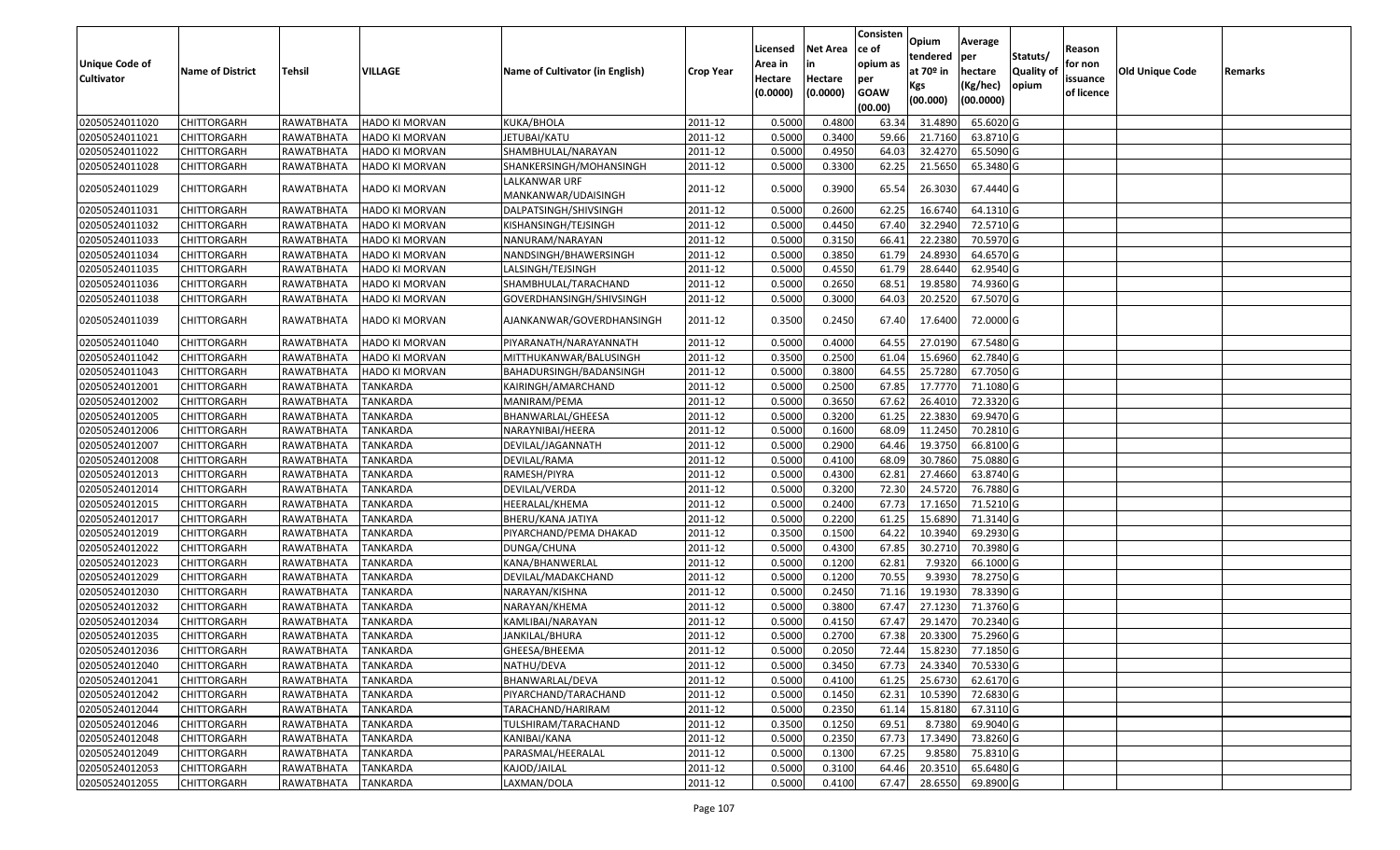| <b>Unique Code of</b><br><b>Cultivator</b> | <b>Name of District</b> | Tehsil     | VILLAGE                 | Name of Cultivator (in English) | <b>Crop Year</b> | Licensed<br>Area in<br>Hectare<br>(0.0000) | <b>Net Area</b><br>in<br>Hectare<br>(0.0000) | Consisten<br>ce of<br>opium as<br>per<br><b>GOAW</b><br>(00.00) | Opium<br>tendered<br>at $70°$ in<br>Kgs<br>(00.000) | Average<br>per<br>hectare<br>(Kg/hec)<br>(00.0000) | Statuts/<br>Quality of<br>opium | Reason<br>for non<br>issuance<br>of licence | <b>Old Unique Code</b> | Remarks            |
|--------------------------------------------|-------------------------|------------|-------------------------|---------------------------------|------------------|--------------------------------------------|----------------------------------------------|-----------------------------------------------------------------|-----------------------------------------------------|----------------------------------------------------|---------------------------------|---------------------------------------------|------------------------|--------------------|
| 02050524012059                             | <b>CHITTORGARH</b>      | RAWATBHATA | TANKARDA                | KANHAIYALAL/MOTICHAND           | 2011-12          | 0.3500                                     | 0.1650                                       | 67.05                                                           | 12.0690                                             | 73.1450 G                                          |                                 |                                             |                        |                    |
| 02050524012063                             | CHITTORGARH             | RAWATBHATA | <b>TANKARDA</b>         | VERDICHAND/DEVA                 | 2011-12          | 0.5000                                     | 0.1850                                       | 72.52                                                           | 13.8200                                             | 74.7030 G                                          |                                 |                                             |                        |                    |
| 02050524012065                             | CHITTORGARH             | RAWATBHATA | TANKARDA                | SHAMBHULAL/DEVA                 | 2011-12          | 0.5000                                     | 0.1800                                       | 58.71                                                           | 11.7840                                             | 65.4670 G                                          |                                 |                                             |                        |                    |
| 02050524012068                             | <b>CHITTORGARH</b>      | RAWATBHATA | <b>TANKARDA</b>         | MOJIRAM/TARACHAND               | 2011-12          | 0.5000                                     | 0.4100                                       | 62.81                                                           | 28.5790                                             | 69.7050 G                                          |                                 |                                             |                        |                    |
| 02050524012071                             | <b>CHITTORGARH</b>      | RAWATBHATA | <b>TANKARDA</b>         | KASHIRAM/AMRA                   | 2011-12          | 0.3500                                     | 0.2000                                       | 67.62                                                           | 14.6250                                             | 73.1250 G                                          |                                 |                                             |                        |                    |
| 02050524012074                             | <b>CHITTORGARH</b>      | RAWATBHATA | <b>TANKARDA</b>         | SHANKARLAL/NARAYAN              | 2011-12          | 0.5000                                     | 0.3600                                       | 68.09                                                           | 26.4580                                             | 73.4940 G                                          |                                 |                                             |                        |                    |
| 02050524012076                             | CHITTORGARH             | RAWATBHATA | TANKARDA                | MADANLAL/RATNA                  | 2011-12          | 0.5000                                     | 0.3900                                       | 64.22                                                           | 27.6700                                             | 70.9490 G                                          |                                 |                                             |                        |                    |
| 02050524012079                             | <b>CHITTORGARH</b>      | RAWATBHATA | <b>TANKARDA</b>         | GHEESA/ASHARAM                  | 2011-12          | 0.5000                                     | 0.3050                                       | 64.46                                                           | 21.1980                                             | 69.5020 G                                          |                                 |                                             |                        |                    |
| 02050524012080                             | <b>CHITTORGARH</b>      | RAWATBHATA | <b>TANKARDA</b>         | PRABHU/SHOLA                    | 2011-12          | 0.5000                                     | 0.3700                                       | 67.62                                                           | 25.0680                                             | 67.7510 G                                          |                                 |                                             |                        |                    |
| 02050524013001                             | <b>CHITTORGARH</b>      | RAWATBHATA | HAMERGANJ               | RATANLAL/KEDAR SHARMA           | 2011-12          | 0.5000                                     | 0.4950                                       | 67.17                                                           | 34.2950                                             | 69.2830 G                                          |                                 |                                             |                        |                    |
| 02050524013004                             | <b>CHITTORGARH</b>      | RAWATBHATA | HAMERGANJ               | СНОКНА/МОDА                     | 2011-12          | 0.5000                                     | 0.1700                                       | 64.68                                                           | 11.6050                                             | 68.2650 G                                          |                                 |                                             |                        |                    |
| 02050524013005                             | <b>CHITTORGARH</b>      | RAWATBHATA | HAMERGANJ               | BHOLIRBAI/PANNA                 | 2011-12          | 0.3500                                     | 0.3500                                       | 64.68                                                           | 23.8020                                             | 68.0060 G                                          |                                 |                                             |                        |                    |
| 02050524013007                             | <b>CHITTORGARH</b>      | RAWATBHATA | <b>HAMERGANJ</b>        | BHERU/HEERA                     | 2011-12          | 0.5000                                     | 0.4000                                       | 64.25                                                           | 26.3430                                             | 65.8580 G                                          |                                 |                                             |                        |                    |
| 02050524013008                             | <b>CHITTORGARH</b>      | RAWATBHATA | HAMERGANJ               | NEMICHAND/HEMA                  | 2011-12          | 0.5000                                     | 0.3750                                       | 67.17                                                           | 26.9640                                             | 71.9040 G                                          |                                 |                                             |                        | <b>NAME CHANGE</b> |
| 02050524013010                             | <b>CHITTORGARH</b>      | RAWATBHATA | <b>HAMERGANJ</b>        | TARACHAND/BHANWERLAL            | 2011-12          | 0.5000                                     | 0.3900                                       | 67.17                                                           | 27.1170                                             | 69.5310 G                                          |                                 |                                             |                        |                    |
| 02050524013011                             | <b>CHITTORGARH</b>      | RAWATBHATA | <b>HAMERGANJ</b>        | PREMCHAND/HANSRAJ               | 2011-12          | 0.5000                                     | 0.4750                                       | 65.33                                                           | 31.7220                                             | 66.7830 G                                          |                                 |                                             |                        |                    |
| 02050524013012                             | <b>CHITTORGARH</b>      | RAWATBHATA | <b>HAMERGANJ</b>        | PANNIBAI/ONKAR                  | 2011-12          | 0.5000                                     | 0.4400                                       | 63.12                                                           | 28.1610                                             | 64.0020 G                                          |                                 |                                             |                        |                    |
| 02050524013014                             | <b>CHITTORGARH</b>      | RAWATBHATA | HAMERGANJ               | RATANLAL/MOTILAL                | 2011-12          | 0.5000                                     | 0.4050                                       | 63.12                                                           | 25.4190                                             | $62.7630$ G                                        |                                 |                                             |                        |                    |
| 02050524013015                             | <b>CHITTORGARH</b>      | RAWATBHATA | HAMERGANJ               | PRATHVIRAJ/BHURA                | 2011-12          | 0.5000                                     | 0.3000                                       | 65.33                                                           | 20.0750                                             | 66.9170 G                                          |                                 |                                             |                        |                    |
| 02050524013017                             | CHITTORGARH             | RAWATBHATA | HAMERGANJ               | BALIBAI/BHERU                   | 2011-12          | 0.5000                                     | 0.4800                                       | 63.12                                                           | 30.9740                                             | 64.5290 G                                          |                                 |                                             |                        |                    |
| 02050524013020                             | <b>CHITTORGARH</b>      | RAWATBHATA | HAMERGANJ               | GOVERDHAN/BHANWARLAL            | 2011-12          | 0.5000                                     | 0.3900                                       | 63.12                                                           | 25.2930                                             | 64.8540 G                                          |                                 |                                             |                        |                    |
| 02050524013021                             | <b>CHITTORGARH</b>      | RAWATBHATA | HAMERGANJ               | DEVILAL/KUKA DHAKAD             | 2011-12          | 0.5000                                     | 0.2100                                       | 65.33                                                           | 13.9150                                             | 66.2620 G                                          |                                 |                                             |                        |                    |
| 02050524013022                             | <b>CHITTORGARH</b>      | RAWATBHATA | HAMERGANJ               | DEVILAL/LAXMAN                  | 2011-12          | 0.5000                                     | 0.3950                                       | 64.68                                                           | 26.2600                                             | 66.4810 G                                          |                                 |                                             |                        |                    |
| 02050524014004                             | <b>CHITTORGARH</b>      | RAWATBHATA | <b>NIMBODA</b>          | GORILAL/AMARCHAND               | 2011-12          | 0.5000                                     | 0.3900                                       | 61.30                                                           | 25.2910                                             | 64.8490 G                                          |                                 |                                             |                        |                    |
| 02050524014008                             | <b>CHITTORGARH</b>      | RAWATBHATA | <b>NIMBODA</b>          | BHOLA/CHATURBHUJ                | 2011-12          | 0.5000                                     | 0.3950                                       | 61.30                                                           | 25.0450                                             | 63.4050 G                                          |                                 |                                             |                        |                    |
| 02050524014011                             | CHITTORGARH             | RAWATBHATA | <b>NIMBODA</b>          | DEVILAL/BHERULAL                | 2011-12          | 0.5000                                     | 0.2400                                       | 69.00                                                           | 17.2800                                             | 72.0000 G                                          |                                 |                                             |                        |                    |
| 02050524014013                             | <b>CHITTORGARH</b>      | RAWATBHATA | <b>NIMBODA</b>          | RAMCHANDRA/BHANWERLAL           | 2011-12          | 0.5000                                     | 0.2000                                       | 67.33                                                           | 13.8990                                             | 69.4950 G                                          |                                 |                                             |                        |                    |
| 02050524014017                             | CHITTORGARH             | RAWATBHATA | <b>NIMBODA</b>          | PRABHULAL/SHIVLAL               | 2011-12          | 0.5000                                     | 0.3500                                       | 67.33                                                           | 24.4410                                             | 69.8310 G                                          |                                 |                                             |                        |                    |
| 02050524014018                             | <b>CHITTORGARH</b>      | RAWATBHATA | <b>NIMBODA</b>          | CHUNNILAL/BHURA                 | 2011-12          | 0.5000                                     | 0.4800                                       | 64.18                                                           | 32.4020                                             | 67.5040 G                                          |                                 |                                             |                        |                    |
| 02050524014020                             | <b>CHITTORGARH</b>      | RAWATBHATA | <b>NIMBODA</b>          | DEVILAL/BHURA                   | 2011-12          | 0.5000                                     | 0.3600                                       | 64.18                                                           | 23.9480                                             | 66.5220 G                                          |                                 |                                             |                        |                    |
| 02050524014031                             | <b>CHITTORGARH</b>      | RAWATBHATA | <b>NIMBODA</b>          | BHANWERLAL/BHOLA                | 2011-12          | 0.5000                                     | 0.4400                                       | 67.33                                                           | 30.5580                                             | 69.4500 G                                          |                                 |                                             |                        |                    |
| 02050524014033                             | <b>CHITTORGARH</b>      | RAWATBHATA | NIMBODA                 | JHAMKUBAI/MOJIRAM               | 2011-12          | 0.5000                                     | 0.4900                                       | 59.35                                                           | 29.9290                                             | 61.0800 G                                          |                                 |                                             |                        |                    |
| 02050524015001                             | <b>CHITTORGARH</b>      | RAWATBHATA | TOLO KA LUHARIYA        | CHAMPALAL/BALU                  | 2011-12          | 0.5000                                     | 0.3100                                       | 65.5                                                            | 21.0570                                             | 67.9260 G                                          |                                 |                                             |                        |                    |
| 02050524015002                             | <b>CHITTORGARH</b>      | RAWATBHATA | TOLO KA LUHARIYA        | RAMCHANDRA/BHANWERLAL           | 2011-12          | 0.5000                                     | 0.2000                                       | 65.51                                                           | 13.2140                                             | 66.0700 G                                          |                                 |                                             |                        | <b>NAME CHANGE</b> |
| 02050524015003                             | CHITTORGARH             | RAWATBHATA | TOLO KA LUHARIYA        | BHANWERSINGH/MEGSINGH           | 2011-12          | 0.500                                      | 0.4000                                       | 64.24                                                           | 26.2650                                             | 65.6630 G                                          |                                 |                                             |                        | <b>NAME CHANGE</b> |
| 02050524015004                             | <b>CHITTORGARH</b>      | RAWATBHATA | TOLO KA LUHARIYA        | RODULAL/DALLA                   | 2011-12          | 0.5000                                     | 0.2700                                       | 67.02                                                           | 19.8670                                             | 73.5810 G                                          |                                 |                                             |                        |                    |
| 02050524015005                             | <b>CHITTORGARH</b>      | RAWATBHATA | <b>TOLO KA LUHARIYA</b> | HEERALAL/MODIRAM                | $2011-12$        | 0.5000                                     | 0.1950                                       | 62.22                                                           | 12.7460                                             | 65.3640 G                                          |                                 |                                             |                        |                    |
| 02050524015006                             | <b>CHITTORGARH</b>      | RAWATBHATA | TOLO KA LUHARIYA        | JUJHARSINGH/ARJUNSINGH          | 2011-12          | 0.5000                                     | 0.3850                                       | 64.24                                                           | 25.3200                                             | 65.7660 G                                          |                                 |                                             |                        |                    |
| 02050524015007                             | <b>CHITTORGARH</b>      | RAWATBHATA | TOLO KA LUHARIYA        | SITARAM/MOTI                    | 2011-12          | 0.5000                                     | 0.2300                                       | 62.10                                                           | 16.1370                                             | 70.1610 G                                          |                                 |                                             |                        |                    |
| 02050524015008                             | <b>CHITTORGARH</b>      | RAWATBHATA | TOLO KA LUHARIYA        | MITTULAL/MADHO                  | 2011-12          | 0.5000                                     | 0.2150                                       | 62.22                                                           | 13.7950                                             | 64.1630 G                                          |                                 |                                             |                        |                    |
| 02050524015012                             | <b>CHITTORGARH</b>      | RAWATBHATA | <b>TOLO KA LUHARIYA</b> | KOAUSHALYABAI/NANDLAL           | 2011-12          | 0.5000                                     | 0.2550                                       | 62.10                                                           | 16.0930                                             | 63.1100 G                                          |                                 |                                             |                        |                    |
| 02050524015013                             | <b>CHITTORGARH</b>      | RAWATBHATA | <b>TOLO KA LUHARIYA</b> | JAMNALAL/NANA                   | 2011-12          | 0.5000                                     | 0.3800                                       | 64.21                                                           | 25.9780                                             | 68.3630 G                                          |                                 |                                             |                        |                    |
| 02050524015014                             | <b>CHITTORGARH</b>      | RAWATBHATA | TOLO KA LUHARIYA        | KAMLABAI/MANGILAL               | 2011-12          | 0.5000                                     | 0.1650                                       | 64.21                                                           | 10.7410                                             | 65.0970 G                                          |                                 |                                             |                        |                    |
| 02050524015017                             | <b>CHITTORGARH</b>      | RAWATBHATA | TOLO KA LUHARIYA        | BHURALAL/KALU                   | 2011-12          | 0.5000                                     | 0.3250                                       | 62.22                                                           | 20.9500                                             | 64.4620 G                                          |                                 |                                             |                        |                    |
| 02050524015019                             | <b>CHITTORGARH</b>      | RAWATBHATA | TOLO KA LUHARIYA        | MOHANSINGH/KALYANSINGH          | 2011-12          | 0.5000                                     | 0.3400                                       | 61.66                                                           | 22.2860                                             | 65.5470 G                                          |                                 |                                             |                        |                    |
| 02050524015020                             | <b>CHITTORGARH</b>      | RAWATBHATA | <b>TOLO KA LUHARIYA</b> | <b>BAGDIRAM/NAGJI</b>           | 2011-12          | 0.5000                                     | 0.1650                                       | 67.02                                                           |                                                     | 11.9200 72.2420 G                                  |                                 |                                             |                        |                    |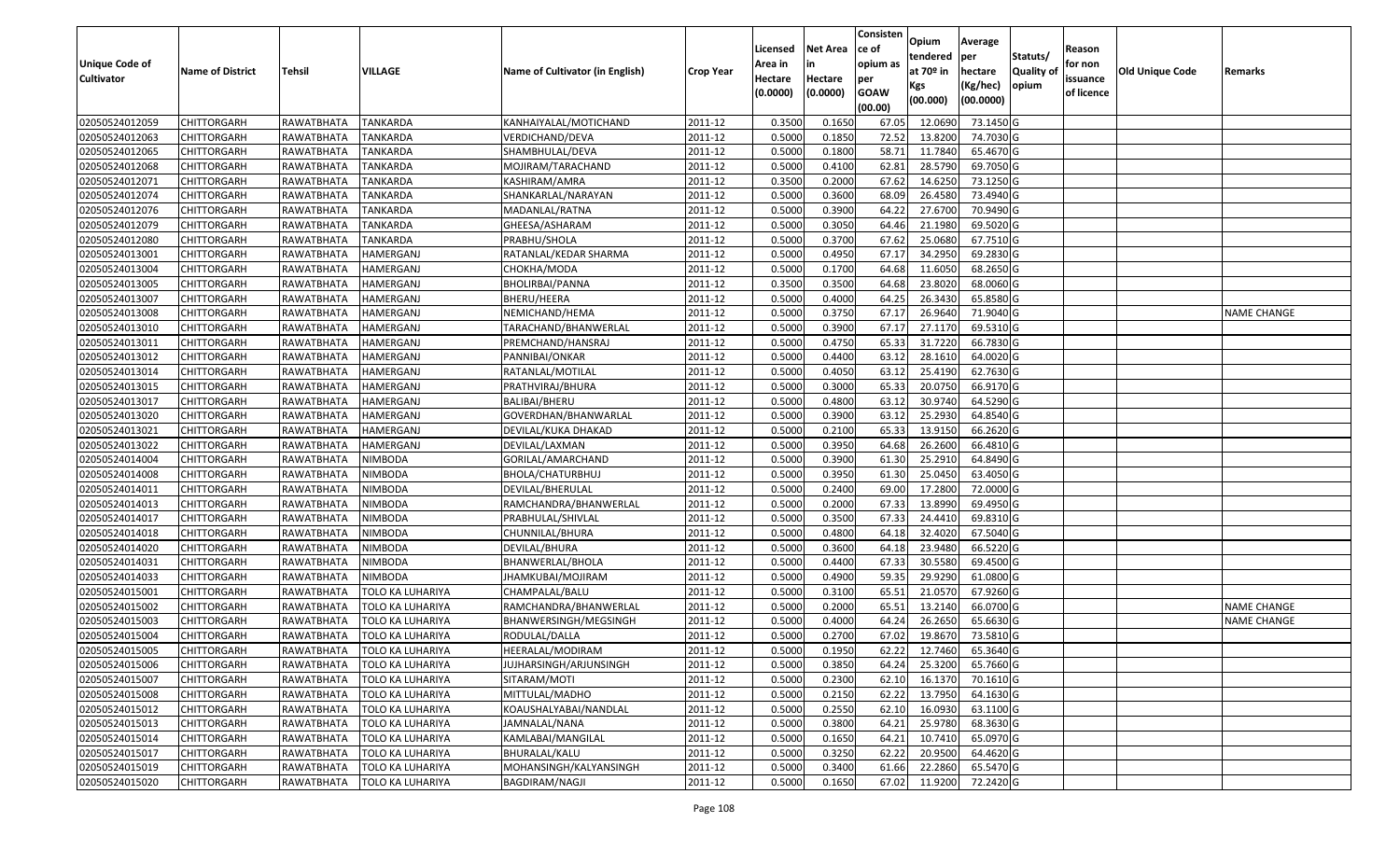| <b>Unique Code of</b><br><b>Cultivator</b> | <b>Name of District</b> | Tehsil     | VILLAGE                | Name of Cultivator (in English)           | <b>Crop Year</b> | Licensed<br>Area in<br>Hectare | <b>Net Area</b><br>in<br>Hectare | Consisten<br>ce of<br>opium as<br>per | Opium<br>tendered<br>at $70°$ in | Average<br>per<br>hectare | Statuts/<br>Quality of | Reason<br>for non<br>issuance | Old Unique Code | Remarks |
|--------------------------------------------|-------------------------|------------|------------------------|-------------------------------------------|------------------|--------------------------------|----------------------------------|---------------------------------------|----------------------------------|---------------------------|------------------------|-------------------------------|-----------------|---------|
|                                            |                         |            |                        |                                           |                  | (0.0000)                       | (0.0000)                         | <b>GOAW</b><br>(00.00)                | Kgs<br>(00.000)                  | (Kg/hec)<br>(00.0000)     | opium                  | of licence                    |                 |         |
| 02050524015023                             | <b>CHITTORGARH</b>      | RAWATBHATA | TOLO KA LUHARIYA       | DABLAIBAI/KALULAL                         | 2011-12          | 0.5000                         | 0.3600                           | 63.42                                 | 23.6010                          | 65.5580 G                 |                        |                               |                 |         |
| 02050524015024                             | <b>CHITTORGARH</b>      | RAWATBHATA | TOLO KA LUHARIYA       | MOHANLAL/ROPA                             | 2011-12          | 0.5000                         | 0.4650                           | 66.72                                 | 31.3110                          | 67.3350 G                 |                        |                               |                 |         |
| 02050524015025                             | <b>CHITTORGARH</b>      | RAWATBHATA | TOLO KA LUHARIYA       | MATHURALAL/NANDA                          | 2011-12          | 0.5000                         | 0.2000                           | 60.5                                  | 12.1270                          | 60.6350 G                 |                        |                               |                 |         |
| 02050524015027                             | <b>CHITTORGARH</b>      | RAWATBHATA | TOLO KA LUHARIYA       | SHANKERLAL/RAMCHANDRA                     | 2011-12          | 0.5000                         | 0.3000                           | 64.21                                 | 20.0340                          | 66.7800 G                 |                        |                               |                 |         |
| 02050524015030                             | <b>CHITTORGARH</b>      | RAWATBHATA | TOLO KA LUHARIYA       | <b>BHANWERLAL URF</b><br>BHUWANA/MODANATH | 2011-12          | 0.5000                         | 0.2700                           | 65.21                                 | 18.6220                          | 68.9700 G                 |                        |                               |                 |         |
| 02050524015032                             | CHITTORGARH             | RAWATBHATA | TOLO KA LUHARIYA       | LABHCHAND/BHURALAL                        | 2011-12          | 0.5000                         | 0.1900                           | 65.2                                  | 12.8650                          | 67.7110 G                 |                        |                               |                 |         |
| 02050524015033                             | <b>CHITTORGARH</b>      | RAWATBHATA | TOLO KA LUHARIYA       | GANDMAL/BHANWERLAL                        | 2011-12          | 0.5000                         | 0.2800                           | 64.44                                 | 19.1940                          | 68.5500 G                 |                        |                               |                 |         |
| 02050524015034                             | <b>CHITTORGARH</b>      | RAWATBHATA | TOLO KA LUHARIYA       | BHANWERSINGH/KALUSINGH                    | 2011-12          | 0.5000                         | 0.1950                           | 66.72                                 | 13.2390                          | 67.8920 G                 |                        |                               |                 |         |
| 02050524015035                             | <b>CHITTORGARH</b>      | RAWATBHATA | TOLO KA LUHARIYA       | KALURAM/BHAGWAN                           | 2011-12          | 0.5000                         | 0.2800                           | 67.05                                 | 19.2050                          | 68.5890 G                 |                        |                               |                 |         |
| 02050524015036                             | CHITTORGARH             | RAWATBHATA | TOLO KA LUHARIYA       | SHIVSINGH/KALYANSINGH                     | 2011-12          | 0.5000                         | 0.3800                           | 62.10                                 | 24.6000                          | 64.7370 G                 |                        |                               |                 |         |
| 02050524015037                             | <b>CHITTORGARH</b>      | RAWATBHATA | TOLO KA LUHARIYA       | NARAYANSINGH/JUJHARSINGH                  | 2011-12          | 0.5000                         | 0.4100                           | 65.21                                 | 28.0870                          | 68.5050 G                 |                        |                               |                 |         |
| 02050524015039                             | <b>CHITTORGARH</b>      | RAWATBHATA | TOLO KA LUHARIYA       | SOHANIBAI/LALURAM                         | 2011-12          | 0.5000                         | 0.2200                           | 65.10                                 | 14.7410                          | 67.0050 G                 |                        |                               |                 |         |
| 02050524015041                             | <b>CHITTORGARH</b>      | RAWATBHATA | TOLO KA LUHARIYA       | AMBALAL/MODHO                             | 2011-12          | 0.5000                         | 0.1900                           | 63.42                                 | 12.7560                          | 67.1370 G                 |                        |                               |                 |         |
| 02050524015042                             | CHITTORGARH             | RAWATBHATA | TOLO KA LUHARIYA       | KALUSINGH/ISHWERSINGH                     | 2011-12          | 0.5000                         | 0.2500                           | 63.42                                 | 15.9370                          | 63.7480 G                 |                        |                               |                 |         |
| 02050524015044                             | <b>CHITTORGARH</b>      | RAWATBHATA | TOLO KA LUHARIYA       | SHANKERLAL/MODIRAM                        | 2011-12          | 0.5000                         | 0.3050                           | 64.24                                 | 20.2720                          | 66.4660 G                 |                        |                               |                 |         |
| 02050524015046                             | <b>CHITTORGARH</b>      | RAWATBHATA | TOLO KA LUHARIYA       | BHAGWANLAL/TEJA                           | 2011-12          | 0.5000                         | 0.4400                           | 65.51                                 | 29.1520                          | 66.2550 G                 |                        |                               |                 |         |
| 02050524015051                             | <b>CHITTORGARH</b>      | RAWATBHATA | TOLO KA LUHARIYA       | HAMRAJ/MODHO                              | 2011-12          | 0.5000                         | 0.2100                           | 63.96                                 | 13.8240                          | 65.8290 G                 |                        |                               |                 |         |
| 02050524015053                             | <b>CHITTORGARH</b>      | RAWATBHATA | TOLO KA LUHARIYA       | DALELSINGH/VIJAYSINGH                     | 2011-12          | 0.5000                         | 0.4000                           | 67.02                                 | 28.2150                          | 70.5380 G                 |                        |                               |                 |         |
| 02050524015054                             | <b>CHITTORGARH</b>      | RAWATBHATA | TOLO KA LUHARIYA       | BAJERAM/NOULA JI                          | 2011-12          | 0.5000                         | 0.2500                           | 63.96                                 | 17.9360                          | 71.7440 G                 |                        |                               |                 |         |
| 02050524015058                             | <b>CHITTORGARH</b>      | RAWATBHATA | TOLO KA LUHARIYA       | BHARATSINGH/ONKARSINGH                    | 2011-12          | 0.5000                         | 0.1900                           | 63.96                                 | 12.2350                          | 64.3950 G                 |                        |                               |                 |         |
| 02050524015059                             | <b>CHITTORGARH</b>      | RAWATBHATA | TOLO KA LUHARIYA       | JODHSINGH/MEGSINGH                        | 2011-12          | 0.5000                         | 0.4800                           | 67.05                                 | 33.9460                          | 70.7210 G                 |                        |                               |                 |         |
| 02050524015060                             | <b>CHITTORGARH</b>      | RAWATBHATA | TOLO KA LUHARIYA       | PREMSUKH/MODIRAM                          | 2011-12          | 0.5000                         | 0.3950                           | 66.72                                 | 27.3460                          | 69.2300 G                 |                        |                               |                 |         |
| 02050524015062                             | CHITTORGARH             | RAWATBHATA | TOLO KA LUHARIYA       | RAMESHWAR/HEERALAL                        | 2011-12          | 0.5000                         | 0.2200                           | 65.10                                 | 14.9920                          | 68.1450 G                 |                        |                               |                 |         |
| 02050524015063                             | <b>CHITTORGARH</b>      | RAWATBHATA | TOLO KA LUHARIYA       | NANA/UDA                                  | 2011-12          | 0.5000                         | 0.3750                           | 65.10                                 | 25.4170                          | 67.7790 G                 |                        |                               |                 |         |
| 02050524015064                             | <b>CHITTORGARH</b>      | RAWATBHATA | TOLO KA LUHARIYA       | MADHU/NAGJIRAM                            | 2011-12          | 0.5000                         | 0.3200                           | 65.63                                 | 21.5550                          | 67.3590 G                 |                        |                               |                 |         |
| 02050524015066                             | <b>CHITTORGARH</b>      | RAWATBHATA | TOLO KA LUHARIYA       | SHAMBHLAL/RAMLAL                          | 2011-12          | 0.3500                         | 0.2000                           | 67.0                                  | 13.7640                          | 68.8200 G                 |                        |                               |                 |         |
| 02050524015069                             | <b>CHITTORGARH</b>      | RAWATBHATA | TOLO KA LUHARIYA       | MOOLCHAND/MOTI                            | 2011-12          | 0.5000                         | 0.3350                           | 62.90                                 | 21.4580                          | 64.0540 G                 |                        |                               |                 |         |
| 02050524015070                             | <b>CHITTORGARH</b>      | RAWATBHATA | TOLO KA LUHARIYA       | MADANLAL/BHANWERLAL                       | 2011-12          | 0.5000                         | 0.2900                           | 65.63                                 | 19.8950                          | 68.6030 G                 |                        |                               |                 |         |
| 02050524015071                             | <b>CHITTORGARH</b>      | RAWATBHATA | TOLO KA LUHARIYA       | BADRILAL/PEMA                             | 2011-12          | 0.5000                         | 0.1150                           | 65.63                                 | 7.6970                           | 66.9300 G                 |                        |                               |                 |         |
| 02050524015072                             | <b>CHITTORGARH</b>      | RAWATBHATA | TOLO KA LUHARIYA       | GANGARAM/BALU                             | 2011-12          | 0.5000                         | 0.2650                           | 64.44                                 | 17.1130                          | 64.5770 G                 |                        |                               |                 |         |
| 02050524015078                             | <b>CHITTORGARH</b>      | RAWATBHATA | TOLO KA LUHARIYA       | MODHOLAL/SHOJI                            | 2011-12          | 0.5000                         | 0.3000                           | 64.4                                  | 19.7090                          | 65.6970 G                 |                        |                               |                 |         |
| 02050524015079                             | <b>CHITTORGARH</b>      | RAWATBHATA | TOLO KA LUHARIYA       | BHAGWAN/MODA MEGWAL                       | 2011-12          | 0.5000                         | 0.2850                           | 62.90                                 | 17.9890                          | 63.1190 G                 |                        |                               |                 |         |
| 02050524015080                             | <b>CHITTORGARH</b>      | RAWATBHATA | TOLO KA LUHARIYA       | LALUNATH/MODANATH                         | 2011-12          | 0.5000                         | 0.3750                           | 64.83                                 | 25.9130                          | 69.1010 G                 |                        |                               |                 |         |
| 02050524015088                             | <b>CHITTORGARH</b>      | RAWATBHATA | TOLO KA LUHARIYA       | PANNALAL/DHANNA                           | 2011-12          | 0.5000                         | 0.1950                           | 62.90                                 | 12.7690                          | 65.4820 G                 |                        |                               |                 |         |
| 02050524016001                             | <b>CHITTORGARH</b>      | RAWATBHATA | <b>GUJRO KI MORVAN</b> | DEVILAL/UDA (CHOTA)                       | 2011-12          | 0.5000                         | 0.2550                           | 69.04                                 | 18.5130                          | 72.6000 G                 |                        |                               |                 |         |
| 02050524016007                             | <b>CHITTORGARH</b>      | RAWATBHATA | <b>GUJRO KI MORVAN</b> | JETUBAI/BHURA                             | 2011-12          | 0.5000                         | 0.3500                           |                                       | 66.31 24.1180                    | 68.9090 G                 |                        |                               |                 |         |
| 02050524016009                             | <b>CHITTORGARH</b>      | RAWATBHATA | <b>GUJRO KI MORVAN</b> | RAMCHANDRA/NANA                           | 2011-12          | 0.5000                         | 0.3000                           | 68.00                                 | 21.0700                          | 70.2330 G                 |                        |                               |                 |         |
| 02050524016010                             | <b>CHITTORGARH</b>      | RAWATBHATA | <b>GUJRO KI MORVAN</b> | NANIBAI/CHATRA                            | 2011-12          | 0.5000                         | 0.4800                           | 68.00                                 | 33.8830                          | 70.5900 G                 |                        |                               |                 |         |
| 02050524016011                             | <b>CHITTORGARH</b>      | RAWATBHATA | <b>GUJRO KI MORVAN</b> | RADHABAI D/0 KASHIBAI/SITARAM             | 2011-12          | 0.5000                         | 0.3300                           | 67.91                                 | 24.2010                          | $\overline{73.3360}$ G    |                        |                               |                 |         |
| 02050524016014                             | <b>CHITTORGARH</b>      | RAWATBHATA | <b>GUJRO KI MORVAN</b> | GOPILAL/GANGARAM                          | 2011-12          | 0.5000                         | 0.4800                           | 63.62                                 | 31.1560                          | 64.9080 G                 |                        |                               |                 |         |
| 02050524016016                             | <b>CHITTORGARH</b>      | RAWATBHATA | <b>GUJRO KI MORVAN</b> | KUKIBAI/RUPA                              | 2011-12          | 0.5000                         | 0.4700                           | 67.76                                 | 32.9510                          | 70.1090 G                 |                        |                               |                 |         |
| 02050524016017                             | <b>CHITTORGARH</b>      | RAWATBHATA | <b>GUJRO KI MORVAN</b> | SHORAM/NANDA                              | 2011-12          | 0.5000                         | 0.2850                           | 71.78                                 | 21.7490                          | 76.3120 G                 |                        |                               |                 |         |
| 02050524016020                             | <b>CHITTORGARH</b>      | RAWATBHATA | <b>GUJRO KI MORVAN</b> | LAXMAN/NANDA                              | 2011-12          | 0.5000                         | 0.3450                           | 67.76                                 | 23.8610                          | 69.1620 G                 |                        |                               |                 |         |
| 02050524016021                             | <b>CHITTORGARH</b>      | RAWATBHATA | <b>GUJRO KI MORVAN</b> | UDAILAL/KANA                              | 2011-12          | 0.5000                         | 0.4450                           | 69.88                                 | 32.5640                          | 73.1780 G                 |                        |                               |                 |         |
| 02050524016022                             | <b>CHITTORGARH</b>      | RAWATBHATA | <b>GUJRO KI MORVAN</b> | KANA/NANA                                 | 2011-12          | 0.5000                         | 0.1950                           | 69.88                                 |                                  | 14.0960 72.2870 G         |                        |                               |                 |         |